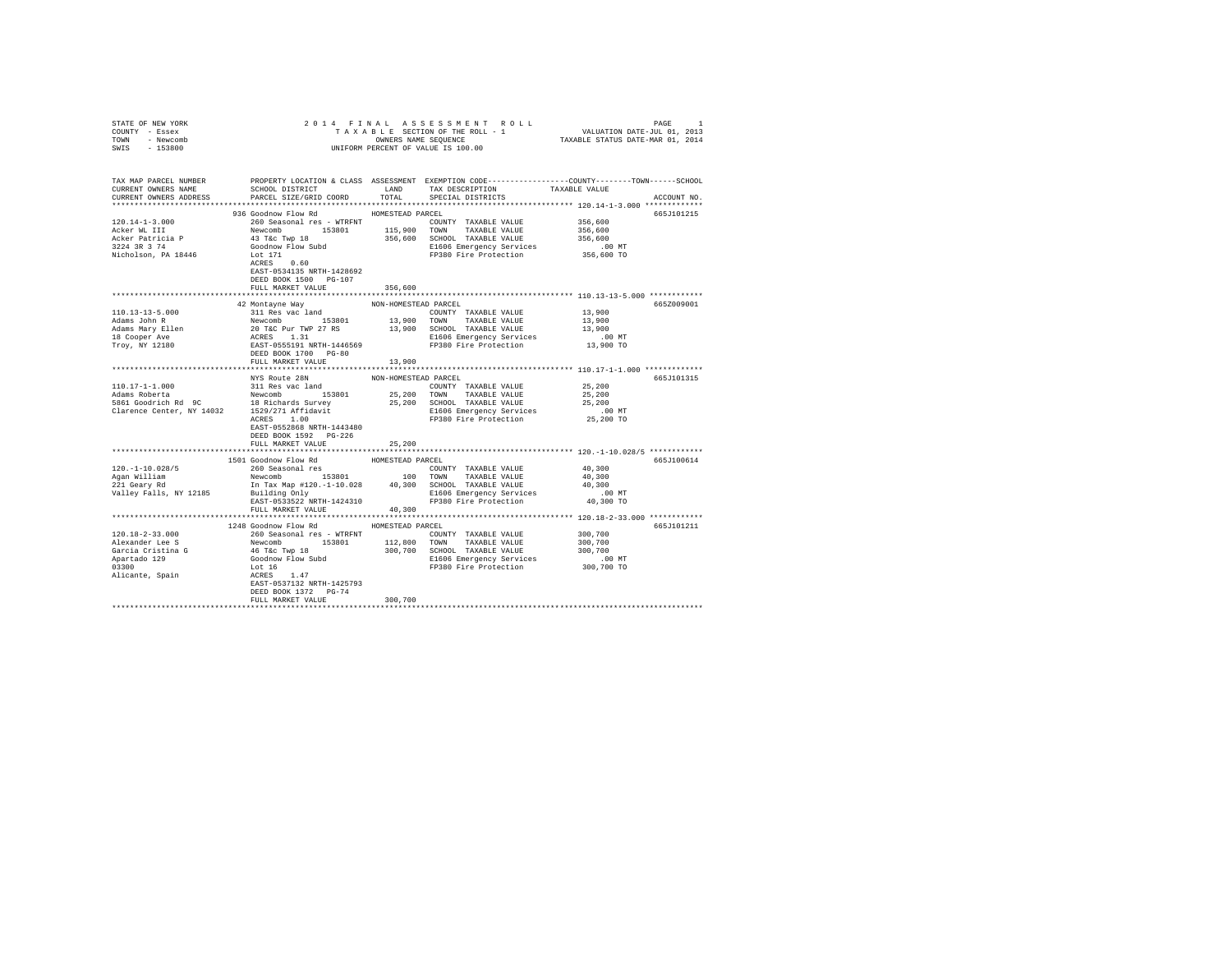| STATE OF NEW YORK<br>COUNTY - Essex<br>TOWN - Newcomb<br>SWIS - 153800 |                                                                                                                         |                                                                                                                                                                                                                                                                                                                                    |             |
|------------------------------------------------------------------------|-------------------------------------------------------------------------------------------------------------------------|------------------------------------------------------------------------------------------------------------------------------------------------------------------------------------------------------------------------------------------------------------------------------------------------------------------------------------|-------------|
| CURRENT OWNERS ADDRESS                                                 |                                                                                                                         | TAX MAP PARCEL NUMBER PROPERTY LOCATION & CLASS ASSESSMENT EXEMPTION CODE---------------COUNTY-------TOWN------SCHOOL<br>CURRENT OWNERS NAME SCHOOL DISTRICT LAND TAX DESCRIPTION TAXARLE VALUE<br>SCHOOL DISTRICT $\hfill$ LAND $\hfill$ TAX DESCRIPTION $\hfill$ TAXABLE VALUE<br>PARCEL SIZE/GRID COORD TOTAL SPECIAL DISTRICTS | ACCOUNT NO. |
|                                                                        |                                                                                                                         | 138 Marcy Line (10.17-2-31.<br>128 Marcy Line (10.17-2-31.<br>129 Marcy Line (10.17-2-31.<br>129 March Pt 19 Richards Survey (10.17-2-31.<br>219 March Newcomb 153801 32,300 TOWNT TAXABLE VALUE 82,800<br>22,800 Newcomb Pt 19 Richards                                                                                           | 665J104811  |
|                                                                        | 1728 Goodnow Flow Rd MOMESTEAD PARCEL<br>EAST-0526272 NRTH-1425802<br>DEED BOOK 480 PG-533<br>FULL MARKET VALUE 113,800 |                                                                                                                                                                                                                                                                                                                                    | 665J100404  |
|                                                                        |                                                                                                                         | $[10.13-5-1.200 \nonumber \begin{matrix} 110.13-5-1.200 \nonumber 110.13-5-1.200 \nonumber 110.13-5-1.200 \nonumber 110.13-5-1.200 \nonumber 110.13-5-1.200 \nonumber 110.13-5-1.200 \nonumber 110.13-5-1.200 \nonumber 110.13-5-1.200 \nonumber 110.13-5-1.200 \nonumber 110.13-5-1.200 \nonumber 110.13-5-1.200 \nonumber$       |             |
|                                                                        |                                                                                                                         |                                                                                                                                                                                                                                                                                                                                    | 665J100114  |
|                                                                        | FULL MARKET VALUE<br>5789 NYS Route 28N                                                                                 | 334,800<br>HOMESTEAD PARCEL                                                                                                                                                                                                                                                                                                        | 665J105704  |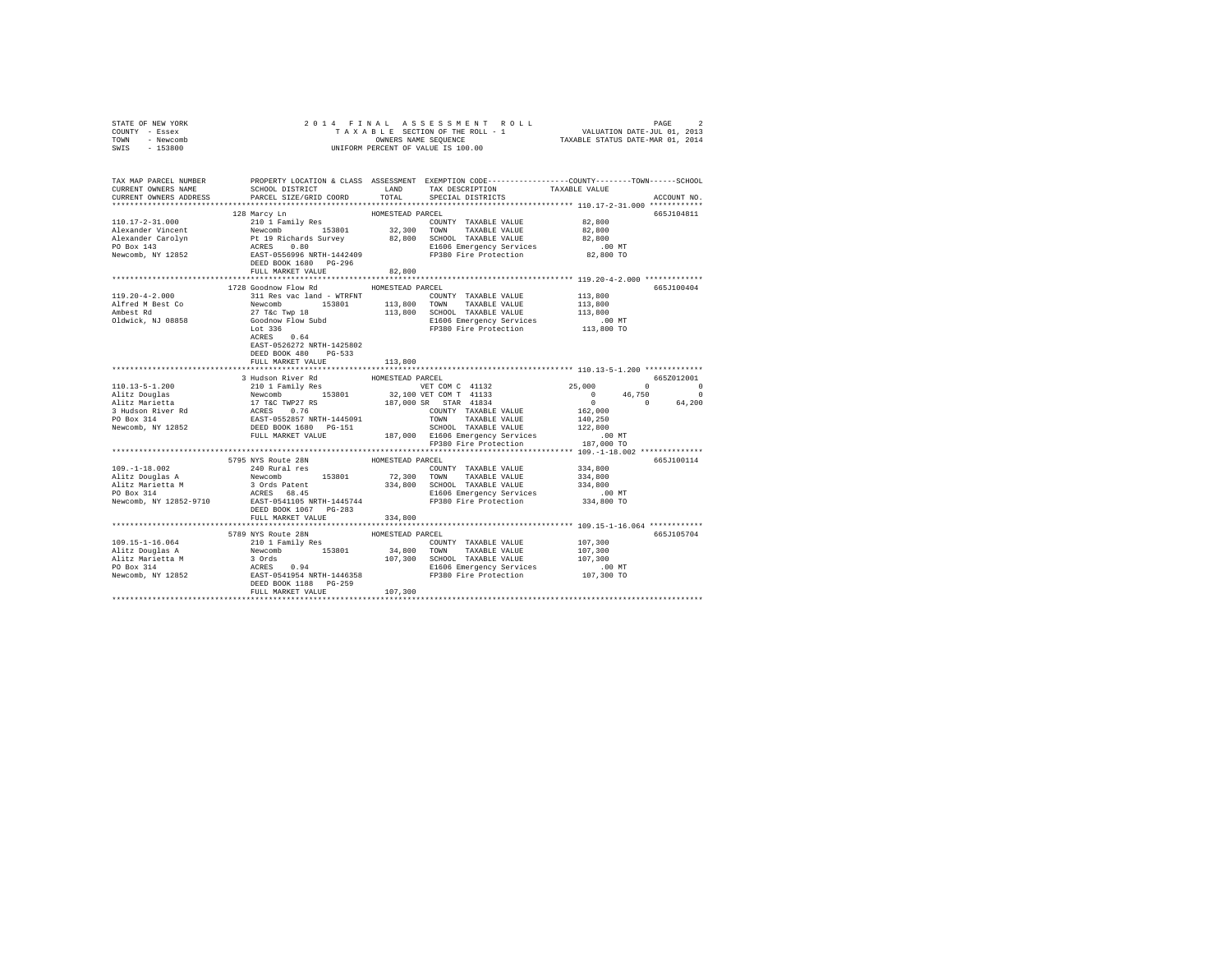| STATE OF NEW YORK<br>COUNTY - Essex<br>TOWN - Newcomb<br>SWIS - 153800                                                                                                                                                             | 4 FINAL ASSESSMENT ROLL TAXABLE SECTION OF THE ROLL TAXABLE SECTION OF THE ROLL - 1<br>TAXABLE SECTION OF THE ROLL - 1 VALUATION DATE-JUL 01, 2013<br>OWNERS NAME SEQUENCE  TAXABLE STATUS DATE-MAR 01, 2014<br>2014 FINAL<br>OWNERS NAME SEQUENCE<br>UNIFORM PERCENT OF VALUE IS 100.00 |                      |                                                                                                                        |                     |               |
|------------------------------------------------------------------------------------------------------------------------------------------------------------------------------------------------------------------------------------|------------------------------------------------------------------------------------------------------------------------------------------------------------------------------------------------------------------------------------------------------------------------------------------|----------------------|------------------------------------------------------------------------------------------------------------------------|---------------------|---------------|
| TAX MAP PARCEL NUMBER PROPERTY LOCATION & CLASS ASSESSMENT EXEMPTION CODE----------------COUNTY-------TOWN-----SCHOOL<br>CURRENT OWNERS NAME<br>CURRENT OWNERS ADDRESS                                                             | PARCEL SIZE/GRID COORD                                                                                                                                                                                                                                                                   | TOTAL                | SCHOOL DISTRICT                        LAND        TAX DESCRIPTION                  TAXABLE VALUE<br>SPECIAL DISTRICTS |                     | ACCOUNT NO.   |
|                                                                                                                                                                                                                                    | NYS Route 28N                                                                                                                                                                                                                                                                            | NON-HOMESTEAD PARCEL |                                                                                                                        |                     | 665J178509    |
|                                                                                                                                                                                                                                    |                                                                                                                                                                                                                                                                                          |                      |                                                                                                                        | 4,800               |               |
|                                                                                                                                                                                                                                    |                                                                                                                                                                                                                                                                                          |                      |                                                                                                                        | 4,800               |               |
|                                                                                                                                                                                                                                    |                                                                                                                                                                                                                                                                                          |                      |                                                                                                                        | 4,800               |               |
|                                                                                                                                                                                                                                    |                                                                                                                                                                                                                                                                                          |                      |                                                                                                                        | $.00$ MT            |               |
|                                                                                                                                                                                                                                    |                                                                                                                                                                                                                                                                                          |                      | FP380 Fire Protection                                                                                                  | 4,800 TO            |               |
|                                                                                                                                                                                                                                    |                                                                                                                                                                                                                                                                                          |                      |                                                                                                                        |                     |               |
|                                                                                                                                                                                                                                    | FULL MARKET VALUE                                                                                                                                                                                                                                                                        | 4,800                |                                                                                                                        |                     |               |
|                                                                                                                                                                                                                                    |                                                                                                                                                                                                                                                                                          |                      |                                                                                                                        |                     |               |
|                                                                                                                                                                                                                                    | 4999 NYS Route 28N                                                                                                                                                                                                                                                                       | HOMESTEAD PARCEL     |                                                                                                                        |                     | 665J103515    |
| 110.18-3-11.000                                                                                                                                                                                                                    |                                                                                                                                                                                                                                                                                          |                      |                                                                                                                        | 42,600              | 42,600 42,600 |
| Allen Jodi G                                                                                                                                                                                                                       |                                                                                                                                                                                                                                                                                          |                      |                                                                                                                        | $0 \t 42,600$       |               |
|                                                                                                                                                                                                                                    |                                                                                                                                                                                                                                                                                          |                      |                                                                                                                        | 42,600              |               |
|                                                                                                                                                                                                                                    |                                                                                                                                                                                                                                                                                          |                      |                                                                                                                        | 42,600              |               |
| Poulton Jackie<br>c/o Gereau Evelyn<br>4999 NYS Rte 28N<br>Newcomb, NY 12852                                                                                                                                                       |                                                                                                                                                                                                                                                                                          |                      | SCHOOL TAXABLE VALUE                                                                                                   | $\sim$ 0            |               |
|                                                                                                                                                                                                                                    |                                                                                                                                                                                                                                                                                          |                      | E1606 Emergency Services                                                                                               | 00 MT.<br>85,200 TO |               |
|                                                                                                                                                                                                                                    |                                                                                                                                                                                                                                                                                          |                      | FP380 Fire Protection                                                                                                  |                     |               |
|                                                                                                                                                                                                                                    | DEED BOOK 1346 PG-4                                                                                                                                                                                                                                                                      |                      |                                                                                                                        |                     |               |
|                                                                                                                                                                                                                                    | FULL MARKET VALUE                                                                                                                                                                                                                                                                        | 85,200               |                                                                                                                        |                     |               |
|                                                                                                                                                                                                                                    | 84 Goodnow Flow Rd                                                                                                                                                                                                                                                                       | HOMESTEAD PARCEL     |                                                                                                                        |                     | 665J104005    |
| $109.15 - 3 - 17.000$                                                                                                                                                                                                              | 210 1 Family Res                                                                                                                                                                                                                                                                         |                      | COUNTY TAXABLE VALUE                                                                                                   | 81,100              |               |
| 109.15-3-17.000<br>Allen Mark H                                                                                                                                                                                                    |                                                                                                                                                                                                                                                                                          |                      |                                                                                                                        |                     |               |
|                                                                                                                                                                                                                                    |                                                                                                                                                                                                                                                                                          |                      |                                                                                                                        |                     |               |
|                                                                                                                                                                                                                                    |                                                                                                                                                                                                                                                                                          |                      |                                                                                                                        |                     |               |
| 1991.1979-9-11.000 1031 104<br>2.101 12.000 1031 12.000 1031 12.000 1031 12.000 1031 12.000 1031 12.000 1031 12.000 1031 12.000 12.000 12.000<br>3.493 Redmann Rdi 4 Ords Packers 3.00 12.000 12.000 12.000 12.000 12.000 12.000 1 |                                                                                                                                                                                                                                                                                          |                      |                                                                                                                        |                     |               |
|                                                                                                                                                                                                                                    | DEED BOOK 1088    PG-118                                                                                                                                                                                                                                                                 |                      |                                                                                                                        |                     |               |
|                                                                                                                                                                                                                                    | FULL MARKET VALUE                                                                                                                                                                                                                                                                        | 81,100               |                                                                                                                        |                     |               |
|                                                                                                                                                                                                                                    |                                                                                                                                                                                                                                                                                          |                      |                                                                                                                        |                     |               |
|                                                                                                                                                                                                                                    | 22 Newcomb Lake Rd HOMESTEAD PARCEL                                                                                                                                                                                                                                                      |                      |                                                                                                                        |                     | 665J197001    |
| $109.15 - 1 - 47.200$                                                                                                                                                                                                              |                                                                                                                                                                                                                                                                                          |                      | 210 1 Family Res - WTRFNT SR STAR 41834                                                                                | $\overline{0}$      | 0 64.200      |
|                                                                                                                                                                                                                                    |                                                                                                                                                                                                                                                                                          |                      |                                                                                                                        |                     |               |
| Allen Richard J<br>Allen Ruth K<br>PO Box 77                                                                                                                                                                                       |                                                                                                                                                                                                                                                                                          |                      |                                                                                                                        |                     |               |
|                                                                                                                                                                                                                                    |                                                                                                                                                                                                                                                                                          |                      |                                                                                                                        |                     |               |
| Newcomb, NY 12852                                                                                                                                                                                                                  |                                                                                                                                                                                                                                                                                          |                      |                                                                                                                        |                     |               |
|                                                                                                                                                                                                                                    |                                                                                                                                                                                                                                                                                          |                      |                                                                                                                        |                     |               |
|                                                                                                                                                                                                                                    | DEED BOOK 1135 PG-284                                                                                                                                                                                                                                                                    |                      |                                                                                                                        |                     |               |
|                                                                                                                                                                                                                                    | FULL MARKET VALUE                                                                                                                                                                                                                                                                        | 206,600              |                                                                                                                        |                     |               |
|                                                                                                                                                                                                                                    |                                                                                                                                                                                                                                                                                          |                      |                                                                                                                        |                     |               |
|                                                                                                                                                                                                                                    | NYS Route 28N                                                                                                                                                                                                                                                                            | NON-HOMESTEAD PARCEL |                                                                                                                        |                     | 665J100115    |
|                                                                                                                                                                                                                                    |                                                                                                                                                                                                                                                                                          |                      | COUNTY TAXABLE VALUE 15,200                                                                                            |                     |               |
|                                                                                                                                                                                                                                    |                                                                                                                                                                                                                                                                                          |                      |                                                                                                                        | 15,200<br>15,200    |               |
|                                                                                                                                                                                                                                    |                                                                                                                                                                                                                                                                                          |                      |                                                                                                                        |                     |               |
|                                                                                                                                                                                                                                    |                                                                                                                                                                                                                                                                                          |                      |                                                                                                                        | 00 MT.<br>15,200 TO |               |
|                                                                                                                                                                                                                                    |                                                                                                                                                                                                                                                                                          |                      |                                                                                                                        |                     |               |
|                                                                                                                                                                                                                                    |                                                                                                                                                                                                                                                                                          |                      |                                                                                                                        |                     |               |
|                                                                                                                                                                                                                                    |                                                                                                                                                                                                                                                                                          |                      |                                                                                                                        |                     |               |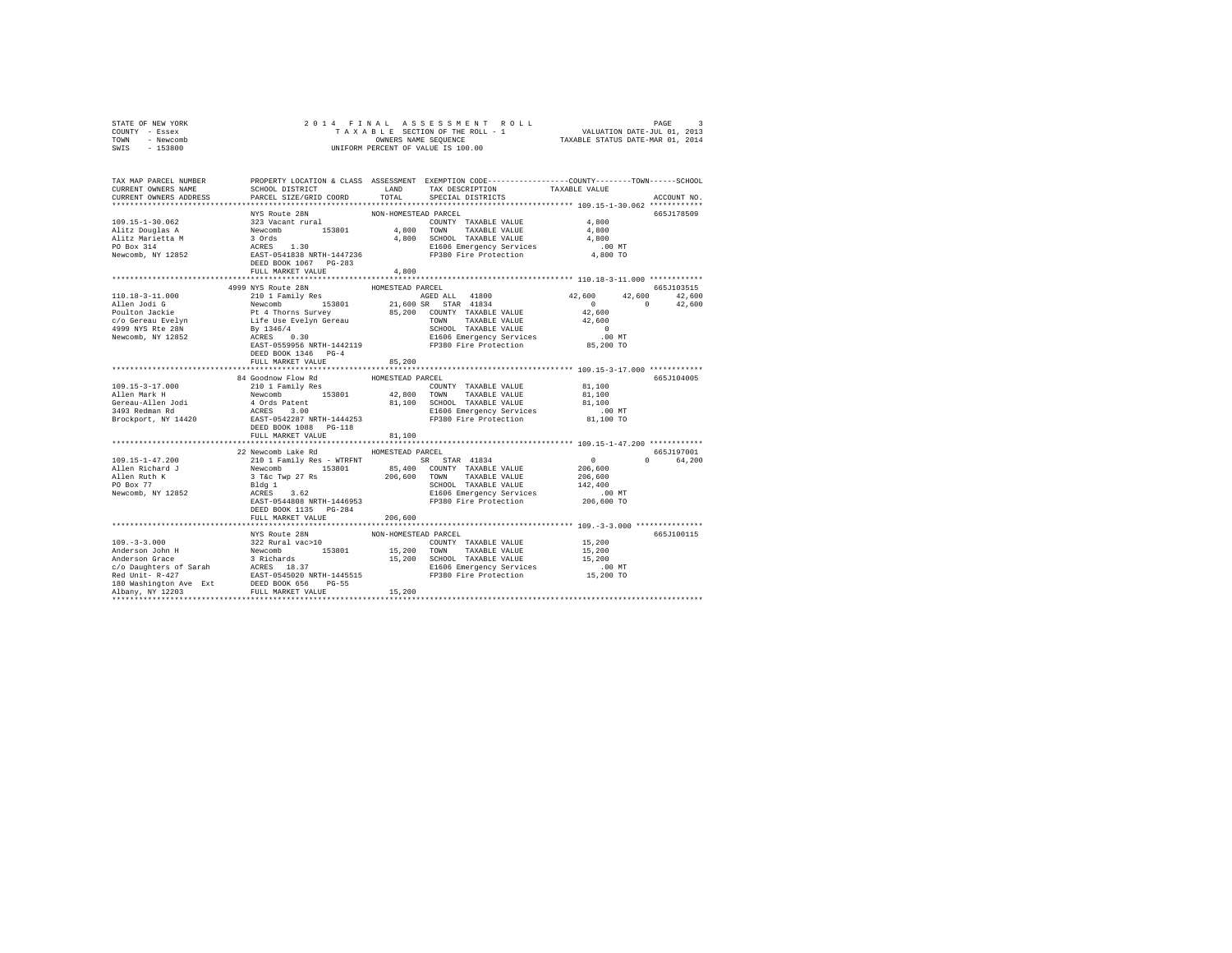| STATE OF NEW YORK                                                                                                                                                                                                                                                                                                                                                                                                                       |                                     |                      |                                                                      |            |               |
|-----------------------------------------------------------------------------------------------------------------------------------------------------------------------------------------------------------------------------------------------------------------------------------------------------------------------------------------------------------------------------------------------------------------------------------------|-------------------------------------|----------------------|----------------------------------------------------------------------|------------|---------------|
| COUNTY - Essex                                                                                                                                                                                                                                                                                                                                                                                                                          |                                     |                      |                                                                      |            |               |
| TOWN - Newcomb                                                                                                                                                                                                                                                                                                                                                                                                                          |                                     |                      |                                                                      |            |               |
| SWIS - 153800                                                                                                                                                                                                                                                                                                                                                                                                                           |                                     |                      |                                                                      |            |               |
|                                                                                                                                                                                                                                                                                                                                                                                                                                         |                                     |                      |                                                                      |            |               |
|                                                                                                                                                                                                                                                                                                                                                                                                                                         |                                     |                      |                                                                      |            |               |
| TAX MAP PARCEL NUMBER THE PROPERTY LOCATION & CLASS ASSESSMENT EXEMPTION CODE--------------COUNTY-------TOWN------SCHOOL                                                                                                                                                                                                                                                                                                                |                                     |                      |                                                                      |            |               |
| CURRENT OWNERS NAME                                                                                                                                                                                                                                                                                                                                                                                                                     | SCHOOL DISTRICT LAND                |                      | TAX DESCRIPTION TAXABLE VALUE                                        |            |               |
| CURRENT OWNERS ADDRESS                                                                                                                                                                                                                                                                                                                                                                                                                  | PARCEL SIZE/GRID COORD              | TOTAL                | SPECIAL DISTRICTS                                                    |            | ACCOUNT NO.   |
|                                                                                                                                                                                                                                                                                                                                                                                                                                         |                                     |                      |                                                                      |            |               |
|                                                                                                                                                                                                                                                                                                                                                                                                                                         | 1218 Goodnow Flow Rd                | HOMESTEAD PARCEL     |                                                                      |            | 665J100315    |
| 120.18-2-39.040 260 Seasonal res - WTRFNT                                                                                                                                                                                                                                                                                                                                                                                               |                                     |                      | COUNTY TAXABLE VALUE 198,000                                         |            |               |
|                                                                                                                                                                                                                                                                                                                                                                                                                                         |                                     |                      |                                                                      | 198,000    |               |
| Andrews Aditondack Camp Newcomb 153801 141,900 TOMN TAXABLE VALUE<br>CO N Jon Lehning CPA 46 Tax Twp 18 198,000 SCHOOL TAXABLE VALUE 1023 Military Rd<br>198,000 SCHOOL TAXABLE VALUE 1023 Military Rd<br>198,000 SCHOOL TAXABLE VA                                                                                                                                                                                                     |                                     |                      |                                                                      | 198,000    |               |
|                                                                                                                                                                                                                                                                                                                                                                                                                                         |                                     |                      |                                                                      |            |               |
|                                                                                                                                                                                                                                                                                                                                                                                                                                         |                                     |                      | E1606 Emergency Services .00 MT<br>FP380 Fire Protection 198,000 TO  |            |               |
|                                                                                                                                                                                                                                                                                                                                                                                                                                         |                                     |                      |                                                                      |            |               |
|                                                                                                                                                                                                                                                                                                                                                                                                                                         |                                     |                      |                                                                      |            |               |
|                                                                                                                                                                                                                                                                                                                                                                                                                                         | EAST-0537688 NRTH-1425463           |                      |                                                                      |            |               |
|                                                                                                                                                                                                                                                                                                                                                                                                                                         | DEED BOOK 1593 PG-231               |                      |                                                                      |            |               |
|                                                                                                                                                                                                                                                                                                                                                                                                                                         | FULL MARKET VALUE                   | 198,000              |                                                                      |            |               |
|                                                                                                                                                                                                                                                                                                                                                                                                                                         |                                     |                      |                                                                      |            |               |
|                                                                                                                                                                                                                                                                                                                                                                                                                                         | 155 Marcy Ln                        | HOMESTEAD PARCEL     |                                                                      |            | 665J100901    |
|                                                                                                                                                                                                                                                                                                                                                                                                                                         |                                     |                      |                                                                      | $\sim$ 0   | $0 \t 30,000$ |
|                                                                                                                                                                                                                                                                                                                                                                                                                                         |                                     |                      |                                                                      | 134,800    |               |
|                                                                                                                                                                                                                                                                                                                                                                                                                                         |                                     |                      |                                                                      | 134,800    |               |
|                                                                                                                                                                                                                                                                                                                                                                                                                                         |                                     |                      |                                                                      | 104,800    |               |
|                                                                                                                                                                                                                                                                                                                                                                                                                                         |                                     |                      |                                                                      | .00 MT     |               |
| $\begin{tabular}{l c c c c c} \hline 110.17-3-2.000 & \multicolumn{3}{c }{\mbox{\small $26$}} & \multicolumn{3}{c }{\mbox{\small $26$}} & \multicolumn{3}{c }{\mbox{\small $R\mbox{\small $26$}}$} & \multicolumn{3}{c }{\mbox{\small $R\mbox{\small $26$}}$} & \multicolumn{3}{c }{\mbox{\small $R\mbox{\small $R\mbox{\small $26$}}$}} & \multicolumn{3}{c }{\mbox{\small $R\mbox{\small $R\mbox{\small $26$}}$}} & \multicolumn{3}{$ |                                     |                      |                                                                      | 134,800 TO |               |
|                                                                                                                                                                                                                                                                                                                                                                                                                                         |                                     |                      |                                                                      |            |               |
|                                                                                                                                                                                                                                                                                                                                                                                                                                         |                                     |                      |                                                                      |            |               |
|                                                                                                                                                                                                                                                                                                                                                                                                                                         | 32 Bennett Ln HOMESTEAD PARCEL      |                      | RCEL<br>COUNTY TAXABLE VALUE 205,800<br>TREAS TRAINING VALUE 205,800 |            | 665J100401    |
| 120.18-2-22.000                                                                                                                                                                                                                                                                                                                                                                                                                         | 210 1 Family Res - WTRFNT           |                      |                                                                      |            |               |
|                                                                                                                                                                                                                                                                                                                                                                                                                                         |                                     |                      |                                                                      |            |               |
|                                                                                                                                                                                                                                                                                                                                                                                                                                         |                                     |                      |                                                                      |            |               |
|                                                                                                                                                                                                                                                                                                                                                                                                                                         |                                     |                      |                                                                      |            |               |
|                                                                                                                                                                                                                                                                                                                                                                                                                                         |                                     |                      |                                                                      |            |               |
|                                                                                                                                                                                                                                                                                                                                                                                                                                         |                                     |                      |                                                                      |            |               |
|                                                                                                                                                                                                                                                                                                                                                                                                                                         |                                     |                      |                                                                      |            |               |
|                                                                                                                                                                                                                                                                                                                                                                                                                                         | EAST-0536108 NRTH-1426362           |                      |                                                                      |            |               |
|                                                                                                                                                                                                                                                                                                                                                                                                                                         | DEED BOOK 825 PG-373                |                      |                                                                      |            |               |
|                                                                                                                                                                                                                                                                                                                                                                                                                                         | FULL MARKET VALUE                   | 205,800              |                                                                      |            |               |
|                                                                                                                                                                                                                                                                                                                                                                                                                                         |                                     |                      |                                                                      |            |               |
|                                                                                                                                                                                                                                                                                                                                                                                                                                         | 111 Marcy Ln                        | HOMESTEAD PARCEL     |                                                                      |            | 665J100814    |
|                                                                                                                                                                                                                                                                                                                                                                                                                                         | 210 1 Family Res                    |                      |                                                                      |            | $0 \t 30,000$ |
|                                                                                                                                                                                                                                                                                                                                                                                                                                         |                                     |                      |                                                                      |            |               |
|                                                                                                                                                                                                                                                                                                                                                                                                                                         |                                     |                      |                                                                      |            |               |
| $\begin{tabular}{l c c c c c} \hline 110.17-3-11.000 & 11\; \texttt{Baity Res} & \texttt{ROS.} & \texttt{ROS.} & \texttt{RAS.} & \texttt{STAR} & 41854 & 0 \\ \hline \texttt{Armstrong George} & \texttt{Newcomb} & 153801 & 28,700 & \texttt{COMNIT} & \texttt{TXABLE VALUE} & 120,500 \\ \texttt{Armstrong Gertrue} & \texttt{Newomb} & 153801 & 220,700 & \texttt{COMNT} & \texttt{TXABLE VALUE} & 120,50$                           |                                     |                      |                                                                      |            |               |
|                                                                                                                                                                                                                                                                                                                                                                                                                                         |                                     |                      |                                                                      |            |               |
|                                                                                                                                                                                                                                                                                                                                                                                                                                         |                                     |                      |                                                                      |            |               |
|                                                                                                                                                                                                                                                                                                                                                                                                                                         | FULL MARKET VALUE                   | 120,500              |                                                                      |            |               |
|                                                                                                                                                                                                                                                                                                                                                                                                                                         |                                     |                      |                                                                      |            |               |
|                                                                                                                                                                                                                                                                                                                                                                                                                                         |                                     | NON-HOMESTEAD PARCEL |                                                                      |            | 665J180019    |
| 110.17-2-20.001                                                                                                                                                                                                                                                                                                                                                                                                                         | 187 Chaisson Rd<br>322 Rural vac>10 |                      | COUNTY TAXABLE VALUE 49,000                                          |            |               |
|                                                                                                                                                                                                                                                                                                                                                                                                                                         |                                     |                      |                                                                      |            |               |
|                                                                                                                                                                                                                                                                                                                                                                                                                                         |                                     |                      |                                                                      |            |               |
|                                                                                                                                                                                                                                                                                                                                                                                                                                         |                                     |                      |                                                                      |            |               |
|                                                                                                                                                                                                                                                                                                                                                                                                                                         |                                     |                      |                                                                      |            |               |
| Armstrong Shirley Mewcomb 153801 49,000 TOWN TAXABLE VALUE 49,000<br>Armstrong Shirley 19,000 SCHOOL TAXABLE VALUE 49,000<br>2 Taylor Avec Mexican Shirley 49,000 SCHOOL TAXABLE VALUE 49,000<br>2 Taylor Avec MEXES 14.70 5000 ECRO                                                                                                                                                                                                    |                                     |                      |                                                                      |            |               |
|                                                                                                                                                                                                                                                                                                                                                                                                                                         |                                     |                      |                                                                      |            |               |
|                                                                                                                                                                                                                                                                                                                                                                                                                                         | FULL MARKET VALUE                   | 49,000               |                                                                      |            |               |
|                                                                                                                                                                                                                                                                                                                                                                                                                                         |                                     |                      |                                                                      |            |               |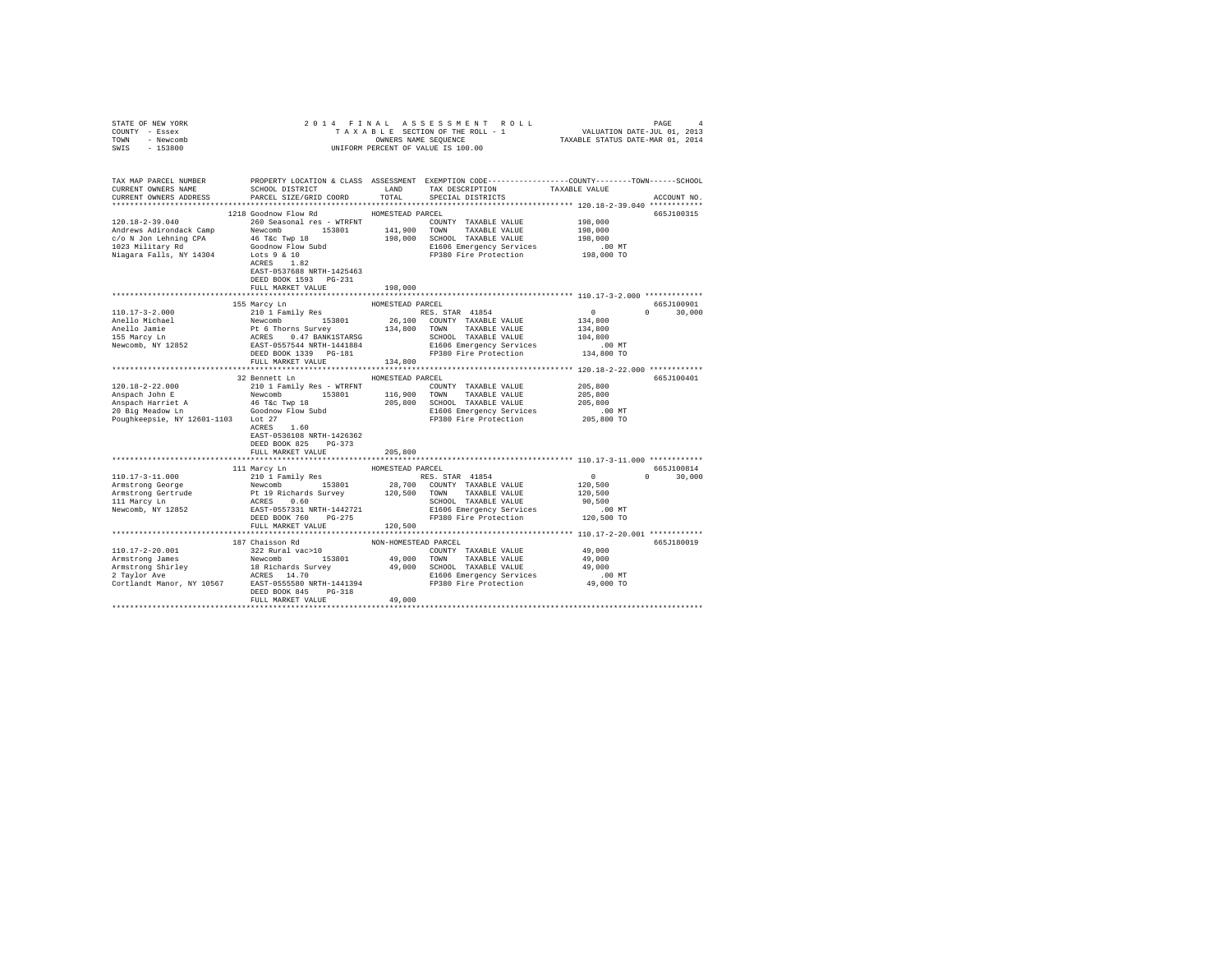| STATE OF NEW YORK<br>COUNTY - Essex<br>TOWN - Newcomb<br>SWIS - 153800                                                                                                                                                                                                                                                                                                                                                                | 4 FINAL ASSESSMENT ROLL TAXABLE SECTION OF THE ROLL TAXABLE SECTION OF THE ROLL - 1<br>TAXABLE SECTION OF THE ROLL - 1 VALUATION DATE-JUL 01:013<br>OWNERS NAME SEQUENCE  TAXABLE STATUS DATE-MAR 01, 2014<br>2014 FINAL<br>OWNERS NAME SEQUENCE<br>UNIFORM PERCENT OF VALUE IS 100.00 |                      |                                                                                                                                                                               |                                                                                                                                       |  |
|---------------------------------------------------------------------------------------------------------------------------------------------------------------------------------------------------------------------------------------------------------------------------------------------------------------------------------------------------------------------------------------------------------------------------------------|----------------------------------------------------------------------------------------------------------------------------------------------------------------------------------------------------------------------------------------------------------------------------------------|----------------------|-------------------------------------------------------------------------------------------------------------------------------------------------------------------------------|---------------------------------------------------------------------------------------------------------------------------------------|--|
|                                                                                                                                                                                                                                                                                                                                                                                                                                       |                                                                                                                                                                                                                                                                                        |                      |                                                                                                                                                                               |                                                                                                                                       |  |
| CURRENT OWNERS NAME                                                                                                                                                                                                                                                                                                                                                                                                                   | SCHOOL DISTRICT TAND TAX DESCRIPTION                                                                                                                                                                                                                                                   |                      |                                                                                                                                                                               | TAX MAP PARCEL NUMBER PROPERTY LOCATION & CLASS ASSESSMENT EXEMPTION CODE---------------COUNTY-------TOWN-----SCHOOL<br>TAXABLE VALUE |  |
| CURRENT OWNERS ADDRESS                                                                                                                                                                                                                                                                                                                                                                                                                | PARCEL SIZE/GRID COORD                                                                                                                                                                                                                                                                 | TOTAL                | SPECIAL DISTRICTS                                                                                                                                                             | ACCOUNT NO.                                                                                                                           |  |
|                                                                                                                                                                                                                                                                                                                                                                                                                                       |                                                                                                                                                                                                                                                                                        |                      |                                                                                                                                                                               |                                                                                                                                       |  |
|                                                                                                                                                                                                                                                                                                                                                                                                                                       | 151 Marcy Ln                                                                                                                                                                                                                                                                           | HOMESTEAD PARCEL     |                                                                                                                                                                               | 665J100205                                                                                                                            |  |
|                                                                                                                                                                                                                                                                                                                                                                                                                                       |                                                                                                                                                                                                                                                                                        |                      |                                                                                                                                                                               |                                                                                                                                       |  |
|                                                                                                                                                                                                                                                                                                                                                                                                                                       |                                                                                                                                                                                                                                                                                        |                      |                                                                                                                                                                               |                                                                                                                                       |  |
|                                                                                                                                                                                                                                                                                                                                                                                                                                       |                                                                                                                                                                                                                                                                                        |                      |                                                                                                                                                                               |                                                                                                                                       |  |
|                                                                                                                                                                                                                                                                                                                                                                                                                                       |                                                                                                                                                                                                                                                                                        |                      |                                                                                                                                                                               |                                                                                                                                       |  |
|                                                                                                                                                                                                                                                                                                                                                                                                                                       |                                                                                                                                                                                                                                                                                        |                      |                                                                                                                                                                               |                                                                                                                                       |  |
|                                                                                                                                                                                                                                                                                                                                                                                                                                       | FULL MARKET VALUE 99.700                                                                                                                                                                                                                                                               |                      |                                                                                                                                                                               |                                                                                                                                       |  |
|                                                                                                                                                                                                                                                                                                                                                                                                                                       |                                                                                                                                                                                                                                                                                        |                      |                                                                                                                                                                               |                                                                                                                                       |  |
|                                                                                                                                                                                                                                                                                                                                                                                                                                       | 154 Marcy Ln                                                                                                                                                                                                                                                                           | HOMESTEAD PARCEL     |                                                                                                                                                                               | 665J104306                                                                                                                            |  |
| 110.17-2-36.032                                                                                                                                                                                                                                                                                                                                                                                                                       | 210 1 Family Res                                                                                                                                                                                                                                                                       |                      | COUNTY TAXABLE VALUE                                                                                                                                                          | 126,500<br>126,500                                                                                                                    |  |
|                                                                                                                                                                                                                                                                                                                                                                                                                                       |                                                                                                                                                                                                                                                                                        |                      |                                                                                                                                                                               |                                                                                                                                       |  |
|                                                                                                                                                                                                                                                                                                                                                                                                                                       |                                                                                                                                                                                                                                                                                        |                      |                                                                                                                                                                               |                                                                                                                                       |  |
|                                                                                                                                                                                                                                                                                                                                                                                                                                       |                                                                                                                                                                                                                                                                                        |                      |                                                                                                                                                                               |                                                                                                                                       |  |
|                                                                                                                                                                                                                                                                                                                                                                                                                                       |                                                                                                                                                                                                                                                                                        |                      |                                                                                                                                                                               |                                                                                                                                       |  |
|                                                                                                                                                                                                                                                                                                                                                                                                                                       | EAST-0557269 NRTH-1441790                                                                                                                                                                                                                                                              |                      |                                                                                                                                                                               |                                                                                                                                       |  |
|                                                                                                                                                                                                                                                                                                                                                                                                                                       | DEED BOOK 1382 PG-300<br>FULL MARKET VALUE                                                                                                                                                                                                                                             | 126,500              |                                                                                                                                                                               |                                                                                                                                       |  |
|                                                                                                                                                                                                                                                                                                                                                                                                                                       |                                                                                                                                                                                                                                                                                        |                      |                                                                                                                                                                               |                                                                                                                                       |  |
|                                                                                                                                                                                                                                                                                                                                                                                                                                       | 71 Beaver Bay                                                                                                                                                                                                                                                                          | HOMESTEAD PARCEL     |                                                                                                                                                                               | 665J106501                                                                                                                            |  |
|                                                                                                                                                                                                                                                                                                                                                                                                                                       |                                                                                                                                                                                                                                                                                        |                      |                                                                                                                                                                               |                                                                                                                                       |  |
|                                                                                                                                                                                                                                                                                                                                                                                                                                       |                                                                                                                                                                                                                                                                                        |                      |                                                                                                                                                                               |                                                                                                                                       |  |
|                                                                                                                                                                                                                                                                                                                                                                                                                                       |                                                                                                                                                                                                                                                                                        |                      |                                                                                                                                                                               |                                                                                                                                       |  |
|                                                                                                                                                                                                                                                                                                                                                                                                                                       |                                                                                                                                                                                                                                                                                        |                      |                                                                                                                                                                               | .00 MT                                                                                                                                |  |
|                                                                                                                                                                                                                                                                                                                                                                                                                                       |                                                                                                                                                                                                                                                                                        |                      |                                                                                                                                                                               | 208,700 TO                                                                                                                            |  |
|                                                                                                                                                                                                                                                                                                                                                                                                                                       | $ACRES$ 1.30                                                                                                                                                                                                                                                                           |                      |                                                                                                                                                                               |                                                                                                                                       |  |
|                                                                                                                                                                                                                                                                                                                                                                                                                                       | EAST-0528118 NRTH-1426733                                                                                                                                                                                                                                                              |                      |                                                                                                                                                                               |                                                                                                                                       |  |
|                                                                                                                                                                                                                                                                                                                                                                                                                                       | DEED BOOK 1471 PG-262                                                                                                                                                                                                                                                                  |                      |                                                                                                                                                                               |                                                                                                                                       |  |
|                                                                                                                                                                                                                                                                                                                                                                                                                                       | FULL MARKET VALUE                                                                                                                                                                                                                                                                      | 208,700              |                                                                                                                                                                               |                                                                                                                                       |  |
|                                                                                                                                                                                                                                                                                                                                                                                                                                       | Johnson Rd                                                                                                                                                                                                                                                                             | NON-HOMESTEAD PARCEL |                                                                                                                                                                               | 665J103911                                                                                                                            |  |
| $109.16 - 2 - 8.100$                                                                                                                                                                                                                                                                                                                                                                                                                  | Johnson Rd<br>12 Vac Wimpry 153801 25,500 TOWNY TAXABLE VALUE 37,300<br>12 Vac Wimpry 153801 35,500 TOWN TAXABLE VALUE 37,300<br>10 RS TWP27 T&C 37,300 SCHOOL TAXABLE VALUE 37,300<br>27,300 SCHOOL TAXABLE VALUE 37,300<br>27,300 RCRE                                               |                      |                                                                                                                                                                               |                                                                                                                                       |  |
|                                                                                                                                                                                                                                                                                                                                                                                                                                       |                                                                                                                                                                                                                                                                                        |                      |                                                                                                                                                                               |                                                                                                                                       |  |
| Avellino John J<br>17 Lawrence St                                                                                                                                                                                                                                                                                                                                                                                                     |                                                                                                                                                                                                                                                                                        |                      |                                                                                                                                                                               |                                                                                                                                       |  |
| Waterford, NY 12188                                                                                                                                                                                                                                                                                                                                                                                                                   |                                                                                                                                                                                                                                                                                        |                      |                                                                                                                                                                               |                                                                                                                                       |  |
|                                                                                                                                                                                                                                                                                                                                                                                                                                       |                                                                                                                                                                                                                                                                                        |                      |                                                                                                                                                                               |                                                                                                                                       |  |
|                                                                                                                                                                                                                                                                                                                                                                                                                                       | DEED BOOK 971 PG-109                                                                                                                                                                                                                                                                   |                      |                                                                                                                                                                               |                                                                                                                                       |  |
|                                                                                                                                                                                                                                                                                                                                                                                                                                       | FULL MARKET VALUE                                                                                                                                                                                                                                                                      | 37,300               |                                                                                                                                                                               |                                                                                                                                       |  |
|                                                                                                                                                                                                                                                                                                                                                                                                                                       |                                                                                                                                                                                                                                                                                        |                      |                                                                                                                                                                               |                                                                                                                                       |  |
|                                                                                                                                                                                                                                                                                                                                                                                                                                       | 5348 NYS Route 28N                                                                                                                                                                                                                                                                     | HOMESTEAD PARCEL     |                                                                                                                                                                               | 665J106103                                                                                                                            |  |
|                                                                                                                                                                                                                                                                                                                                                                                                                                       |                                                                                                                                                                                                                                                                                        |                      | $\begin{tabular}{lllllll} \multicolumn{2}{l}{{\bf COUNTY}} & \multicolumn{2}{l}{\bf TAXABLE} & \multicolumn{2}{l}{\bf VALUE} & \multicolumn{2}{l}{\bf 106,800} \end{tabular}$ |                                                                                                                                       |  |
|                                                                                                                                                                                                                                                                                                                                                                                                                                       |                                                                                                                                                                                                                                                                                        |                      |                                                                                                                                                                               | 106,800                                                                                                                               |  |
|                                                                                                                                                                                                                                                                                                                                                                                                                                       |                                                                                                                                                                                                                                                                                        |                      |                                                                                                                                                                               | 106,800                                                                                                                               |  |
|                                                                                                                                                                                                                                                                                                                                                                                                                                       |                                                                                                                                                                                                                                                                                        |                      |                                                                                                                                                                               | 00 MT.<br>106,800 TO                                                                                                                  |  |
| $\begin{tabular}{l c c c c c} \multicolumn{1}{c}{\textbf{110}}{\textbf{13}-2-3.000} & \multicolumn{1}{c}{\textbf{5348} \textbf{NYS} \textbf{ ROLUE} & \multicolumn{1}{c}{\textbf{HOMESTEAD} \textbf{ PAKCEI}} \\ \multicolumn{1}{c}{\textbf{Table 3F} \textbf{ T} \textbf{ PATEI Y}} & \multicolumn{1}{c}{\textbf{110} \textbf{ F}\textbf{m1} \textbf{Y}} & \multicolumn{1}{c}{\textbf{180} \textbf{N}} & \multicolumn{1}{c}{\textbf$ | DEED BOOK 1628 PG-134                                                                                                                                                                                                                                                                  |                      |                                                                                                                                                                               |                                                                                                                                       |  |
|                                                                                                                                                                                                                                                                                                                                                                                                                                       | FULL MARKET VALUE                                                                                                                                                                                                                                                                      | 106,800              |                                                                                                                                                                               |                                                                                                                                       |  |
|                                                                                                                                                                                                                                                                                                                                                                                                                                       |                                                                                                                                                                                                                                                                                        |                      |                                                                                                                                                                               |                                                                                                                                       |  |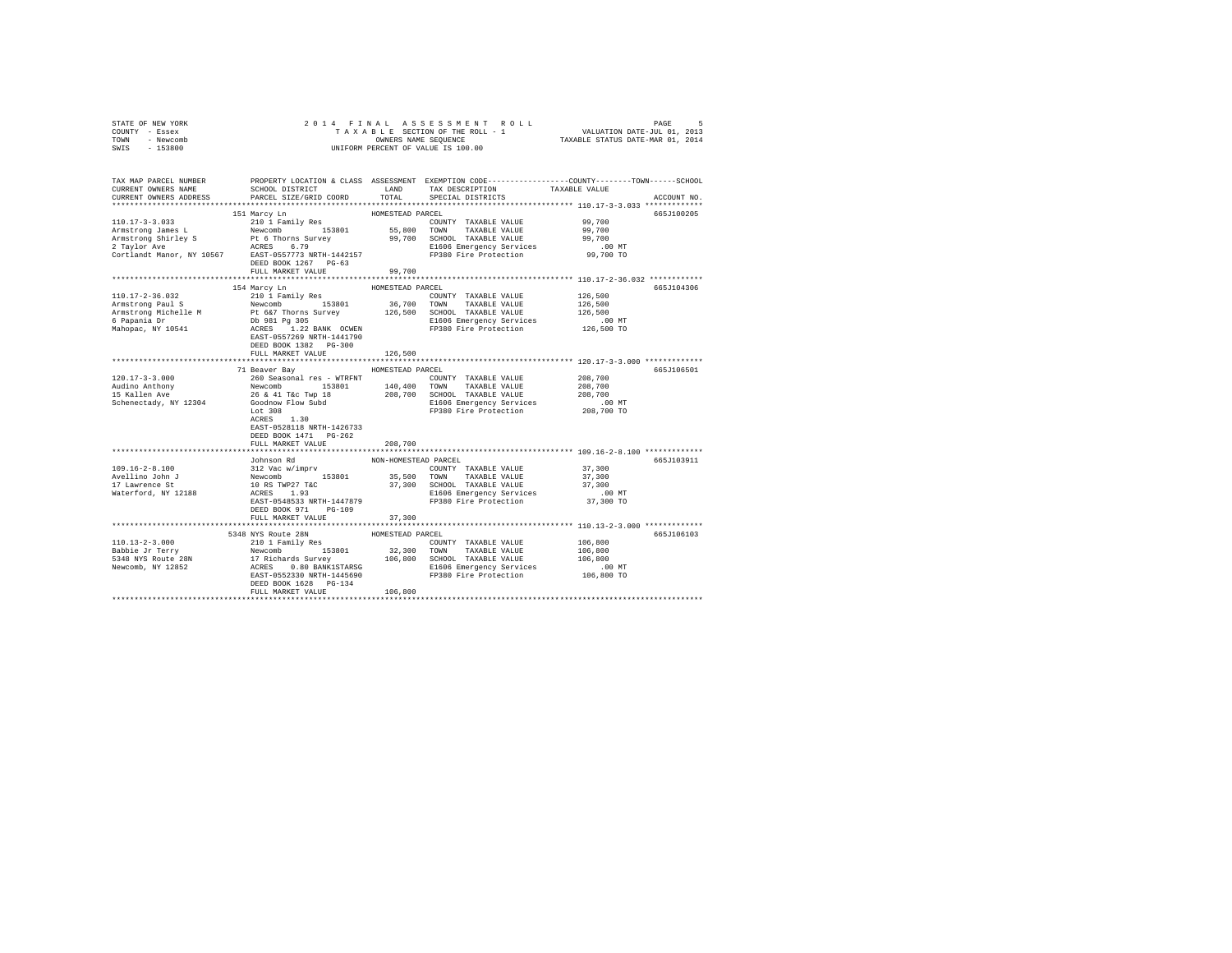| COUNTY - Essex<br>TOWN<br>- Newcomb<br>SWIS - 153800                                                                                                                                                                                                                                                                                                                            | UNIFORM PERCENT OF VALUE IS 100.00                                                                                                                                                                                                                               |                                            |                                                                                                                                                             |                                                                                                                          |                                               |
|---------------------------------------------------------------------------------------------------------------------------------------------------------------------------------------------------------------------------------------------------------------------------------------------------------------------------------------------------------------------------------|------------------------------------------------------------------------------------------------------------------------------------------------------------------------------------------------------------------------------------------------------------------|--------------------------------------------|-------------------------------------------------------------------------------------------------------------------------------------------------------------|--------------------------------------------------------------------------------------------------------------------------|-----------------------------------------------|
| TAX MAP PARCEL NUMBER<br>CURRENT OWNERS NAME<br>CURRENT OWNERS ADDRESS                                                                                                                                                                                                                                                                                                          | SCHOOL DISTRICT TAND TAX DESCRIPTION<br>PARCEL SIZE/GRID COORD                                                                                                                                                                                                   | TOTAL                                      | PROPERTY LOCATION & CLASS ASSESSMENT EXEMPTION CODE----------------COUNTY-------TOWN------SCHOOL<br>SPECIAL DISTRICTS                                       | TAXABLE VALUE                                                                                                            | ACCOUNT NO.                                   |
| $120.18 - 2 - 26.000$<br>Bailey David K<br>37 Third St<br>Glens Falls, NY 12801                                                                                                                                                                                                                                                                                                 | 1276 Goodnow Flow Rd MOMESTEAD PARCEL<br>EAST-0536469 NRTH-1426131<br>DEED BOOK 1637 PG-203<br>FULL MARKET VALUE                                                                                                                                                 | 119,700                                    | COUNTY TAXABLE VALUE<br>TAXABLE VALUE<br>119,700 SCHOOL TAXABLE VALUE<br>E1606 Emergency Services<br>FP380 Fire Protection 119,700 TO                       | 119,700<br>119,700<br>119,700<br>.00 MT                                                                                  | 665J100211                                    |
| $\begin{tabular}{l c c c c c} \multicolumn{1}{c}{\textbf{110.17--2-47.000}} & \multicolumn{1}{c}{\textbf{110.17--2-47.000}} & \multicolumn{1}{c}{\textbf{110.17--2-47.000}} & \multicolumn{1}{c}{\textbf{110.18--27.00}} & \multicolumn{1}{c}{\textbf{110.18--27.00}} & \multicolumn{1}{c}{\textbf{110.18--27.00}} & \multicolumn{1}{c}{\textbf{110.18--27.00}} & \multicolumn$ | 58 Chaisson Rd<br>EAST-0554211 NRTH-1443591<br>DEED BOOK 1756 PG-15<br>FULL MARKET VALUE<br>**************************                                                                                                                                           | HOMESTEAD PARCEL<br>76,500<br>************ | SR STAR 41834<br>SR STAR 41834<br>36,900 COUNTY TAXABLE VALUE<br>TAXABLE VALUE<br>SCHOOL TAXABLE VALUE<br>E1606 Emergency Services<br>FP380 Fire Protection | $\sim$ 0<br>76,500<br>76,500<br>12,300<br>$.00$ MT<br>76,500 TO<br>************************ 120.18-2-9.000 ************* | 665J106904<br>$\Omega$<br>64,200              |
| $120.18 - 2 - 9.000$<br>Baker Georger R<br>7 Charles St<br>S Glens Falls, NY 12803                                                                                                                                                                                                                                                                                              | 1350 Goodnow Flow Rd<br>260 Seasonal res - WTRFNT COUNTY TAXABLE VALUE<br>Newcomb 153801 106,300 TOWN TAXABLE VALUE<br>46 T&c Twp 18<br>Goodnow Flow Subd<br>Lot 40<br>ACRES 1.06<br>EAST-0534845 NRTH-1426824<br>DEED BOOK 339<br>$PG-541$<br>FULL MARKET VALUE | HOMESTEAD PARCEL<br>173,100                | COUNTY TAXABLE VALUE<br>173,100 SCHOOL TAXABLE VALUE<br>E1606 Emergency Services<br>FP380 Fire Protection                                                   | 173,100<br>173,100<br>173,100<br>.00 MT<br>173,100 TO                                                                    | 665J100213                                    |
|                                                                                                                                                                                                                                                                                                                                                                                 | 39 Hudson River Rd<br>DEED BOOK 1738 PG-236<br>FULL MARKET VALUE                                                                                                                                                                                                 | HOMESTEAD PARCEL<br>179,100                | FP380 Fire Protection 179,100 TO                                                                                                                            | $\sim$ 0<br>179,100<br>179,100<br>149,100<br>$.00$ MT                                                                    | 665J105806<br>30,000<br>$\Omega$ and $\Omega$ |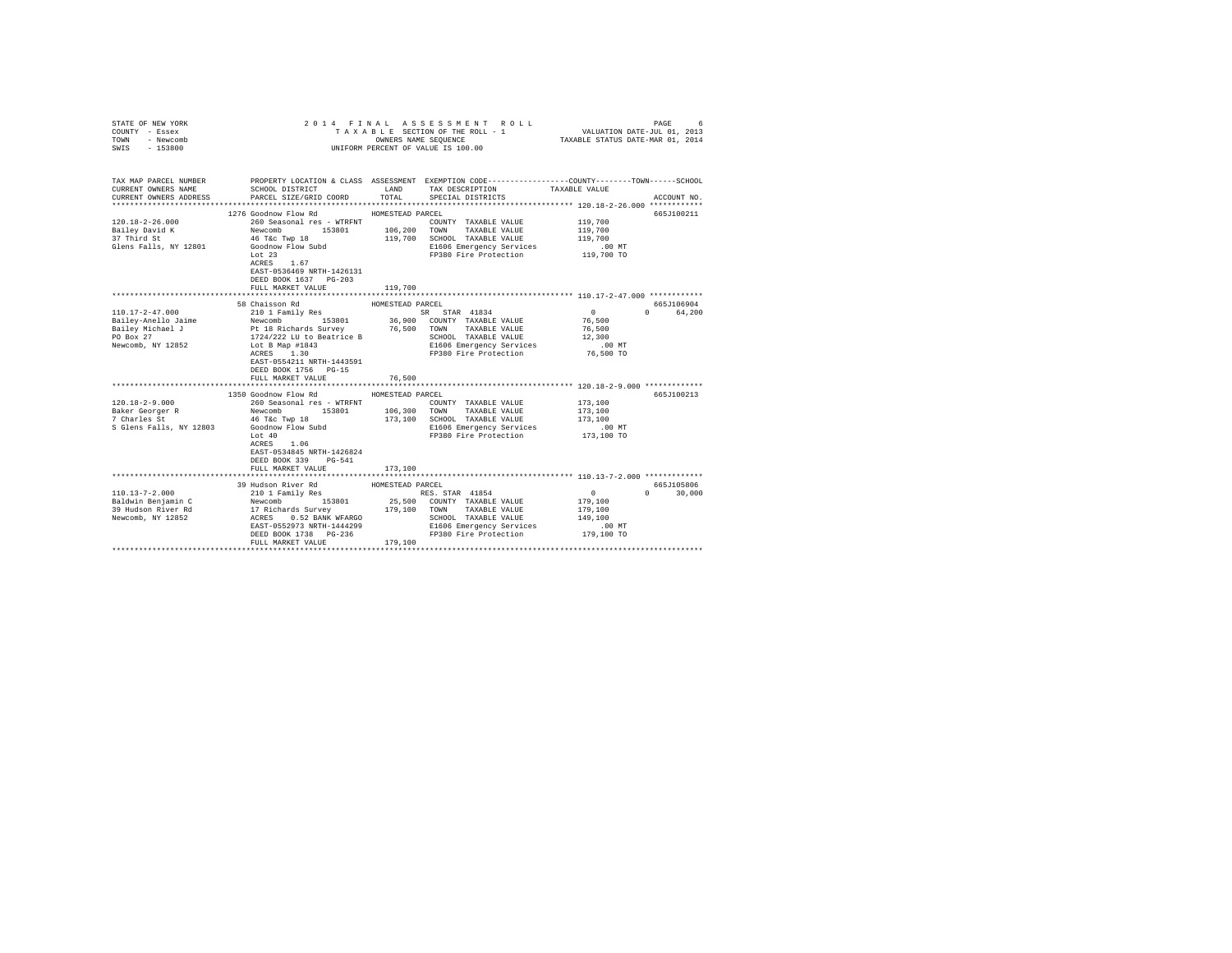| 2014 FINAL ASSESSMENT ROLL<br>STATE OF NEW YORK<br>VALUATION DATE-JUL 01, 2013<br>TAXABLE STATUS DATE-MAR 01, 2014<br>COUNTY - Essex<br>TAXABLE SECTION OF THE ROLL - 1<br>OWNERS NAME SEQUENCE<br>TOWN<br>- Newcomb<br>$-153800$<br>UNIFORM PERCENT OF VALUE IS 100.00<br>SWIS | 7<br>PAGE   |
|---------------------------------------------------------------------------------------------------------------------------------------------------------------------------------------------------------------------------------------------------------------------------------|-------------|
| PROPERTY LOCATION & CLASS ASSESSMENT EXEMPTION CODE---------------COUNTY-------TOWN------SCHOOL<br>TAX MAP PARCEL NUMBER                                                                                                                                                        |             |
| SCHOOL DISTRICT LAND<br>TAX DESCRIPTION TAXABLE VALUE<br>CURRENT OWNERS NAME                                                                                                                                                                                                    |             |
| TOTAL<br>CURRENT OWNERS ADDRESS<br>PARCEL SIZE/GRID COORD<br>SPECIAL DISTRICTS                                                                                                                                                                                                  | ACCOUNT NO. |
|                                                                                                                                                                                                                                                                                 |             |
| 451 Woodys Rd<br>HOMESTEAD PARCEL                                                                                                                                                                                                                                               | 665J105406  |
| $119.20 - 7 - 3.000$<br>260 Seasonal res - WTRFNT<br>263,600<br>COUNTY TAXABLE VALUE<br>153801<br>Balet Peter M<br>263,600                                                                                                                                                      |             |
| 170,900 TOWN TAXABLE VALUE<br>Newcomb 153<br>18&27 T&c Twp 18<br>263,600 SCHOOL TAXABLE VALUE<br>Balet Marie P<br>263,600                                                                                                                                                       |             |
| 5041 Nelson Ave<br>E1606 Emergency Services<br>$.00$ MT                                                                                                                                                                                                                         |             |
| Goodnow Flow Subd<br>Lot 271 & 272<br>263,600 TO<br>FP380 Fire Protection<br>Ballston Spa, NY 12020<br>Lot 271 & 272                                                                                                                                                            |             |
| ACRES 1.82                                                                                                                                                                                                                                                                      |             |
| EAST-0523861 NRTH-1427702                                                                                                                                                                                                                                                       |             |
| DEED BOOK 1062 PG-251                                                                                                                                                                                                                                                           |             |
| FULL MARKET VALUE<br>263,600                                                                                                                                                                                                                                                    |             |
|                                                                                                                                                                                                                                                                                 |             |
| 1424 Goodnow Flow Rd<br>HOMESTEAD PARCEL                                                                                                                                                                                                                                        | 665J104211  |
| $120.17 - 2 - 45.000$<br>260 Seasonal res - WTRFNT<br>COUNTY TAXABLE VALUE<br>156,400                                                                                                                                                                                           |             |
| Balfe Scott T<br>Newcomb 153801<br>42 T&c Twp 18<br>121,700<br>TOWN TAXABLE VALUE<br>156,400                                                                                                                                                                                    |             |
| 216 Rte 45<br>156,400 SCHOOL TAXABLE VALUE<br>156,400<br>$.00$ MT                                                                                                                                                                                                               |             |
| Goodnow Flow Subd<br>Earlton, NY 12058<br>E1606 Emergency Services<br>FP380 Fire Protection<br>156,400 TO<br>Lot 58                                                                                                                                                             |             |
| $ACRES$ 0.95                                                                                                                                                                                                                                                                    |             |
| EAST-0533054 NRTH-1426891                                                                                                                                                                                                                                                       |             |
| DEED BOOK 825 PG-9                                                                                                                                                                                                                                                              |             |
| 156,400<br>FULL MARKET VALUE                                                                                                                                                                                                                                                    |             |
|                                                                                                                                                                                                                                                                                 |             |
| 377 Woodys Rd<br>HOMESTEAD PARCEL                                                                                                                                                                                                                                               | 665J104105  |
| $119.16 - 1 - 7.000$<br>260 Seasonal res - WTRFNT<br>200,000<br>COUNTY TAXABLE VALUE                                                                                                                                                                                            |             |
| 106,600 TOWN TAXABLE VALUE<br>Banach Joseph C<br>Newcomb 153801<br>27 T&c Twp 18<br>200,000                                                                                                                                                                                     |             |
| 200,000 SCHOOL TAXABLE VALUE<br>Banach Elaine M<br>200,000                                                                                                                                                                                                                      |             |
| 7 Woodland Way<br>Goodnow Flow Subd<br>E1606 Emergency Services<br>$.00$ MT                                                                                                                                                                                                     |             |
| 200,000 TO<br>Painted Post, NY 14870<br>Lot 250<br>FP380 Fire Protection<br>ACRES 0.97                                                                                                                                                                                          |             |
| EAST-0525493 NRTH-1428063                                                                                                                                                                                                                                                       |             |
| DEED BOOK 1352 PG-327                                                                                                                                                                                                                                                           |             |
| FULL MARKET VALUE<br>200,000                                                                                                                                                                                                                                                    |             |
| ***************************** 120.17-2-25.000 ************                                                                                                                                                                                                                      |             |
| 27 Pinney Ln<br>HOMESTEAD PARCEL                                                                                                                                                                                                                                                | 665J104514  |
| $120.17 - 2 - 25.000$<br>134,900<br>260 Seasonal res - WTRFNT<br>COUNTY TAXABLE VALUE                                                                                                                                                                                           |             |
| 112,400 TOWN TAXABLE VALUE<br>Bancroft Stephen A<br>134,900                                                                                                                                                                                                                     |             |
| Newcomb 153801<br>41 T&c Twp 18<br>Tubbs Laura E<br>134,900 SCHOOL TAXABLE VALUE<br>134,900                                                                                                                                                                                     |             |
| Goodnow Flow Subd<br>33 Marlborough Rd<br>E1606 Emergency Services<br>$.00$ MT                                                                                                                                                                                                  |             |
| Lot 82<br>134,900 TO<br>FP380 Fire Protection<br>Rochester, NY 14619<br>$ACRES$ 0.90                                                                                                                                                                                            |             |
|                                                                                                                                                                                                                                                                                 |             |
| EAST-0530595 NRTH-1426808<br>DEED BOOK 668 PG-134                                                                                                                                                                                                                               |             |
| FULL MARKET VALUE<br>134,900                                                                                                                                                                                                                                                    |             |
|                                                                                                                                                                                                                                                                                 |             |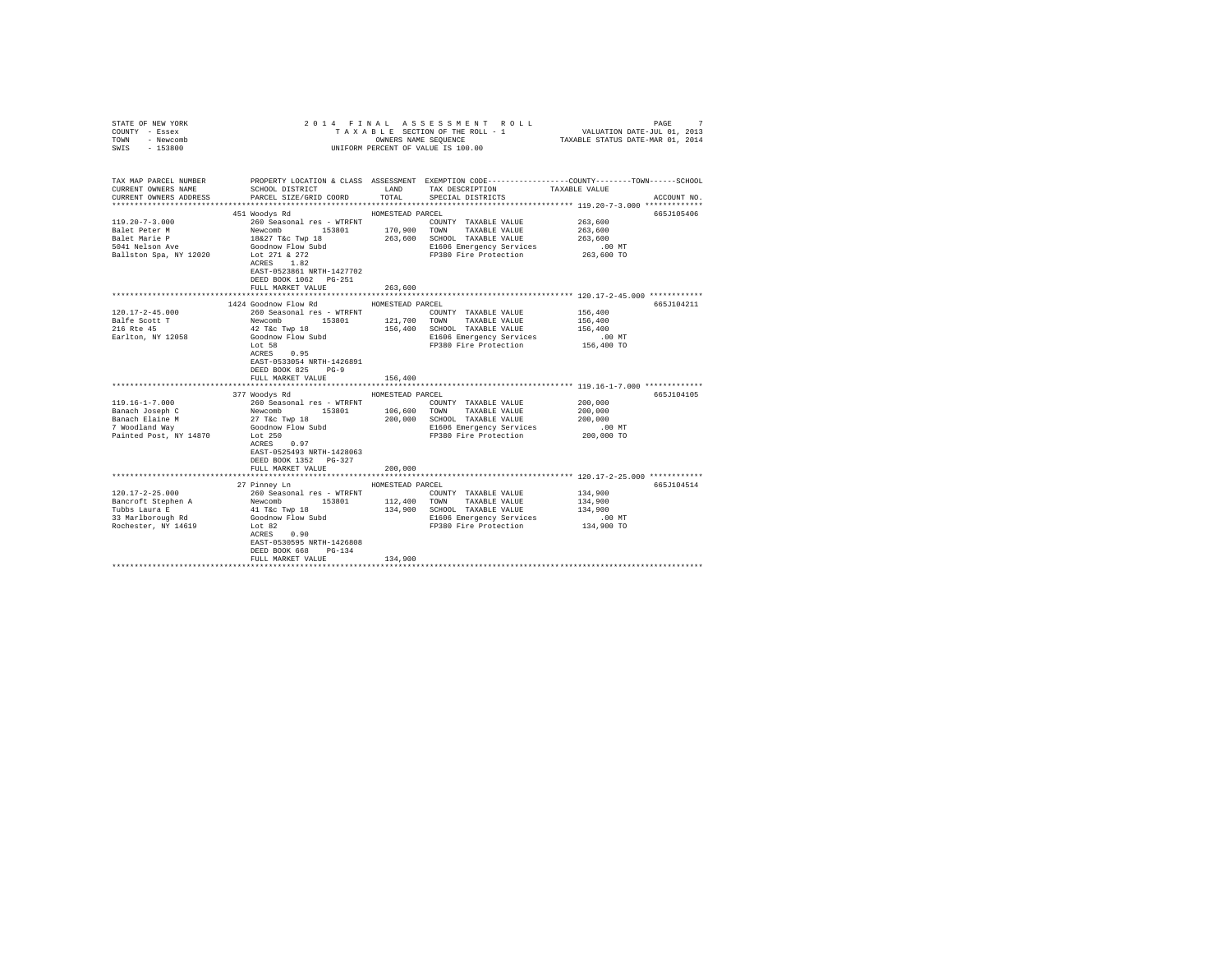| COUNTY - Essex<br>TOWN - Newcomb<br>SWIS - 153800                                                                                                                                                                                                                                                                                                                                               | UNIFORM PERCENT OF VALUE IS 100.00                                                             |                                      |                                                                                                                                                                                           |                                                                                                 |
|-------------------------------------------------------------------------------------------------------------------------------------------------------------------------------------------------------------------------------------------------------------------------------------------------------------------------------------------------------------------------------------------------|------------------------------------------------------------------------------------------------|--------------------------------------|-------------------------------------------------------------------------------------------------------------------------------------------------------------------------------------------|-------------------------------------------------------------------------------------------------|
|                                                                                                                                                                                                                                                                                                                                                                                                 |                                                                                                |                                      |                                                                                                                                                                                           |                                                                                                 |
| TAX MAP PARCEL NUMBER                                                                                                                                                                                                                                                                                                                                                                           |                                                                                                |                                      |                                                                                                                                                                                           | PROPERTY LOCATION & CLASS ASSESSMENT EXEMPTION CODE---------------COUNTY-------TOWN------SCHOOL |
| CURRENT OWNERS NAME                                                                                                                                                                                                                                                                                                                                                                             |                                                                                                |                                      |                                                                                                                                                                                           |                                                                                                 |
| CURRENT OWNERS ADDRESS                                                                                                                                                                                                                                                                                                                                                                          |                                                                                                |                                      |                                                                                                                                                                                           | ACCOUNT NO.                                                                                     |
|                                                                                                                                                                                                                                                                                                                                                                                                 | Goodnow Flow Rd                                                                                | HOMESTEAD PARCEL                     |                                                                                                                                                                                           | 665J100111                                                                                      |
|                                                                                                                                                                                                                                                                                                                                                                                                 |                                                                                                |                                      |                                                                                                                                                                                           |                                                                                                 |
|                                                                                                                                                                                                                                                                                                                                                                                                 |                                                                                                |                                      |                                                                                                                                                                                           | 120,300<br>120,300                                                                              |
|                                                                                                                                                                                                                                                                                                                                                                                                 |                                                                                                |                                      |                                                                                                                                                                                           | 120,300                                                                                         |
|                                                                                                                                                                                                                                                                                                                                                                                                 |                                                                                                |                                      |                                                                                                                                                                                           | $.00$ MT                                                                                        |
|                                                                                                                                                                                                                                                                                                                                                                                                 |                                                                                                |                                      |                                                                                                                                                                                           | 120,300 TO                                                                                      |
|                                                                                                                                                                                                                                                                                                                                                                                                 |                                                                                                |                                      |                                                                                                                                                                                           |                                                                                                 |
|                                                                                                                                                                                                                                                                                                                                                                                                 | DEED BOOK 1249 PG-288                                                                          |                                      |                                                                                                                                                                                           |                                                                                                 |
|                                                                                                                                                                                                                                                                                                                                                                                                 | FULL MARKET VALUE                                                                              | 120,300                              |                                                                                                                                                                                           | ************************* 120.18-1-7.000 *************                                          |
|                                                                                                                                                                                                                                                                                                                                                                                                 | 1050 Goodnow Flow Rd MOMESTEAD PARCEL                                                          |                                      |                                                                                                                                                                                           | 665J100212                                                                                      |
| 120.18-1-7.000                                                                                                                                                                                                                                                                                                                                                                                  | 210 1 Family Res - WTRFNT                                                                      |                                      | COUNTY TAXABLE VALUE                                                                                                                                                                      | 285,100                                                                                         |
|                                                                                                                                                                                                                                                                                                                                                                                                 |                                                                                                |                                      |                                                                                                                                                                                           |                                                                                                 |
|                                                                                                                                                                                                                                                                                                                                                                                                 |                                                                                                |                                      |                                                                                                                                                                                           |                                                                                                 |
|                                                                                                                                                                                                                                                                                                                                                                                                 |                                                                                                |                                      |                                                                                                                                                                                           |                                                                                                 |
|                                                                                                                                                                                                                                                                                                                                                                                                 |                                                                                                |                                      |                                                                                                                                                                                           |                                                                                                 |
| $\begin{tabular}{l c c c c c c c c} \multicolumn{1}{c c c c} \multicolumn{1}{c c c} \multicolumn{1}{c c c} \multicolumn{1}{c c c} \multicolumn{1}{c c c} \multicolumn{1}{c c c} \multicolumn{1}{c c c} \multicolumn{1}{c c c} \multicolumn{1}{c c c} \multicolumn{1}{c c c} \multicolumn{1}{c c c} \multicolumn{1}{c c c} \multicolumn{1}{c c c} \multicolumn{1}{c c c} \multicolumn{1}{c c c}$ |                                                                                                |                                      |                                                                                                                                                                                           |                                                                                                 |
|                                                                                                                                                                                                                                                                                                                                                                                                 | EAST-0536695 NRTH-1427740                                                                      |                                      |                                                                                                                                                                                           |                                                                                                 |
|                                                                                                                                                                                                                                                                                                                                                                                                 | DEED BOOK 1622 PG-224                                                                          |                                      |                                                                                                                                                                                           |                                                                                                 |
|                                                                                                                                                                                                                                                                                                                                                                                                 | FULL MARKET VALUE                                                                              | 285,100                              |                                                                                                                                                                                           |                                                                                                 |
|                                                                                                                                                                                                                                                                                                                                                                                                 | 5428 NYS Route 28N HOMESTEAD PARCEL                                                            |                                      |                                                                                                                                                                                           | 665J100606                                                                                      |
|                                                                                                                                                                                                                                                                                                                                                                                                 |                                                                                                |                                      | $\begin{tabular}{lllllll} \multicolumn{2}{l}{{\text{COUNTY}}} & \multicolumn{2}{l}{\text{TAXABLE}} & \multicolumn{2}{l}{\text{VALUE}} & \multicolumn{2}{l}{\text{248,500}} \end{tabular}$ |                                                                                                 |
|                                                                                                                                                                                                                                                                                                                                                                                                 |                                                                                                |                                      |                                                                                                                                                                                           | 248,500                                                                                         |
|                                                                                                                                                                                                                                                                                                                                                                                                 |                                                                                                |                                      |                                                                                                                                                                                           | 248,500                                                                                         |
|                                                                                                                                                                                                                                                                                                                                                                                                 |                                                                                                |                                      |                                                                                                                                                                                           | .00 MT                                                                                          |
|                                                                                                                                                                                                                                                                                                                                                                                                 |                                                                                                |                                      |                                                                                                                                                                                           | 248,500 TO                                                                                      |
|                                                                                                                                                                                                                                                                                                                                                                                                 | DEED BOOK 1425 PG-110                                                                          |                                      |                                                                                                                                                                                           |                                                                                                 |
|                                                                                                                                                                                                                                                                                                                                                                                                 | FULL MARKET VALUE                                                                              | 248,500                              |                                                                                                                                                                                           |                                                                                                 |
|                                                                                                                                                                                                                                                                                                                                                                                                 | 27 Perch Pond Ln                                                                               | ****************<br>HOMESTEAD PARCEL |                                                                                                                                                                                           | ********************************* 110.-3-4.000 ****************<br>665J190002                   |
| $110. - 3 - 4.000$                                                                                                                                                                                                                                                                                                                                                                              |                                                                                                |                                      | COUNTY TAXABLE VALUE                                                                                                                                                                      | 163,600                                                                                         |
|                                                                                                                                                                                                                                                                                                                                                                                                 |                                                                                                |                                      |                                                                                                                                                                                           |                                                                                                 |
| Barnes Lila C<br>PO Box 509                                                                                                                                                                                                                                                                                                                                                                     |                                                                                                |                                      | 42,000 TOWN TAXABLE VALUE<br>163,600 SCHOOL TAXABLE VALUE                                                                                                                                 |                                                                                                 |
| Katonah, NY 10536                                                                                                                                                                                                                                                                                                                                                                               |                                                                                                |                                      | E1606 Emergency Services                                                                                                                                                                  |                                                                                                 |
|                                                                                                                                                                                                                                                                                                                                                                                                 | 210 1 Family Res<br>Newcomb 153801<br>15 Tac Twp 46<br>ACRES 2.79<br>EAST-0576325 NRTH-1445172 |                                      | FP380 Fire Protection                                                                                                                                                                     | 163,600<br>163,600<br>00 MT<br>163,600 TO                                                       |
|                                                                                                                                                                                                                                                                                                                                                                                                 | DEED BOOK 950 PG-189                                                                           |                                      |                                                                                                                                                                                           |                                                                                                 |
|                                                                                                                                                                                                                                                                                                                                                                                                 | FULL MARKET VALUE 163.600                                                                      |                                      |                                                                                                                                                                                           |                                                                                                 |
|                                                                                                                                                                                                                                                                                                                                                                                                 |                                                                                                |                                      |                                                                                                                                                                                           |                                                                                                 |
|                                                                                                                                                                                                                                                                                                                                                                                                 | 1368 Goodnow Flow Rd HOMESTEAD PARCEL                                                          |                                      |                                                                                                                                                                                           | 665J104709                                                                                      |
|                                                                                                                                                                                                                                                                                                                                                                                                 |                                                                                                |                                      |                                                                                                                                                                                           |                                                                                                 |
|                                                                                                                                                                                                                                                                                                                                                                                                 |                                                                                                |                                      |                                                                                                                                                                                           |                                                                                                 |
|                                                                                                                                                                                                                                                                                                                                                                                                 |                                                                                                |                                      |                                                                                                                                                                                           |                                                                                                 |
|                                                                                                                                                                                                                                                                                                                                                                                                 |                                                                                                |                                      |                                                                                                                                                                                           |                                                                                                 |
|                                                                                                                                                                                                                                                                                                                                                                                                 | ACRES 0.97                                                                                     |                                      |                                                                                                                                                                                           |                                                                                                 |
|                                                                                                                                                                                                                                                                                                                                                                                                 | EAST-0534444 NRTH-1426861                                                                      |                                      |                                                                                                                                                                                           |                                                                                                 |
|                                                                                                                                                                                                                                                                                                                                                                                                 | DEED BOOK 862 PG-331                                                                           |                                      |                                                                                                                                                                                           |                                                                                                 |
|                                                                                                                                                                                                                                                                                                                                                                                                 | FULL MARKET VALUE                                                                              | 105,500                              |                                                                                                                                                                                           |                                                                                                 |
|                                                                                                                                                                                                                                                                                                                                                                                                 |                                                                                                |                                      |                                                                                                                                                                                           |                                                                                                 |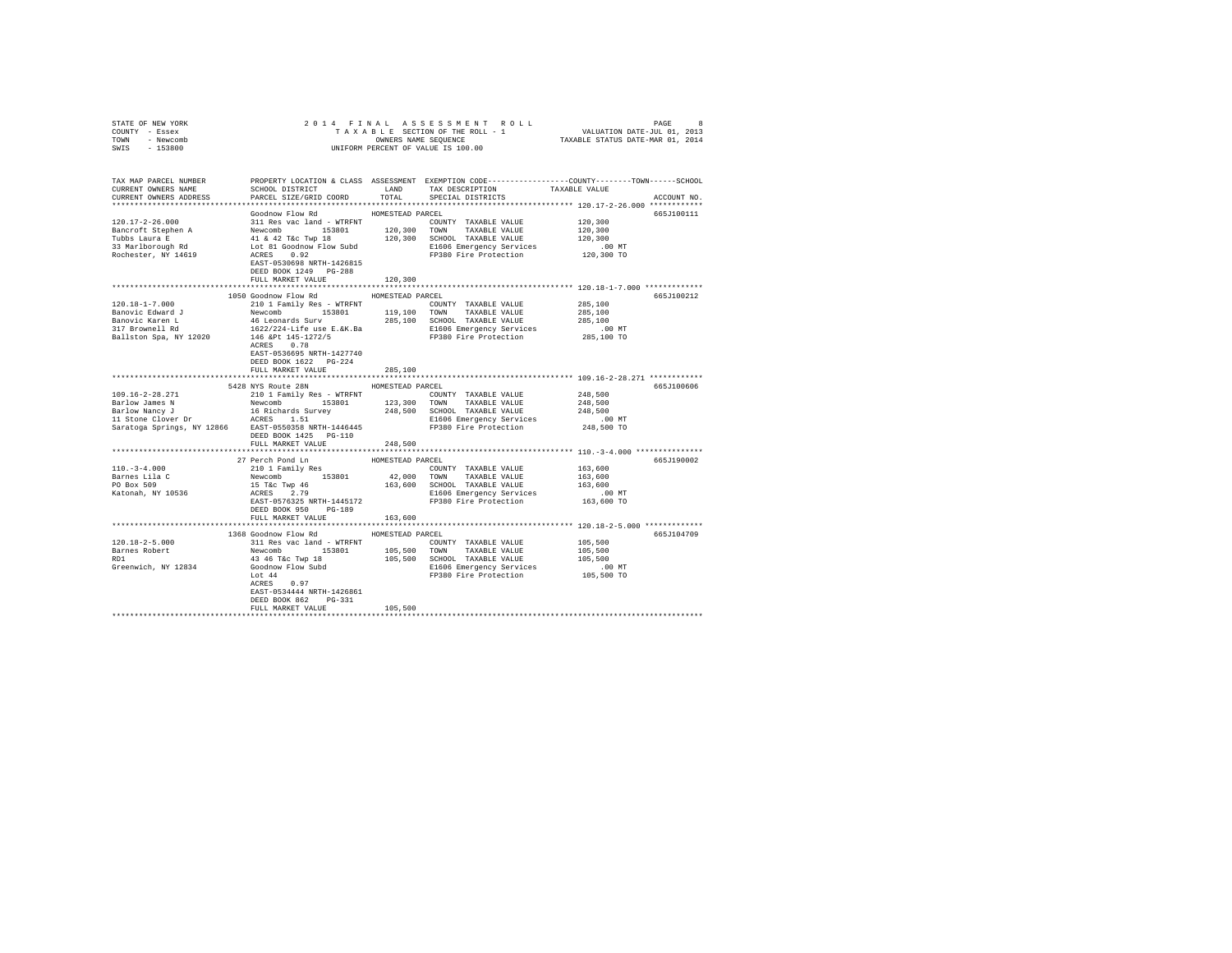| COUNTY - Essex<br>TOWN<br>- Newcomb<br>$-153800$<br>SWIS                                        | UNIFORM PERCENT OF VALUE IS 100.00                                                                                                                                                                                                                                                                                                                                                        |                                       |                                                                                                                                                                                                 |                                                                           |                                                                              |
|-------------------------------------------------------------------------------------------------|-------------------------------------------------------------------------------------------------------------------------------------------------------------------------------------------------------------------------------------------------------------------------------------------------------------------------------------------------------------------------------------------|---------------------------------------|-------------------------------------------------------------------------------------------------------------------------------------------------------------------------------------------------|---------------------------------------------------------------------------|------------------------------------------------------------------------------|
| TAX MAP PARCEL NUMBER<br>CURRENT OWNERS NAME<br>CURRENT OWNERS ADDRESS                          | PROPERTY LOCATION & CLASS ASSESSMENT EXEMPTION CODE----------------COUNTY-------TOWN------SCHOOL<br>SCHOOL DISTRICT<br>PARCEL SIZE/GRID COORD                                                                                                                                                                                                                                             | TOTAL                                 | LAND TAX DESCRIPTION<br>SPECIAL DISTRICTS                                                                                                                                                       | TAXABLE VALUE                                                             | ACCOUNT NO.                                                                  |
| $120.18 - 2 - 14.000$<br>Barnes Robert O<br>Pett Amy Jo<br>100 Lowbar Rd<br>Greenwich, NY 12834 | 1332 Goodnow Flow Rd<br>210 1 Family Res - WTRFNT COUNT Newcomb 153801 106,600 TOWN<br>Newcomb 153801<br>46 T&c Twp 18<br>Goodnow Flow Subd<br>Lot 35<br>ACRES 1.31<br>EAST-0535349 NRTH-1426739<br>DEED BOOK 1677 PG-142<br>FULL MARKET VALUE                                                                                                                                            | HOMESTEAD PARCEL<br>165,000           | COUNTY TAXABLE VALUE<br>TAXABLE VALUE<br>165,000 SCHOOL TAXABLE VALUE<br>E1606 Emergency Services<br>FP380 Fire Protection                                                                      | 165,000<br>165,000<br>165,000<br>.00 MT<br>165,000 TO                     | 665J104013                                                                   |
|                                                                                                 | 135 Marcy Ln<br>EAST-0557327 NRTH-1442355<br>DEED BOOK 1639 PG-1<br>FULL MARKET VALUE                                                                                                                                                                                                                                                                                                     | HOMESTEAD PARCEL<br>94,200            | VET COM C 41132<br>28,700 VET COM T 41133<br>94,200 SR STAR 41834<br>COUNTY TAXABLE VALUE<br>TOWN<br>TAXABLE VALUE<br>SCHOOL TAXABLE VALUE<br>E1606 Emergency Services<br>FP380 Fire Protection | 23,550<br>$\sim$ 0<br>70,650<br>70,650<br>30,000<br>$.00$ MT<br>94,200 TO | 665J100208<br>$\sim$ 0<br>$\sim$ 0<br>23,550<br>$\overline{0}$<br>0 $64,200$ |
| 119.16-1-25.000<br>Bartow Douglas L III                                                         | 12 Island View Ln<br>210 1 Family Res - WTRFNT<br>Newcomb 153801<br>Bartow Christopher C<br>Bartow Christopher C<br>C/O Douglas L Bartow Jr 1539/230 Life Use Douglas<br>El606 Emergency Services<br>294,300 204000 EL606 Emergency Services<br>294,300 EL606 Emergency Services<br>294,300 EL606 Emergency Se<br>EAST-0527442 NRTH-1428898<br>DEED BOOK 1539 PG-230<br>FULL MARKET VALUE | HOMESTEAD PARCEL<br>294,300           | COUNTY TAXABLE VALUE<br>112,900 TOWN TAXABLE VALUE<br>FP380 Fire Protection                                                                                                                     | 294,300<br>294,300<br>294,300<br>.00 MT<br>294,300 TO                     | 665J100307                                                                   |
| $110. - 3 - 18.100$<br>New York, NY 10028                                                       | 62 Lower Works Rd<br>210 1 Family Res<br>Pateson Douglas F<br>Bateson Douglas F<br>10 Gracie Square #623<br>15 T&c Twp 46<br>153801<br>$3.26ac$<br>ACRES 2.08<br>EAST-0575905 NRTH-1444294<br>DEED BOOK 1743 PG-116<br>FULL MARKET VALUE                                                                                                                                                  | HOMESTEAD PARCEL<br>39,300<br>280,800 | COUNTY TAXABLE VALUE<br>TOWN TAXABLE VALUE<br>280,800 SCHOOL TAXABLE VALUE<br>E1606 Emergency Services<br>FP380 Fire Protection                                                                 | 280,800<br>280,800<br>280,800<br>$.00$ MT<br>280,800 TO                   | 665J185002                                                                   |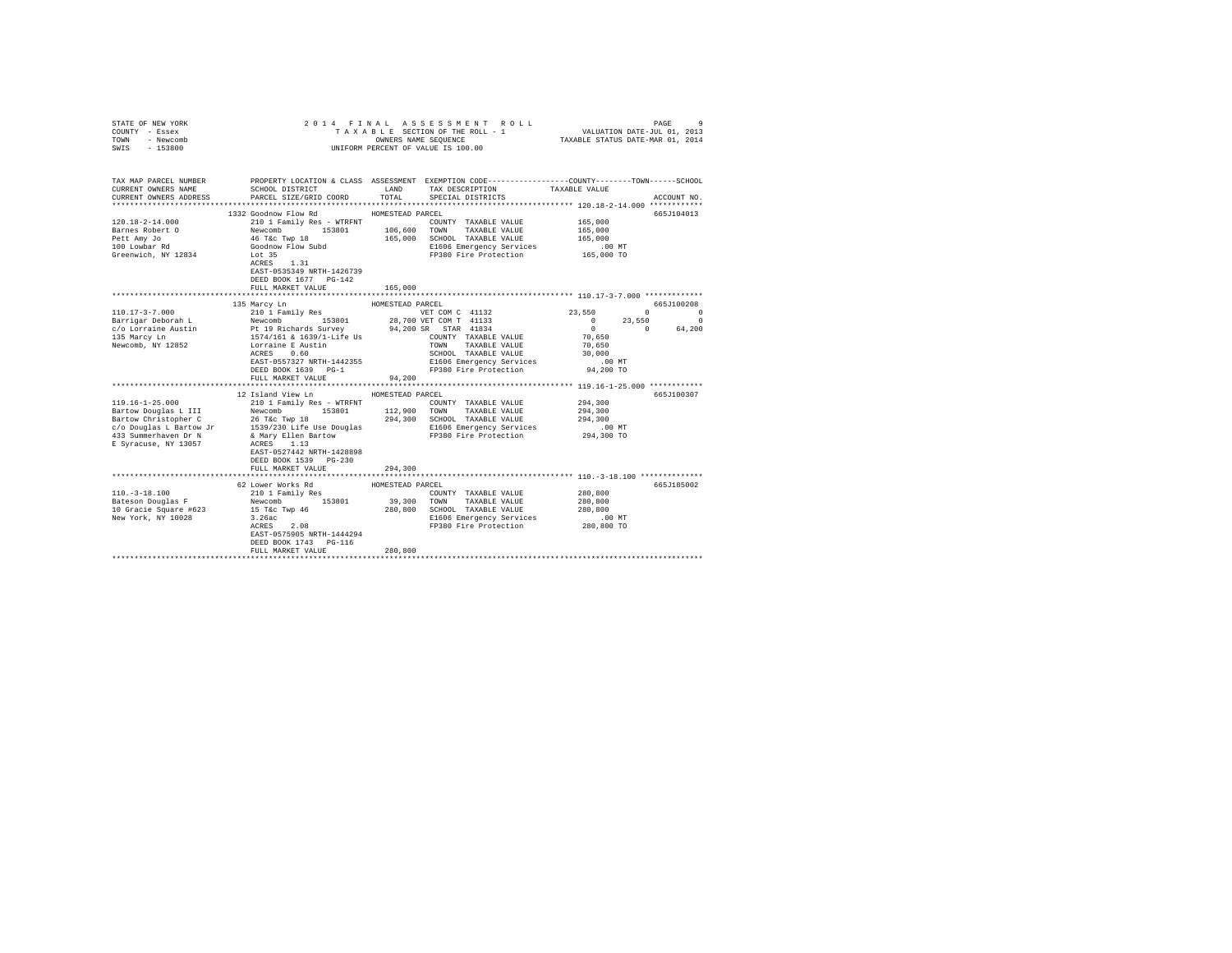| STATE OF NEW YORK<br>COUNTY - Essex<br>TOWN - Newcomb<br>SWIS - 153800                                                                                                                                                           | OWNERS NAME SEQUENCE<br>UNIFORM PERCENT OF VALUE IS 100.00 |                      |                                                                                                                                                                                                                                                                                                                                                                     |                    |             |
|----------------------------------------------------------------------------------------------------------------------------------------------------------------------------------------------------------------------------------|------------------------------------------------------------|----------------------|---------------------------------------------------------------------------------------------------------------------------------------------------------------------------------------------------------------------------------------------------------------------------------------------------------------------------------------------------------------------|--------------------|-------------|
|                                                                                                                                                                                                                                  |                                                            |                      |                                                                                                                                                                                                                                                                                                                                                                     |                    |             |
| TAX MAP PARCEL NUMBER PROPERTY LOCATION & CLASS ASSESSMENT EXEMPTION CODE--------------COUNTY--------TOWN-----SCHOOL<br>CURRENT OWNERS NAME                                                                                      | SCHOOL DISTRICT TAND TAX DESCRIPTION                       |                      |                                                                                                                                                                                                                                                                                                                                                                     | TAXABLE VALUE      |             |
| CURRENT OWNERS ADDRESS                                                                                                                                                                                                           | PARCEL SIZE/GRID COORD                                     | TOTAL                | SPECIAL DISTRICTS                                                                                                                                                                                                                                                                                                                                                   |                    | ACCOUNT NO. |
|                                                                                                                                                                                                                                  |                                                            |                      |                                                                                                                                                                                                                                                                                                                                                                     |                    |             |
|                                                                                                                                                                                                                                  |                                                            |                      |                                                                                                                                                                                                                                                                                                                                                                     |                    | 645Z007001  |
| $110.-3-21.000$                                                                                                                                                                                                                  |                                                            |                      |                                                                                                                                                                                                                                                                                                                                                                     | 364,515            |             |
|                                                                                                                                                                                                                                  |                                                            |                      |                                                                                                                                                                                                                                                                                                                                                                     | 364,515            |             |
| Bateson Emily M<br>2 Brigham St<br>Watertown, MA 02472                                                                                                                                                                           |                                                            |                      |                                                                                                                                                                                                                                                                                                                                                                     |                    |             |
|                                                                                                                                                                                                                                  |                                                            |                      | 32 Lower Works Rd<br>210 1 Family Res<br>Newcomb 153801 24,400 TOWNY TAXABLE VALUE<br>15 T&C Pur TWP 46 RS<br>15 T&C PUR 26,515 SCHOOL TAXABLE VALUE<br>15 T&C PUR 264,515 SCHOOL TAXABLE VALUE<br>REST-0575302 NRTH-1443923<br>FP380 Fire P                                                                                                                        |                    |             |
|                                                                                                                                                                                                                                  | DEED BOOK 1522 PG-48                                       |                      |                                                                                                                                                                                                                                                                                                                                                                     |                    |             |
|                                                                                                                                                                                                                                  | FULL MARKET VALUE                                          | 364.515              |                                                                                                                                                                                                                                                                                                                                                                     |                    |             |
|                                                                                                                                                                                                                                  |                                                            |                      |                                                                                                                                                                                                                                                                                                                                                                     |                    |             |
|                                                                                                                                                                                                                                  | 17 Perch Pond Ln                                           | HOMESTEAD PARCEL     |                                                                                                                                                                                                                                                                                                                                                                     |                    | 665Z011001  |
| $110.-3-22.200$                                                                                                                                                                                                                  | 210 1 Family Res                                           |                      | COUNTY TAXABLE VALUE                                                                                                                                                                                                                                                                                                                                                |                    |             |
|                                                                                                                                                                                                                                  |                                                            |                      |                                                                                                                                                                                                                                                                                                                                                                     | 390,000<br>390,000 |             |
| Bateson William M<br>360 E 88th St                                                                                                                                                                                               |                                                            |                      |                                                                                                                                                                                                                                                                                                                                                                     |                    |             |
| New York, NY 10128                                                                                                                                                                                                               |                                                            |                      |                                                                                                                                                                                                                                                                                                                                                                     |                    |             |
|                                                                                                                                                                                                                                  |                                                            |                      | $\begin{tabular}{l c c c c c} \multicolumn{1}{c}{\textbf{12.11} \quad \quad }} & \textbf{13.12} & \textbf{14.13} & \textbf{15.13} & \textbf{15.14} & \textbf{15.15} & \textbf{15.15} & \textbf{15.15} & \textbf{15.15} & \textbf{15.15} & \textbf{15.15} & \textbf{15.15} & \textbf{15.15} & \textbf{15.15} & \textbf{15.15} & \textbf{15.15} & \textbf{15.15} & \$ |                    |             |
|                                                                                                                                                                                                                                  |                                                            |                      |                                                                                                                                                                                                                                                                                                                                                                     |                    |             |
|                                                                                                                                                                                                                                  | FULL MARKET VALUE                                          | 390,000              |                                                                                                                                                                                                                                                                                                                                                                     |                    |             |
|                                                                                                                                                                                                                                  | 5098 NYS Route 28N                                         |                      |                                                                                                                                                                                                                                                                                                                                                                     |                    |             |
| 110.17-2-17.000                                                                                                                                                                                                                  | 210 1 Family Res                                           | HOMESTEAD PARCEL     |                                                                                                                                                                                                                                                                                                                                                                     | 125,000            | 665J100512  |
|                                                                                                                                                                                                                                  |                                                            |                      | COUNTY TAXABLE VALUE                                                                                                                                                                                                                                                                                                                                                |                    |             |
|                                                                                                                                                                                                                                  |                                                            |                      |                                                                                                                                                                                                                                                                                                                                                                     |                    |             |
|                                                                                                                                                                                                                                  |                                                            |                      |                                                                                                                                                                                                                                                                                                                                                                     |                    |             |
|                                                                                                                                                                                                                                  |                                                            |                      |                                                                                                                                                                                                                                                                                                                                                                     |                    |             |
| 1991 - All Mark J. Monte (1992)<br>The Mark School (1993) - 1992 - 1993 - 1994 - 1994 - 1994 - 1994 - 1994 - 1994 - 1994 - 1994 - 1994 - 1994 - 1994 - 1994 - 1994 - 1994 - 1994 - 1994 - 1994 - 1994 - 1994 - 1994 - 1994 - 199 |                                                            |                      |                                                                                                                                                                                                                                                                                                                                                                     |                    |             |
|                                                                                                                                                                                                                                  | DEED BOOK 1420 PG-267                                      |                      |                                                                                                                                                                                                                                                                                                                                                                     |                    |             |
|                                                                                                                                                                                                                                  | FULL MARKET VALUE                                          | 125,000              |                                                                                                                                                                                                                                                                                                                                                                     |                    |             |
|                                                                                                                                                                                                                                  |                                                            |                      |                                                                                                                                                                                                                                                                                                                                                                     |                    |             |
|                                                                                                                                                                                                                                  | NYS Route 28N                                              | NON-HOMESTEAD PARCEL |                                                                                                                                                                                                                                                                                                                                                                     |                    | 665J100201  |
|                                                                                                                                                                                                                                  |                                                            |                      |                                                                                                                                                                                                                                                                                                                                                                     |                    |             |
|                                                                                                                                                                                                                                  |                                                            |                      |                                                                                                                                                                                                                                                                                                                                                                     |                    |             |
|                                                                                                                                                                                                                                  |                                                            |                      |                                                                                                                                                                                                                                                                                                                                                                     |                    |             |
|                                                                                                                                                                                                                                  |                                                            |                      |                                                                                                                                                                                                                                                                                                                                                                     |                    |             |
|                                                                                                                                                                                                                                  | DEED BOOK 1425 PG-255                                      |                      |                                                                                                                                                                                                                                                                                                                                                                     |                    |             |
|                                                                                                                                                                                                                                  | FULL MARKET VALUE                                          | 23,800               |                                                                                                                                                                                                                                                                                                                                                                     |                    |             |
|                                                                                                                                                                                                                                  |                                                            |                      |                                                                                                                                                                                                                                                                                                                                                                     |                    |             |
|                                                                                                                                                                                                                                  | 159 Woodys Rd                                              | HOMESTEAD PARCEL     |                                                                                                                                                                                                                                                                                                                                                                     |                    | 665.7106414 |
|                                                                                                                                                                                                                                  |                                                            |                      |                                                                                                                                                                                                                                                                                                                                                                     |                    |             |
|                                                                                                                                                                                                                                  |                                                            |                      |                                                                                                                                                                                                                                                                                                                                                                     |                    |             |
|                                                                                                                                                                                                                                  |                                                            |                      |                                                                                                                                                                                                                                                                                                                                                                     |                    |             |
|                                                                                                                                                                                                                                  |                                                            |                      |                                                                                                                                                                                                                                                                                                                                                                     |                    |             |
|                                                                                                                                                                                                                                  |                                                            |                      |                                                                                                                                                                                                                                                                                                                                                                     |                    |             |
|                                                                                                                                                                                                                                  |                                                            |                      |                                                                                                                                                                                                                                                                                                                                                                     |                    |             |
|                                                                                                                                                                                                                                  |                                                            |                      |                                                                                                                                                                                                                                                                                                                                                                     |                    |             |
|                                                                                                                                                                                                                                  |                                                            |                      |                                                                                                                                                                                                                                                                                                                                                                     |                    |             |
|                                                                                                                                                                                                                                  |                                                            |                      |                                                                                                                                                                                                                                                                                                                                                                     |                    |             |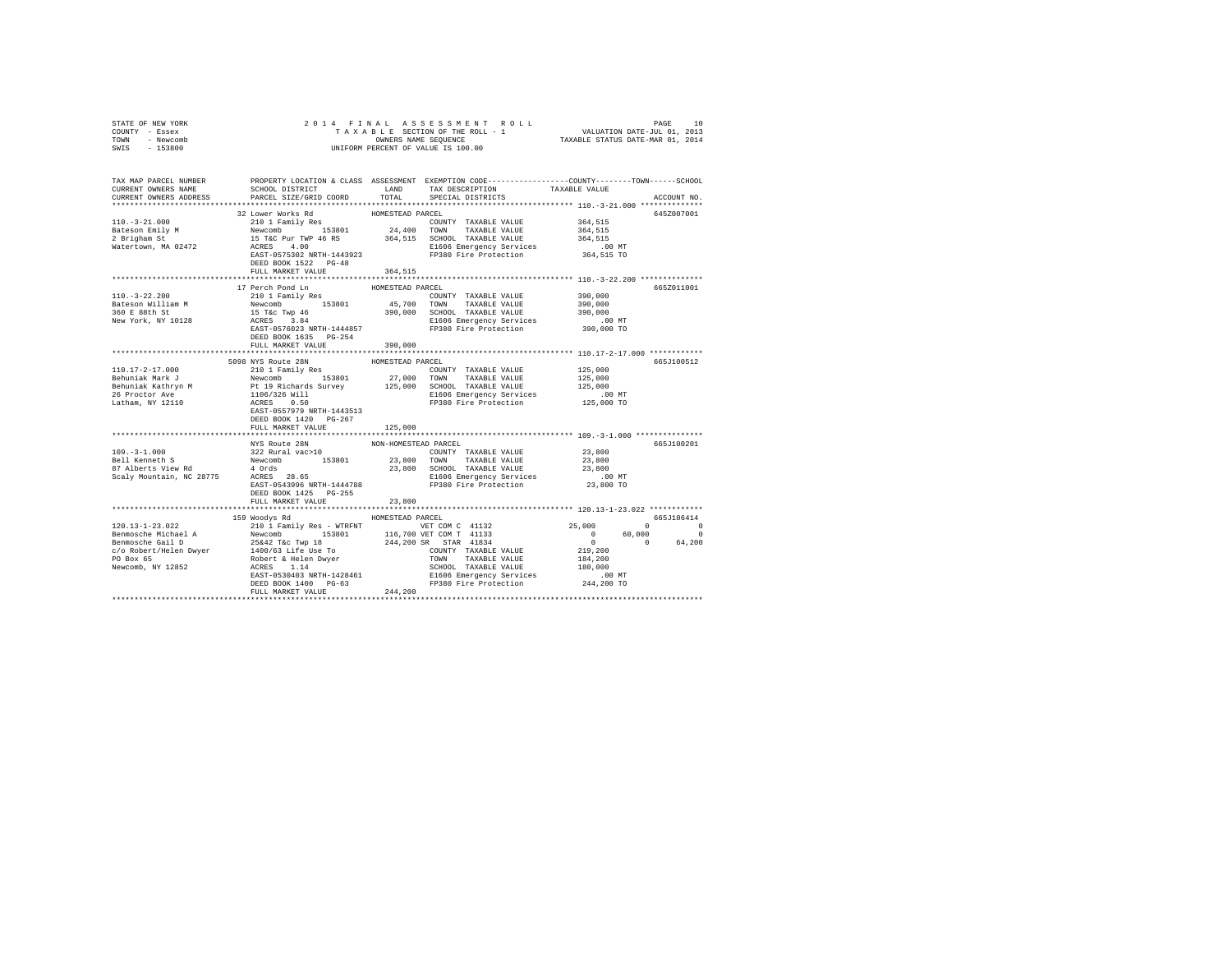| STATE OF NEW YORK                                                                                                                                                                                                                                                                          |                                       |                  |                                                                                                                                                              |                      |             |
|--------------------------------------------------------------------------------------------------------------------------------------------------------------------------------------------------------------------------------------------------------------------------------------------|---------------------------------------|------------------|--------------------------------------------------------------------------------------------------------------------------------------------------------------|----------------------|-------------|
| COUNTY - Essex                                                                                                                                                                                                                                                                             |                                       |                  | 2014 FINAL ASSESSMENT ROLL PACE 11<br>TAXABLE SECTION OF THE ROLL - 1 VALUATION DATE-JUL 01, 2013<br>OWNERS NAME SEQUENCE 1 TAXABLE STATUS DATE-MAR 01, 2014 |                      |             |
| TOWN - Newcomb                                                                                                                                                                                                                                                                             |                                       |                  |                                                                                                                                                              |                      |             |
| SWIS - 153800                                                                                                                                                                                                                                                                              |                                       |                  |                                                                                                                                                              |                      |             |
|                                                                                                                                                                                                                                                                                            |                                       |                  |                                                                                                                                                              |                      |             |
|                                                                                                                                                                                                                                                                                            |                                       |                  |                                                                                                                                                              |                      |             |
| TAX MAP PARCEL NUMBER                                                                                                                                                                                                                                                                      |                                       |                  | PROPERTY LOCATION & CLASS ASSESSMENT EXEMPTION CODE---------------COUNTY-------TOWN------SCHOOL                                                              |                      |             |
| CURRENT OWNERS NAME                                                                                                                                                                                                                                                                        | SCHOOL DISTRICT                       | LAND             | TAX DESCRIPTION                                                                                                                                              | TAXABLE VALUE        |             |
| CURRENT OWNERS ADDRESS                                                                                                                                                                                                                                                                     | PARCEL SIZE/GRID COORD                | TOTAL            | SPECIAL DISTRICTS                                                                                                                                            |                      | ACCOUNT NO. |
|                                                                                                                                                                                                                                                                                            |                                       |                  |                                                                                                                                                              |                      |             |
|                                                                                                                                                                                                                                                                                            | 303 Woodys Rd                         | HOMESTEAD PARCEL |                                                                                                                                                              |                      | 665J105813  |
|                                                                                                                                                                                                                                                                                            |                                       |                  | COUNTY TAXABLE VALUE 166,700                                                                                                                                 |                      |             |
|                                                                                                                                                                                                                                                                                            |                                       |                  |                                                                                                                                                              | 166,700              |             |
| $\begin{tabular}{l c c c c c} \hline 119.16-1-21.000 & 260\,\, & 260\,\, & 260\,\, & 260\,\, & 260\,\, & 260\,\, & 260\,\, & 260\,\, & 260\,\, & 260\,\, & 260\,\, & 260\,\, & 260\,\, & 260\,\, & 260\,\, & 260\,\, & 260\,\, & 260\,\, & 260\,\, & 260\,\, & 260\,\, & 260\,\, & 260\,\$ |                                       |                  |                                                                                                                                                              | 166,700              |             |
|                                                                                                                                                                                                                                                                                            |                                       |                  |                                                                                                                                                              |                      |             |
|                                                                                                                                                                                                                                                                                            |                                       |                  | E1606 Emergency Services 6.00 MT<br>FP380 Fire Protection 166,700 TO                                                                                         |                      |             |
|                                                                                                                                                                                                                                                                                            | ACRES 0.95                            |                  |                                                                                                                                                              |                      |             |
|                                                                                                                                                                                                                                                                                            |                                       |                  |                                                                                                                                                              |                      |             |
|                                                                                                                                                                                                                                                                                            | EAST-0527021 NRTH-1428898             |                  |                                                                                                                                                              |                      |             |
|                                                                                                                                                                                                                                                                                            | DEED BOOK 1754 PG-173                 |                  |                                                                                                                                                              |                      |             |
|                                                                                                                                                                                                                                                                                            | FULL MARKET VALUE                     | 166,700          |                                                                                                                                                              |                      |             |
|                                                                                                                                                                                                                                                                                            |                                       |                  |                                                                                                                                                              |                      |             |
|                                                                                                                                                                                                                                                                                            | 81 Woodys Rd                          | HOMESTEAD PARCEL |                                                                                                                                                              |                      | 665J106504  |
|                                                                                                                                                                                                                                                                                            |                                       |                  |                                                                                                                                                              |                      |             |
|                                                                                                                                                                                                                                                                                            |                                       |                  |                                                                                                                                                              |                      |             |
|                                                                                                                                                                                                                                                                                            |                                       |                  |                                                                                                                                                              |                      |             |
| $[100.13-1-39.000 \label{eq:1000} 120.13-1-39.000 \label{eq:1000} 120.13-1-39.000 \label{eq:1000} 120.13-1-39.000 \label{eq:1000} 120.12-1-39.000 \label{eq:1000} 120.12-1-39.000 \label{eq:1000} 120.12-1-39.000 \label{eq:1000} 120.12-1-39.000 \label{eq:1000} 120.12-1-39$             |                                       |                  |                                                                                                                                                              |                      |             |
|                                                                                                                                                                                                                                                                                            |                                       |                  |                                                                                                                                                              |                      |             |
|                                                                                                                                                                                                                                                                                            |                                       |                  |                                                                                                                                                              |                      |             |
|                                                                                                                                                                                                                                                                                            | EAST-0532128 NRTH-1428738             |                  |                                                                                                                                                              |                      |             |
|                                                                                                                                                                                                                                                                                            | DEED BOOK 1315 PG-216                 |                  |                                                                                                                                                              |                      |             |
|                                                                                                                                                                                                                                                                                            | FULL MARKET VALUE                     | 385,800          |                                                                                                                                                              |                      |             |
|                                                                                                                                                                                                                                                                                            |                                       |                  |                                                                                                                                                              |                      |             |
|                                                                                                                                                                                                                                                                                            | NYS Route 28N NON-HOMESTEAD PARCEL    |                  |                                                                                                                                                              |                      | 665J186003  |
|                                                                                                                                                                                                                                                                                            |                                       |                  |                                                                                                                                                              | 30,400               |             |
|                                                                                                                                                                                                                                                                                            |                                       |                  |                                                                                                                                                              | 30,400               |             |
| $[109.16-1-8.200$ $[109.16-1-8.200$ $[109.16-1-8.200$ $[109.16-1-8.200$ $[109.16-10.8 {\rm\thinspace Tw}]}$ $[109.16-1-8.200$ $[109.16-10.8 {\rm\thinspace Tw}]}$ $[109.16-1-8.200$ $[109.16-10.8 {\rm\thinspace Tw}]}$ $[109.16-1-8.200$ $[109.16-10.8 {\rm\thinspace Tw}]}$              |                                       |                  |                                                                                                                                                              | 30,400               |             |
|                                                                                                                                                                                                                                                                                            |                                       |                  |                                                                                                                                                              |                      |             |
|                                                                                                                                                                                                                                                                                            |                                       |                  |                                                                                                                                                              | $.00$ MT             |             |
|                                                                                                                                                                                                                                                                                            |                                       |                  |                                                                                                                                                              | 30,400 TO            |             |
|                                                                                                                                                                                                                                                                                            | DEED BOOK 965 PG-267                  |                  |                                                                                                                                                              |                      |             |
|                                                                                                                                                                                                                                                                                            | FULL MARKET VALUE                     | 30,400           |                                                                                                                                                              |                      |             |
|                                                                                                                                                                                                                                                                                            |                                       |                  |                                                                                                                                                              |                      |             |
|                                                                                                                                                                                                                                                                                            | 11 Dillon Rd                          | HOMESTEAD PARCEL |                                                                                                                                                              |                      | 665J103710  |
|                                                                                                                                                                                                                                                                                            |                                       |                  |                                                                                                                                                              |                      |             |
|                                                                                                                                                                                                                                                                                            |                                       |                  |                                                                                                                                                              |                      |             |
|                                                                                                                                                                                                                                                                                            |                                       |                  |                                                                                                                                                              |                      |             |
|                                                                                                                                                                                                                                                                                            |                                       |                  |                                                                                                                                                              |                      |             |
|                                                                                                                                                                                                                                                                                            |                                       |                  |                                                                                                                                                              |                      |             |
|                                                                                                                                                                                                                                                                                            | DEED BOOK 965 PG-267                  |                  |                                                                                                                                                              |                      |             |
|                                                                                                                                                                                                                                                                                            | FULL MARKET VALUE                     | 244,600          |                                                                                                                                                              |                      |             |
|                                                                                                                                                                                                                                                                                            |                                       |                  |                                                                                                                                                              |                      |             |
|                                                                                                                                                                                                                                                                                            |                                       | HOMESTEAD PARCEL |                                                                                                                                                              |                      | 665J196003  |
| $110 - 3 - 6.000$                                                                                                                                                                                                                                                                          | 69 Lower Works Rd<br>210 1 Family Res |                  |                                                                                                                                                              | 281,400              |             |
|                                                                                                                                                                                                                                                                                            |                                       |                  |                                                                                                                                                              | 281,400              |             |
|                                                                                                                                                                                                                                                                                            |                                       |                  |                                                                                                                                                              | 281,400              |             |
|                                                                                                                                                                                                                                                                                            |                                       |                  |                                                                                                                                                              |                      |             |
|                                                                                                                                                                                                                                                                                            |                                       |                  |                                                                                                                                                              | 00 MT.<br>281,400 TO |             |
|                                                                                                                                                                                                                                                                                            |                                       |                  |                                                                                                                                                              |                      |             |
|                                                                                                                                                                                                                                                                                            | 29925-3664 DEED BOOK 1098 PG-20       |                  |                                                                                                                                                              |                      |             |
|                                                                                                                                                                                                                                                                                            | FULL MARKET VALUE                     | 281,400          |                                                                                                                                                              |                      |             |
|                                                                                                                                                                                                                                                                                            |                                       |                  |                                                                                                                                                              |                      |             |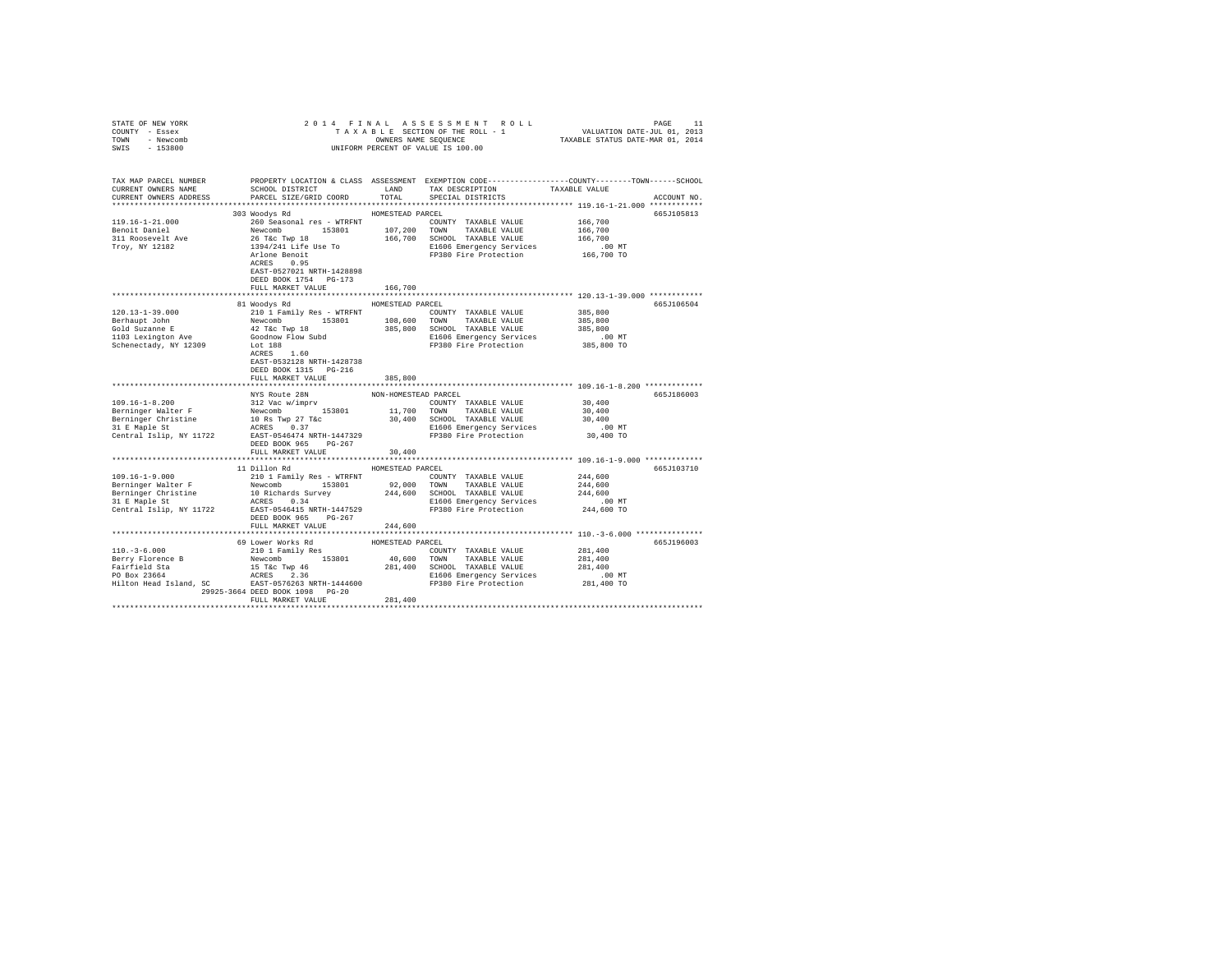| STATE OF NEW YORK<br>COUNTY - Essex                                                                                                                                                                                                                                                                           |                                         |                      |                       |                                                                                                                                                                                                 |  |
|---------------------------------------------------------------------------------------------------------------------------------------------------------------------------------------------------------------------------------------------------------------------------------------------------------------|-----------------------------------------|----------------------|-----------------------|-------------------------------------------------------------------------------------------------------------------------------------------------------------------------------------------------|--|
| TOWN - Newcomb                                                                                                                                                                                                                                                                                                |                                         |                      |                       |                                                                                                                                                                                                 |  |
| SWIS - 153800                                                                                                                                                                                                                                                                                                 |                                         |                      |                       |                                                                                                                                                                                                 |  |
|                                                                                                                                                                                                                                                                                                               |                                         |                      |                       |                                                                                                                                                                                                 |  |
|                                                                                                                                                                                                                                                                                                               |                                         |                      |                       | TAX MAP PARCEL NUMBER PROPERTY LOCATION & CLASS ASSESSMENT EXEMPTION CODE---------------COUNTY-------TOWN------SCHOOL<br>CURRENT OWNERS NAME SCHOOL DISTRICT LAND TAX DESCRIPTION TAXABLE VALUE |  |
|                                                                                                                                                                                                                                                                                                               |                                         |                      |                       |                                                                                                                                                                                                 |  |
| CURRENT OWNERS ADDRESS PARCEL SIZE/GRID COORD TOTAL SPECIAL DISTRICTS                                                                                                                                                                                                                                         |                                         |                      |                       | ACCOUNT NO.                                                                                                                                                                                     |  |
|                                                                                                                                                                                                                                                                                                               |                                         |                      |                       |                                                                                                                                                                                                 |  |
|                                                                                                                                                                                                                                                                                                               | Lower Works Rd<br>311 Res vac land      | NON-HOMESTEAD PARCEL |                       | 665J190001                                                                                                                                                                                      |  |
| $110. -3 - 7.000$                                                                                                                                                                                                                                                                                             |                                         |                      | COUNTY TAXABLE VALUE  | 32,900                                                                                                                                                                                          |  |
|                                                                                                                                                                                                                                                                                                               |                                         |                      |                       | 32,900                                                                                                                                                                                          |  |
|                                                                                                                                                                                                                                                                                                               |                                         |                      |                       | 32,900                                                                                                                                                                                          |  |
|                                                                                                                                                                                                                                                                                                               |                                         |                      |                       | $.00$ MT<br>32,900 TO                                                                                                                                                                           |  |
|                                                                                                                                                                                                                                                                                                               | 29925-3664 DEED BOOK 949 PG-58          |                      |                       |                                                                                                                                                                                                 |  |
|                                                                                                                                                                                                                                                                                                               | FULL MARKET VALUE 32,900                |                      |                       |                                                                                                                                                                                                 |  |
|                                                                                                                                                                                                                                                                                                               |                                         |                      |                       |                                                                                                                                                                                                 |  |
|                                                                                                                                                                                                                                                                                                               | 66 Lower Works Rd                       | HOMESTEAD PARCEL     |                       | 665Z014004                                                                                                                                                                                      |  |
| $110.-3-18.200$                                                                                                                                                                                                                                                                                               | 210 1 Family Res                        |                      | COUNTY TAXABLE VALUE  | 80,000                                                                                                                                                                                          |  |
|                                                                                                                                                                                                                                                                                                               |                                         |                      |                       | 80,000                                                                                                                                                                                          |  |
|                                                                                                                                                                                                                                                                                                               |                                         |                      |                       | 80,000                                                                                                                                                                                          |  |
|                                                                                                                                                                                                                                                                                                               |                                         |                      |                       | 00 MT.<br>80,000 TO                                                                                                                                                                             |  |
|                                                                                                                                                                                                                                                                                                               | ACRES 1.40<br>EAST-0576090 NRTH-1444160 |                      | FP380 Fire Protection |                                                                                                                                                                                                 |  |
|                                                                                                                                                                                                                                                                                                               | DEED BOOK 1743 PG-112                   |                      |                       |                                                                                                                                                                                                 |  |
|                                                                                                                                                                                                                                                                                                               | FULL MARKET VALUE 80,000                |                      |                       |                                                                                                                                                                                                 |  |
|                                                                                                                                                                                                                                                                                                               |                                         |                      |                       |                                                                                                                                                                                                 |  |
|                                                                                                                                                                                                                                                                                                               | Goodnow Flow Rd MOMESTEAD PARCEL        |                      |                       | 665J104409                                                                                                                                                                                      |  |
|                                                                                                                                                                                                                                                                                                               |                                         |                      |                       |                                                                                                                                                                                                 |  |
|                                                                                                                                                                                                                                                                                                               |                                         |                      |                       |                                                                                                                                                                                                 |  |
|                                                                                                                                                                                                                                                                                                               |                                         |                      |                       |                                                                                                                                                                                                 |  |
|                                                                                                                                                                                                                                                                                                               |                                         |                      |                       |                                                                                                                                                                                                 |  |
|                                                                                                                                                                                                                                                                                                               |                                         |                      |                       |                                                                                                                                                                                                 |  |
|                                                                                                                                                                                                                                                                                                               | EAST-0528907 NRTH-1428816               |                      |                       |                                                                                                                                                                                                 |  |
|                                                                                                                                                                                                                                                                                                               | DEED BOOK 1411    PG-141                |                      |                       |                                                                                                                                                                                                 |  |
|                                                                                                                                                                                                                                                                                                               | FULL MARKET VALUE                       | 106,100              |                       |                                                                                                                                                                                                 |  |
|                                                                                                                                                                                                                                                                                                               |                                         |                      |                       |                                                                                                                                                                                                 |  |
|                                                                                                                                                                                                                                                                                                               | Goodnow Flow Rd MOMESTEAD PARCEL        |                      |                       | 665J107104                                                                                                                                                                                      |  |
|                                                                                                                                                                                                                                                                                                               |                                         |                      |                       |                                                                                                                                                                                                 |  |
|                                                                                                                                                                                                                                                                                                               |                                         |                      |                       |                                                                                                                                                                                                 |  |
|                                                                                                                                                                                                                                                                                                               |                                         |                      |                       | 106,200<br>106,200<br>106,200                                                                                                                                                                   |  |
| ${\small \begin{tabular}{l cccccc} 120.13-1-8.000 & 311\mbox{Res}\xspace and 100.13-1-8.000 & 311\mbox{Res}\xspace and 100.13-1-8.000 & 311\mbox{Res}\xspace and 100.13-1-8.000 & 311\mbox{Res}\xspace and 100.13-1-8.0000 & 100.10000 & 100.10000 & 100.10000 & 100.10000 & 100.10000 & 100.10000 & 100.100$ |                                         |                      |                       | .00 MT                                                                                                                                                                                          |  |
|                                                                                                                                                                                                                                                                                                               |                                         |                      | FP380 Fire Protection | 106,200 TO                                                                                                                                                                                      |  |
|                                                                                                                                                                                                                                                                                                               | ACRES 0.94                              |                      |                       |                                                                                                                                                                                                 |  |
|                                                                                                                                                                                                                                                                                                               | EAST-0529006 NRTH-1428790               |                      |                       |                                                                                                                                                                                                 |  |
|                                                                                                                                                                                                                                                                                                               | DEED BOOK 980 PG-222                    |                      |                       |                                                                                                                                                                                                 |  |
|                                                                                                                                                                                                                                                                                                               | FULL MARKET VALUE                       | 106,200              |                       |                                                                                                                                                                                                 |  |
|                                                                                                                                                                                                                                                                                                               |                                         |                      |                       |                                                                                                                                                                                                 |  |
| 110.18-5-3.000                                                                                                                                                                                                                                                                                                | 16 Sanford Ln                           | HOMESTEAD PARCEL     |                       | 665J100407                                                                                                                                                                                      |  |
|                                                                                                                                                                                                                                                                                                               |                                         |                      |                       |                                                                                                                                                                                                 |  |
| Bickford Gary<br>16 Sanford Ln<br>Newcomb, NY 12852                                                                                                                                                                                                                                                           |                                         |                      |                       |                                                                                                                                                                                                 |  |
|                                                                                                                                                                                                                                                                                                               |                                         |                      |                       |                                                                                                                                                                                                 |  |
|                                                                                                                                                                                                                                                                                                               |                                         |                      |                       |                                                                                                                                                                                                 |  |
|                                                                                                                                                                                                                                                                                                               | ACRES 0.40 BANK WFARGO                  |                      |                       |                                                                                                                                                                                                 |  |
|                                                                                                                                                                                                                                                                                                               | EAST-0559968 NRTH-1441411               |                      |                       |                                                                                                                                                                                                 |  |
|                                                                                                                                                                                                                                                                                                               | DEED BOOK 1344 PG-20                    |                      |                       |                                                                                                                                                                                                 |  |
|                                                                                                                                                                                                                                                                                                               | FULL MARKET VALUE                       | 56,100               |                       |                                                                                                                                                                                                 |  |
|                                                                                                                                                                                                                                                                                                               |                                         |                      |                       |                                                                                                                                                                                                 |  |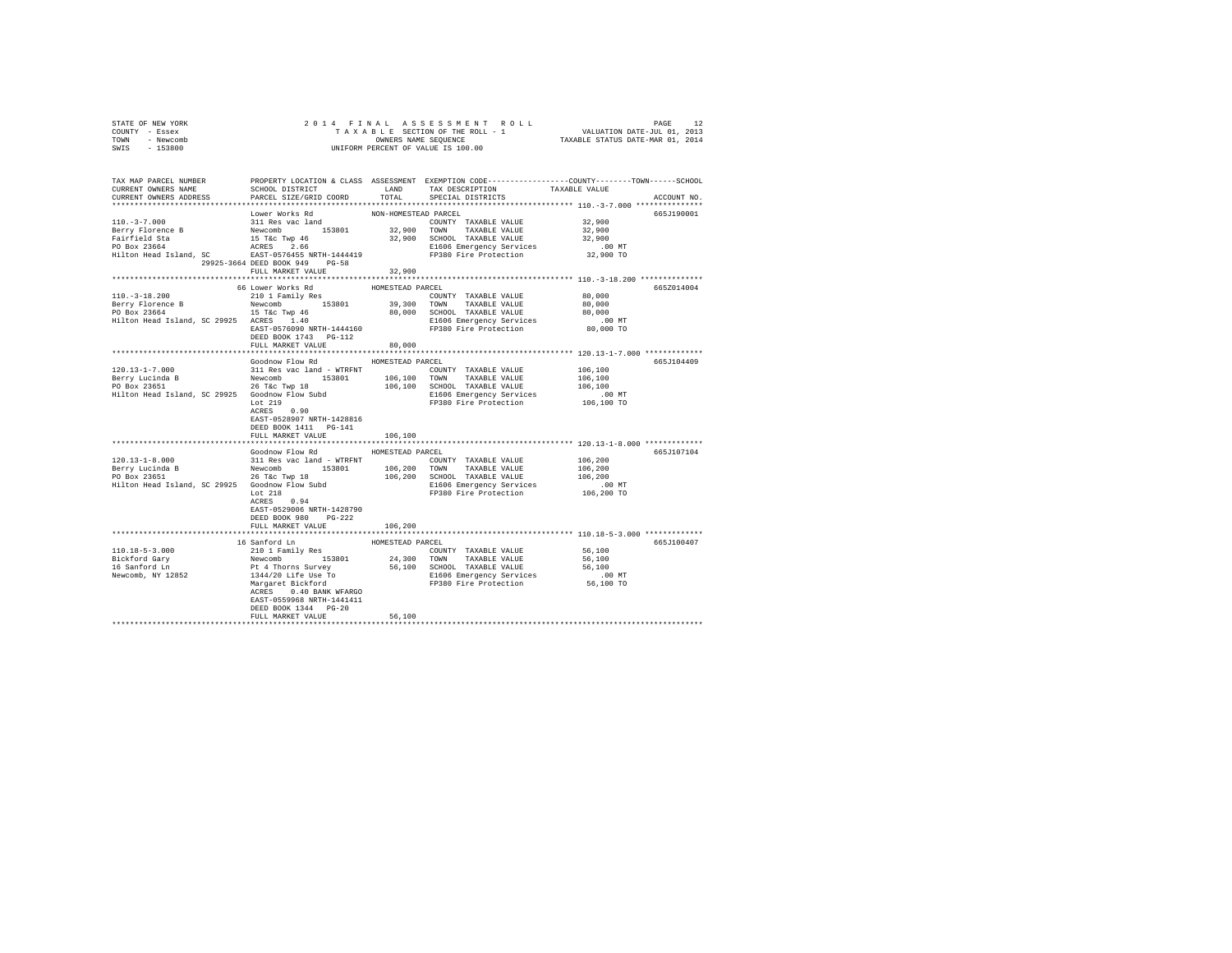| STATE OF NEW YORK<br>COUNTY - Essex<br>- Newcomb<br>TOWN<br>$-153800$<br>SWIS                                                                                                                                                                                                                             | 2014 FINAL                                                                                                                                                                                                 |                                                       | OWNERS NAME SEQUENCE<br>UNIFORM PERCENT OF VALUE IS 100.00                                                                             |                                                                                                                                 |
|-----------------------------------------------------------------------------------------------------------------------------------------------------------------------------------------------------------------------------------------------------------------------------------------------------------|------------------------------------------------------------------------------------------------------------------------------------------------------------------------------------------------------------|-------------------------------------------------------|----------------------------------------------------------------------------------------------------------------------------------------|---------------------------------------------------------------------------------------------------------------------------------|
| TAX MAP PARCEL NUMBER<br>CURRENT OWNERS NAME<br>CURRENT OWNERS ADDRESS                                                                                                                                                                                                                                    | SCHOOL DISTRICT<br>PARCEL SIZE/GRID COORD                                                                                                                                                                  | LAND<br>TOTAL                                         | TAX DESCRIPTION<br>SPECIAL DISTRICTS                                                                                                   | PROPERTY LOCATION & CLASS ASSESSMENT EXEMPTION CODE---------------COUNTY-------TOWN------SCHOOL<br>TAXABLE VALUE<br>ACCOUNT NO. |
| $110. - 1 - 13.000$<br>Bissell Marvin<br>14 Bissell Loop<br>Newcomb, NY 12852                                                                                                                                                                                                                             | Campsite Rd<br>311 Res vac land<br>Newcomb 153801<br>20 Richards Survey<br>ACRES 33.80<br>EAST-0555028 NRTH-1448185<br>DEED BOOK 565 PG-1                                                                  | NON-HOMESTEAD PARCEL<br>28,100 TOWN                   | COUNTY TAXABLE VALUE<br>TAXABLE VALUE<br>28,100 SCHOOL TAXABLE VALUE<br>E1606 Emergency Services<br>FP380 Fire Protection              | 665J100411<br>28,100<br>28,100<br>28,100<br>$.00$ MT<br>28,100 TO                                                               |
| $110. - 1 - 27.100$<br>Bissell Marvin<br>14 Bissell Loop<br>Newcomb, NY 12852                                                                                                                                                                                                                             | FULL MARKET VALUE<br>137 Campsite Rd<br>322 Rural vac>10<br>Newcomb<br>30 Richards Survey<br>30 Richards Survey<br>ACRES 113.32<br>EAST-0558396 NRTH-1446716<br>DEED BOOK 1099 PG-284<br>FULL MARKET VALUE | 28,100<br>NON-HOMESTEAD PARCEL<br>60,000<br>60,000    | COUNTY TAXABLE VALUE<br>TOWN<br>TAXABLE VALUE<br>60,000 SCHOOL TAXABLE VALUE<br>E1606 Emergency Services<br>FP380 Fire Protection      | 665L100409<br>60,000<br>60,000<br>60,000<br>$.00$ MT<br>60,000 TO                                                               |
| 110.13-9-9.001<br>Bissell Marvin<br>14 Bissell Loop<br>Newcomb, NY 12852                                                                                                                                                                                                                                  | 20 Bissell Loop<br>210 1 Family Res<br>Newcomb 153801<br>r-r-r-r-<br>Pt 19 Richards Survey 56,400<br>ACRES 0.60<br>EAST-0555174 NRTH-1445151<br>DEED BOOK 688 PG-259                                       | HOMESTEAD PARCEL                                      | COUNTY TAXABLE VALUE<br>28,700 TOWN TAXABLE VALUE<br>56,400 SCHOOL TAXABLE VALUE<br>E1606 Emergency Services<br>FP380 Fire Protection  | 665J100709<br>56,400<br>56,400<br>56,400<br>$.00$ MT<br>56,400 TO                                                               |
| 110.13-9-16.000<br>Bissell Marvin<br>14 Bissell Loop<br>Newcomb, NY 12852                                                                                                                                                                                                                                 | FULL MARKET VALUE<br>14 Bissell Loop<br>483 Converted Re<br>Newcomb 153801<br>Pt 19 Richards Survey<br>3.2ac<br>ACRES<br>4.90<br>EAST-0555350 NRTH-1445299<br>DEED BOOK 615 PG-136<br>FULL MARKET VALUE    | 56,400<br>************<br>HOMESTEAD PARCEL<br>114,300 | COUNTY TAXABLE VALUE<br>57,000 TOWN TAXABLE VALUE<br>114,300 SCHOOL TAXABLE VALUE<br>E1606 Emergency Services<br>FP380 Fire Protection | ***************** 110.13-9-16.000 ************<br>665J100413<br>114,300<br>114,300<br>114,300<br>$.00$ MT<br>114,300 TO         |
| $\begin{tabular}{lcccc} $110.13-13-10.000$ & $114$ Rural vac<10$ & $1008$ & $1008$ & $1008$ & $1008$ & $1008$ & $1008$ & $1008$ & $1008$ & $1008$ & $1008$ & $1008$ & $1008$ & $1008$ & $1008$ & $1008$ & $1008$ & $1008$ & $1008$ & $1008$ & $1008$ & $1008$ & $1008$ & $1008$ & $1008$ & $1008$ & $100$ | DEED BOOK 496 PG-574<br>FULL MARKET VALUE                                                                                                                                                                  | 37,900                                                | ACRES 4.10<br>ELEG 4.10 CRES 410<br>EAST-0554840 NRTH-1445478 FP380 Fire Protection                                                    | 665J177003<br>37,900<br>37,900<br>37,900<br>$.00$ MT<br>37,900 TO                                                               |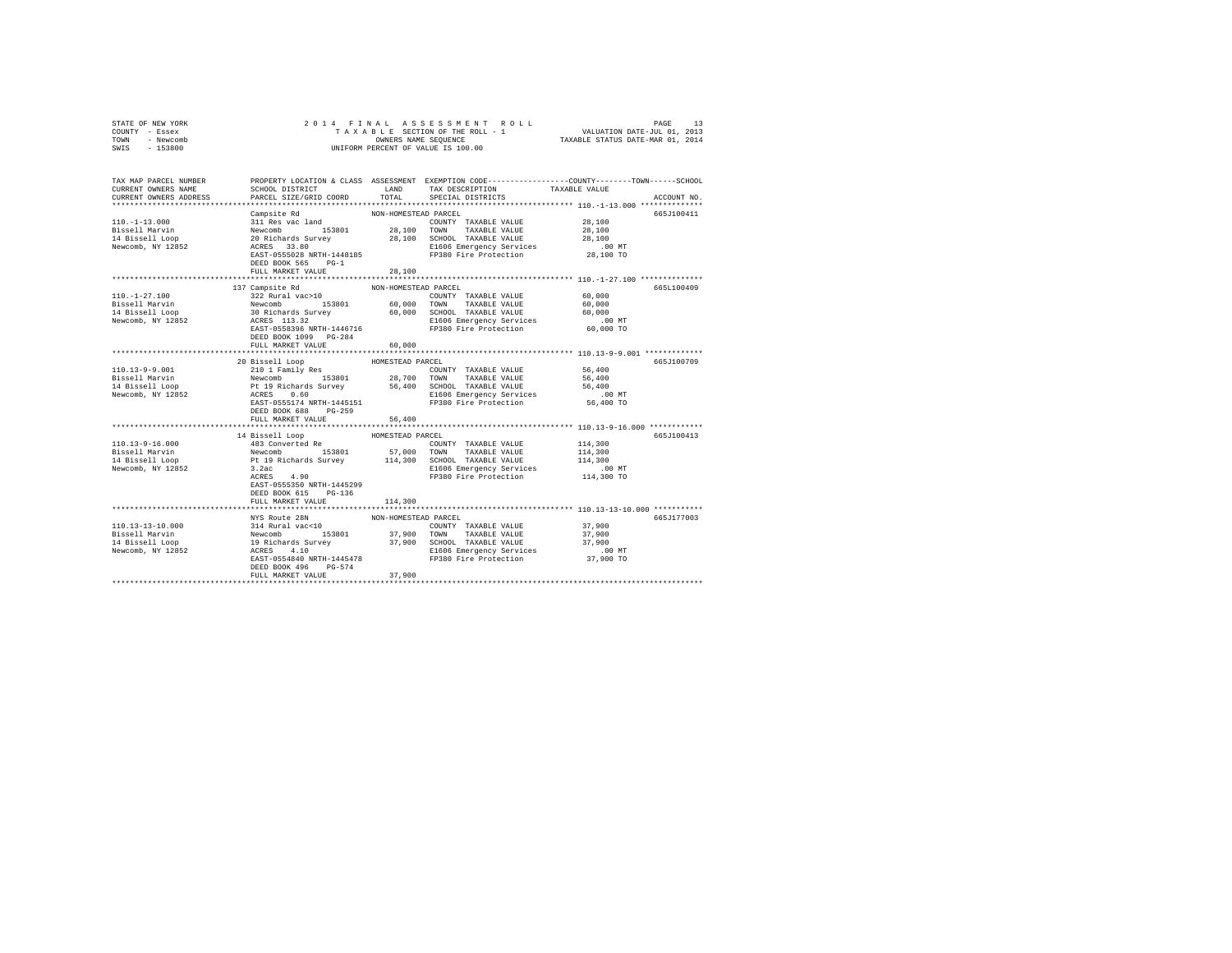| STATE OF NEW YORK                                                                                                                                                                                                                                                                                                                                                                                                   |                                                                                                                                                                                |                      |                       |                                                         |               |
|---------------------------------------------------------------------------------------------------------------------------------------------------------------------------------------------------------------------------------------------------------------------------------------------------------------------------------------------------------------------------------------------------------------------|--------------------------------------------------------------------------------------------------------------------------------------------------------------------------------|----------------------|-----------------------|---------------------------------------------------------|---------------|
| COUNTY - Essex                                                                                                                                                                                                                                                                                                                                                                                                      |                                                                                                                                                                                |                      |                       |                                                         |               |
| TOWN - Newcomb                                                                                                                                                                                                                                                                                                                                                                                                      |                                                                                                                                                                                |                      |                       |                                                         |               |
| SWIS - 153800                                                                                                                                                                                                                                                                                                                                                                                                       |                                                                                                                                                                                |                      |                       |                                                         |               |
|                                                                                                                                                                                                                                                                                                                                                                                                                     |                                                                                                                                                                                |                      |                       |                                                         |               |
|                                                                                                                                                                                                                                                                                                                                                                                                                     |                                                                                                                                                                                |                      |                       |                                                         |               |
|                                                                                                                                                                                                                                                                                                                                                                                                                     |                                                                                                                                                                                |                      |                       |                                                         |               |
| TAX MAP PARCEL NUMBER PROPERTY LOCATION & CLASS ASSESSMENT EXEMPTION CODE---------------COUNTY-------TOWN------SCHOOL<br>CURRENT OWNERS NAME SCHOOL DISTRICT LAND TAX DESCRIPTION TAXABLE VALUE                                                                                                                                                                                                                     |                                                                                                                                                                                |                      |                       |                                                         |               |
|                                                                                                                                                                                                                                                                                                                                                                                                                     |                                                                                                                                                                                |                      |                       |                                                         |               |
| CURRENT OWNERS ADDRESS                                                                                                                                                                                                                                                                                                                                                                                              | PARCEL SIZE/GRID COORD                                                                                                                                                         | TOTAL                | SPECIAL DISTRICTS     |                                                         | ACCOUNT NO.   |
|                                                                                                                                                                                                                                                                                                                                                                                                                     |                                                                                                                                                                                |                      |                       |                                                         |               |
|                                                                                                                                                                                                                                                                                                                                                                                                                     | 39 Goodnow Flow Rd                                                                                                                                                             | NON-HOMESTEAD PARCEL |                       |                                                         | 665J100506    |
|                                                                                                                                                                                                                                                                                                                                                                                                                     |                                                                                                                                                                                |                      |                       | 35,500                                                  |               |
|                                                                                                                                                                                                                                                                                                                                                                                                                     |                                                                                                                                                                                |                      |                       | 35,500                                                  |               |
|                                                                                                                                                                                                                                                                                                                                                                                                                     |                                                                                                                                                                                |                      |                       | 35,500                                                  |               |
|                                                                                                                                                                                                                                                                                                                                                                                                                     |                                                                                                                                                                                |                      |                       | 00 MT.<br>35,500 TO                                     |               |
|                                                                                                                                                                                                                                                                                                                                                                                                                     |                                                                                                                                                                                |                      | FP380 Fire Protection |                                                         |               |
|                                                                                                                                                                                                                                                                                                                                                                                                                     | EAST-0543068 NRTH-1444257                                                                                                                                                      |                      |                       |                                                         |               |
|                                                                                                                                                                                                                                                                                                                                                                                                                     | DEED BOOK 480 PG-192                                                                                                                                                           |                      |                       |                                                         |               |
|                                                                                                                                                                                                                                                                                                                                                                                                                     | FULL MARKET VALUE                                                                                                                                                              | 35,500               |                       |                                                         |               |
|                                                                                                                                                                                                                                                                                                                                                                                                                     |                                                                                                                                                                                |                      |                       |                                                         |               |
|                                                                                                                                                                                                                                                                                                                                                                                                                     |                                                                                                                                                                                |                      |                       |                                                         | 665L100508    |
| $110.18 - 3 - 2.000$                                                                                                                                                                                                                                                                                                                                                                                                | 1992 WYS ROME PRINCE PRINCE AND RESA STAR 41854 210 1 Family Res<br>28 210 1 Family Res RES. STAR 41854 210 1 Family Res<br>210 1 Family Res 153801 123,400 TOWN TAXABLE VALUE |                      | RES. STAR 41854       | $\begin{smallmatrix}&&0\\&&2\\123,400\end{smallmatrix}$ | $0 \t 30.000$ |
| Blanchette Andrew J<br>5042 Rt 28N<br>Newcomb, NY 12852                                                                                                                                                                                                                                                                                                                                                             |                                                                                                                                                                                |                      |                       |                                                         |               |
|                                                                                                                                                                                                                                                                                                                                                                                                                     |                                                                                                                                                                                |                      |                       |                                                         |               |
|                                                                                                                                                                                                                                                                                                                                                                                                                     |                                                                                                                                                                                |                      |                       |                                                         |               |
|                                                                                                                                                                                                                                                                                                                                                                                                                     |                                                                                                                                                                                |                      |                       |                                                         |               |
|                                                                                                                                                                                                                                                                                                                                                                                                                     |                                                                                                                                                                                |                      |                       |                                                         |               |
|                                                                                                                                                                                                                                                                                                                                                                                                                     | FULL MARKET VALUE 123,400                                                                                                                                                      |                      |                       |                                                         |               |
|                                                                                                                                                                                                                                                                                                                                                                                                                     |                                                                                                                                                                                |                      |                       |                                                         |               |
|                                                                                                                                                                                                                                                                                                                                                                                                                     | 66 Stubing Ln MOMESTEAD PARCEL                                                                                                                                                 |                      |                       |                                                         | 665Z001007    |
| 109.16-6-5.000<br>Bolan Kevin<br>Bolan Denise<br>PO Box 294                                                                                                                                                                                                                                                                                                                                                         |                                                                                                                                                                                |                      |                       |                                                         | $0 \t 30,000$ |
|                                                                                                                                                                                                                                                                                                                                                                                                                     |                                                                                                                                                                                |                      |                       |                                                         |               |
|                                                                                                                                                                                                                                                                                                                                                                                                                     |                                                                                                                                                                                |                      |                       |                                                         |               |
|                                                                                                                                                                                                                                                                                                                                                                                                                     |                                                                                                                                                                                |                      |                       |                                                         |               |
| Newcomb, NY 12852                                                                                                                                                                                                                                                                                                                                                                                                   |                                                                                                                                                                                |                      |                       |                                                         |               |
|                                                                                                                                                                                                                                                                                                                                                                                                                     |                                                                                                                                                                                |                      |                       |                                                         |               |
|                                                                                                                                                                                                                                                                                                                                                                                                                     | DEED BOOK 1274 PG-335                                                                                                                                                          |                      |                       |                                                         |               |
|                                                                                                                                                                                                                                                                                                                                                                                                                     | FULL MARKET VALUE                                                                                                                                                              | 305,900              |                       |                                                         |               |
|                                                                                                                                                                                                                                                                                                                                                                                                                     |                                                                                                                                                                                |                      |                       |                                                         |               |
|                                                                                                                                                                                                                                                                                                                                                                                                                     |                                                                                                                                                                                |                      |                       |                                                         | 665J100513    |
|                                                                                                                                                                                                                                                                                                                                                                                                                     |                                                                                                                                                                                |                      |                       |                                                         |               |
|                                                                                                                                                                                                                                                                                                                                                                                                                     |                                                                                                                                                                                |                      |                       |                                                         |               |
|                                                                                                                                                                                                                                                                                                                                                                                                                     |                                                                                                                                                                                |                      |                       |                                                         |               |
|                                                                                                                                                                                                                                                                                                                                                                                                                     |                                                                                                                                                                                |                      |                       |                                                         |               |
|                                                                                                                                                                                                                                                                                                                                                                                                                     |                                                                                                                                                                                |                      |                       |                                                         |               |
|                                                                                                                                                                                                                                                                                                                                                                                                                     |                                                                                                                                                                                |                      |                       |                                                         |               |
|                                                                                                                                                                                                                                                                                                                                                                                                                     | DEED BOOK 515 PG-289                                                                                                                                                           |                      |                       |                                                         |               |
|                                                                                                                                                                                                                                                                                                                                                                                                                     | FULL MARKET VALUE                                                                                                                                                              | 119,000              |                       |                                                         |               |
|                                                                                                                                                                                                                                                                                                                                                                                                                     |                                                                                                                                                                                |                      |                       |                                                         |               |
|                                                                                                                                                                                                                                                                                                                                                                                                                     | 17 Botts Pl                                                                                                                                                                    | HOMESTEAD PARCEL     |                       |                                                         | 665J107003    |
|                                                                                                                                                                                                                                                                                                                                                                                                                     |                                                                                                                                                                                |                      |                       |                                                         | $0 \t 30.000$ |
|                                                                                                                                                                                                                                                                                                                                                                                                                     |                                                                                                                                                                                |                      |                       | $\begin{smallmatrix}&&0\\&&298,000\end{smallmatrix}$    |               |
|                                                                                                                                                                                                                                                                                                                                                                                                                     |                                                                                                                                                                                |                      |                       | 398,000                                                 |               |
|                                                                                                                                                                                                                                                                                                                                                                                                                     |                                                                                                                                                                                |                      |                       |                                                         |               |
|                                                                                                                                                                                                                                                                                                                                                                                                                     |                                                                                                                                                                                |                      |                       | 368,000                                                 |               |
|                                                                                                                                                                                                                                                                                                                                                                                                                     |                                                                                                                                                                                |                      |                       | $00 \text{ MT}$<br>$00 \text{ cm}$                      |               |
|                                                                                                                                                                                                                                                                                                                                                                                                                     |                                                                                                                                                                                |                      |                       | 398,000 TO                                              |               |
| $\begin{tabular}{l c c c c c} \hline 110.13-1-4.000 & 17 \mbox{ Botst P1} & \mbox{HOMESTRAD RASES} & \mbox{ROSS} & \mbox{RCS S, STRA} & 41854 \\ \hline \multicolumn{3}{c}{\mbox{Bott Donald R}} & \mbox{Revolomb} & 153801 & 64,800 & \mbox{COMITY TAXABLE VALUE} \\ \hline \multicolumn{3}{c}{\mbox{Bott Marlene}} & \mbox{P1 20 Richards Survey} & 398,000 & \mbox{TAXABLE VALUE} \\ \hline \multicolumn{3}{c}{$ |                                                                                                                                                                                |                      |                       |                                                         |               |
|                                                                                                                                                                                                                                                                                                                                                                                                                     |                                                                                                                                                                                |                      |                       |                                                         |               |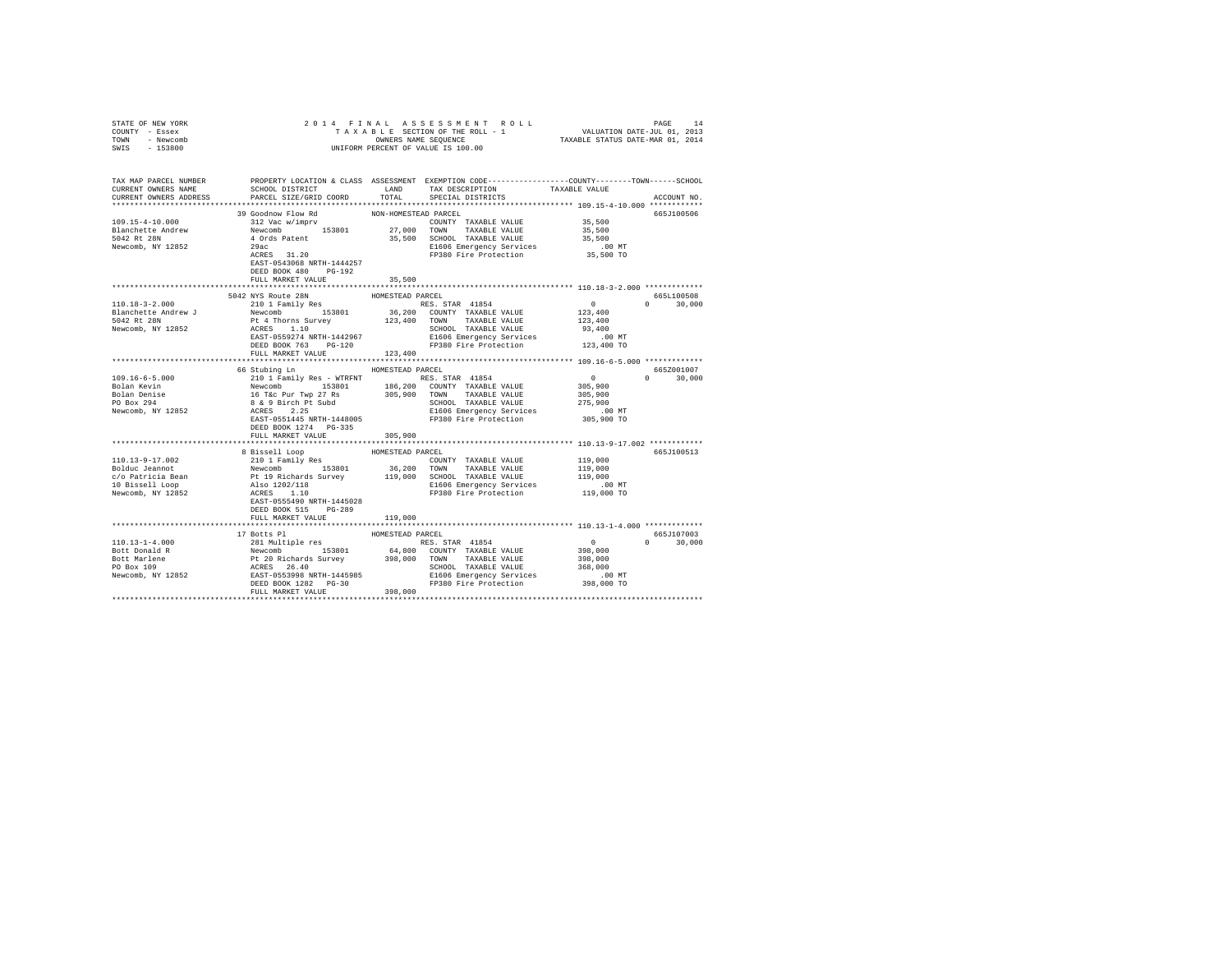| STATE OF NEW YORK                                                                                                                                                                                                                                                                                                                                                                                                                   |                                                |                       |                         |                                                |             |
|-------------------------------------------------------------------------------------------------------------------------------------------------------------------------------------------------------------------------------------------------------------------------------------------------------------------------------------------------------------------------------------------------------------------------------------|------------------------------------------------|-----------------------|-------------------------|------------------------------------------------|-------------|
| COUNTY - Essex                                                                                                                                                                                                                                                                                                                                                                                                                      |                                                |                       |                         |                                                |             |
| TOWN - Newcomb                                                                                                                                                                                                                                                                                                                                                                                                                      |                                                |                       |                         |                                                |             |
| SWIS - 153800                                                                                                                                                                                                                                                                                                                                                                                                                       |                                                |                       |                         |                                                |             |
|                                                                                                                                                                                                                                                                                                                                                                                                                                     |                                                |                       |                         |                                                |             |
|                                                                                                                                                                                                                                                                                                                                                                                                                                     |                                                |                       |                         |                                                |             |
|                                                                                                                                                                                                                                                                                                                                                                                                                                     |                                                |                       |                         |                                                |             |
|                                                                                                                                                                                                                                                                                                                                                                                                                                     |                                                |                       |                         |                                                |             |
| TAX MAP PARCEL NUMBER PROPERTY LOCATION & CLASS ASSESSMENT EXEMPTION CODE---------------COUNTY-------TOWN------SCHOOL<br>CURRENT OWNERS NAME SCHOOL DISTRICT LAND TAX DESCRIPTION TAXABLE VALUE                                                                                                                                                                                                                                     |                                                |                       |                         |                                                |             |
| CURRENT OWNERS ADDRESS                                                                                                                                                                                                                                                                                                                                                                                                              | PARCEL SIZE/GRID COORD                         |                       | TOTAL SPECIAL DISTRICTS |                                                | ACCOUNT NO. |
|                                                                                                                                                                                                                                                                                                                                                                                                                                     |                                                |                       |                         |                                                |             |
|                                                                                                                                                                                                                                                                                                                                                                                                                                     | 186 Chaisson Rd                                | HOMESTEAD PARCEL      |                         |                                                | 665J105507  |
| 110.17-2-42.000                                                                                                                                                                                                                                                                                                                                                                                                                     | 240 Rural res                                  |                       |                         | 305,700<br>305,700<br>305,700                  |             |
|                                                                                                                                                                                                                                                                                                                                                                                                                                     |                                                |                       | COUNTY TAXABLE VALUE    |                                                |             |
|                                                                                                                                                                                                                                                                                                                                                                                                                                     |                                                |                       |                         |                                                |             |
|                                                                                                                                                                                                                                                                                                                                                                                                                                     |                                                |                       |                         |                                                |             |
|                                                                                                                                                                                                                                                                                                                                                                                                                                     |                                                |                       |                         |                                                |             |
|                                                                                                                                                                                                                                                                                                                                                                                                                                     |                                                |                       |                         |                                                |             |
|                                                                                                                                                                                                                                                                                                                                                                                                                                     | EAST-0554817 NRTH-1440918                      |                       |                         |                                                |             |
|                                                                                                                                                                                                                                                                                                                                                                                                                                     | DEED BOOK 1256 PG-82                           |                       |                         |                                                |             |
|                                                                                                                                                                                                                                                                                                                                                                                                                                     | FULL MARKET VALUE                              | 305,700               |                         |                                                |             |
|                                                                                                                                                                                                                                                                                                                                                                                                                                     |                                                |                       |                         |                                                |             |
|                                                                                                                                                                                                                                                                                                                                                                                                                                     | NYS Route 28N                                  | NON-HOMESTEAD PARCEL  |                         |                                                | 665J105506  |
| $\begin{tabular}{l c c c c c c c c} \multicolumn{3}{c}{121. -2-9.000} & \multicolumn{3}{c}{MNS-HOMESTEDN} & \multicolumn{3}{c}{NON-HOMESTEDN} & \multicolumn{3}{c}{CONRTY} & \multicolumn{3}{c}{TAKABLE VALUE} & \multicolumn{3}{c}{56,500} \\ \multicolumn{3}{c}{Bott Joseph H} & \multicolumn{3}{c}{Newcomb} & \multicolumn{3}{c}{153801} & \multicolumn{3}{c}{56,500} & \multicolumn{3}{c}{CONRTY} & \multicolumn{3}{c}{TAKABLE$ |                                                |                       |                         |                                                |             |
|                                                                                                                                                                                                                                                                                                                                                                                                                                     |                                                |                       |                         |                                                |             |
|                                                                                                                                                                                                                                                                                                                                                                                                                                     |                                                |                       |                         |                                                |             |
|                                                                                                                                                                                                                                                                                                                                                                                                                                     |                                                |                       |                         |                                                |             |
|                                                                                                                                                                                                                                                                                                                                                                                                                                     |                                                |                       |                         |                                                |             |
|                                                                                                                                                                                                                                                                                                                                                                                                                                     |                                                |                       |                         |                                                |             |
|                                                                                                                                                                                                                                                                                                                                                                                                                                     | DEED BOOK 1256 PG-82<br>FULL MARKET VALUE      | 56,500                |                         |                                                |             |
|                                                                                                                                                                                                                                                                                                                                                                                                                                     |                                                |                       |                         |                                                |             |
|                                                                                                                                                                                                                                                                                                                                                                                                                                     |                                                |                       |                         |                                                |             |
|                                                                                                                                                                                                                                                                                                                                                                                                                                     |                                                |                       |                         |                                                | 665J101604  |
|                                                                                                                                                                                                                                                                                                                                                                                                                                     |                                                |                       |                         |                                                |             |
|                                                                                                                                                                                                                                                                                                                                                                                                                                     |                                                |                       |                         |                                                |             |
|                                                                                                                                                                                                                                                                                                                                                                                                                                     |                                                |                       |                         |                                                |             |
|                                                                                                                                                                                                                                                                                                                                                                                                                                     |                                                |                       |                         |                                                |             |
|                                                                                                                                                                                                                                                                                                                                                                                                                                     |                                                |                       |                         |                                                |             |
|                                                                                                                                                                                                                                                                                                                                                                                                                                     | DEED BOOK 1612    PG-125                       |                       |                         |                                                |             |
|                                                                                                                                                                                                                                                                                                                                                                                                                                     | FULL MARKET VALUE                              | 119,400               |                         |                                                |             |
|                                                                                                                                                                                                                                                                                                                                                                                                                                     |                                                | ********************* |                         | ***************** 120.14-1-7.002 ************* |             |
|                                                                                                                                                                                                                                                                                                                                                                                                                                     | 1018 Goodnow Flow Rd MOMESTEAD PARCEL          |                       |                         |                                                | 665J103501  |
| 120.14-1-7.002                                                                                                                                                                                                                                                                                                                                                                                                                      | 260 Seasonal res - WTRFNT COUNTY TAXABLE VALUE |                       |                         | 158,700                                        |             |
|                                                                                                                                                                                                                                                                                                                                                                                                                                     |                                                |                       |                         |                                                |             |
|                                                                                                                                                                                                                                                                                                                                                                                                                                     |                                                |                       |                         |                                                |             |
|                                                                                                                                                                                                                                                                                                                                                                                                                                     |                                                |                       |                         |                                                |             |
|                                                                                                                                                                                                                                                                                                                                                                                                                                     |                                                |                       |                         |                                                |             |
|                                                                                                                                                                                                                                                                                                                                                                                                                                     |                                                |                       |                         |                                                |             |
|                                                                                                                                                                                                                                                                                                                                                                                                                                     | EAST-0536002 NRTH-1428039                      |                       |                         |                                                |             |
|                                                                                                                                                                                                                                                                                                                                                                                                                                     | DEED BOOK 1413 PG-96                           |                       |                         |                                                |             |
|                                                                                                                                                                                                                                                                                                                                                                                                                                     |                                                |                       |                         |                                                |             |
|                                                                                                                                                                                                                                                                                                                                                                                                                                     | FULL MARKET VALUE                              | 158,700               |                         |                                                |             |
|                                                                                                                                                                                                                                                                                                                                                                                                                                     |                                                |                       |                         |                                                |             |
|                                                                                                                                                                                                                                                                                                                                                                                                                                     | 1254 Goodnow Flow Rd                           | HOMESTEAD PARCEL      |                         |                                                | 665J104110  |
|                                                                                                                                                                                                                                                                                                                                                                                                                                     |                                                |                       |                         |                                                |             |
|                                                                                                                                                                                                                                                                                                                                                                                                                                     |                                                |                       |                         |                                                |             |
|                                                                                                                                                                                                                                                                                                                                                                                                                                     |                                                |                       |                         |                                                |             |
|                                                                                                                                                                                                                                                                                                                                                                                                                                     |                                                |                       |                         |                                                |             |
|                                                                                                                                                                                                                                                                                                                                                                                                                                     |                                                |                       |                         |                                                |             |
|                                                                                                                                                                                                                                                                                                                                                                                                                                     | ACRES 1.96                                     |                       |                         |                                                |             |
|                                                                                                                                                                                                                                                                                                                                                                                                                                     | EAST-0536852 NRTH-1425944                      |                       |                         |                                                |             |
|                                                                                                                                                                                                                                                                                                                                                                                                                                     | DEED BOOK 574 PG-272                           |                       |                         |                                                |             |
|                                                                                                                                                                                                                                                                                                                                                                                                                                     | FULL MARKET VALUE                              | 171,700               |                         |                                                |             |
|                                                                                                                                                                                                                                                                                                                                                                                                                                     |                                                | ***************       |                         |                                                |             |
|                                                                                                                                                                                                                                                                                                                                                                                                                                     |                                                |                       |                         |                                                |             |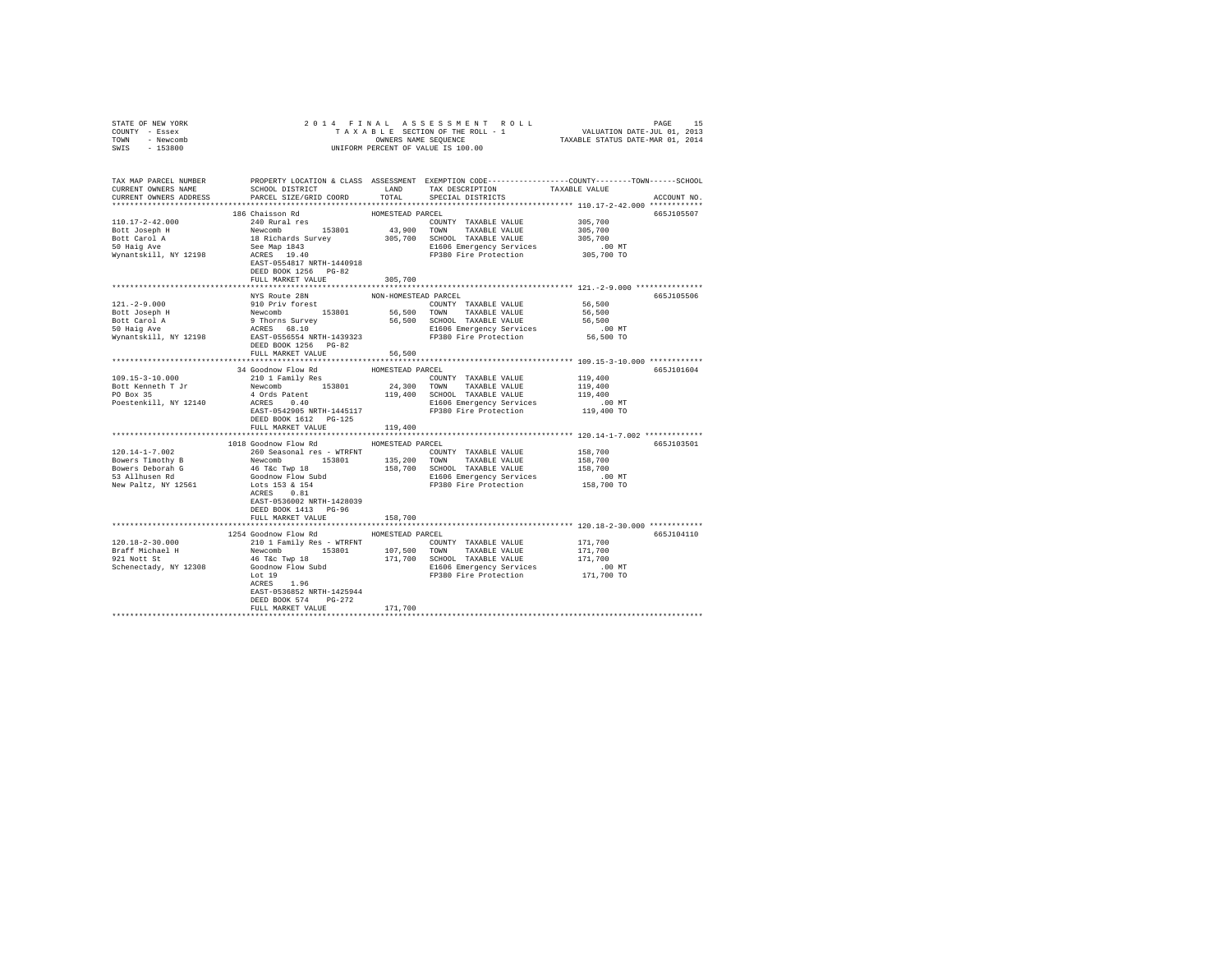| STATE OF NEW YORK<br>COUNTY - Essex |                                      |                  | 2014 FINAL ASSESSMENT ROLL<br>TAXABLE SECTION OF THE ROLL - 1                                   | VALUATION DATE-JUL 01, 2013      | PAGE<br>16  |
|-------------------------------------|--------------------------------------|------------------|-------------------------------------------------------------------------------------------------|----------------------------------|-------------|
| TOWN<br>- Newcomb                   |                                      |                  | OWNERS NAME SEQUENCE                                                                            | TAXABLE STATUS DATE-MAR 01, 2014 |             |
| $-153800$<br>SWIS                   |                                      |                  | UNIFORM PERCENT OF VALUE IS 100.00                                                              |                                  |             |
|                                     |                                      |                  |                                                                                                 |                                  |             |
|                                     |                                      |                  |                                                                                                 |                                  |             |
| TAX MAP PARCEL NUMBER               |                                      |                  | PROPERTY LOCATION & CLASS ASSESSMENT EXEMPTION CODE---------------COUNTY-------TOWN------SCHOOL |                                  |             |
| CURRENT OWNERS NAME                 | SCHOOL DISTRICT                      | LAND             | TAX DESCRIPTION                                                                                 | TAXABLE VALUE                    |             |
| CURRENT OWNERS ADDRESS              | PARCEL SIZE/GRID COORD               | TOTAL            | SPECIAL DISTRICTS                                                                               |                                  | ACCOUNT NO. |
|                                     |                                      |                  |                                                                                                 |                                  |             |
|                                     | Goodnow Flow Rd                      | HOMESTEAD PARCEL |                                                                                                 |                                  | 665J104109  |
| 120.18-2-31.000                     | 311 Res vac land - WTRFNT            |                  | COUNTY TAXABLE VALUE                                                                            | 127,800                          |             |
| Braff Michael H                     | Newcomb 153801                       |                  | 127,800 TOWN TAXABLE VALUE                                                                      | 127,800                          |             |
| 921 Nott St                         | 46 T&c Twp 18                        | 127,800          | SCHOOL TAXABLE VALUE                                                                            | 127,800                          |             |
| Schenectady, NY 12308               | Goodnow Flow Subd                    |                  | E1606 Emergency Services                                                                        | $.00$ MT                         |             |
|                                     | Lot 18 2.3Ac                         |                  | FP380 Fire Protection                                                                           | 127,800 TO                       |             |
|                                     | ACRES 1.80                           |                  |                                                                                                 |                                  |             |
|                                     | EAST-0536943 NRTH-1425890            |                  |                                                                                                 |                                  |             |
|                                     | DEED BOOK 574 PG-272                 |                  |                                                                                                 |                                  |             |
|                                     | FULL MARKET VALUE                    | 127,800          | **************************** 120.17-2-33.000 ************                                       |                                  |             |
|                                     | Goodnow Flow Rd                      | HOMESTEAD PARCEL |                                                                                                 |                                  | 665J100604  |
| $120.17 - 2 - 33.000$               | 311 Res vac land - WTRFNT            |                  | COUNTY TAXABLE VALUE                                                                            | 188,900                          |             |
|                                     |                                      |                  | 188,900 TOWN TAXABLE VALUE                                                                      | 188,900                          |             |
| Bragg Dennis<br>Bragg Patricia M    | Newcomb 153801<br>41 & 42 T&c Twp 18 | 188,900          | SCHOOL TAXABLE VALUE                                                                            | 188,900                          |             |
| 37 Oak Crest Dr                     | Goodnow Flow Subd                    |                  | E1606 Emergency Services                                                                        | $.00$ MT                         |             |
| Highland, NY 12528                  | Lot 71 72 73 7.1Ac                   |                  | FP380 Fire Protection                                                                           | 188,900 TO                       |             |
|                                     | ACRES 19.80                          |                  |                                                                                                 |                                  |             |
|                                     | EAST-0531448 NRTH-1426661            |                  |                                                                                                 |                                  |             |
|                                     | DEED BOOK 1196 PG-27                 |                  |                                                                                                 |                                  |             |
|                                     | FULL MARKET VALUE                    | 188,900          |                                                                                                 |                                  |             |
|                                     |                                      |                  |                                                                                                 |                                  |             |
|                                     | 99 Memory Ln                         | HOMESTEAD PARCEL |                                                                                                 |                                  | 665J100603  |
| $120.17 - 2 - 34.000$               | 210 1 Family Res - WTRFNT            |                  | COUNTY TAXABLE VALUE                                                                            | 292,900                          |             |
| Bragg Dennis                        | Newcomb 153801                       |                  | 228,300 TOWN TAXABLE VALUE                                                                      | 292,900                          |             |
| Bragg Patricia M                    | 42 T&c Twp 18                        | 292.900          | SCHOOL TAXABLE VALUE                                                                            | 292,900                          |             |
| 37 Oak Crest Dr                     | Goodnow Flow Subd                    |                  | E1606 Emergency Services                                                                        | $.00$ MT                         |             |
| Highland, NY 12528                  | Lot 69 & 70 7.2Ac                    |                  | FP380 Fire Protection                                                                           | 292,900 TO                       |             |
|                                     | ACRES 8.00                           |                  |                                                                                                 |                                  |             |
|                                     | EAST-0531854 NRTH-1426718            |                  |                                                                                                 |                                  |             |
|                                     | DEED BOOK 1196 PG-27                 |                  |                                                                                                 |                                  |             |
|                                     | FULL MARKET VALUE                    | 292,900          |                                                                                                 |                                  |             |
|                                     |                                      |                  |                                                                                                 |                                  |             |
|                                     | 83 Marcy Ln                          | HOMESTEAD PARCEL |                                                                                                 |                                  | 665J104107  |
| $110.17 - 3 - 16.000$               | 210 1 Family Res                     |                  | COUNTY TAXABLE VALUE                                                                            | 83,200                           |             |
| Brewer James C                      | Newcomb 153801                       |                  | 28,700 TOWN TAXABLE VALUE                                                                       | 83,200                           |             |
| Brewer Laura M                      |                                      |                  |                                                                                                 | 83,200                           |             |
| 55 Red Maple Ct                     |                                      |                  | E1606 Emergency Services                                                                        | $.00$ MT                         |             |
| Nagatuck, NY 06770                  | EAST-0557747 NRTH-1442689            |                  | FP380 Fire Protection                                                                           | 83,200 TO                        |             |
|                                     | DEED BOOK 1586 PG-142                |                  |                                                                                                 |                                  |             |
|                                     | FULL MARKET VALUE                    | 83,200           |                                                                                                 |                                  |             |
|                                     |                                      |                  |                                                                                                 |                                  |             |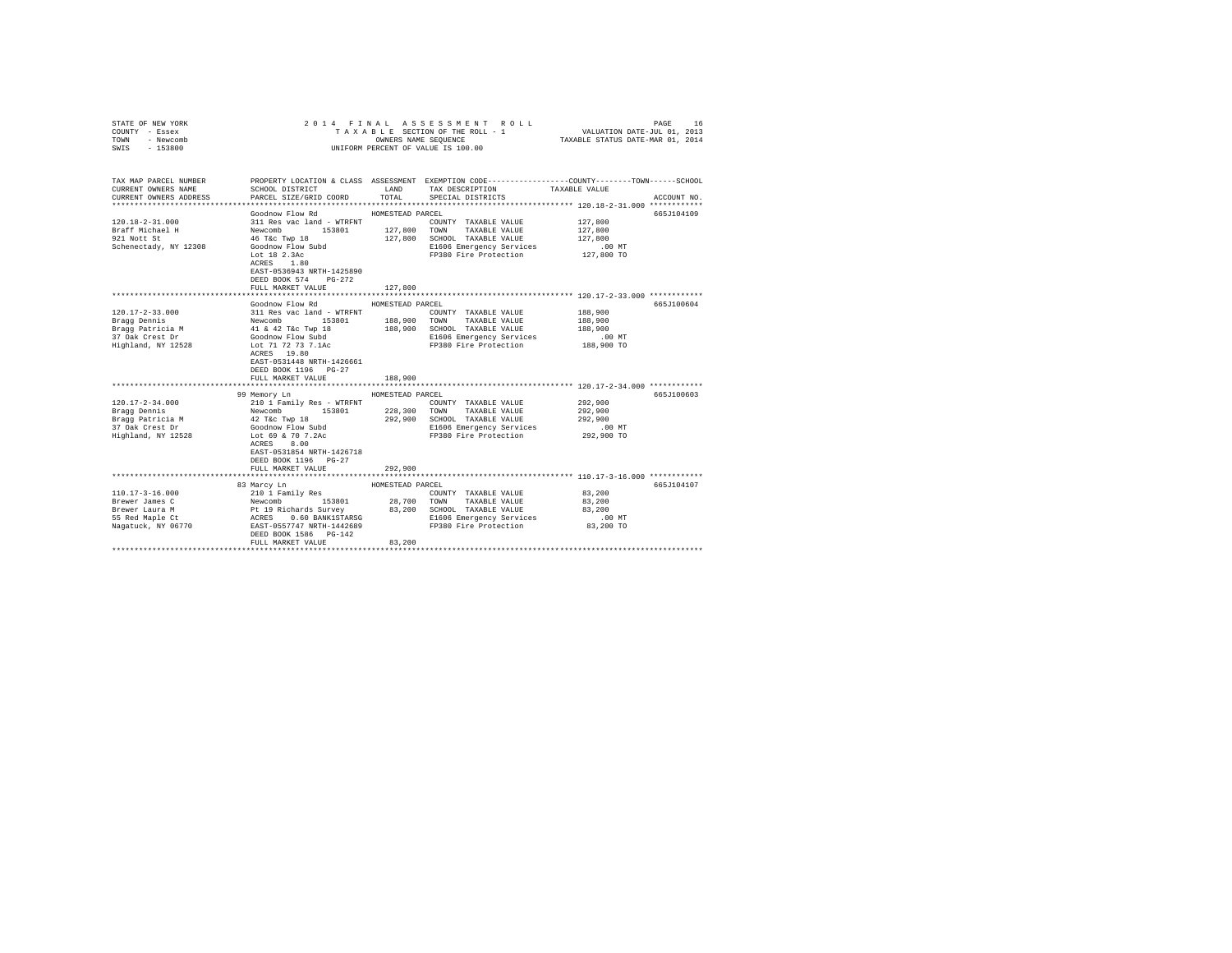| COUNTY - Essex<br>TOWN<br>- Newcomb<br>SWIS<br>$-153800$               |                                                                                                                                                                                                                                                    | OWNERS NAME SEQUENCE     | TAXABLE SECTION OF THE ROLL - 1<br>UNIFORM PERCENT OF VALUE IS 100.00 | VALUATION DATE-JUL 01, 2013<br>TAXABLE STATUS DATE-MAR 01, 2014 |               |
|------------------------------------------------------------------------|----------------------------------------------------------------------------------------------------------------------------------------------------------------------------------------------------------------------------------------------------|--------------------------|-----------------------------------------------------------------------|-----------------------------------------------------------------|---------------|
| TAX MAP PARCEL NUMBER<br>CURRENT OWNERS NAME<br>CURRENT OWNERS ADDRESS | PROPERTY LOCATION & CLASS ASSESSMENT EXEMPTION CODE---------------COUNTY-------TOWN-----SCHOOL<br>SCHOOL DISTRICT LAND<br>PARCEL SIZE/GRID COORD                                                                                                   | TOTAL                    | TAX DESCRIPTION<br>SPECIAL DISTRICTS                                  | TAXABLE VALUE                                                   | ACCOUNT NO.   |
|                                                                        |                                                                                                                                                                                                                                                    |                          |                                                                       |                                                                 |               |
|                                                                        | 1732 Goodnow Flow Rd MOMESTEAD PARCEL                                                                                                                                                                                                              |                          |                                                                       |                                                                 | 665J106206    |
| $119.20 - 4 - 1.000$                                                   | 260 Seasonal res - WTRFNT<br>260 Seasonal res - WTRFNT<br>Newcomb 153801<br>27 T&C Twp 18<br>Goodnow Flow Subd<br>227                                                                                                                              |                          | COUNTY TAXABLE VALUE                                                  | 155,700                                                         |               |
| Broderick William B<br>526 Tiplady Rd                                  | 153801 115,700 TOWN                                                                                                                                                                                                                                |                          | TAXABLE VALUE                                                         | 155,700                                                         |               |
|                                                                        |                                                                                                                                                                                                                                                    | 155,700                  | SCHOOL TAXABLE VALUE                                                  | 155,700                                                         |               |
| Salem, NY 12865                                                        |                                                                                                                                                                                                                                                    |                          | E1606 Emergency Services<br>FP380 Fire Protection 155,700 TO          | .00 MT                                                          |               |
|                                                                        | Lot 337<br>$ACRES$ 0.80                                                                                                                                                                                                                            |                          |                                                                       |                                                                 |               |
|                                                                        | EAST-0526166 NRTH-1425728                                                                                                                                                                                                                          |                          |                                                                       |                                                                 |               |
|                                                                        | DEED BOOK 1425 PG-318                                                                                                                                                                                                                              |                          |                                                                       |                                                                 |               |
|                                                                        | FULL MARKET VALUE                                                                                                                                                                                                                                  | 155,700                  |                                                                       |                                                                 |               |
|                                                                        |                                                                                                                                                                                                                                                    |                          |                                                                       |                                                                 |               |
|                                                                        | 1044 Goodnow Flow Rd                                                                                                                                                                                                                               | HOMESTEAD PARCEL         |                                                                       |                                                                 | 665J100112    |
| $120.18 - 1 - 6.000$                                                   | 210 1 Family Res - WTRFNT                                                                                                                                                                                                                          |                          | COUNTY TAXABLE VALUE                                                  | 172,200                                                         |               |
| Broughton Richard W                                                    | 210 1 Far<br>Newcomb                                                                                                                                                                                                                               |                          | 153801 100,600 TOWN TAXABLE VALUE                                     | 172,200                                                         |               |
| Broughton John J<br>PO Box 276                                         |                                                                                                                                                                                                                                                    |                          | 172,200 SCHOOL TAXABLE VALUE                                          | 172,200                                                         |               |
|                                                                        |                                                                                                                                                                                                                                                    |                          | E1606 Emergency Services                                              | .00 MT                                                          |               |
| East Greenbush, NY 12061 Lot 147                                       | 46 T&C Twp 18<br>Goodnow Flow Subd<br>Lot 147                                                                                                                                                                                                      |                          | FP380 Fire Protection 172,200 TO                                      |                                                                 |               |
|                                                                        | ACRES 0.40                                                                                                                                                                                                                                         |                          |                                                                       |                                                                 |               |
|                                                                        | EAST-0536613 NRTH-1427771                                                                                                                                                                                                                          |                          |                                                                       |                                                                 |               |
|                                                                        | DEED BOOK 584 PG-142                                                                                                                                                                                                                               |                          |                                                                       |                                                                 |               |
|                                                                        | FULL MARKET VALUE<br>**************************                                                                                                                                                                                                    | 172,200<br>************* |                                                                       | ******************************* 109.15-2-2.000 **************   |               |
|                                                                        |                                                                                                                                                                                                                                                    |                          |                                                                       |                                                                 | 665J106914    |
| $109.15 - 2 - 2.000$                                                   | 5841 NYS Route 28N                                                                                                                                                                                                                                 | HOMESTEAD PARCEL         |                                                                       | $\Omega$                                                        | $0 \t 30.000$ |
| Brundage James F                                                       |                                                                                                                                                                                                                                                    |                          |                                                                       | 110,300                                                         |               |
| Brundage Anita L                                                       |                                                                                                                                                                                                                                                    |                          |                                                                       | 110,300                                                         |               |
| Brundage Anita L<br>5841 State Rte 28N                                 |                                                                                                                                                                                                                                                    |                          |                                                                       | 80,300                                                          |               |
| Newcomb, NY 12852                                                      |                                                                                                                                                                                                                                                    |                          |                                                                       |                                                                 |               |
|                                                                        | 2011 Pamily Res<br>Newton RES. STAR 41854<br>NESS. STAR 41854<br>NESS. STAR 41854<br>NESS. STAR 41854<br>2010 Pamily Res<br>3 Ords Patter-1446791<br>RES. STAR TANABLE VALUE<br>RESS. STAR TANABLE VALUE<br>RESS. STAR TANABLE VALUE<br>RESS. STAR |                          |                                                                       |                                                                 |               |
|                                                                        | FULL MARKET VALUE                                                                                                                                                                                                                                  | 110,300                  |                                                                       |                                                                 |               |
|                                                                        |                                                                                                                                                                                                                                                    |                          |                                                                       |                                                                 |               |
|                                                                        | 1070 Goodnow Flow Rd                                                                                                                                                                                                                               | HOMESTEAD PARCEL         |                                                                       |                                                                 | 665J100514    |
| $120.18 - 1 - 12.000$                                                  | 210 1 Family Res - WTRFNT                                                                                                                                                                                                                          |                          | COUNTY TAXABLE VALUE                                                  | 186,000                                                         |               |
| Bruno Anthony J<br>52 Ferry Blvd                                       | Newcomb 153801                                                                                                                                                                                                                                     | 99,800                   | TOWN<br>TAXABLE VALUE                                                 | 186,000                                                         |               |
|                                                                        | 46 T&C Twp 18                                                                                                                                                                                                                                      | 186,000                  | SCHOOL TAXABLE VALUE                                                  | 186,000                                                         |               |
| So Glens Falls, NY 12803                                               | Goodnow Flow Subd                                                                                                                                                                                                                                  |                          | E1606 Emergency Services                                              | .00MT                                                           |               |
|                                                                        | Lot 141                                                                                                                                                                                                                                            |                          | FP380 Fire Protection                                                 | 186,000 TO                                                      |               |
|                                                                        | ACRES 0.50                                                                                                                                                                                                                                         |                          |                                                                       |                                                                 |               |
|                                                                        | EAST-0537147 NRTH-1427525                                                                                                                                                                                                                          |                          |                                                                       |                                                                 |               |
|                                                                        | DEED BOOK 783 PG-207                                                                                                                                                                                                                               |                          |                                                                       |                                                                 |               |
|                                                                        | FULL MARKET VALUE                                                                                                                                                                                                                                  | 186,000                  |                                                                       |                                                                 |               |
|                                                                        |                                                                                                                                                                                                                                                    |                          |                                                                       |                                                                 |               |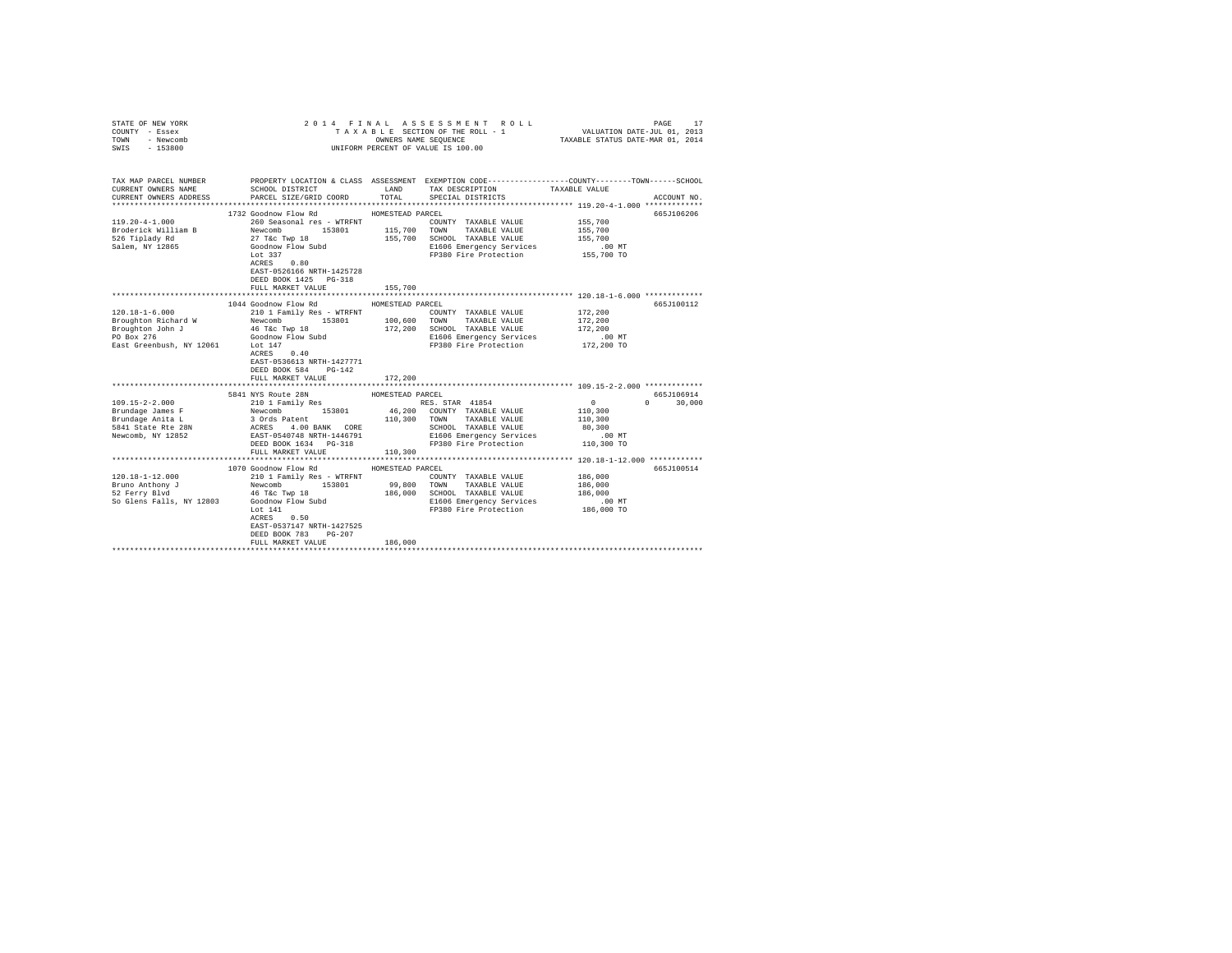| STATE OF NEW YORK<br>COUNTY - Essex                                                                                                                                                                                                                                                                                                                                                                                 |                                                                                                              |                      | 2014 FINAL ASSESSMENT ROLL<br>TAXABLE SECTION OF THE ROLL - 1                                   | VALUATION DATE-JUL 01, 2013      | PAGE<br>18  |
|---------------------------------------------------------------------------------------------------------------------------------------------------------------------------------------------------------------------------------------------------------------------------------------------------------------------------------------------------------------------------------------------------------------------|--------------------------------------------------------------------------------------------------------------|----------------------|-------------------------------------------------------------------------------------------------|----------------------------------|-------------|
| TOWN - Newcomb                                                                                                                                                                                                                                                                                                                                                                                                      |                                                                                                              |                      | OWNERS NAME SEQUENCE                                                                            | TAXABLE STATUS DATE-MAR 01, 2014 |             |
| SWIS - 153800                                                                                                                                                                                                                                                                                                                                                                                                       |                                                                                                              |                      | UNIFORM PERCENT OF VALUE IS 100.00                                                              |                                  |             |
|                                                                                                                                                                                                                                                                                                                                                                                                                     |                                                                                                              |                      |                                                                                                 |                                  |             |
|                                                                                                                                                                                                                                                                                                                                                                                                                     |                                                                                                              |                      |                                                                                                 |                                  |             |
| TAX MAP PARCEL NUMBER                                                                                                                                                                                                                                                                                                                                                                                               |                                                                                                              |                      | PROPERTY LOCATION & CLASS ASSESSMENT EXEMPTION CODE----------------COUNTY-------TOWN-----SCHOOL |                                  |             |
| CURRENT OWNERS NAME                                                                                                                                                                                                                                                                                                                                                                                                 | SCHOOL DISTRICT                                                                                              | LAND                 | TAX DESCRIPTION                                                                                 | TAXABLE VALUE                    |             |
| CURRENT OWNERS ADDRESS                                                                                                                                                                                                                                                                                                                                                                                              | PARCEL SIZE/GRID COORD                                                                                       | TOTAL                | SPECIAL DISTRICTS                                                                               |                                  | ACCOUNT NO. |
|                                                                                                                                                                                                                                                                                                                                                                                                                     |                                                                                                              |                      |                                                                                                 |                                  |             |
| $110.13 - 13 - 4.000$                                                                                                                                                                                                                                                                                                                                                                                               | 46 Montayne Way<br>311 Res vac land                                                                          | NON-HOMESTEAD PARCEL |                                                                                                 |                                  | 665Z009002  |
|                                                                                                                                                                                                                                                                                                                                                                                                                     | Newcomb 153801                                                                                               | 13,900 TOWN          | COUNTY TAXABLE VALUE<br>TAXABLE VALUE                                                           | 13,900<br>13,900                 |             |
| Bruno Mary Elizabeth<br>102 Lumax Run                                                                                                                                                                                                                                                                                                                                                                               |                                                                                                              |                      | 13,900 SCHOOL TAXABLE VALUE                                                                     | 13,900                           |             |
| Troy, NY 12180                                                                                                                                                                                                                                                                                                                                                                                                      |                                                                                                              |                      | E1606 Emergency Services                                                                        | $.00$ MT                         |             |
|                                                                                                                                                                                                                                                                                                                                                                                                                     | 20 T&C Pur TWP 27 RS<br>1629/128-Agreement<br>ACRES 1.30                                                     |                      | FP380 Fire Protection                                                                           | $13,900$ TO                      |             |
|                                                                                                                                                                                                                                                                                                                                                                                                                     | EAST-0555225 NRTH-1446757                                                                                    |                      |                                                                                                 |                                  |             |
|                                                                                                                                                                                                                                                                                                                                                                                                                     | DEED BOOK 1700 PG-145                                                                                        |                      |                                                                                                 |                                  |             |
|                                                                                                                                                                                                                                                                                                                                                                                                                     | FULL MARKET VALUE                                                                                            | 13,900               |                                                                                                 |                                  |             |
|                                                                                                                                                                                                                                                                                                                                                                                                                     |                                                                                                              |                      |                                                                                                 |                                  |             |
|                                                                                                                                                                                                                                                                                                                                                                                                                     | Goodnow Flow Rd                                                                                              | HOMESTEAD PARCEL     |                                                                                                 |                                  | 665J176002  |
| 119.20-3-4.000                                                                                                                                                                                                                                                                                                                                                                                                      | 311 Res vac land - WTRFNT                                                                                    |                      | COUNTY TAXABLE VALUE                                                                            | 123,300                          |             |
| Bruno Ruth E                                                                                                                                                                                                                                                                                                                                                                                                        | Newcomb 153801 123,300 TOWN TAXABLE-VALUE<br>27 T&c Twp 18 123,300 SCHOOL TAXABLE-VALUE<br>Goodnow Flow Subd |                      |                                                                                                 | 123,300                          |             |
| c/o Peter & Ruth Bruno                                                                                                                                                                                                                                                                                                                                                                                              |                                                                                                              |                      |                                                                                                 | 123,300                          |             |
| 23 Mason St                                                                                                                                                                                                                                                                                                                                                                                                         | Lot 344 1.3Ac                                                                                                |                      | E1606 Emergency Services<br>FP380 Fire Protection                                               | .00MT<br>123,300 TO              |             |
| Glens Falls, NY 12801                                                                                                                                                                                                                                                                                                                                                                                               | ACRES 1.50                                                                                                   |                      |                                                                                                 |                                  |             |
|                                                                                                                                                                                                                                                                                                                                                                                                                     | EAST-0525086 NRTH-1426549                                                                                    |                      |                                                                                                 |                                  |             |
|                                                                                                                                                                                                                                                                                                                                                                                                                     | DEED BOOK 1640 PG-9                                                                                          |                      |                                                                                                 |                                  |             |
|                                                                                                                                                                                                                                                                                                                                                                                                                     | FULL MARKET VALUE                                                                                            | 123,300              |                                                                                                 |                                  |             |
|                                                                                                                                                                                                                                                                                                                                                                                                                     |                                                                                                              |                      |                                                                                                 |                                  |             |
|                                                                                                                                                                                                                                                                                                                                                                                                                     | 1854 Goodnow Flow Rd                                                                                         | HOMESTEAD PARCEL     |                                                                                                 |                                  | 665J100313  |
| $119.20 - 3 - 5.000$                                                                                                                                                                                                                                                                                                                                                                                                | 260 Seasonal res - WTRFNT<br>Newcomb 153801 118,300                                                          |                      | COUNTY TAXABLE VALUE                                                                            | 180,200                          |             |
| Bruno Ruth E                                                                                                                                                                                                                                                                                                                                                                                                        |                                                                                                              |                      | 153801 118,300 TOWN TAXABLE VALUE                                                               | 180,200                          |             |
| c/o Peter & Ruth Bruno<br>23 Mason St Goodnow Flow Subd (2)                                                                                                                                                                                                                                                                                                                                                         |                                                                                                              |                      | 180,200 SCHOOL TAXABLE VALUE                                                                    | 180,200                          |             |
|                                                                                                                                                                                                                                                                                                                                                                                                                     |                                                                                                              |                      | E1606 Emergency Services                                                                        | .00 MT                           |             |
| Glens Falls, NY 12801                                                                                                                                                                                                                                                                                                                                                                                               | Lot 343 1.5Ac                                                                                                |                      | FP380 Fire Protection                                                                           | 180,200 TO                       |             |
|                                                                                                                                                                                                                                                                                                                                                                                                                     | ACRES 1.70<br>EAST-0525248 NRTH-1426503                                                                      |                      |                                                                                                 |                                  |             |
|                                                                                                                                                                                                                                                                                                                                                                                                                     | DEED BOOK 1640 PG-14                                                                                         |                      |                                                                                                 |                                  |             |
|                                                                                                                                                                                                                                                                                                                                                                                                                     | FULL MARKET VALUE                                                                                            | 180,200              |                                                                                                 |                                  |             |
|                                                                                                                                                                                                                                                                                                                                                                                                                     |                                                                                                              |                      |                                                                                                 |                                  |             |
|                                                                                                                                                                                                                                                                                                                                                                                                                     | 10 Island View Ln                                                                                            | HOMESTEAD PARCEL     |                                                                                                 |                                  | 665J103813  |
| $119.16 - 1 - 26.000$                                                                                                                                                                                                                                                                                                                                                                                               | 260 Seasonal res - WTRFNT                                                                                    |                      | COUNTY TAXABLE VALUE                                                                            | 172,300                          |             |
|                                                                                                                                                                                                                                                                                                                                                                                                                     |                                                                                                              | 105,800              | TOWN TAXABLE VALUE                                                                              | 172,300                          |             |
| $\begin{tabular}{l c c c c c} \multicolumn{1}{c}{\textbf{B}-\textbf{Y}=\textbf{Y}=\textbf{Y}-\textbf{Y}-\textbf{Y}-\textbf{Y}-\textbf{Y}-\textbf{Y}-\textbf{Y}-\textbf{Y}-\textbf{Y}-\textbf{Y}-\textbf{Y}-\textbf{Y}-\textbf{Y}-\textbf{Y}-\textbf{Y}-\textbf{Y}-\textbf{Y}-\textbf{Y}-\textbf{Y}-\textbf{Y}-\textbf{Y}-\textbf{Y}-\textbf{Y}-\textbf{Y}-\textbf{Y}-\textbf{Y}-\textbf{Y}-\textbf{Y}-\textbf{Y}-\$ |                                                                                                              |                      | 172,300 SCHOOL TAXABLE VALUE                                                                    | 172,300                          |             |
|                                                                                                                                                                                                                                                                                                                                                                                                                     |                                                                                                              |                      | E1606 Emergency Services                                                                        | $.00$ MT                         |             |
|                                                                                                                                                                                                                                                                                                                                                                                                                     |                                                                                                              |                      | FP380 Fire Protection 172,300 TO                                                                |                                  |             |
|                                                                                                                                                                                                                                                                                                                                                                                                                     | ACRES 0.90                                                                                                   |                      |                                                                                                 |                                  |             |
|                                                                                                                                                                                                                                                                                                                                                                                                                     | EAST-0527543 NRTH-1428860                                                                                    |                      |                                                                                                 |                                  |             |
|                                                                                                                                                                                                                                                                                                                                                                                                                     | DEED BOOK 1461 PG-51                                                                                         |                      |                                                                                                 |                                  |             |
|                                                                                                                                                                                                                                                                                                                                                                                                                     | FULL MARKET VALUE                                                                                            | 172,300              |                                                                                                 |                                  |             |
|                                                                                                                                                                                                                                                                                                                                                                                                                     |                                                                                                              |                      |                                                                                                 |                                  |             |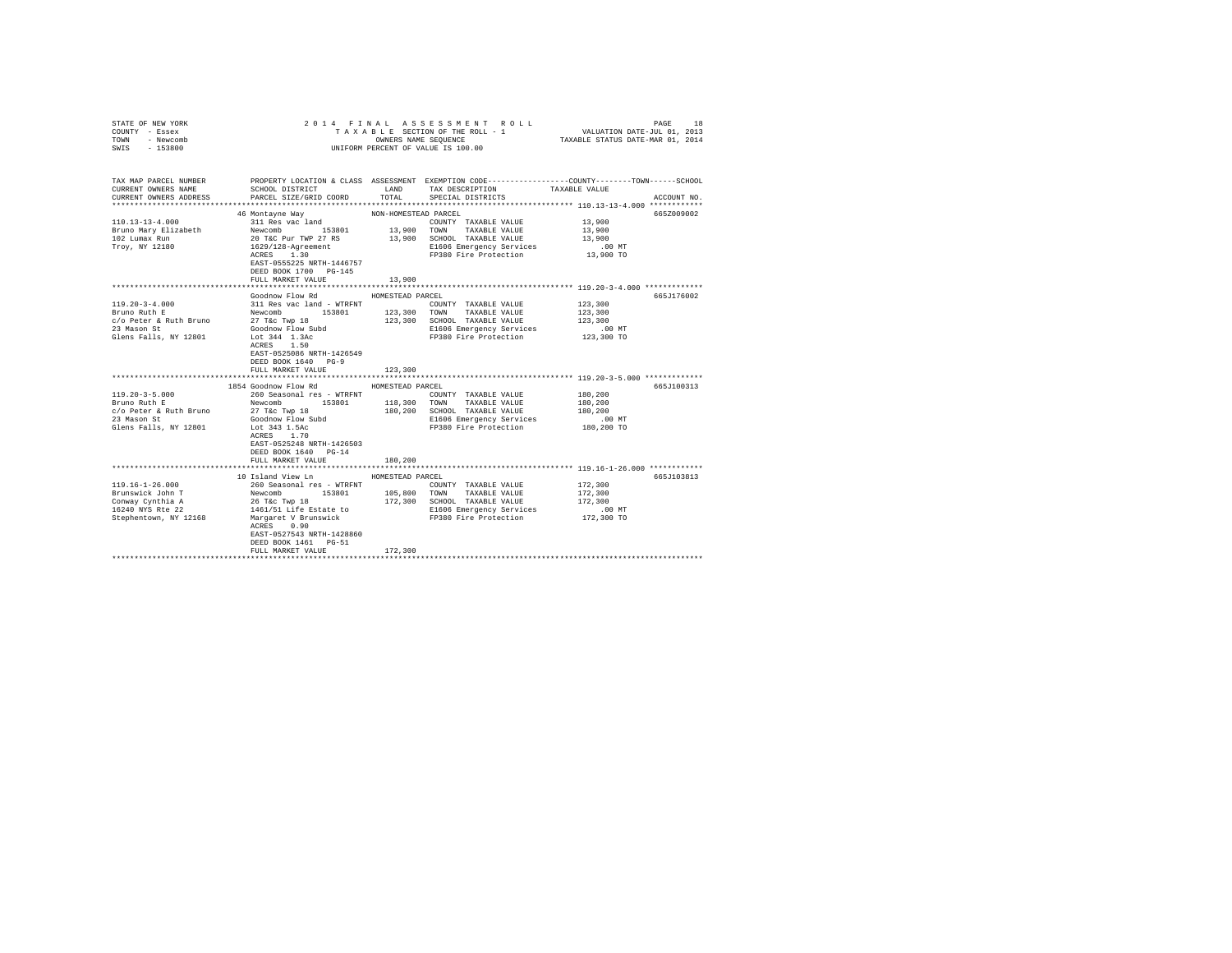| STATE OF NEW YORK<br>COUNTY - Essex<br>TOWN - Newcomb<br>SWIS - 153800 |                                                                                                                                                                                                                                                                                                                                                                                                                        |                      | 2014 FINAL ASSESSMENT ROLL<br>TAXABLE SECTION OF THE ROLL - 1 VALUATION DATE-JUL 01, 2013<br>OWNERS NAME SEQUENCE TAXABLE STATUS DATE-MAR 01, 2014<br>UNIFORM PERCENT OF VALUE IS 100.00                                                                                                                                                                                                                                                                                            |                                                     | PAGE<br>19                         |
|------------------------------------------------------------------------|------------------------------------------------------------------------------------------------------------------------------------------------------------------------------------------------------------------------------------------------------------------------------------------------------------------------------------------------------------------------------------------------------------------------|----------------------|-------------------------------------------------------------------------------------------------------------------------------------------------------------------------------------------------------------------------------------------------------------------------------------------------------------------------------------------------------------------------------------------------------------------------------------------------------------------------------------|-----------------------------------------------------|------------------------------------|
| CURRENT OWNERS NAME<br>CURRENT OWNERS ADDRESS                          | TAX MAP PARCEL NUMBER PROPERTY LOCATION & CLASS ASSESSMENT EXEMPTION CODE--------------COUNTY-------TOWN------SCHOOL<br>SCHOOL DISTRICT<br>PARCEL SIZE/GRID COORD                                                                                                                                                                                                                                                      |                      | LAND TAX DESCRIPTION<br>TOTAL SPECIAL DISTRICTS                                                                                                                                                                                                                                                                                                                                                                                                                                     | TAXABLE VALUE                                       | ACCOUNT NO.                        |
|                                                                        |                                                                                                                                                                                                                                                                                                                                                                                                                        |                      |                                                                                                                                                                                                                                                                                                                                                                                                                                                                                     |                                                     |                                    |
|                                                                        | 35 Griffin Rd                                                                                                                                                                                                                                                                                                                                                                                                          | HOMESTEAD PARCEL     |                                                                                                                                                                                                                                                                                                                                                                                                                                                                                     |                                                     | 665J101606                         |
|                                                                        |                                                                                                                                                                                                                                                                                                                                                                                                                        |                      |                                                                                                                                                                                                                                                                                                                                                                                                                                                                                     |                                                     |                                    |
|                                                                        |                                                                                                                                                                                                                                                                                                                                                                                                                        |                      |                                                                                                                                                                                                                                                                                                                                                                                                                                                                                     |                                                     |                                    |
|                                                                        |                                                                                                                                                                                                                                                                                                                                                                                                                        |                      |                                                                                                                                                                                                                                                                                                                                                                                                                                                                                     |                                                     |                                    |
|                                                                        |                                                                                                                                                                                                                                                                                                                                                                                                                        |                      |                                                                                                                                                                                                                                                                                                                                                                                                                                                                                     |                                                     |                                    |
|                                                                        | EAST-0541993 NRTH-1444425<br>DEED BOOK 1283 PG-1                                                                                                                                                                                                                                                                                                                                                                       |                      |                                                                                                                                                                                                                                                                                                                                                                                                                                                                                     |                                                     |                                    |
|                                                                        | FULL MARKET VALUE                                                                                                                                                                                                                                                                                                                                                                                                      | 87,000               |                                                                                                                                                                                                                                                                                                                                                                                                                                                                                     |                                                     |                                    |
|                                                                        |                                                                                                                                                                                                                                                                                                                                                                                                                        |                      |                                                                                                                                                                                                                                                                                                                                                                                                                                                                                     |                                                     |                                    |
|                                                                        | 56 Santanoni Dr                                                                                                                                                                                                                                                                                                                                                                                                        | HOMESTEAD PARCEL     |                                                                                                                                                                                                                                                                                                                                                                                                                                                                                     |                                                     | 665J192002                         |
|                                                                        |                                                                                                                                                                                                                                                                                                                                                                                                                        |                      |                                                                                                                                                                                                                                                                                                                                                                                                                                                                                     | $\begin{array}{c}0\\3\,2\,2\,,\,4\,0\,0\end{array}$ | $\Omega$<br>30,000                 |
|                                                                        |                                                                                                                                                                                                                                                                                                                                                                                                                        |                      |                                                                                                                                                                                                                                                                                                                                                                                                                                                                                     | 322,400                                             |                                    |
|                                                                        |                                                                                                                                                                                                                                                                                                                                                                                                                        |                      |                                                                                                                                                                                                                                                                                                                                                                                                                                                                                     | 292,400                                             |                                    |
|                                                                        |                                                                                                                                                                                                                                                                                                                                                                                                                        |                      |                                                                                                                                                                                                                                                                                                                                                                                                                                                                                     | .00 MT                                              |                                    |
|                                                                        | FULL MARKET VALUE                                                                                                                                                                                                                                                                                                                                                                                                      | 322,400              |                                                                                                                                                                                                                                                                                                                                                                                                                                                                                     | 322,400 TO                                          |                                    |
|                                                                        |                                                                                                                                                                                                                                                                                                                                                                                                                        |                      |                                                                                                                                                                                                                                                                                                                                                                                                                                                                                     |                                                     |                                    |
|                                                                        | NYS Route 28N                                                                                                                                                                                                                                                                                                                                                                                                          | NON-HOMESTEAD PARCEL |                                                                                                                                                                                                                                                                                                                                                                                                                                                                                     |                                                     | 665J178530                         |
|                                                                        |                                                                                                                                                                                                                                                                                                                                                                                                                        |                      | $\begin{tabular}{lllllll} \multicolumn{2}{l}{{\text{COUNTY}}} & \multicolumn{2}{l}{\text{TAXABLE VALUE}} & \multicolumn{2}{l}{\text{YALUE}} & \multicolumn{2}{l}{\text{12,100}}\\ \multicolumn{2}{l}{\text{COUNTY}} & \multicolumn{2}{l}{\text{TAXABLE VALUE}} & \multicolumn{2}{l}{\text{YALUE}} & \multicolumn{2}{l}{\text{13}}\\ \multicolumn{2}{l}{\text{14}} & \multicolumn{2}{l}{\text{15}} & \multicolumn{2}{l}{\text{16}} & \multicolumn{2}{l}{\text{17}}\\ \multicolumn{2$ |                                                     |                                    |
|                                                                        |                                                                                                                                                                                                                                                                                                                                                                                                                        |                      |                                                                                                                                                                                                                                                                                                                                                                                                                                                                                     | 12,100                                              |                                    |
|                                                                        |                                                                                                                                                                                                                                                                                                                                                                                                                        |                      |                                                                                                                                                                                                                                                                                                                                                                                                                                                                                     | 12,100                                              |                                    |
|                                                                        |                                                                                                                                                                                                                                                                                                                                                                                                                        |                      | E1606 Emergency Services<br>FP380 Fire Protection                                                                                                                                                                                                                                                                                                                                                                                                                                   | $.00$ MT                                            |                                    |
|                                                                        |                                                                                                                                                                                                                                                                                                                                                                                                                        |                      |                                                                                                                                                                                                                                                                                                                                                                                                                                                                                     | 12,100 TO                                           |                                    |
|                                                                        | $\begin{tabular}{l c c c c c} \hline 110.18-3-4.001 & 311\hspace{0.2cm}R was lower and 10M-HOMESTEAD ATABLE VALUEBurcau Allen R & Newcomb & 153801 & 12,100\hspace{0.2cm}TONM & TAXABLE VALUESurcau Lucy S & 3 & 4.0mms Survey & 12,100\hspace{0.2cm}TANABLE VALUECVO Noella Bureau & 14 & 1560\hspace{0.2cm}F07000 & TAXABLE VALUE872 Tower Hill Red & 15072/283 & 1606 Emergency Service87$<br>DEED BOOK 1167 PG-102 |                      |                                                                                                                                                                                                                                                                                                                                                                                                                                                                                     |                                                     |                                    |
|                                                                        | FULL MARKET VALUE                                                                                                                                                                                                                                                                                                                                                                                                      | 12,100               |                                                                                                                                                                                                                                                                                                                                                                                                                                                                                     |                                                     |                                    |
|                                                                        |                                                                                                                                                                                                                                                                                                                                                                                                                        |                      |                                                                                                                                                                                                                                                                                                                                                                                                                                                                                     |                                                     |                                    |
|                                                                        | 5024 NYS Route 28N                                                                                                                                                                                                                                                                                                                                                                                                     | HOMESTEAD PARCEL     |                                                                                                                                                                                                                                                                                                                                                                                                                                                                                     |                                                     | 665J100713                         |
|                                                                        |                                                                                                                                                                                                                                                                                                                                                                                                                        |                      |                                                                                                                                                                                                                                                                                                                                                                                                                                                                                     |                                                     | 79,500 79,500 79,500<br>0 0 64,200 |
|                                                                        |                                                                                                                                                                                                                                                                                                                                                                                                                        |                      |                                                                                                                                                                                                                                                                                                                                                                                                                                                                                     |                                                     |                                    |
|                                                                        |                                                                                                                                                                                                                                                                                                                                                                                                                        |                      |                                                                                                                                                                                                                                                                                                                                                                                                                                                                                     |                                                     |                                    |
|                                                                        |                                                                                                                                                                                                                                                                                                                                                                                                                        |                      |                                                                                                                                                                                                                                                                                                                                                                                                                                                                                     |                                                     |                                    |
|                                                                        |                                                                                                                                                                                                                                                                                                                                                                                                                        |                      |                                                                                                                                                                                                                                                                                                                                                                                                                                                                                     |                                                     |                                    |
|                                                                        | DEED BOOK 1167 PG-102                                                                                                                                                                                                                                                                                                                                                                                                  |                      |                                                                                                                                                                                                                                                                                                                                                                                                                                                                                     |                                                     |                                    |
|                                                                        | FULL MARKET VALUE                                                                                                                                                                                                                                                                                                                                                                                                      | 159,000              |                                                                                                                                                                                                                                                                                                                                                                                                                                                                                     |                                                     |                                    |
|                                                                        |                                                                                                                                                                                                                                                                                                                                                                                                                        |                      |                                                                                                                                                                                                                                                                                                                                                                                                                                                                                     |                                                     |                                    |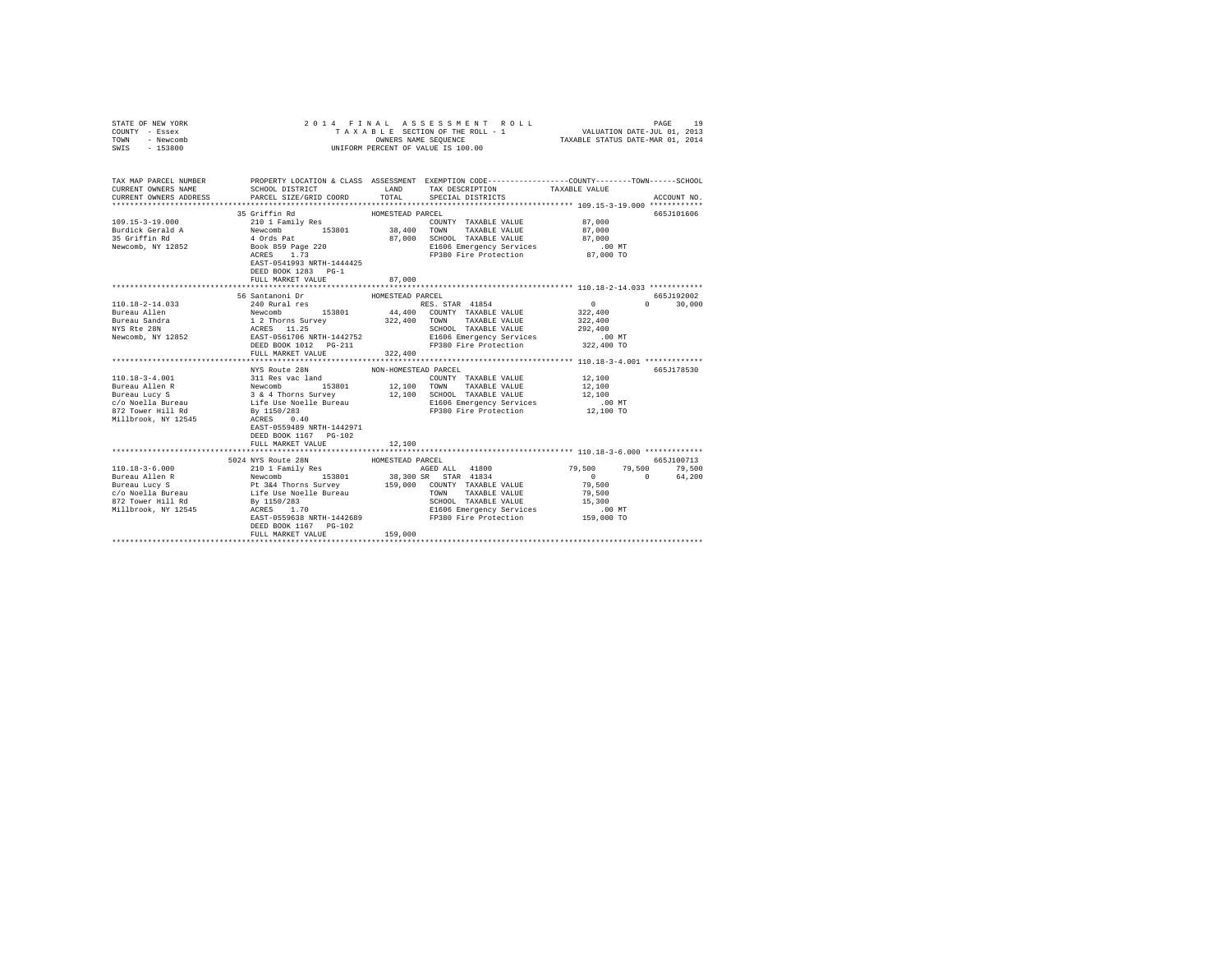| STATE OF NEW YORK                                                                                                                                                                                                                         |                                    |                  |                         |                    |             |
|-------------------------------------------------------------------------------------------------------------------------------------------------------------------------------------------------------------------------------------------|------------------------------------|------------------|-------------------------|--------------------|-------------|
| COUNTY - Essex                                                                                                                                                                                                                            |                                    |                  |                         |                    |             |
| TOWN - Newcomb                                                                                                                                                                                                                            |                                    |                  |                         |                    |             |
| SWIS - 153800                                                                                                                                                                                                                             |                                    |                  |                         |                    |             |
|                                                                                                                                                                                                                                           |                                    |                  |                         |                    |             |
|                                                                                                                                                                                                                                           |                                    |                  |                         |                    |             |
|                                                                                                                                                                                                                                           |                                    |                  |                         |                    |             |
|                                                                                                                                                                                                                                           |                                    |                  |                         |                    |             |
| CURRENT OWNERS ADDRESS                                                                                                                                                                                                                    | PARCEL SIZE/GRID COORD             |                  | TOTAL SPECIAL DISTRICTS |                    | ACCOUNT NO. |
|                                                                                                                                                                                                                                           |                                    |                  |                         |                    |             |
|                                                                                                                                                                                                                                           |                                    |                  |                         |                    |             |
|                                                                                                                                                                                                                                           |                                    |                  |                         |                    |             |
|                                                                                                                                                                                                                                           |                                    |                  |                         |                    |             |
|                                                                                                                                                                                                                                           |                                    |                  |                         |                    |             |
|                                                                                                                                                                                                                                           |                                    |                  |                         |                    |             |
|                                                                                                                                                                                                                                           |                                    |                  |                         |                    |             |
|                                                                                                                                                                                                                                           |                                    |                  |                         |                    |             |
|                                                                                                                                                                                                                                           |                                    |                  |                         |                    |             |
|                                                                                                                                                                                                                                           |                                    |                  |                         |                    |             |
|                                                                                                                                                                                                                                           |                                    |                  |                         |                    |             |
|                                                                                                                                                                                                                                           |                                    |                  |                         |                    |             |
|                                                                                                                                                                                                                                           | 14 Anderson Ln HOMESTEAD PARCEL    |                  |                         |                    | 665J175005  |
| $109.16 - 2 - 3.100$                                                                                                                                                                                                                      | 210 1 Family Res - WTRFNT          |                  | COUNTY TAXABLE VALUE    | 272,600<br>272,600 |             |
| Bureau Gino S                                                                                                                                                                                                                             |                                    |                  |                         |                    |             |
| Bureau Barbara<br>Al West Dr                                                                                                                                                                                                              |                                    |                  |                         |                    |             |
|                                                                                                                                                                                                                                           |                                    |                  |                         |                    |             |
| Castleton, NY 12033                                                                                                                                                                                                                       |                                    |                  |                         |                    |             |
|                                                                                                                                                                                                                                           |                                    |                  |                         |                    |             |
|                                                                                                                                                                                                                                           | DEED BOOK 974 PG-21                |                  |                         |                    |             |
|                                                                                                                                                                                                                                           |                                    |                  |                         |                    |             |
|                                                                                                                                                                                                                                           |                                    |                  |                         |                    |             |
|                                                                                                                                                                                                                                           | FULL MARKET VALUE                  | 272,600          |                         |                    |             |
|                                                                                                                                                                                                                                           |                                    |                  |                         |                    |             |
|                                                                                                                                                                                                                                           | NYS Route 28N NON-HOMESTEAD PARCEL |                  |                         |                    | 665J100308  |
|                                                                                                                                                                                                                                           |                                    |                  |                         |                    |             |
|                                                                                                                                                                                                                                           |                                    |                  |                         |                    |             |
|                                                                                                                                                                                                                                           |                                    |                  |                         |                    |             |
|                                                                                                                                                                                                                                           |                                    |                  |                         | .00 MT             |             |
|                                                                                                                                                                                                                                           |                                    |                  |                         | 24,500 TO          |             |
|                                                                                                                                                                                                                                           | DEED BOOK 1269 PG-73               |                  |                         |                    |             |
|                                                                                                                                                                                                                                           | FULL MARKET VALUE                  | 24,500           |                         |                    |             |
|                                                                                                                                                                                                                                           |                                    |                  |                         |                    |             |
|                                                                                                                                                                                                                                           |                                    |                  |                         |                    | 665J100715  |
|                                                                                                                                                                                                                                           |                                    |                  |                         |                    |             |
|                                                                                                                                                                                                                                           |                                    |                  |                         |                    |             |
|                                                                                                                                                                                                                                           |                                    |                  |                         |                    |             |
|                                                                                                                                                                                                                                           |                                    |                  |                         |                    |             |
|                                                                                                                                                                                                                                           |                                    |                  |                         |                    |             |
|                                                                                                                                                                                                                                           |                                    |                  |                         |                    |             |
| Burke Joan A                                                                                                                                                                                                                              | FULL MARKET VALUE                  | 113,300          |                         |                    |             |
|                                                                                                                                                                                                                                           |                                    |                  |                         |                    |             |
|                                                                                                                                                                                                                                           | 29 Breezy Point Ln                 | HOMESTEAD PARCEL |                         |                    | 665J100801  |
|                                                                                                                                                                                                                                           |                                    |                  |                         |                    |             |
|                                                                                                                                                                                                                                           |                                    |                  |                         |                    |             |
|                                                                                                                                                                                                                                           |                                    |                  |                         |                    |             |
|                                                                                                                                                                                                                                           |                                    |                  |                         |                    |             |
|                                                                                                                                                                                                                                           |                                    |                  |                         |                    |             |
|                                                                                                                                                                                                                                           |                                    |                  |                         |                    |             |
| 119.20-5-3.000<br>2010 1 Pamily Res - WTRFNT<br>Burnett John 2010 1 Pamily Res - WTRFNT<br>2010 133,400 TOWNTY TAXABLE VALUE<br>27 Schuyler Ave 27 Tec Twp 18<br>27 Schuyler Ave 2010 169,200 SCHOOL TAXABLE VALUE<br>27 Schuyler Ave 201 | EAST-0526974 NRTH-1426401          |                  |                         |                    |             |
|                                                                                                                                                                                                                                           | DEED BOOK 1432 PG-16               |                  |                         |                    |             |
|                                                                                                                                                                                                                                           | FULL MARKET VALUE                  | 169,200          |                         |                    |             |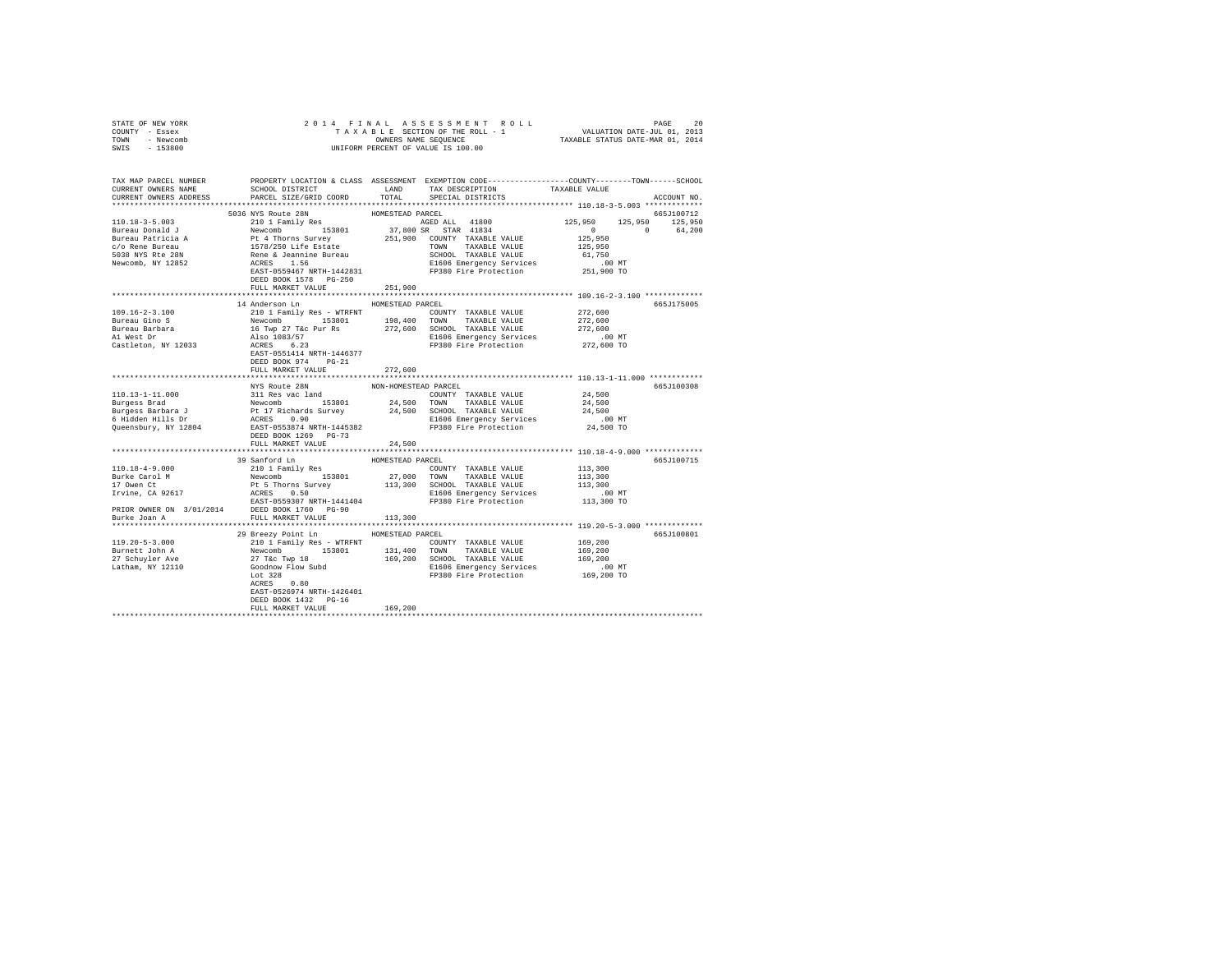| OWNERS NAME SEQUENCE<br>UNIFORM PERCENT OF VALUE IS 100.00<br>TOWN - Newcomb<br>SWIS - 153800                                                                                                                                                                                                                                                                                                            |  |
|----------------------------------------------------------------------------------------------------------------------------------------------------------------------------------------------------------------------------------------------------------------------------------------------------------------------------------------------------------------------------------------------------------|--|
|                                                                                                                                                                                                                                                                                                                                                                                                          |  |
| TAX MAP PARCEL NUMBER PROPERTY LOCATION & CLASS ASSESSMENT EXEMPTION CODE--------------COUNTY-------TOWN------SCHOOL                                                                                                                                                                                                                                                                                     |  |
| CURRENT OWNERS NAME<br>PARCEL SIZE/GRID COORD<br>TOTAL SPECIAL DISTRICTS<br>ACCOUNT NO.                                                                                                                                                                                                                                                                                                                  |  |
|                                                                                                                                                                                                                                                                                                                                                                                                          |  |
| 665Z009003                                                                                                                                                                                                                                                                                                                                                                                               |  |
|                                                                                                                                                                                                                                                                                                                                                                                                          |  |
|                                                                                                                                                                                                                                                                                                                                                                                                          |  |
|                                                                                                                                                                                                                                                                                                                                                                                                          |  |
|                                                                                                                                                                                                                                                                                                                                                                                                          |  |
| $\begin{tabular}{c c c c} \multicolumn{4}{c c c} \multicolumn{4}{c c c} \multicolumn{4}{c c c} \multicolumn{4}{c c c} \multicolumn{4}{c c c} \multicolumn{4}{c c c} \multicolumn{4}{c c c} \multicolumn{4}{c c c} \multicolumn{4}{c c c} \multicolumn{4}{c c c} \multicolumn{4}{c c c} \multicolumn{4}{c c c} \multicolumn{4}{c c c} \multicolumn{4}{c c c} \multicolumn{4}{c c c} \multicolumn{4}{c c $ |  |
|                                                                                                                                                                                                                                                                                                                                                                                                          |  |
| NON-HOMESTEAD PARCEL<br>NYS Route 28N<br>665J194006                                                                                                                                                                                                                                                                                                                                                      |  |
|                                                                                                                                                                                                                                                                                                                                                                                                          |  |
|                                                                                                                                                                                                                                                                                                                                                                                                          |  |
|                                                                                                                                                                                                                                                                                                                                                                                                          |  |
|                                                                                                                                                                                                                                                                                                                                                                                                          |  |
| DEED BOOK 1042 PG-306                                                                                                                                                                                                                                                                                                                                                                                    |  |
| FULL MARKET VALUE<br>55,300                                                                                                                                                                                                                                                                                                                                                                              |  |
|                                                                                                                                                                                                                                                                                                                                                                                                          |  |
| 121.7-4-1.000<br>1662 NYS Route 28N<br>121.7-4-1.000<br>1662 NYS Route 28N<br>210 1 Family Res<br>NYS Reper R Newcomb<br>NYS Reference CONSTRAD PARCEL<br>NYS Reference CONSTRATE VALUE<br>NYS Reference CONSTRATE VALUE<br>NYS RES. STRR 41854<br><br>665J100607                                                                                                                                        |  |
| $0 \t 30,000$                                                                                                                                                                                                                                                                                                                                                                                            |  |
|                                                                                                                                                                                                                                                                                                                                                                                                          |  |
|                                                                                                                                                                                                                                                                                                                                                                                                          |  |
|                                                                                                                                                                                                                                                                                                                                                                                                          |  |
|                                                                                                                                                                                                                                                                                                                                                                                                          |  |
| FULL MARKET VALUE 291,600                                                                                                                                                                                                                                                                                                                                                                                |  |
|                                                                                                                                                                                                                                                                                                                                                                                                          |  |
| 7 Donks Ln MOMESTEAD PARCEL<br>665J100802                                                                                                                                                                                                                                                                                                                                                                |  |
|                                                                                                                                                                                                                                                                                                                                                                                                          |  |
|                                                                                                                                                                                                                                                                                                                                                                                                          |  |
|                                                                                                                                                                                                                                                                                                                                                                                                          |  |
|                                                                                                                                                                                                                                                                                                                                                                                                          |  |
|                                                                                                                                                                                                                                                                                                                                                                                                          |  |
|                                                                                                                                                                                                                                                                                                                                                                                                          |  |
|                                                                                                                                                                                                                                                                                                                                                                                                          |  |
| $\begin{tabular}{cccccc} 109.16-2-2.000 & 20013001 & 200185\text{ m} & \text{HOMESTEAD MATE} & \text{KOMC} & 41132 & 25,000 & 0 & 00001001 \\ \text{BuaH field} & \text{Meuchm} & \text{HOMC} & 153801 & 126,900 \text{ VFT COM C} & 41133 & 25,000 & 0 \\ \text{BuaH field} & \text{Rewcomb} & 15301 & 126,900 \text{ VFT COM T} & 41334 & 0 & 60,0$<br>FULL MARKET VALUE 267,400                       |  |
|                                                                                                                                                                                                                                                                                                                                                                                                          |  |
| 665J104210                                                                                                                                                                                                                                                                                                                                                                                               |  |
| $0 \t 30.000$                                                                                                                                                                                                                                                                                                                                                                                            |  |
|                                                                                                                                                                                                                                                                                                                                                                                                          |  |
|                                                                                                                                                                                                                                                                                                                                                                                                          |  |
|                                                                                                                                                                                                                                                                                                                                                                                                          |  |
|                                                                                                                                                                                                                                                                                                                                                                                                          |  |
|                                                                                                                                                                                                                                                                                                                                                                                                          |  |
| DEED BOOK 600 PG-91<br>146,300<br>FULL MARKET VALUE                                                                                                                                                                                                                                                                                                                                                      |  |
|                                                                                                                                                                                                                                                                                                                                                                                                          |  |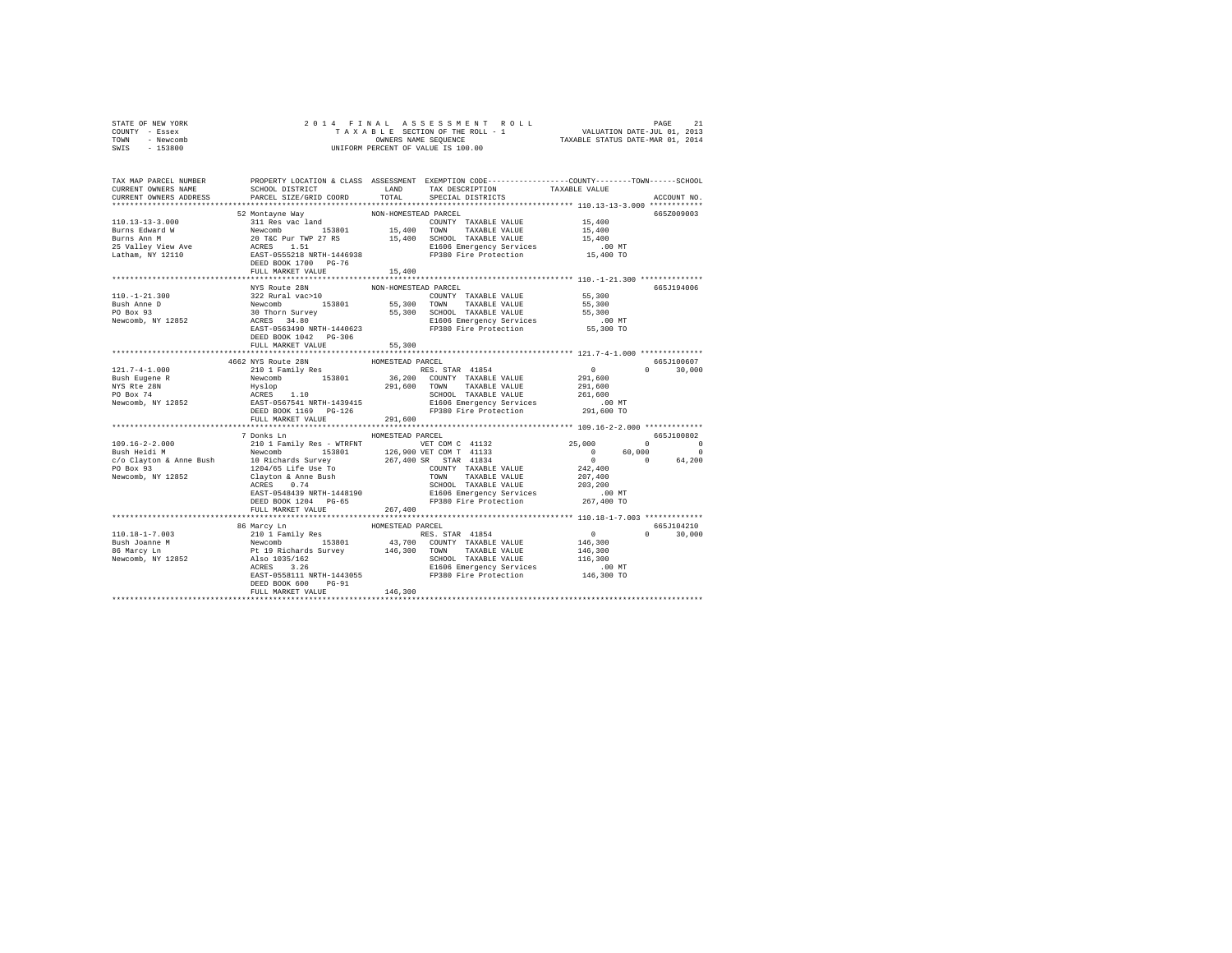| STATE OF NEW YORK | 2014 FINAL ASSESSMENT ROLL         | 22<br>PAGE                       |
|-------------------|------------------------------------|----------------------------------|
| COUNTY - Essex    | TAXABLE SECTION OF THE ROLL - 1    | VALUATION DATE-JUL 01, 2013      |
| TOWN<br>- Newcomb | OWNERS NAME SEOUENCE               | TAXABLE STATUS DATE-MAR 01, 2014 |
| - 153800<br>SWIS  | UNIFORM PERCENT OF VALUE IS 100.00 |                                  |

| TAX MAP PARCEL NUMBER<br>CURRENT OWNERS NAME<br>CURRENT OWNERS ADDRESS                                                                                                                                                                                                                                                                                     | SCHOOL DISTRICT<br>PARCEL SIZE/GRID COORD                                                                                                                                                                                                                                                                                                | LAND<br>TOTAL    | PROPERTY LOCATION & CLASS ASSESSMENT EXEMPTION CODE----------------COUNTY-------TOWN------SCHOOL<br>TAX DESCRIPTION<br>SPECIAL DISTRICTS | TAXABLE VALUE                    | ACCOUNT NO.   |
|------------------------------------------------------------------------------------------------------------------------------------------------------------------------------------------------------------------------------------------------------------------------------------------------------------------------------------------------------------|------------------------------------------------------------------------------------------------------------------------------------------------------------------------------------------------------------------------------------------------------------------------------------------------------------------------------------------|------------------|------------------------------------------------------------------------------------------------------------------------------------------|----------------------------------|---------------|
|                                                                                                                                                                                                                                                                                                                                                            |                                                                                                                                                                                                                                                                                                                                          |                  |                                                                                                                                          |                                  |               |
|                                                                                                                                                                                                                                                                                                                                                            | 3 Chaisson Rd                                                                                                                                                                                                                                                                                                                            | HOMESTEAD PARCEL |                                                                                                                                          |                                  | 665J103806    |
| 110.13-9-29.100                                                                                                                                                                                                                                                                                                                                            |                                                                                                                                                                                                                                                                                                                                          |                  |                                                                                                                                          | $\Omega$                         | 30,000        |
| Bush Nathan L                                                                                                                                                                                                                                                                                                                                              |                                                                                                                                                                                                                                                                                                                                          |                  |                                                                                                                                          |                                  |               |
|                                                                                                                                                                                                                                                                                                                                                            |                                                                                                                                                                                                                                                                                                                                          |                  |                                                                                                                                          |                                  |               |
| Chaission Rd<br>Newcomb, NY 12852                                                                                                                                                                                                                                                                                                                          |                                                                                                                                                                                                                                                                                                                                          |                  |                                                                                                                                          |                                  |               |
|                                                                                                                                                                                                                                                                                                                                                            |                                                                                                                                                                                                                                                                                                                                          |                  |                                                                                                                                          |                                  |               |
|                                                                                                                                                                                                                                                                                                                                                            | 3 CHAISSON RAID RAID RANGALLA PARKS STAR 41854<br>NES. STAR 41854<br>Newcomb 153801 47,200 COUNTY TAXABLE VALUE 317,800<br>Pt 18 & Richards Survey 317,800 TOWN TAXABLE VALUE 287,800<br>RCRES 4.30 BANK1STARSG SCHOOL TAXABLE VALUE 2                                                                                                   |                  |                                                                                                                                          |                                  |               |
|                                                                                                                                                                                                                                                                                                                                                            | FULL MARKET VALUE                                                                                                                                                                                                                                                                                                                        | 317,800          |                                                                                                                                          |                                  |               |
|                                                                                                                                                                                                                                                                                                                                                            |                                                                                                                                                                                                                                                                                                                                          |                  |                                                                                                                                          |                                  |               |
|                                                                                                                                                                                                                                                                                                                                                            | 3 Sanford Ln                                                                                                                                                                                                                                                                                                                             | HOMESTEAD PARCEL |                                                                                                                                          |                                  | 665J100505    |
|                                                                                                                                                                                                                                                                                                                                                            |                                                                                                                                                                                                                                                                                                                                          |                  |                                                                                                                                          |                                  | 0 64,200      |
|                                                                                                                                                                                                                                                                                                                                                            |                                                                                                                                                                                                                                                                                                                                          |                  |                                                                                                                                          |                                  |               |
|                                                                                                                                                                                                                                                                                                                                                            |                                                                                                                                                                                                                                                                                                                                          |                  |                                                                                                                                          |                                  |               |
|                                                                                                                                                                                                                                                                                                                                                            |                                                                                                                                                                                                                                                                                                                                          |                  |                                                                                                                                          |                                  |               |
|                                                                                                                                                                                                                                                                                                                                                            |                                                                                                                                                                                                                                                                                                                                          |                  |                                                                                                                                          |                                  |               |
|                                                                                                                                                                                                                                                                                                                                                            |                                                                                                                                                                                                                                                                                                                                          |                  |                                                                                                                                          |                                  |               |
|                                                                                                                                                                                                                                                                                                                                                            | EAST-0560195 NRTH-1440968                                                                                                                                                                                                                                                                                                                |                  |                                                                                                                                          |                                  |               |
|                                                                                                                                                                                                                                                                                                                                                            | DEED BOOK 1683 PG-326                                                                                                                                                                                                                                                                                                                    |                  |                                                                                                                                          |                                  |               |
|                                                                                                                                                                                                                                                                                                                                                            | FULL MARKET VALUE                                                                                                                                                                                                                                                                                                                        | 145,400          |                                                                                                                                          |                                  |               |
|                                                                                                                                                                                                                                                                                                                                                            |                                                                                                                                                                                                                                                                                                                                          |                  |                                                                                                                                          |                                  |               |
|                                                                                                                                                                                                                                                                                                                                                            | 48 Sanford Ln                                                                                                                                                                                                                                                                                                                            | HOMESTEAD PARCEL |                                                                                                                                          |                                  | 665J105508    |
|                                                                                                                                                                                                                                                                                                                                                            |                                                                                                                                                                                                                                                                                                                                          |                  |                                                                                                                                          |                                  |               |
|                                                                                                                                                                                                                                                                                                                                                            |                                                                                                                                                                                                                                                                                                                                          |                  |                                                                                                                                          |                                  |               |
|                                                                                                                                                                                                                                                                                                                                                            |                                                                                                                                                                                                                                                                                                                                          |                  |                                                                                                                                          |                                  |               |
|                                                                                                                                                                                                                                                                                                                                                            |                                                                                                                                                                                                                                                                                                                                          |                  |                                                                                                                                          |                                  |               |
|                                                                                                                                                                                                                                                                                                                                                            |                                                                                                                                                                                                                                                                                                                                          |                  |                                                                                                                                          |                                  |               |
|                                                                                                                                                                                                                                                                                                                                                            |                                                                                                                                                                                                                                                                                                                                          |                  |                                                                                                                                          |                                  |               |
|                                                                                                                                                                                                                                                                                                                                                            | FULL MARKET VALUE                                                                                                                                                                                                                                                                                                                        | 50,000           |                                                                                                                                          |                                  |               |
|                                                                                                                                                                                                                                                                                                                                                            |                                                                                                                                                                                                                                                                                                                                          |                  |                                                                                                                                          |                                  |               |
|                                                                                                                                                                                                                                                                                                                                                            | 22 Santanoni Dr                                                                                                                                                                                                                                                                                                                          | HOMESTEAD PARCEL |                                                                                                                                          |                                  | 665J180016    |
|                                                                                                                                                                                                                                                                                                                                                            |                                                                                                                                                                                                                                                                                                                                          |                  |                                                                                                                                          | $\sim$ 0                         | $0 \t 30,000$ |
|                                                                                                                                                                                                                                                                                                                                                            |                                                                                                                                                                                                                                                                                                                                          |                  |                                                                                                                                          |                                  |               |
|                                                                                                                                                                                                                                                                                                                                                            |                                                                                                                                                                                                                                                                                                                                          |                  |                                                                                                                                          |                                  |               |
| 110.18-2-10.100<br>2101 Pamily Res (1980)<br>2201 Pamily Res (1980)<br>223 Santanond J Newcomb (1980)<br>223 Santanoni Dr (243 TaC PUR TWP 25 TS 246,400 TOWN TAXABLE VALUE 246,400<br>223 Santanoni Dr (243 TaC PUR TWP 25 TS 246,400                                                                                                                     |                                                                                                                                                                                                                                                                                                                                          |                  |                                                                                                                                          |                                  |               |
|                                                                                                                                                                                                                                                                                                                                                            |                                                                                                                                                                                                                                                                                                                                          |                  |                                                                                                                                          |                                  |               |
|                                                                                                                                                                                                                                                                                                                                                            |                                                                                                                                                                                                                                                                                                                                          |                  |                                                                                                                                          |                                  |               |
|                                                                                                                                                                                                                                                                                                                                                            | FULL MARKET VALUE                                                                                                                                                                                                                                                                                                                        | 246,400          |                                                                                                                                          |                                  |               |
|                                                                                                                                                                                                                                                                                                                                                            |                                                                                                                                                                                                                                                                                                                                          |                  |                                                                                                                                          |                                  |               |
|                                                                                                                                                                                                                                                                                                                                                            |                                                                                                                                                                                                                                                                                                                                          |                  |                                                                                                                                          |                                  | 665J100804    |
|                                                                                                                                                                                                                                                                                                                                                            |                                                                                                                                                                                                                                                                                                                                          |                  |                                                                                                                                          | 63,850 63,850 63,850             |               |
|                                                                                                                                                                                                                                                                                                                                                            |                                                                                                                                                                                                                                                                                                                                          |                  |                                                                                                                                          | $0$<br>63,850<br>$\sim$ 0 $\sim$ | 63,850        |
| $\begin{tabular}{l c c c c c} \hline 110.17-2-35.032 & 150\hspace{0.05cm}Marcy In & \textsc{HOMRT} & \textsc{HOMSTERD RREEL} \\ \hline 210.17-2-35.032 & 120.1\hspace{0.05cm} FaGBL & 183601 & 39,400\hspace{0.05cm} RaFEL & 41800\\ \textsc{Bush}~\textsc{Theoder} & \textsc{Newcomb} & \textsc{St} & 39,400\hspace{0.05cm} SRAR & 41834\\ \textsc{Bush}$ |                                                                                                                                                                                                                                                                                                                                          |                  |                                                                                                                                          |                                  |               |
|                                                                                                                                                                                                                                                                                                                                                            |                                                                                                                                                                                                                                                                                                                                          |                  |                                                                                                                                          |                                  |               |
|                                                                                                                                                                                                                                                                                                                                                            |                                                                                                                                                                                                                                                                                                                                          |                  |                                                                                                                                          |                                  |               |
|                                                                                                                                                                                                                                                                                                                                                            |                                                                                                                                                                                                                                                                                                                                          |                  |                                                                                                                                          |                                  |               |
|                                                                                                                                                                                                                                                                                                                                                            |                                                                                                                                                                                                                                                                                                                                          |                  |                                                                                                                                          |                                  |               |
|                                                                                                                                                                                                                                                                                                                                                            | $\begin{tabular}{lllllllllll} $\begin{array}{l} \text{} & \text{} & \text{} & \text{} & \text{} & \text{} & \text{} & \text{} & \text{} & \text{} & \text{} & \text{} & \text{} \\ \text{ACRES} & 2.01 & 2.01 & 2.01 & 2.01 & 2.01 & 2.01 & 2.01 & 2.01 & 2.01 & 2.01 & 2.01 & 2.01 & 2.01 & 2.01 & 2.01 & 2.01 & 2.01 & 2.01 & 2.01 & $ |                  |                                                                                                                                          |                                  |               |
|                                                                                                                                                                                                                                                                                                                                                            |                                                                                                                                                                                                                                                                                                                                          |                  |                                                                                                                                          |                                  |               |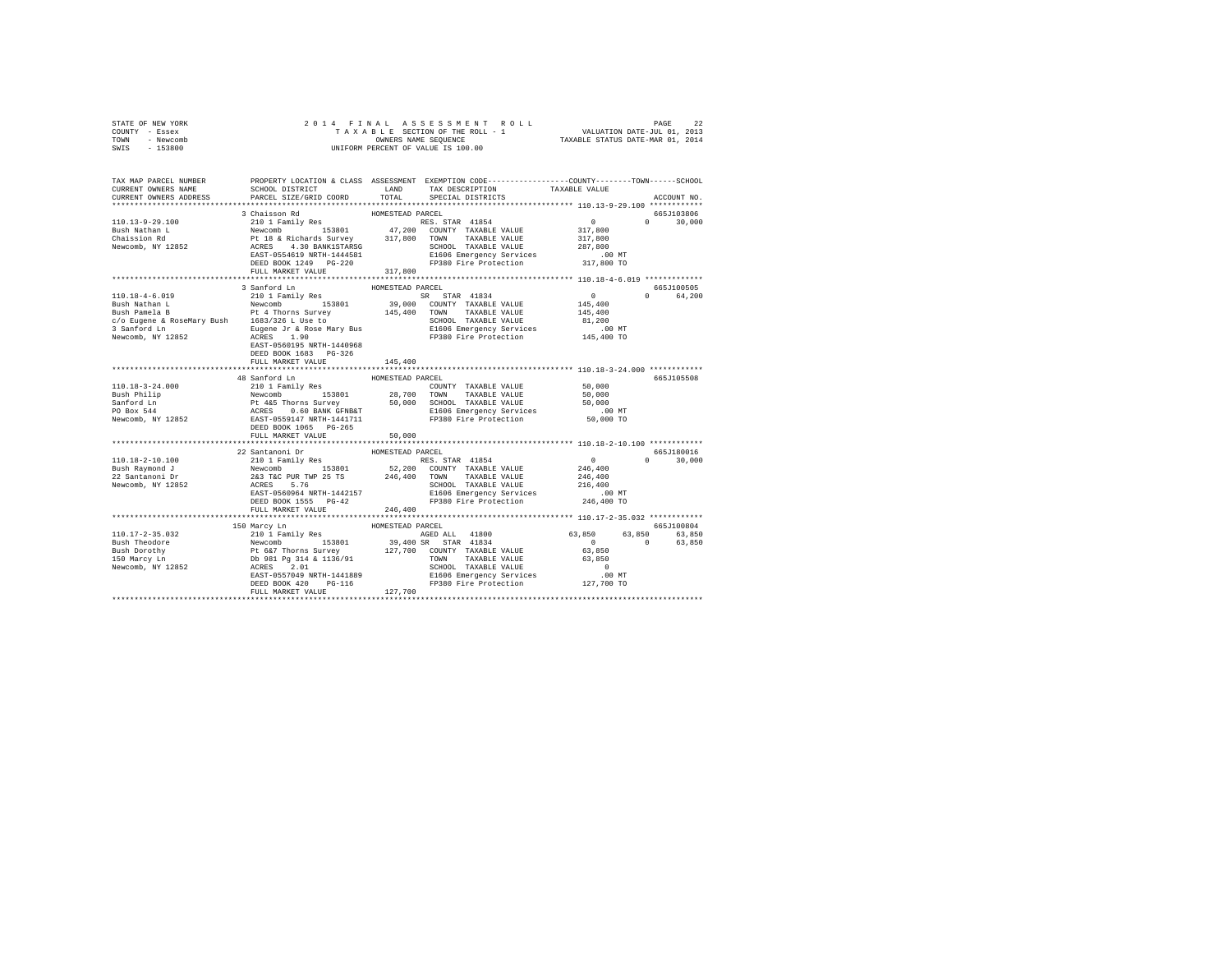| COUNTY - Essex                                                                                                                                                                                                                      |                                                   |                  |                                    |                                                                                                 |  |
|-------------------------------------------------------------------------------------------------------------------------------------------------------------------------------------------------------------------------------------|---------------------------------------------------|------------------|------------------------------------|-------------------------------------------------------------------------------------------------|--|
| TOWN - Newcomb                                                                                                                                                                                                                      |                                                   |                  |                                    |                                                                                                 |  |
| SWIS - 153800                                                                                                                                                                                                                       |                                                   |                  | UNIFORM PERCENT OF VALUE IS 100.00 |                                                                                                 |  |
|                                                                                                                                                                                                                                     |                                                   |                  |                                    |                                                                                                 |  |
|                                                                                                                                                                                                                                     |                                                   |                  |                                    |                                                                                                 |  |
| TAX MAP PARCEL NUMBER                                                                                                                                                                                                               |                                                   |                  |                                    | PROPERTY LOCATION & CLASS ASSESSMENT EXEMPTION CODE----------------COUNTY-------TOWN-----SCHOOL |  |
|                                                                                                                                                                                                                                     |                                                   |                  |                                    |                                                                                                 |  |
|                                                                                                                                                                                                                                     |                                                   |                  |                                    | ACCOUNT NO.                                                                                     |  |
|                                                                                                                                                                                                                                     |                                                   |                  |                                    |                                                                                                 |  |
|                                                                                                                                                                                                                                     |                                                   |                  |                                    | 665Z001003                                                                                      |  |
|                                                                                                                                                                                                                                     |                                                   |                  |                                    | $0 \t 30,000$                                                                                   |  |
|                                                                                                                                                                                                                                     |                                                   |                  |                                    |                                                                                                 |  |
|                                                                                                                                                                                                                                     |                                                   |                  |                                    |                                                                                                 |  |
|                                                                                                                                                                                                                                     |                                                   |                  |                                    |                                                                                                 |  |
|                                                                                                                                                                                                                                     |                                                   |                  |                                    |                                                                                                 |  |
|                                                                                                                                                                                                                                     |                                                   |                  |                                    |                                                                                                 |  |
|                                                                                                                                                                                                                                     |                                                   |                  |                                    |                                                                                                 |  |
|                                                                                                                                                                                                                                     | FULL MARKET VALUE 317,100                         |                  |                                    |                                                                                                 |  |
|                                                                                                                                                                                                                                     |                                                   |                  |                                    |                                                                                                 |  |
|                                                                                                                                                                                                                                     | 229 Woodys Rd MOMESTEAD PARCEL                    |                  |                                    | 665J106012                                                                                      |  |
|                                                                                                                                                                                                                                     |                                                   |                  |                                    |                                                                                                 |  |
|                                                                                                                                                                                                                                     |                                                   |                  |                                    |                                                                                                 |  |
|                                                                                                                                                                                                                                     |                                                   |                  |                                    |                                                                                                 |  |
|                                                                                                                                                                                                                                     |                                                   |                  |                                    |                                                                                                 |  |
|                                                                                                                                                                                                                                     |                                                   |                  |                                    |                                                                                                 |  |
|                                                                                                                                                                                                                                     |                                                   |                  |                                    |                                                                                                 |  |
|                                                                                                                                                                                                                                     | EAST-0528668 NRTH-1428921                         |                  |                                    |                                                                                                 |  |
|                                                                                                                                                                                                                                     | DEED BOOK 1474 PG-64                              |                  |                                    |                                                                                                 |  |
|                                                                                                                                                                                                                                     | FULL MARKET VALUE                                 | 129,500          |                                    |                                                                                                 |  |
|                                                                                                                                                                                                                                     |                                                   |                  |                                    |                                                                                                 |  |
|                                                                                                                                                                                                                                     |                                                   |                  |                                    | 665J104506                                                                                      |  |
|                                                                                                                                                                                                                                     |                                                   |                  |                                    |                                                                                                 |  |
|                                                                                                                                                                                                                                     |                                                   |                  |                                    |                                                                                                 |  |
|                                                                                                                                                                                                                                     |                                                   |                  |                                    |                                                                                                 |  |
|                                                                                                                                                                                                                                     |                                                   |                  |                                    |                                                                                                 |  |
|                                                                                                                                                                                                                                     |                                                   |                  |                                    |                                                                                                 |  |
|                                                                                                                                                                                                                                     |                                                   |                  |                                    |                                                                                                 |  |
|                                                                                                                                                                                                                                     | DEED BOOK 1099 PG-275<br>FULL MARKET VALUE 18,900 |                  |                                    |                                                                                                 |  |
|                                                                                                                                                                                                                                     |                                                   |                  |                                    |                                                                                                 |  |
|                                                                                                                                                                                                                                     | 8 Fennessey Ln MOMESTEAD PARCEL                   |                  |                                    |                                                                                                 |  |
|                                                                                                                                                                                                                                     |                                                   |                  |                                    | 665J104503                                                                                      |  |
|                                                                                                                                                                                                                                     |                                                   |                  |                                    |                                                                                                 |  |
|                                                                                                                                                                                                                                     |                                                   |                  |                                    |                                                                                                 |  |
|                                                                                                                                                                                                                                     |                                                   |                  |                                    |                                                                                                 |  |
|                                                                                                                                                                                                                                     |                                                   |                  |                                    |                                                                                                 |  |
|                                                                                                                                                                                                                                     |                                                   |                  |                                    |                                                                                                 |  |
|                                                                                                                                                                                                                                     | EAST-0542316 NRTH-1446631                         |                  |                                    |                                                                                                 |  |
|                                                                                                                                                                                                                                     | DEED BOOK 1099 PG-275                             |                  |                                    |                                                                                                 |  |
|                                                                                                                                                                                                                                     | FULL MARKET VALUE                                 | 167,500          |                                    |                                                                                                 |  |
|                                                                                                                                                                                                                                     |                                                   |                  |                                    |                                                                                                 |  |
|                                                                                                                                                                                                                                     | 1346 Goodnow Flow Rd                              | HOMESTEAD PARCEL |                                    | 665J106409                                                                                      |  |
|                                                                                                                                                                                                                                     |                                                   |                  |                                    |                                                                                                 |  |
| 120.18-2-10.000<br>260 Geasonal res – WTRFNT COUNTY TAXABLE VALUE 155,600<br>Callahan Donald P Newcomb 153801<br>260 Geasonal res – WTRFNT COUNTY TAXABLE VALUE 155,600<br>260 Geasonal res – WTRFNT 165,600 TOWN TAXABLE VALUE 155 |                                                   |                  |                                    |                                                                                                 |  |
|                                                                                                                                                                                                                                     |                                                   |                  |                                    |                                                                                                 |  |
|                                                                                                                                                                                                                                     |                                                   |                  |                                    |                                                                                                 |  |
|                                                                                                                                                                                                                                     |                                                   |                  |                                    |                                                                                                 |  |
|                                                                                                                                                                                                                                     |                                                   |                  |                                    |                                                                                                 |  |
|                                                                                                                                                                                                                                     |                                                   |                  |                                    |                                                                                                 |  |
|                                                                                                                                                                                                                                     | DEED BOOK 1486 PG-149                             |                  |                                    |                                                                                                 |  |
|                                                                                                                                                                                                                                     | FULL MARKET VALUE                                 | 155,600          |                                    |                                                                                                 |  |
|                                                                                                                                                                                                                                     |                                                   |                  |                                    |                                                                                                 |  |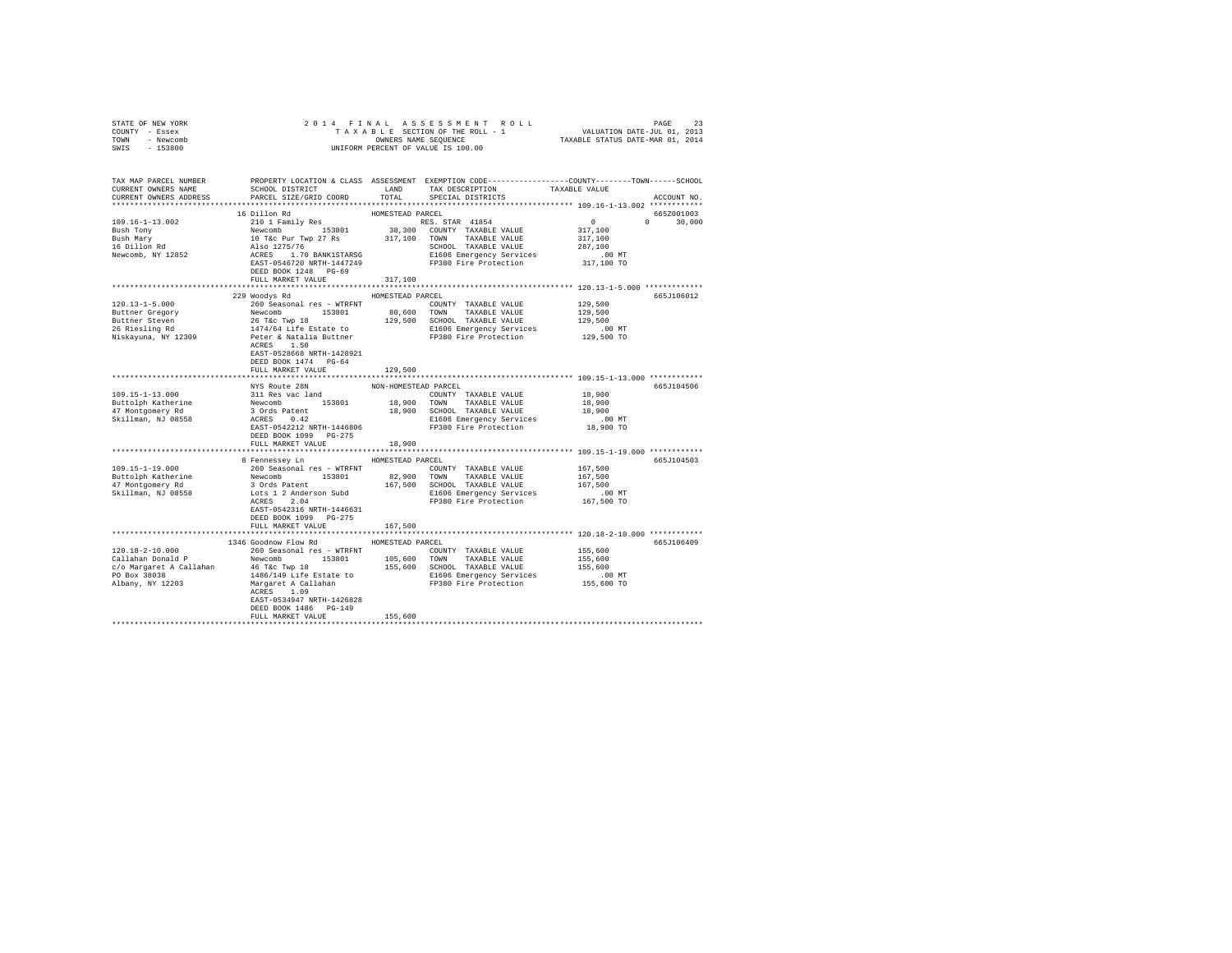| STATE OF NEW YORK<br>COUNTY - Essex<br>TOWN<br>- Newcomb<br>$-153800$<br>SWIS |                                                                                                                                                                                                                                              |                  | 2014 FINAL ASSESSMENT ROLL<br>TAXABLE SECTION OF THE ROLL - 1<br>OWNERS NAME SEQUENCE<br>UNIFORM PERCENT OF VALUE IS 100.00 | VALUATION DATE-JUL 01, 2013<br>TAXABLE STATUS DATE-MAR 01, 2014 | PAGE<br>24    |
|-------------------------------------------------------------------------------|----------------------------------------------------------------------------------------------------------------------------------------------------------------------------------------------------------------------------------------------|------------------|-----------------------------------------------------------------------------------------------------------------------------|-----------------------------------------------------------------|---------------|
|                                                                               |                                                                                                                                                                                                                                              |                  |                                                                                                                             |                                                                 |               |
| CURRENT OWNERS NAME                                                           | TAX MAP PARCEL NUMBER PROPERTY LOCATION & CLASS ASSESSMENT EXEMPTION CODE--------------COUNTY-------TOWN------SCHOOL<br>SCHOOL DISTRICT LAND                                                                                                 |                  | TAX DESCRIPTION                                                                                                             | TAXABLE VALUE                                                   |               |
| CURRENT OWNERS ADDRESS                                                        | PARCEL SIZE/GRID COORD TOTAL                                                                                                                                                                                                                 |                  | SPECIAL DISTRICTS                                                                                                           |                                                                 | ACCOUNT NO.   |
|                                                                               | 1002 Goodnow Flow Rd                                                                                                                                                                                                                         | HOMESTEAD PARCEL |                                                                                                                             |                                                                 | 665J100807    |
| 120.14-1-17.000                                                               | 210 1 Family Res - WTRFNT                                                                                                                                                                                                                    |                  | COUNTY TAXABLE VALUE                                                                                                        | 171,600                                                         |               |
|                                                                               | Newcomb 153801 111,700 TOWN                                                                                                                                                                                                                  |                  | TAXABLE VALUE                                                                                                               | 171,600                                                         |               |
| Cameron Myron H<br>43 Cameron Rd                                              | 43 T&C Twp 18                                                                                                                                                                                                                                | 171,600          | SCHOOL TAXABLE VALUE                                                                                                        | 171,600                                                         |               |
| Athol, NY 12810-1906                                                          | Goodnow Flow Subd                                                                                                                                                                                                                            |                  | E1606 Emergency Services                                                                                                    | $.00$ MT                                                        |               |
|                                                                               | Lot 157                                                                                                                                                                                                                                      |                  | FP380 Fire Protection 171,600 TO                                                                                            |                                                                 |               |
|                                                                               | ACRES 0.60                                                                                                                                                                                                                                   |                  |                                                                                                                             |                                                                 |               |
|                                                                               | EAST-0535658 NRTH-1428164                                                                                                                                                                                                                    |                  |                                                                                                                             |                                                                 |               |
|                                                                               | DEED BOOK 457 PG-269                                                                                                                                                                                                                         |                  |                                                                                                                             |                                                                 |               |
|                                                                               | FULL MARKET VALUE                                                                                                                                                                                                                            | 171,600          |                                                                                                                             |                                                                 |               |
|                                                                               | ********************************                                                                                                                                                                                                             | **************** | ****************************** 120.14-1-5.000 *************                                                                 |                                                                 |               |
|                                                                               | 946 Goodnow Flow Rd                                                                                                                                                                                                                          | HOMESTEAD PARCEL |                                                                                                                             |                                                                 | 665J100515    |
| $120.14 - 1 - 5.000$                                                          | 312 Vac w/imprv - WTRFNT                                                                                                                                                                                                                     |                  | COUNTY TAXABLE VALUE                                                                                                        | 114,600                                                         |               |
| Camp Tree LLC                                                                 | Newcomb 153801                                                                                                                                                                                                                               | 109,600 TOWN     | TAXABLE VALUE                                                                                                               | 114,600                                                         |               |
| 126 Ridge Crescent                                                            | 43 T&C Twp 18<br>Goodnow Flow Subd                                                                                                                                                                                                           | 114,600          | SCHOOL TAXABLE VALUE                                                                                                        | 114,600                                                         |               |
| Manhassett, NY 11030                                                          | Lot 169                                                                                                                                                                                                                                      |                  | E1606 Emergency Services<br>FP380 Fire Protection                                                                           | $.00$ MT<br>114,600 TO                                          |               |
|                                                                               | ACRES 0.57                                                                                                                                                                                                                                   |                  |                                                                                                                             |                                                                 |               |
|                                                                               | EAST-0534321 NRTH-1428620                                                                                                                                                                                                                    |                  |                                                                                                                             |                                                                 |               |
|                                                                               | DEED BOOK 1619 PG-43                                                                                                                                                                                                                         |                  |                                                                                                                             |                                                                 |               |
|                                                                               | FULL MARKET VALUE                                                                                                                                                                                                                            | 114,600          |                                                                                                                             |                                                                 |               |
|                                                                               |                                                                                                                                                                                                                                              |                  |                                                                                                                             |                                                                 |               |
|                                                                               |                                                                                                                                                                                                                                              | HOMESTEAD PARCEL |                                                                                                                             |                                                                 | 665J188007    |
| $110.13 - 13 - 9.000$                                                         | 49 Campsite Rd<br>210 1 Family Res                                                                                                                                                                                                           |                  | RES. STAR 41854                                                                                                             | $\sim$ 0                                                        | $0 \t 30,000$ |
| Campsite Road Trust                                                           | Newcomb 153801                                                                                                                                                                                                                               |                  | 34,500 COUNTY TAXABLE VALUE                                                                                                 | 71,300                                                          |               |
| Campsite Rd                                                                   |                                                                                                                                                                                                                                              |                  | 71,300 TOWN TAXABLE VALUE                                                                                                   | 71,300                                                          |               |
| PO Box 13                                                                     | 19 Twp 27 T&C Rs<br>ACRES 0.92                                                                                                                                                                                                               |                  | SCHOOL TAXABLE VALUE                                                                                                        | 41,300                                                          |               |
| Newcomb, NY 12852                                                             | EAST-0555000 NRTH-1446064                                                                                                                                                                                                                    |                  | E1606 Emergency Services                                                                                                    | $.00$ MT                                                        |               |
|                                                                               | DEED BOOK 1154 PG-72                                                                                                                                                                                                                         |                  | FP380 Fire Protection                                                                                                       | 71,300 TO                                                       |               |
|                                                                               | FULL MARKET VALUE                                                                                                                                                                                                                            | 71,300           |                                                                                                                             |                                                                 |               |
|                                                                               |                                                                                                                                                                                                                                              |                  |                                                                                                                             |                                                                 |               |
|                                                                               | 52 Santanoni Dr                                                                                                                                                                                                                              | HOMESTEAD PARCEL |                                                                                                                             |                                                                 | 665J107102    |
| $110.18 - 2 - 4.000$                                                          | 210 1 Family Res                                                                                                                                                                                                                             |                  | VET COM CT 41131                                                                                                            | 20,200<br>20,200                                                | $\sim$ 0      |
| Cannan Mary W                                                                 | Newcomb<br>Newcomb<br>PE 2 Thorns Suvey by the 1994<br>PE 2 Thorns Suvey BO, 800, 800 NOWITY TAXABLE VALUE<br>Nancy Twest BO, 800 NOWITY TAXABLE VALUE<br>Nancy Twest Constants SCHOOL TAXABLE VALUE<br>Nancy O.50 SCHOOL TAXABLE VALUE<br>N |                  |                                                                                                                             | $\sim$ 0<br>$\sim$ 0                                            | 64,200        |
| West Darren H                                                                 |                                                                                                                                                                                                                                              |                  |                                                                                                                             | 60,600                                                          |               |
| c/o Nancy West                                                                |                                                                                                                                                                                                                                              |                  |                                                                                                                             | 60,600                                                          |               |
| 52 Santanoni Dr                                                               |                                                                                                                                                                                                                                              |                  | SCHOOL TAXABLE VALUE                                                                                                        | 16,600                                                          |               |
| Newcomb, NY 12852                                                             |                                                                                                                                                                                                                                              |                  | E1606 Emergency Services<br>FP380 Fire Protection                                                                           | $.00$ MT                                                        |               |
|                                                                               | EAST-0561281 NRTH-1442825                                                                                                                                                                                                                    |                  |                                                                                                                             | 80,800 TO                                                       |               |
|                                                                               | DEED BOOK 1629 PG-104                                                                                                                                                                                                                        |                  |                                                                                                                             |                                                                 |               |
|                                                                               | FULL MARKET VALUE                                                                                                                                                                                                                            | 80,800           |                                                                                                                             |                                                                 |               |
|                                                                               |                                                                                                                                                                                                                                              |                  |                                                                                                                             |                                                                 |               |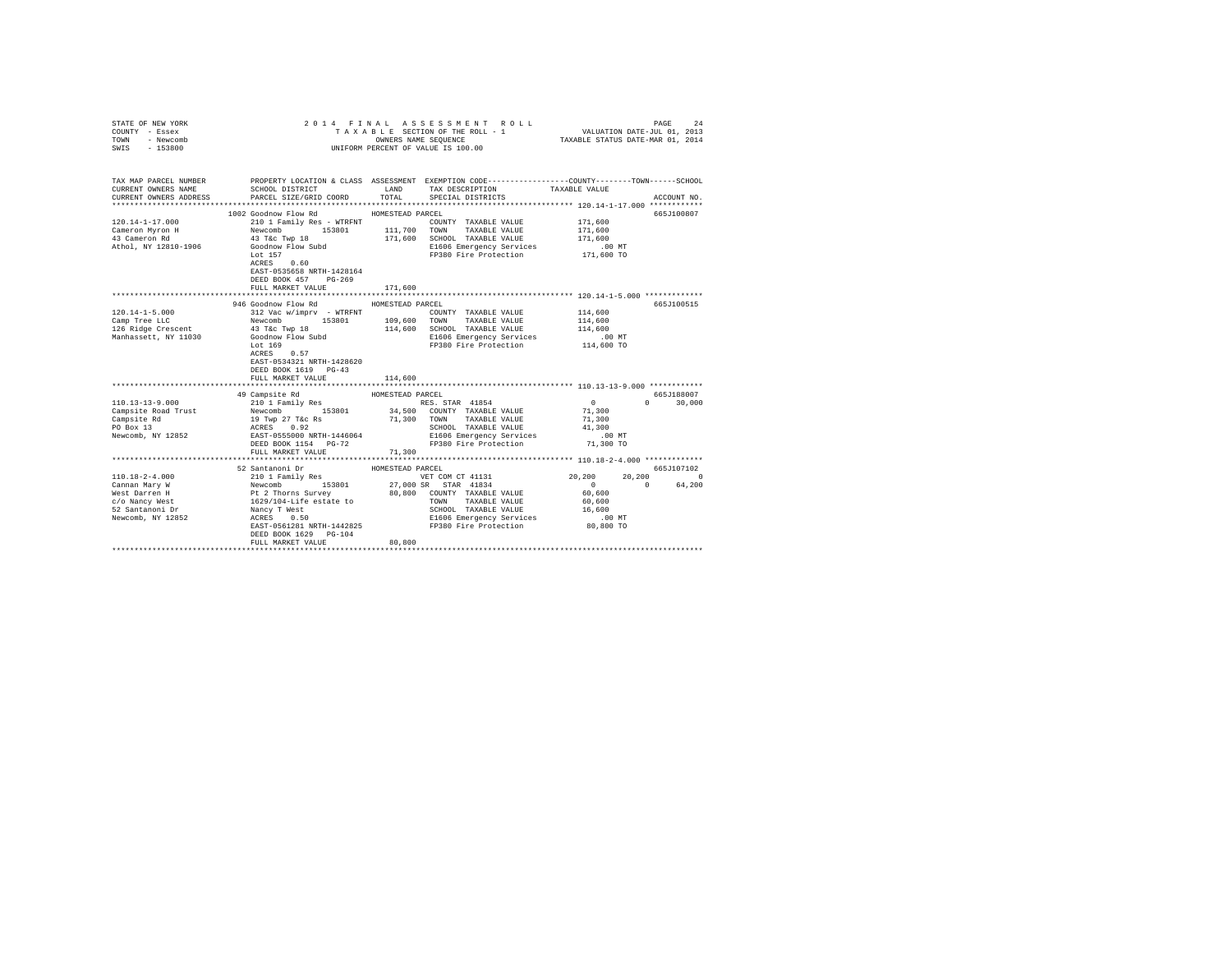| STATE OF NEW YORK                                                                                                    | 2014 FINAL                                                                                                                                                                                                |                      |                                                                                                                      |               |               |
|----------------------------------------------------------------------------------------------------------------------|-----------------------------------------------------------------------------------------------------------------------------------------------------------------------------------------------------------|----------------------|----------------------------------------------------------------------------------------------------------------------|---------------|---------------|
| COUNTY - Essex                                                                                                       |                                                                                                                                                                                                           |                      |                                                                                                                      |               |               |
| TOWN - Newcomb                                                                                                       | OWNERS NAME SEQUENCE                                                                                                                                                                                      |                      |                                                                                                                      |               |               |
| $-153800$<br>SWIS                                                                                                    |                                                                                                                                                                                                           |                      | UNIFORM PERCENT OF VALUE IS 100.00                                                                                   |               |               |
|                                                                                                                      |                                                                                                                                                                                                           |                      |                                                                                                                      |               |               |
|                                                                                                                      |                                                                                                                                                                                                           |                      |                                                                                                                      |               |               |
|                                                                                                                      |                                                                                                                                                                                                           |                      |                                                                                                                      |               |               |
| TAX MAP PARCEL NUMBER PROPERTY LOCATION & CLASS ASSESSMENT EXEMPTION CODE---------------COUNTY-------TOWN-----SCHOOL | SCHOOL DISTRICT LAND                                                                                                                                                                                      |                      | TAX DESCRIPTION                                                                                                      | TAXABLE VALUE |               |
| CURRENT OWNERS NAME                                                                                                  | PARCEL SIZE/GRID COORD                                                                                                                                                                                    | TOTAL                |                                                                                                                      |               |               |
| CURRENT OWNERS ADDRESS                                                                                               |                                                                                                                                                                                                           |                      | SPECIAL DISTRICTS                                                                                                    |               | ACCOUNT NO.   |
|                                                                                                                      |                                                                                                                                                                                                           |                      |                                                                                                                      |               |               |
|                                                                                                                      | 163 Marcy Ln                                                                                                                                                                                              | HOMESTEAD PARCEL     |                                                                                                                      |               | 665J180001    |
| 110.17-3-20.000                                                                                                      |                                                                                                                                                                                                           |                      |                                                                                                                      | $\sim$ 0      | $0 \t 30,000$ |
| Canon Charles A                                                                                                      |                                                                                                                                                                                                           |                      |                                                                                                                      | 97,100        |               |
| 163 Marcy Ln                                                                                                         |                                                                                                                                                                                                           |                      |                                                                                                                      | 97,100        |               |
| Newcomb, NY 12852                                                                                                    | 210 1 Family Res<br>210 1 Family Res<br>Newcomb 153801 27,000 COUNTY TAXABLE VALUE<br>6 Thorns Survey 97,100 TOWN TAXABLE VALUE<br>ACRES  0.445 BANKISTARSG<br>21606 TAXABLE VALUE<br>21606 TAXABLE VALUE |                      |                                                                                                                      | 67,100        |               |
|                                                                                                                      | EAST-0557668 NRTH-1441742                                                                                                                                                                                 |                      | E1606 Emergency Services                                                                                             | $.00$ MT      |               |
|                                                                                                                      | DEED BOOK 1748 PG-244                                                                                                                                                                                     |                      | FP380 Fire Protection                                                                                                | 97,100 TO     |               |
|                                                                                                                      | FULL MARKET VALUE                                                                                                                                                                                         | 97.100               |                                                                                                                      |               |               |
|                                                                                                                      |                                                                                                                                                                                                           |                      |                                                                                                                      |               |               |
|                                                                                                                      | 159 Marcy Ln                                                                                                                                                                                              | HOMESTEAD PARCEL     |                                                                                                                      |               | 665J100809    |
| $110.17 - 3 - 1.000$                                                                                                 | 210 1 Family Res                                                                                                                                                                                          |                      | RES. STAR 41854                                                                                                      | $\sim$ 0      | $0 \t 30,000$ |
| Canon George H                                                                                                       | Newcomb 153801 27,000 COUNTY TAXABLE VALUE<br>Pt 6 Thorns Survey 134,800 TOWN TAXABLE VALUE<br>ACRES 0.50 SURVEY SCHOOL TAXABLE VALUE                                                                     |                      |                                                                                                                      | 134,800       |               |
| Canon Gertrude                                                                                                       |                                                                                                                                                                                                           |                      |                                                                                                                      | 134,800       |               |
| Newcomb, NY 12852                                                                                                    | ACRES 0.50                                                                                                                                                                                                |                      |                                                                                                                      | 104,800       |               |
|                                                                                                                      |                                                                                                                                                                                                           |                      |                                                                                                                      | .00 MT        |               |
|                                                                                                                      |                                                                                                                                                                                                           |                      | ACRES 0.50<br>EAST-0557593 NRTH-1441812 - E1606 Emergency Services<br>DEED BOOK 426 - PG-433 - FP380 Fire Protection | 134,800 TO    |               |
|                                                                                                                      | FULL MARKET VALUE                                                                                                                                                                                         | 134,800              |                                                                                                                      |               |               |
|                                                                                                                      |                                                                                                                                                                                                           |                      |                                                                                                                      |               |               |
|                                                                                                                      |                                                                                                                                                                                                           | HOMESTEAD PARCEL     |                                                                                                                      |               | 665J176005    |
| $109.16 - 1 - 4.000$                                                                                                 | 5608 NYS Route 28N<br>260 Seasonal res                                                                                                                                                                    |                      |                                                                                                                      | 96,800        |               |
|                                                                                                                      |                                                                                                                                                                                                           |                      | COUNTY TAXABLE VALUE<br>20,100 TOWN TAXABLE VALUE                                                                    | 96,800        |               |
| Caponera Susan A<br>82 Dahlgren Rd<br>Valatie, NY 12184                                                              |                                                                                                                                                                                                           |                      |                                                                                                                      | 96,800        |               |
|                                                                                                                      |                                                                                                                                                                                                           |                      | 96,800 SCHOOL TAXABLE VALUE<br>E1606 Emergency Services                                                              |               |               |
|                                                                                                                      |                                                                                                                                                                                                           |                      |                                                                                                                      | .00MT         |               |
|                                                                                                                      | Newcomb<br>153801<br>10 Richard Survey<br>1417/58 Liburdi<br>Dorothy A Liburdi<br>ACRES 0.60                                                                                                              |                      | FP380 Fire Protection                                                                                                | 96,800 TO     |               |
|                                                                                                                      |                                                                                                                                                                                                           |                      |                                                                                                                      |               |               |
|                                                                                                                      | EAST-0546206 NRTH-1447097                                                                                                                                                                                 |                      |                                                                                                                      |               |               |
|                                                                                                                      | DEED BOOK 1417 PG-58                                                                                                                                                                                      |                      |                                                                                                                      |               |               |
|                                                                                                                      | FULL MARKET VALUE                                                                                                                                                                                         | 96,800               |                                                                                                                      |               |               |
|                                                                                                                      |                                                                                                                                                                                                           |                      |                                                                                                                      |               |               |
|                                                                                                                      | Lake Harris Rd                                                                                                                                                                                            | NON-HOMESTEAD PARCEL |                                                                                                                      |               | 665J104413    |
| $109.15 - 1 - 49.000$                                                                                                | 311 Res vac land - WTRFNT                                                                                                                                                                                 |                      | COUNTY TAXABLE VALUE                                                                                                 | 53,700        |               |
| Carpenter Lori A<br>7 Laurel Ln                                                                                      | Newcomb 153801<br>3 Richards Survey<br>ACRES 0.60                                                                                                                                                         |                      | 53,700 TOWN TAXABLE VALUE                                                                                            | 53,700        |               |
|                                                                                                                      |                                                                                                                                                                                                           |                      |                                                                                                                      | 53,700        |               |
| Schenectady, NY 12304                                                                                                | ACRES 0.60                                                                                                                                                                                                |                      | 53,700 SCHOOL TAXABLE VALUE<br>E1606 Emergency Services                                                              | $.00$ MT      |               |
|                                                                                                                      | EAST-0545330 NRTH-1447160                                                                                                                                                                                 |                      | FP380 Fire Protection                                                                                                | 53,700 TO     |               |
|                                                                                                                      | DEED BOOK 1335 PG-293                                                                                                                                                                                     |                      |                                                                                                                      |               |               |
|                                                                                                                      | FULL MARKET VALUE                                                                                                                                                                                         | 53,700               |                                                                                                                      |               |               |
|                                                                                                                      |                                                                                                                                                                                                           |                      |                                                                                                                      |               |               |
|                                                                                                                      | 27 Chaisson Rd                                                                                                                                                                                            | HOMESTEAD PARCEL     |                                                                                                                      |               | 665J190003    |
| 110.13-9-29.200                                                                                                      |                                                                                                                                                                                                           |                      | COUNTY TAXABLE VALUE                                                                                                 | 42,000        |               |
| Caruso James E                                                                                                       | 270 Mfg housing<br>Newcomb 153801 35,900 TOWN TAXABLE VALUE                                                                                                                                               |                      |                                                                                                                      | 42,000        |               |
|                                                                                                                      |                                                                                                                                                                                                           |                      | 42,000 SCHOOL TAXABLE VALUE                                                                                          | 42,000        |               |
|                                                                                                                      |                                                                                                                                                                                                           |                      |                                                                                                                      | $.00$ MT      |               |
|                                                                                                                      |                                                                                                                                                                                                           |                      | E1606 Emergency Services<br>FP380 Fire Protection                                                                    | 42,000 TO     |               |
|                                                                                                                      | EAST-0554519 NRTH-1444410                                                                                                                                                                                 |                      |                                                                                                                      |               |               |
|                                                                                                                      | DEED BOOK 956 PG-109                                                                                                                                                                                      |                      |                                                                                                                      |               |               |
|                                                                                                                      | FULL MARKET VALUE                                                                                                                                                                                         | 42,000               |                                                                                                                      |               |               |
|                                                                                                                      |                                                                                                                                                                                                           |                      |                                                                                                                      |               |               |
|                                                                                                                      |                                                                                                                                                                                                           |                      |                                                                                                                      |               |               |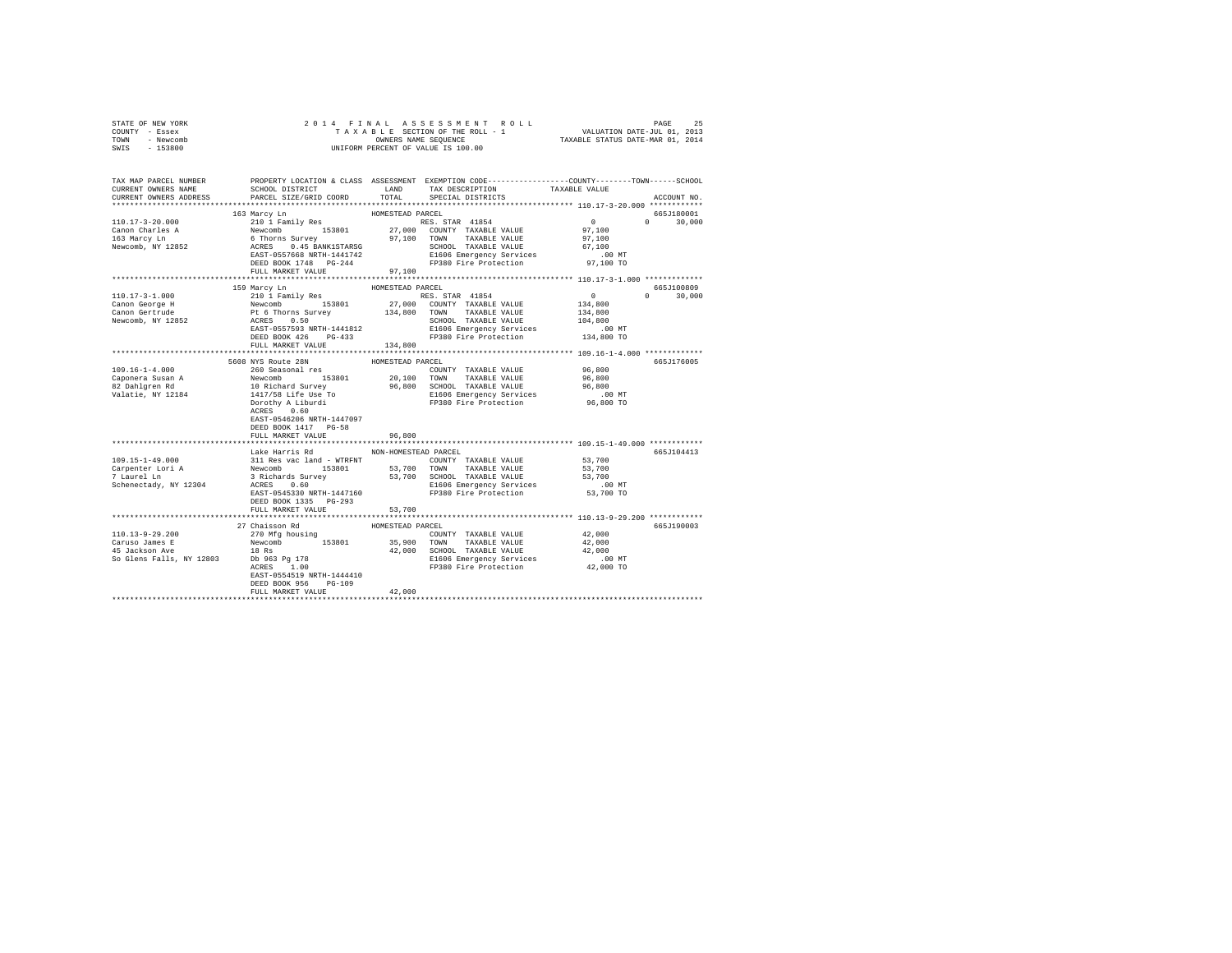| STATE OF NEW YORK<br>COUNTY - Essex                                                                                  | 2014 FINAL                                                                                                                                                                                                                                                                        |                      |                                                                                                                                               |               |             |
|----------------------------------------------------------------------------------------------------------------------|-----------------------------------------------------------------------------------------------------------------------------------------------------------------------------------------------------------------------------------------------------------------------------------|----------------------|-----------------------------------------------------------------------------------------------------------------------------------------------|---------------|-------------|
| TOWN - Newcomb                                                                                                       |                                                                                                                                                                                                                                                                                   |                      | OWNERS NAME SEQUENCE                                                                                                                          |               |             |
| SWIS - 153800                                                                                                        |                                                                                                                                                                                                                                                                                   |                      | UNIFORM PERCENT OF VALUE IS 100.00                                                                                                            |               |             |
|                                                                                                                      |                                                                                                                                                                                                                                                                                   |                      |                                                                                                                                               |               |             |
| TAX MAP PARCEL NUMBER PROPERTY LOCATION & CLASS ASSESSMENT EXEMPTION CODE--------------COUNTY-------TOWN------SCHOOL |                                                                                                                                                                                                                                                                                   |                      |                                                                                                                                               |               |             |
| CURRENT OWNERS NAME                                                                                                  | SCHOOL DISTRICT LAND                                                                                                                                                                                                                                                              |                      | TAX DESCRIPTION                                                                                                                               | TAXABLE VALUE |             |
| CURRENT OWNERS ADDRESS                                                                                               | PARCEL SIZE/GRID COORD                                                                                                                                                                                                                                                            | TOTAL                | SPECIAL DISTRICTS                                                                                                                             |               | ACCOUNT NO. |
|                                                                                                                      |                                                                                                                                                                                                                                                                                   |                      |                                                                                                                                               |               |             |
|                                                                                                                      | 124 Marcy Ln                                                                                                                                                                                                                                                                      | HOMESTEAD PARCEL     |                                                                                                                                               |               | 665J103910  |
| 110.17-2-30.011                                                                                                      | 210 1 Family Res                                                                                                                                                                                                                                                                  |                      | COUNTY TAXABLE VALUE                                                                                                                          | 88,900        |             |
| Cave John                                                                                                            |                                                                                                                                                                                                                                                                                   |                      | Newcomb - 153801 56,500 TOWN TAXABLE VALUE<br>Pt 19 Richards Survey - 88,900 SCHOOL TAXABLE VALUE<br>ACRES 7.00 - 88,900 SCHOOL TAXABLE VALUE | 88,900        |             |
| 20 Talmage Ave                                                                                                       |                                                                                                                                                                                                                                                                                   |                      |                                                                                                                                               | 88,900        |             |
| Bound Brook, NJ 08805                                                                                                |                                                                                                                                                                                                                                                                                   |                      | E1606 Emergency Services                                                                                                                      | $.00$ MT      |             |
|                                                                                                                      | EAST-0556684 NRTH-1442343                                                                                                                                                                                                                                                         |                      | FP380 Fire Protection                                                                                                                         | 88,900 TO     |             |
|                                                                                                                      | DEED BOOK 1583 PG-204                                                                                                                                                                                                                                                             |                      |                                                                                                                                               |               |             |
|                                                                                                                      | FULL MARKET VALUE                                                                                                                                                                                                                                                                 | 88,900               |                                                                                                                                               |               |             |
|                                                                                                                      |                                                                                                                                                                                                                                                                                   |                      |                                                                                                                                               |               |             |
|                                                                                                                      | Chaisson Rd                                                                                                                                                                                                                                                                       | NON-HOMESTEAD PARCEL |                                                                                                                                               |               | 665J180004  |
| 110.17-2-41.250                                                                                                      | 322 Rural vac>10                                                                                                                                                                                                                                                                  |                      | COUNTY TAXABLE VALUE                                                                                                                          | 47.000        |             |
| Cave John                                                                                                            | $\begin{tabular}{lcccccc} {\bf Newcomb} & & 153801 & & 47,000 & TOWN & TAXABLE VALUE \\ 18 {\bf Richards} Survey & & 47,000 & SCHOOL & TAXABLE VALUE \end{tabular}$                                                                                                               |                      |                                                                                                                                               | 47,000        |             |
| 20 Talmage Ave                                                                                                       |                                                                                                                                                                                                                                                                                   |                      |                                                                                                                                               | 47,000        |             |
| Bound Brook, NJ 08805                                                                                                | Db 981 Pg 308                                                                                                                                                                                                                                                                     |                      | E1606 Emergency Services                                                                                                                      | $.00$ MT      |             |
|                                                                                                                      | See Map 1843                                                                                                                                                                                                                                                                      |                      | FP380 Fire Protection 47,000 TO                                                                                                               |               |             |
|                                                                                                                      | ACRES 31.20                                                                                                                                                                                                                                                                       |                      |                                                                                                                                               |               |             |
|                                                                                                                      | EAST-0556138 NRTH-1442077                                                                                                                                                                                                                                                         |                      |                                                                                                                                               |               |             |
|                                                                                                                      | DEED BOOK 1583 PG-208<br>FULL MARKET VALUE                                                                                                                                                                                                                                        | 47,000               |                                                                                                                                               |               |             |
|                                                                                                                      |                                                                                                                                                                                                                                                                                   |                      |                                                                                                                                               |               |             |
|                                                                                                                      | 5421 NYS Route 28N                                                                                                                                                                                                                                                                | HOMESTEAD PARCEL     |                                                                                                                                               |               | 665J178510  |
| $109.16 - 4 - 9.000$                                                                                                 | 210 1 Family Res                                                                                                                                                                                                                                                                  |                      | COUNTY TAXABLE VALUE                                                                                                                          | 76,000        |             |
| Cellela Pasquale C                                                                                                   | Newcomb 153801 37,300 TOWN TAXABLE VALUE                                                                                                                                                                                                                                          |                      |                                                                                                                                               | 76,000        |             |
| Cellela Michael C                                                                                                    | 16 Rs Twp 27 T&c                                                                                                                                                                                                                                                                  |                      | 76,000 SCHOOL TAXABLE VALUE                                                                                                                   | 76,000        |             |
| 128 Prospect St                                                                                                      | ACRES 1.40                                                                                                                                                                                                                                                                        |                      | E1606 Emergency Services                                                                                                                      | $.00$ MT      |             |
| Ballston Spa, NY 12020 BAST-0550624 NRTH-1445994 FP380 Fire Protection                                               |                                                                                                                                                                                                                                                                                   |                      |                                                                                                                                               | 76,000 TO     |             |
|                                                                                                                      | DEED BOOK 960 PG-152                                                                                                                                                                                                                                                              |                      |                                                                                                                                               |               |             |
|                                                                                                                      | FULL MARKET VALUE                                                                                                                                                                                                                                                                 | 76,000               |                                                                                                                                               |               |             |
|                                                                                                                      |                                                                                                                                                                                                                                                                                   |                      |                                                                                                                                               |               |             |
|                                                                                                                      | 5426 NYS Route 28N HOMESTEAD PARCEL                                                                                                                                                                                                                                               |                      |                                                                                                                                               |               | 665J107107  |
|                                                                                                                      |                                                                                                                                                                                                                                                                                   |                      |                                                                                                                                               | 209,000       |             |
|                                                                                                                      |                                                                                                                                                                                                                                                                                   |                      |                                                                                                                                               | 209,000       |             |
|                                                                                                                      |                                                                                                                                                                                                                                                                                   |                      |                                                                                                                                               | 209,000       |             |
|                                                                                                                      |                                                                                                                                                                                                                                                                                   |                      |                                                                                                                                               | .00 MT        |             |
|                                                                                                                      |                                                                                                                                                                                                                                                                                   |                      |                                                                                                                                               | 209,000 TO    |             |
|                                                                                                                      |                                                                                                                                                                                                                                                                                   |                      |                                                                                                                                               |               |             |
|                                                                                                                      |                                                                                                                                                                                                                                                                                   |                      |                                                                                                                                               |               |             |
|                                                                                                                      | Chaisson Rd                                                                                                                                                                                                                                                                       |                      |                                                                                                                                               |               | 665J180015  |
| 110.17-2-41.112                                                                                                      |                                                                                                                                                                                                                                                                                   | NON-HOMESTEAD PARCEL |                                                                                                                                               | 37,900        |             |
| Chapman Fred W<br>7541 135th Ave SE                                                                                  | $\begin{tabular}{lllllllll} \texttt{Chassen}\ \texttt{nu} & \texttt{mu} & \texttt{sum} \\ 311\ \texttt{Rev} & \texttt{nu} & 153801 & 37,900 \\ 18\ \texttt{Richard} & \texttt{Sturvey} & 37,900 \\ 28\ \texttt{Sep}\ 1943 & & & \\ 37,900 & & & \\ 37,900 & & & \\ \end{tabular}$ |                      | COUNTY TAXABLE VALUE<br>37,900 TOWN TAXABLE VALUE                                                                                             | 37,900        |             |
|                                                                                                                      |                                                                                                                                                                                                                                                                                   |                      | 37,900 SCHOOL TAXABLE VALUE                                                                                                                   | 37,900        |             |
| Newcastle, WA 98059                                                                                                  |                                                                                                                                                                                                                                                                                   |                      |                                                                                                                                               | $.00$ MT      |             |
|                                                                                                                      |                                                                                                                                                                                                                                                                                   |                      | E1606 Emergency Services<br>FP380 Fire Protection                                                                                             | 37,900 TO     |             |
|                                                                                                                      | EAST-0553963 NRTH-1442093                                                                                                                                                                                                                                                         |                      |                                                                                                                                               |               |             |
|                                                                                                                      | DEED BOOK 1718 PG-119                                                                                                                                                                                                                                                             |                      |                                                                                                                                               |               |             |
|                                                                                                                      | FULL MARKET VALUE                                                                                                                                                                                                                                                                 | 37,900               |                                                                                                                                               |               |             |
|                                                                                                                      |                                                                                                                                                                                                                                                                                   |                      |                                                                                                                                               |               |             |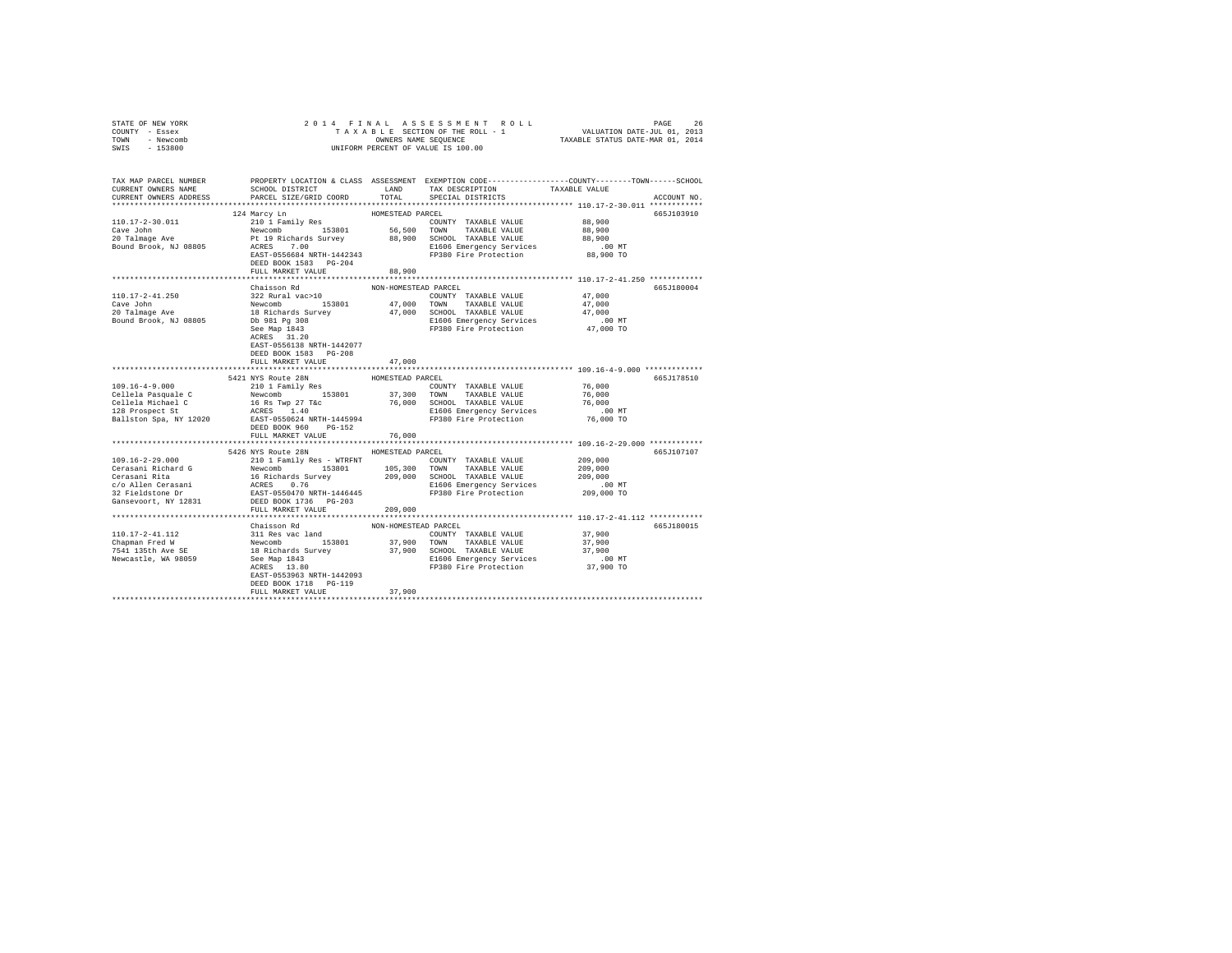| STATE OF NEW YORK      |                                                                                                                                                                                                                                                                                                                                                                                                                                                                               |                  |                   |               |
|------------------------|-------------------------------------------------------------------------------------------------------------------------------------------------------------------------------------------------------------------------------------------------------------------------------------------------------------------------------------------------------------------------------------------------------------------------------------------------------------------------------|------------------|-------------------|---------------|
| COUNTY - Essex         |                                                                                                                                                                                                                                                                                                                                                                                                                                                                               |                  |                   |               |
| TOWN - Newcomb         |                                                                                                                                                                                                                                                                                                                                                                                                                                                                               |                  |                   |               |
| SWIS - 153800          |                                                                                                                                                                                                                                                                                                                                                                                                                                                                               |                  |                   |               |
|                        |                                                                                                                                                                                                                                                                                                                                                                                                                                                                               |                  |                   |               |
|                        |                                                                                                                                                                                                                                                                                                                                                                                                                                                                               |                  |                   |               |
|                        | TAX MAP PARCEL NUMBER     PROPERTY LOCATION & CLASS ASSESSMENT EXEMPTION CODE--------------COUNTY-------TOWN------SCHOOL DISTRICT     LAND   TAX DESCRIPTION     TAXABLE VALUE                                                                                                                                                                                                                                                                                                |                  |                   |               |
|                        |                                                                                                                                                                                                                                                                                                                                                                                                                                                                               |                  |                   |               |
| CURRENT OWNERS ADDRESS | PARCEL SIZE/GRID COORD                                                                                                                                                                                                                                                                                                                                                                                                                                                        | TOTAL            | SPECIAL DISTRICTS | ACCOUNT NO.   |
|                        |                                                                                                                                                                                                                                                                                                                                                                                                                                                                               |                  |                   |               |
|                        | $\begin{tabular}{l c c c c c} \hline 110.17-2-24.000 & 8 \text{ Minehrook Cir} & \text{HOMESTEAD PARECEL} \\ \hline \multicolumn{3}{c}{\text{Chase Roger J}} & 2101~\text{Family Res} & 153801 & 34,100~\text{COMNT T RAMBLE VALUE} & 0 \\ \hline \multicolumn{3}{c}{\text{Chase Marchele}} & \text{Newcomb} & 153801 & 34,100~\text{COMNT T RAMBLE VALUE} & 142,300 \\ \hline \multicolumn{3}{c}{\text{Chase Marchche}} & \$                                                 |                  |                   | 665J106113    |
|                        |                                                                                                                                                                                                                                                                                                                                                                                                                                                                               |                  |                   | $0 \t 30.000$ |
|                        |                                                                                                                                                                                                                                                                                                                                                                                                                                                                               |                  |                   |               |
|                        |                                                                                                                                                                                                                                                                                                                                                                                                                                                                               |                  |                   |               |
|                        |                                                                                                                                                                                                                                                                                                                                                                                                                                                                               |                  |                   |               |
|                        |                                                                                                                                                                                                                                                                                                                                                                                                                                                                               |                  |                   |               |
|                        |                                                                                                                                                                                                                                                                                                                                                                                                                                                                               |                  |                   |               |
|                        | FULL MARKET VALUE 142,300                                                                                                                                                                                                                                                                                                                                                                                                                                                     |                  |                   |               |
|                        |                                                                                                                                                                                                                                                                                                                                                                                                                                                                               |                  |                   |               |
|                        | 87 Marcy Ln                                                                                                                                                                                                                                                                                                                                                                                                                                                                   | HOMESTEAD PARCEL |                   | 665J106804    |
|                        |                                                                                                                                                                                                                                                                                                                                                                                                                                                                               |                  |                   |               |
|                        |                                                                                                                                                                                                                                                                                                                                                                                                                                                                               |                  |                   |               |
|                        |                                                                                                                                                                                                                                                                                                                                                                                                                                                                               |                  |                   |               |
|                        | $\begin{tabular}{l c c c c c} \hline 110.17-3-15.000 & \textbf{57.201} & \textbf{28.201} & \textbf{29.201} & \textbf{20.201} & \textbf{21.201} & \textbf{22.201} & \textbf{23.202} & \textbf{24.201} & \textbf{25.202} & \textbf{26.201} & \textbf{27.201} & \textbf{28.202} & \textbf{29.201} & \textbf{29.201} & \textbf{20.201} & \text$                                                                                                                                   |                  |                   |               |
|                        |                                                                                                                                                                                                                                                                                                                                                                                                                                                                               |                  |                   |               |
|                        |                                                                                                                                                                                                                                                                                                                                                                                                                                                                               |                  |                   |               |
|                        | DEED BOOK 1564 PG-80                                                                                                                                                                                                                                                                                                                                                                                                                                                          |                  |                   |               |
|                        | FULL MARKET VALUE                                                                                                                                                                                                                                                                                                                                                                                                                                                             | 133,200          |                   |               |
|                        |                                                                                                                                                                                                                                                                                                                                                                                                                                                                               |                  |                   |               |
|                        | 78 Marcy Ln<br>$\begin{tabular}{l c c c c c} \hline 110.18-1-5.000 & $\times$ markeroy Ln & \multicolumn{3}{c}{HOMESTEAD PAREE} & \multicolumn{3}{c}{HOMESTEAD PAREE} & \multicolumn{3}{c}{\multicolumn{3}{c}{\multicolumn{3}{c}{\multicolumn{3}{c}{\multicolumn{3}{c}{\multicolumn{3}{c}{\multicolumn{3}{c}{\multicolumn{3}{c}{\multicolumn{3}{c}{\multicolumn{3}{c}{\multicolumn{3}{c}{\multicolumn{3}{c}{\multicolumn{3}{c}{\multicolumn{3}{c}{\multicolumn{3}{c}{\multic$ |                  |                   | 665J105809    |
|                        |                                                                                                                                                                                                                                                                                                                                                                                                                                                                               |                  |                   |               |
|                        |                                                                                                                                                                                                                                                                                                                                                                                                                                                                               |                  |                   |               |
|                        |                                                                                                                                                                                                                                                                                                                                                                                                                                                                               |                  |                   |               |
|                        |                                                                                                                                                                                                                                                                                                                                                                                                                                                                               |                  |                   |               |
|                        |                                                                                                                                                                                                                                                                                                                                                                                                                                                                               |                  |                   |               |
|                        |                                                                                                                                                                                                                                                                                                                                                                                                                                                                               |                  |                   |               |
|                        | FULL MARKET VALUE                                                                                                                                                                                                                                                                                                                                                                                                                                                             | 89,500           |                   |               |
|                        |                                                                                                                                                                                                                                                                                                                                                                                                                                                                               |                  |                   |               |
|                        | 32 Sanford Ln                                                                                                                                                                                                                                                                                                                                                                                                                                                                 | HOMESTEAD PARCEL |                   | 665J107114    |
|                        |                                                                                                                                                                                                                                                                                                                                                                                                                                                                               |                  |                   |               |
|                        |                                                                                                                                                                                                                                                                                                                                                                                                                                                                               |                  |                   |               |
|                        |                                                                                                                                                                                                                                                                                                                                                                                                                                                                               |                  |                   |               |
|                        |                                                                                                                                                                                                                                                                                                                                                                                                                                                                               |                  |                   |               |
|                        |                                                                                                                                                                                                                                                                                                                                                                                                                                                                               |                  |                   |               |
|                        |                                                                                                                                                                                                                                                                                                                                                                                                                                                                               |                  |                   |               |
|                        | EAST-0559586 NRTH-1441695                                                                                                                                                                                                                                                                                                                                                                                                                                                     |                  |                   |               |
|                        | DEED BOOK 413 PG-488                                                                                                                                                                                                                                                                                                                                                                                                                                                          |                  |                   |               |
|                        | FULL MARKET VALUE                                                                                                                                                                                                                                                                                                                                                                                                                                                             | 72,700           |                   |               |
|                        |                                                                                                                                                                                                                                                                                                                                                                                                                                                                               |                  |                   |               |
|                        |                                                                                                                                                                                                                                                                                                                                                                                                                                                                               |                  |                   |               |
|                        | 385 Woodys Rd MOMESTEAD PARCEL                                                                                                                                                                                                                                                                                                                                                                                                                                                |                  |                   | 665J101007    |
|                        |                                                                                                                                                                                                                                                                                                                                                                                                                                                                               |                  |                   |               |
|                        | $R = 0.00 \times 10^{-10} \times 10^{-10} \times 10^{-10} \times 10^{-10} \times 10^{-10} \times 10^{-10} \times 10^{-10} \times 10^{-10} \times 10^{-10} \times 10^{-10} \times 10^{-10} \times 10^{-10} \times 10^{-10} \times 10^{-10} \times 10^{-10} \times 10^{-10} \times 10^{-10} \times 10^{-10} \times 10^{-10} \times 10^{-10} \times 10^{-10} \times 10^{-10} \times 10^{-10} \times 10^{-$                                                                       |                  |                   |               |
|                        |                                                                                                                                                                                                                                                                                                                                                                                                                                                                               |                  |                   |               |
|                        |                                                                                                                                                                                                                                                                                                                                                                                                                                                                               |                  |                   |               |
|                        |                                                                                                                                                                                                                                                                                                                                                                                                                                                                               |                  |                   |               |
|                        | ACRES 0.70                                                                                                                                                                                                                                                                                                                                                                                                                                                                    |                  |                   |               |
|                        | EAST-0525382 NRTH-1428059                                                                                                                                                                                                                                                                                                                                                                                                                                                     |                  |                   |               |
|                        | DEED BOOK 712 PG-297                                                                                                                                                                                                                                                                                                                                                                                                                                                          |                  |                   |               |
|                        | FULL MARKET VALUE                                                                                                                                                                                                                                                                                                                                                                                                                                                             | 186,700          |                   |               |
|                        |                                                                                                                                                                                                                                                                                                                                                                                                                                                                               |                  |                   |               |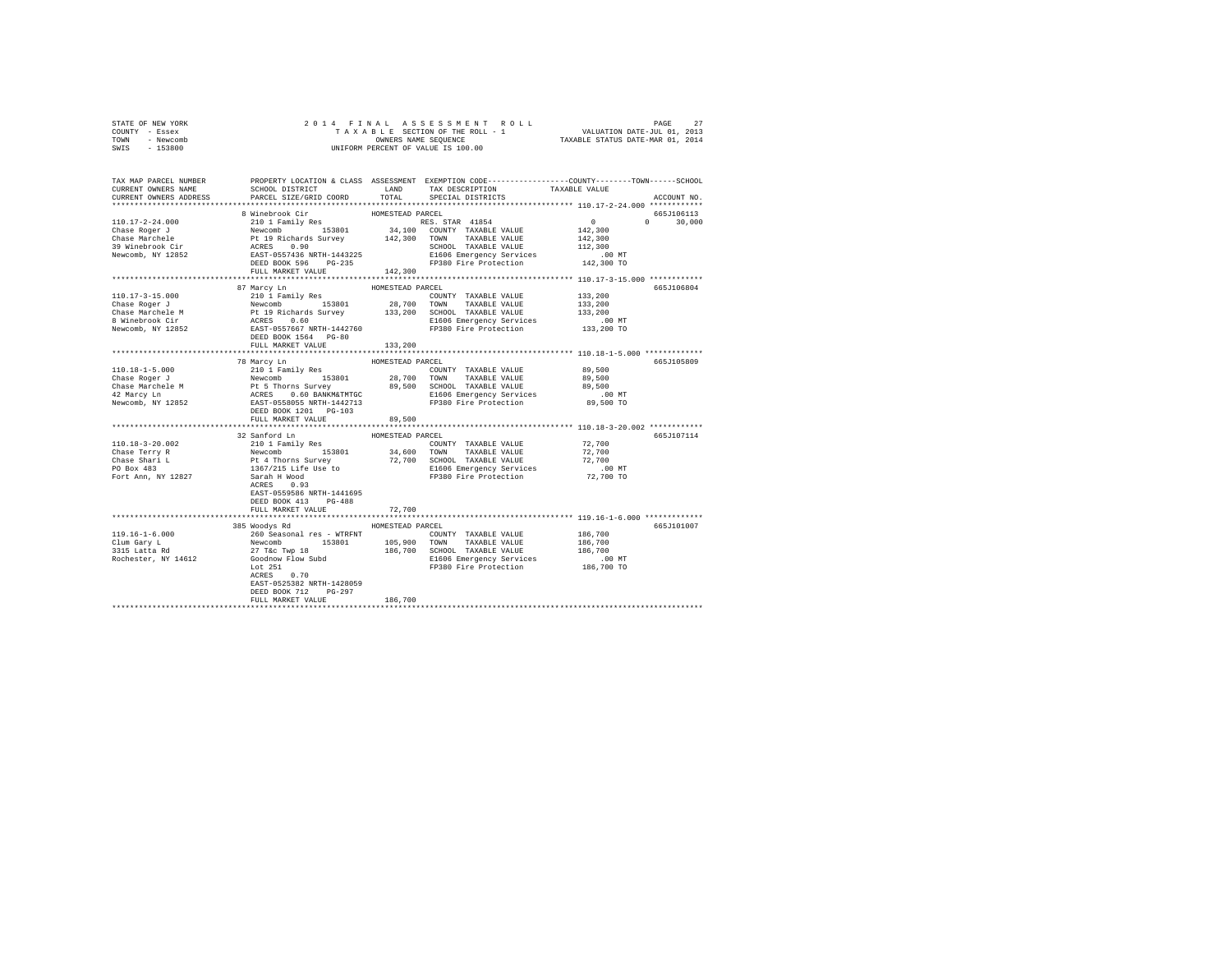| STATE OF NEW YORK<br>COUNTY - Essex<br>TOWN - Newcomb |                                                                                                                                                             |                  |                                                                                            |                      |             |
|-------------------------------------------------------|-------------------------------------------------------------------------------------------------------------------------------------------------------------|------------------|--------------------------------------------------------------------------------------------|----------------------|-------------|
| SWIS - 153800                                         |                                                                                                                                                             |                  |                                                                                            |                      |             |
|                                                       |                                                                                                                                                             |                  |                                                                                            |                      |             |
| CURRENT OWNERS ADDRESS                                | PARCEL SIZE/GRID COORD                                                                                                                                      | TOTAL            | SPECIAL DISTRICTS                                                                          |                      | ACCOUNT NO. |
|                                                       | 1274 Goodnow Flow Rd MOMESTEAD PARCEL                                                                                                                       |                  |                                                                                            |                      | 665J100702  |
|                                                       |                                                                                                                                                             |                  |                                                                                            |                      |             |
|                                                       |                                                                                                                                                             |                  | COUNTY TAXABLE VALUE 367,700<br>TOWN TAXABLE VALUE 367,700<br>SCHOOL TAXABLE VALUE 367,700 |                      |             |
|                                                       |                                                                                                                                                             |                  |                                                                                            |                      |             |
|                                                       |                                                                                                                                                             |                  |                                                                                            |                      |             |
|                                                       |                                                                                                                                                             |                  | E1606 Emergency Services<br>FP380 Fire Protection                                          | 00 MT.<br>367,700 TO |             |
|                                                       |                                                                                                                                                             |                  |                                                                                            |                      |             |
|                                                       | EAST-0536567 NRTH-1426088                                                                                                                                   |                  |                                                                                            |                      |             |
|                                                       | DEED BOOK 1684 PG-139                                                                                                                                       |                  |                                                                                            |                      |             |
|                                                       | FULL MARKET VALUE                                                                                                                                           | 367,700          |                                                                                            |                      |             |
|                                                       |                                                                                                                                                             |                  |                                                                                            |                      |             |
|                                                       | 1396 Goodnow Flow Rd                                                                                                                                        | HOMESTEAD PARCEL |                                                                                            |                      | 665J105512  |
|                                                       |                                                                                                                                                             |                  |                                                                                            |                      |             |
|                                                       |                                                                                                                                                             |                  |                                                                                            |                      |             |
|                                                       |                                                                                                                                                             |                  |                                                                                            |                      |             |
|                                                       |                                                                                                                                                             |                  |                                                                                            |                      |             |
|                                                       |                                                                                                                                                             |                  |                                                                                            |                      |             |
|                                                       |                                                                                                                                                             |                  |                                                                                            |                      |             |
|                                                       |                                                                                                                                                             |                  |                                                                                            |                      |             |
|                                                       |                                                                                                                                                             |                  |                                                                                            |                      |             |
|                                                       |                                                                                                                                                             |                  |                                                                                            |                      |             |
|                                                       |                                                                                                                                                             |                  |                                                                                            |                      |             |
|                                                       |                                                                                                                                                             |                  |                                                                                            |                      |             |
|                                                       |                                                                                                                                                             |                  |                                                                                            |                      |             |
|                                                       |                                                                                                                                                             |                  |                                                                                            |                      |             |
|                                                       |                                                                                                                                                             |                  |                                                                                            |                      |             |
|                                                       |                                                                                                                                                             |                  |                                                                                            |                      |             |
|                                                       |                                                                                                                                                             |                  |                                                                                            |                      |             |
|                                                       |                                                                                                                                                             |                  |                                                                                            | $.00$ MT             |             |
|                                                       | ERD BOOK 989 PG-271<br>PEED BOOK 989 PG-271 168,100 E1606 Emergency Services<br>PULL MARKET VALUE 168,100 E1606 Emergency Services<br>PE380 Fire Protection |                  |                                                                                            | 168,100 TO           |             |
|                                                       |                                                                                                                                                             |                  |                                                                                            |                      |             |
|                                                       | 1212 Goodnow Flow Rd MOMESTEAD PARCEL                                                                                                                       |                  |                                                                                            |                      | 665J101010  |
|                                                       |                                                                                                                                                             |                  |                                                                                            |                      |             |
|                                                       |                                                                                                                                                             |                  |                                                                                            |                      |             |
|                                                       |                                                                                                                                                             |                  |                                                                                            |                      |             |
|                                                       |                                                                                                                                                             |                  |                                                                                            |                      |             |
|                                                       |                                                                                                                                                             |                  |                                                                                            |                      |             |
|                                                       | EAST-0537876 NRTH-1425398                                                                                                                                   |                  |                                                                                            |                      |             |
|                                                       | DEED BOOK 1273 PG-33                                                                                                                                        |                  |                                                                                            |                      |             |
|                                                       | FULL MARKET VALUE                                                                                                                                           | 120,600          |                                                                                            |                      |             |
|                                                       |                                                                                                                                                             |                  |                                                                                            |                      |             |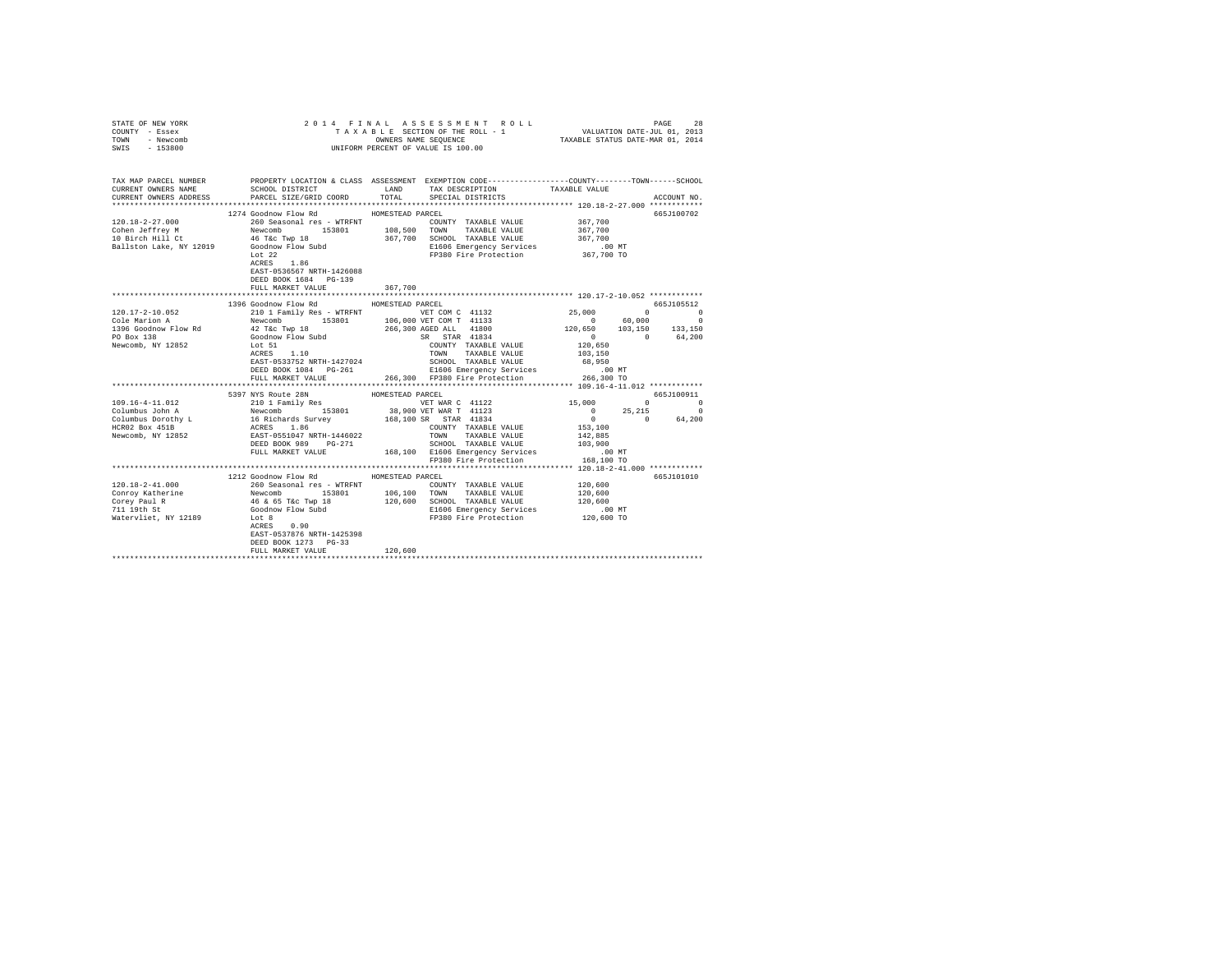| STATE OF NEW YORK<br>COUNTY - Essex<br>TOWN<br>- Newcomb<br>$-153800$<br>SWIS |                                                                                                                                         |                      | 2014 FINAL ASSESSMENT ROLL<br>TAXABLE SECTION OF THE ROLL - 1<br>OWNERS NAME SEQUENCE<br>UNIFORM PERCENT OF VALUE IS 100.00 | PAGE<br>VALUATION DATE-JUL 01, 2013<br>TAXABLE STATUS DATE-MAR 01, 2014                                          | 29 |
|-------------------------------------------------------------------------------|-----------------------------------------------------------------------------------------------------------------------------------------|----------------------|-----------------------------------------------------------------------------------------------------------------------------|------------------------------------------------------------------------------------------------------------------|----|
|                                                                               |                                                                                                                                         |                      |                                                                                                                             |                                                                                                                  |    |
| TAX MAP PARCEL NUMBER<br>CURRENT OWNERS NAME                                  | SCHOOL DISTRICT LAND                                                                                                                    |                      | TAX DESCRIPTION                                                                                                             | PROPERTY LOCATION & CLASS ASSESSMENT EXEMPTION CODE---------------COUNTY-------TOWN------SCHOOL<br>TAXABLE VALUE |    |
| CURRENT OWNERS ADDRESS                                                        | PARCEL SIZE/GRID COORD                                                                                                                  | TOTAL                | SPECIAL DISTRICTS                                                                                                           | ACCOUNT NO.                                                                                                      |    |
|                                                                               | 323 Woodys Rd                                                                                                                           | HOMESTEAD PARCEL     |                                                                                                                             | 665J105712                                                                                                       |    |
| 119.16-1-16.100                                                               | 210 1 Family Res - WTRFNT                                                                                                               |                      | COUNTY TAXABLE VALUE                                                                                                        | 245,100                                                                                                          |    |
| Conroy William                                                                | Newcomb 153801                                                                                                                          | 105,500 TOWN         | TAXABLE VALUE                                                                                                               | 245,100                                                                                                          |    |
| Conroy Faith                                                                  | 26 T&C Twp 18<br>Goodnow Flow Subd                                                                                                      | 245,100              | SCHOOL TAXABLE VALUE                                                                                                        | 245,100                                                                                                          |    |
| 2517 Fourth Ave                                                               |                                                                                                                                         |                      | E1606 Emergency Services                                                                                                    | $.00$ MT                                                                                                         |    |
| Watervliet, NY 12189                                                          | Lot 241B                                                                                                                                |                      | FP380 Fire Protection 245,100 TO                                                                                            |                                                                                                                  |    |
|                                                                               | ACRES 0.92                                                                                                                              |                      |                                                                                                                             |                                                                                                                  |    |
|                                                                               | EAST-0526499 NRTH-1428733                                                                                                               |                      |                                                                                                                             |                                                                                                                  |    |
|                                                                               | DEED BOOK 1091 PG-128                                                                                                                   |                      |                                                                                                                             |                                                                                                                  |    |
|                                                                               | FULL MARKET VALUE                                                                                                                       | 245,100              |                                                                                                                             |                                                                                                                  |    |
|                                                                               |                                                                                                                                         |                      |                                                                                                                             | ***************************** 120.18-1-4.000 *************                                                       |    |
|                                                                               | 1036 Goodnow Flow Rd                                                                                                                    | HOMESTEAD PARCEL     |                                                                                                                             | 665J101011                                                                                                       |    |
| $120.18 - 1 - 4.000$                                                          | 260 Seasonal res - WTRFNT                                                                                                               |                      | COUNTY TAXABLE VALUE                                                                                                        | 160,900                                                                                                          |    |
| Converse Arnold                                                               | Newcomb 153801                                                                                                                          |                      | 106,800 TOWN TAXABLE VALUE                                                                                                  | 160,900                                                                                                          |    |
| Converse Kelly<br>496 Atateka Dr                                              | 46 T&c Twp 18                                                                                                                           |                      | 160,900 SCHOOL TAXABLE VALUE                                                                                                | 160,900                                                                                                          |    |
| Chestertown, NY 12817                                                         | Goodnow Flow Subd<br>Lot 149                                                                                                            |                      | E1606 Emergency Services<br>FP380 Fire Protection                                                                           | $.00$ MT<br>160,900 TO                                                                                           |    |
|                                                                               | ACRES 0.50                                                                                                                              |                      |                                                                                                                             |                                                                                                                  |    |
|                                                                               | EAST-0536434 NRTH-1427864                                                                                                               |                      |                                                                                                                             |                                                                                                                  |    |
|                                                                               | DEED BOOK 1200 PG-214                                                                                                                   |                      |                                                                                                                             |                                                                                                                  |    |
|                                                                               | FULL MARKET VALUE                                                                                                                       | 160,900              |                                                                                                                             |                                                                                                                  |    |
|                                                                               |                                                                                                                                         |                      |                                                                                                                             |                                                                                                                  |    |
|                                                                               | Chaisson Rd                                                                                                                             | NON-HOMESTEAD PARCEL |                                                                                                                             | 665J100704                                                                                                       |    |
| $110.17 - 2 - 44.000$                                                         | 311 Res vac land                                                                                                                        |                      | COUNTY TAXABLE VALUE                                                                                                        | 35,700                                                                                                           |    |
| Cook Leonard                                                                  |                                                                                                                                         |                      | 35,700 TOWN TAXABLE VALUE                                                                                                   | 35,700                                                                                                           |    |
| 5574 State Rt 28N                                                             |                                                                                                                                         |                      | 35,700 SCHOOL TAXABLE VALUE                                                                                                 | 35,700                                                                                                           |    |
| Newcomb, NY 12852                                                             |                                                                                                                                         |                      | E1606 Emergency Services                                                                                                    | $.00$ MT                                                                                                         |    |
|                                                                               | Newcomb<br>153801<br>18 Richards Survey<br>Sl Pt Lot D & Pt E<br>Map 1843<br>-----                                                      |                      | FP380 Fire Protection                                                                                                       | 35,700 TO                                                                                                        |    |
|                                                                               | ACRES 4.04                                                                                                                              |                      |                                                                                                                             |                                                                                                                  |    |
|                                                                               | EAST-0554021 NRTH-1442876                                                                                                               |                      |                                                                                                                             |                                                                                                                  |    |
|                                                                               | DEED BOOK 1174   PG-112                                                                                                                 |                      |                                                                                                                             |                                                                                                                  |    |
|                                                                               | FULL MARKET VALUE                                                                                                                       | 35,700               |                                                                                                                             |                                                                                                                  |    |
|                                                                               |                                                                                                                                         |                      |                                                                                                                             |                                                                                                                  |    |
| $109.16 - 1 - 13.100$                                                         | 5574 NYS Route 28N                                                                                                                      | HOMESTEAD PARCEL     |                                                                                                                             | 665J101511<br>$\sim$ 0<br>30,000<br>$\mathbf{r}$                                                                 |    |
| Cook Leonard G                                                                | 210 1 Family Res - WTRFNT<br>Newcomb 153801<br>10 Tec Twp 27 Rs<br>ACRES 1.75<br>EAST-0546930 NRTH-1447437<br>NBFN DO46930 NRTH-1447437 |                      | RES. STAR 41854<br>141,800 COUNTY TAXABLE VALUE                                                                             | 254,800                                                                                                          |    |
| Cook Karin E                                                                  |                                                                                                                                         | 254,800 TOWN         | TAXABLE VALUE                                                                                                               | 254,800                                                                                                          |    |
| 5574 State Rt 28N                                                             |                                                                                                                                         |                      | SCHOOL TAXABLE VALUE                                                                                                        | 224,800                                                                                                          |    |
| Newcomb, NY 12852                                                             |                                                                                                                                         |                      | E1606 Emergency Services                                                                                                    | $.00$ MT                                                                                                         |    |
|                                                                               | DEED BOOK 701<br>$PG-17$                                                                                                                |                      | FP380 Fire Protection                                                                                                       | 254,800 TO                                                                                                       |    |
|                                                                               | FULL MARKET VALUE                                                                                                                       | 254,800              |                                                                                                                             |                                                                                                                  |    |
|                                                                               |                                                                                                                                         |                      |                                                                                                                             |                                                                                                                  |    |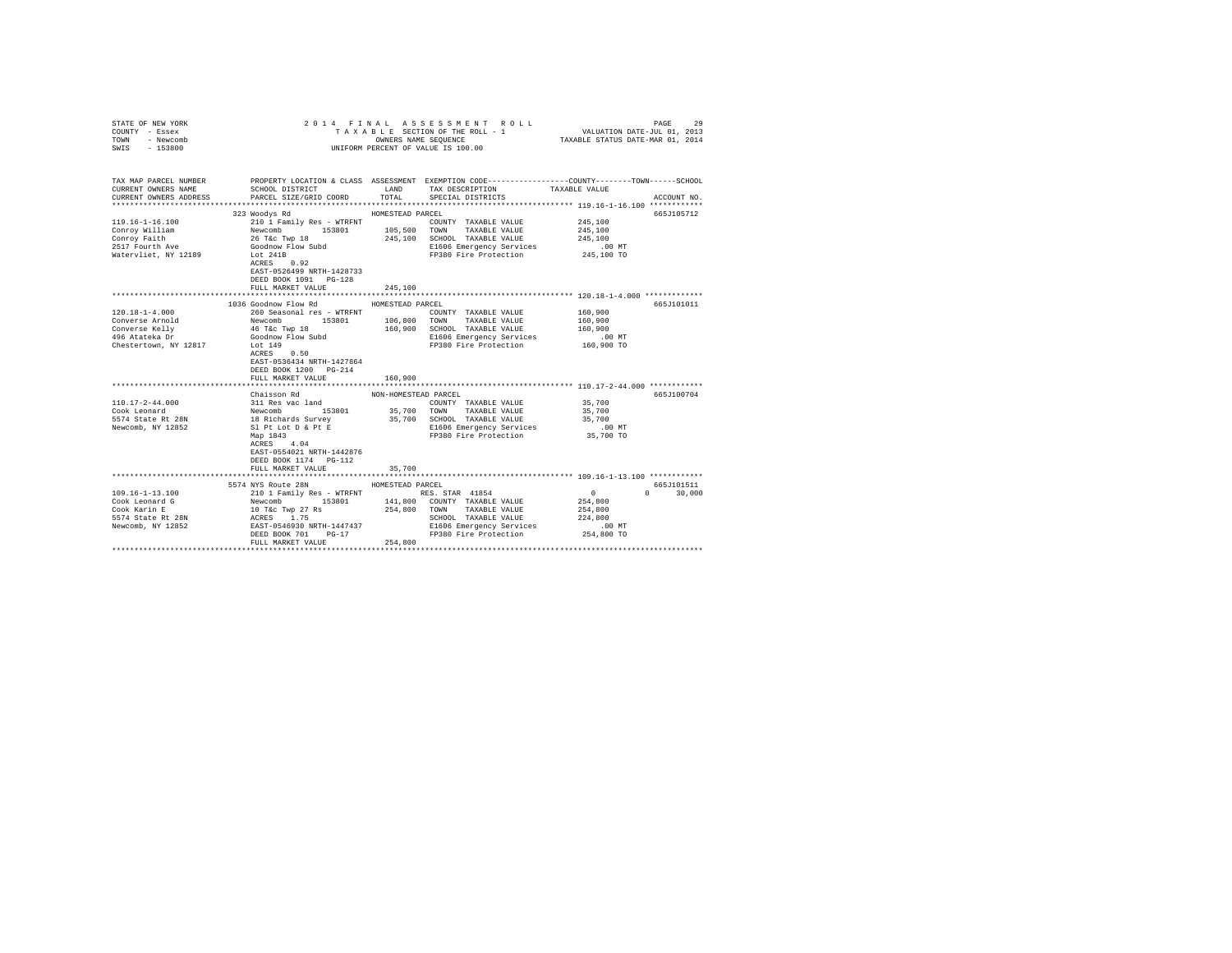| STATE OF NEW YORK | 2014 FINAL ASSESSMENT ROLL         | 30<br>PAGE                       |
|-------------------|------------------------------------|----------------------------------|
| COUNTY - Essex    | TAXABLE SECTION OF THE ROLL - 1    | VALUATION DATE-JUL 01, 2013      |
| TOWN<br>- Newcomb | OWNERS NAME SEOUENCE               | TAXABLE STATUS DATE-MAR 01, 2014 |
| - 153800<br>SWIS  | UNIFORM PERCENT OF VALUE IS 100.00 |                                  |

| TAX MAP PARCEL NUMBER<br>CURRENT OWNERS NAME                                                                                                                                                                                                    | SCHOOL DISTRICT LAND      |                      | TAX DESCRIPTION                                              | PROPERTY LOCATION & CLASS ASSESSMENT EXEMPTION CODE---------------COUNTY-------TOWN-----SCHOOL<br>TAXABLE VALUE |  |
|-------------------------------------------------------------------------------------------------------------------------------------------------------------------------------------------------------------------------------------------------|---------------------------|----------------------|--------------------------------------------------------------|-----------------------------------------------------------------------------------------------------------------|--|
| CURRENT OWNERS ADDRESS                                                                                                                                                                                                                          | PARCEL SIZE/GRID COORD    | TOTAL                | SPECIAL DISTRICTS                                            | ACCOUNT NO.                                                                                                     |  |
|                                                                                                                                                                                                                                                 |                           |                      |                                                              | 665J104502                                                                                                      |  |
|                                                                                                                                                                                                                                                 |                           |                      |                                                              | $0 \t 30.000$                                                                                                   |  |
|                                                                                                                                                                                                                                                 |                           |                      |                                                              |                                                                                                                 |  |
|                                                                                                                                                                                                                                                 |                           |                      |                                                              |                                                                                                                 |  |
|                                                                                                                                                                                                                                                 |                           |                      |                                                              |                                                                                                                 |  |
|                                                                                                                                                                                                                                                 |                           |                      |                                                              |                                                                                                                 |  |
|                                                                                                                                                                                                                                                 |                           |                      |                                                              |                                                                                                                 |  |
|                                                                                                                                                                                                                                                 | FULL MARKET VALUE 90,000  |                      |                                                              |                                                                                                                 |  |
|                                                                                                                                                                                                                                                 |                           |                      |                                                              |                                                                                                                 |  |
|                                                                                                                                                                                                                                                 | 1896 Goodnow Flow Rd      | HOMESTEAD PARCEL     |                                                              | 665J187009                                                                                                      |  |
|                                                                                                                                                                                                                                                 | 260 Seasonal res - WTRFNT |                      | COUNTY TAXABLE VALUE                                         | 202.200                                                                                                         |  |
|                                                                                                                                                                                                                                                 |                           |                      | 153801 131,400 TOWN TAXABLE VALUE                            | 202,200                                                                                                         |  |
|                                                                                                                                                                                                                                                 |                           |                      | 202,200 SCHOOL TAXABLE VALUE 202<br>E1606 Emergency Services | 202,200                                                                                                         |  |
|                                                                                                                                                                                                                                                 |                           |                      |                                                              | $.00$ MT                                                                                                        |  |
|                                                                                                                                                                                                                                                 |                           |                      | FP380 Fire Protection                                        | 202,200 TO                                                                                                      |  |
|                                                                                                                                                                                                                                                 |                           |                      |                                                              |                                                                                                                 |  |
|                                                                                                                                                                                                                                                 | DEED BOOK 873 PG-60       |                      |                                                              |                                                                                                                 |  |
|                                                                                                                                                                                                                                                 | FULL MARKET VALUE         | 202,200              |                                                              |                                                                                                                 |  |
|                                                                                                                                                                                                                                                 | 89 Goodnow Flow Rd        | HOMESTEAD PARCEL     |                                                              | 665J101014                                                                                                      |  |
| 109.15-4-5.001                                                                                                                                                                                                                                  | 260 Seasonal res          |                      | COUNTY TAXABLE VALUE                                         | 49,200                                                                                                          |  |
|                                                                                                                                                                                                                                                 |                           |                      |                                                              |                                                                                                                 |  |
|                                                                                                                                                                                                                                                 |                           |                      |                                                              |                                                                                                                 |  |
|                                                                                                                                                                                                                                                 |                           |                      |                                                              |                                                                                                                 |  |
|                                                                                                                                                                                                                                                 |                           |                      | E1606 Emergency Services<br>FP380 Fire Protection 49,200 TO  |                                                                                                                 |  |
|                                                                                                                                                                                                                                                 |                           |                      |                                                              |                                                                                                                 |  |
|                                                                                                                                                                                                                                                 | FULL MARKET VALUE         | 49,200               |                                                              |                                                                                                                 |  |
|                                                                                                                                                                                                                                                 |                           |                      |                                                              |                                                                                                                 |  |
|                                                                                                                                                                                                                                                 | Goodnow Flow Rd           | NON-HOMESTEAD PARCEL |                                                              | 665J103914                                                                                                      |  |
|                                                                                                                                                                                                                                                 |                           |                      |                                                              |                                                                                                                 |  |
|                                                                                                                                                                                                                                                 |                           |                      |                                                              |                                                                                                                 |  |
|                                                                                                                                                                                                                                                 |                           |                      |                                                              |                                                                                                                 |  |
|                                                                                                                                                                                                                                                 |                           |                      |                                                              |                                                                                                                 |  |
|                                                                                                                                                                                                                                                 |                           |                      |                                                              |                                                                                                                 |  |
|                                                                                                                                                                                                                                                 |                           |                      |                                                              |                                                                                                                 |  |
|                                                                                                                                                                                                                                                 | FULL MARKET VALUE         | 15,900               |                                                              |                                                                                                                 |  |
|                                                                                                                                                                                                                                                 |                           |                      |                                                              |                                                                                                                 |  |
|                                                                                                                                                                                                                                                 | 5201 NYS Route 28N        | HOMESTEAD PARCEL     |                                                              | 665J101015                                                                                                      |  |
|                                                                                                                                                                                                                                                 |                           |                      |                                                              | 140,500                                                                                                         |  |
|                                                                                                                                                                                                                                                 |                           |                      |                                                              | 140,500                                                                                                         |  |
|                                                                                                                                                                                                                                                 |                           |                      |                                                              | 140,500                                                                                                         |  |
| 110.13-9-23.022<br>COURTIVE Pauline Pauline 210 1 Family Res<br>CouRTY TAXABLE VALUE<br>CouRTY TAXABLE VALUE<br>COURT TAXABLE VALUE<br>COURTY TAXABLE VALUE<br>COURTY TAXABLE VALUE<br>COURTY TAXABLE VALUE<br>COURTY TAXABLE VALUE<br>COURTY T |                           |                      |                                                              |                                                                                                                 |  |
|                                                                                                                                                                                                                                                 |                           |                      |                                                              |                                                                                                                 |  |
|                                                                                                                                                                                                                                                 | FULL MARKET VALUE         | 140,500              |                                                              |                                                                                                                 |  |
|                                                                                                                                                                                                                                                 |                           |                      |                                                              |                                                                                                                 |  |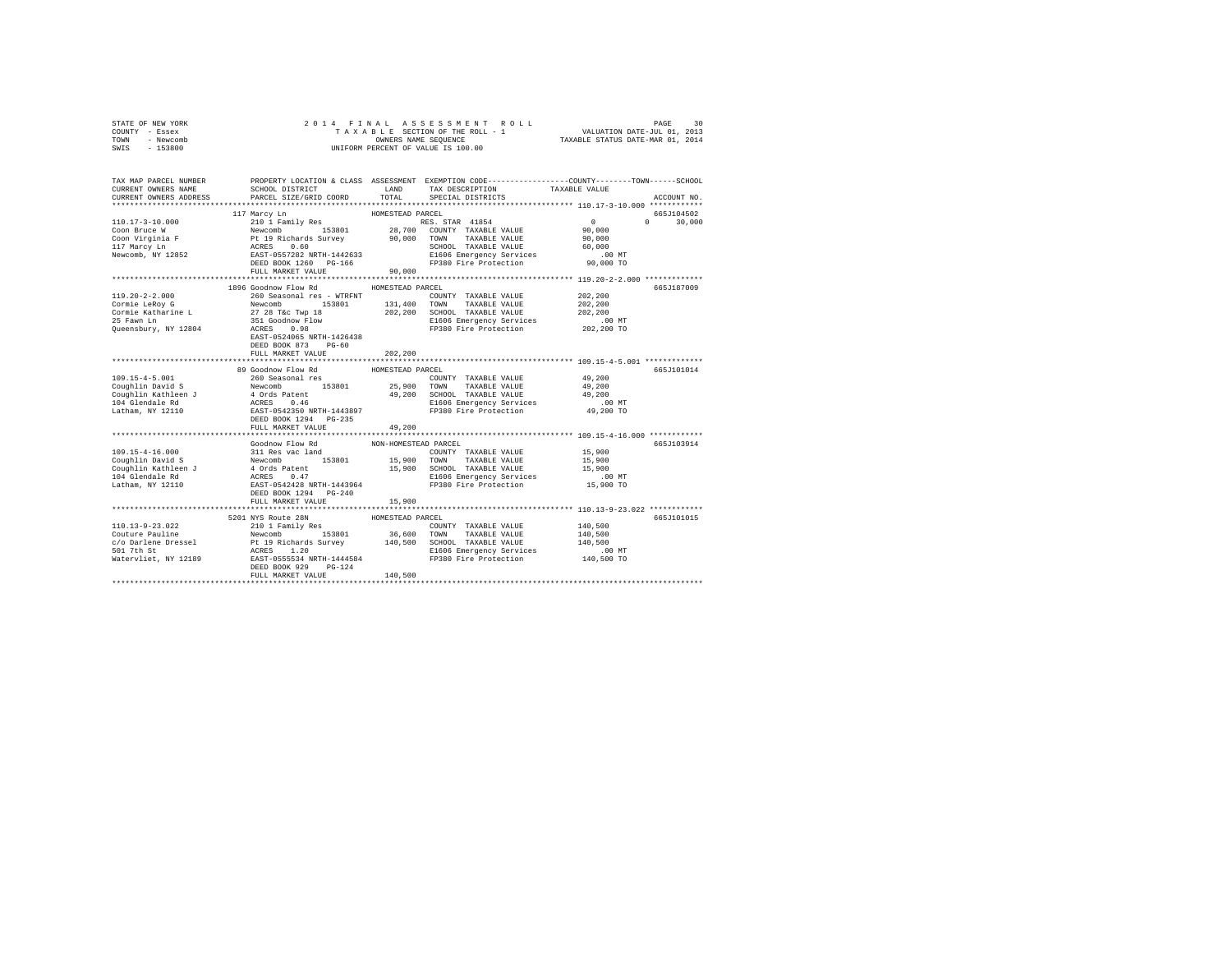| STATE OF NEW YORK<br>COUNTY - Essex<br>TOWN<br>- Newcomb<br>SWIS - 153800                                                                                                                                                | 2014 FINAL                                                                             | OWNERS NAME SEQUENCE | ASSESSMENT ROLL<br>TAXABLE SECTION OF THE ROLL - 1<br>UNIFORM PERCENT OF VALUE IS 100.00 | PAGE<br>VALUATION DATE-JUL 01, 2013<br>TAXABLE STATUS DATE-MAR 01, 2014                                                               | 31 |
|--------------------------------------------------------------------------------------------------------------------------------------------------------------------------------------------------------------------------|----------------------------------------------------------------------------------------|----------------------|------------------------------------------------------------------------------------------|---------------------------------------------------------------------------------------------------------------------------------------|----|
| CURRENT OWNERS NAME                                                                                                                                                                                                      | SCHOOL DISTRICT                                                                        | LAND                 | TAX DESCRIPTION                                                                          | TAX MAP PARCEL NUMBER PROPERTY LOCATION & CLASS ASSESSMENT EXEMPTION CODE--------------COUNTY-------TOWN------SCHOOL<br>TAXABLE VALUE |    |
| CURRENT OWNERS ADDRESS                                                                                                                                                                                                   | PARCEL SIZE/GRID COORD                                                                 | TOTAL                | SPECIAL DISTRICTS                                                                        | ACCOUNT NO.                                                                                                                           |    |
|                                                                                                                                                                                                                          |                                                                                        |                      |                                                                                          |                                                                                                                                       |    |
|                                                                                                                                                                                                                          | 10 Cherry Ln                                                                           | HOMESTEAD PARCEL     |                                                                                          | 665J103613                                                                                                                            |    |
|                                                                                                                                                                                                                          |                                                                                        |                      | COUNTY TAXABLE VALUE<br>106,400 TOWN TAXABLE VALUE                                       | 136,000                                                                                                                               |    |
|                                                                                                                                                                                                                          |                                                                                        |                      |                                                                                          | 136,000                                                                                                                               |    |
|                                                                                                                                                                                                                          |                                                                                        | 136,000              | SCHOOL TAXABLE VALUE<br>E1606 Emergency Services                                         | 136,000<br>.00 MT                                                                                                                     |    |
|                                                                                                                                                                                                                          |                                                                                        |                      | FP380 Fire Protection                                                                    | 136,000 TO                                                                                                                            |    |
|                                                                                                                                                                                                                          | EAST-0525927 NRTH-1428166<br>DEED BOOK 988 PG-54<br>FULL MARKET VALUE                  | 136,000              |                                                                                          |                                                                                                                                       |    |
|                                                                                                                                                                                                                          |                                                                                        |                      |                                                                                          |                                                                                                                                       |    |
|                                                                                                                                                                                                                          | 4995 NYS Route 28N                                                                     | NON-HOMESTEAD PARCEL |                                                                                          | 665J100214                                                                                                                            |    |
| $110.18 - 3 - 10.000$                                                                                                                                                                                                    | 462 Branch bank                                                                        |                      | COUNTY TAXABLE VALUE                                                                     | 111,200                                                                                                                               |    |
| CRE JV Mixed 15 NYS 3 Branc Newcomb 153801 24,100                                                                                                                                                                        |                                                                                        |                      | TAXABLE VALUE<br>TOWN                                                                    | 111,200                                                                                                                               |    |
|                                                                                                                                                                                                                          |                                                                                        | 111,200              | SCHOOL TAXABLE VALUE                                                                     | 111,200                                                                                                                               |    |
|                                                                                                                                                                                                                          |                                                                                        |                      | E1606 Emergency Services                                                                 | .00 MT                                                                                                                                |    |
|                                                                                                                                                                                                                          |                                                                                        |                      | FP380 Fire Protection                                                                    | 111,200 TO                                                                                                                            |    |
| COMichael Joyce<br>Pt 4 Thorns Survey<br>2007 - Et 4 Thorns Survey<br>2008 - Access<br>2009 Midewaters Pkwy<br>2009 - Et 4 Thorns Survey<br>20091 NRTH-1442072<br>2009 - PEED BOOK 1513<br>2009 - PEED BOOK 1513<br>2009 |                                                                                        |                      |                                                                                          |                                                                                                                                       |    |
|                                                                                                                                                                                                                          | FULL MARKET VALUE                                                                      | 111,200              |                                                                                          |                                                                                                                                       |    |
|                                                                                                                                                                                                                          | *******************************                                                        | *************        |                                                                                          | **************************** 110.-3-16.000 **************                                                                             |    |
|                                                                                                                                                                                                                          | 153 Lower Works Rd                                                                     | HOMESTEAD PARCEL     |                                                                                          | 665J101108                                                                                                                            |    |
| $110. - 3 - 16.000$<br>Crocker Chester                                                                                                                                                                                   | 240 Rural res<br>Newcomb<br>153801                                                     | 82,300               | COUNTY TAXABLE VALUE                                                                     | 168,000                                                                                                                               |    |
|                                                                                                                                                                                                                          |                                                                                        |                      | TOWN<br>TAXABLE VALUE                                                                    | 168,000                                                                                                                               |    |
| Palmiotto Jennifer 0 15 T&C Twp 46 168,000 SCHOOL TAXABLE VALUE<br>2222 Wyoming Ave NW 1480/205 & 210 Life Use t E1606 Emergency Services                                                                                |                                                                                        |                      |                                                                                          | 168,000<br>.00 MT                                                                                                                     |    |
| Washington, DC 20008                                                                                                                                                                                                     | Tarrant Putnam/Chester Cr                                                              |                      | FP380 Fire Protection                                                                    | 168,000 TO                                                                                                                            |    |
|                                                                                                                                                                                                                          | ACRES 56.57<br>EAST-0577444 NRTH-1443044<br>DEED BOOK 1480 PG-210<br>FULL MARKET VALUE | 168,000              |                                                                                          |                                                                                                                                       |    |
|                                                                                                                                                                                                                          |                                                                                        |                      |                                                                                          |                                                                                                                                       |    |
|                                                                                                                                                                                                                          | 199 Lower Works Rd                                                                     | HOMESTEAD PARCEL     |                                                                                          | 665J189003                                                                                                                            |    |
| $111. - 3 - 4.000$                                                                                                                                                                                                       | 281 Multiple res<br>Newcomb 153801<br>10 T&c Twp 46<br>Db 933 Pg 5                     |                      | COUNTY TAXABLE VALUE                                                                     | 256,400                                                                                                                               |    |
| Crocker Chester A                                                                                                                                                                                                        |                                                                                        | 48,700               | TOWN<br>TAXABLE VALUE                                                                    | 256,400                                                                                                                               |    |
| Crocker Saone                                                                                                                                                                                                            |                                                                                        | 256,400              | SCHOOL TAXABLE VALUE                                                                     | 256,400                                                                                                                               |    |
| 2222 Wyoming Ave NW                                                                                                                                                                                                      |                                                                                        |                      | E1606 Emergency Services                                                                 | $.00$ MT                                                                                                                              |    |
| Washington, DC 20008                                                                                                                                                                                                     | ACRES 13.78                                                                            |                      | FP380 Fire Protection 256,400 TO                                                         |                                                                                                                                       |    |
|                                                                                                                                                                                                                          | EAST-0577646 NRTH-1441627                                                              |                      |                                                                                          |                                                                                                                                       |    |
|                                                                                                                                                                                                                          | DEED BOOK 935<br>$PG-208$                                                              |                      |                                                                                          |                                                                                                                                       |    |
|                                                                                                                                                                                                                          | FULL MARKET VALUE                                                                      | 256,400              |                                                                                          |                                                                                                                                       |    |
|                                                                                                                                                                                                                          |                                                                                        |                      |                                                                                          |                                                                                                                                       |    |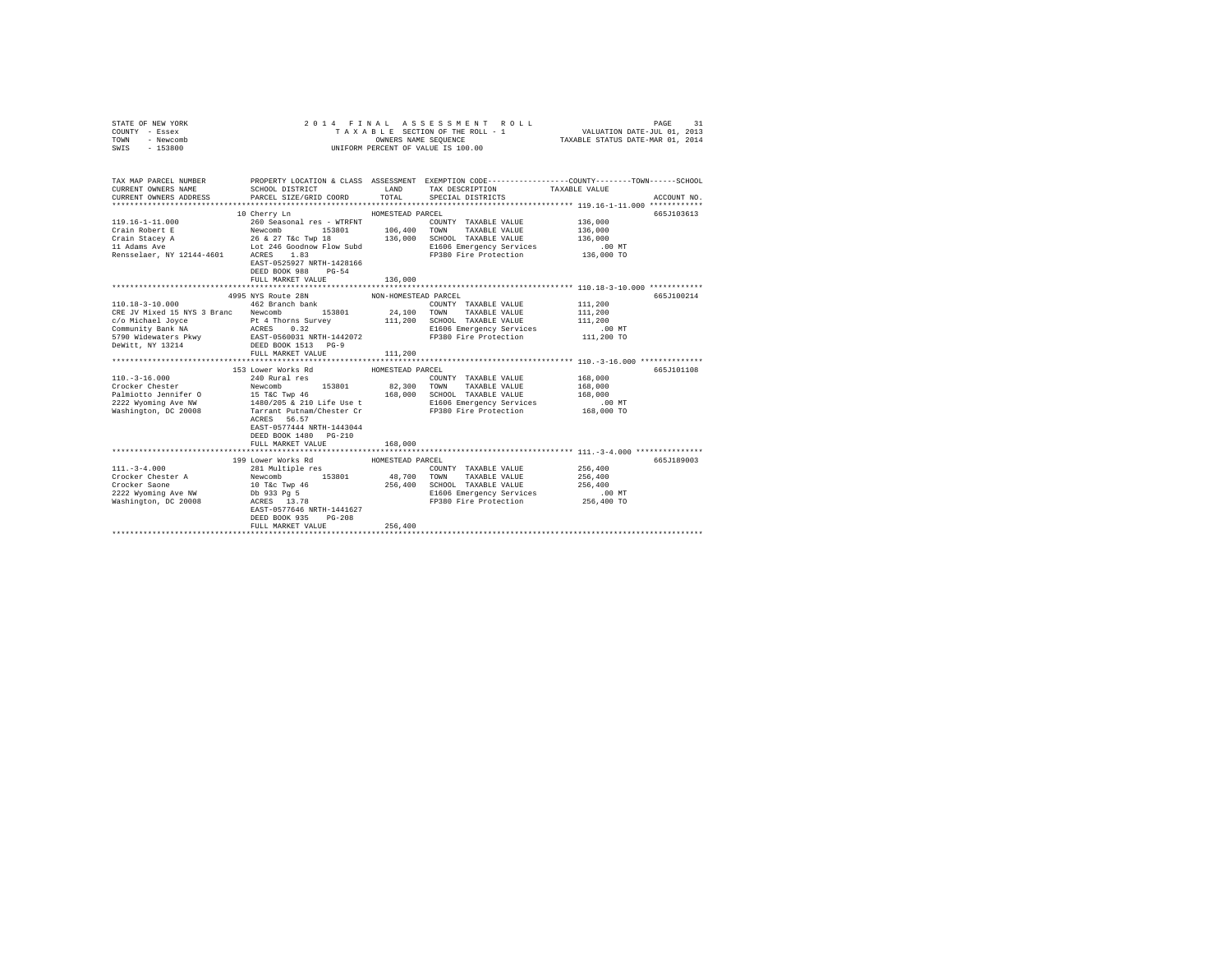| STATE OF NEW YORK<br>COUNTY - Essex<br>TOWN - Newcomb<br>SWIS - 153800                       |                                                                                                                                          |                                                                                                                                                                                                                                                                                                                                                                                                                                                                                                                                                                                |                                                                                                                                                                                                       |
|----------------------------------------------------------------------------------------------|------------------------------------------------------------------------------------------------------------------------------------------|--------------------------------------------------------------------------------------------------------------------------------------------------------------------------------------------------------------------------------------------------------------------------------------------------------------------------------------------------------------------------------------------------------------------------------------------------------------------------------------------------------------------------------------------------------------------------------|-------------------------------------------------------------------------------------------------------------------------------------------------------------------------------------------------------|
| TAX MAP PARCEL NUMBER<br>CURRENT OWNERS NAME<br>CURRENT OWNERS ADDRESS                       | SCHOOL DISTRICT<br>PARCEL SIZE/GRID COORD                                                                                                | PROPERTY LOCATION & CLASS ASSESSMENT EXEMPTION CODE---------------COUNTY-------TOWN-----SCHOOL<br>LAND TAX DESCRIPTION TAXABLE VALUE<br>TOTAL SPECIAL DISTRICTS                                                                                                                                                                                                                                                                                                                                                                                                                | ACCOUNT NO.                                                                                                                                                                                           |
| 120.18-2-40.048<br>Cullen Andrew W<br>Spanard Jan-Marie A<br>PO Box 154<br>Newcomb, NY 12852 | 1168 Goodnow Flow Rd MOMESTEAD PARCEL<br>ACRES 0.55 BANK1STARSG<br>EAST-0538483 NRTH-1425988<br>DEED BOOK 981 PG-24<br>FULL MARKET VALUE | 210 1 Family Res - WTRFNT<br>NES. STAR 41854<br>Newcomb 153801 105,100 COUNTY TAXABLE VALUE<br>46 Tac Twp 18 625,100 TOWN TAXABLE VALUE<br>GOODLOW FLOW Subd<br>1616 E1606 Emergency Services<br>21606 Energency Services<br>21606 Energency<br>SCHOOL TAXABLE VALUE 595,100<br>E1606 Emergency Services 505,100<br>FP380 Fire Protection 625,100 TO<br>625,100                                                                                                                                                                                                                | 665J104705<br>$\begin{array}{c} 0 \\ 625,100 \end{array}$<br>$0 \t 30,000$<br>625,100                                                                                                                 |
|                                                                                              | 27 Cherry Ln                                                                                                                             | HOMESTEAD PARCEL<br>119.16-1-12.000<br>COUNTY TAXABLE VALUE<br>COUNTY TAXABLE VALUE<br>COUNTY TAXABLE VALUE<br>COUNTY TAXABLE VALUE<br>COUNTY TAXABLE VALUE<br>SUIDE BIZZABEL NAUE NEWS NOT DUM NOT TAXABLE VALUE<br>SUIDE BIZZABLE VALUE<br>SUIDE SUIDE SUIDE SU<br>COUNTY TAXABLE VALUE 297,600                                                                                                                                                                                                                                                                              | 665J107108<br>297,600<br>297.600<br>.00MT                                                                                                                                                             |
|                                                                                              | EAST-0526033 NRTH-1428183<br>DEED BOOK 850 PG-178<br>FULL MARKET VALUE                                                                   | 297,600                                                                                                                                                                                                                                                                                                                                                                                                                                                                                                                                                                        | 297,600 TO                                                                                                                                                                                            |
| $110. -3 - 2.000$                                                                            | 41 Lower Works Rd<br>EAST-0575857 NRTH-1445042<br>DEED BOOK 837 PG-111<br>FULL MARKET VALUE 113,700                                      | HOMESTEAD PARCEL<br>COUNTY TAXABLE VALUE 113,700<br>Communication of the communication of the communication of the communication of the communication of the communication of the communication of the communication of the communication of the communication of the communicatio<br>E1606 Emergency Services .00 MT<br>FP380 Fire Protection .013,700 TO                                                                                                                                                                                                                     | 665J186001<br>113,700<br>113,700                                                                                                                                                                      |
|                                                                                              |                                                                                                                                          |                                                                                                                                                                                                                                                                                                                                                                                                                                                                                                                                                                                |                                                                                                                                                                                                       |
|                                                                                              | 105 Marcy Ln                                                                                                                             | HOMESTEAD PARCEL<br>$(10.17-3-12.000 \nonumber \\ \mbox{Cumindingham\omega~mes~J}~~\mbox{2101 Finally Res}~~\mbox{WESTEAD}~~\mbox{VET COM C}~41132 \nonumber \\ \mbox{Cumindingham\omega~mes~J}~~\mbox{Newcomb}~~\mbox{153801}~~27,000 VET COM C}~41132 \nonumber \\ \mbox{Cumindingham\omega~mes~J}~~\mbox{Newcomb}~~\mbox{153801}~~27,000 VET COM T}~41133 \nonumber \\ \mbox{105 Mary Im}~~\mbox{106 MSP}~\mbox{M}~~\$<br>COUNTY TAXABLE VALUE<br>TOWN TAXABLE VALUE 46,162<br>123,100 SCHOOL TAXABLE VALUE<br>E1606 Emergency Services<br>FP380 Fire Protection 123,100 TO | 665J100507<br>VET COM C 41132<br>VET COM C 41133<br>1 0 20 20,775<br>25,000 0 30,775<br>26 30 20,775<br>3R STAR 41834<br>29,050 46,153<br>3R STAR 41834<br>20 0 61,550<br>49,050<br>$\sim$ 0<br>.00MT |
|                                                                                              |                                                                                                                                          |                                                                                                                                                                                                                                                                                                                                                                                                                                                                                                                                                                                |                                                                                                                                                                                                       |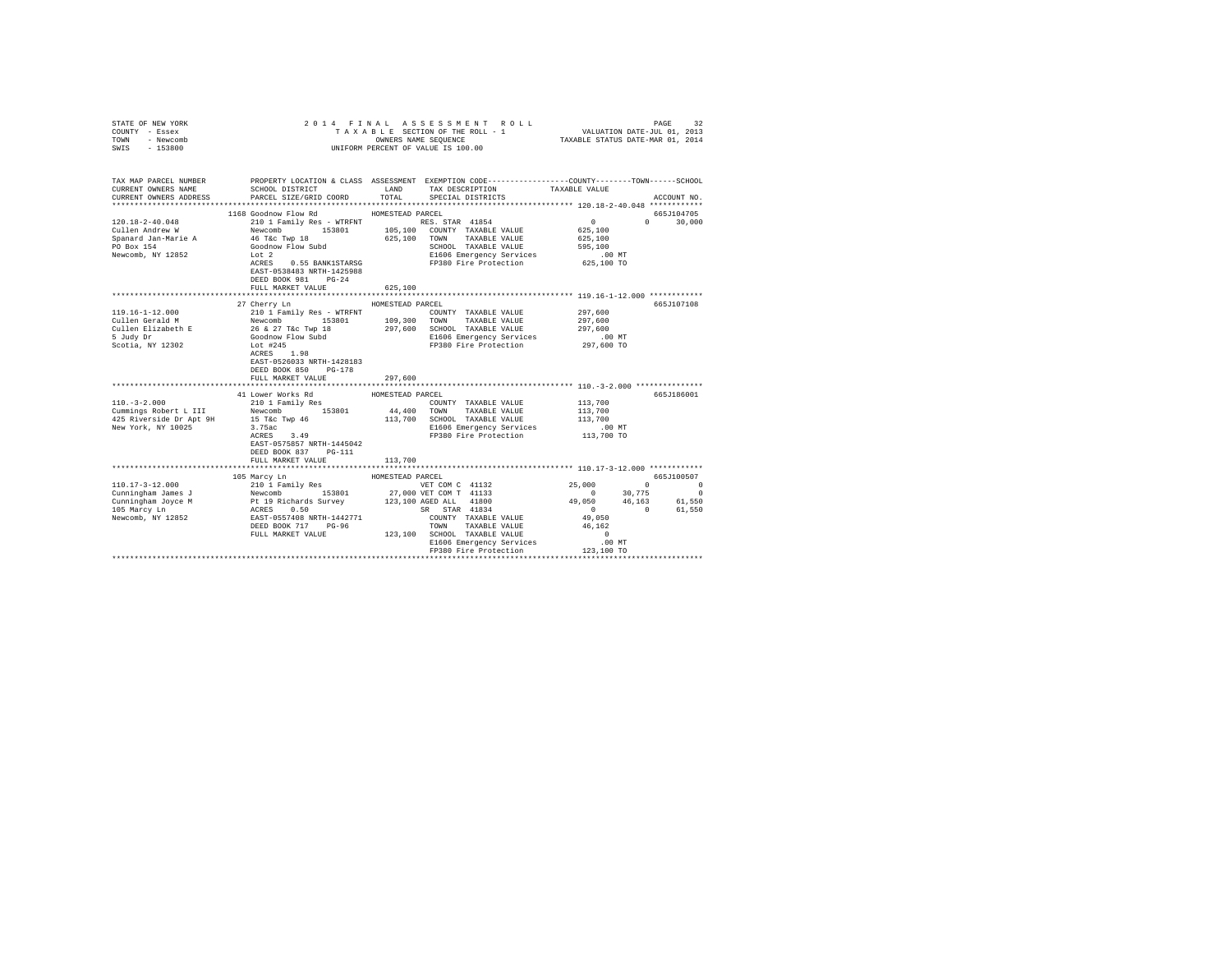| STATE OF NEW YORK<br>COUNTY - Essex<br>TOWN - Newcomb<br>SWIS - 153800                                                                                                                                                                                                                                                                                                                   |                                                                                           | 2014 FINAL ASSESSMENT ROLL<br>VALUATION DATE-JUL 01, 2013<br>TAXABLE STATUS DATE-MAR 01, 2014<br>TAXABLE SECTION OF THE ROLL - 1<br>OWNERS NAME SEQUENCE<br>UNIFORM PERCENT OF VALUE IS 100.00 |                                                                                                                                                                                                                                                                                                                                                                                                                                                                                                         |                                                         |               |  |
|------------------------------------------------------------------------------------------------------------------------------------------------------------------------------------------------------------------------------------------------------------------------------------------------------------------------------------------------------------------------------------------|-------------------------------------------------------------------------------------------|------------------------------------------------------------------------------------------------------------------------------------------------------------------------------------------------|---------------------------------------------------------------------------------------------------------------------------------------------------------------------------------------------------------------------------------------------------------------------------------------------------------------------------------------------------------------------------------------------------------------------------------------------------------------------------------------------------------|---------------------------------------------------------|---------------|--|
| TAX MAP PARCEL NUMBER PROPERTY LOCATION & CLASS ASSESSMENT EXEMPTION CODE---------------COUNTY-------TOWN------SCHOOL<br>CURRENT OWNERS NAME                                                                                                                                                                                                                                             | SCHOOL DISTRICT                                                                           | LAND                                                                                                                                                                                           | TAX DESCRIPTION                                                                                                                                                                                                                                                                                                                                                                                                                                                                                         | TAXABLE VALUE                                           |               |  |
| CURRENT OWNERS ADDRESS PARCEL SIZE/GRID COORD                                                                                                                                                                                                                                                                                                                                            |                                                                                           | TOTAL                                                                                                                                                                                          | SPECIAL DISTRICTS                                                                                                                                                                                                                                                                                                                                                                                                                                                                                       |                                                         | ACCOUNT NO.   |  |
|                                                                                                                                                                                                                                                                                                                                                                                          |                                                                                           |                                                                                                                                                                                                |                                                                                                                                                                                                                                                                                                                                                                                                                                                                                                         |                                                         |               |  |
|                                                                                                                                                                                                                                                                                                                                                                                          |                                                                                           |                                                                                                                                                                                                |                                                                                                                                                                                                                                                                                                                                                                                                                                                                                                         |                                                         | 665J106713    |  |
| $120.14 - 1 - 1.000$                                                                                                                                                                                                                                                                                                                                                                     |                                                                                           |                                                                                                                                                                                                |                                                                                                                                                                                                                                                                                                                                                                                                                                                                                                         | 382,900                                                 |               |  |
| Currie John V                                                                                                                                                                                                                                                                                                                                                                            |                                                                                           |                                                                                                                                                                                                |                                                                                                                                                                                                                                                                                                                                                                                                                                                                                                         | 382,900                                                 |               |  |
| Currie Lara                                                                                                                                                                                                                                                                                                                                                                              |                                                                                           |                                                                                                                                                                                                |                                                                                                                                                                                                                                                                                                                                                                                                                                                                                                         | 382,900                                                 |               |  |
| 1133 Bay Rd                                                                                                                                                                                                                                                                                                                                                                              |                                                                                           |                                                                                                                                                                                                | $\begin{tabular}{c c c c c} \multicolumn{1}{c}{\textbf{3.1}} & \multicolumn{1}{c}{\textbf{5.2}} & \multicolumn{1}{c}{\textbf{5.3}} & \multicolumn{1}{c}{\textbf{5.3}} & \multicolumn{1}{c}{\textbf{5.3}} & \multicolumn{1}{c}{\textbf{5.3}} & \multicolumn{1}{c}{\textbf{5.3}} & \multicolumn{1}{c}{\textbf{5.3}} & \multicolumn{1}{c}{\textbf{5.3}} & \multicolumn{1}{c}{\textbf{5.3}} & \multicolumn{1}{c}{\textbf{5.3}} & \multicolumn{1}{c}{\$<br>E1606 Emergency Services<br>FP380 Fire Protection | $.00$ MT                                                |               |  |
| Lake George, NY 12845                                                                                                                                                                                                                                                                                                                                                                    | Lot 173<br>ACRES 0.84<br>EAST-0533969 NRTH-1428904<br>DEED BOOK 1346 PG-306               |                                                                                                                                                                                                |                                                                                                                                                                                                                                                                                                                                                                                                                                                                                                         | 382,900 TO                                              |               |  |
|                                                                                                                                                                                                                                                                                                                                                                                          | FULL MARKET VALUE                                                                         | 382,900                                                                                                                                                                                        |                                                                                                                                                                                                                                                                                                                                                                                                                                                                                                         |                                                         |               |  |
|                                                                                                                                                                                                                                                                                                                                                                                          | 82 Stubing Ln                                                                             | HOMESTEAD PARCEL                                                                                                                                                                               |                                                                                                                                                                                                                                                                                                                                                                                                                                                                                                         |                                                         | 665Z001005    |  |
|                                                                                                                                                                                                                                                                                                                                                                                          |                                                                                           |                                                                                                                                                                                                |                                                                                                                                                                                                                                                                                                                                                                                                                                                                                                         | 136,800                                                 |               |  |
|                                                                                                                                                                                                                                                                                                                                                                                          |                                                                                           |                                                                                                                                                                                                |                                                                                                                                                                                                                                                                                                                                                                                                                                                                                                         | 136,800                                                 |               |  |
|                                                                                                                                                                                                                                                                                                                                                                                          |                                                                                           |                                                                                                                                                                                                |                                                                                                                                                                                                                                                                                                                                                                                                                                                                                                         | 136,800                                                 |               |  |
|                                                                                                                                                                                                                                                                                                                                                                                          |                                                                                           |                                                                                                                                                                                                |                                                                                                                                                                                                                                                                                                                                                                                                                                                                                                         | $.00$ MT                                                |               |  |
|                                                                                                                                                                                                                                                                                                                                                                                          | DEED BOOK 1373 PG-262<br>FULL MARKET VALUE                                                | 136,800                                                                                                                                                                                        |                                                                                                                                                                                                                                                                                                                                                                                                                                                                                                         | 136,800 TO                                              |               |  |
|                                                                                                                                                                                                                                                                                                                                                                                          |                                                                                           |                                                                                                                                                                                                |                                                                                                                                                                                                                                                                                                                                                                                                                                                                                                         | ************************** 120.18-2-3.000 ************* |               |  |
|                                                                                                                                                                                                                                                                                                                                                                                          | 1376 Goodnow Flow Rd                                                                      | HOMESTEAD PARCEL                                                                                                                                                                               |                                                                                                                                                                                                                                                                                                                                                                                                                                                                                                         |                                                         | 665J101114    |  |
|                                                                                                                                                                                                                                                                                                                                                                                          |                                                                                           |                                                                                                                                                                                                | COUNTY TAXABLE VALUE                                                                                                                                                                                                                                                                                                                                                                                                                                                                                    | 173,200                                                 |               |  |
|                                                                                                                                                                                                                                                                                                                                                                                          |                                                                                           |                                                                                                                                                                                                |                                                                                                                                                                                                                                                                                                                                                                                                                                                                                                         | 173,200                                                 |               |  |
|                                                                                                                                                                                                                                                                                                                                                                                          |                                                                                           |                                                                                                                                                                                                | 173,200 SCHOOL TAXABLE VALUE                                                                                                                                                                                                                                                                                                                                                                                                                                                                            | 173,200                                                 |               |  |
|                                                                                                                                                                                                                                                                                                                                                                                          |                                                                                           |                                                                                                                                                                                                | E1606 Emergency Services                                                                                                                                                                                                                                                                                                                                                                                                                                                                                | .00 MT                                                  |               |  |
|                                                                                                                                                                                                                                                                                                                                                                                          | ACRES 1.06<br>EAST-0534255 NRTH-1426929<br>DEED BOOK 446<br>$PG-133$<br>FULL MARKET VALUE | 173,200                                                                                                                                                                                        | FP380 Fire Protection                                                                                                                                                                                                                                                                                                                                                                                                                                                                                   | 173,200 TO                                              |               |  |
|                                                                                                                                                                                                                                                                                                                                                                                          |                                                                                           |                                                                                                                                                                                                |                                                                                                                                                                                                                                                                                                                                                                                                                                                                                                         |                                                         |               |  |
|                                                                                                                                                                                                                                                                                                                                                                                          | 16 Winebrook Cir                                                                          | HOMESTEAD PARCEL                                                                                                                                                                               |                                                                                                                                                                                                                                                                                                                                                                                                                                                                                                         |                                                         | 665J106405    |  |
| $\begin{tabular}{l c c c c c c c c} \hline 110.17-2-26.011 & \multicolumn{3}{c c c c} \multicolumn{3}{c c c} \multicolumn{3}{c c c} \multicolumn{3}{c c c} \multicolumn{3}{c c c} \multicolumn{3}{c c c} \multicolumn{3}{c c c} \multicolumn{3}{c c c} \multicolumn{3}{c c c} \multicolumn{3}{c c c} \multicolumn{3}{c c c} \multicolumn{3}{c c c} \multicolumn{3}{c c c} \multicolumn{$ |                                                                                           |                                                                                                                                                                                                |                                                                                                                                                                                                                                                                                                                                                                                                                                                                                                         |                                                         | $0 \t 30.000$ |  |
|                                                                                                                                                                                                                                                                                                                                                                                          |                                                                                           |                                                                                                                                                                                                |                                                                                                                                                                                                                                                                                                                                                                                                                                                                                                         |                                                         |               |  |
|                                                                                                                                                                                                                                                                                                                                                                                          |                                                                                           |                                                                                                                                                                                                |                                                                                                                                                                                                                                                                                                                                                                                                                                                                                                         |                                                         |               |  |
|                                                                                                                                                                                                                                                                                                                                                                                          |                                                                                           |                                                                                                                                                                                                |                                                                                                                                                                                                                                                                                                                                                                                                                                                                                                         |                                                         |               |  |
|                                                                                                                                                                                                                                                                                                                                                                                          |                                                                                           |                                                                                                                                                                                                |                                                                                                                                                                                                                                                                                                                                                                                                                                                                                                         |                                                         |               |  |
|                                                                                                                                                                                                                                                                                                                                                                                          | FULL MARKET VALUE                                                                         | 184,000                                                                                                                                                                                        |                                                                                                                                                                                                                                                                                                                                                                                                                                                                                                         |                                                         |               |  |
|                                                                                                                                                                                                                                                                                                                                                                                          |                                                                                           |                                                                                                                                                                                                |                                                                                                                                                                                                                                                                                                                                                                                                                                                                                                         |                                                         |               |  |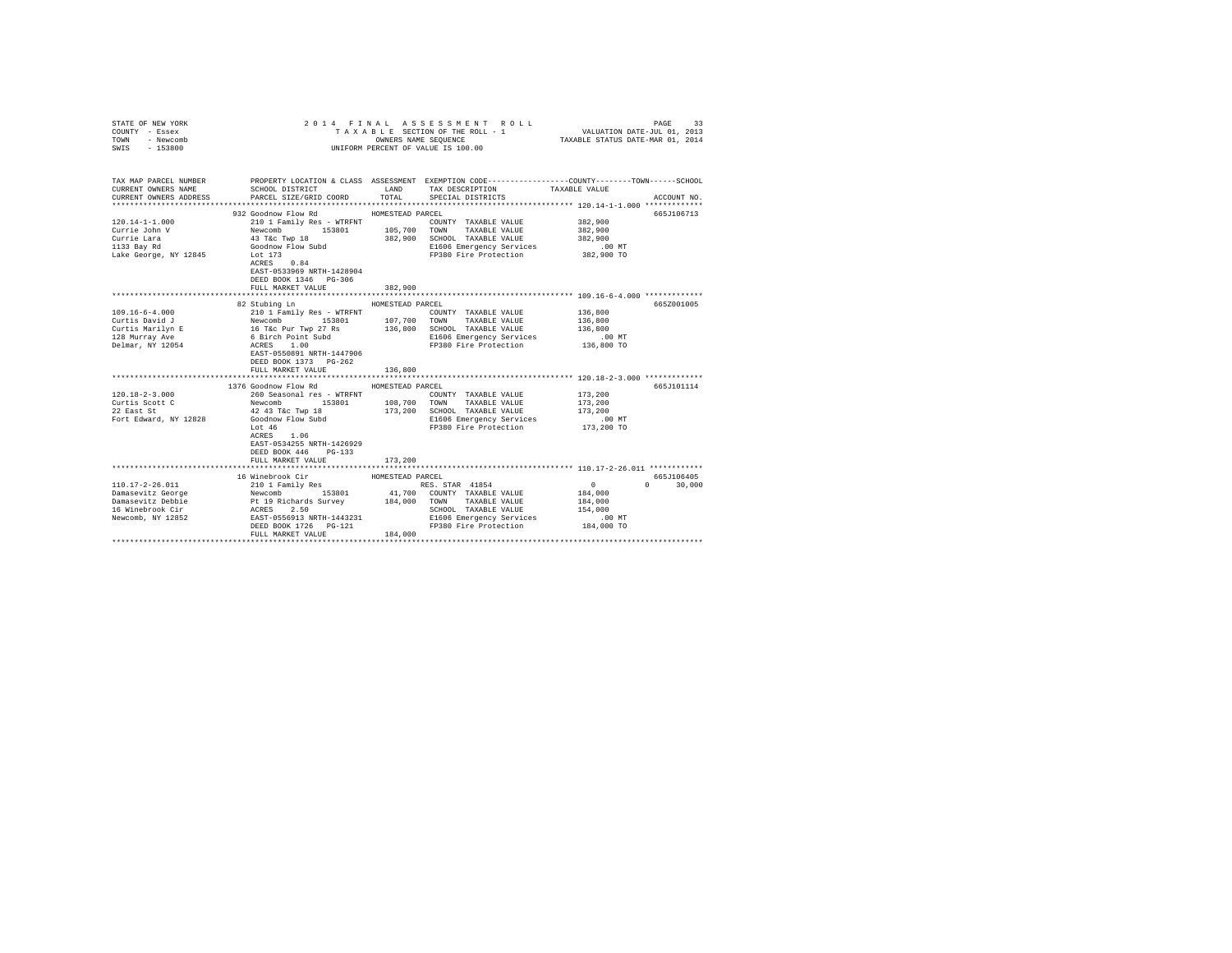| STATE OF NEW YORK                                                                                                                                                                                                                                                                                                                                                                                                                               |                                                                                                                                                                                                                                        |                  |                                                                                                    |               |               |
|-------------------------------------------------------------------------------------------------------------------------------------------------------------------------------------------------------------------------------------------------------------------------------------------------------------------------------------------------------------------------------------------------------------------------------------------------|----------------------------------------------------------------------------------------------------------------------------------------------------------------------------------------------------------------------------------------|------------------|----------------------------------------------------------------------------------------------------|---------------|---------------|
| COUNTY - Essex                                                                                                                                                                                                                                                                                                                                                                                                                                  |                                                                                                                                                                                                                                        |                  |                                                                                                    |               |               |
| TOWN - Newcomb<br>SWIS - 153800                                                                                                                                                                                                                                                                                                                                                                                                                 |                                                                                                                                                                                                                                        |                  |                                                                                                    |               |               |
|                                                                                                                                                                                                                                                                                                                                                                                                                                                 |                                                                                                                                                                                                                                        |                  |                                                                                                    |               |               |
|                                                                                                                                                                                                                                                                                                                                                                                                                                                 |                                                                                                                                                                                                                                        |                  |                                                                                                    |               |               |
|                                                                                                                                                                                                                                                                                                                                                                                                                                                 |                                                                                                                                                                                                                                        |                  |                                                                                                    |               |               |
| TAX MAP PARCEL NUMBER THE PROPERTY LOCATION & CLASS ASSESSMENT EXEMPTION CODE--------------COUNTY-------TOWN------SCHOOL                                                                                                                                                                                                                                                                                                                        |                                                                                                                                                                                                                                        |                  |                                                                                                    |               |               |
| CURRENT OWNERS NAME                                                                                                                                                                                                                                                                                                                                                                                                                             | SCHOOL DISTRICT TAND TAX DESCRIPTION                                                                                                                                                                                                   | TOTAL            | SPECIAL DISTRICTS                                                                                  | TAXABLE VALUE | ACCOUNT NO.   |
| CURRENT OWNERS ADDRESS                                                                                                                                                                                                                                                                                                                                                                                                                          | PARCEL SIZE/GRID COORD                                                                                                                                                                                                                 |                  |                                                                                                    |               |               |
|                                                                                                                                                                                                                                                                                                                                                                                                                                                 | 31 Chaisson Rd                                                                                                                                                                                                                         | HOMESTEAD PARCEL |                                                                                                    |               | 665J101611    |
|                                                                                                                                                                                                                                                                                                                                                                                                                                                 |                                                                                                                                                                                                                                        |                  |                                                                                                    |               |               |
|                                                                                                                                                                                                                                                                                                                                                                                                                                                 |                                                                                                                                                                                                                                        |                  |                                                                                                    |               |               |
|                                                                                                                                                                                                                                                                                                                                                                                                                                                 |                                                                                                                                                                                                                                        |                  |                                                                                                    |               |               |
|                                                                                                                                                                                                                                                                                                                                                                                                                                                 |                                                                                                                                                                                                                                        |                  |                                                                                                    |               |               |
|                                                                                                                                                                                                                                                                                                                                                                                                                                                 |                                                                                                                                                                                                                                        |                  |                                                                                                    |               |               |
|                                                                                                                                                                                                                                                                                                                                                                                                                                                 | DEED BOOK 1609 PG-306                                                                                                                                                                                                                  |                  |                                                                                                    |               |               |
|                                                                                                                                                                                                                                                                                                                                                                                                                                                 | FULL MARKET VALUE                                                                                                                                                                                                                      | 100,800          |                                                                                                    |               |               |
|                                                                                                                                                                                                                                                                                                                                                                                                                                                 |                                                                                                                                                                                                                                        |                  |                                                                                                    |               |               |
|                                                                                                                                                                                                                                                                                                                                                                                                                                                 | 36 Chaisson Rd MOMESTEAD PARCEL                                                                                                                                                                                                        |                  |                                                                                                    |               | 665J103912    |
| 110.13-8-1.002                                                                                                                                                                                                                                                                                                                                                                                                                                  | 210 1 Family Res - WTRFNT SR STAR 41834                                                                                                                                                                                                |                  |                                                                                                    | $\sim$ 0      | 0 64.200      |
|                                                                                                                                                                                                                                                                                                                                                                                                                                                 |                                                                                                                                                                                                                                        |                  |                                                                                                    | 146,800       |               |
|                                                                                                                                                                                                                                                                                                                                                                                                                                                 |                                                                                                                                                                                                                                        |                  |                                                                                                    | 146,800       |               |
| $\begin{tabular}{l c c c c c c c} \hline \texttt{Darrah Melvin J Jr} & \texttt{Newcomb} & \texttt{153801} & \texttt{23,700} & \texttt{COMNT} & \texttt{TAXABLE VALUE} \\ \hline \texttt{c/O Melvin Darrah Sr} & \texttt{N} & \texttt{18.7} & \texttt{23,700} & \texttt{COMNT} & \texttt{TAXABLE VALUE} \\ \hline \texttt{36} & \texttt{Chaisson Rd} & \texttt{1538/227 Life Each} & \texttt{146,800} & \texttt{TONMT} & \texttt{TAXABLE VALUE}$ |                                                                                                                                                                                                                                        |                  | SCHOOL TAXABLE VALUE 82,600<br>E1606 Emergency Services .00 MT<br>FP380 Fire Protection 146,800 TO |               |               |
|                                                                                                                                                                                                                                                                                                                                                                                                                                                 |                                                                                                                                                                                                                                        |                  |                                                                                                    |               |               |
|                                                                                                                                                                                                                                                                                                                                                                                                                                                 | ACRES 3.24                                                                                                                                                                                                                             |                  |                                                                                                    |               |               |
|                                                                                                                                                                                                                                                                                                                                                                                                                                                 | EAST-0554066 NRTH-1444211                                                                                                                                                                                                              |                  |                                                                                                    |               |               |
|                                                                                                                                                                                                                                                                                                                                                                                                                                                 | DEED BOOK 1678 PG-185                                                                                                                                                                                                                  |                  |                                                                                                    |               |               |
|                                                                                                                                                                                                                                                                                                                                                                                                                                                 | FULL MARKET VALUE                                                                                                                                                                                                                      | 146,800          |                                                                                                    |               |               |
|                                                                                                                                                                                                                                                                                                                                                                                                                                                 |                                                                                                                                                                                                                                        | **************   | ***************************** 109.15-4-11.000 ************                                         |               |               |
|                                                                                                                                                                                                                                                                                                                                                                                                                                                 | 59 Goodnow Flow Rd                                                                                                                                                                                                                     | HOMESTEAD PARCEL |                                                                                                    |               | 665J101209    |
| 109.15-4-11.000                                                                                                                                                                                                                                                                                                                                                                                                                                 | 270 Mfg housing                                                                                                                                                                                                                        |                  | COUNTY TAXABLE VALUE                                                                               | 36,300        |               |
| Davis Maud H<br>222 Verbeck Ave                                                                                                                                                                                                                                                                                                                                                                                                                 |                                                                                                                                                                                                                                        |                  |                                                                                                    |               |               |
|                                                                                                                                                                                                                                                                                                                                                                                                                                                 | X/0 May unusury 153801 21,600 TOWN TAXABLE VALUE 26,300<br>4 Ords Patent 36,300 SCHOOL TAXABLE VALUE 36,300<br>4 Ords Patent 36,300 SCHOOL TAXABLE VALUE 36,300<br>ACRES 0.33 B1606 Emergency Services<br>EAST-0542601 NRTH-14445520 F |                  |                                                                                                    |               |               |
| Schaghticoke, NY 12154                                                                                                                                                                                                                                                                                                                                                                                                                          |                                                                                                                                                                                                                                        |                  |                                                                                                    |               |               |
|                                                                                                                                                                                                                                                                                                                                                                                                                                                 |                                                                                                                                                                                                                                        |                  |                                                                                                    |               |               |
|                                                                                                                                                                                                                                                                                                                                                                                                                                                 | DEED BOOK 1673 PG-293                                                                                                                                                                                                                  |                  |                                                                                                    |               |               |
|                                                                                                                                                                                                                                                                                                                                                                                                                                                 | FULL MARKET VALUE                                                                                                                                                                                                                      | 36,300           |                                                                                                    |               |               |
|                                                                                                                                                                                                                                                                                                                                                                                                                                                 |                                                                                                                                                                                                                                        |                  |                                                                                                    |               |               |
|                                                                                                                                                                                                                                                                                                                                                                                                                                                 |                                                                                                                                                                                                                                        |                  |                                                                                                    |               | 665J104309    |
| $110.17 - 2 - 34.000$                                                                                                                                                                                                                                                                                                                                                                                                                           |                                                                                                                                                                                                                                        |                  |                                                                                                    |               | $0 \t 30,000$ |
|                                                                                                                                                                                                                                                                                                                                                                                                                                                 |                                                                                                                                                                                                                                        |                  |                                                                                                    |               |               |
|                                                                                                                                                                                                                                                                                                                                                                                                                                                 |                                                                                                                                                                                                                                        |                  |                                                                                                    |               |               |
|                                                                                                                                                                                                                                                                                                                                                                                                                                                 |                                                                                                                                                                                                                                        |                  |                                                                                                    |               |               |
| necoteau Richard<br>Decoteau Monica<br>144 Marcy Ln<br>Newcomb, NY 12852                                                                                                                                                                                                                                                                                                                                                                        |                                                                                                                                                                                                                                        |                  |                                                                                                    |               |               |
|                                                                                                                                                                                                                                                                                                                                                                                                                                                 |                                                                                                                                                                                                                                        |                  |                                                                                                    |               |               |
|                                                                                                                                                                                                                                                                                                                                                                                                                                                 |                                                                                                                                                                                                                                        |                  |                                                                                                    |               |               |
|                                                                                                                                                                                                                                                                                                                                                                                                                                                 | 58 Sanford Ln                                                                                                                                                                                                                          | HOMESTEAD PARCEL |                                                                                                    |               | 665J101212    |
|                                                                                                                                                                                                                                                                                                                                                                                                                                                 |                                                                                                                                                                                                                                        |                  |                                                                                                    |               |               |
|                                                                                                                                                                                                                                                                                                                                                                                                                                                 |                                                                                                                                                                                                                                        |                  |                                                                                                    |               |               |
|                                                                                                                                                                                                                                                                                                                                                                                                                                                 |                                                                                                                                                                                                                                        |                  |                                                                                                    |               |               |
|                                                                                                                                                                                                                                                                                                                                                                                                                                                 |                                                                                                                                                                                                                                        |                  |                                                                                                    |               |               |
| $\texttt{110.18-3-26.000} \texttt{30.001} \texttt{31.01} \texttt{21.00} \texttt{52.001} \texttt{22.01} \texttt{23.01} \texttt{24.01} \texttt{35.01} \texttt{36.01} \texttt{37.01} \texttt{38.01} \texttt{48.01} \texttt{59.01} \texttt{50.01} \texttt{51.01} \texttt{62.01} \texttt{52.01} \texttt{62.01} \texttt{53.01} \texttt{62.0$                                                                                                          |                                                                                                                                                                                                                                        |                  |                                                                                                    |               |               |
|                                                                                                                                                                                                                                                                                                                                                                                                                                                 | DEED BOOK 1203 PG-204                                                                                                                                                                                                                  |                  |                                                                                                    |               |               |
|                                                                                                                                                                                                                                                                                                                                                                                                                                                 | FULL MARKET VALUE                                                                                                                                                                                                                      | 71,700           |                                                                                                    |               |               |
|                                                                                                                                                                                                                                                                                                                                                                                                                                                 |                                                                                                                                                                                                                                        |                  |                                                                                                    |               |               |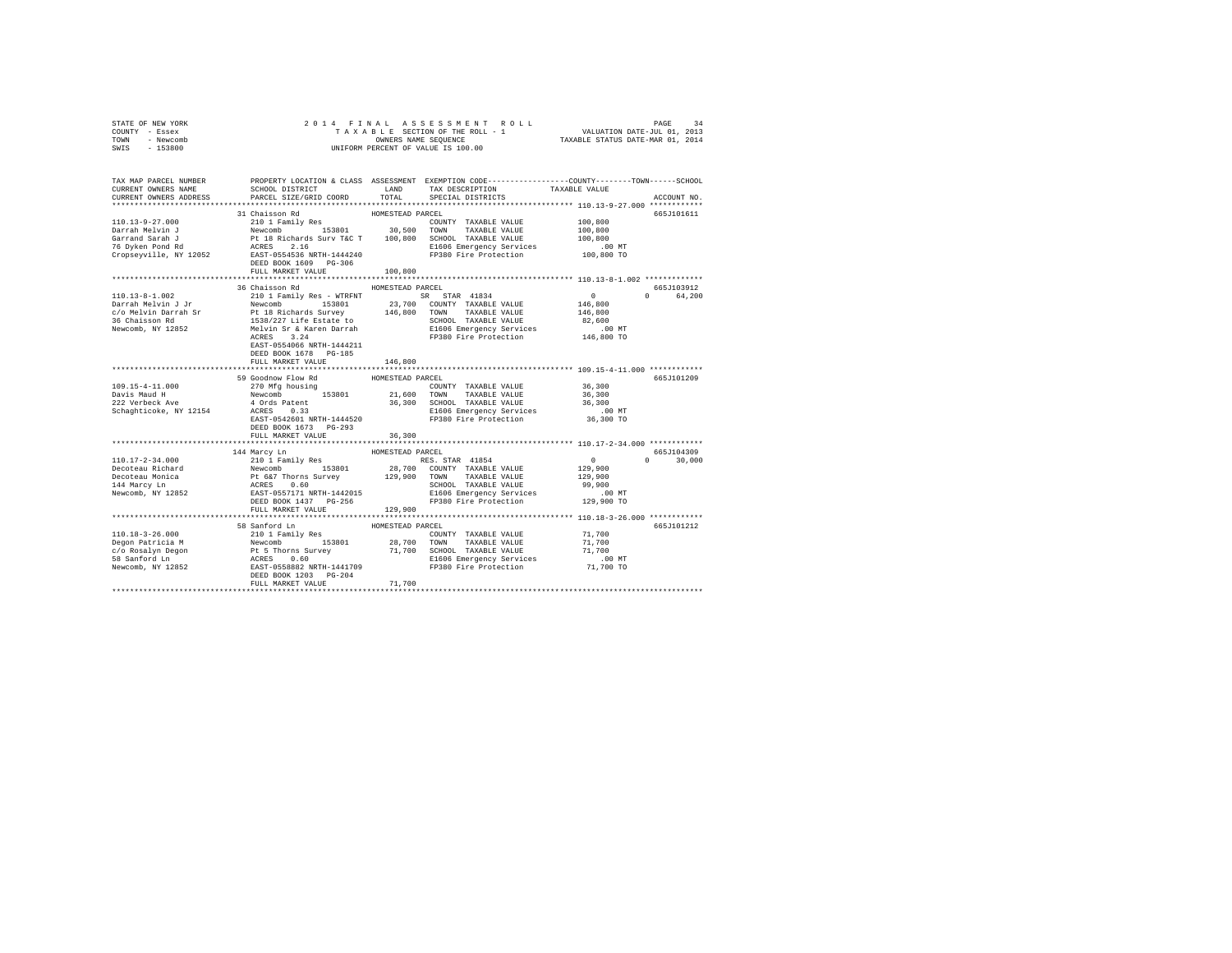| STATE OF NEW YORK<br>COUNTY - Essex<br>TOWN - Newcomb<br>SWIS - 153800                                                                      | 2014 FINAL ASSESSMENT R<br>TAXABLE SECTION OF THE ROLL - 1<br>ONNERS NAME SEQUENCE<br>UNIFORM PERCENT OF VALUE IS 100.00<br>2014 FINAL ASSESSMENT ROLL                                                                                     |                  | 4 FINAL ASSESSMENT ROLL TAXABLE PAGE 35<br>TAXABLE SECTION OF THE ROLL - 1 VALUATION DATE-JUL 01, 2013<br>OWNERS NAME SEQUENCE  TAXABLE STATUS DATE-MAR 01, 2014 |                                                                                   |                                                                                                                                                                                                                                                                                                           |
|---------------------------------------------------------------------------------------------------------------------------------------------|--------------------------------------------------------------------------------------------------------------------------------------------------------------------------------------------------------------------------------------------|------------------|------------------------------------------------------------------------------------------------------------------------------------------------------------------|-----------------------------------------------------------------------------------|-----------------------------------------------------------------------------------------------------------------------------------------------------------------------------------------------------------------------------------------------------------------------------------------------------------|
| TAX MAP PARCEL NUMBER PROPERTY LOCATION & CLASS ASSESSMENT EXEMPTION CODE--------------COUNTY-------TOWN------SCHOOL<br>CURRENT OWNERS NAME | SCHOOL DISTRICT                                                                                                                                                                                                                            |                  | LAND TAX DESCRIPTION                                                                                                                                             | TAXABLE VALUE                                                                     |                                                                                                                                                                                                                                                                                                           |
| CURRENT OWNERS ADDRESS PARCEL SIZE/GRID COORD                                                                                               |                                                                                                                                                                                                                                            |                  | TOTAL SPECIAL DISTRICTS                                                                                                                                          |                                                                                   | ACCOUNT NO.                                                                                                                                                                                                                                                                                               |
|                                                                                                                                             |                                                                                                                                                                                                                                            |                  |                                                                                                                                                                  |                                                                                   |                                                                                                                                                                                                                                                                                                           |
|                                                                                                                                             | 4590 NYS Route 28N                                                                                                                                                                                                                         | HOMESTEAD PARCEL |                                                                                                                                                                  |                                                                                   | 665J106306                                                                                                                                                                                                                                                                                                |
|                                                                                                                                             |                                                                                                                                                                                                                                            |                  |                                                                                                                                                                  | 9,570                                                                             | $\sim$ 0 $\sim$ 0 $\sim$ 0 $\sim$ 0 $\sim$ 0 $\sim$ 0 $\sim$ 0 $\sim$ 0 $\sim$ 0 $\sim$ 0 $\sim$ 0 $\sim$ 0 $\sim$ 0 $\sim$ 0 $\sim$ 0 $\sim$ 0 $\sim$ 0 $\sim$ 0 $\sim$ 0 $\sim$ 0 $\sim$ 0 $\sim$ 0 $\sim$ 0 $\sim$ 0 $\sim$ 0 $\sim$ 0 $\sim$ 0 $\sim$ 0 $\sim$ 0 $\sim$ 0 $\sim$ 0 $\sim$<br>$\Omega$ |
|                                                                                                                                             |                                                                                                                                                                                                                                            |                  |                                                                                                                                                                  | $0 \t 9,570 \t 0$<br>$15,950$<br>$0$<br>$0$<br>$15,950$<br>$0$<br>$0$<br>$63,800$ |                                                                                                                                                                                                                                                                                                           |
|                                                                                                                                             |                                                                                                                                                                                                                                            |                  |                                                                                                                                                                  |                                                                                   |                                                                                                                                                                                                                                                                                                           |
|                                                                                                                                             |                                                                                                                                                                                                                                            |                  |                                                                                                                                                                  |                                                                                   |                                                                                                                                                                                                                                                                                                           |
|                                                                                                                                             |                                                                                                                                                                                                                                            |                  | SCHOOL TAXABLE VALUE 0<br>E1606 Emergency Services 0<br>FP380 Fire Protection 63,800 TO                                                                          | 38,280<br>38,280                                                                  |                                                                                                                                                                                                                                                                                                           |
|                                                                                                                                             |                                                                                                                                                                                                                                            |                  | FP380 Fire Protection                                                                                                                                            |                                                                                   |                                                                                                                                                                                                                                                                                                           |
|                                                                                                                                             |                                                                                                                                                                                                                                            |                  |                                                                                                                                                                  |                                                                                   |                                                                                                                                                                                                                                                                                                           |
|                                                                                                                                             | Campsite Rd                                                                                                                                                                                                                                | HOMESTEAD PARCEL |                                                                                                                                                                  |                                                                                   | 665Z003001                                                                                                                                                                                                                                                                                                |
| 110.13-11-10.000                                                                                                                            | Cangrad Capacity (RES. STAR 41854<br>Newcomb 153801 53801 545600 COUNTY TAXABLE VALUE<br>30 T&c 27 Rs 163901 56,400 COUNTY TAXABLE VALUE<br>ACRES 5.88 BANK CORE 5000 SCHOOL TAXABLE VALUE<br>EAST-0557368 NRTH-1447096 51606 Emergency Se |                  |                                                                                                                                                                  | $\begin{array}{c} 0 \\ 168,400 \end{array}$                                       | $0 \t 30,000$                                                                                                                                                                                                                                                                                             |
| Deloria Robin<br>PO Box 137                                                                                                                 |                                                                                                                                                                                                                                            |                  |                                                                                                                                                                  |                                                                                   |                                                                                                                                                                                                                                                                                                           |
| Newcomb, NY 12852                                                                                                                           |                                                                                                                                                                                                                                            |                  |                                                                                                                                                                  | 168,400<br>138,400                                                                |                                                                                                                                                                                                                                                                                                           |
|                                                                                                                                             |                                                                                                                                                                                                                                            |                  |                                                                                                                                                                  | .00 MT                                                                            |                                                                                                                                                                                                                                                                                                           |
|                                                                                                                                             | DEED BOOK 1322 PG-325 PC PP380 Fire Protection 168,400 TO<br>FULL MARKET VALUE                                                                                                                                                             | 168,400          |                                                                                                                                                                  |                                                                                   |                                                                                                                                                                                                                                                                                                           |
|                                                                                                                                             |                                                                                                                                                                                                                                            |                  |                                                                                                                                                                  |                                                                                   |                                                                                                                                                                                                                                                                                                           |
|                                                                                                                                             | 73 Woodys Rd                                                                                                                                                                                                                               | HOMESTEAD PARCEL |                                                                                                                                                                  |                                                                                   | 665J105214                                                                                                                                                                                                                                                                                                |
|                                                                                                                                             |                                                                                                                                                                                                                                            |                  | COUNTY TAXABLE VALUE                                                                                                                                             | 229,100<br>229,100                                                                |                                                                                                                                                                                                                                                                                                           |
|                                                                                                                                             |                                                                                                                                                                                                                                            |                  |                                                                                                                                                                  |                                                                                   |                                                                                                                                                                                                                                                                                                           |
|                                                                                                                                             |                                                                                                                                                                                                                                            |                  | 229,100 SCHOOL TAXABLE VALUE                                                                                                                                     | 229,100                                                                           |                                                                                                                                                                                                                                                                                                           |
|                                                                                                                                             |                                                                                                                                                                                                                                            |                  | E1606 Emergency Services<br>FP380 Fire Protection                                                                                                                | .00 MT<br>229,100 TO                                                              |                                                                                                                                                                                                                                                                                                           |
|                                                                                                                                             | ACRES 2.90<br>EAST-0532383 NRTH-1428949<br>DEED BOOK 1241    PG-114<br>FULL MARKET VALUE                                                                                                                                                   | 229,100          |                                                                                                                                                                  |                                                                                   |                                                                                                                                                                                                                                                                                                           |
|                                                                                                                                             |                                                                                                                                                                                                                                            |                  |                                                                                                                                                                  |                                                                                   |                                                                                                                                                                                                                                                                                                           |
|                                                                                                                                             |                                                                                                                                                                                                                                            |                  |                                                                                                                                                                  |                                                                                   | 665J100803                                                                                                                                                                                                                                                                                                |
|                                                                                                                                             |                                                                                                                                                                                                                                            |                  |                                                                                                                                                                  | $\sim$ 0                                                                          | $0 \t 30.000$                                                                                                                                                                                                                                                                                             |
|                                                                                                                                             |                                                                                                                                                                                                                                            |                  |                                                                                                                                                                  | 147,900                                                                           |                                                                                                                                                                                                                                                                                                           |
|                                                                                                                                             |                                                                                                                                                                                                                                            |                  |                                                                                                                                                                  | 147,900                                                                           |                                                                                                                                                                                                                                                                                                           |
|                                                                                                                                             | EAST-0544650 NRTH-1446519                                                                                                                                                                                                                  |                  |                                                                                                                                                                  |                                                                                   |                                                                                                                                                                                                                                                                                                           |
|                                                                                                                                             | DEED BOOK 1179 PG-1                                                                                                                                                                                                                        |                  | SCHOOL TAXABLE VALUE 117,900<br>E1606 Emergency Services .00 MT<br>FP380 Fire Protection 147,900 TO                                                              |                                                                                   |                                                                                                                                                                                                                                                                                                           |
|                                                                                                                                             | FULL MARKET VALUE                                                                                                                                                                                                                          | 147,900          |                                                                                                                                                                  |                                                                                   |                                                                                                                                                                                                                                                                                                           |
|                                                                                                                                             |                                                                                                                                                                                                                                            |                  |                                                                                                                                                                  |                                                                                   |                                                                                                                                                                                                                                                                                                           |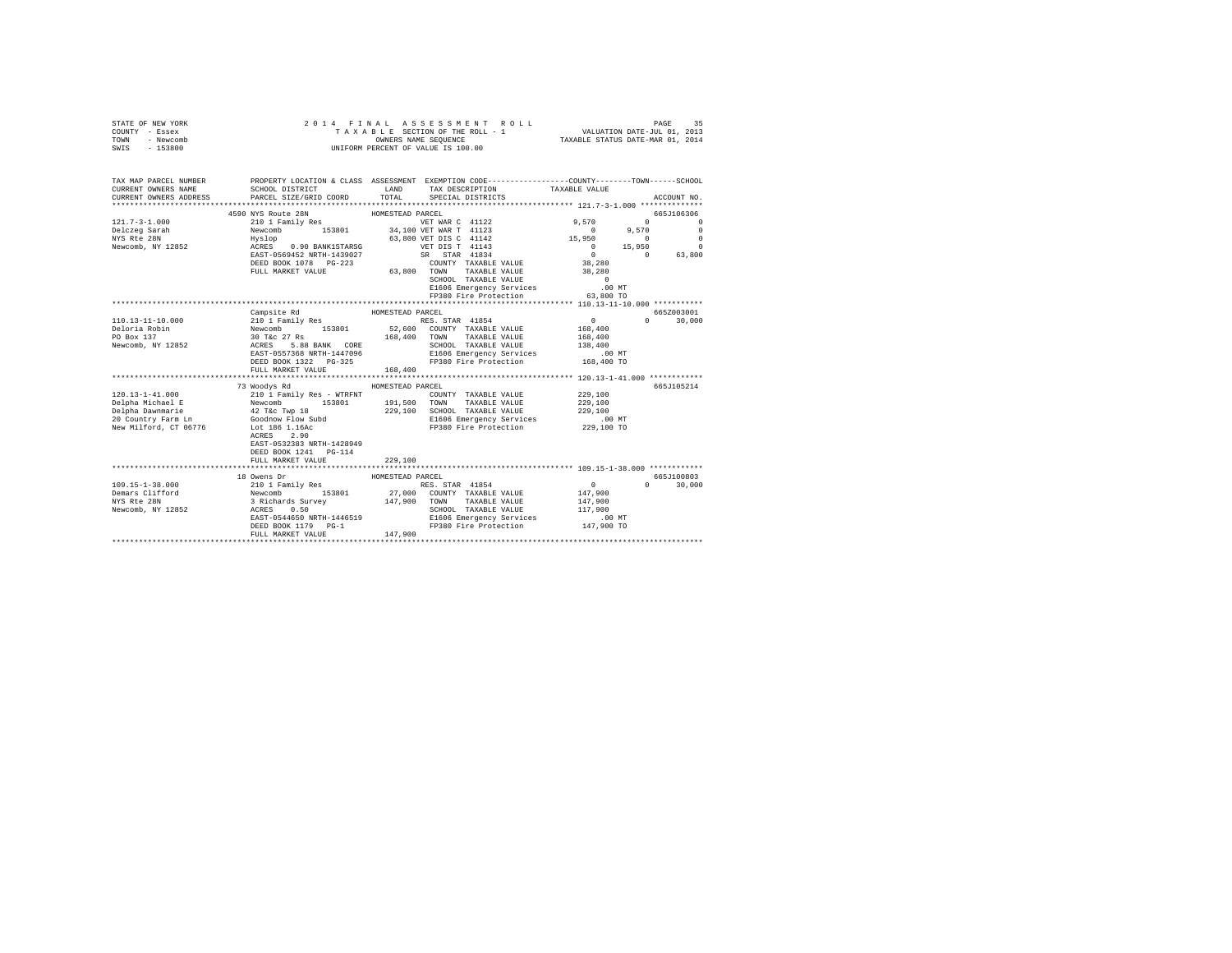| STATE OF NEW YORK<br>COUNTY - Essex<br>TOWN<br>- Newcomb<br>$-153800$<br>SWIS                                                                                          |                                                                                                                                                                                                                                                                                                                                                      |                                        | 2014 FINAL ASSESSMENT ROLL<br>TAXABLE SECTION OF THE ROLL - 1<br>OWNERS NAME SEQUENCE<br>UNIFORM PERCENT OF VALUE IS 100.00             | VALUATION DATE-JUL 01, 2013<br>TAXABLE STATUS DATE-MAR 01, 2014                 | PAGE<br>36                  |
|------------------------------------------------------------------------------------------------------------------------------------------------------------------------|------------------------------------------------------------------------------------------------------------------------------------------------------------------------------------------------------------------------------------------------------------------------------------------------------------------------------------------------------|----------------------------------------|-----------------------------------------------------------------------------------------------------------------------------------------|---------------------------------------------------------------------------------|-----------------------------|
| TAX MAP PARCEL NUMBER PROPERTY LOCATION & CLASS ASSESSMENT EXEMPTION CODE---------------COUNTY-------TOWN------SCHOOL<br>CURRENT OWNERS NAME<br>CURRENT OWNERS ADDRESS | SCHOOL DISTRICT TAND TAX DESCRIPTION<br>PARCEL SIZE/GRID COORD TOTAL SPECIAL DISTRICTS                                                                                                                                                                                                                                                               |                                        |                                                                                                                                         | TAXABLE VALUE                                                                   | ACCOUNT NO.                 |
| 110.18-4-14.000<br>Demers Charlotte<br>21 Sanford Ln<br>Newcomb, NY 12852                                                                                              | 21 Sanford Ln<br>41 Sanford Ln<br>210 1 Family Res<br>Newcomb 153801 27,000 COUNTY TAXABLE VALUE<br>Pt 465 Thorns Survey 160,700 TOWN TAXABLE VALUE<br>ACRES 0.50 SCHOOL TAXABLE VALUE<br>EAST-0559735 NRTH-1441235<br>DEED BOOK 1005 PG-5<br>FULL MARKET VALUE                                                                                      | HOMESTEAD PARCEL<br>160,700            | RES. STAR 41854<br>E1606 Emergency Services<br>FP380 Fire Protection                                                                    | $\mathbf{0}$<br>160,700<br>160,700<br>130,700<br>$.00 \text{ MT}$<br>160,700 TO | 665J104907<br>$0 \t 30,000$ |
| 119.16-1-13.000<br>Deno Edward A Sr<br>Deno Edward A Jr<br>123 Canal Rd<br>Clifton Park, NY 12065                                                                      | 31 Joseph Mount Ln<br>260 Seasonal res - WTRFNT<br>Newcomb 153801<br>26&27 T&c Twp 18<br>Goodnow Flow Subd 785/131<br>Lot 244 2.1Ac<br>ACRES 2.10<br>EAST-0526135 NRTH-1428203<br>DEED BOOK 1012 PG-266<br>FULL MARKET VALUE                                                                                                                         | HOMESTEAD PARCEL<br>196,600            | COUNTY TAXABLE VALUE<br>106,600 TOWN TAXABLE VALUE<br>196,600 SCHOOL TAXABLE VALUE<br>E1606 Emergency Services<br>FP380 Fire Protection | 196,600<br>196,600<br>196,600<br>$.00$ MT<br>196,600 TO                         | 665J103803                  |
| $120.18 - 1 - 16.000$                                                                                                                                                  | 1098 Goodnow Flow Rd<br>210 1 Family Res - WTRFNT RES. STAR 41854<br>ACRES 1.10 BANK GFNB&T<br>EAST-0537516 NRTH-1427215<br>DEED BOOK 972 PG-180<br>FULL MARKET VALUE                                                                                                                                                                                | HOMESTEAD PARCEL<br>532,300            | SCHOOL TAXABLE VALUE<br>E1606 Emergency Services<br>FP380 Fire Protection                                                               | $\sim$ 0<br>532,300<br>532,300<br>502,300<br>$.00$ MT<br>532,300 TO             | 665J107004<br>$0 \t 30.000$ |
| $120.18 - 1 - 17.000$<br>DePasquale James M<br>DePasquale Judith<br>PO Box 281<br>Newcomb, NY 12852                                                                    | Goodnow Flow Rd<br>311 Res vac land - WTRFNT<br>Newcomb 153801<br>AS & 46 T&C TWD 18<br>LAG AGOOD TAXABLE VALUE ION CHOOL TAXABLE VALUE<br>Db 989 Pg 294 (Corr Deed) B1606 Energency Services<br>Db 989 Pg 294 (Corr Deed) FP380 Fire Protection<br>ACRES 1.50 BANK GFNB&T<br>EAST-0537585 NRTH-1427214<br>DEED BOOK 972 PG-180<br>FULL MARKET VALUE | HOMESTEAD PARCEL<br>141,900<br>141,900 | COUNTY TAXABLE VALUE<br>TOWN<br>TAXABLE VALUE<br>E1606 Emergency Services<br>FP380 Fire Protection<br>FP380 Fire Protection 141,900 TO  | 141,900<br>141,900<br>141,900<br>$.00$ MT                                       | 665J107006                  |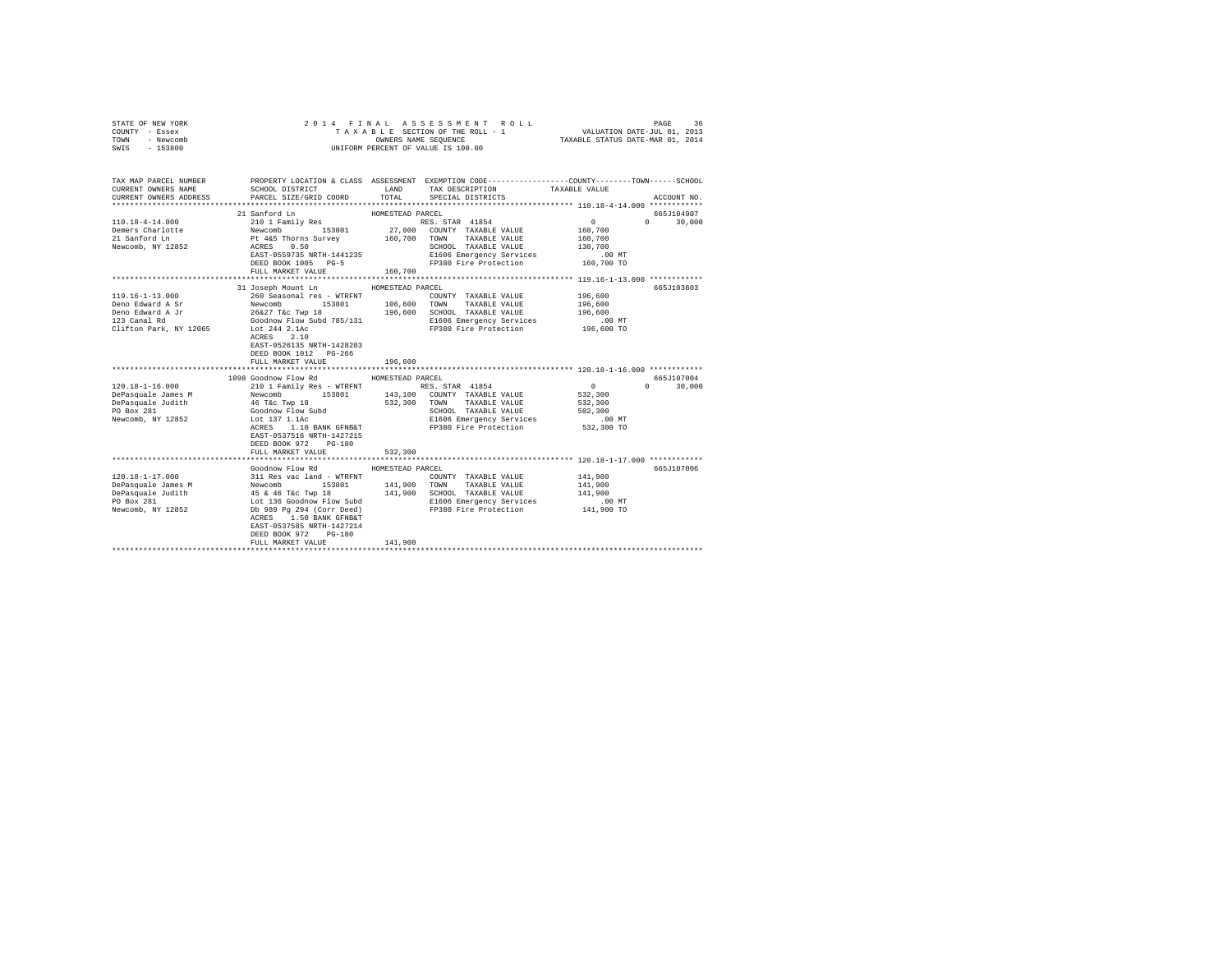| COUNTY - Essex<br>TOWN - Newcomb                                                                                                                                                                                                                                                                                                                                                         |                                      |                  |                                                                                                                                                                                                                                                |                      |             |
|------------------------------------------------------------------------------------------------------------------------------------------------------------------------------------------------------------------------------------------------------------------------------------------------------------------------------------------------------------------------------------------|--------------------------------------|------------------|------------------------------------------------------------------------------------------------------------------------------------------------------------------------------------------------------------------------------------------------|----------------------|-------------|
| SWIS - 153800                                                                                                                                                                                                                                                                                                                                                                            |                                      |                  | UNIFORM PERCENT OF VALUE IS 100.00                                                                                                                                                                                                             |                      |             |
|                                                                                                                                                                                                                                                                                                                                                                                          |                                      |                  |                                                                                                                                                                                                                                                |                      |             |
|                                                                                                                                                                                                                                                                                                                                                                                          |                                      |                  |                                                                                                                                                                                                                                                |                      |             |
| TAX MAP PARCEL NUMBER                                                                                                                                                                                                                                                                                                                                                                    |                                      |                  | PROPERTY LOCATION & CLASS ASSESSMENT EXEMPTION CODE---------------COUNTY-------TOWN------SCHOOL                                                                                                                                                |                      |             |
| CURRENT OWNERS NAME                                                                                                                                                                                                                                                                                                                                                                      |                                      |                  | TAX DESCRIPTION TAXABLE VALUE                                                                                                                                                                                                                  |                      |             |
| CURRENT OWNERS ADDRESS                                                                                                                                                                                                                                                                                                                                                                   |                                      | TOTAL            | SPECIAL DISTRICTS                                                                                                                                                                                                                              |                      | ACCOUNT NO. |
|                                                                                                                                                                                                                                                                                                                                                                                          |                                      |                  |                                                                                                                                                                                                                                                |                      |             |
|                                                                                                                                                                                                                                                                                                                                                                                          | Goodnow Flow Rd                      | HOMESTEAD PARCEL | COUNTY TAXABLE VALUE 88,000                                                                                                                                                                                                                    |                      | 665J107005  |
|                                                                                                                                                                                                                                                                                                                                                                                          |                                      |                  |                                                                                                                                                                                                                                                | 88,000               |             |
|                                                                                                                                                                                                                                                                                                                                                                                          |                                      |                  |                                                                                                                                                                                                                                                | 88,000               |             |
|                                                                                                                                                                                                                                                                                                                                                                                          |                                      |                  |                                                                                                                                                                                                                                                | .00 MT               |             |
| $\begin{tabular}{l c c c c c c c c} \hline 120.18-1-18.000 & 111\, \text{Res}\xspace\ & 111\, \text{Res}\xspace\ & 111\, \text{Res}\xspace\ & 111\, \text{Res}\xspace\ & 111\, \text{Res}\xspace\ & 111\, \text{Res}\xspace\ & 111\, \text{Res}\xspace\ & 111\, \text{Res}\xspace\ & 111\, \text{Res}\xspace\ & 111\, \text{Res}\xspace\ & 111\, \text{Res}\xspace\ & 111\, \text{Res}\$ |                                      |                  | E1606 Emergency Services<br>FP380 Fire Protection                                                                                                                                                                                              | 88,000 TO            |             |
|                                                                                                                                                                                                                                                                                                                                                                                          | $ACRES$ 0.30                         |                  |                                                                                                                                                                                                                                                |                      |             |
|                                                                                                                                                                                                                                                                                                                                                                                          | EAST-0537733 NRTH-1427314            |                  |                                                                                                                                                                                                                                                |                      |             |
|                                                                                                                                                                                                                                                                                                                                                                                          | DEED BOOK 972 PG-180                 |                  |                                                                                                                                                                                                                                                |                      |             |
|                                                                                                                                                                                                                                                                                                                                                                                          | FULL MARKET VALUE                    | 88,000           |                                                                                                                                                                                                                                                |                      |             |
|                                                                                                                                                                                                                                                                                                                                                                                          | 5628 NYS Route 28N                   |                  |                                                                                                                                                                                                                                                |                      |             |
| 109.15-1-39.060                                                                                                                                                                                                                                                                                                                                                                          | 260 Seasonal res                     | HOMESTEAD PARCEL |                                                                                                                                                                                                                                                | 39,000               | 665J101303  |
|                                                                                                                                                                                                                                                                                                                                                                                          | Newcomb 153801                       |                  | COUNTY TAXABLE VALUE<br>21,600 TOWN TAXABLE VALUE                                                                                                                                                                                              | 39,000               |             |
| Dettbarn Albert E<br>80 Willowcreek Ave                                                                                                                                                                                                                                                                                                                                                  |                                      |                  |                                                                                                                                                                                                                                                | 39,000               |             |
|                                                                                                                                                                                                                                                                                                                                                                                          |                                      |                  | E1606 Emergency Services                                                                                                                                                                                                                       | $.00$ MT             |             |
|                                                                                                                                                                                                                                                                                                                                                                                          | EAST-0545916 NRTH-1446922            |                  | FP380 Fire Protection                                                                                                                                                                                                                          | 39,000 TO            |             |
|                                                                                                                                                                                                                                                                                                                                                                                          | DEED BOOK 467 PG-352                 |                  |                                                                                                                                                                                                                                                |                      |             |
|                                                                                                                                                                                                                                                                                                                                                                                          | FULL MARKET VALUE                    | 39,000           |                                                                                                                                                                                                                                                |                      |             |
|                                                                                                                                                                                                                                                                                                                                                                                          |                                      |                  |                                                                                                                                                                                                                                                |                      |             |
|                                                                                                                                                                                                                                                                                                                                                                                          | 5605 NYS Route 28N                   | HOMESTEAD PARCEL |                                                                                                                                                                                                                                                |                      | 665J105514  |
| 109.16-5-10.203                                                                                                                                                                                                                                                                                                                                                                          | 210 1 Family Res                     |                  | COUNTY TAXABLE VALUE                                                                                                                                                                                                                           | 95,300               |             |
| Dickinson David E<br>Grembocki Frank A                                                                                                                                                                                                                                                                                                                                                   |                                      |                  |                                                                                                                                                                                                                                                | 95,300<br>95,300     |             |
| 250 Edwards Rd                                                                                                                                                                                                                                                                                                                                                                           |                                      |                  | E1606 Emergency Services                                                                                                                                                                                                                       | $.00$ MT             |             |
| Wyantskill, NY 12198                                                                                                                                                                                                                                                                                                                                                                     |                                      |                  | Newcomb 153801 50,400 TOWN TAXABLE VALUE<br>10 Richards Survey 95,300 SCHOOL TAXABLE VALUE<br>10 Richards Survey 95,300 SCHOOL TAXABLE VALUE<br>1137/300 FI606 Emergency Services<br>RCRES 5.22 FP380 Fire Protection<br>FP380 Fire Protection | 95,300 TO            |             |
|                                                                                                                                                                                                                                                                                                                                                                                          | EAST-0546842 NRTH-1446544            |                  |                                                                                                                                                                                                                                                |                      |             |
|                                                                                                                                                                                                                                                                                                                                                                                          | DEED BOOK 1137 PG-297                |                  |                                                                                                                                                                                                                                                |                      |             |
|                                                                                                                                                                                                                                                                                                                                                                                          | FULL MARKET VALUE                    | 95,300           |                                                                                                                                                                                                                                                |                      |             |
|                                                                                                                                                                                                                                                                                                                                                                                          |                                      |                  |                                                                                                                                                                                                                                                |                      |             |
|                                                                                                                                                                                                                                                                                                                                                                                          | 31 Campsite Rd                       | HOMESTEAD PARCEL |                                                                                                                                                                                                                                                |                      | 665J101307  |
| $110.13 - 9 - 3.000$                                                                                                                                                                                                                                                                                                                                                                     | 270 Mfg housing                      |                  | COUNTY TAXABLE VALUE                                                                                                                                                                                                                           | 28,400               |             |
| Dickinson Jeffrey W<br>38 Arbutus Dr                                                                                                                                                                                                                                                                                                                                                     | Newcomb 153801<br>19 Richards Survey | 21,600 TOWN      | TAXABLE VALUE                                                                                                                                                                                                                                  | 28,400<br>28,400     |             |
| Queensbury, NY 12804                                                                                                                                                                                                                                                                                                                                                                     |                                      |                  | 28,400 SCHOOL TAXABLE VALUE<br>E1606 Emergency Services                                                                                                                                                                                        | $.00$ MT             |             |
|                                                                                                                                                                                                                                                                                                                                                                                          | 1435/127 Will<br>ACRES 0.30          |                  | FP380 Fire Protection                                                                                                                                                                                                                          | 28,400 TO            |             |
|                                                                                                                                                                                                                                                                                                                                                                                          | EAST-0555146 NRTH-1445798            |                  |                                                                                                                                                                                                                                                |                      |             |
|                                                                                                                                                                                                                                                                                                                                                                                          | DEED BOOK 358 PG-170                 |                  |                                                                                                                                                                                                                                                |                      |             |
|                                                                                                                                                                                                                                                                                                                                                                                          | FULL MARKET VALUE                    | 28,400           |                                                                                                                                                                                                                                                |                      |             |
|                                                                                                                                                                                                                                                                                                                                                                                          |                                      |                  |                                                                                                                                                                                                                                                |                      |             |
|                                                                                                                                                                                                                                                                                                                                                                                          | 20 Dillon Rd                         | HOMESTEAD PARCEL |                                                                                                                                                                                                                                                |                      | 665Z002001  |
| 109.16-1-11.120                                                                                                                                                                                                                                                                                                                                                                          | 210 1 Family Res - WTRFNT            |                  | COUNTY TAXABLE VALUE                                                                                                                                                                                                                           | 317,100              |             |
|                                                                                                                                                                                                                                                                                                                                                                                          |                                      |                  |                                                                                                                                                                                                                                                | 317,100              |             |
|                                                                                                                                                                                                                                                                                                                                                                                          |                                      |                  |                                                                                                                                                                                                                                                | 317,100              |             |
|                                                                                                                                                                                                                                                                                                                                                                                          |                                      |                  |                                                                                                                                                                                                                                                | .00 MT<br>317,100 TO |             |
|                                                                                                                                                                                                                                                                                                                                                                                          | DEED BOOK 1281 PG-155                |                  |                                                                                                                                                                                                                                                |                      |             |
|                                                                                                                                                                                                                                                                                                                                                                                          | FULL MARKET VALUE                    | 317,100          |                                                                                                                                                                                                                                                |                      |             |
|                                                                                                                                                                                                                                                                                                                                                                                          |                                      |                  |                                                                                                                                                                                                                                                |                      |             |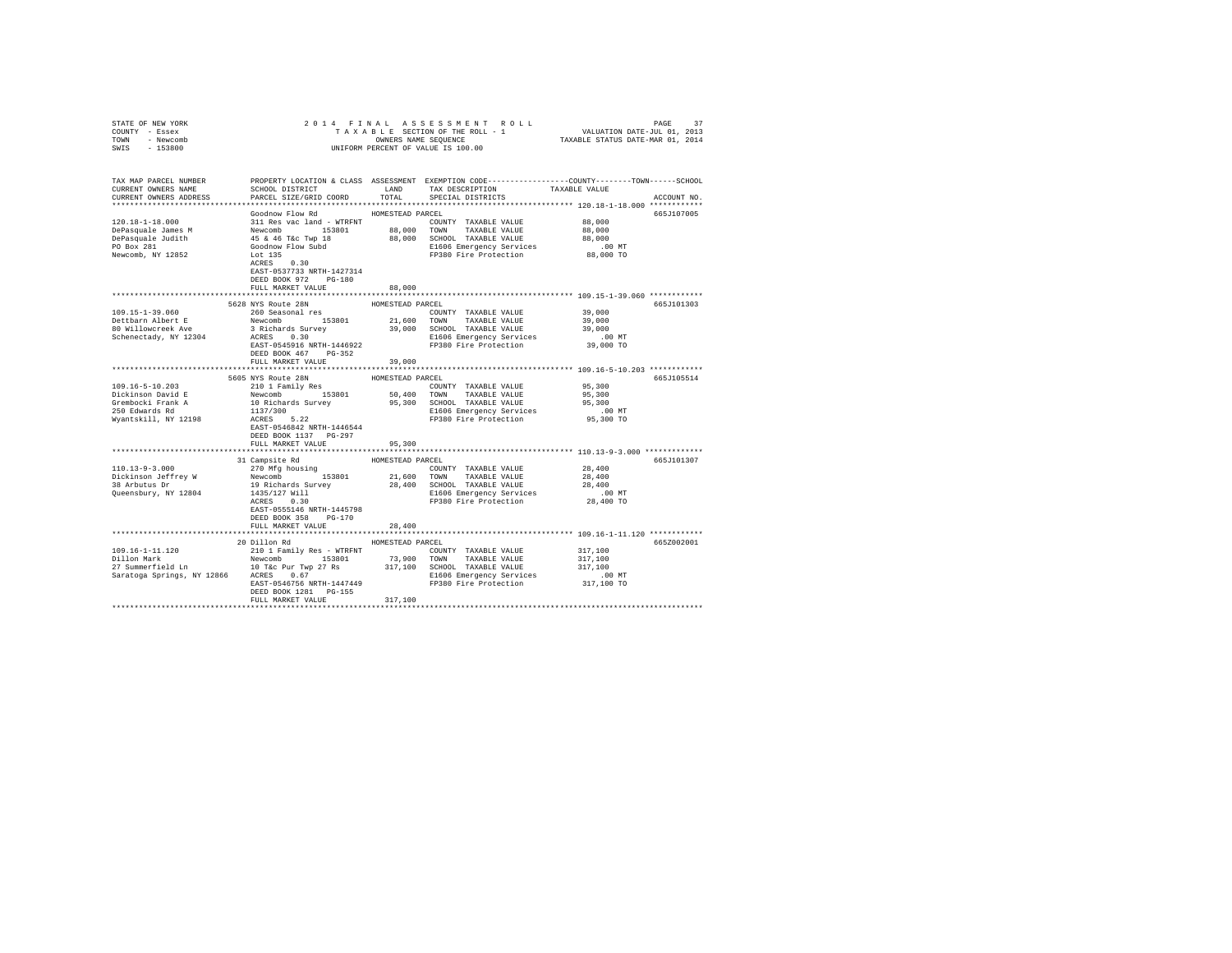| STATE OF NEW YORK<br>COUNTY - Essex                                                                                                                                                                                                                                                                                                                                                                                    | $\begin{array}{c} 2 & 0 & 1 \end{array}$ |                      |                                    |                                                                                                  |
|------------------------------------------------------------------------------------------------------------------------------------------------------------------------------------------------------------------------------------------------------------------------------------------------------------------------------------------------------------------------------------------------------------------------|------------------------------------------|----------------------|------------------------------------|--------------------------------------------------------------------------------------------------|
| TOWN - Newcomb                                                                                                                                                                                                                                                                                                                                                                                                         |                                          |                      |                                    |                                                                                                  |
| SWIS - 153800                                                                                                                                                                                                                                                                                                                                                                                                          |                                          |                      | UNIFORM PERCENT OF VALUE IS 100.00 |                                                                                                  |
|                                                                                                                                                                                                                                                                                                                                                                                                                        |                                          |                      |                                    |                                                                                                  |
|                                                                                                                                                                                                                                                                                                                                                                                                                        |                                          |                      |                                    |                                                                                                  |
|                                                                                                                                                                                                                                                                                                                                                                                                                        |                                          |                      |                                    |                                                                                                  |
| TAX MAP PARCEL NUMBER                                                                                                                                                                                                                                                                                                                                                                                                  |                                          |                      |                                    | PROPERTY LOCATION & CLASS ASSESSMENT EXEMPTION CODE-----------------COUNTY-------TOWN-----SCHOOL |
|                                                                                                                                                                                                                                                                                                                                                                                                                        |                                          |                      |                                    |                                                                                                  |
| CURRENT OWNERS ADDRESS PARCEL SIZE/GRID COORD TOTAL SPECIAL DISTRICTS                                                                                                                                                                                                                                                                                                                                                  |                                          |                      |                                    | ACCOUNT NO.                                                                                      |
|                                                                                                                                                                                                                                                                                                                                                                                                                        |                                          |                      |                                    |                                                                                                  |
|                                                                                                                                                                                                                                                                                                                                                                                                                        | 19 Dillon Rd                             | HOMESTEAD PARCEL     |                                    | 665J101310                                                                                       |
|                                                                                                                                                                                                                                                                                                                                                                                                                        |                                          |                      |                                    |                                                                                                  |
|                                                                                                                                                                                                                                                                                                                                                                                                                        |                                          |                      |                                    |                                                                                                  |
|                                                                                                                                                                                                                                                                                                                                                                                                                        |                                          |                      |                                    |                                                                                                  |
|                                                                                                                                                                                                                                                                                                                                                                                                                        |                                          |                      |                                    |                                                                                                  |
|                                                                                                                                                                                                                                                                                                                                                                                                                        |                                          |                      |                                    |                                                                                                  |
|                                                                                                                                                                                                                                                                                                                                                                                                                        | DEED BOOK 1743 PG-224                    |                      |                                    |                                                                                                  |
|                                                                                                                                                                                                                                                                                                                                                                                                                        | FULL MARKET VALUE 220,100                |                      |                                    |                                                                                                  |
|                                                                                                                                                                                                                                                                                                                                                                                                                        | 4861 NYS Route 28N                       | NON-HOMESTEAD PARCEL |                                    | 665J101313                                                                                       |
|                                                                                                                                                                                                                                                                                                                                                                                                                        |                                          |                      |                                    |                                                                                                  |
|                                                                                                                                                                                                                                                                                                                                                                                                                        |                                          |                      |                                    |                                                                                                  |
|                                                                                                                                                                                                                                                                                                                                                                                                                        |                                          |                      |                                    |                                                                                                  |
|                                                                                                                                                                                                                                                                                                                                                                                                                        |                                          |                      |                                    |                                                                                                  |
|                                                                                                                                                                                                                                                                                                                                                                                                                        |                                          |                      |                                    |                                                                                                  |
|                                                                                                                                                                                                                                                                                                                                                                                                                        |                                          |                      |                                    |                                                                                                  |
|                                                                                                                                                                                                                                                                                                                                                                                                                        | FULL MARKET VALUE                        | 37,800               |                                    |                                                                                                  |
|                                                                                                                                                                                                                                                                                                                                                                                                                        |                                          |                      |                                    |                                                                                                  |
| $\begin{tabular}{l c c c c c c c c} \hline 110.1-21.400 & \text{NYS Route 28N} & \text{NON-HOMESTRAD PARCEL} & \text{PRACT} & \text{LST} & \text{LST} \\ \hline 110.1-21.400 & 312 & \text{Vac w/my} & \text{COMD} & \text{COMD} & \text{TXABLE VALUE} & 49,200 \\ \hline 28 \text{ Sweet Rd} & 30 \text{ Thomas } \text{Sur} & 49,200 & \text{SCHOL TAXABLE VALUE} & 49,200 \\ \hline \text{Gansevoort, NY 12$        |                                          |                      |                                    | 665J194007                                                                                       |
|                                                                                                                                                                                                                                                                                                                                                                                                                        |                                          |                      |                                    |                                                                                                  |
|                                                                                                                                                                                                                                                                                                                                                                                                                        |                                          |                      |                                    |                                                                                                  |
|                                                                                                                                                                                                                                                                                                                                                                                                                        |                                          |                      |                                    |                                                                                                  |
|                                                                                                                                                                                                                                                                                                                                                                                                                        |                                          |                      |                                    |                                                                                                  |
|                                                                                                                                                                                                                                                                                                                                                                                                                        |                                          |                      |                                    |                                                                                                  |
|                                                                                                                                                                                                                                                                                                                                                                                                                        | DEED BOOK 1042    PG-309                 |                      |                                    |                                                                                                  |
|                                                                                                                                                                                                                                                                                                                                                                                                                        | FULL MARKET VALUE                        | 49,200               |                                    |                                                                                                  |
|                                                                                                                                                                                                                                                                                                                                                                                                                        |                                          |                      |                                    |                                                                                                  |
|                                                                                                                                                                                                                                                                                                                                                                                                                        |                                          |                      |                                    | 665Z012002                                                                                       |
|                                                                                                                                                                                                                                                                                                                                                                                                                        |                                          |                      |                                    |                                                                                                  |
|                                                                                                                                                                                                                                                                                                                                                                                                                        |                                          |                      |                                    |                                                                                                  |
| $[100,-1-22.200 \label{eq:2.200} \begin{tabular}{l c c c c c c} \hline & \multicolumn{3}{c c }{\textbf{MAP:}} & \multicolumn{3}{c }{\textbf{MAP:}} & \multicolumn{3}{c }{\textbf{MAP:}} & \multicolumn{3}{c }{\textbf{MAP:}} & \multicolumn{3}{c }{\textbf{MAP:}} & \multicolumn{3}{c }{\textbf{MAP:}} & \multicolumn{3}{c }{\textbf{MAP:}} & \multicolumn{3}{c }{\textbf{MAP:}} & \multicolumn{3}{c }{\textbf{MAP:}}$ |                                          |                      |                                    |                                                                                                  |
|                                                                                                                                                                                                                                                                                                                                                                                                                        |                                          |                      |                                    |                                                                                                  |
|                                                                                                                                                                                                                                                                                                                                                                                                                        |                                          |                      |                                    |                                                                                                  |
|                                                                                                                                                                                                                                                                                                                                                                                                                        | DEED BOOK 1682    PG-143                 |                      |                                    |                                                                                                  |
|                                                                                                                                                                                                                                                                                                                                                                                                                        | FULL MARKET VALUE                        | 100                  |                                    |                                                                                                  |
|                                                                                                                                                                                                                                                                                                                                                                                                                        |                                          |                      |                                    |                                                                                                  |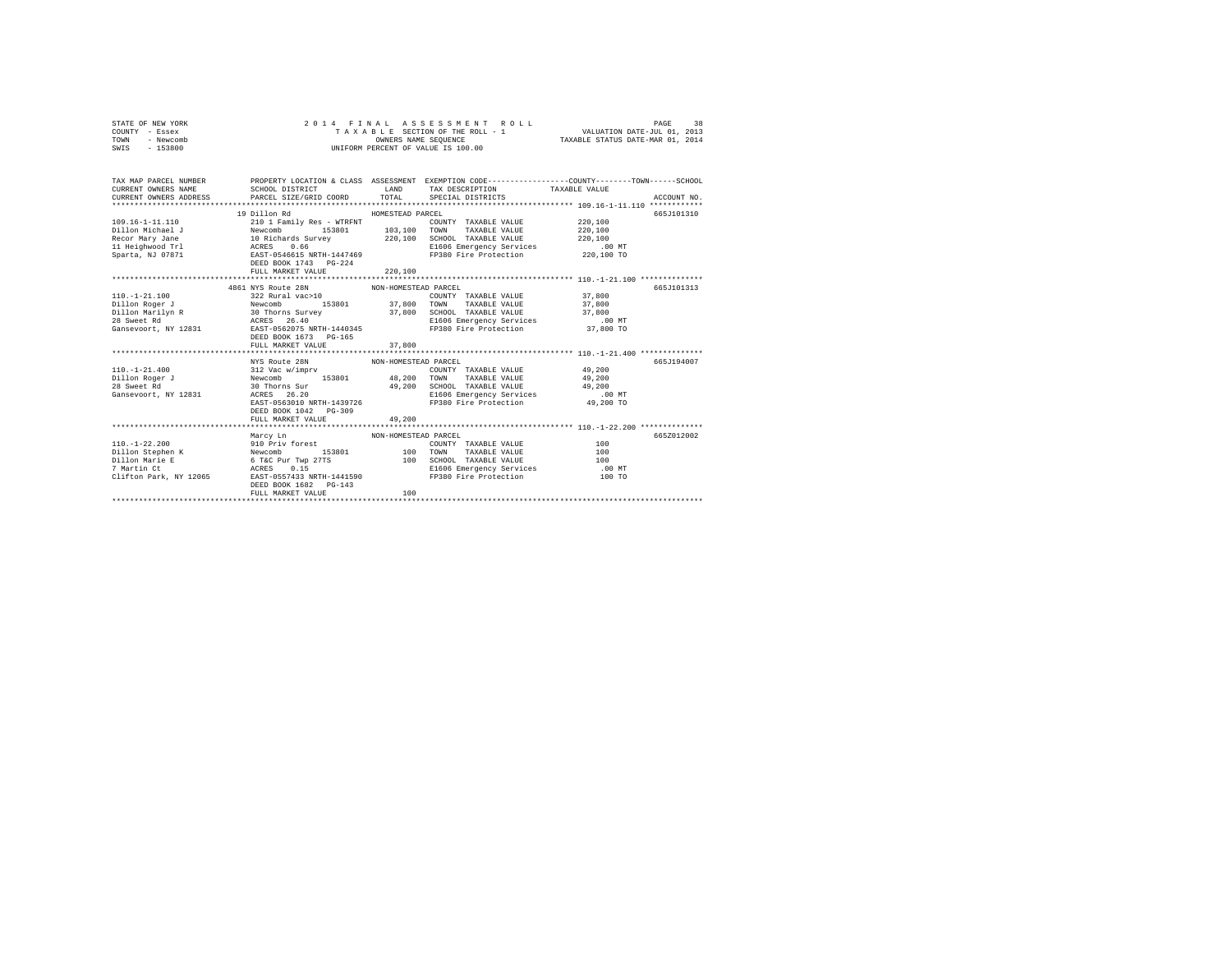| STATE OF NEW YORK<br>COUNTY - Essex<br>TOWN - Newcomb<br>SWIS - 153800                                                                                                                    |                                                                                                                                                                                                                                                                                                                                                                                                                                                                         | OWNERS NAME SEQUENCE<br>UNIFORM PERCENT OF VALUE IS 100.00 |                 | 2014 FINAL ASSESSMENT ROLL                                                                                                             | TAXABLE SECTION OF THE ROLL - 1 WALUATION DATE-JUL 01, 2013<br>TAXABLE STATUS DATE-MAR 01, 2014 | PAGE        | 39 |
|-------------------------------------------------------------------------------------------------------------------------------------------------------------------------------------------|-------------------------------------------------------------------------------------------------------------------------------------------------------------------------------------------------------------------------------------------------------------------------------------------------------------------------------------------------------------------------------------------------------------------------------------------------------------------------|------------------------------------------------------------|-----------------|----------------------------------------------------------------------------------------------------------------------------------------|-------------------------------------------------------------------------------------------------|-------------|----|
| TAX MAP PARCEL NUMBER<br>CURRENT OWNERS NAME<br>CURRENT OWNERS ADDRESS<br>*************************                                                                                       | PROPERTY LOCATION & CLASS ASSESSMENT EXEMPTION CODE---------------COUNTY-------TOWN------SCHOOL<br>SCHOOL DISTRICT<br>PARCEL SIZE/GRID COORD                                                                                                                                                                                                                                                                                                                            | LAND<br>TOTAL.                                             | TAX DESCRIPTION | SPECIAL DISTRICTS                                                                                                                      | TAXABLE VALUE                                                                                   | ACCOUNT NO. |    |
|                                                                                                                                                                                           | 164 Marcy Ln                                                                                                                                                                                                                                                                                                                                                                                                                                                            | HOMESTEAD PART OF PARCEL                                   |                 |                                                                                                                                        |                                                                                                 |             |    |
| $110. - 1 - 23.100$<br>Dillon Stephen K<br>Dillon Marie E<br>7 Martin Ct<br>Clifton Park, NY 12065                                                                                        | 2010 Family Res<br>Newcomb 153801 197,600 A COUNTY TAXABLE VALUE<br>2010 197,600 2COUNTY TAXABLE VALUE<br>21 Pt 198 Survey 197,600 SCROOL TAXABLE VALUE<br>2010 SCRES<br>259.40 2CRES<br>EAST-0557887 NRTH-1440304<br>DEED BOOK 1682 PG-143<br>FULL MARKET VALUE                                                                                                                                                                                                        | 218,100                                                    |                 |                                                                                                                                        | 197,600<br>197,600<br>197,600<br>197,600 TO                                                     |             |    |
|                                                                                                                                                                                           |                                                                                                                                                                                                                                                                                                                                                                                                                                                                         |                                                            |                 |                                                                                                                                        |                                                                                                 |             |    |
|                                                                                                                                                                                           |                                                                                                                                                                                                                                                                                                                                                                                                                                                                         | NON-HOMESTEAD PART OF PARCEL                               |                 | 49.40 A COUNTY TAXABLE VALUE<br>0 TOWN TAXABLE VALUE<br>20,500 SCHOOL TAXABLE VALUE<br>FP380 Fire Protection                           | 20,500<br>20,500<br>20,500<br>20,500 TO                                                         |             |    |
|                                                                                                                                                                                           |                                                                                                                                                                                                                                                                                                                                                                                                                                                                         |                                                            |                 | .                                                                                                                                      |                                                                                                 |             |    |
|                                                                                                                                                                                           |                                                                                                                                                                                                                                                                                                                                                                                                                                                                         | PARCEL TOTALS                                              |                 |                                                                                                                                        |                                                                                                 | 665J105109  |    |
|                                                                                                                                                                                           |                                                                                                                                                                                                                                                                                                                                                                                                                                                                         |                                                            |                 | COUNTY TAXABLE VALUE<br>60.200 TOWN TAXABLE VALUE<br>218,100 SCHOOL TAXABLE VALUE<br>FP380 Fire Protection<br>E1606 Emergency Services | 218,100<br>218,100<br>218,100<br>218,100 TO<br>.00 MT                                           |             |    |
|                                                                                                                                                                                           |                                                                                                                                                                                                                                                                                                                                                                                                                                                                         |                                                            |                 |                                                                                                                                        |                                                                                                 |             |    |
| $120.18 - 2 - 35.000$<br>Dolan Daniel A<br>Hoff Sarah D<br>c/o Thomas & Edith Dolan 1370/246 Life Use to Thom 1390/100 CONTINUES ELECT CONTINUES<br>225 Cronin Rd<br>Queensbury, NY 12804 | 1238 Goodnow Flow Rd<br>260 Seasonal res - WTRFNT<br>Newcomb 153801 116,100 TOWN TAXABLE VALUE<br>46 T&C Twp 18<br>& Edith Dolan 1.57AC Lot<br>ACRES 1.20<br>EAST-0537314 NRTH-1425650<br>DEED BOOK 690 PG-45<br>FULL MARKET VALUE                                                                                                                                                                                                                                      | HOMESTEAD PARCEL<br>156,100                                |                 | COUNTY TAXABLE VALUE 156.100<br>156,100 SCHOOL TAXABLE VALUE<br>FP380 Fire Protection                                                  | 156,100<br>156,100<br>$.00$ MT<br>156,100 TO                                                    | 665J101401  |    |
|                                                                                                                                                                                           |                                                                                                                                                                                                                                                                                                                                                                                                                                                                         |                                                            |                 |                                                                                                                                        |                                                                                                 |             |    |
|                                                                                                                                                                                           | 27 Donks Ln                                                                                                                                                                                                                                                                                                                                                                                                                                                             | HOMESTEAD PARCEL                                           |                 |                                                                                                                                        |                                                                                                 | 665J101403  |    |
| $109.16 - 2 - 6.002$<br>Donk Joanna R<br>Grav Linda D<br>27 Donks Ln<br>PO Box 11<br>Newcomb, NY 12852                                                                                    | $\begin{tabular}{ c   c   c   c} \hline 2101 & Fami1y Res & \textbf{WTRFT} & \textbf{15301} & \textbf{15301} & \textbf{2101} & \textbf{2101} & \textbf{1510} & \textbf{2101} & \textbf{2101} & \textbf{2101} & \textbf{2101} & \textbf{2101} & \textbf{2101} & \textbf{2101} & \textbf{2101} & \textbf{2101} & \textbf{2101} & \textbf{2101} & \textbf{2101} & \textbf{2101} & \$<br>ACRES 1.35<br>EAST-0548772 NRTH-1448240<br>DEED BOOK 941 PG-1<br>FULL MARKET VALUE | 292,800                                                    |                 | E1606 Emergency Services<br>FP380 Fire Protection                                                                                      | 292,800<br>292,800<br>292,800<br>.00 MT<br>292,800 TO                                           |             |    |
| **********************                                                                                                                                                                    |                                                                                                                                                                                                                                                                                                                                                                                                                                                                         |                                                            |                 |                                                                                                                                        |                                                                                                 |             |    |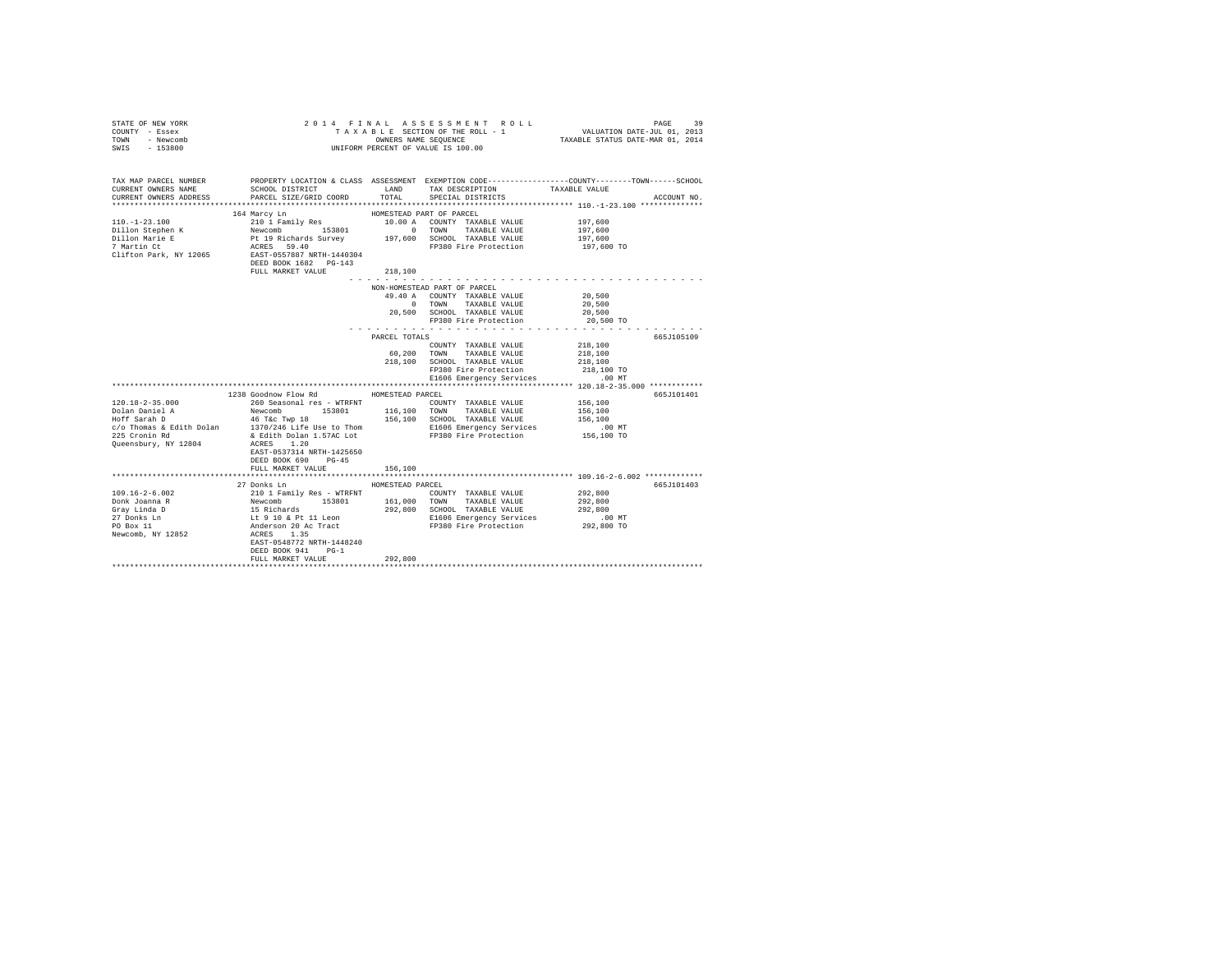| STATE OF NEW YORK                                      |                                                                                                                                                                                                                                       |                  |                                                            |                      |             |
|--------------------------------------------------------|---------------------------------------------------------------------------------------------------------------------------------------------------------------------------------------------------------------------------------------|------------------|------------------------------------------------------------|----------------------|-------------|
| COUNTY - Essex                                         |                                                                                                                                                                                                                                       |                  |                                                            |                      |             |
| TOWN - Newcomb                                         |                                                                                                                                                                                                                                       |                  |                                                            |                      |             |
| SWIS - 153800                                          |                                                                                                                                                                                                                                       |                  |                                                            |                      |             |
|                                                        |                                                                                                                                                                                                                                       |                  |                                                            |                      |             |
|                                                        |                                                                                                                                                                                                                                       |                  |                                                            |                      |             |
|                                                        | TAX MAP PARCEL NUMBER THE PROPERTY LOCATION & CLASS ASSESSMENT EXEMPTION CODE--------------COUNTY-------TOWN------SCHOOL                                                                                                              |                  |                                                            |                      |             |
| CURRENT OWNERS NAME                                    | SCHOOL DISTRICT                                                                                                                                                                                                                       | LAND             | TAX DESCRIPTION TAXABLE VALUE                              |                      |             |
| CURRENT OWNERS ADDRESS                                 | PARCEL SIZE/GRID COORD                                                                                                                                                                                                                | TOTAL            | SPECIAL DISTRICTS                                          |                      | ACCOUNT NO. |
|                                                        |                                                                                                                                                                                                                                       |                  |                                                            |                      |             |
|                                                        | 139 Marcy Ln                                                                                                                                                                                                                          | HOMESTEAD PARCEL |                                                            |                      | 665J101404  |
|                                                        |                                                                                                                                                                                                                                       |                  | COUNTY TAXABLE VALUE 85,000                                |                      |             |
|                                                        |                                                                                                                                                                                                                                       |                  |                                                            | 85,000               |             |
|                                                        |                                                                                                                                                                                                                                       |                  |                                                            | 85,000               |             |
|                                                        |                                                                                                                                                                                                                                       |                  |                                                            | 00 MT.<br>85,000 TO  |             |
|                                                        |                                                                                                                                                                                                                                       |                  |                                                            |                      |             |
|                                                        |                                                                                                                                                                                                                                       |                  |                                                            |                      |             |
|                                                        |                                                                                                                                                                                                                                       |                  |                                                            |                      |             |
|                                                        |                                                                                                                                                                                                                                       |                  |                                                            |                      |             |
|                                                        | 129 Campsite Rd                                                                                                                                                                                                                       | HOMESTEAD PARCEL |                                                            |                      | 665J177001  |
|                                                        |                                                                                                                                                                                                                                       |                  |                                                            | 61,400               |             |
|                                                        |                                                                                                                                                                                                                                       |                  |                                                            | 61,400               |             |
|                                                        |                                                                                                                                                                                                                                       |                  |                                                            | 61,400               |             |
|                                                        |                                                                                                                                                                                                                                       |                  |                                                            | .00 MT               |             |
|                                                        |                                                                                                                                                                                                                                       |                  |                                                            | 61,400 TO            |             |
|                                                        |                                                                                                                                                                                                                                       |                  |                                                            |                      |             |
|                                                        | FULL MARKET VALUE                                                                                                                                                                                                                     | 61,400           |                                                            |                      |             |
|                                                        |                                                                                                                                                                                                                                       |                  |                                                            |                      |             |
|                                                        | Goodnow Flow Rd                                                                                                                                                                                                                       | HOMESTEAD PARCEL |                                                            |                      | 665J106406  |
|                                                        |                                                                                                                                                                                                                                       |                  |                                                            |                      |             |
|                                                        |                                                                                                                                                                                                                                       |                  |                                                            |                      |             |
|                                                        |                                                                                                                                                                                                                                       |                  |                                                            |                      |             |
|                                                        |                                                                                                                                                                                                                                       |                  |                                                            |                      |             |
|                                                        |                                                                                                                                                                                                                                       |                  |                                                            |                      |             |
|                                                        | ACRES 1.70                                                                                                                                                                                                                            |                  |                                                            |                      |             |
|                                                        | EAST-0525702 NRTH-1428093                                                                                                                                                                                                             |                  |                                                            |                      |             |
|                                                        | DEED BOOK 1689 PG-218                                                                                                                                                                                                                 |                  |                                                            |                      |             |
|                                                        | FULL MARKET VALUE                                                                                                                                                                                                                     | 127,000          |                                                            |                      |             |
|                                                        |                                                                                                                                                                                                                                       |                  | ***************************** 119.16-1-10.000 ************ |                      |             |
|                                                        | 33 Cherry Ln                                                                                                                                                                                                                          | HOMESTEAD PARCEL |                                                            |                      | 665J106313  |
| 119.16-1-10.000                                        |                                                                                                                                                                                                                                       |                  |                                                            | 161,200              |             |
|                                                        |                                                                                                                                                                                                                                       |                  |                                                            | 161,200              |             |
|                                                        |                                                                                                                                                                                                                                       |                  |                                                            | 161,200              |             |
| Doyle Richard J<br>Doyle Stephanie A<br>160 Hartman Rd |                                                                                                                                                                                                                                       |                  |                                                            | .00 MT               |             |
| Hudson Falls, NY 12839                                 |                                                                                                                                                                                                                                       |                  |                                                            | 161,200 TO           |             |
|                                                        | ACRES 2.00                                                                                                                                                                                                                            |                  |                                                            |                      |             |
|                                                        | EAST-0525816 NRTH-1428142                                                                                                                                                                                                             |                  |                                                            |                      |             |
|                                                        | DEED BOOK 1689 PG-218                                                                                                                                                                                                                 |                  |                                                            |                      |             |
|                                                        | FULL MARKET VALUE                                                                                                                                                                                                                     | 161,200          |                                                            |                      |             |
|                                                        |                                                                                                                                                                                                                                       |                  |                                                            |                      |             |
|                                                        | 8 Adams Ln                                                                                                                                                                                                                            | HOMESTEAD PARCEL |                                                            |                      | 665J106602  |
| 110.18-3-12.000                                        | 8 Adms In HOMESTEAD PARCEL COUNTY TAXABLE VALUE<br>18 Res w/Comuse 153801 20,800 TOWN TAXABLE VALUE<br>Pt 4 Thorns Survey 193,100 SCROD TAXABLE VALUE<br>RCRES 0.27 2010 SCROD TAXABLE VALUE<br>RCRES 0.27 2010 FIRE PROPERTY SETTING |                  |                                                            | 193,100              |             |
|                                                        |                                                                                                                                                                                                                                       |                  |                                                            | 193,100              |             |
| Draper Donna L<br>8 Adams Ln                           |                                                                                                                                                                                                                                       |                  |                                                            | 193,100              |             |
| Newcomb, NY 12852                                      |                                                                                                                                                                                                                                       |                  |                                                            |                      |             |
|                                                        |                                                                                                                                                                                                                                       |                  |                                                            | 00 MT.<br>193,100 TO |             |
|                                                        | DEED BOOK 1634 PG-274                                                                                                                                                                                                                 |                  |                                                            |                      |             |
|                                                        | FULL MARKET VALUE                                                                                                                                                                                                                     | 193,100          |                                                            |                      |             |
|                                                        |                                                                                                                                                                                                                                       |                  |                                                            |                      |             |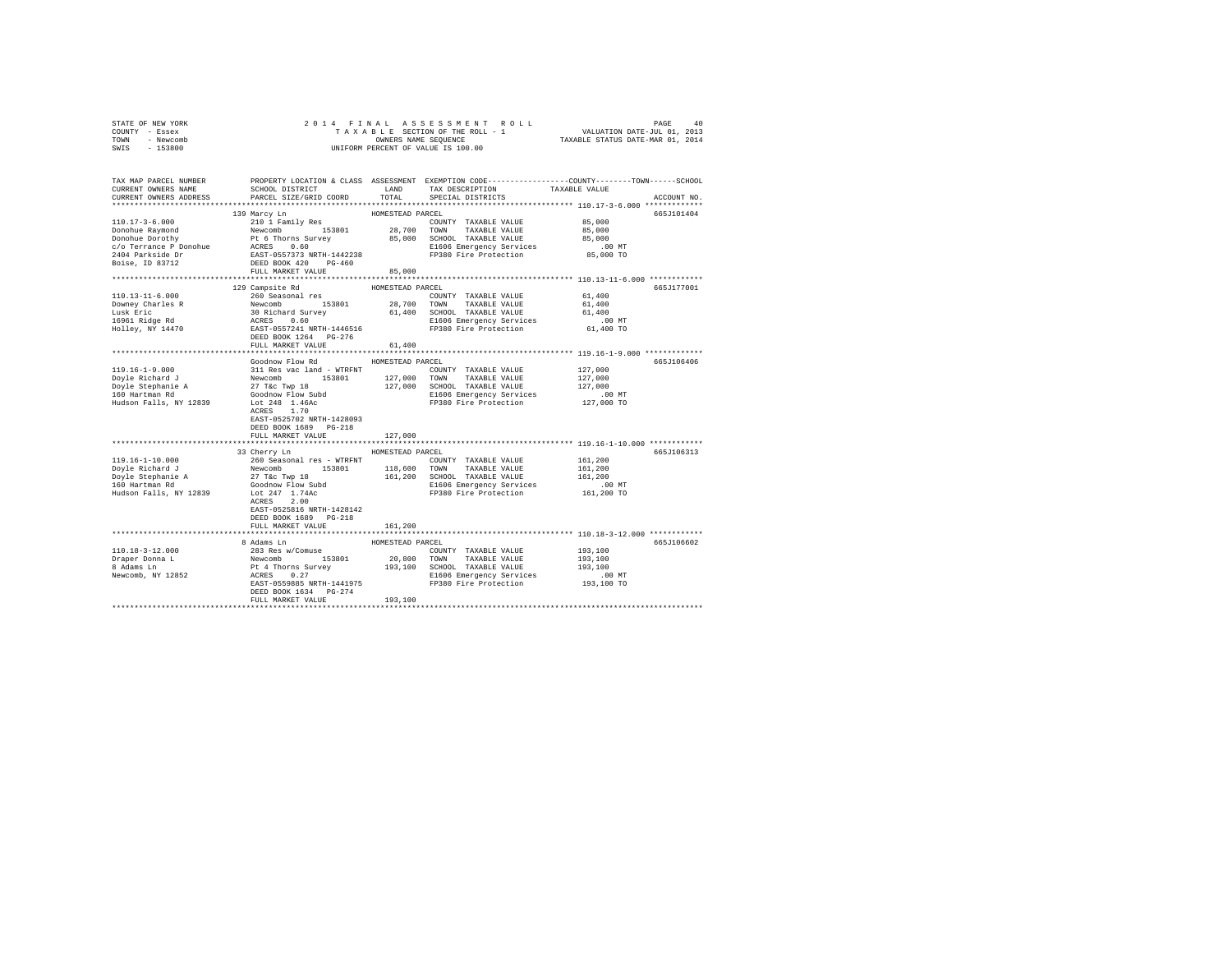| STATE OF NEW YORK<br>COUNTY - Essex<br>TOWN - Newcomb<br>SWIS - 153800                                                                                                                                                                                                                            |                                                                                                                                                                                                                                                                                                                                                                                      |                  |                         |               |             |
|---------------------------------------------------------------------------------------------------------------------------------------------------------------------------------------------------------------------------------------------------------------------------------------------------|--------------------------------------------------------------------------------------------------------------------------------------------------------------------------------------------------------------------------------------------------------------------------------------------------------------------------------------------------------------------------------------|------------------|-------------------------|---------------|-------------|
|                                                                                                                                                                                                                                                                                                   |                                                                                                                                                                                                                                                                                                                                                                                      |                  |                         |               |             |
| TAX MAP PARCEL NUMBER PROPERTY LOCATION & CLASS ASSESSMENT EXEMPTION CODE----------------COUNTY-------TOWN-----SCHOOL<br>CURRENT OWNERS NAME                                                                                                                                                      | SCHOOL DISTRICT                                                                                                                                                                                                                                                                                                                                                                      |                  | LAND TAX DESCRIPTION    | TAXABLE VALUE |             |
| CURRENT OWNERS ADDRESS                                                                                                                                                                                                                                                                            | PARCEL SIZE/GRID COORD                                                                                                                                                                                                                                                                                                                                                               |                  | TOTAL SPECIAL DISTRICTS |               | ACCOUNT NO. |
|                                                                                                                                                                                                                                                                                                   | 32 Spring St                                                                                                                                                                                                                                                                                                                                                                         | HOMESTEAD PARCEL |                         |               | 665J106515  |
| 109.15-3-13.030                                                                                                                                                                                                                                                                                   |                                                                                                                                                                                                                                                                                                                                                                                      |                  |                         | 167,000       |             |
|                                                                                                                                                                                                                                                                                                   |                                                                                                                                                                                                                                                                                                                                                                                      |                  |                         | 167,000       |             |
|                                                                                                                                                                                                                                                                                                   |                                                                                                                                                                                                                                                                                                                                                                                      |                  |                         | 167,000       |             |
| Draper Wayne E<br>32 Spring St<br>Newcomb, NY 12852                                                                                                                                                                                                                                               |                                                                                                                                                                                                                                                                                                                                                                                      |                  |                         | .00 MT        |             |
|                                                                                                                                                                                                                                                                                                   |                                                                                                                                                                                                                                                                                                                                                                                      |                  |                         | 167,000 TO    |             |
|                                                                                                                                                                                                                                                                                                   |                                                                                                                                                                                                                                                                                                                                                                                      |                  |                         |               |             |
|                                                                                                                                                                                                                                                                                                   |                                                                                                                                                                                                                                                                                                                                                                                      |                  |                         |               |             |
|                                                                                                                                                                                                                                                                                                   | 99 Woodys Rd HOMESTEAD PARCEL                                                                                                                                                                                                                                                                                                                                                        |                  |                         |               |             |
| 120.13-1-37.000                                                                                                                                                                                                                                                                                   |                                                                                                                                                                                                                                                                                                                                                                                      |                  |                         | 192,400       | 665L107015  |
| Drennen Russell W                                                                                                                                                                                                                                                                                 |                                                                                                                                                                                                                                                                                                                                                                                      |                  |                         | 192,400       |             |
|                                                                                                                                                                                                                                                                                                   |                                                                                                                                                                                                                                                                                                                                                                                      |                  |                         | 192,400       |             |
| Drennen Pamela S<br>16 Dogwood Ln                                                                                                                                                                                                                                                                 |                                                                                                                                                                                                                                                                                                                                                                                      |                  |                         | .00MT         |             |
| Loudonville, NY 12211                                                                                                                                                                                                                                                                             |                                                                                                                                                                                                                                                                                                                                                                                      |                  |                         | 192,400 TO    |             |
|                                                                                                                                                                                                                                                                                                   | ACRES 0.80                                                                                                                                                                                                                                                                                                                                                                           |                  |                         |               |             |
|                                                                                                                                                                                                                                                                                                   | EAST-0531878 NRTH-1428630                                                                                                                                                                                                                                                                                                                                                            |                  |                         |               |             |
|                                                                                                                                                                                                                                                                                                   | DEED BOOK 1716 PG-58                                                                                                                                                                                                                                                                                                                                                                 |                  |                         |               |             |
|                                                                                                                                                                                                                                                                                                   | FULL MARKET VALUE                                                                                                                                                                                                                                                                                                                                                                    | 192,400          |                         |               |             |
|                                                                                                                                                                                                                                                                                                   | 1028 Goodnow Flow Rd                                                                                                                                                                                                                                                                                                                                                                 | HOMESTEAD PARCEL |                         |               | 665J104612  |
| $120.18 - 1 - 2.000$                                                                                                                                                                                                                                                                              |                                                                                                                                                                                                                                                                                                                                                                                      |                  |                         |               |             |
| Dressel Roderick O                                                                                                                                                                                                                                                                                |                                                                                                                                                                                                                                                                                                                                                                                      |                  |                         |               |             |
| Dressel Ethel K                                                                                                                                                                                                                                                                                   |                                                                                                                                                                                                                                                                                                                                                                                      |                  |                         |               |             |
| 271 Rte 208                                                                                                                                                                                                                                                                                       |                                                                                                                                                                                                                                                                                                                                                                                      |                  |                         |               |             |
| New Paltz, NY 12561                                                                                                                                                                                                                                                                               | $\begin{tabular}{lcccccc} 1028\t 9000 \text{m} & 1000 \text{m} & 1000 \text{m} & 1000 \text{m} & 1000 \text{m} & 1000 \text{m} \\ 312\t 320\t 100\t 153801 & 105,400 & T0NN & TAXABLE VALUE & 106,400 \text{N} \\ 46\t 76\t 760\t 760\t 153801 & 106,400 & 5000 \text{m} & 106,400 \text{N} \\ 46\t 76\t 760\t 760\t 76$                                                             |                  |                         |               |             |
|                                                                                                                                                                                                                                                                                                   | ACRES 0.50                                                                                                                                                                                                                                                                                                                                                                           |                  |                         |               |             |
|                                                                                                                                                                                                                                                                                                   | EAST-0536237 NRTH-1427917                                                                                                                                                                                                                                                                                                                                                            |                  |                         |               |             |
|                                                                                                                                                                                                                                                                                                   | DEED BOOK 584 PG-117                                                                                                                                                                                                                                                                                                                                                                 |                  |                         |               |             |
|                                                                                                                                                                                                                                                                                                   | FULL MARKET VALUE                                                                                                                                                                                                                                                                                                                                                                    | 106,400          |                         |               |             |
|                                                                                                                                                                                                                                                                                                   | 31 Phillips Hill Rd                                                                                                                                                                                                                                                                                                                                                                  | HOMESTEAD PARCEL |                         |               | 665J101410  |
| 110.17-2-10.501                                                                                                                                                                                                                                                                                   |                                                                                                                                                                                                                                                                                                                                                                                      |                  |                         |               |             |
|                                                                                                                                                                                                                                                                                                   |                                                                                                                                                                                                                                                                                                                                                                                      |                  |                         |               |             |
| Dressel Trust<br>1329 8th Ave                                                                                                                                                                                                                                                                     |                                                                                                                                                                                                                                                                                                                                                                                      |                  |                         |               |             |
| Watervliet, NY 12189                                                                                                                                                                                                                                                                              |                                                                                                                                                                                                                                                                                                                                                                                      |                  |                         |               |             |
|                                                                                                                                                                                                                                                                                                   | $\begin{tabular}{lcccccc} 31 P1111p9 & \texttt{min} & \texttt{0.00INT} & \texttt{YAKABLB} & \texttt{value} & \texttt{0.000} \\ 240 Rural res & 153801 & 45,300 & \texttt{TONN} & \texttt{TXAABLE} & \texttt{VALUE} & 98,400 \\ 15200 & 153801 & 45,300 & \texttt{SCHODL} & \texttt{TXAABLE} & \texttt{VALUE} & 98,400 \\ 2410 & \texttt{P1 B} & \texttt{Richards Survey} & 98,400 &$ |                  |                         |               |             |
|                                                                                                                                                                                                                                                                                                   |                                                                                                                                                                                                                                                                                                                                                                                      |                  |                         |               |             |
|                                                                                                                                                                                                                                                                                                   | FULL MARKET VALUE                                                                                                                                                                                                                                                                                                                                                                    | 98,400           |                         |               |             |
|                                                                                                                                                                                                                                                                                                   |                                                                                                                                                                                                                                                                                                                                                                                      |                  |                         |               | 665J101009  |
|                                                                                                                                                                                                                                                                                                   | 1052 Goodnow Flow Rd MOMESTEAD PARCEL                                                                                                                                                                                                                                                                                                                                                |                  |                         |               |             |
| $\begin{tabular}{l c c c c c} \hline 120.18-1-8.000 & 20000mm & 2000mm & 2000mm & 2000mm & 2000mm & 2000mm & 2000mm & 2000mm & 2000mm & 2000mm & 2000mm & 2000mm & 2000mm & 2000mm & 2000mm & 2000mm & 2000mm & 2000mm & 2000mm & 2000mm & 2000mm & 2000mm & 2000mm & 2000mm & 2000mm & 2000mm &$ |                                                                                                                                                                                                                                                                                                                                                                                      |                  |                         |               |             |
|                                                                                                                                                                                                                                                                                                   |                                                                                                                                                                                                                                                                                                                                                                                      |                  |                         |               |             |
|                                                                                                                                                                                                                                                                                                   |                                                                                                                                                                                                                                                                                                                                                                                      |                  |                         |               |             |
|                                                                                                                                                                                                                                                                                                   |                                                                                                                                                                                                                                                                                                                                                                                      |                  |                         |               |             |
|                                                                                                                                                                                                                                                                                                   | ACRES 0.68                                                                                                                                                                                                                                                                                                                                                                           |                  |                         |               |             |
|                                                                                                                                                                                                                                                                                                   | EAST-0536782 NRTH-1427714                                                                                                                                                                                                                                                                                                                                                            |                  |                         |               |             |
|                                                                                                                                                                                                                                                                                                   | DEED BOOK 1339 PG-299                                                                                                                                                                                                                                                                                                                                                                |                  |                         |               |             |
|                                                                                                                                                                                                                                                                                                   | FULL MARKET VALUE                                                                                                                                                                                                                                                                                                                                                                    | 187,400          |                         |               |             |
|                                                                                                                                                                                                                                                                                                   |                                                                                                                                                                                                                                                                                                                                                                                      |                  |                         |               |             |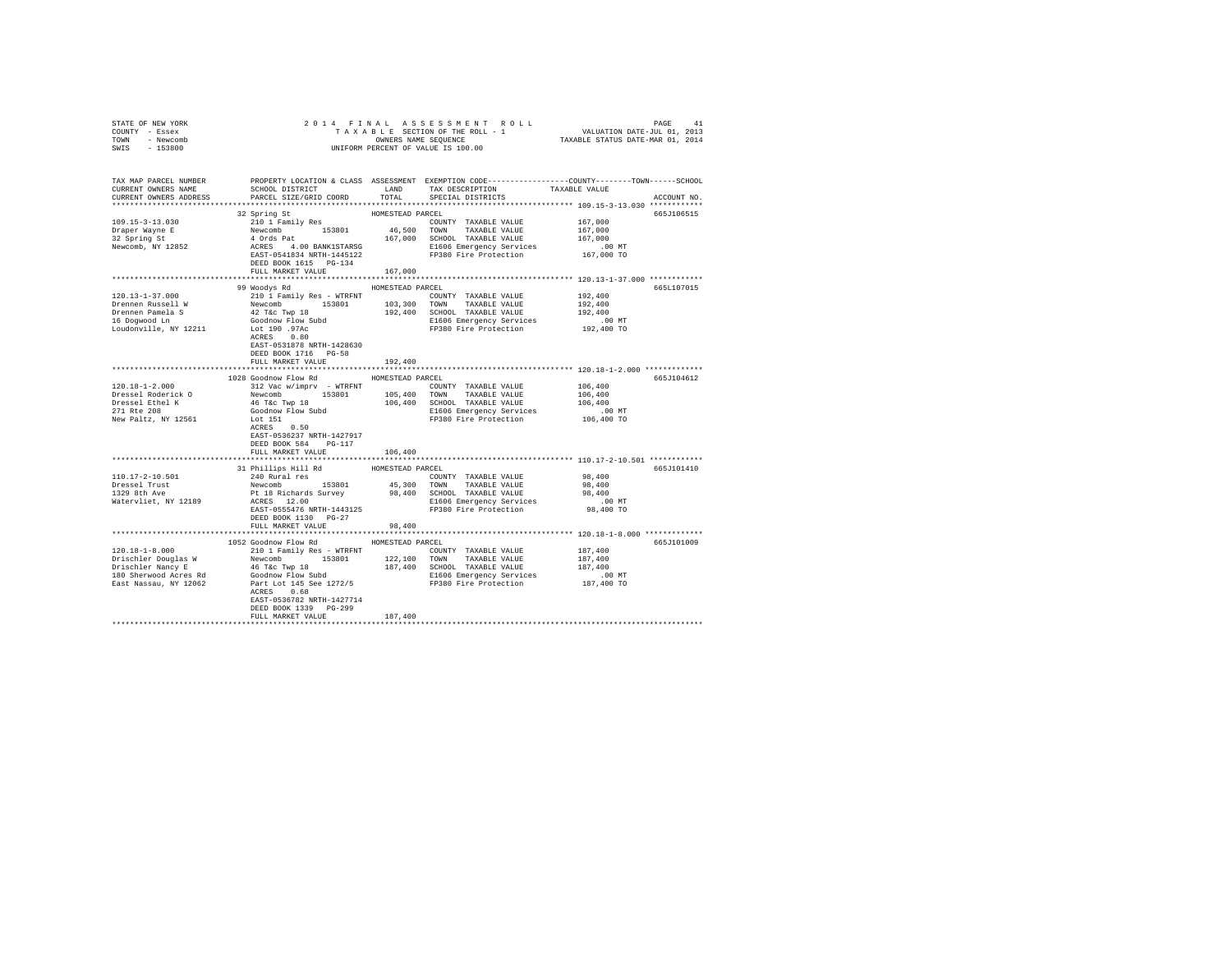| STATE OF NEW YORK<br>COUNTY - Essex<br>TOWN<br>- Newcomb<br>$-153800$<br>SWIS                                                                                                                                                                                                                                                                                                                                                                          |                                                                                              |                  | 2014 FINAL ASSESSMENT ROLL<br>TAXABLE SECTION OF THE ROLL - 1<br>OWNERS NAME SEQUENCE<br>UNIFORM PERCENT OF VALUE IS 100.00 | VALUATION DATE-JUL 01, 2013<br>TAXABLE STATUS DATE-MAR 01, 2014 | PAGE<br>42             |
|--------------------------------------------------------------------------------------------------------------------------------------------------------------------------------------------------------------------------------------------------------------------------------------------------------------------------------------------------------------------------------------------------------------------------------------------------------|----------------------------------------------------------------------------------------------|------------------|-----------------------------------------------------------------------------------------------------------------------------|-----------------------------------------------------------------|------------------------|
| TAX MAP PARCEL NUMBER<br>CURRENT OWNERS NAME<br>CURRENT OWNERS ADDRESS                                                                                                                                                                                                                                                                                                                                                                                 | SCHOOL DISTRICT TAND TAX DESCRIPTION<br>PARCEL SIZE/GRID COORD TOTAL SPECIAL DISTRICTS       |                  | PROPERTY LOCATION & CLASS ASSESSMENT EXEMPTION CODE-----------------COUNTY-------TOWN-----SCHOOL                            | TAXABLE VALUE                                                   | ACCOUNT NO.            |
| $\begin{tabular}{c c c c} \multicolumn{1}{c}{\textbf{110.17-3--18.000}} & \multicolumn{1}{c}{\textbf{210.1 ramily Res}} & \multicolumn{1}{c}{\textbf{HOMESTEAD PACE}} & \multicolumn{1}{c}{\textbf{210.1 ramily Res}} & \multicolumn{1}{c}{\textbf{WOMC}} & \multicolumn{1}{c}{\textbf{WCM C 41132}} \\ \textbf{Dubay Harold} & \multicolumn{1}{c}{\textbf{Newcomb}} & \multicolumn{1}{c}{\textbf{210.1 ramily Res}} & \multicolumn{1}{c}{\textbf{WOM$ | 73 Marcy Ln                                                                                  | HOMESTEAD PARCEL | VET COM C 41132 22,950                                                                                                      | $\Omega$                                                        | 665J101411             |
|                                                                                                                                                                                                                                                                                                                                                                                                                                                        |                                                                                              |                  |                                                                                                                             | 22,950<br>$\sim$ 0                                              | $\Omega$<br>$^{\circ}$ |
|                                                                                                                                                                                                                                                                                                                                                                                                                                                        |                                                                                              |                  |                                                                                                                             | $\overline{0}$ $\overline{0}$ $\overline{0}$                    | 64,200                 |
|                                                                                                                                                                                                                                                                                                                                                                                                                                                        |                                                                                              |                  | COUNTY TAXABLE VALUE                                                                                                        | 68,850                                                          |                        |
|                                                                                                                                                                                                                                                                                                                                                                                                                                                        |                                                                                              |                  | TAXABLE VALUE                                                                                                               | 68,850                                                          |                        |
|                                                                                                                                                                                                                                                                                                                                                                                                                                                        |                                                                                              |                  | SCHOOL TAXABLE VALUE                                                                                                        | 27,600                                                          |                        |
|                                                                                                                                                                                                                                                                                                                                                                                                                                                        | FULL MARKET VALUE                                                                            |                  | 91,800 E1606 Emergency Services<br>FP380 Fire Protection                                                                    | .00 MT<br><br>91,800 то                                         |                        |
|                                                                                                                                                                                                                                                                                                                                                                                                                                                        |                                                                                              |                  |                                                                                                                             |                                                                 |                        |
|                                                                                                                                                                                                                                                                                                                                                                                                                                                        | 419 Woodys Rd                                                                                | HOMESTEAD PARCEL |                                                                                                                             |                                                                 | 665J186004             |
| $119.20 - 7 - 6.000$                                                                                                                                                                                                                                                                                                                                                                                                                                   |                                                                                              |                  | COUNTY TAXABLE VALUE                                                                                                        | 169,800                                                         |                        |
| Dubois Dean K<br>Dubois Florence A                                                                                                                                                                                                                                                                                                                                                                                                                     |                                                                                              | 134,500          | TOWN<br>TAXABLE VALUE                                                                                                       | 169,800                                                         |                        |
| 278 Fox Hollow Rd                                                                                                                                                                                                                                                                                                                                                                                                                                      |                                                                                              |                  | 169,800 SCHOOL TAXABLE VALUE                                                                                                | 169,800                                                         |                        |
| Hoosick Falls, NY 12090 Lot 258                                                                                                                                                                                                                                                                                                                                                                                                                        | 260 Seasonal res - WTRFNT<br>Newcomb 153801<br>27 T&c Twp 18<br>Goodnow Flow Subd<br>Lot 258 |                  | E1606 Emergency Services .00 MT<br>FP380 Fire Protection .09,800 TO                                                         |                                                                 |                        |
|                                                                                                                                                                                                                                                                                                                                                                                                                                                        | $ACRES$ 0.79<br>EAST-0524514 NRTH-1427955<br>DEED BOOK 1687 PG-302                           |                  |                                                                                                                             |                                                                 |                        |
|                                                                                                                                                                                                                                                                                                                                                                                                                                                        | FULL MARKET VALUE                                                                            | 169,800          |                                                                                                                             |                                                                 |                        |
|                                                                                                                                                                                                                                                                                                                                                                                                                                                        |                                                                                              |                  |                                                                                                                             |                                                                 |                        |
|                                                                                                                                                                                                                                                                                                                                                                                                                                                        | 5125 NYS Route 28N                                                                           | HOMESTEAD PARCEL |                                                                                                                             |                                                                 | 665J199006             |
| $110.17 - 2 - 53.001$                                                                                                                                                                                                                                                                                                                                                                                                                                  | 210 1 Family Res<br>Newcomb 153801                                                           |                  | COUNTY TAXABLE VALUE<br>38,000 TOWN TAXABLE VALUE                                                                           | 198,600<br>198,600                                              |                        |
| Duchon Maire 1<br>Johnson Francis J                                                                                                                                                                                                                                                                                                                                                                                                                    | 19 T&c Twp 27 Rs                                                                             | 198,600          | SCHOOL TAXABLE VALUE                                                                                                        | 198,600                                                         |                        |
|                                                                                                                                                                                                                                                                                                                                                                                                                                                        | $_{\text{Lot}}$ 2                                                                            |                  | E1606 Emergency Services                                                                                                    | $.00$ MT                                                        |                        |
|                                                                                                                                                                                                                                                                                                                                                                                                                                                        |                                                                                              |                  | FP380 Fire Protection                                                                                                       | 198,600 TO                                                      |                        |
|                                                                                                                                                                                                                                                                                                                                                                                                                                                        | 12590-7087 EAST-0557316 NRTH-1443500<br>DEED BOOK 1257 PG-280<br>FULL MARKET VALUE           | 198,600          |                                                                                                                             |                                                                 |                        |
|                                                                                                                                                                                                                                                                                                                                                                                                                                                        |                                                                                              |                  |                                                                                                                             |                                                                 |                        |
|                                                                                                                                                                                                                                                                                                                                                                                                                                                        | 1872 Goodnow Flow Rd                                                                         | HOMESTEAD PARCEL |                                                                                                                             |                                                                 | 665J100306             |
| $119.20 - 3 - 2.000$                                                                                                                                                                                                                                                                                                                                                                                                                                   |                                                                                              |                  | COUNTY TAXABLE VALUE                                                                                                        | 180,100                                                         |                        |
| Dugan Patrick J<br>139 Veley Rd                                                                                                                                                                                                                                                                                                                                                                                                                        | 260 Seasonal res - WTRFNT<br>Newcomb 153801<br>27 T&c Twp 18<br>1319/295 Life Use Fred       | 140,800          | TOWN TAXABLE VALUE<br>180.100 SCHOOL TAXABLE VALUE                                                                          | 180,100<br>180,100                                              |                        |
| Stamford, NY 12167                                                                                                                                                                                                                                                                                                                                                                                                                                     |                                                                                              |                  | E1606 Emergency Services                                                                                                    | $.00$ MT                                                        |                        |
|                                                                                                                                                                                                                                                                                                                                                                                                                                                        | & June Dugan<br>ACRES 1.70<br>EAST-0524862 NRTH-1426710                                      |                  | FP380 Fire Protection 180,100 TO                                                                                            |                                                                 |                        |
|                                                                                                                                                                                                                                                                                                                                                                                                                                                        | DEED BOOK 1319 PG-295                                                                        |                  |                                                                                                                             |                                                                 |                        |
|                                                                                                                                                                                                                                                                                                                                                                                                                                                        | FULL MARKET VALUE                                                                            | 180,100          |                                                                                                                             |                                                                 |                        |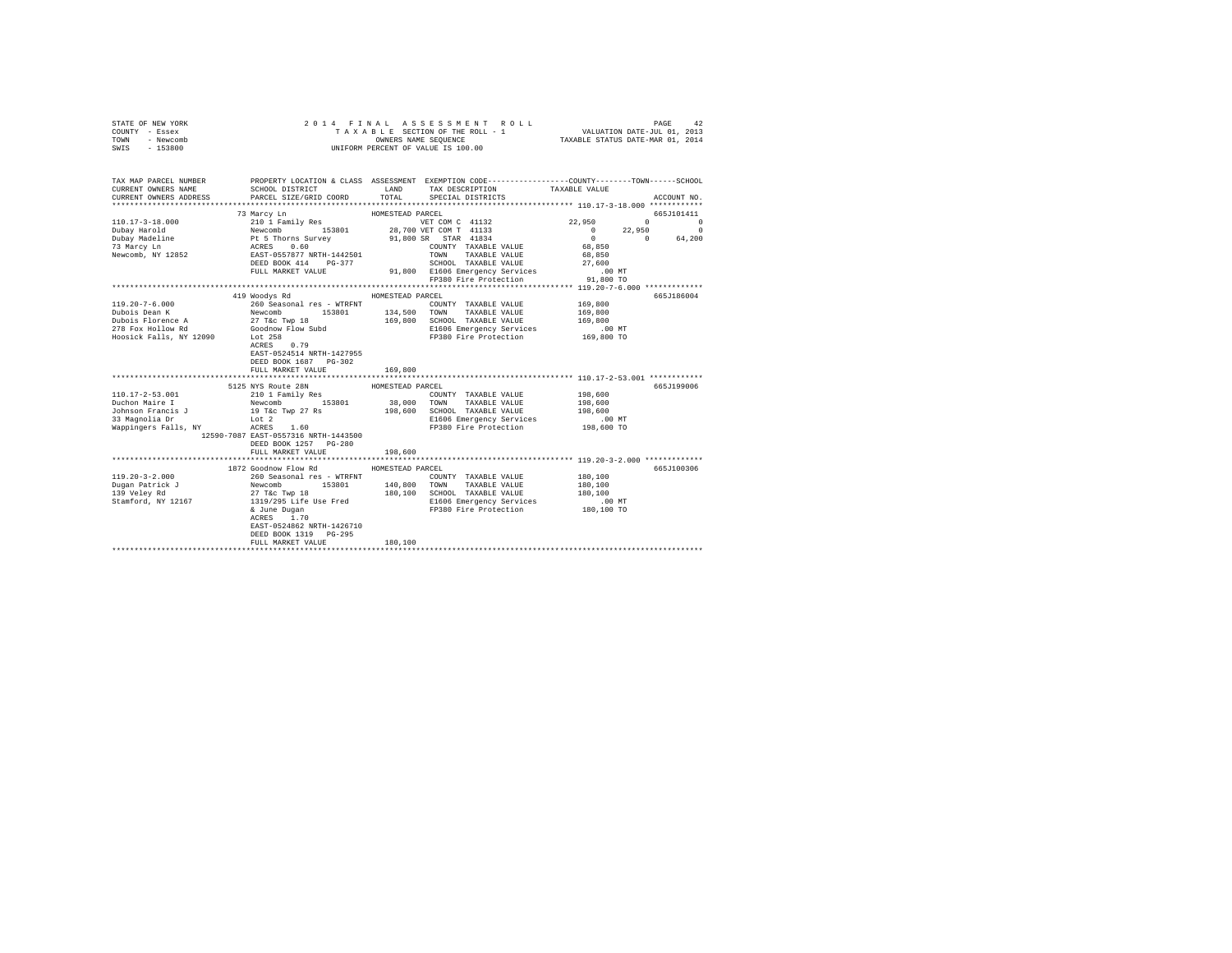| STATE OF NEW YORK<br>COUNTY - Essex<br>TOWN - Newcomb<br>SWIS - 153800                                                                                                        |                                                                                                                                                                                                    |                  | UNIFORM PERCENT OF VALUE IS 100.00                                                                                                                                                                                            |                                         |             |
|-------------------------------------------------------------------------------------------------------------------------------------------------------------------------------|----------------------------------------------------------------------------------------------------------------------------------------------------------------------------------------------------|------------------|-------------------------------------------------------------------------------------------------------------------------------------------------------------------------------------------------------------------------------|-----------------------------------------|-------------|
| TAX MAP PARCEL NUMBER<br>CURRENT OWNERS NAME<br>CURRENT OWNERS ADDRESS                                                                                                        | SCHOOL DISTRICT<br>PARCEL SIZE/GRID COORD                                                                                                                                                          | LAND<br>TOTAL    | PROPERTY LOCATION & CLASS ASSESSMENT EXEMPTION CODE---------------COUNTY-------TOWN------SCHOOL<br>TAX DESCRIPTION<br>SPECIAL DISTRICTS                                                                                       | TAXABLE VALUE                           | ACCOUNT NO. |
|                                                                                                                                                                               |                                                                                                                                                                                                    |                  |                                                                                                                                                                                                                               |                                         |             |
|                                                                                                                                                                               | 85 Beaver Bay                                                                                                                                                                                      | HOMESTEAD PARCEL |                                                                                                                                                                                                                               |                                         | 665J101414  |
| 120.17-2-5.000<br>Duqqan Sheila L<br>Duggan James E II<br>23 Sanford St<br>23 Sanford St                                                                                      | 260 Seasonal res - WTRFNT<br>Newcomb 153801 105,500 TOWN TAXABLE VALUE<br>26 Tic Twp 18 164,000 SCHOOL TAXABLE VALUE<br>Goodnow Flow Subd 164,000 SCHOOL TAXABLE VALUE<br>El606 Emergency Services |                  | COUNTY TAXABLE VALUE<br>164,000 SCHOOL TAXABLE VALUE<br>E1606 Emergency Services                                                                                                                                              | 164,000<br>164,000<br>164,000<br>.00 MT |             |
| Glens Falls, NY 12801                                                                                                                                                         | Let 102<br>ACRES 0.96<br>EAST-0528539 NRTH-1427261<br>DEED BOOK 1400 PG-307<br>FULL MARKET VALUE                                                                                                   | 164,000          | FP380 Fire Protection                                                                                                                                                                                                         | 164,000 TO                              |             |
|                                                                                                                                                                               |                                                                                                                                                                                                    |                  |                                                                                                                                                                                                                               |                                         |             |
|                                                                                                                                                                               | 4 Fennessey Ln                                                                                                                                                                                     | HOMESTEAD PARCEL |                                                                                                                                                                                                                               |                                         | 665J101415  |
| 109.15-1-17.000<br>2010 1 Family Res<br>2010 1 Family Res<br>30rds Patent 30rds Patent<br>4 Fennessey Ln 1487/67 Life Use to<br>Newcomb, NV 12857<br>2021 1487/67 Life Use to |                                                                                                                                                                                                    |                  | AGED ALL 41800 38,350 38,350 38,350                                                                                                                                                                                           |                                         |             |
|                                                                                                                                                                               |                                                                                                                                                                                                    |                  | 21,600 SR STAR 41834                                                                                                                                                                                                          | 0 0 38,350                              |             |
|                                                                                                                                                                               |                                                                                                                                                                                                    |                  | 76,700 COUNTY TAXABLE VALUE                                                                                                                                                                                                   | 38,350                                  |             |
|                                                                                                                                                                               |                                                                                                                                                                                                    |                  | TOWN TAXABLE VALUE                                                                                                                                                                                                            | 38,350                                  |             |
| Newcomb, NY 12852                                                                                                                                                             | Alice Duncan<br>ACRES 0.30                                                                                                                                                                         |                  | SCHOOL TAXABLE VALUE<br>E1606 Emergency Services                                                                                                                                                                              | $\sim$ 0<br>.00 MT                      |             |
|                                                                                                                                                                               | EAST-0542146 NRTH-1446549                                                                                                                                                                          |                  | FP380 Fire Protection                                                                                                                                                                                                         | 76,700 TO                               |             |
|                                                                                                                                                                               | DEED BOOK 1487 PG-67                                                                                                                                                                               |                  |                                                                                                                                                                                                                               |                                         |             |
|                                                                                                                                                                               | FULL MARKET VALUE                                                                                                                                                                                  | 76,700           |                                                                                                                                                                                                                               |                                         |             |
|                                                                                                                                                                               |                                                                                                                                                                                                    |                  |                                                                                                                                                                                                                               |                                         |             |
|                                                                                                                                                                               | Goodnow Flow Rd                                                                                                                                                                                    | HOMESTEAD PARCEL |                                                                                                                                                                                                                               |                                         | 665J105814  |
| $120.17 - 2 - 8.000$                                                                                                                                                          |                                                                                                                                                                                                    |                  |                                                                                                                                                                                                                               | 98,100                                  |             |
| Dunn Francis L                                                                                                                                                                |                                                                                                                                                                                                    |                  |                                                                                                                                                                                                                               | 98,100                                  |             |
| PO Box 275                                                                                                                                                                    |                                                                                                                                                                                                    |                  |                                                                                                                                                                                                                               | 98,100                                  |             |
| Newcomb, NY 12852                                                                                                                                                             |                                                                                                                                                                                                    |                  | SOURCE THE SALE AND THE SALE OF THE SALE AND MANUS IN THE SALE OF THE SALE OF THE SALE OF THE SALE OF THE SALE OF THE SALE OF THE SALE OF THE SALE OF THE SALE OF THE SALE OF THE SALE OF THE SALE OF THE SALE OF THE SALE OF | $.00$ MT                                |             |
|                                                                                                                                                                               | EAST-0528851 NRTH-1427296<br>DEED BOOK 1006 PG-96                                                                                                                                                  |                  |                                                                                                                                                                                                                               | 98,100 TO                               |             |
|                                                                                                                                                                               | FULL MARKET VALUE                                                                                                                                                                                  | 98,100           |                                                                                                                                                                                                                               |                                         |             |
|                                                                                                                                                                               | 21 Loon Point Ln                                                                                                                                                                                   | HOMESTEAD PARCEL |                                                                                                                                                                                                                               |                                         | 665J101214  |
| $120.17 - 2 - 9.010$                                                                                                                                                          | 210 1 Family Res - WTRFNT SR STAR 41834                                                                                                                                                            |                  |                                                                                                                                                                                                                               | $\sim$ 0                                | 0 64,200    |
| Dunn Francis L<br>PO Box 275                                                                                                                                                  | Newcomb 153801 187,100 COUNTY TAXABLE VALUE<br>26 & 41 T&C Twp 18 289,600 TOWN TAXABLE VALUE                                                                                                       |                  |                                                                                                                                                                                                                               | 289,600                                 |             |
|                                                                                                                                                                               |                                                                                                                                                                                                    |                  |                                                                                                                                                                                                                               | 289,600                                 |             |
| Newcomb, NY 12852-0275                                                                                                                                                        | Goodnow Flow Subd<br>Lot 98 & 97<br>ACRES 2.64                                                                                                                                                     |                  | SCHOOL TAXABLE VALUE<br>E1606 Emergency Services                                                                                                                                                                              | 225,400                                 |             |
|                                                                                                                                                                               |                                                                                                                                                                                                    |                  | E1606 Emergency Services                                                                                                                                                                                                      | 00 MT.<br>289,600 TO                    |             |
|                                                                                                                                                                               |                                                                                                                                                                                                    |                  | FP380 Fire Protection                                                                                                                                                                                                         |                                         |             |
|                                                                                                                                                                               | EAST-0528984 NRTH-1427090                                                                                                                                                                          |                  |                                                                                                                                                                                                                               |                                         |             |
|                                                                                                                                                                               | DEED BOOK 770 PG-226<br>FULL MARKET VALUE                                                                                                                                                          | 289,600          |                                                                                                                                                                                                                               |                                         |             |
|                                                                                                                                                                               |                                                                                                                                                                                                    |                  |                                                                                                                                                                                                                               |                                         |             |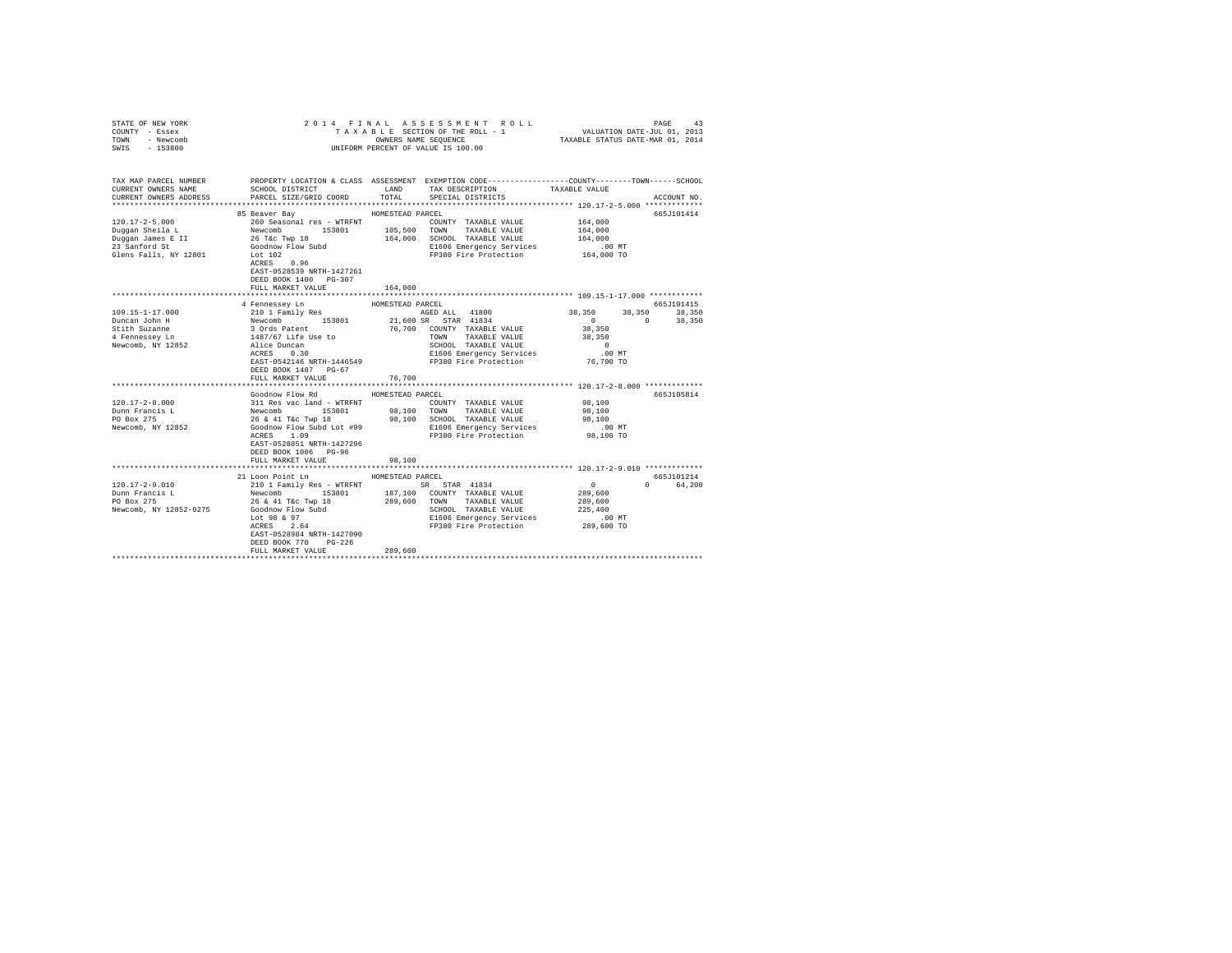| STATE OF NEW YORK<br>COUNTY - Essex<br>TOWN<br>- Newcomb<br>$-153800$<br>SWIS                                               |                                                                                                                                                                                                   | OWNERS NAME SEOUENCE                          | 2014 FINAL ASSESSMENT ROLL<br>TAXABLE SECTION OF THE ROLL - 1<br>UNIFORM PERCENT OF VALUE IS 100.00                                     | VALUATION DATE-JUL 01, 2013<br>TAXABLE STATUS DATE-MAR 01, 2014 | 44<br>PAGE  |
|-----------------------------------------------------------------------------------------------------------------------------|---------------------------------------------------------------------------------------------------------------------------------------------------------------------------------------------------|-----------------------------------------------|-----------------------------------------------------------------------------------------------------------------------------------------|-----------------------------------------------------------------|-------------|
| TAX MAP PARCEL NUMBER<br>CURRENT OWNERS NAME<br>CURRENT OWNERS ADDRESS                                                      | SCHOOL DISTRICT<br>PARCEL SIZE/GRID COORD                                                                                                                                                         | LAND<br>TOTAL                                 | PROPERTY LOCATION & CLASS ASSESSMENT EXEMPTION CODE---------------COUNTY-------TOWN------SCHOOL<br>TAX DESCRIPTION<br>SPECIAL DISTRICTS | TAXABLE VALUE                                                   | ACCOUNT NO. |
|                                                                                                                             |                                                                                                                                                                                                   |                                               |                                                                                                                                         |                                                                 |             |
| 109.15-1-28.001<br>Eagles Fish & Game Club Inc Newcomb 153801<br>c/o John Bickford<br>359 Broadway<br>Fort Edward, NY 12828 | 20 Gibbs Ln<br>260 Seasonal res<br>3 Richards Survey<br>ACRES 0.30<br>EAST-0545801 NRTH-1446908<br>DEED BOOK 729 PG-141                                                                           | HOMESTEAD PARCEL<br>21,600                    | COUNTY TAXABLE VALUE<br>TOWN<br>TAXABLE VALUE<br>47,500 SCHOOL TAXABLE VALUE<br>E1606 Emergency Services<br>FP380 Fire Protection       | 47.500<br>47.500<br>47.500<br>$.00$ MT<br>47,500 TO             | 665J104501  |
|                                                                                                                             | FULL MARKET VALUE                                                                                                                                                                                 | 47,500                                        |                                                                                                                                         |                                                                 |             |
| $119.16 - 1 - 8.000$<br>Eberhardt Cheryl A<br>Hertel Deidre M<br>c/o Debra Eberhardt<br>416 Forest Rd<br>Wallkill, NY 12589 | 375 Woodys Rd<br>260 Seasonal res - WTRFNT<br>Newcomb<br>153801<br>27 T&c Twp 18<br>Goodnow Flow Subd<br>Lot 249<br>ACRES 1.20<br>EAST-0525589 NRTH-1428045<br>DEED BOOK 1711 PG-45               | HOMESTEAD PARCEL<br>105,700<br>158,900        | COUNTY TAXABLE VALUE<br>TOWN<br>TAXABLE VALUE<br>SCHOOL TAXABLE VALUE<br>E1606 Emergency Services<br>FP380 Fire Protection              | 158,900<br>158,900<br>158,900<br>$.00$ MT<br>158,900 TO         | 665J101008  |
|                                                                                                                             | FULL MARKET VALUE                                                                                                                                                                                 | 158,900                                       |                                                                                                                                         |                                                                 |             |
| 120.14-1-14.000<br>Ebert Warren P<br>62 Winfred Ave<br>Yonkers, NY 10704                                                    | 982 Goodnow Flow Rd<br>210 1 Family Res - WTRFNT<br>Newcomb<br>153801<br>43 T&c Twp 18<br>Goodnow Flow Subd<br>Lot $160$<br>ACRES 0.80                                                            | HOMESTEAD PARCEL<br>134,600<br>263,300        | COUNTY TAXABLE VALUE<br>TOWN<br>TAXABLE VALUE<br>SCHOOL TAXABLE VALUE<br>E1606 Emergency Services<br>FP380 Fire Protection              | 263,300<br>263,300<br>263,300<br>$.00$ MT<br>263,300 TO         | 665J100805  |
|                                                                                                                             | EAST-0535235 NRTH-1428366<br>DEED BOOK 1679 PG-186<br>FULL MARKET VALUE<br>*************************<br>39 Breezy Point Ln                                                                        | 263,300<br>**************<br>HOMESTEAD PARCEL | ************************************ 119.20-5-5.000 *************                                                                       |                                                                 | 665J174002  |
| $119.20 - 5 - 5.000$<br>Edic Paul W<br>7392 Trenton Rd<br>Barneveld, NY 13304                                               | 260 Seasonal res - WTRFNT<br>Newcomb<br>153801<br>27 T&C Twp 18<br>326 Goodnow Flow Subd<br>ACRES 0.80<br>ACRES<br>0.80<br>EAST-0527128 NRTH-1426585<br>DEED BOOK 1542 PG-77<br>FULL MARKET VALUE | 131,900<br>202,000<br>202,000                 | COUNTY TAXABLE VALUE<br>TOWN<br>TAXABLE VALUE<br>SCHOOL TAXABLE VALUE<br>E1606 Emergency Services<br>FP380 Fire Protection              | 202,000<br>202,000<br>202,000<br>$.00$ MT<br>202,000 TO         |             |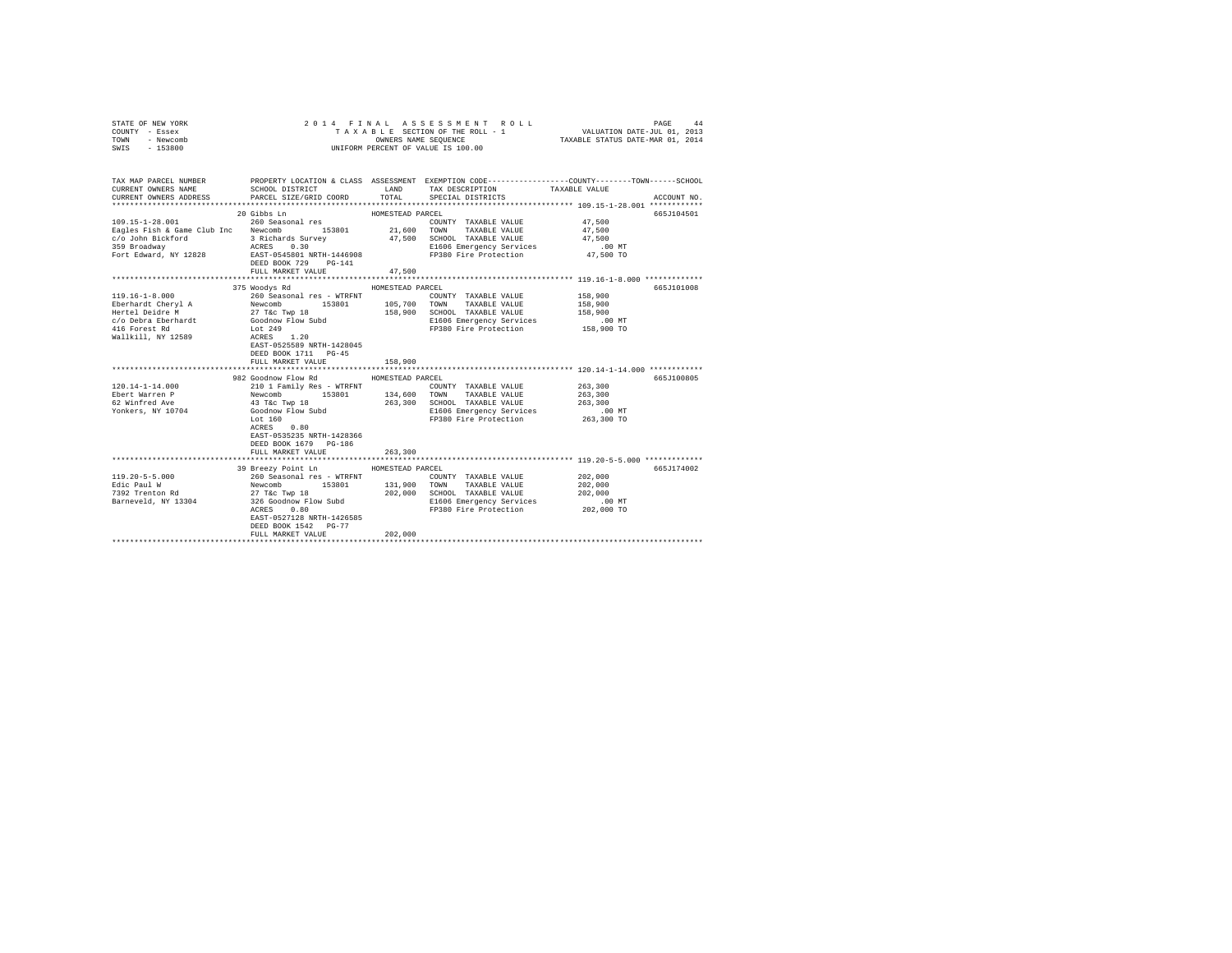| STATE OF NEW YORK<br>COUNTY - Essex<br>TOWN - Newcomb<br>SWIS - 153800                                                                                                                                | 2014 FINAL ASSESSMENT ROLL<br>PAGE<br>TAXABLE SECTION OF THE ROLL - 1<br>OWNERS NAME SEQUENCE TAXABLE STATUS DATE-JUL 01, 2013<br>UNIFORM PERCENT OF VALUE IS 100.00                                                                                                                                                                                                              |                                                                 |                                                                                                                                                                                                                                                                       |                                                                                                                    |                          |
|-------------------------------------------------------------------------------------------------------------------------------------------------------------------------------------------------------|-----------------------------------------------------------------------------------------------------------------------------------------------------------------------------------------------------------------------------------------------------------------------------------------------------------------------------------------------------------------------------------|-----------------------------------------------------------------|-----------------------------------------------------------------------------------------------------------------------------------------------------------------------------------------------------------------------------------------------------------------------|--------------------------------------------------------------------------------------------------------------------|--------------------------|
| TAX MAP PARCEL NUMBER<br>CURRENT OWNERS NAME<br>CURRENT OWNERS ADDRESS                                                                                                                                | SCHOOL DISTRICT<br>PARCEL SIZE/GRID COORD                                                                                                                                                                                                                                                                                                                                         | LAND<br>TOTAL                                                   | PROPERTY LOCATION & CLASS ASSESSMENT EXEMPTION CODE---------------COUNTY-------TOWN------SCHOOL<br>TAX DESCRIPTION<br>SPECIAL DISTRICTS                                                                                                                               | TAXABLE VALUE                                                                                                      | ACCOUNT NO.              |
|                                                                                                                                                                                                       | 162 Campsite Rd                                                                                                                                                                                                                                                                                                                                                                   | HOMESTEAD PARCEL                                                |                                                                                                                                                                                                                                                                       |                                                                                                                    | 665.7174004              |
| $110. - 1 - 27.200$<br>Edick Larry<br>Edick Patricia<br>PO Box 285<br>Newcomb, NY 12852                                                                                                               | 210 1 Family Res<br>210 1 Family Res<br>Newcomb 153801<br>30 Richards Survey<br>3.9 Acres<br>ACRES 4.00<br>EAST-0557864 NRTH-1447363<br>DEED BOOK 549 PG-42                                                                                                                                                                                                                       |                                                                 | SR STAR 41834<br>46,200 COUNTY TAXABLE VALUE<br>261,500 TOWN TAXABLE VALUE<br>SCHOOL TAXABLE VALUE<br>E1606 Emergency Services<br>FP380 Fire Protection                                                                                                               | $\sim$ 0<br>261,500<br>261,500<br>197,300<br>.00MT<br>261,500 TO                                                   | 0 64.200                 |
|                                                                                                                                                                                                       | FULL MARKET VALUE                                                                                                                                                                                                                                                                                                                                                                 | 261,500                                                         |                                                                                                                                                                                                                                                                       |                                                                                                                    |                          |
|                                                                                                                                                                                                       |                                                                                                                                                                                                                                                                                                                                                                                   |                                                                 |                                                                                                                                                                                                                                                                       |                                                                                                                    |                          |
| $120.13 - 1 - 38.000$<br>Edwards Arthur D<br>Edwards Barbara W<br>48 Hunter Ave<br>Fanwood, NJ 07023<br>$120.17 - 2 - 22.054$<br>Eqqer John B<br>Egger Helen R<br>1423 Jeffers Rd<br>Towson, MD 21204 | 91 Woodys Rd<br>260 Seasonal res - WTRFNT<br>Newcomb 153801<br>42 T&c Twp 18<br>Goodnow Flow Subd<br>Lot 189<br>ACRES 1.29<br>EAST-0531993 NRTH-1428657<br>DEED BOOK 1221 PG-105<br>FULL MARKET VALUE<br>1388 Goodnow Flow Rd<br>260 Seasonal res - WTRFNT<br>Newcomb 153801<br>42 T&c Twp 18<br>Goodnow Flow Subd<br>Lot 49<br>Lot 49<br>ACRES 1.05<br>EAST-0533943 NRTH-1426972 | HOMESTEAD PARCEL<br>239,500<br>HOMESTEAD PARCEL<br>107,700 TOWN | COUNTY TAXABLE VALUE<br>123,100 TOWN TAXABLE VALUE<br>239,500 SCHOOL TAXABLE VALUE<br>E1606 Emergency Services<br>FP380 Fire Protection<br>COUNTY TAXABLE VALUE<br>TAXABLE VALUE<br>166,100 SCHOOL TAXABLE VALUE<br>E1606 Emergency Services<br>FP380 Fire Protection | 239,500<br>239,500<br>239,500<br>$.00$ MT<br>239,500 TO<br>166,100<br>166,100<br>166,100<br>$.00$ MT<br>166,100 TO | 665J107014<br>665J100602 |
|                                                                                                                                                                                                       | DEED BOOK 1053 PG-112<br>FULL MARKET VALUE                                                                                                                                                                                                                                                                                                                                        | 166,100                                                         |                                                                                                                                                                                                                                                                       |                                                                                                                    |                          |
|                                                                                                                                                                                                       |                                                                                                                                                                                                                                                                                                                                                                                   |                                                                 |                                                                                                                                                                                                                                                                       |                                                                                                                    |                          |
| $120.18 - 1 - 14.000$<br>Ellis Thomas L<br>Steen Gretchen<br>2217 Co Rte 46<br>Fort Edward, NY 12828                                                                                                  | 1080 Goodnow Flow Rd<br>260 Seasonal res - WTRFNT<br>Lot 139<br>EAST-0537330 NRTH-1427458<br>DEED BOOK 1707 PG-189                                                                                                                                                                                                                                                                | HOMESTEAD PARCEL                                                | COUNTY TAXABLE VALUE<br>TOWN TAXABLE VALUE<br>167,000 SCHOOL TAXABLE VALUE<br>E1606 Emergency Services<br>FP380 Fire Protection                                                                                                                                       | 167,000<br>167,000<br>167,000<br>$.00$ MT<br>167,000 TO                                                            | 665-7101509              |
|                                                                                                                                                                                                       | FULL MARKET VALUE                                                                                                                                                                                                                                                                                                                                                                 | 167,000                                                         |                                                                                                                                                                                                                                                                       |                                                                                                                    |                          |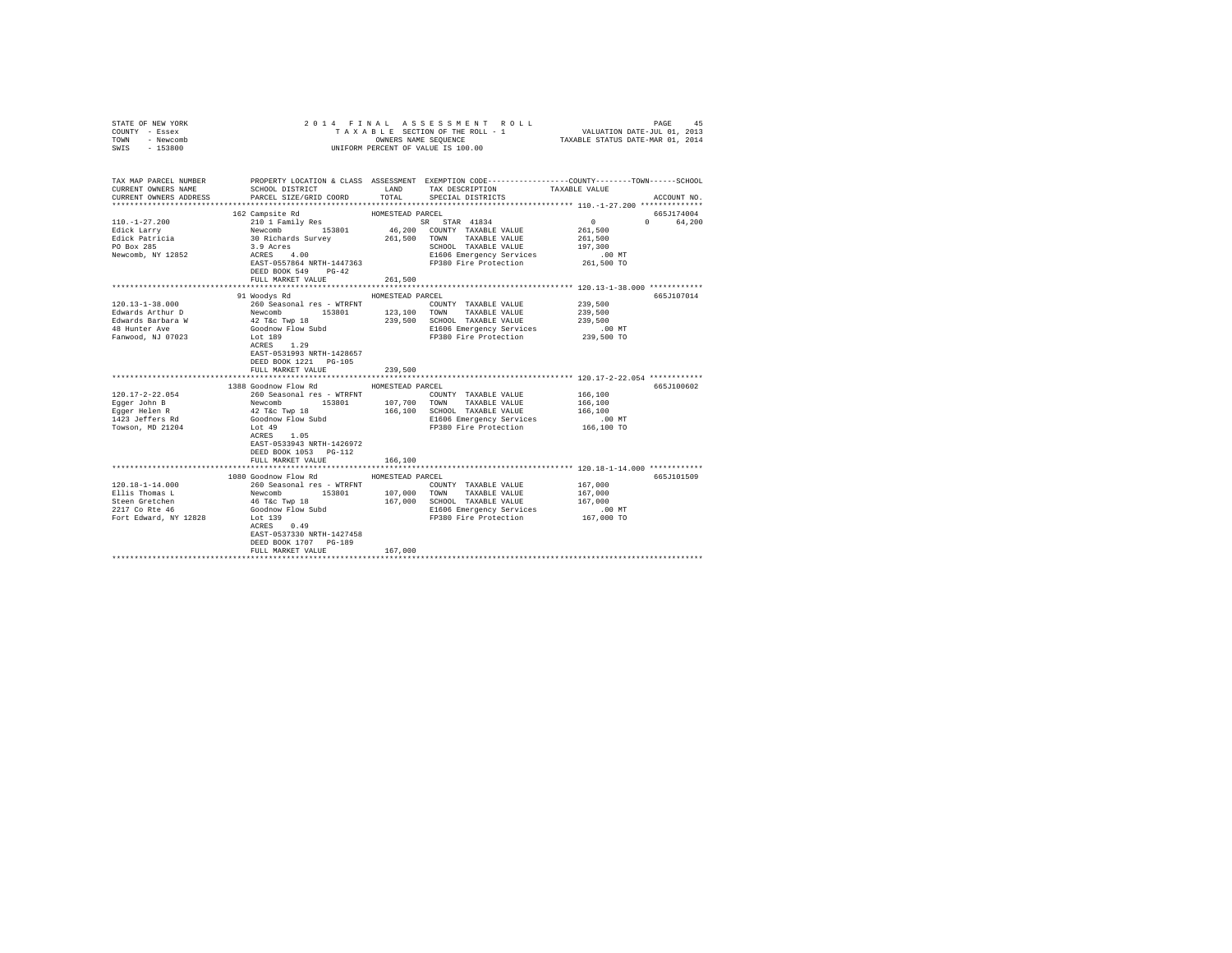| STATE OF NEW YORK | 2014 FINAL ASSESSMENT ROLL         | 46<br>PAGE                       |
|-------------------|------------------------------------|----------------------------------|
| COUNTY - Essex    | TAXABLE SECTION OF THE ROLL - 1    | VALUATION DATE-JUL 01, 2013      |
| TOWN<br>- Newcomb | OWNERS NAME SEOUENCE               | TAXABLE STATUS DATE-MAR 01, 2014 |
| $-153800$<br>SWIS | UNIFORM PERCENT OF VALUE IS 100.00 |                                  |

| TAX MAP PARCEL NUMBER<br>CURRENT OWNERS NAME<br>CURRENT OWNERS ADDRESS PARCEL SIZE/GRID COORD                                                                     | SCHOOL DISTRICT                                             | LAND             | TAX DESCRIPTION TAXABLE VALUE SPECIAL DISTRICTS<br>TOTAL SPECIAL DISTRICTS                             | PROPERTY LOCATION & CLASS ASSESSMENT EXEMPTION CODE---------------COUNTY-------TOWN------SCHOOL<br>ACCOUNT NO. |
|-------------------------------------------------------------------------------------------------------------------------------------------------------------------|-------------------------------------------------------------|------------------|--------------------------------------------------------------------------------------------------------|----------------------------------------------------------------------------------------------------------------|
|                                                                                                                                                                   |                                                             |                  |                                                                                                        |                                                                                                                |
|                                                                                                                                                                   | 20 Snowshoe Ln                                              | HOMESTEAD PARCEL |                                                                                                        | 665J101012                                                                                                     |
| $110.13 - 11 - 3.000$                                                                                                                                             | 270 Mfg housing                                             |                  | COUNTY TAXABLE VALUE 39,400                                                                            |                                                                                                                |
|                                                                                                                                                                   |                                                             |                  |                                                                                                        | $39\,, 400$                                                                                                    |
|                                                                                                                                                                   |                                                             |                  |                                                                                                        | 39,400                                                                                                         |
|                                                                                                                                                                   |                                                             |                  | E1606 Emergency Services .00 MT<br>F1606 Emergency Services .00 MT<br>FP380 Fire Protection  39,400 TO |                                                                                                                |
|                                                                                                                                                                   |                                                             |                  |                                                                                                        |                                                                                                                |
|                                                                                                                                                                   |                                                             |                  |                                                                                                        |                                                                                                                |
|                                                                                                                                                                   | 1340 Goodnow Flow Rd                                        | HOMESTEAD PARCEL |                                                                                                        | 665J107111                                                                                                     |
|                                                                                                                                                                   |                                                             |                  |                                                                                                        | 192,500                                                                                                        |
| $120.18-2-12.000 \hspace{3.2cm} 192,500 \hspace{3.2cm} 194.500 \hspace{3.2cm} 260 \hspace{3.2cm} 508.80$ Findieveri Michael E $$192,500$ TRAINER VALUE $$192,500$ |                                                             |                  |                                                                                                        |                                                                                                                |
|                                                                                                                                                                   |                                                             |                  |                                                                                                        |                                                                                                                |
|                                                                                                                                                                   |                                                             |                  |                                                                                                        |                                                                                                                |
|                                                                                                                                                                   |                                                             |                  |                                                                                                        |                                                                                                                |
|                                                                                                                                                                   | ACRES 1.31                                                  |                  |                                                                                                        |                                                                                                                |
|                                                                                                                                                                   | EAST-0535145 NRTH-1426788                                   |                  |                                                                                                        |                                                                                                                |
|                                                                                                                                                                   | DEED BOOK 1463 PG-160                                       |                  |                                                                                                        |                                                                                                                |
|                                                                                                                                                                   | FULL MARKET VALUE                                           | 192,500          |                                                                                                        |                                                                                                                |
|                                                                                                                                                                   | 5115 NYS Route 28N                                          | HOMESTEAD PARCEL |                                                                                                        | 665J105510                                                                                                     |
| $110.17 - 2 - 15.000$                                                                                                                                             |                                                             |                  | COUNTY TAXABLE VALUE 105.100                                                                           |                                                                                                                |
|                                                                                                                                                                   |                                                             |                  |                                                                                                        |                                                                                                                |
|                                                                                                                                                                   |                                                             |                  |                                                                                                        |                                                                                                                |
|                                                                                                                                                                   |                                                             |                  |                                                                                                        |                                                                                                                |
| Ridge, NY 11961 Patnode By 1190/107                                                                                                                               |                                                             |                  | FP380 Fire Protection 105.100 TO                                                                       |                                                                                                                |
|                                                                                                                                                                   | ACRES 0.38                                                  |                  |                                                                                                        |                                                                                                                |
|                                                                                                                                                                   | EAST-0557509 NRTH-1443523                                   |                  |                                                                                                        |                                                                                                                |
|                                                                                                                                                                   | DEED BOOK 1430 PG-143                                       |                  |                                                                                                        |                                                                                                                |
|                                                                                                                                                                   | FULL MARKET VALUE                                           | 105,100          |                                                                                                        |                                                                                                                |
|                                                                                                                                                                   |                                                             |                  |                                                                                                        |                                                                                                                |
|                                                                                                                                                                   | 1712 Goodnow Flow Rd                                        | HOMESTEAD PARCEL |                                                                                                        | 665J106706                                                                                                     |
| $119.20 - 4 - 6.000$                                                                                                                                              | 311 Res vac land - WTRFNT COUNT Newcomb 153801 117,400 TOWN |                  | COUNTY TAXABLE VALUE 117,400                                                                           |                                                                                                                |
| 153801<br>Erdmann William J<br>Erdmann Muriel G<br>441 Randall Rd<br>441 Randall Rd<br>Goodnow Flow Subd                                                          |                                                             |                  | TAXABLE VALUE                                                                                          | 117,400                                                                                                        |
|                                                                                                                                                                   |                                                             |                  | 117,400 SCHOOL TAXABLE VALUE                                                                           | 117,400                                                                                                        |
|                                                                                                                                                                   | Lot 332                                                     |                  | E1606 Emergency Services .00 MT                                                                        |                                                                                                                |
| Ridge, NY 11961                                                                                                                                                   |                                                             |                  | FP380 Fire Protection                                                                                  | 117,400 TO                                                                                                     |
|                                                                                                                                                                   |                                                             |                  |                                                                                                        |                                                                                                                |
|                                                                                                                                                                   | 0.80<br>ACRES                                               |                  |                                                                                                        |                                                                                                                |
|                                                                                                                                                                   | EAST-0526733 NRTH-1425958                                   |                  |                                                                                                        |                                                                                                                |
|                                                                                                                                                                   | DEED BOOK 1321    PG-238<br>FULL MARKET VALUE               | 117,400          |                                                                                                        |                                                                                                                |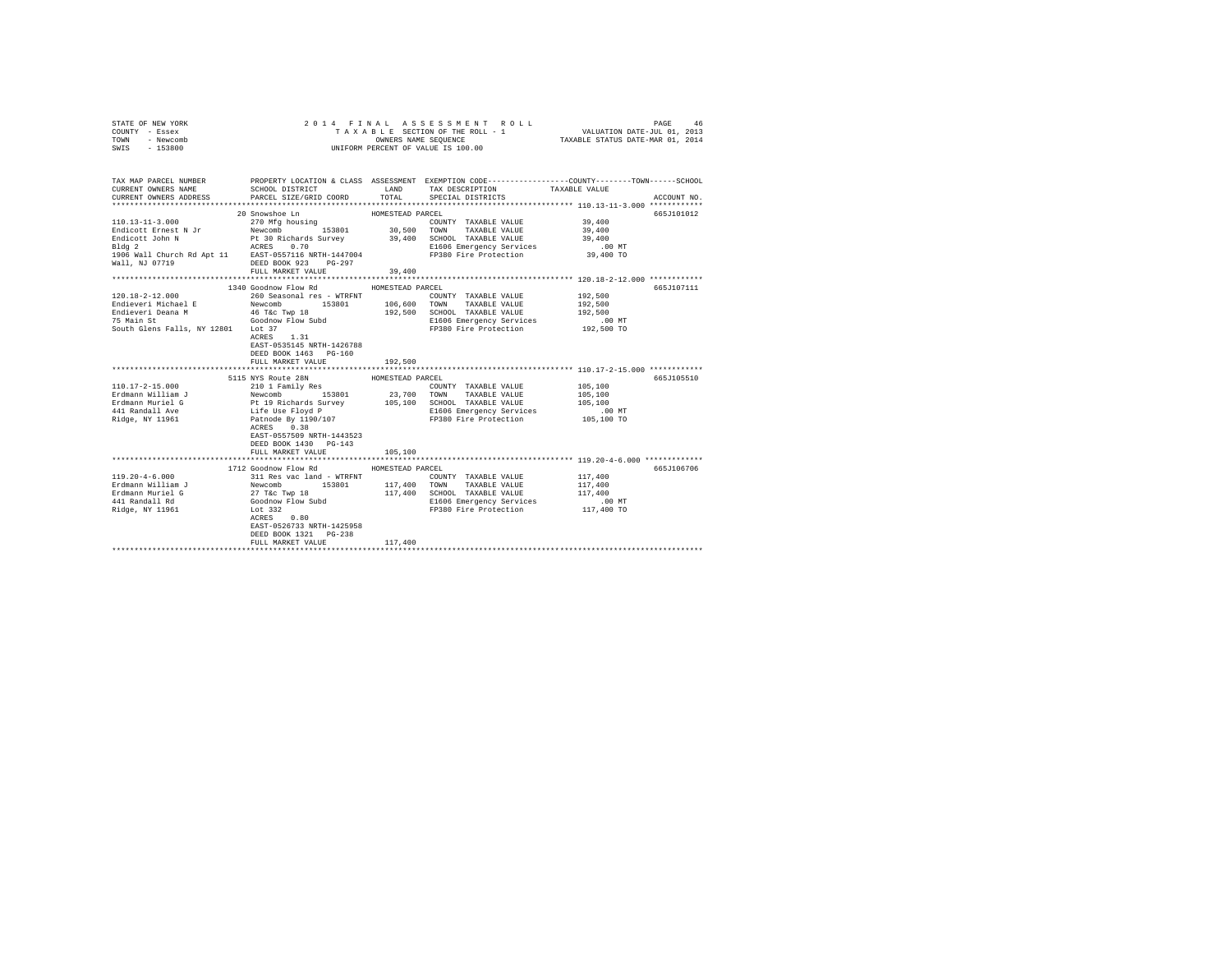| STATE OF NEW YORK<br>COUNTY - Essex<br>TOWN<br>- Newcomb<br>$-153800$<br>SWIS                                                                                         |                                                                                                                                                           |                      | 2014 FINAL ASSESSMENT ROLL<br>TAXABLE SECTION OF THE ROLL - 1<br>OWNERS NAME SEQUENCE<br>UNIFORM PERCENT OF VALUE IS 100.00 | VALUATION DATE-JUL 01, 2013<br>TAXABLE STATUS DATE-MAR 01, 2014 | 47<br>PAGE            |
|-----------------------------------------------------------------------------------------------------------------------------------------------------------------------|-----------------------------------------------------------------------------------------------------------------------------------------------------------|----------------------|-----------------------------------------------------------------------------------------------------------------------------|-----------------------------------------------------------------|-----------------------|
| TAX MAP PARCEL NUMBER PROPERTY LOCATION & CLASS ASSESSMENT EXEMPTION CODE---------------COUNTY-------TOWN-----SCHOOL<br>CURRENT OWNERS NAME<br>CURRENT OWNERS ADDRESS | SCHOOL DISTRICT LAND<br>PARCEL SIZE/GRID COORD TOTAL                                                                                                      |                      | TAX DESCRIPTION<br>SPECIAL DISTRICTS                                                                                        | TAXABLE VALUE                                                   | ACCOUNT NO.           |
|                                                                                                                                                                       |                                                                                                                                                           |                      |                                                                                                                             |                                                                 |                       |
| $109.15 - 1 - 22.000$                                                                                                                                                 | NYS Route 28N<br>$311$ Res vac land                                                                                                                       | NON-HOMESTEAD PARCEL | C TAX SALE 33201                                                                                                            | 300                                                             | 665J103601<br>$300$ 0 |
| Essex County                                                                                                                                                          |                                                                                                                                                           |                      | 300 COUNTY TAXABLE VALUE                                                                                                    | $\mathbf{r}$                                                    |                       |
| Gibbs Property-2007                                                                                                                                                   | Newcomb 153801<br>3 Ords Patent<br>ACRES 0.15                                                                                                             |                      | 300 TOWN TAXABLE VALUE                                                                                                      | $\sim$ 0                                                        |                       |
| PO Box 217                                                                                                                                                            |                                                                                                                                                           |                      | SCHOOL TAXABLE VALUE                                                                                                        | 300                                                             |                       |
| Elizabethtown, NY 12932 EAST-0542336 NRTH-1446376                                                                                                                     |                                                                                                                                                           |                      | E1606 Emergency Services                                                                                                    | .00 MT                                                          |                       |
|                                                                                                                                                                       | DEED BOOK 1751 PG-44                                                                                                                                      |                      | FP380 Fire Protection                                                                                                       | $0$ TO                                                          |                       |
|                                                                                                                                                                       | FULL MARKET VALUE                                                                                                                                         | 300                  | 300 EX                                                                                                                      |                                                                 |                       |
|                                                                                                                                                                       | Goodnow Flow Rd                                                                                                                                           | HOMESTEAD PARCEL     |                                                                                                                             |                                                                 | 665J106902            |
| 120.17-2-15.000                                                                                                                                                       |                                                                                                                                                           |                      | COUNTY TAXABLE VALUE                                                                                                        | 78,900                                                          |                       |
| Fazio Cheri L                                                                                                                                                         |                                                                                                                                                           |                      |                                                                                                                             | 78,900                                                          |                       |
| 6679 Fuller Station Rd                                                                                                                                                |                                                                                                                                                           |                      | 78,900 SCHOOL TAXABLE VALUE                                                                                                 | 78,900                                                          |                       |
| Altamont, NY 12009                                                                                                                                                    | 41 T&c Twp 18<br>Goodnow Flow Subd                                                                                                                        |                      | E1606 Emergency Services                                                                                                    | $.00$ MT                                                        |                       |
|                                                                                                                                                                       | Lot 92<br>ACRES 1.07<br>EAST-0529478 NRTH-1426775<br>DEED BOOK 1507 PG-304<br>FULL MARKET VALUE                                                           | 78,900               | FP380 Fire Protection                                                                                                       | 78,900 TO                                                       |                       |
|                                                                                                                                                                       |                                                                                                                                                           |                      |                                                                                                                             |                                                                 |                       |
|                                                                                                                                                                       | 6 Loon Point Ln                                                                                                                                           | HOMESTEAD PARCEL     |                                                                                                                             |                                                                 | 665J106903            |
| $120.17 - 2 - 16.000$<br>Fazio Cheri L                                                                                                                                | 260 Seasonal res - WTRFNT<br>Newcomb 153801                                                                                                               |                      | COUNTY TAXABLE VALUE                                                                                                        | 191,500<br>191,500                                              |                       |
| 6679 Fuller Station Rd                                                                                                                                                |                                                                                                                                                           |                      | 115,000 TOWN TAXABLE VALUE<br>191,500 SCHOOL TAXABLE VALUE                                                                  | 191,500                                                         |                       |
| Altamont, NY 12009                                                                                                                                                    | 41 T&C Twp 18<br>Goodnow Flow Subd                                                                                                                        |                      | E1606 Emergency Services                                                                                                    | $.00$ MT                                                        |                       |
|                                                                                                                                                                       | Lot 91<br>ACRES 1.15<br>EAST-0529592 NRTH-1426776                                                                                                         |                      | FP380 Fire Protection                                                                                                       | 191,500 TO                                                      |                       |
|                                                                                                                                                                       | DEED BOOK 1507 PG-304                                                                                                                                     |                      |                                                                                                                             |                                                                 |                       |
|                                                                                                                                                                       | FULL MARKET VALUE                                                                                                                                         | 191,500              |                                                                                                                             |                                                                 |                       |
|                                                                                                                                                                       | Goodnow Flow Rd                                                                                                                                           | HOMESTEAD PARCEL     |                                                                                                                             |                                                                 | 665J104808            |
| 120.17-2-17.000                                                                                                                                                       |                                                                                                                                                           |                      | COUNTY TAXABLE VALUE                                                                                                        | 97,300                                                          |                       |
| Fazio Cheri L                                                                                                                                                         | 311 Res vac land - WTRFNT<br>Newcomb 153801                                                                                                               | 97,300               | TOWN TAXABLE VALUE                                                                                                          | 97,300                                                          |                       |
| 6679 Fuller Station Rd                                                                                                                                                |                                                                                                                                                           |                      | 97.300 SCHOOL TAXABLE VALUE                                                                                                 | 97,300                                                          |                       |
| Altamont, NY 12009                                                                                                                                                    |                                                                                                                                                           |                      | E1606 Emergency Services                                                                                                    | $.00$ MT                                                        |                       |
|                                                                                                                                                                       | 41 T&C Twp 18<br>Goodnow Flow Subd<br>Lot 90 1.78Ac<br>aCFES 140<br>ACRES 1.40<br>EAST-0529719 NRTH-1426759<br>DEED BOOK 1507 PG-304<br>FULL MARKET VALUE | 97,300               | FP380 Fire Protection                                                                                                       | 97,300 TO                                                       |                       |
|                                                                                                                                                                       |                                                                                                                                                           |                      |                                                                                                                             |                                                                 |                       |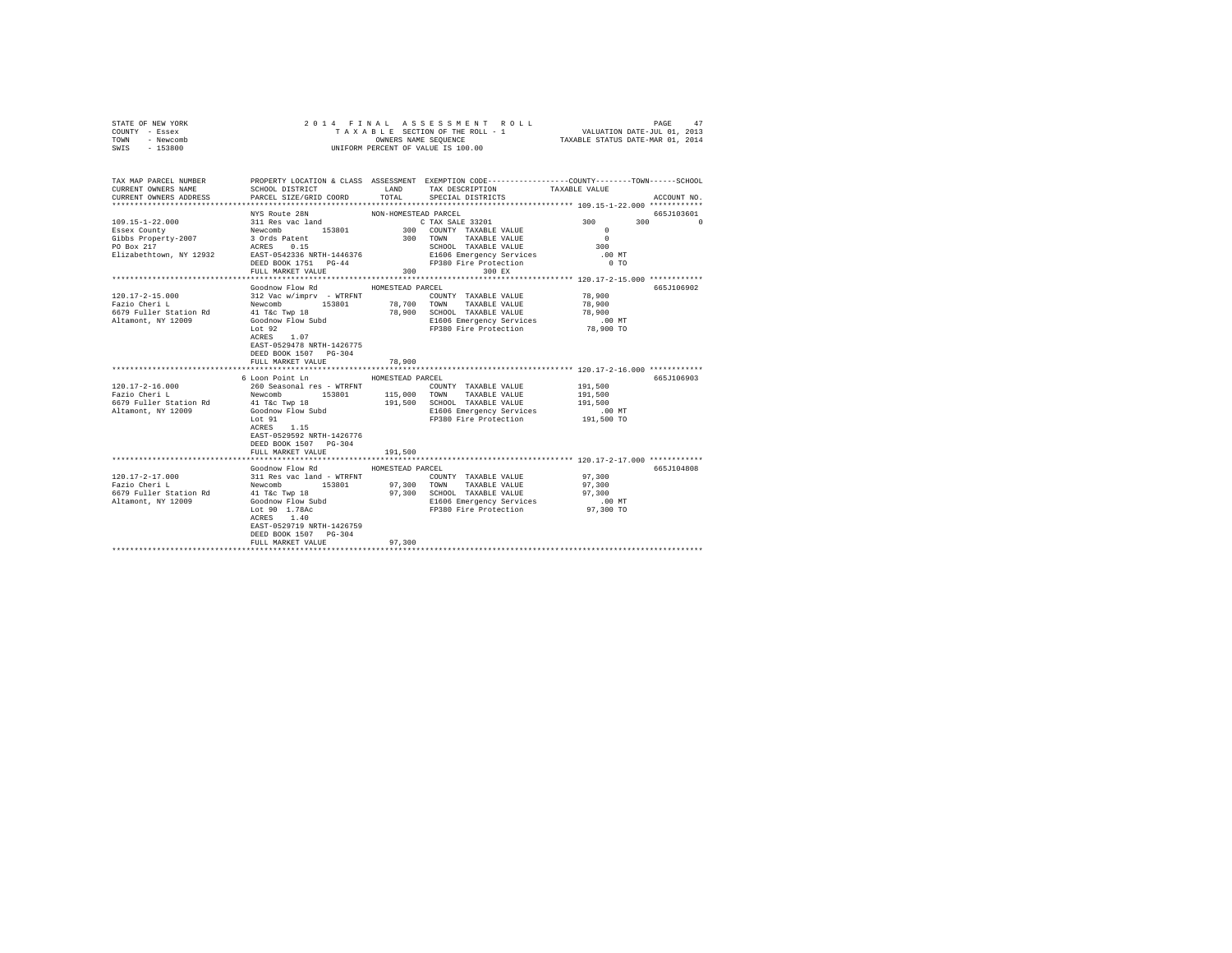| STATE OF NEW YORK<br>COUNTY - Essex<br>TOWN - Newcomb<br>SWIS - 153800                                                                                                   |                                                                                                                                                                                                                                                                                                                   | UNIFORM PERCENT OF VALUE IS 100.00 | 2014 FINAL ASSESSMENT ROLL<br>TAXABLE SECTION OF THE ROLL - 1 VALUATION DATE-JUL 01, 2013<br>OWNERS NAME SEQUENCE TAXABLE STATUS DATE-MAR 01. 2014 |                                                                                                                                         | PAGE<br>48                                    |
|--------------------------------------------------------------------------------------------------------------------------------------------------------------------------|-------------------------------------------------------------------------------------------------------------------------------------------------------------------------------------------------------------------------------------------------------------------------------------------------------------------|------------------------------------|----------------------------------------------------------------------------------------------------------------------------------------------------|-----------------------------------------------------------------------------------------------------------------------------------------|-----------------------------------------------|
| TAX MAP PARCEL NUMBER THE PROPERTY LOCATION & CLASS ASSESSMENT EXEMPTION CODE-------------COUNTY-------TOWN------SCHOOL<br>CURRENT OWNERS NAME<br>CURRENT OWNERS ADDRESS | SCHOOL DISTRICT<br>PARCEL SIZE/GRID COORD                                                                                                                                                                                                                                                                         | TOTAL                              | LAND TAX DESCRIPTION<br>SPECIAL DISTRICTS                                                                                                          | TAXABLE VALUE                                                                                                                           | ACCOUNT NO.                                   |
| $110.17 - 2 - 28.002$<br>Fazio Dawna<br>Chapman Jay<br>$c$ / $c$ Fred Chapman<br>7541 135th Ave SE<br>Newcastle, WA 98059                                                | 114 Marcy Ln<br>210 1 Family Res<br>Newcomb<br>Pt 19 Richards Survey<br>Also 697/229<br>ACRES 6.90<br>EAST-0556668 NRTH-1442856<br>DEED BOOK 1721 PG-96<br>FULL MARKET VALUE                                                                                                                                      | HOMESTEAD PARCEL<br>154,100        | COUNTY TAXABLE VALUE<br>56,100 TOWN TAXABLE VALUE<br>154,100 SCHOOL TAXABLE VALUE<br>E1606 Emergency Services<br>FP380 Fire Protection             | 154,100<br>154,100<br>154,100<br>$.00$ MT<br>154,100 TO                                                                                 | 665-7100904                                   |
| 119.20-3-13.000<br>Fedo Richard Jr<br>203 Ashmead Cmn<br>Enfield, CT 06082                                                                                               | 1876 Goodnow Flow Rd<br>210 1 Family Res - WTRFNT COUNTY TAXABLE VALUE<br>Newcomb 153801 119,500 TOWN TAXABLE VALUE<br>Lot 27 T&c Twp 18 255,600 SCHOOL TAXABLE VALUE<br>Goodnow Flow Subd<br>Lot 348 1.1Ac<br>ACRES 1.10<br>ACRES 1.10<br>EAST-0524530 NRTH-1426587<br>DEED BOOK 851 PG-337<br>FULL MARKET VALUE | HOMESTEAD PARCEL<br>255,600        | COUNTY TAXABLE VALUE<br>E1606 Emergency Services<br>FP380 Fire Protection                                                                          | 255,600<br>255,600<br>255,600<br>$.00$ MT<br>255,600 TO                                                                                 | 665J178001                                    |
| $109. - 3 - 2.000$<br>Fennessey Lana<br>34 Griffin Rd<br>Newcomb, NY 12852                                                                                               | 35 NYS Route 28N<br>322 Rural vac>10<br>Newcomb 153801<br>3 Richards<br>$12.3ac$<br>$ACRES$ $12.30$<br>EAST-0544836 NRTH-1445122<br>DEED BOOK 507<br>$PG-1$<br>FULL MARKET VALUE                                                                                                                                  | NON-HOMESTEAD PARCEL<br>10,200     | COUNTY TAXABLE VALUE<br>10,200 TOWN TAXABLE VALUE<br>10,200 SCHOOL TAXABLE VALUE<br>E1606 Emergency Services<br>FP380 Fire Protection              | 10,200<br>10,200<br>10,200<br>$.00$ MT<br>10,200 TO                                                                                     | 665J101610                                    |
| $109.15 - 3 - 20.000$<br>Fennessey Lana<br>34 Griffin Rd<br>Newcomb, NY 12852                                                                                            | 34 Griffin Rd<br>ACRES 2.50<br>EAST-0541870 NRTH-1444742<br>DEED BOOK 1032 PG-327<br>FULL MARKET VALUE                                                                                                                                                                                                            | HOMESTEAD PARCEL<br>96,800         | VET COM C 41132<br>SCHOOL TAXABLE VALUE<br>E1606 Emergency Services<br>FP380 Fire Protection                                                       | 24,200<br>$\Omega$<br>$\begin{array}{ccc} 0 && 24 \,, 200 \\ 0 && 0 \end{array}$<br>72,600<br>72,600<br>32,600<br>$.00$ MT<br>96,800 TO | 665.T101607<br>$\sim$ 0<br>$\Omega$<br>64,200 |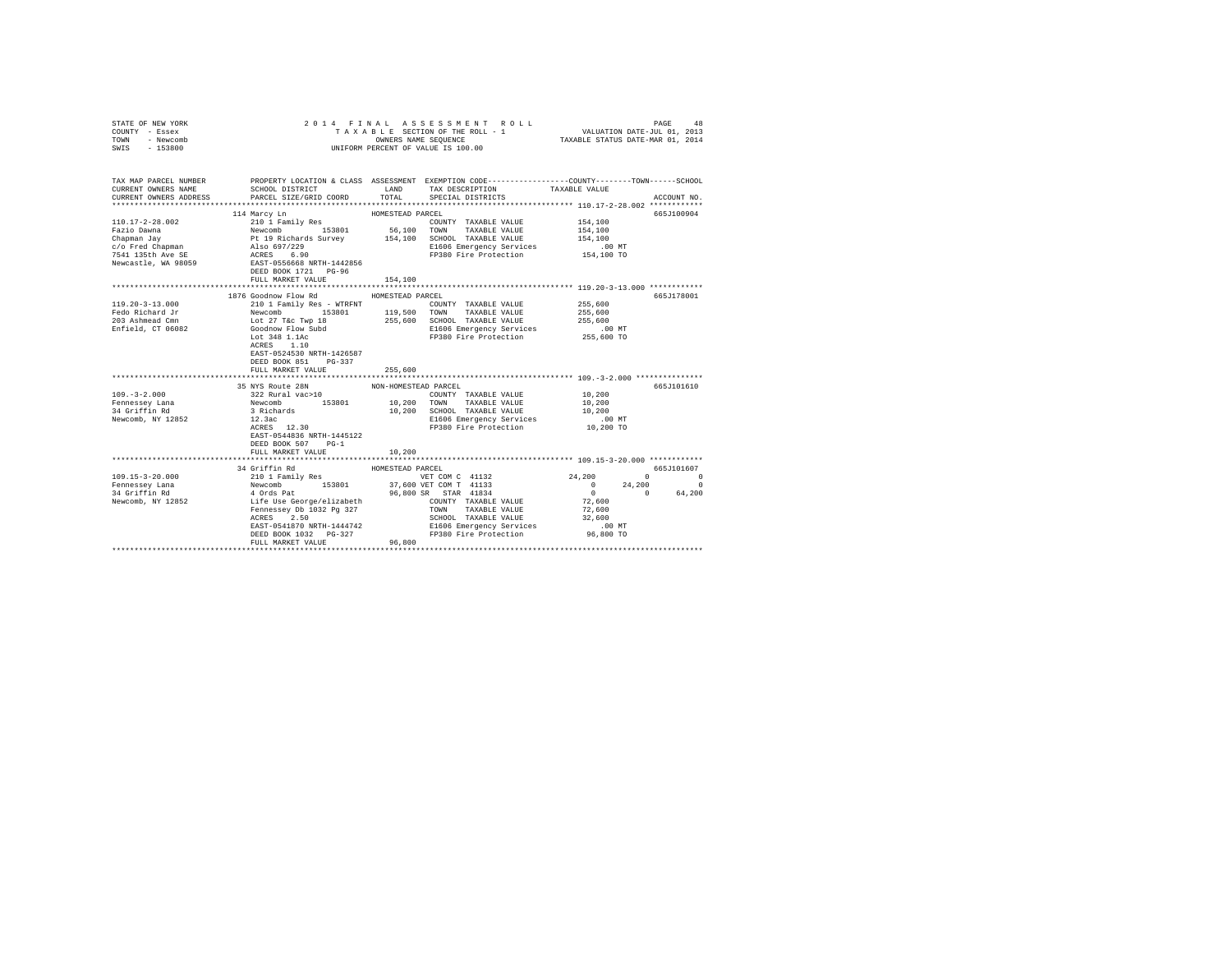| STATE OF NEW YORK<br>COUNTY - Essex<br>TOWN - Newcomb<br>SWIS - 153800                                                                                                                                                                                       |                                                                             |                      | OWNERS NAME SEQUENCE<br>UNIFORM PERCENT OF VALUE IS 100.00                                                                                                                                                                               |                               |             |
|--------------------------------------------------------------------------------------------------------------------------------------------------------------------------------------------------------------------------------------------------------------|-----------------------------------------------------------------------------|----------------------|------------------------------------------------------------------------------------------------------------------------------------------------------------------------------------------------------------------------------------------|-------------------------------|-------------|
| TAX MAP PARCEL NUMBER PROPERTY LOCATION & CLASS ASSESSMENT EXEMPTION CODE--------------COUNTY-------TOWN------SCHOOL<br>CURRENT OWNERS NAME<br>CURRENT OWNERS ADDRESS                                                                                        | SCHOOL DISTRICT TAND TAX DESCRIPTION<br>PARCEL SIZE/GRID COORD              | TOTAL                | SPECIAL DISTRICTS                                                                                                                                                                                                                        | TAXABLE VALUE                 | ACCOUNT NO. |
| $109.15 - 1 - 15.000$                                                                                                                                                                                                                                        | NYS Route 28N                                                               | NON-HOMESTEAD PARCEL |                                                                                                                                                                                                                                          | 12,300                        | 665J101609  |
|                                                                                                                                                                                                                                                              |                                                                             |                      |                                                                                                                                                                                                                                          | 12,300                        |             |
| Fennessy Lana<br>34 Griffin Rd<br>Newcomb, NY 12852                                                                                                                                                                                                          | DEED BOOK 838 PG-105                                                        |                      | FP380 Fire Protection                                                                                                                                                                                                                    | 12,300<br>00 MT.<br>12,300 TO |             |
|                                                                                                                                                                                                                                                              | FULL MARKET VALUE                                                           | 12,300               |                                                                                                                                                                                                                                          |                               |             |
|                                                                                                                                                                                                                                                              | NYS Route 28N                                                               | NON-HOMESTEAD PARCEL |                                                                                                                                                                                                                                          |                               | 665J101608  |
| $109.15 - 2 - 3.000$<br>Fennessy Jona – Sir Rew James – 153801 – 20,700 COWN TAXABLE VALUE<br>30,700 COWN TAXABLE VALUE 30,700 COWN TAXABLE VALUE 34 Griffin Rd – 30,700 SCM TAXABLE VALUE<br>Newcomb, NY 12852 – 3 Grd Patent – 153801 – 1606 Emergency Ser | 311 Res vac land                                                            |                      | COUNTY TAXABLE VALUE                                                                                                                                                                                                                     | 30,700<br>30,700<br>30,700    |             |
|                                                                                                                                                                                                                                                              | ACRES 2.00<br>EAST-0541064 NRTH-1446796<br>DEED BOOK 838 PG-105             |                      | E1606 Emergency Services .00 MT<br>FP380 Fire Protection 30,700 TO                                                                                                                                                                       |                               |             |
|                                                                                                                                                                                                                                                              | FULL MARKET VALUE                                                           | 30,700               |                                                                                                                                                                                                                                          |                               |             |
|                                                                                                                                                                                                                                                              | NYS Route 28N                                                               | NON-HOMESTEAD PARCEL |                                                                                                                                                                                                                                          |                               | 665J100202  |
| $109. - 3 - 4.000$                                                                                                                                                                                                                                           |                                                                             |                      |                                                                                                                                                                                                                                          | 18,000                        |             |
| Fennessy Lana A<br>34 Griffin Rd                                                                                                                                                                                                                             |                                                                             |                      | NET A CONTY TAXABLE VALUE<br>Newcomb 153801 18,000 TONTY TAXABLE VALUE<br>3 Richard 18,000 TONTY TAXABLE VALUE<br>3 Richard 18,000 SCHOOL TAXABLE VALUE<br>ACRES 21.74<br>RESE 21.74<br>RESE 2010 EL606 Emergency Services               | 18,000<br>18,000              |             |
| Newcomb, NY 12852                                                                                                                                                                                                                                            |                                                                             |                      |                                                                                                                                                                                                                                          |                               |             |
|                                                                                                                                                                                                                                                              | EAST-0545758 NRTH-1445627<br>DEED BOOK 906 PG-287<br>FULL MARKET VALUE      | 18,000               | E1606 Emergency Services .00 MT<br>FP380 Fire Protection  18,000 TO                                                                                                                                                                      |                               |             |
|                                                                                                                                                                                                                                                              |                                                                             |                      |                                                                                                                                                                                                                                          |                               |             |
|                                                                                                                                                                                                                                                              | Pine Tree Rd                                                                | NON-HOMESTEAD PARCEL |                                                                                                                                                                                                                                          |                               | 665J179004  |
| $109.15 - 4 - 6.200$                                                                                                                                                                                                                                         |                                                                             |                      | COUNTY TAXABLE VALUE 700                                                                                                                                                                                                                 | 700                           |             |
|                                                                                                                                                                                                                                                              |                                                                             |                      |                                                                                                                                                                                                                                          | 700                           |             |
| Fennessy Lana A<br>34 Griffin Rd<br>Newcomb, NY 12852                                                                                                                                                                                                        | DEED BOOK 906 PG-287                                                        |                      | First First And Monteview CONTY TAXABLE VALUE<br>Newcomb 153801 700 TORN TAXABLE VALUE<br>4 Richards Patent 700 SCHOOL TAXABLE VALUE<br>ACRES 0.30<br>ACRES 0.30 E1606 Energency Services<br>EAST-0544274 NRTH-1445978 FP380 Fire Protec | .00 MT<br>700 TO              |             |
|                                                                                                                                                                                                                                                              | FULL MARKET VALUE                                                           | 700                  |                                                                                                                                                                                                                                          |                               |             |
|                                                                                                                                                                                                                                                              | 1394 Goodnow Flow Rd MOMESTEAD PARCEL                                       |                      |                                                                                                                                                                                                                                          |                               | 665J107002  |
| $120.17 - 2 - 24.053$                                                                                                                                                                                                                                        | 260 Seasonal res - WTRFNT                                                   |                      | COUNTY TAXABLE VALUE                                                                                                                                                                                                                     | 158,300                       |             |
| Fenton James T<br>Fenton James T<br>28 Highland Dr Mewcomb 198801 198801 198800 10000 TAXABLE VALUE 158,300<br>28 Highland Dr Mewcomb Plow Subd 29 Highland Dr Matter (1988)<br>28 Highland Dr Matter Cooler Company Subduce 20 Highla                       |                                                                             |                      |                                                                                                                                                                                                                                          |                               |             |
|                                                                                                                                                                                                                                                              |                                                                             |                      |                                                                                                                                                                                                                                          | .00 MT                        |             |
| 28 Highland Dr Goodnow Flow Subd<br>East Greenbush, NY 12061 Lot 50                                                                                                                                                                                          | ACRES 1.03 BANKADKBANK<br>EAST-0533854 NRTH-1427011<br>DEED BOOK 1215 PG-73 |                      | FP380 Fire Protection 158,300 TO                                                                                                                                                                                                         |                               |             |
|                                                                                                                                                                                                                                                              | FULL MARKET VALUE                                                           | 158,300              |                                                                                                                                                                                                                                          |                               |             |
|                                                                                                                                                                                                                                                              |                                                                             |                      |                                                                                                                                                                                                                                          |                               |             |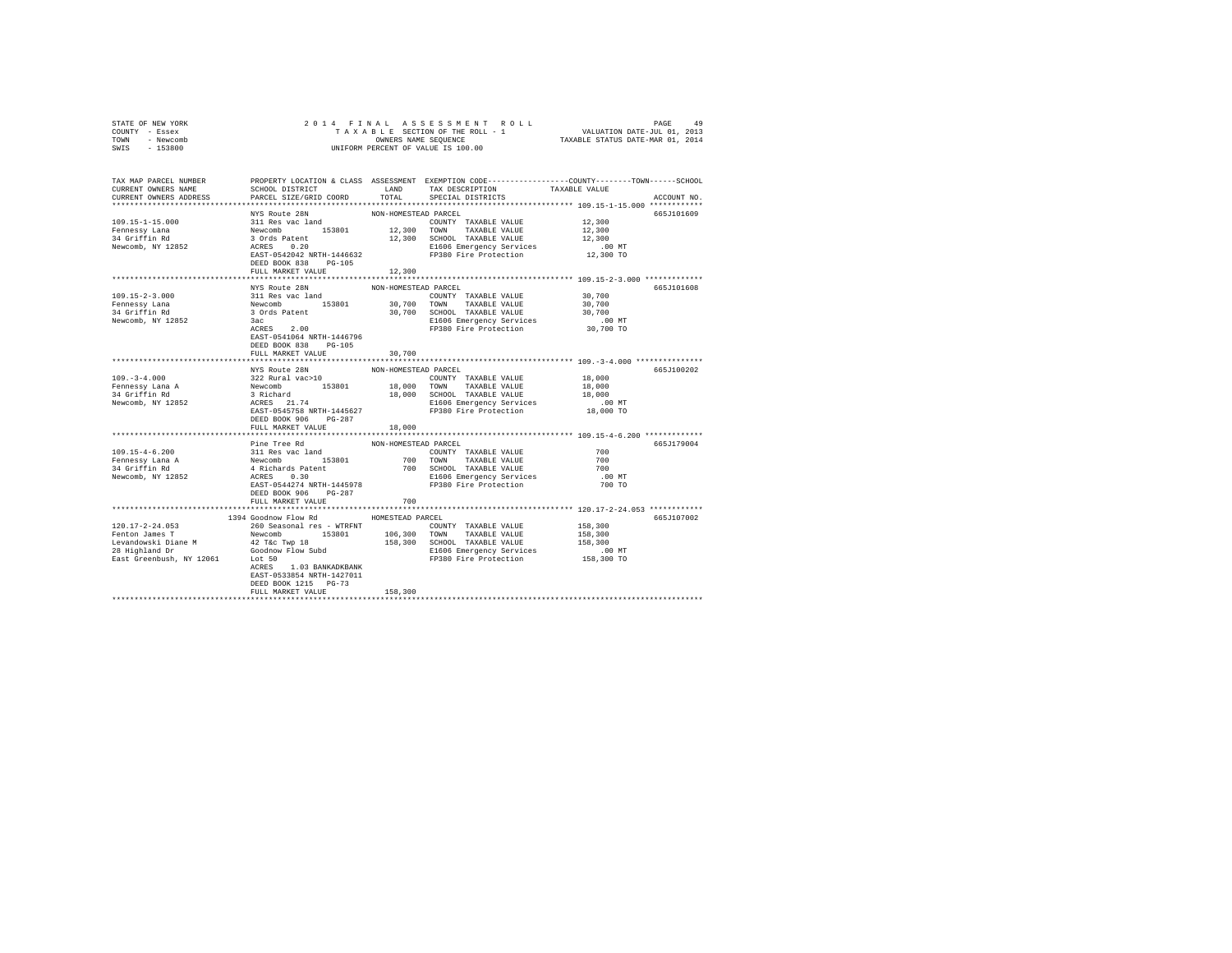| STATE OF NEW YORK                                                                                                                                                                                                                                                                                                                                                                                                      |                           |                  |                                                                      |                                                         |               |
|------------------------------------------------------------------------------------------------------------------------------------------------------------------------------------------------------------------------------------------------------------------------------------------------------------------------------------------------------------------------------------------------------------------------|---------------------------|------------------|----------------------------------------------------------------------|---------------------------------------------------------|---------------|
| COUNTY - Essex                                                                                                                                                                                                                                                                                                                                                                                                         |                           |                  |                                                                      |                                                         |               |
| TOWN - Newcomb                                                                                                                                                                                                                                                                                                                                                                                                         |                           |                  |                                                                      |                                                         |               |
| SWIS - 153800                                                                                                                                                                                                                                                                                                                                                                                                          |                           |                  |                                                                      |                                                         |               |
|                                                                                                                                                                                                                                                                                                                                                                                                                        |                           |                  |                                                                      |                                                         |               |
|                                                                                                                                                                                                                                                                                                                                                                                                                        |                           |                  |                                                                      |                                                         |               |
| TAX MAP PARCEL NUMBER THE PROPERTY LOCATION & CLASS ASSESSMENT EXEMPTION CODE--------------COUNTY-------TOWN------SCHOOL                                                                                                                                                                                                                                                                                               |                           |                  |                                                                      |                                                         |               |
| CURRENT OWNERS NAME                                                                                                                                                                                                                                                                                                                                                                                                    | SCHOOL DISTRICT           | LAND             | TAX DESCRIPTION                                                      | TAXABLE VALUE                                           |               |
| CURRENT OWNERS ADDRESS                                                                                                                                                                                                                                                                                                                                                                                                 | PARCEL SIZE/GRID COORD    | TOTAL            | SPECIAL DISTRICTS                                                    |                                                         | ACCOUNT NO.   |
|                                                                                                                                                                                                                                                                                                                                                                                                                        |                           |                  |                                                                      |                                                         |               |
|                                                                                                                                                                                                                                                                                                                                                                                                                        | 1416 Goodnow Flow Rd      | HOMESTEAD PARCEL |                                                                      |                                                         | 665J101601    |
|                                                                                                                                                                                                                                                                                                                                                                                                                        |                           |                  | COUNTY TAXABLE VALUE 292,100                                         |                                                         |               |
|                                                                                                                                                                                                                                                                                                                                                                                                                        |                           |                  |                                                                      | 292,100                                                 |               |
|                                                                                                                                                                                                                                                                                                                                                                                                                        |                           |                  |                                                                      | 292,100                                                 |               |
|                                                                                                                                                                                                                                                                                                                                                                                                                        |                           |                  |                                                                      |                                                         |               |
|                                                                                                                                                                                                                                                                                                                                                                                                                        |                           |                  | E1606 Emergency Services 6.00 MT<br>FP380 Fire Protection 292,100 TO |                                                         |               |
|                                                                                                                                                                                                                                                                                                                                                                                                                        |                           |                  |                                                                      |                                                         |               |
|                                                                                                                                                                                                                                                                                                                                                                                                                        |                           |                  |                                                                      |                                                         |               |
|                                                                                                                                                                                                                                                                                                                                                                                                                        | DEED BOOK 836 PG-229      |                  |                                                                      |                                                         |               |
|                                                                                                                                                                                                                                                                                                                                                                                                                        | FULL MARKET VALUE         | 292,100          |                                                                      |                                                         |               |
|                                                                                                                                                                                                                                                                                                                                                                                                                        |                           |                  |                                                                      |                                                         |               |
|                                                                                                                                                                                                                                                                                                                                                                                                                        |                           |                  |                                                                      |                                                         | 665J104004    |
|                                                                                                                                                                                                                                                                                                                                                                                                                        | 18 Spring St              | HOMESTEAD PARCEL |                                                                      |                                                         |               |
| $\begin{tabular}{l c c c c c} \hline 109.15-3-9.000 & 210.11~\texttt{Family}~\texttt{Res} & \texttt{noms.com}~\texttt{RES. STAR} & 41854\\ \hline \texttt{Pfifeld John P} & \texttt{Newcomb} & 153801 & 4853\\ \hline \texttt{Pfifeld John P} & \texttt{Newcomb} & 153801 & 46,500 & \texttt{COMNT} & \texttt{TXAABLE VALUE}\\ \hline \texttt{IP} & \texttt{A} & \texttt{A} & 4 & 10 & 130,9$                          |                           |                  |                                                                      | $\sim$ 0<br>$130,900$<br>$130,900$                      | $0 \t 30,000$ |
|                                                                                                                                                                                                                                                                                                                                                                                                                        |                           |                  |                                                                      |                                                         |               |
|                                                                                                                                                                                                                                                                                                                                                                                                                        |                           |                  |                                                                      |                                                         |               |
|                                                                                                                                                                                                                                                                                                                                                                                                                        |                           |                  |                                                                      | 100,900                                                 |               |
|                                                                                                                                                                                                                                                                                                                                                                                                                        |                           |                  |                                                                      | .00 MT                                                  |               |
|                                                                                                                                                                                                                                                                                                                                                                                                                        |                           |                  |                                                                      | 130,900 TO                                              |               |
|                                                                                                                                                                                                                                                                                                                                                                                                                        |                           |                  |                                                                      |                                                         |               |
|                                                                                                                                                                                                                                                                                                                                                                                                                        |                           |                  |                                                                      |                                                         |               |
| $\begin{tabular}{l c c c c c} \hline 110.13-9-8.000 & 44 \texttt{\it Cambridge Rd} & \texttt{\it HOMESTED PARCH} & \texttt{\it HMSISTED PARCH} & \texttt{\it R1851} & \texttt{\it HMSISTED PARCH} & \texttt{\it R1851} & \texttt{\it H1861} & \texttt{\it H1861} & \texttt{\it H1861} & \texttt{\it H1861} & \texttt{\it H1861} & \texttt{\it H1861} & \texttt{\it H1861} & \texttt{\it H1861} & \texttt{\it H1861} &$ |                           |                  |                                                                      |                                                         | 665J107206    |
|                                                                                                                                                                                                                                                                                                                                                                                                                        |                           |                  |                                                                      | $\begin{smallmatrix}&&0\\&&0\\103,600\end{smallmatrix}$ | $0 \t 30.000$ |
|                                                                                                                                                                                                                                                                                                                                                                                                                        |                           |                  |                                                                      |                                                         |               |
|                                                                                                                                                                                                                                                                                                                                                                                                                        |                           |                  |                                                                      | 103,600                                                 |               |
|                                                                                                                                                                                                                                                                                                                                                                                                                        |                           |                  |                                                                      | 73,600                                                  |               |
|                                                                                                                                                                                                                                                                                                                                                                                                                        |                           |                  |                                                                      | .00MT                                                   |               |
|                                                                                                                                                                                                                                                                                                                                                                                                                        | ACRES 0.50                |                  | FP380 Fire Protection                                                | 103,600 TO                                              |               |
|                                                                                                                                                                                                                                                                                                                                                                                                                        | EAST-0555538 NRTH-1445755 |                  |                                                                      |                                                         |               |
|                                                                                                                                                                                                                                                                                                                                                                                                                        | DEED BOOK 1717    PG-185  |                  |                                                                      |                                                         |               |
|                                                                                                                                                                                                                                                                                                                                                                                                                        | FULL MARKET VALUE         | 103,600          |                                                                      |                                                         |               |
|                                                                                                                                                                                                                                                                                                                                                                                                                        |                           |                  |                                                                      |                                                         |               |
|                                                                                                                                                                                                                                                                                                                                                                                                                        | 5629 NYS Route 28N        | HOMESTEAD PARCEL |                                                                      |                                                         | 665J105808    |
| 109.16-5-2.000                                                                                                                                                                                                                                                                                                                                                                                                         | 210 1 Family Res          |                  |                                                                      |                                                         |               |
| Fifield Norman J                                                                                                                                                                                                                                                                                                                                                                                                       |                           |                  |                                                                      |                                                         |               |
|                                                                                                                                                                                                                                                                                                                                                                                                                        |                           |                  |                                                                      |                                                         |               |
| Fifield Pamela J<br>Newcomb, NY 12852                                                                                                                                                                                                                                                                                                                                                                                  |                           |                  |                                                                      |                                                         |               |
|                                                                                                                                                                                                                                                                                                                                                                                                                        |                           |                  |                                                                      |                                                         |               |
|                                                                                                                                                                                                                                                                                                                                                                                                                        |                           |                  |                                                                      |                                                         |               |
|                                                                                                                                                                                                                                                                                                                                                                                                                        | DEED BOOK 1096 PG-39      |                  |                                                                      |                                                         |               |
|                                                                                                                                                                                                                                                                                                                                                                                                                        | FULL MARKET VALUE         | 90,100           |                                                                      |                                                         |               |
|                                                                                                                                                                                                                                                                                                                                                                                                                        |                           |                  |                                                                      |                                                         |               |
|                                                                                                                                                                                                                                                                                                                                                                                                                        |                           |                  |                                                                      |                                                         | 665J100601    |
|                                                                                                                                                                                                                                                                                                                                                                                                                        |                           |                  |                                                                      |                                                         |               |
|                                                                                                                                                                                                                                                                                                                                                                                                                        |                           |                  |                                                                      |                                                         |               |
|                                                                                                                                                                                                                                                                                                                                                                                                                        |                           |                  |                                                                      |                                                         |               |
|                                                                                                                                                                                                                                                                                                                                                                                                                        |                           |                  |                                                                      |                                                         |               |
|                                                                                                                                                                                                                                                                                                                                                                                                                        |                           |                  |                                                                      |                                                         |               |
|                                                                                                                                                                                                                                                                                                                                                                                                                        |                           |                  |                                                                      |                                                         |               |
|                                                                                                                                                                                                                                                                                                                                                                                                                        |                           |                  |                                                                      |                                                         |               |
|                                                                                                                                                                                                                                                                                                                                                                                                                        |                           |                  |                                                                      |                                                         |               |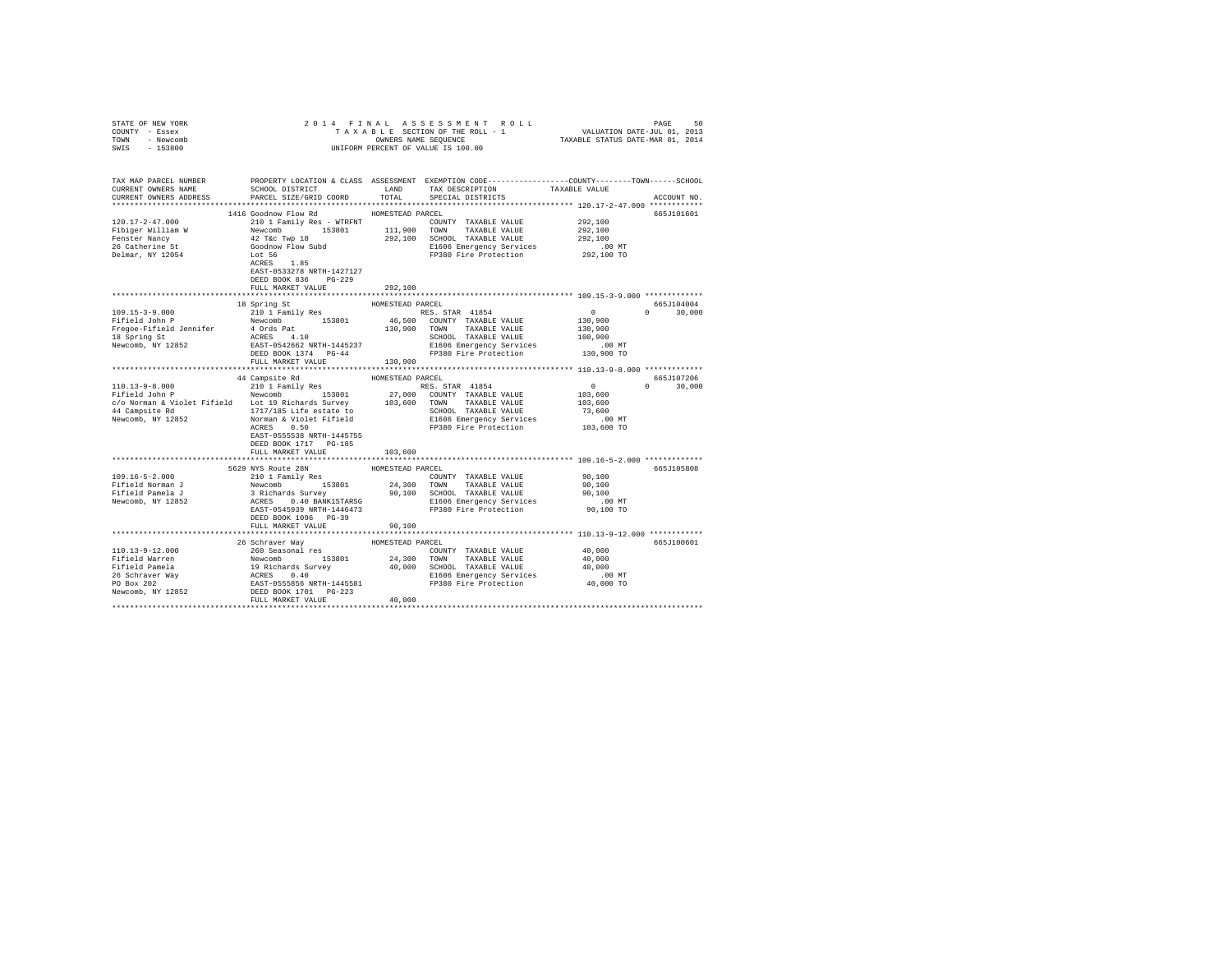| STATE OF NEW YORK<br>COUNTY - Essex<br>TOWN<br>- Newcomb<br>SWIS - 153800 | 2014 FINAL ASSESSMENT ROLL<br>UNIFORM PERCENT OF VALUE IS 100.00                                                                                                                                                                         | PAGE<br>51<br>TAXABLE SECTION OF THE ROLL - 1 VALUATION DATE-JUL 01, 2013<br>OWNERS NAME SEQUENCE TAXABLE STATUS DATE-MAR 01, 2014 |                                                                                   |                    |               |
|---------------------------------------------------------------------------|------------------------------------------------------------------------------------------------------------------------------------------------------------------------------------------------------------------------------------------|------------------------------------------------------------------------------------------------------------------------------------|-----------------------------------------------------------------------------------|--------------------|---------------|
| CURRENT OWNERS NAME<br>CURRENT OWNERS ADDRESS                             | TAX MAP PARCEL NUMBER PROPERTY LOCATION & CLASS ASSESSMENT EXEMPTION CODE---------------COUNTY-------TOWN------SCHOOL<br>SCHOOL DISTRICT<br>PARCEL SIZE/GRID COORD                                                                       |                                                                                                                                    | LAND TAX DESCRIPTION<br>TOTAL SPECIAL DISTRICTS                                   | TAXABLE VALUE      | ACCOUNT NO.   |
|                                                                           |                                                                                                                                                                                                                                          |                                                                                                                                    |                                                                                   |                    |               |
|                                                                           | 23 Griffin Rd                                                                                                                                                                                                                            | HOMESTEAD PARCEL                                                                                                                   |                                                                                   |                    | 665J101113    |
| $109.15 - 3 - 16.002$                                                     | 21011 Family Res 153801 1882. STAR 41854<br>Newcomb 153801 136,500 COUNTY TAXABLE VALUE<br>4 Ords Pat 136,500 TOWN TAXABLE VALUE<br>ACRES 0.84 SCHOOL TAXABLE VALUE<br>REST-0542188 RETH-1444508 EL606 Emergency Services<br>DEED BOOK 1 |                                                                                                                                    | RES. STAR 41854                                                                   | $\sim$ 0           | $0 \t 30,000$ |
| Finch Duane W                                                             |                                                                                                                                                                                                                                          |                                                                                                                                    |                                                                                   | 136,500            |               |
| Finch Sonja L<br>Finch Sonja L<br>23 Griffin Rd<br>Newcomb, NY 12852      |                                                                                                                                                                                                                                          |                                                                                                                                    |                                                                                   | 136,500<br>106,500 |               |
|                                                                           |                                                                                                                                                                                                                                          |                                                                                                                                    | SCHOOL TAXABLE VALUE<br>E1606 Emergency Services                                  | $.00$ MT           |               |
|                                                                           |                                                                                                                                                                                                                                          |                                                                                                                                    | FP380 Fire Protection 136,500 TO                                                  |                    |               |
|                                                                           | FULL MARKET VALUE                                                                                                                                                                                                                        | 136,500                                                                                                                            |                                                                                   |                    |               |
|                                                                           |                                                                                                                                                                                                                                          |                                                                                                                                    |                                                                                   |                    |               |
|                                                                           | 31 Pine Tree Rd                                                                                                                                                                                                                          | HOMESTEAD PARCEL                                                                                                                   |                                                                                   |                    | 665J103604    |
| $109.15 - 4 - 3.000$                                                      | 210 1 Family Res                                                                                                                                                                                                                         |                                                                                                                                    | SR STAR 41834 0                                                                   |                    | 0 52,600      |
|                                                                           |                                                                                                                                                                                                                                          |                                                                                                                                    |                                                                                   | 52,600             |               |
|                                                                           | Fissette Tree Rd (and Textonia)<br>Fissette Tree Rd (and Textonia)<br>2.40 (and Textonia)<br>2.40 (and Textonia)<br>2.42 (accused ACRES 2.40 E1606 Emergency Services                                                                    |                                                                                                                                    |                                                                                   | 52,600             |               |
|                                                                           |                                                                                                                                                                                                                                          |                                                                                                                                    |                                                                                   | $\sim$ 0           |               |
|                                                                           |                                                                                                                                                                                                                                          |                                                                                                                                    | SCHOOL TAXABLE VALUE<br>E1606 Emergency Services                                  | $.00$ MT           |               |
|                                                                           |                                                                                                                                                                                                                                          |                                                                                                                                    | EAST-0543445 NRTH-1445781 FP380 Fire Protection 52,600 TO                         |                    |               |
|                                                                           | DEED BOOK 615 PG-49                                                                                                                                                                                                                      |                                                                                                                                    |                                                                                   |                    |               |
|                                                                           | FULL MARKET VALUE                                                                                                                                                                                                                        | 52,600                                                                                                                             |                                                                                   |                    |               |
|                                                                           |                                                                                                                                                                                                                                          |                                                                                                                                    |                                                                                   |                    |               |
|                                                                           | 1846 Goodnow Flow Rd MOMESTEAD PARCEL                                                                                                                                                                                                    |                                                                                                                                    |                                                                                   |                    | 665J193001    |
| 119.20-3-8.200                                                            |                                                                                                                                                                                                                                          |                                                                                                                                    | COUNTY TAXABLE VALUE                                                              | 280,800            |               |
| Fitzgerald John                                                           |                                                                                                                                                                                                                                          |                                                                                                                                    |                                                                                   | 280,800            |               |
| $Fitzgerald$ Paula                                                        | 27 T&c Twp 18<br>Goodnow Flow Subd<br>Iot 339                                                                                                                                                                                            |                                                                                                                                    | 280,800 SCHOOL TAXABLE VALUE<br>E1606 Emergency Services<br>FP380 Fire Protection | 280,800            |               |
| PO Box 475                                                                |                                                                                                                                                                                                                                          |                                                                                                                                    |                                                                                   | .00 MT             |               |
| Lake Luzerne, NY 12846                                                    | Lot 339                                                                                                                                                                                                                                  |                                                                                                                                    | FP380 Fire Protection 280,800 TO                                                  |                    |               |
|                                                                           | ACRES 1.30                                                                                                                                                                                                                               |                                                                                                                                    |                                                                                   |                    |               |
|                                                                           | EAST-0525380 NRTH-1426049                                                                                                                                                                                                                |                                                                                                                                    |                                                                                   |                    |               |
|                                                                           | DEED BOOK 1018 PG-234                                                                                                                                                                                                                    |                                                                                                                                    |                                                                                   |                    |               |
|                                                                           | FULL MARKET VALUE                                                                                                                                                                                                                        | 280,800                                                                                                                            |                                                                                   |                    |               |
|                                                                           | 1360 Goodnow Flow Rd MOMESTEAD PARCEL                                                                                                                                                                                                    |                                                                                                                                    |                                                                                   |                    | 665J103503    |
| $120.18 - 2 - 7.000$                                                      | 270 Mfg housing - WTRFNT                                                                                                                                                                                                                 |                                                                                                                                    | COUNTY TAXABLE VALUE                                                              | 129,400            |               |
|                                                                           |                                                                                                                                                                                                                                          |                                                                                                                                    |                                                                                   | 129,400            |               |
|                                                                           |                                                                                                                                                                                                                                          |                                                                                                                                    |                                                                                   | 129,400            |               |
|                                                                           |                                                                                                                                                                                                                                          |                                                                                                                                    |                                                                                   | .00 MT             |               |
|                                                                           | Lot 42                                                                                                                                                                                                                                   |                                                                                                                                    | E1606 Emergency Services<br>EP380 Fire Protection<br>FP380 Fire Protection        | 129,400 TO         |               |
|                                                                           | ACRES 1.05                                                                                                                                                                                                                               |                                                                                                                                    |                                                                                   |                    |               |
|                                                                           | EAST-0534645 NRTH-1426840                                                                                                                                                                                                                |                                                                                                                                    |                                                                                   |                    |               |
|                                                                           | DEED BOOK 1655 PG-121                                                                                                                                                                                                                    |                                                                                                                                    |                                                                                   |                    |               |
|                                                                           | FULL MARKET VALUE                                                                                                                                                                                                                        | 129,400                                                                                                                            |                                                                                   |                    |               |
|                                                                           |                                                                                                                                                                                                                                          |                                                                                                                                    |                                                                                   |                    |               |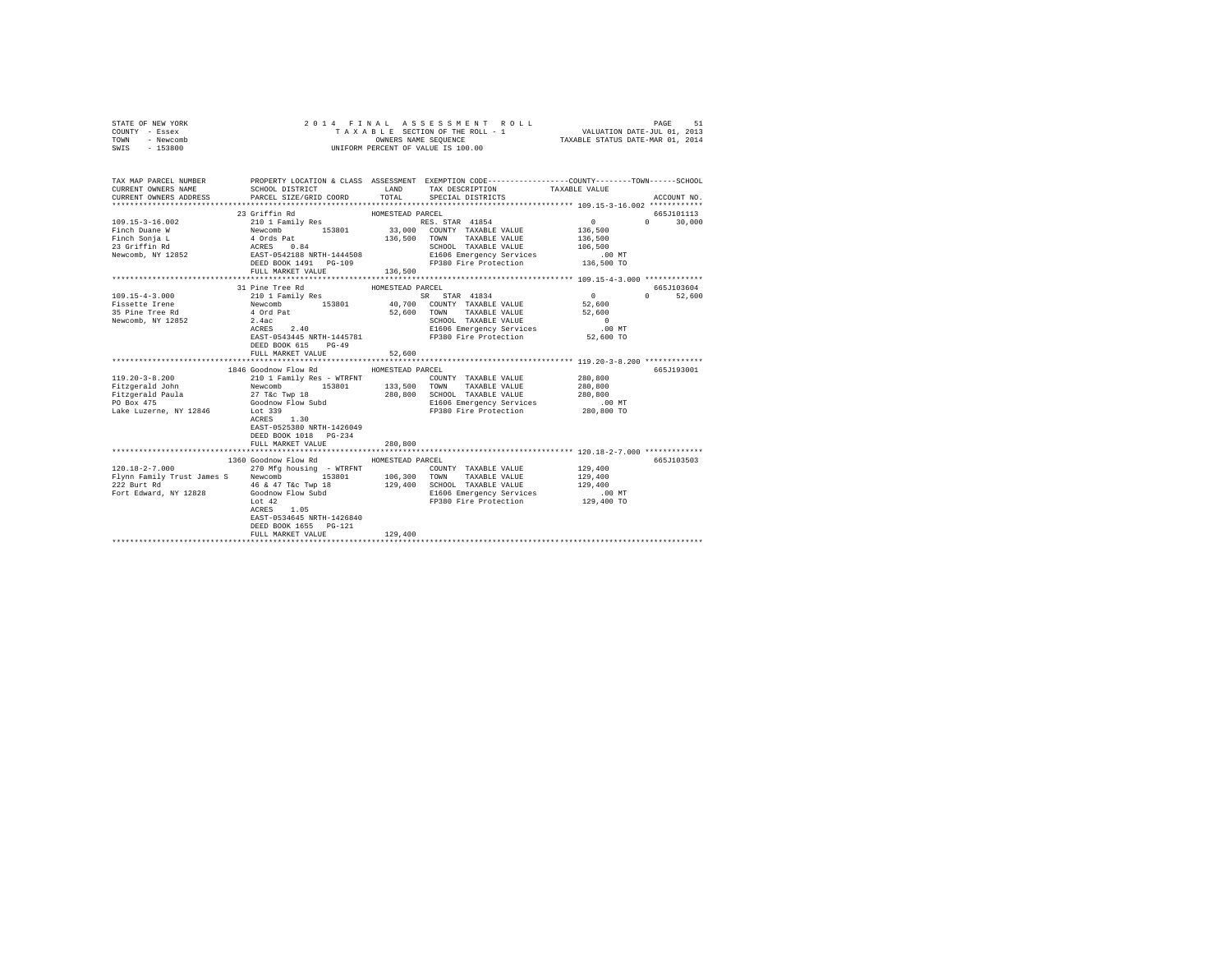| COUNTY - Essex<br>TOWN<br>- Newcomb<br>SWIS<br>$-153800$ | OWNERS NAME SEQUENCE<br>UNIFORM PERCENT OF VALUE IS 100.00                                                                                 |                                                                                                                                                                                                                                                                                                                                                                                                                                                                                                                                                      |                                                                                     |
|----------------------------------------------------------|--------------------------------------------------------------------------------------------------------------------------------------------|------------------------------------------------------------------------------------------------------------------------------------------------------------------------------------------------------------------------------------------------------------------------------------------------------------------------------------------------------------------------------------------------------------------------------------------------------------------------------------------------------------------------------------------------------|-------------------------------------------------------------------------------------|
| CURRENT OWNERS NAME<br>CURRENT OWNERS ADDRESS            | PARCEL SIZE/GRID COORD                                                                                                                     | TAX MAP PARCEL NUMBER PROPERTY LOCATION & CLASS ASSESSMENT EXEMPTION CODE---------------COUNTY-------TOWN------SCHOOL<br>SCHOOL DISTRICT TAND TAX DESCRIPTION<br>TOTAL<br>SPECIAL DISTRICTS                                                                                                                                                                                                                                                                                                                                                          | TAXABLE VALUE<br>ACCOUNT NO.                                                        |
|                                                          | 1362 Goodnow Flow Rd<br>Lot $43$<br>$\verb ACRES  = \verb 1.01 $<br>EAST-0534542 NRTH-1426841<br>DEED BOOK 1442 PG-34<br>FULL MARKET VALUE | HOMESTEAD PARCEL<br>COUNTY TAXABLE VALUE 162,200<br>120.18-2-6.000<br>$\begin{array}{l} \texttt{210.18-2-6.000} & \texttt{210.18} \texttt{ family Res - WTRRNT} & \texttt{100.000} \\ \texttt{F1ynn Mary A1} & \texttt{Newcomb} & \texttt{15301} & \texttt{105,600} \texttt{ TONN} & \texttt{TAXABLE} \texttt{ VALUE} \\ \texttt{570 Poxfileid Path} & \texttt{Newcomb} & \texttt{15301} & \texttt{162,200} \texttt{ SCHOL} & \texttt{TAXABLE} \texttt{VALUE} \\ \$<br>TAXABLE VALUE<br>E1606 Emergency Services<br>FP380 Fire Protection<br>162,200 | 665J103502<br>162,200<br>162,200<br>.00 MT<br>162,200 TO                            |
|                                                          |                                                                                                                                            |                                                                                                                                                                                                                                                                                                                                                                                                                                                                                                                                                      |                                                                                     |
|                                                          | 1204 Goodnow Flow Rd MOMESTEAD PARCEL<br>DEED BOOK 696 PG-170<br>FULL MARKET VALUE                                                         | $\begin{tabular}{lllllllllll} \textsc{TONN} & \textsc{TAXABLE VALUE} & & & & & & \\ & \textsc{SCHOOL} & \textsc{TAXABLE VALUE} & & & 178,000 \\ & & \textsc{``````S\'evvi'res} & & & .00 MT \\ \end{tabular}$<br>FP380 Fire Protection 208,000 TO<br>208,000                                                                                                                                                                                                                                                                                         | 665J104115<br>$0 \t30,000$                                                          |
|                                                          | 5859 NYS Route 28N                                                                                                                         | HOMESTEAD PARCEL                                                                                                                                                                                                                                                                                                                                                                                                                                                                                                                                     | 665J103507                                                                          |
|                                                          |                                                                                                                                            |                                                                                                                                                                                                                                                                                                                                                                                                                                                                                                                                                      |                                                                                     |
|                                                          |                                                                                                                                            | COUNTY TAXABLE VALUE 58,275<br>TAXABLE VALUE<br>EXERCISE DESIGNATION AND TRANSPORTED MANUS AND DESIGN OF THE MANUS PELID ON THE MANUS PULL MARKET VALUE TO A SCHOOL TRANSPORT ON A SCHOOL TRANSPORT ON A SCHOOL TRANSPORT ON A SCHOOL TRANSPORT ON A SCHOOL TRANSPORT ON A SCH                                                                                                                                                                                                                                                                       | $19,425$ 0 0<br>0 19,425 0<br>$0 \t 0 \t 64,200$<br>58,275<br>$.00$ MT<br>77,700 TO |
|                                                          |                                                                                                                                            |                                                                                                                                                                                                                                                                                                                                                                                                                                                                                                                                                      |                                                                                     |
|                                                          | 30 Bissell Loop MOMESTEAD PARCEL<br>FULL MARKET VALUE                                                                                      | 42,200                                                                                                                                                                                                                                                                                                                                                                                                                                                                                                                                               | 665J177007                                                                          |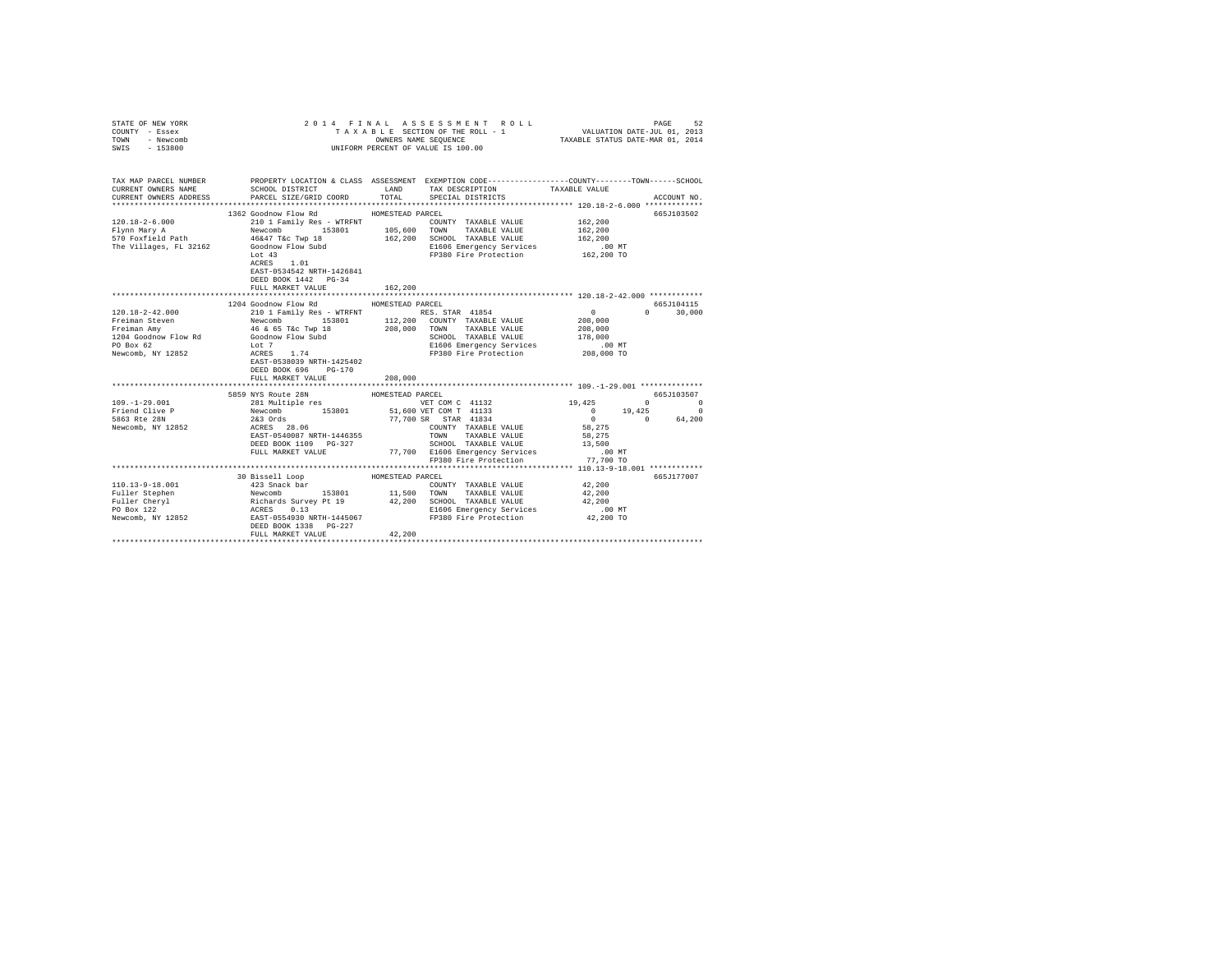| TOWN<br>- Newcomb<br>SWIS<br>$-153800$                                 | UNIFORM PERCENT OF VALUE IS 100.00     | TAXABLE STATUS DATE-MAR 01, 2014 |                                                                                                                         |                                               |               |
|------------------------------------------------------------------------|----------------------------------------|----------------------------------|-------------------------------------------------------------------------------------------------------------------------|-----------------------------------------------|---------------|
|                                                                        |                                        |                                  |                                                                                                                         |                                               |               |
| TAX MAP PARCEL NUMBER<br>CURRENT OWNERS NAME                           | SCHOOL DISTRICT                        |                                  | PROPERTY LOCATION & CLASS ASSESSMENT EXEMPTION CODE---------------COUNTY-------TOWN------SCHOOL<br>LAND TAX DESCRIPTION | TAXABLE VALUE                                 |               |
| CURRENT OWNERS ADDRESS                                                 | PARCEL SIZE/GRID COORD                 |                                  | TOTAL SPECIAL DISTRICTS                                                                                                 |                                               | ACCOUNT NO.   |
|                                                                        |                                        |                                  |                                                                                                                         |                                               |               |
|                                                                        | NYS Route 28N                          | NON-HOMESTEAD PARCEL             |                                                                                                                         |                                               | 665J180006    |
|                                                                        |                                        |                                  |                                                                                                                         |                                               |               |
|                                                                        |                                        |                                  |                                                                                                                         |                                               |               |
|                                                                        |                                        |                                  |                                                                                                                         |                                               |               |
|                                                                        |                                        |                                  |                                                                                                                         |                                               |               |
|                                                                        |                                        |                                  |                                                                                                                         |                                               |               |
|                                                                        |                                        |                                  |                                                                                                                         |                                               |               |
|                                                                        | FULL MARKET VALUE                      | 28,000<br>************           |                                                                                                                         | **************** 110.17-2-19.000 ************ |               |
|                                                                        | 5095 NYS Route 28N                     | HOMESTEAD PARCEL                 |                                                                                                                         |                                               | 665J100210    |
|                                                                        |                                        |                                  | COUNTY TAXABLE VALUE                                                                                                    | 126,300                                       |               |
|                                                                        |                                        |                                  |                                                                                                                         |                                               |               |
|                                                                        |                                        |                                  | 21,600 TOWN TAXABLE VALUE<br>126,300 SCHOOL TAXABLE VALUE                                                               | 126,300<br>126,300                            |               |
|                                                                        |                                        |                                  |                                                                                                                         |                                               |               |
|                                                                        |                                        |                                  | 00 000000 126,300<br>E1606 Emergency Services 126,300 MT<br>FP380 Fire Protection 126,300 TO                            |                                               |               |
|                                                                        |                                        |                                  |                                                                                                                         |                                               |               |
|                                                                        | FULL MARKET VALUE                      | 126,300                          |                                                                                                                         |                                               |               |
|                                                                        |                                        |                                  |                                                                                                                         |                                               |               |
| 109.15-1-10.001                                                        | 5632 NYS Route 28N<br>210 1 Family Res | HOMESTEAD PARCEL                 |                                                                                                                         | 40,000                                        | 665J187002    |
| Galanopoulos Dimitrios Newcomb 153801 28,000 TOWN TAXABLE VALUE 40,000 |                                        |                                  | COUNTY TAXABLE VALUE                                                                                                    |                                               |               |
|                                                                        |                                        |                                  |                                                                                                                         |                                               |               |
| 20-71 Steinway St<br>Astoria, NY 11105                                 |                                        |                                  |                                                                                                                         |                                               |               |
|                                                                        |                                        |                                  |                                                                                                                         |                                               |               |
|                                                                        | DEED BOOK 1686 PG-46                   |                                  |                                                                                                                         |                                               |               |
|                                                                        | FULL MARKET VALUE                      | 40,000                           |                                                                                                                         |                                               |               |
|                                                                        |                                        |                                  |                                                                                                                         |                                               |               |
|                                                                        |                                        |                                  |                                                                                                                         |                                               | 665J103509    |
|                                                                        |                                        |                                  |                                                                                                                         |                                               |               |
|                                                                        |                                        |                                  |                                                                                                                         |                                               |               |
|                                                                        |                                        |                                  |                                                                                                                         |                                               |               |
|                                                                        |                                        |                                  |                                                                                                                         |                                               |               |
|                                                                        |                                        |                                  |                                                                                                                         |                                               |               |
|                                                                        |                                        |                                  |                                                                                                                         |                                               |               |
|                                                                        |                                        |                                  |                                                                                                                         |                                               |               |
|                                                                        |                                        |                                  |                                                                                                                         |                                               |               |
|                                                                        |                                        |                                  |                                                                                                                         |                                               |               |
|                                                                        | 8 Sanford Ln                           | HOMESTEAD PARCEL                 |                                                                                                                         |                                               | 665J103510    |
|                                                                        |                                        |                                  |                                                                                                                         | $0$<br>156,200<br>156,200                     | $0 \t 30,000$ |
|                                                                        |                                        |                                  |                                                                                                                         |                                               |               |
|                                                                        |                                        |                                  |                                                                                                                         | 126,200                                       |               |
|                                                                        |                                        |                                  |                                                                                                                         | .00 MT                                        |               |
|                                                                        |                                        |                                  |                                                                                                                         | 156,200 TO                                    |               |
|                                                                        |                                        |                                  |                                                                                                                         |                                               |               |
|                                                                        |                                        |                                  |                                                                                                                         |                                               |               |

STATE OF NEW YORK 2 0 1 4 F I N A L A S S E S S M E N T R O L L PAGE 53 COUNTY - Essex T A X A B L E SECTION OF THE ROLL - 1 VALUATION DATE-JUL 01, 2013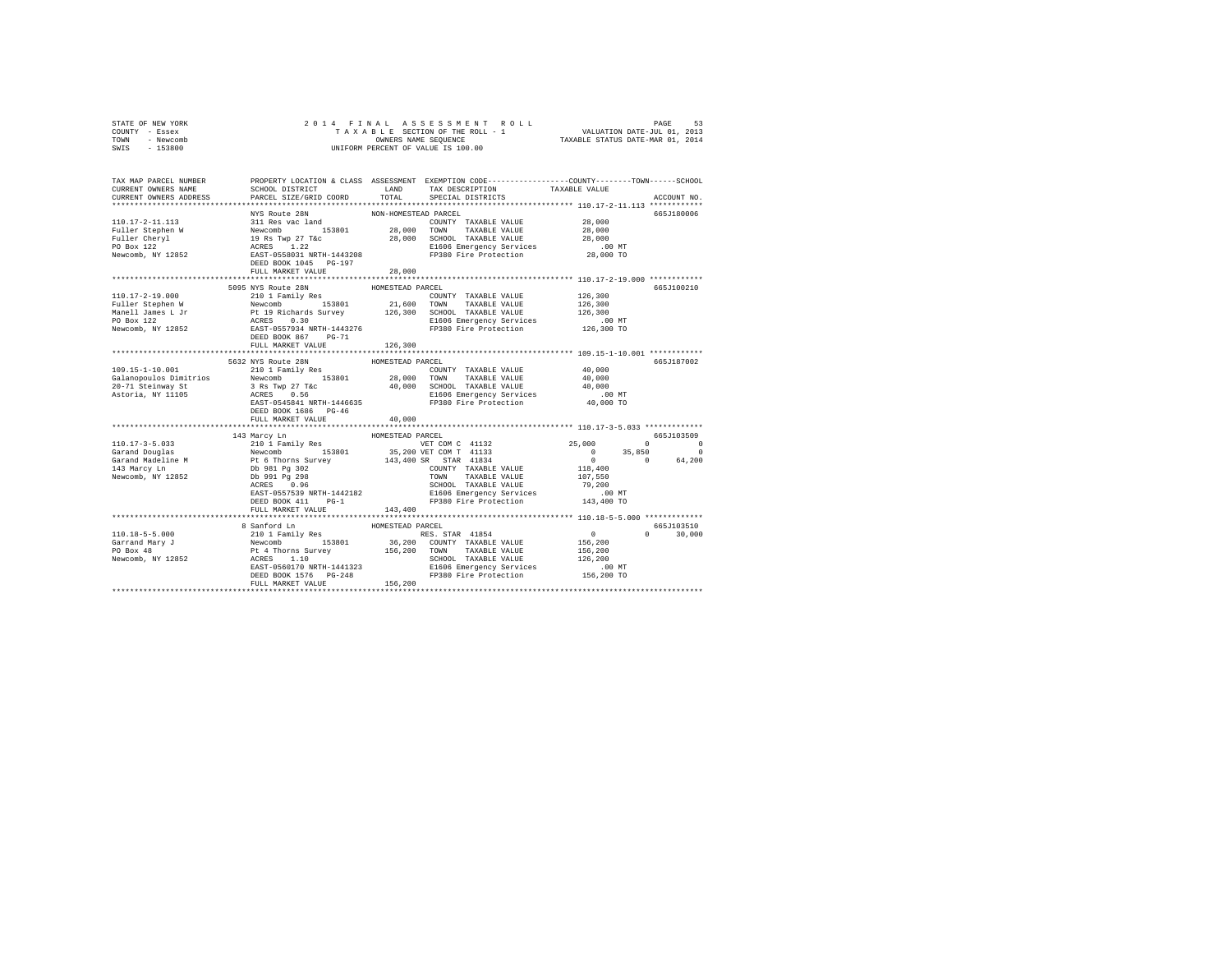| STATE OF NEW YORK<br>COUNTY - Essex<br>TOWN - Newcomb<br>SWIS - 153800                                                                                                                                              |                                                                                                                                                                                                                                                                                                                                                                                                                                                                                                                                                                                                                                                                                                                                                 |                             | 2014 FINAL ASSESSMENT ROLL<br>TAXABLE SECTION OF THE ROLL - 1 VALUATION DATE-JUL 01, 2013<br>OWNERS NAME SEQUENCE TAXABLE STATUS DATE-MAR 01, 2014<br>UNIFORM PERCENT OF VALUE IS 100.00 |                                                                                                                                                                                                                                                               | PAGE<br>54                                                       |
|---------------------------------------------------------------------------------------------------------------------------------------------------------------------------------------------------------------------|-------------------------------------------------------------------------------------------------------------------------------------------------------------------------------------------------------------------------------------------------------------------------------------------------------------------------------------------------------------------------------------------------------------------------------------------------------------------------------------------------------------------------------------------------------------------------------------------------------------------------------------------------------------------------------------------------------------------------------------------------|-----------------------------|------------------------------------------------------------------------------------------------------------------------------------------------------------------------------------------|---------------------------------------------------------------------------------------------------------------------------------------------------------------------------------------------------------------------------------------------------------------|------------------------------------------------------------------|
| TAX MAP PARCEL NUMBER PROPERTY LOCATION & CLASS ASSESSMENT EXEMPTION CODE--------------COUNTY-------TOWN-----SCHOOL<br>CURRENT OWNERS NAME<br>CURRENT OWNERS ADDRESS PARCEL SIZE/GRID COORD TOTAL SPECIAL DISTRICTS | SCHOOL DISTRICT TAND TAX DESCRIPTION                                                                                                                                                                                                                                                                                                                                                                                                                                                                                                                                                                                                                                                                                                            |                             |                                                                                                                                                                                          | TAXABLE VALUE                                                                                                                                                                                                                                                 | ACCOUNT NO.                                                      |
| $109.15 - 4 - 7.000$<br>Garrand Michael E<br>PO Box 211<br>Newcomb, NY 12852                                                                                                                                        | 3 Pine Tree Rd<br>210 1 Family Res<br>Newcomb 153801 8,100 TOWN TAXABLE VALUE<br>3 Richards Survey 68,600 SCHOOL TAXABLE VALUE<br>3 RICHARDS SURVEY 68,600 SCHOOL TAXABLE VALUE<br>EAST-0544199 NRTH-1446116<br>DEED BOOK 1556 PG-134<br>FULL MARKET VALUE                                                                                                                                                                                                                                                                                                                                                                                                                                                                                      | HOMESTEAD PARCEL<br>68,600  | COUNTY TAXABLE VALUE 68,600<br>E1606 Emergency Services 68,600 MT<br>FP380 Fire Protection 68,600 TO                                                                                     | 68,600<br>68,600                                                                                                                                                                                                                                              | 665J106204                                                       |
|                                                                                                                                                                                                                     |                                                                                                                                                                                                                                                                                                                                                                                                                                                                                                                                                                                                                                                                                                                                                 |                             |                                                                                                                                                                                          |                                                                                                                                                                                                                                                               |                                                                  |
| 109.15-4-8.000<br>Garrand Michael E<br>PO Box 211<br>Newcomb, NY 12852<br>$119.20 - 2 - 4.000$<br>Garretson William<br>Garretson Jan O<br>4787 Essex Dr<br>Doylestown, PA 18902                                     | 5699 NYS Route 28N<br>283 Res W/Comuse<br>283 Res W/Comuse<br>283 Res W/Comuse<br>153801 37,300 VET DIS C 41142<br>3 Richard Survey<br>263 Res 1144<br>26 RES STAR 41854<br>26 RES STAR 41854<br>26 RES STAR 41854<br>EAST-0544353 NRTH-1446093<br>CONSISTENT CONSISTENT MANAGEMENT PROPERTY NAMELE VALUE FULL MARKET VALUE $\texttt{FULL} \texttt{MARKET} \texttt{VALUE} \begin{minipage}{0.5cm} \texttt{TANABLE} \texttt{VALUE} \end{minipage}$<br>1878 Goodnow Flow Rd HOMESTEAD PARCEL<br>260 Seasonal res - WTRFNT<br>Newcomb 193801 1330, 132,700 TOUNTY TAXABLE VALUE<br>27 Twp 18 T&c Furchase 212,400 SCHOOL TAXABLE VALUE<br>Goodnow Shores<br>Lot 349<br>ACRES 0.88<br>Lot 349<br>EAST-0524373 NRTH-1426542<br>DEED BOOK 1299 PG-154 | HOMESTEAD PARCEL            | COUNTY TAXABLE VALUE<br>TOWN TAXABLE VALUE<br>E1606 Emergency Services<br>FP380 Fire Protection<br>E1606 Emergency Services<br>FP380 Fire Protection                                     | 18,838 18,838<br>7.535<br>$\sim$ 0 $\sim$<br>$\begin{array}{cccc} 0 & 7 \, , & 535 & 0 \\ 0 & 0 & 30 \, , & 000 \\ 124 \, , & 327 & & \end{array}$<br>124,327<br>120,700<br>$.00$ MT<br>150,700 TO<br>212,400<br>212,400<br>212,400<br>$.00$ MT<br>212,400 TO | 665J103605<br>$\Omega$<br>$\overline{\phantom{0}}$<br>665J188001 |
|                                                                                                                                                                                                                     | FULL MARKET VALUE                                                                                                                                                                                                                                                                                                                                                                                                                                                                                                                                                                                                                                                                                                                               | 212,400                     |                                                                                                                                                                                          |                                                                                                                                                                                                                                                               |                                                                  |
| $120.17 - 3 - 7.000$<br>Garvilla Brian M<br>Garvilla Dina<br>16 Sheldon Rd<br>Pine Bush, NY 12566                                                                                                                   | 51 Beaver Bay<br>41 T&C Twp 18<br>Goodnow Flow Subd<br>Lot 212<br>Lot 312<br>$ACRES$ 1.30<br>EAST-0528213 NRTH-1426320<br>DEED BOOK 1229 PG-190<br>FULL MARKET VALUE<br>***************************                                                                                                                                                                                                                                                                                                                                                                                                                                                                                                                                             | HOMESTEAD PARCEL<br>198,600 | COUNTY TAXABLE VALUE 198,600<br>198,600 SCHOOL TAXABLE VALUE<br>E1606 Emergency Services<br>FP380 Fire Protection 198,600 TO                                                             | 198,600<br>198,600<br>$.00$ MT                                                                                                                                                                                                                                | 665J101409                                                       |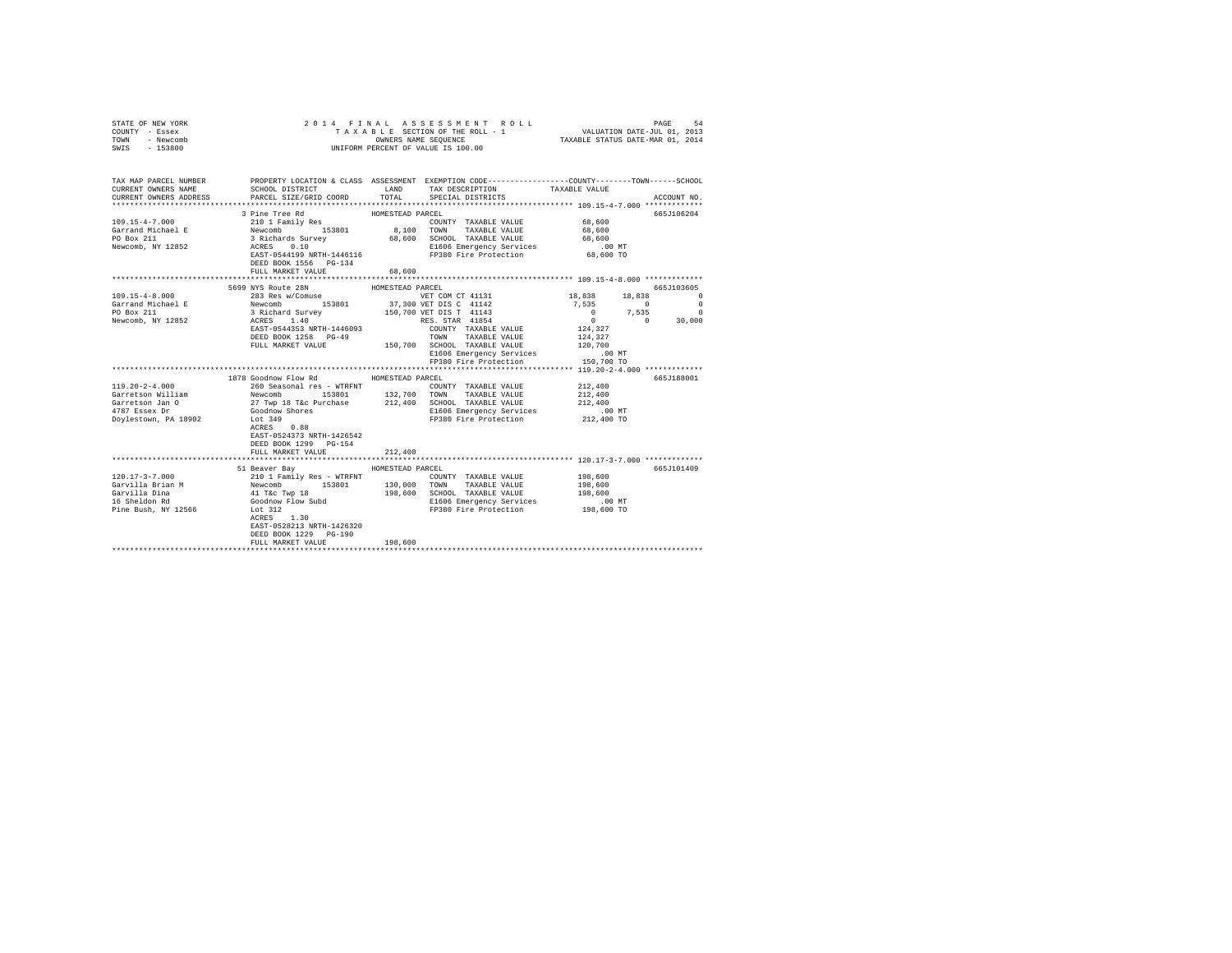| STATE OF NEW YORK<br>COUNTY - Essex<br>TOWN - Newcomb<br>SWIS - 153800                             |                                                      |                  | 2014 FINAL ASSESSMENT ROLL<br>TAXABLE SECTION OF THE ROLL - 1<br>OWNERS NAME SEQUENCE<br>UNIFORM PERCENT OF VALUE IS 100.00 | VALUATION DATE-JUL 01, 2013<br>TAXABLE STATUS DATE-MAR 01, 2014 | PAGE<br>55  |
|----------------------------------------------------------------------------------------------------|------------------------------------------------------|------------------|-----------------------------------------------------------------------------------------------------------------------------|-----------------------------------------------------------------|-------------|
| TAX MAP PARCEL NUMBER                                                                              |                                                      |                  | PROPERTY LOCATION & CLASS ASSESSMENT EXEMPTION CODE---------------COUNTY-------TOWN------SCHOOL                             |                                                                 |             |
| CURRENT OWNERS NAME                                                                                | SCHOOL DISTRICT                                      | LAND             | TAX DESCRIPTION                                                                                                             | TAXABLE VALUE                                                   |             |
| CURRENT OWNERS ADDRESS                                                                             | PARCEL SIZE/GRID COORD                               | TOTAL            | SPECIAL DISTRICTS                                                                                                           |                                                                 | ACCOUNT NO. |
|                                                                                                    |                                                      |                  |                                                                                                                             |                                                                 |             |
|                                                                                                    | 81 Beaver Bay                                        | HOMESTEAD PARCEL |                                                                                                                             |                                                                 | 665J106913  |
| $120.17 - 2 - 3.003$                                                                               | 210 1 Family Res - WTRFNT                            |                  | COUNTY TAXABLE VALUE                                                                                                        | 366,700                                                         |             |
| Garvilla Joseph B                                                                                  |                                                      |                  | TAXABLE VALUE                                                                                                               | 366,700                                                         |             |
| Garvilla Betty C                                                                                   |                                                      |                  | 366,700 SCHOOL TAXABLE VALUE                                                                                                | 366,700                                                         |             |
| 105 Beaver Bay<br>PO Box 114                                                                       |                                                      |                  | E1606 Emergency Services<br>FP380 Fire Protection                                                                           | .00 MT<br>366,700 TO                                            |             |
| Newcomb, NY 12852                                                                                  | ACRES 2.94                                           |                  |                                                                                                                             |                                                                 |             |
|                                                                                                    | EAST-0528346 NRTH-1427296                            |                  |                                                                                                                             |                                                                 |             |
|                                                                                                    | DEED BOOK 1174 PG-99                                 |                  |                                                                                                                             |                                                                 |             |
|                                                                                                    | FULL MARKET VALUE                                    | 366,700          |                                                                                                                             |                                                                 |             |
|                                                                                                    |                                                      |                  |                                                                                                                             |                                                                 |             |
|                                                                                                    | 105 Beaver Bay                                       | HOMESTEAD PARCEL |                                                                                                                             |                                                                 | 665J105815  |
| $120.17 - 2 - 6.000$                                                                               | 210 1 Family Res - WTRFNT                            |                  | COUNTY TAXABLE VALUE                                                                                                        | 385,380                                                         |             |
| Garvilla Michael J                                                                                 |                                                      |                  | 153801 155,500 TOWN TAXABLE VALUE                                                                                           | 385,380                                                         |             |
| Garvilla Beth A                                                                                    | Newcomb 153801<br>26 T&c Twp 18<br>Goodnow Flow Subd |                  | 385,380 SCHOOL TAXABLE VALUE<br>E1606 Emergency Services                                                                    | 385,380                                                         |             |
| 22025 Hardscrabble Rd<br>Georgetown, DE 19947                                                      | Lot 101                                              |                  | FP380 Fire Protection                                                                                                       | .00 MT<br>385,380 TO                                            |             |
|                                                                                                    | ACRES 2.43                                           |                  |                                                                                                                             |                                                                 |             |
|                                                                                                    | EAST-0528715 NRTH-1427333                            |                  |                                                                                                                             |                                                                 |             |
|                                                                                                    | DEED BOOK 1472 PG-31                                 |                  |                                                                                                                             |                                                                 |             |
|                                                                                                    | FULL MARKET VALUE                                    | 385,380          |                                                                                                                             |                                                                 |             |
|                                                                                                    |                                                      |                  |                                                                                                                             |                                                                 |             |
|                                                                                                    | 1056 Goodnow Flow Rd                                 | HOMESTEAD PARCEL |                                                                                                                             |                                                                 | 665J101508  |
| $120.18 - 1 - 9.000$                                                                               | 210 1 Family Res - WTRFNT                            |                  | COUNTY TAXABLE VALUE                                                                                                        | 178,400                                                         |             |
| Garvilla Richard J                                                                                 | Newcomb 153801 126,800 TOWN TAXABLE VALUE            |                  |                                                                                                                             | 178,400                                                         |             |
| Garvilla Lisa A                                                                                    | 46 T&C Twp 18                                        |                  | 178,400 SCHOOL TAXABLE VALUE                                                                                                | 178,400                                                         |             |
| 19 Borden Ave<br>PO Box 1469                                                                       | Goodnow Flow Subd                                    |                  | E1606 Emergency Services<br>FP380 Fire Protection 178,400 TO                                                                | $.00$ MT                                                        |             |
| Pine Bush, NY 12566                                                                                | Lot 144<br>ACRES 0.83                                |                  |                                                                                                                             |                                                                 |             |
|                                                                                                    | EAST-0536875 NRTH-1427679                            |                  |                                                                                                                             |                                                                 |             |
|                                                                                                    | DEED BOOK 1260 PG-31                                 |                  |                                                                                                                             |                                                                 |             |
|                                                                                                    | FULL MARKET VALUE                                    | 178,400          |                                                                                                                             |                                                                 |             |
|                                                                                                    |                                                      |                  | ***************************** 110.13-13-1.000 ************                                                                  |                                                                 |             |
|                                                                                                    | 72 Montayne Way                                      | HOMESTEAD PARCEL |                                                                                                                             |                                                                 | 665J103614  |
| $110.13 - 13 - 1.000$                                                                              | 260 Seasonal res                                     |                  | COUNTY TAXABLE VALUE                                                                                                        | 46,600                                                          |             |
| 110.15-15.1000<br>GF Independents Hntg Club Newcomb 153801<br>393 Gansevoort Rd 20 Richards Survey |                                                      |                  | 153801  27,000 TOWN TAXABLE VALUE                                                                                           | 46,600                                                          |             |
|                                                                                                    |                                                      |                  | 46,600 SCHOOL TAXABLE VALUE                                                                                                 | 46,600                                                          |             |
| Fort Edward, NY 12828-2224 Bldg 2                                                                  | Bldg 2<br>ACRES 0.50                                 |                  | E1606 Emergency Services                                                                                                    | $.00$ MT                                                        |             |
|                                                                                                    | EAST-0554901 NRTH-1447288                            |                  | FP380 Fire Protection                                                                                                       | $46,600$ TO                                                     |             |
|                                                                                                    | DEED BOOK 227 PG-597                                 |                  |                                                                                                                             |                                                                 |             |
|                                                                                                    | FULL MARKET VALUE                                    | 46,600           |                                                                                                                             |                                                                 |             |
|                                                                                                    |                                                      |                  |                                                                                                                             |                                                                 |             |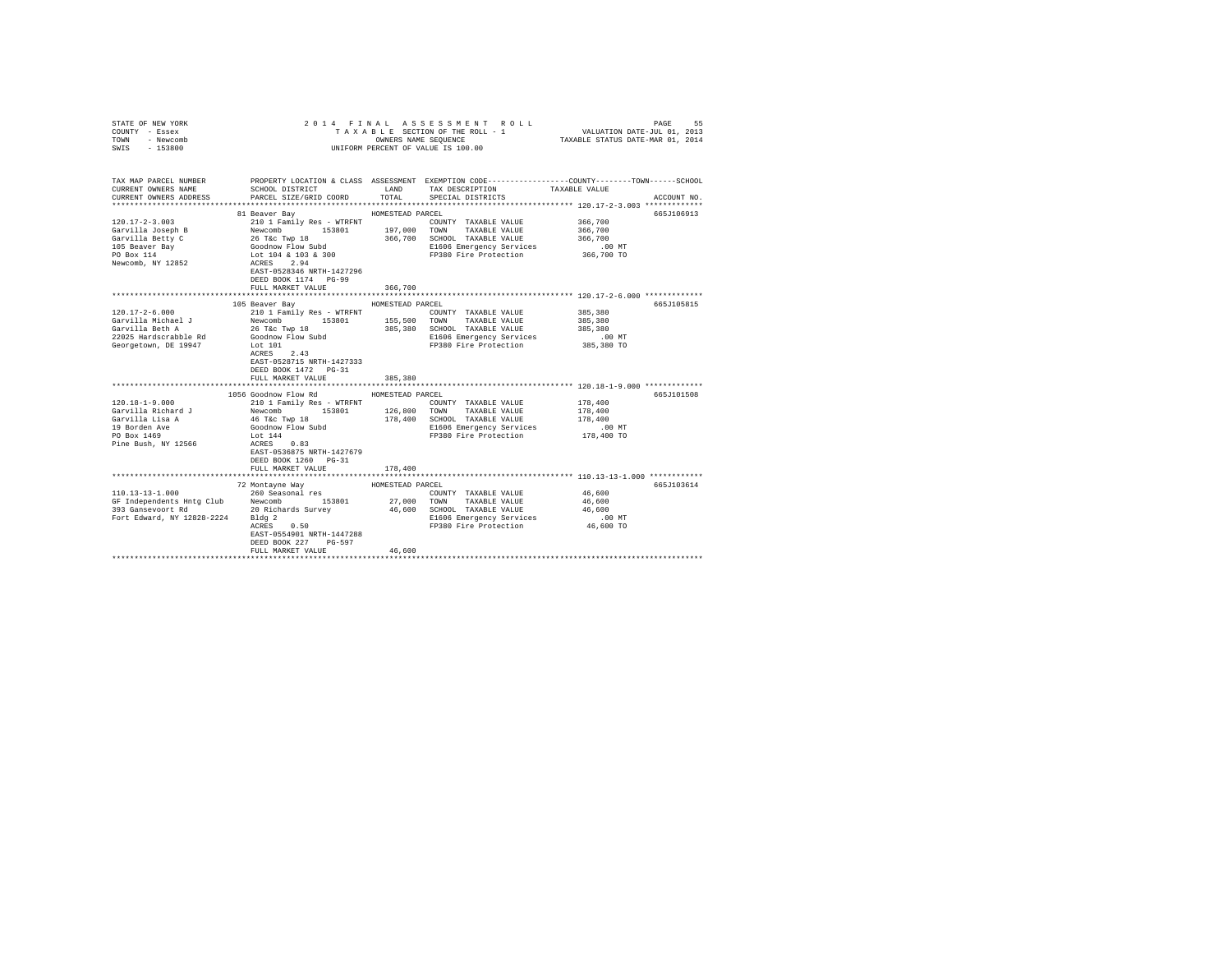| STATE OF NEW YORK | 2014 FINAL ASSESSMENT ROLL         | 56<br>PAGE                       |
|-------------------|------------------------------------|----------------------------------|
| COUNTY - Essex    | TAXABLE SECTION OF THE ROLL - 1    | VALUATION DATE-JUL 01, 2013      |
| TOWN<br>- Newcomb | OWNERS NAME SEOUENCE               | TAXABLE STATUS DATE-MAR 01, 2014 |
| $-153800$<br>SWIS | UNIFORM PERCENT OF VALUE IS 100.00 |                                  |

| TAX MAP PARCEL NUMBER<br>CURRENT OWNERS NAME<br>CURRENT OWNERS ADDRESS                                                                                                                                                                                                   | SCHOOL DISTRICT LAND<br>PARCEL SIZE/GRID COORD                                                              | TOTAL                       | TAX DESCRIPTION TAXABLE VALUE<br>SPECIAL DISTRICTS                                                                                         | PROPERTY LOCATION & CLASS ASSESSMENT EXEMPTION CODE----------------COUNTY-------TOWN------SCHOOL | ACCOUNT NO.          |
|--------------------------------------------------------------------------------------------------------------------------------------------------------------------------------------------------------------------------------------------------------------------------|-------------------------------------------------------------------------------------------------------------|-----------------------------|--------------------------------------------------------------------------------------------------------------------------------------------|--------------------------------------------------------------------------------------------------|----------------------|
| 11.18-1-4.000<br>12.101.18-7.700<br>12.101.18-7.700<br>22.101.18-7.700<br>22.101.18-7.700<br>22.101.18-7.100<br>22.101<br>22.100<br>22.700<br>22.700<br>22.700<br>22.700<br>22.700<br>22.700<br>22.700<br>22.700<br>22.700<br>22.700<br>22.700<br>22.700<br>22.700<br>22 | DEED BOOK 1074 PG-257<br>FULL MARKET VALUE                                                                  | 67,700                      |                                                                                                                                            |                                                                                                  | 665J104905           |
|                                                                                                                                                                                                                                                                          | 5625 NYS Route 28N<br>FULL MARKET VALUE                                                                     | HOMESTEAD PARCEL<br>118,800 |                                                                                                                                            | $\Omega$ and $\Omega$                                                                            | 665J103607<br>30,000 |
| $120. - 1 - 10.028/7$                                                                                                                                                                                                                                                    | 1435 Goodnow Flow Rd MOMESTEAD PARCEL<br>260 Seasonal res                                                   |                             |                                                                                                                                            | 40,300                                                                                           | 665J176029           |
|                                                                                                                                                                                                                                                                          | 55 Pine Tree Rd MOMESTEAD PARCEL<br>DEED BOOK 1455 PG-91<br>FULL MARKET VALUE                               | 170,000                     |                                                                                                                                            |                                                                                                  | 665J104407           |
|                                                                                                                                                                                                                                                                          | 5256 NYS Route 28N NON-HOMESTEAD PARCEL<br>153801 14,200 TOWN<br>DEED BOOK 1615 PG-199<br>FULL MARKET VALUE | 14,200                      | COUNTY TAXABLE VALUE 14,200<br>TAXABLE VALUE<br>SCHOOL TAXABLE VALUE<br>E1606 Emergency Services 14,200<br>FP380 Fire Protection 14,200 TO | 14,200                                                                                           | 665Z010007           |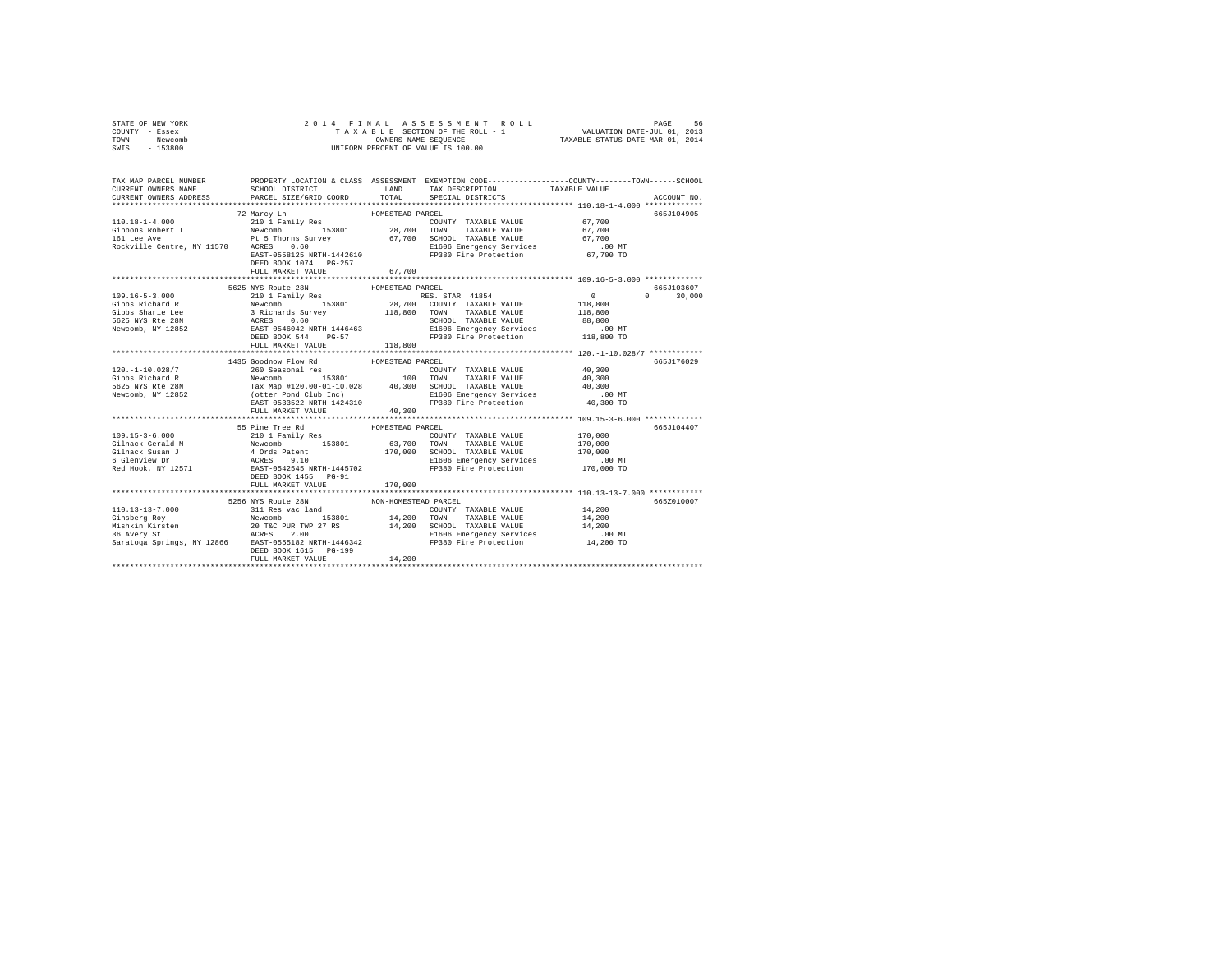| STATE OF NEW YORK<br>COUNTY - Essex<br>TOWN - Newcomb<br>SWIS - 153800                                                                                                                                                         | 2014 FINAL ASSESSMENT ROLL<br>TAXABLE SECTION OF THE ROLL - 1<br>UNIFORM PERCENT OF VALUE IS 100.00 | PAGE<br>57<br>VALUATION DATE-JUL 01, 2013<br>TAXABLE STATUS DATE-MAR 01, 2014 |                                                         |                                                       |               |
|--------------------------------------------------------------------------------------------------------------------------------------------------------------------------------------------------------------------------------|-----------------------------------------------------------------------------------------------------|-------------------------------------------------------------------------------|---------------------------------------------------------|-------------------------------------------------------|---------------|
|                                                                                                                                                                                                                                |                                                                                                     |                                                                               |                                                         |                                                       |               |
| TAX MAP PARCEL NUMBER PROPERTY LOCATION & CLASS ASSESSMENT EXEMPTION CODE---------------COUNTY-------TOWN-----SCHOOL<br>CURRENT OWNERS NAME                                                                                    | SCHOOL DISTRICT                                                                                     | LAND                                                                          | TAX DESCRIPTION                                         | TAXABLE VALUE                                         |               |
| CURRENT OWNERS ADDRESS PARCEL SIZE/GRID COORD                                                                                                                                                                                  |                                                                                                     | TOTAL                                                                         | SPECIAL DISTRICTS                                       |                                                       | ACCOUNT NO.   |
|                                                                                                                                                                                                                                |                                                                                                     |                                                                               |                                                         |                                                       |               |
|                                                                                                                                                                                                                                | 1640 Goodnow Flow Rd                                                                                | HOMESTEAD PARCEL                                                              |                                                         |                                                       | 665J176004    |
| $120.17 - 4 - 3.000$                                                                                                                                                                                                           | 210 1 Family Res - WTRFNT                                                                           |                                                                               | COUNTY TAXABLE VALUE                                    | 401,100                                               |               |
|                                                                                                                                                                                                                                |                                                                                                     |                                                                               |                                                         | 401,100                                               |               |
| CONSIDER THE METHOD NEW COMBATION OF THE METHOD CONSIDER THE METHOD SCHOOL SOLUTION NEWSLAP AND SCHOOL THANGER VALUE MASHER VALUE AS A very St and the Solution of the Solution of the Solution of the Solution of the Solutio |                                                                                                     |                                                                               |                                                         | 401,100                                               |               |
|                                                                                                                                                                                                                                |                                                                                                     |                                                                               | E1606 Emergency Services<br>FP380 Fire Protection       | $.00$ MT                                              |               |
|                                                                                                                                                                                                                                | Lot 315<br>ACRES 1.40                                                                               |                                                                               |                                                         | 401,100 TO                                            |               |
|                                                                                                                                                                                                                                |                                                                                                     |                                                                               |                                                         |                                                       |               |
|                                                                                                                                                                                                                                | EAST-0528421 NRTH-1425504                                                                           |                                                                               |                                                         |                                                       |               |
|                                                                                                                                                                                                                                | DEED BOOK 1434 PG-24<br>FULL MARKET VALUE                                                           | 401,100                                                                       |                                                         |                                                       |               |
|                                                                                                                                                                                                                                |                                                                                                     |                                                                               |                                                         | *********************** 110.18-4-4.000 ************** |               |
|                                                                                                                                                                                                                                | 61 Sanford Ln                                                                                       | HOMESTEAD PARCEL                                                              |                                                         |                                                       | 665J104408    |
|                                                                                                                                                                                                                                |                                                                                                     |                                                                               |                                                         | 85,500                                                |               |
|                                                                                                                                                                                                                                |                                                                                                     |                                                                               |                                                         | 85,500                                                |               |
| 110.18-4-4.000<br>Gomez Bruce<br>61 Sanford Ln                                                                                                                                                                                 |                                                                                                     |                                                                               |                                                         | 85,500                                                |               |
| Newcomb, NY 12852                                                                                                                                                                                                              |                                                                                                     |                                                                               | E1606 Emergency Services<br>FP380 Fire Protection       | $.00$ MT                                              |               |
|                                                                                                                                                                                                                                |                                                                                                     |                                                                               |                                                         | 85,500 TO                                             |               |
|                                                                                                                                                                                                                                | EAST-0558839 NRTH-1441433                                                                           |                                                                               |                                                         |                                                       |               |
|                                                                                                                                                                                                                                | DEED BOOK 1347 PG-185                                                                               |                                                                               |                                                         |                                                       |               |
|                                                                                                                                                                                                                                | FULL MARKET VALUE                                                                                   | 85,500                                                                        |                                                         |                                                       |               |
|                                                                                                                                                                                                                                | 36 Sanford Ln                                                                                       | HOMESTEAD PARCEL                                                              |                                                         |                                                       | 665.T104710   |
| 110.18-3-21.016                                                                                                                                                                                                                |                                                                                                     |                                                                               | RES. STAR 41854                                         | $\sim$ 0                                              | $0 \t 30,000$ |
| Gooden Michael K                                                                                                                                                                                                               | 210 1 Family Res<br>Newcomb 153801<br>Pt 4&5 Thorns Survey<br>Db 697 Pg 233                         |                                                                               | 36,200 COUNTY TAXABLE VALUE                             | 82,100                                                |               |
| 36 Sanford Ln                                                                                                                                                                                                                  |                                                                                                     |                                                                               | 82,100 TOWN TAXABLE VALUE                               | 82,100                                                |               |
| Newcomb, NY 12852                                                                                                                                                                                                              |                                                                                                     |                                                                               | SCHOOL TAXABLE VALUE                                    | 52,100                                                |               |
|                                                                                                                                                                                                                                | Db 697 Pg 233<br>ACRES 1.08                                                                         |                                                                               | E1606 Emergency Services                                | $.00$ MT                                              |               |
|                                                                                                                                                                                                                                | EAST-0559508 NRTH-1441765                                                                           |                                                                               | FP380 Fire Protection                                   | 82,100 TO                                             |               |
|                                                                                                                                                                                                                                | DEED BOOK 1496    PG-218                                                                            |                                                                               |                                                         |                                                       |               |
|                                                                                                                                                                                                                                | FULL MARKET VALUE                                                                                   | 82,100                                                                        |                                                         |                                                       |               |
|                                                                                                                                                                                                                                |                                                                                                     |                                                                               |                                                         |                                                       |               |
|                                                                                                                                                                                                                                | Goodnow Flow Rd<br>315 Underwtr lnd                                                                 | NON-HOMESTEAD PARCEL                                                          |                                                         |                                                       | 665J103615    |
| $120. -1 - 11.025$                                                                                                                                                                                                             |                                                                                                     |                                                                               | COUNTY TAXABLE VALUE 11,100                             |                                                       |               |
| Goodnow Flow Assoc Inc<br>PO Box 418                                                                                                                                                                                           |                                                                                                     |                                                                               | 11,100 TOWN TAXABLE VALUE                               | 11,100                                                |               |
| Glens Falls, NY 12801                                                                                                                                                                                                          | Newcomb<br>Pt 7 Lt T&c Twp 18<br>See 1031/218<br>ACRES 488.70                                       |                                                                               | 11,100 SCHOOL TAXABLE VALUE<br>E1606 Emergency Services | 11,100<br>$.00$ MT                                    |               |
|                                                                                                                                                                                                                                |                                                                                                     |                                                                               | FP380 Fire Protection 11,100 TO                         |                                                       |               |
|                                                                                                                                                                                                                                | EAST-0531971 NRTH-1428064                                                                           |                                                                               |                                                         |                                                       |               |
|                                                                                                                                                                                                                                | DEED BOOK 423<br>$PG-275$                                                                           |                                                                               |                                                         |                                                       |               |
|                                                                                                                                                                                                                                | FULL MARKET VALUE                                                                                   | 11,100                                                                        |                                                         |                                                       |               |
|                                                                                                                                                                                                                                |                                                                                                     |                                                                               |                                                         |                                                       |               |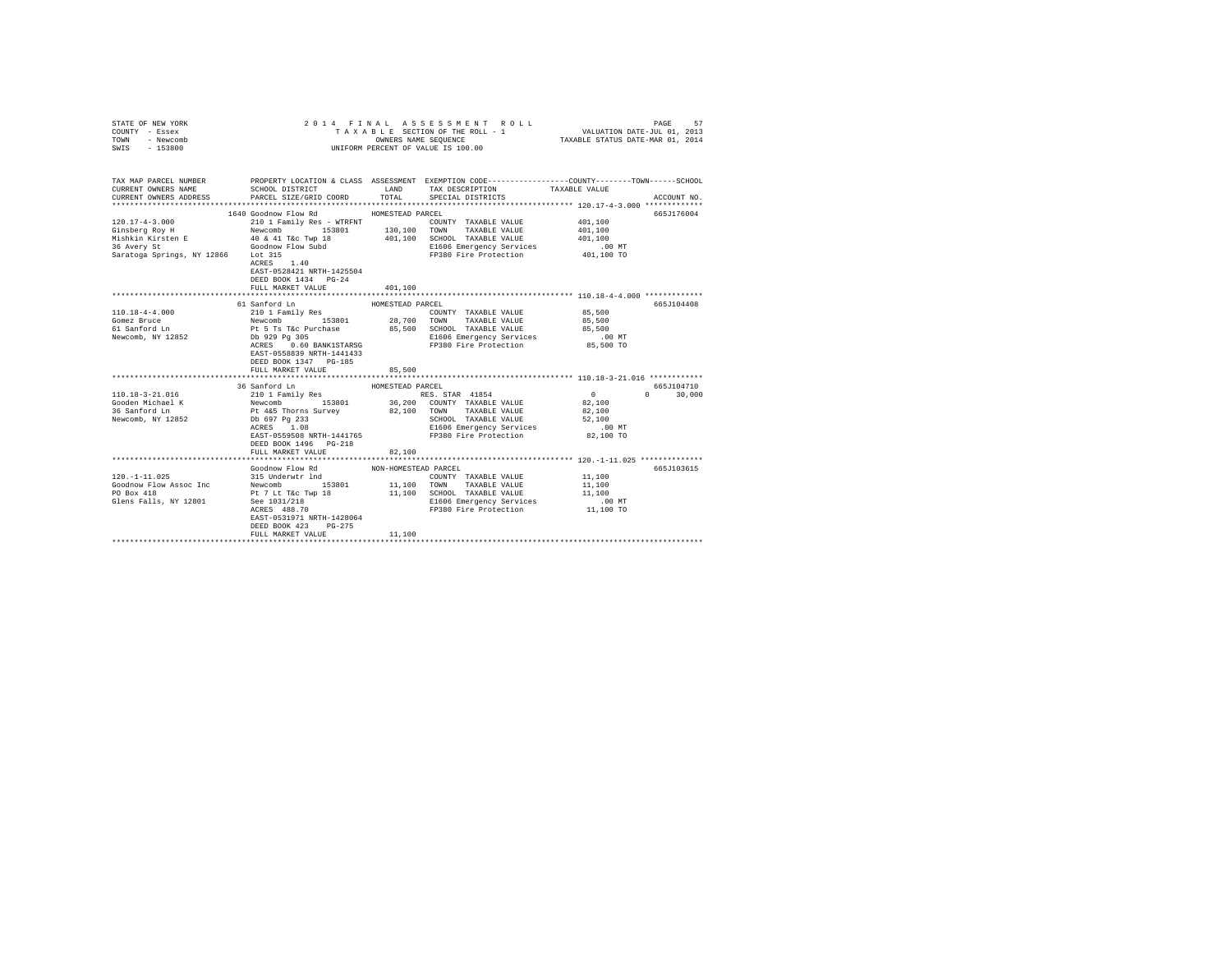| STATE OF NEW YORK<br>COUNTY - Essex<br>TOWN<br>- Newcomb<br>SWIS - 153800                                                                                                                                                                                                |                                                |                  | 2014 FINAL ASSESSMENT ROLL<br>UNIFORM PERCENT OF VALUE IS 100.00                               |                 |                             |
|--------------------------------------------------------------------------------------------------------------------------------------------------------------------------------------------------------------------------------------------------------------------------|------------------------------------------------|------------------|------------------------------------------------------------------------------------------------|-----------------|-----------------------------|
| TAX MAP PARCEL NUMBER PROPERTY LOCATION & CLASS ASSESSMENT EXEMPTION CODE--------------COUNTY-------TOWN------SCHOOL<br>CURRENT OWNERS NAME                                                                                                                              |                                                |                  | SCHOOL DISTRICT                    LAND        TAX DESCRIPTION                   TAXABLE VALUE |                 |                             |
| CURRENT OWNERS ADDRESS                                                                                                                                                                                                                                                   | PARCEL SIZE/GRID COORD TOTAL SPECIAL DISTRICTS |                  |                                                                                                |                 | ACCOUNT NO.                 |
|                                                                                                                                                                                                                                                                          |                                                |                  |                                                                                                |                 | 6657014001                  |
|                                                                                                                                                                                                                                                                          | Goodnow Flow Rd MON-HOMESTEAD PARCEL           |                  | COUNTY TAXABLE VALUE                                                                           | 2,500           |                             |
| $120.-1-51.000~~314~{\rm Rural~vac}{\small \sim}10~{\rm~w}$<br>COUNTY TAXABLE VALUE Goodnow Flow Association Inc Newcomb<br>$153801~~2,500~~{\rm TOWN}~~{\rm TAXABLE~VALUE}$                                                                                             |                                                |                  |                                                                                                | 2,500           |                             |
| PO Box 418                                                                                                                                                                                                                                                               |                                                |                  | 45.66 T & C Twp 18 RS 2,500 SCHOOL TAXABLE VALUE                                               | 2,500           |                             |
| Glens Falls, NY 12801-0418 PL E #6605                                                                                                                                                                                                                                    |                                                |                  | E1606 Emergency Services                                                                       | 2,500<br>.00 MT |                             |
|                                                                                                                                                                                                                                                                          | PL E #6605<br>ACRES 1.10                       |                  | FP380 Fire Protection 2,500 TO                                                                 |                 |                             |
|                                                                                                                                                                                                                                                                          | EAST-0538825 NRTH-1426384                      |                  |                                                                                                |                 |                             |
|                                                                                                                                                                                                                                                                          | DEED BOOK 1731 PG-109                          |                  |                                                                                                |                 |                             |
|                                                                                                                                                                                                                                                                          | FULL MARKET VALUE                              | 2,500            |                                                                                                |                 |                             |
|                                                                                                                                                                                                                                                                          |                                                |                  |                                                                                                |                 |                             |
| $109.16 - 2 - 15.100$                                                                                                                                                                                                                                                    | 5532 NYS Route 28N                             | HOMESTEAD PARCEL | RES. STAR 41854                                                                                | $\sim$ 0 $\sim$ | 665-7105802<br>$0 \t30,000$ |
|                                                                                                                                                                                                                                                                          | 210 1 Family Res                               |                  |                                                                                                |                 |                             |
|                                                                                                                                                                                                                                                                          |                                                |                  |                                                                                                |                 |                             |
|                                                                                                                                                                                                                                                                          |                                                |                  |                                                                                                |                 |                             |
|                                                                                                                                                                                                                                                                          |                                                |                  |                                                                                                |                 |                             |
| Coolor (1991)<br>Coolor (1992)<br>Solor (1992)<br>Solor (1992)<br>State and Coolor (1992)<br>State 28 (1992)<br>State 28 (1992)<br>State 28 (1992)<br>State 28 (1992)<br>State 28 (1992)<br>State 28 (1992)<br>State 28 (1992)<br>State 28 (1992)<br>State 28 (1992)<br> |                                                |                  |                                                                                                |                 |                             |
|                                                                                                                                                                                                                                                                          | DEED BOOK 1751 PG-76                           |                  |                                                                                                |                 |                             |
|                                                                                                                                                                                                                                                                          | FULL MARKET VALUE                              | 114,700          |                                                                                                |                 |                             |
|                                                                                                                                                                                                                                                                          |                                                |                  |                                                                                                |                 |                             |
|                                                                                                                                                                                                                                                                          | 1672 Goodnow Flow Rd                           | HOMESTEAD PARCEL |                                                                                                |                 | 665J105515                  |
|                                                                                                                                                                                                                                                                          |                                                |                  | COUNTY TAXABLE VALUE                                                                           | 192,900         |                             |
|                                                                                                                                                                                                                                                                          |                                                |                  | UNALLES TANK 153801<br>153801 163,400 TOWN TAXABLE VALUE<br>192,900 SCHOOL TAXABLE VALUE       | 192,900         |                             |
|                                                                                                                                                                                                                                                                          |                                                |                  |                                                                                                | 192,900         |                             |
|                                                                                                                                                                                                                                                                          |                                                |                  | E1606 Emergency Services<br>FP380 Fire Protection                                              | $.00$ MT        |                             |
|                                                                                                                                                                                                                                                                          |                                                |                  |                                                                                                | 192,900 TO      |                             |
|                                                                                                                                                                                                                                                                          | EAST-0527751 NRTH-1425747                      |                  |                                                                                                |                 |                             |
|                                                                                                                                                                                                                                                                          | DEED BOOK 1051 PG-157                          |                  |                                                                                                |                 |                             |
|                                                                                                                                                                                                                                                                          | FULL MARKET VALUE                              | 192,900          |                                                                                                |                 |                             |
|                                                                                                                                                                                                                                                                          |                                                |                  |                                                                                                |                 |                             |
|                                                                                                                                                                                                                                                                          | 12 Gibbs Ln                                    | HOMESTEAD PARCEL |                                                                                                |                 | 665J174001                  |
| 109.15-1-24.001                                                                                                                                                                                                                                                          | 260 Seasonal res                               |                  | COUNTY TAXABLE VALUE                                                                           | 58,600          |                             |
| COLLECTION NEW COMMUNISION NEW UNITED AND MELTICAL SUITS (SUITS AND TOWN TAXABLE VALUE<br>C/O Diana M Carter 3 Acheards Survey 58,600 SCHOOL TAXABLE VALUE<br>4305 Genese Dr ACRES 0.23 MINITED ACRES 10166 Emergency Services<br>Va                                     |                                                |                  |                                                                                                | 58,600          |                             |
|                                                                                                                                                                                                                                                                          |                                                |                  |                                                                                                | 58,600          |                             |
|                                                                                                                                                                                                                                                                          |                                                |                  | E1606 Emergency Services .00 MT                                                                |                 |                             |
|                                                                                                                                                                                                                                                                          |                                                |                  | FP380 Fire Protection                                                                          | 58,600 TO       |                             |
|                                                                                                                                                                                                                                                                          | DEED BOOK 1717 PG-278                          |                  |                                                                                                |                 |                             |
|                                                                                                                                                                                                                                                                          | FULL MARKET VALUE                              | 58,600           |                                                                                                |                 |                             |
|                                                                                                                                                                                                                                                                          |                                                |                  |                                                                                                |                 |                             |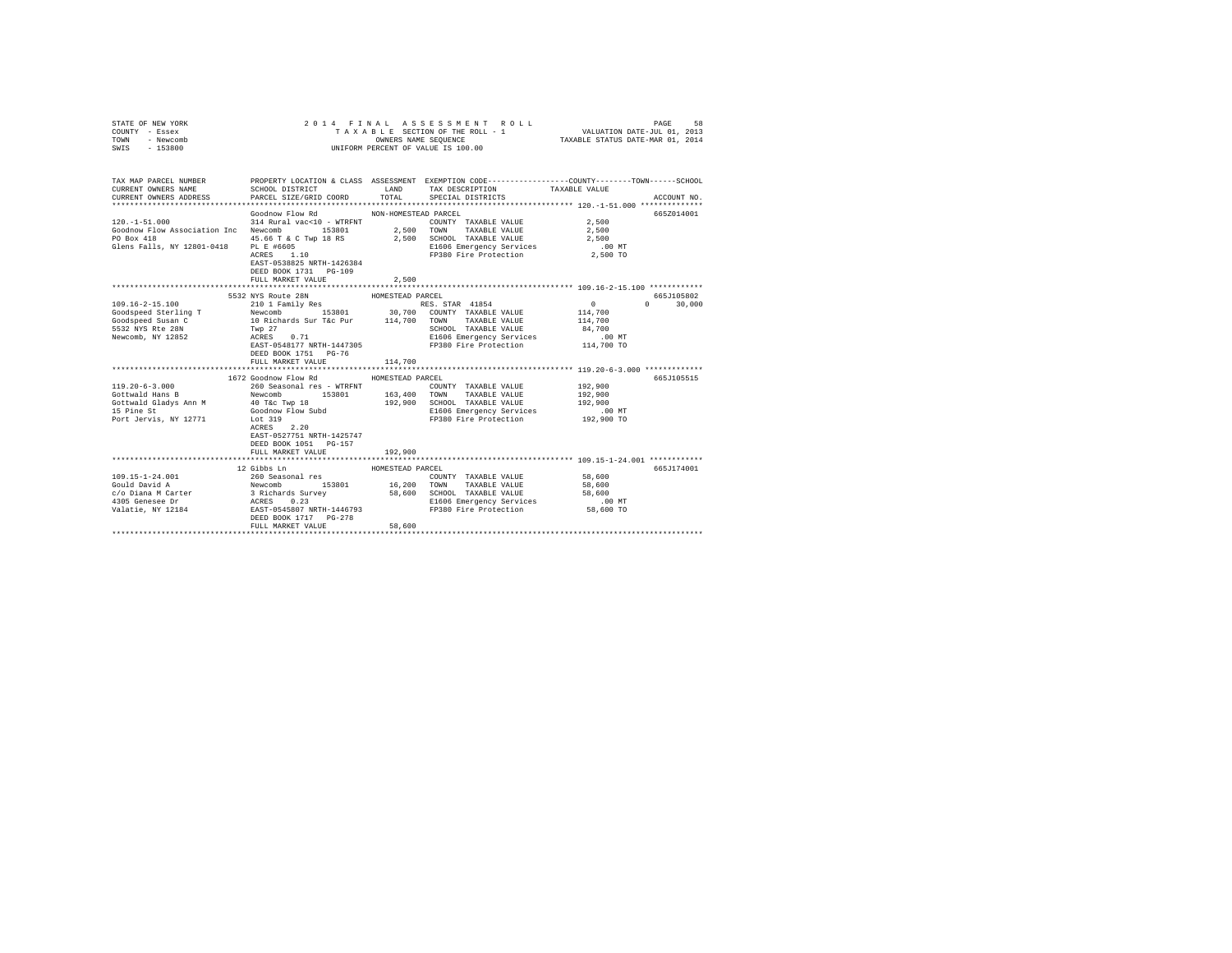| STATE OF NEW YORK                                                                                                                                                                                                                                                                                                                                                                                                                                                  |                                  |                      |                                                                                                       |                                              |             |
|--------------------------------------------------------------------------------------------------------------------------------------------------------------------------------------------------------------------------------------------------------------------------------------------------------------------------------------------------------------------------------------------------------------------------------------------------------------------|----------------------------------|----------------------|-------------------------------------------------------------------------------------------------------|----------------------------------------------|-------------|
| COUNTY - Essex                                                                                                                                                                                                                                                                                                                                                                                                                                                     |                                  |                      |                                                                                                       |                                              |             |
| TOWN - Newcomb                                                                                                                                                                                                                                                                                                                                                                                                                                                     |                                  |                      |                                                                                                       |                                              |             |
| SWIS - 153800                                                                                                                                                                                                                                                                                                                                                                                                                                                      |                                  |                      |                                                                                                       |                                              |             |
|                                                                                                                                                                                                                                                                                                                                                                                                                                                                    |                                  |                      |                                                                                                       |                                              |             |
|                                                                                                                                                                                                                                                                                                                                                                                                                                                                    |                                  |                      |                                                                                                       |                                              |             |
|                                                                                                                                                                                                                                                                                                                                                                                                                                                                    |                                  |                      |                                                                                                       |                                              |             |
|                                                                                                                                                                                                                                                                                                                                                                                                                                                                    |                                  |                      |                                                                                                       |                                              |             |
| CURRENT OWNERS ADDRESS                                                                                                                                                                                                                                                                                                                                                                                                                                             | PARCEL SIZE/GRID COORD           | TOTAL                | SPECIAL DISTRICTS                                                                                     |                                              | ACCOUNT NO. |
| $\begin{tabular}{l c c c c c} \hline & \multicolumn{3}{c}{\textbf{1}} & \multicolumn{3}{c}{\textbf{1}} & \multicolumn{3}{c}{\textbf{1}} & \multicolumn{3}{c}{\textbf{1}} & \multicolumn{3}{c}{\textbf{1}} & \multicolumn{3}{c}{\textbf{1}} & \multicolumn{3}{c}{\textbf{1}} & \multicolumn{3}{c}{\textbf{1}} & \multicolumn{3}{c}{\textbf{1}} & \multicolumn{3}{c}{\textbf{1}} & \multicolumn{3}{c}{\textbf{1}} & \multicolumn{3}{c}{\textbf{1}} & \multicolumn{3$ |                                  |                      |                                                                                                       |                                              |             |
|                                                                                                                                                                                                                                                                                                                                                                                                                                                                    |                                  |                      |                                                                                                       | $0$ $0$ $0$ $64,200$<br>171,500 $0$ $64,200$ | 665J106707  |
|                                                                                                                                                                                                                                                                                                                                                                                                                                                                    |                                  |                      |                                                                                                       |                                              |             |
|                                                                                                                                                                                                                                                                                                                                                                                                                                                                    |                                  |                      |                                                                                                       |                                              |             |
|                                                                                                                                                                                                                                                                                                                                                                                                                                                                    |                                  |                      |                                                                                                       |                                              |             |
|                                                                                                                                                                                                                                                                                                                                                                                                                                                                    |                                  |                      |                                                                                                       |                                              |             |
|                                                                                                                                                                                                                                                                                                                                                                                                                                                                    |                                  |                      |                                                                                                       |                                              |             |
|                                                                                                                                                                                                                                                                                                                                                                                                                                                                    |                                  |                      |                                                                                                       |                                              |             |
|                                                                                                                                                                                                                                                                                                                                                                                                                                                                    |                                  |                      |                                                                                                       |                                              |             |
|                                                                                                                                                                                                                                                                                                                                                                                                                                                                    | DEED BOOK 1109 PG-333            |                      |                                                                                                       |                                              |             |
|                                                                                                                                                                                                                                                                                                                                                                                                                                                                    | FULL MARKET VALUE                | 171,500              |                                                                                                       |                                              |             |
|                                                                                                                                                                                                                                                                                                                                                                                                                                                                    |                                  |                      |                                                                                                       |                                              |             |
|                                                                                                                                                                                                                                                                                                                                                                                                                                                                    | Sanford Ln                       | NON-HOMESTEAD PARCEL |                                                                                                       |                                              | 665J188008  |
|                                                                                                                                                                                                                                                                                                                                                                                                                                                                    |                                  |                      | COUNTY TAXABLE VALUE $8,500$                                                                          |                                              |             |
|                                                                                                                                                                                                                                                                                                                                                                                                                                                                    |                                  |                      | 8,500 TOWN TAXABLE VALUE                                                                              | 8,500                                        |             |
|                                                                                                                                                                                                                                                                                                                                                                                                                                                                    |                                  |                      |                                                                                                       |                                              |             |
| 110.-3-8.000<br>Granny's House LLC Mexican Mexican 153801<br>Sammy's House LLC Mexican 15 Tkc Twp 46<br>36 Berwick P1 1586/76 Will 1596/76 Will<br>26 Berwick P1 1596/76 Will 1596/76 Will 1596/76 Will Rumford, RI 02916                                                                                                                                                                                                                                          |                                  |                      | 8,500 SCHOOL TAXABLE VALUE 8,500<br>E1606 Emergency Services .00 MT<br>FP380 Fire Protection 8,500 TO |                                              |             |
|                                                                                                                                                                                                                                                                                                                                                                                                                                                                    |                                  |                      |                                                                                                       |                                              |             |
|                                                                                                                                                                                                                                                                                                                                                                                                                                                                    | EAST-0576614 NRTH-1444227        |                      |                                                                                                       |                                              |             |
|                                                                                                                                                                                                                                                                                                                                                                                                                                                                    | DEED BOOK 1596 PG-85             |                      |                                                                                                       |                                              |             |
|                                                                                                                                                                                                                                                                                                                                                                                                                                                                    | FULL MARKET VALUE                | 8,500                |                                                                                                       |                                              |             |
|                                                                                                                                                                                                                                                                                                                                                                                                                                                                    |                                  | ***************      |                                                                                                       | ************* 110.-3-9.000 ****************  |             |
|                                                                                                                                                                                                                                                                                                                                                                                                                                                                    | 95 Lower Works Rd                | HOMESTEAD PARCEL     |                                                                                                       |                                              | 665J185005  |
| $110 - -3 - 9.000$                                                                                                                                                                                                                                                                                                                                                                                                                                                 |                                  |                      | COUNTY TAXABLE VALUE                                                                                  | 101,700                                      |             |
| 110.-3-9.000<br>CP 101 Pamily Res 2010 I Family Res<br>C/O Fraser Brewer Gilbane<br>C/O Fraser Brewer Gilbane<br>15 T&c Twp 46<br>36 Berwick P1<br>Rumford, RI 02916<br>RES 2.41<br>REST-0576934 NRTH-1444460<br>DEED BOOK 1596 PG-85<br>PLIL MAR                                                                                                                                                                                                                  |                                  |                      |                                                                                                       |                                              |             |
|                                                                                                                                                                                                                                                                                                                                                                                                                                                                    |                                  |                      | 36,700 TOWN TAXABLE VALUE<br>101,700 SCHOOL TAXABLE VALUE                                             | 101,700<br>101,700<br>00 MT                  |             |
|                                                                                                                                                                                                                                                                                                                                                                                                                                                                    |                                  |                      |                                                                                                       |                                              |             |
|                                                                                                                                                                                                                                                                                                                                                                                                                                                                    |                                  |                      | E1606 Emergency Services                                                                              |                                              |             |
|                                                                                                                                                                                                                                                                                                                                                                                                                                                                    |                                  |                      | FP380 Fire Protection                                                                                 | 101,700 TO                                   |             |
|                                                                                                                                                                                                                                                                                                                                                                                                                                                                    |                                  |                      |                                                                                                       |                                              |             |
|                                                                                                                                                                                                                                                                                                                                                                                                                                                                    |                                  |                      |                                                                                                       |                                              |             |
|                                                                                                                                                                                                                                                                                                                                                                                                                                                                    | FULL MARKET VALUE                | 101,700              |                                                                                                       |                                              |             |
|                                                                                                                                                                                                                                                                                                                                                                                                                                                                    |                                  |                      |                                                                                                       |                                              |             |
|                                                                                                                                                                                                                                                                                                                                                                                                                                                                    | NYS Route 28N                    | NON-HOMESTEAD PARCEL |                                                                                                       |                                              | 665J103703  |
|                                                                                                                                                                                                                                                                                                                                                                                                                                                                    |                                  |                      |                                                                                                       |                                              |             |
|                                                                                                                                                                                                                                                                                                                                                                                                                                                                    |                                  |                      |                                                                                                       |                                              |             |
|                                                                                                                                                                                                                                                                                                                                                                                                                                                                    |                                  |                      |                                                                                                       |                                              |             |
|                                                                                                                                                                                                                                                                                                                                                                                                                                                                    |                                  |                      |                                                                                                       |                                              |             |
|                                                                                                                                                                                                                                                                                                                                                                                                                                                                    |                                  |                      |                                                                                                       |                                              |             |
|                                                                                                                                                                                                                                                                                                                                                                                                                                                                    |                                  |                      |                                                                                                       |                                              |             |
|                                                                                                                                                                                                                                                                                                                                                                                                                                                                    | FULL MARKET VALUE                | 13,600               |                                                                                                       |                                              |             |
|                                                                                                                                                                                                                                                                                                                                                                                                                                                                    |                                  |                      |                                                                                                       |                                              |             |
|                                                                                                                                                                                                                                                                                                                                                                                                                                                                    | 31 Fennessey Ln MOMESTEAD PARCEL |                      |                                                                                                       |                                              | 665J103702  |
| $109.15 - 1 - 6.000$                                                                                                                                                                                                                                                                                                                                                                                                                                               |                                  |                      |                                                                                                       |                                              |             |
|                                                                                                                                                                                                                                                                                                                                                                                                                                                                    |                                  |                      |                                                                                                       |                                              |             |
|                                                                                                                                                                                                                                                                                                                                                                                                                                                                    |                                  |                      |                                                                                                       |                                              |             |
|                                                                                                                                                                                                                                                                                                                                                                                                                                                                    |                                  |                      |                                                                                                       |                                              |             |
|                                                                                                                                                                                                                                                                                                                                                                                                                                                                    |                                  |                      |                                                                                                       | .00 MT.<br>124,900 TO                        |             |
|                                                                                                                                                                                                                                                                                                                                                                                                                                                                    |                                  |                      |                                                                                                       |                                              |             |
| Form Harold<br>Grant Harold<br>Grant Beryl<br>1063 Leesome Ln<br>Altamont, NY 12009                                                                                                                                                                                                                                                                                                                                                                                |                                  |                      |                                                                                                       |                                              |             |
|                                                                                                                                                                                                                                                                                                                                                                                                                                                                    | FULL MARKET VALUE                | 124,900              |                                                                                                       |                                              |             |
|                                                                                                                                                                                                                                                                                                                                                                                                                                                                    |                                  |                      |                                                                                                       |                                              |             |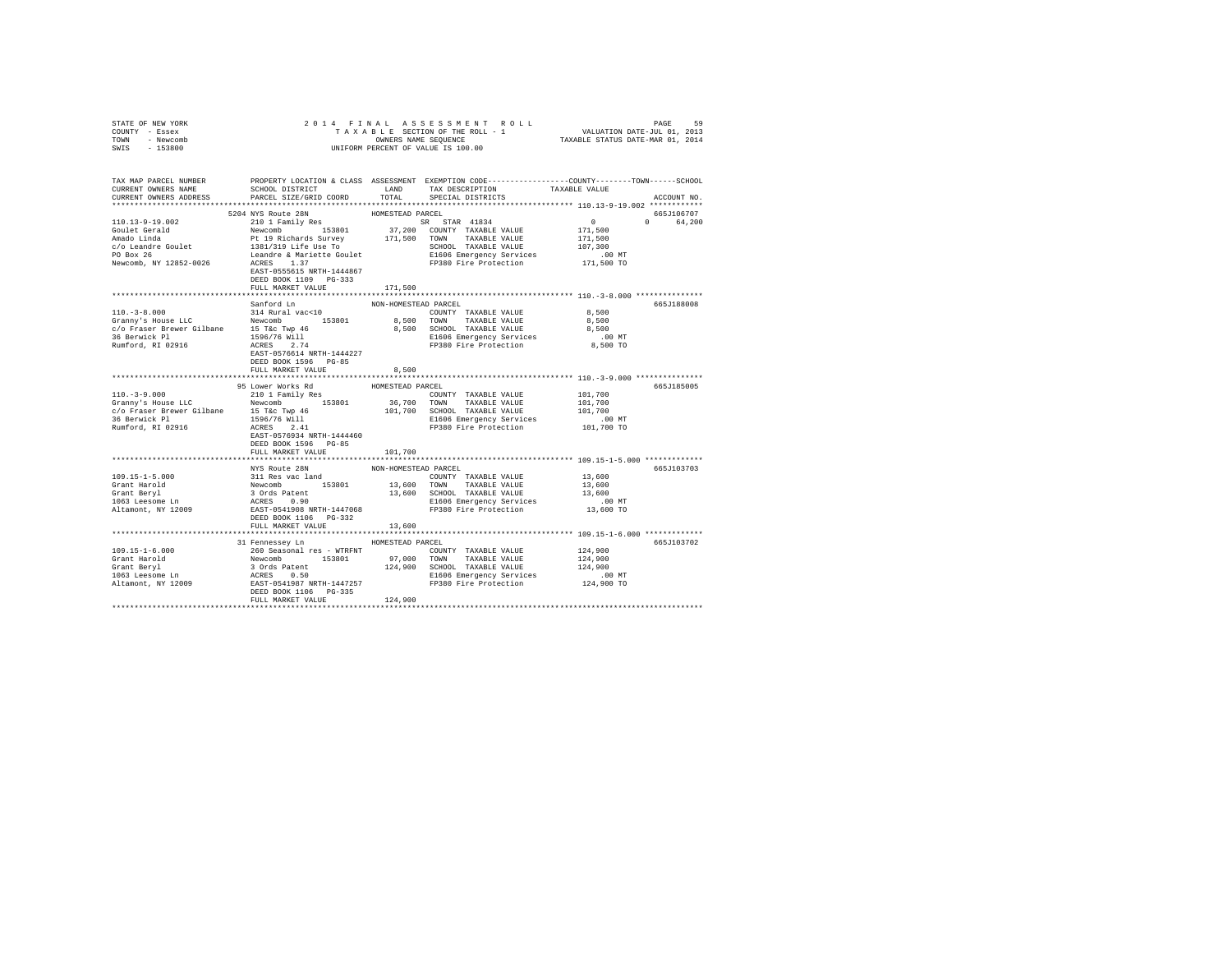| STATE OF NEW YORK<br>COUNTY - Essex<br>TOWN<br>- Newcomb<br>SWIS<br>$-153800$                    |                                                                                        |                  |                                                                                                                                                                                                                                                                                                                                                                                                                                          |                                                  |                      |
|--------------------------------------------------------------------------------------------------|----------------------------------------------------------------------------------------|------------------|------------------------------------------------------------------------------------------------------------------------------------------------------------------------------------------------------------------------------------------------------------------------------------------------------------------------------------------------------------------------------------------------------------------------------------------|--------------------------------------------------|----------------------|
| TAX MAP PARCEL NUMBER<br>CURRENT OWNERS NAME<br>CURRENT OWNERS ADDRESS                           | SCHOOL DISTRICT TAND TAX DESCRIPTION<br>PARCEL SIZE/GRID COORD TOTAL SPECIAL DISTRICTS |                  | PROPERTY LOCATION & CLASS ASSESSMENT EXEMPTION CODE----------------COUNTY-------TOWN-----SCHOOL                                                                                                                                                                                                                                                                                                                                          | TAXABLE VALUE                                    | ACCOUNT NO.          |
|                                                                                                  | 24 Anderson Ln                                                                         | HOMESTEAD PARCEL |                                                                                                                                                                                                                                                                                                                                                                                                                                          |                                                  | 665J104401           |
|                                                                                                  |                                                                                        |                  | COUNTY TAXABLE VALUE                                                                                                                                                                                                                                                                                                                                                                                                                     |                                                  |                      |
|                                                                                                  |                                                                                        |                  |                                                                                                                                                                                                                                                                                                                                                                                                                                          | 171,600<br>171,600                               |                      |
|                                                                                                  |                                                                                        |                  |                                                                                                                                                                                                                                                                                                                                                                                                                                          | 171,600                                          |                      |
|                                                                                                  |                                                                                        |                  | E1606 Emergency Services                                                                                                                                                                                                                                                                                                                                                                                                                 | .00 MT                                           |                      |
|                                                                                                  |                                                                                        |                  |                                                                                                                                                                                                                                                                                                                                                                                                                                          | 171,600 TO                                       |                      |
|                                                                                                  |                                                                                        |                  |                                                                                                                                                                                                                                                                                                                                                                                                                                          |                                                  |                      |
|                                                                                                  | FULL MARKET VALUE                                                                      | 171,600          |                                                                                                                                                                                                                                                                                                                                                                                                                                          |                                                  |                      |
|                                                                                                  |                                                                                        |                  |                                                                                                                                                                                                                                                                                                                                                                                                                                          |                                                  |                      |
|                                                                                                  | 41 Chaisson Rd                                                                         | HOMESTEAD PARCEL |                                                                                                                                                                                                                                                                                                                                                                                                                                          |                                                  | 665J103504           |
| 110.17-2-3.000 260 Seasonal res<br>Gravelding Constance Mewcomb 153801 24,300 TOWN TAXABLE VALUE |                                                                                        |                  |                                                                                                                                                                                                                                                                                                                                                                                                                                          | 43,600                                           |                      |
|                                                                                                  |                                                                                        |                  |                                                                                                                                                                                                                                                                                                                                                                                                                                          | 43,600                                           |                      |
|                                                                                                  |                                                                                        |                  |                                                                                                                                                                                                                                                                                                                                                                                                                                          | 43,600<br>$.00$ MT                               |                      |
|                                                                                                  |                                                                                        |                  |                                                                                                                                                                                                                                                                                                                                                                                                                                          | 43,600 TO                                        |                      |
|                                                                                                  | DEED BOOK 947 PG-112                                                                   |                  |                                                                                                                                                                                                                                                                                                                                                                                                                                          |                                                  |                      |
|                                                                                                  | FULL MARKET VALUE                                                                      | 43,600           |                                                                                                                                                                                                                                                                                                                                                                                                                                          |                                                  |                      |
|                                                                                                  |                                                                                        |                  |                                                                                                                                                                                                                                                                                                                                                                                                                                          |                                                  |                      |
|                                                                                                  | 389 Woodys Rd                                                                          | HOMESTEAD PARCEL |                                                                                                                                                                                                                                                                                                                                                                                                                                          |                                                  | 665J103704           |
| 119.16-1-5.000                                                                                   |                                                                                        |                  |                                                                                                                                                                                                                                                                                                                                                                                                                                          |                                                  |                      |
| Graves John A<br>31 Cardinal Way                                                                 |                                                                                        |                  |                                                                                                                                                                                                                                                                                                                                                                                                                                          |                                                  |                      |
|                                                                                                  |                                                                                        |                  |                                                                                                                                                                                                                                                                                                                                                                                                                                          |                                                  |                      |
| Fort Ann, NY 12827                                                                               |                                                                                        |                  |                                                                                                                                                                                                                                                                                                                                                                                                                                          |                                                  |                      |
|                                                                                                  | DEED BOOK 1704 PG-324                                                                  |                  | $\begin{tabular}{l c c c c c} \multicolumn{1}{c}{\textbf{260\_Seasonal}}\hline {\textbf{260\_Seasonal}}\hline \multicolumn{1}{c}{\textbf{260\_Seasonal}}\hline \multicolumn{1}{c}{\textbf{260\_Seasonal}}\hline \multicolumn{1}{c}{\textbf{260\_MeV}}\hline \multicolumn{1}{c}{\textbf{27\_MeV}}\hline \multicolumn{1}{c}{\textbf{28\_MeV}}\hline \multicolumn{1}{c}{\textbf{28\_MeV}}\hline \multicolumn{1}{c}{\textbf{29\_MeV}}\hline$ |                                                  |                      |
|                                                                                                  | FULL MARKET VALUE                                                                      | 131,500          |                                                                                                                                                                                                                                                                                                                                                                                                                                          |                                                  |                      |
|                                                                                                  |                                                                                        |                  |                                                                                                                                                                                                                                                                                                                                                                                                                                          | ******************* 120.17-2-43.000 ************ |                      |
|                                                                                                  | 1436 Goodnow Flow Rd                                                                   | HOMESTEAD PARCEL |                                                                                                                                                                                                                                                                                                                                                                                                                                          |                                                  | 665J100511           |
|                                                                                                  |                                                                                        |                  |                                                                                                                                                                                                                                                                                                                                                                                                                                          |                                                  |                      |
|                                                                                                  |                                                                                        |                  |                                                                                                                                                                                                                                                                                                                                                                                                                                          |                                                  |                      |
|                                                                                                  |                                                                                        |                  |                                                                                                                                                                                                                                                                                                                                                                                                                                          |                                                  |                      |
|                                                                                                  |                                                                                        |                  |                                                                                                                                                                                                                                                                                                                                                                                                                                          |                                                  |                      |
|                                                                                                  |                                                                                        |                  |                                                                                                                                                                                                                                                                                                                                                                                                                                          |                                                  |                      |
|                                                                                                  | DEED BOOK 1236 PG-98                                                                   |                  |                                                                                                                                                                                                                                                                                                                                                                                                                                          |                                                  |                      |
|                                                                                                  | FULL MARKET VALUE                                                                      | 279,000          |                                                                                                                                                                                                                                                                                                                                                                                                                                          |                                                  |                      |
|                                                                                                  |                                                                                        |                  |                                                                                                                                                                                                                                                                                                                                                                                                                                          |                                                  |                      |
|                                                                                                  | 1792 Goodnow Flow Rd HOMESTEAD PARCEL                                                  |                  |                                                                                                                                                                                                                                                                                                                                                                                                                                          |                                                  | 665J187008           |
|                                                                                                  |                                                                                        |                  |                                                                                                                                                                                                                                                                                                                                                                                                                                          |                                                  | $\sim$ 0<br>$\Omega$ |
|                                                                                                  |                                                                                        |                  |                                                                                                                                                                                                                                                                                                                                                                                                                                          |                                                  | 22.545<br>$\Omega$   |
|                                                                                                  |                                                                                        |                  |                                                                                                                                                                                                                                                                                                                                                                                                                                          |                                                  |                      |
|                                                                                                  |                                                                                        |                  |                                                                                                                                                                                                                                                                                                                                                                                                                                          |                                                  |                      |
|                                                                                                  |                                                                                        |                  |                                                                                                                                                                                                                                                                                                                                                                                                                                          |                                                  |                      |
|                                                                                                  |                                                                                        |                  |                                                                                                                                                                                                                                                                                                                                                                                                                                          |                                                  |                      |
|                                                                                                  |                                                                                        |                  |                                                                                                                                                                                                                                                                                                                                                                                                                                          |                                                  |                      |
|                                                                                                  |                                                                                        |                  |                                                                                                                                                                                                                                                                                                                                                                                                                                          |                                                  |                      |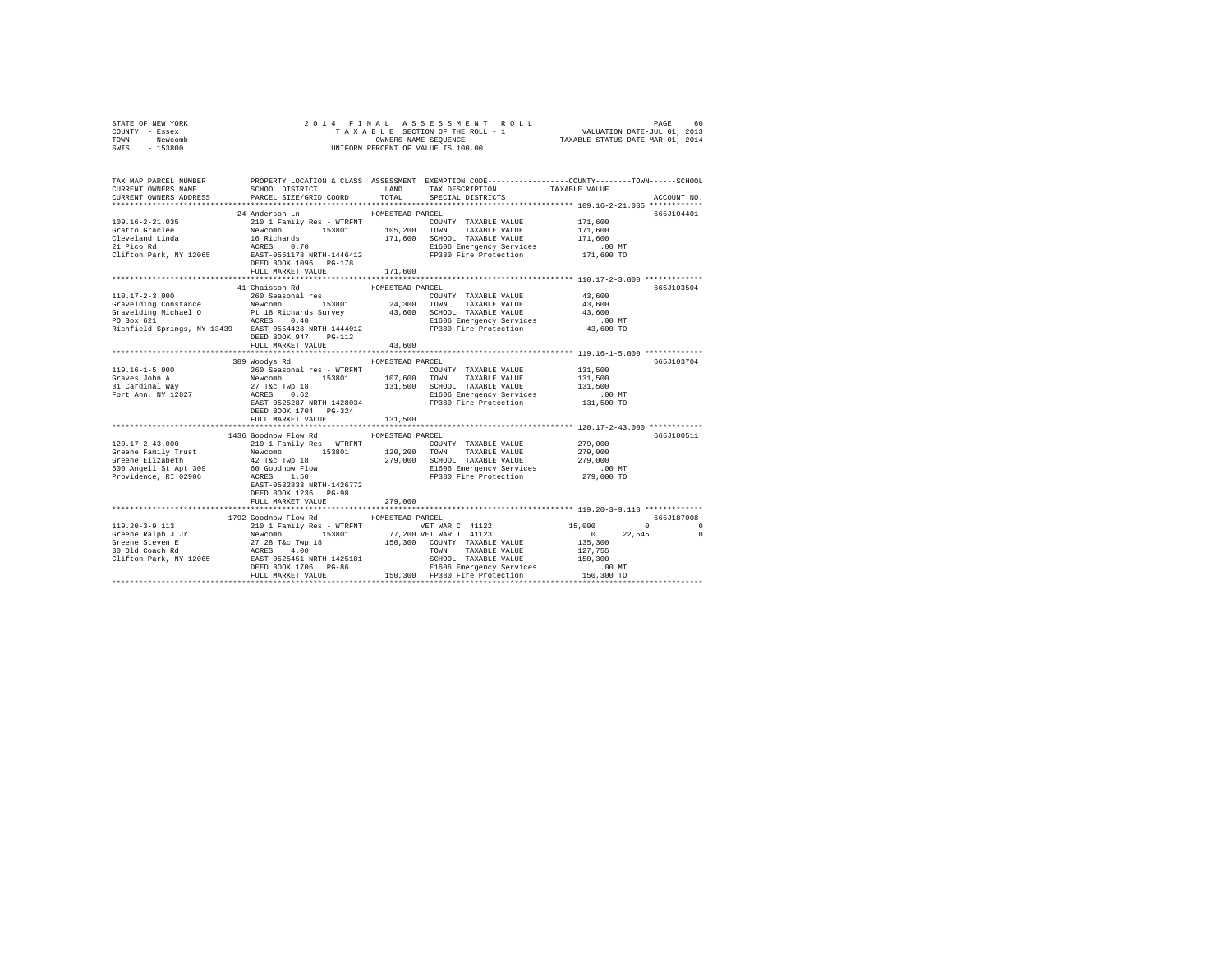| COUNTY - Essex<br>TOWN - Newcomb<br>SWIS - 153800                                                                                                                                                                                                               |                                                                                                                                                                                                                                                                                                                                |                                | UNIFORM PERCENT OF VALUE IS 100.00                                                                              |                                                       |             |
|-----------------------------------------------------------------------------------------------------------------------------------------------------------------------------------------------------------------------------------------------------------------|--------------------------------------------------------------------------------------------------------------------------------------------------------------------------------------------------------------------------------------------------------------------------------------------------------------------------------|--------------------------------|-----------------------------------------------------------------------------------------------------------------|-------------------------------------------------------|-------------|
| TAX MAP PARCEL NUMBER PROPERTY LOCATION & CLASS ASSESSMENT EXEMPTION CODE---------------COUNTY-------TOWN------SCHOOL<br>CURRENT OWNERS NAME<br>CURRENT OWNERS ADDRESS                                                                                          | PARCEL SIZE/GRID COORD                                                                                                                                                                                                                                                                                                         | TOTAL                          | SCHOOL DISTRICT                   LAND       TAX DESCRIPTION                 TAXABLE VALUE<br>SPECIAL DISTRICTS |                                                       | ACCOUNT NO. |
| 109.15-4-14.000<br>Gregory Pauline A<br>1452 Friends Lake Rd<br>Chestertown, NY 12817                                                                                                                                                                           | 77 Goodnow Flow Rd<br>210 1 Family Res<br>Xay 1 Paul 1 Paul 27,000 COWN TAXABLE VALUE 39,200<br>4 Ords Patent 153801 39,200 SCHOOL TAXABLE VALUE 39,200<br>4 Ords Patent 1444102 E1606 Emergency Services<br>RAST-0542571 NRTH-1444102 FP380 Fire Protection 39,200 TO<br>FRAST-<br>DEED BOOK 1743 PG-301<br>FULL MARKET VALUE | HOMESTEAD PARCEL<br>89,200     | COUNTY TAXABLE VALUE                                                                                            | 89,200                                                | 665J103709  |
|                                                                                                                                                                                                                                                                 |                                                                                                                                                                                                                                                                                                                                |                                |                                                                                                                 |                                                       |             |
| 109.15-4-15.000<br>Cregory Pauline A<br>Mewcomb 153801 24,300 TOWN TAXABLE VALUE 109,000<br>19,000 CHOM IN TAXABLE VALUE 109,000<br>19,000 CHOM IN TAXABLE VALUE 109,000<br>19,000 CHOM IN TAXABLE VALUE 109,000<br>19,000 MT<br>2606 Emergency Services<br>20, | 81 Goodnow Flow Rd<br>210 1 Family Res<br>DEED BOOK 1743 PG-308<br>FULL MARKET VALUE                                                                                                                                                                                                                                           | HOMESTEAD PARCEL<br>109,000    | COUNTY TAXABLE VALUE                                                                                            | 109,000                                               | 665J100402  |
|                                                                                                                                                                                                                                                                 |                                                                                                                                                                                                                                                                                                                                |                                |                                                                                                                 |                                                       |             |
| 110.13-9-20.002                                                                                                                                                                                                                                                 | 5185 NYS Route 28N HOMESTEAD PARCEL<br>210 1 Family Res COUN<br>DEED BOOK 1559 PG-195                                                                                                                                                                                                                                          |                                | COUNTY TAXABLE VALUE                                                                                            | 92,800<br>92,800<br>92,800<br>$.00$ MT<br>92,800 TO   | 665J104909  |
|                                                                                                                                                                                                                                                                 | FULL MARKET VALUE                                                                                                                                                                                                                                                                                                              | 92,800                         |                                                                                                                 |                                                       |             |
| $120.17 - 3 - 4.000$                                                                                                                                                                                                                                            | 65 Beaver Bay Rd MOMESTEAD PARCEL<br>312 Vac w/imprv - WTRFNT<br>EAST-0528104 NRTH-1426608<br>DEED BOOK 435 PG-571                                                                                                                                                                                                             |                                | COUNTY TAXABLE VALUE                                                                                            | 110,300<br>110,300<br>110,300<br>.00 MT<br>110,300 TO | 665J103714  |
|                                                                                                                                                                                                                                                                 | FULL MARKET VALUE                                                                                                                                                                                                                                                                                                              | 110,300                        |                                                                                                                 |                                                       |             |
|                                                                                                                                                                                                                                                                 |                                                                                                                                                                                                                                                                                                                                |                                |                                                                                                                 |                                                       |             |
|                                                                                                                                                                                                                                                                 | Johnson Rd<br>DEED BOOK 1046 PG-11<br>FULL MARKET VALUE                                                                                                                                                                                                                                                                        | NON-HOMESTEAD PARCEL<br>28,600 |                                                                                                                 |                                                       | 665J193002  |
|                                                                                                                                                                                                                                                                 |                                                                                                                                                                                                                                                                                                                                |                                |                                                                                                                 |                                                       |             |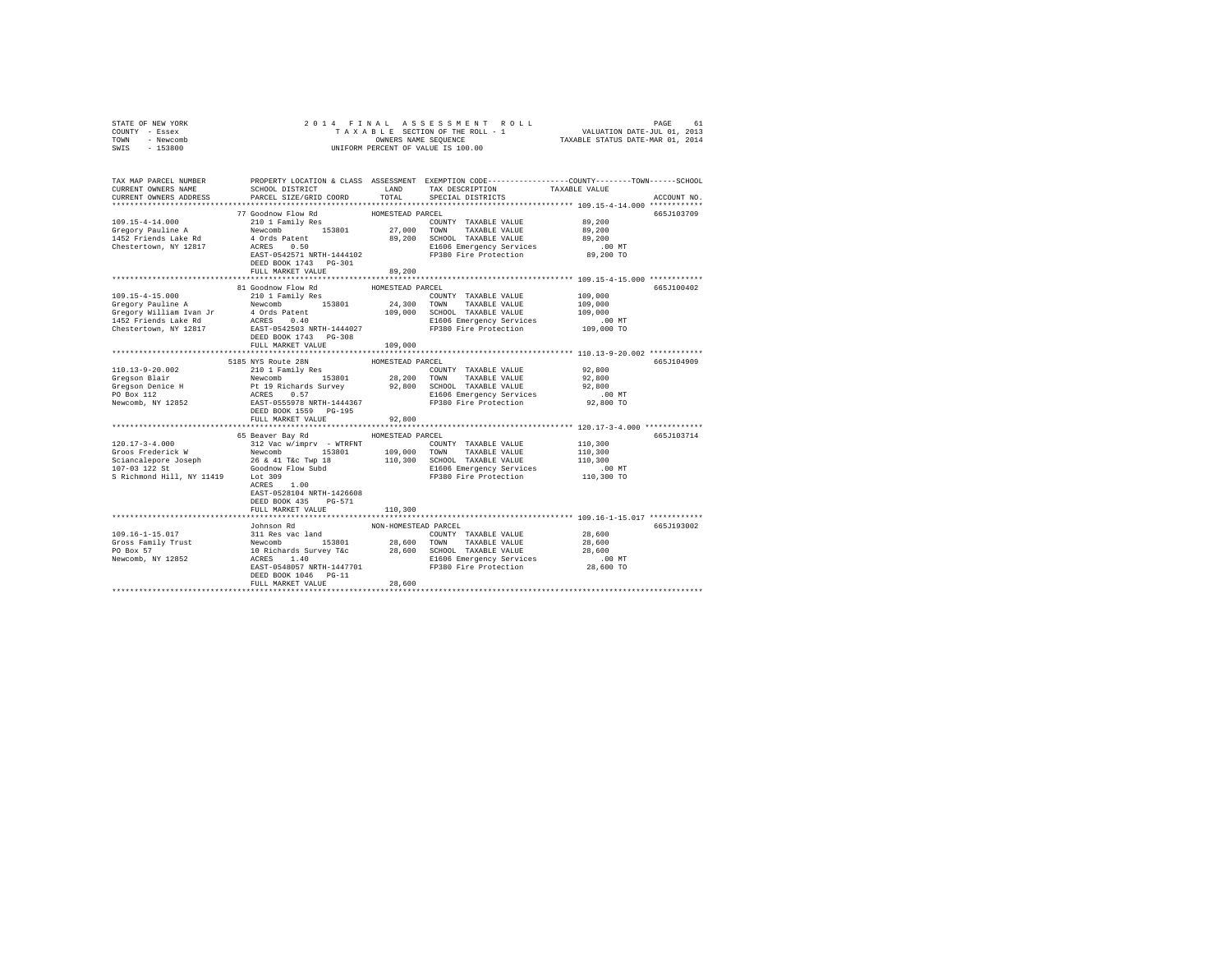| STATE OF NEW YORK<br>COUNTY - Essex<br>TOWN - Newcomb<br>SWIS - 153800                                  |                                                                                                                       | 2014 FINAL ASSESSMENT ROLL<br>B L E SECTION OF THE ROLL - 1<br>ONNERS NAME SEQUENCE<br>TAXABLE STATUS DATE-MAR 01, 2013<br>TAXABLE SECTION OF THE ROLL - 1<br>UNIFORM PERCENT OF VALUE IS 100.00                                                                                                                  | PAGE<br>62                                                                      |
|---------------------------------------------------------------------------------------------------------|-----------------------------------------------------------------------------------------------------------------------|-------------------------------------------------------------------------------------------------------------------------------------------------------------------------------------------------------------------------------------------------------------------------------------------------------------------|---------------------------------------------------------------------------------|
| CURRENT OWNERS NAME<br>CURRENT OWNERS ADDRESS                                                           |                                                                                                                       | TAX MAP PARCEL NUMBER PROPERTY LOCATION & CLASS ASSESSMENT EXEMPTION CODE---------------COUNTY-------TOWN-----SCHOOL<br>SCHOOL DISTRICT TAND TAX DESCRIPTION<br>PARCEL SIZE/GRID COORD TOTAL SPECIAL DISTRICTS                                                                                                    | TAXABLE VALUE<br>ACCOUNT NO.                                                    |
|                                                                                                         | 42 Johnson Rd                                                                                                         | HOMESTEAD PARCEL                                                                                                                                                                                                                                                                                                  | 665J103715                                                                      |
| $109.16 - 2 - 1.000$<br>Gross Family Trust<br>PO Box 57<br>Newcomb, NY 12852                            | EAST-0548290 NRTH-1448178                                                                                             | 210 1 Family Res - WTRFNT PRO VETS T 41003<br>Newcomb 153601 120,900 VETERANS C 41102<br>16 Nethards Survey 175,400 COUNTY TAXABLE VALUE<br>20 NETHARDS SURVEY 175,400 TOWN TAXABLE VALUE<br>SCHOOL TAXABLE VALUE                                                                                                 | 0<br>19,846<br>$\Omega$<br>1,900 0<br>$\Omega$<br>173,500<br>155,554<br>175,400 |
|                                                                                                         | DEED BOOK 1046 PG-7<br>FULL MARKET VALUE                                                                              | E1606 Emergency Services<br>175,400 FP380 Fire Protection 175,400 TO                                                                                                                                                                                                                                              | .00MT                                                                           |
|                                                                                                         |                                                                                                                       |                                                                                                                                                                                                                                                                                                                   |                                                                                 |
| 120.18-2-4.000<br>Guertin David S<br>Guertin Diane M<br>1599 Rte 30<br>Cornwall, VT 05753               | 1370 Goodnow Flow Rd MOMESTEAD PARCEL<br>ACRES 0.92<br>EAST-0534344 NRTH-1426897<br>DEED BOOK 1363 PG-190             | 260 Seasonal res - WTRFNT<br>260 Seasonal res - WTRFNT<br>Newcomb 153801 107,200 TOWN TAXABLE VALUE<br>42 43 T&C Twp 18<br>460 SCHOOL TAXABLE VALUE<br>4600drow Flow Subd Lot 45 1606 Energency Services<br>1266/226 Release Of Lien<br>FP38                                                                      | 665J104301<br>163,600<br>163,600<br>163,600<br>$.00$ MT<br>163,600 TO           |
|                                                                                                         | FULL MARKET VALUE                                                                                                     | 163,600                                                                                                                                                                                                                                                                                                           |                                                                                 |
| $120.13 - 1 - 42.000$<br>Guior Richard A<br>Frank Barbara M<br>50 Bellevue Ave<br>Summit, NJ 07901-2017 | 57 Woodys Rd<br>EAST-0532611 NRTH-1429061<br>DEED BOOK 1461   PG-252                                                  | HOMESTEAD PARCEL<br>260 Seasonal res - WTRFNT<br>Noors AGO Seasonal res - WTRFNT<br>Newcomb 153801 152,500 TOWNY TAXABLE VALUE<br>42 T&c Twp 18 345,300 SCHOOL TAXABLE VALUE<br>42 T&c Twp 18 2160 EI606 Emergency Services<br>Lot 185 2.8Ac FP380 Fire Prot<br>E1606 Emergency Services<br>FP380 Fire Protection | 665J106003<br>345,300<br>345,300<br>345,300<br>$.00$ MT<br>345,300 TO           |
|                                                                                                         | FULL MARKET VALUE                                                                                                     | 345,300                                                                                                                                                                                                                                                                                                           |                                                                                 |
|                                                                                                         | 24 Bennett Ln                                                                                                         | HOMESTEAD PARCEL                                                                                                                                                                                                                                                                                                  | 665J103804                                                                      |
|                                                                                                         | $ACRES$ 1.40<br>EAST-0536289 NRTH-1426240<br>DEED BOOK 465 PG-108<br>FULL MARKET VALUE<br>*************************** | COUNTY TAXABLE VALUE<br>162,600 SCHOOL TAXABLE VALUE 162,600<br>El606 Emergency Services 100 MT<br>FP380 Fire Protection 162,600 TO<br>162,600                                                                                                                                                                    | 162,600<br>162,600                                                              |
|                                                                                                         |                                                                                                                       |                                                                                                                                                                                                                                                                                                                   |                                                                                 |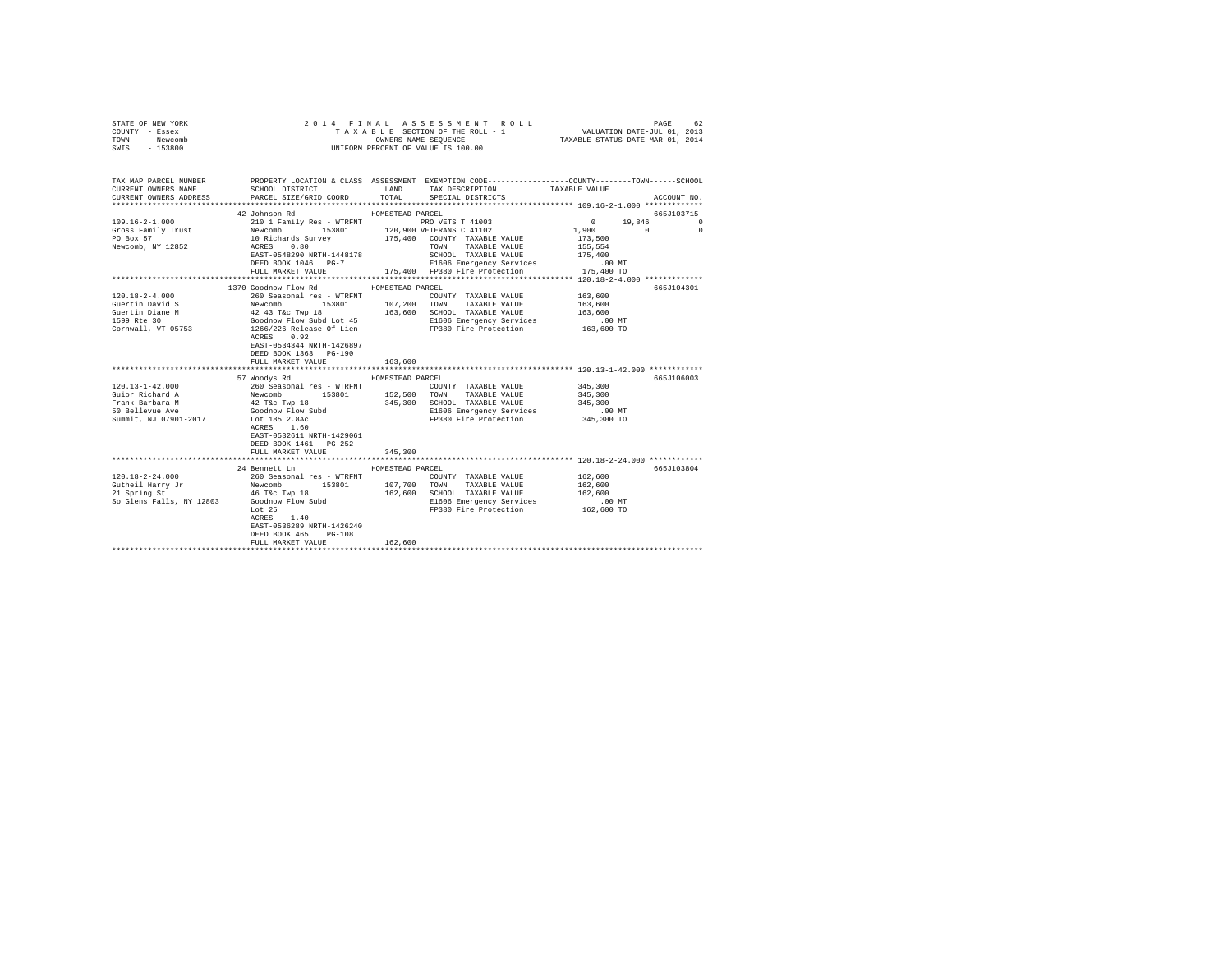| COUNTY - Essex<br>TOWN<br>- Newcomb<br>SWIS - 153800 |                                                                                                                                                                                                                                                                                                                                                                                                |                          | UNIFORM PERCENT OF VALUE IS 100.00                       |                                                           |               |
|------------------------------------------------------|------------------------------------------------------------------------------------------------------------------------------------------------------------------------------------------------------------------------------------------------------------------------------------------------------------------------------------------------------------------------------------------------|--------------------------|----------------------------------------------------------|-----------------------------------------------------------|---------------|
| CURRENT OWNERS NAME<br>CURRENT OWNERS ADDRESS        | TAX MAP PARCEL NUMBER PROPERTY LOCATION & CLASS ASSESSMENT EXEMPTION CODE---------------COUNTY-------TOWN------SCHOOL<br>SCHOOL DISTRICT TAND TAX DESCRIPTION<br>PARCEL SIZE/GRID COORD                                                                                                                                                                                                        | TOTAL                    | SPECIAL DISTRICTS                                        | TAXABLE VALUE                                             | ACCOUNT NO.   |
|                                                      |                                                                                                                                                                                                                                                                                                                                                                                                |                          |                                                          |                                                           |               |
|                                                      | 1304 Goodnow Flow Rd MOMESTEAD PARCEL                                                                                                                                                                                                                                                                                                                                                          |                          |                                                          |                                                           | 665J104703    |
|                                                      |                                                                                                                                                                                                                                                                                                                                                                                                |                          | COUNTY TAXABLE VALUE 387,000                             |                                                           |               |
|                                                      |                                                                                                                                                                                                                                                                                                                                                                                                |                          |                                                          | 387,000                                                   |               |
|                                                      |                                                                                                                                                                                                                                                                                                                                                                                                |                          |                                                          |                                                           |               |
|                                                      |                                                                                                                                                                                                                                                                                                                                                                                                |                          | 387,000 SCHOOL TAXABLE VALUE<br>E1606 Emergency Services | 387,000<br>.00 MT                                         |               |
|                                                      |                                                                                                                                                                                                                                                                                                                                                                                                |                          | FP380 Fire Protection 387,000 TO                         |                                                           |               |
|                                                      |                                                                                                                                                                                                                                                                                                                                                                                                |                          |                                                          |                                                           |               |
|                                                      | EAST-0535906 NRTH-1426452                                                                                                                                                                                                                                                                                                                                                                      |                          |                                                          |                                                           |               |
|                                                      | DEED BOOK 575 PG-280                                                                                                                                                                                                                                                                                                                                                                           |                          |                                                          |                                                           |               |
|                                                      | FULL MARKET VALUE                                                                                                                                                                                                                                                                                                                                                                              | 387,000                  |                                                          |                                                           |               |
|                                                      |                                                                                                                                                                                                                                                                                                                                                                                                |                          |                                                          |                                                           |               |
|                                                      |                                                                                                                                                                                                                                                                                                                                                                                                | HOMESTEAD PARCEL         |                                                          |                                                           | 665J194005    |
|                                                      |                                                                                                                                                                                                                                                                                                                                                                                                |                          | RES. STAR 41854<br>64,000 COUNTY TAXABLE VALUE           | $0$<br>463,450                                            | $0 \t 30,000$ |
|                                                      |                                                                                                                                                                                                                                                                                                                                                                                                |                          |                                                          |                                                           |               |
|                                                      |                                                                                                                                                                                                                                                                                                                                                                                                |                          | 463,450 TOWN TAXABLE VALUE                               | 463,450                                                   |               |
|                                                      |                                                                                                                                                                                                                                                                                                                                                                                                |                          | SCHOOL TAXABLE VALUE                                     | 433,450                                                   |               |
|                                                      |                                                                                                                                                                                                                                                                                                                                                                                                |                          | E1606 Emergency Services<br>FP380 Fire Protection        | $.00$ MT                                                  |               |
|                                                      |                                                                                                                                                                                                                                                                                                                                                                                                |                          |                                                          | 463,450 TO                                                |               |
|                                                      | EAST-0562656 NRTH-1441494                                                                                                                                                                                                                                                                                                                                                                      |                          |                                                          |                                                           |               |
|                                                      | DEED BOOK 1641 PG-52<br>FULL MARKET VALUE                                                                                                                                                                                                                                                                                                                                                      |                          |                                                          |                                                           |               |
|                                                      | *************************                                                                                                                                                                                                                                                                                                                                                                      | 463,450<br>************* |                                                          | **************************** 109.16-2-11.000 ************ |               |
|                                                      | 34 Johnson Rd                                                                                                                                                                                                                                                                                                                                                                                  | HOMESTEAD PARCEL         |                                                          |                                                           | 665J103612    |
| $109.16 - 2 - 11.000$                                |                                                                                                                                                                                                                                                                                                                                                                                                |                          |                                                          |                                                           |               |
| Hall Ricci W                                         |                                                                                                                                                                                                                                                                                                                                                                                                |                          |                                                          |                                                           |               |
|                                                      |                                                                                                                                                                                                                                                                                                                                                                                                |                          |                                                          |                                                           |               |
| c/o Irene Hall<br>7 Hudson St                        | 27,500<br>270 Mfg housing 27,500<br>Newcomb 193801 21,600 TOWN TAXABLE VALUE 27,500<br>10 Richards Survey 27,500 SCHOOL TAXABLE VALUE 27,500<br>10 Richards Survey 27,500 SCHOOL TAXABLE VALUE<br>27,500 SCHOOL TAXABLE VALUE<br>27,500 SC                                                                                                                                                     |                          |                                                          |                                                           |               |
| Warrensburg, NY 12885                                | By 1169/289                                                                                                                                                                                                                                                                                                                                                                                    |                          | FP380 Fire Protection                                    | 27,500 TO                                                 |               |
|                                                      | ACRES 0.30                                                                                                                                                                                                                                                                                                                                                                                     |                          |                                                          |                                                           |               |
|                                                      | EAST-0548309 NRTH-1447889                                                                                                                                                                                                                                                                                                                                                                      |                          |                                                          |                                                           |               |
|                                                      | DEED BOOK 1169 PG-290                                                                                                                                                                                                                                                                                                                                                                          |                          |                                                          |                                                           |               |
|                                                      | FULL MARKET VALUE                                                                                                                                                                                                                                                                                                                                                                              | 27,500                   |                                                          |                                                           |               |
|                                                      |                                                                                                                                                                                                                                                                                                                                                                                                |                          |                                                          |                                                           |               |
|                                                      |                                                                                                                                                                                                                                                                                                                                                                                                |                          |                                                          |                                                           | 665J103901    |
|                                                      |                                                                                                                                                                                                                                                                                                                                                                                                |                          |                                                          | 43,150 43,150 43,150                                      |               |
|                                                      | $\begin{tabular}{l c c c c c c c c} \multicolumn{4}{c c c c} \multicolumn{4}{c c c} \multicolumn{4}{c c c} \multicolumn{4}{c c c} \multicolumn{4}{c c c} \multicolumn{4}{c c c} \multicolumn{4}{c c c} \multicolumn{4}{c c c} \multicolumn{4}{c c c} \multicolumn{4}{c c c} \multicolumn{4}{c c c} \multicolumn{4}{c c c} \multicolumn{4}{c c c} \multicolumn{4}{c c c} \multicolumn{4}{c c c$ |                          |                                                          |                                                           | $0 \t 43.150$ |
|                                                      |                                                                                                                                                                                                                                                                                                                                                                                                |                          |                                                          |                                                           |               |
|                                                      |                                                                                                                                                                                                                                                                                                                                                                                                |                          |                                                          |                                                           |               |
|                                                      |                                                                                                                                                                                                                                                                                                                                                                                                |                          |                                                          |                                                           |               |
|                                                      |                                                                                                                                                                                                                                                                                                                                                                                                |                          |                                                          |                                                           |               |
|                                                      |                                                                                                                                                                                                                                                                                                                                                                                                |                          |                                                          |                                                           |               |
|                                                      |                                                                                                                                                                                                                                                                                                                                                                                                |                          |                                                          |                                                           |               |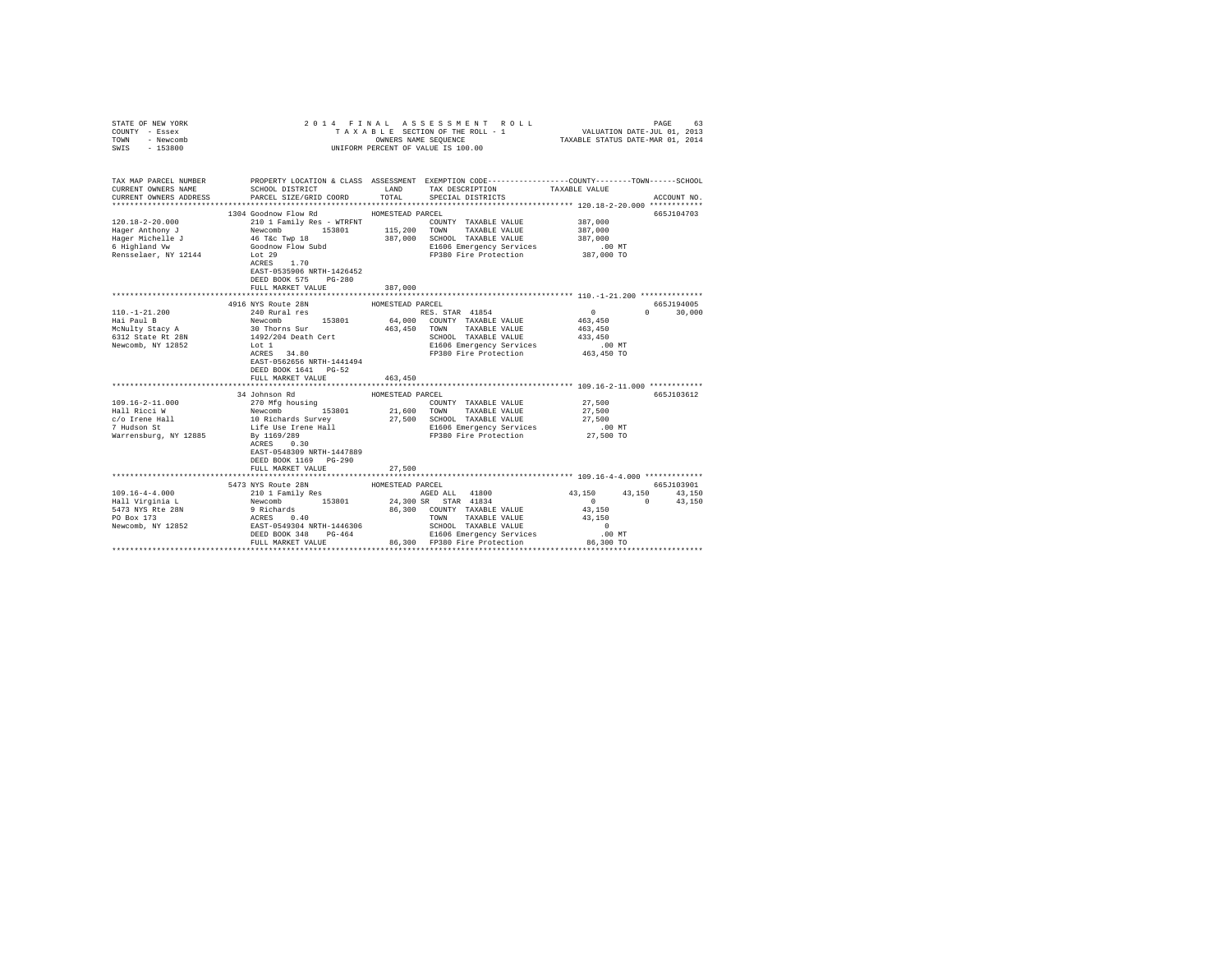| COUNTY - Essex                                                                                                                                                                                                                                                                              |                                            |         |                                                                                                 |               |
|---------------------------------------------------------------------------------------------------------------------------------------------------------------------------------------------------------------------------------------------------------------------------------------------|--------------------------------------------|---------|-------------------------------------------------------------------------------------------------|---------------|
| TOWN - Newcomb                                                                                                                                                                                                                                                                              |                                            |         |                                                                                                 |               |
| SWIS - 153800                                                                                                                                                                                                                                                                               |                                            |         |                                                                                                 |               |
|                                                                                                                                                                                                                                                                                             |                                            |         |                                                                                                 |               |
|                                                                                                                                                                                                                                                                                             |                                            |         |                                                                                                 |               |
| TAX MAP PARCEL NUMBER                                                                                                                                                                                                                                                                       |                                            |         | PROPERTY LOCATION & CLASS ASSESSMENT EXEMPTION CODE---------------COUNTY-------TOWN------SCHOOL |               |
| CURRENT OWNERS NAME                                                                                                                                                                                                                                                                         |                                            |         |                                                                                                 |               |
| CURRENT OWNERS ADDRESS                                                                                                                                                                                                                                                                      |                                            |         |                                                                                                 | ACCOUNT NO.   |
|                                                                                                                                                                                                                                                                                             |                                            |         |                                                                                                 |               |
|                                                                                                                                                                                                                                                                                             |                                            |         |                                                                                                 | 665J103902    |
|                                                                                                                                                                                                                                                                                             |                                            |         |                                                                                                 | $0 \t 30.000$ |
|                                                                                                                                                                                                                                                                                             |                                            |         |                                                                                                 |               |
|                                                                                                                                                                                                                                                                                             |                                            |         |                                                                                                 |               |
|                                                                                                                                                                                                                                                                                             |                                            |         |                                                                                                 |               |
|                                                                                                                                                                                                                                                                                             |                                            |         |                                                                                                 |               |
|                                                                                                                                                                                                                                                                                             |                                            |         |                                                                                                 |               |
|                                                                                                                                                                                                                                                                                             |                                            |         |                                                                                                 |               |
|                                                                                                                                                                                                                                                                                             | 41 Johnson Rd MOMESTEAD PARCEL             |         |                                                                                                 | 665J179006    |
| 109.16-1-7.182                                                                                                                                                                                                                                                                              | 210 1 Family Res - WTRFNT                  |         | CEL<br>COUNTY TAXABLE VALUE 252,700<br>הואט סווגר האמרי האורח ביותר 252,700                     |               |
|                                                                                                                                                                                                                                                                                             |                                            |         |                                                                                                 |               |
|                                                                                                                                                                                                                                                                                             |                                            |         |                                                                                                 |               |
|                                                                                                                                                                                                                                                                                             |                                            |         |                                                                                                 |               |
| Hamerman Lois and Mewcomb 153801 176,100 TOWN TAXABLE VALUE 252,700<br>Carlow Patricia 10 Richards Survey 252,700 CCHOL TAXABLE VALUE 252,700<br>10 TOWN PATRICLE VALUE 252,700<br>252,700 Philadelphia, PA 19104 BAST-0547925 NRT                                                          |                                            |         |                                                                                                 |               |
|                                                                                                                                                                                                                                                                                             | DEED BOOK 692 PG-5                         |         |                                                                                                 |               |
|                                                                                                                                                                                                                                                                                             | FULL MARKET VALUE 252,700                  |         |                                                                                                 |               |
|                                                                                                                                                                                                                                                                                             |                                            |         |                                                                                                 |               |
|                                                                                                                                                                                                                                                                                             |                                            |         |                                                                                                 |               |
|                                                                                                                                                                                                                                                                                             |                                            |         |                                                                                                 | 665J100303    |
|                                                                                                                                                                                                                                                                                             |                                            |         |                                                                                                 | $0 \t 30.000$ |
|                                                                                                                                                                                                                                                                                             |                                            |         |                                                                                                 |               |
|                                                                                                                                                                                                                                                                                             |                                            |         |                                                                                                 |               |
|                                                                                                                                                                                                                                                                                             |                                            |         |                                                                                                 |               |
|                                                                                                                                                                                                                                                                                             |                                            |         |                                                                                                 |               |
|                                                                                                                                                                                                                                                                                             |                                            |         |                                                                                                 |               |
|                                                                                                                                                                                                                                                                                             | FULL MARKET VALUE                          | 152,800 |                                                                                                 |               |
|                                                                                                                                                                                                                                                                                             |                                            |         |                                                                                                 |               |
|                                                                                                                                                                                                                                                                                             |                                            |         |                                                                                                 | 665.7103903   |
|                                                                                                                                                                                                                                                                                             |                                            |         |                                                                                                 | 0 64,200      |
|                                                                                                                                                                                                                                                                                             |                                            |         |                                                                                                 |               |
|                                                                                                                                                                                                                                                                                             |                                            |         |                                                                                                 |               |
|                                                                                                                                                                                                                                                                                             |                                            |         |                                                                                                 |               |
|                                                                                                                                                                                                                                                                                             |                                            |         |                                                                                                 |               |
|                                                                                                                                                                                                                                                                                             |                                            |         |                                                                                                 |               |
|                                                                                                                                                                                                                                                                                             | FULL MARKET VALUE                          | 128,400 |                                                                                                 |               |
|                                                                                                                                                                                                                                                                                             |                                            |         |                                                                                                 |               |
|                                                                                                                                                                                                                                                                                             | NYS Route 28N NON-HOMESTEAD PARCEL         |         |                                                                                                 | 665J104815    |
|                                                                                                                                                                                                                                                                                             |                                            |         |                                                                                                 |               |
|                                                                                                                                                                                                                                                                                             |                                            |         |                                                                                                 |               |
|                                                                                                                                                                                                                                                                                             |                                            |         |                                                                                                 |               |
|                                                                                                                                                                                                                                                                                             |                                            |         |                                                                                                 |               |
|                                                                                                                                                                                                                                                                                             |                                            |         |                                                                                                 |               |
| $\begin{tabular}{l c c c c c c c} \hline 110.13-1-2.000 & 311\mbox{Re } 900\mbox{N} & 1000\mbox{N} & 1000\mbox{N} & 1000\mbox{N} & 1000\mbox{N} & 1000\mbox{N} & 1000\mbox{N} & 1000\mbox{N} & 1000\mbox{N} & 1000\mbox{N} & 1000\mbox{N} & 1000\mbox{N} & 1000\mbox{N} & 1000\mbox{N} & 1$ | DEED BOOK 1332 PG-188<br>FULL MARKET VALUE | 36,200  |                                                                                                 |               |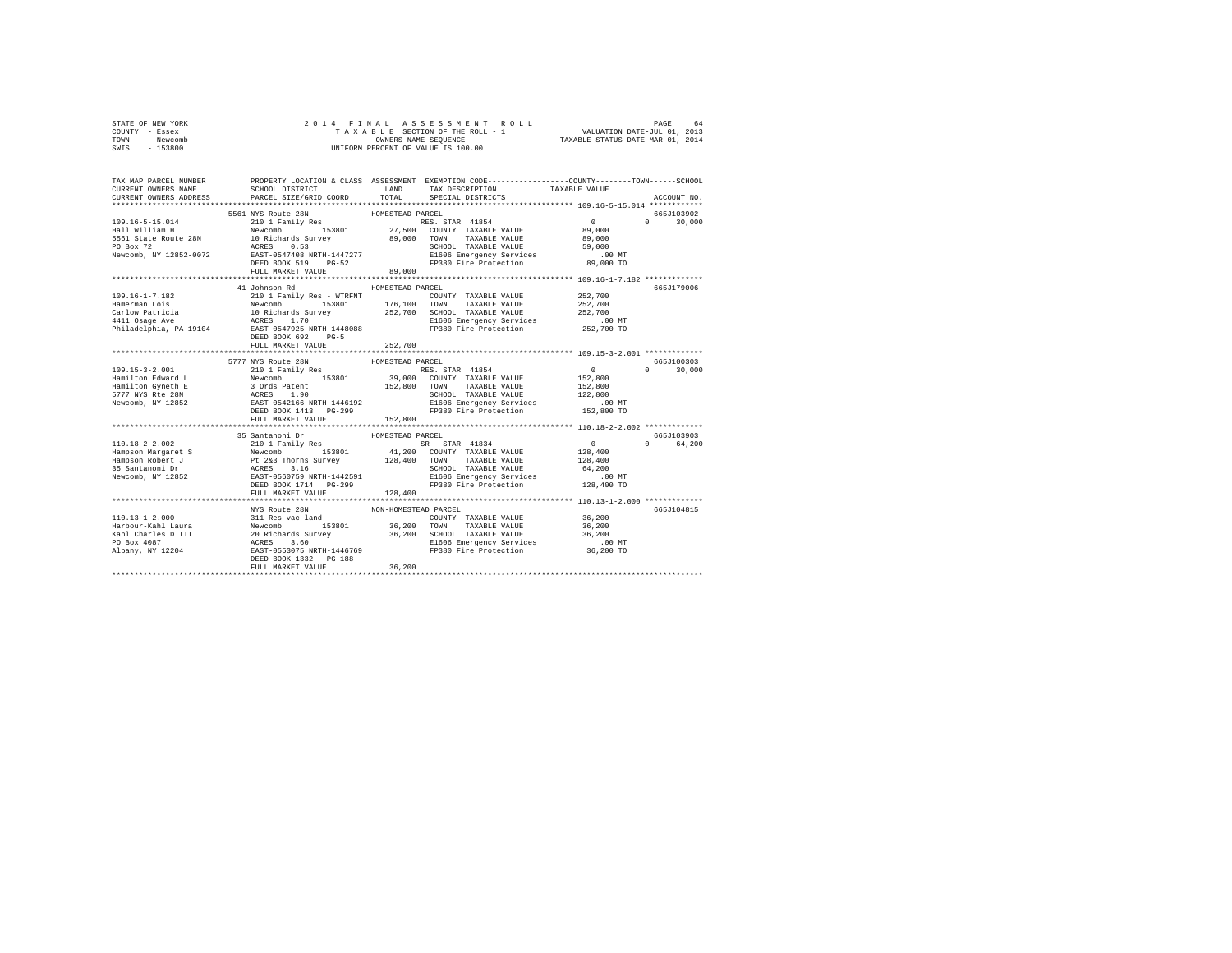| STATE OF NEW YORK<br>COUNTY - Essex<br>TOWN - Newcomb<br>$-153800$<br>SWIS | 2014 FINAL                                                                         |                      | OWNERS NAME SEQUENCE<br>UNIFORM PERCENT OF VALUE IS 100.00                                                                                                                                                                    |                       |             |
|----------------------------------------------------------------------------|------------------------------------------------------------------------------------|----------------------|-------------------------------------------------------------------------------------------------------------------------------------------------------------------------------------------------------------------------------|-----------------------|-------------|
|                                                                            |                                                                                    |                      |                                                                                                                                                                                                                               |                       |             |
| TAX MAP PARCEL NUMBER<br>CURRENT OWNERS NAME                               | SCHOOL DISTRICT                                                                    | LAND                 | PROPERTY LOCATION & CLASS ASSESSMENT EXEMPTION CODE---------------COUNTY-------TOWN------SCHOOL<br>TAX DESCRIPTION                                                                                                            | TAXABLE VALUE         |             |
| CURRENT OWNERS ADDRESS                                                     | PARCEL SIZE/GRID COORD                                                             | TOTAL                | SPECIAL DISTRICTS                                                                                                                                                                                                             |                       | ACCOUNT NO. |
|                                                                            |                                                                                    |                      |                                                                                                                                                                                                                               |                       |             |
| $110.13 - 1 - 3.000$                                                       | NYS Route 28N<br>322 Rural vac>10 - WTRFNT                                         | NON-HOMESTEAD PARCEL | COUNTY TAXABLE VALUE                                                                                                                                                                                                          | 119,400               | 665J100908  |
| Harbour-Kahl Laura                                                         |                                                                                    |                      |                                                                                                                                                                                                                               | 119,400               |             |
| Kahl Charles D III                                                         |                                                                                    |                      |                                                                                                                                                                                                                               | 119,400               |             |
| PO Box 4087                                                                |                                                                                    |                      | E1606 Emergency Services                                                                                                                                                                                                      | .00 MT                |             |
| Albany, NY 12204                                                           |                                                                                    |                      | Newcomb 153801 119,400 TOWN TAXABLE VALUE<br>20 Richards Survey 119,400 TOWN TAXABLE VALUE<br>20 Richards Survey 119,400 ECHOOL TAXABLE VALUE<br>8.5ac<br>8CRES 12.10 EP380 Fire Protection<br>FP380 Fire Protection          | 119,400 TO            |             |
|                                                                            | EAST-0553318 NRTH-1447172                                                          |                      |                                                                                                                                                                                                                               |                       |             |
|                                                                            | DEED BOOK 1329 PG-313<br>FULL MARKET VALUE                                         | 119,400              |                                                                                                                                                                                                                               |                       |             |
|                                                                            |                                                                                    |                      |                                                                                                                                                                                                                               |                       |             |
|                                                                            | 29 Fennessey Ln                                                                    | HOMESTEAD PARCEL     |                                                                                                                                                                                                                               |                       | 665J105807  |
| $109.15 - 1 - 1.000$                                                       | 260 Seasonal res                                                                   |                      | COUNTY TAXABLE VALUE                                                                                                                                                                                                          | 66,600                |             |
| Harding Homer                                                              | Newcomb 153801<br>3 Ords Patent<br>ACRES 0.66                                      |                      | 29,800 TOWN TAXABLE VALUE                                                                                                                                                                                                     | 66,600                |             |
| Harding Homer<br>Harding Margaret<br>63 Hoags Corners Rd                   |                                                                                    |                      | 66,600 SCHOOL TAXABLE VALUE                                                                                                                                                                                                   | 66,600                |             |
| Nassau, NY 12123                                                           | EAST-0541735 NRTH-1447108                                                          |                      | E1606 Emergency Services<br>FP380 Fire Protection                                                                                                                                                                             | $.00$ MT<br>66,600 TO |             |
|                                                                            | DEED BOOK 1207 PG-59                                                               |                      |                                                                                                                                                                                                                               |                       |             |
|                                                                            | FULL MARKET VALUE                                                                  | 66,600               |                                                                                                                                                                                                                               |                       |             |
|                                                                            |                                                                                    |                      |                                                                                                                                                                                                                               |                       |             |
|                                                                            | 30 Adams Ln                                                                        | HOMESTEAD PARCEL     |                                                                                                                                                                                                                               |                       | 665J100310  |
| 110.18-3-18.000                                                            | 210 1 Family Res                                                                   |                      | COUNTY TAXABLE VALUE                                                                                                                                                                                                          | 95,000                |             |
| Harrington Jeanette M                                                      |                                                                                    |                      | 27,000 TOWN TAXABLE VALUE<br>95,000 SCHOOL TAXABLE VALUE                                                                                                                                                                      | 95,000<br>95,000      |             |
| c/o Auguste Beaudet<br>PO Box 144                                          |                                                                                    |                      |                                                                                                                                                                                                                               | $.00$ MT              |             |
| Newcomb, NY 12852                                                          | Newcomb<br>153801<br>Pt 4 Thorns Survey<br>1414/296 Life Use To<br>Auguste Beaudet |                      | E1606 Emergency Services<br>FP380 Fire Protection<br>FP380 Fire Protection                                                                                                                                                    | 95,000 TO             |             |
|                                                                            | ACRES 0.50                                                                         |                      |                                                                                                                                                                                                                               |                       |             |
|                                                                            | EAST-0559750 NRTH-1441519                                                          |                      |                                                                                                                                                                                                                               |                       |             |
|                                                                            | DEED BOOK 1619 PG-139                                                              |                      |                                                                                                                                                                                                                               |                       |             |
|                                                                            | FULL MARKET VALUE                                                                  | 95,000               |                                                                                                                                                                                                                               |                       |             |
|                                                                            | 5101 NYS Route 28N                                                                 | HOMESTEAD PARCEL     |                                                                                                                                                                                                                               |                       | 665J103908  |
| 110.17-2-18.000                                                            | 210 1 Family Res                                                                   |                      | COUNTY TAXABLE VALUE                                                                                                                                                                                                          | 80,300                |             |
| Harrington John E<br>Harrington Jeanette                                   |                                                                                    |                      | Newcomb<br>Newcomb 153801 28,700 TOWN<br>Pt 19 Richards Survey 80,300 SCHOOL TAXABLE VAUE<br>RCRES 0.60 SCHOOL RATA-143285<br>RCRES 0.60 SCHOOL RESPONSE 200 PT 280 PTP SECTION<br>DEED BOOK 641 PG-263 PP380 Pire Protection | 80,300                |             |
|                                                                            |                                                                                    |                      |                                                                                                                                                                                                                               | 80,300                |             |
| PO Box 144<br>Newcomb, NY 12852                                            |                                                                                    |                      | E1606 Emergency Services<br>FP380 Fire Protection                                                                                                                                                                             | $.00$ MT              |             |
|                                                                            |                                                                                    |                      |                                                                                                                                                                                                                               | 80,300 TO             |             |
|                                                                            | FULL MARKET VALUE                                                                  | 80,300               |                                                                                                                                                                                                                               |                       |             |
|                                                                            |                                                                                    |                      |                                                                                                                                                                                                                               |                       |             |
|                                                                            | 16 Schraver Way                                                                    | HOMESTEAD PARCEL     |                                                                                                                                                                                                                               |                       | 665J104315  |
| $110.13 - 9 - 14.000$                                                      | 260 Seasonal res                                                                   |                      | COUNTY TAXABLE VALUE                                                                                                                                                                                                          | 55,300                |             |
| Harrington Orbin<br>24 Stevens Rd                                          |                                                                                    |                      |                                                                                                                                                                                                                               | 55,300                |             |
| Queensbury, NY 12804                                                       |                                                                                    |                      |                                                                                                                                                                                                                               | 55,300<br>$.00$ MT    |             |
|                                                                            |                                                                                    |                      | ACRES 1.20 E1606 Emergency Services<br>EAST-0555561 NRTH-1445571 FP380 Fire Protection                                                                                                                                        | 55,300 TO             |             |
|                                                                            | DEED BOOK 1056 PG-153                                                              |                      |                                                                                                                                                                                                                               |                       |             |
|                                                                            | FULL MARKET VALUE                                                                  | 55,300               |                                                                                                                                                                                                                               |                       |             |
|                                                                            |                                                                                    |                      |                                                                                                                                                                                                                               |                       |             |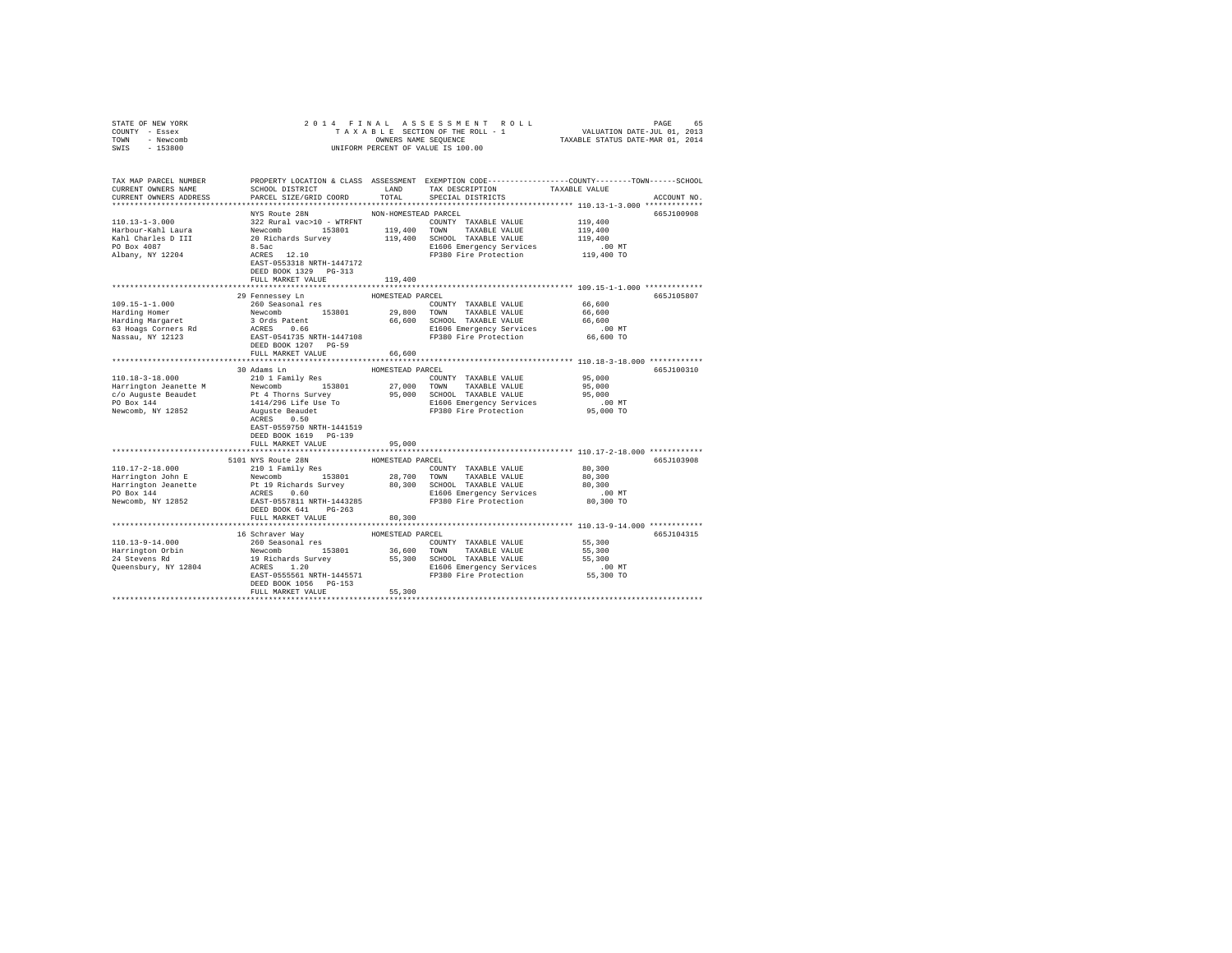| STATE OF NEW YORK<br>COUNTY - Essex<br>TOWN<br>- Newcomb<br>SWIS - 153800                                                                                             | 2014 FINAL                                                                                                                                                                                                                                                                                                        |                            | ASSESSMENT ROLL<br>T A X A B L E SECTION OF THE ROLL - 1<br>OWNERS NAME SEQUENCE<br>UNIFORM PERCENT OF VALUE IS 100.00 | VALUATION DATE-JUL 01, 2013<br>TAXABLE STATUS DATE-MAR 01, 2014 | PAGE<br>66         |
|-----------------------------------------------------------------------------------------------------------------------------------------------------------------------|-------------------------------------------------------------------------------------------------------------------------------------------------------------------------------------------------------------------------------------------------------------------------------------------------------------------|----------------------------|------------------------------------------------------------------------------------------------------------------------|-----------------------------------------------------------------|--------------------|
| TAX MAP PARCEL NUMBER PROPERTY LOCATION & CLASS ASSESSMENT EXEMPTION CODE--------------COUNTY-------TOWN------SCHOOL<br>CURRENT OWNERS NAME<br>CURRENT OWNERS ADDRESS | SCHOOL DISTRICT<br>PARCEL SIZE/GRID COORD                                                                                                                                                                                                                                                                         | LAND<br>TOTAL              | TAX DESCRIPTION TAXABLE VALUE<br>SPECIAL DISTRICTS                                                                     |                                                                 | ACCOUNT NO.        |
|                                                                                                                                                                       | 51 Chaisson Rd                                                                                                                                                                                                                                                                                                    | HOMESTEAD PARCEL           |                                                                                                                        |                                                                 | 665J104403         |
| $110.17 - 2 - 5.000$<br>Harrington Patricia L<br>PO Box 87<br>Newcomb, NY 12852                                                                                       | Pt 18 Richards Survey 67,800 TOWN TAXABLE VALUE<br>ACRES 0.40<br>FULL MARKET VALUE                                                                                                                                                                                                                                | 87,800                     | RES. STAR 41854<br>SCHOOL TAXABLE VALUE                                                                                | $\sim$ 0<br>87,800<br>87,800<br>57,800<br>$.00$ MT<br>87,800 TO | $\Omega$<br>30,000 |
|                                                                                                                                                                       | 401 Woodys Rd                                                                                                                                                                                                                                                                                                     | HOMESTEAD PARCEL           |                                                                                                                        |                                                                 | 665J104002         |
| $119.16 - 1 - 1.002$<br>Hasko Louis M<br>Hasko Laura A<br>978 Ridge Rd<br>Scotia, NY 12302                                                                            | 210 1 Family Res - WTRFNT<br>210 I Family Res – WIKENT (2000 MY TAXABLE VALUE 27 T&C TWP 18<br>27 T&C TWP 18 2300 2000 SCHOOL TAXABLE VALUE<br>27 T&C TWP 18 230,800 SCHOOL TAXABLE VALUE<br>2016 EL66 Goodnow Flow E166 Emergency Services<br>ACRES 1.43<br>EAST-0524934 NRTH-1427996<br>DEED BOOK 1338 PG-60    |                            | COUNTY TAXABLE VALUE<br>SCHOOL TAXABLE VALUE<br>E1606 Emergency Services .00 MT<br>FP380 Fire Protection 230,800 TO    | 230,800<br>230,800<br>230,800                                   |                    |
|                                                                                                                                                                       | FULL MARKET VALUE                                                                                                                                                                                                                                                                                                 | 230,800                    |                                                                                                                        |                                                                 |                    |
| $120.17 - 3 - 6.000$<br>Hayes James<br>Hayes Sandra<br>236 Northline<br>Melrose, NY 12121                                                                             | 57 Beaver Bay<br>260 Seasonal res - WTRFNT<br>MONOTHY TAXABLE VALUE<br>Newcomb 153801 112,500 TOWN TAXABLE VALUE<br>41 T&C Twp 18 212,700 SCHOOL TAXABLE VALUE<br>4000000 Flow Subd 212,700 SCHOOL TAXABLE VALUE<br>1606 Emergency Services<br>1606 Emergen<br>EAST-0528114 NRTH-1426400<br>DEED BOOK 1296 PG-240 | HOMESTEAD PARCEL           | COUNTY TAXABLE VALUE<br>E1606 Emergency Services<br>FP380 Fire Protection                                              | 212,700<br>212,700<br>212,700<br>$.00$ MT<br>212,700 TO         | 665J106714         |
|                                                                                                                                                                       | FULL MARKET VALUE                                                                                                                                                                                                                                                                                                 | 212,700                    |                                                                                                                        |                                                                 |                    |
| $121.7 - 1 - 7.000$<br>Hayes Walter S Jr<br>Hayes Jean B<br>310 Lovers Ln<br>Amsterdam, NY 12010                                                                      | 4760 NYS Route 28N<br>260 Seasonal res<br>Newcomb 153801 36,600 TOWN TAXABLE VALUE<br>40 Thorns Survey 46,100 SCHOOL TAXABLE VALUE<br>ACRES 1.200 E1606 Emergency Services<br>EAST-0565094 NRTH-1439454 FP380 Fire Protection<br>DEED BOOK 610<br>$PG-1$<br>FULL MARKET VALUE                                     | HOMESTEAD PARCEL<br>46,100 | COUNTY TAXABLE VALUE<br>E1606 Emergency Services<br>FP380 Fire Protection                                              | 46,100<br>46,100<br>46,100<br>.00 MT<br>46,100 TO               | 665J105301         |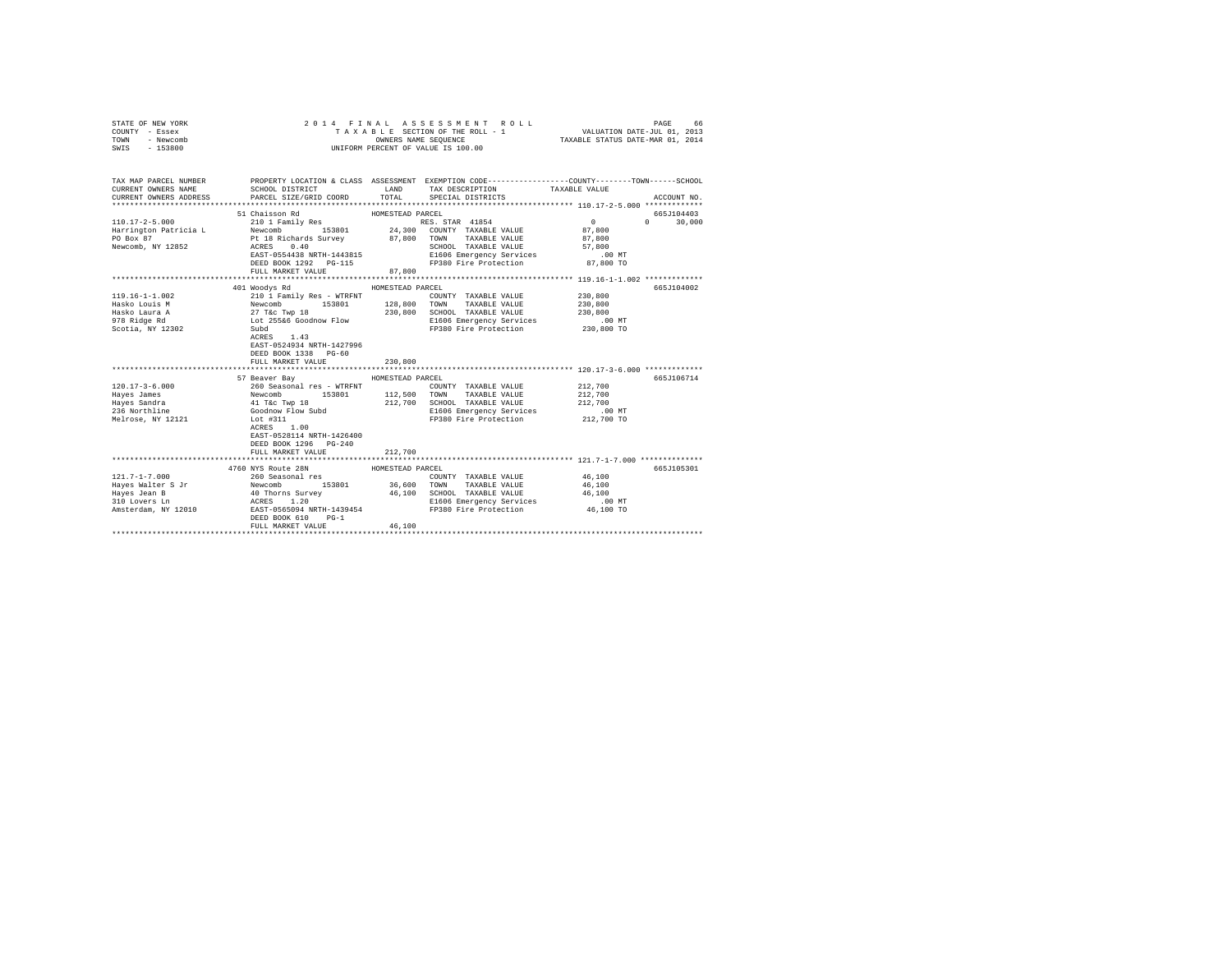|                | STATE OF NEW YORK |  | 2014 FINAL ASSESSMENT ROLL         | PAGE                             | 67 |
|----------------|-------------------|--|------------------------------------|----------------------------------|----|
| COUNTY - Essex |                   |  | TAXABLE SECTION OF THE ROLL - 1    | VALUATION DATE-JUL 01, 2013      |    |
| TOWN           | - Newcomb         |  | OWNERS NAME SEOUENCE               | TAXABLE STATUS DATE-MAR 01, 2014 |    |
| SWIS           | - 153800          |  | UNIFORM PERCENT OF VALUE IS 100.00 |                                  |    |

| TAX MAP PARCEL NUMBER<br>CURRENT OWNERS NAME<br>CURRENT OWNERS ADDRESS | SCHOOL DISTRICT LAND<br>PARCEL SIZE/GRID COORD TOTAL | PROPERTY LOCATION & CLASS ASSESSMENT EXEMPTION CODE---------------COUNTY-------TOWN------SCHOOL<br>TAX DESCRIPTION<br>SPECIAL DISTRICTS                                                                                                                                                                                                                                                                    | TAXABLE VALUE<br>ACCOUNT NO |
|------------------------------------------------------------------------|------------------------------------------------------|------------------------------------------------------------------------------------------------------------------------------------------------------------------------------------------------------------------------------------------------------------------------------------------------------------------------------------------------------------------------------------------------------------|-----------------------------|
|                                                                        |                                                      |                                                                                                                                                                                                                                                                                                                                                                                                            |                             |
|                                                                        |                                                      | 9 Vanderwalker Way HOMESTEAD PARCEL<br>110.-1-22.100 210 210 1 Family Res 100MESTEAD PARCEL<br>Helms Alex J<br>9 Vanderwalker May Newcomb 153801 88,300 COUNTY TAXABLE VALUE 330,000<br>9 Vanderwalker Way PU 1-7 Thorns Survey 330,00                                                                                                                                                                     | 665J105107                  |
|                                                                        |                                                      |                                                                                                                                                                                                                                                                                                                                                                                                            | $0 \t 30,000$               |
|                                                                        |                                                      |                                                                                                                                                                                                                                                                                                                                                                                                            |                             |
|                                                                        |                                                      |                                                                                                                                                                                                                                                                                                                                                                                                            |                             |
|                                                                        |                                                      |                                                                                                                                                                                                                                                                                                                                                                                                            |                             |
|                                                                        |                                                      |                                                                                                                                                                                                                                                                                                                                                                                                            |                             |
|                                                                        |                                                      |                                                                                                                                                                                                                                                                                                                                                                                                            |                             |
|                                                                        | FULL MARKET VALUE 330,000                            |                                                                                                                                                                                                                                                                                                                                                                                                            |                             |
|                                                                        |                                                      |                                                                                                                                                                                                                                                                                                                                                                                                            |                             |
|                                                                        | 5655 NYS Route 28N                                   | HOMESTEAD PARCEL                                                                                                                                                                                                                                                                                                                                                                                           | 665J100104                  |
|                                                                        |                                                      |                                                                                                                                                                                                                                                                                                                                                                                                            | $0 \t 30.000$               |
|                                                                        |                                                      |                                                                                                                                                                                                                                                                                                                                                                                                            |                             |
|                                                                        |                                                      |                                                                                                                                                                                                                                                                                                                                                                                                            |                             |
|                                                                        |                                                      |                                                                                                                                                                                                                                                                                                                                                                                                            |                             |
|                                                                        |                                                      |                                                                                                                                                                                                                                                                                                                                                                                                            |                             |
|                                                                        | FULL MARKET VALUE 183,300                            |                                                                                                                                                                                                                                                                                                                                                                                                            |                             |
|                                                                        |                                                      |                                                                                                                                                                                                                                                                                                                                                                                                            |                             |
|                                                                        |                                                      |                                                                                                                                                                                                                                                                                                                                                                                                            |                             |
|                                                                        |                                                      |                                                                                                                                                                                                                                                                                                                                                                                                            |                             |
|                                                                        |                                                      |                                                                                                                                                                                                                                                                                                                                                                                                            |                             |
|                                                                        |                                                      |                                                                                                                                                                                                                                                                                                                                                                                                            |                             |
|                                                                        |                                                      |                                                                                                                                                                                                                                                                                                                                                                                                            |                             |
|                                                                        |                                                      |                                                                                                                                                                                                                                                                                                                                                                                                            |                             |
|                                                                        |                                                      |                                                                                                                                                                                                                                                                                                                                                                                                            |                             |
|                                                                        |                                                      |                                                                                                                                                                                                                                                                                                                                                                                                            |                             |
|                                                                        |                                                      |                                                                                                                                                                                                                                                                                                                                                                                                            |                             |
|                                                                        |                                                      |                                                                                                                                                                                                                                                                                                                                                                                                            |                             |
|                                                                        |                                                      |                                                                                                                                                                                                                                                                                                                                                                                                            | 665J199001                  |
|                                                                        |                                                      |                                                                                                                                                                                                                                                                                                                                                                                                            | $0 \t 30,000$               |
|                                                                        |                                                      |                                                                                                                                                                                                                                                                                                                                                                                                            |                             |
|                                                                        |                                                      |                                                                                                                                                                                                                                                                                                                                                                                                            |                             |
|                                                                        |                                                      |                                                                                                                                                                                                                                                                                                                                                                                                            |                             |
|                                                                        |                                                      |                                                                                                                                                                                                                                                                                                                                                                                                            |                             |
|                                                                        |                                                      |                                                                                                                                                                                                                                                                                                                                                                                                            |                             |
|                                                                        | FULL MARKET VALUE                                    | 38,900                                                                                                                                                                                                                                                                                                                                                                                                     |                             |
|                                                                        |                                                      |                                                                                                                                                                                                                                                                                                                                                                                                            |                             |
|                                                                        | NYS Route 28N                                        | HOMESTEAD PARCEL                                                                                                                                                                                                                                                                                                                                                                                           | 665J100501                  |
|                                                                        |                                                      |                                                                                                                                                                                                                                                                                                                                                                                                            |                             |
|                                                                        |                                                      | $57.8 \text{ L100} \times 109 - 3 - 9.000 \times 109 \times 109 \times 109 \times 109 \times 109 \times 109 \times 109 \times 109 \times 109 \times 109 \times 109 \times 109 \times 109 \times 109 \times 109 \times 109 \times 109 \times 109 \times 109 \times 109 \times 109 \times 109 \times 109 \times 109 \times 109 \times 109 \times 109 \times 109 \times 109 \times 109 \times 109 \times 109$ |                             |
|                                                                        |                                                      |                                                                                                                                                                                                                                                                                                                                                                                                            |                             |
|                                                                        |                                                      |                                                                                                                                                                                                                                                                                                                                                                                                            |                             |
|                                                                        | EAST-0549561 NRTH-1445479                            |                                                                                                                                                                                                                                                                                                                                                                                                            |                             |
|                                                                        | DEED BOOK 1499 PG-163                                |                                                                                                                                                                                                                                                                                                                                                                                                            |                             |
|                                                                        | FULL MARKET VALUE                                    | 150,000                                                                                                                                                                                                                                                                                                                                                                                                    |                             |
|                                                                        |                                                      |                                                                                                                                                                                                                                                                                                                                                                                                            |                             |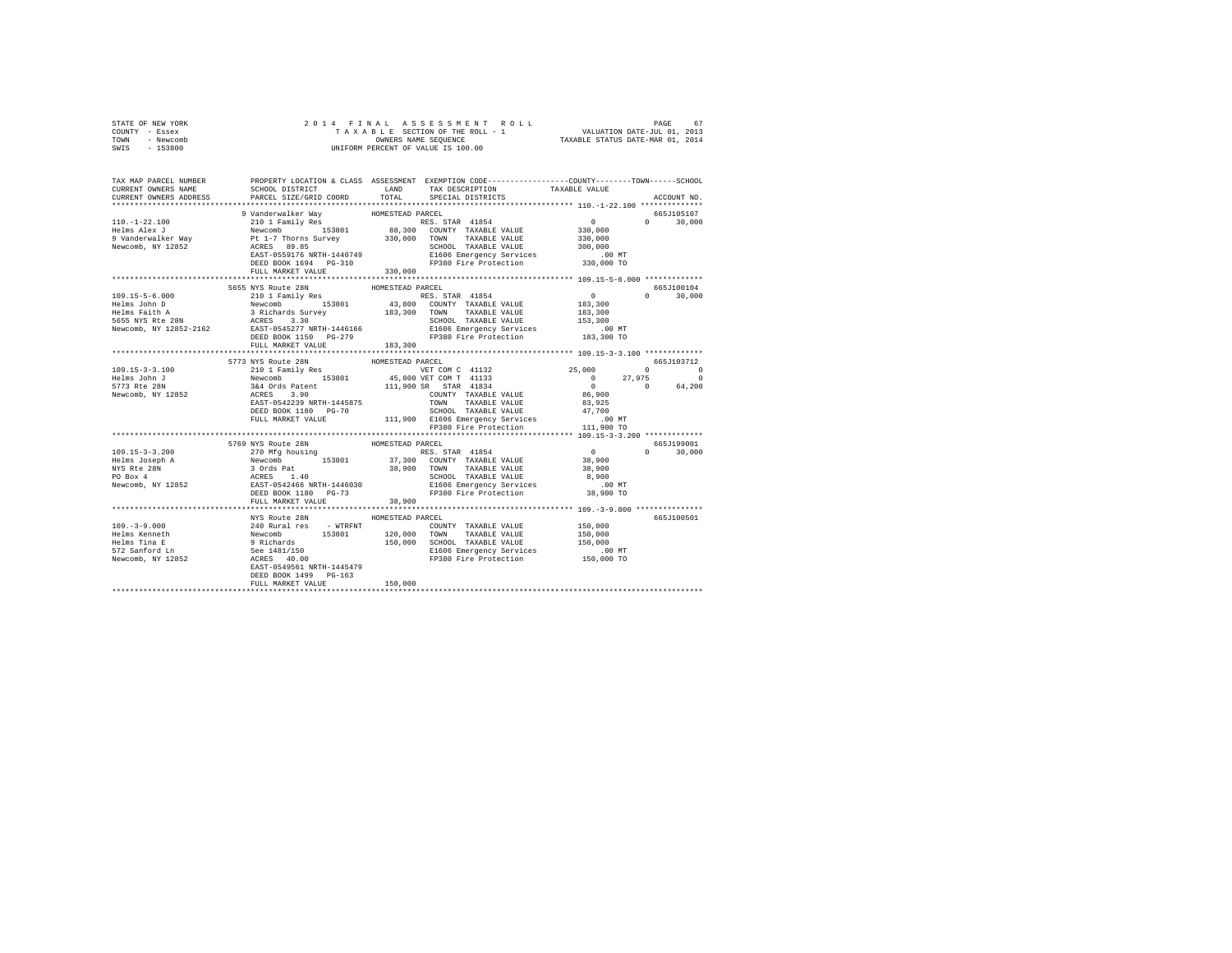| STATE OF NEW YORK<br>COUNTY - Essex                                                                                                                                                                                            |                                                    |         |  |               |
|--------------------------------------------------------------------------------------------------------------------------------------------------------------------------------------------------------------------------------|----------------------------------------------------|---------|--|---------------|
| TOWN - Newcomb                                                                                                                                                                                                                 |                                                    |         |  |               |
| SWIS - 153800                                                                                                                                                                                                                  |                                                    |         |  |               |
|                                                                                                                                                                                                                                |                                                    |         |  |               |
|                                                                                                                                                                                                                                |                                                    |         |  |               |
| TAX MAP PARCEL NUMBER PROPERTY LOCATION & CLASS ASSESSMENT EXEMPTION CODE---------------COUNTY-------TOWN------SCHOOL<br>CURRENT OWNERS NAME SCHOOL DISTRICT LAND TAX DESCRIPTION TAXABLE VALUE                                |                                                    |         |  |               |
|                                                                                                                                                                                                                                |                                                    |         |  |               |
| CURRENT OWNERS ADDRESS BORCEL SIZE/GRID COORD IN LA LESS DECIAL DISTRICTS CURRENT OWNERS ADDRESS                                                                                                                               |                                                    |         |  | ACCOUNT NO.   |
|                                                                                                                                                                                                                                |                                                    |         |  |               |
|                                                                                                                                                                                                                                |                                                    |         |  | 665J101005    |
|                                                                                                                                                                                                                                |                                                    |         |  | $0 \t 30,000$ |
|                                                                                                                                                                                                                                |                                                    |         |  |               |
|                                                                                                                                                                                                                                |                                                    |         |  |               |
|                                                                                                                                                                                                                                |                                                    |         |  |               |
|                                                                                                                                                                                                                                |                                                    |         |  |               |
|                                                                                                                                                                                                                                |                                                    |         |  |               |
|                                                                                                                                                                                                                                |                                                    |         |  |               |
|                                                                                                                                                                                                                                | FULL MARKET VALUE 231,500                          |         |  |               |
|                                                                                                                                                                                                                                |                                                    |         |  |               |
|                                                                                                                                                                                                                                |                                                    |         |  | 665J100611    |
|                                                                                                                                                                                                                                |                                                    |         |  | 0 64,200      |
|                                                                                                                                                                                                                                |                                                    |         |  |               |
|                                                                                                                                                                                                                                |                                                    |         |  |               |
|                                                                                                                                                                                                                                |                                                    |         |  |               |
|                                                                                                                                                                                                                                |                                                    |         |  |               |
|                                                                                                                                                                                                                                |                                                    |         |  |               |
|                                                                                                                                                                                                                                |                                                    |         |  |               |
|                                                                                                                                                                                                                                |                                                    |         |  |               |
|                                                                                                                                                                                                                                |                                                    |         |  |               |
|                                                                                                                                                                                                                                |                                                    |         |  |               |
|                                                                                                                                                                                                                                |                                                    |         |  |               |
|                                                                                                                                                                                                                                |                                                    |         |  |               |
|                                                                                                                                                                                                                                |                                                    |         |  |               |
|                                                                                                                                                                                                                                |                                                    |         |  |               |
|                                                                                                                                                                                                                                |                                                    |         |  |               |
|                                                                                                                                                                                                                                |                                                    |         |  |               |
|                                                                                                                                                                                                                                |                                                    |         |  |               |
|                                                                                                                                                                                                                                | FULL MARKET VALUE                                  | 126,300 |  |               |
|                                                                                                                                                                                                                                |                                                    |         |  |               |
|                                                                                                                                                                                                                                |                                                    |         |  | 665J188005    |
|                                                                                                                                                                                                                                |                                                    |         |  |               |
|                                                                                                                                                                                                                                |                                                    |         |  |               |
|                                                                                                                                                                                                                                |                                                    |         |  |               |
|                                                                                                                                                                                                                                |                                                    |         |  |               |
|                                                                                                                                                                                                                                |                                                    |         |  |               |
|                                                                                                                                                                                                                                |                                                    |         |  |               |
|                                                                                                                                                                                                                                | DEED BOOK 1459 PG-42                               |         |  |               |
|                                                                                                                                                                                                                                | FULL MARKET VALUE                                  | 135,000 |  |               |
|                                                                                                                                                                                                                                |                                                    |         |  |               |
|                                                                                                                                                                                                                                | 22 Pinney Ln HOMESTEAD PARCEL                      |         |  | 665J100110    |
| $[120.17-2-27.000$ $[120.17-2-27.000$ $[120.17-2-27.000$ $[120.17-2-27.000$ $[120.17-2-27.000$ $[120.17-2-27.000$ $[120.17-2-27.000$ $[120.17-2-27.000$ $[120.17-2-27.000$ $[120.17-2-27.000$ $[120.17-2-27.000$ $[120.17-2-2$ |                                                    |         |  |               |
|                                                                                                                                                                                                                                |                                                    |         |  |               |
|                                                                                                                                                                                                                                |                                                    |         |  |               |
|                                                                                                                                                                                                                                |                                                    |         |  |               |
|                                                                                                                                                                                                                                |                                                    |         |  |               |
|                                                                                                                                                                                                                                |                                                    |         |  |               |
|                                                                                                                                                                                                                                | EAST-0530793 NRTH-1426776                          |         |  |               |
|                                                                                                                                                                                                                                | DEED BOOK 1219 PG-146<br>FULL MARKET VALUE 200,500 |         |  |               |
|                                                                                                                                                                                                                                |                                                    |         |  |               |
|                                                                                                                                                                                                                                |                                                    |         |  |               |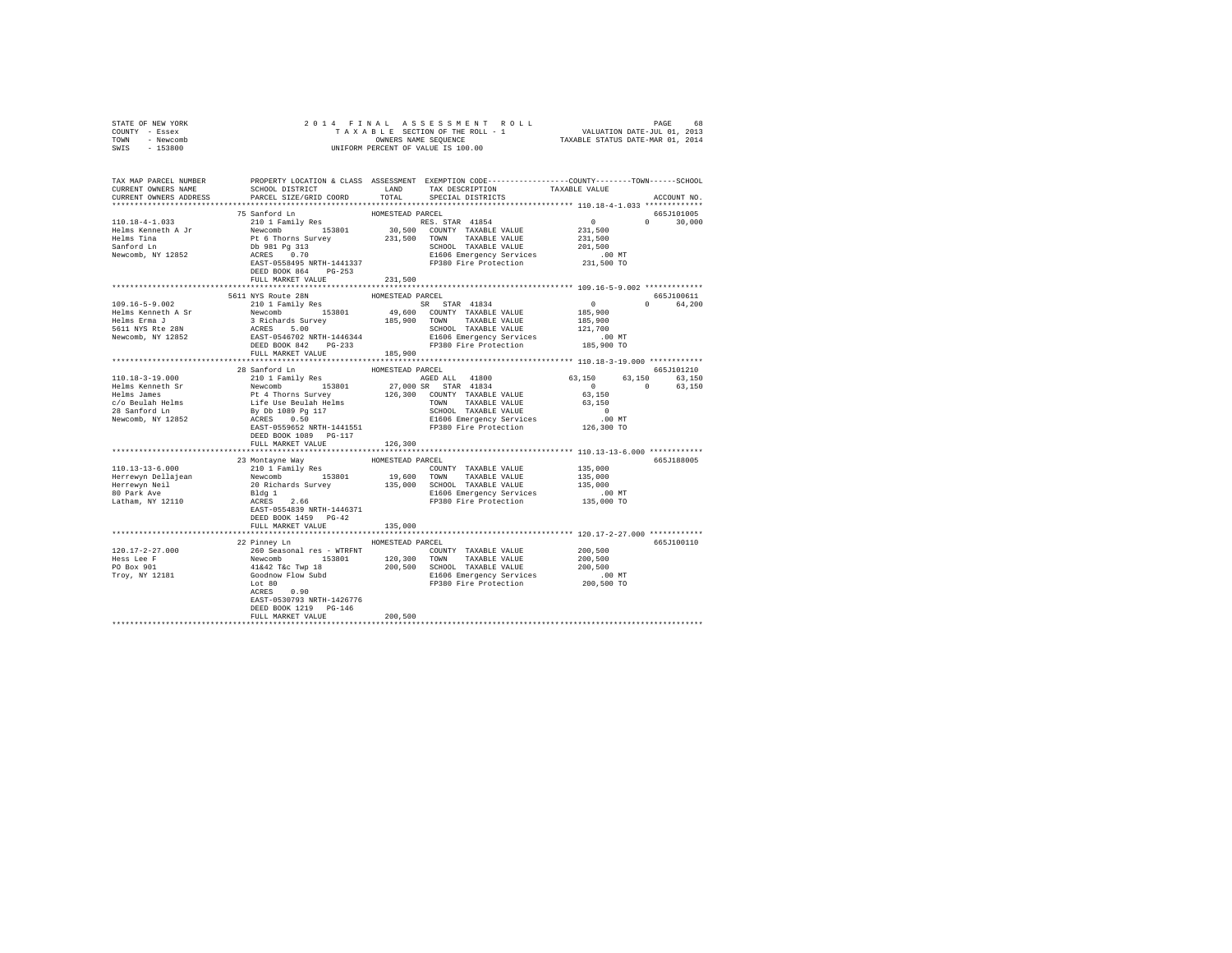| COUNTY - Essex<br>TOWN<br>- Newcomb<br>SWIS<br>$-153800$                                                                                                                 |                                                                                                                                                                                                                         | OWNERS NAME SEQUENCE                                       | TAXABLE SECTION OF THE ROLL - 1 VALUATION DATE-JUL 01, 2013<br>UNIFORM PERCENT OF VALUE IS 100.00                                                                                                                     | TAXABLE STATUS DATE-MAR 01, 2014                                              |                                                |
|--------------------------------------------------------------------------------------------------------------------------------------------------------------------------|-------------------------------------------------------------------------------------------------------------------------------------------------------------------------------------------------------------------------|------------------------------------------------------------|-----------------------------------------------------------------------------------------------------------------------------------------------------------------------------------------------------------------------|-------------------------------------------------------------------------------|------------------------------------------------|
| TAX MAP PARCEL NUMBER THE PROPERTY LOCATION & CLASS ASSESSMENT EXEMPTION CODE-------------COUNTY-------TOWN------SCHOOL<br>CURRENT OWNERS NAME<br>CURRENT OWNERS ADDRESS | SCHOOL DISTRICT<br>PARCEL SIZE/GRID COORD                                                                                                                                                                               | LAND<br>TOTAL                                              | TAX DESCRIPTION TAXABLE VALUE<br>SPECIAL DISTRICTS                                                                                                                                                                    |                                                                               | ACCOUNT NO.                                    |
| $120.14 - 1 - 8.003$<br>Higgerson Margaret G<br>6804 W Hill Rd<br>Deansboro, NY 13328                                                                                    | 960 Goodnow Flow Rd<br>260 Seasonal res - WTRFNT<br>Newcomb<br>153801<br>43 T&c Twp 18<br>166 167 Pt 165 Goodnow<br>See 1220/42<br>ACRES 0.93<br>EAST-0534566 NRTH-1428546<br>DEED BOOK 1220 PG-38<br>FULL MARKET VALUE | HOMESTEAD PARCEL<br>141,200 TOWN<br>243,200<br>243,200     | COUNTY TAXABLE VALUE<br>TAXABLE VALUE<br>SCHOOL TAXABLE VALUE<br>E1606 Emergency Services<br>FP380 Fire Protection 243,200 TO                                                                                         | 243,200<br>243,200<br>243,200<br>.00 MT                                       | 665J106109                                     |
|                                                                                                                                                                          |                                                                                                                                                                                                                         |                                                            |                                                                                                                                                                                                                       |                                                                               |                                                |
| $120.14 - 1 - 9.100$<br>Deansboro, NY 13328                                                                                                                              | 964 Goodnow Flow Rd<br>312 Vac w/imprv - WTRFNT<br>153801 102,900 TOWN<br>ACRES 0.43<br>EAST-0534716 NRTH-1428489<br>DEED BOOK 1406 PG-166<br>FULL MARKET VALUE<br>72 Sanford Ln                                        | HOMESTEAD PARCEL<br>110,700<br>110,700<br>HOMESTEAD PARCEL | COUNTY TAXABLE VALUE<br>TAXABLE VALUE<br>SCHOOL TAXABLE VALUE<br>Pt 165 Goodnow Flow Subd B1606 Emergency Services 1220/42 (00 MT Research 200 MT Research 200 MT Research 200 MT<br>FP380 Fire Protection 110,700 TO | 110,700<br>110,700<br>110,700<br>$\mathbf{0}$<br>109,300<br>109,300<br>79,300 | 665J100905<br>665J105714<br>$\Omega$<br>30,000 |
|                                                                                                                                                                          | FULL MARKET VALUE                                                                                                                                                                                                       | 109,300                                                    | SCHOOL TAXABLE VALUE<br>E1606 Emergency Services<br>FP380 Fire Protection                                                                                                                                             | 00 MT.<br>109,300 TO                                                          |                                                |
|                                                                                                                                                                          | 5436 NYS Route 28N<br>DEED BOOK 1720 PG-62<br>FULL MARKET VALUE                                                                                                                                                         | HOMESTEAD PARCEL<br>251,600                                |                                                                                                                                                                                                                       | 251,600<br>251,600<br>251,600<br>$.00$ MT<br>251,600 TO                       | 665J184001                                     |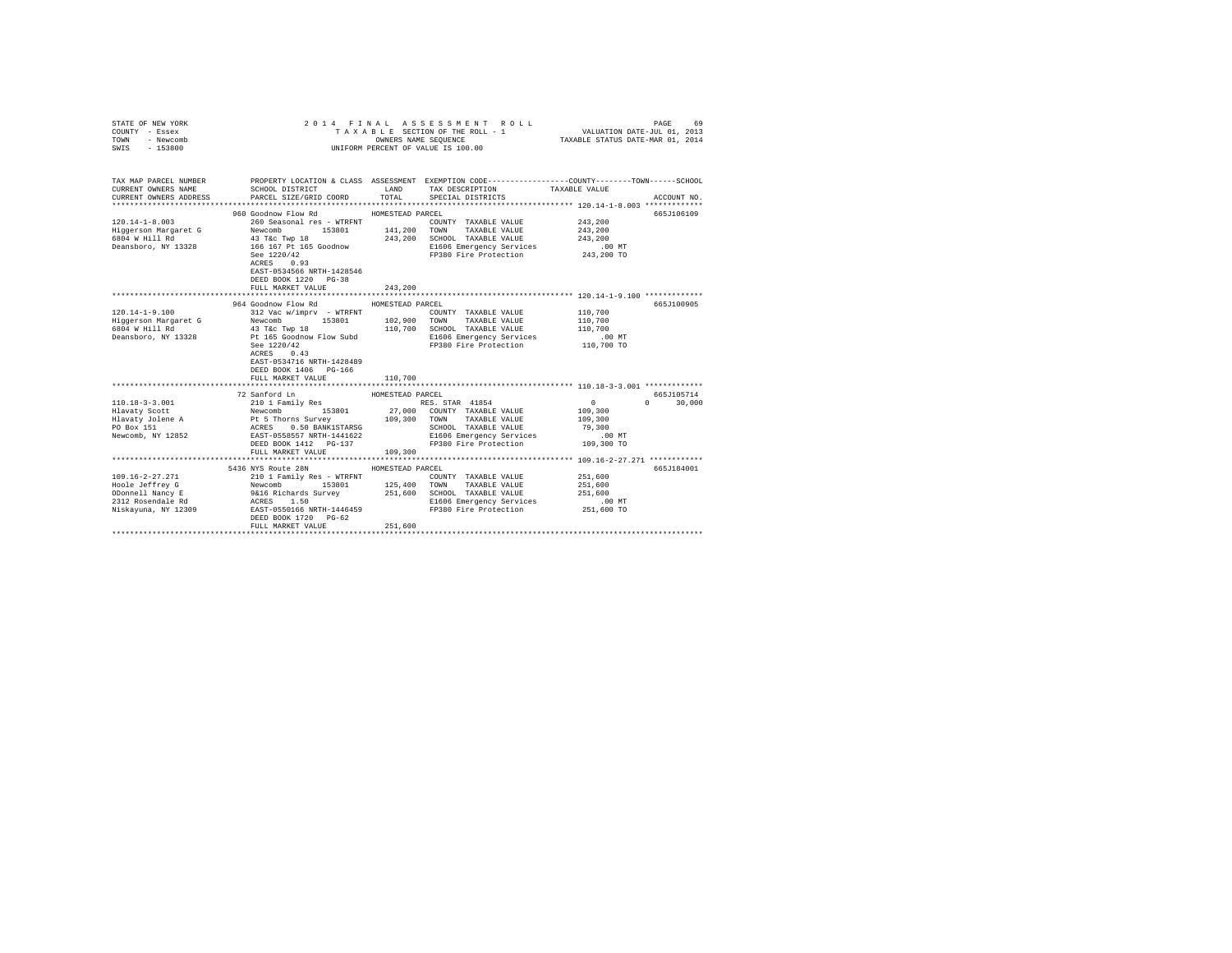| COUNTY - Essex<br>TOWN<br>- Newcomb<br>SWIS<br>$-153800$                                                                                                                                                                                                                                                                                                                                            |                                                                                                                                             | OWNERS NAME SEQUENCE | UNIFORM PERCENT OF VALUE IS 100.00                     | TAXABLE SECTION OF THE ROLL - 1 VALUATION DATE-JUL 01, 2013<br>TAXABLE STATUS DATE-MAR 01, 2014 |             |
|-----------------------------------------------------------------------------------------------------------------------------------------------------------------------------------------------------------------------------------------------------------------------------------------------------------------------------------------------------------------------------------------------------|---------------------------------------------------------------------------------------------------------------------------------------------|----------------------|--------------------------------------------------------|-------------------------------------------------------------------------------------------------|-------------|
| TAX MAP PARCEL NUMBER PROPERTY LOCATION & CLASS ASSESSMENT EXEMPTION CODE---------------COUNTY-------TOWN-----SCHOOL<br>CURRENT OWNERS NAME<br>CURRENT OWNERS ADDRESS                                                                                                                                                                                                                               | SCHOOL DISTRICT<br>PARCEL SIZE/GRID COORD                                                                                                   | LAND<br>TOTAL        | TAX DESCRIPTION<br>SPECIAL DISTRICTS                   | TAXABLE VALUE                                                                                   | ACCOUNT NO. |
|                                                                                                                                                                                                                                                                                                                                                                                                     | 5621 NYS Route 28N                                                                                                                          | HOMESTEAD PARCEL     |                                                        |                                                                                                 | 665J100711  |
| $109.16 - 5 - 6.002$                                                                                                                                                                                                                                                                                                                                                                                | 9921 and Nuclear<br>210 1 Family Res<br>Newcomb<br>3 Richards Survey<br>1661/310-Life Estate to<br>Gerald Fontaine<br>ACRES<br>2.30<br>2.00 |                      | EXTREMELTING STAR 41834<br>40,400 COUNTY TAXABLE VALUE | $\sim$ 0 $\sim$                                                                                 | 0 64,200    |
|                                                                                                                                                                                                                                                                                                                                                                                                     |                                                                                                                                             |                      |                                                        | 142,500                                                                                         |             |
| Hotmer Tonya<br>c/o Gerald Fontaine                                                                                                                                                                                                                                                                                                                                                                 |                                                                                                                                             | 142.500 TOWN         | TAXABLE VALUE                                          | 142,500                                                                                         |             |
| PO Box 276                                                                                                                                                                                                                                                                                                                                                                                          |                                                                                                                                             |                      | SCHOOL TAXABLE VALUE<br>E1606 Emergency Services       | 78,300                                                                                          |             |
| Newcomb, NY 12852                                                                                                                                                                                                                                                                                                                                                                                   |                                                                                                                                             |                      |                                                        | $.00$ MT                                                                                        |             |
|                                                                                                                                                                                                                                                                                                                                                                                                     | EAST-0546333 NRTH-1446204<br>DEED BOOK 1661 PG-310<br>FULL MARKET VALUE                                                                     | 142,500              | FP380 Fire Protection 142,500 TO                       |                                                                                                 |             |
|                                                                                                                                                                                                                                                                                                                                                                                                     |                                                                                                                                             |                      |                                                        |                                                                                                 |             |
|                                                                                                                                                                                                                                                                                                                                                                                                     | NYS Route 28N                                                                                                                               | NON-HOMESTEAD PARCEL |                                                        |                                                                                                 | 665J106506  |
| ${\small \begin{tabular}{lllllllllll} \textbf{110.13--2-6.000} & \textbf{311 Res vac Land} & \textbf{100.13--2-6.000} \\ \textbf{Howward Brooke E} & \textbf{Newcomb} & \textbf{53801} & \textbf{5,90} \\ \textbf{Howward Broake B} & \textbf{17.14} & \textbf{28.10} & \textbf{53801} & \textbf{5,90} \\ \textbf{34.007-TX 119} & \textbf{38.007} & \textbf{58.007} & \textbf{68.000} & \textbf{6$ |                                                                                                                                             |                      | COUNTY TAXABLE VALUE                                   | 5,900                                                                                           |             |
|                                                                                                                                                                                                                                                                                                                                                                                                     | 153801 5,900                                                                                                                                |                      | TAXABLE VALUE 5,900<br>TOWN                            |                                                                                                 |             |
|                                                                                                                                                                                                                                                                                                                                                                                                     |                                                                                                                                             | 5,900                | SCHOOL TAXABLE VALUE                                   | 5,900                                                                                           |             |
|                                                                                                                                                                                                                                                                                                                                                                                                     |                                                                                                                                             |                      | E1606 Emergency Services<br>FP380 Fire Protection      | $.00$ MT<br>5,900 TO                                                                            |             |
|                                                                                                                                                                                                                                                                                                                                                                                                     | EAST-0552789 NRTH-1445351<br>DEED BOOK 1335 PG-186<br>FULL MARKET VALUE                                                                     | 5,900                |                                                        |                                                                                                 |             |
|                                                                                                                                                                                                                                                                                                                                                                                                     |                                                                                                                                             |                      |                                                        |                                                                                                 |             |
|                                                                                                                                                                                                                                                                                                                                                                                                     | 61 Beaver Bay                                                                                                                               | HOMESTEAD PARCEL     |                                                        |                                                                                                 | 665J100109  |
|                                                                                                                                                                                                                                                                                                                                                                                                     |                                                                                                                                             |                      | COUNTY TAXABLE VALUE                                   | 158,300                                                                                         |             |
|                                                                                                                                                                                                                                                                                                                                                                                                     |                                                                                                                                             |                      | TAXABLE VALUE                                          | 158,300                                                                                         |             |
|                                                                                                                                                                                                                                                                                                                                                                                                     |                                                                                                                                             |                      | SCHOOL TAXABLE VALUE                                   | 158,300                                                                                         |             |
| East Northport, NY 11731 Goodnow Flow Lot 310 B1606 Emergency Services<br>ACRES 1.10 FP380 Fire Protection                                                                                                                                                                                                                                                                                          |                                                                                                                                             |                      |                                                        | $.00$ MT                                                                                        |             |
|                                                                                                                                                                                                                                                                                                                                                                                                     | EAST-0528099 NRTH-1426503<br>DEED BOOK 1677 PG-175<br>FULL MARKET VALUE                                                                     | 158,300              |                                                        | 158,300 TO                                                                                      |             |
|                                                                                                                                                                                                                                                                                                                                                                                                     |                                                                                                                                             |                      |                                                        |                                                                                                 |             |
|                                                                                                                                                                                                                                                                                                                                                                                                     | 1754 Goodnow Flow Rd                                                                                                                        | HOMESTEAD PARCEL     |                                                        |                                                                                                 | 665.T176007 |
|                                                                                                                                                                                                                                                                                                                                                                                                     |                                                                                                                                             |                      | COUNTY TAXABLE VALUE                                   | 180,000                                                                                         |             |
|                                                                                                                                                                                                                                                                                                                                                                                                     |                                                                                                                                             |                      | TOWN<br>TAXABLE VALUE                                  | 180,000                                                                                         |             |
|                                                                                                                                                                                                                                                                                                                                                                                                     |                                                                                                                                             |                      | SCHOOL TAXABLE VALUE                                   | 180,000                                                                                         |             |
|                                                                                                                                                                                                                                                                                                                                                                                                     |                                                                                                                                             |                      | E1606 Emergency Services                               | $.00$ MT                                                                                        |             |
|                                                                                                                                                                                                                                                                                                                                                                                                     | ACRES 1.15 BANK1STARSG<br>EAST-0525722 NRTH-1425427<br>DEED BOOK 1642 PG-97<br>FULL MARKET VALUE                                            | 180,000              | FP380 Fire Protection 180,000 TO                       |                                                                                                 |             |
|                                                                                                                                                                                                                                                                                                                                                                                                     |                                                                                                                                             |                      |                                                        |                                                                                                 |             |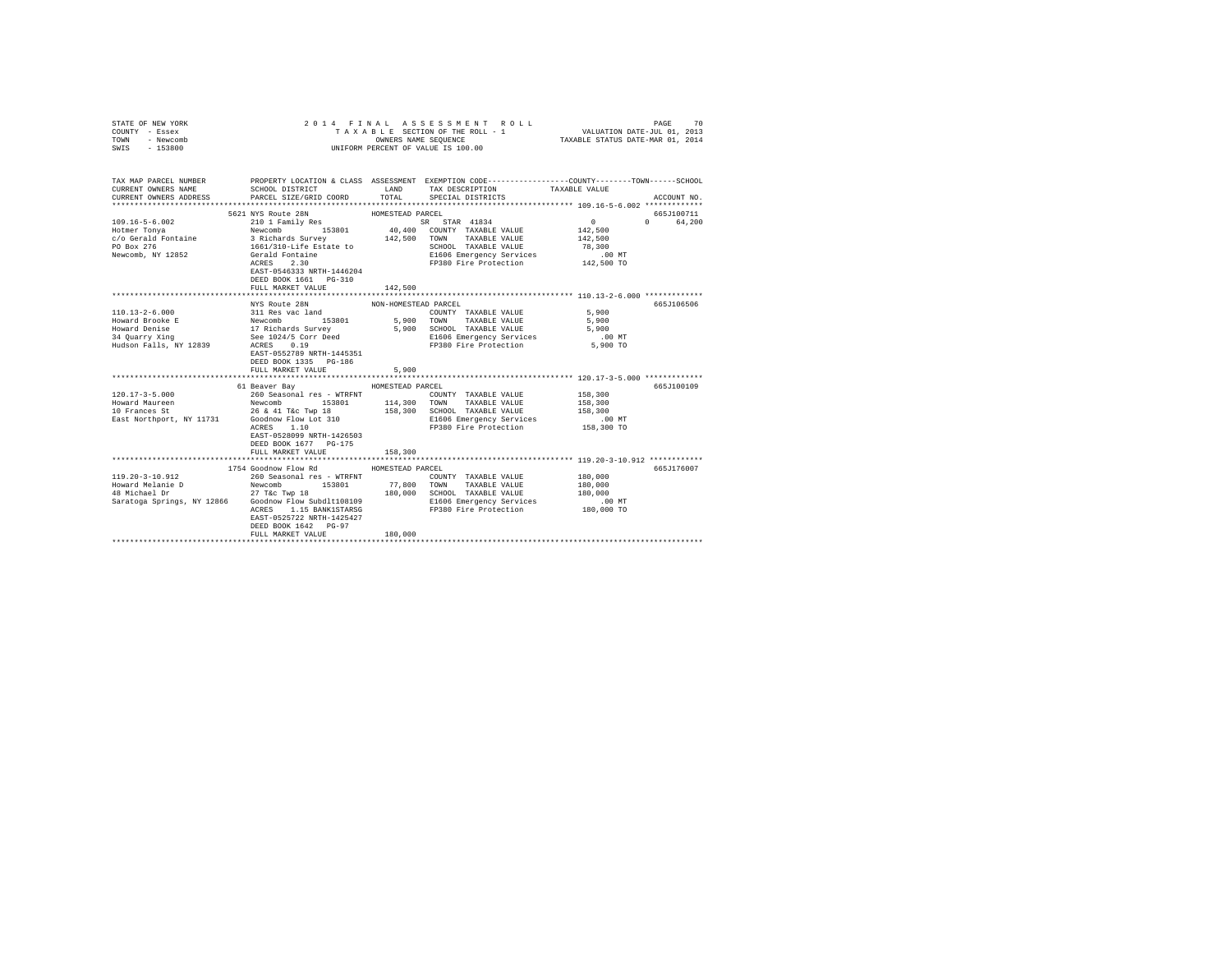| STATE OF NEW YORK<br>COUNTY - Essex<br>TOWN - Newcomb<br>SWIS - 153800                                                             | 2014 FINAL ASSESSMENT ROLL<br>PAGE<br>71<br>UNIFORM PERCENT OF VALUE IS 100.00                                                                                                                                                                                                                                                              |                             |                                                                                                                                                                                                                                                                                                              |                                                         |             |  |
|------------------------------------------------------------------------------------------------------------------------------------|---------------------------------------------------------------------------------------------------------------------------------------------------------------------------------------------------------------------------------------------------------------------------------------------------------------------------------------------|-----------------------------|--------------------------------------------------------------------------------------------------------------------------------------------------------------------------------------------------------------------------------------------------------------------------------------------------------------|---------------------------------------------------------|-------------|--|
| TAX MAP PARCEL NUMBER<br>CURRENT OWNERS NAME<br>CURRENT OWNERS ADDRESS                                                             | SCHOOL DISTRICT<br>PARCEL SIZE/GRID COORD                                                                                                                                                                                                                                                                                                   | LAND<br>TOTAL               | PROPERTY LOCATION & CLASS ASSESSMENT EXEMPTION CODE---------------COUNTY-------TOWN------SCHOOL<br>TAX DESCRIPTION<br>SPECIAL DISTRICTS                                                                                                                                                                      | TAXABLE VALUE                                           | ACCOUNT NO. |  |
| $109.15 - 1 - 29.001$<br>Huba Walter W<br>Huba Lynn C<br>18 Cimarron Way<br>Latham, NY 12110                                       | 21 Gibbs Ln<br>2101 Family Res - WTRFNT<br>Newcomb 153801 COUNTY TAXABLE VALUE<br>Newcomb 153801 65,900 TOWN TAXABLE VALUE<br>RS Twp 27 Tac<br>South Shore Lake Harris<br>2001 Family Res 104,700 SCHOOL TAXABLE VALUE<br>2016 RESS 1.20<br>2016 RESS 1.20<br>EAST-0545783 NRTH-1447049<br>DEED BOOK 1700 PG-33<br>FULL MARKET VALUE        | HOMESTEAD PARCEL<br>104,700 | COUNTY TAXABLE VALUE<br>104,700 SCHOOL TAXABLE VALUE<br>E1606 Emergency Services<br>FP380 Fire Protection                                                                                                                                                                                                    | 104,700<br>104,700<br>104,700<br>.00 MT<br>104,700 TO   | 665.T187003 |  |
|                                                                                                                                    |                                                                                                                                                                                                                                                                                                                                             |                             |                                                                                                                                                                                                                                                                                                              |                                                         |             |  |
| $119.20 - 4 - 3.000$<br>Hubbard Lynn A<br>Olmsted Robb<br>c/o Gae Olmsted<br>630 Harmony Dr Apt 365<br>New Oxford, PA 17350        | 1724 Goodnow Flow Rd<br>260 Seasonal res - WTRFNT<br>200 Seasonal Fes - With M. 29,900 COWNT TAXABLE VALUE<br>27 Tic Twp 18 153801 129,900 TOWN TAXABLE VALUE<br>27 Tic Twp 18 190,000 SCHOOL TAXABLE VALUE<br>1375/163 Life Use<br>To Gae Olmsted<br>ACRES 0.73<br>EAST-0526373 NRTH-1425876<br>DEED BOOK 1661 PG-116<br>FULL MARKET VALUE | HOMESTEAD PARCEL<br>190,000 | COUNTY TAXABLE VALUE<br>190,000 SCHOOL TAXABLE VALUE<br>E1606 Emergency Services<br>FP380 Fire Protection                                                                                                                                                                                                    | 190,000<br>190,000<br>190,000<br>$.00$ MT<br>190,000 TO | 665J105403  |  |
| 26 Russell St<br>Hudson Falls, NY 12839                                                                                            | 54 Chaisson Rd<br>ACRES 0.40<br>EAST-0554233 NRTH-1443736<br>DEED BOOK 858 PG-217<br>FULL MARKET VALUE                                                                                                                                                                                                                                      | HOMESTEAD PARCEL<br>77,900  | Sly Pt Lot A Map #1843 E1606 Emergency Services<br>hopes 0.40<br>FP380 Fire Protection                                                                                                                                                                                                                       | 77,900<br>77,900<br>77,900<br>$.00$ MT<br>77,900 TO     | 665-1106906 |  |
| $120.13 - 1 - 10.000$<br>Humphries Robert L<br>Humphries Julie<br>c/o Dawn A Kennedy<br>5 Riverview St<br>So Glens Falls, NY 12803 | Goodnow Flow Rd<br>ACRES 0.94<br>EAST-0529188 NRTH-1428680<br>DEED BOOK 1558 PG-315<br>FULL MARKET VALUE                                                                                                                                                                                                                                    | HOMESTEAD PARCEL<br>112,700 | 311 Res vac land - WTRFNT<br>Newcomb 153801 112,700 TOWNY TAXABLE VALUE<br>26 T&C TWP 18<br>26 T&C TWP 18<br>26 T&C TWP 18<br>312,700 SCHOOL TAXABLE VALUE<br>3000000 FINARBLE VALUE<br>312,700 SCHOOL TAXABLE VALUE<br>31606 Emergency Servic<br>1558/315 Life Dawn Kenned FP380 Fire Protection 112,700 TO | 112,700<br>112,700<br>112,700<br>.00 MT                 | 665.T104204 |  |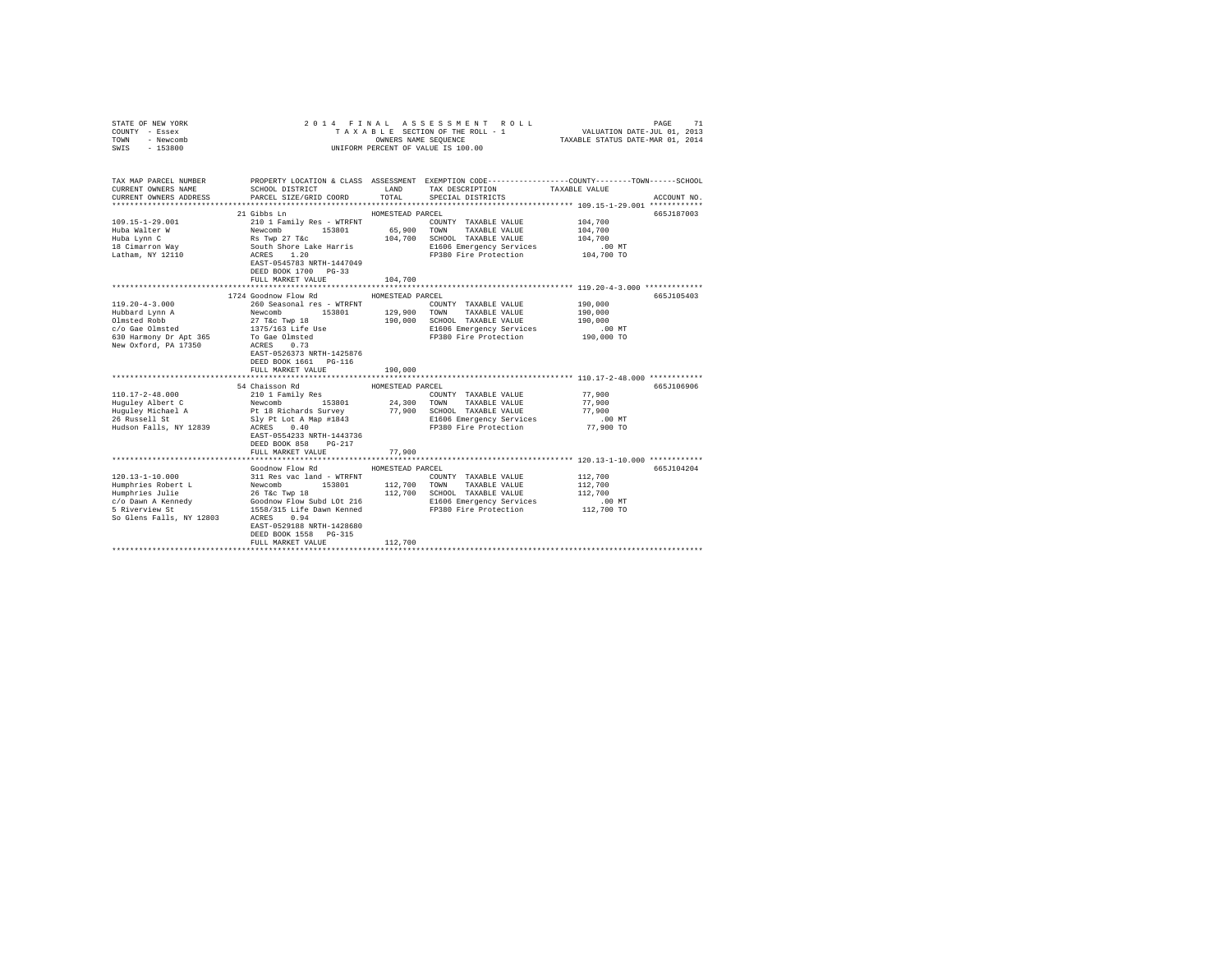| COUNTY - Essex<br>TOWN - Newcomb                      |                                                |                   |                                                                                                                                                                                                                                                                                                                                                                                                                                       |                                                                                                  |  |  |
|-------------------------------------------------------|------------------------------------------------|-------------------|---------------------------------------------------------------------------------------------------------------------------------------------------------------------------------------------------------------------------------------------------------------------------------------------------------------------------------------------------------------------------------------------------------------------------------------|--------------------------------------------------------------------------------------------------|--|--|
| SWIS - 153800                                         |                                                |                   | UNIFORM PERCENT OF VALUE IS 100.00                                                                                                                                                                                                                                                                                                                                                                                                    |                                                                                                  |  |  |
|                                                       |                                                |                   |                                                                                                                                                                                                                                                                                                                                                                                                                                       |                                                                                                  |  |  |
|                                                       |                                                |                   |                                                                                                                                                                                                                                                                                                                                                                                                                                       |                                                                                                  |  |  |
| TAX MAP PARCEL NUMBER                                 |                                                |                   |                                                                                                                                                                                                                                                                                                                                                                                                                                       | PROPERTY LOCATION & CLASS ASSESSMENT EXEMPTION CODE----------------COUNTY-------TOWN------SCHOOL |  |  |
| CURRENT OWNERS NAME                                   |                                                |                   | ${\tt SCH OOL\ DISTRICT} \hspace{2.5cm} {\tt LAND} \hspace{1.5cm} {\tt TAX\ DESCRIPTION} \hspace{2.5cm} {\tt TAXABLE\ VALUE}$                                                                                                                                                                                                                                                                                                         |                                                                                                  |  |  |
| CURRENT OWNERS ADDRESS                                | PARCEL SIZE/GRID COORD TOTAL SPECIAL DISTRICTS |                   |                                                                                                                                                                                                                                                                                                                                                                                                                                       | ACCOUNT NO.                                                                                      |  |  |
|                                                       |                                                |                   |                                                                                                                                                                                                                                                                                                                                                                                                                                       |                                                                                                  |  |  |
|                                                       |                                                |                   |                                                                                                                                                                                                                                                                                                                                                                                                                                       | 665J104206                                                                                       |  |  |
|                                                       |                                                |                   |                                                                                                                                                                                                                                                                                                                                                                                                                                       |                                                                                                  |  |  |
|                                                       |                                                |                   |                                                                                                                                                                                                                                                                                                                                                                                                                                       |                                                                                                  |  |  |
|                                                       |                                                |                   |                                                                                                                                                                                                                                                                                                                                                                                                                                       |                                                                                                  |  |  |
|                                                       |                                                |                   |                                                                                                                                                                                                                                                                                                                                                                                                                                       |                                                                                                  |  |  |
|                                                       |                                                |                   |                                                                                                                                                                                                                                                                                                                                                                                                                                       |                                                                                                  |  |  |
|                                                       |                                                |                   |                                                                                                                                                                                                                                                                                                                                                                                                                                       |                                                                                                  |  |  |
|                                                       |                                                |                   |                                                                                                                                                                                                                                                                                                                                                                                                                                       |                                                                                                  |  |  |
|                                                       | DEED BOOK 1558 PG-310                          |                   |                                                                                                                                                                                                                                                                                                                                                                                                                                       |                                                                                                  |  |  |
|                                                       | FULL MARKET VALUE                              | 136,100           |                                                                                                                                                                                                                                                                                                                                                                                                                                       |                                                                                                  |  |  |
|                                                       |                                                |                   |                                                                                                                                                                                                                                                                                                                                                                                                                                       |                                                                                                  |  |  |
|                                                       | 469 Tahawus Rd                                 | HOMESTEAD PARCEL  |                                                                                                                                                                                                                                                                                                                                                                                                                                       | 665J104015                                                                                       |  |  |
|                                                       |                                                |                   |                                                                                                                                                                                                                                                                                                                                                                                                                                       | 203,100                                                                                          |  |  |
|                                                       |                                                |                   |                                                                                                                                                                                                                                                                                                                                                                                                                                       | 203,100                                                                                          |  |  |
|                                                       |                                                |                   |                                                                                                                                                                                                                                                                                                                                                                                                                                       | 203,100                                                                                          |  |  |
|                                                       |                                                |                   |                                                                                                                                                                                                                                                                                                                                                                                                                                       | 00 MT.<br>203,100 TO                                                                             |  |  |
|                                                       |                                                |                   |                                                                                                                                                                                                                                                                                                                                                                                                                                       |                                                                                                  |  |  |
|                                                       | DEED BOOK 1412    PG-113                       |                   |                                                                                                                                                                                                                                                                                                                                                                                                                                       |                                                                                                  |  |  |
|                                                       | FULL MARKET VALUE                              | 203,100           |                                                                                                                                                                                                                                                                                                                                                                                                                                       |                                                                                                  |  |  |
|                                                       | 5410 NYS Route 28N HOMESTEAD PARCEL            |                   |                                                                                                                                                                                                                                                                                                                                                                                                                                       |                                                                                                  |  |  |
|                                                       |                                                |                   |                                                                                                                                                                                                                                                                                                                                                                                                                                       | 665J180002<br>192,200                                                                            |  |  |
|                                                       |                                                |                   |                                                                                                                                                                                                                                                                                                                                                                                                                                       | 192,200                                                                                          |  |  |
|                                                       |                                                |                   |                                                                                                                                                                                                                                                                                                                                                                                                                                       | 192,200                                                                                          |  |  |
|                                                       |                                                |                   |                                                                                                                                                                                                                                                                                                                                                                                                                                       | .00 MT                                                                                           |  |  |
|                                                       |                                                |                   |                                                                                                                                                                                                                                                                                                                                                                                                                                       | 192,200 TO                                                                                       |  |  |
|                                                       | DEED BOOK 917 PG-276                           |                   |                                                                                                                                                                                                                                                                                                                                                                                                                                       |                                                                                                  |  |  |
|                                                       | FULL MARKET VALUE                              | 192,200           |                                                                                                                                                                                                                                                                                                                                                                                                                                       |                                                                                                  |  |  |
|                                                       |                                                | ***************** |                                                                                                                                                                                                                                                                                                                                                                                                                                       | ******************** 119.20-7-4.000 *************                                                |  |  |
|                                                       | 449 Woodys Rd MOMESTEAD PARCEL                 |                   |                                                                                                                                                                                                                                                                                                                                                                                                                                       | 665J105501                                                                                       |  |  |
| 119.20-7-4.000                                        |                                                |                   |                                                                                                                                                                                                                                                                                                                                                                                                                                       | 177,100                                                                                          |  |  |
|                                                       |                                                |                   |                                                                                                                                                                                                                                                                                                                                                                                                                                       | 177,100                                                                                          |  |  |
|                                                       |                                                |                   |                                                                                                                                                                                                                                                                                                                                                                                                                                       | 177,100                                                                                          |  |  |
| James William III<br>James Andrea M<br>5 Woodcrest Dr |                                                |                   | $\begin{tabular}{l l l l} \bf 449\;\; \text{\small{Wooqys} to} \\ \bf 260\;\; \text{Seasonal} \;\; \text{res - \texttt{WFRNT}} & \texttt{1537,700} & \texttt{TOUNITY} & \texttt{TAXABLE VALUE} \\ \bf 260\;\; \text{Seasonal} \;\; \text{153801} & \texttt{133,700} & \texttt{TONNY} & \texttt{TAXABLE VALUE} \\ \bf 27\;\; \text{Ke O} & \texttt{TP} & \texttt{18} & \texttt{177,100} & \texttt{SCIOOL} & \texttt{TAXABLE VALUE} \\$ | $177,100$ MT                                                                                     |  |  |
| S Glens Falls, NY 12803                               |                                                |                   |                                                                                                                                                                                                                                                                                                                                                                                                                                       |                                                                                                  |  |  |
|                                                       | ACRES 0.80                                     |                   |                                                                                                                                                                                                                                                                                                                                                                                                                                       |                                                                                                  |  |  |
|                                                       | EAST-0524051 NRTH-1427823                      |                   |                                                                                                                                                                                                                                                                                                                                                                                                                                       |                                                                                                  |  |  |
|                                                       | DEED BOOK 1169    PG-318                       |                   |                                                                                                                                                                                                                                                                                                                                                                                                                                       |                                                                                                  |  |  |
|                                                       | FULL MARKET VALUE                              | 177,100           |                                                                                                                                                                                                                                                                                                                                                                                                                                       |                                                                                                  |  |  |
|                                                       |                                                |                   |                                                                                                                                                                                                                                                                                                                                                                                                                                       |                                                                                                  |  |  |
|                                                       | 7 Joseph Mount Ln MOMESTEAD PARCEL             |                   |                                                                                                                                                                                                                                                                                                                                                                                                                                       | 665J105710                                                                                       |  |  |
|                                                       |                                                |                   |                                                                                                                                                                                                                                                                                                                                                                                                                                       | 317, 200<br>317, 200<br>317, 200                                                                 |  |  |
|                                                       |                                                |                   |                                                                                                                                                                                                                                                                                                                                                                                                                                       |                                                                                                  |  |  |
|                                                       |                                                |                   |                                                                                                                                                                                                                                                                                                                                                                                                                                       |                                                                                                  |  |  |
|                                                       |                                                |                   |                                                                                                                                                                                                                                                                                                                                                                                                                                       |                                                                                                  |  |  |
|                                                       |                                                |                   |                                                                                                                                                                                                                                                                                                                                                                                                                                       |                                                                                                  |  |  |
|                                                       |                                                |                   |                                                                                                                                                                                                                                                                                                                                                                                                                                       |                                                                                                  |  |  |
|                                                       | EAST-0526355 NRTH-1428412                      |                   |                                                                                                                                                                                                                                                                                                                                                                                                                                       |                                                                                                  |  |  |
|                                                       | DEED BOOK 1686 PG-216<br>FULL MARKET VALUE     | 317,200           |                                                                                                                                                                                                                                                                                                                                                                                                                                       |                                                                                                  |  |  |
|                                                       |                                                |                   |                                                                                                                                                                                                                                                                                                                                                                                                                                       |                                                                                                  |  |  |
|                                                       |                                                |                   |                                                                                                                                                                                                                                                                                                                                                                                                                                       |                                                                                                  |  |  |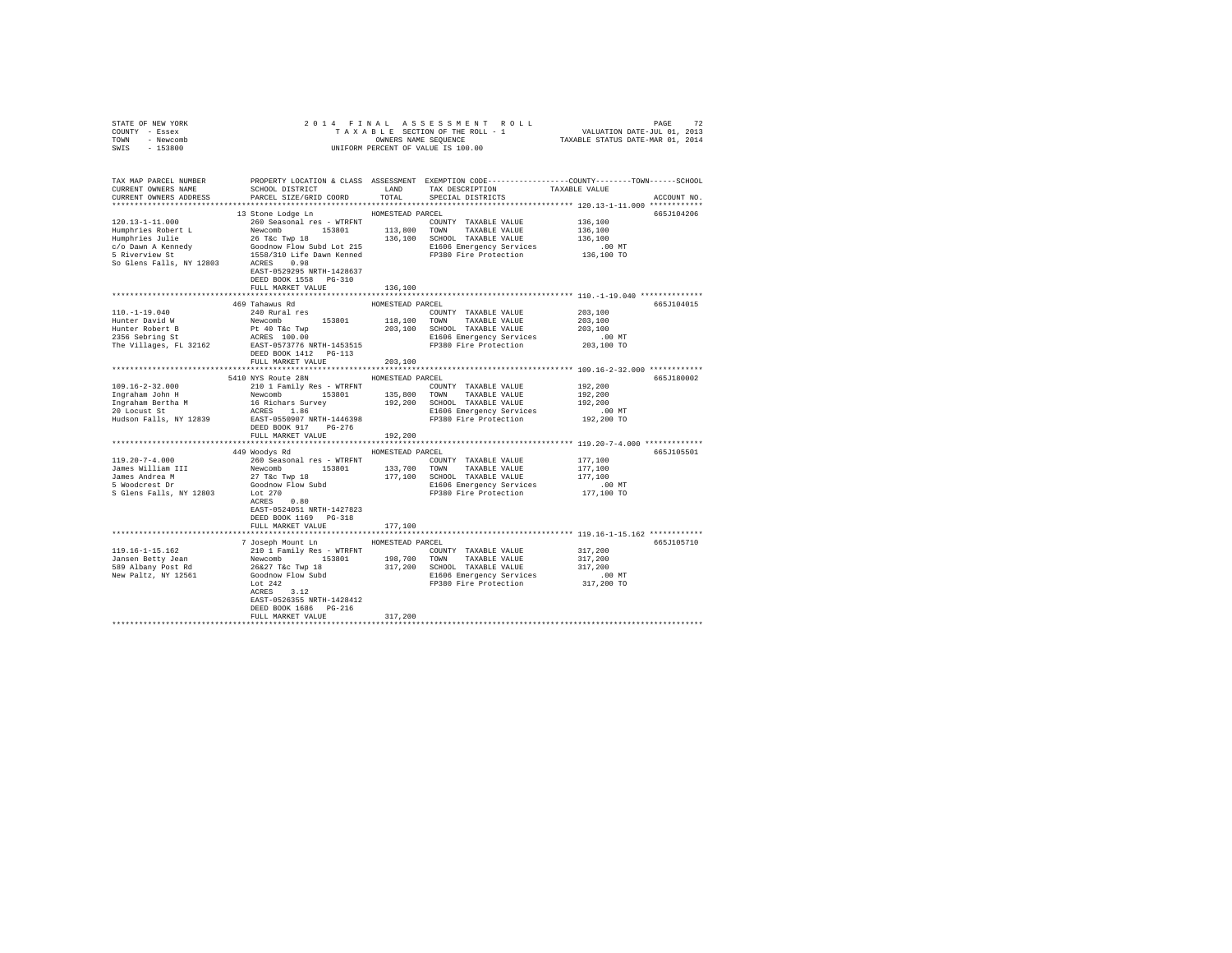| STATE OF NEW YORK                                                                                                                                                                           |                                                                                                                                                                                                                                                                                                                                                                                                                                       |                  |                                                                                                 |                       |               |
|---------------------------------------------------------------------------------------------------------------------------------------------------------------------------------------------|---------------------------------------------------------------------------------------------------------------------------------------------------------------------------------------------------------------------------------------------------------------------------------------------------------------------------------------------------------------------------------------------------------------------------------------|------------------|-------------------------------------------------------------------------------------------------|-----------------------|---------------|
| COUNTY - Essex                                                                                                                                                                              |                                                                                                                                                                                                                                                                                                                                                                                                                                       |                  |                                                                                                 |                       |               |
| - Newcomb<br>TOWN                                                                                                                                                                           |                                                                                                                                                                                                                                                                                                                                                                                                                                       |                  |                                                                                                 |                       |               |
| SWIS - 153800                                                                                                                                                                               |                                                                                                                                                                                                                                                                                                                                                                                                                                       |                  | UNIFORM PERCENT OF VALUE IS 100.00                                                              |                       |               |
|                                                                                                                                                                                             |                                                                                                                                                                                                                                                                                                                                                                                                                                       |                  |                                                                                                 |                       |               |
|                                                                                                                                                                                             |                                                                                                                                                                                                                                                                                                                                                                                                                                       |                  |                                                                                                 |                       |               |
|                                                                                                                                                                                             |                                                                                                                                                                                                                                                                                                                                                                                                                                       |                  |                                                                                                 |                       |               |
| TAX MAP PARCEL NUMBER                                                                                                                                                                       |                                                                                                                                                                                                                                                                                                                                                                                                                                       |                  | PROPERTY LOCATION & CLASS ASSESSMENT EXEMPTION CODE----------------COUNTY-------TOWN-----SCHOOL |                       |               |
| CURRENT OWNERS NAME                                                                                                                                                                         | SCHOOL DISTRICT                                                                                                                                                                                                                                                                                                                                                                                                                       | LAND             | TAX DESCRIPTION TAXABLE VALUE                                                                   |                       |               |
| CURRENT OWNERS ADDRESS                                                                                                                                                                      | PARCEL SIZE/GRID COORD                                                                                                                                                                                                                                                                                                                                                                                                                | TOTAL            | SPECIAL DISTRICTS                                                                               |                       | ACCOUNT NO.   |
|                                                                                                                                                                                             |                                                                                                                                                                                                                                                                                                                                                                                                                                       |                  |                                                                                                 |                       |               |
|                                                                                                                                                                                             | 10 Pinney Ln                                                                                                                                                                                                                                                                                                                                                                                                                          | HOMESTEAD PARCEL |                                                                                                 |                       | 665J105614    |
| $120.17 - 2 - 30.000$                                                                                                                                                                       |                                                                                                                                                                                                                                                                                                                                                                                                                                       |                  |                                                                                                 | $\sim$ 0 $\sim$       | $0 \t 30,000$ |
| Jeffery Delbert                                                                                                                                                                             |                                                                                                                                                                                                                                                                                                                                                                                                                                       |                  |                                                                                                 | 251,500               |               |
| Jeffery Zoeann                                                                                                                                                                              |                                                                                                                                                                                                                                                                                                                                                                                                                                       |                  |                                                                                                 | 251,500               |               |
| PO Box 21                                                                                                                                                                                   |                                                                                                                                                                                                                                                                                                                                                                                                                                       |                  | SCHOOL TAXABLE VALUE                                                                            | 221,500               |               |
| Newcomb, NY 12852                                                                                                                                                                           | $\begin{tabular}{c c c} \multicolumn{1}{c}{\textbf{210}1 Fami1y Res = WTRINT} \multicolumn{1}{c}{\textbf{210}1 Fami1y Res = WTRINT} \multicolumn{1}{c}{\textbf{210}1 Fami1y Res = WTRINT} \multicolumn{1}{c}{\textbf{210}1 Fami2xABLE VALUE} \multicolumn{1}{c}{\textbf{Newcomb}} \multicolumn{1}{c}{\textbf{210}1 Fami2xABLE VALUE} \multicolumn{1}{c}{\textbf{210}1 Fini2xABLE VALUE} \multicolumn{1}{c}{\textbf{42} 7 4c 7 we sub$ |                  | SCHOOL Income<br>E1606 Emergency Services                                                       | . 00 MT               |               |
|                                                                                                                                                                                             | ACRES 0.92 BANK1STARSG                                                                                                                                                                                                                                                                                                                                                                                                                |                  | FP380 Fire Protection 251,500 TO                                                                |                       |               |
|                                                                                                                                                                                             | EAST-0531109 NRTH-1426920                                                                                                                                                                                                                                                                                                                                                                                                             |                  |                                                                                                 |                       |               |
|                                                                                                                                                                                             | DEED BOOK 1548 PG-38                                                                                                                                                                                                                                                                                                                                                                                                                  |                  |                                                                                                 |                       |               |
|                                                                                                                                                                                             | FULL MARKET VALUE                                                                                                                                                                                                                                                                                                                                                                                                                     | 251,500          |                                                                                                 |                       |               |
|                                                                                                                                                                                             |                                                                                                                                                                                                                                                                                                                                                                                                                                       |                  |                                                                                                 |                       |               |
|                                                                                                                                                                                             | 31 Doe Haven Ln                                                                                                                                                                                                                                                                                                                                                                                                                       | HOMESTEAD PARCEL |                                                                                                 |                       | 665J101003    |
| 120.17-2-19.000                                                                                                                                                                             | 270 Mfg housing - WTRFNT                                                                                                                                                                                                                                                                                                                                                                                                              |                  | COUNTY TAXABLE VALUE                                                                            | 154,400               |               |
| Jenks David A                                                                                                                                                                               |                                                                                                                                                                                                                                                                                                                                                                                                                                       |                  |                                                                                                 | 154,400               |               |
|                                                                                                                                                                                             | Newcomb 153801 112,700 TOWN TAXABLE VALUE<br>41 T&c Twp 18 154,400 SCHOOL TAXABLE VALUE<br>Goodnow Flow Subd                                                                                                                                                                                                                                                                                                                          |                  | 154,400 SCHOOL TAXABLE VALUE                                                                    | 154,400               |               |
| Jenks Donna L<br>138 Hinds Rd                                                                                                                                                               |                                                                                                                                                                                                                                                                                                                                                                                                                                       |                  | E166 Emergency Services<br>E166 Emergency Services<br>And The Benefaction                       | $.00$ MT              |               |
| Fort Edward, NY 12828                                                                                                                                                                       | Lot 88                                                                                                                                                                                                                                                                                                                                                                                                                                |                  | FP380 Fire Protection 154,400 TO                                                                |                       |               |
|                                                                                                                                                                                             | ACRES 0.92                                                                                                                                                                                                                                                                                                                                                                                                                            |                  |                                                                                                 |                       |               |
|                                                                                                                                                                                             | EAST-0529981 NRTH-1426830                                                                                                                                                                                                                                                                                                                                                                                                             |                  |                                                                                                 |                       |               |
|                                                                                                                                                                                             | DEED BOOK 1461 PG-215                                                                                                                                                                                                                                                                                                                                                                                                                 |                  |                                                                                                 |                       |               |
|                                                                                                                                                                                             | FULL MARKET VALUE                                                                                                                                                                                                                                                                                                                                                                                                                     | 154,400          |                                                                                                 |                       |               |
|                                                                                                                                                                                             |                                                                                                                                                                                                                                                                                                                                                                                                                                       |                  |                                                                                                 |                       |               |
|                                                                                                                                                                                             | 76 Doe Haven Ln                                                                                                                                                                                                                                                                                                                                                                                                                       | HOMESTEAD PARCEL |                                                                                                 |                       | 665J107009    |
| $120.17 - 2 - 21.022$                                                                                                                                                                       |                                                                                                                                                                                                                                                                                                                                                                                                                                       |                  |                                                                                                 | 198,600               |               |
| Jennings Daniel                                                                                                                                                                             |                                                                                                                                                                                                                                                                                                                                                                                                                                       |                  |                                                                                                 | 198,600               |               |
| 457 Long Run Rd                                                                                                                                                                             |                                                                                                                                                                                                                                                                                                                                                                                                                                       |                  |                                                                                                 | 198,600               |               |
| Reedy, WV 25270                                                                                                                                                                             |                                                                                                                                                                                                                                                                                                                                                                                                                                       |                  |                                                                                                 |                       |               |
|                                                                                                                                                                                             | 260 Seasonal res - WTRFNT<br>Mewcomb 153801 165,400 TONNY TAXABLE VALUE<br>Mewcomb 153801 165,400 TONNY TAXABLE VALUE<br>41 T&C Twp 18 198,600 SCHOOL TAXABLE VALUE<br>40 COMNY Flow Subd<br>198,600 SCHOOL TAXABLE VALUE<br>2006100 Flow                                                                                                                                                                                             |                  |                                                                                                 |                       |               |
|                                                                                                                                                                                             | ACRES 1.90                                                                                                                                                                                                                                                                                                                                                                                                                            |                  |                                                                                                 |                       |               |
|                                                                                                                                                                                             | EAST-0530230 NRTH-1427139                                                                                                                                                                                                                                                                                                                                                                                                             |                  |                                                                                                 |                       |               |
|                                                                                                                                                                                             | DEED BOOK 1430 PG-138                                                                                                                                                                                                                                                                                                                                                                                                                 |                  |                                                                                                 |                       |               |
|                                                                                                                                                                                             | FULL MARKET VALUE                                                                                                                                                                                                                                                                                                                                                                                                                     | 198,600          |                                                                                                 |                       |               |
|                                                                                                                                                                                             |                                                                                                                                                                                                                                                                                                                                                                                                                                       |                  | ********************************** 119.20-2-3.000 **************                                |                       |               |
|                                                                                                                                                                                             | 1884 Goodnow Flow Rd MOMESTEAD PARCEL                                                                                                                                                                                                                                                                                                                                                                                                 |                  |                                                                                                 |                       | 665J187010    |
| $119.20 - 2 - 3.000$                                                                                                                                                                        | 260 Seasonal res - WTRFNT                                                                                                                                                                                                                                                                                                                                                                                                             |                  | COUNTY TAXABLE VALUE                                                                            | 181,200               |               |
| 119.20-2-3.000<br>19.20 Johnnings Daniel C<br>20 Johnnings Daniel C<br>Jennings Jennings Daniel C<br>27 Téc Twp 18 129,700 TOWN TAXABLE VALUE (Paramings Jennings Jennings And Lot 3500<br> |                                                                                                                                                                                                                                                                                                                                                                                                                                       |                  |                                                                                                 | 181,200               |               |
|                                                                                                                                                                                             |                                                                                                                                                                                                                                                                                                                                                                                                                                       |                  |                                                                                                 | 181,200               |               |
|                                                                                                                                                                                             |                                                                                                                                                                                                                                                                                                                                                                                                                                       |                  |                                                                                                 |                       |               |
|                                                                                                                                                                                             |                                                                                                                                                                                                                                                                                                                                                                                                                                       |                  | E1606 Emergency Services<br>FP380 Fire Protection                                               | .00 MT.<br>181,200 TO |               |
|                                                                                                                                                                                             |                                                                                                                                                                                                                                                                                                                                                                                                                                       |                  |                                                                                                 |                       |               |
|                                                                                                                                                                                             | DEED BOOK 1746 PG-280                                                                                                                                                                                                                                                                                                                                                                                                                 |                  |                                                                                                 |                       |               |
|                                                                                                                                                                                             | FULL MARKET VALUE                                                                                                                                                                                                                                                                                                                                                                                                                     | 181,200          |                                                                                                 |                       |               |
|                                                                                                                                                                                             |                                                                                                                                                                                                                                                                                                                                                                                                                                       |                  |                                                                                                 |                       |               |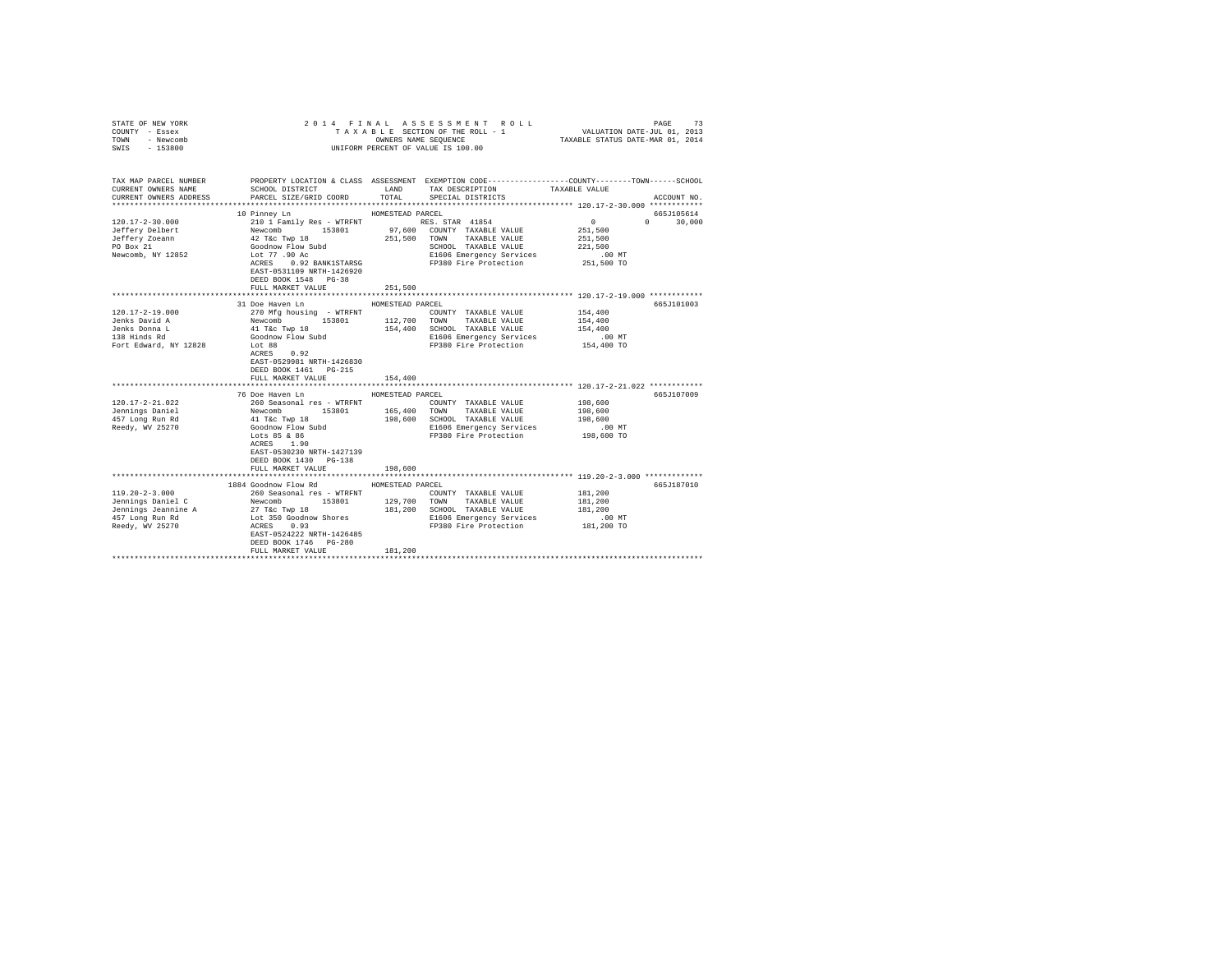| COUNTY - Essex<br>TOWN<br>- Newcomb<br>SWIS - 153800 | OWNERS NAME SEQUENCE<br>UNIFORM PERCENT OF VALUE IS 100.00                                                                                                                                          |                           |                                                                                                                                                       |                                                         |             |
|------------------------------------------------------|-----------------------------------------------------------------------------------------------------------------------------------------------------------------------------------------------------|---------------------------|-------------------------------------------------------------------------------------------------------------------------------------------------------|---------------------------------------------------------|-------------|
| CURRENT OWNERS NAME<br>CURRENT OWNERS ADDRESS        | TAX MAP PARCEL NUMBER PROPERTY LOCATION & CLASS ASSESSMENT EXEMPTION CODE--------------COUNTY-------TOWN------SCHOOL<br>SCHOOL DISTRICT TAND TAX DESCRIPTION<br>PARCEL SIZE/GRID COORD              | TOTAL                     | SPECIAL DISTRICTS                                                                                                                                     | TAXABLE VALUE                                           | ACCOUNT NO. |
|                                                      | 1104 Goodnow Flow Rd MOMESTEAD PARCEL                                                                                                                                                               |                           |                                                                                                                                                       |                                                         | 665J105415  |
|                                                      |                                                                                                                                                                                                     |                           |                                                                                                                                                       | 220,100                                                 |             |
|                                                      |                                                                                                                                                                                                     |                           |                                                                                                                                                       | 220,100                                                 |             |
|                                                      |                                                                                                                                                                                                     |                           |                                                                                                                                                       | 220,100                                                 |             |
|                                                      |                                                                                                                                                                                                     |                           |                                                                                                                                                       | .00 MT                                                  |             |
|                                                      | EAST-0537892 NRTH-1427183                                                                                                                                                                           |                           | FP380 Fire Protection 220,100 TO                                                                                                                      |                                                         |             |
|                                                      | DEED BOOK 1579 PG-70                                                                                                                                                                                |                           |                                                                                                                                                       |                                                         |             |
|                                                      | FULL MARKET VALUE                                                                                                                                                                                   | 220,100                   |                                                                                                                                                       |                                                         |             |
|                                                      |                                                                                                                                                                                                     |                           |                                                                                                                                                       |                                                         |             |
|                                                      | 291 Woodys Rd                                                                                                                                                                                       | HOMESTEAD PARCEL          |                                                                                                                                                       |                                                         | 665J101513  |
|                                                      |                                                                                                                                                                                                     |                           | COUNTY TAXABLE VALUE<br>106,800 TOWN TAXABLE VALUE                                                                                                    | 228,300                                                 |             |
|                                                      |                                                                                                                                                                                                     |                           |                                                                                                                                                       | 228,300                                                 |             |
|                                                      |                                                                                                                                                                                                     |                           | 228,300 SCHOOL TAXABLE VALUE<br>E1606 Emergency Services                                                                                              | 228,300                                                 |             |
|                                                      |                                                                                                                                                                                                     |                           | FP380 Fire Protection 228,300 TO                                                                                                                      | $.00$ MT                                                |             |
|                                                      | EAST-0527233 NRTH-1428905<br>DEED BOOK 1291   PG-111                                                                                                                                                |                           |                                                                                                                                                       |                                                         |             |
|                                                      | FULL MARKET VALUE<br>**************************                                                                                                                                                     | 228,300<br>************** |                                                                                                                                                       | ************************** 120.17-2-23.024 ************ |             |
|                                                      | 54 Doe Haven Ln                                                                                                                                                                                     | HOMESTEAD PARCEL          |                                                                                                                                                       |                                                         | 665J104113  |
| $120.17 - 2 - 23.024$                                |                                                                                                                                                                                                     |                           | COUNTY TAXABLE VALUE                                                                                                                                  | 179,700                                                 |             |
| Jupin Joseph                                         |                                                                                                                                                                                                     |                           |                                                                                                                                                       | 179,700                                                 |             |
|                                                      | 260 Seasonal res - WTRFNT<br>Newcomb 153801 153,400 TOWNY TAXABLE VALUE<br>41 T&C TWP 18 199,700 SCHOOL TAXABLE VALUE<br>Goodnow Flow Subd 179,700 SCHOOL TAXABLE VALUE<br>El606 Emergency Services |                           | 179,700 SCHOOL TAXABLE VALUE                                                                                                                          | 179,700                                                 |             |
| Jupin Victoria<br>39 Van Ness Rd                     |                                                                                                                                                                                                     |                           | E1606 Emergency Services                                                                                                                              | . 00 MT                                                 |             |
| Mechanicville, NY 12118                              | Lots 83 & 84<br>ACRES 2.30<br>EAST-0530407 NRTH-1426784<br>DEED BOOK 340<br>$PG-314$<br>FULL MARKET VALUE                                                                                           | 179,700                   | FP380 Fire Protection                                                                                                                                 | 179,700 TO                                              |             |
|                                                      |                                                                                                                                                                                                     |                           |                                                                                                                                                       |                                                         |             |
|                                                      | 20 Pine Tree Rd                                                                                                                                                                                     | HOMESTEAD PARCEL          |                                                                                                                                                       |                                                         | 665J104714  |
|                                                      |                                                                                                                                                                                                     |                           |                                                                                                                                                       | $\sim$ 0                                                | 0 64.200    |
|                                                      |                                                                                                                                                                                                     |                           |                                                                                                                                                       | 150,300                                                 |             |
|                                                      |                                                                                                                                                                                                     |                           |                                                                                                                                                       | 150,300                                                 |             |
|                                                      |                                                                                                                                                                                                     |                           | SCHOOL TAXABLE VALUE                                                                                                                                  | 86,100                                                  |             |
|                                                      | EAST-0543706 NRTH-1445985                                                                                                                                                                           |                           | CONTROL CONTROL CONTROL CONTROL CONTROL CONTROL CONTROL CONTROL CONTROL CONTROL CONTROL CONTROL CONTROL CONTRO<br>E1606 Emergency Services 150,300 TO |                                                         |             |
|                                                      | DEED BOOK 969 PG-189                                                                                                                                                                                |                           |                                                                                                                                                       |                                                         |             |
|                                                      | FULL MARKET VALUE                                                                                                                                                                                   | 150,300                   |                                                                                                                                                       |                                                         |             |
|                                                      |                                                                                                                                                                                                     |                           |                                                                                                                                                       |                                                         |             |

STATE OF NEW YORK 2014 FINAL ASSESSMENT ROLL PAGE 74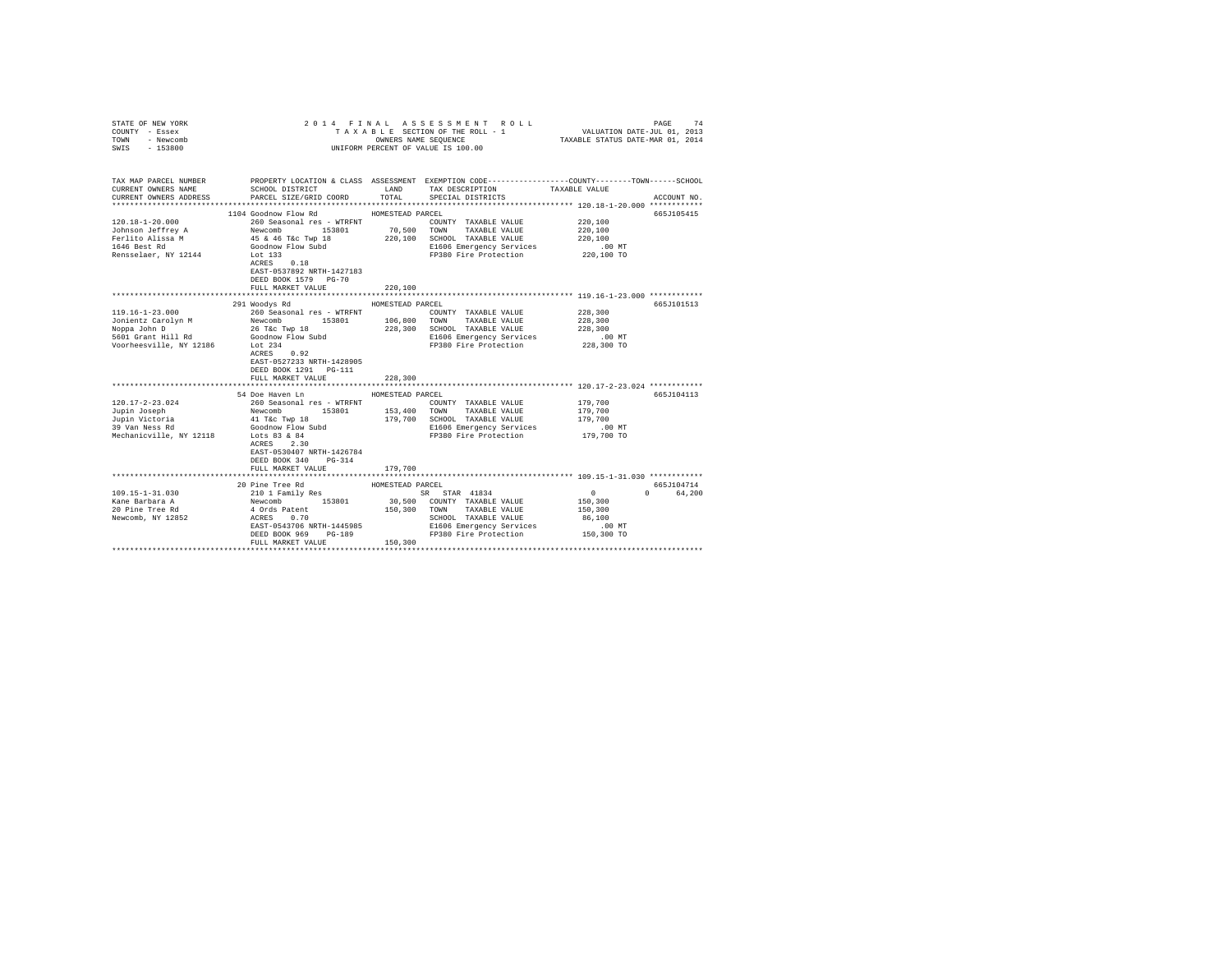| STATE OF NEW YORK                                                                                                                                                                                                              | 2014 FINAL                                                                                                                                                                                                                                   |                  |                                                                                                |               |             |
|--------------------------------------------------------------------------------------------------------------------------------------------------------------------------------------------------------------------------------|----------------------------------------------------------------------------------------------------------------------------------------------------------------------------------------------------------------------------------------------|------------------|------------------------------------------------------------------------------------------------|---------------|-------------|
| COUNTY - Essex                                                                                                                                                                                                                 |                                                                                                                                                                                                                                              |                  |                                                                                                |               |             |
| TOWN - Newcomb                                                                                                                                                                                                                 |                                                                                                                                                                                                                                              |                  | OWNERS NAME SEQUENCE<br>UNIFORM PERCENT OF VALUE IS 100.00                                     |               |             |
| SWIS<br>$-153800$                                                                                                                                                                                                              |                                                                                                                                                                                                                                              |                  |                                                                                                |               |             |
|                                                                                                                                                                                                                                |                                                                                                                                                                                                                                              |                  |                                                                                                |               |             |
|                                                                                                                                                                                                                                |                                                                                                                                                                                                                                              |                  |                                                                                                |               |             |
| TAX MAP PARCEL NUMBER                                                                                                                                                                                                          |                                                                                                                                                                                                                                              |                  | PROPERTY LOCATION & CLASS ASSESSMENT EXEMPTION CODE---------------COUNTY-------TOWN-----SCHOOL |               |             |
| CURRENT OWNERS NAME                                                                                                                                                                                                            | SCHOOL DISTRICT LAND                                                                                                                                                                                                                         |                  | TAX DESCRIPTION                                                                                | TAXABLE VALUE |             |
| CURRENT OWNERS ADDRESS                                                                                                                                                                                                         | PARCEL SIZE/GRID COORD TOTAL                                                                                                                                                                                                                 |                  | SPECIAL DISTRICTS                                                                              |               | ACCOUNT NO. |
|                                                                                                                                                                                                                                |                                                                                                                                                                                                                                              |                  |                                                                                                |               |             |
|                                                                                                                                                                                                                                | 4963 NYS Route 28N                                                                                                                                                                                                                           | HOMESTEAD PARCEL |                                                                                                |               | 665J100708  |
|                                                                                                                                                                                                                                |                                                                                                                                                                                                                                              |                  |                                                                                                | 193,200       |             |
|                                                                                                                                                                                                                                |                                                                                                                                                                                                                                              |                  |                                                                                                | 193,200       |             |
|                                                                                                                                                                                                                                |                                                                                                                                                                                                                                              |                  |                                                                                                | 193,200       |             |
|                                                                                                                                                                                                                                |                                                                                                                                                                                                                                              |                  | E1606 Emergency Services                                                                       | $.00$ MT      |             |
|                                                                                                                                                                                                                                |                                                                                                                                                                                                                                              |                  |                                                                                                | 193,200 TO    |             |
|                                                                                                                                                                                                                                |                                                                                                                                                                                                                                              |                  |                                                                                                |               |             |
|                                                                                                                                                                                                                                | FULL MARKET VALUE                                                                                                                                                                                                                            | 193,200          |                                                                                                |               |             |
|                                                                                                                                                                                                                                |                                                                                                                                                                                                                                              |                  |                                                                                                |               |             |
|                                                                                                                                                                                                                                | 24 Schraver Wav                                                                                                                                                                                                                              | HOMESTEAD PARCEL |                                                                                                |               | 665J106407  |
| 110.13-9-13.000                                                                                                                                                                                                                |                                                                                                                                                                                                                                              |                  |                                                                                                | 50,800        |             |
| Keller Arthur B                                                                                                                                                                                                                |                                                                                                                                                                                                                                              |                  |                                                                                                | 50,800        |             |
| 421 Centerline Rd<br>Galway, NY 12074                                                                                                                                                                                          |                                                                                                                                                                                                                                              |                  |                                                                                                | 50,800        |             |
|                                                                                                                                                                                                                                | 24 SUITRE VALUE<br>260 Seasonal res<br>Newcomb 153801 24,300 TONNY TAXABLE VALUE<br>19 Richards Survey 50,800 SCHOOL TAXABLE VALUE<br>ACRES 0.50 SCHOOL TAXABLE VALUE<br>ACRES 0.50 SCHOOL TAXABLE VALUE<br>RES<br>EAST-0555727 NRTH-1445554 |                  | E1606 Emergency Services<br>FP380 Fire Protection                                              | $.00$ MT      |             |
|                                                                                                                                                                                                                                | DEED BOOK 640 PG-135                                                                                                                                                                                                                         |                  |                                                                                                | 50,800 TO     |             |
|                                                                                                                                                                                                                                | FULL MARKET VALUE                                                                                                                                                                                                                            | 50,800           |                                                                                                |               |             |
|                                                                                                                                                                                                                                |                                                                                                                                                                                                                                              |                  |                                                                                                |               |             |
|                                                                                                                                                                                                                                | 5704 NYS Route 28N                                                                                                                                                                                                                           | HOMESTEAD PARCEL |                                                                                                |               | 665J101412  |
|                                                                                                                                                                                                                                |                                                                                                                                                                                                                                              |                  |                                                                                                |               |             |
|                                                                                                                                                                                                                                |                                                                                                                                                                                                                                              |                  |                                                                                                |               |             |
|                                                                                                                                                                                                                                |                                                                                                                                                                                                                                              |                  |                                                                                                |               |             |
|                                                                                                                                                                                                                                |                                                                                                                                                                                                                                              |                  |                                                                                                |               |             |
|                                                                                                                                                                                                                                |                                                                                                                                                                                                                                              |                  |                                                                                                |               |             |
|                                                                                                                                                                                                                                |                                                                                                                                                                                                                                              |                  |                                                                                                |               |             |
|                                                                                                                                                                                                                                | EAST-0544072 NRTH-1446368                                                                                                                                                                                                                    |                  |                                                                                                |               |             |
|                                                                                                                                                                                                                                | DEED BOOK 1456 PG-39                                                                                                                                                                                                                         |                  |                                                                                                |               |             |
|                                                                                                                                                                                                                                | FULL MARKET VALUE                                                                                                                                                                                                                            | 116,000          |                                                                                                |               |             |
|                                                                                                                                                                                                                                |                                                                                                                                                                                                                                              |                  |                                                                                                |               |             |
|                                                                                                                                                                                                                                | 5700 NYS Route 28N                                                                                                                                                                                                                           | HOMESTEAD PARCEL |                                                                                                |               | 665J108804  |
| 109.15-1-35.063                                                                                                                                                                                                                | 210 1 Family Res - WTRFNT                                                                                                                                                                                                                    |                  | COUNTY TAXABLE VALUE                                                                           | 161,600       |             |
|                                                                                                                                                                                                                                |                                                                                                                                                                                                                                              |                  |                                                                                                | 161,600       |             |
|                                                                                                                                                                                                                                |                                                                                                                                                                                                                                              |                  |                                                                                                | 161,600       |             |
|                                                                                                                                                                                                                                |                                                                                                                                                                                                                                              |                  |                                                                                                | .00 MT        |             |
| Example of the state of the state of the state of the state of the state of the state of the state of the state of the state of the state of the state of the state of the state of the state of the state of the state of the |                                                                                                                                                                                                                                              |                  |                                                                                                | 161,600 TO    |             |
|                                                                                                                                                                                                                                |                                                                                                                                                                                                                                              |                  |                                                                                                |               |             |
|                                                                                                                                                                                                                                | FULL MARKET VALUE                                                                                                                                                                                                                            | 161,600          |                                                                                                |               |             |
|                                                                                                                                                                                                                                |                                                                                                                                                                                                                                              |                  |                                                                                                |               |             |
|                                                                                                                                                                                                                                |                                                                                                                                                                                                                                              |                  |                                                                                                |               | 665J105905  |
|                                                                                                                                                                                                                                |                                                                                                                                                                                                                                              |                  |                                                                                                | 114,300       |             |
|                                                                                                                                                                                                                                |                                                                                                                                                                                                                                              |                  |                                                                                                | 114,300       |             |
|                                                                                                                                                                                                                                |                                                                                                                                                                                                                                              |                  |                                                                                                | 114,300       |             |
|                                                                                                                                                                                                                                | EAST-0533522 NRTH-1424310                                                                                                                                                                                                                    |                  | E1606 Emergency Services<br>FP380 Fire Protection                                              | .00 MT        |             |
|                                                                                                                                                                                                                                | FULL MARKET VALUE                                                                                                                                                                                                                            | 114,300          |                                                                                                | 114,300 TO    |             |
|                                                                                                                                                                                                                                |                                                                                                                                                                                                                                              |                  |                                                                                                |               |             |
|                                                                                                                                                                                                                                |                                                                                                                                                                                                                                              |                  |                                                                                                |               |             |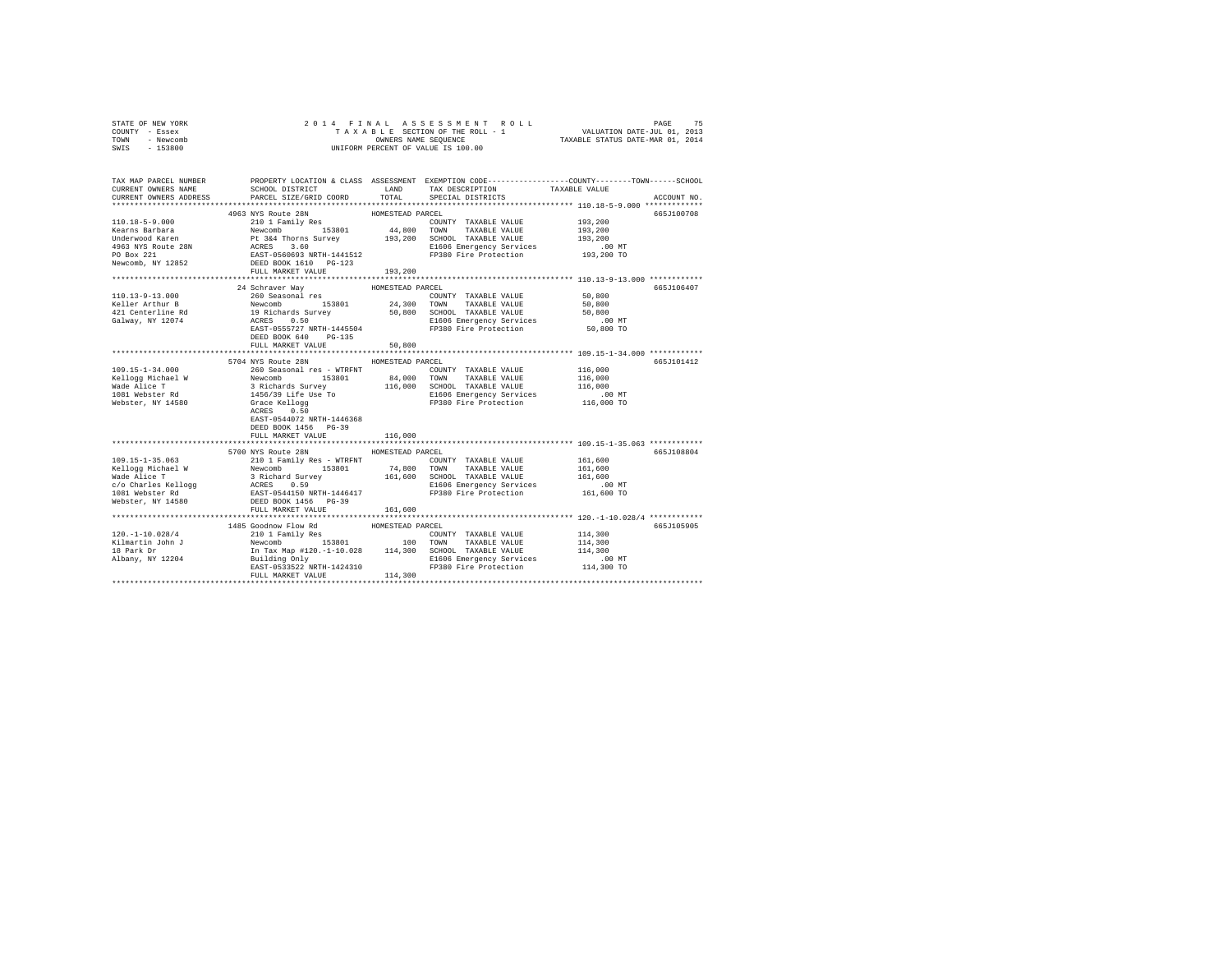| STATE OF NEW YORK                                                                                                                                                                                                                                                                                            |                                                                                                                                                                                                                                                                            |                      |                       |            |             |
|--------------------------------------------------------------------------------------------------------------------------------------------------------------------------------------------------------------------------------------------------------------------------------------------------------------|----------------------------------------------------------------------------------------------------------------------------------------------------------------------------------------------------------------------------------------------------------------------------|----------------------|-----------------------|------------|-------------|
| COUNTY - Essex                                                                                                                                                                                                                                                                                               |                                                                                                                                                                                                                                                                            |                      |                       |            |             |
| TOWN - Newcomb                                                                                                                                                                                                                                                                                               |                                                                                                                                                                                                                                                                            |                      |                       |            |             |
| SWIS - 153800                                                                                                                                                                                                                                                                                                |                                                                                                                                                                                                                                                                            |                      |                       |            |             |
|                                                                                                                                                                                                                                                                                                              |                                                                                                                                                                                                                                                                            |                      |                       |            |             |
|                                                                                                                                                                                                                                                                                                              |                                                                                                                                                                                                                                                                            |                      |                       |            |             |
| TAX MAP PARCEL NUMBER     PROPERTY LOCATION & CLASS ASSESSMENT EXEMPTION CODE---------------COUNTY-------TOWN------SCHOOL DISTRICT     LAND   TAX DESCRIPTION     TAXABLE VALUE                                                                                                                              |                                                                                                                                                                                                                                                                            |                      |                       |            |             |
|                                                                                                                                                                                                                                                                                                              |                                                                                                                                                                                                                                                                            |                      |                       |            |             |
| CURRENT OWNERS ADDRESS                                                                                                                                                                                                                                                                                       | PARCEL SIZE/GRID COORD                                                                                                                                                                                                                                                     | TOTAL                | SPECIAL DISTRICTS     |            | ACCOUNT NO. |
|                                                                                                                                                                                                                                                                                                              |                                                                                                                                                                                                                                                                            |                      |                       |            |             |
|                                                                                                                                                                                                                                                                                                              | Lower Works Rd                                                                                                                                                                                                                                                             | NON-HOMESTEAD PARCEL |                       |            | 665J191004  |
|                                                                                                                                                                                                                                                                                                              |                                                                                                                                                                                                                                                                            |                      |                       |            |             |
|                                                                                                                                                                                                                                                                                                              |                                                                                                                                                                                                                                                                            |                      |                       |            |             |
|                                                                                                                                                                                                                                                                                                              |                                                                                                                                                                                                                                                                            |                      |                       |            |             |
|                                                                                                                                                                                                                                                                                                              |                                                                                                                                                                                                                                                                            |                      |                       |            |             |
|                                                                                                                                                                                                                                                                                                              |                                                                                                                                                                                                                                                                            |                      |                       |            |             |
|                                                                                                                                                                                                                                                                                                              |                                                                                                                                                                                                                                                                            |                      |                       |            |             |
|                                                                                                                                                                                                                                                                                                              |                                                                                                                                                                                                                                                                            |                      |                       |            |             |
|                                                                                                                                                                                                                                                                                                              |                                                                                                                                                                                                                                                                            |                      |                       |            |             |
|                                                                                                                                                                                                                                                                                                              | 101 Woodys Rd MOMESTEAD PARCEL                                                                                                                                                                                                                                             |                      |                       |            | 665J104508  |
|                                                                                                                                                                                                                                                                                                              |                                                                                                                                                                                                                                                                            |                      |                       |            |             |
|                                                                                                                                                                                                                                                                                                              |                                                                                                                                                                                                                                                                            |                      |                       |            |             |
|                                                                                                                                                                                                                                                                                                              |                                                                                                                                                                                                                                                                            |                      |                       |            |             |
|                                                                                                                                                                                                                                                                                                              |                                                                                                                                                                                                                                                                            |                      |                       |            |             |
|                                                                                                                                                                                                                                                                                                              |                                                                                                                                                                                                                                                                            |                      |                       |            |             |
|                                                                                                                                                                                                                                                                                                              | ACRES 0.65                                                                                                                                                                                                                                                                 |                      |                       |            |             |
|                                                                                                                                                                                                                                                                                                              | EAST-0531768 NRTH-1428617                                                                                                                                                                                                                                                  |                      |                       |            |             |
|                                                                                                                                                                                                                                                                                                              | DEED BOOK 1716    PG-296                                                                                                                                                                                                                                                   |                      |                       |            |             |
|                                                                                                                                                                                                                                                                                                              | FULL MARKET VALUE                                                                                                                                                                                                                                                          | 127,500              |                       |            |             |
|                                                                                                                                                                                                                                                                                                              |                                                                                                                                                                                                                                                                            |                      |                       |            |             |
|                                                                                                                                                                                                                                                                                                              | 181 Woodys Rd MOMESTEAD PARCEL                                                                                                                                                                                                                                             |                      |                       |            | 665J103505  |
| 120.13-1-17.000                                                                                                                                                                                                                                                                                              | 2010 I Family Res - WTRFNT<br>2010 I Family Res - WTRFNT<br>297,100<br>297,100<br>297,100<br>297,100<br>297,100<br>297,100<br>297,100<br>297,100<br>297,100<br>297,100<br>297,100<br>297,100<br>297,100<br>297,100<br>297,100<br>2081<br>2081<br>2081<br>2091<br>2001<br>2 |                      |                       | 297,100    |             |
|                                                                                                                                                                                                                                                                                                              |                                                                                                                                                                                                                                                                            |                      |                       |            |             |
|                                                                                                                                                                                                                                                                                                              |                                                                                                                                                                                                                                                                            |                      |                       |            |             |
| King James H<br>209 Woodys Ln<br>Newcomb, NY 12852                                                                                                                                                                                                                                                           |                                                                                                                                                                                                                                                                            |                      |                       |            |             |
|                                                                                                                                                                                                                                                                                                              | ACRES 0.92                                                                                                                                                                                                                                                                 |                      | FP380 Fire Protection | 297,100 TO |             |
|                                                                                                                                                                                                                                                                                                              | EAST-0529913 NRTH-1428552                                                                                                                                                                                                                                                  |                      |                       |            |             |
|                                                                                                                                                                                                                                                                                                              | DEED BOOK 1596 PG-129                                                                                                                                                                                                                                                      |                      |                       |            |             |
|                                                                                                                                                                                                                                                                                                              | FULL MARKET VALUE                                                                                                                                                                                                                                                          | 297,100              |                       |            |             |
|                                                                                                                                                                                                                                                                                                              |                                                                                                                                                                                                                                                                            |                      |                       |            |             |
|                                                                                                                                                                                                                                                                                                              | 37 Chaisson Rd                                                                                                                                                                                                                                                             | HOMESTEAD PARCEL     |                       |            | 665J104209  |
|                                                                                                                                                                                                                                                                                                              |                                                                                                                                                                                                                                                                            |                      |                       |            |             |
|                                                                                                                                                                                                                                                                                                              |                                                                                                                                                                                                                                                                            |                      |                       |            |             |
|                                                                                                                                                                                                                                                                                                              |                                                                                                                                                                                                                                                                            |                      |                       |            |             |
|                                                                                                                                                                                                                                                                                                              |                                                                                                                                                                                                                                                                            |                      |                       |            |             |
|                                                                                                                                                                                                                                                                                                              |                                                                                                                                                                                                                                                                            |                      |                       |            |             |
|                                                                                                                                                                                                                                                                                                              |                                                                                                                                                                                                                                                                            |                      |                       |            |             |
|                                                                                                                                                                                                                                                                                                              | FULL MARKET VALUE                                                                                                                                                                                                                                                          | 38,000               |                       |            |             |
|                                                                                                                                                                                                                                                                                                              |                                                                                                                                                                                                                                                                            |                      |                       |            |             |
|                                                                                                                                                                                                                                                                                                              | 47 Woodys Rd HOMESTEAD PARCEL                                                                                                                                                                                                                                              |                      |                       |            | 665J104208  |
|                                                                                                                                                                                                                                                                                                              |                                                                                                                                                                                                                                                                            |                      |                       |            |             |
| $\begin{tabular}{l c c c c c c c c} \hline 120.13-1-45.000 & {\bf 193.000~cm} & {\bf 194.000~cm} & {\bf 195.000~cm} & {\bf 196.000~cm} & {\bf 197.000~cm} & {\bf 198.000~cm} & {\bf 199.000~cm} & {\bf 199.000~cm} & {\bf 199.000~cm} & {\bf 199.000~cm} & {\bf 199.000~cm} & {\bf 199.000~cm} & {\bf 199.0$ |                                                                                                                                                                                                                                                                            |                      |                       |            |             |
|                                                                                                                                                                                                                                                                                                              |                                                                                                                                                                                                                                                                            |                      |                       |            |             |
|                                                                                                                                                                                                                                                                                                              |                                                                                                                                                                                                                                                                            |                      |                       |            |             |
|                                                                                                                                                                                                                                                                                                              |                                                                                                                                                                                                                                                                            |                      |                       |            |             |
|                                                                                                                                                                                                                                                                                                              | ACRES 1.40                                                                                                                                                                                                                                                                 |                      |                       |            |             |
|                                                                                                                                                                                                                                                                                                              | EAST-0532943 NRTH-1428876                                                                                                                                                                                                                                                  |                      |                       |            |             |
|                                                                                                                                                                                                                                                                                                              | DEED BOOK BOX PG-11017                                                                                                                                                                                                                                                     |                      |                       |            |             |
|                                                                                                                                                                                                                                                                                                              | FULL MARKET VALUE                                                                                                                                                                                                                                                          | 193,000              |                       |            |             |
|                                                                                                                                                                                                                                                                                                              |                                                                                                                                                                                                                                                                            |                      |                       |            |             |
|                                                                                                                                                                                                                                                                                                              |                                                                                                                                                                                                                                                                            |                      |                       |            |             |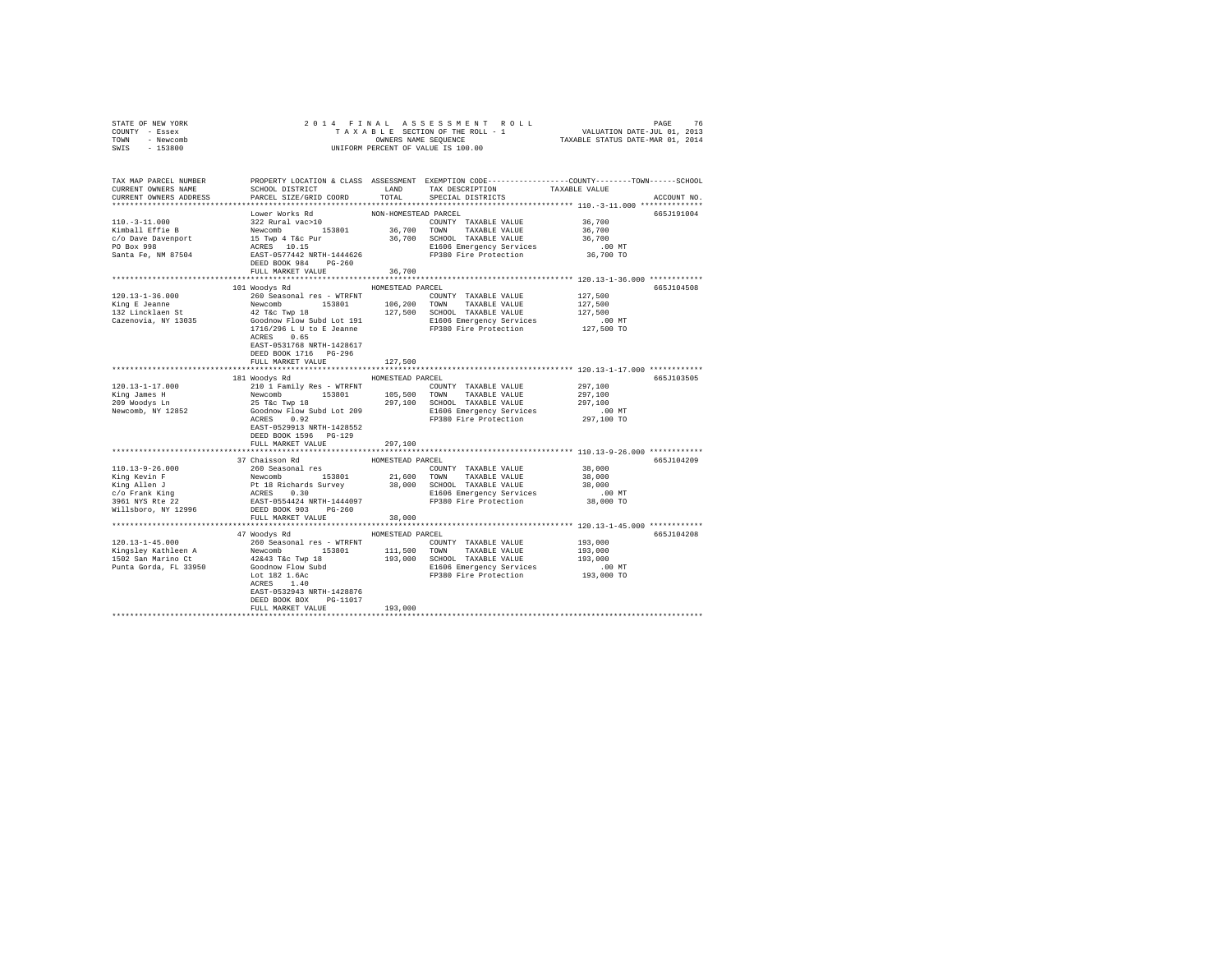| STATE OF NEW YORK                                                                                                                                                                                                                     |                                                |                      |                                                                                                                                                                                                                                        |                    |             |
|---------------------------------------------------------------------------------------------------------------------------------------------------------------------------------------------------------------------------------------|------------------------------------------------|----------------------|----------------------------------------------------------------------------------------------------------------------------------------------------------------------------------------------------------------------------------------|--------------------|-------------|
| COUNTY - Essex                                                                                                                                                                                                                        |                                                |                      |                                                                                                                                                                                                                                        |                    |             |
| TOWN - Newcomb                                                                                                                                                                                                                        |                                                |                      |                                                                                                                                                                                                                                        |                    |             |
| SWIS - 153800                                                                                                                                                                                                                         |                                                |                      |                                                                                                                                                                                                                                        |                    |             |
|                                                                                                                                                                                                                                       |                                                |                      |                                                                                                                                                                                                                                        |                    |             |
|                                                                                                                                                                                                                                       |                                                |                      |                                                                                                                                                                                                                                        |                    |             |
| TAX MAP PARCEL NUMBER PROPERTY LOCATION & CLASS ASSESSMENT EXEMPTION CODE---------------COUNTY-------TOWN------SCHOOL<br>CURRENT OWNERS NAME SCHOOL DISTRICT LAND TAX DESCRIPTION TAXABLE VALUE                                       |                                                |                      |                                                                                                                                                                                                                                        |                    |             |
|                                                                                                                                                                                                                                       |                                                |                      |                                                                                                                                                                                                                                        |                    |             |
| CURRENT OWNERS ADDRESS PARCEL SIZE/GRID COORD TOTAL SPECIAL DISTRICTS                                                                                                                                                                 |                                                |                      |                                                                                                                                                                                                                                        |                    | ACCOUNT NO. |
|                                                                                                                                                                                                                                       |                                                |                      |                                                                                                                                                                                                                                        |                    |             |
|                                                                                                                                                                                                                                       | 1166 Goodnow Flow Rd                           | HOMESTEAD PARCEL     |                                                                                                                                                                                                                                        |                    | 665J104415  |
| 120.18-2-29.049                                                                                                                                                                                                                       | 210 1 Family Res - WTRFNT COUNTY TAXABLE VALUE |                      |                                                                                                                                                                                                                                        |                    |             |
|                                                                                                                                                                                                                                       |                                                |                      |                                                                                                                                                                                                                                        | 254,600<br>254,600 |             |
|                                                                                                                                                                                                                                       |                                                |                      |                                                                                                                                                                                                                                        |                    |             |
|                                                                                                                                                                                                                                       |                                                |                      |                                                                                                                                                                                                                                        |                    |             |
|                                                                                                                                                                                                                                       |                                                |                      |                                                                                                                                                                                                                                        |                    |             |
| xiry Leo E III 294,600<br>Newcomb 153801 93,500 TOWN TAXABLE VALUE 254,600<br>Newcomb 153801 93,500 TOWN TAXABLE VALUE 254,600<br>Burgett Michael 46 T&c Twp 18 254,600 SCHOOL TAXABLE VALUE 254,600<br>81 Rebecca Ln Goodnow Flow Su |                                                |                      |                                                                                                                                                                                                                                        |                    |             |
|                                                                                                                                                                                                                                       |                                                |                      |                                                                                                                                                                                                                                        |                    |             |
|                                                                                                                                                                                                                                       | EAST-0538551 NRTH-1426067                      |                      |                                                                                                                                                                                                                                        |                    |             |
|                                                                                                                                                                                                                                       | DEED BOOK 1664 PG-119                          |                      |                                                                                                                                                                                                                                        |                    |             |
|                                                                                                                                                                                                                                       | FULL MARKET VALUE                              | 254,600              |                                                                                                                                                                                                                                        |                    |             |
|                                                                                                                                                                                                                                       |                                                |                      |                                                                                                                                                                                                                                        |                    |             |
|                                                                                                                                                                                                                                       | 48 Spring St                                   | HOMESTEAD PARCEL     |                                                                                                                                                                                                                                        | 665J106905         |             |
| $109.15 - 3 - 1.031$                                                                                                                                                                                                                  |                                                |                      |                                                                                                                                                                                                                                        |                    |             |
|                                                                                                                                                                                                                                       |                                                |                      |                                                                                                                                                                                                                                        |                    |             |
| Klemow Andrew G<br>Spring St                                                                                                                                                                                                          |                                                |                      |                                                                                                                                                                                                                                        |                    |             |
| Newcomb, NY 12852                                                                                                                                                                                                                     |                                                |                      |                                                                                                                                                                                                                                        |                    |             |
|                                                                                                                                                                                                                                       |                                                |                      |                                                                                                                                                                                                                                        |                    |             |
|                                                                                                                                                                                                                                       |                                                |                      |                                                                                                                                                                                                                                        |                    |             |
|                                                                                                                                                                                                                                       |                                                |                      |                                                                                                                                                                                                                                        |                    |             |
|                                                                                                                                                                                                                                       |                                                |                      |                                                                                                                                                                                                                                        |                    |             |
|                                                                                                                                                                                                                                       | NYS Route 28N                                  | NON-HOMESTEAD PARCEL |                                                                                                                                                                                                                                        | 665J104008         |             |
|                                                                                                                                                                                                                                       |                                                |                      |                                                                                                                                                                                                                                        |                    |             |
|                                                                                                                                                                                                                                       |                                                |                      |                                                                                                                                                                                                                                        |                    |             |
|                                                                                                                                                                                                                                       |                                                |                      |                                                                                                                                                                                                                                        |                    |             |
|                                                                                                                                                                                                                                       |                                                |                      |                                                                                                                                                                                                                                        |                    |             |
|                                                                                                                                                                                                                                       |                                                |                      |                                                                                                                                                                                                                                        |                    |             |
|                                                                                                                                                                                                                                       |                                                |                      |                                                                                                                                                                                                                                        |                    |             |
|                                                                                                                                                                                                                                       |                                                |                      |                                                                                                                                                                                                                                        |                    |             |
|                                                                                                                                                                                                                                       |                                                |                      |                                                                                                                                                                                                                                        |                    |             |
|                                                                                                                                                                                                                                       | 75 Woodys Rd MOMESTEAD PARCEL                  |                      |                                                                                                                                                                                                                                        | 665J101405         |             |
| $120.13 - 1 - 40.000$                                                                                                                                                                                                                 |                                                |                      | Novelope Represent Transport COUNTY TAXABLE VALUE 191,300<br>Newcomb 153801 108,200 TOWN TAXABLE VALUE 191,300<br>1926 The Two 183801 108,200 TOWN TAXABLE VALUE 191,300<br>19.300 SCHOOL TAXABLE VALUE 191,300<br>Coodnow Flow Subd 1 |                    |             |
|                                                                                                                                                                                                                                       |                                                |                      |                                                                                                                                                                                                                                        |                    |             |
|                                                                                                                                                                                                                                       |                                                |                      |                                                                                                                                                                                                                                        |                    |             |
| Enapp Robert S III<br>Knapp Robert S III<br>2 Adobe Cir<br>Belpre, OH 45714                                                                                                                                                           |                                                |                      |                                                                                                                                                                                                                                        |                    |             |
|                                                                                                                                                                                                                                       |                                                |                      |                                                                                                                                                                                                                                        |                    |             |
|                                                                                                                                                                                                                                       |                                                |                      |                                                                                                                                                                                                                                        |                    |             |
|                                                                                                                                                                                                                                       |                                                |                      |                                                                                                                                                                                                                                        |                    |             |
|                                                                                                                                                                                                                                       | EAST-0532230 NRTH-1428809                      |                      |                                                                                                                                                                                                                                        |                    |             |
|                                                                                                                                                                                                                                       |                                                |                      |                                                                                                                                                                                                                                        |                    |             |
|                                                                                                                                                                                                                                       | FULL MARKET VALUE                              | 191,300              |                                                                                                                                                                                                                                        |                    |             |
|                                                                                                                                                                                                                                       |                                                |                      |                                                                                                                                                                                                                                        |                    |             |
|                                                                                                                                                                                                                                       | 1682 Goodnow Flow Rd HOMESTEAD PARCEL          |                      |                                                                                                                                                                                                                                        |                    | 665J100615  |
|                                                                                                                                                                                                                                       |                                                |                      |                                                                                                                                                                                                                                        |                    |             |
|                                                                                                                                                                                                                                       |                                                |                      |                                                                                                                                                                                                                                        |                    |             |
|                                                                                                                                                                                                                                       |                                                |                      |                                                                                                                                                                                                                                        |                    |             |
|                                                                                                                                                                                                                                       |                                                |                      |                                                                                                                                                                                                                                        |                    |             |
|                                                                                                                                                                                                                                       |                                                |                      |                                                                                                                                                                                                                                        |                    |             |
|                                                                                                                                                                                                                                       |                                                |                      |                                                                                                                                                                                                                                        |                    |             |
|                                                                                                                                                                                                                                       | EAST-0527521 NRTH-1425819                      |                      |                                                                                                                                                                                                                                        |                    |             |
|                                                                                                                                                                                                                                       | DEED BOOK 1416 PG-172                          |                      |                                                                                                                                                                                                                                        |                    |             |
|                                                                                                                                                                                                                                       | FULL MARKET VALUE                              | 367,900              |                                                                                                                                                                                                                                        |                    |             |
|                                                                                                                                                                                                                                       |                                                |                      |                                                                                                                                                                                                                                        |                    |             |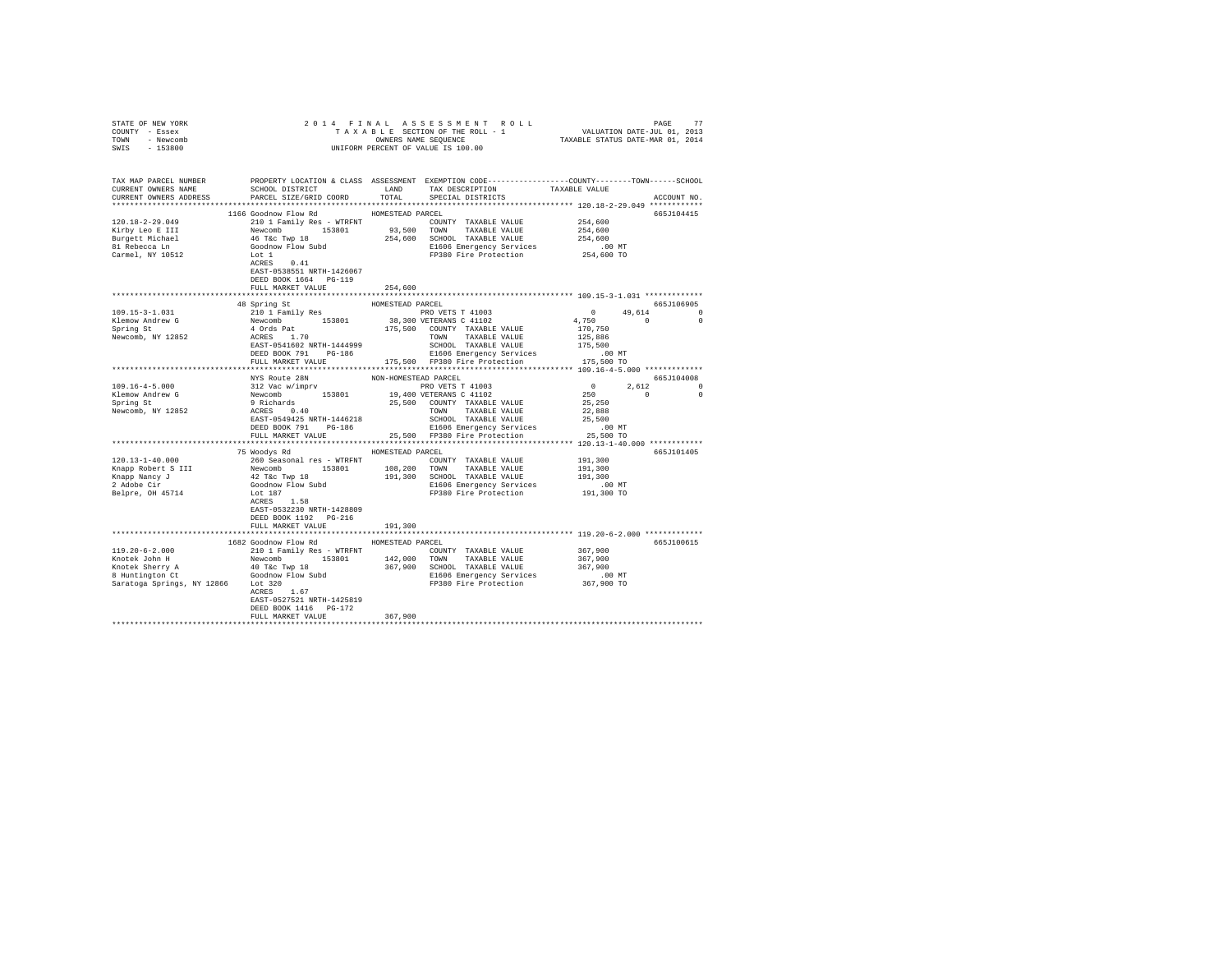| STATE OF NEW YORK                                                                                                                                                                                                                                                                                                                                                                                                                                         |                           |                  |                                                                                                                                                                                                                                |                                                                                                                                                                                                                   |  |
|-----------------------------------------------------------------------------------------------------------------------------------------------------------------------------------------------------------------------------------------------------------------------------------------------------------------------------------------------------------------------------------------------------------------------------------------------------------|---------------------------|------------------|--------------------------------------------------------------------------------------------------------------------------------------------------------------------------------------------------------------------------------|-------------------------------------------------------------------------------------------------------------------------------------------------------------------------------------------------------------------|--|
| COUNTY - Essex                                                                                                                                                                                                                                                                                                                                                                                                                                            |                           |                  |                                                                                                                                                                                                                                |                                                                                                                                                                                                                   |  |
| TOWN - Newcomb                                                                                                                                                                                                                                                                                                                                                                                                                                            |                           |                  |                                                                                                                                                                                                                                |                                                                                                                                                                                                                   |  |
| SWIS - 153800                                                                                                                                                                                                                                                                                                                                                                                                                                             |                           |                  | OWNERS NAME SEQUENCE<br>UNIFORM PERCENT OF VALUE IS 100.00                                                                                                                                                                     |                                                                                                                                                                                                                   |  |
|                                                                                                                                                                                                                                                                                                                                                                                                                                                           |                           |                  |                                                                                                                                                                                                                                |                                                                                                                                                                                                                   |  |
|                                                                                                                                                                                                                                                                                                                                                                                                                                                           |                           |                  |                                                                                                                                                                                                                                |                                                                                                                                                                                                                   |  |
|                                                                                                                                                                                                                                                                                                                                                                                                                                                           |                           |                  |                                                                                                                                                                                                                                |                                                                                                                                                                                                                   |  |
|                                                                                                                                                                                                                                                                                                                                                                                                                                                           |                           |                  |                                                                                                                                                                                                                                | TAX MAP PARCEL NUMBER     PROPERTY LOCATION & CLASS ASSESSMENT EXEMPTION CODE---------------COUNTY-------TOWN------SCHOOL<br>CURRENT OWNERS NAME     SCHOOL DISTRICT     LAND   TAX DESCRIPTION     TAXABLE VALUE |  |
|                                                                                                                                                                                                                                                                                                                                                                                                                                                           |                           |                  | TAX DESCRIPTION                                                                                                                                                                                                                |                                                                                                                                                                                                                   |  |
| CURRENT OWNERS ADDRESS                                                                                                                                                                                                                                                                                                                                                                                                                                    | PARCEL SIZE/GRID COORD    | TOTAL            | SPECIAL DISTRICTS                                                                                                                                                                                                              | ACCOUNT NO.                                                                                                                                                                                                       |  |
|                                                                                                                                                                                                                                                                                                                                                                                                                                                           |                           |                  |                                                                                                                                                                                                                                |                                                                                                                                                                                                                   |  |
|                                                                                                                                                                                                                                                                                                                                                                                                                                                           | 36 Lower Works Rd         | HOMESTEAD PARCEL |                                                                                                                                                                                                                                | 665J185003                                                                                                                                                                                                        |  |
| $110. - 3 - 19.000$                                                                                                                                                                                                                                                                                                                                                                                                                                       |                           |                  |                                                                                                                                                                                                                                |                                                                                                                                                                                                                   |  |
|                                                                                                                                                                                                                                                                                                                                                                                                                                                           |                           |                  |                                                                                                                                                                                                                                | 125,600                                                                                                                                                                                                           |  |
| Knox Andrew B                                                                                                                                                                                                                                                                                                                                                                                                                                             |                           |                  |                                                                                                                                                                                                                                | 125,600                                                                                                                                                                                                           |  |
| Daniels Valery F<br>131 Allen St                                                                                                                                                                                                                                                                                                                                                                                                                          |                           |                  |                                                                                                                                                                                                                                | 125,600                                                                                                                                                                                                           |  |
|                                                                                                                                                                                                                                                                                                                                                                                                                                                           |                           |                  | The main wave of the construction of the construction of the second to the second to the second the second of the second the second second the second second the second second the second second the second second second seco | .00 MT                                                                                                                                                                                                            |  |
| New York, NY 10002                                                                                                                                                                                                                                                                                                                                                                                                                                        |                           |                  | FP380 Fire Protection                                                                                                                                                                                                          | 125,600 TO                                                                                                                                                                                                        |  |
|                                                                                                                                                                                                                                                                                                                                                                                                                                                           | EAST-0575733 NRTH-1444101 |                  |                                                                                                                                                                                                                                |                                                                                                                                                                                                                   |  |
|                                                                                                                                                                                                                                                                                                                                                                                                                                                           | DEED BOOK 1084 PG-20      |                  |                                                                                                                                                                                                                                |                                                                                                                                                                                                                   |  |
|                                                                                                                                                                                                                                                                                                                                                                                                                                                           | FULL MARKET VALUE         | 125,600          |                                                                                                                                                                                                                                |                                                                                                                                                                                                                   |  |
|                                                                                                                                                                                                                                                                                                                                                                                                                                                           |                           |                  |                                                                                                                                                                                                                                |                                                                                                                                                                                                                   |  |
|                                                                                                                                                                                                                                                                                                                                                                                                                                                           | 56 Perch Pond Ln          | HOMESTEAD PARCEL |                                                                                                                                                                                                                                | 665J100613                                                                                                                                                                                                        |  |
| $110.-3-10.000$<br>Knox Ann B                                                                                                                                                                                                                                                                                                                                                                                                                             | 210 1 Family Res          |                  | COUNTY TAXABLE VALUE                                                                                                                                                                                                           | 106,300                                                                                                                                                                                                           |  |
|                                                                                                                                                                                                                                                                                                                                                                                                                                                           | Newcomb 153801            |                  | 45,200 TOWN TAXABLE VALUE                                                                                                                                                                                                      | 106,300                                                                                                                                                                                                           |  |
|                                                                                                                                                                                                                                                                                                                                                                                                                                                           |                           |                  |                                                                                                                                                                                                                                |                                                                                                                                                                                                                   |  |
|                                                                                                                                                                                                                                                                                                                                                                                                                                                           |                           |                  |                                                                                                                                                                                                                                | 106,300                                                                                                                                                                                                           |  |
| $\begin{tabular}{l c c c c c c} \hline $\color{red}c/\color{black}o$ Ann Velletri Executor1$ & $\color{red}15$ TeC Type & 46 & $106,300$ & SCROOL TRAMBLE VALUE \\ \hline $6208 {\text{Winne}} {\text{bag}} $\text{Rd}$ & $\color{red}2 \text{CRES}$ & $10.15 & $106,300$ & SCROOL TRABLE VALUE \\ \hline $\color{red}84$ & $\color{red}84$ & $\color{red}84$ & $10.15 & $1060$ & $10600$ & TRABLE VALUE \\ \hline \multicolumn{3}{c}{\text{Betheada}} &$ |                           |                  |                                                                                                                                                                                                                                | .00 MT                                                                                                                                                                                                            |  |
|                                                                                                                                                                                                                                                                                                                                                                                                                                                           |                           |                  |                                                                                                                                                                                                                                | 106,300 TO                                                                                                                                                                                                        |  |
|                                                                                                                                                                                                                                                                                                                                                                                                                                                           |                           |                  |                                                                                                                                                                                                                                |                                                                                                                                                                                                                   |  |
|                                                                                                                                                                                                                                                                                                                                                                                                                                                           | FULL MARKET VALUE         | 106,300          |                                                                                                                                                                                                                                |                                                                                                                                                                                                                   |  |
|                                                                                                                                                                                                                                                                                                                                                                                                                                                           |                           |                  |                                                                                                                                                                                                                                |                                                                                                                                                                                                                   |  |
|                                                                                                                                                                                                                                                                                                                                                                                                                                                           | 1014 Goodnow Flow Rd      | HOMESTEAD PARCEL |                                                                                                                                                                                                                                | 665J106207                                                                                                                                                                                                        |  |
| $120.14 - 1 - 19.000$                                                                                                                                                                                                                                                                                                                                                                                                                                     | 260 Seasonal res - WTRFNT |                  | COUNTY TAXABLE VALUE                                                                                                                                                                                                           | 217,300                                                                                                                                                                                                           |  |
|                                                                                                                                                                                                                                                                                                                                                                                                                                                           |                           |                  |                                                                                                                                                                                                                                |                                                                                                                                                                                                                   |  |
|                                                                                                                                                                                                                                                                                                                                                                                                                                                           |                           |                  |                                                                                                                                                                                                                                |                                                                                                                                                                                                                   |  |
|                                                                                                                                                                                                                                                                                                                                                                                                                                                           |                           |                  |                                                                                                                                                                                                                                |                                                                                                                                                                                                                   |  |
|                                                                                                                                                                                                                                                                                                                                                                                                                                                           |                           |                  |                                                                                                                                                                                                                                | 217,300<br>217,300                                                                                                                                                                                                |  |
| Koehler Kevin J<br>Koehler Barbara A<br>22 Maxwell St                                                                                                                                                                                                                                                                                                                                                                                                     |                           |                  |                                                                                                                                                                                                                                | .00 MT                                                                                                                                                                                                            |  |
| 22 Maxweir St<br>Albany, NY 12208                                                                                                                                                                                                                                                                                                                                                                                                                         |                           |                  |                                                                                                                                                                                                                                | 217,300 TO                                                                                                                                                                                                        |  |
|                                                                                                                                                                                                                                                                                                                                                                                                                                                           |                           |                  |                                                                                                                                                                                                                                |                                                                                                                                                                                                                   |  |
|                                                                                                                                                                                                                                                                                                                                                                                                                                                           | DEED BOOK 1654 PG-307     |                  |                                                                                                                                                                                                                                |                                                                                                                                                                                                                   |  |
|                                                                                                                                                                                                                                                                                                                                                                                                                                                           | FULL MARKET VALUE         | 217,300          |                                                                                                                                                                                                                                |                                                                                                                                                                                                                   |  |
|                                                                                                                                                                                                                                                                                                                                                                                                                                                           |                           |                  |                                                                                                                                                                                                                                |                                                                                                                                                                                                                   |  |
|                                                                                                                                                                                                                                                                                                                                                                                                                                                           | 5638 NYS Route 28N        | HOMESTEAD PARCEL |                                                                                                                                                                                                                                | 665J103608                                                                                                                                                                                                        |  |
| 109.15-1-12.001                                                                                                                                                                                                                                                                                                                                                                                                                                           |                           |                  |                                                                                                                                                                                                                                | 166,300                                                                                                                                                                                                           |  |
|                                                                                                                                                                                                                                                                                                                                                                                                                                                           |                           |                  |                                                                                                                                                                                                                                | 166,300                                                                                                                                                                                                           |  |
| Kosnick Paul J<br>PO Box 315                                                                                                                                                                                                                                                                                                                                                                                                                              |                           |                  |                                                                                                                                                                                                                                | 166,300                                                                                                                                                                                                           |  |
|                                                                                                                                                                                                                                                                                                                                                                                                                                                           |                           |                  |                                                                                                                                                                                                                                |                                                                                                                                                                                                                   |  |
| Ghent, NY 12075                                                                                                                                                                                                                                                                                                                                                                                                                                           |                           |                  |                                                                                                                                                                                                                                | .00MT                                                                                                                                                                                                             |  |
|                                                                                                                                                                                                                                                                                                                                                                                                                                                           |                           |                  | 5638 NYS ROUE 2010 RESOURCE 2020 2 Family Res<br>Newcomb 153801 37,200 TOWN TAXABLE VALUE<br>3 Richards Survey 166,300 SCHOOL TAXABLE VALUE<br>Apt 1<br>Apt 1<br>Apt 1<br>APTES 1.39 BANKISTARSG FP380 Fire Protection         | 166,300 TO                                                                                                                                                                                                        |  |
|                                                                                                                                                                                                                                                                                                                                                                                                                                                           | EAST-0545674 NRTH-1446624 |                  |                                                                                                                                                                                                                                |                                                                                                                                                                                                                   |  |
|                                                                                                                                                                                                                                                                                                                                                                                                                                                           | DEED BOOK 1738 PG-254     |                  |                                                                                                                                                                                                                                |                                                                                                                                                                                                                   |  |
|                                                                                                                                                                                                                                                                                                                                                                                                                                                           | FULL MARKET VALUE         | 166,300          |                                                                                                                                                                                                                                |                                                                                                                                                                                                                   |  |
|                                                                                                                                                                                                                                                                                                                                                                                                                                                           |                           |                  |                                                                                                                                                                                                                                |                                                                                                                                                                                                                   |  |
|                                                                                                                                                                                                                                                                                                                                                                                                                                                           | 62 Sanford Ln             | HOMESTEAD PARCEL |                                                                                                                                                                                                                                | 665J100209                                                                                                                                                                                                        |  |
|                                                                                                                                                                                                                                                                                                                                                                                                                                                           |                           |                  |                                                                                                                                                                                                                                |                                                                                                                                                                                                                   |  |
|                                                                                                                                                                                                                                                                                                                                                                                                                                                           |                           |                  |                                                                                                                                                                                                                                |                                                                                                                                                                                                                   |  |
|                                                                                                                                                                                                                                                                                                                                                                                                                                                           |                           |                  |                                                                                                                                                                                                                                |                                                                                                                                                                                                                   |  |
|                                                                                                                                                                                                                                                                                                                                                                                                                                                           |                           |                  |                                                                                                                                                                                                                                |                                                                                                                                                                                                                   |  |
|                                                                                                                                                                                                                                                                                                                                                                                                                                                           |                           |                  |                                                                                                                                                                                                                                |                                                                                                                                                                                                                   |  |
|                                                                                                                                                                                                                                                                                                                                                                                                                                                           | DEED BOOK 1621    PG-154  |                  |                                                                                                                                                                                                                                |                                                                                                                                                                                                                   |  |
|                                                                                                                                                                                                                                                                                                                                                                                                                                                           | FULL MARKET VALUE         | 99,800           |                                                                                                                                                                                                                                |                                                                                                                                                                                                                   |  |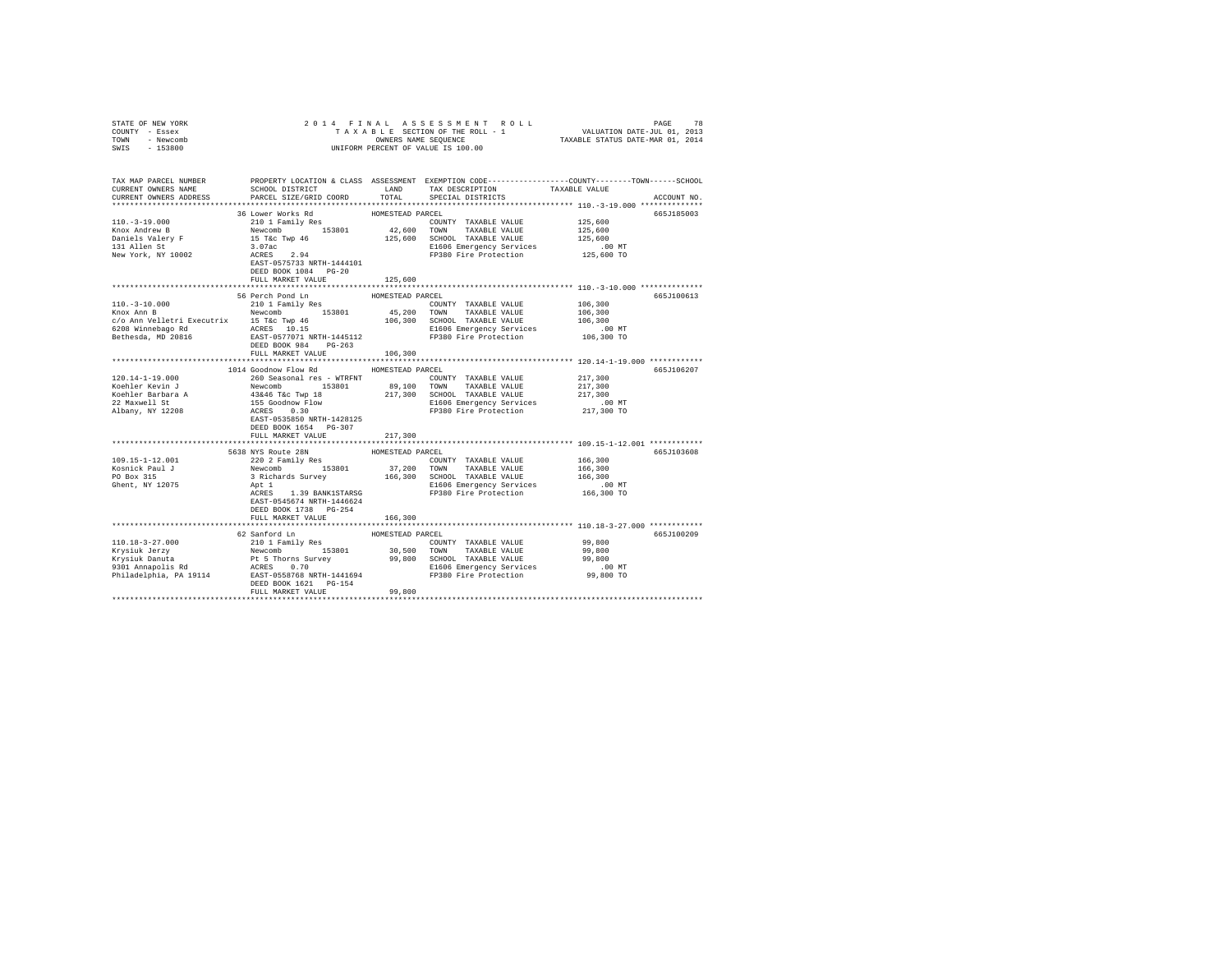| STATE OF NEW YORK<br>COUNTY - Essex<br>- Newcomb<br>TOWN<br>$-153800$<br>SWIS |                                                                                                                                              |                      |                                                                                                                                    |                    |                                                                                                                                                                                                                                                                                                           |
|-------------------------------------------------------------------------------|----------------------------------------------------------------------------------------------------------------------------------------------|----------------------|------------------------------------------------------------------------------------------------------------------------------------|--------------------|-----------------------------------------------------------------------------------------------------------------------------------------------------------------------------------------------------------------------------------------------------------------------------------------------------------|
| TAX MAP PARCEL NUMBER<br>CURRENT OWNERS NAME<br>CURRENT OWNERS ADDRESS        | PROPERTY LOCATION & CLASS ASSESSMENT EXEMPTION CODE----------------COUNTY-------TOWN-----SCHOOL<br>SCHOOL DISTRICT<br>PARCEL SIZE/GRID COORD | LAND<br>TOTAL        | TAX DESCRIPTION<br>SPECIAL DISTRICTS                                                                                               | TAXABLE VALUE      | ACCOUNT NO.                                                                                                                                                                                                                                                                                               |
|                                                                               | 9 Sanford Ln                                                                                                                                 | HOMESTEAD PARCEL     |                                                                                                                                    |                    | 665J104906                                                                                                                                                                                                                                                                                                |
| $110.18 - 4 - 17.033$                                                         | 210 1 Family Res<br>Newcomb<br>Pt 4 Thorns Survey<br>ACRES 1.70<br>EAST-0559926 NRTH-1440981                                                 |                      | VET COM C 41132                                                                                                                    | 18,825             | $\sim$ 0 $\sim$ 0 $\sim$ 0 $\sim$ 0 $\sim$ 0 $\sim$ 0 $\sim$ 0 $\sim$ 0 $\sim$ 0 $\sim$ 0 $\sim$ 0 $\sim$ 0 $\sim$ 0 $\sim$ 0 $\sim$ 0 $\sim$ 0 $\sim$ 0 $\sim$ 0 $\sim$ 0 $\sim$ 0 $\sim$ 0 $\sim$ 0 $\sim$ 0 $\sim$ 0 $\sim$ 0 $\sim$ 0 $\sim$ 0 $\sim$ 0 $\sim$ 0 $\sim$ 0 $\sim$ 0 $\sim$<br>$\Omega$ |
|                                                                               |                                                                                                                                              |                      | 38,300 VET COM T 41133                                                                                                             | $0 \t 18,825$      | $\overline{\phantom{0}}$                                                                                                                                                                                                                                                                                  |
| Kushi Audrey<br>9 Sanford Ln                                                  |                                                                                                                                              |                      | 75,300 VET DIS C 41142                                                                                                             | 30,120             | $\sim$ 0<br>$\Omega$                                                                                                                                                                                                                                                                                      |
| Newcomb, NY 12852                                                             |                                                                                                                                              |                      | VET DIS T 41143<br>SR STAR 41834                                                                                                   | $\sim$ 0           | $\begin{matrix} 0 && 30\,, 120 && 0\\ 0 && 0 && 64\,, 200 \end{matrix}$                                                                                                                                                                                                                                   |
|                                                                               |                                                                                                                                              |                      | COUNTY TAXABLE VALUE                                                                                                               |                    |                                                                                                                                                                                                                                                                                                           |
|                                                                               | DEED BOOK 983 PG-50<br>FULL MARKET VALUE                                                                                                     |                      | 75,300 TOWN TAXABLE VALUE                                                                                                          | 26,355<br>26,355   |                                                                                                                                                                                                                                                                                                           |
|                                                                               |                                                                                                                                              |                      | SCHOOL TAXABLE VALUE                                                                                                               | 11,100             |                                                                                                                                                                                                                                                                                                           |
|                                                                               |                                                                                                                                              |                      |                                                                                                                                    |                    |                                                                                                                                                                                                                                                                                                           |
|                                                                               |                                                                                                                                              |                      | FP380 Fire Protection                                                                                                              | 75,300 TO          |                                                                                                                                                                                                                                                                                                           |
|                                                                               |                                                                                                                                              |                      |                                                                                                                                    |                    |                                                                                                                                                                                                                                                                                                           |
|                                                                               | 105 Woodys Rd                                                                                                                                | HOMESTEAD PARCEL     |                                                                                                                                    |                    | 665J104214                                                                                                                                                                                                                                                                                                |
| 120.13-1-35.000                                                               | 270 Mfg housing - WTRFNT                                                                                                                     |                      | COUNTY TAXABLE VALUE                                                                                                               | 129,900            |                                                                                                                                                                                                                                                                                                           |
| LaBarge Frank A<br>12 Frankie Ln                                              | Newcomb 153801 109,200                                                                                                                       |                      | TOWN TAXABLE VALUE<br>129,900 SCHOOL TAXABLE VALUE                                                                                 | 129,900<br>129,900 |                                                                                                                                                                                                                                                                                                           |
| Fort Edward, NY 12828                                                         | 42 T&C Twp 18<br>Goodnow Flow Subd                                                                                                           |                      |                                                                                                                                    | .00 MT             |                                                                                                                                                                                                                                                                                                           |
|                                                                               | Lot $192$<br>ACRES 0.50                                                                                                                      |                      | E1606 Emergency Services<br>FP380 Fire Protection                                                                                  | 129,900 TO         |                                                                                                                                                                                                                                                                                                           |
|                                                                               | EAST-0531668 NRTH-1428596<br>DEED BOOK 1248 PG-20<br>FULL MARKET VALUE                                                                       | 129,900              |                                                                                                                                    |                    |                                                                                                                                                                                                                                                                                                           |
|                                                                               |                                                                                                                                              |                      |                                                                                                                                    |                    |                                                                                                                                                                                                                                                                                                           |
|                                                                               | 950 Goodnow Flow Rd MOMESTEAD PARCEL                                                                                                         |                      |                                                                                                                                    |                    | 665J104601                                                                                                                                                                                                                                                                                                |
| $120.14 - 1 - 6.000$                                                          | 210 1 Family Res - WTRFNT                                                                                                                    |                      | COUNTY TAXABLE VALUE                                                                                                               | 280,800            |                                                                                                                                                                                                                                                                                                           |
|                                                                               |                                                                                                                                              |                      |                                                                                                                                    | 280,800<br>280,800 |                                                                                                                                                                                                                                                                                                           |
|                                                                               |                                                                                                                                              |                      | E1606 Emergency Services                                                                                                           | .00MT              |                                                                                                                                                                                                                                                                                                           |
|                                                                               |                                                                                                                                              |                      | FP380 Fire Protection                                                                                                              | 280,800 TO         |                                                                                                                                                                                                                                                                                                           |
|                                                                               | EAST-0534426 NRTH-1428597<br>DEED BOOK 1608 PG-275                                                                                           |                      |                                                                                                                                    |                    |                                                                                                                                                                                                                                                                                                           |
|                                                                               | FULL MARKET VALUE                                                                                                                            | 280,800              |                                                                                                                                    |                    |                                                                                                                                                                                                                                                                                                           |
|                                                                               |                                                                                                                                              |                      |                                                                                                                                    |                    |                                                                                                                                                                                                                                                                                                           |
|                                                                               | NYS Route 28N                                                                                                                                | NON-HOMESTEAD PARCEL | $\begin{tabular}{lllllll} \multicolumn{2}{c}{\textbf{COUNTY}} & \textbf{TAXABLE} & \textbf{VALUE} & \textbf{49,000} \end{tabular}$ |                    | 665J100503                                                                                                                                                                                                                                                                                                |
|                                                                               |                                                                                                                                              |                      |                                                                                                                                    | 49,000             |                                                                                                                                                                                                                                                                                                           |
|                                                                               |                                                                                                                                              |                      |                                                                                                                                    | 49,000             |                                                                                                                                                                                                                                                                                                           |
|                                                                               |                                                                                                                                              |                      |                                                                                                                                    | $.00$ MT           |                                                                                                                                                                                                                                                                                                           |
|                                                                               | FULL MARKET VALUE                                                                                                                            | 49,000               |                                                                                                                                    | 49,000 TO          |                                                                                                                                                                                                                                                                                                           |
|                                                                               |                                                                                                                                              |                      |                                                                                                                                    |                    |                                                                                                                                                                                                                                                                                                           |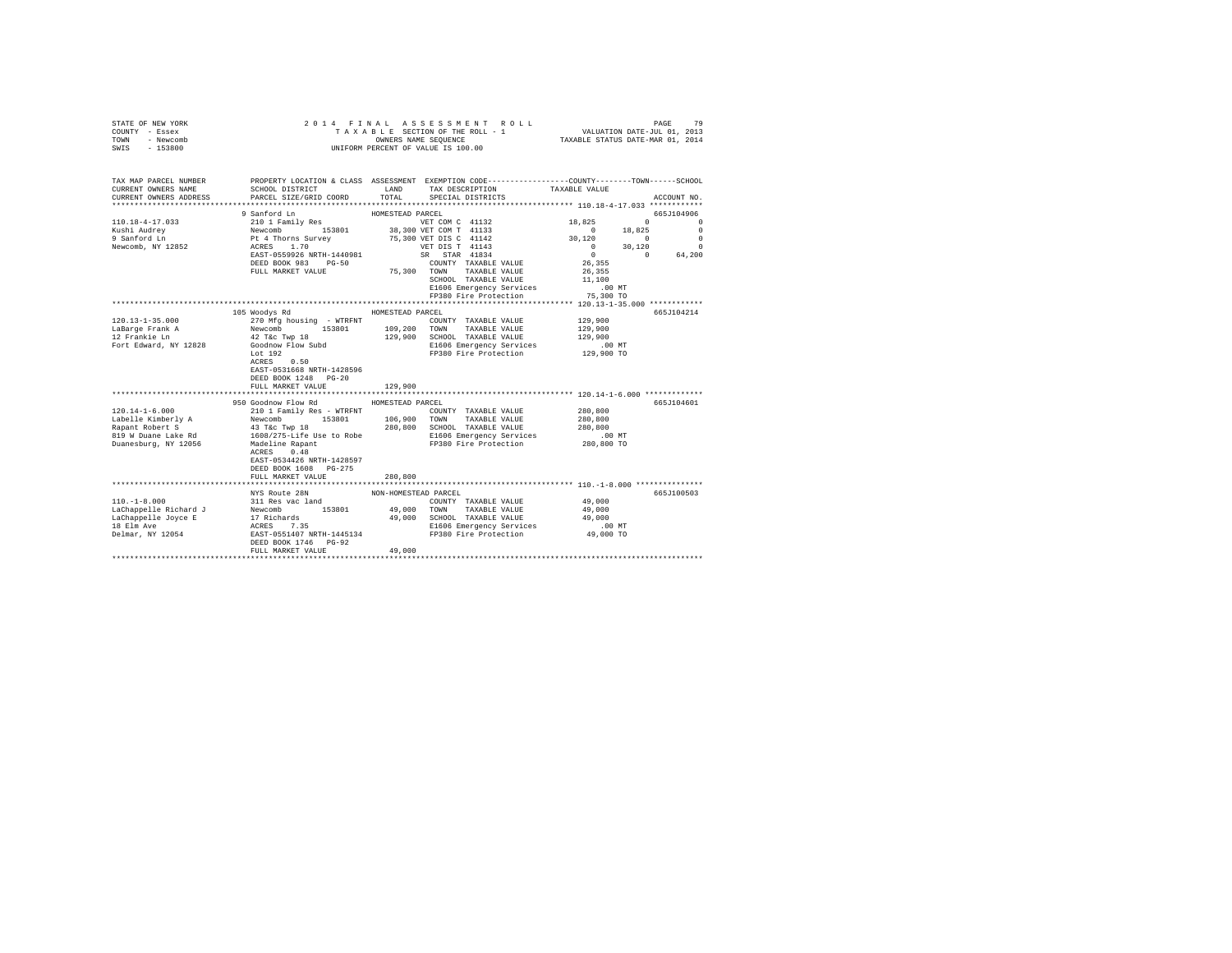| STATE OF NEW YORK                                                                                                                                                                                                                                                                                                                                                                                        |                                     |                  |  |             |
|----------------------------------------------------------------------------------------------------------------------------------------------------------------------------------------------------------------------------------------------------------------------------------------------------------------------------------------------------------------------------------------------------------|-------------------------------------|------------------|--|-------------|
| COUNTY - Essex                                                                                                                                                                                                                                                                                                                                                                                           |                                     |                  |  |             |
| TOWN - Newcomb                                                                                                                                                                                                                                                                                                                                                                                           |                                     |                  |  |             |
| SWIS - 153800                                                                                                                                                                                                                                                                                                                                                                                            |                                     |                  |  |             |
|                                                                                                                                                                                                                                                                                                                                                                                                          |                                     |                  |  |             |
|                                                                                                                                                                                                                                                                                                                                                                                                          |                                     |                  |  |             |
|                                                                                                                                                                                                                                                                                                                                                                                                          |                                     |                  |  |             |
| TAX MAP PARCEL NUMBER     PROPERTY LOCATION & CLASS ASSESSMENT EXEMPTION CODE---------------COUNTY-------TOWN------SCHOOL DISTRICT     LAND   TAX DESCRIPTION   TAXABLE VALUE                                                                                                                                                                                                                            |                                     |                  |  |             |
|                                                                                                                                                                                                                                                                                                                                                                                                          |                                     |                  |  |             |
| CURRENT OWNERS ADDRESS                                                                                                                                                                                                                                                                                                                                                                                   |                                     |                  |  | ACCOUNT NO. |
|                                                                                                                                                                                                                                                                                                                                                                                                          |                                     |                  |  |             |
|                                                                                                                                                                                                                                                                                                                                                                                                          | 996 Goodnow Flow Rd                 | HOMESTEAD PARCEL |  | 665J104302  |
|                                                                                                                                                                                                                                                                                                                                                                                                          |                                     |                  |  |             |
|                                                                                                                                                                                                                                                                                                                                                                                                          |                                     |                  |  |             |
|                                                                                                                                                                                                                                                                                                                                                                                                          |                                     |                  |  |             |
|                                                                                                                                                                                                                                                                                                                                                                                                          |                                     |                  |  |             |
| 120.14-1-15.000<br>120.14-1-15.000<br>120.14-1-15.000<br>120.14-1-15.000<br>120.14-2010<br>142,400 TOWN TAXABLE VALUE<br>142,400 TOWN TAXABLE VALUE 204,900<br>142,400 TOWN TAXABLE VALUE 204,900<br>204,900<br>204,900<br>204,900<br>204,                                                                                                                                                               |                                     |                  |  |             |
|                                                                                                                                                                                                                                                                                                                                                                                                          |                                     |                  |  |             |
|                                                                                                                                                                                                                                                                                                                                                                                                          |                                     |                  |  |             |
|                                                                                                                                                                                                                                                                                                                                                                                                          | DEED BOOK 583 PG-274                |                  |  |             |
|                                                                                                                                                                                                                                                                                                                                                                                                          | FULL MARKET VALUE 204,900           |                  |  |             |
|                                                                                                                                                                                                                                                                                                                                                                                                          |                                     |                  |  |             |
|                                                                                                                                                                                                                                                                                                                                                                                                          | 4796 NYS Route 28N                  | HOMESTEAD PARCEL |  | 665J101510  |
| $121.7-1-3.000$ $121.7-1-3.000$ $121.7-1-3.000$ $121.7-1-3.000$ $121.7-1-3.000$ $121.7-1-3.000$ $121.7-1-3.000$ $121.7-1-3.000$ $121.7-1-3.000$ $121.7-1-3.000$ $121.7-1-3.000$ $121.7-1-3.000$ $121.7-1-3.000$ $121.7-1-3.00$                                                                                                                                                                           |                                     |                  |  |             |
|                                                                                                                                                                                                                                                                                                                                                                                                          |                                     |                  |  |             |
|                                                                                                                                                                                                                                                                                                                                                                                                          |                                     |                  |  |             |
|                                                                                                                                                                                                                                                                                                                                                                                                          |                                     |                  |  |             |
|                                                                                                                                                                                                                                                                                                                                                                                                          |                                     |                  |  |             |
|                                                                                                                                                                                                                                                                                                                                                                                                          |                                     |                  |  |             |
|                                                                                                                                                                                                                                                                                                                                                                                                          |                                     |                  |  |             |
|                                                                                                                                                                                                                                                                                                                                                                                                          |                                     |                  |  |             |
| $\begin{tabular}{cccccccc} \textbf{10.18}-3-22.002 & 40 & \textbf{Sanford In} & \textbf{EONESTAD PACE.} & \textbf{20.25} & 6655104307 \\ \textbf{10.10} & 40 & \textbf{Sanford In} & \textbf{EONESTAD PACE.} & \textbf{20.225} & 6655104307 \\ \textbf{1a.Coure Paul} & 210 & \textbf{I family Res} & \textbf{VET COM T} & 41132 & 20,225 & 0 \\ \textbf{La.Coure Paul} & 210 & \textbf{I family Res} &$ |                                     |                  |  |             |
|                                                                                                                                                                                                                                                                                                                                                                                                          |                                     |                  |  |             |
|                                                                                                                                                                                                                                                                                                                                                                                                          |                                     |                  |  |             |
|                                                                                                                                                                                                                                                                                                                                                                                                          |                                     |                  |  |             |
|                                                                                                                                                                                                                                                                                                                                                                                                          |                                     |                  |  |             |
|                                                                                                                                                                                                                                                                                                                                                                                                          |                                     |                  |  |             |
|                                                                                                                                                                                                                                                                                                                                                                                                          |                                     |                  |  |             |
|                                                                                                                                                                                                                                                                                                                                                                                                          |                                     |                  |  |             |
|                                                                                                                                                                                                                                                                                                                                                                                                          |                                     |                  |  |             |
|                                                                                                                                                                                                                                                                                                                                                                                                          |                                     |                  |  |             |
|                                                                                                                                                                                                                                                                                                                                                                                                          |                                     |                  |  |             |
|                                                                                                                                                                                                                                                                                                                                                                                                          |                                     |                  |  |             |
| $\begin{tabular}{l c c c c c} \hline 109.15-1-45.000 & 5644 NYS \; \text{ROL} & \text{HOMESTEAD PAMCEL} & \text{HOMESTEAD PAMCEL} & \text{VALUE} & 108,000 \\ \hline \text{LaLonde Larry} & 210 117 \text{ amily Res} & 1083801 & 32,300 & 700 \text{N} & \text{TAXABLE VALUE} & 108,000 \\ \text{LaLonde Larry} & 84 \text{ Wewcomb} & 153801 & 32,300 & 700 \text{N} & \text$                          | 5644 NYS Route 28N                  | HOMESTEAD PARCEL |  | 665J104201  |
|                                                                                                                                                                                                                                                                                                                                                                                                          |                                     |                  |  |             |
|                                                                                                                                                                                                                                                                                                                                                                                                          |                                     |                  |  |             |
|                                                                                                                                                                                                                                                                                                                                                                                                          |                                     |                  |  |             |
|                                                                                                                                                                                                                                                                                                                                                                                                          |                                     |                  |  |             |
|                                                                                                                                                                                                                                                                                                                                                                                                          |                                     |                  |  |             |
|                                                                                                                                                                                                                                                                                                                                                                                                          | DEED BOOK 1398 PG-185               |                  |  |             |
|                                                                                                                                                                                                                                                                                                                                                                                                          | FULL MARKET VALUE                   | 108,000          |  |             |
|                                                                                                                                                                                                                                                                                                                                                                                                          |                                     |                  |  |             |
|                                                                                                                                                                                                                                                                                                                                                                                                          | 5604 NYS Route 28N HOMESTEAD PARCEL |                  |  | 665J103812  |
|                                                                                                                                                                                                                                                                                                                                                                                                          |                                     |                  |  |             |
|                                                                                                                                                                                                                                                                                                                                                                                                          |                                     |                  |  |             |
|                                                                                                                                                                                                                                                                                                                                                                                                          |                                     |                  |  |             |
|                                                                                                                                                                                                                                                                                                                                                                                                          |                                     |                  |  |             |
|                                                                                                                                                                                                                                                                                                                                                                                                          |                                     |                  |  |             |
|                                                                                                                                                                                                                                                                                                                                                                                                          |                                     |                  |  |             |
|                                                                                                                                                                                                                                                                                                                                                                                                          | FULL MARKET VALUE 154.900           |                  |  |             |
|                                                                                                                                                                                                                                                                                                                                                                                                          |                                     |                  |  |             |
|                                                                                                                                                                                                                                                                                                                                                                                                          |                                     |                  |  |             |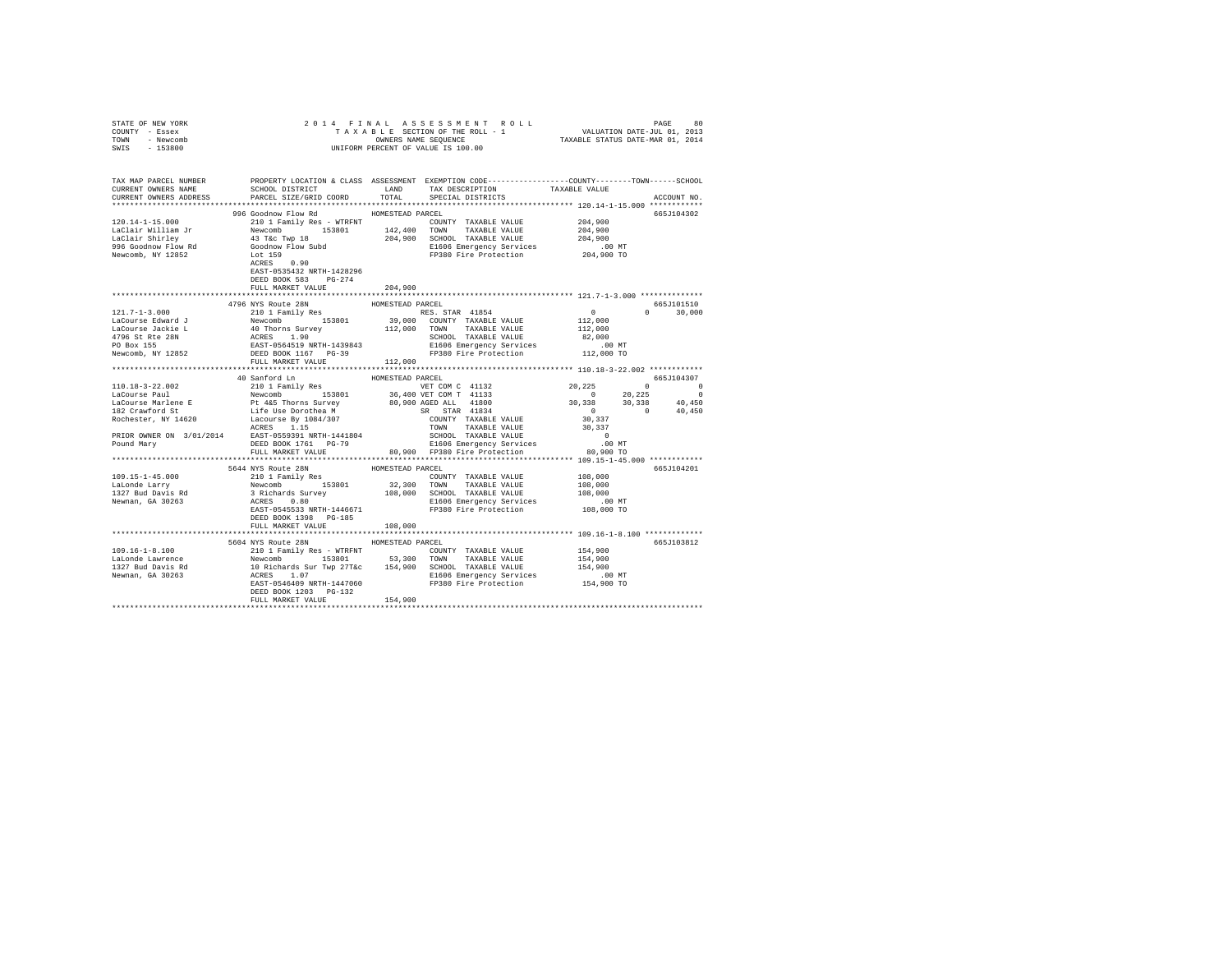| COUNTY - Essex<br>TOWN<br>- Newcomb<br>$-153800$<br>SWIS                 | UNIFORM PERCENT OF VALUE IS 100.00                                                                                                                                                                                                                                                                                         |                             |                                                          |                                                   |                        |
|--------------------------------------------------------------------------|----------------------------------------------------------------------------------------------------------------------------------------------------------------------------------------------------------------------------------------------------------------------------------------------------------------------------|-----------------------------|----------------------------------------------------------|---------------------------------------------------|------------------------|
| CURRENT OWNERS NAME<br>CURRENT OWNERS ADDRESS                            | TAX MAP PARCEL NUMBER PROPERTY LOCATION & CLASS ASSESSMENT EXEMPTION CODE--------------COUNTY-------TOWN------SCHOOL<br>SCHOOL DISTRICT<br>PARCEL SIZE/GRID COORD                                                                                                                                                          | TOTAL                       | LAND TAX DESCRIPTION TAXABLE VALUE<br>SPECIAL DISTRICTS  |                                                   | ACCOUNT NO.            |
| 110.13-12-1.000                                                          | 142 Campsite Rd<br>210 1 Family Res                                                                                                                                                                                                                                                                                        | HOMESTEAD PARCEL            | SR STAR 41834                                            | $\sim$ 0 $\sim$ 0                                 | 665J100504<br>0 64,200 |
|                                                                          | LaLonde Stanley Mewcomb 153801<br>Newcomb, NY 12852 30 Richards Survey<br>ACRES 1.77<br>ACRES 1.77                                                                                                                                                                                                                         |                             | 38,500 COUNTY TAXABLE VALUE<br>82,100 TOWN TAXABLE VALUE | 82,100<br>82,100<br>17,900<br>00 MT.<br>82,100 TO |                        |
|                                                                          | FULL MARKET VALUE                                                                                                                                                                                                                                                                                                          | 82,100                      |                                                          |                                                   |                        |
| 110.18-2-3.100                                                           | 42 Santanoni Dr<br>210 1 Family Res<br>192,000<br>192,000<br>192,000<br>192,000<br>192,000<br>192,000<br>192,000<br>Requette Lake, NY 13436<br>Requette Lake, NY 13436<br>202,000<br>202,000<br>202,000<br>202,000<br>202,000<br>202,000<br>202,000<br>202,000<br>202,000<br>202,000<br>202,000<br>202,000<br>2            | HOMESTEAD PARCEL            | COUNTY TAXABLE VALUE                                     | 192,000                                           | 665J104104             |
|                                                                          | DEED BOOK 1726 PG-240<br>FULL MARKET VALUE                                                                                                                                                                                                                                                                                 | 192,000                     |                                                          |                                                   |                        |
|                                                                          | 27 Woodys Rd HOMESTEAD PARCEL                                                                                                                                                                                                                                                                                              |                             |                                                          |                                                   | 665J101514             |
| 120.13-1-50.000                                                          | 210 1 Family Res - WTRFNT<br>1990 - 1990 - 1990 - 1990 - 1990 - 1990 - 1990 - 1990 - 1990 - 1990 - 1990 - 1990 - 1990 - 1990 - 1990 - 1990 - 1990 - 1990 - 1990 - 1990 - 1990 - 1990 - 1990 - 1990 - 1990 - 1990 - 1990 - 1990 - 1990 - 1990 - 1990 - 1990<br>EAST-0533442 NRTH-1428792<br>DEED BOOK 1228 PG-11            |                             | COUNTY TAXABLE VALUE                                     | 305,500<br>00 MT.<br>305,500 TO                   |                        |
|                                                                          | FULL MARKET VALUE                                                                                                                                                                                                                                                                                                          | 305,500                     |                                                          |                                                   |                        |
| $121.7 - 1 - 6.000$<br>Laperuta James A<br>Laperuta Ann L<br>24 Arden Rd | 4772 NYS Route 28N<br>270 Mfg housing<br>Newcomb 153801 27,000 TOWN TAXABLE VALUE<br>40 Thorns Survey 43,500 SCHOOL TAXABLE VALUE<br>ACRES 0.50 2000 ECHOOL TAXABLE VALUE<br>DEED BOOK 1652 PG-98<br>FULL MARKET VALUE                                                                                                     | HOMESTEAD PARCEL<br>43,500  | COUNTY TAXABLE VALUE                                     | 43,500<br>43,500<br>43,500                        | 665J106314             |
|                                                                          |                                                                                                                                                                                                                                                                                                                            |                             |                                                          |                                                   |                        |
| $110.13 - 13 - 8.000$                                                    | 10 Montayne Way<br>210 1 Family Res<br>110.13-13-5.000<br>13.600 TOWNY TAXABLE VALUE 159,600<br>20 Richards Survey 159,600 SCHOOL TAXABLE VALUE 159,600<br>20 Richards Survey 159,600 SCHOOL TAXABLE VALUE 159,600<br>20 Box 86 20 Richards Survey 159,600 ECIOOL TAXABLE VAL<br>DEED BOOK 1658 PG-58<br>FULL MARKET VALUE | HOMESTEAD PARCEL<br>159,600 | COUNTY TAXABLE VALUE                                     | 159,600                                           | 665Z003003             |
|                                                                          |                                                                                                                                                                                                                                                                                                                            |                             |                                                          |                                                   |                        |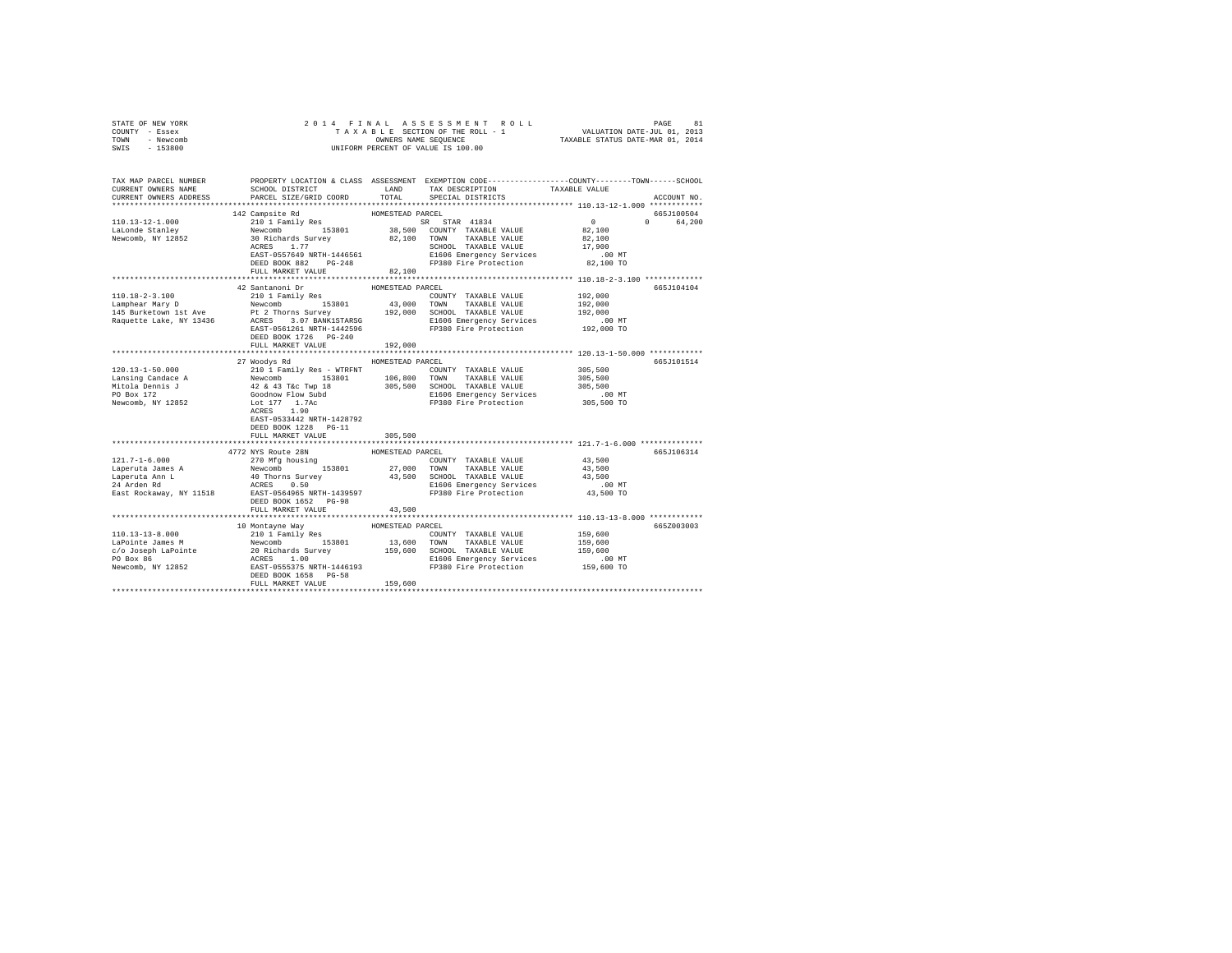| STATE OF NEW YORK<br>COUNTY - Essex                 |                                                                                                                                                                                                                                |                   |                                                                                                                   |                                                      |               |
|-----------------------------------------------------|--------------------------------------------------------------------------------------------------------------------------------------------------------------------------------------------------------------------------------|-------------------|-------------------------------------------------------------------------------------------------------------------|------------------------------------------------------|---------------|
| TOWN - Newcomb                                      |                                                                                                                                                                                                                                |                   |                                                                                                                   |                                                      |               |
| SWIS - 153800                                       |                                                                                                                                                                                                                                |                   |                                                                                                                   |                                                      |               |
|                                                     |                                                                                                                                                                                                                                |                   |                                                                                                                   |                                                      |               |
|                                                     |                                                                                                                                                                                                                                |                   |                                                                                                                   |                                                      |               |
|                                                     | TAX MAP PARCEL NUMBER PROPERTY LOCATION & CLASS ASSESSMENT EXEMPTION CODE--------------COUNTY-------TOWN------SCHOOL<br>CURRENT OWNERS NAME SCHOOL DISTRICT LAND TAX DESCRIPTION TAXARLE VALUE                                 |                   |                                                                                                                   |                                                      |               |
|                                                     |                                                                                                                                                                                                                                |                   |                                                                                                                   |                                                      |               |
| CURRENT OWNERS ADDRESS                              | PARCEL SIZE/GRID COORD                                                                                                                                                                                                         | TOTAL             | SPECIAL DISTRICTS                                                                                                 |                                                      | ACCOUNT NO.   |
|                                                     |                                                                                                                                                                                                                                |                   |                                                                                                                   |                                                      |               |
|                                                     |                                                                                                                                                                                                                                |                   |                                                                                                                   |                                                      | 665J104213    |
|                                                     |                                                                                                                                                                                                                                |                   |                                                                                                                   |                                                      |               |
|                                                     |                                                                                                                                                                                                                                |                   |                                                                                                                   |                                                      |               |
|                                                     |                                                                                                                                                                                                                                |                   |                                                                                                                   |                                                      |               |
|                                                     |                                                                                                                                                                                                                                |                   |                                                                                                                   |                                                      |               |
|                                                     |                                                                                                                                                                                                                                |                   |                                                                                                                   |                                                      |               |
|                                                     |                                                                                                                                                                                                                                |                   |                                                                                                                   |                                                      |               |
|                                                     |                                                                                                                                                                                                                                |                   |                                                                                                                   |                                                      |               |
|                                                     | 5157 NYS Route 28N HOMESTEAD PARCEL                                                                                                                                                                                            |                   |                                                                                                                   |                                                      | 665J106211    |
| 110.17-2-12.002                                     |                                                                                                                                                                                                                                |                   |                                                                                                                   | $\sim$ 0                                             | $0 \t 30,000$ |
| LaRose Daniel<br>PO Box 133                         | 1157 NYS ROUE 28N 1157 NAMESTEAD RACEL AND RES. STAR 41854 2010 1 Family Res RES. STAR 41854 2010 1 Family Res RES. STAR 41854 2010 209/000 1153801 65,600 COUNTY TAXABLE VALUE 250,000 Pt 19 Richards Survey 250,000 TOWN TAX |                   |                                                                                                                   |                                                      |               |
|                                                     |                                                                                                                                                                                                                                |                   |                                                                                                                   |                                                      |               |
| Newcomb, NY 12852                                   |                                                                                                                                                                                                                                |                   |                                                                                                                   |                                                      |               |
|                                                     |                                                                                                                                                                                                                                |                   |                                                                                                                   | .00 MT                                               |               |
|                                                     |                                                                                                                                                                                                                                |                   |                                                                                                                   | 250,000 TO                                           |               |
|                                                     | DEED BOOK 1096 PG-8                                                                                                                                                                                                            |                   |                                                                                                                   |                                                      |               |
|                                                     | FULL MARKET VALUE                                                                                                                                                                                                              | 250,000           |                                                                                                                   |                                                      |               |
|                                                     |                                                                                                                                                                                                                                |                   |                                                                                                                   |                                                      |               |
|                                                     | 38 Johnson Rd                                                                                                                                                                                                                  | HOMESTEAD PARCEL  |                                                                                                                   |                                                      | 665J106311    |
|                                                     |                                                                                                                                                                                                                                |                   |                                                                                                                   |                                                      |               |
|                                                     |                                                                                                                                                                                                                                |                   |                                                                                                                   |                                                      |               |
|                                                     |                                                                                                                                                                                                                                |                   |                                                                                                                   |                                                      |               |
|                                                     |                                                                                                                                                                                                                                |                   |                                                                                                                   |                                                      |               |
|                                                     | DEED BOOK 1606 PG-219                                                                                                                                                                                                          |                   |                                                                                                                   |                                                      |               |
|                                                     | FULL MARKET VALUE                                                                                                                                                                                                              | 88,500            |                                                                                                                   |                                                      |               |
|                                                     |                                                                                                                                                                                                                                |                   |                                                                                                                   |                                                      |               |
|                                                     | 4811 NYS Route 28N                                                                                                                                                                                                             | HOMESTEAD PARCEL  |                                                                                                                   |                                                      | 665J107101    |
|                                                     | 260 Seasonal res                                                                                                                                                                                                               |                   | $\begin{tabular}{lllllll} \textbf{COUNTY} & \textbf{TAXABLE} & \textbf{VALUE} & \textbf{42,400} \\ \end{tabular}$ |                                                      |               |
| 121.7-1-1.000<br>Lashway Gene R<br>15 Richardson St |                                                                                                                                                                                                                                |                   |                                                                                                                   |                                                      |               |
|                                                     |                                                                                                                                                                                                                                |                   |                                                                                                                   |                                                      |               |
|                                                     |                                                                                                                                                                                                                                |                   |                                                                                                                   |                                                      |               |
|                                                     |                                                                                                                                                                                                                                |                   |                                                                                                                   |                                                      |               |
|                                                     | DEED BOOK 808 PG-76<br>FULL MARKET VALUE                                                                                                                                                                                       | 42,400            |                                                                                                                   |                                                      |               |
|                                                     |                                                                                                                                                                                                                                | ***************** |                                                                                                                   | *********************** 120.18-2-37.000 ************ |               |
|                                                     | 1232 Goodnow Flow Rd MOMESTEAD PARCEL                                                                                                                                                                                          |                   |                                                                                                                   |                                                      | 665J105902    |
| $120.18 - 2 - 37.000$                               | 260 Seasonal res - WTRFNT                                                                                                                                                                                                      |                   | COUNTY TAXABLE VALUE                                                                                              | 277,800                                              |               |
|                                                     |                                                                                                                                                                                                                                |                   |                                                                                                                   |                                                      |               |
|                                                     |                                                                                                                                                                                                                                |                   |                                                                                                                   |                                                      |               |
|                                                     |                                                                                                                                                                                                                                |                   |                                                                                                                   |                                                      |               |
|                                                     |                                                                                                                                                                                                                                |                   |                                                                                                                   |                                                      |               |
|                                                     | ACRES 1.00                                                                                                                                                                                                                     |                   |                                                                                                                   |                                                      |               |
|                                                     | EAST-0537489 NRTH-1425508                                                                                                                                                                                                      |                   |                                                                                                                   |                                                      |               |
|                                                     | DEED BOOK 1551 PG-24                                                                                                                                                                                                           |                   |                                                                                                                   |                                                      |               |
|                                                     | FULL MARKET VALUE                                                                                                                                                                                                              | 277,800           |                                                                                                                   |                                                      |               |
|                                                     |                                                                                                                                                                                                                                |                   |                                                                                                                   |                                                      |               |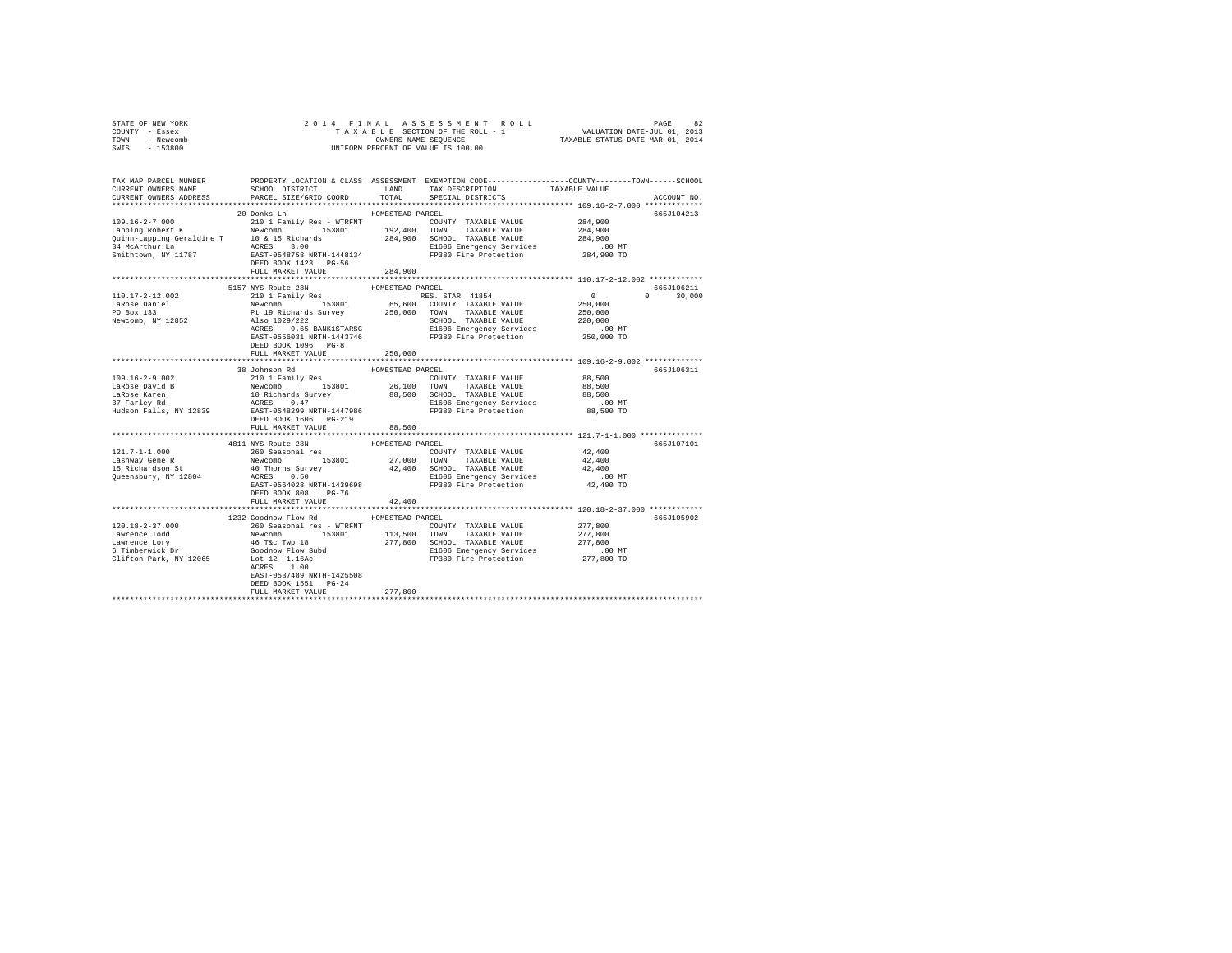| STATE OF NEW YORK<br>COUNTY - Essex<br>TOWN - Newcomb<br>SWIS - 153800                                                                                                                                                                                                                                                                                                                                                             | 4 FINAL ASSESSMENT ROLL (1975)<br>TAXABLE SECTION OF THE ROLL - 1 VALUATION DATE-JUL 01, 2013<br>OWNERS NAME SEQUENCE  TAXABLE STATUS DATE-MAR 01, 2014<br>2014 FINAL ASSESSMENT ROLL<br>UNIFORM PERCENT OF VALUE IS 100.00 |                  |  |  |                                                                                                    |               |
|------------------------------------------------------------------------------------------------------------------------------------------------------------------------------------------------------------------------------------------------------------------------------------------------------------------------------------------------------------------------------------------------------------------------------------|-----------------------------------------------------------------------------------------------------------------------------------------------------------------------------------------------------------------------------|------------------|--|--|----------------------------------------------------------------------------------------------------|---------------|
| TAX MAP PARCEL NUMBER PROPERTY LOCATION & CLASS ASSESSMENT EXEMPTION CODE---------------COUNTY-------TOWN-----SCHOOL<br>CURRENT OWNERS NAME                                                                                                                                                                                                                                                                                        | SCHOOL DISTRICT TAND TAX DESCRIPTION TAXABLE VALUE                                                                                                                                                                          |                  |  |  |                                                                                                    |               |
| CURRENT OWNERS ADDRESS                                                                                                                                                                                                                                                                                                                                                                                                             | PARCEL SIZE/GRID COORD TOTAL SPECIAL DISTRICTS                                                                                                                                                                              |                  |  |  |                                                                                                    | ACCOUNT NO.   |
|                                                                                                                                                                                                                                                                                                                                                                                                                                    |                                                                                                                                                                                                                             |                  |  |  |                                                                                                    |               |
| $\begin{tabular}{l c c c c c} \hline 110.13-7-1.000 & \multicolumn{3}{c}{\mbox{\small{200$ U Fani1y Res}} & \multicolumn{3}{c}{\mbox{\small{200$ U Fani1y Res}} & \multicolumn{3}{c}{\mbox{\small{200$ U Fani1y Res}} & \multicolumn{3}{c}{\mbox{\small{200$ U Fani1y Res}} & \multicolumn{3}{c}{\mbox{\small{200$ U Fani1y Res}} & \multicolumn{3}{c}{\mbox{\small{200$ U Fani2xRes}} & \multicolumn{3}{c}{\mbox{\small{200$ U F$ | 33 Hudson River Rd                                                                                                                                                                                                          | HOMESTEAD PARCEL |  |  |                                                                                                    | 665.7106704   |
|                                                                                                                                                                                                                                                                                                                                                                                                                                    |                                                                                                                                                                                                                             |                  |  |  |                                                                                                    |               |
|                                                                                                                                                                                                                                                                                                                                                                                                                                    |                                                                                                                                                                                                                             |                  |  |  |                                                                                                    |               |
|                                                                                                                                                                                                                                                                                                                                                                                                                                    |                                                                                                                                                                                                                             |                  |  |  |                                                                                                    |               |
|                                                                                                                                                                                                                                                                                                                                                                                                                                    |                                                                                                                                                                                                                             |                  |  |  |                                                                                                    |               |
|                                                                                                                                                                                                                                                                                                                                                                                                                                    |                                                                                                                                                                                                                             |                  |  |  |                                                                                                    |               |
|                                                                                                                                                                                                                                                                                                                                                                                                                                    |                                                                                                                                                                                                                             | 63,900           |  |  |                                                                                                    |               |
|                                                                                                                                                                                                                                                                                                                                                                                                                                    | FULL MARKET VALUE                                                                                                                                                                                                           |                  |  |  |                                                                                                    |               |
|                                                                                                                                                                                                                                                                                                                                                                                                                                    | 16 Griffin Rd                                                                                                                                                                                                               | HOMESTEAD PARCEL |  |  |                                                                                                    | 665Z008004    |
|                                                                                                                                                                                                                                                                                                                                                                                                                                    |                                                                                                                                                                                                                             |                  |  |  |                                                                                                    | $0 \t 30.000$ |
|                                                                                                                                                                                                                                                                                                                                                                                                                                    |                                                                                                                                                                                                                             |                  |  |  |                                                                                                    |               |
|                                                                                                                                                                                                                                                                                                                                                                                                                                    |                                                                                                                                                                                                                             |                  |  |  |                                                                                                    |               |
|                                                                                                                                                                                                                                                                                                                                                                                                                                    |                                                                                                                                                                                                                             |                  |  |  |                                                                                                    |               |
|                                                                                                                                                                                                                                                                                                                                                                                                                                    |                                                                                                                                                                                                                             |                  |  |  |                                                                                                    |               |
| $\begin{tabular}{cccc} 109.15-3-15.200 & 1071111 nM & HOMESISAD PAKEL PALDE & 0 \\ \hline Leiper John \\ Leiper Mary & Newomb \\ Leifer Mary & Newomb \\ 16.4011 nM & Newomb \\ 16.5111 nM & XCRES & 0.50 \\ 17.4011 nM & XCRES & 0.50 \\ 18.5111 nM & XCRES & 0.50 \\ 19.5111 nM & XCRES & 0.50 \\ 10.5111 nM & XCRES & 0.50 \\ 11.511 nM & XCRES & 0.50 \\ 12.511$                                                               |                                                                                                                                                                                                                             |                  |  |  |                                                                                                    |               |
|                                                                                                                                                                                                                                                                                                                                                                                                                                    | FULL MARKET VALUE                                                                                                                                                                                                           | 128,900          |  |  |                                                                                                    |               |
|                                                                                                                                                                                                                                                                                                                                                                                                                                    |                                                                                                                                                                                                                             |                  |  |  |                                                                                                    |               |
| 109.15-1-2.000<br>199.1 - 2000 11 Family Res HOMESTEAD PARCEL 109.1<br>199.16-1-2.000 12 - 2011 Family Res 1000 12 - 2012 1275 0<br>199.1 - 2014 NYS Route 199.1 12 - 2014 12 - 21.275 0<br>199.1 - 21.275 0<br>199.1 - 21.275 0<br>199.1                                                                                                                                                                                          |                                                                                                                                                                                                                             |                  |  |  |                                                                                                    |               |
|                                                                                                                                                                                                                                                                                                                                                                                                                                    |                                                                                                                                                                                                                             |                  |  |  |                                                                                                    |               |
|                                                                                                                                                                                                                                                                                                                                                                                                                                    |                                                                                                                                                                                                                             |                  |  |  |                                                                                                    |               |
|                                                                                                                                                                                                                                                                                                                                                                                                                                    |                                                                                                                                                                                                                             |                  |  |  |                                                                                                    |               |
|                                                                                                                                                                                                                                                                                                                                                                                                                                    |                                                                                                                                                                                                                             |                  |  |  |                                                                                                    |               |
|                                                                                                                                                                                                                                                                                                                                                                                                                                    |                                                                                                                                                                                                                             |                  |  |  |                                                                                                    |               |
|                                                                                                                                                                                                                                                                                                                                                                                                                                    |                                                                                                                                                                                                                             |                  |  |  |                                                                                                    |               |
|                                                                                                                                                                                                                                                                                                                                                                                                                                    |                                                                                                                                                                                                                             |                  |  |  |                                                                                                    |               |
|                                                                                                                                                                                                                                                                                                                                                                                                                                    |                                                                                                                                                                                                                             |                  |  |  | SCHOOL TAXABLE VALUE $20,900$<br>E1606 Emergency Services 00 MT<br>FP380 Fire Protection 85,100 TO |               |
|                                                                                                                                                                                                                                                                                                                                                                                                                                    |                                                                                                                                                                                                                             |                  |  |  |                                                                                                    |               |
|                                                                                                                                                                                                                                                                                                                                                                                                                                    |                                                                                                                                                                                                                             |                  |  |  |                                                                                                    |               |
|                                                                                                                                                                                                                                                                                                                                                                                                                                    | 44 Sanford Ln                                                                                                                                                                                                               | HOMESTEAD PARCEL |  |  |                                                                                                    | 665J107205    |
|                                                                                                                                                                                                                                                                                                                                                                                                                                    |                                                                                                                                                                                                                             |                  |  |  |                                                                                                    |               |
|                                                                                                                                                                                                                                                                                                                                                                                                                                    |                                                                                                                                                                                                                             |                  |  |  |                                                                                                    |               |
|                                                                                                                                                                                                                                                                                                                                                                                                                                    |                                                                                                                                                                                                                             |                  |  |  |                                                                                                    |               |
|                                                                                                                                                                                                                                                                                                                                                                                                                                    |                                                                                                                                                                                                                             |                  |  |  |                                                                                                    |               |
|                                                                                                                                                                                                                                                                                                                                                                                                                                    |                                                                                                                                                                                                                             |                  |  |  |                                                                                                    |               |
|                                                                                                                                                                                                                                                                                                                                                                                                                                    |                                                                                                                                                                                                                             |                  |  |  |                                                                                                    |               |
|                                                                                                                                                                                                                                                                                                                                                                                                                                    | DEED BOOK 1648 PG-219                                                                                                                                                                                                       |                  |  |  |                                                                                                    |               |
|                                                                                                                                                                                                                                                                                                                                                                                                                                    | FULL MARKET VALUE                                                                                                                                                                                                           | 83,200           |  |  |                                                                                                    |               |
|                                                                                                                                                                                                                                                                                                                                                                                                                                    |                                                                                                                                                                                                                             |                  |  |  |                                                                                                    |               |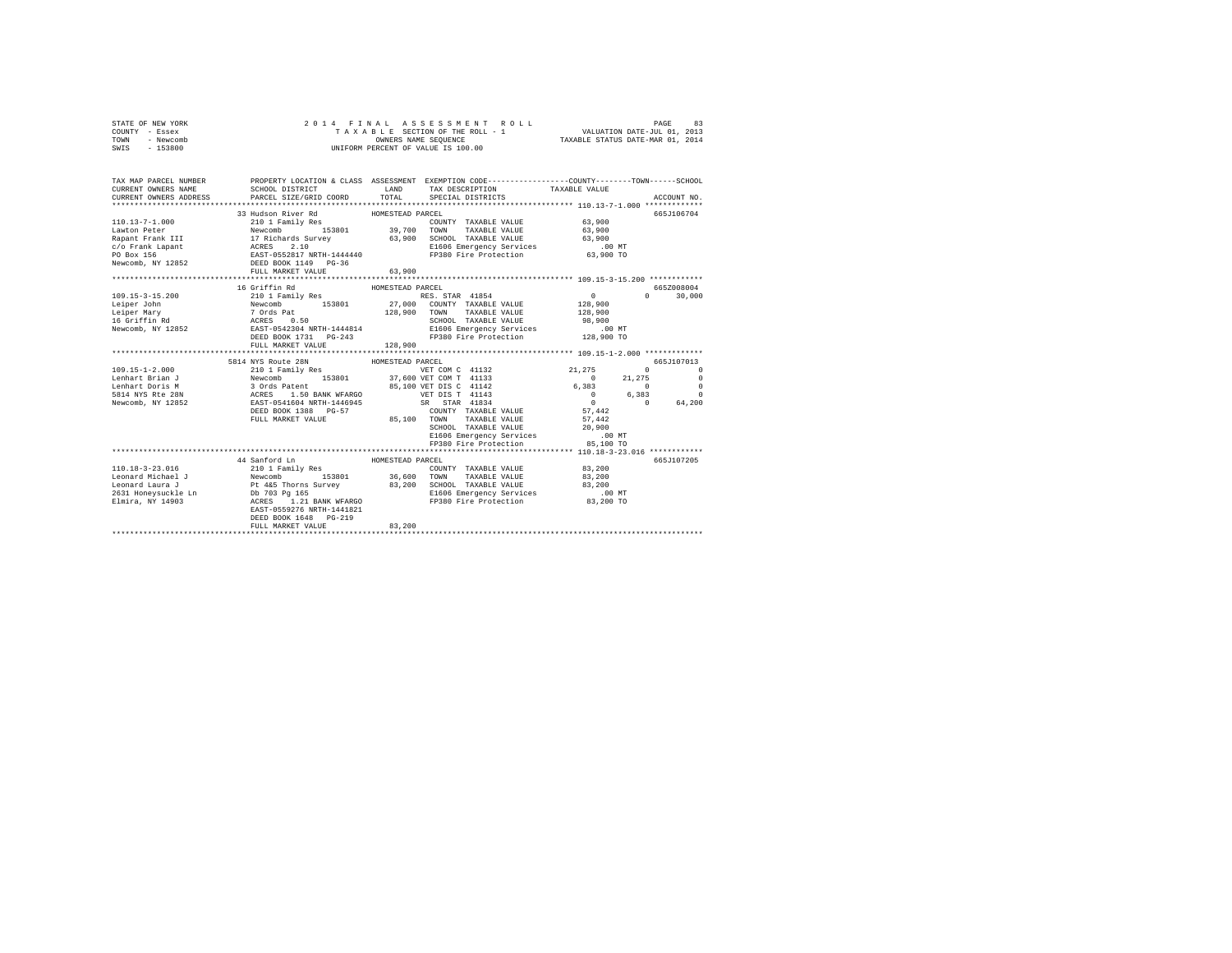| STATE OF NEW YORK<br>COUNTY - Essex<br>TOWN - Newcomb<br>SWIS - 153800                                                                                                                                                                                                                                                                                                                                                                                    | 2014 FINAL ASSESSMENT ROLL<br>UNIFORM PERCENT OF VALUE IS 100.00 |                  |                                                          |                      |                                                                                                                       |
|-----------------------------------------------------------------------------------------------------------------------------------------------------------------------------------------------------------------------------------------------------------------------------------------------------------------------------------------------------------------------------------------------------------------------------------------------------------|------------------------------------------------------------------|------------------|----------------------------------------------------------|----------------------|-----------------------------------------------------------------------------------------------------------------------|
| TAX MAP PARCEL NUMBER PROPERTY LOCATION & CLASS ASSESSMENT EXEMPTION CODE--------------COUNTY-------TOWN------SCHOOL<br>CURRENT OWNERS NAME                                                                                                                                                                                                                                                                                                               | SCHOOL DISTRICT                                                  | LAND             | TAX DESCRIPTION                                          | TAXABLE VALUE        |                                                                                                                       |
| CURRENT OWNERS ADDRESS PARCEL SIZE/GRID COORD TOTAL                                                                                                                                                                                                                                                                                                                                                                                                       |                                                                  |                  | SPECIAL DISTRICTS                                        |                      | ACCOUNT NO.                                                                                                           |
|                                                                                                                                                                                                                                                                                                                                                                                                                                                           |                                                                  |                  |                                                          |                      |                                                                                                                       |
|                                                                                                                                                                                                                                                                                                                                                                                                                                                           |                                                                  |                  |                                                          |                      | 665J181005                                                                                                            |
|                                                                                                                                                                                                                                                                                                                                                                                                                                                           |                                                                  |                  |                                                          | $\sim$ 0             | $0 \t 30,000$                                                                                                         |
|                                                                                                                                                                                                                                                                                                                                                                                                                                                           |                                                                  |                  |                                                          | 207,700<br>207,700   |                                                                                                                       |
|                                                                                                                                                                                                                                                                                                                                                                                                                                                           |                                                                  |                  |                                                          |                      |                                                                                                                       |
|                                                                                                                                                                                                                                                                                                                                                                                                                                                           |                                                                  |                  |                                                          | 177,700<br>.00 MT    |                                                                                                                       |
|                                                                                                                                                                                                                                                                                                                                                                                                                                                           |                                                                  |                  | FP380 Fire Protection 207,700 TO                         |                      |                                                                                                                       |
| $\begin{tabular}{l c c c c c} \hline \multicolumn{3}{c}{\textbf{Levesque Bobbi Jo}} & 210 & 1\text{ Family Res} & \multicolumn{3}{c}{\textbf{HUNESTED PARCEL}} & \multicolumn{3}{c}{\textbf{Levesque} & 153801} & 25,900 & \multicolumn{3}{c}{\textbf{COUNTY} } & 7 \text{AXABLE VALUE} \\ \hline \multicolumn{3}{c}{\textbf{Levesque} } & 29 & 30 & \text{Richards Survey} & 207,700 & 70 \text{WN} & 7 \text{AXABLE VALUE} \\ \hline \multicolumn{3}{c$ |                                                                  |                  |                                                          |                      |                                                                                                                       |
|                                                                                                                                                                                                                                                                                                                                                                                                                                                           |                                                                  |                  |                                                          |                      |                                                                                                                       |
|                                                                                                                                                                                                                                                                                                                                                                                                                                                           | FULL MARKET VALUE                                                | 207,700          |                                                          |                      |                                                                                                                       |
|                                                                                                                                                                                                                                                                                                                                                                                                                                                           |                                                                  |                  |                                                          |                      |                                                                                                                       |
|                                                                                                                                                                                                                                                                                                                                                                                                                                                           | 5149 NYS Route 28N                                               | HOMESTEAD PARCEL |                                                          |                      | 665J104510                                                                                                            |
|                                                                                                                                                                                                                                                                                                                                                                                                                                                           |                                                                  |                  |                                                          | 25,000               | $\Omega$ and $\Omega$                                                                                                 |
|                                                                                                                                                                                                                                                                                                                                                                                                                                                           |                                                                  |                  |                                                          |                      |                                                                                                                       |
|                                                                                                                                                                                                                                                                                                                                                                                                                                                           |                                                                  |                  |                                                          |                      |                                                                                                                       |
|                                                                                                                                                                                                                                                                                                                                                                                                                                                           |                                                                  |                  |                                                          |                      | $\begin{array}{cccc} 0 & 25,475 & 0 \\ 38,450 & 38,213 & 50,950 \\ 0 & 0 & 50,950 \\ 38,450 & 0 & 50,950 \end{array}$ |
| $[100.17-2-14.000$ 2010 1989 NX ROUND BORD ISSUE AND MONDRON UNIT COM C 41132<br>Levesque Carlie Part 1988 Survey 2010 27,000 VET COM C 41132<br>Levesque Carlie Part 143916<br>27,000 VET COM C 41130<br>27,000 VET COM C 41130<br>27,                                                                                                                                                                                                                   |                                                                  |                  |                                                          | 38,212               |                                                                                                                       |
|                                                                                                                                                                                                                                                                                                                                                                                                                                                           |                                                                  |                  |                                                          | $\sim$ 0             |                                                                                                                       |
|                                                                                                                                                                                                                                                                                                                                                                                                                                                           |                                                                  |                  | E1606 Emergency Services                                 | .00MT                |                                                                                                                       |
|                                                                                                                                                                                                                                                                                                                                                                                                                                                           |                                                                  |                  | FP380 Fire Protection                                    | 101,900 TO           |                                                                                                                       |
|                                                                                                                                                                                                                                                                                                                                                                                                                                                           |                                                                  |                  |                                                          |                      |                                                                                                                       |
|                                                                                                                                                                                                                                                                                                                                                                                                                                                           | 5608 NYS Route 28N HOMESTEAD PARCEL                              |                  |                                                          |                      | 665J104511                                                                                                            |
| $109.16 - 1 - 5.000$                                                                                                                                                                                                                                                                                                                                                                                                                                      |                                                                  |                  | COUNTY TAXABLE VALUE 161,200                             |                      |                                                                                                                       |
| Liburdi Donald C                                                                                                                                                                                                                                                                                                                                                                                                                                          |                                                                  |                  |                                                          | 161,200              |                                                                                                                       |
| Liburdi Debora E                                                                                                                                                                                                                                                                                                                                                                                                                                          |                                                                  |                  |                                                          | 161,200              |                                                                                                                       |
|                                                                                                                                                                                                                                                                                                                                                                                                                                                           |                                                                  |                  |                                                          |                      |                                                                                                                       |
|                                                                                                                                                                                                                                                                                                                                                                                                                                                           | EAST-0546102 NRTH-1447315                                        |                  |                                                          |                      |                                                                                                                       |
|                                                                                                                                                                                                                                                                                                                                                                                                                                                           | DEED BOOK 1239 PG-168                                            |                  |                                                          |                      |                                                                                                                       |
|                                                                                                                                                                                                                                                                                                                                                                                                                                                           | FULL MARKET VALUE                                                | 161,200          |                                                          |                      |                                                                                                                       |
|                                                                                                                                                                                                                                                                                                                                                                                                                                                           |                                                                  |                  |                                                          |                      |                                                                                                                       |
|                                                                                                                                                                                                                                                                                                                                                                                                                                                           | 4 Welch Ln                                                       | HOMESTEAD PARCEL |                                                          |                      | 665J104512                                                                                                            |
|                                                                                                                                                                                                                                                                                                                                                                                                                                                           |                                                                  |                  |                                                          | 134,800              |                                                                                                                       |
|                                                                                                                                                                                                                                                                                                                                                                                                                                                           |                                                                  |                  |                                                          | 134,800              |                                                                                                                       |
|                                                                                                                                                                                                                                                                                                                                                                                                                                                           |                                                                  |                  | 134,800 SCHOOL TAXABLE VALUE<br>E1606 Emergency Services | 134,800              |                                                                                                                       |
|                                                                                                                                                                                                                                                                                                                                                                                                                                                           | EAST-0545637 NRTH-1447074                                        |                  | FP380 Fire Protection                                    | .00 MT<br>134,800 TO |                                                                                                                       |
|                                                                                                                                                                                                                                                                                                                                                                                                                                                           | DEED BOOK 1285 PG-96                                             |                  |                                                          |                      |                                                                                                                       |
|                                                                                                                                                                                                                                                                                                                                                                                                                                                           | FULL MARKET VALUE                                                | 134,800          |                                                          |                      |                                                                                                                       |
|                                                                                                                                                                                                                                                                                                                                                                                                                                                           |                                                                  |                  |                                                          |                      |                                                                                                                       |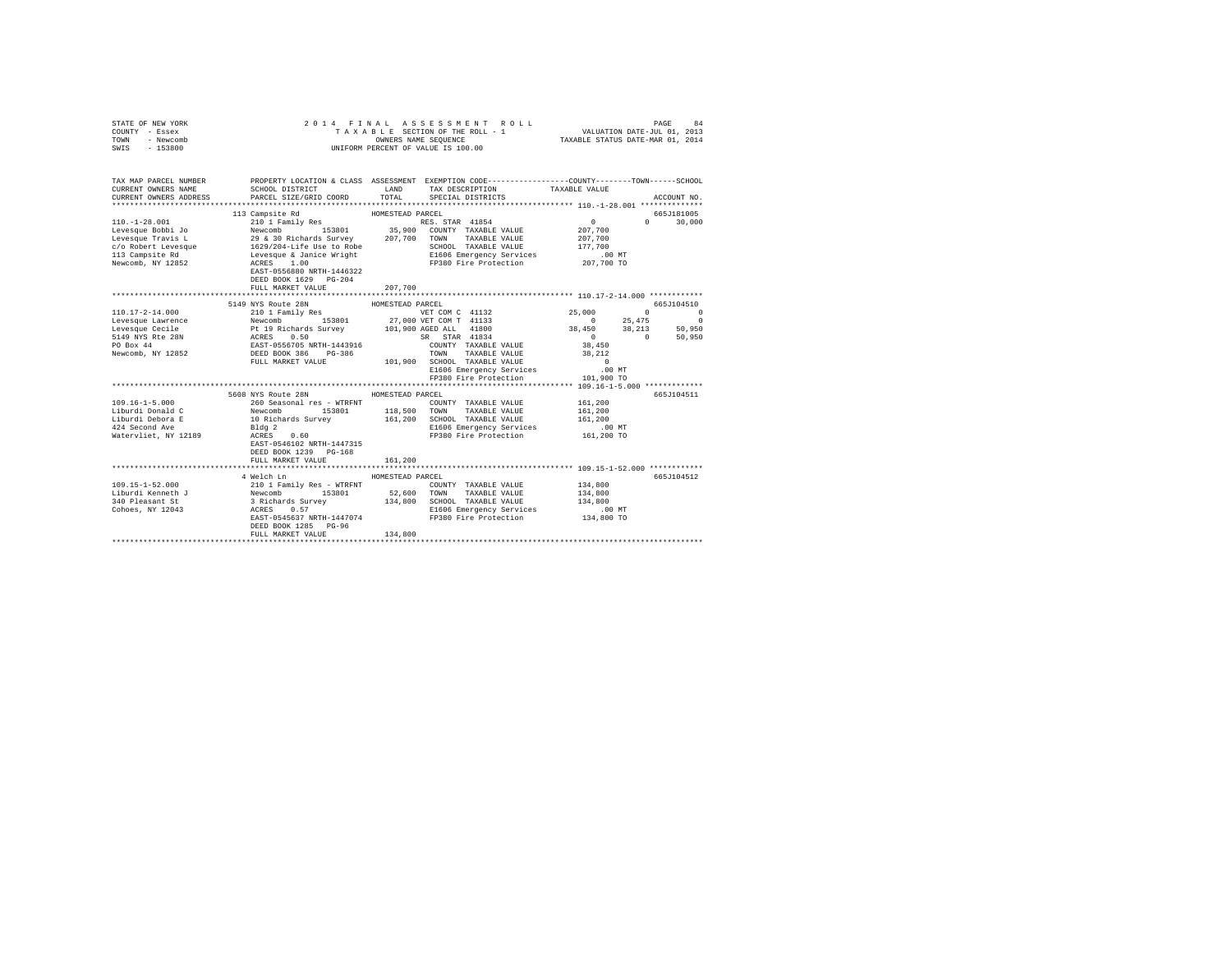| TOWN - Newcomb<br>SWIS - 153800                                                                                                                                                                                                                                                                                                                                                                                                                         | OWNERS NAME SEQUENCE (TAXABLE STATUS DATE-MAR 01, 2014)<br>UNIFORM PERCENT OF VALUE IS 100.00  |         |                                                                                                  |  |               |
|---------------------------------------------------------------------------------------------------------------------------------------------------------------------------------------------------------------------------------------------------------------------------------------------------------------------------------------------------------------------------------------------------------------------------------------------------------|------------------------------------------------------------------------------------------------|---------|--------------------------------------------------------------------------------------------------|--|---------------|
|                                                                                                                                                                                                                                                                                                                                                                                                                                                         | PROPERTY LOCATION & CLASS ASSESSMENT EXEMPTION CODE---------------COUNTY-------TOWN-----SCHOOL |         |                                                                                                  |  |               |
| TAX MAP PARCEL NUMBER<br>CURRENT OWNERS NAME<br>CURRENT OWNERS ADDRESS PARCEL SIZE/GRID COORD TOTAL SPECIAL DISTRICTS                                                                                                                                                                                                                                                                                                                                   |                                                                                                |         | SCHOOL DISTRICT                        LAND        TAX DESCRIPTION                 TAXABLE VALUE |  | ACCOUNT NO.   |
| $\begin{tabular}{c c c c} \multicolumn{2}{c}{\textbf{31:}}\begin{tabular}{c}{\textbf{51:}}\begin{tabular}{c}{\textbf{51:}}\begin{tabular}{c}{\textbf{51:}}\begin{tabular}{c}{\textbf{51:}}\begin{tabular}{c}{\textbf{51:}}\begin{tabular}{c}{\textbf{51:}}\begin{tabular}{c}{\textbf{51:}}\begin{tabular}{c}{\textbf{51:}}\begin{tabular}{c}{\textbf{51:}}\begin{tabular}{c}{\textbf{51:}}\begin{tabular}{c}{\textbf{51:}}\begin{tabular}{c}{\textbf{5$ |                                                                                                |         |                                                                                                  |  | 665J104007    |
|                                                                                                                                                                                                                                                                                                                                                                                                                                                         |                                                                                                |         |                                                                                                  |  | $0 \t 30.000$ |
|                                                                                                                                                                                                                                                                                                                                                                                                                                                         |                                                                                                |         |                                                                                                  |  |               |
|                                                                                                                                                                                                                                                                                                                                                                                                                                                         |                                                                                                |         |                                                                                                  |  |               |
|                                                                                                                                                                                                                                                                                                                                                                                                                                                         |                                                                                                |         |                                                                                                  |  |               |
|                                                                                                                                                                                                                                                                                                                                                                                                                                                         |                                                                                                |         |                                                                                                  |  |               |
|                                                                                                                                                                                                                                                                                                                                                                                                                                                         |                                                                                                |         |                                                                                                  |  |               |
|                                                                                                                                                                                                                                                                                                                                                                                                                                                         |                                                                                                |         |                                                                                                  |  |               |
|                                                                                                                                                                                                                                                                                                                                                                                                                                                         | 29 Woodys Rd MOMESTEAD PARCEL                                                                  |         |                                                                                                  |  | 665J101515    |
|                                                                                                                                                                                                                                                                                                                                                                                                                                                         |                                                                                                |         |                                                                                                  |  |               |
|                                                                                                                                                                                                                                                                                                                                                                                                                                                         |                                                                                                |         |                                                                                                  |  |               |
| $\begin{tabular}{l c c c c c c c c} \hline 120.13-1-49.000 & \multicolumn{3}{c}{201} I Fami 1y Res - WTRFNT & \multicolumn{3}{c}{COUTY} TAXABLE VALUE & 281,400 \\ \hline Lindman Gene & Newcomb & 153801 & 119,700 T0NN & TAXABLE VALUE & 281,400 \\ \hline Null Jante & 42 & 43 Tec Type & 18 & 281,400 T0XABLE VALUE & 281,400 \\ \hline 2917 Rosendale Rd & 42 & 43 V@ SCH0N & 281,$                                                                |                                                                                                |         |                                                                                                  |  |               |
|                                                                                                                                                                                                                                                                                                                                                                                                                                                         |                                                                                                |         |                                                                                                  |  |               |
|                                                                                                                                                                                                                                                                                                                                                                                                                                                         |                                                                                                |         |                                                                                                  |  |               |
|                                                                                                                                                                                                                                                                                                                                                                                                                                                         | ACRES 1.70                                                                                     |         |                                                                                                  |  |               |
|                                                                                                                                                                                                                                                                                                                                                                                                                                                         | EAST-0533326 NRTH-1428775                                                                      |         |                                                                                                  |  |               |
|                                                                                                                                                                                                                                                                                                                                                                                                                                                         | DEED BOOK 1197 PG-293<br>FULL MARKET VALUE                                                     | 281,400 |                                                                                                  |  |               |
|                                                                                                                                                                                                                                                                                                                                                                                                                                                         |                                                                                                |         |                                                                                                  |  |               |
|                                                                                                                                                                                                                                                                                                                                                                                                                                                         |                                                                                                |         |                                                                                                  |  |               |
|                                                                                                                                                                                                                                                                                                                                                                                                                                                         |                                                                                                |         |                                                                                                  |  |               |
|                                                                                                                                                                                                                                                                                                                                                                                                                                                         |                                                                                                |         |                                                                                                  |  |               |
|                                                                                                                                                                                                                                                                                                                                                                                                                                                         |                                                                                                |         |                                                                                                  |  |               |
|                                                                                                                                                                                                                                                                                                                                                                                                                                                         |                                                                                                |         |                                                                                                  |  |               |
|                                                                                                                                                                                                                                                                                                                                                                                                                                                         |                                                                                                |         |                                                                                                  |  |               |
| $\begin{tabular}{l cccccccc} \textbf{1111} & \textbf{1121} & \textbf{1211} & \textbf{1311} & \textbf{1311} & \textbf{1311} & \textbf{1311} & \textbf{1311} & \textbf{1311} & \textbf{1311} & \textbf{1311} & \textbf{1311} & \textbf{1311} & \textbf{1311} & \textbf{1311} & \textbf{1311} & \textbf{1311} & \textbf{1311} & \textbf{1311} & \textbf{1311} & \textbf{1311}$                                                                             |                                                                                                |         |                                                                                                  |  |               |
|                                                                                                                                                                                                                                                                                                                                                                                                                                                         |                                                                                                |         |                                                                                                  |  |               |
|                                                                                                                                                                                                                                                                                                                                                                                                                                                         | 309 Woodys Rd MOMESTEAD PARCEL                                                                 |         |                                                                                                  |  | 665J105711    |
|                                                                                                                                                                                                                                                                                                                                                                                                                                                         |                                                                                                |         |                                                                                                  |  |               |
|                                                                                                                                                                                                                                                                                                                                                                                                                                                         |                                                                                                |         |                                                                                                  |  |               |
|                                                                                                                                                                                                                                                                                                                                                                                                                                                         |                                                                                                |         |                                                                                                  |  |               |
|                                                                                                                                                                                                                                                                                                                                                                                                                                                         |                                                                                                |         |                                                                                                  |  |               |
| $\begin{tabular}{l c c c c c c c c} \hline 119.16-1-18.017 & \multicolumn{3}{c}{\mbox{\small\tt 119.16--1-18.017}} & \multicolumn{3}{c}{\mbox{\small\tt 119.16--1-18.017}} & \multicolumn{3}{c}{\mbox{\small\tt 119.16--1-18.017}} & \multicolumn{3}{c}{\mbox{\small\tt 119.16--1-18.017}} & \multicolumn{3}{c}{\mbox{\small\tt 119.16--1-18.017}} & \multicolumn{3$                                                                                    | ACRES 1.99                                                                                     |         |                                                                                                  |  |               |
|                                                                                                                                                                                                                                                                                                                                                                                                                                                         | EAST-0526663 NRTH-1428827                                                                      |         |                                                                                                  |  |               |
|                                                                                                                                                                                                                                                                                                                                                                                                                                                         | DEED BOOK 1127 PG-177                                                                          |         |                                                                                                  |  |               |
|                                                                                                                                                                                                                                                                                                                                                                                                                                                         | FULL MARKET VALUE                                                                              | 216,100 |                                                                                                  |  |               |
|                                                                                                                                                                                                                                                                                                                                                                                                                                                         |                                                                                                |         |                                                                                                  |  |               |
|                                                                                                                                                                                                                                                                                                                                                                                                                                                         | 1224 Goodnow Flow Rd MOMESTEAD PARCEL                                                          |         |                                                                                                  |  | 665J107110    |
|                                                                                                                                                                                                                                                                                                                                                                                                                                                         |                                                                                                |         |                                                                                                  |  |               |
|                                                                                                                                                                                                                                                                                                                                                                                                                                                         |                                                                                                |         |                                                                                                  |  |               |
|                                                                                                                                                                                                                                                                                                                                                                                                                                                         |                                                                                                |         |                                                                                                  |  |               |
|                                                                                                                                                                                                                                                                                                                                                                                                                                                         |                                                                                                |         |                                                                                                  |  |               |
|                                                                                                                                                                                                                                                                                                                                                                                                                                                         |                                                                                                |         |                                                                                                  |  |               |
|                                                                                                                                                                                                                                                                                                                                                                                                                                                         |                                                                                                |         |                                                                                                  |  |               |
|                                                                                                                                                                                                                                                                                                                                                                                                                                                         | DEED BOOK 1724 PG-123<br>FULL MARKET VALUE                                                     | 125,300 |                                                                                                  |  |               |
|                                                                                                                                                                                                                                                                                                                                                                                                                                                         |                                                                                                |         |                                                                                                  |  |               |
|                                                                                                                                                                                                                                                                                                                                                                                                                                                         |                                                                                                |         |                                                                                                  |  |               |

STATE OF NEW YORK 2 0 1 4 F I N A L A S S E S S M E N T R O L L PAGE 85 COUNTY - Essex T A X A B L E SECTION OF THE ROLL - 1 VALUATION DATE-JUL 01, 2013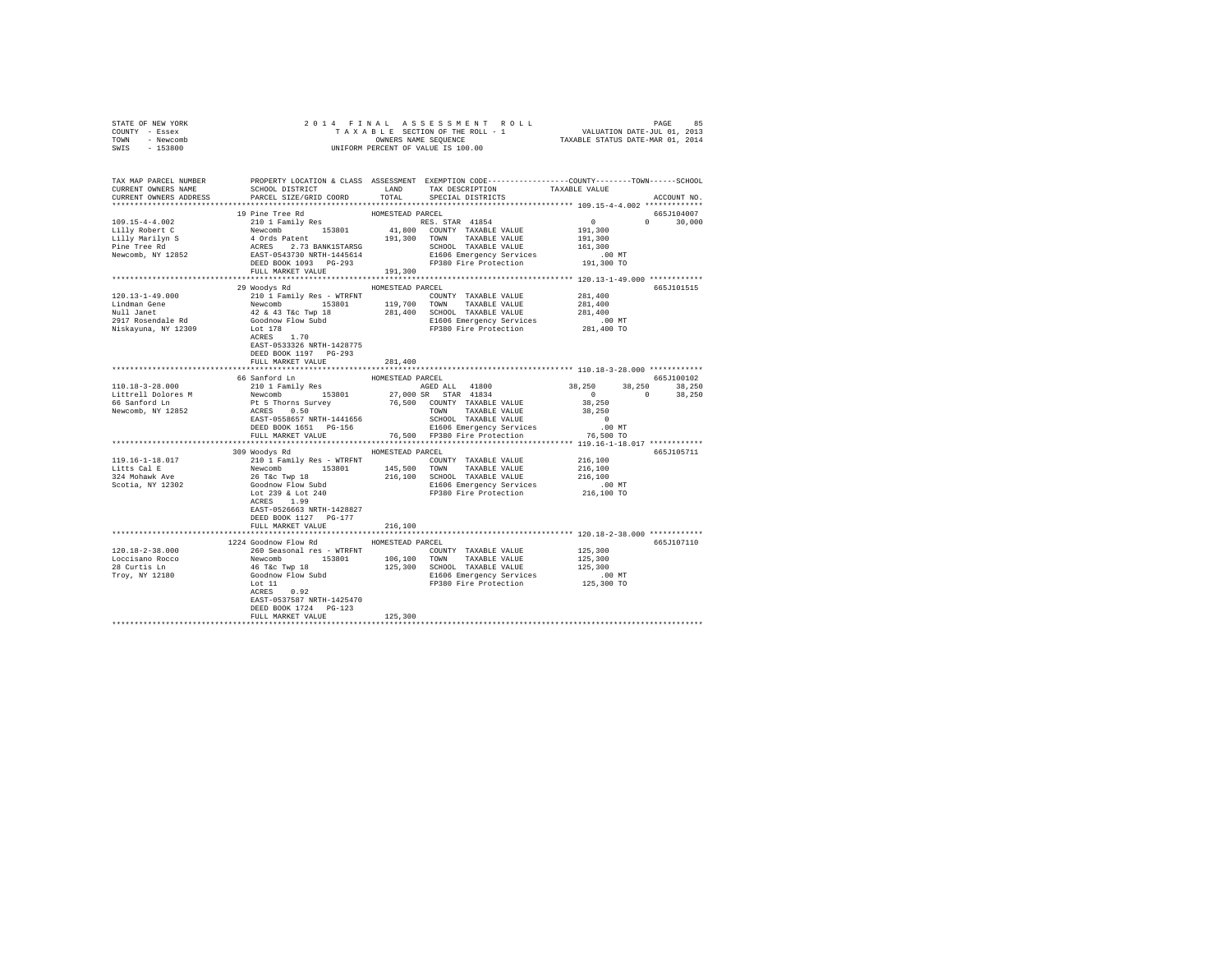| COUNTY - Essex<br>TOWN - Newcomb<br>SWIS<br>$-153800$                                                                                       | UNIFORM PERCENT OF VALUE IS 100.00                                                      |                  |                                                                                                                                                                                                                                                                                                                                                                     |                      |             |
|---------------------------------------------------------------------------------------------------------------------------------------------|-----------------------------------------------------------------------------------------|------------------|---------------------------------------------------------------------------------------------------------------------------------------------------------------------------------------------------------------------------------------------------------------------------------------------------------------------------------------------------------------------|----------------------|-------------|
|                                                                                                                                             |                                                                                         |                  |                                                                                                                                                                                                                                                                                                                                                                     |                      |             |
| TAX MAP PARCEL NUMBER PROPERTY LOCATION & CLASS ASSESSMENT EXEMPTION CODE---------------COUNTY-------TOWN-----SCHOOL<br>CURRENT OWNERS NAME | SCHOOL DISTRICT                                                                         |                  | LAND TAX DESCRIPTION                                                                                                                                                                                                                                                                                                                                                | TAXABLE VALUE        |             |
| CURRENT OWNERS ADDRESS                                                                                                                      | PARCEL SIZE/GRID COORD                                                                  |                  | TOTAL SPECIAL DISTRICTS                                                                                                                                                                                                                                                                                                                                             |                      | ACCOUNT NO. |
|                                                                                                                                             |                                                                                         |                  |                                                                                                                                                                                                                                                                                                                                                                     |                      |             |
|                                                                                                                                             | 1474 Goodnow Flow Rd                                                                    | HOMESTEAD PARCEL |                                                                                                                                                                                                                                                                                                                                                                     |                      | 665J106402  |
| $120.17 - 2 - 35.000$                                                                                                                       | 270 Mfg housing - WTRFNT                                                                |                  | COUNTY TAXABLE VALUE                                                                                                                                                                                                                                                                                                                                                | 150,300              |             |
| Locke Robert G                                                                                                                              |                                                                                         |                  | TOWN TAXABLE VALUE                                                                                                                                                                                                                                                                                                                                                  | 150,300              |             |
| Thorne-Locke Sarah S                                                                                                                        | Newcomb 153801 125,100 TOWN TAXABLE VALUE<br>42 T&c Twp 18 150,300 SCHOOL TAXABLE VALUE |                  |                                                                                                                                                                                                                                                                                                                                                                     | 150,300              |             |
| 3 Holly Dr                                                                                                                                  | Goodnow Flow Subd                                                                       |                  | E1606 Emergency Services                                                                                                                                                                                                                                                                                                                                            | $.00$ MT             |             |
| Extended by The Tennett Square, PA 19348 Lot 68                                                                                             |                                                                                         |                  | FP380 Fire Protection                                                                                                                                                                                                                                                                                                                                               | 150,300 TO           |             |
|                                                                                                                                             | ACRES 1.93                                                                              |                  |                                                                                                                                                                                                                                                                                                                                                                     |                      |             |
|                                                                                                                                             | EAST-0531994 NRTH-1426509                                                               |                  |                                                                                                                                                                                                                                                                                                                                                                     |                      |             |
|                                                                                                                                             | DEED BOOK 1631    PG-271                                                                |                  |                                                                                                                                                                                                                                                                                                                                                                     |                      |             |
|                                                                                                                                             | FULL MARKET VALUE                                                                       | 150,300          |                                                                                                                                                                                                                                                                                                                                                                     |                      |             |
|                                                                                                                                             |                                                                                         |                  | ********************************* 120.18-1-22.000 *************                                                                                                                                                                                                                                                                                                     |                      |             |
|                                                                                                                                             | 1112 Goodnow Flow Rd                                                                    | HOMESTEAD PARCEL |                                                                                                                                                                                                                                                                                                                                                                     |                      | 665J107105  |
| $120.18 - 1 - 22.000$                                                                                                                       | 260 Seasonal res - WTRFNT                                                               |                  | COUNTY TAXABLE VALUE                                                                                                                                                                                                                                                                                                                                                | 108,400              |             |
| Locker Daniel E                                                                                                                             | Newcomb 153801<br>45 T&c Twp 18                                                         |                  | 73,400 TOWN TAXABLE VALUE<br>108,400 SCHOOL TAXABLE VALUE                                                                                                                                                                                                                                                                                                           | 108,400<br>108,400   |             |
| Locker Kimberly A<br>16 Skaarland Dr                                                                                                        | Goodnow Flow Subd                                                                       |                  | E1606 Emergency Services                                                                                                                                                                                                                                                                                                                                            | .00 MT               |             |
| Burnt Hills, NY 12027                                                                                                                       | Lot 131                                                                                 |                  | FP380 Fire Protection                                                                                                                                                                                                                                                                                                                                               | 108,400 TO           |             |
|                                                                                                                                             | ACRES 0.20                                                                              |                  |                                                                                                                                                                                                                                                                                                                                                                     |                      |             |
|                                                                                                                                             | EAST-0538085 NRTH-1427124                                                               |                  |                                                                                                                                                                                                                                                                                                                                                                     |                      |             |
|                                                                                                                                             | DEED BOOK 1419 PG-271                                                                   |                  |                                                                                                                                                                                                                                                                                                                                                                     |                      |             |
|                                                                                                                                             | FULL MARKET VALUE                                                                       | 108,400          |                                                                                                                                                                                                                                                                                                                                                                     |                      |             |
|                                                                                                                                             |                                                                                         |                  |                                                                                                                                                                                                                                                                                                                                                                     |                      |             |
|                                                                                                                                             | 1188 Goodnow Flow Rd                                                                    | HOMESTEAD PARCEL |                                                                                                                                                                                                                                                                                                                                                                     |                      | 665J106813  |
| $120.18 - 2 - 44.000$                                                                                                                       |                                                                                         |                  |                                                                                                                                                                                                                                                                                                                                                                     | 210,500              |             |
|                                                                                                                                             |                                                                                         |                  |                                                                                                                                                                                                                                                                                                                                                                     | 210,500              |             |
| Longtin Judith D<br>Longtin Rick<br>528 Eureka Rd                                                                                           |                                                                                         |                  | 260 Seasonal res - WTRFNT<br>Newcomb 153801 118,500 TOWN TAXABLE VALUE<br>46 & 65 TEC Twp 18 210,500 SCHOOL TAXABLE VALUE<br>Goodnow Flow Subd 81606 Emergency Services                                                                                                                                                                                             | 210,500              |             |
|                                                                                                                                             |                                                                                         |                  |                                                                                                                                                                                                                                                                                                                                                                     | .00 MT<br>210,500 TO |             |
| Springfield, VT 05156                                                                                                                       | Lot 6<br>ACRES 1.50                                                                     |                  | FP380 Fire Protection                                                                                                                                                                                                                                                                                                                                               |                      |             |
|                                                                                                                                             | EAST-0538233 NRTH-1425582                                                               |                  |                                                                                                                                                                                                                                                                                                                                                                     |                      |             |
|                                                                                                                                             | DEED BOOK 1559 PG-268                                                                   |                  |                                                                                                                                                                                                                                                                                                                                                                     |                      |             |
|                                                                                                                                             | FULL MARKET VALUE                                                                       | 210,500          |                                                                                                                                                                                                                                                                                                                                                                     |                      |             |
|                                                                                                                                             |                                                                                         |                  |                                                                                                                                                                                                                                                                                                                                                                     |                      |             |
|                                                                                                                                             | 1198 Goodnow Flow Rd MOMESTEAD PARCEL                                                   |                  |                                                                                                                                                                                                                                                                                                                                                                     |                      | 665J104513  |
| $120.18 - 2 - 43.000$                                                                                                                       | 260 Seasonal res - WTRFNT                                                               |                  | COUNTY TAXABLE VALUE                                                                                                                                                                                                                                                                                                                                                | 92,900               |             |
| Lorman William E                                                                                                                            |                                                                                         |                  |                                                                                                                                                                                                                                                                                                                                                                     |                      |             |
| Lorman Lisa W                                                                                                                               |                                                                                         |                  |                                                                                                                                                                                                                                                                                                                                                                     |                      |             |
| 3 Northampton Rd                                                                                                                            |                                                                                         |                  |                                                                                                                                                                                                                                                                                                                                                                     |                      |             |
| Amsterdam, NY 12010                                                                                                                         |                                                                                         |                  | $\begin{tabular}{lcccc} Newton & 153801 & 26,300 & TOMN & TAXABLE VALUE & 92,900 \\ 46 & 65 Tac True&18 & 92,900 & SCHOOL & TAXABLE VALUE & 92,900 \\ Gooddown Flow & 918 & 92,900 & SCHOOL & TAXABLE VALUE & 92,900 \\ Gooddown Flow & 1636 & 92,900 & FDA. & 92,900 & FDA. \\ Also See 1087/179 (.01Ac) & & & F9380 Fire Protection & 92,900 TO \\ \end{tabular}$ |                      |             |
|                                                                                                                                             | ACRES 0.18                                                                              |                  |                                                                                                                                                                                                                                                                                                                                                                     |                      |             |
|                                                                                                                                             | EAST-0538141 NRTH-1425481                                                               |                  |                                                                                                                                                                                                                                                                                                                                                                     |                      |             |
|                                                                                                                                             | DEED BOOK 1187 PG-182<br>FULL MARKET VALUE                                              | 92,900           |                                                                                                                                                                                                                                                                                                                                                                     |                      |             |
|                                                                                                                                             |                                                                                         |                  |                                                                                                                                                                                                                                                                                                                                                                     |                      |             |
|                                                                                                                                             |                                                                                         |                  |                                                                                                                                                                                                                                                                                                                                                                     |                      |             |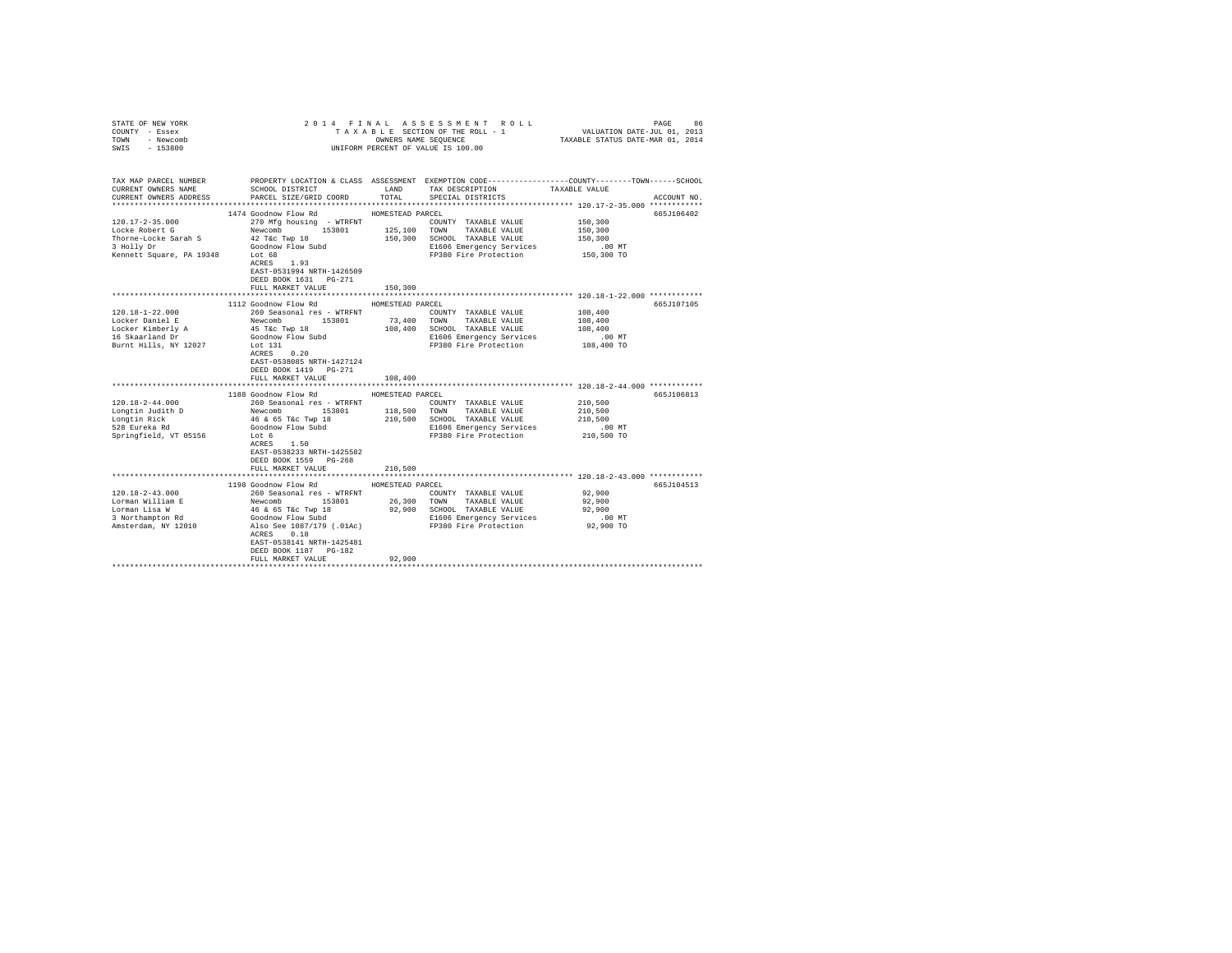| COUNTY - Essex<br>TOWN<br>- Newcomb<br>SWIS<br>$-153800$                                                                                                              | OWNERS NAME SEQUENCE<br>UNIFORM PERCENT OF VALUE IS 100.00                              |                  |                                                                                                                                                                                                         |                    |                    |
|-----------------------------------------------------------------------------------------------------------------------------------------------------------------------|-----------------------------------------------------------------------------------------|------------------|---------------------------------------------------------------------------------------------------------------------------------------------------------------------------------------------------------|--------------------|--------------------|
| TAX MAP PARCEL NUMBER PROPERTY LOCATION & CLASS ASSESSMENT EXEMPTION CODE---------------COUNTY-------TOWN-----SCHOOL<br>CURRENT OWNERS NAME<br>CURRENT OWNERS ADDRESS | SCHOOL DISTRICT TAND TAX DESCRIPTION<br>PARCEL SIZE/GRID COORD                          | TOTAL            | SPECIAL DISTRICTS                                                                                                                                                                                       | TAXABLE VALUE      | ACCOUNT NO.        |
|                                                                                                                                                                       | 1662 Goodnow Flow Rd MOMESTEAD PARCEL                                                   |                  |                                                                                                                                                                                                         |                    | 665J105404         |
| $119.20 - 6 - 4.000$                                                                                                                                                  |                                                                                         |                  | 260 Seasonal res - WTRFNT<br>Newcomb 153801 123,000 TOWN TAXABLE VALUE<br>40 & 41 T&c Twp 18 131,500 SCHOOL TAXABLE VALUE<br>Goodnow Flow Subd E1606 Emergency Services<br>COUNTY TAXABLE VALUE 131,500 |                    |                    |
|                                                                                                                                                                       |                                                                                         |                  |                                                                                                                                                                                                         | 131,500            |                    |
| Loveday Lilian T<br>20 Academy St                                                                                                                                     |                                                                                         |                  |                                                                                                                                                                                                         | 131,500            |                    |
| Greenwich, NY 12834                                                                                                                                                   |                                                                                         |                  |                                                                                                                                                                                                         | .00 MT             |                    |
|                                                                                                                                                                       | Lot $318$<br>ACRES $1.20$<br>Lot 318                                                    |                  | FP380 Fire Protection 131,500 TO                                                                                                                                                                        |                    |                    |
|                                                                                                                                                                       | EAST-0527940 NRTH-1425661<br>DEED BOOK 912 PG-169<br>FULL MARKET VALUE                  | 131,500          |                                                                                                                                                                                                         |                    |                    |
|                                                                                                                                                                       |                                                                                         |                  |                                                                                                                                                                                                         |                    |                    |
|                                                                                                                                                                       | 24 Griffin Rd                                                                           | HOMESTEAD PARCEL |                                                                                                                                                                                                         |                    | 665J101305         |
|                                                                                                                                                                       |                                                                                         |                  |                                                                                                                                                                                                         |                    | $\Omega$<br>30,000 |
|                                                                                                                                                                       |                                                                                         |                  |                                                                                                                                                                                                         |                    |                    |
|                                                                                                                                                                       |                                                                                         |                  |                                                                                                                                                                                                         |                    |                    |
|                                                                                                                                                                       |                                                                                         |                  |                                                                                                                                                                                                         |                    |                    |
|                                                                                                                                                                       |                                                                                         |                  |                                                                                                                                                                                                         |                    |                    |
|                                                                                                                                                                       |                                                                                         |                  |                                                                                                                                                                                                         |                    |                    |
|                                                                                                                                                                       | FULL MARKET VALUE                                                                       | 153,600          |                                                                                                                                                                                                         |                    |                    |
|                                                                                                                                                                       | 1848 Goodnow Flow Rd MOMESTEAD PARCEL                                                   |                  |                                                                                                                                                                                                         |                    | 665J176003         |
| 119.20-3-8.100                                                                                                                                                        |                                                                                         |                  | COUNTY TAXABLE VALUE                                                                                                                                                                                    | 203,000            |                    |
| Lyng Andrew                                                                                                                                                           |                                                                                         |                  |                                                                                                                                                                                                         | 203,000            |                    |
| PO Box 1252                                                                                                                                                           |                                                                                         | 203,000          | SCHOOL TAXABLE VALUE                                                                                                                                                                                    | 203,000            |                    |
| Clifton Park, NY 12065                                                                                                                                                | 27 T&C Twp 18<br>Goodnow Flow Subd                                                      |                  | E1606 Emergency Services                                                                                                                                                                                | $.00$ MT           |                    |
|                                                                                                                                                                       | Lot $340$                                                                               |                  | FP380 Fire Protection 203,000 TO                                                                                                                                                                        |                    |                    |
|                                                                                                                                                                       | $ACRES$ 1.80<br>EAST-0525405 NRTH-1426173<br>DEED BOOK 1658 PG-160<br>FULL MARKET VALUE | 203,000          |                                                                                                                                                                                                         |                    |                    |
|                                                                                                                                                                       |                                                                                         |                  | *********************************** 120.13-1-1.000 *************                                                                                                                                        |                    |                    |
|                                                                                                                                                                       | 3 Island View Ln MOMESTEAD PARCEL                                                       |                  |                                                                                                                                                                                                         |                    | 665J104605         |
| $120.13 - 1 - 1.000$                                                                                                                                                  |                                                                                         |                  | COUNTY TAXABLE VALUE                                                                                                                                                                                    | 151,900            |                    |
| 120.13-1-1.000<br>Mack Theodore D<br>PO Box 998                                                                                                                       | 26 T&C Twp 18                                                                           | 151,900          | SCHOOL TAXABLE VALUE                                                                                                                                                                                    | 151,900<br>151,900 |                    |
| Saranac Lake, NY 12983                                                                                                                                                | Goodnow Flow Subd                                                                       |                  | E1606 Emergency Services                                                                                                                                                                                | .00 MT             |                    |
|                                                                                                                                                                       | Lot $226$                                                                               |                  | FP380 Fire Protection                                                                                                                                                                                   | 151,900 TO         |                    |
|                                                                                                                                                                       | ACRES 0.80                                                                              |                  |                                                                                                                                                                                                         |                    |                    |
|                                                                                                                                                                       | EAST-0528059 NRTH-1428939                                                               |                  |                                                                                                                                                                                                         |                    |                    |
|                                                                                                                                                                       | DEED BOOK 350<br>PG-154                                                                 |                  |                                                                                                                                                                                                         |                    |                    |
|                                                                                                                                                                       | FULL MARKET VALUE                                                                       | 151,900          |                                                                                                                                                                                                         |                    |                    |
|                                                                                                                                                                       |                                                                                         |                  |                                                                                                                                                                                                         |                    |                    |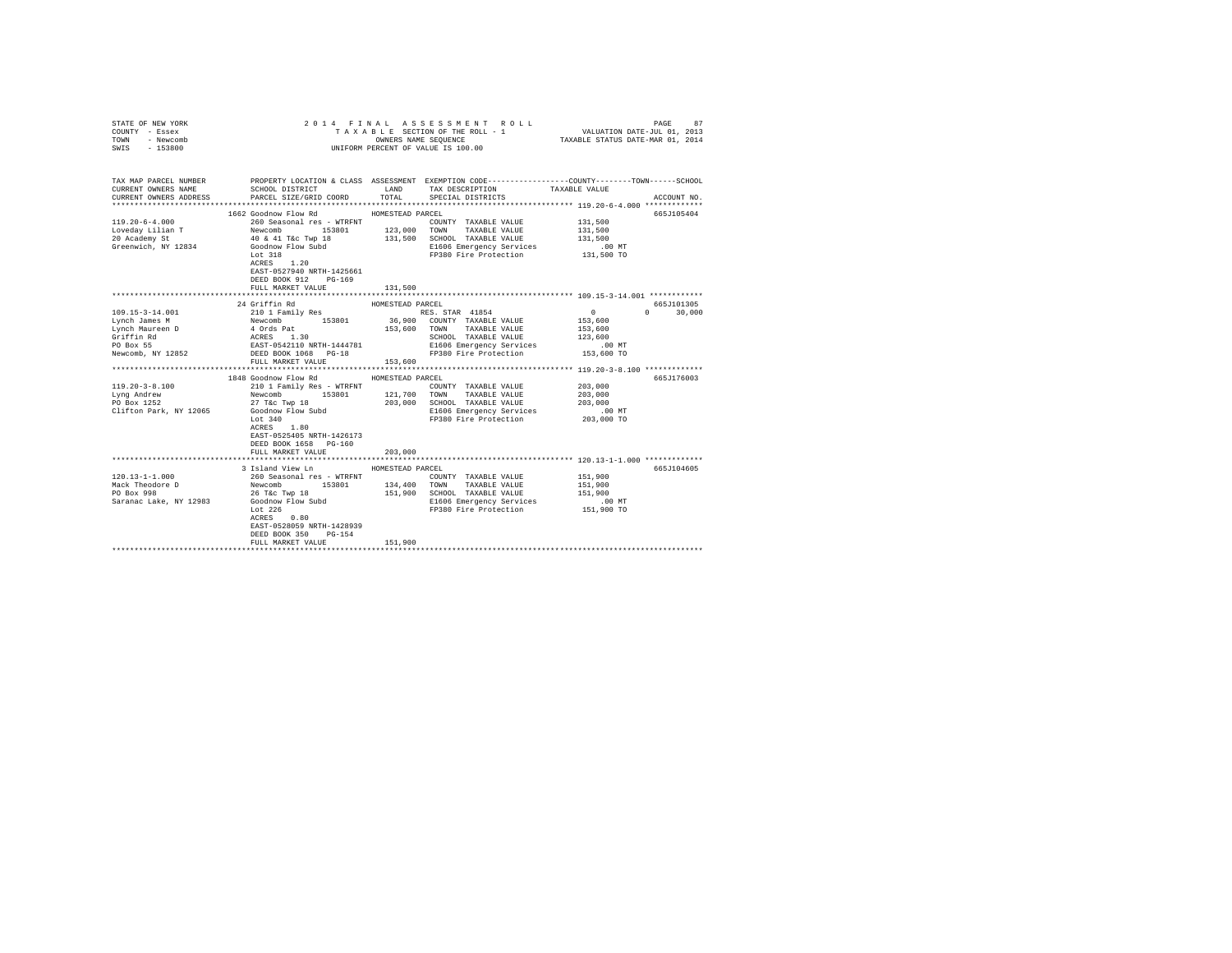| STATE OF NEW YORK<br>COUNTY - Essex           |                                                                                                           | 9 2014 FINAL ASSESSMENT ROLL PAGE 88<br>TAXABLE SECTION OF THE ROLL - 1 VALUATION DATE-JUL 01, 2013<br>OWNERS NAME SEQUENCE TAXABLE STATUS DATE-MAR 01, 2014 |                                                                                      |
|-----------------------------------------------|-----------------------------------------------------------------------------------------------------------|--------------------------------------------------------------------------------------------------------------------------------------------------------------|--------------------------------------------------------------------------------------|
| TOWN - Newcomb                                |                                                                                                           |                                                                                                                                                              |                                                                                      |
| $-153800$<br>SWIS                             |                                                                                                           | UNIFORM PERCENT OF VALUE IS 100.00                                                                                                                           |                                                                                      |
|                                               |                                                                                                           |                                                                                                                                                              |                                                                                      |
|                                               |                                                                                                           |                                                                                                                                                              |                                                                                      |
|                                               |                                                                                                           |                                                                                                                                                              |                                                                                      |
| TAX MAP PARCEL NUMBER                         | SCHOOL DISTRICT LAND                                                                                      | PROPERTY LOCATION & CLASS ASSESSMENT EXEMPTION CODE---------------COUNTY-------TOWN------SCHOOL<br>TAX DESCRIPTION TAXABLE VALUE                             |                                                                                      |
| CURRENT OWNERS NAME<br>CURRENT OWNERS ADDRESS | PARCEL SIZE/GRID COORD                                                                                    | TOTAL<br>SPECIAL DISTRICTS                                                                                                                                   | ACCOUNT NO.                                                                          |
|                                               |                                                                                                           |                                                                                                                                                              |                                                                                      |
|                                               | Goodnow Flow Rd                                                                                           | HOMESTEAD PARCEL                                                                                                                                             | 665J104607                                                                           |
| $120.13 - 1 - 2.000$                          | 311 Res vac land - WTRFNT                                                                                 | COUNTY TAXABLE VALUE                                                                                                                                         | 106,500                                                                              |
|                                               |                                                                                                           | TAXABLE VALUE                                                                                                                                                | 106,500                                                                              |
| Mack Theodore D<br>PO Box 998                 | Newcomb 153801 106,500 TOWN<br>26 T&c Twp 18 106,500 SCHOOL                                               | 106,500 SCHOOL TAXABLE VALUE                                                                                                                                 | 106,500                                                                              |
| Saranac Lake, NY 12983                        | Goodnow Flow Subd                                                                                         | E1606 Emergency Services                                                                                                                                     | $.00$ MT                                                                             |
|                                               |                                                                                                           | FP380 Fire Protection 106,500 TO                                                                                                                             |                                                                                      |
|                                               | Lot $225$<br>ACRES 0.90                                                                                   |                                                                                                                                                              |                                                                                      |
|                                               | EAST-0528163 NRTH-1429043                                                                                 |                                                                                                                                                              |                                                                                      |
|                                               | DEED BOOK 376 PG-474                                                                                      |                                                                                                                                                              |                                                                                      |
|                                               | FULL MARKET VALUE                                                                                         | 106,500                                                                                                                                                      |                                                                                      |
|                                               |                                                                                                           |                                                                                                                                                              |                                                                                      |
|                                               | Goodnow Flow Rd                                                                                           | HOMESTEAD PARCEL                                                                                                                                             | 665J104606                                                                           |
| $120.13 - 1 - 3.000$                          |                                                                                                           | COUNTY TAXABLE VALUE                                                                                                                                         | 105,500                                                                              |
|                                               | 311 Res vac land - WTRFNT<br>Newcomb 153801 105,500                                                       | TOWN TAXABLE VALUE                                                                                                                                           | 105,500                                                                              |
| Mack Theodore D<br>PO Box 998                 |                                                                                                           | 105,500 SCHOOL TAXABLE VALUE                                                                                                                                 | 105,500                                                                              |
| Saranac Lake, NY 12983                        | 26 T&C Twp 18<br>Goodnow Flow Subd<br>Let 224                                                             | E1606 Emergency Services                                                                                                                                     | $.00$ MT                                                                             |
|                                               | Lot $224$                                                                                                 | FP380 Fire Protection                                                                                                                                        | 105,500 TO                                                                           |
|                                               | $ACRES$ 1.00                                                                                              |                                                                                                                                                              |                                                                                      |
|                                               | EAST-0528261 NRTH-1429051                                                                                 |                                                                                                                                                              |                                                                                      |
|                                               | DEED BOOK 376 PG-471                                                                                      |                                                                                                                                                              |                                                                                      |
|                                               | FULL MARKET VALUE                                                                                         | 105,500                                                                                                                                                      |                                                                                      |
|                                               |                                                                                                           |                                                                                                                                                              |                                                                                      |
|                                               | Goodnow Flow Rd                                                                                           | HOMESTEAD PARCEL                                                                                                                                             | 665J104604                                                                           |
| $120.13 - 1 - 4.000$                          | 311 Res vac land - WTRFNT                                                                                 | COUNTY TAXABLE VALUE                                                                                                                                         | 154,900                                                                              |
| Mack Theodore D<br>PO Box 998                 | Newcomb 153801<br>26 T&c Twp 18                                                                           | 154,900 TOWN TAXABLE VALUE                                                                                                                                   | 154,900                                                                              |
|                                               |                                                                                                           | 154,900 SCHOOL TAXABLE VALUE                                                                                                                                 | 154,900                                                                              |
| Saranac Lake, NY 12983                        | Goodnow Flow Subd<br>Lot 223                                                                              | E1606 Emergency Services                                                                                                                                     | $.00$ MT                                                                             |
|                                               |                                                                                                           | FP380 Fire Protection                                                                                                                                        | 154,900 TO                                                                           |
|                                               | ACRES 1.20                                                                                                |                                                                                                                                                              |                                                                                      |
|                                               | EAST-0528390 NRTH-1429145                                                                                 |                                                                                                                                                              |                                                                                      |
|                                               | DEED BOOK 464 PG-573                                                                                      |                                                                                                                                                              |                                                                                      |
|                                               | FULL MARKET VALUE                                                                                         | 154,900<br>************                                                                                                                                      |                                                                                      |
|                                               | ****************************                                                                              |                                                                                                                                                              | *************************** 109.16-4-12.002 ************                             |
| 109.16-4-12.002                               | 5381 NYS Route 28N                                                                                        | HOMESTEAD PARCEL                                                                                                                                             | 665J104515<br>25,000<br>$\sim$ 0<br>$\sim$ 0                                         |
| MacKey Lynne M                                | 210 1 Family Res                                                                                          | VET COM C 41132                                                                                                                                              |                                                                                      |
| macкey Lynne m<br>c/o Gerald Pickering        | Newcomb 153801 51,701<br>17 Richard Survey 128,401<br>1563/152 Life Estate to<br>Gerald & Nancy Pickering | 51,700 VET COM T 41133<br>128,400 SR STAR 41834                                                                                                              | $\begin{array}{cccc} 0 & & 32\,, 100 & & & 0 \\ 0 & & & 0 & & 64\,, 200 \end{array}$ |
| PO Box 162                                    |                                                                                                           | COUNTY TAXABLE VALUE                                                                                                                                         | 103,400                                                                              |
| Newcomb, NY 12852                             |                                                                                                           | TOWN TAXABLE VALUE                                                                                                                                           | 96,300                                                                               |
|                                               | ACRES 5.60                                                                                                | SCHOOL TAXABLE VALUE                                                                                                                                         | 64,200                                                                               |
|                                               | EAST-0551413 NRTH-1445799                                                                                 |                                                                                                                                                              | $.00$ MT                                                                             |
|                                               | DEED BOOK 1563 PG-152                                                                                     | E1606 Emergency Services<br>E1606 Emergency Services<br>FP380 Fire Protection                                                                                | 128,400 TO                                                                           |
|                                               | FULL MARKET VALUE                                                                                         | 128,400                                                                                                                                                      |                                                                                      |
|                                               |                                                                                                           |                                                                                                                                                              |                                                                                      |
|                                               |                                                                                                           |                                                                                                                                                              |                                                                                      |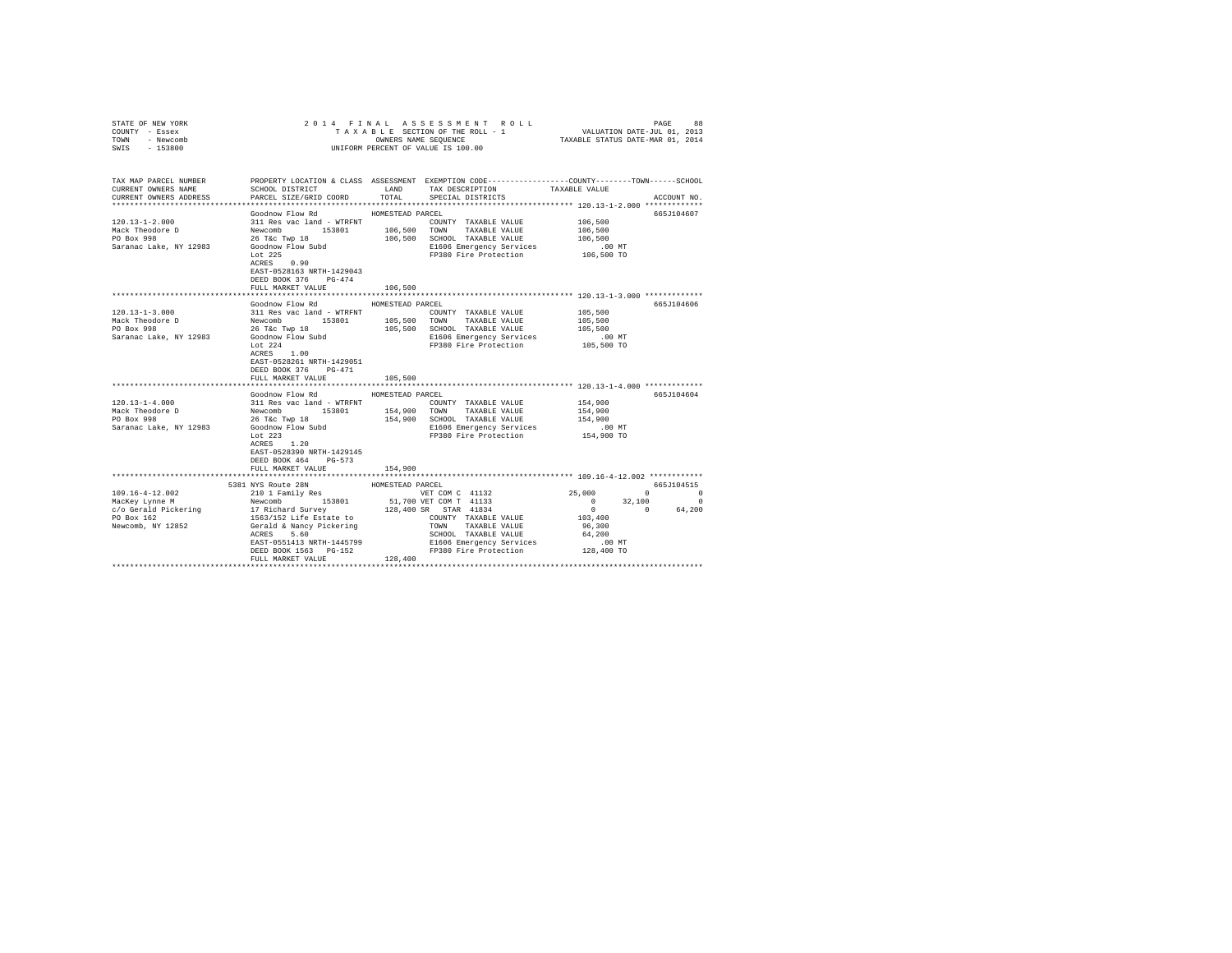| STATE OF NEW YORK                                                                                                    |                                                                                                                                                                                                                                                                                                                                                                                                                                                |                      |                                                            |                     |             |
|----------------------------------------------------------------------------------------------------------------------|------------------------------------------------------------------------------------------------------------------------------------------------------------------------------------------------------------------------------------------------------------------------------------------------------------------------------------------------------------------------------------------------------------------------------------------------|----------------------|------------------------------------------------------------|---------------------|-------------|
| COUNTY - Essex                                                                                                       |                                                                                                                                                                                                                                                                                                                                                                                                                                                |                      |                                                            |                     |             |
| TOWN - Newcomb                                                                                                       |                                                                                                                                                                                                                                                                                                                                                                                                                                                |                      |                                                            |                     |             |
| SWIS - 153800                                                                                                        |                                                                                                                                                                                                                                                                                                                                                                                                                                                |                      | UNIFORM PERCENT OF VALUE IS 100.00                         |                     |             |
|                                                                                                                      |                                                                                                                                                                                                                                                                                                                                                                                                                                                |                      |                                                            |                     |             |
|                                                                                                                      |                                                                                                                                                                                                                                                                                                                                                                                                                                                |                      |                                                            |                     |             |
| TAX MAP PARCEL NUMBER PROPERTY LOCATION & CLASS ASSESSMENT EXEMPTION CODE---------------COUNTY-------TOWN-----SCHOOL |                                                                                                                                                                                                                                                                                                                                                                                                                                                |                      |                                                            |                     |             |
| CURRENT OWNERS NAME                                                                                                  | SCHOOL DISTRICT                                                                                                                                                                                                                                                                                                                                                                                                                                | LAND                 | TAX DESCRIPTION                                            | TAXABLE VALUE       |             |
| CURRENT OWNERS ADDRESS                                                                                               | PARCEL SIZE/GRID COORD                                                                                                                                                                                                                                                                                                                                                                                                                         | TOTAL                | SPECIAL DISTRICTS                                          |                     | ACCOUNT NO. |
|                                                                                                                      |                                                                                                                                                                                                                                                                                                                                                                                                                                                |                      |                                                            |                     |             |
|                                                                                                                      | NYS Route 28N                                                                                                                                                                                                                                                                                                                                                                                                                                  | NON-HOMESTEAD PARCEL |                                                            |                     | 665J105611  |
|                                                                                                                      |                                                                                                                                                                                                                                                                                                                                                                                                                                                |                      |                                                            |                     |             |
|                                                                                                                      |                                                                                                                                                                                                                                                                                                                                                                                                                                                |                      |                                                            |                     |             |
| $[10.13-1-1.000$ MacKey Lynne M<br>$c$ /o Gerald Pickering<br>PO Box 162<br>Newcomb, NY 12852                        |                                                                                                                                                                                                                                                                                                                                                                                                                                                |                      |                                                            |                     |             |
|                                                                                                                      |                                                                                                                                                                                                                                                                                                                                                                                                                                                |                      |                                                            |                     |             |
|                                                                                                                      |                                                                                                                                                                                                                                                                                                                                                                                                                                                |                      |                                                            |                     |             |
|                                                                                                                      | $\begin{tabular}{l c c c c} \hline NNS\text{ Route 28N} & \multicolumn{3}{c}{\text{NON-HOMESTERAD PARCH}} \\ \hline 311\text{ Res}\text{ vac}\text{ land} & 37,300\text{ COUNTY} & \text{TAXABLE VALUE} & 37,300\\ \hline \text{Newton} & 153801 & 37,300\text{ TQWINT} & \text{TAXABLE VALUE} & 37,300\\ \hline \text{20 Richards Survey} & 37,300\text{ SCHOMABLE} & \text{VALUE} & 37,300\\ \hline \text{1563/152 Life \text$<br>ACRES 1.40 |                      |                                                            |                     |             |
|                                                                                                                      | EAST-0552808 NRTH-1447116                                                                                                                                                                                                                                                                                                                                                                                                                      |                      |                                                            |                     |             |
|                                                                                                                      |                                                                                                                                                                                                                                                                                                                                                                                                                                                |                      |                                                            |                     |             |
|                                                                                                                      | DEED BOOK 1563 PG-152                                                                                                                                                                                                                                                                                                                                                                                                                          |                      |                                                            |                     |             |
|                                                                                                                      | FULL MARKET VALUE                                                                                                                                                                                                                                                                                                                                                                                                                              | 37,300               |                                                            |                     |             |
|                                                                                                                      |                                                                                                                                                                                                                                                                                                                                                                                                                                                |                      |                                                            |                     |             |
|                                                                                                                      | 13 Sanford Ln                                                                                                                                                                                                                                                                                                                                                                                                                                  | HOMESTEAD PARCEL     |                                                            |                     | 665J104108  |
|                                                                                                                      | 210 1 Family Res                                                                                                                                                                                                                                                                                                                                                                                                                               |                      | COUNTY TAXABLE VALUE                                       | 86,200              |             |
|                                                                                                                      |                                                                                                                                                                                                                                                                                                                                                                                                                                                |                      |                                                            |                     |             |
|                                                                                                                      |                                                                                                                                                                                                                                                                                                                                                                                                                                                |                      |                                                            |                     |             |
| 110.18-4-16.000<br>Maddison Jill V<br>13 Sanford Ln<br>Newcomb, NY 12852                                             | ${\small \begin{tabular}{lcccc} 210 & I ram11y ke8 & 153801 & 27,000 & TOWN & TAXABLE VALUE & 56,200\\ P & 465 Thorns Survey & 86,200 & 5000 & TAXABLE VALUE & 86,200\\ P & 465 Thorns Survey & 86,200 & SCHOOD & TAXABLE VALUE & 86,200\\ RRES & 0.50 BANK WRARGO & 86,200 & SCHOOD & TAXABLE VACUE & 86,200\\ RRES & 0.50 BANTs-1441150 & 37380 Fire Protection & 86,200 TO\\ RST-055989$                                                    |                      |                                                            |                     |             |
|                                                                                                                      |                                                                                                                                                                                                                                                                                                                                                                                                                                                |                      |                                                            |                     |             |
|                                                                                                                      | DEED BOOK 1416 PG-19                                                                                                                                                                                                                                                                                                                                                                                                                           |                      |                                                            |                     |             |
|                                                                                                                      | FULL MARKET VALUE                                                                                                                                                                                                                                                                                                                                                                                                                              | 86,200               |                                                            |                     |             |
|                                                                                                                      |                                                                                                                                                                                                                                                                                                                                                                                                                                                |                      |                                                            |                     |             |
|                                                                                                                      | 26 Bissell Loop                                                                                                                                                                                                                                                                                                                                                                                                                                | HOMESTEAD PARCEL     |                                                            |                     | 665J104304  |
| $110.13 - 9 - 21.001$                                                                                                | 464 Office bldg.                                                                                                                                                                                                                                                                                                                                                                                                                               |                      | COUNTY TAXABLE VALUE 98,000                                |                     |             |
|                                                                                                                      |                                                                                                                                                                                                                                                                                                                                                                                                                                                |                      |                                                            | 98,000              |             |
|                                                                                                                      |                                                                                                                                                                                                                                                                                                                                                                                                                                                |                      |                                                            | 98,000              |             |
|                                                                                                                      |                                                                                                                                                                                                                                                                                                                                                                                                                                                |                      |                                                            | $.00$ MT            |             |
|                                                                                                                      |                                                                                                                                                                                                                                                                                                                                                                                                                                                |                      |                                                            | 98,000 TO           |             |
|                                                                                                                      |                                                                                                                                                                                                                                                                                                                                                                                                                                                |                      |                                                            |                     |             |
|                                                                                                                      | FULL MARKET VALUE                                                                                                                                                                                                                                                                                                                                                                                                                              | 98,000               |                                                            |                     |             |
|                                                                                                                      |                                                                                                                                                                                                                                                                                                                                                                                                                                                | **************       | ***************************** 120.18-2-15.000 ************ |                     |             |
|                                                                                                                      | 1328 Goodnow Flow Rd                                                                                                                                                                                                                                                                                                                                                                                                                           | HOMESTEAD PARCEL     |                                                            |                     | 665J105303  |
| $120.18 - 2 - 15.000$                                                                                                | 260 Seasonal res - WTRFNT                                                                                                                                                                                                                                                                                                                                                                                                                      |                      | COUNTY TAXABLE VALUE                                       | 148,000             |             |
|                                                                                                                      |                                                                                                                                                                                                                                                                                                                                                                                                                                                |                      |                                                            |                     |             |
|                                                                                                                      |                                                                                                                                                                                                                                                                                                                                                                                                                                                |                      |                                                            | 148,000             |             |
|                                                                                                                      |                                                                                                                                                                                                                                                                                                                                                                                                                                                |                      |                                                            | 148,000             |             |
|                                                                                                                      |                                                                                                                                                                                                                                                                                                                                                                                                                                                |                      |                                                            | .00 MT              |             |
|                                                                                                                      |                                                                                                                                                                                                                                                                                                                                                                                                                                                |                      |                                                            | 148,000 TO          |             |
|                                                                                                                      |                                                                                                                                                                                                                                                                                                                                                                                                                                                |                      |                                                            |                     |             |
|                                                                                                                      | EAST-0535440 NRTH-1426688                                                                                                                                                                                                                                                                                                                                                                                                                      |                      |                                                            |                     |             |
|                                                                                                                      | DEED BOOK 1695 PG-279                                                                                                                                                                                                                                                                                                                                                                                                                          |                      |                                                            |                     |             |
|                                                                                                                      | FULL MARKET VALUE                                                                                                                                                                                                                                                                                                                                                                                                                              | 148,000              |                                                            |                     |             |
|                                                                                                                      |                                                                                                                                                                                                                                                                                                                                                                                                                                                |                      |                                                            |                     |             |
|                                                                                                                      |                                                                                                                                                                                                                                                                                                                                                                                                                                                |                      |                                                            |                     | 665J101302  |
|                                                                                                                      |                                                                                                                                                                                                                                                                                                                                                                                                                                                |                      |                                                            | 95,500              |             |
|                                                                                                                      |                                                                                                                                                                                                                                                                                                                                                                                                                                                |                      |                                                            | 95,500              |             |
|                                                                                                                      |                                                                                                                                                                                                                                                                                                                                                                                                                                                |                      |                                                            | 95,500              |             |
|                                                                                                                      |                                                                                                                                                                                                                                                                                                                                                                                                                                                |                      |                                                            |                     |             |
|                                                                                                                      |                                                                                                                                                                                                                                                                                                                                                                                                                                                |                      |                                                            | 00 MT.<br>95,500 TO |             |
|                                                                                                                      | DEED BOOK 1571 PG-68                                                                                                                                                                                                                                                                                                                                                                                                                           |                      |                                                            |                     |             |
|                                                                                                                      | FULL MARKET VALUE                                                                                                                                                                                                                                                                                                                                                                                                                              | 95,500               |                                                            |                     |             |
|                                                                                                                      |                                                                                                                                                                                                                                                                                                                                                                                                                                                |                      |                                                            |                     |             |
|                                                                                                                      |                                                                                                                                                                                                                                                                                                                                                                                                                                                |                      |                                                            |                     |             |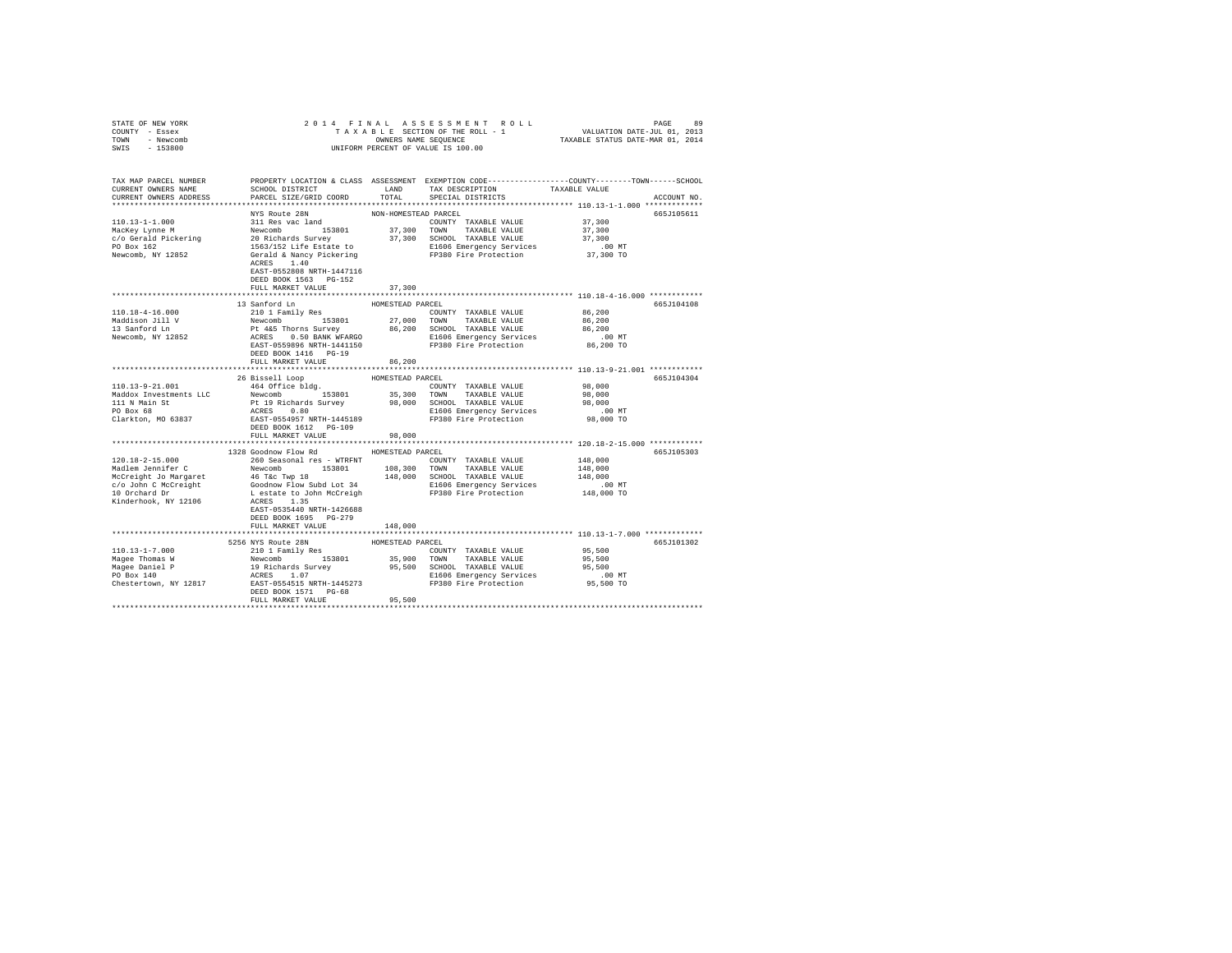| STATE OF NEW YORK<br>COUNTY - Essex<br>TOWN - Newcomb<br>SWIS - 153800                              |                                                                                                                                                                                                                                                                                                                                                                                                                                                                  |                                       | 2014 FINAL ASSESSMENT ROLL<br>UNIFORM PERCENT OF VALUE IS 100.00                            | PAGE<br>TAXABLE SECTION OF THE ROLL - 1 VALUATION DATE-JUL 01, 2013<br>OWNERS NAME SEQUENCE TAXABLE STATUS DATE-MAR 01, 2014        | 90 |
|-----------------------------------------------------------------------------------------------------|------------------------------------------------------------------------------------------------------------------------------------------------------------------------------------------------------------------------------------------------------------------------------------------------------------------------------------------------------------------------------------------------------------------------------------------------------------------|---------------------------------------|---------------------------------------------------------------------------------------------|-------------------------------------------------------------------------------------------------------------------------------------|----|
| CURRENT OWNERS NAME<br>CURRENT OWNERS ADDRESS                                                       | SCHOOL DISTRICT LAND<br>PARCEL SIZE/GRID COORD                                                                                                                                                                                                                                                                                                                                                                                                                   | TOTAL                                 | TAX DESCRIPTION TAXABLE VALUE<br>SPECIAL DISTRICTS<br>SPECIAL DISTRICTS                     | TAX MAP PARCEL NUMBER PROPERTY LOCATION & CLASS ASSESSMENT EXEMPTION CODE--------------COUNTY-------TOWN------SCHOOL<br>ACCOUNT NO. |    |
|                                                                                                     | 1918 Goodnow Flow Rd MOMESTEAD PARCEL<br>EAST-0523827 NRTH-1426400<br>DEED BOOK 1144 PG-191<br>FULL MARKET VALUE                                                                                                                                                                                                                                                                                                                                                 | 214,700                               |                                                                                             | 665J104613                                                                                                                          |    |
|                                                                                                     |                                                                                                                                                                                                                                                                                                                                                                                                                                                                  |                                       |                                                                                             |                                                                                                                                     |    |
| $120.17 - 3 - 8.000$<br>Marcello James<br>Marcello Eleanor M<br>2394 Reno Rd<br>Castleton, NY 12033 | 5451 NYS Route 28N<br>DEED BOOK 1594 PG-22<br>FULL MARKET VALUE<br>49 Beaver Bay Rd MOMESTEAD PARCEL<br>210 1 Family Res - WTRFNT<br>210 I Family Res - WIKENT<br>Newcomb 153801 126,000 TOWN TAXABLE VALUE<br>41 T&C TWP 18 191,800 SCHOOL TAXABLE VALUE<br>Lot 313 Goddnow Shores ELG06 Emergency Services<br>ELG06 Energency Services<br>ECEES 2.13<br>EAST-0528528 NRTH-1426331<br>DEED BOOK 1202 PG-68<br>FULL MARKET VALUE                                 | HOMESTEAD PARCEL<br>70,800<br>191,800 | COUNTY TAXABLE VALUE<br>E1606 Emergency Services .00 MT<br>FP380 Fire Protection 191,800 TO | 665J100913<br>********************************** 120.17-3-8.000 *************<br>665J188006<br>191,800<br>191,800<br>191,800        |    |
|                                                                                                     |                                                                                                                                                                                                                                                                                                                                                                                                                                                                  |                                       |                                                                                             |                                                                                                                                     |    |
|                                                                                                     | 141 Woodys Rd<br>$\begin{tabular}{l c c c c c c c c} \multicolumn{1}{c}{\textbf{120.13--1-26.000}} & \multicolumn{1}{c}{\textbf{120.13--26.000}} & \multicolumn{1}{c}{\textbf{120.13--26.000}} & \multicolumn{1}{c}{\textbf{120.13--26.000}} & \multicolumn{1}{c}{\textbf{120.13--26.000}} & \multicolumn{1}{c}{\textbf{120.13--26.000}} & \multicolumn{1}{c}{\textbf{120.13--26.000$<br>EAST-0530702 NRTH-1428397<br>DEED BOOK 1246 PG-169<br>FULL MARKET VALUE | HOMESTEAD PARCEL<br>333,600           | Lot 201<br>ACRES 0.78 BANK CORE PP380 Fire Protection 333,600 TO                            | 665J100106<br>$\sim$ 0<br>0 64.200<br>333,600<br>333,600<br>269,400                                                                 |    |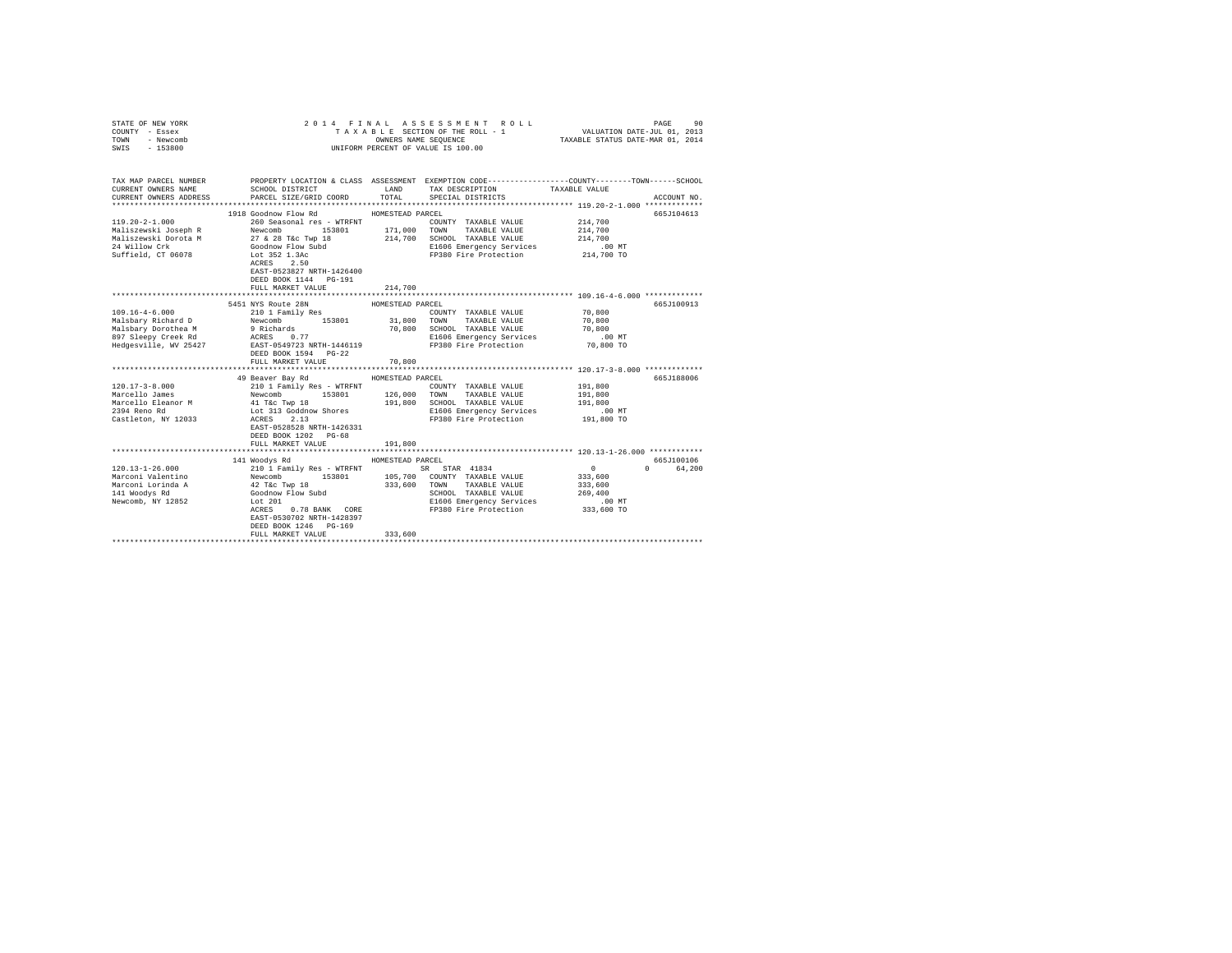| COUNTY - Essex<br>TOWN - Newcomb<br>SWIS - 153800 | UNIFORM PERCENT OF VALUE IS 100.00                                                                                                                                                                                                                                                                                                                                                                                                                                                     |                  |                                                                                                                                                       |                                                      |             |
|---------------------------------------------------|----------------------------------------------------------------------------------------------------------------------------------------------------------------------------------------------------------------------------------------------------------------------------------------------------------------------------------------------------------------------------------------------------------------------------------------------------------------------------------------|------------------|-------------------------------------------------------------------------------------------------------------------------------------------------------|------------------------------------------------------|-------------|
|                                                   |                                                                                                                                                                                                                                                                                                                                                                                                                                                                                        |                  |                                                                                                                                                       |                                                      |             |
| CURRENT OWNERS ADDRESS                            | TAX MAP PARCEL NUMBER     PROPERTY LOCATION & CLASS ASSESSMENT EXEMPTION CODE---------------COUNTY-------TOWN------SCHOOL DISTRICT     LAND   TAX DESCRIPTION     TAXABLE VALUE<br>PARCEL SIZE/GRID COORD                                                                                                                                                                                                                                                                              |                  | ${\tt LAND} \hspace{20pt} {\tt TAX} \hspace{20pt} {\tt PESCRIPTION} \hspace{20pt} {\tt TAXABLE} \hspace{20pt} {\tt VALUE}$<br>TOTAL SPECIAL DISTRICTS |                                                      | ACCOUNT NO. |
|                                                   |                                                                                                                                                                                                                                                                                                                                                                                                                                                                                        |                  |                                                                                                                                                       |                                                      |             |
|                                                   | $\begin{tabular}{l c c c c} \multicolumn{4}{c}{\textbf{37} Campite et} & \multicolumn{4}{c}{\textbf{HOMESTRAD PARCH}} \\ \multicolumn{4}{c}{\textbf{37} Campite et} & \multicolumn{4}{c}{\textbf{HOMESTRAD PARCH}} & \multicolumn{4}{c}{\textbf{HOMESTRAD P ARCH} & \multicolumn{4}{c}{\textbf{HOMIST} RANABLE VALUE} \\ \multicolumn{4}{c}{\textbf{MaxBLE VALUE} } & \multicolumn{4}{c}{\textbf{MaxBLE VALUE} } \\ \multicolumn{4}{c}{\textbf{MaxBLE VALUE} } & \multicolumn{4}{c}{\$ |                  |                                                                                                                                                       |                                                      | 665J104701  |
|                                                   |                                                                                                                                                                                                                                                                                                                                                                                                                                                                                        |                  | COUNTY TAXABLE VALUE 58,300                                                                                                                           |                                                      |             |
|                                                   |                                                                                                                                                                                                                                                                                                                                                                                                                                                                                        |                  |                                                                                                                                                       | 58,300                                               |             |
|                                                   |                                                                                                                                                                                                                                                                                                                                                                                                                                                                                        |                  |                                                                                                                                                       | 58,300                                               |             |
|                                                   |                                                                                                                                                                                                                                                                                                                                                                                                                                                                                        |                  |                                                                                                                                                       | $.00$ MT<br>58,300 TO                                |             |
|                                                   | DEED BOOK 477 PG-83                                                                                                                                                                                                                                                                                                                                                                                                                                                                    |                  |                                                                                                                                                       |                                                      |             |
|                                                   | FULL MARKET VALUE                                                                                                                                                                                                                                                                                                                                                                                                                                                                      | 58,300           |                                                                                                                                                       |                                                      |             |
|                                                   |                                                                                                                                                                                                                                                                                                                                                                                                                                                                                        |                  |                                                                                                                                                       | *********************** 109.15-4-9.000 ************* |             |
|                                                   | 30 Allen Rd                                                                                                                                                                                                                                                                                                                                                                                                                                                                            | HOMESTEAD PARCEL |                                                                                                                                                       |                                                      | 665J100204  |
|                                                   |                                                                                                                                                                                                                                                                                                                                                                                                                                                                                        |                  |                                                                                                                                                       |                                                      |             |
|                                                   |                                                                                                                                                                                                                                                                                                                                                                                                                                                                                        |                  |                                                                                                                                                       |                                                      |             |
|                                                   |                                                                                                                                                                                                                                                                                                                                                                                                                                                                                        |                  |                                                                                                                                                       |                                                      |             |
|                                                   |                                                                                                                                                                                                                                                                                                                                                                                                                                                                                        |                  |                                                                                                                                                       |                                                      |             |
|                                                   |                                                                                                                                                                                                                                                                                                                                                                                                                                                                                        |                  |                                                                                                                                                       |                                                      |             |
|                                                   |                                                                                                                                                                                                                                                                                                                                                                                                                                                                                        |                  |                                                                                                                                                       |                                                      |             |
|                                                   | FULL MARKET VALUE                                                                                                                                                                                                                                                                                                                                                                                                                                                                      | 51,400           |                                                                                                                                                       |                                                      |             |
|                                                   |                                                                                                                                                                                                                                                                                                                                                                                                                                                                                        |                  |                                                                                                                                                       |                                                      |             |
|                                                   | 5740 NYS Route 28N                                                                                                                                                                                                                                                                                                                                                                                                                                                                     | HOMESTEAD PARCEL |                                                                                                                                                       |                                                      | 665J106715  |
|                                                   |                                                                                                                                                                                                                                                                                                                                                                                                                                                                                        |                  |                                                                                                                                                       |                                                      |             |
|                                                   |                                                                                                                                                                                                                                                                                                                                                                                                                                                                                        |                  |                                                                                                                                                       |                                                      |             |
|                                                   |                                                                                                                                                                                                                                                                                                                                                                                                                                                                                        |                  |                                                                                                                                                       |                                                      |             |
|                                                   |                                                                                                                                                                                                                                                                                                                                                                                                                                                                                        |                  |                                                                                                                                                       |                                                      |             |
|                                                   | DEED BOOK 1400 PG-182                                                                                                                                                                                                                                                                                                                                                                                                                                                                  |                  |                                                                                                                                                       |                                                      |             |
|                                                   | FULL MARKET VALUE                                                                                                                                                                                                                                                                                                                                                                                                                                                                      | 245,700          |                                                                                                                                                       |                                                      |             |
|                                                   |                                                                                                                                                                                                                                                                                                                                                                                                                                                                                        |                  |                                                                                                                                                       |                                                      |             |
|                                                   | 1796 Goodnow Flow Rd MOMESTEAD PARCEL                                                                                                                                                                                                                                                                                                                                                                                                                                                  |                  |                                                                                                                                                       |                                                      | 665J189002  |
| $119.20 - 3 - 14.000$                             | 260 Seasonal res - WTRFNT                                                                                                                                                                                                                                                                                                                                                                                                                                                              |                  | COUNTY TAXABLE VALUE                                                                                                                                  | 138,900                                              |             |
|                                                   |                                                                                                                                                                                                                                                                                                                                                                                                                                                                                        |                  |                                                                                                                                                       | 138,900                                              |             |
|                                                   |                                                                                                                                                                                                                                                                                                                                                                                                                                                                                        |                  |                                                                                                                                                       |                                                      |             |
|                                                   |                                                                                                                                                                                                                                                                                                                                                                                                                                                                                        |                  |                                                                                                                                                       | 138,900<br>138,900<br>00 MT.                         |             |
|                                                   | $\begin{tabular}{l c c c c c} \hline \texttt{Mattarees} & \texttt{Robert} & \texttt{Newton} & \texttt{Mattane} & \texttt{Mattane} & \texttt{Mattane} & \texttt{Mattane} & \texttt{Mattane} & \texttt{Mattane} & \texttt{Mattane} & \texttt{Mattane} & \texttt{Mattane} & \texttt{Mattane} & \texttt{Mattane} & \texttt{Mattane} & \texttt{Mattane} & \texttt{Mattane} & \texttt{Mattane} & \texttt{Mattane} & \texttt{Mattane} & \texttt{Mattane} & \texttt{Mattane} & \texttt{M$      |                  |                                                                                                                                                       | 138,900 TO                                           |             |
|                                                   |                                                                                                                                                                                                                                                                                                                                                                                                                                                                                        |                  |                                                                                                                                                       |                                                      |             |
|                                                   | DEED BOOK 1501 PG-257                                                                                                                                                                                                                                                                                                                                                                                                                                                                  |                  |                                                                                                                                                       |                                                      |             |
|                                                   | FULL MARKET VALUE                                                                                                                                                                                                                                                                                                                                                                                                                                                                      | 138,900          |                                                                                                                                                       |                                                      |             |
|                                                   |                                                                                                                                                                                                                                                                                                                                                                                                                                                                                        |                  |                                                                                                                                                       |                                                      |             |
|                                                   | 976 Goodnow Flow Rd MOMESTEAD PARCEL                                                                                                                                                                                                                                                                                                                                                                                                                                                   |                  |                                                                                                                                                       |                                                      | 665J103802  |
|                                                   |                                                                                                                                                                                                                                                                                                                                                                                                                                                                                        |                  | COUNTY TAXABLE VALUE 171,300                                                                                                                          |                                                      |             |
|                                                   |                                                                                                                                                                                                                                                                                                                                                                                                                                                                                        |                  |                                                                                                                                                       |                                                      |             |
|                                                   |                                                                                                                                                                                                                                                                                                                                                                                                                                                                                        |                  |                                                                                                                                                       |                                                      |             |
|                                                   |                                                                                                                                                                                                                                                                                                                                                                                                                                                                                        |                  |                                                                                                                                                       |                                                      |             |
|                                                   |                                                                                                                                                                                                                                                                                                                                                                                                                                                                                        |                  |                                                                                                                                                       |                                                      |             |
|                                                   | EAST-0535015 NRTH-1428427                                                                                                                                                                                                                                                                                                                                                                                                                                                              |                  |                                                                                                                                                       |                                                      |             |
|                                                   | DEED BOOK 701 PG-38                                                                                                                                                                                                                                                                                                                                                                                                                                                                    |                  |                                                                                                                                                       |                                                      |             |
|                                                   | FULL MARKET VALUE                                                                                                                                                                                                                                                                                                                                                                                                                                                                      | 171,300          |                                                                                                                                                       |                                                      |             |
|                                                   |                                                                                                                                                                                                                                                                                                                                                                                                                                                                                        |                  |                                                                                                                                                       |                                                      |             |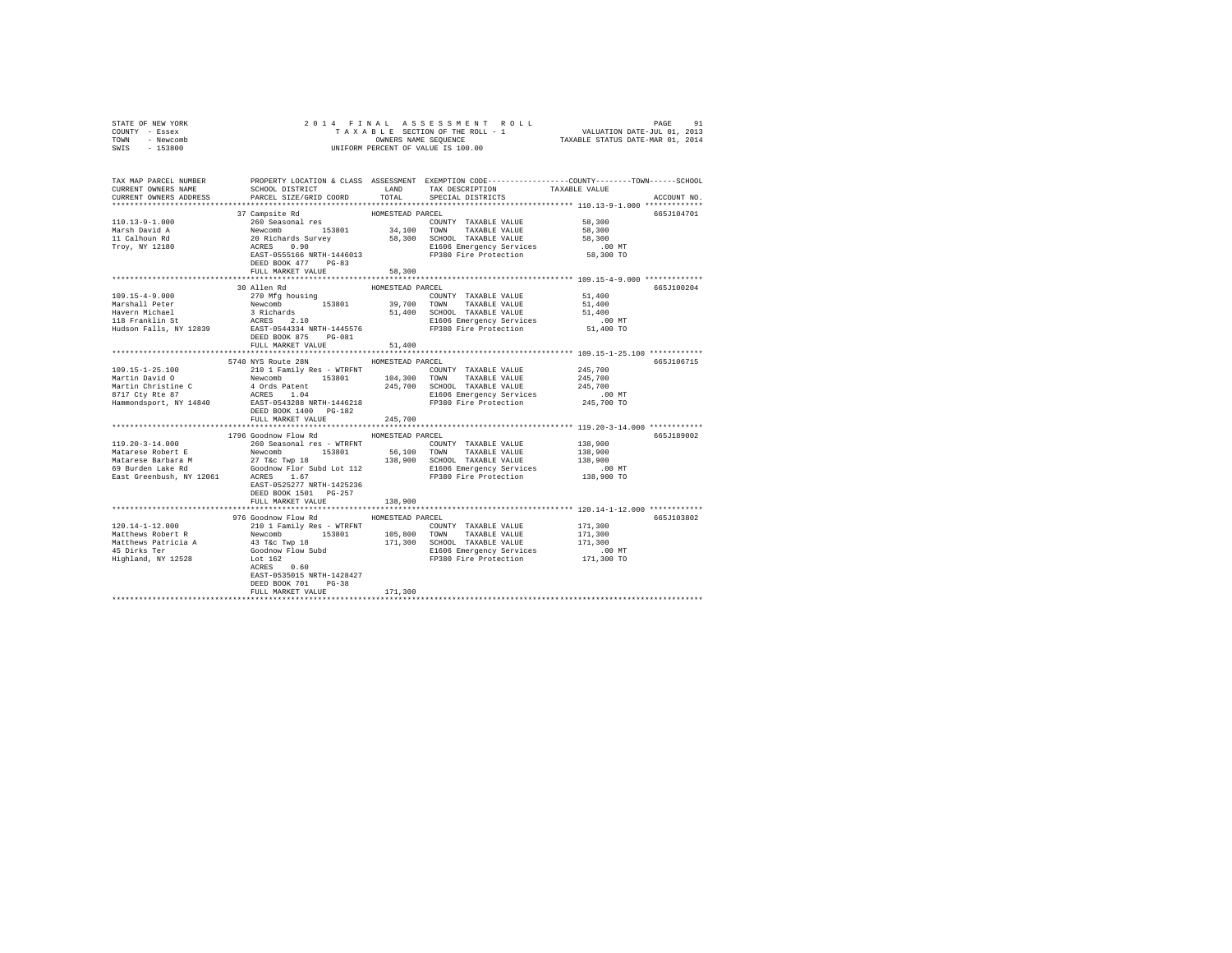| STATE OF NEW YORK<br>COUNTY - Essex<br>TOWN - Newcomb<br>SWIS - 153800 | 2014 FINAL ASSESSMENT ROLL<br>PAGE<br>92<br>UNIFORM PERCENT OF VALUE IS 100.00 |                  |                                                                                                                                          |                    |             |
|------------------------------------------------------------------------|--------------------------------------------------------------------------------|------------------|------------------------------------------------------------------------------------------------------------------------------------------|--------------------|-------------|
| TAX MAP PARCEL NUMBER<br>CURRENT OWNERS NAME<br>CURRENT OWNERS ADDRESS | SCHOOL DISTRICT<br>PARCEL SIZE/GRID COORD                                      | LAND<br>TOTAL    | PROPERTY LOCATION & CLASS ASSESSMENT EXEMPTION CODE----------------COUNTY-------TOWN------SCHOOL<br>TAX DESCRIPTION<br>SPECIAL DISTRICTS | TAXABLE VALUE      | ACCOUNT NO. |
|                                                                        |                                                                                |                  |                                                                                                                                          |                    |             |
| $119.20 - 3 - 11.000$<br>McCarthy James B                              | Goodnow Flow Rd<br>311 Res vac land - WTRFNT<br>Newcomb 153801                 | HOMESTEAD PARCEL | COUNTY TAXABLE VALUE<br>83,800 TOWN TAXABLE VALUE                                                                                        | 83,800<br>83,800   | 665J101110  |
| McCarthy Christie L<br>3072 S Oakwood Dr                               | 27 T&c Twp 18<br>Goodnow Flow Subd                                             |                  | 83,800 SCHOOL TAXABLE VALUE<br>E1606 Emergency Services                                                                                  | 83,800<br>$.00$ MT |             |
| Painted Post, NY 14870                                                 | Lot 107<br>ACRES 0.65<br>EAST-0525889 NRTH-1425551<br>DEED BOOK 1738    PG-231 |                  | FP380 Fire Protection                                                                                                                    | 83,800 TO          |             |
|                                                                        | FULL MARKET VALUE                                                              | 83,800           |                                                                                                                                          |                    |             |
|                                                                        |                                                                                |                  |                                                                                                                                          |                    |             |
|                                                                        | 1740 Goodnow Flow Rd                                                           | HOMESTEAD PARCEL |                                                                                                                                          |                    | 665J106401  |
| $119.20 - 3 - 12.000$                                                  | 210 1 Family Res - WTRFNT                                                      |                  | COUNTY TAXABLE VALUE                                                                                                                     | 198,000            |             |
| McCarthy James B                                                       | Newcomb<br>153801                                                              | 123,600          | TOWN TAXABLE VALUE                                                                                                                       | 198,000            |             |
| McCarthy Christie L                                                    | 27 T&c Twp 18                                                                  |                  | 198,000 SCHOOL TAXABLE VALUE                                                                                                             | 198,000            |             |
| 3072 S Oakwood Dr                                                      | Goodnow Flow Subd                                                              |                  | E1606 Emergency Services                                                                                                                 | $.00$ MT           |             |
| Painted Post, NY 14870                                                 | Lot 106<br>ACRES 0.70<br>EAST-0526014 NRTH-1425623<br>DEED BOOK 1738 PG-231    |                  | FP380 Fire Protection                                                                                                                    | 198,000 TO         |             |
|                                                                        | FULL MARKET VALUE                                                              | 198,000          |                                                                                                                                          |                    |             |
|                                                                        |                                                                                |                  |                                                                                                                                          |                    |             |
|                                                                        | 1270 Goodnow Flow Rd                                                           | HOMESTEAD PARCEL |                                                                                                                                          |                    | 665J104603  |
| $120.18 - 2 - 28.029$                                                  | 260 Seasonal res - WTRFNT                                                      |                  | COUNTY TAXABLE VALUE                                                                                                                     | 742,000            |             |
| McCoy Maja H                                                           | Newcomb 153801                                                                 |                  | 143,000 TOWN TAXABLE VALUE                                                                                                               | 742,000            |             |
| c/o Guy & Maha McCoy                                                   | 46 T&c Twp 18                                                                  |                  | 742,000 SCHOOL TAXABLE VALUE                                                                                                             | 742,000            |             |
| 8 Fernbank Ave                                                         | Goodnow Flow Subd                                                              |                  | E1606 Emergency Services                                                                                                                 | .00 MT             |             |
| Delmar, NY 12054                                                       | Lots 20&21<br>ACRES 3.62<br>EAST-0536690 NRTH-1425996<br>DEED BOOK 1638 PG-43  |                  | FP380 Fire Protection                                                                                                                    | 742,000 TO         |             |
|                                                                        | FULL MARKET VALUE                                                              | 742,000          |                                                                                                                                          |                    |             |
|                                                                        |                                                                                |                  |                                                                                                                                          |                    |             |
|                                                                        | 75 Beaver Bay                                                                  | HOMESTEAD PARCEL |                                                                                                                                          |                    | 665J105612  |
| $120.17 - 3 - 1.000$                                                   | 260 Seasonal res - WTRFNT                                                      |                  | COUNTY TAXABLE VALUE                                                                                                                     | 264,600            |             |
| McDevitt Emmett R Jr                                                   | Newcomb 153801                                                                 |                  | 119,400 TOWN TAXABLE VALUE                                                                                                               | 264,600            |             |
| 2270 Grand Blvd                                                        |                                                                                |                  | 264,600 SCHOOL TAXABLE VALUE                                                                                                             | 264,600            |             |
| Niskayuna, NY 12309                                                    | 26 T&C Twp 18<br>Goodnow Flow Subd                                             |                  | E1606 Emergency Services                                                                                                                 | $.00$ MT           |             |
|                                                                        | Lot $306$<br>ACRES 1.00<br>EAST-0528128 NRTH-1426954<br>DEED BOOK 1212 PG-311  |                  | FP380 Fire Protection                                                                                                                    | 264,600 TO         |             |
|                                                                        | FULL MARKET VALUE                                                              | 264,600          |                                                                                                                                          |                    |             |
|                                                                        |                                                                                |                  |                                                                                                                                          |                    |             |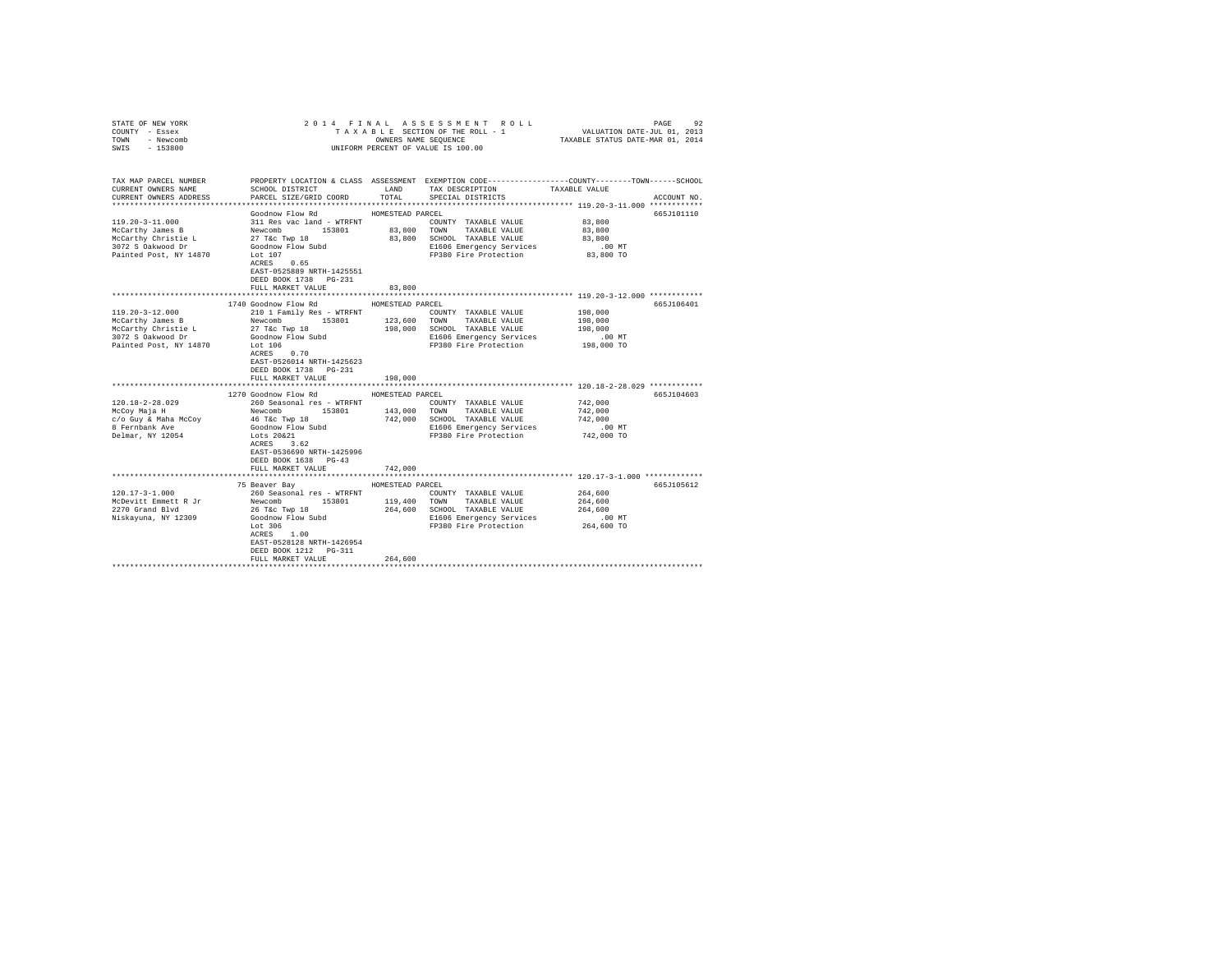| STATE OF NEW YORK                                               |                                     |                  | 2014 FINAL ASSESSMENT ROLL                        | PAGE<br>93                                                                                                                            |
|-----------------------------------------------------------------|-------------------------------------|------------------|---------------------------------------------------|---------------------------------------------------------------------------------------------------------------------------------------|
| COUNTY - Essex                                                  |                                     |                  | TAXABLE SECTION OF THE ROLL - 1                   | VALUATION DATE-JUL 01, 2013                                                                                                           |
| TOWN<br>- Newcomb                                               |                                     |                  | OWNERS NAME SEQUENCE                              | TAXABLE STATUS DATE-MAR 01, 2014                                                                                                      |
| $-153800$<br>SWIS                                               |                                     |                  | UNIFORM PERCENT OF VALUE IS 100.00                |                                                                                                                                       |
|                                                                 |                                     |                  |                                                   |                                                                                                                                       |
|                                                                 |                                     |                  |                                                   |                                                                                                                                       |
| CURRENT OWNERS NAME                                             | SCHOOL DISTRICT                     | LAND             | TAX DESCRIPTION                                   | TAX MAP PARCEL NUMBER PROPERTY LOCATION & CLASS ASSESSMENT EXEMPTION CODE--------------COUNTY-------TOWN------SCHOOL<br>TAXABLE VALUE |
| CURRENT OWNERS ADDRESS                                          | PARCEL SIZE/GRID COORD              | TOTAL            | SPECIAL DISTRICTS                                 | ACCOUNT NO.                                                                                                                           |
|                                                                 |                                     |                  |                                                   |                                                                                                                                       |
|                                                                 | 1172 Goodnow Flow Rd                | HOMESTEAD PARCEL |                                                   | 665J104904                                                                                                                            |
| $120.18 - 2 - 47.000$                                           | 260 Seasonal res - WTRFNT           |                  | COUNTY TAXABLE VALUE                              | 355,700                                                                                                                               |
| McDonald Ida L                                                  | Newcomb 153801                      |                  | 106,500 TOWN TAXABLE VALUE                        | 355,700                                                                                                                               |
| 1806 Bridge St                                                  | 46 T&C Twp 18                       |                  | 355,700 SCHOOL TAXABLE VALUE                      | 355,700                                                                                                                               |
| New Cumberland, PA 17070-1161 Goodnow Flow Subd                 |                                     |                  | E1606 Emergency Services                          | $.00$ MT                                                                                                                              |
|                                                                 | Lot 3                               |                  | FP380 Fire Protection 355,700 TO                  |                                                                                                                                       |
|                                                                 | ACRES 0.53                          |                  |                                                   |                                                                                                                                       |
|                                                                 | EAST-0538438 NRTH-1425896           |                  |                                                   |                                                                                                                                       |
|                                                                 | DEED BOOK 1630 PG-110               |                  |                                                   |                                                                                                                                       |
|                                                                 | FULL MARKET VALUE                   | 355,700          |                                                   |                                                                                                                                       |
|                                                                 |                                     |                  |                                                   |                                                                                                                                       |
|                                                                 | 1356 Goodnow Flow Rd                | HOMESTEAD PARCEL |                                                   | 665J100902                                                                                                                            |
| $120.18 - 2 - 8.000$                                            | 260 Seasonal res - WTRFNT           |                  | COUNTY TAXABLE VALUE                              | 133,000                                                                                                                               |
| McFarren Linda                                                  | Newcomb 153801                      |                  | 106,700 TOWN TAXABLE VALUE                        | 133,000                                                                                                                               |
| Case Walter E Jr<br>c/o Walter & Dorothy Case Goodnow Flow Subd | 46&47 T&c Twp 18                    |                  | 133,000 SCHOOL TAXABLE VALUE                      | 133,000<br>.00 MT                                                                                                                     |
| 27 Mohican Ter                                                  | Lot 41                              |                  | E1606 Emergency Services<br>FP380 Fire Protection | 133,000 TO                                                                                                                            |
| Hudson Falls, NY 12839                                          | ACRES 1.07                          |                  |                                                   |                                                                                                                                       |
|                                                                 | EAST-0534746 NRTH-1426826           |                  |                                                   |                                                                                                                                       |
|                                                                 | DEED BOOK 326 PG-385                |                  |                                                   |                                                                                                                                       |
|                                                                 | FULL MARKET VALUE                   | 133,000          |                                                   |                                                                                                                                       |
|                                                                 |                                     |                  |                                                   |                                                                                                                                       |
|                                                                 | 19 Joseph Mount Ln HOMESTEAD PARCEL |                  |                                                   | 665J106213                                                                                                                            |
| 119.16-1-14.000                                                 | 210 1 Family Res - WTRFNT           |                  | COUNTY TAXABLE VALUE                              | 318,900                                                                                                                               |
| McGuinness R Michael                                            | Newcomb 153801                      | 127,900          | TOWN TAXABLE VALUE                                | 318,900                                                                                                                               |
| McGuinness Elizabeth                                            | 26 & 27 T&c Twp 18                  | 318,900          | SCHOOL TAXABLE VALUE                              | 318,900                                                                                                                               |
| 5672 Hunters Pl                                                 | Goodnow Flow Subd                   |                  | E1606 Emergency Services                          | $.00$ MT                                                                                                                              |
| Doylestown, PA 18902                                            | Lot 243 1.2Ac                       |                  | FP380 Fire Protection                             | 318,900 TO                                                                                                                            |
|                                                                 | ACRES 2.20                          |                  |                                                   |                                                                                                                                       |
|                                                                 | EAST-0526242 NRTH-1428264           |                  |                                                   |                                                                                                                                       |
|                                                                 | DEED BOOK 1716 PG-241               |                  |                                                   |                                                                                                                                       |
|                                                                 | FULL MARKET VALUE                   | 318,900          |                                                   |                                                                                                                                       |
|                                                                 |                                     |                  |                                                   |                                                                                                                                       |
|                                                                 | 40 Fennessey Ln                     | HOMESTEAD PARCEL |                                                   | 665J105414                                                                                                                            |
| $109.15 - 1 - 9.000$                                            | 260 Seasonal res<br>Newcomb 153801  |                  | COUNTY TAXABLE VALUE                              | 64,400                                                                                                                                |
| McKeon Michael J                                                |                                     |                  | 21,600 TOWN TAXABLE VALUE                         | 64,400                                                                                                                                |
| McKeon Kathleen A<br>1516 Deerhaven Dr                          | 3 Ords Pat<br>ACRES 0.30            |                  | 64,400 SCHOOL TAXABLE VALUE                       | 64,400                                                                                                                                |
|                                                                 |                                     |                  | E1606 Emergency Services                          | $.00$ MT                                                                                                                              |
| Crystal Lake, IL 60014                                          | EAST-0542267 NRTH-1447039           |                  | FP380 Fire Protection                             | 64,400 TO                                                                                                                             |
|                                                                 | DEED BOOK 864<br>$PG-3$             |                  |                                                   |                                                                                                                                       |
|                                                                 | FULL MARKET VALUE                   | 64,400           |                                                   |                                                                                                                                       |
|                                                                 |                                     |                  |                                                   |                                                                                                                                       |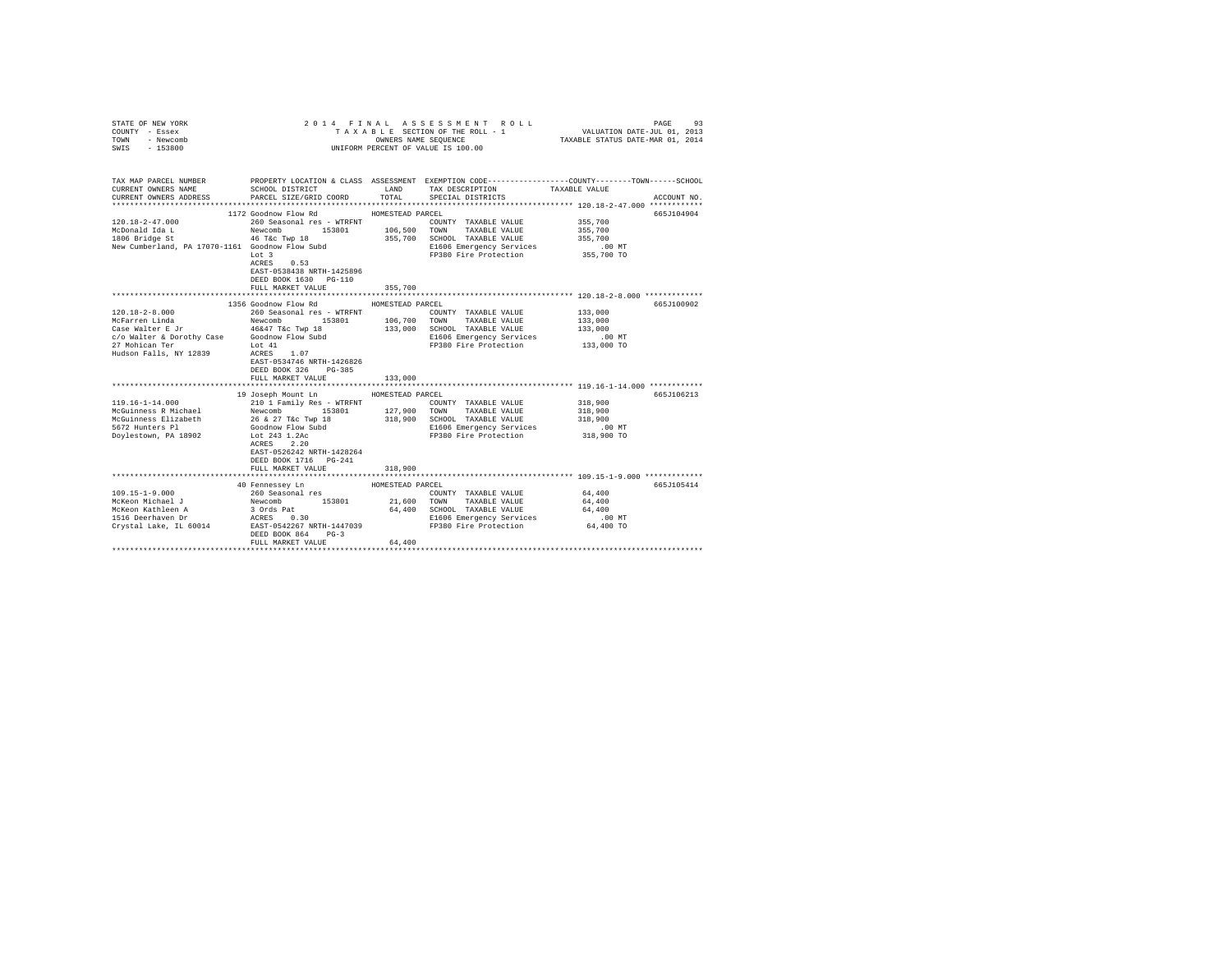| STATE OF NEW YORK<br>COUNTY - Essex<br>TOWN - Newcomb<br>SWIS - 153800 |                                                                                                                                                                                                                                                                                                                                                                                                                               |                  | UNIFORM PERCENT OF VALUE IS 100.00                                           |                                                                                                  |             |
|------------------------------------------------------------------------|-------------------------------------------------------------------------------------------------------------------------------------------------------------------------------------------------------------------------------------------------------------------------------------------------------------------------------------------------------------------------------------------------------------------------------|------------------|------------------------------------------------------------------------------|--------------------------------------------------------------------------------------------------|-------------|
| TAX MAP PARCEL NUMBER<br>CURRENT OWNERS NAME<br>CURRENT OWNERS ADDRESS | PROPERTY LOCATION & CLASS ASSESSMENT EXEMPTION CODE---------------COUNTY-------TOWN------SCHOOL<br>SCHOOL DISTRICT<br>PARCEL SIZE/GRID COORD                                                                                                                                                                                                                                                                                  | LAND<br>TOTAL    | TAX DESCRIPTION TAXABLE VALUE<br>SPECIAL DISTRICTS                           |                                                                                                  | ACCOUNT NO. |
|                                                                        |                                                                                                                                                                                                                                                                                                                                                                                                                               |                  |                                                                              |                                                                                                  |             |
|                                                                        | 5442 NYS Route 28N HOMESTEAD PARCEL                                                                                                                                                                                                                                                                                                                                                                                           |                  |                                                                              |                                                                                                  | 665J104902  |
|                                                                        |                                                                                                                                                                                                                                                                                                                                                                                                                               |                  |                                                                              | $\begin{array}{cccc} 15 \, , & 000 & & & 0 & & 0 \\ & & 0 & & 36 \, , & 000 & & & 0 \end{array}$ |             |
|                                                                        |                                                                                                                                                                                                                                                                                                                                                                                                                               |                  |                                                                              | $0 \t 0 \t 30,000$                                                                               |             |
|                                                                        |                                                                                                                                                                                                                                                                                                                                                                                                                               |                  |                                                                              | 227,700                                                                                          |             |
|                                                                        |                                                                                                                                                                                                                                                                                                                                                                                                                               |                  |                                                                              | 206,700                                                                                          |             |
|                                                                        |                                                                                                                                                                                                                                                                                                                                                                                                                               |                  | SCHOOL TAXABLE VALUE                                                         |                                                                                                  |             |
|                                                                        | EAST-0549979 NRTH-1446399                                                                                                                                                                                                                                                                                                                                                                                                     |                  | E1606 Emergency Services                                                     | 212,700<br>.00 MT                                                                                |             |
|                                                                        | DEED BOOK 1199 PG-237                                                                                                                                                                                                                                                                                                                                                                                                         |                  | FP380 Fire Protection 242,700 TO                                             |                                                                                                  |             |
|                                                                        | FULL MARKET VALUE                                                                                                                                                                                                                                                                                                                                                                                                             | 242,700          |                                                                              |                                                                                                  |             |
|                                                                        |                                                                                                                                                                                                                                                                                                                                                                                                                               |                  |                                                                              |                                                                                                  |             |
|                                                                        | 18 High Ledge Ln                                                                                                                                                                                                                                                                                                                                                                                                              | HOMESTEAD PARCEL |                                                                              |                                                                                                  | 665J107201  |
| $120.13 - 1 - 29.000$                                                  |                                                                                                                                                                                                                                                                                                                                                                                                                               |                  | COUNTY TAXABLE VALUE 131,400                                                 |                                                                                                  |             |
| McVoy Cullen S                                                         |                                                                                                                                                                                                                                                                                                                                                                                                                               |                  |                                                                              | 131,400                                                                                          |             |
| Kim Elizabeth<br>20 Prospect Ter                                       |                                                                                                                                                                                                                                                                                                                                                                                                                               |                  | 131,400 SCHOOL TAXABLE VALUE 131,400<br>131,400 E1606 Emergency Services .00 |                                                                                                  |             |
|                                                                        | $\begin{tabular}{c cccc} 210 1\texttt{Family Res - WTRINT} & \texttt{153801} & \texttt{160} & \texttt{COMNT} & \texttt{TAXABLE} & \texttt{VALUE} \\ \hline \texttt{Newcomb} & 153801 & 112,100 & \texttt{TONNN} & \texttt{TAXABLE} & \texttt{VALUE} \\ 42 \texttt{TE}-\texttt{Type 18} & 131,400 & \texttt{SCROI} & \texttt{TAXABLE} & \texttt{VALUE} \\ \texttt{Goodrow Flow Subd} & 131,400 & \texttt{SCROI} & \texttt{TAX$ |                  |                                                                              | $.00$ MT                                                                                         |             |
| Montclair. NJ 07042                                                    | ACRES 0.60<br>EAST-0531010 NRTH-1428420<br>DEED BOOK 643 PG-177                                                                                                                                                                                                                                                                                                                                                               |                  | FP380 Fire Protection 131,400 TO                                             |                                                                                                  |             |
|                                                                        | FULL MARKET VALUE                                                                                                                                                                                                                                                                                                                                                                                                             | 131,400          |                                                                              |                                                                                                  |             |
|                                                                        |                                                                                                                                                                                                                                                                                                                                                                                                                               |                  |                                                                              |                                                                                                  |             |
|                                                                        | Goodnow Flow Rd                                                                                                                                                                                                                                                                                                                                                                                                               | HOMESTEAD PARCEL |                                                                              |                                                                                                  | 665J106201  |
| $120.13 - 1 - 30.000$                                                  |                                                                                                                                                                                                                                                                                                                                                                                                                               |                  |                                                                              | 106,100                                                                                          |             |
| McVoy Cullen S                                                         |                                                                                                                                                                                                                                                                                                                                                                                                                               |                  |                                                                              | 106,100                                                                                          |             |
| Kim Elizabeth                                                          |                                                                                                                                                                                                                                                                                                                                                                                                                               |                  |                                                                              | 106,100                                                                                          |             |
| 20 Prospect Ter                                                        |                                                                                                                                                                                                                                                                                                                                                                                                                               |                  | E1606 Emergency Services .00 MT<br>FP380 Fire Protection .00 TO 106,100 TO   |                                                                                                  |             |
| Montclair, NJ 07042                                                    | SOLUTION FIGURES 100 106 100 CUNTY TAXABLE VALUE<br>NEWCOMB 153801 106,100 TOWN TAXABLE VALUE<br>42 Tec Twp 18 106,100 SCHOOL TAXABLE VALUE<br>42 Tec Twp 18 106,100 SCHOOL TAXABLE VALUE<br>106,100 SCHOOL TAXABLE VALUE<br>106,100 SCH<br>EAST-0531119 NRTH-1428436<br>DEED BOOK 937 PG-83                                                                                                                                  |                  |                                                                              |                                                                                                  |             |
|                                                                        | FULL MARKET VALUE                                                                                                                                                                                                                                                                                                                                                                                                             | 106,100          | ********************************** 110.17-2-41.120 ************              |                                                                                                  |             |
|                                                                        |                                                                                                                                                                                                                                                                                                                                                                                                                               |                  |                                                                              |                                                                                                  |             |
| $110.17 - 2 - 41.120$                                                  | 152 Chaisson Rd<br>281 Multiple res                                                                                                                                                                                                                                                                                                                                                                                           | HOMESTEAD PARCEL | COUNTY TAXABLE VALUE                                                         | 84,100                                                                                           | 665J180010  |
|                                                                        |                                                                                                                                                                                                                                                                                                                                                                                                                               |                  | 153801 49,800 TOWN TAXABLE VALUE                                             | 84,100                                                                                           |             |
|                                                                        |                                                                                                                                                                                                                                                                                                                                                                                                                               |                  | 84,100 SCHOOL TAXABLE VALUE                                                  | 84,100                                                                                           |             |
|                                                                        |                                                                                                                                                                                                                                                                                                                                                                                                                               |                  |                                                                              |                                                                                                  |             |
|                                                                        |                                                                                                                                                                                                                                                                                                                                                                                                                               |                  | E1606 Emergency Services<br>FP380 Fire Protection                            | .00 MT.<br>84,100 TO                                                                             |             |
|                                                                        | FULL MARKET VALUE                                                                                                                                                                                                                                                                                                                                                                                                             | 84,100           |                                                                              |                                                                                                  |             |
|                                                                        |                                                                                                                                                                                                                                                                                                                                                                                                                               |                  |                                                                              |                                                                                                  |             |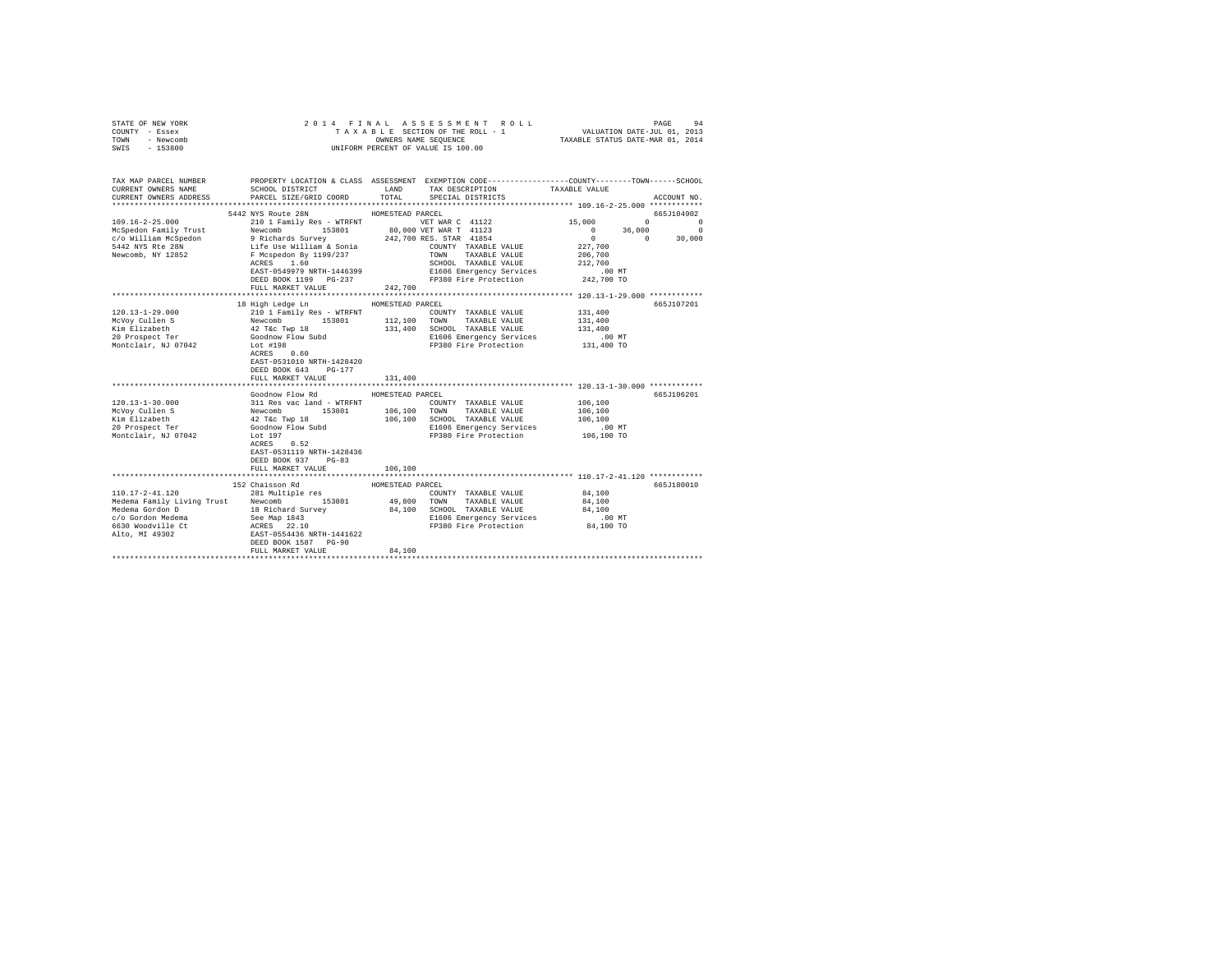| STATE OF NEW YORK<br>COUNTY - Essex |                                                                                                                                                                                                                                                                                                                                 |                      |                                                                      |                       |             |
|-------------------------------------|---------------------------------------------------------------------------------------------------------------------------------------------------------------------------------------------------------------------------------------------------------------------------------------------------------------------------------|----------------------|----------------------------------------------------------------------|-----------------------|-------------|
| TOWN - Newcomb                      |                                                                                                                                                                                                                                                                                                                                 |                      |                                                                      |                       |             |
| SWIS - 153800                       |                                                                                                                                                                                                                                                                                                                                 |                      |                                                                      |                       |             |
|                                     |                                                                                                                                                                                                                                                                                                                                 |                      |                                                                      |                       |             |
| TAX MAP PARCEL NUMBER               | PROPERTY LOCATION & CLASS ASSESSMENT EXEMPTION CODE----------------COUNTY-------TOWN------SCHOOL                                                                                                                                                                                                                                |                      |                                                                      |                       |             |
| CURRENT OWNERS NAME                 |                                                                                                                                                                                                                                                                                                                                 |                      | SCHOOL DISTRICT $\hfill$ LAND TAX DESCRIPTION $\hfill$ TAXABLE VALUE |                       |             |
| CURRENT OWNERS ADDRESS              | PARCEL SIZE/GRID COORD                                                                                                                                                                                                                                                                                                          |                      | TOTAL SPECIAL DISTRICTS                                              |                       | ACCOUNT NO. |
|                                     | Stubing Ln                                                                                                                                                                                                                                                                                                                      | NON-HOMESTEAD PARCEL |                                                                      |                       | 665J106511  |
|                                     |                                                                                                                                                                                                                                                                                                                                 |                      |                                                                      |                       |             |
| 109.16-6-11.100<br>Menssing LLC     |                                                                                                                                                                                                                                                                                                                                 |                      |                                                                      |                       |             |
| c/o Steven M Stubing                |                                                                                                                                                                                                                                                                                                                                 |                      |                                                                      |                       |             |
| 121 Hunter St                       |                                                                                                                                                                                                                                                                                                                                 |                      |                                                                      |                       |             |
| Glens Falls, NY 12801               | Birch Point Subd<br>ACRES 23.70                                                                                                                                                                                                                                                                                                 |                      | E1606 Emergency Services .00 MT<br>FP380 Fire Protection  95,650 TO  |                       |             |
|                                     | EAST-0551678 NRTH-1447495                                                                                                                                                                                                                                                                                                       |                      |                                                                      |                       |             |
|                                     | DEED BOOK 1749 PG-311                                                                                                                                                                                                                                                                                                           |                      |                                                                      |                       |             |
|                                     | FULL MARKET VALUE                                                                                                                                                                                                                                                                                                               | 95,650               |                                                                      |                       |             |
|                                     | Stubing Ln NON-HOMESTEAD PARCEL                                                                                                                                                                                                                                                                                                 |                      |                                                                      |                       | 6657014006  |
|                                     |                                                                                                                                                                                                                                                                                                                                 |                      |                                                                      | 27,240                |             |
|                                     |                                                                                                                                                                                                                                                                                                                                 |                      |                                                                      | 27,240                |             |
|                                     |                                                                                                                                                                                                                                                                                                                                 |                      |                                                                      | 27,240                |             |
|                                     |                                                                                                                                                                                                                                                                                                                                 |                      | E1606 Emergency Services                                             | $.00$ MT              |             |
|                                     | 121 Hunter St<br>Glens Falls, NY 12801 $\frac{1.2855}{1.285}$<br>$\frac{1.28}{1.285}$<br>$\frac{1.28}{1.285}$                                                                                                                                                                                                                   |                      | FP380 Fire Protection                                                | 27,240 TO             |             |
|                                     | EAST-0551813 NRTH-1447010                                                                                                                                                                                                                                                                                                       |                      |                                                                      |                       |             |
|                                     | DEED BOOK 1749 PG-311                                                                                                                                                                                                                                                                                                           |                      |                                                                      |                       |             |
|                                     | FULL MARKET VALUE                                                                                                                                                                                                                                                                                                               | 27,240               |                                                                      |                       |             |
|                                     |                                                                                                                                                                                                                                                                                                                                 |                      |                                                                      |                       |             |
|                                     | Stubing Ln NON-HOMESTEAD PARCEL                                                                                                                                                                                                                                                                                                 |                      |                                                                      |                       | 665Z014007  |
|                                     | 311 Res vac land - WTRFNT COUNTY TAXABLE VALUE 27,240                                                                                                                                                                                                                                                                           |                      |                                                                      |                       |             |
|                                     |                                                                                                                                                                                                                                                                                                                                 |                      |                                                                      | 27,240                |             |
|                                     |                                                                                                                                                                                                                                                                                                                                 |                      |                                                                      | 27,240                |             |
|                                     |                                                                                                                                                                                                                                                                                                                                 |                      |                                                                      | $.00$ MT<br>27,240 TO |             |
|                                     |                                                                                                                                                                                                                                                                                                                                 |                      |                                                                      |                       |             |
|                                     |                                                                                                                                                                                                                                                                                                                                 |                      |                                                                      |                       |             |
|                                     | FULL MARKET VALUE                                                                                                                                                                                                                                                                                                               | 27,240               |                                                                      |                       |             |
|                                     |                                                                                                                                                                                                                                                                                                                                 |                      |                                                                      |                       |             |
|                                     | Stubing Ln NON-HOMESTEAD PARCEL                                                                                                                                                                                                                                                                                                 |                      |                                                                      |                       | 665Z014008  |
|                                     |                                                                                                                                                                                                                                                                                                                                 |                      |                                                                      | 50,000                |             |
|                                     | $\begin{array}{cccccccc} 109.16-6-11.400 & 311\,\, {\rm Re}s\,\,{\rm vac\,\,1and} \,\, -\,\,{\rm WRENT} & 50.000\,\,{\rm SCINTY} & 153.001 & 153.001 & 50.000\,\,{\rm SCNOT} & 50.000 & 50.001 & 50.000\,\,{\rm SCNOT} & 50.000 & 50.000\,\,{\rm SCNOT} & 50.000 & 50.000\,\,{\rm SCNOT} & 50.000 & 50.000\,\,{\rm SCNOT} & 50$ |                      |                                                                      |                       |             |
|                                     |                                                                                                                                                                                                                                                                                                                                 |                      |                                                                      |                       |             |
| 121 Hunter St                       | Lot 10 #6941<br>ACRES 0.30                                                                                                                                                                                                                                                                                                      |                      | E1606 Emergency Services<br>FP380 Fire Protection                    | $.00$ MT              |             |
| Glens Falls, NY 12801               |                                                                                                                                                                                                                                                                                                                                 |                      |                                                                      | 50,000 TO             |             |
|                                     | EAST-0551506 NRTH-1446897                                                                                                                                                                                                                                                                                                       |                      |                                                                      |                       |             |
|                                     | DEED BOOK 1749 PG-311                                                                                                                                                                                                                                                                                                           |                      |                                                                      |                       |             |
|                                     | FULL MARKET VALUE                                                                                                                                                                                                                                                                                                               | 50,000               |                                                                      |                       |             |
|                                     |                                                                                                                                                                                                                                                                                                                                 |                      |                                                                      |                       | 665J106508  |
|                                     |                                                                                                                                                                                                                                                                                                                                 |                      |                                                                      |                       |             |
|                                     |                                                                                                                                                                                                                                                                                                                                 |                      |                                                                      |                       |             |
|                                     |                                                                                                                                                                                                                                                                                                                                 |                      |                                                                      |                       |             |
|                                     |                                                                                                                                                                                                                                                                                                                                 |                      |                                                                      |                       |             |
| Glens Falls, NY 12801               |                                                                                                                                                                                                                                                                                                                                 |                      |                                                                      | 00 MT.<br>36,500 TO   |             |
|                                     | DEED BOOK 1749 PG-311                                                                                                                                                                                                                                                                                                           |                      |                                                                      |                       |             |
|                                     | FULL MARKET VALUE                                                                                                                                                                                                                                                                                                               | 36,500               |                                                                      |                       |             |
|                                     |                                                                                                                                                                                                                                                                                                                                 |                      |                                                                      |                       |             |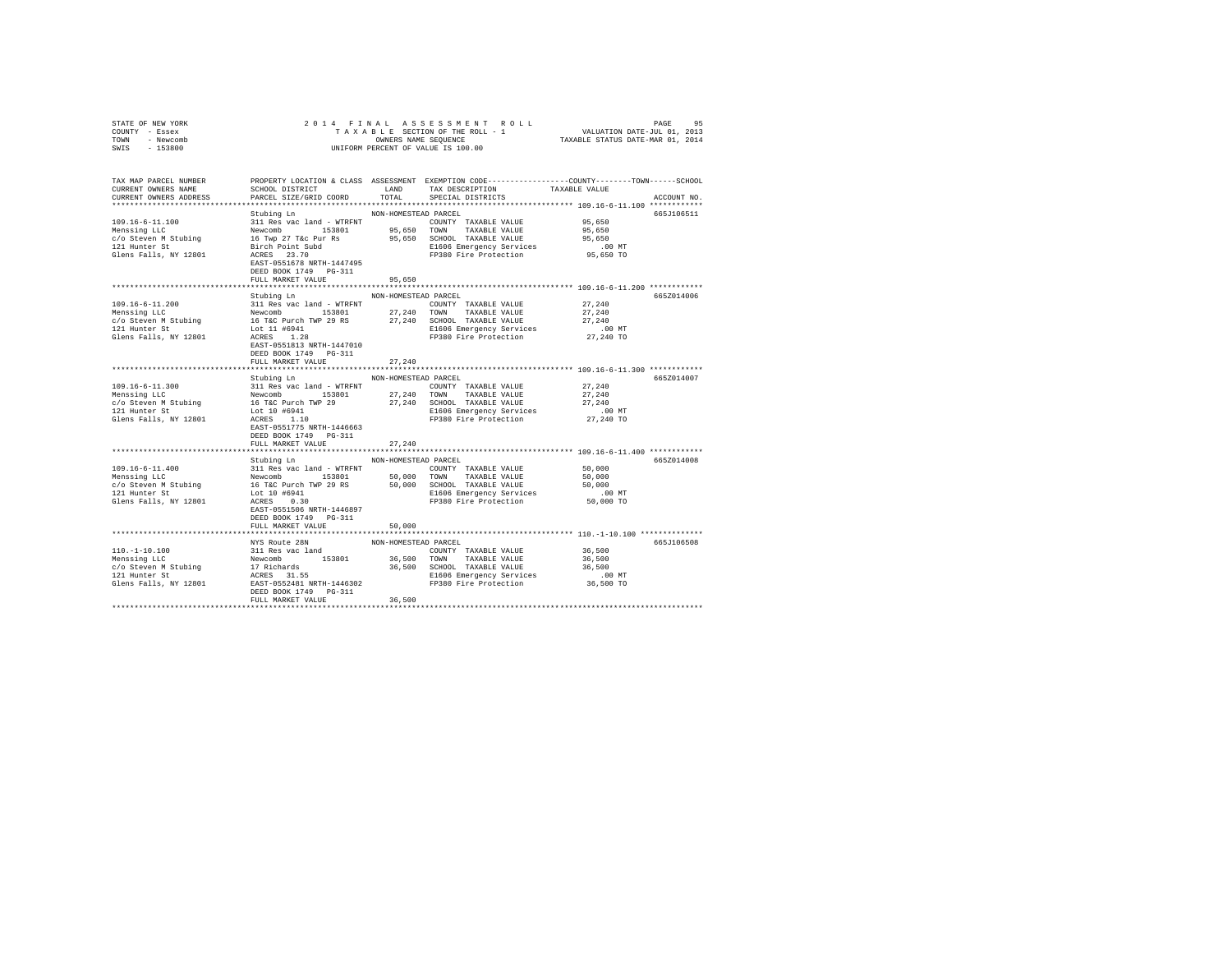| COUNTY - Essex<br>TOWN<br>- Newcomb<br>SWIS - 153800                                                                                     |                                                                                         |                  | UNIFORM PERCENT OF VALUE IS 100.00                                                                                                            |                    |               |
|------------------------------------------------------------------------------------------------------------------------------------------|-----------------------------------------------------------------------------------------|------------------|-----------------------------------------------------------------------------------------------------------------------------------------------|--------------------|---------------|
| TAX MAP PARCEL NUMBER<br>CURRENT OWNERS NAME<br>CURRENT OWNERS ADDRESS                                                                   | SCHOOL DISTRICT<br>PARCEL SIZE/GRID COORD                                               | LAND             | PROPERTY LOCATION & CLASS ASSESSMENT EXEMPTION CODE---------------COUNTY-------TOWN------SCHOOL<br>TAX DESCRIPTION<br>TOTAL SPECIAL DISTRICTS | TAXABLE VALUE      | ACCOUNT NO.   |
|                                                                                                                                          |                                                                                         |                  |                                                                                                                                               |                    |               |
|                                                                                                                                          | Goodnow Flow Rd MOMESTEAD PARCEL                                                        |                  |                                                                                                                                               |                    | 665J103915    |
| $120.17 - 2 - 41.000$                                                                                                                    |                                                                                         |                  | COUNTY TAXABLE VALUE                                                                                                                          | 6,400              |               |
| Metzgar Mitchell S                                                                                                                       |                                                                                         | 6,400 TOWN       | TAXABLE VALUE                                                                                                                                 | 6,400              |               |
| 500 Locke Rd<br>Groton, NY 13073                                                                                                         |                                                                                         |                  | 6,400 SCHOOL TAXABLE VALUE<br>E1606 Emergency Services                                                                                        | 6,400<br>$.00$ MT  |               |
|                                                                                                                                          | Lot 62                                                                                  |                  | FP380 Fire Protection                                                                                                                         | 6,400 TO           |               |
|                                                                                                                                          | ACRES<br>0.20                                                                           |                  |                                                                                                                                               |                    |               |
|                                                                                                                                          | EAST-0532589 NRTH-1426644                                                               |                  |                                                                                                                                               |                    |               |
|                                                                                                                                          | DEED BOOK 1036 PG-253                                                                   |                  |                                                                                                                                               |                    |               |
|                                                                                                                                          | FULL MARKET VALUE                                                                       | 6,400            |                                                                                                                                               |                    |               |
|                                                                                                                                          | 1442 Goodnow Flow Rd                                                                    | HOMESTEAD PARCEL |                                                                                                                                               |                    | 665J104001    |
| $120.17 - 2 - 42.000$                                                                                                                    | 210 1 Family Res - WTRFNT                                                               |                  | COUNTY TAXABLE VALUE                                                                                                                          | 177.500            |               |
| Metzgar Mitchell S                                                                                                                       |                                                                                         |                  |                                                                                                                                               | 177,500            |               |
| 500 Locke Rd                                                                                                                             | Newcomb 153801 137,700 TOWN TAXABLE VALUE<br>42 T&C TWP 18 177,500 SCHOOL TAXABLE VALUE |                  |                                                                                                                                               | 177.500            |               |
| Groton, NY 13073                                                                                                                         |                                                                                         |                  | E1606 Emergency Services                                                                                                                      | $.00$ MT           |               |
|                                                                                                                                          | Goodnow Flow Subd<br>Lot 61 1.3Ac<br>ACRES 1.60                                         |                  | FP380 Fire Protection                                                                                                                         | 177,500 TO         |               |
|                                                                                                                                          | ACRES 1.60<br>EAST-0532701 NRTH-1426655                                                 |                  |                                                                                                                                               |                    |               |
|                                                                                                                                          | DEED BOOK 1036 PG-253                                                                   |                  |                                                                                                                                               |                    |               |
|                                                                                                                                          | FULL MARKET VALUE                                                                       | 177,500          |                                                                                                                                               |                    |               |
|                                                                                                                                          |                                                                                         |                  |                                                                                                                                               |                    |               |
|                                                                                                                                          | 5768 NYS Route 28N HOMESTEAD PARCEL                                                     |                  |                                                                                                                                               |                    | 665J103711    |
| $109.15 - 1 - 23.110$                                                                                                                    |                                                                                         |                  |                                                                                                                                               | $\sim$ 0           | $0 \t 30.000$ |
| Miga Family Trust                                                                                                                        |                                                                                         |                  |                                                                                                                                               | 380,900            |               |
| Miga Lorraine R<br>PO Box 291                                                                                                            | 3 Ords Patent<br>Also 1142/90<br>ACRES 4.52                                             |                  | 380,900 TOWN TAXABLE VALUE<br>SCHOOL TAXABLE VALUE                                                                                            | 380,900<br>350,900 |               |
| Newcomb, NY 12852                                                                                                                        |                                                                                         |                  | E1606 Emergency Services                                                                                                                      | $.00$ MT           |               |
|                                                                                                                                          | EAST-0542872 NRTH-1446303                                                               |                  | FP380 Fire Protection                                                                                                                         | 380,900 TO         |               |
|                                                                                                                                          | DEED BOOK 1342 PG-138                                                                   |                  |                                                                                                                                               |                    |               |
|                                                                                                                                          | FULL MARKET VALUE                                                                       | 380,900          |                                                                                                                                               |                    |               |
|                                                                                                                                          | 127 Chaisson Rd                                                                         | HOMESTEAD PARCEL |                                                                                                                                               |                    | 665J105105    |
| $110.17 - 2 - 50.100$                                                                                                                    | 270 Mfg housing                                                                         |                  | COUNTY TAXABLE VALUE                                                                                                                          | 70,600             |               |
| Miller John J                                                                                                                            | Newcomb 153801                                                                          | 47,800           | TOWN TAXABLE VALUE                                                                                                                            | 70,600             |               |
| Fragassi Catherine J<br>Fragassi Catherine J<br>To Box 5<br>1639/86-Life Estate to<br>1639/86-Life Estate to<br>E1606 Emergency Services |                                                                                         |                  |                                                                                                                                               | 70,600             |               |
|                                                                                                                                          |                                                                                         |                  | E1606 Emergency Services                                                                                                                      | $.00$ MT           |               |
| Newcomb, NY 12852                                                                                                                        | James A Miller<br>ACRES 15.30                                                           |                  | FP380 Fire Protection 70,600 TO                                                                                                               |                    |               |
|                                                                                                                                          |                                                                                         |                  |                                                                                                                                               |                    |               |
|                                                                                                                                          | EAST-0554746 NRTH-1442476<br>DEED BOOK 1639 PG-86                                       |                  |                                                                                                                                               |                    |               |
|                                                                                                                                          | FULL MARKET VALUE                                                                       | 70,600           |                                                                                                                                               |                    |               |
|                                                                                                                                          |                                                                                         |                  |                                                                                                                                               |                    |               |

STATE OF NEW YORK 2014 FINAL ASSESSMENT ROLL PAGE 96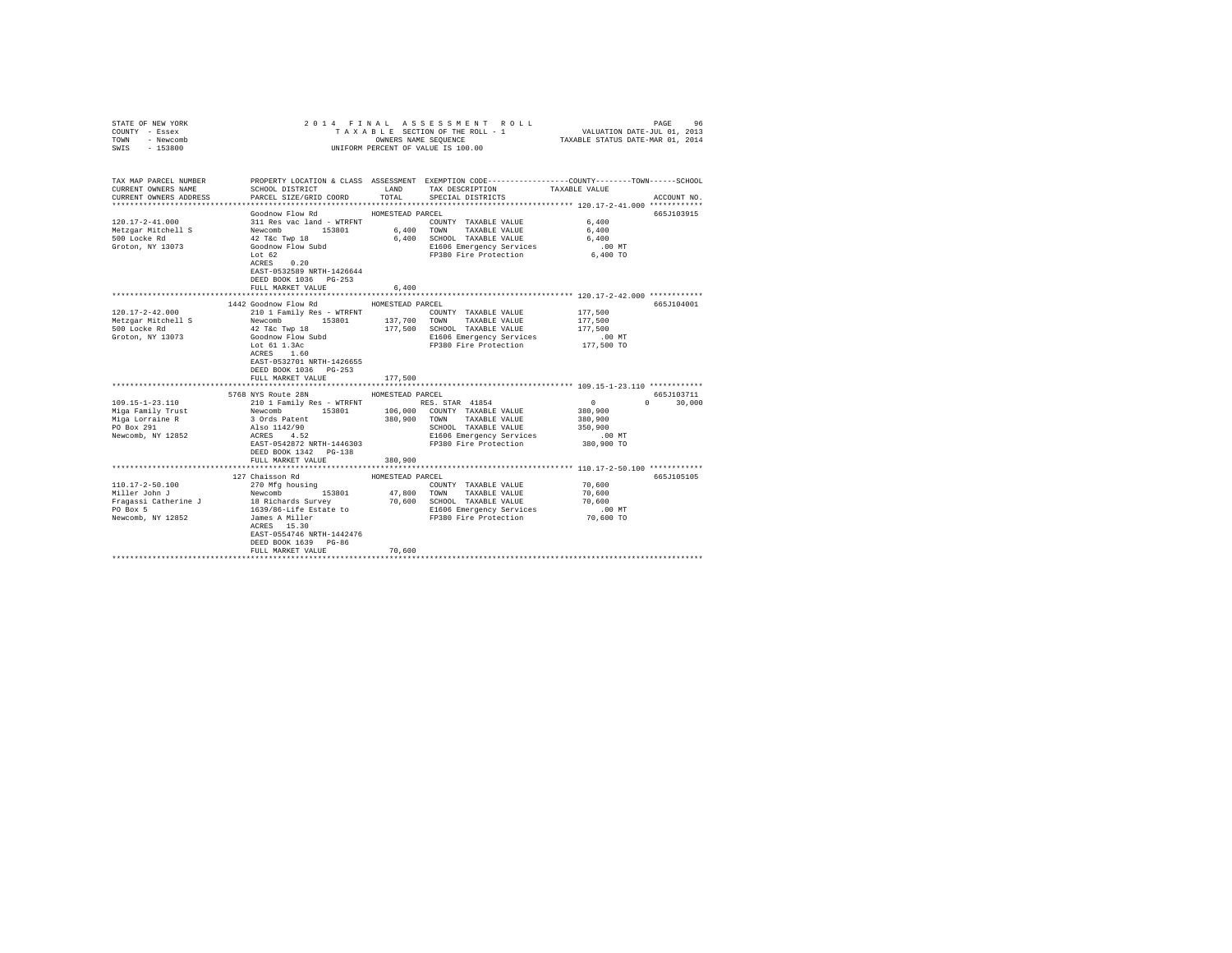| STATE OF NEW YORK                                                                                                                                                                                                                                                                                                                                                                 |                                                                                                                                                                                                                                                                                                                                                                                                         |                  |  |               |  |
|-----------------------------------------------------------------------------------------------------------------------------------------------------------------------------------------------------------------------------------------------------------------------------------------------------------------------------------------------------------------------------------|---------------------------------------------------------------------------------------------------------------------------------------------------------------------------------------------------------------------------------------------------------------------------------------------------------------------------------------------------------------------------------------------------------|------------------|--|---------------|--|
| COUNTY - Essex                                                                                                                                                                                                                                                                                                                                                                    |                                                                                                                                                                                                                                                                                                                                                                                                         |                  |  |               |  |
| TOWN - Newcomb                                                                                                                                                                                                                                                                                                                                                                    |                                                                                                                                                                                                                                                                                                                                                                                                         |                  |  |               |  |
| SWIS - 153800                                                                                                                                                                                                                                                                                                                                                                     |                                                                                                                                                                                                                                                                                                                                                                                                         |                  |  |               |  |
|                                                                                                                                                                                                                                                                                                                                                                                   |                                                                                                                                                                                                                                                                                                                                                                                                         |                  |  |               |  |
|                                                                                                                                                                                                                                                                                                                                                                                   |                                                                                                                                                                                                                                                                                                                                                                                                         |                  |  |               |  |
|                                                                                                                                                                                                                                                                                                                                                                                   |                                                                                                                                                                                                                                                                                                                                                                                                         |                  |  |               |  |
| TAX MAP PARCEL NUMBER PROPERTY LOCATION & CLASS ASSESSMENT EXEMPTION CODE---------------COUNTY-------TOWN------SCHOOL<br>CURRENT OWNERS NAME SCHOOL DISTRICT LAND TAX DESCRIPTION TAVAREE VALUE                                                                                                                                                                                   |                                                                                                                                                                                                                                                                                                                                                                                                         |                  |  |               |  |
|                                                                                                                                                                                                                                                                                                                                                                                   | SCHOOL DISTRICT                       LAND         TAX DESCRIPTION                   TAXABLE VALUE                                                                                                                                                                                                                                                                                                      |                  |  |               |  |
| CURRENT OWNERS ADDRESS 6 PARCEL SIZE/GRID COORD TOTAL SPECIAL DISTRICTS                                                                                                                                                                                                                                                                                                           |                                                                                                                                                                                                                                                                                                                                                                                                         |                  |  | ACCOUNT NO.   |  |
|                                                                                                                                                                                                                                                                                                                                                                                   |                                                                                                                                                                                                                                                                                                                                                                                                         |                  |  |               |  |
| 110.17-2-21.000 92 Marcy Lm 2010 Family Res HOMESTEAD PARCEL AND FIGHT AND 2010 Family Res HOMESTEAD AGED ALL 41800 87,500 87,500 87,500 87,500 87,500 92 Marcy Lm 210 1 Family Res 1000 31,200 SR STAT 41834 1894 Miller Laur                                                                                                                                                    |                                                                                                                                                                                                                                                                                                                                                                                                         |                  |  |               |  |
|                                                                                                                                                                                                                                                                                                                                                                                   |                                                                                                                                                                                                                                                                                                                                                                                                         |                  |  |               |  |
|                                                                                                                                                                                                                                                                                                                                                                                   |                                                                                                                                                                                                                                                                                                                                                                                                         |                  |  |               |  |
|                                                                                                                                                                                                                                                                                                                                                                                   |                                                                                                                                                                                                                                                                                                                                                                                                         |                  |  |               |  |
|                                                                                                                                                                                                                                                                                                                                                                                   |                                                                                                                                                                                                                                                                                                                                                                                                         |                  |  |               |  |
|                                                                                                                                                                                                                                                                                                                                                                                   |                                                                                                                                                                                                                                                                                                                                                                                                         |                  |  |               |  |
|                                                                                                                                                                                                                                                                                                                                                                                   |                                                                                                                                                                                                                                                                                                                                                                                                         |                  |  |               |  |
|                                                                                                                                                                                                                                                                                                                                                                                   |                                                                                                                                                                                                                                                                                                                                                                                                         |                  |  |               |  |
|                                                                                                                                                                                                                                                                                                                                                                                   |                                                                                                                                                                                                                                                                                                                                                                                                         |                  |  |               |  |
|                                                                                                                                                                                                                                                                                                                                                                                   | DEED BOOK 1634    PG-281                                                                                                                                                                                                                                                                                                                                                                                |                  |  |               |  |
|                                                                                                                                                                                                                                                                                                                                                                                   | FULL MARKET VALUE                                                                                                                                                                                                                                                                                                                                                                                       | 175,000          |  |               |  |
|                                                                                                                                                                                                                                                                                                                                                                                   |                                                                                                                                                                                                                                                                                                                                                                                                         |                  |  |               |  |
|                                                                                                                                                                                                                                                                                                                                                                                   | 5251 NYS Route 28N                                                                                                                                                                                                                                                                                                                                                                                      | HOMESTEAD PARCEL |  | 665J101314    |  |
|                                                                                                                                                                                                                                                                                                                                                                                   |                                                                                                                                                                                                                                                                                                                                                                                                         |                  |  |               |  |
|                                                                                                                                                                                                                                                                                                                                                                                   |                                                                                                                                                                                                                                                                                                                                                                                                         |                  |  |               |  |
|                                                                                                                                                                                                                                                                                                                                                                                   |                                                                                                                                                                                                                                                                                                                                                                                                         |                  |  |               |  |
|                                                                                                                                                                                                                                                                                                                                                                                   |                                                                                                                                                                                                                                                                                                                                                                                                         |                  |  |               |  |
|                                                                                                                                                                                                                                                                                                                                                                                   |                                                                                                                                                                                                                                                                                                                                                                                                         |                  |  |               |  |
|                                                                                                                                                                                                                                                                                                                                                                                   |                                                                                                                                                                                                                                                                                                                                                                                                         |                  |  |               |  |
|                                                                                                                                                                                                                                                                                                                                                                                   |                                                                                                                                                                                                                                                                                                                                                                                                         |                  |  |               |  |
|                                                                                                                                                                                                                                                                                                                                                                                   |                                                                                                                                                                                                                                                                                                                                                                                                         |                  |  |               |  |
|                                                                                                                                                                                                                                                                                                                                                                                   | FULL MARKET VALUE 85,300                                                                                                                                                                                                                                                                                                                                                                                |                  |  |               |  |
|                                                                                                                                                                                                                                                                                                                                                                                   |                                                                                                                                                                                                                                                                                                                                                                                                         |                  |  |               |  |
|                                                                                                                                                                                                                                                                                                                                                                                   | 32 Pine Tree Rd MOMESTEAD PARCEL                                                                                                                                                                                                                                                                                                                                                                        |                  |  | 665J103603    |  |
|                                                                                                                                                                                                                                                                                                                                                                                   |                                                                                                                                                                                                                                                                                                                                                                                                         |                  |  |               |  |
|                                                                                                                                                                                                                                                                                                                                                                                   |                                                                                                                                                                                                                                                                                                                                                                                                         |                  |  |               |  |
|                                                                                                                                                                                                                                                                                                                                                                                   |                                                                                                                                                                                                                                                                                                                                                                                                         |                  |  |               |  |
|                                                                                                                                                                                                                                                                                                                                                                                   |                                                                                                                                                                                                                                                                                                                                                                                                         |                  |  |               |  |
|                                                                                                                                                                                                                                                                                                                                                                                   |                                                                                                                                                                                                                                                                                                                                                                                                         |                  |  |               |  |
|                                                                                                                                                                                                                                                                                                                                                                                   |                                                                                                                                                                                                                                                                                                                                                                                                         |                  |  |               |  |
|                                                                                                                                                                                                                                                                                                                                                                                   |                                                                                                                                                                                                                                                                                                                                                                                                         |                  |  |               |  |
|                                                                                                                                                                                                                                                                                                                                                                                   |                                                                                                                                                                                                                                                                                                                                                                                                         |                  |  |               |  |
|                                                                                                                                                                                                                                                                                                                                                                                   |                                                                                                                                                                                                                                                                                                                                                                                                         |                  |  |               |  |
|                                                                                                                                                                                                                                                                                                                                                                                   |                                                                                                                                                                                                                                                                                                                                                                                                         |                  |  |               |  |
|                                                                                                                                                                                                                                                                                                                                                                                   |                                                                                                                                                                                                                                                                                                                                                                                                         |                  |  |               |  |
|                                                                                                                                                                                                                                                                                                                                                                                   |                                                                                                                                                                                                                                                                                                                                                                                                         |                  |  | $0 \t 30.000$ |  |
|                                                                                                                                                                                                                                                                                                                                                                                   |                                                                                                                                                                                                                                                                                                                                                                                                         |                  |  |               |  |
|                                                                                                                                                                                                                                                                                                                                                                                   |                                                                                                                                                                                                                                                                                                                                                                                                         |                  |  |               |  |
| 109.16-5-7.000<br>Miner Mark J<br>5617 St Rte 28N                                                                                                                                                                                                                                                                                                                                 |                                                                                                                                                                                                                                                                                                                                                                                                         |                  |  |               |  |
| Newcomb, NY 12852                                                                                                                                                                                                                                                                                                                                                                 |                                                                                                                                                                                                                                                                                                                                                                                                         |                  |  |               |  |
|                                                                                                                                                                                                                                                                                                                                                                                   |                                                                                                                                                                                                                                                                                                                                                                                                         |                  |  |               |  |
|                                                                                                                                                                                                                                                                                                                                                                                   |                                                                                                                                                                                                                                                                                                                                                                                                         |                  |  |               |  |
|                                                                                                                                                                                                                                                                                                                                                                                   | $\begin{tabular}{c cccc} \textbf{5517} & \textbf{NYS} & \textbf{ROLIC} & \textbf{5651104712} \\ \textbf{5617} & \textbf{NYS} & \textbf{ROLIC} & \textbf{ROLIC} & \textbf{5651104712} \\ \textbf{5717} & \textbf{NYS} & \textbf{ROLIC} & \textbf{RIS} & \textbf{SIS} & \textbf{SIS} \\ \textbf{581811} & \textbf{RIS} & \textbf{SIS} & \textbf{SIS} & \textbf{SIS} & \textbf{SIS} \\ \textbf{58191} & \$ |                  |  |               |  |
|                                                                                                                                                                                                                                                                                                                                                                                   |                                                                                                                                                                                                                                                                                                                                                                                                         |                  |  |               |  |
|                                                                                                                                                                                                                                                                                                                                                                                   |                                                                                                                                                                                                                                                                                                                                                                                                         |                  |  | 665J105706    |  |
|                                                                                                                                                                                                                                                                                                                                                                                   |                                                                                                                                                                                                                                                                                                                                                                                                         |                  |  |               |  |
|                                                                                                                                                                                                                                                                                                                                                                                   |                                                                                                                                                                                                                                                                                                                                                                                                         |                  |  |               |  |
|                                                                                                                                                                                                                                                                                                                                                                                   |                                                                                                                                                                                                                                                                                                                                                                                                         |                  |  |               |  |
|                                                                                                                                                                                                                                                                                                                                                                                   |                                                                                                                                                                                                                                                                                                                                                                                                         |                  |  |               |  |
|                                                                                                                                                                                                                                                                                                                                                                                   |                                                                                                                                                                                                                                                                                                                                                                                                         |                  |  |               |  |
|                                                                                                                                                                                                                                                                                                                                                                                   |                                                                                                                                                                                                                                                                                                                                                                                                         |                  |  |               |  |
| $\begin{tabular}{l c c c c c c} \hline 110.17-3-4.000 & 147~\text{Marcy Ln} & \text{HOMESTEAD PARECEL} & \text{FOLTEAD PARECEL} & \text{FOLTEL} & \text{FOLTEL} & \text{FOLTEL} & \text{FOLTEL} \\ \hline & 210~\text{I Family Res} & 20.500 & 10.17~\text{Fanily Res} & 27,000 & 100000 & 174 \text{NABLE VALUE} & 92,500 \\ \hline \text{Mine Laurinda B} & \text{Newecmb} & \$ | FULL MARKET VALUE 92,500                                                                                                                                                                                                                                                                                                                                                                                |                  |  |               |  |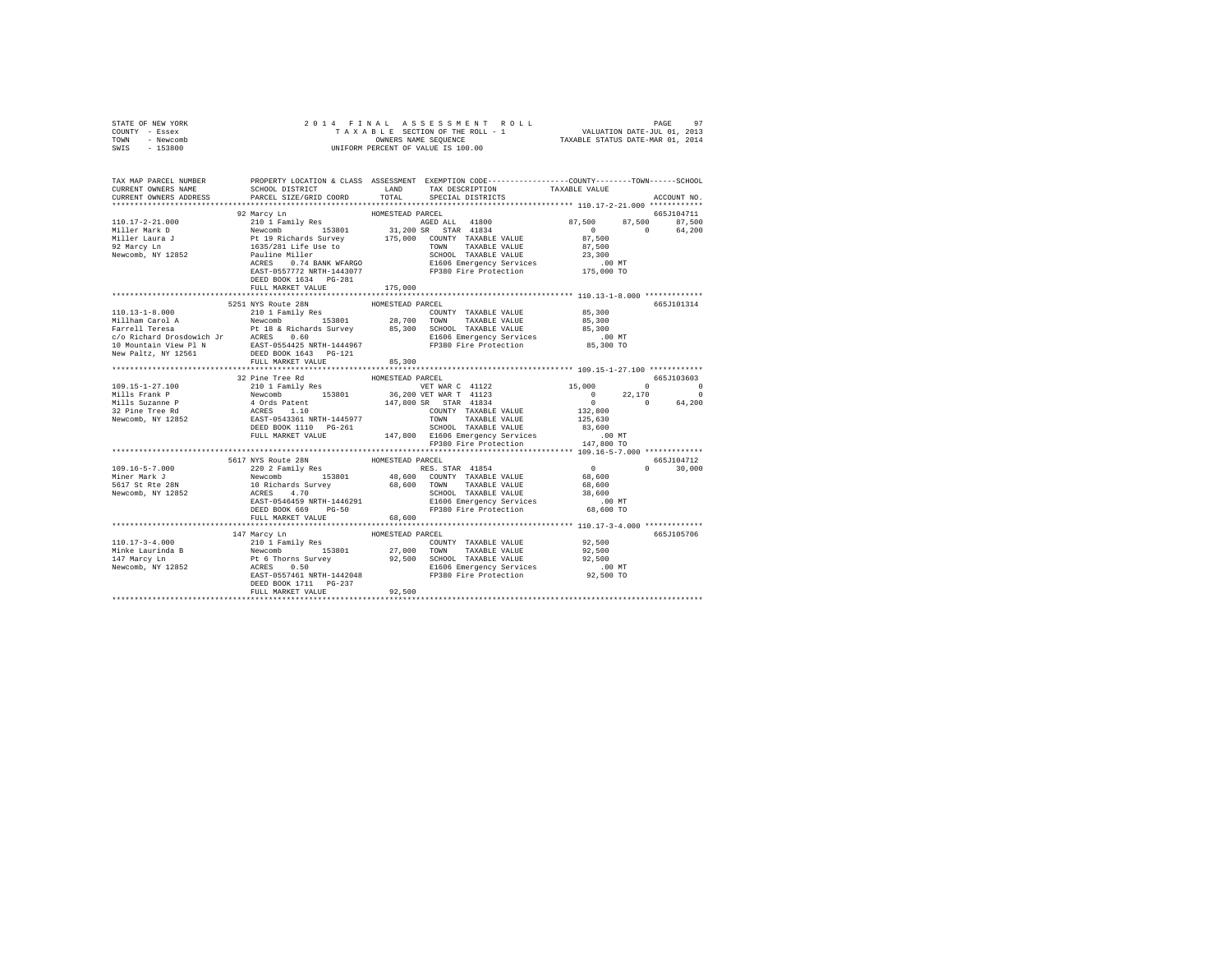| STATE OF NEW YORK                                                                                                                                                                                                                                                                                                                                                                                        |                                                                                   |                  |                                                              |                                      |                    |
|----------------------------------------------------------------------------------------------------------------------------------------------------------------------------------------------------------------------------------------------------------------------------------------------------------------------------------------------------------------------------------------------------------|-----------------------------------------------------------------------------------|------------------|--------------------------------------------------------------|--------------------------------------|--------------------|
| COUNTY - Essex                                                                                                                                                                                                                                                                                                                                                                                           |                                                                                   |                  |                                                              |                                      |                    |
| TOWN - Newcomb                                                                                                                                                                                                                                                                                                                                                                                           |                                                                                   |                  |                                                              |                                      |                    |
| SWIS - 153800                                                                                                                                                                                                                                                                                                                                                                                            |                                                                                   |                  |                                                              |                                      |                    |
|                                                                                                                                                                                                                                                                                                                                                                                                          |                                                                                   |                  |                                                              |                                      |                    |
|                                                                                                                                                                                                                                                                                                                                                                                                          |                                                                                   |                  |                                                              |                                      |                    |
| TAX MAP PARCEL NUMBER PROPERTY LOCATION & CLASS ASSESSMENT EXEMPTION CORE--------------COUNT-------SCHOOL DER<br>CURRENT OWNERS NAME SCHOOL DISTRICT CONTENTS LAND TAX DESCRIPTION TAXABLE VALUE VALUE                                                                                                                                                                                                   | $\begin{minipage}{.4\linewidth} \textbf{SCHOOL} \textbf{ DISTRTC} \end{minipage}$ |                  |                                                              |                                      |                    |
| CURRENT OWNERS ADDRESS                                                                                                                                                                                                                                                                                                                                                                                   | PARCEL SIZE/GRID COORD                                                            | TOTAL            | SPECIAL DISTRICTS                                            |                                      | ACCOUNT NO.        |
|                                                                                                                                                                                                                                                                                                                                                                                                          |                                                                                   |                  |                                                              |                                      |                    |
|                                                                                                                                                                                                                                                                                                                                                                                                          | 1178 Goodnow Flow Rd                                                              | HOMESTEAD PARCEL |                                                              |                                      | 665J104713         |
| $120.18 - 2 - 46.000$                                                                                                                                                                                                                                                                                                                                                                                    | 260 Seasonal res - WTRFNT                                                         |                  | COUNTY TAXABLE VALUE 157,200                                 |                                      |                    |
|                                                                                                                                                                                                                                                                                                                                                                                                          |                                                                                   |                  |                                                              | 157,200                              |                    |
|                                                                                                                                                                                                                                                                                                                                                                                                          |                                                                                   |                  |                                                              | 157,200                              |                    |
|                                                                                                                                                                                                                                                                                                                                                                                                          |                                                                                   |                  |                                                              |                                      |                    |
|                                                                                                                                                                                                                                                                                                                                                                                                          |                                                                                   |                  | E1606 Emergency Services<br>FP380 Fire Protection 157,200 TO |                                      |                    |
|                                                                                                                                                                                                                                                                                                                                                                                                          |                                                                                   |                  |                                                              |                                      |                    |
|                                                                                                                                                                                                                                                                                                                                                                                                          |                                                                                   |                  |                                                              |                                      |                    |
|                                                                                                                                                                                                                                                                                                                                                                                                          | EAST-0538380 NRTH-1425806                                                         |                  |                                                              |                                      |                    |
|                                                                                                                                                                                                                                                                                                                                                                                                          | DEED BOOK 1106 PG-73                                                              |                  |                                                              |                                      |                    |
|                                                                                                                                                                                                                                                                                                                                                                                                          | FULL MARKET VALUE                                                                 | 157,200          |                                                              |                                      |                    |
|                                                                                                                                                                                                                                                                                                                                                                                                          |                                                                                   |                  |                                                              |                                      |                    |
|                                                                                                                                                                                                                                                                                                                                                                                                          | 47 Chaisson Rd                                                                    | HOMESTEAD PARCEL |                                                              |                                      | 665J106907         |
|                                                                                                                                                                                                                                                                                                                                                                                                          |                                                                                   |                  |                                                              | $15,000$ 0<br>0 0<br>85,300 15,045 0 |                    |
|                                                                                                                                                                                                                                                                                                                                                                                                          |                                                                                   |                  |                                                              |                                      |                    |
|                                                                                                                                                                                                                                                                                                                                                                                                          |                                                                                   |                  |                                                              |                                      |                    |
|                                                                                                                                                                                                                                                                                                                                                                                                          |                                                                                   |                  |                                                              |                                      |                    |
|                                                                                                                                                                                                                                                                                                                                                                                                          |                                                                                   |                  |                                                              |                                      |                    |
|                                                                                                                                                                                                                                                                                                                                                                                                          |                                                                                   |                  |                                                              |                                      |                    |
|                                                                                                                                                                                                                                                                                                                                                                                                          |                                                                                   |                  |                                                              |                                      |                    |
|                                                                                                                                                                                                                                                                                                                                                                                                          | DEED BOOK 1485 PG-150                                                             |                  |                                                              |                                      |                    |
|                                                                                                                                                                                                                                                                                                                                                                                                          | FULL MARKET VALUE 100,300                                                         |                  |                                                              |                                      |                    |
|                                                                                                                                                                                                                                                                                                                                                                                                          |                                                                                   |                  |                                                              |                                      |                    |
|                                                                                                                                                                                                                                                                                                                                                                                                          | 5534 NYS Route 28N NON-HOMESTEAD PARCEL                                           |                  |                                                              |                                      | 665Z000002         |
|                                                                                                                                                                                                                                                                                                                                                                                                          |                                                                                   |                  |                                                              |                                      |                    |
|                                                                                                                                                                                                                                                                                                                                                                                                          |                                                                                   |                  |                                                              |                                      |                    |
|                                                                                                                                                                                                                                                                                                                                                                                                          |                                                                                   |                  |                                                              |                                      |                    |
|                                                                                                                                                                                                                                                                                                                                                                                                          |                                                                                   |                  |                                                              |                                      |                    |
|                                                                                                                                                                                                                                                                                                                                                                                                          |                                                                                   |                  |                                                              |                                      |                    |
|                                                                                                                                                                                                                                                                                                                                                                                                          |                                                                                   |                  |                                                              |                                      |                    |
|                                                                                                                                                                                                                                                                                                                                                                                                          |                                                                                   |                  |                                                              |                                      |                    |
|                                                                                                                                                                                                                                                                                                                                                                                                          | FULL MARKET VALUE                                                                 | 37,200           |                                                              |                                      |                    |
|                                                                                                                                                                                                                                                                                                                                                                                                          |                                                                                   |                  |                                                              |                                      |                    |
|                                                                                                                                                                                                                                                                                                                                                                                                          | 17 Sanford Ln                                                                     | HOMESTEAD PARCEL |                                                              |                                      | 665L105509         |
|                                                                                                                                                                                                                                                                                                                                                                                                          |                                                                                   |                  |                                                              |                                      | $0 \t 0 \t 30,000$ |
|                                                                                                                                                                                                                                                                                                                                                                                                          |                                                                                   |                  |                                                              |                                      |                    |
|                                                                                                                                                                                                                                                                                                                                                                                                          |                                                                                   |                  |                                                              |                                      |                    |
| $\begin{tabular}{l c c c c c} \hline 110.18-4-15.000 & 17\, {\rm amford\,~In}\quad & \hline 10000 & 17\, {\rm amford\,~In}\quad & \hline 10000 & 210\,1~Fam11y~\,Res & 5000~\,RSS.~STAR & 41854 & 0\\ \hline Montanye Paul 18 & Newcomb & 153801 & 27,000~\,COMTY & TAXABLE VALUE & 87,500\\ \hline Montanye Paul 3 & Newcomb & 87,500~\,SURONY & TAXABLE VALUE & 87$                                    |                                                                                   |                  |                                                              |                                      |                    |
|                                                                                                                                                                                                                                                                                                                                                                                                          |                                                                                   |                  |                                                              |                                      |                    |
|                                                                                                                                                                                                                                                                                                                                                                                                          |                                                                                   |                  |                                                              |                                      |                    |
|                                                                                                                                                                                                                                                                                                                                                                                                          | FULL MARKET VALUE                                                                 | 87,500           |                                                              |                                      |                    |
|                                                                                                                                                                                                                                                                                                                                                                                                          |                                                                                   |                  |                                                              |                                      |                    |
|                                                                                                                                                                                                                                                                                                                                                                                                          |                                                                                   |                  |                                                              |                                      | 665J104803         |
|                                                                                                                                                                                                                                                                                                                                                                                                          |                                                                                   |                  |                                                              | 700                                  |                    |
|                                                                                                                                                                                                                                                                                                                                                                                                          |                                                                                   |                  |                                                              | 700                                  |                    |
|                                                                                                                                                                                                                                                                                                                                                                                                          |                                                                                   |                  |                                                              | 700                                  |                    |
|                                                                                                                                                                                                                                                                                                                                                                                                          |                                                                                   |                  |                                                              |                                      |                    |
|                                                                                                                                                                                                                                                                                                                                                                                                          |                                                                                   |                  |                                                              | .00 MT<br>700 TO                     |                    |
|                                                                                                                                                                                                                                                                                                                                                                                                          |                                                                                   |                  |                                                              |                                      |                    |
| $\begin{tabular}{l c c c c} \hline 110.13-1-10.000 & \text{MYS Route 2BN} & \text{NON-HOMESTEAD PAREEL} & \text{MON-HOMESTEAD PAREEL} & \text{111.03} & \text{111.03} & \text{111.04} & \text{111.05} & \text{111.05} & \text{111.06} \\ \hline \text{Montanye Peter J} & \text{Newcomb} & \text{153801} & \text{700 TONN TAXABLE VALUE} & \text{YALUE} & \text{YALUE} & \text{YALUE} \\ \hline \text{S$ |                                                                                   |                  |                                                              |                                      |                    |
|                                                                                                                                                                                                                                                                                                                                                                                                          |                                                                                   |                  |                                                              |                                      |                    |
|                                                                                                                                                                                                                                                                                                                                                                                                          |                                                                                   |                  |                                                              |                                      |                    |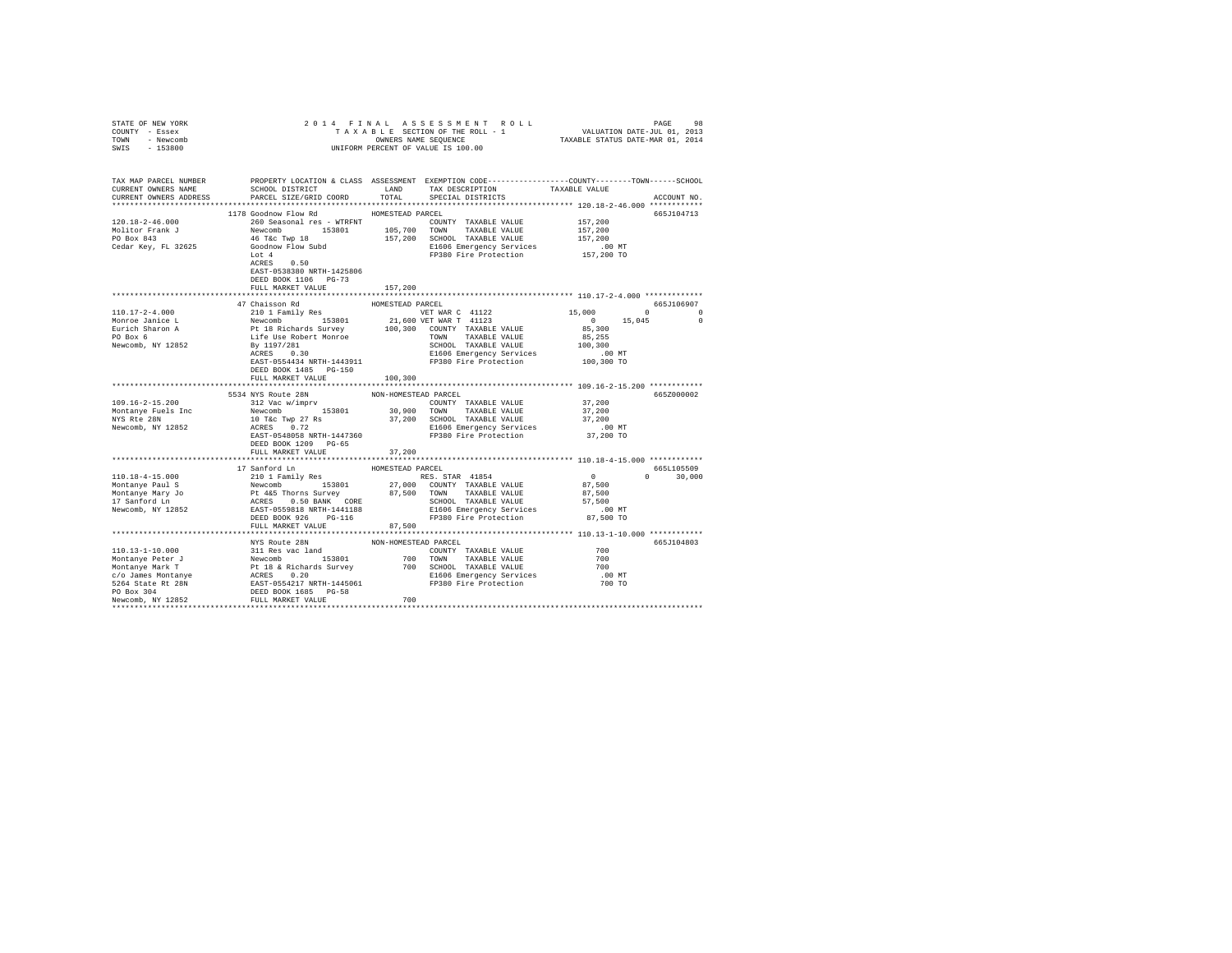| STATE OF NEW YORK      |                                                                                                                                                                                                                                                                                                                                                                                                |                  |                                                                                                                               |                                                   |               |
|------------------------|------------------------------------------------------------------------------------------------------------------------------------------------------------------------------------------------------------------------------------------------------------------------------------------------------------------------------------------------------------------------------------------------|------------------|-------------------------------------------------------------------------------------------------------------------------------|---------------------------------------------------|---------------|
| COUNTY - Essex         |                                                                                                                                                                                                                                                                                                                                                                                                |                  |                                                                                                                               |                                                   |               |
| TOWN - Newcomb         |                                                                                                                                                                                                                                                                                                                                                                                                |                  |                                                                                                                               |                                                   |               |
| SWIS - 153800          |                                                                                                                                                                                                                                                                                                                                                                                                |                  |                                                                                                                               |                                                   |               |
|                        |                                                                                                                                                                                                                                                                                                                                                                                                |                  |                                                                                                                               |                                                   |               |
|                        |                                                                                                                                                                                                                                                                                                                                                                                                |                  |                                                                                                                               |                                                   |               |
|                        |                                                                                                                                                                                                                                                                                                                                                                                                |                  | ${\tt SCH OOL\ DISTRICT} \hspace{2.5cm} {\tt LAND} \hspace{2.5cm} {\tt TAX\ DESCRIPTION} \hspace{2.5cm} {\tt TAXABLE\ VALUE}$ |                                                   |               |
| CURRENT OWNERS ADDRESS | PARCEL SIZE/GRID COORD                                                                                                                                                                                                                                                                                                                                                                         |                  | TOTAL SPECIAL DISTRICTS                                                                                                       |                                                   | ACCOUNT NO.   |
|                        |                                                                                                                                                                                                                                                                                                                                                                                                |                  |                                                                                                                               |                                                   |               |
|                        | $\begin{tabular}{l cccc} 110.13-13-2.000 & 24 Montaque Way & NON-HOMESTED PARCHZ & 110.13-13-2.000 & 24 Montaque Way & 200N-HOMESTED PARCHZ & 110.13-13-2.000 & 24 Montaque Way & 200N-HOMESTED PARCHZ & 44,600Montanye Peter J & 153801 & 34,600 TOMN TAKABLE VALUE & 44,600Montanye Mark T & T & C PUR TWP 27 RS & 44,600 SCHOOL TAXABLE VALUE & 44,60025264 State RE 28N &$                 |                  |                                                                                                                               |                                                   | 665J100410    |
|                        |                                                                                                                                                                                                                                                                                                                                                                                                |                  |                                                                                                                               |                                                   |               |
|                        |                                                                                                                                                                                                                                                                                                                                                                                                |                  |                                                                                                                               |                                                   |               |
|                        |                                                                                                                                                                                                                                                                                                                                                                                                |                  |                                                                                                                               |                                                   |               |
|                        |                                                                                                                                                                                                                                                                                                                                                                                                |                  |                                                                                                                               |                                                   |               |
|                        |                                                                                                                                                                                                                                                                                                                                                                                                |                  |                                                                                                                               |                                                   |               |
|                        |                                                                                                                                                                                                                                                                                                                                                                                                |                  |                                                                                                                               |                                                   |               |
|                        |                                                                                                                                                                                                                                                                                                                                                                                                |                  |                                                                                                                               |                                                   |               |
|                        |                                                                                                                                                                                                                                                                                                                                                                                                |                  |                                                                                                                               |                                                   |               |
|                        |                                                                                                                                                                                                                                                                                                                                                                                                |                  |                                                                                                                               |                                                   |               |
|                        |                                                                                                                                                                                                                                                                                                                                                                                                |                  |                                                                                                                               |                                                   |               |
|                        | 5264 NYS Route 28N                                                                                                                                                                                                                                                                                                                                                                             |                  |                                                                                                                               |                                                   | 665.7104802   |
|                        |                                                                                                                                                                                                                                                                                                                                                                                                |                  |                                                                                                                               |                                                   | 0 64,200      |
|                        |                                                                                                                                                                                                                                                                                                                                                                                                |                  |                                                                                                                               |                                                   |               |
|                        |                                                                                                                                                                                                                                                                                                                                                                                                |                  |                                                                                                                               |                                                   |               |
|                        |                                                                                                                                                                                                                                                                                                                                                                                                |                  |                                                                                                                               |                                                   |               |
|                        |                                                                                                                                                                                                                                                                                                                                                                                                |                  |                                                                                                                               |                                                   |               |
|                        |                                                                                                                                                                                                                                                                                                                                                                                                |                  |                                                                                                                               |                                                   |               |
|                        |                                                                                                                                                                                                                                                                                                                                                                                                |                  |                                                                                                                               |                                                   |               |
|                        |                                                                                                                                                                                                                                                                                                                                                                                                |                  |                                                                                                                               |                                                   |               |
|                        |                                                                                                                                                                                                                                                                                                                                                                                                |                  |                                                                                                                               |                                                   |               |
|                        |                                                                                                                                                                                                                                                                                                                                                                                                |                  | ****************************                                                                                                  | ******************** 110.13-1-12.000 ************ |               |
|                        | 5284 NYS Route 28N                                                                                                                                                                                                                                                                                                                                                                             | HOMESTEAD PARCEL |                                                                                                                               |                                                   |               |
|                        |                                                                                                                                                                                                                                                                                                                                                                                                |                  |                                                                                                                               | 665J100207                                        | $0 \t 30.000$ |
|                        |                                                                                                                                                                                                                                                                                                                                                                                                |                  |                                                                                                                               |                                                   |               |
|                        |                                                                                                                                                                                                                                                                                                                                                                                                |                  |                                                                                                                               |                                                   |               |
|                        |                                                                                                                                                                                                                                                                                                                                                                                                |                  |                                                                                                                               |                                                   |               |
|                        |                                                                                                                                                                                                                                                                                                                                                                                                |                  |                                                                                                                               |                                                   |               |
|                        |                                                                                                                                                                                                                                                                                                                                                                                                |                  |                                                                                                                               |                                                   |               |
|                        |                                                                                                                                                                                                                                                                                                                                                                                                |                  |                                                                                                                               |                                                   |               |
|                        | FULL MARKET VALUE 84.600                                                                                                                                                                                                                                                                                                                                                                       |                  |                                                                                                                               |                                                   |               |
|                        |                                                                                                                                                                                                                                                                                                                                                                                                |                  |                                                                                                                               |                                                   |               |
|                        |                                                                                                                                                                                                                                                                                                                                                                                                |                  |                                                                                                                               |                                                   | 665J100403    |
|                        |                                                                                                                                                                                                                                                                                                                                                                                                |                  |                                                                                                                               |                                                   | $0 \t 30,000$ |
|                        |                                                                                                                                                                                                                                                                                                                                                                                                |                  |                                                                                                                               |                                                   |               |
|                        |                                                                                                                                                                                                                                                                                                                                                                                                |                  |                                                                                                                               |                                                   |               |
|                        |                                                                                                                                                                                                                                                                                                                                                                                                |                  |                                                                                                                               |                                                   |               |
|                        |                                                                                                                                                                                                                                                                                                                                                                                                |                  |                                                                                                                               |                                                   |               |
|                        |                                                                                                                                                                                                                                                                                                                                                                                                |                  |                                                                                                                               |                                                   |               |
|                        |                                                                                                                                                                                                                                                                                                                                                                                                |                  |                                                                                                                               |                                                   |               |
|                        |                                                                                                                                                                                                                                                                                                                                                                                                |                  |                                                                                                                               |                                                   |               |
|                        | 427 Woodys Rd MOMESTEAD PARCEL                                                                                                                                                                                                                                                                                                                                                                 |                  |                                                                                                                               |                                                   | 665Z006002    |
|                        |                                                                                                                                                                                                                                                                                                                                                                                                |                  |                                                                                                                               |                                                   |               |
|                        | $\begin{tabular}{c c c c c} \hline 119.20-7-5.000 & \hline \multicolumn{3}{c}{\mbox{\small 118}}\, 20-7-5.000 & \hline \multicolumn{3}{c}{\mbox{\small 118}}\, 8.00 & \hline \multicolumn{3}{c}{\mbox{\small 118}}\, 8.00 & \hline \multicolumn{3}{c}{\mbox{\small 138}}\, 8.01 & \hline \multicolumn{3}{c}{\mbox{\small 154}}\, 600 & \hline \multicolumn{3}{c}{\mbox{\small 154}}\, 600 & \$ |                  |                                                                                                                               |                                                   |               |
|                        |                                                                                                                                                                                                                                                                                                                                                                                                |                  |                                                                                                                               |                                                   |               |
|                        |                                                                                                                                                                                                                                                                                                                                                                                                |                  |                                                                                                                               |                                                   |               |
|                        |                                                                                                                                                                                                                                                                                                                                                                                                |                  |                                                                                                                               |                                                   |               |
|                        | EAST-0524200 NRTH-1427954                                                                                                                                                                                                                                                                                                                                                                      |                  |                                                                                                                               |                                                   |               |
|                        | DEED BOOK 1447 PG-206                                                                                                                                                                                                                                                                                                                                                                          |                  |                                                                                                                               |                                                   |               |
|                        | FULL MARKET VALUE                                                                                                                                                                                                                                                                                                                                                                              | 154,600          |                                                                                                                               |                                                   |               |
|                        |                                                                                                                                                                                                                                                                                                                                                                                                |                  |                                                                                                                               |                                                   |               |
|                        |                                                                                                                                                                                                                                                                                                                                                                                                |                  |                                                                                                                               |                                                   |               |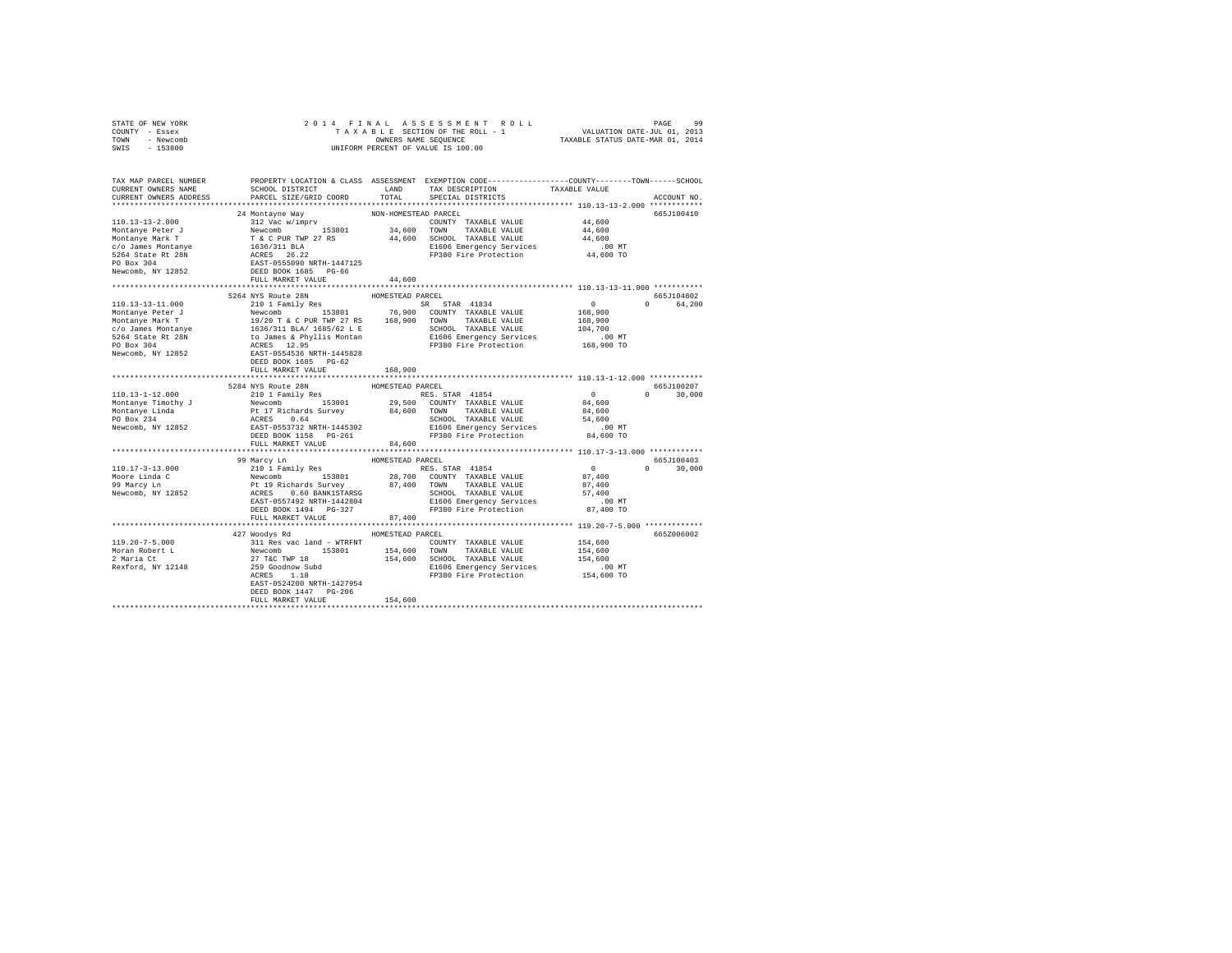| STATE OF NEW YORK | 2014 FINAL ASSESSMENT ROLL         | 100<br>PAGE                      |
|-------------------|------------------------------------|----------------------------------|
| COUNTY - Essex    | TAXABLE SECTION OF THE ROLL - 1    | VALUATION DATE-JUL 01, 2013      |
| TOWN<br>- Newcomb | OWNERS NAME SEOUENCE               | TAXABLE STATUS DATE-MAR 01, 2014 |
| $-153800$<br>SWIS | UNIFORM PERCENT OF VALUE IS 100.00 |                                  |

| CURRENT OWNERS ADDRESS FARCEL SIZE/GRID COORD TOTAL SPECIAL DISTRICTS<br>ACCOUNT NO.<br>7 Snowshoe Ln<br>HOMESTEAD PARCEL<br>665J104706<br>$\sim$ 0<br>$\mathbf{r}$<br>64,200<br>83,400<br>FULL MARKET VALUE<br>463 Woodys Rd<br>HOMESTEAD PARCEL<br>665Z006001<br>121,200<br>311 Res vac land - WTRFNT<br>COUNTY TAXABLE VALUE<br>121,200<br>Morris 5 Judith Mewcomb Newcomb 153801<br>Morris 5 Judith Newcomb 153801<br>27 TaC TWP 18 121,200 SCHOOL TAXABLE VALUE 121,200<br>Newcomb, NY 12852 273 Goodhow Subd 221,200 SCHOOL TAXABLE VALUE 121,200<br>Newcomb, NY 1285<br>EAST-0523664 NRTH-1427633<br>DEED BOOK 1493 PG-189<br>FULL MARKET VALUE<br>121,200<br>HOMESTEAD PARCEL<br>5469 NYS Route 28N<br>665.T104308<br>9199 AUGUST 10 1 Family Res 1999 AUGUST 10 1 Family Res 1999 11, 600 KB<br>10 1 Family Res 1990 1 41,400 VET COM C 41133<br>9 Richards 191,600 RES. STAR 41854<br>2.1ac COUNTY TAXABLE VALUE<br>RAST-0549235 NRTH-1446109 TOWN TAXABLE VAL<br>VET COM C 41132<br>VET COM T 41133 (00 47,900 0<br>RES. STAR 41854 (0 0 30,000<br>$109.16 - 4 - 3.000$<br>Moses Michael J<br>Moses Dorothy<br>5469 NYS Rte 28N<br>COUNTY TAXABLE VALUE 166,600<br>Newcomb, NY 12852<br>143,700<br>161,600<br>665J104805<br>73 Goodnow Flow Rd<br>HOMESTEAD PARCEL<br>24,450<br>24,450 0<br>$\sim$ 0<br>64,200<br>$\begin{array}{c}0\\73,350\end{array}$<br>TOWN TAXABLE VALUE (1999)<br>SCHOOL TAXABLE VALUE 33,600<br>CLOC Thermanny Services (1999)<br>DEED BOOK 1115 PG-230 E1606 Emergency Services .00 MT FULL MARKET VALUE 97,800 FP380 Fire Protection 97,800 TO<br>86 Stubing Ln<br>HOMESTEAD PARCEL<br>665Z001001<br>E1606 Emergency Services .00 MT<br>FP380 Fire Protection .00 462,400 TO<br>DEED BOOK 1370 PG-234<br>462,400<br>FULL MARKET VALUE | TAX MAP PARCEL NUMBER<br>CURRENT OWNERS NAME | SCHOOL DISTRICT | LAND | PROPERTY LOCATION & CLASS ASSESSMENT EXEMPTION CODE---------------COUNTY-------TOWN------SCHOOL<br>TAX DESCRIPTION TAXABLE VALUE |  |
|----------------------------------------------------------------------------------------------------------------------------------------------------------------------------------------------------------------------------------------------------------------------------------------------------------------------------------------------------------------------------------------------------------------------------------------------------------------------------------------------------------------------------------------------------------------------------------------------------------------------------------------------------------------------------------------------------------------------------------------------------------------------------------------------------------------------------------------------------------------------------------------------------------------------------------------------------------------------------------------------------------------------------------------------------------------------------------------------------------------------------------------------------------------------------------------------------------------------------------------------------------------------------------------------------------------------------------------------------------------------------------------------------------------------------------------------------------------------------------------------------------------------------------------------------------------------------------------------------------------------------------------------------------------------------------------------------------------------------------------------------------------------------|----------------------------------------------|-----------------|------|----------------------------------------------------------------------------------------------------------------------------------|--|
|                                                                                                                                                                                                                                                                                                                                                                                                                                                                                                                                                                                                                                                                                                                                                                                                                                                                                                                                                                                                                                                                                                                                                                                                                                                                                                                                                                                                                                                                                                                                                                                                                                                                                                                                                                            |                                              |                 |      |                                                                                                                                  |  |
|                                                                                                                                                                                                                                                                                                                                                                                                                                                                                                                                                                                                                                                                                                                                                                                                                                                                                                                                                                                                                                                                                                                                                                                                                                                                                                                                                                                                                                                                                                                                                                                                                                                                                                                                                                            |                                              |                 |      |                                                                                                                                  |  |
|                                                                                                                                                                                                                                                                                                                                                                                                                                                                                                                                                                                                                                                                                                                                                                                                                                                                                                                                                                                                                                                                                                                                                                                                                                                                                                                                                                                                                                                                                                                                                                                                                                                                                                                                                                            |                                              |                 |      |                                                                                                                                  |  |
|                                                                                                                                                                                                                                                                                                                                                                                                                                                                                                                                                                                                                                                                                                                                                                                                                                                                                                                                                                                                                                                                                                                                                                                                                                                                                                                                                                                                                                                                                                                                                                                                                                                                                                                                                                            |                                              |                 |      |                                                                                                                                  |  |
|                                                                                                                                                                                                                                                                                                                                                                                                                                                                                                                                                                                                                                                                                                                                                                                                                                                                                                                                                                                                                                                                                                                                                                                                                                                                                                                                                                                                                                                                                                                                                                                                                                                                                                                                                                            |                                              |                 |      |                                                                                                                                  |  |
|                                                                                                                                                                                                                                                                                                                                                                                                                                                                                                                                                                                                                                                                                                                                                                                                                                                                                                                                                                                                                                                                                                                                                                                                                                                                                                                                                                                                                                                                                                                                                                                                                                                                                                                                                                            |                                              |                 |      |                                                                                                                                  |  |
|                                                                                                                                                                                                                                                                                                                                                                                                                                                                                                                                                                                                                                                                                                                                                                                                                                                                                                                                                                                                                                                                                                                                                                                                                                                                                                                                                                                                                                                                                                                                                                                                                                                                                                                                                                            |                                              |                 |      |                                                                                                                                  |  |
|                                                                                                                                                                                                                                                                                                                                                                                                                                                                                                                                                                                                                                                                                                                                                                                                                                                                                                                                                                                                                                                                                                                                                                                                                                                                                                                                                                                                                                                                                                                                                                                                                                                                                                                                                                            |                                              |                 |      |                                                                                                                                  |  |
|                                                                                                                                                                                                                                                                                                                                                                                                                                                                                                                                                                                                                                                                                                                                                                                                                                                                                                                                                                                                                                                                                                                                                                                                                                                                                                                                                                                                                                                                                                                                                                                                                                                                                                                                                                            |                                              |                 |      |                                                                                                                                  |  |
|                                                                                                                                                                                                                                                                                                                                                                                                                                                                                                                                                                                                                                                                                                                                                                                                                                                                                                                                                                                                                                                                                                                                                                                                                                                                                                                                                                                                                                                                                                                                                                                                                                                                                                                                                                            |                                              |                 |      |                                                                                                                                  |  |
|                                                                                                                                                                                                                                                                                                                                                                                                                                                                                                                                                                                                                                                                                                                                                                                                                                                                                                                                                                                                                                                                                                                                                                                                                                                                                                                                                                                                                                                                                                                                                                                                                                                                                                                                                                            |                                              |                 |      |                                                                                                                                  |  |
|                                                                                                                                                                                                                                                                                                                                                                                                                                                                                                                                                                                                                                                                                                                                                                                                                                                                                                                                                                                                                                                                                                                                                                                                                                                                                                                                                                                                                                                                                                                                                                                                                                                                                                                                                                            | $119.20 - 7 - 2.000$                         |                 |      |                                                                                                                                  |  |
|                                                                                                                                                                                                                                                                                                                                                                                                                                                                                                                                                                                                                                                                                                                                                                                                                                                                                                                                                                                                                                                                                                                                                                                                                                                                                                                                                                                                                                                                                                                                                                                                                                                                                                                                                                            |                                              |                 |      |                                                                                                                                  |  |
|                                                                                                                                                                                                                                                                                                                                                                                                                                                                                                                                                                                                                                                                                                                                                                                                                                                                                                                                                                                                                                                                                                                                                                                                                                                                                                                                                                                                                                                                                                                                                                                                                                                                                                                                                                            |                                              |                 |      |                                                                                                                                  |  |
|                                                                                                                                                                                                                                                                                                                                                                                                                                                                                                                                                                                                                                                                                                                                                                                                                                                                                                                                                                                                                                                                                                                                                                                                                                                                                                                                                                                                                                                                                                                                                                                                                                                                                                                                                                            |                                              |                 |      |                                                                                                                                  |  |
|                                                                                                                                                                                                                                                                                                                                                                                                                                                                                                                                                                                                                                                                                                                                                                                                                                                                                                                                                                                                                                                                                                                                                                                                                                                                                                                                                                                                                                                                                                                                                                                                                                                                                                                                                                            |                                              |                 |      |                                                                                                                                  |  |
|                                                                                                                                                                                                                                                                                                                                                                                                                                                                                                                                                                                                                                                                                                                                                                                                                                                                                                                                                                                                                                                                                                                                                                                                                                                                                                                                                                                                                                                                                                                                                                                                                                                                                                                                                                            |                                              |                 |      |                                                                                                                                  |  |
|                                                                                                                                                                                                                                                                                                                                                                                                                                                                                                                                                                                                                                                                                                                                                                                                                                                                                                                                                                                                                                                                                                                                                                                                                                                                                                                                                                                                                                                                                                                                                                                                                                                                                                                                                                            |                                              |                 |      |                                                                                                                                  |  |
|                                                                                                                                                                                                                                                                                                                                                                                                                                                                                                                                                                                                                                                                                                                                                                                                                                                                                                                                                                                                                                                                                                                                                                                                                                                                                                                                                                                                                                                                                                                                                                                                                                                                                                                                                                            |                                              |                 |      |                                                                                                                                  |  |
|                                                                                                                                                                                                                                                                                                                                                                                                                                                                                                                                                                                                                                                                                                                                                                                                                                                                                                                                                                                                                                                                                                                                                                                                                                                                                                                                                                                                                                                                                                                                                                                                                                                                                                                                                                            |                                              |                 |      |                                                                                                                                  |  |
|                                                                                                                                                                                                                                                                                                                                                                                                                                                                                                                                                                                                                                                                                                                                                                                                                                                                                                                                                                                                                                                                                                                                                                                                                                                                                                                                                                                                                                                                                                                                                                                                                                                                                                                                                                            |                                              |                 |      |                                                                                                                                  |  |
|                                                                                                                                                                                                                                                                                                                                                                                                                                                                                                                                                                                                                                                                                                                                                                                                                                                                                                                                                                                                                                                                                                                                                                                                                                                                                                                                                                                                                                                                                                                                                                                                                                                                                                                                                                            |                                              |                 |      |                                                                                                                                  |  |
|                                                                                                                                                                                                                                                                                                                                                                                                                                                                                                                                                                                                                                                                                                                                                                                                                                                                                                                                                                                                                                                                                                                                                                                                                                                                                                                                                                                                                                                                                                                                                                                                                                                                                                                                                                            |                                              |                 |      |                                                                                                                                  |  |
|                                                                                                                                                                                                                                                                                                                                                                                                                                                                                                                                                                                                                                                                                                                                                                                                                                                                                                                                                                                                                                                                                                                                                                                                                                                                                                                                                                                                                                                                                                                                                                                                                                                                                                                                                                            |                                              |                 |      |                                                                                                                                  |  |
|                                                                                                                                                                                                                                                                                                                                                                                                                                                                                                                                                                                                                                                                                                                                                                                                                                                                                                                                                                                                                                                                                                                                                                                                                                                                                                                                                                                                                                                                                                                                                                                                                                                                                                                                                                            |                                              |                 |      |                                                                                                                                  |  |
|                                                                                                                                                                                                                                                                                                                                                                                                                                                                                                                                                                                                                                                                                                                                                                                                                                                                                                                                                                                                                                                                                                                                                                                                                                                                                                                                                                                                                                                                                                                                                                                                                                                                                                                                                                            |                                              |                 |      |                                                                                                                                  |  |
|                                                                                                                                                                                                                                                                                                                                                                                                                                                                                                                                                                                                                                                                                                                                                                                                                                                                                                                                                                                                                                                                                                                                                                                                                                                                                                                                                                                                                                                                                                                                                                                                                                                                                                                                                                            |                                              |                 |      |                                                                                                                                  |  |
|                                                                                                                                                                                                                                                                                                                                                                                                                                                                                                                                                                                                                                                                                                                                                                                                                                                                                                                                                                                                                                                                                                                                                                                                                                                                                                                                                                                                                                                                                                                                                                                                                                                                                                                                                                            |                                              |                 |      |                                                                                                                                  |  |
|                                                                                                                                                                                                                                                                                                                                                                                                                                                                                                                                                                                                                                                                                                                                                                                                                                                                                                                                                                                                                                                                                                                                                                                                                                                                                                                                                                                                                                                                                                                                                                                                                                                                                                                                                                            |                                              |                 |      |                                                                                                                                  |  |
|                                                                                                                                                                                                                                                                                                                                                                                                                                                                                                                                                                                                                                                                                                                                                                                                                                                                                                                                                                                                                                                                                                                                                                                                                                                                                                                                                                                                                                                                                                                                                                                                                                                                                                                                                                            |                                              |                 |      |                                                                                                                                  |  |
|                                                                                                                                                                                                                                                                                                                                                                                                                                                                                                                                                                                                                                                                                                                                                                                                                                                                                                                                                                                                                                                                                                                                                                                                                                                                                                                                                                                                                                                                                                                                                                                                                                                                                                                                                                            |                                              |                 |      |                                                                                                                                  |  |
|                                                                                                                                                                                                                                                                                                                                                                                                                                                                                                                                                                                                                                                                                                                                                                                                                                                                                                                                                                                                                                                                                                                                                                                                                                                                                                                                                                                                                                                                                                                                                                                                                                                                                                                                                                            |                                              |                 |      |                                                                                                                                  |  |
|                                                                                                                                                                                                                                                                                                                                                                                                                                                                                                                                                                                                                                                                                                                                                                                                                                                                                                                                                                                                                                                                                                                                                                                                                                                                                                                                                                                                                                                                                                                                                                                                                                                                                                                                                                            |                                              |                 |      |                                                                                                                                  |  |
|                                                                                                                                                                                                                                                                                                                                                                                                                                                                                                                                                                                                                                                                                                                                                                                                                                                                                                                                                                                                                                                                                                                                                                                                                                                                                                                                                                                                                                                                                                                                                                                                                                                                                                                                                                            |                                              |                 |      |                                                                                                                                  |  |
|                                                                                                                                                                                                                                                                                                                                                                                                                                                                                                                                                                                                                                                                                                                                                                                                                                                                                                                                                                                                                                                                                                                                                                                                                                                                                                                                                                                                                                                                                                                                                                                                                                                                                                                                                                            |                                              |                 |      |                                                                                                                                  |  |
|                                                                                                                                                                                                                                                                                                                                                                                                                                                                                                                                                                                                                                                                                                                                                                                                                                                                                                                                                                                                                                                                                                                                                                                                                                                                                                                                                                                                                                                                                                                                                                                                                                                                                                                                                                            |                                              |                 |      |                                                                                                                                  |  |
|                                                                                                                                                                                                                                                                                                                                                                                                                                                                                                                                                                                                                                                                                                                                                                                                                                                                                                                                                                                                                                                                                                                                                                                                                                                                                                                                                                                                                                                                                                                                                                                                                                                                                                                                                                            |                                              |                 |      |                                                                                                                                  |  |
|                                                                                                                                                                                                                                                                                                                                                                                                                                                                                                                                                                                                                                                                                                                                                                                                                                                                                                                                                                                                                                                                                                                                                                                                                                                                                                                                                                                                                                                                                                                                                                                                                                                                                                                                                                            |                                              |                 |      |                                                                                                                                  |  |
|                                                                                                                                                                                                                                                                                                                                                                                                                                                                                                                                                                                                                                                                                                                                                                                                                                                                                                                                                                                                                                                                                                                                                                                                                                                                                                                                                                                                                                                                                                                                                                                                                                                                                                                                                                            |                                              |                 |      |                                                                                                                                  |  |
|                                                                                                                                                                                                                                                                                                                                                                                                                                                                                                                                                                                                                                                                                                                                                                                                                                                                                                                                                                                                                                                                                                                                                                                                                                                                                                                                                                                                                                                                                                                                                                                                                                                                                                                                                                            |                                              |                 |      |                                                                                                                                  |  |
|                                                                                                                                                                                                                                                                                                                                                                                                                                                                                                                                                                                                                                                                                                                                                                                                                                                                                                                                                                                                                                                                                                                                                                                                                                                                                                                                                                                                                                                                                                                                                                                                                                                                                                                                                                            |                                              |                 |      |                                                                                                                                  |  |
|                                                                                                                                                                                                                                                                                                                                                                                                                                                                                                                                                                                                                                                                                                                                                                                                                                                                                                                                                                                                                                                                                                                                                                                                                                                                                                                                                                                                                                                                                                                                                                                                                                                                                                                                                                            |                                              |                 |      |                                                                                                                                  |  |
|                                                                                                                                                                                                                                                                                                                                                                                                                                                                                                                                                                                                                                                                                                                                                                                                                                                                                                                                                                                                                                                                                                                                                                                                                                                                                                                                                                                                                                                                                                                                                                                                                                                                                                                                                                            |                                              |                 |      |                                                                                                                                  |  |
|                                                                                                                                                                                                                                                                                                                                                                                                                                                                                                                                                                                                                                                                                                                                                                                                                                                                                                                                                                                                                                                                                                                                                                                                                                                                                                                                                                                                                                                                                                                                                                                                                                                                                                                                                                            |                                              |                 |      |                                                                                                                                  |  |
|                                                                                                                                                                                                                                                                                                                                                                                                                                                                                                                                                                                                                                                                                                                                                                                                                                                                                                                                                                                                                                                                                                                                                                                                                                                                                                                                                                                                                                                                                                                                                                                                                                                                                                                                                                            |                                              |                 |      |                                                                                                                                  |  |
|                                                                                                                                                                                                                                                                                                                                                                                                                                                                                                                                                                                                                                                                                                                                                                                                                                                                                                                                                                                                                                                                                                                                                                                                                                                                                                                                                                                                                                                                                                                                                                                                                                                                                                                                                                            |                                              |                 |      |                                                                                                                                  |  |
|                                                                                                                                                                                                                                                                                                                                                                                                                                                                                                                                                                                                                                                                                                                                                                                                                                                                                                                                                                                                                                                                                                                                                                                                                                                                                                                                                                                                                                                                                                                                                                                                                                                                                                                                                                            |                                              |                 |      |                                                                                                                                  |  |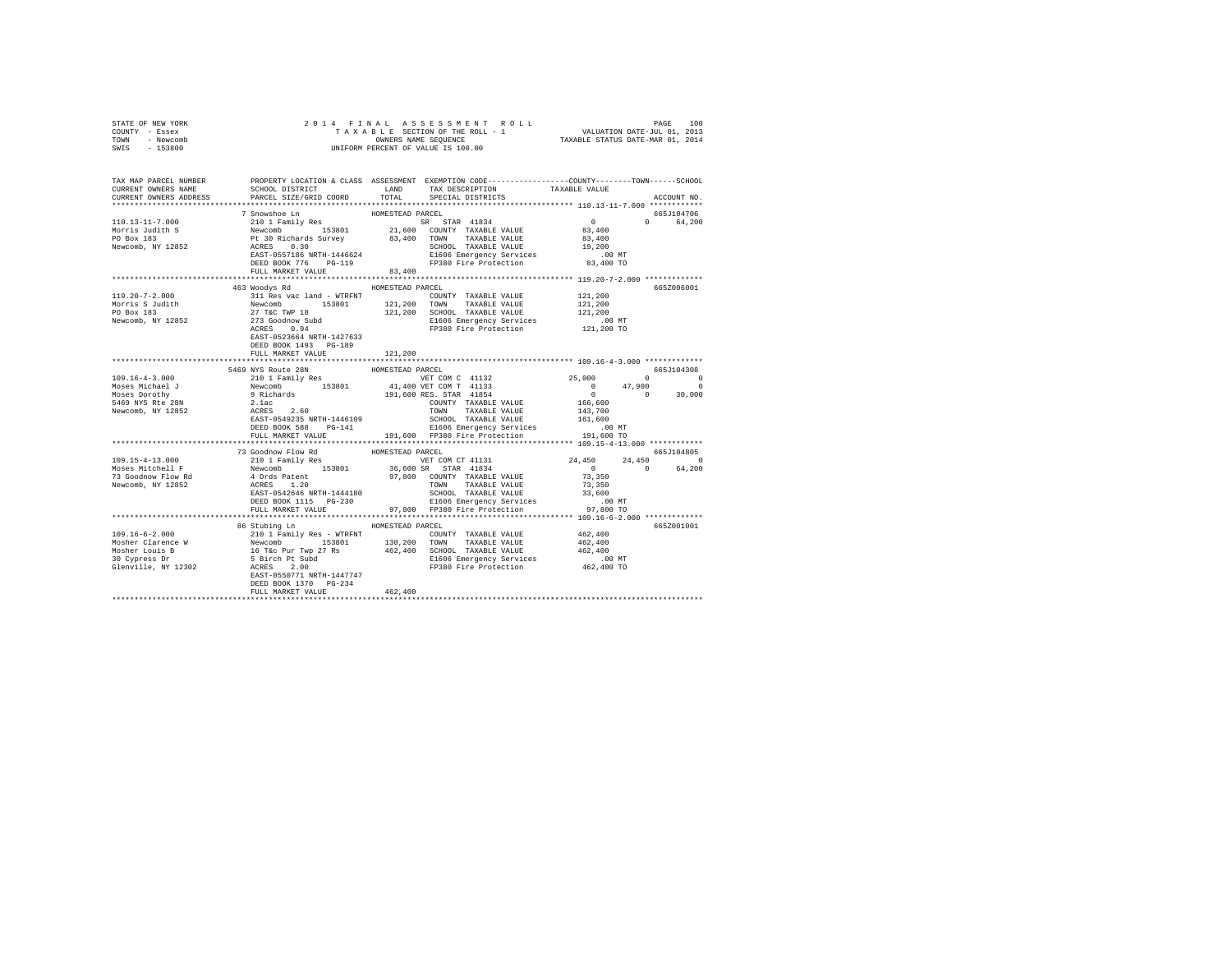| STATE OF NEW YORK      |                                                                                                                                                                                                                                                                                                                                                                |                  |                              |             |
|------------------------|----------------------------------------------------------------------------------------------------------------------------------------------------------------------------------------------------------------------------------------------------------------------------------------------------------------------------------------------------------------|------------------|------------------------------|-------------|
| COUNTY - Essex         |                                                                                                                                                                                                                                                                                                                                                                |                  |                              |             |
| TOWN - Newcomb         |                                                                                                                                                                                                                                                                                                                                                                |                  |                              |             |
| SWIS - 153800          |                                                                                                                                                                                                                                                                                                                                                                |                  |                              |             |
|                        |                                                                                                                                                                                                                                                                                                                                                                |                  |                              |             |
|                        |                                                                                                                                                                                                                                                                                                                                                                |                  |                              |             |
|                        | TAX MAP PARCEL NUMBER PROPERTY LOCATION & CLASS ASSESSMENT EXEMPTION CORE--------------COUNT-------SCHOOL DER<br>CURRENT OWNERS NAME SCHOOL DISTRICT CONTENTS LAND TAX DESCRIPTION TAXABLE VALUE VALUE<br>SCHOOL DISTRICT LAND                                                                                                                                 |                  |                              |             |
| CURRENT OWNERS ADDRESS | PARCEL SIZE/GRID COORD                                                                                                                                                                                                                                                                                                                                         | TOTAL            | SPECIAL DISTRICTS            | ACCOUNT NO. |
|                        |                                                                                                                                                                                                                                                                                                                                                                |                  |                              |             |
|                        |                                                                                                                                                                                                                                                                                                                                                                |                  |                              |             |
|                        | 5480 NYS Route 28N                                                                                                                                                                                                                                                                                                                                             | HOMESTEAD PARCEL |                              | 665J106101  |
| 109.16-2-20.021        | 260 Seasonal res - WTRFNT                                                                                                                                                                                                                                                                                                                                      |                  | COUNTY TAXABLE VALUE 185,600 |             |
|                        |                                                                                                                                                                                                                                                                                                                                                                |                  |                              |             |
|                        |                                                                                                                                                                                                                                                                                                                                                                |                  |                              |             |
|                        |                                                                                                                                                                                                                                                                                                                                                                |                  |                              |             |
|                        |                                                                                                                                                                                                                                                                                                                                                                |                  |                              |             |
|                        | Nuclearly Lynn R<br>Nuclearly Lynn R<br>Nuclearly Lynn R<br>2001 - 19 Richards 19801 - 175,600 TOWN TAXABLE VALUE 185,600<br>2001 - 185,600 - 185,600 - 185,600 - 185,600 - 185,600 - 185,600 - 185,600 - 185,600 - 185,600 - 185,600                                                                                                                          |                  |                              |             |
|                        |                                                                                                                                                                                                                                                                                                                                                                |                  |                              |             |
|                        | DEED BOOK 1483 PG-179                                                                                                                                                                                                                                                                                                                                          |                  |                              |             |
|                        | FULL MARKET VALUE                                                                                                                                                                                                                                                                                                                                              | 185,600          |                              |             |
|                        |                                                                                                                                                                                                                                                                                                                                                                |                  |                              |             |
|                        | 5477 NYS Route 28N                                                                                                                                                                                                                                                                                                                                             | HOMESTEAD PARCEL |                              | 665J106014  |
|                        |                                                                                                                                                                                                                                                                                                                                                                |                  |                              | 0 64,200    |
|                        |                                                                                                                                                                                                                                                                                                                                                                |                  |                              |             |
|                        |                                                                                                                                                                                                                                                                                                                                                                |                  |                              |             |
|                        |                                                                                                                                                                                                                                                                                                                                                                |                  |                              |             |
|                        |                                                                                                                                                                                                                                                                                                                                                                |                  |                              |             |
|                        |                                                                                                                                                                                                                                                                                                                                                                |                  |                              |             |
|                        |                                                                                                                                                                                                                                                                                                                                                                |                  |                              |             |
|                        |                                                                                                                                                                                                                                                                                                                                                                |                  |                              |             |
|                        | FULL MARKET VALUE 207.900                                                                                                                                                                                                                                                                                                                                      |                  |                              |             |
|                        |                                                                                                                                                                                                                                                                                                                                                                |                  |                              |             |
|                        | 22 Anderson Ln HOMESTEAD PARCEL                                                                                                                                                                                                                                                                                                                                |                  |                              | 665J180020  |
|                        |                                                                                                                                                                                                                                                                                                                                                                |                  |                              |             |
|                        |                                                                                                                                                                                                                                                                                                                                                                |                  |                              |             |
|                        |                                                                                                                                                                                                                                                                                                                                                                |                  |                              |             |
|                        |                                                                                                                                                                                                                                                                                                                                                                |                  |                              |             |
|                        |                                                                                                                                                                                                                                                                                                                                                                |                  |                              |             |
|                        |                                                                                                                                                                                                                                                                                                                                                                |                  |                              |             |
|                        |                                                                                                                                                                                                                                                                                                                                                                |                  |                              |             |
|                        | FULL MARKET VALUE                                                                                                                                                                                                                                                                                                                                              | 281,000          |                              |             |
|                        |                                                                                                                                                                                                                                                                                                                                                                |                  |                              |             |
|                        |                                                                                                                                                                                                                                                                                                                                                                |                  |                              | 665J100309  |
|                        |                                                                                                                                                                                                                                                                                                                                                                |                  |                              |             |
|                        | $\begin{tabular}{l c c c c c} \hline & & $5047$ WYS  \hline & & $5046$ WUSTRAD PAKCEL \\[.05cm] \hline & 110.18-1-12.000 & 5047 WYS  \hline & 2101 Fami1y Res & 1090887EAD PAKCEL \\[.05cm] \hline & 2101 Fami & 123,400 & 153801 & 36,200 TWM & TAXABLE VALUE & 123,400 \\[.05cm] \hline & 5 Needle Park Cir Apt 2 & Pt 4 Thorms Survey & 123,400 SCHOMD TAX$ |                  |                              |             |
|                        |                                                                                                                                                                                                                                                                                                                                                                |                  |                              |             |
|                        |                                                                                                                                                                                                                                                                                                                                                                |                  |                              |             |
|                        |                                                                                                                                                                                                                                                                                                                                                                |                  |                              |             |
|                        | DEED BOOK 1094 PG-163                                                                                                                                                                                                                                                                                                                                          |                  |                              |             |
|                        | FULL MARKET VALUE                                                                                                                                                                                                                                                                                                                                              | 123,400          |                              |             |
|                        |                                                                                                                                                                                                                                                                                                                                                                |                  |                              |             |
|                        | 5464 NYS Route 28N HOMESTEAD PARCEL                                                                                                                                                                                                                                                                                                                            |                  |                              | 665J188003  |
|                        |                                                                                                                                                                                                                                                                                                                                                                |                  |                              |             |
|                        |                                                                                                                                                                                                                                                                                                                                                                |                  |                              |             |
|                        |                                                                                                                                                                                                                                                                                                                                                                |                  |                              |             |
|                        |                                                                                                                                                                                                                                                                                                                                                                |                  |                              |             |
|                        |                                                                                                                                                                                                                                                                                                                                                                |                  |                              |             |
|                        |                                                                                                                                                                                                                                                                                                                                                                |                  |                              |             |
|                        | DEED BOOK 1130 PG-37<br>FULL MARKET VALUE 220,300                                                                                                                                                                                                                                                                                                              |                  |                              |             |
|                        |                                                                                                                                                                                                                                                                                                                                                                |                  |                              |             |
|                        |                                                                                                                                                                                                                                                                                                                                                                |                  |                              |             |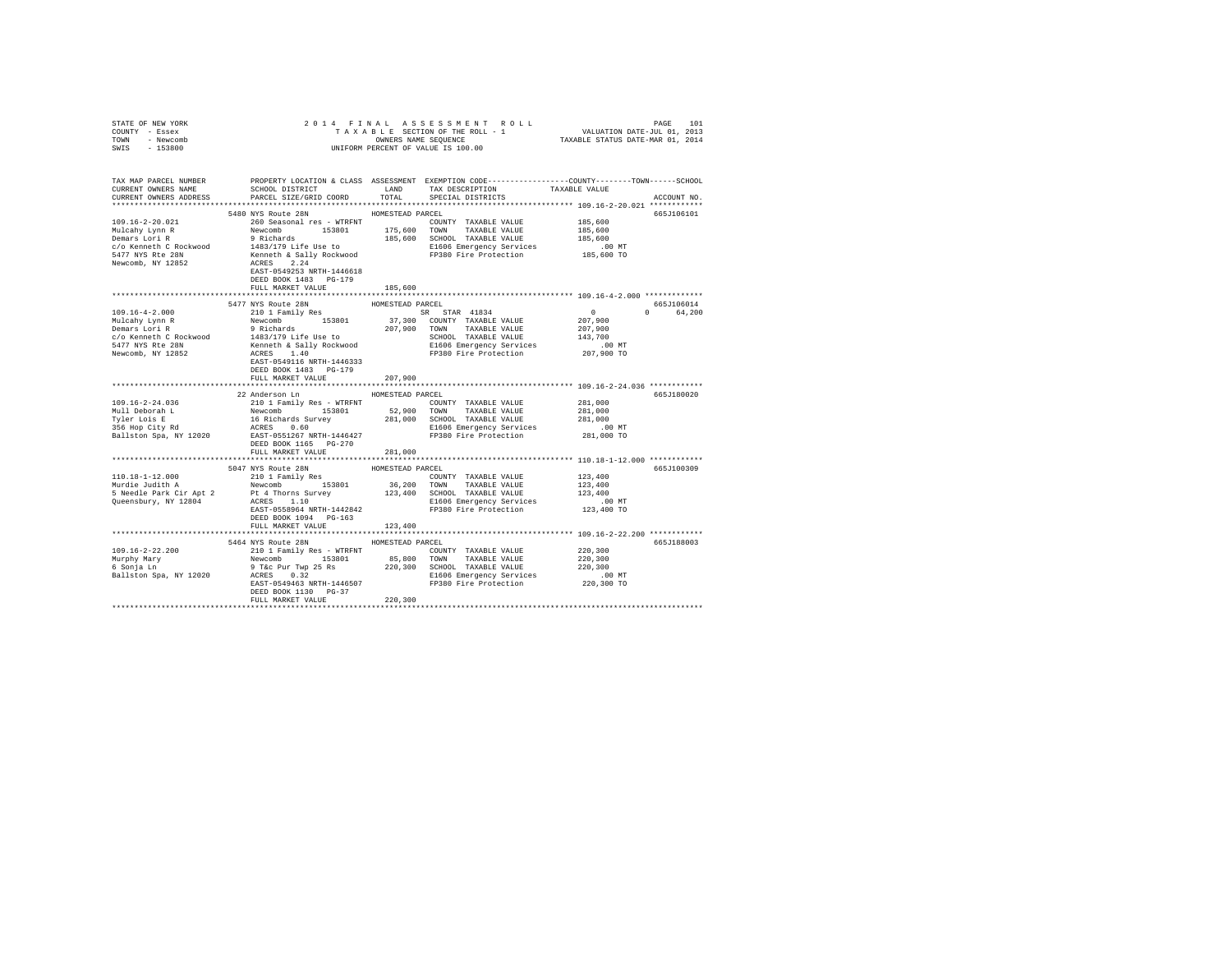| STATE OF NEW YORK            |                                                                                                                                                                                                                                                                                                                                                                                                                       |                  |                                    |                                                    |               |
|------------------------------|-----------------------------------------------------------------------------------------------------------------------------------------------------------------------------------------------------------------------------------------------------------------------------------------------------------------------------------------------------------------------------------------------------------------------|------------------|------------------------------------|----------------------------------------------------|---------------|
| COUNTY - Essex               |                                                                                                                                                                                                                                                                                                                                                                                                                       |                  |                                    |                                                    |               |
| TOWN - Newcomb               |                                                                                                                                                                                                                                                                                                                                                                                                                       |                  |                                    |                                                    |               |
| SWIS - 153800                |                                                                                                                                                                                                                                                                                                                                                                                                                       |                  |                                    |                                                    |               |
|                              |                                                                                                                                                                                                                                                                                                                                                                                                                       |                  |                                    |                                                    |               |
|                              |                                                                                                                                                                                                                                                                                                                                                                                                                       |                  |                                    |                                                    |               |
|                              | TAX MAP PARCEL NUMBER THE PROPERTY LOCATION & CLASS ASSESSMENT EXEMPTION CODE--------------COUNTY-------TOWN------SCHOOL                                                                                                                                                                                                                                                                                              |                  |                                    |                                                    |               |
| CURRENT OWNERS NAME          | SCHOOL DISTRICT                                                                                                                                                                                                                                                                                                                                                                                                       |                  | LAND TAX DESCRIPTION TAXABLE VALUE |                                                    |               |
| CURRENT OWNERS ADDRESS       | PARCEL SIZE/GRID COORD                                                                                                                                                                                                                                                                                                                                                                                                | TOTAL            | SPECIAL DISTRICTS                  |                                                    | ACCOUNT NO.   |
|                              |                                                                                                                                                                                                                                                                                                                                                                                                                       |                  |                                    |                                                    |               |
|                              | 5057 NYS Route 28N<br>210 1 Family Res                                                                                                                                                                                                                                                                                                                                                                                | HOMESTEAD PARCEL |                                    |                                                    | 665J104903    |
|                              |                                                                                                                                                                                                                                                                                                                                                                                                                       |                  |                                    | $\begin{smallmatrix}&&0\0115,400\end{smallmatrix}$ | $0 \t 30.000$ |
|                              |                                                                                                                                                                                                                                                                                                                                                                                                                       |                  |                                    |                                                    |               |
|                              |                                                                                                                                                                                                                                                                                                                                                                                                                       |                  |                                    | 115,400                                            |               |
|                              |                                                                                                                                                                                                                                                                                                                                                                                                                       |                  |                                    | 85,400                                             |               |
|                              |                                                                                                                                                                                                                                                                                                                                                                                                                       |                  |                                    | .00 MT                                             |               |
|                              |                                                                                                                                                                                                                                                                                                                                                                                                                       |                  |                                    | 115,400 TO                                         |               |
|                              | FULL MARKET VALUE 115,400                                                                                                                                                                                                                                                                                                                                                                                             |                  |                                    |                                                    |               |
|                              |                                                                                                                                                                                                                                                                                                                                                                                                                       |                  |                                    |                                                    |               |
|                              | 1704 Goodnow Flow Rd MOMESTEAD PARCEL                                                                                                                                                                                                                                                                                                                                                                                 |                  |                                    |                                                    | 665J188002    |
| $119.20 - 4 - 7.000$         | 312 Vac w/imprv - WTRFNT                                                                                                                                                                                                                                                                                                                                                                                              |                  | COUNTY TAXABLE VALUE               | 82,200                                             |               |
| Nargis Lisa M                | Newcomb 153801 64,100 TOWN TAXABLE VALUE                                                                                                                                                                                                                                                                                                                                                                              |                  |                                    | 82,200                                             |               |
|                              |                                                                                                                                                                                                                                                                                                                                                                                                                       |                  |                                    | 82,200                                             |               |
|                              |                                                                                                                                                                                                                                                                                                                                                                                                                       |                  |                                    | 00 MT.<br>82,200 TO                                |               |
|                              | Mary San Ford Robert H 27 Twp 18 Tac Purchase 82,200 SCHOOL TAXABLE VALUE<br>San Ford Robert H 27 Twp 18 Tac Purchase 82,200 SCHOOL TAXABLE VALUE<br>5525 Mack Rd 1229/180 Life Use To E1606 Emergency Services<br>Galway, NY 12074                                                                                                                                                                                   |                  |                                    |                                                    |               |
|                              |                                                                                                                                                                                                                                                                                                                                                                                                                       |                  |                                    |                                                    |               |
|                              | EAST-0526924 NRTH-1425955                                                                                                                                                                                                                                                                                                                                                                                             |                  |                                    |                                                    |               |
|                              | DEED BOOK 1229 PG-180                                                                                                                                                                                                                                                                                                                                                                                                 |                  |                                    |                                                    |               |
|                              | FULL MARKET VALUE                                                                                                                                                                                                                                                                                                                                                                                                     | 82,200           |                                    |                                                    |               |
|                              |                                                                                                                                                                                                                                                                                                                                                                                                                       |                  |                                    |                                                    |               |
|                              | $\begin{tabular}{c c c c c c c c} \texttt{5660} \texttt{MYS} \texttt{ Route 28N} & \texttt{HOMESTEAD PARCEL} & \texttt{BARCEL} \\ \texttt{210} 1 & \texttt{220} 1 & \texttt{230} 0 & \texttt{CODNTY} & \texttt{TAXABLE} \texttt{VALUE} \\ \texttt{34} & \texttt{Newcomb} & \texttt{153801} & \texttt{30,500} & \texttt{CODNTY} & \texttt{TAXABLE} \texttt{VALUE} \\ \texttt{3 RICEARIS} \texttt{SLDRE} & \texttt{0.7$ |                  |                                    |                                                    | 665L106308    |
| 109.15-1-42.000              |                                                                                                                                                                                                                                                                                                                                                                                                                       |                  |                                    | $0$<br>85,500<br>85,500                            | $0 \t 30.000$ |
|                              |                                                                                                                                                                                                                                                                                                                                                                                                                       |                  |                                    |                                                    |               |
| Nash Colleen W<br>PO Box 313 |                                                                                                                                                                                                                                                                                                                                                                                                                       |                  |                                    |                                                    |               |
| Newcomb, NY 12852            |                                                                                                                                                                                                                                                                                                                                                                                                                       |                  | SCHOOL TAXABLE VALUE               | 55,500                                             |               |
|                              |                                                                                                                                                                                                                                                                                                                                                                                                                       |                  |                                    | .00 MT                                             |               |
|                              |                                                                                                                                                                                                                                                                                                                                                                                                                       |                  |                                    | 85,500 TO                                          |               |
|                              | FULL MARKET VALUE                                                                                                                                                                                                                                                                                                                                                                                                     | 85,500           |                                    |                                                    |               |
|                              |                                                                                                                                                                                                                                                                                                                                                                                                                       |                  |                                    |                                                    |               |
|                              | 415 Woodys Rd                                                                                                                                                                                                                                                                                                                                                                                                         | HOMESTEAD PARCEL |                                    |                                                    | 665Z006003    |
|                              |                                                                                                                                                                                                                                                                                                                                                                                                                       |                  |                                    | 140,100                                            |               |
|                              |                                                                                                                                                                                                                                                                                                                                                                                                                       |                  |                                    | 140,100                                            |               |
|                              |                                                                                                                                                                                                                                                                                                                                                                                                                       |                  |                                    | 140,100                                            |               |
|                              |                                                                                                                                                                                                                                                                                                                                                                                                                       |                  |                                    |                                                    |               |
|                              |                                                                                                                                                                                                                                                                                                                                                                                                                       |                  |                                    | .00 MT.<br>140,100 TO                              |               |
|                              | EAST-0524739 NRTH-1428014                                                                                                                                                                                                                                                                                                                                                                                             |                  |                                    |                                                    |               |
|                              | DEED BOOK 1613 PG-17                                                                                                                                                                                                                                                                                                                                                                                                  |                  |                                    |                                                    |               |
|                              | FULL MARKET VALUE                                                                                                                                                                                                                                                                                                                                                                                                     | 140,100          |                                    |                                                    |               |
|                              |                                                                                                                                                                                                                                                                                                                                                                                                                       |                  |                                    |                                                    |               |
|                              |                                                                                                                                                                                                                                                                                                                                                                                                                       |                  |                                    |                                                    |               |
|                              |                                                                                                                                                                                                                                                                                                                                                                                                                       |                  |                                    |                                                    |               |
|                              | Woodys Rd                                                                                                                                                                                                                                                                                                                                                                                                             | HOMESTEAD PARCEL |                                    |                                                    | 665Z006004    |
|                              |                                                                                                                                                                                                                                                                                                                                                                                                                       |                  |                                    |                                                    |               |
|                              |                                                                                                                                                                                                                                                                                                                                                                                                                       |                  |                                    |                                                    |               |
|                              |                                                                                                                                                                                                                                                                                                                                                                                                                       |                  |                                    |                                                    |               |
|                              |                                                                                                                                                                                                                                                                                                                                                                                                                       |                  |                                    |                                                    |               |
|                              |                                                                                                                                                                                                                                                                                                                                                                                                                       |                  |                                    |                                                    |               |
|                              |                                                                                                                                                                                                                                                                                                                                                                                                                       |                  |                                    |                                                    |               |
|                              | DEED BOOK 1613 PG-17                                                                                                                                                                                                                                                                                                                                                                                                  |                  |                                    |                                                    |               |
|                              | FULL MARKET VALUE                                                                                                                                                                                                                                                                                                                                                                                                     | 8,400            |                                    |                                                    |               |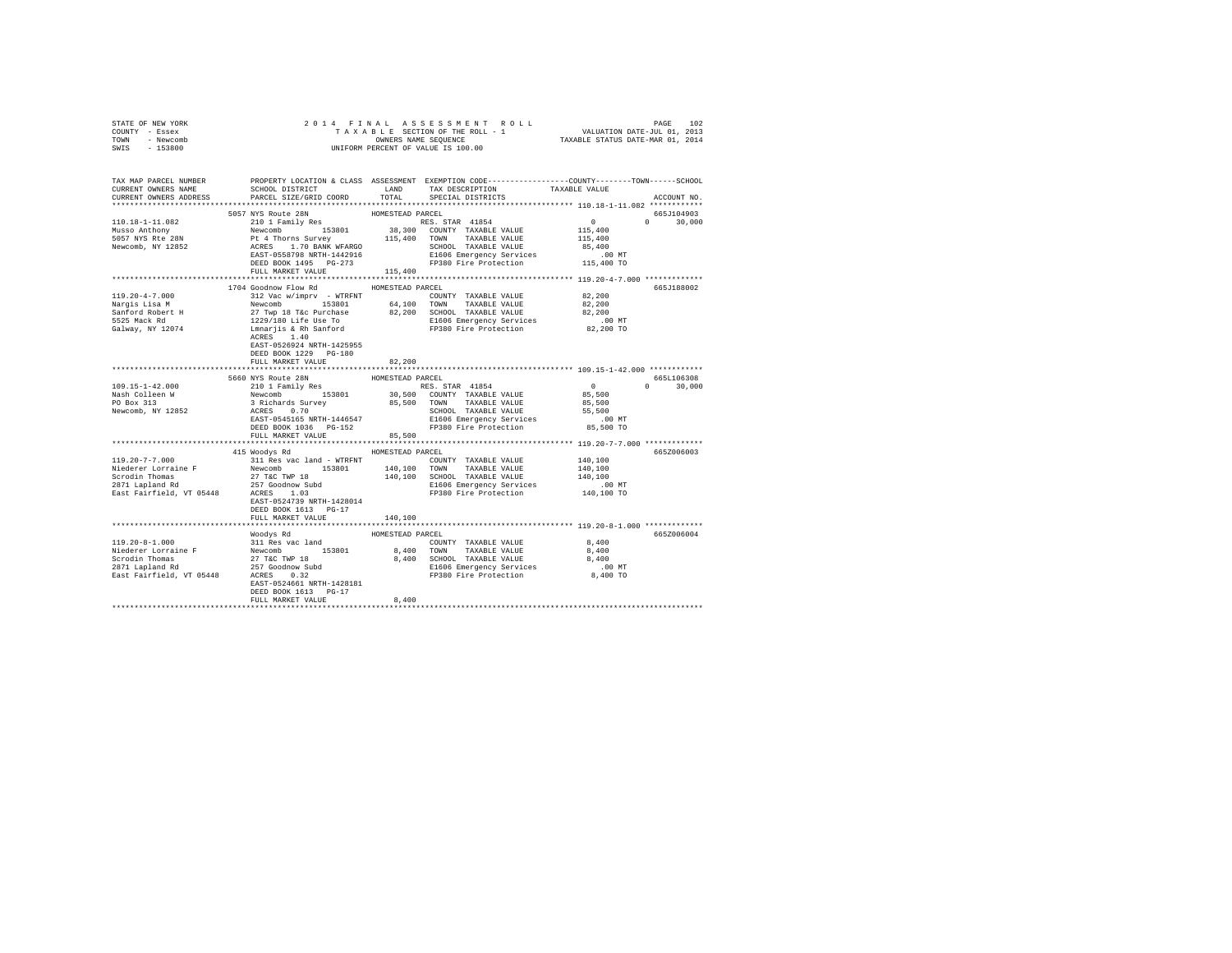| STATE OF NEW YORK<br>COUNTY - Essex<br>TOWN - Newcomb<br>SWIS - 153800                                                                                                                                                                                                                           |                                                             |                             | 2014 FINAL ASSESSMENT ROLL<br>UNIFORM PERCENT OF VALUE IS 100.00                                                                                                                                                                                                         | TAXABLE SECTION OF THE ROLL TRANSPORTED TAXABLE TAXABLE SECTION OF THE ROLL - 1<br>TAXABLE SECTION OF THE ROLL - 1<br>TAXABLE STATUS DATE-MAR 01, 2014 |  |
|--------------------------------------------------------------------------------------------------------------------------------------------------------------------------------------------------------------------------------------------------------------------------------------------------|-------------------------------------------------------------|-----------------------------|--------------------------------------------------------------------------------------------------------------------------------------------------------------------------------------------------------------------------------------------------------------------------|--------------------------------------------------------------------------------------------------------------------------------------------------------|--|
| TAX MAP PARCEL NUMBER<br>CURRENT OWNERS NAME<br>CURRENT OWNERS ADDRESS                                                                                                                                                                                                                           |                                                             |                             |                                                                                                                                                                                                                                                                          | PROPERTY LOCATION & CLASS ASSESSMENT EXEMPTION CODE---------------COUNTY-------TOWN------SCHOOL<br>ACCOUNT NO.                                         |  |
| 109.15-1-32.200<br>Nix Mary E<br>17 Cambridge Rd<br>Layafette, NJ 07848                                                                                                                                                                                                                          | NYS Route 28N<br>DEED BOOK 1329 PG-106<br>FULL MARKET VALUE | HOMESTEAD PARCEL<br>186,300 | AND ANNE CONTY TAXABLE VALUE 186,300<br>210 1 Family Res - WTRFNT 104,100 TOWNT TAXABLE VALUE 186,300<br>4/3 Ords/richards Sur 186,300 SCHOOL TAXABLE VALUE 186,300<br>4/3 Ords/richards Sur 186,300 SCHOOL TAXABLE VALUE 186,300<br>A                                   | 6657003002                                                                                                                                             |  |
|                                                                                                                                                                                                                                                                                                  |                                                             |                             |                                                                                                                                                                                                                                                                          |                                                                                                                                                        |  |
| 90.-1-2.110<br>NL Industries Inc<br>c/o Real Estate Dept<br>c/o Real Estate Dept<br>5430 LBJ Fwy Ste 1700<br>Dallas, TX 75240<br>Dallas, TX 75240<br>MAY BE SUBJECT TO PAYMENT<br>UNDER RPTL480A UNTIL 2014                                                                                      | Sanford Ln<br>910 Priv forest - WTRFNT                      | NON-HOMESTEAD PARCEL        | COUNTY TAXABLE VALUE 233,500<br>910 PTN TOTES<br>Newcomb 153801 233,500 TOWN TAXABLE VALUE 233,500<br>Newcomb 153801 233,500 TOWN TAXABLE VALUE 233,500<br>T&C Twp 47 233,500 SCHOOL TAXABLE VALUE 233,500<br>ACRES 146.26 B1606 Emergency Services .00 NT<br>EAST-05697 | 665J105212                                                                                                                                             |  |
| 90.-1-3.110<br>90.-1-3.110<br>NE Industries The SUD Priv forest - WTRFNT<br>NE IN COUNTY TAXABLE VALUE<br>NEW 153801<br>133,633 SCHOOL TAXABLE VALUE<br>FAC TWP 47<br>133,633 SCHOOL TAXABLE VALUE<br>133,633 SCHOOL TAXABLE VALUE<br><br>MAY BE SUBJECT TO PAYMENT<br>UNDER RPTL480A UNTIL 2014 | Sanford Ln                                                  | NON-HOMESTEAD PARCEL        |                                                                                                                                                                                                                                                                          | 665J105002<br>133,633<br>133,633<br>133,633<br>.00 MT.<br>133,633 TO                                                                                   |  |
|                                                                                                                                                                                                                                                                                                  |                                                             |                             |                                                                                                                                                                                                                                                                          |                                                                                                                                                        |  |
| $90. -1 - 5.110$                                                                                                                                                                                                                                                                                 | 234 NL Ln<br>910 Priv forest                                | NON-HOMESTEAD PARCEL        | COUNTY TAXABLE VALUE<br>E1606 Emergency Services<br>FP380 Fire Protection                                                                                                                                                                                                | 665J105038<br>161,100<br>161,100<br>161,100<br>.00 MT<br>161,100 TO                                                                                    |  |
| UNDER RPTL480A UNTIL 2014                                                                                                                                                                                                                                                                        |                                                             |                             |                                                                                                                                                                                                                                                                          |                                                                                                                                                        |  |
|                                                                                                                                                                                                                                                                                                  | Sanford Ln                                                  | NON-HOMESTEAD PARCEL        |                                                                                                                                                                                                                                                                          | 665J105207                                                                                                                                             |  |
|                                                                                                                                                                                                                                                                                                  |                                                             |                             |                                                                                                                                                                                                                                                                          |                                                                                                                                                        |  |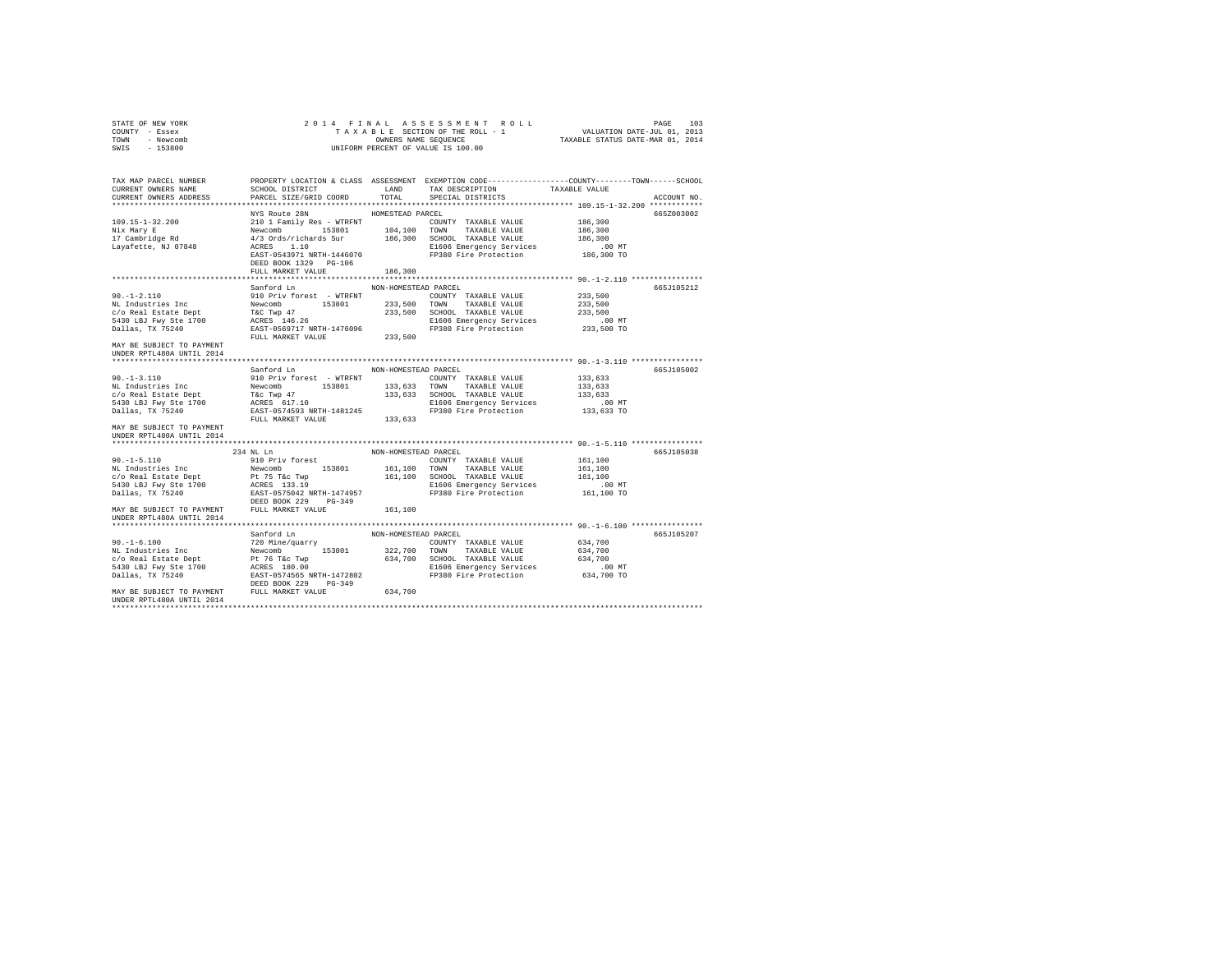| STATE OF NEW YORK<br>COUNTY - Essex<br>TOWN - Newcomb<br>SWIS - 153800                                                                                                                                                                                                                                                                                                                                                                                                                                       |                      |                      |                                                                                                |           |             |
|--------------------------------------------------------------------------------------------------------------------------------------------------------------------------------------------------------------------------------------------------------------------------------------------------------------------------------------------------------------------------------------------------------------------------------------------------------------------------------------------------------------|----------------------|----------------------|------------------------------------------------------------------------------------------------|-----------|-------------|
| TAX MAP PARCEL NUMBER                                                                                                                                                                                                                                                                                                                                                                                                                                                                                        |                      |                      | PROPERTY LOCATION & CLASS ASSESSMENT EXEMPTION CODE---------------COUNTY-------TOWN-----SCHOOL |           | ACCOUNT NO. |
|                                                                                                                                                                                                                                                                                                                                                                                                                                                                                                              |                      |                      |                                                                                                |           | 665J105003  |
|                                                                                                                                                                                                                                                                                                                                                                                                                                                                                                              |                      |                      |                                                                                                |           |             |
|                                                                                                                                                                                                                                                                                                                                                                                                                                                                                                              |                      |                      |                                                                                                |           |             |
|                                                                                                                                                                                                                                                                                                                                                                                                                                                                                                              |                      |                      |                                                                                                |           |             |
|                                                                                                                                                                                                                                                                                                                                                                                                                                                                                                              |                      |                      |                                                                                                |           |             |
|                                                                                                                                                                                                                                                                                                                                                                                                                                                                                                              |                      |                      |                                                                                                |           |             |
|                                                                                                                                                                                                                                                                                                                                                                                                                                                                                                              |                      |                      |                                                                                                |           |             |
| MAY BE SUBJECT TO PAYMENT<br>UNDER RPTL480A UNTIL 2018                                                                                                                                                                                                                                                                                                                                                                                                                                                       |                      |                      |                                                                                                |           |             |
| 101.-1-1.100<br>101.-1-1.100<br>101.-1-1.100<br>28,200<br>NAY BE SURFER PARCEL<br>NON-HOMESTERD PARCEL<br>28,200<br>28,200<br>28,200<br>28,200<br>28,200<br>28,200<br>28,200<br>28,200<br>28,200<br>28,200<br>28,200<br>28,200<br>28,200<br>28,200<br>28,200<br>28,200<br>                                                                                                                                                                                                                                   |                      |                      |                                                                                                |           | 665J192009  |
|                                                                                                                                                                                                                                                                                                                                                                                                                                                                                                              |                      |                      |                                                                                                |           |             |
|                                                                                                                                                                                                                                                                                                                                                                                                                                                                                                              |                      |                      |                                                                                                |           |             |
|                                                                                                                                                                                                                                                                                                                                                                                                                                                                                                              |                      |                      |                                                                                                |           |             |
|                                                                                                                                                                                                                                                                                                                                                                                                                                                                                                              |                      |                      |                                                                                                | $.00$ MT  |             |
|                                                                                                                                                                                                                                                                                                                                                                                                                                                                                                              |                      |                      |                                                                                                | 28,200 TO |             |
|                                                                                                                                                                                                                                                                                                                                                                                                                                                                                                              |                      |                      |                                                                                                |           |             |
|                                                                                                                                                                                                                                                                                                                                                                                                                                                                                                              |                      |                      |                                                                                                |           |             |
|                                                                                                                                                                                                                                                                                                                                                                                                                                                                                                              |                      |                      |                                                                                                |           |             |
|                                                                                                                                                                                                                                                                                                                                                                                                                                                                                                              |                      |                      |                                                                                                |           | 665J192010  |
|                                                                                                                                                                                                                                                                                                                                                                                                                                                                                                              |                      |                      |                                                                                                |           |             |
|                                                                                                                                                                                                                                                                                                                                                                                                                                                                                                              |                      |                      |                                                                                                |           |             |
|                                                                                                                                                                                                                                                                                                                                                                                                                                                                                                              |                      |                      |                                                                                                |           |             |
|                                                                                                                                                                                                                                                                                                                                                                                                                                                                                                              |                      |                      |                                                                                                | $.00$ MT  |             |
|                                                                                                                                                                                                                                                                                                                                                                                                                                                                                                              |                      |                      |                                                                                                | 5,400 TO  |             |
|                                                                                                                                                                                                                                                                                                                                                                                                                                                                                                              |                      |                      |                                                                                                |           |             |
| $\begin{tabular}{l c c c c c} \multicolumn{1}{c}{\text{\small\bf{MIMF}}}\begin{tabular}{1.5cm}\multicolumn{1}{c}{\text{\small\bf{MIMF}}}\begin{tabular}{1.5cm}\multicolumn{1}{c}{\text{\small\bf{MOMF}}}\begin{tabular}{1.5cm}\multicolumn{1}{c}{\text{\small\bf{MOMF}}}\begin{tabular}{1.5cm}\multicolumn{1}{c}{\text{\small\bf{MOMF}}}\begin{tabular}{1.5cm}\multicolumn{1}{c}{\text{\small\bf{MOMF}}}\begin{tabular}{1.5cm}\multicolumn{1}{c}{\text{\small\bf{MOMF}}}\begin$<br>UNDER RPTL480A UNTIL 2018 |                      |                      |                                                                                                |           |             |
|                                                                                                                                                                                                                                                                                                                                                                                                                                                                                                              |                      |                      |                                                                                                |           |             |
|                                                                                                                                                                                                                                                                                                                                                                                                                                                                                                              | Sanford Ln           | NON-HOMESTEAD PARCEL |                                                                                                |           | 665J192011  |
|                                                                                                                                                                                                                                                                                                                                                                                                                                                                                                              |                      |                      |                                                                                                |           |             |
| $\begin{tabular}{l c c c c c} \hline 101.-6-2.100 & 910 & Fritv forrest & 12,900 \\ & 910 & Fritv forrest & 153801 & 12,900 & TOMN & TAXABLE VALUE & 12,900 \\ & 153801 & 12,900 & TOMN & TAXABLE VALUE & 12,900 \\ & 641 & 75 & Type 46 T & 12,900 & 12,900 & TOMN & TAXABLE VALUE & 12,900 \\ & 641 & 75 & Type 46 T & 12,900 & 12,900 & TAXABLE VALUE & 1$                                                                                                                                                |                      |                      |                                                                                                |           |             |
|                                                                                                                                                                                                                                                                                                                                                                                                                                                                                                              |                      |                      |                                                                                                |           |             |
|                                                                                                                                                                                                                                                                                                                                                                                                                                                                                                              |                      |                      |                                                                                                |           |             |
|                                                                                                                                                                                                                                                                                                                                                                                                                                                                                                              | DEED BOOK 473 PG-214 |                      |                                                                                                |           |             |
| MAY BE SUBJECT TO PAYMENT FULL MARKET VALUE                                                                                                                                                                                                                                                                                                                                                                                                                                                                  |                      | 12,900               |                                                                                                |           |             |
| UNDER RPTL480A UNTIL 2018                                                                                                                                                                                                                                                                                                                                                                                                                                                                                    |                      |                      |                                                                                                |           |             |
|                                                                                                                                                                                                                                                                                                                                                                                                                                                                                                              |                      |                      |                                                                                                |           |             |
| MYS ROLE 2BN NON-HOMESTEAD PARCEL<br>110.18-2-8.000<br>MYS Route 28N NON-HOMESTEAD PARCEL<br>ML Industries The S93 Picinic site<br>ML Industries The S93 Picinic site<br>C/O Real Estate Pept 3 Thorns Survey 23,700<br>CHOL 23,700 CORENT                                                                                                                                                                                                                                                                   |                      |                      |                                                                                                |           | 665J105106  |
|                                                                                                                                                                                                                                                                                                                                                                                                                                                                                                              |                      |                      |                                                                                                |           |             |
|                                                                                                                                                                                                                                                                                                                                                                                                                                                                                                              |                      |                      |                                                                                                |           |             |
|                                                                                                                                                                                                                                                                                                                                                                                                                                                                                                              |                      |                      |                                                                                                |           |             |
|                                                                                                                                                                                                                                                                                                                                                                                                                                                                                                              |                      |                      |                                                                                                |           |             |
|                                                                                                                                                                                                                                                                                                                                                                                                                                                                                                              |                      |                      |                                                                                                |           |             |
|                                                                                                                                                                                                                                                                                                                                                                                                                                                                                                              | DEED BOOK 403 PG-370 | 23,700               |                                                                                                |           |             |
|                                                                                                                                                                                                                                                                                                                                                                                                                                                                                                              | FULL MARKET VALUE    |                      |                                                                                                |           |             |
|                                                                                                                                                                                                                                                                                                                                                                                                                                                                                                              |                      |                      |                                                                                                |           |             |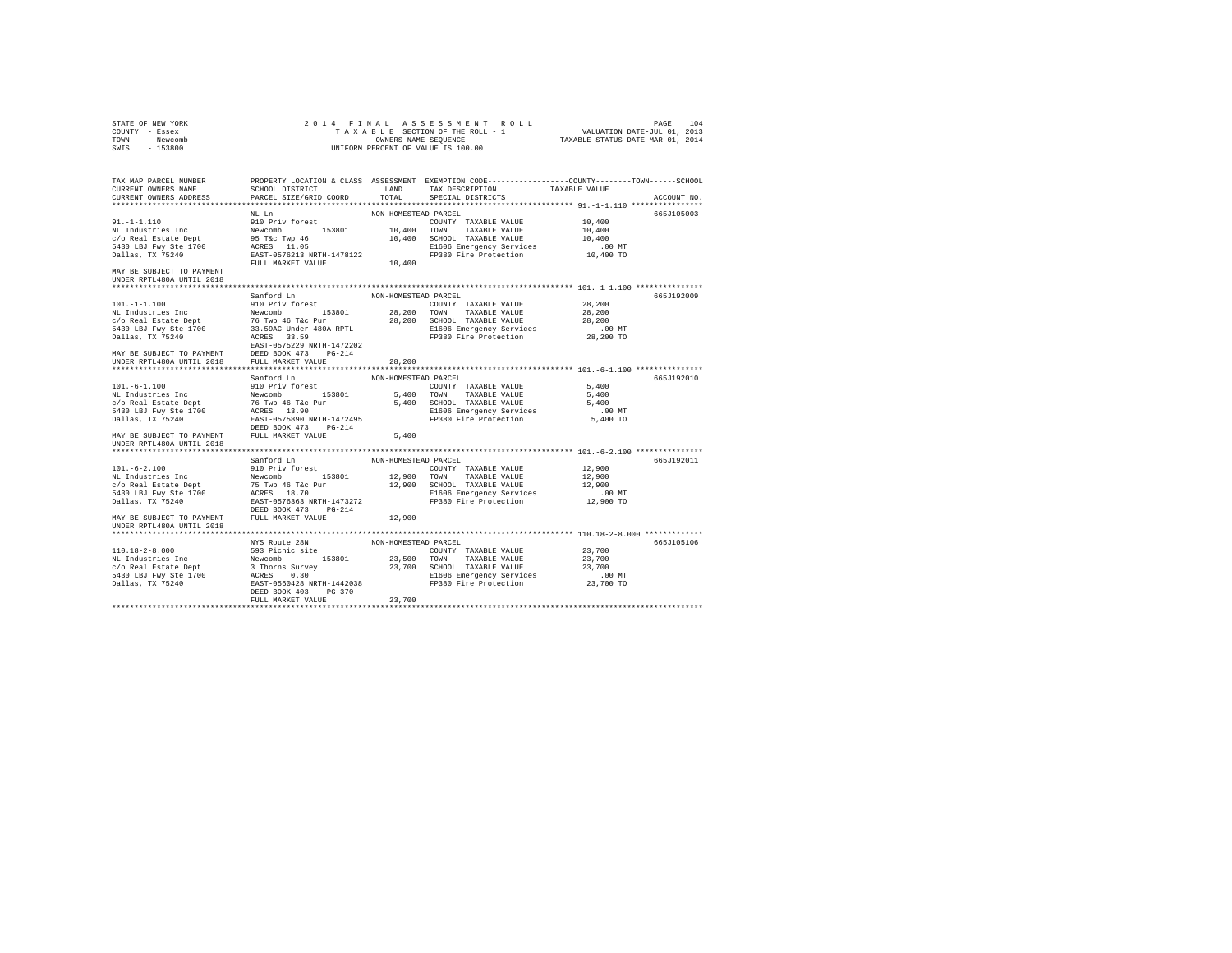| STATE OF NEW YORK<br>COUNTY - Essex<br>TOWN - Newcomb<br>SWIS - 153800                                                                                                                                                                                                                                                                                                                                                   |                                                   |                  |                                                                                                                                                          |                                                |               |
|--------------------------------------------------------------------------------------------------------------------------------------------------------------------------------------------------------------------------------------------------------------------------------------------------------------------------------------------------------------------------------------------------------------------------|---------------------------------------------------|------------------|----------------------------------------------------------------------------------------------------------------------------------------------------------|------------------------------------------------|---------------|
|                                                                                                                                                                                                                                                                                                                                                                                                                          |                                                   |                  |                                                                                                                                                          |                                                |               |
| TAX MAP PARCEL NUMBER PROPERTY LOCATION & CLASS ASSESSMENT EXEMPTION CODE---------------COUNTY-------TOWN-----SCHOOL                                                                                                                                                                                                                                                                                                     |                                                   |                  |                                                                                                                                                          |                                                |               |
| CURRENT OWNERS NAME                                                                                                                                                                                                                                                                                                                                                                                                      |                                                   |                  | ${\tt SCH OOL\ DISTRICT}\qquad \qquad {\tt LAND}\qquad \qquad {\tt TAX\ DESCRIPTION}\qquad \qquad {\tt TAXABLE\ VALUE}$                                  |                                                |               |
| CURRENT OWNERS ADDRESS                                                                                                                                                                                                                                                                                                                                                                                                   | PARCEL SIZE/GRID COORD TOTAL                      |                  | SPECIAL DISTRICTS                                                                                                                                        |                                                | ACCOUNT NO.   |
|                                                                                                                                                                                                                                                                                                                                                                                                                          |                                                   |                  |                                                                                                                                                          |                                                | 665J179002    |
|                                                                                                                                                                                                                                                                                                                                                                                                                          |                                                   |                  |                                                                                                                                                          |                                                |               |
|                                                                                                                                                                                                                                                                                                                                                                                                                          |                                                   |                  |                                                                                                                                                          |                                                |               |
|                                                                                                                                                                                                                                                                                                                                                                                                                          |                                                   |                  |                                                                                                                                                          |                                                |               |
|                                                                                                                                                                                                                                                                                                                                                                                                                          |                                                   |                  |                                                                                                                                                          |                                                |               |
|                                                                                                                                                                                                                                                                                                                                                                                                                          |                                                   |                  |                                                                                                                                                          |                                                |               |
|                                                                                                                                                                                                                                                                                                                                                                                                                          |                                                   |                  |                                                                                                                                                          |                                                |               |
|                                                                                                                                                                                                                                                                                                                                                                                                                          |                                                   |                  |                                                                                                                                                          |                                                |               |
|                                                                                                                                                                                                                                                                                                                                                                                                                          |                                                   |                  |                                                                                                                                                          |                                                |               |
|                                                                                                                                                                                                                                                                                                                                                                                                                          |                                                   |                  |                                                                                                                                                          |                                                | 665J101001    |
|                                                                                                                                                                                                                                                                                                                                                                                                                          |                                                   |                  |                                                                                                                                                          |                                                | $0 \t 30.000$ |
|                                                                                                                                                                                                                                                                                                                                                                                                                          |                                                   |                  |                                                                                                                                                          |                                                |               |
|                                                                                                                                                                                                                                                                                                                                                                                                                          |                                                   |                  |                                                                                                                                                          |                                                |               |
|                                                                                                                                                                                                                                                                                                                                                                                                                          |                                                   |                  |                                                                                                                                                          |                                                |               |
|                                                                                                                                                                                                                                                                                                                                                                                                                          |                                                   |                  |                                                                                                                                                          |                                                |               |
|                                                                                                                                                                                                                                                                                                                                                                                                                          | DEED BOOK 1377 PG-331<br>FULL MARKET VALUE 87,700 |                  |                                                                                                                                                          |                                                |               |
|                                                                                                                                                                                                                                                                                                                                                                                                                          |                                                   |                  |                                                                                                                                                          |                                                |               |
|                                                                                                                                                                                                                                                                                                                                                                                                                          | 4784 NYS Route 28N                                | HOMESTEAD PARCEL |                                                                                                                                                          |                                                | 665J105302    |
| $121.7 - 1 - 4.000$                                                                                                                                                                                                                                                                                                                                                                                                      | 210 1 Family Res                                  |                  | $\begin{array}{cccc}\n\text{COUNTY} & \text{TAXABLE VALUE} & 81,000 \\ \text{TOVY} & \text{mVUNIY} & \text{mVUNIY} & \text{mVUNIY} & 0.000\n\end{array}$ |                                                |               |
|                                                                                                                                                                                                                                                                                                                                                                                                                          |                                                   |                  |                                                                                                                                                          |                                                |               |
|                                                                                                                                                                                                                                                                                                                                                                                                                          |                                                   |                  |                                                                                                                                                          |                                                |               |
|                                                                                                                                                                                                                                                                                                                                                                                                                          |                                                   |                  |                                                                                                                                                          |                                                |               |
| $\begin{tabular}{lcccc} $121.7-1-4.000$ & $210$1 Family Res & \textbf{COMNTY} & \textbf{TAXABLE VALUE} & $4.1,000$ \\ \textbf{Notron William O} & $169.000$ & $153801$ & $36,900$ & TANABLE VALUE & $1,000$ \\ \textbf{Rodrigue Mary E} & 40\text{ Thorms Survey} & 130 & $15301$ & $36,900$ & TANABLE VALUE & $1,000$ \\ \textbf{Polingue Mary E} & 40\text{ Thorms Survey} & 130 & $1000$ & \textbf{SCHODL} & TANABLE$ |                                                   |                  |                                                                                                                                                          |                                                |               |
|                                                                                                                                                                                                                                                                                                                                                                                                                          | FULL MARKET VALUE                                 | 81,000           |                                                                                                                                                          |                                                |               |
|                                                                                                                                                                                                                                                                                                                                                                                                                          |                                                   |                  |                                                                                                                                                          |                                                |               |
|                                                                                                                                                                                                                                                                                                                                                                                                                          |                                                   |                  |                                                                                                                                                          |                                                | 665J106010    |
|                                                                                                                                                                                                                                                                                                                                                                                                                          |                                                   |                  |                                                                                                                                                          |                                                |               |
|                                                                                                                                                                                                                                                                                                                                                                                                                          |                                                   |                  |                                                                                                                                                          | $25,000$ $33,275$ 0<br>0<br>108,100<br>108,100 |               |
| $\begin{tabular}{c c c c} \multicolumn{1}{c c c} \multicolumn{1}{c c c} \multicolumn{1}{c c c} \multicolumn{1}{c c c} \multicolumn{1}{c c c} \multicolumn{1}{c c c} \multicolumn{1}{c c c} \multicolumn{1}{c c c} \multicolumn{1}{c c c} \multicolumn{1}{c c c} \multicolumn{1}{c c c} \multicolumn{1}{c c c} \multicolumn{1}{c c c} \multicolumn{1}{c c c} \multicolumn{1}{c c c} \multicolumn{1}{c c $                 |                                                   |                  |                                                                                                                                                          |                                                |               |
|                                                                                                                                                                                                                                                                                                                                                                                                                          |                                                   |                  |                                                                                                                                                          |                                                |               |
|                                                                                                                                                                                                                                                                                                                                                                                                                          |                                                   |                  |                                                                                                                                                          |                                                |               |
|                                                                                                                                                                                                                                                                                                                                                                                                                          |                                                   |                  |                                                                                                                                                          |                                                |               |
|                                                                                                                                                                                                                                                                                                                                                                                                                          |                                                   |                  |                                                                                                                                                          |                                                |               |
|                                                                                                                                                                                                                                                                                                                                                                                                                          | 1320 Goodnow Flow Rd MOMESTEAD PARCEL             |                  |                                                                                                                                                          |                                                | 665J105304    |
|                                                                                                                                                                                                                                                                                                                                                                                                                          |                                                   |                  |                                                                                                                                                          |                                                |               |
|                                                                                                                                                                                                                                                                                                                                                                                                                          |                                                   |                  |                                                                                                                                                          |                                                |               |
|                                                                                                                                                                                                                                                                                                                                                                                                                          |                                                   |                  |                                                                                                                                                          |                                                |               |
|                                                                                                                                                                                                                                                                                                                                                                                                                          |                                                   |                  |                                                                                                                                                          |                                                |               |
| $\begin{tabular}{l c c c c c c c c} \hline 120.18-2-16.000 & \rule{0pt}{0pt} & \rule{0pt}{0pt} & \rule{0pt}{0pt} & \rule{0pt}{0pt} & \rule{0pt}{0pt} & \rule{0pt}{0pt} & \rule{0pt}{0pt} & \rule{0pt}{0pt} & \rule{0pt}{0pt} & \rule{0pt}{0pt} & \rule{0pt}{0pt} & \rule{0pt}{0pt} & \rule{0pt}{0pt} & \rule{0pt}{0pt} & \rule{0pt}{0pt} & \rule{0pt}{0pt} & \rule{0pt}{0pt} & \rule{0pt}{$                              |                                                   |                  |                                                                                                                                                          |                                                |               |
|                                                                                                                                                                                                                                                                                                                                                                                                                          | EAST-0535531 NRTH-1426643                         |                  |                                                                                                                                                          |                                                |               |
|                                                                                                                                                                                                                                                                                                                                                                                                                          | DEED BOOK 1161    PG-261                          |                  |                                                                                                                                                          |                                                |               |
|                                                                                                                                                                                                                                                                                                                                                                                                                          | FULL MARKET VALUE                                 | 173,200          |                                                                                                                                                          |                                                |               |
|                                                                                                                                                                                                                                                                                                                                                                                                                          |                                                   |                  |                                                                                                                                                          |                                                |               |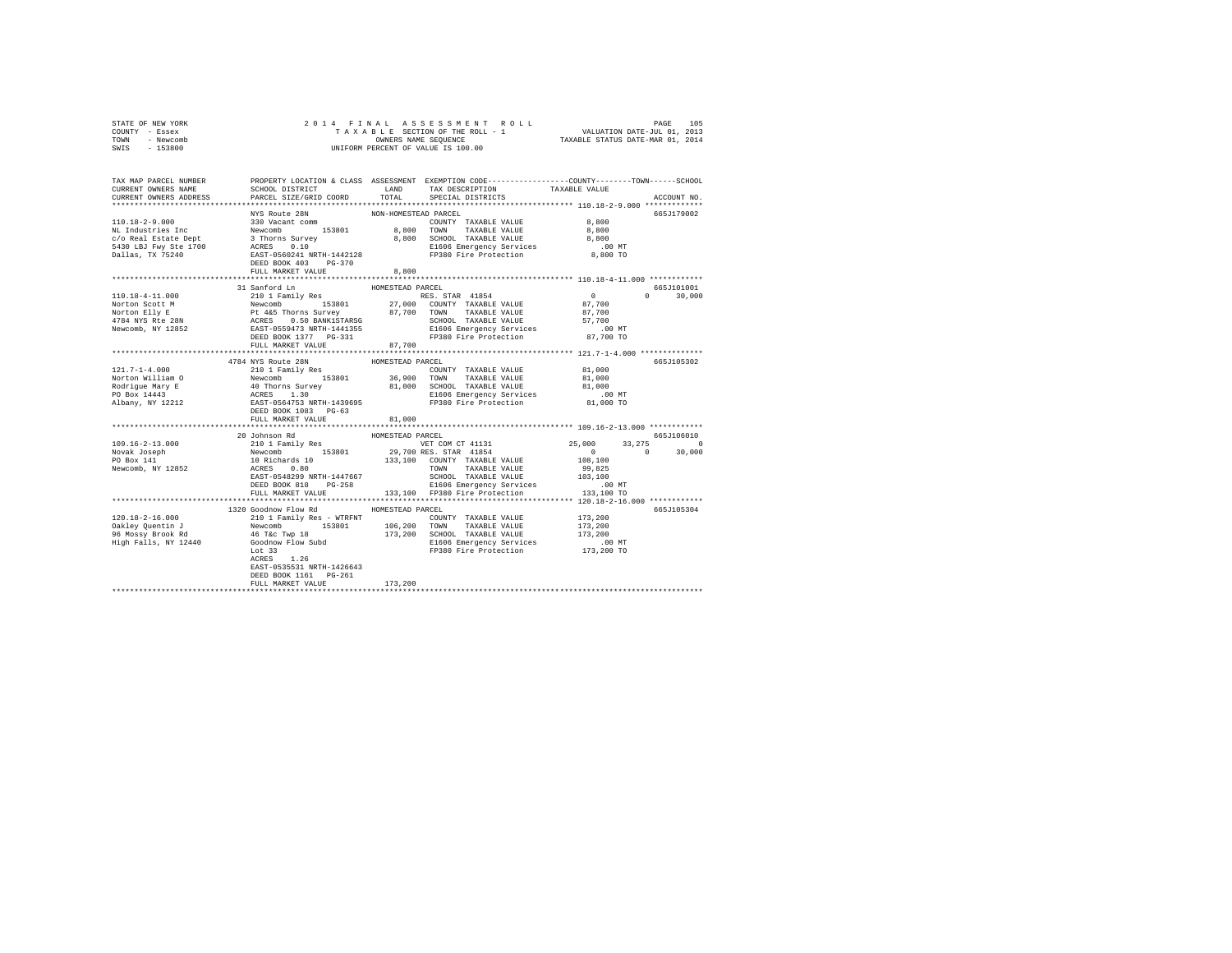| COUNTY - Essex<br>TOWN<br>- Newcomb<br>SWIS<br>$-153800$ | UNIFORM PERCENT OF VALUE IS 100.00                           |                  |                                                                                                                          |                     |             |
|----------------------------------------------------------|--------------------------------------------------------------|------------------|--------------------------------------------------------------------------------------------------------------------------|---------------------|-------------|
| TAX MAP PARCEL NUMBER                                    |                                                              |                  | PROPERTY LOCATION & CLASS ASSESSMENT EXEMPTION CODE----------------COUNTY-------TOWN------SCHOOL<br>LAND TAX DESCRIPTION |                     |             |
| CURRENT OWNERS NAME<br>CURRENT OWNERS ADDRESS            | SCHOOL DISTRICT<br>PARCEL SIZE/GRID COORD                    | TOTAL            | SPECIAL DISTRICTS                                                                                                        | TAXABLE VALUE       | ACCOUNT NO. |
|                                                          |                                                              |                  |                                                                                                                          |                     |             |
|                                                          | Goodnow Flow Rd                                              | HOMESTEAD PARCEL |                                                                                                                          |                     | 665J105305  |
| $120.18 - 2 - 17.000$                                    |                                                              |                  | COUNTY TAXABLE VALUE                                                                                                     | 106,500             |             |
| Oakley Quentin J                                         |                                                              | 106,500          | TOWN TAXABLE VALUE                                                                                                       | 106,500             |             |
| Oakley Merry L                                           | 311 Res vac land - WTRFNT<br>Newcomb 153801<br>46 T&c Twp 18 |                  | 106,500 SCHOOL TAXABLE VALUE                                                                                             | 106,500             |             |
| 96 Mossy Brook Rd                                        | Goodnow Flow Subd                                            |                  | E1606 Emergency Services                                                                                                 | $.00$ MT            |             |
| High Falls, NY 12440                                     | Lot 32                                                       |                  | FP380 Fire Protection                                                                                                    | 106,500 TO          |             |
|                                                          | $ACRES$ 1.28                                                 |                  |                                                                                                                          |                     |             |
|                                                          | EAST-0535620 NRTH-1426596                                    |                  |                                                                                                                          |                     |             |
|                                                          | DEED BOOK 836 PG-206                                         |                  |                                                                                                                          |                     |             |
|                                                          | FULL MARKET VALUE                                            | 106,500          |                                                                                                                          |                     |             |
|                                                          |                                                              |                  | ********************************* 119.16-1-4.000 **************                                                          |                     |             |
|                                                          | 395 Woodys Rd                                                | HOMESTEAD PARCEL |                                                                                                                          |                     | 665J105309  |
| $119.16 - 1 - 4.000$<br>OBrien James S                   | 210 1 Family Res - WTRFNT                                    |                  | COUNTY TAXABLE VALUE<br>105,800 TOWN TAXABLE VALUE                                                                       | 162,900<br>162,900  |             |
| OBrien Mary B                                            | Newcomb 153801<br>27 T&C Twp 18                              |                  | 162,900 SCHOOL TAXABLE VALUE                                                                                             | 162,900             |             |
| 33 Collamer Dr                                           | Goodnow Flow Subd                                            |                  | E1606 Emergency Services                                                                                                 | $.00$ MT            |             |
| Ballston Spa, NY 12020                                   | Lot 253                                                      |                  | FP380 Fire Protection                                                                                                    | 162,900 TO          |             |
|                                                          | ACRES 0.60                                                   |                  |                                                                                                                          |                     |             |
|                                                          | EAST-0525184 NRTH-1428015                                    |                  |                                                                                                                          |                     |             |
|                                                          | DEED BOOK 1476 PG-288                                        |                  |                                                                                                                          |                     |             |
|                                                          | FULL MARKET VALUE                                            | 162,900          |                                                                                                                          |                     |             |
|                                                          |                                                              |                  |                                                                                                                          |                     |             |
|                                                          | 43 Loon Point Ln                                             | HOMESTEAD PARCEL |                                                                                                                          |                     | 665.T106104 |
| 120.17-2-14.000                                          | 281 Multiple res - WTRFNT                                    |                  | COUNTY TAXABLE VALUE                                                                                                     | 537,000             |             |
| OBrien Kevin J                                           | Newcomb 153801                                               |                  | 466.100 TOWN TAXABLE VALUE                                                                                               | 537,000             |             |
| OBrien Daniel E<br>130 Woolf Ln                          | 41 T&c Twp 18<br>Goodnow Flow Subd                           |                  | 537,000 SCHOOL TAXABLE VALUE<br>E1606 Emergency Services                                                                 | 537,000<br>$.00$ MT |             |
| Ithaca, NY 14850                                         | $Lot 93-$                                                    |                  | FP380 Fire Protection                                                                                                    | 537,000 TO          |             |
|                                                          | ACRES 3.97                                                   |                  |                                                                                                                          |                     |             |
|                                                          | EAST-0529206 NRTH-1426834                                    |                  |                                                                                                                          |                     |             |
|                                                          | DEED BOOK 1721 PG-107                                        |                  |                                                                                                                          |                     |             |
|                                                          | FULL MARKET VALUE                                            | 537,000          |                                                                                                                          |                     |             |
|                                                          |                                                              |                  |                                                                                                                          |                     |             |
|                                                          | 10 Snowshoe Ln                                               | HOMESTEAD PARCEL |                                                                                                                          |                     | 665J178002  |
| $110.13 - 11 - 8.001$                                    | 210 1 Family Res                                             |                  | COUNTY TAXABLE VALUE                                                                                                     | 84,900              |             |
| Occhiogrosso Marie A                                     | $Newtonb$ 153801                                             |                  | 27,000 TOWN TAXABLE VALUE                                                                                                | 84,900              |             |
| 4 Suntree Park                                           | 30 Richards Survey                                           |                  | 84,900 SCHOOL TAXABLE VALUE                                                                                              | 84,900              |             |
| Ballston Lake, NY 12019                                  | 1287/36 Life Use To John                                     |                  | E1606 Emergency Services                                                                                                 | $.00$ MT            |             |
|                                                          | & Marie Keevern<br>ACRES 0.50                                |                  | FP380 Fire Protection                                                                                                    | 84,900 TO           |             |
|                                                          | EAST-0557332 NRTH-1446757                                    |                  |                                                                                                                          |                     |             |
|                                                          | DEED BOOK 1287 PG-36                                         |                  |                                                                                                                          |                     |             |
|                                                          | FULL MARKET VALUE                                            | 84,900           |                                                                                                                          |                     |             |
|                                                          |                                                              |                  |                                                                                                                          |                     |             |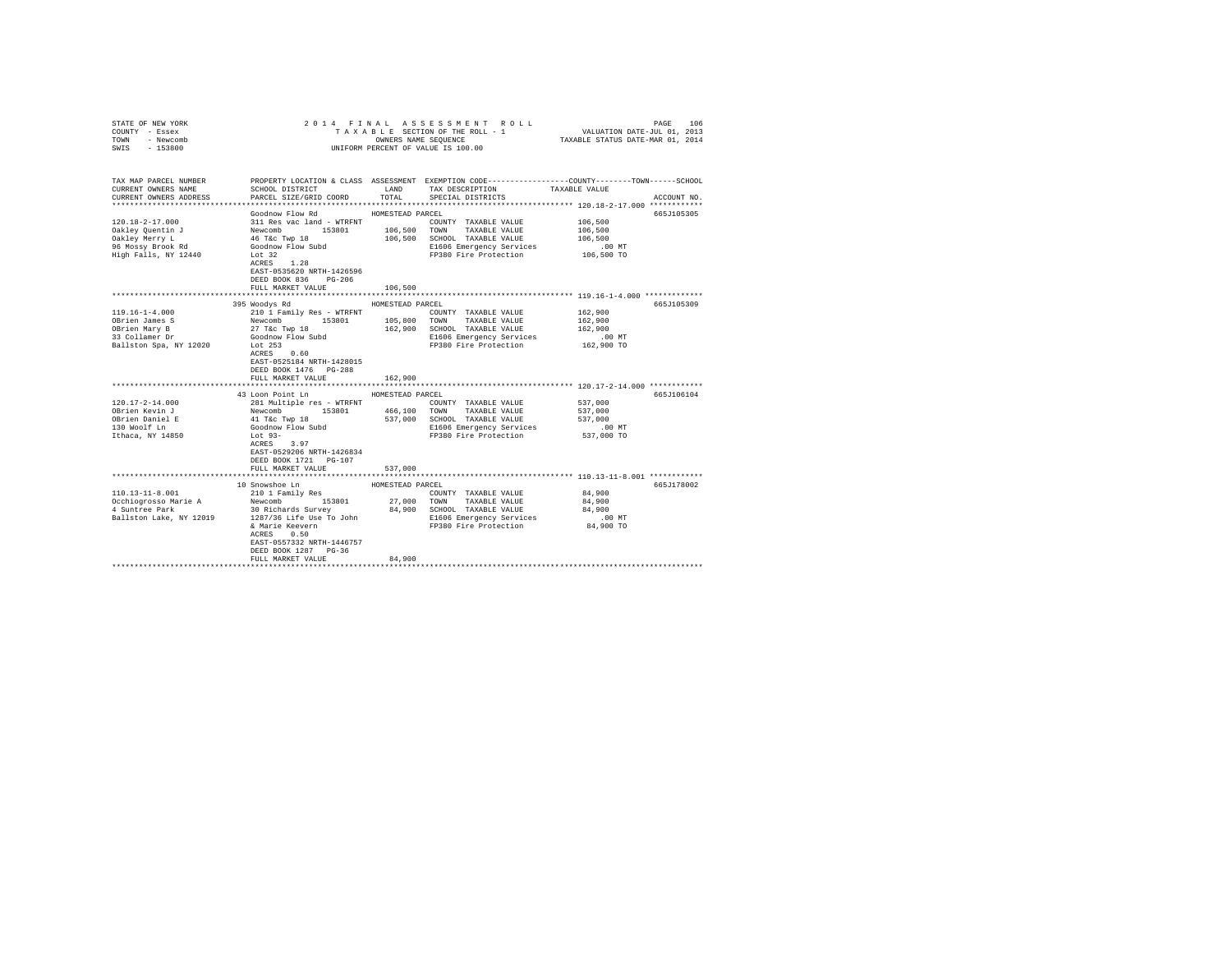| COUNTY - Essex<br>TOWN - Newcomb<br>SWIS - 153800 |                                                                                                           |                  | UNIFORM PERCENT OF VALUE IS 100.00                                                    | T A X A B L E SECTION OF THE ROLL - 1 VALUATION DATE-JUL 01, 2013<br>OWNERS NAME SEQUENCE TAXABLE STATUS DATE-MAR 01, 2014                                                                                                                          |
|---------------------------------------------------|-----------------------------------------------------------------------------------------------------------|------------------|---------------------------------------------------------------------------------------|-----------------------------------------------------------------------------------------------------------------------------------------------------------------------------------------------------------------------------------------------------|
|                                                   |                                                                                                           |                  |                                                                                       | TAX MAP PARCEL NUMBER PROPERTY LOCATION & CLASS ASSESSMENT EXEMPTION CODE--------------COUNTY-------TOWN-----SCHOOL<br>ACCOUNT NO.                                                                                                                  |
|                                                   | DEED BOOK 1121 PG-6<br>FULL MARKET VALUE                                                                  | 87,800           |                                                                                       | 665J106413                                                                                                                                                                                                                                          |
|                                                   | 5111 NYS Route 28N<br>DEED BOOK 1320 PG-144                                                               | HOMESTEAD PARCEL | HUMESTEAD PARCEL<br>COUNTY TAXABLE VALUE 135,400<br>37,400 TOWN TAXABLE VALUE 135,400 | 665J199005                                                                                                                                                                                                                                          |
|                                                   | FULL MARKET VALUE 135,400                                                                                 |                  |                                                                                       |                                                                                                                                                                                                                                                     |
|                                                   |                                                                                                           |                  |                                                                                       | 665J105504<br>$0 \t 30.000$                                                                                                                                                                                                                         |
|                                                   |                                                                                                           |                  |                                                                                       |                                                                                                                                                                                                                                                     |
|                                                   |                                                                                                           |                  |                                                                                       |                                                                                                                                                                                                                                                     |
|                                                   | EAST-0546087 NRTH-1446808<br>DEED BOOK 1460 PG-6                                                          |                  |                                                                                       | 109.16-1-2.001<br>199.16-1-2.001<br>199.16-1-2.001<br>199.16-1-2.001<br>2018 MXS Route 28N<br>2018 MXS Route 28N<br>2018 MXS Route 28N<br>2018 MXS Route 28N<br>2018 MXS Route 28N<br>2018 MXS Route 28N<br>2018 MX PO BOX 153801<br>2018 MX PO BOX |
|                                                   | FULL MARKET VALUE 161.400                                                                                 |                  |                                                                                       |                                                                                                                                                                                                                                                     |
|                                                   | 173 Woodys Rd MOMESTEAD PARCEL<br>EAST-0530012 NRTH-1428525<br>DEED BOOK 1757 PG-329<br>FULL MARKET VALUE | 232,000          |                                                                                       | 665J105407                                                                                                                                                                                                                                          |

STATE OF NEW YORK 2014 FINAL ASSESSMENT ROLL PAGE 107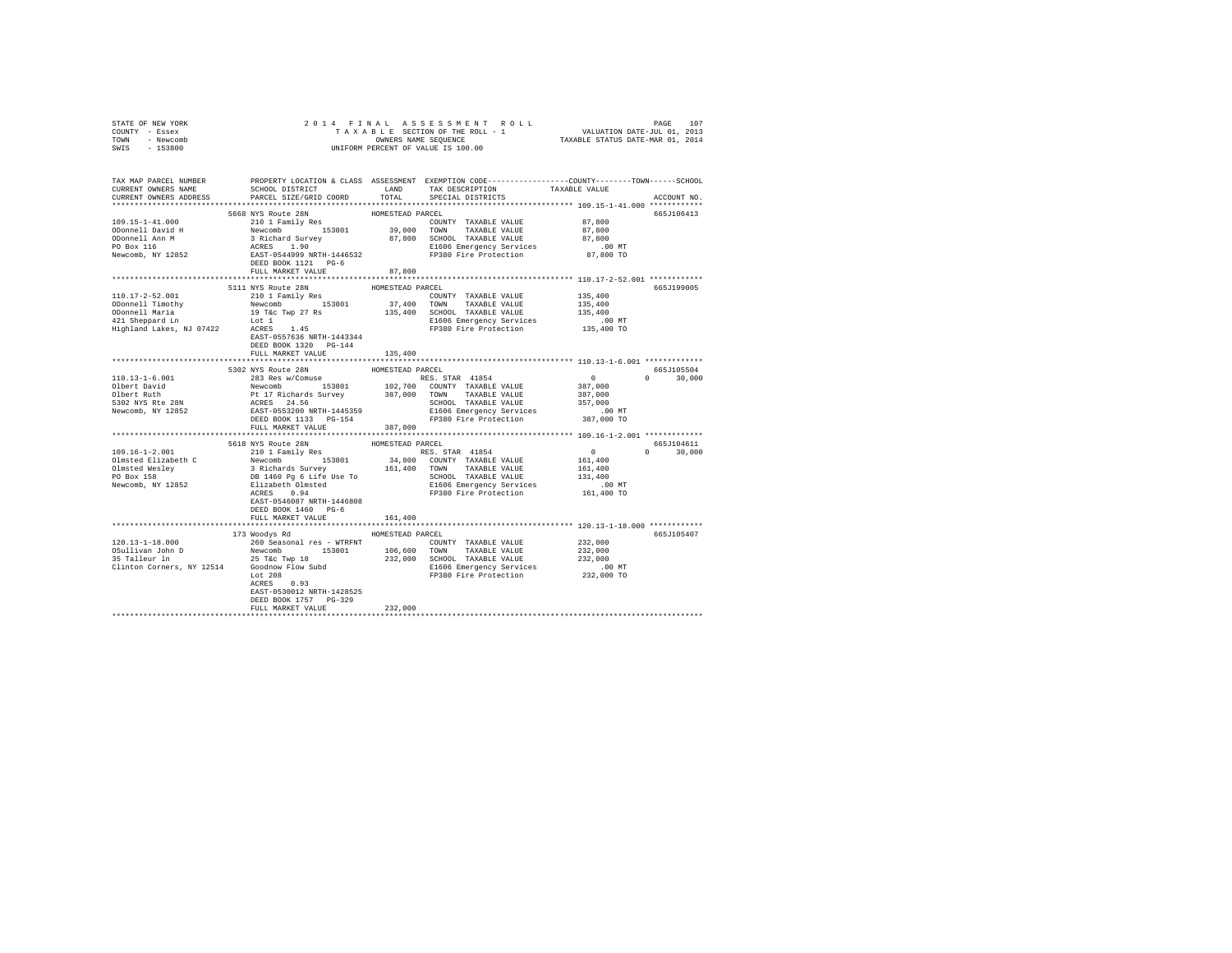| STATE OF NEW YORK                                                                                                                                                                                                                                                                                          |                                                        |                  |                              |                      |               |
|------------------------------------------------------------------------------------------------------------------------------------------------------------------------------------------------------------------------------------------------------------------------------------------------------------|--------------------------------------------------------|------------------|------------------------------|----------------------|---------------|
| COUNTY - Essex                                                                                                                                                                                                                                                                                             |                                                        |                  |                              |                      |               |
| TOWN - Newcomb                                                                                                                                                                                                                                                                                             |                                                        |                  |                              |                      |               |
| SWIS - 153800                                                                                                                                                                                                                                                                                              |                                                        |                  |                              |                      |               |
|                                                                                                                                                                                                                                                                                                            |                                                        |                  |                              |                      |               |
|                                                                                                                                                                                                                                                                                                            |                                                        |                  |                              |                      |               |
|                                                                                                                                                                                                                                                                                                            |                                                        |                  |                              |                      |               |
|                                                                                                                                                                                                                                                                                                            |                                                        |                  |                              |                      |               |
| TAX MAP PARCEL NUMBER PROPERTY LOCATION & CLASS ASSESSMENT EXEMPTION CODE---------------COUNTY-------TOWN------SCHOOL<br>CURRENT OWNERS NAME SCHOOL DISTRICT LAND TAX DESCRIPTION TAXABLE VALUE                                                                                                            |                                                        |                  |                              |                      |               |
| CURRENT OWNERS ADDRESS PARCEL SIZE/GRID COORD                                                                                                                                                                                                                                                              |                                                        |                  | TOTAL SPECIAL DISTRICTS      |                      |               |
|                                                                                                                                                                                                                                                                                                            |                                                        |                  |                              |                      | ACCOUNT NO.   |
|                                                                                                                                                                                                                                                                                                            |                                                        |                  |                              |                      |               |
|                                                                                                                                                                                                                                                                                                            | 1461 Goodnow Flow Rd                                   | HOMESTEAD PARCEL |                              |                      | 665J195001    |
|                                                                                                                                                                                                                                                                                                            |                                                        |                  |                              |                      | $0 \t 30,000$ |
|                                                                                                                                                                                                                                                                                                            |                                                        |                  |                              |                      |               |
|                                                                                                                                                                                                                                                                                                            |                                                        |                  |                              |                      |               |
|                                                                                                                                                                                                                                                                                                            |                                                        |                  |                              |                      |               |
|                                                                                                                                                                                                                                                                                                            |                                                        |                  |                              |                      |               |
|                                                                                                                                                                                                                                                                                                            |                                                        |                  |                              |                      |               |
|                                                                                                                                                                                                                                                                                                            | DEED BOOK 327 PG-207                                   |                  |                              |                      |               |
|                                                                                                                                                                                                                                                                                                            | FULL MARKET VALUE                                      | 143,600          |                              |                      |               |
|                                                                                                                                                                                                                                                                                                            |                                                        |                  |                              |                      |               |
|                                                                                                                                                                                                                                                                                                            |                                                        |                  |                              |                      |               |
|                                                                                                                                                                                                                                                                                                            | Goodnow Flow Rd<br>3000000 Flow RG<br>210 1 Family Res | HOMESTEAD PARCEL |                              |                      | 665Z000005    |
|                                                                                                                                                                                                                                                                                                            |                                                        |                  | COUNTY TAXABLE VALUE 132,500 |                      |               |
|                                                                                                                                                                                                                                                                                                            |                                                        |                  |                              | 132,500              |               |
|                                                                                                                                                                                                                                                                                                            |                                                        |                  |                              | 132,500              |               |
|                                                                                                                                                                                                                                                                                                            |                                                        |                  |                              |                      |               |
|                                                                                                                                                                                                                                                                                                            |                                                        |                  |                              | .00 MT<br>132,500 TO |               |
|                                                                                                                                                                                                                                                                                                            | DEED BOOK 327 PG-207                                   |                  |                              |                      |               |
|                                                                                                                                                                                                                                                                                                            | FULL MARKET VALUE                                      | 132,500          |                              |                      |               |
|                                                                                                                                                                                                                                                                                                            |                                                        |                  |                              |                      |               |
|                                                                                                                                                                                                                                                                                                            |                                                        |                  |                              |                      | 665Z008010    |
|                                                                                                                                                                                                                                                                                                            |                                                        |                  |                              |                      |               |
|                                                                                                                                                                                                                                                                                                            |                                                        |                  |                              |                      |               |
|                                                                                                                                                                                                                                                                                                            |                                                        |                  |                              |                      |               |
|                                                                                                                                                                                                                                                                                                            |                                                        |                  |                              |                      |               |
|                                                                                                                                                                                                                                                                                                            |                                                        |                  |                              |                      |               |
|                                                                                                                                                                                                                                                                                                            |                                                        |                  |                              |                      |               |
|                                                                                                                                                                                                                                                                                                            | DEED BOOK 327 PG-207                                   |                  |                              |                      |               |
| MAY BE SUBJECT TO PAYMENT                                                                                                                                                                                                                                                                                  | FULL MARKET VALUE                                      | 145,400          |                              |                      |               |
| UNDER RPTL480A UNTIL 2017                                                                                                                                                                                                                                                                                  |                                                        |                  |                              |                      |               |
|                                                                                                                                                                                                                                                                                                            |                                                        |                  |                              |                      |               |
|                                                                                                                                                                                                                                                                                                            | Goodnow Flow Rd MOMESTEAD PARCEL                       |                  |                              |                      | 665Z010009    |
| $\begin{tabular}{l c c c c c c c c} \hline 120.1-10.028/11 & 2000mm & 2100~\text{I Family Res - WTRFNT} & 1000551EM & 1500mm & 1000mm & 1000mm & 1000mm & 1000mm & 1000mm & 1000mm & 1000mm & 1000mm & 1000mm & 1000mm & 1000mm & 1000mm & 1000mm & 1000mm & 1000mm & 1000mm & 1000mm & 1000mm & 1000mm &$ |                                                        |                  |                              |                      |               |
|                                                                                                                                                                                                                                                                                                            |                                                        |                  |                              |                      |               |
|                                                                                                                                                                                                                                                                                                            |                                                        |                  |                              |                      |               |
|                                                                                                                                                                                                                                                                                                            |                                                        |                  |                              |                      |               |
|                                                                                                                                                                                                                                                                                                            |                                                        |                  |                              | .00MT                |               |
|                                                                                                                                                                                                                                                                                                            |                                                        |                  |                              | 272,200 TO           |               |
|                                                                                                                                                                                                                                                                                                            |                                                        |                  |                              |                      |               |
|                                                                                                                                                                                                                                                                                                            |                                                        |                  |                              |                      |               |
|                                                                                                                                                                                                                                                                                                            | FULL MARKET VALUE                                      | 272,200          |                              |                      |               |
|                                                                                                                                                                                                                                                                                                            |                                                        |                  |                              |                      |               |
|                                                                                                                                                                                                                                                                                                            | Goodnow Flow Rd                                        | HOMESTEAD PARCEL |                              |                      | 665J105411    |
|                                                                                                                                                                                                                                                                                                            |                                                        |                  |                              |                      |               |
|                                                                                                                                                                                                                                                                                                            |                                                        |                  |                              |                      |               |
|                                                                                                                                                                                                                                                                                                            |                                                        |                  |                              |                      |               |
|                                                                                                                                                                                                                                                                                                            |                                                        |                  |                              |                      |               |
|                                                                                                                                                                                                                                                                                                            |                                                        |                  |                              |                      |               |
|                                                                                                                                                                                                                                                                                                            |                                                        |                  |                              |                      |               |
|                                                                                                                                                                                                                                                                                                            |                                                        |                  |                              |                      |               |
|                                                                                                                                                                                                                                                                                                            | EAST-0532534 NRTH-1426637                              |                  |                              |                      |               |
|                                                                                                                                                                                                                                                                                                            | DEED BOOK 327 PG-207                                   |                  |                              |                      |               |
|                                                                                                                                                                                                                                                                                                            | FULL MARKET VALUE                                      | 30,100           |                              |                      |               |
|                                                                                                                                                                                                                                                                                                            |                                                        |                  |                              |                      |               |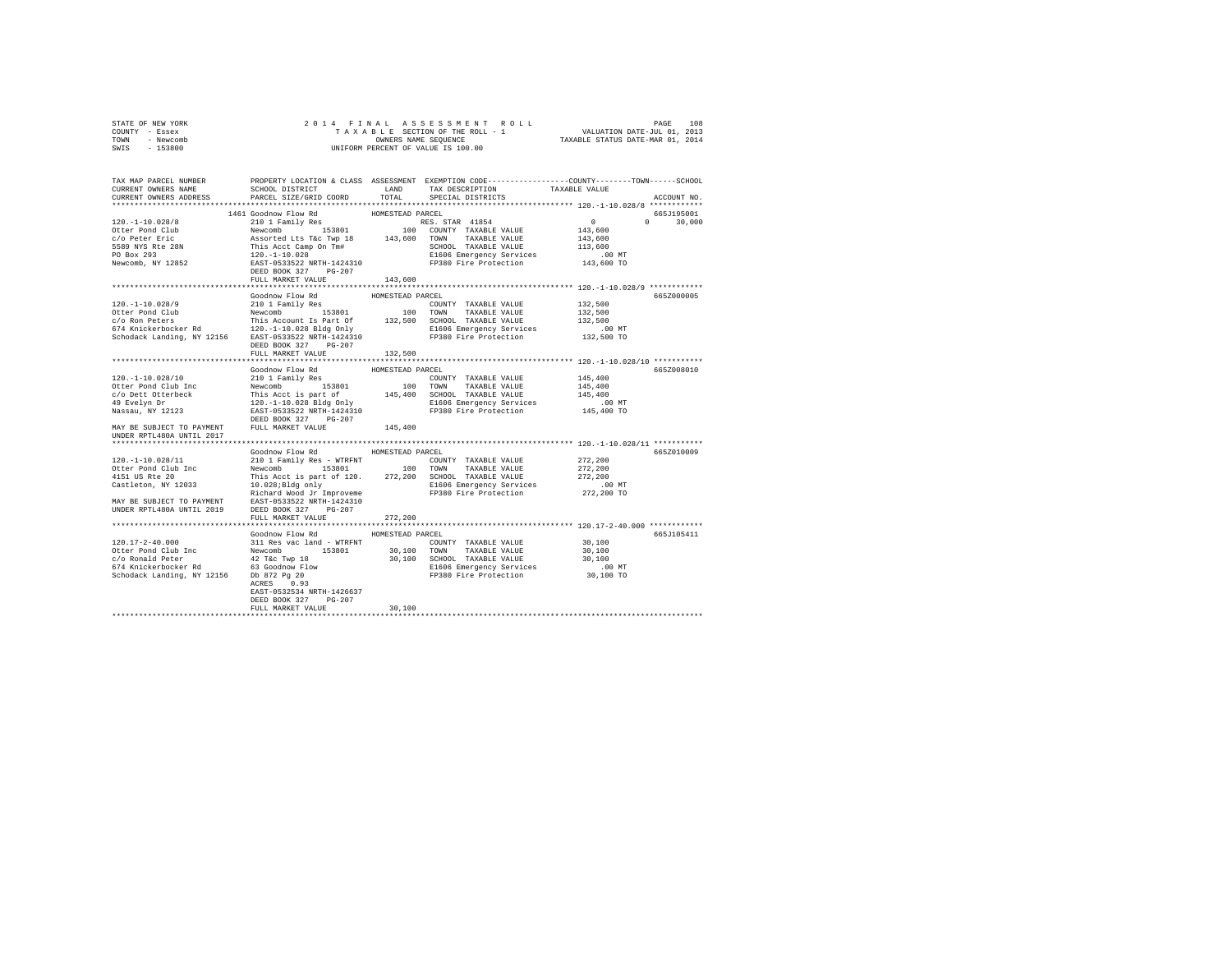| STATE OF NEW YORK<br>COUNTY - Essex<br>TOWN - Newcomb<br>SWIS - 153800                                                                                                                                                                                                                                                                                                           |                                                                                                                                               |                      | 2014 FINAL ASSESSMENT ROLL<br>TAXABLE SECTION OF THE ROLL - 1<br>OWNERS NAME SEQUENCE<br>UNIFORM PERCENT OF VALUE IS 100.00                                                   | VALUATION DATE-JUL 01, 2013<br>TAXABLE STATUS DATE-MAR 01, 2014 | 109<br>PAGE |
|----------------------------------------------------------------------------------------------------------------------------------------------------------------------------------------------------------------------------------------------------------------------------------------------------------------------------------------------------------------------------------|-----------------------------------------------------------------------------------------------------------------------------------------------|----------------------|-------------------------------------------------------------------------------------------------------------------------------------------------------------------------------|-----------------------------------------------------------------|-------------|
| TAX MAP PARCEL NUMBER PROPERTY LOCATION & CLASS ASSESSMENT EXEMPTION CODE---------------COUNTY-------TOWN-----SCHOOL<br>CURRENT OWNERS NAME                                                                                                                                                                                                                                      | SCHOOL DISTRICT                                                                                                                               | LAND                 | TAX DESCRIPTION                                                                                                                                                               | TAXABLE VALUE                                                   |             |
| CURRENT OWNERS ADDRESS                                                                                                                                                                                                                                                                                                                                                           | PARCEL SIZE/GRID COORD                                                                                                                        | TOTAL                | SPECIAL DISTRICTS                                                                                                                                                             |                                                                 | ACCOUNT NO. |
|                                                                                                                                                                                                                                                                                                                                                                                  | 1648 Goodnow Flow Rd                                                                                                                          | HOMESTEAD PARCEL     |                                                                                                                                                                               |                                                                 | 665J104411  |
| $120.17 - 4 - 2.000$<br>Oxley David J<br>Oxley Celia<br>706 Hoffman St<br>Elmira, NY 14905                                                                                                                                                                                                                                                                                       | 210 1 Family Res - WTRFNT                                                                                                                     |                      | COUNTY TAXABLE VALUE<br>E1606 Emergency Services<br>FP380 Fire Protection                                                                                                     | 419,600<br>419,600<br>419,600<br>$.00$ MT                       |             |
|                                                                                                                                                                                                                                                                                                                                                                                  | ACRES 1.60<br>EAST-0528267 NRTH-1425553<br>DEED BOOK 1422 PG-18<br>FULL MARKET VALUE                                                          | 419,600              |                                                                                                                                                                               | 419,600 TO                                                      |             |
|                                                                                                                                                                                                                                                                                                                                                                                  |                                                                                                                                               |                      |                                                                                                                                                                               |                                                                 |             |
|                                                                                                                                                                                                                                                                                                                                                                                  | 1654 Goodnow Flow Rd                                                                                                                          | HOMESTEAD PARCEL     |                                                                                                                                                                               |                                                                 | 665J105405  |
| $120.17 - 4 - 1.000$<br>$\begin{tabular}{lcccccc} \texttt{Pagnotta Paul B} & & \texttt{Newcomb} & & \texttt{153801} & & \texttt{133,700} & \texttt{TOMN} & \texttt{TXADLE} & \texttt{PALUE} \\ \texttt{283} \texttt{Beaver Dam Rd} & & \texttt{40 + 41 T6c Twp 18} & & \texttt{184,700} & \texttt{SCHOOL} & \texttt{TXABLE} & \texttt{VALUE} \end{tabular}$<br>Selkirk, NY 12158 | 210 1 Family Res - WTRFNT<br>Goodnow Flow Subd<br>Lot 317<br>Lot 317<br>$ACRES$ 1.50<br>EAST-0528091 NRTH-1425600                             |                      | COUNTY TAXABLE VALUE<br>E1606 Emergency Services 30 0 MT<br>FP380 Fire Protection 184,700 TO                                                                                  | 184,700<br>184,700<br>184,700                                   |             |
|                                                                                                                                                                                                                                                                                                                                                                                  | DEED BOOK 1549 PG-263                                                                                                                         |                      |                                                                                                                                                                               |                                                                 |             |
|                                                                                                                                                                                                                                                                                                                                                                                  | FULL MARKET VALUE                                                                                                                             | 184,700              |                                                                                                                                                                               |                                                                 |             |
|                                                                                                                                                                                                                                                                                                                                                                                  | 45 Sanford Ln                                                                                                                                 | HOMESTEAD PARCEL     |                                                                                                                                                                               |                                                                 | 665J104812  |
| $110.18 - 4 - 8.000$<br>Parisi Frank<br>116 Fleetwood Ave<br>Albany, NY 12209                                                                                                                                                                                                                                                                                                    | DEED BOOK 1548 PG-258                                                                                                                         |                      | COUNTY TAXABLE VALUE<br>Pt 5 Thorns Survey 71,200 SCHOOL TAXABLE VALUE<br>ACRES 0.50<br>EAST-0559216 NRTH-1441431 F1506 Energency Services<br>FP380 Fire Protection 71,200 TO | 71,200<br>71,200<br>71,200<br>.00 MT                            |             |
|                                                                                                                                                                                                                                                                                                                                                                                  | FULL MARKET VALUE                                                                                                                             | 71,200               |                                                                                                                                                                               |                                                                 |             |
|                                                                                                                                                                                                                                                                                                                                                                                  | NYS Route 28N                                                                                                                                 | NON-HOMESTEAD PARCEL |                                                                                                                                                                               |                                                                 | 665J104404  |
| $109.15 - 1 - 3.000$<br>Parisi Philip<br>13 Morrocco Ln<br>Schenectady, NY 12304                                                                                                                                                                                                                                                                                                 | Also Route 26N<br>311 Res vac land<br>3 Ords Patent<br>5 7 8 Anderson Subd<br>ACRES 2.37<br>EAST-0541949 NRTH-1446797<br>DEED BOOK 1444 PG-59 |                      | COUNTY TAXABLE VALUE<br>31,900 TOWN TAXABLE VALUE<br>31,900 SCHOOL TAXABLE VALUE<br>E1606 Emergency Services<br>FP380 Fire Protection                                         | 31,900<br>31,900<br>31,900<br>$.00$ MT<br>31,900 TO             |             |
|                                                                                                                                                                                                                                                                                                                                                                                  | FULL MARKET VALUE                                                                                                                             | 31,900               |                                                                                                                                                                               |                                                                 |             |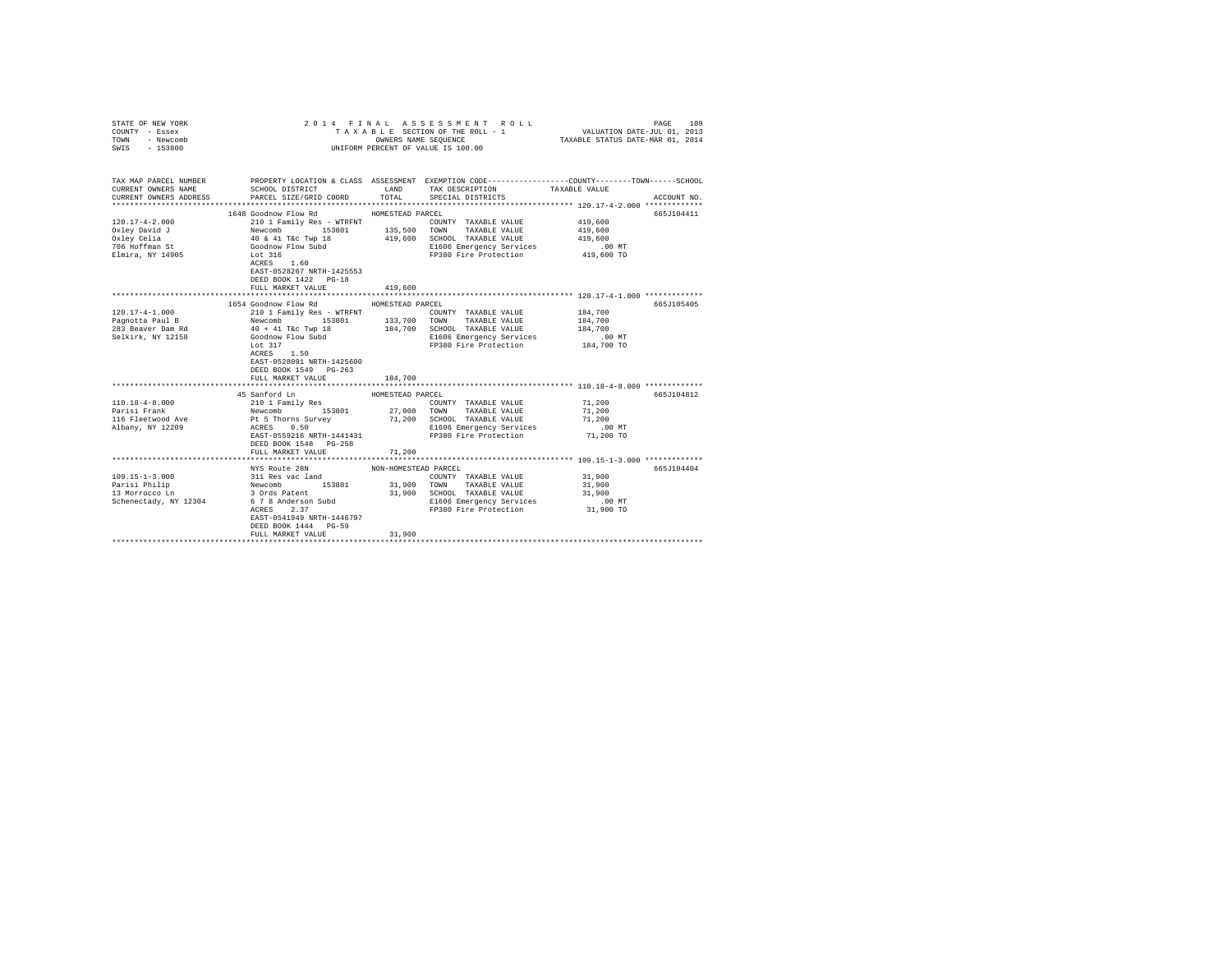| STATE OF NEW YORK<br>COUNTY - Essex<br>TOWN - Newcomb<br>SWIS - 153800                                                                                                                                                                                                                           |                                                                                                            |                            |                                                                                                                                                                                                                                   |                                                                                                                                                       |  |
|--------------------------------------------------------------------------------------------------------------------------------------------------------------------------------------------------------------------------------------------------------------------------------------------------|------------------------------------------------------------------------------------------------------------|----------------------------|-----------------------------------------------------------------------------------------------------------------------------------------------------------------------------------------------------------------------------------|-------------------------------------------------------------------------------------------------------------------------------------------------------|--|
| CURRENT OWNERS NAME<br>CURRENT OWNERS ADDRESS                                                                                                                                                                                                                                                    | SCHOOL DISTRICT LAND<br>PARCEL SIZE/GRID COORD                                                             | TOTAL                      | TAX DESCRIPTION<br>SPECIAL DISTRICTS                                                                                                                                                                                              | TAX MAP PARCEL NUMBER PROPERTY LOCATION & CLASS ASSESSMENT EXEMPTION CODE---------------COUNTY-------TOWN------SCHOOL<br>TAXABLE VALUE<br>ACCOUNT NO. |  |
|                                                                                                                                                                                                                                                                                                  |                                                                                                            |                            |                                                                                                                                                                                                                                   |                                                                                                                                                       |  |
| $109.16 - 4 - 7.000$<br>Parisi Philip<br>5461 NYS Rt 28N<br>Newcomb, NY 12852                                                                                                                                                                                                                    | 5461 NYS Route 28N<br>EAST-0549821 NRTH-1445975                                                            | HOMESTEAD PARCEL           | 5461 NYS ROUNE 28N HOMESTRAD PARCEL<br>210 1 Family Res 153801 45,800 TOWNY TAXABLE VALUE 159,000<br>9 Richards 159,000 59 159,000 159,000 5 2000 159,000 169,000 159,000 169,000 169,000 159,000 159,000 159,000 159,000 159,000 | 665J103706                                                                                                                                            |  |
|                                                                                                                                                                                                                                                                                                  | DEED BOOK 1758 PG-199<br>FULL MARKET VALUE                                                                 | 159,000                    |                                                                                                                                                                                                                                   |                                                                                                                                                       |  |
| 110.18-4-10.000<br>Parisi Philip Mewcomb 153801 27,000 TOWN TAXABLE VALUE 62,100<br>13 Morocco Ln 27,000 TOWN TAXABLE VALUE 62,100<br>13 Morocco Ln 2 PL 5 Thorns Survey 62,100 SCHOOL TAXABLE VALUE 62,100<br>Schenectady, NY 12304 RCRES 0.50 E1506 E                                          | 35 Sanford Ln<br>210 1 Family Res                                                                          | HOMESTEAD PARCEL           | COUNTY TAXABLE VALUE                                                                                                                                                                                                              | 665J101004<br>62,100                                                                                                                                  |  |
|                                                                                                                                                                                                                                                                                                  | DEED BOOK 1565 PG-244<br>FULL MARKET VALUE                                                                 | 62,100                     |                                                                                                                                                                                                                                   |                                                                                                                                                       |  |
| $109.15 - 2 - 1.000$<br>Parker William E<br>PO Box 452<br>29.000 MM NEWS ACROSS 1.000 MM NAMBLE VALUE 2010<br>PO Box 452 1.000 MM NAMBLE VALUE 20100 MM NAMBLE VALUE 20100<br>Chestertown, NY 12817 ACRES 1.000 MM NAMBLE VALUE 20100 MM NAMBLE VALUE 20100 MM<br>EXST-0540661 NRTH-1446991 FP38 | 5849 NYS Route 28N<br>210 1 Family Res<br>Newcomb 153801 35,900 TOWN TAXABLE VALUE<br>DEED BOOK 1592 PG-63 | HOMESTEAD PARCEL           | COUNTY TAXABLE VALUE 82,000                                                                                                                                                                                                       | 665L105502<br>82,000                                                                                                                                  |  |
|                                                                                                                                                                                                                                                                                                  | FULL MARKET VALUE                                                                                          | 82,000                     |                                                                                                                                                                                                                                   |                                                                                                                                                       |  |
|                                                                                                                                                                                                                                                                                                  |                                                                                                            |                            |                                                                                                                                                                                                                                   |                                                                                                                                                       |  |
|                                                                                                                                                                                                                                                                                                  | 120 Marcy Ln<br>DEED BOOK 1496 PG-291<br>FULL MARKET VALUE 143,500                                         | HOMESTEAD PARCEL           |                                                                                                                                                                                                                                   | 665.T103801<br>$\sim$ 0<br>$\sim$ 0<br>30,000<br>$\begin{array}{c}0\\143,500\end{array}$<br>143,500<br>113,500<br>.00 MT<br>143,500 TO                |  |
|                                                                                                                                                                                                                                                                                                  |                                                                                                            |                            |                                                                                                                                                                                                                                   |                                                                                                                                                       |  |
|                                                                                                                                                                                                                                                                                                  | 187 Chaisson Rd<br>DEED BOOK 1614 PG-95<br>FULL MARKET VALUE                                               | HOMESTEAD PARCEL<br>72,200 |                                                                                                                                                                                                                                   | 665J104212                                                                                                                                            |  |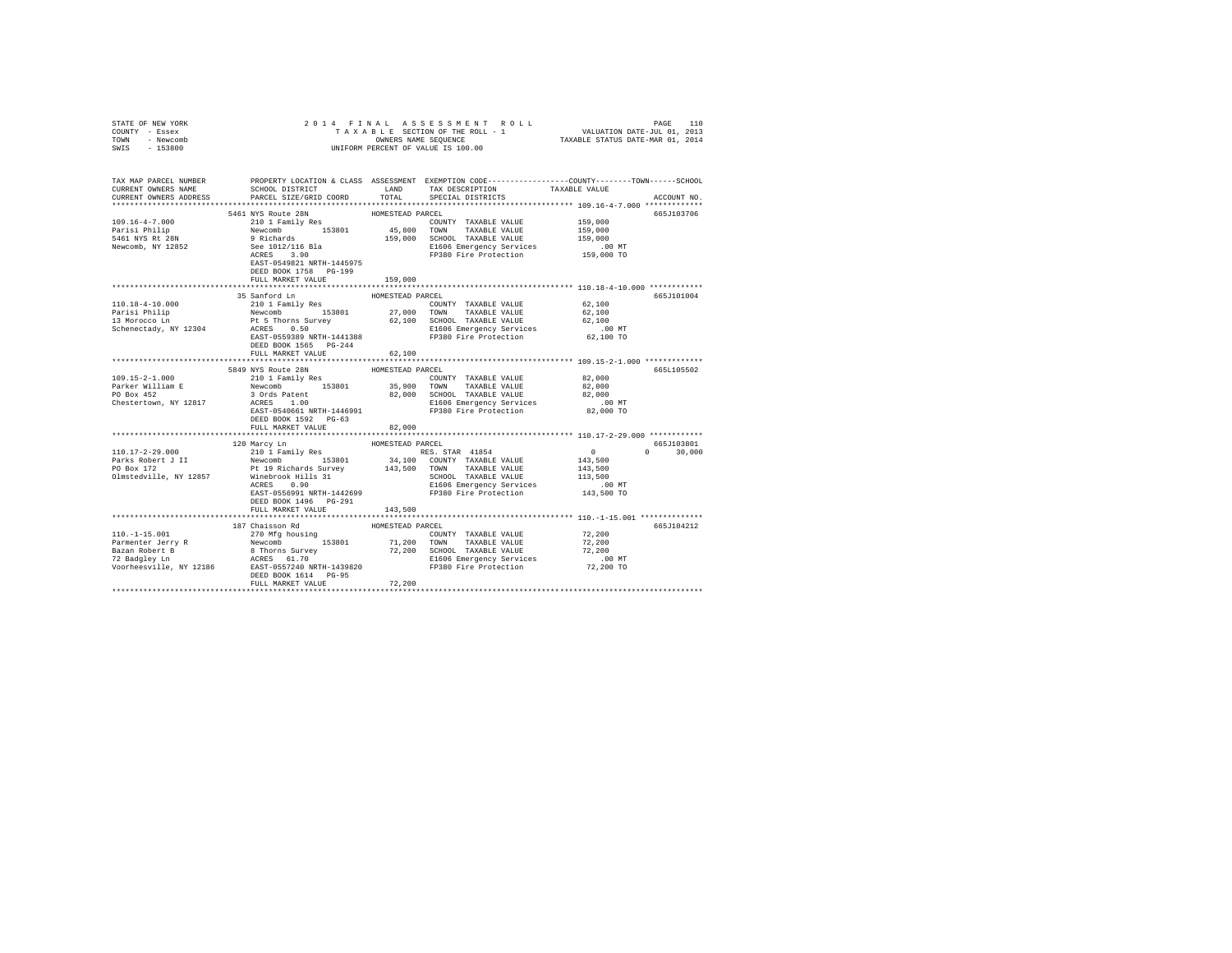| STATE OF NEW YORK<br>COUNTY - Essex<br>TOWN - Newcomb<br>SWIS - 153800                                                                                                                                                                                                                                                                                                                                                 |                           |                      | OWNERS NAME SEQUENCE<br>UNIFORM PERCENT OF VALUE IS 100.00 |                                                              |               |
|------------------------------------------------------------------------------------------------------------------------------------------------------------------------------------------------------------------------------------------------------------------------------------------------------------------------------------------------------------------------------------------------------------------------|---------------------------|----------------------|------------------------------------------------------------|--------------------------------------------------------------|---------------|
|                                                                                                                                                                                                                                                                                                                                                                                                                        |                           |                      |                                                            |                                                              |               |
| TAX MAP PARCEL NUMBER     PROPERTY LOCATION & CLASS ASSESSMENT EXEMPTION CODE---------------COUNTY-------TOWN------SCHOOL<br>CURRENT OWNERS NAME     SCHOOL DISTRICT     LAND   TAX DESCRIPTION     TAXABLE VALUE                                                                                                                                                                                                      |                           |                      | TAX DESCRIPTION TAXABLE VALUE                              |                                                              |               |
| CURRENT OWNERS ADDRESS                                                                                                                                                                                                                                                                                                                                                                                                 | PARCEL SIZE/GRID COORD    | TOTAL                | SPECIAL DISTRICTS                                          |                                                              | ACCOUNT NO.   |
| $[120.13-1-32.000 \newline \verb!Passante Augustine A \texttt{Newcomb} \texttt{Newcomb} \texttt{Newcomb} \texttt{120.13} \texttt{120.13} \texttt{120.13} \texttt{120.13} \texttt{120.13} \texttt{120.13} \texttt{120.13} \texttt{120.13} \texttt{120.13} \texttt{120.13} \texttt{120.13} \texttt{120.13} \texttt{120.13} \texttt{120.13} \texttt{120.13} \texttt{120.$                                                 |                           |                      |                                                            |                                                              |               |
|                                                                                                                                                                                                                                                                                                                                                                                                                        |                           |                      |                                                            |                                                              | 665J101006    |
|                                                                                                                                                                                                                                                                                                                                                                                                                        |                           |                      |                                                            |                                                              |               |
|                                                                                                                                                                                                                                                                                                                                                                                                                        |                           |                      |                                                            |                                                              |               |
|                                                                                                                                                                                                                                                                                                                                                                                                                        |                           |                      |                                                            |                                                              |               |
|                                                                                                                                                                                                                                                                                                                                                                                                                        |                           |                      |                                                            |                                                              |               |
|                                                                                                                                                                                                                                                                                                                                                                                                                        |                           |                      |                                                            |                                                              |               |
|                                                                                                                                                                                                                                                                                                                                                                                                                        |                           |                      |                                                            |                                                              |               |
|                                                                                                                                                                                                                                                                                                                                                                                                                        |                           |                      |                                                            |                                                              |               |
|                                                                                                                                                                                                                                                                                                                                                                                                                        | 1380 Goodnow Flow Rd      | HOMESTEAD PARCEL     |                                                            |                                                              | 665J100510    |
|                                                                                                                                                                                                                                                                                                                                                                                                                        |                           |                      |                                                            |                                                              |               |
|                                                                                                                                                                                                                                                                                                                                                                                                                        |                           |                      |                                                            |                                                              |               |
|                                                                                                                                                                                                                                                                                                                                                                                                                        |                           |                      |                                                            |                                                              |               |
|                                                                                                                                                                                                                                                                                                                                                                                                                        |                           |                      |                                                            |                                                              |               |
|                                                                                                                                                                                                                                                                                                                                                                                                                        |                           |                      |                                                            |                                                              |               |
|                                                                                                                                                                                                                                                                                                                                                                                                                        | EAST-0534157 NRTH-1426967 |                      |                                                            |                                                              |               |
|                                                                                                                                                                                                                                                                                                                                                                                                                        | DEED BOOK 1565 PG-156     |                      |                                                            |                                                              |               |
|                                                                                                                                                                                                                                                                                                                                                                                                                        | FULL MARKET VALUE         | 124,300              |                                                            |                                                              |               |
|                                                                                                                                                                                                                                                                                                                                                                                                                        |                           |                      |                                                            |                                                              |               |
|                                                                                                                                                                                                                                                                                                                                                                                                                        | 76 Stubing Ln             | NON-HOMESTEAD PARCEL |                                                            |                                                              | 665Z004004    |
|                                                                                                                                                                                                                                                                                                                                                                                                                        |                           |                      |                                                            |                                                              |               |
|                                                                                                                                                                                                                                                                                                                                                                                                                        |                           |                      |                                                            |                                                              |               |
|                                                                                                                                                                                                                                                                                                                                                                                                                        |                           |                      |                                                            |                                                              |               |
|                                                                                                                                                                                                                                                                                                                                                                                                                        |                           |                      |                                                            |                                                              |               |
|                                                                                                                                                                                                                                                                                                                                                                                                                        | EAST-0551050 NRTH-1447941 |                      |                                                            |                                                              |               |
|                                                                                                                                                                                                                                                                                                                                                                                                                        | DEED BOOK 1465 PG-319     |                      |                                                            |                                                              |               |
|                                                                                                                                                                                                                                                                                                                                                                                                                        | FULL MARKET VALUE         | 114,600              |                                                            |                                                              |               |
|                                                                                                                                                                                                                                                                                                                                                                                                                        |                           |                      |                                                            |                                                              |               |
|                                                                                                                                                                                                                                                                                                                                                                                                                        |                           |                      |                                                            |                                                              | 665J105513    |
|                                                                                                                                                                                                                                                                                                                                                                                                                        |                           |                      |                                                            |                                                              |               |
|                                                                                                                                                                                                                                                                                                                                                                                                                        |                           |                      |                                                            |                                                              |               |
|                                                                                                                                                                                                                                                                                                                                                                                                                        |                           |                      |                                                            |                                                              |               |
|                                                                                                                                                                                                                                                                                                                                                                                                                        |                           |                      |                                                            |                                                              |               |
| $[199.16-1-10.000 \nonumber \\ \hline \texttt{Pattern} \texttt{R} \texttt{P} \texttt{P} \texttt{R} \texttt{P} \texttt{P} \texttt{P} \texttt{P} \texttt{P} \texttt{P} \texttt{P} \texttt{P} \texttt{P} \texttt{P} \texttt{P} \texttt{P} \texttt{P} \texttt{P} \texttt{P} \texttt{P} \texttt{P} \texttt{P} \texttt{P} \texttt{P} \texttt{P} \texttt{P} \texttt{P} \texttt{P} \texttt{P} \texttt{P} \texttt{P} \texttt{P$ |                           |                      |                                                            |                                                              |               |
|                                                                                                                                                                                                                                                                                                                                                                                                                        | FULL MARKET VALUE         | 378,300              |                                                            |                                                              |               |
|                                                                                                                                                                                                                                                                                                                                                                                                                        |                           |                      |                                                            |                                                              |               |
|                                                                                                                                                                                                                                                                                                                                                                                                                        | 95 Marcy Ln               | HOMESTEAD PARCEL     |                                                            |                                                              | 665J103705    |
|                                                                                                                                                                                                                                                                                                                                                                                                                        |                           |                      |                                                            | $\begin{smallmatrix}&&0\\&&2\\1&3&4&,1&0&0\end{smallmatrix}$ | $0 \t 30.000$ |
|                                                                                                                                                                                                                                                                                                                                                                                                                        |                           |                      |                                                            | 134,100                                                      |               |
|                                                                                                                                                                                                                                                                                                                                                                                                                        |                           |                      |                                                            | 104,100                                                      |               |
|                                                                                                                                                                                                                                                                                                                                                                                                                        |                           |                      |                                                            | .00 MT                                                       |               |
|                                                                                                                                                                                                                                                                                                                                                                                                                        |                           |                      |                                                            | 134,100 TO                                                   |               |
|                                                                                                                                                                                                                                                                                                                                                                                                                        |                           |                      |                                                            |                                                              |               |
|                                                                                                                                                                                                                                                                                                                                                                                                                        |                           |                      |                                                            |                                                              |               |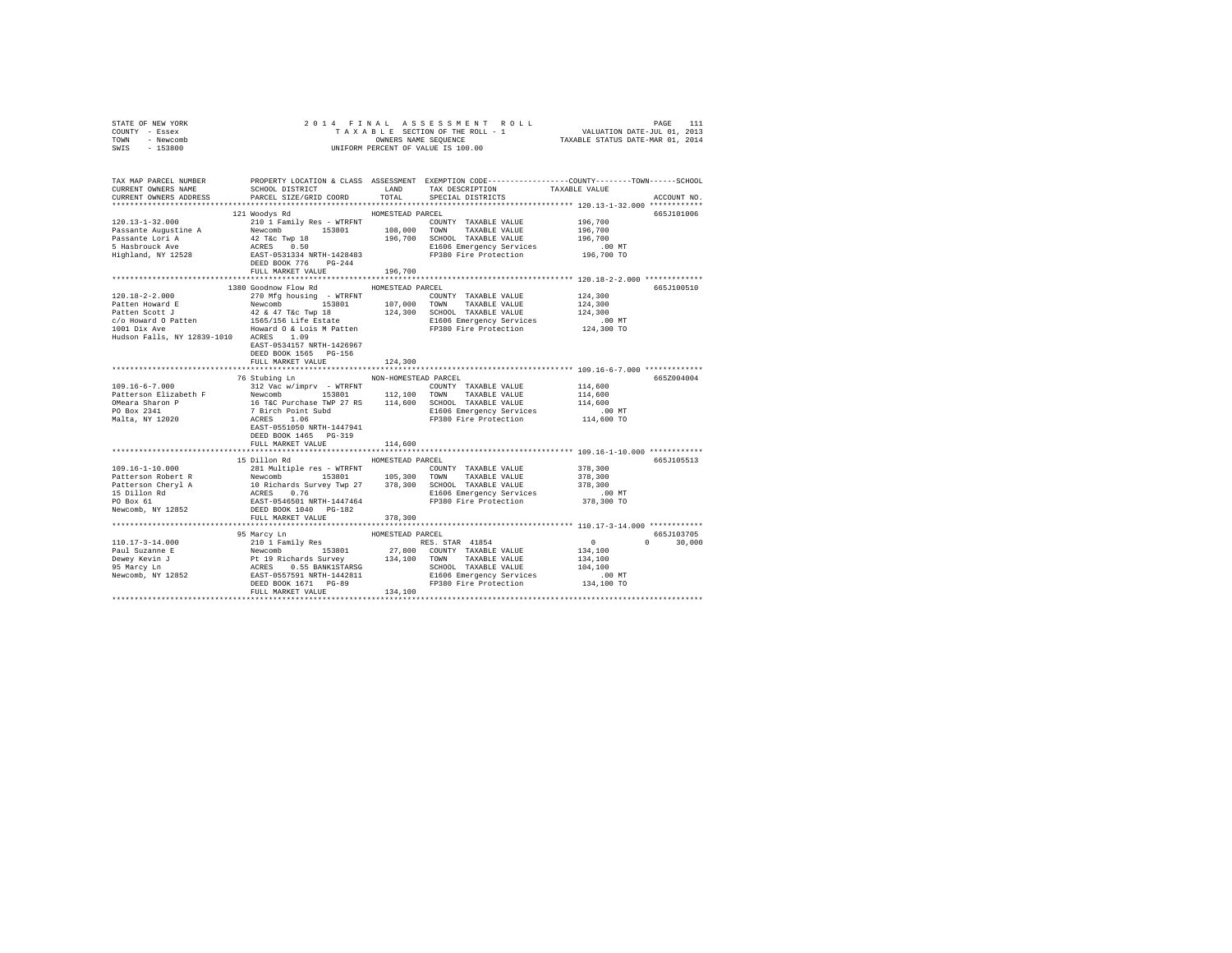| STATE OF NEW YORK<br>COUNTY - Essex<br>TOWN - Newcomb<br>SWIS - 153800                                                                                                                                                                                                                                                       | 2014 FINAL                                                                                                                                                                                                                                                                                                                                              | OWNERS NAME SEQUENCE        | ASSESSMENT ROLL<br>TAXABLE SECTION OF THE ROLL - 1<br>UNIFORM PERCENT OF VALUE IS 100.00                                                                  | VALUATION DATE-JUL 01, 2013<br>TAXABLE STATUS DATE-MAR 01, 2014 | 112<br>PAGE            |
|------------------------------------------------------------------------------------------------------------------------------------------------------------------------------------------------------------------------------------------------------------------------------------------------------------------------------|---------------------------------------------------------------------------------------------------------------------------------------------------------------------------------------------------------------------------------------------------------------------------------------------------------------------------------------------------------|-----------------------------|-----------------------------------------------------------------------------------------------------------------------------------------------------------|-----------------------------------------------------------------|------------------------|
| TAX MAP PARCEL NUMBER THE PROPERTY LOCATION & CLASS ASSESSMENT EXEMPTION CODE--------------COUNTY-------TOWN------SCHOOL<br>CURRENT OWNERS NAME<br>CURRENT OWNERS ADDRESS                                                                                                                                                    | SCHOOL DISTRICT<br>PARCEL SIZE/GRID COORD                                                                                                                                                                                                                                                                                                               | LAND<br>TOTAL               | TAX DESCRIPTION<br>SPECIAL DISTRICTS                                                                                                                      | TAXABLE VALUE                                                   | ACCOUNT NO.            |
| $120.17 - 2 - 20.000$<br>Paulsen David A<br>Paulsen Lucille D<br>958 Cobb Rd W<br>Water Mill, NY 11976                                                                                                                                                                                                                       | 82 Doe Haven Ln<br>Lot 87<br>$ACRES$ 1.14<br>EAST-0530128 NRTH-1427138<br>DEED BOOK 1588 PG-4<br>FULL MARKET VALUE                                                                                                                                                                                                                                      | HOMESTEAD PARCEL<br>155,400 | COUNTY TAXABLE VALUE<br>155,400 SCHOOL TAXABLE VALUE<br>E1606 Emergency Services<br>FP380 Fire Protection 155,400 TO                                      | 155,400<br>155,400<br>155,400<br>.00 MT                         | 665J107007             |
|                                                                                                                                                                                                                                                                                                                              |                                                                                                                                                                                                                                                                                                                                                         |                             |                                                                                                                                                           |                                                                 |                        |
| 120.13-1-22.052<br>Pentecost Brian T<br>3 Crown Terr<br>Albany, NY 12209                                                                                                                                                                                                                                                     | 13 Woodys Rd<br>$\begin{tabular}{lllllllll} 260 \textbf{Seasonal res} & - \textbf{WTRFNT} \\ {\small \texttt{Newcomb}} & 153801 & 167,700 \\ {\small \texttt{43 Tkc Twp 18}} & 204,000 \\ \texttt{Goodnow Flow Subd} & & \\ \end{tabular}$<br>Lot 175 & Pt 176<br>ACRES 1.40<br>EAST-0533727 NRTH-1429093<br>DEED BOOK 1747 PG-330<br>FULL MARKET VALUE | HOMESTEAD PARCEL<br>204,000 | COUNTY TAXABLE VALUE<br>153801 167,700 TOWN TAXABLE VALUE<br>204,000 SCHOOL TAXABLE VALUE<br>E1606 Emergency Services<br>FP380 Fire Protection 204,000 TO | 204,000<br>204,000<br>204,000<br>$.00$ MT                       | 665J105402             |
| $110.18 - 3 - 25.000$<br>Perry Eugene J<br>2407 Hickory Hill Rd<br>Fonda, NY 12068                                                                                                                                                                                                                                           | 52 Sanford Ln<br>210 1 Family Res<br>Newcomb 153801<br>Pt 5 Thorns Survey<br>ACRES 0.60<br>EAST-0559042 NRTH-1441714<br>DEED BOOK 1741 PG-200                                                                                                                                                                                                           | HOMESTEAD PARCEL            | COUNTY TAXABLE VALUE<br>28,700 TOWN TAXABLE VALUE<br>70,500 SCHOOL TAXABLE VALUE<br>E1606 Emergency Services<br>FP380 Fire Protection                     | 70,500<br>70,500<br>70,500<br>$.00$ MT<br>70,500 TO             | 665J104505             |
|                                                                                                                                                                                                                                                                                                                              | FULL MARKET VALUE                                                                                                                                                                                                                                                                                                                                       | 70,500                      |                                                                                                                                                           |                                                                 |                        |
| $\begin{tabular}{l c c c c c} \hline 120. -1-10.028/6 & 210.1 Fami1y Res & 12001 & 12001 & 12001 & 12001 & 12001 & 12001 & 12001 & 12001 & 12001 & 12001 & 12001 & 12001 & 12001 & 12001 & 12001 & 12001 & 12001 & 12001 & 12001 & 12001 & 12001 & 12001 & 12001 & 12001 & 1$<br>Newcomb, NY 12852 6AST-0533522 NRTH-1424310 | 1463 Goodnow Flow Rd<br>FULL MARKET VALUE                                                                                                                                                                                                                                                                                                               | HOMESTEAD PARCEL<br>187,900 | FP380 Fire Protection 187,900 TO                                                                                                                          | $\sim$ 0<br>187,900<br>187,900<br>123,700<br>$.00$ MT           | 665J181009<br>0 64,200 |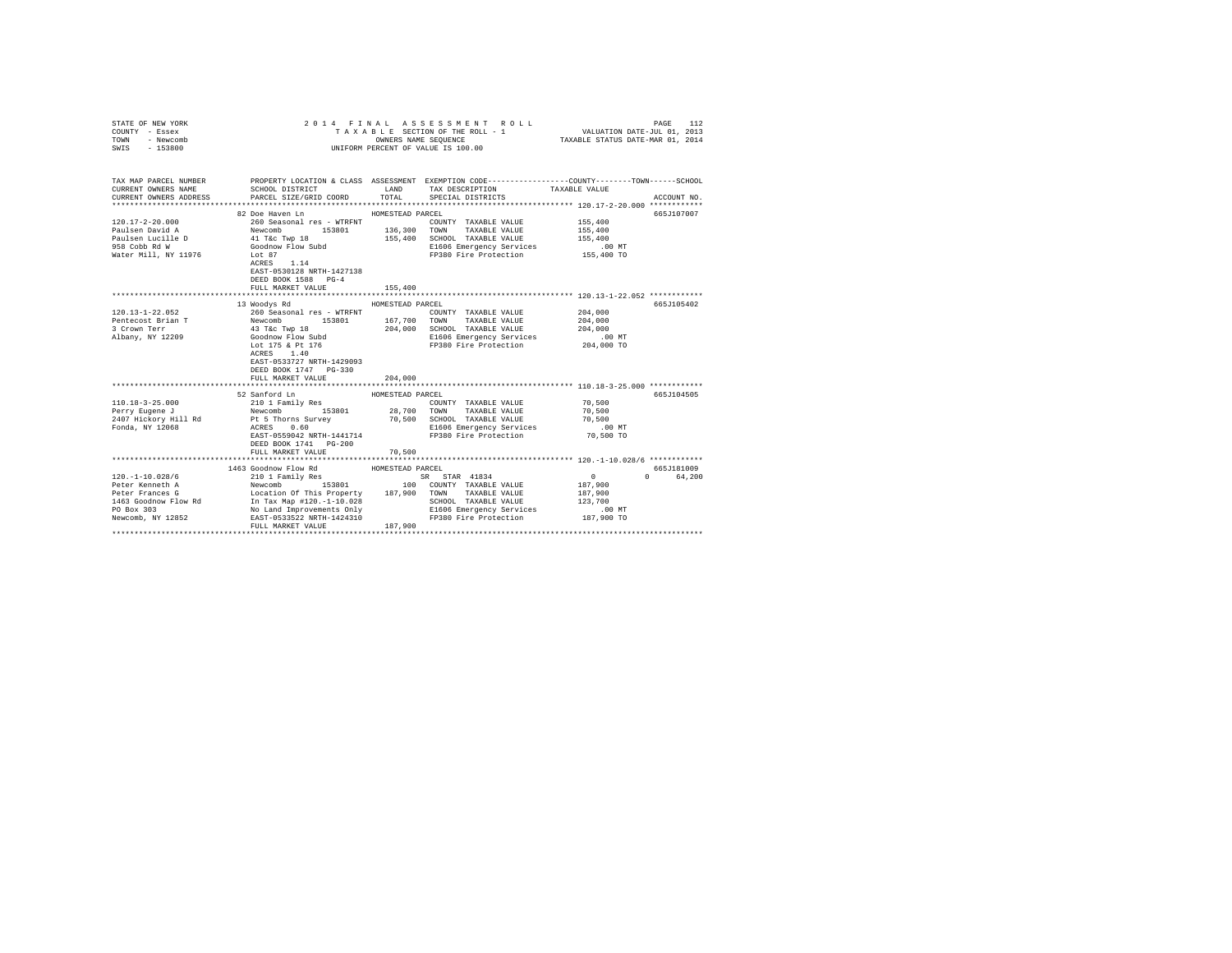| COUNTY - Essex<br>TOWN - Newcomb<br>SWIS - 153800 |                                                   | TAXABLE SECTION OF THE ROLL - 1 VALUATION DATE-JUL 01, 2013<br>OWNERS NAME SEQUENCE<br>UNIFORM PERCENT OF VALUE IS 100.00                                                                                                                                                                                                                                                                                                   | TAXABLE STATUS DATE-MAR 01, 2014 |
|---------------------------------------------------|---------------------------------------------------|-----------------------------------------------------------------------------------------------------------------------------------------------------------------------------------------------------------------------------------------------------------------------------------------------------------------------------------------------------------------------------------------------------------------------------|----------------------------------|
|                                                   |                                                   | TAX MAP PARCEL NUMBER THE PROPERTY LOCATION & CLASS ASSESSMENT EXEMPTION CODE--------------COUNTY-------TOWN-----SCHOOL                                                                                                                                                                                                                                                                                                     |                                  |
| CURRENT OWNERS NAME                               | SCHOOL DISTRICT                                   | LAND TAX DESCRIPTION TAXABLE VALUE                                                                                                                                                                                                                                                                                                                                                                                          |                                  |
| CURRENT OWNERS ADDRESS                            | PARCEL SIZE/GRID COORD                            | TOTAL SPECIAL DISTRICTS                                                                                                                                                                                                                                                                                                                                                                                                     | ACCOUNT NO.                      |
|                                                   | 117 Woodys Rd                                     | HOMESTEAD PARCEL                                                                                                                                                                                                                                                                                                                                                                                                            | 665J106307                       |
| $120.13 - 1 - 33.100$                             |                                                   | $\begin{tabular}{l c c c c c} \hline \multicolumn{4}{c}{\textbf{2101}}\ \textbf{Family Res - WTRENT} & \multicolumn{4}{c}{\textbf{3182}}\ \textbf{1834} & \multicolumn{4}{c}{\textbf{3183}}\ \textbf{Newomb} & \multicolumn{4}{c}{\textbf{3183}}\ \textbf{Newb} & \multicolumn{4}{c}{\textbf{3183}}\ \textbf{Newb} & \multicolumn{4}{c}{\textbf{3183}}\ \textbf{Newb} & \multicolumn{4}{c}{\textbf{3183}}\ \textbf{1201} &$ | $\sim$ 0<br>0 64,200             |
| Peterec Lawrence J                                |                                                   |                                                                                                                                                                                                                                                                                                                                                                                                                             | 228,800                          |
| Peterec Barbara A                                 |                                                   |                                                                                                                                                                                                                                                                                                                                                                                                                             | 228,800                          |
| PO Box 36                                         |                                                   |                                                                                                                                                                                                                                                                                                                                                                                                                             |                                  |
| Newcomb, NY 12852                                 | $ACRES$ 0.75                                      |                                                                                                                                                                                                                                                                                                                                                                                                                             |                                  |
|                                                   | EAST-0531570 NRTH-1428542<br>DEED BOOK 815 PG-271 | SCHOOL TAXABLE VILLET<br>EL606 Emergency Services (UP NO TO<br>FP380 Fire Protection (228,800 TO                                                                                                                                                                                                                                                                                                                            |                                  |
|                                                   | FULL MARKET VALUE                                 | 228,800                                                                                                                                                                                                                                                                                                                                                                                                                     |                                  |
|                                                   |                                                   |                                                                                                                                                                                                                                                                                                                                                                                                                             | 665Z004001                       |
|                                                   | 465 Woodys Rd                                     | HOMESTEAD PARCEL                                                                                                                                                                                                                                                                                                                                                                                                            | 93,800                           |
|                                                   |                                                   |                                                                                                                                                                                                                                                                                                                                                                                                                             |                                  |
|                                                   |                                                   |                                                                                                                                                                                                                                                                                                                                                                                                                             |                                  |
|                                                   |                                                   |                                                                                                                                                                                                                                                                                                                                                                                                                             |                                  |
|                                                   | DEED BOOK 1523 PG-250<br>FULL MARKET VALUE        | $\begin{tabular}{l c c c c c} \hline 119.20-7-1.000 & 111 Res vac land - WTRFNT & 0.000NTY TAXABLE VALUE & 93,800\nPeere of seven\nGlenn Mary A & Newcomb & 153801 & 93,800 TOMM TAXABLE VALUE & 93,800\nGlenn Mary A & 18/27 Tac Pur TWP 18 & 93,800 TOMM TAXABLE VALUE & 93,800\nGlenn Mary A & 18/27 Tac Pur TWP 18 & 93,800 SCHOOL TAXABLE VALUE & 93,800\n70001 TAXABLE VALUE$<br>93,800                               |                                  |
|                                                   |                                                   |                                                                                                                                                                                                                                                                                                                                                                                                                             |                                  |
|                                                   | Woodys Rd                                         | HOMESTEAD PARCEL                                                                                                                                                                                                                                                                                                                                                                                                            | 665Z014003                       |
|                                                   |                                                   |                                                                                                                                                                                                                                                                                                                                                                                                                             | 104,000                          |
|                                                   |                                                   |                                                                                                                                                                                                                                                                                                                                                                                                                             | 104,000                          |
|                                                   |                                                   |                                                                                                                                                                                                                                                                                                                                                                                                                             | 104,000                          |
|                                                   |                                                   |                                                                                                                                                                                                                                                                                                                                                                                                                             | $.00$ MT                         |
|                                                   | DEED BOOK 1741 PG-39<br>FULL MARKET VALUE         | 104,000                                                                                                                                                                                                                                                                                                                                                                                                                     | 104,000 TO                       |
|                                                   |                                                   |                                                                                                                                                                                                                                                                                                                                                                                                                             |                                  |
|                                                   | 1686 Goodnow Flow Rd MOMESTEAD PARCEL             |                                                                                                                                                                                                                                                                                                                                                                                                                             | 665J100701                       |
|                                                   |                                                   | COUNTY TAXABLE VALUE 183,400                                                                                                                                                                                                                                                                                                                                                                                                | 183,400                          |
|                                                   |                                                   |                                                                                                                                                                                                                                                                                                                                                                                                                             | 183,400                          |
|                                                   |                                                   |                                                                                                                                                                                                                                                                                                                                                                                                                             |                                  |
|                                                   | EAST-0527357 NRTH-1425876<br>DEED BOOK 1437 PG-27 | E1606 Emergency Services .00 MT<br>FP380 Fire Protection 183,400 TO                                                                                                                                                                                                                                                                                                                                                         |                                  |
|                                                   | FULL MARKET VALUE<br>*************************    | 183,400                                                                                                                                                                                                                                                                                                                                                                                                                     |                                  |
|                                                   |                                                   |                                                                                                                                                                                                                                                                                                                                                                                                                             |                                  |

STATE OF NEW YORK 2014 FINAL ASSESSMENT ROLL PAGE 113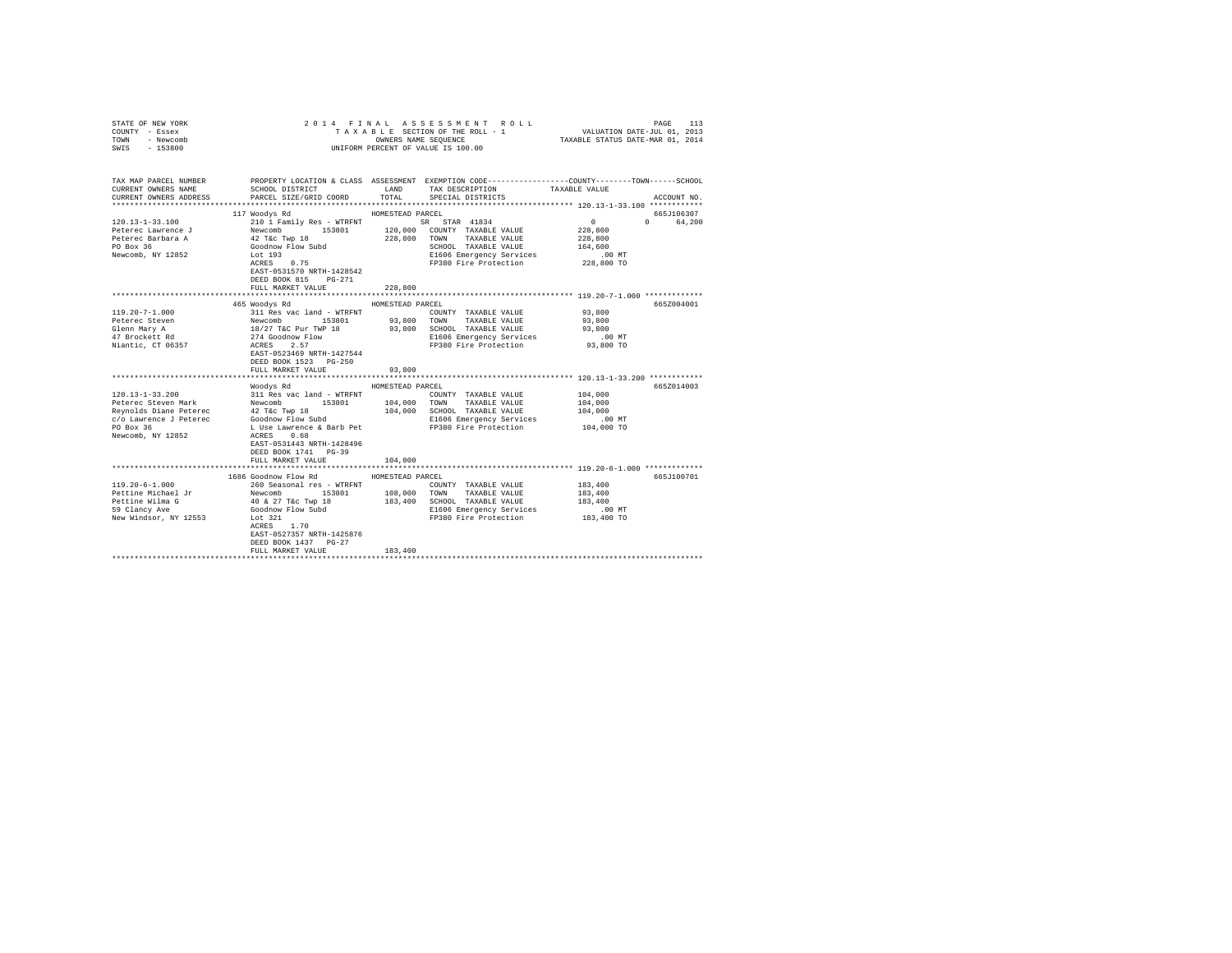| TOWN<br>- Newcomb<br>$-153800$<br>SWIS | OWNERS NAME SEQUENCE<br>UNIFORM PERCENT OF VALUE IS 100.00 |                      |                                                                                                                                                                                                                                              | TAXABLE STATUS DATE-MAR 01, 2014                    |               |
|----------------------------------------|------------------------------------------------------------|----------------------|----------------------------------------------------------------------------------------------------------------------------------------------------------------------------------------------------------------------------------------------|-----------------------------------------------------|---------------|
| TAX MAP PARCEL NUMBER                  |                                                            |                      | PROPERTY LOCATION & CLASS ASSESSMENT EXEMPTION CODE---------------COUNTY-------TOWN------SCHOOL                                                                                                                                              |                                                     |               |
| CURRENT OWNERS NAME                    | SCHOOL DISTRICT LAND TAX DESCRIPTION                       |                      |                                                                                                                                                                                                                                              | TAXABLE VALUE                                       |               |
| CURRENT OWNERS ADDRESS                 | PARCEL SIZE/GRID COORD                                     | TOTAL                | SPECIAL DISTRICTS                                                                                                                                                                                                                            |                                                     | ACCOUNT NO.   |
|                                        |                                                            |                      |                                                                                                                                                                                                                                              |                                                     |               |
|                                        | NYS Route 28N                                              | NON-HOMESTEAD PARCEL |                                                                                                                                                                                                                                              |                                                     | 665J104414    |
| 109.15-1-33.058                        |                                                            |                      |                                                                                                                                                                                                                                              | 34,600                                              |               |
| Pettit Link A<br>7478 Western Tpke     |                                                            |                      |                                                                                                                                                                                                                                              | 34,600<br>34,600                                    |               |
| Delanson, NY 12053                     |                                                            |                      |                                                                                                                                                                                                                                              | $.00$ MT                                            |               |
|                                        |                                                            |                      | E1606 Emergency Services<br>FP380 Fire Protection                                                                                                                                                                                            | 34,600 TO                                           |               |
|                                        |                                                            |                      | NIS ROUGE 26N<br>311 Res vac land - WTRFNT<br>Newcomb 153801 34,600 TOMNY TAXABLE VALUE<br>Reveromb 153801 34,600 SCHOOL TAXABLE VALUE<br>2 Richards Survey 34,600 SCHOOL TAXABLE VALUE<br>ACRES 0.80<br>REST-0546039 NRTH-1447143<br>DEED B |                                                     |               |
|                                        | FULL MARKET VALUE                                          | 34,600               |                                                                                                                                                                                                                                              |                                                     |               |
|                                        | *************************                                  | *************        |                                                                                                                                                                                                                                              | ****************** 109.15-1-40.039 ************     |               |
|                                        | 5676 NYS Route 28N                                         | HOMESTEAD PARCEL     |                                                                                                                                                                                                                                              |                                                     | 665J101312    |
|                                        |                                                            |                      | RES. STAR 41854                                                                                                                                                                                                                              | $\sim$ 0                                            | $0 \t 30,000$ |
|                                        |                                                            |                      |                                                                                                                                                                                                                                              | 131,800                                             |               |
|                                        |                                                            |                      |                                                                                                                                                                                                                                              | 131,800<br>101,800                                  |               |
|                                        |                                                            |                      |                                                                                                                                                                                                                                              | .00MT                                               |               |
|                                        |                                                            |                      |                                                                                                                                                                                                                                              | 131,800 TO                                          |               |
|                                        | FULL MARKET VALUE                                          | 131,800              |                                                                                                                                                                                                                                              |                                                     |               |
|                                        |                                                            |                      |                                                                                                                                                                                                                                              |                                                     |               |
|                                        | 28 Phillips Hill Rd                                        | HOMESTEAD PARCEL     |                                                                                                                                                                                                                                              |                                                     | 665J105607    |
| $110.17 - 2 - 9.501$                   | 210 1 Family Res                                           |                      | COUNTY TAXABLE VALUE                                                                                                                                                                                                                         | 133,600                                             |               |
| Phillips John                          |                                                            | $50,600$ TOWN        |                                                                                                                                                                                                                                              |                                                     |               |
| 137 Taylar Rd<br>Peru, NY 12972        |                                                            |                      | Newcomb 153801 50,600 TOWN TAXABLE VALUE 133,600<br>Pt 18 Richards Survey 133,600 SCHOOL TAXABLE VALUE 123,600<br>1290/230 Life Estate To S1606 Emergency Services<br>Merton/Florence Phillips FP380 Fire Protection 133,600 TO<br>Mer       |                                                     |               |
|                                        |                                                            |                      |                                                                                                                                                                                                                                              |                                                     |               |
|                                        | ACRES 5.30                                                 |                      |                                                                                                                                                                                                                                              |                                                     |               |
|                                        | EAST-0554999 NRTH-1443197                                  |                      |                                                                                                                                                                                                                                              |                                                     |               |
|                                        | DEED BOOK 1534 PG-222                                      |                      |                                                                                                                                                                                                                                              |                                                     |               |
|                                        | FULL MARKET VALUE                                          | 133,600              |                                                                                                                                                                                                                                              |                                                     |               |
|                                        |                                                            |                      |                                                                                                                                                                                                                                              |                                                     |               |
|                                        | Chaisson Rd                                                | NON-HOMESTEAD PARCEL |                                                                                                                                                                                                                                              |                                                     | 665J178529    |
|                                        |                                                            |                      |                                                                                                                                                                                                                                              | 29,400<br>29,400                                    |               |
|                                        |                                                            |                      |                                                                                                                                                                                                                                              | 29,400                                              |               |
|                                        |                                                            |                      |                                                                                                                                                                                                                                              | .00 MT                                              |               |
|                                        |                                                            |                      |                                                                                                                                                                                                                                              | 29,400 TO                                           |               |
|                                        | DEED BOOK 590 PG-180                                       |                      |                                                                                                                                                                                                                                              |                                                     |               |
|                                        | FULL MARKET VALUE                                          | 29,400               |                                                                                                                                                                                                                                              |                                                     |               |
|                                        |                                                            |                      |                                                                                                                                                                                                                                              | ********************** 110.17-2-1.000 ************* |               |
|                                        | Chaisson Rd                                                | NON-HOMESTEAD PARCEL |                                                                                                                                                                                                                                              |                                                     | 665J100414    |
| 110.17-2-1.000                         |                                                            |                      | VIET AND TRANSPORTED AND TRANSPORTED AS A SURFAMELY AND MANUS (1990)<br>131 Res vac land 153801 3,600 TOWN TRANSLE VALUE 3,600<br>18 Richards Survey 3,600 SCHOOL TRANSLE VALUE 3,600<br>18 RES 40.20 NRTH-1443613 E1606 Emergency S         |                                                     |               |
| Phillips Rolland<br>PO Box 42          |                                                            |                      |                                                                                                                                                                                                                                              |                                                     |               |
| Newcomb, NY 12852                      |                                                            |                      |                                                                                                                                                                                                                                              |                                                     |               |
|                                        |                                                            |                      |                                                                                                                                                                                                                                              |                                                     |               |
|                                        | DEED BOOK 590 PG-180                                       |                      |                                                                                                                                                                                                                                              |                                                     |               |
|                                        | FIILL MARKET VALUE                                         | 3,600                |                                                                                                                                                                                                                                              |                                                     |               |
|                                        |                                                            |                      |                                                                                                                                                                                                                                              |                                                     |               |

STATE OF NEW YORK 2 0 1 4 F I N A L A S S E S S M E N T R O L L PAGE 114 COUNTY - Essex T A X A B L E SECTION OF THE ROLL - 1 VALUATION DATE-JUL 01, 2013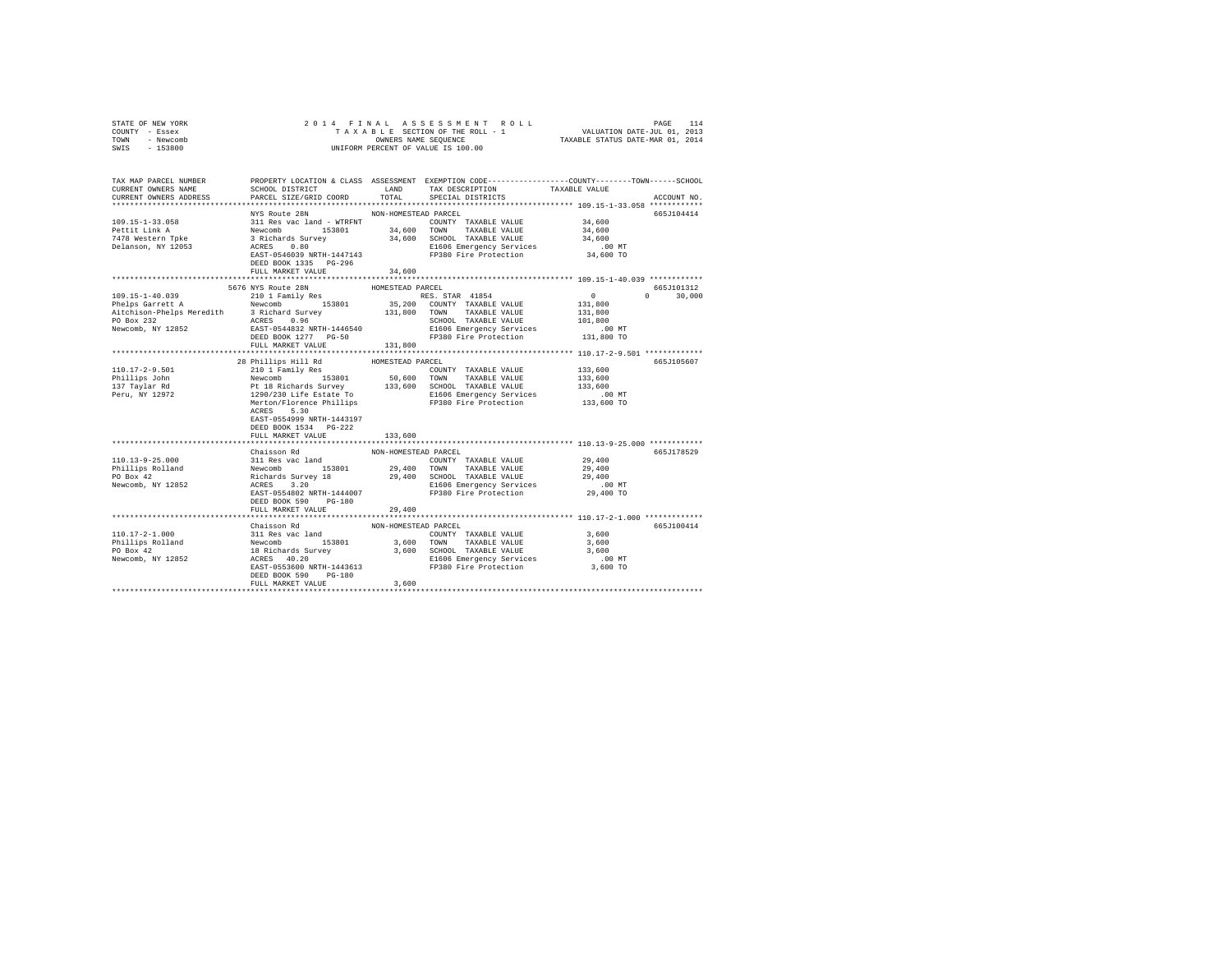| STATE OF NEW YORK<br>COUNTY - Essex<br>TOWN - Newcomb<br>SWIS - 153800                           |                                                                                                                                                                              |                                | 2014 FINAL ASSESSMENT ROLL<br>UNIFORM PERCENT OF VALUE IS 100.00                                                                                               |                                                        |                                                            |
|--------------------------------------------------------------------------------------------------|------------------------------------------------------------------------------------------------------------------------------------------------------------------------------|--------------------------------|----------------------------------------------------------------------------------------------------------------------------------------------------------------|--------------------------------------------------------|------------------------------------------------------------|
| TAX MAP PARCEL NUMBER<br>CURRENT OWNERS NAME<br>CURRENT OWNERS ADDRESS                           | SCHOOL DISTRICT<br>PARCEL SIZE/GRID COORD                                                                                                                                    | TOTAL                          | PROPERTY LOCATION & CLASS ASSESSMENT EXEMPTION CODE---------------COUNTY-------TOWN------SCHOOL<br>LAND TAX DESCRIPTION<br>SPECIAL DISTRICTS                   | TAXABLE VALUE                                          | ACCOUNT NO.                                                |
| 110.17-2-7.110                                                                                   | Chaisson Rd<br>314 Rural vac<10<br>DEED BOOK 1122 PG-68<br>FULL MARKET VALUE                                                                                                 | NON-HOMESTEAD PARCEL<br>34,900 | COUNTY TAXABLE VALUE<br>E1606 Emergency Services                                                                                                               | 34,900<br>34,900<br>34,900<br>$.00$ MT<br>34,900 TO    | 665J105609                                                 |
|                                                                                                  |                                                                                                                                                                              |                                |                                                                                                                                                                |                                                        |                                                            |
| $110.17 - 2 - 45.000$                                                                            | 80 Chaisson Rd<br>210 1 Family Res                                                                                                                                           | HOMESTEAD PARCEL               | VET COM C 41132                                                                                                                                                | 25,000                                                 | 665J105605<br>$\begin{array}{ccc}\n0 & & & 0\n\end{array}$ |
| Phillips Rolland G Jr Newcomb                                                                    | 153801                                                                                                                                                                       |                                | 39,400 VET COM T 41133                                                                                                                                         | $0 \t 35,000$                                          | $\sim$ 0                                                   |
| PO Box 42                                                                                        | 18 Richards Survey                                                                                                                                                           |                                | 140,000 SR STAR 41834                                                                                                                                          |                                                        | 64,200                                                     |
| Newcomb, NY 12852                                                                                | Pt D Map #1843<br>ACRES 2.01<br>EAST-0554175 NRTH-1443137<br>DEED BOOK 605 PG-182<br>FULL MARKET VALUE                                                                       |                                | COUNTY TAXABLE VALUE<br><b>TOWN</b><br>TAXABLE VALUE<br>FUTH MANAGE VALUE<br>SCHOOL TAXABLE VALUE<br>E1606 Emergency Services<br>140,000 FP380 Fire Protection | 115,000<br>105,000<br>75,800<br>$.00$ MT<br>140,000 TO |                                                            |
|                                                                                                  |                                                                                                                                                                              |                                |                                                                                                                                                                |                                                        |                                                            |
| $120.17 - 2 - 28.000$<br>Piel Robert J<br>Piel Linda J<br>148 E Hill Rd<br>Middleburgh, NY 12122 | 14 Pinney Ln<br>41 & 42 T&c Twp 18 162,600 SCHOOL TAXABLE VALUE<br>Goodnow Flow Subd<br>Lot 79<br>Lot 79<br>ACRES 0.90<br>EAST-0530891 NRTH-1426778<br>DEED BOOK 1216 PG-131 | HOMESTEAD PARCEL               | COUNTY TAXABLE VALUE 162,600<br>TAXABLE VALUE<br>E1606 Emergency Services<br>FP380 Fire Protection                                                             | 162,600<br>162,600<br>.00 MT<br>162,600 TO             | 665J101207                                                 |
|                                                                                                  | FULL MARKET VALUE                                                                                                                                                            | 162,600                        |                                                                                                                                                                |                                                        |                                                            |
| 120.17-2-29.000                                                                                  | Goodnow Flow Rd MOMESTEAD PARCEL<br>$\begin{tabular}{lllllllllll} 312\text{ Vac } \text{w/imprv} & - \text{WTRENT} \\ \text{Newcomb} & 153801 & 110.000 \end{tabular}$       |                                | COUNTY TAXABLE VALUE                                                                                                                                           | 123, 100                                               | 665J101206                                                 |
| Piel Robert J<br>Piel Linda J<br>148 E Hill Rd<br>Middleburgh, NY 12122                          | 41 & 42 T&C Twp 18<br>Goodnow Flow Subd<br>Lot 78<br>Lot 78<br>ACRES<br>0.90<br>EAST-0530994 NRTH-1426811<br>DEED BOOK 1216 PG-131<br>FULL MARKET VALUE                      | 123,100                        | 153801 118,900 TOWN TAXABLE VALUE<br>123,100 SCHOOL TAXABLE VALUE<br>E1606 Emergency Services<br>FP380 Fire Protection<br>FP380 Fire Protection                | 123,100<br>123,100<br>.00 MT<br>123,100 TO             |                                                            |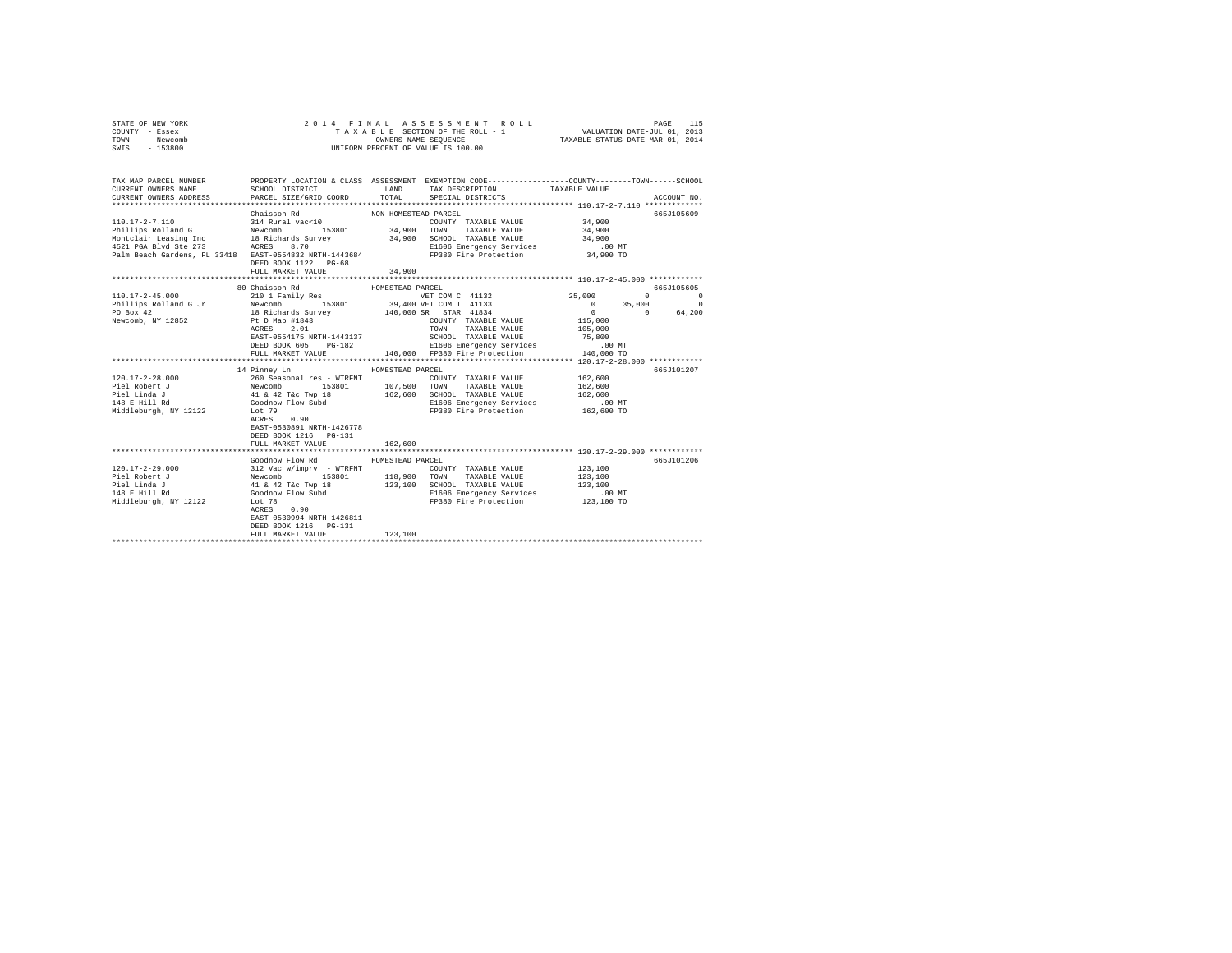| COUNTY - Essex<br>TOWN<br>- Newcomb<br>$-153800$<br>SWIS                                                 |                                                                                                                                                                                                                                                                                                                                            |                             | UNIFORM PERCENT OF VALUE IS 100.00                                                                                                            |                                                       |               |
|----------------------------------------------------------------------------------------------------------|--------------------------------------------------------------------------------------------------------------------------------------------------------------------------------------------------------------------------------------------------------------------------------------------------------------------------------------------|-----------------------------|-----------------------------------------------------------------------------------------------------------------------------------------------|-------------------------------------------------------|---------------|
| TAX MAP PARCEL NUMBER<br>CURRENT OWNERS NAME<br>CURRENT OWNERS ADDRESS                                   | PROPERTY LOCATION & CLASS ASSESSMENT EXEMPTION CODE----------------COUNTY-------TOWN------SCHOOL<br>SCHOOL DISTRICT<br>PARCEL SIZE/GRID COORD                                                                                                                                                                                              | TOTAL                       | LAND TAX DESCRIPTION<br>SPECIAL DISTRICTS                                                                                                     | TAXABLE VALUE                                         | ACCOUNT NO.   |
|                                                                                                          | 38 Perch Pond Ln                                                                                                                                                                                                                                                                                                                           | HOMESTEAD PARCEL            |                                                                                                                                               |                                                       | 665J185004    |
| $110. -3 - 5.000$<br>Piper Roger<br>Piper Drusilla A<br>PO Box 58<br>Minerva, NY 12852                   | 2010 1 Pamily Res 153801<br>162801 1992 101 1994<br>163801 164,000 COUNTY TAXABLE VALUE<br>164,000 COUNTY TAXABLE VALUE<br>164,5ac<br>164.5ac<br>270,400 TOWN TAXABLE VALUE<br>270,400 TOWN TAXABLE VALUE<br>2825T-0576614 NRTH-1444800 21606<br>DEED BOOK 1182 PG-84                                                                      |                             | SCHOOL TAXABLE VALUE<br>E1606 Emergency Services .00 MT<br>FP380 Fire Protection 270,400 TO                                                   | 0<br>270,400<br>270,400<br>240,400                    | $0 \t 30,000$ |
|                                                                                                          | FULL MARKET VALUE                                                                                                                                                                                                                                                                                                                          | 270,400                     |                                                                                                                                               |                                                       |               |
| 120.13-1-20.100<br>Pipitone Jason<br>Pipitone Christopher<br>572 Milton Toke<br>Highland, NY 12528       | Goodnow Flow Rd<br>25 T&c Twp 18<br>Goodnow Flow Subd<br>Lot 206 (East Half)<br>ACRES 0.50<br>EAST-0530227 NRTH-1428489<br>DEED BOOK 1605 PG-240<br>FULL MARKET VALUE                                                                                                                                                                      | HOMESTEAD PARCEL<br>53,800  | COUNTY TAXABLE VALUE<br>53,800 SCHOOL TAXABLE VALUE<br>E1606 Emergency Services<br>FP380 Fire Protection                                      | 53,800<br>53,800<br>53,800<br>.00 MT<br>53,800 TO     | 665J106310    |
|                                                                                                          | 163 Woodys Rd                                                                                                                                                                                                                                                                                                                              | HOMESTEAD PARCEL            |                                                                                                                                               |                                                       | 665J101507    |
| $120.13 - 1 - 21.000$<br>Pipitone Jason<br>Pipitone Christopher<br>572 Milton Tpke<br>Highland, NY 12528 | $\begin{tabular}{lllllllll} 260\text{ Seasonal res} & - \text{WTRFNT} \\ \text{Newcomb} & 153801 & 70,700 \\ 25\text{e}42 \text{ T}\text{sC Twp} & 18 & 154,400 \\ \end{tabular}$<br>Goodnow Flow Subd<br>Lot 205<br>$\frac{\text{Lot} 205}{\text{ACRES}}$ 0.70<br>EAST-0530316 NRTH-1428478<br>DEED BOOK 1605 PG-240<br>FULL MARKET VALUE | 154,400                     | COUNTY TAXABLE VALUE<br>TOWN TAXABLE VALUE<br>154,400 SCHOOL TAXABLE VALUE<br>E1606 Emergency Services<br>FP380 Fire Protection               | 154,400<br>154,400<br>154,400<br>.00 MT<br>154,400 TO |               |
|                                                                                                          |                                                                                                                                                                                                                                                                                                                                            |                             |                                                                                                                                               |                                                       |               |
| $120.18 - 2 - 36.000$<br>Plauth Lorraine W<br>5661 Gardner Rd<br>Altamont, NY 12009                      | 1236 Goodnow Flow Rd<br>260 Seasonal res - WTRFNT<br>Newcomb 153801 116,100<br>46 T&c Twp 18<br>Goodnow Flow Subd<br>Lot 13 1.4Ac<br>ACRES 1.20<br>EAST-0537403 NRTH-1425578<br>DEED BOOK 1277 PG-344<br>FULL MARKET VALUE                                                                                                                 | HOMESTEAD PARCEL<br>150,700 | COUNTY TAXABLE VALUE<br>TOWN<br>TAXABLE VALUE<br>150,700 SCHOOL TAXABLE VALUE<br>E1606 Emergency Services<br>FP380 Fire Protection 150,700 TO | 150,700<br>150,700<br>150,700<br>$.00$ MT             | 665J105904    |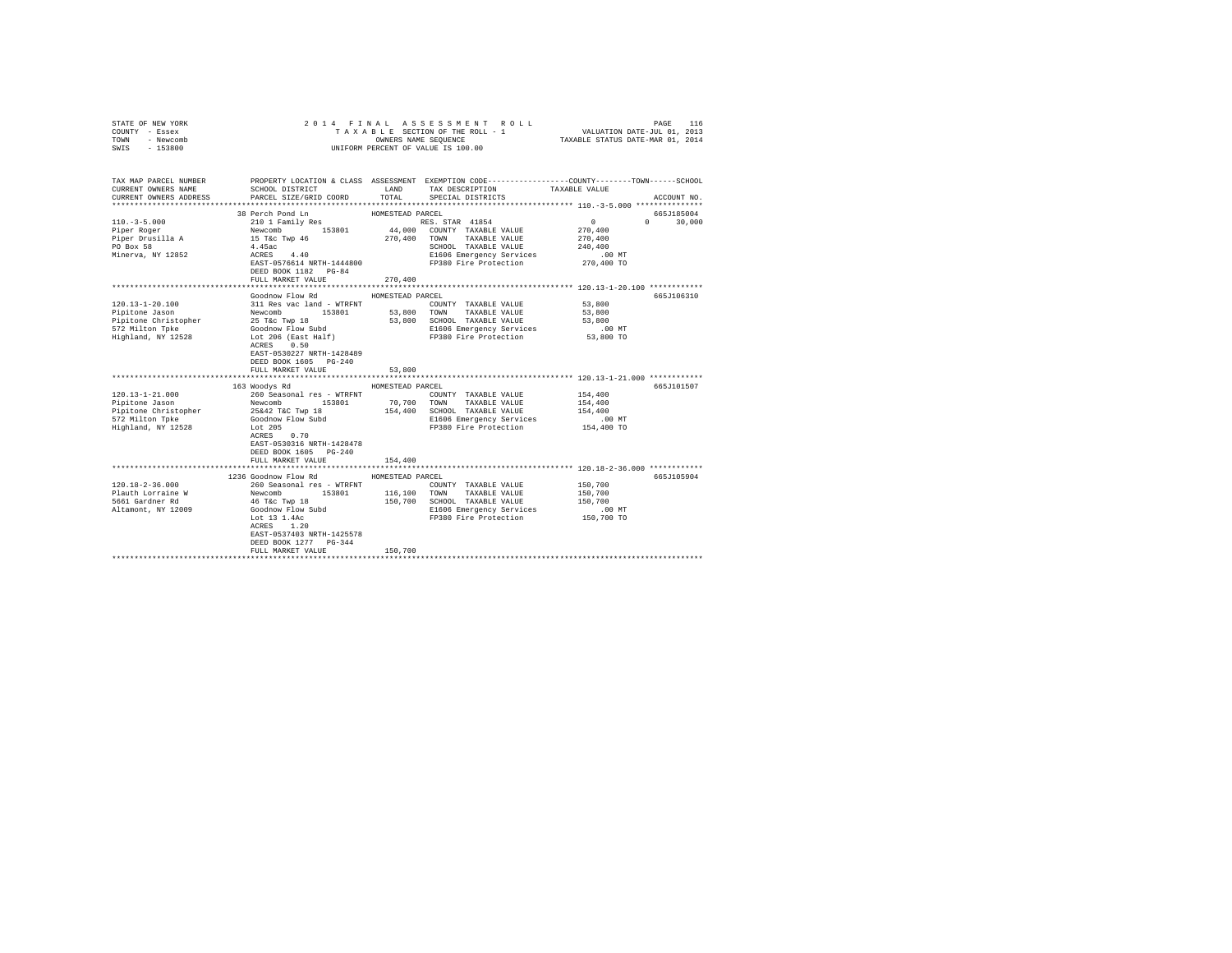| COUNTY - Essex<br>TOWN<br>- Newcomb                   |                                                                | OWNERS NAME SEQUENCE | TAXABLE SECTION OF THE ROLL - 1                                                                 | VALUATION DATE-JUL 01, 2013<br>TAXABLE STATUS DATE-MAR 01, 2014 |             |
|-------------------------------------------------------|----------------------------------------------------------------|----------------------|-------------------------------------------------------------------------------------------------|-----------------------------------------------------------------|-------------|
| SWIS<br>$-153800$                                     |                                                                |                      | UNIFORM PERCENT OF VALUE IS 100.00                                                              |                                                                 |             |
|                                                       |                                                                |                      |                                                                                                 |                                                                 |             |
| TAX MAP PARCEL NUMBER                                 |                                                                |                      | PROPERTY LOCATION & CLASS ASSESSMENT EXEMPTION CODE---------------COUNTY-------TOWN------SCHOOL |                                                                 |             |
| CURRENT OWNERS NAME                                   | SCHOOL DISTRICT                                                |                      | LAND TAX DESCRIPTION                                                                            | TAXABLE VALUE                                                   |             |
| CURRENT OWNERS ADDRESS                                | PARCEL SIZE/GRID COORD                                         | TOTAL                | SPECIAL DISTRICTS                                                                               |                                                                 | ACCOUNT NO. |
|                                                       |                                                                |                      |                                                                                                 |                                                                 |             |
|                                                       | Goodnow Flow Rd                                                | HOMESTEAD PARCEL     |                                                                                                 |                                                                 | 665J106708  |
| $120.13 - 1 - 27.000$                                 | 311 Res vac land - WTRFNT                                      |                      | COUNTY TAXABLE VALUE                                                                            | 106,300                                                         |             |
| Pliquett Sebastian                                    | Newcomb 153801                                                 | 106,300              | TOWN TAXABLE VALUE                                                                              | 106,300                                                         |             |
| Pliquett Judy                                         | 42 T&C Twp 18                                                  |                      | 106,300 SCHOOL TAXABLE VALUE                                                                    | 106,300                                                         |             |
| Lenbachstr 9<br>D-42579 Heiligenhaus, Germany Lot 200 | Goodnow Flow Subd                                              |                      | E1606 Emergency Services<br>FP380 Fire Protection                                               | $.00$ MT<br>106,300 TO                                          |             |
|                                                       | $ACRES$ 0.70                                                   |                      |                                                                                                 |                                                                 |             |
|                                                       | EAST-0530794 NRTH-1428373                                      |                      |                                                                                                 |                                                                 |             |
|                                                       | DEED BOOK 720 PG-128                                           |                      |                                                                                                 |                                                                 |             |
|                                                       | FULL MARKET VALUE                                              | 106,300              |                                                                                                 |                                                                 |             |
|                                                       |                                                                |                      | ********************************* 120.13-1-28.000 ************                                  |                                                                 |             |
|                                                       | 16 High Ledge Ln                                               | HOMESTEAD PARCEL     |                                                                                                 |                                                                 | 665J105801  |
| $120.13 - 1 - 28.000$                                 | 260 Seasonal res - WTRFNT                                      |                      | COUNTY TAXABLE VALUE                                                                            | 150,300                                                         |             |
| Pliquett Sebastian                                    | Newcomb 153801                                                 |                      | 106,900 TOWN TAXABLE VALUE                                                                      | 150,300                                                         |             |
| Pliquett Judy                                         | 42 T&c Twp 18                                                  |                      | 150,300 SCHOOL TAXABLE VALUE                                                                    | 150,300                                                         |             |
| Lenbachstr 9                                          | Goodnow Flow Subd                                              |                      | E1606 Emergency Services                                                                        | $.00$ MT                                                        |             |
| D-42579 Heiligenhaus, Germany Lot #199                |                                                                |                      | FP380 Fire Protection                                                                           | 150,300 TO                                                      |             |
|                                                       | ACRES 0.60                                                     |                      |                                                                                                 |                                                                 |             |
|                                                       | EAST-0530894 NRTH-1428371                                      |                      |                                                                                                 |                                                                 |             |
|                                                       | DEED BOOK 697 PG-041                                           | 150,300              |                                                                                                 |                                                                 |             |
|                                                       | FULL MARKET VALUE                                              |                      |                                                                                                 |                                                                 |             |
|                                                       | 1862 Goodnow Flow Rd                                           | HOMESTEAD PARCEL     |                                                                                                 |                                                                 | 665J101413  |
| $119.20 - 3 - 3.000$                                  | 271 Mfg housings - WTRFNT                                      |                      | COUNTY TAXABLE VALUE                                                                            | 155,900                                                         |             |
| Pogoda Christopher                                    | Newcomb<br>153801                                              |                      | 133,700 TOWN TAXABLE VALUE                                                                      | 155,900                                                         |             |
|                                                       | 27 T&c Twp 18                                                  |                      | 155,900 SCHOOL TAXABLE VALUE                                                                    | 155,900                                                         |             |
| Mayor Paul<br>279 Rabie Rd                            | Goodnow Flow Subd                                              |                      | E1606 Emergency Services                                                                        | .00 MT                                                          |             |
| Averill Park, NY 12018                                | Lot 345 1.2Ac                                                  |                      | FP380 Fire Protection                                                                           | 155,900 TO                                                      |             |
|                                                       | ACRES 1.50                                                     |                      |                                                                                                 |                                                                 |             |
|                                                       | EAST-0524972 NRTH-1426631                                      |                      |                                                                                                 |                                                                 |             |
|                                                       | DEED BOOK 1239 PG-304                                          |                      |                                                                                                 |                                                                 |             |
|                                                       | FULL MARKET VALUE                                              | 155,900              |                                                                                                 |                                                                 |             |
|                                                       |                                                                |                      |                                                                                                 |                                                                 |             |
|                                                       | Goodnow Flow Rd                                                | HOMESTEAD PARCEL     |                                                                                                 |                                                                 | 665J105701  |
| $120.13 - 1 - 14.000$                                 |                                                                |                      | COUNTY TAXABLE VALUE<br>105,800 TOWN TAXABLE VALUE                                              | 106,600                                                         |             |
| Pohl Margaret<br>16 Heritage Pkwy                     | 312 Vac w/imprv - WTRFNT<br>Newcomb 153801<br>25&26 T&c Twp 18 |                      | 106,600 SCHOOL TAXABLE VALUE                                                                    | 106,600<br>106,600                                              |             |
| Scotia, NY 12302                                      |                                                                |                      | E1606 Emergency Services                                                                        | $.00$ MT                                                        |             |
|                                                       | Goodnow Flow Subd                                              |                      | FP380 Fire Protection                                                                           | 106,600 TO                                                      |             |
|                                                       | $ACRES$ 0.94                                                   |                      |                                                                                                 |                                                                 |             |
|                                                       | EAST-0529612 NRTH-1428589                                      |                      |                                                                                                 |                                                                 |             |
|                                                       | DEED BOOK 1621 PG-22                                           |                      |                                                                                                 |                                                                 |             |
|                                                       | FULL MARKET VALUE                                              | 106,600              |                                                                                                 |                                                                 |             |
|                                                       |                                                                |                      |                                                                                                 |                                                                 |             |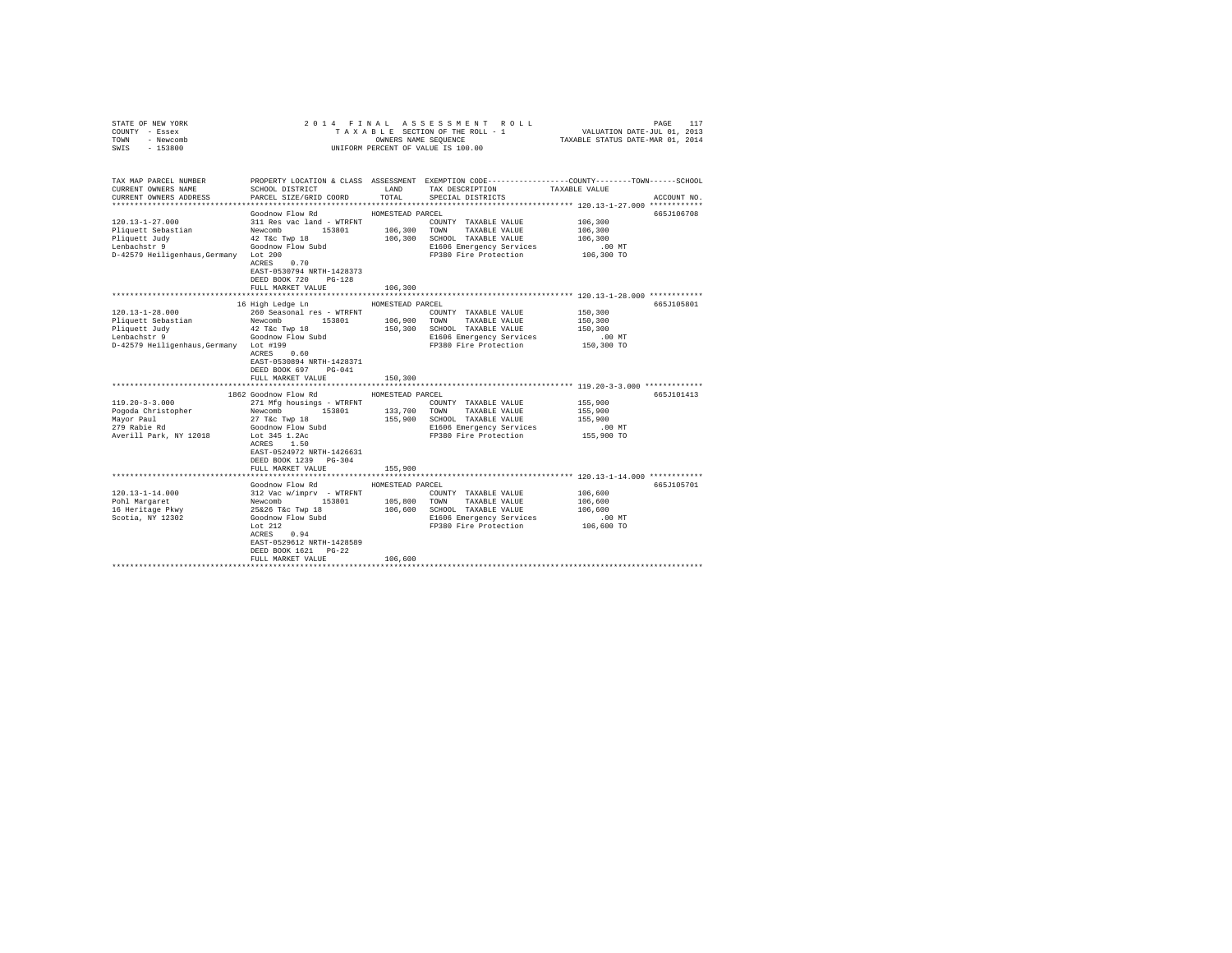| COUNTY - Essex<br>- Newcomb<br>TOWN<br>SWIS - 153800                                                                                                    |                                                                                                                                                                                                                                                                                                  |                             | UNIFORM PERCENT OF VALUE IS 100.00                                                                                                                                                                                          |                                                                                     |                          |
|---------------------------------------------------------------------------------------------------------------------------------------------------------|--------------------------------------------------------------------------------------------------------------------------------------------------------------------------------------------------------------------------------------------------------------------------------------------------|-----------------------------|-----------------------------------------------------------------------------------------------------------------------------------------------------------------------------------------------------------------------------|-------------------------------------------------------------------------------------|--------------------------|
| TAX MAP PARCEL NUMBER<br>CURRENT OWNERS NAME<br>CURRENT OWNERS ADDRESS                                                                                  | SCHOOL DISTRICT<br>PARCEL SIZE/GRID COORD                                                                                                                                                                                                                                                        | TOTAL                       | PROPERTY LOCATION & CLASS ASSESSMENT EXEMPTION CODE----------------COUNTY-------TOWN------SCHOOL<br>LAND TAX DESCRIPTION<br>SPECIAL DISTRICTS                                                                               | TAXABLE VALUE                                                                       | ACCOUNT NO.              |
| $120.13 - 1 - 15.000$<br>Pohl Margaret<br>16 Heritage Pkwy<br>Scotia, NY 12302                                                                          | Goodnow Flow Rd MOMESTEAD PARCEL<br>Goodnow Flow Subd<br>Lot $211$<br>ACRES 0.97<br>EAST-0529709 NRTH-1428571<br>DEED BOOK 1621 PG-25<br>FULL MARKET VALUE                                                                                                                                       | 107,600                     | E1606 Emergency Services<br>FP380 Fire Protection                                                                                                                                                                           | 107,600<br>107,600<br>107,600<br>$.00$ MT<br>107,600 TO                             | 665J105615               |
|                                                                                                                                                         |                                                                                                                                                                                                                                                                                                  |                             | ********************************** 120.13-1-16.000 ************                                                                                                                                                             |                                                                                     |                          |
| $120.13 - 1 - 16.000$<br>Pohl Nancy<br>Pohl Raymond<br>2126 Cook Rd<br>Ballston Lake, NY 12019<br>$119.20 - 3 - 9.111$<br>Pollock Brad<br>Seeley Darrin | 183 Woodys Rd<br>260 Seasonal res - WTRFNT<br>Newcomb 153801<br>25&26 T&c Twp 18<br>Goodnow Flow Subd<br>Lot 210<br>ACRES 0.90<br>EAST-0529817 NRTH-1428560<br>DEED BOOK 878 PG-165<br>FULL MARKET VALUE<br>1816 Goodnow Flow Rd MOMESTEAD PARCEL<br>311 Res vac land - WTRFNT<br>Newcomb 153801 | HOMESTEAD PARCEL<br>110,800 | COUNTY TAXABLE VALUE<br>105,800 TOWN TAXABLE VALUE<br>110,800 SCHOOL TAXABLE VALUE<br>E1606 Emergency Services<br>FP380 Fire Protection<br>COUNTY TAXABLE VALUE<br>56,000 TOWN TAXABLE VALUE<br>56,000 SCHOOL TAXABLE VALUE | 110,800<br>110,800<br>110,800<br>.00 MT<br>110,800 TO<br>56,000<br>56,000<br>56,000 | 665J105606<br>665J105315 |
| <b>Deter Darrin</b><br>98 Rockledge Ln<br>Saranac Lake, NY 12983                                                                                        | 27 T&c Twp 18<br>Goodnow Floor Subd<br>Lot 113&114<br>ACRES 3.69<br>EAST-0525092 NRTH-1425342<br>DEED BOOK 1528 PG-251<br>FULL MARKET VALUE                                                                                                                                                      | 56,000                      | E1606 Emergency Services<br>FP380 Fire Protection                                                                                                                                                                           | $.00$ MT<br>56,000 TO                                                               |                          |
|                                                                                                                                                         |                                                                                                                                                                                                                                                                                                  |                             |                                                                                                                                                                                                                             |                                                                                     |                          |
| $120.18 - 1 - 15.000$<br>Pollock Donald<br>c/o Marybeth Stoddard<br>276 Boght Rd<br>Watervliet, NY 12189                                                | 1084 Goodnow Flow Rd<br>260 Seasonal res - WTRFNT<br>Newcomb 153801<br>46 T&C Twp 18<br>Goodnow Flow Subd<br>Lot 138<br>ACRES 0.50<br>Lot 138<br>EAST-0537419 NRTH-1427411<br>DEED BOOK 453 PG-480<br>FULL MARKET VALUE                                                                          | HOMESTEAD PARCEL<br>129,600 | COUNTY TAXABLE VALUE<br>107,500 TOWN TAXABLE VALUE<br>129,600 SCHOOL TAXABLE VALUE<br>E1606 Emergency Services<br>FP380 Fire Protection 129,600 TO                                                                          | 129,600<br>129,600<br>129,600<br>.00 MT                                             | 665J105702               |
|                                                                                                                                                         |                                                                                                                                                                                                                                                                                                  |                             |                                                                                                                                                                                                                             |                                                                                     |                          |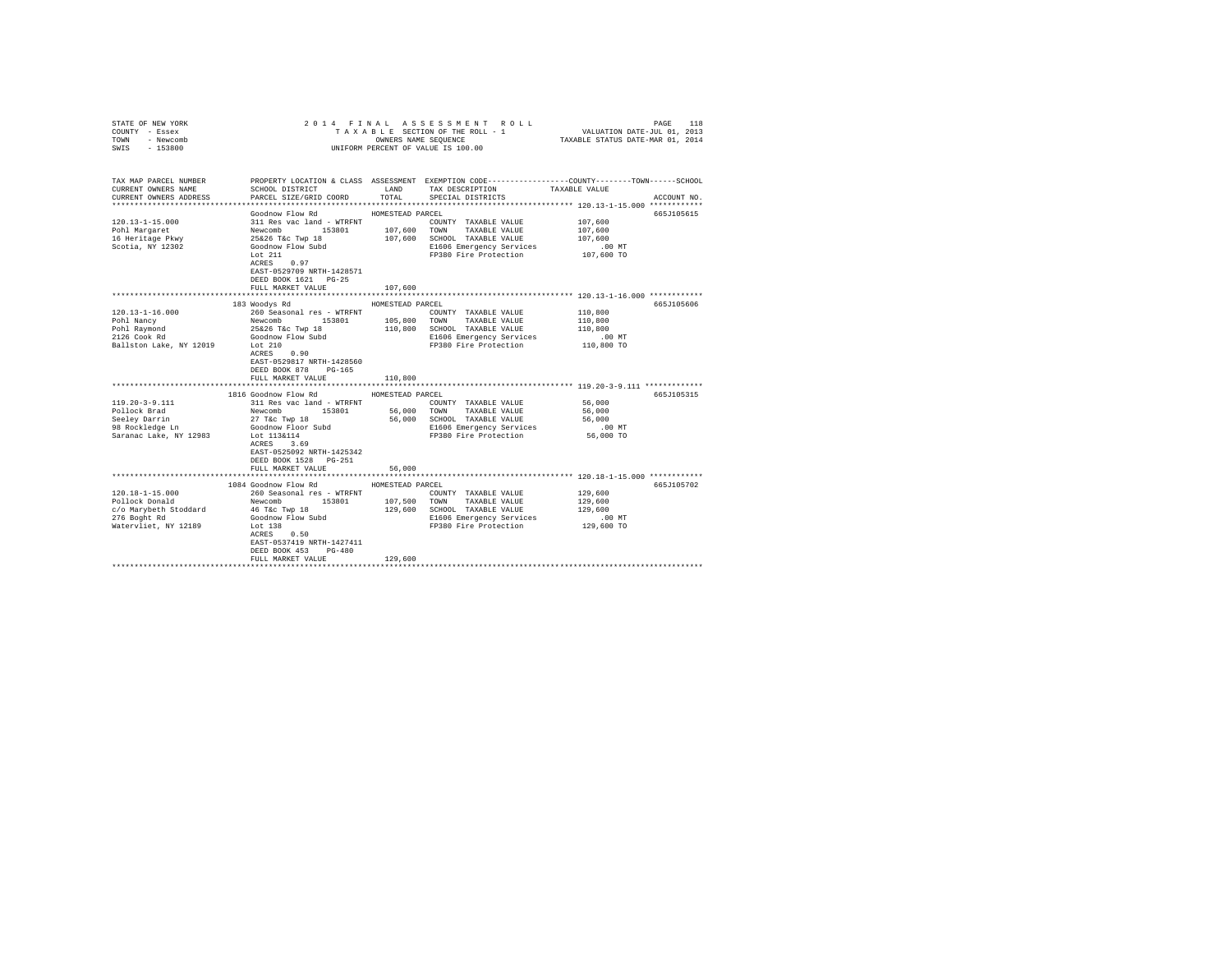| STATE OF NEW YORK<br>COUNTY - Essex          |                                                                                        |                  | 2014 FINAL ASSESSMENT ROLL<br>TAXABLE SECTION OF THE ROLL - 1 | 119<br>PAGE<br>VALUATION DATE-JUL 01, 2013<br>TAXABLE STATUS DATE-MAR 01, 2014                                   |
|----------------------------------------------|----------------------------------------------------------------------------------------|------------------|---------------------------------------------------------------|------------------------------------------------------------------------------------------------------------------|
| TOWN<br>- Newcomb                            |                                                                                        |                  | OWNERS NAME SEQUENCE                                          |                                                                                                                  |
| $-153800$<br>SWIS                            |                                                                                        |                  | UNIFORM PERCENT OF VALUE IS 100.00                            |                                                                                                                  |
|                                              |                                                                                        |                  |                                                               |                                                                                                                  |
| TAX MAP PARCEL NUMBER<br>CURRENT OWNERS NAME | SCHOOL DISTRICT TAND TAX DESCRIPTION                                                   |                  |                                                               | PROPERTY LOCATION & CLASS ASSESSMENT EXEMPTION CODE---------------COUNTY-------TOWN------SCHOOL<br>TAXABLE VALUE |
| CURRENT OWNERS ADDRESS                       | PARCEL SIZE/GRID COORD TOTAL SPECIAL DISTRICTS                                         |                  |                                                               | ACCOUNT NO.                                                                                                      |
|                                              |                                                                                        |                  |                                                               |                                                                                                                  |
|                                              | 1060 Goodnow Flow Rd                                                                   | HOMESTEAD PARCEL |                                                               | 665J106312                                                                                                       |
| 120.18-1-10.000                              | 210 1 Family Res - WTRFNT                                                              |                  | COUNTY TAXABLE VALUE                                          | 267,600                                                                                                          |
| Pollock Joseph                               | Newcomb 153801 98,500 TOWN TAXABLE VALUE<br>46 T&c Twp 18 267,600 SCHOOL TAXABLE VALUE |                  |                                                               | 267,600                                                                                                          |
| Pollock Christine                            | 46 T&C Twp 18                                                                          |                  |                                                               | 267,600                                                                                                          |
| 2 Windrose Way                               |                                                                                        |                  | E1606 Emergency Services                                      | $.00$ MT                                                                                                         |
| Waterliet, NY 12189                          | Goodnow Flow Subd<br>Lot 143 Bldg 1 & 2                                                |                  | FP380 Fire Protection 267,600 TO                              |                                                                                                                  |
|                                              | ACRES 0.70                                                                             |                  |                                                               |                                                                                                                  |
|                                              | EAST-0536965 NRTH-1427618                                                              |                  |                                                               |                                                                                                                  |
|                                              | DEED BOOK 857 PG-211<br>FULL MARKET VALUE                                              | 267,600          |                                                               |                                                                                                                  |
|                                              |                                                                                        |                  |                                                               | ***************************** 119.20-3-1.000 *************                                                       |
|                                              | 1874 Goodnow Flow Rd                                                                   | HOMESTEAD PARCEL |                                                               | 665J105703                                                                                                       |
| $119.20 - 3 - 1.000$                         | 260 Seasonal res - WTRFNT                                                              |                  | COUNTY TAXABLE VALUE                                          | 226,200                                                                                                          |
| Pollock Richard S                            | Newcomb 153801                                                                         |                  | 167.600 TOWN TAXABLE VALUE                                    | 226,200                                                                                                          |
| Pollock Edwin J                              | 27 T&c Twp 18                                                                          |                  | 226,200 SCHOOL TAXABLE VALUE                                  | 226,200                                                                                                          |
| 19 Marjorie Dr                               | Goodnow Flow Subd                                                                      |                  | E1606 Emergency Services                                      | $.00$ MT                                                                                                         |
| North Branford, CT 06471                     | Lot 347 1.3Ac                                                                          |                  | FP380 Fire Protection                                         | 226,200 TO                                                                                                       |
|                                              | ACRES 2.00                                                                             |                  |                                                               |                                                                                                                  |
|                                              | EAST-0524683 NRTH-1426682                                                              |                  |                                                               |                                                                                                                  |
|                                              | DEED BOOK 1561 PG-296                                                                  |                  |                                                               |                                                                                                                  |
|                                              | FULL MARKET VALUE                                                                      | 226,200          |                                                               |                                                                                                                  |
|                                              |                                                                                        |                  |                                                               |                                                                                                                  |
|                                              | 1402 Goodnow Flow Rd MOMESTEAD PARCEL                                                  |                  |                                                               | 665J106403                                                                                                       |
| $120.17 - 2 - 2.001$                         | 260 Seasonal res - WTRFNT                                                              |                  | COUNTY TAXABLE VALUE                                          | 131,800                                                                                                          |
| Ponemon Roberta                              | Newcomb 153801                                                                         | 106,400          | TOWN TAXABLE VALUE                                            | 131,800                                                                                                          |
| Pollock Charles                              | 42 T&c Twp 18                                                                          | 131,800          | SCHOOL TAXABLE VALUE                                          | 131,800                                                                                                          |
| 143 Orchard St<br>Delmar, NY 12054           | Goodnow Flow Subd<br>Lot 53                                                            |                  | E1606 Emergency Services<br>FP380 Fire Protection             | $.00$ MT<br>131,800 TO                                                                                           |
|                                              | ACRES 1.16                                                                             |                  |                                                               |                                                                                                                  |
|                                              | EAST-0533564 NRTH-1427040                                                              |                  |                                                               |                                                                                                                  |
|                                              | DEED BOOK 1411 PG-86                                                                   |                  |                                                               |                                                                                                                  |
|                                              | FULL MARKET VALUE                                                                      | 131,800          |                                                               |                                                                                                                  |
|                                              |                                                                                        |                  |                                                               |                                                                                                                  |
|                                              | 80 Marcy Ln                                                                            | HOMESTEAD PARCEL |                                                               | 665J104810                                                                                                       |
| $110.18 - 1 - 6.000$                         |                                                                                        |                  | COUNTY TAXABLE VALUE                                          | 76,800                                                                                                           |
| Porter Denise L                              | 210 1 Family Res<br>Newcomb 153801<br>Pt 19 Richards Survey<br>ACRES 0.70              |                  | 30,500 TOWN TAXABLE VALUE                                     | 76,800                                                                                                           |
| Marcy Ln                                     |                                                                                        |                  | 76,800 SCHOOL TAXABLE VALUE                                   | 76,800                                                                                                           |
| Newcomb, NY 12852                            |                                                                                        |                  | E1606 Emergency Services                                      | $.00$ MT                                                                                                         |
|                                              | EAST-0557986 NRTH-1442817                                                              |                  | FP380 Fire Protection                                         | 76,800 TO                                                                                                        |
|                                              | DEED BOOK 600<br>$PG-234$                                                              |                  |                                                               |                                                                                                                  |
|                                              | FULL MARKET VALUE                                                                      | 76,800           |                                                               |                                                                                                                  |
|                                              |                                                                                        |                  |                                                               |                                                                                                                  |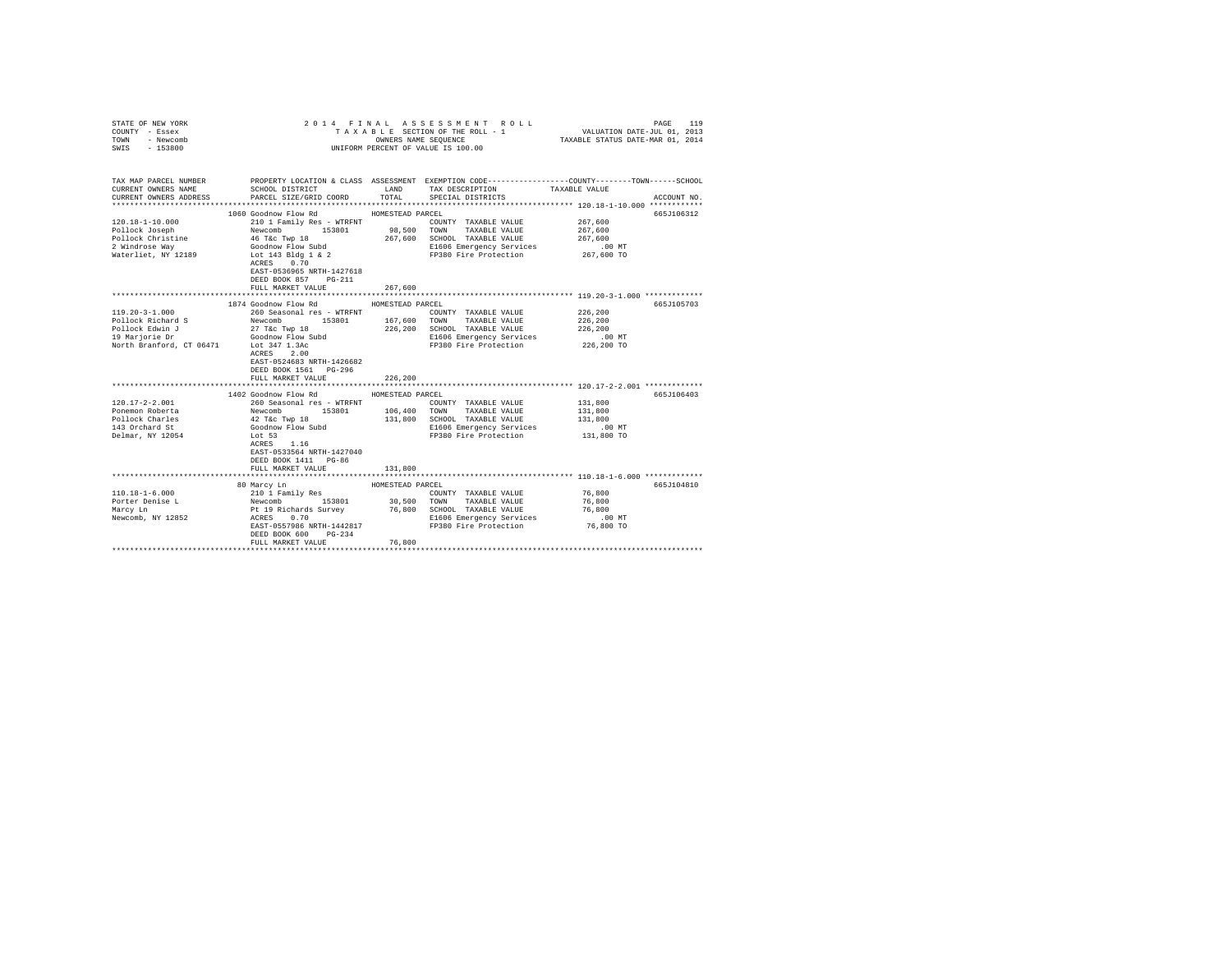|                                                                                         |                                                                                                     |                           | PAGE                                                                                                                                                                                                                                          | 120                                                                                                                                                                                                                                                                                                                                 |
|-----------------------------------------------------------------------------------------|-----------------------------------------------------------------------------------------------------|---------------------------|-----------------------------------------------------------------------------------------------------------------------------------------------------------------------------------------------------------------------------------------------|-------------------------------------------------------------------------------------------------------------------------------------------------------------------------------------------------------------------------------------------------------------------------------------------------------------------------------------|
|                                                                                         |                                                                                                     |                           | ACCOUNT NO.                                                                                                                                                                                                                                   |                                                                                                                                                                                                                                                                                                                                     |
|                                                                                         |                                                                                                     |                           | 665J186002                                                                                                                                                                                                                                    |                                                                                                                                                                                                                                                                                                                                     |
| FULL MARKET VALUE                                                                       | 83,700                                                                                              | TAXABLE VALUE             | 665J190004<br>83,700                                                                                                                                                                                                                          |                                                                                                                                                                                                                                                                                                                                     |
| ACRES 1.00<br>EAST-0526599 NRTH-1425989<br>DEED BOOK 1410 PG-191<br>FULL MARKET VALUE   | 150,200                                                                                             |                           | 665J105708<br>150,200<br>150,200<br>150,200<br>00 MT.<br>150,200 TO                                                                                                                                                                           |                                                                                                                                                                                                                                                                                                                                     |
| $ACRES$ 0.80<br>EAST-0526464 NRTH-1425949<br>DEED BOOK 1410 PG-188<br>FULL MARKET VALUE | 117,400                                                                                             |                           | 665J106205                                                                                                                                                                                                                                    |                                                                                                                                                                                                                                                                                                                                     |
|                                                                                         | 29 Lower Works Rd<br>DEED BOOK 1689 PG-113<br>1714 Goodnow Flow Rd<br>***************************** | FULL MARKET VALUE 110,000 | 2014 FINAL ASSESSMENT ROLL<br>UNIFORM PERCENT OF VALUE IS 100.00<br>HOMESTEAD PARCEL<br>11 Phillips Hill Rd MOMESTEAD PARCEL<br>210 1 Family Res COUNTY<br>Newcomb 153801 27,300 TOWN<br>HOMESTEAD PARCEL<br>Goodnow Flow Rd MOMESTEAD PARCEL | TAXABLE SECTION OF THE ROLL - 1 VALUATION DATE-JUL 01, 2013<br>OWNERS NAME SEQUENCE TAXABLE STATUS DATE-MAR 01, 2014<br>TAX MAP PARCEL NUMBER THE PROPERTY LOCATION & CLASS ASSESSMENT EXEMPTION CODE-------------COUNTY-------TOWN------SCHOOL<br>COUNTY TAXABLE VALUE 83,700<br>E1606 Emergency Services<br>FP380 Fire Protection |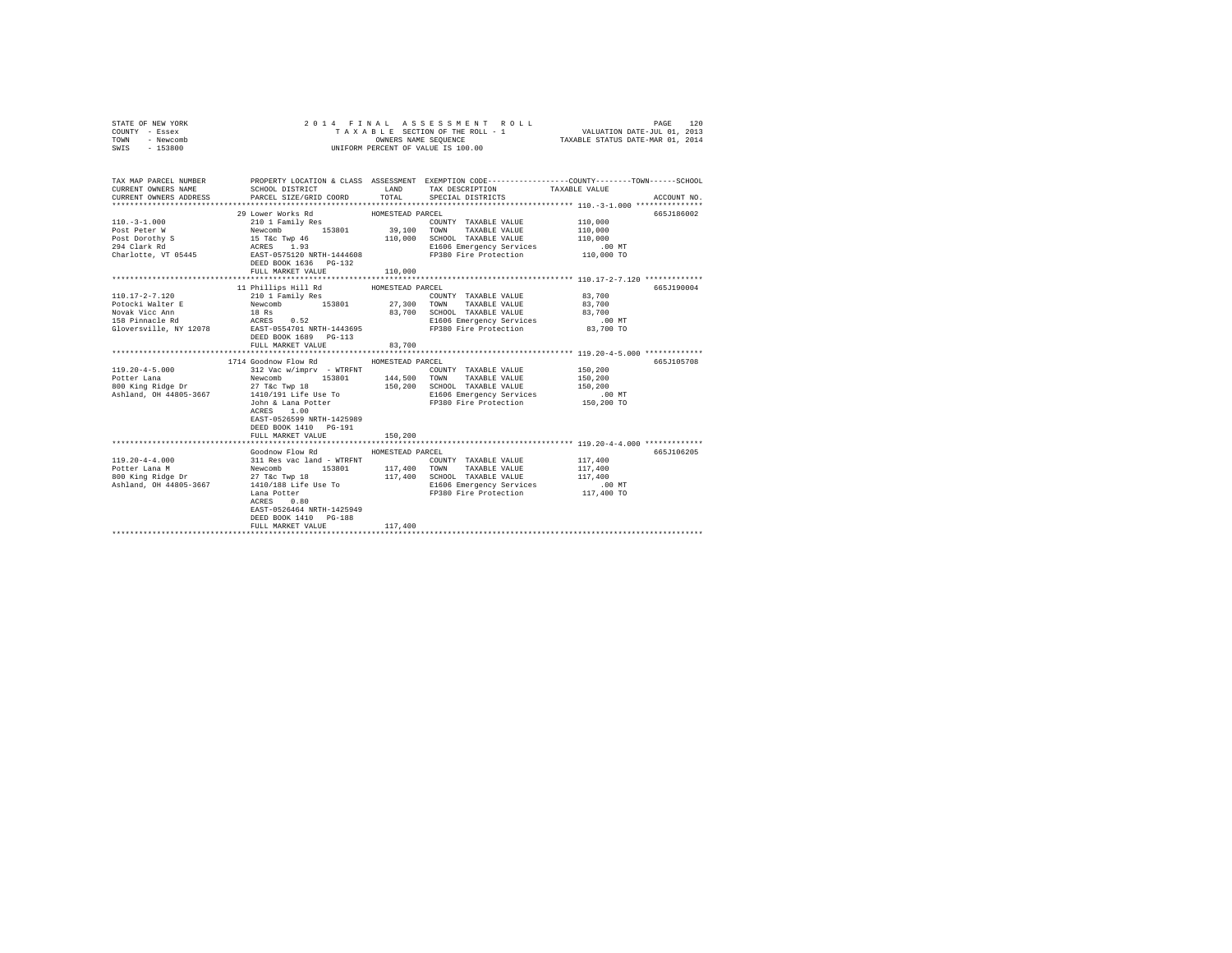| STATE OF NEW YORK<br>COUNTY - Essex<br>TOWN<br>- Newcomb<br>SWIS - 153800                                                                                              | 2014 FINAL                                                                                                                          | UNIFORM PERCENT OF VALUE IS 100.00 | ASSESSMENT ROLL                                                         |                              | PAGE        | 121         |
|------------------------------------------------------------------------------------------------------------------------------------------------------------------------|-------------------------------------------------------------------------------------------------------------------------------------|------------------------------------|-------------------------------------------------------------------------|------------------------------|-------------|-------------|
| TAX MAP PARCEL NUMBER PROPERTY LOCATION & CLASS ASSESSMENT EXEMPTION CODE---------------COUNTY-------TOWN------SCHOOL<br>CURRENT OWNERS NAME<br>CURRENT OWNERS ADDRESS | SCHOOL DISTRICT LAND<br>PARCEL SIZE/GRID COORD                                                                                      | TOTAL                              | TAX DESCRIPTION TAXABLE VALUE<br>SPECIAL DISTRICTS                      |                              |             | ACCOUNT NO. |
|                                                                                                                                                                        | 77 Marcy Ln                                                                                                                         | HOMESTEAD PARCEL                   |                                                                         |                              | 665.T103811 |             |
| 110.17-3-17.000<br>Poulin Gene<br>27 Sanford Ln                                                                                                                        | 210 1 Family Res<br>Newcomb 153801 28,700<br>Pt 5 Thorns Survey 89,400<br>Winebrook Hills Lot 6 89,400                              |                                    | RES. STAR 41854<br>28,700 COUNTY TAXABLE VALUE<br>TAXABLE VALUE<br>TOWN | $\sim$ 0<br>89,400<br>89,400 | $\Omega$    | 30,000      |
| Newcomb, NY 12852                                                                                                                                                      | ACRES 0.60<br>ACRES 0.60 EMergency Services<br>EAST-0557810 NRTH-1442601 FP380 Fire Protection                                      |                                    | SCHOOL TAXABLE VALUE                                                    | 59,400<br>$.00$ MT           |             |             |
|                                                                                                                                                                        | DEED BOOK 1470 PG-191<br>FULL MARKET VALUE                                                                                          | 89,400                             |                                                                         | 89,400 TO                    |             |             |
|                                                                                                                                                                        |                                                                                                                                     |                                    |                                                                         |                              |             |             |
|                                                                                                                                                                        | 27 Sanford Ln                                                                                                                       | HOMESTEAD PARCEL                   |                                                                         |                              |             | 665J104804  |
| 110.18-4-12.033                                                                                                                                                        | 210 1 Family Res                                                                                                                    |                                    | COUNTY TAXABLE VALUE                                                    | 96,900                       |             |             |
| Poulin Luc J                                                                                                                                                           |                                                                                                                                     |                                    | TOWN<br>TAXABLE VALUE                                                   | 96,900                       |             |             |
|                                                                                                                                                                        |                                                                                                                                     |                                    | SCHOOL TAXABLE VALUE                                                    | 96,900                       |             |             |
| Poulin Susan<br>27 Sanford Ln                                                                                                                                          |                                                                                                                                     |                                    | E1606 Emergency Services                                                | $.00$ MT                     |             |             |
| Newcomb, NY 12852                                                                                                                                                      | Newcomb 153801 36,000<br>Pt 465 Thorns Survey 96,900<br>ACRES 1.02<br>EAST-0559521 NRTH-1441206<br>DEED BOOK 983<br>$PG-53$         |                                    | FP380 Fire Protection                                                   | $96,900$ TO                  |             |             |
|                                                                                                                                                                        | FULL MARKET VALUE<br>**************************                                                                                     | 96,900<br>**************           | ********************************** 110.18-4-7.006 **************        |                              |             |             |
|                                                                                                                                                                        | 47 Sanford Ln                                                                                                                       | HOMESTEAD PARCEL                   |                                                                         |                              |             | 665.T101205 |
| $110.18 - 4 - 7.006$                                                                                                                                                   |                                                                                                                                     |                                    |                                                                         | $\sim$ 0                     | $\Omega$    | 30,000      |
| Poulin Nicholas                                                                                                                                                        | 210 1 Family Res<br>210 1 Family Res<br>Pt 5 Thorns Survey<br>Db 589 Pg 129<br>ACRES 1.01                                           |                                    | RES. STAR 41854<br>35,900 COUNTY TAXABLE VALUE                          | 75,000                       |             |             |
|                                                                                                                                                                        |                                                                                                                                     |                                    | 75,000 TOWN TAXABLE VALUE                                               | 75,000                       |             |             |
| Poulin Bethebelle<br>47 Sanford Ln                                                                                                                                     |                                                                                                                                     |                                    | SCHOOL TAXABLE VALUE                                                    | 45,000                       |             |             |
| Newcomb, NY 12852                                                                                                                                                      |                                                                                                                                     |                                    |                                                                         | $.00$ MT                     |             |             |
|                                                                                                                                                                        | ACRES 1.01 E1606 Emergency Services<br>EAST-0559085 NRTH-1441460 FP380 Fire Protection<br>DEED BOOK 1659 PG-31<br>FULL MARKET VALUE |                                    |                                                                         | 75,000 TO                    |             |             |
|                                                                                                                                                                        |                                                                                                                                     | 75,000                             |                                                                         |                              |             |             |
|                                                                                                                                                                        | 67 Marcy Ln                                                                                                                         | HOMESTEAD PARCEL                   |                                                                         |                              |             | 665J104402  |
|                                                                                                                                                                        |                                                                                                                                     |                                    |                                                                         | 32,450 32,450 32,450         |             |             |
|                                                                                                                                                                        |                                                                                                                                     |                                    |                                                                         |                              |             | 32,450      |
|                                                                                                                                                                        |                                                                                                                                     |                                    |                                                                         | 32,450                       |             |             |
|                                                                                                                                                                        |                                                                                                                                     |                                    | TAXABLE VALUE                                                           | 32,450                       |             |             |
|                                                                                                                                                                        |                                                                                                                                     |                                    |                                                                         | $\sim$ 0                     |             |             |
|                                                                                                                                                                        |                                                                                                                                     |                                    | E1606 Emergency Services                                                |                              |             |             |
|                                                                                                                                                                        | ELOUD EMELGENCY SELVICES<br>EAST-0557942 NRTH-1442404 FP380 Fire Protection<br>DEED BOOK 1158 PG-244                                |                                    |                                                                         | 00 MT.<br>64,900 TO          |             |             |
|                                                                                                                                                                        | FULL MARKET VALUE                                                                                                                   | 64,900                             |                                                                         |                              |             |             |
|                                                                                                                                                                        |                                                                                                                                     |                                    |                                                                         |                              |             |             |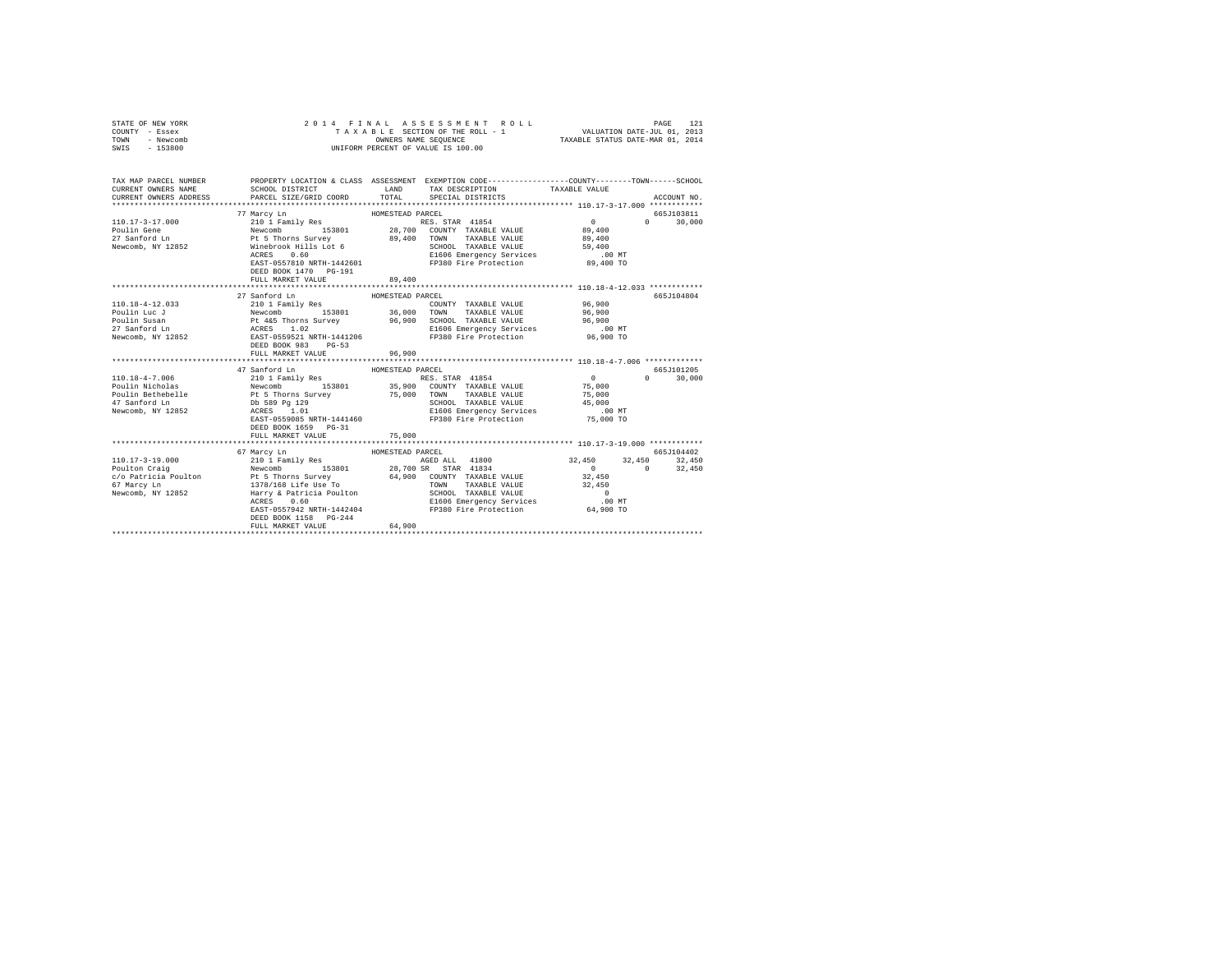| STATE OF NEW YORK<br>COUNTY - Essex |                                                                                                                                                                                                                                       |         |                                                            |                                             |               |  |
|-------------------------------------|---------------------------------------------------------------------------------------------------------------------------------------------------------------------------------------------------------------------------------------|---------|------------------------------------------------------------|---------------------------------------------|---------------|--|
| TOWN - Newcomb                      |                                                                                                                                                                                                                                       |         |                                                            |                                             |               |  |
| SWIS - 153800                       |                                                                                                                                                                                                                                       |         |                                                            |                                             |               |  |
|                                     | TAX MAP PARCEL NUMBER PROPERTY LOCATION & CLASS ASSESSMENT EXEMPTION CODE--------------COUNTY-------TOWN------SCHOOL                                                                                                                  |         |                                                            |                                             |               |  |
| CURRENT OWNERS NAME                 |                                                                                                                                                                                                                                       |         |                                                            |                                             |               |  |
| CURRENT OWNERS ADDRESS              |                                                                                                                                                                                                                                       |         |                                                            |                                             | ACCOUNT NO.   |  |
|                                     |                                                                                                                                                                                                                                       |         |                                                            |                                             |               |  |
|                                     |                                                                                                                                                                                                                                       |         |                                                            |                                             | 665J105203    |  |
|                                     |                                                                                                                                                                                                                                       |         |                                                            | $0$ 0 30,000<br>164,200 0 30,000<br>164,200 |               |  |
|                                     |                                                                                                                                                                                                                                       |         |                                                            |                                             |               |  |
|                                     |                                                                                                                                                                                                                                       |         |                                                            |                                             |               |  |
|                                     |                                                                                                                                                                                                                                       |         |                                                            |                                             |               |  |
|                                     |                                                                                                                                                                                                                                       |         |                                                            |                                             |               |  |
|                                     |                                                                                                                                                                                                                                       |         |                                                            |                                             |               |  |
|                                     |                                                                                                                                                                                                                                       |         |                                                            |                                             |               |  |
|                                     |                                                                                                                                                                                                                                       |         |                                                            |                                             |               |  |
|                                     |                                                                                                                                                                                                                                       |         |                                                            |                                             | $0 \t 30.000$ |  |
|                                     |                                                                                                                                                                                                                                       |         |                                                            |                                             |               |  |
|                                     |                                                                                                                                                                                                                                       |         |                                                            |                                             |               |  |
|                                     |                                                                                                                                                                                                                                       |         |                                                            |                                             |               |  |
|                                     |                                                                                                                                                                                                                                       |         |                                                            |                                             |               |  |
|                                     |                                                                                                                                                                                                                                       |         |                                                            |                                             |               |  |
|                                     |                                                                                                                                                                                                                                       |         |                                                            |                                             |               |  |
|                                     |                                                                                                                                                                                                                                       |         |                                                            |                                             |               |  |
|                                     | 35 Woodys Rd MOMESTEAD PARCEL                                                                                                                                                                                                         |         |                                                            |                                             | 665.T106911   |  |
|                                     |                                                                                                                                                                                                                                       |         |                                                            |                                             |               |  |
|                                     |                                                                                                                                                                                                                                       |         |                                                            |                                             |               |  |
|                                     |                                                                                                                                                                                                                                       |         |                                                            |                                             |               |  |
|                                     |                                                                                                                                                                                                                                       |         |                                                            |                                             |               |  |
|                                     | ACRES 1.84                                                                                                                                                                                                                            |         |                                                            |                                             |               |  |
|                                     | EAST-0533226 NRTH-1428774                                                                                                                                                                                                             |         |                                                            |                                             |               |  |
|                                     | DEED BOOK 1211    PG-207                                                                                                                                                                                                              |         |                                                            |                                             |               |  |
|                                     | FULL MARKET VALUE                                                                                                                                                                                                                     | 183,100 |                                                            |                                             |               |  |
|                                     |                                                                                                                                                                                                                                       |         | ****************************** 110.13-9-11.000 *********** |                                             |               |  |
|                                     |                                                                                                                                                                                                                                       |         |                                                            |                                             | 665J101308    |  |
| 110.13-9-11.000                     |                                                                                                                                                                                                                                       |         |                                                            | 46,700                                      |               |  |
|                                     |                                                                                                                                                                                                                                       |         |                                                            |                                             |               |  |
|                                     |                                                                                                                                                                                                                                       |         |                                                            |                                             |               |  |
|                                     |                                                                                                                                                                                                                                       |         |                                                            |                                             |               |  |
|                                     | Pratt Malter 1998<br>Pratt Malter 1998<br>Pratt Michards Survey 153801 27,000 TOWN TAXABLE VALUE 46,700<br>2572 State Route 40 19 Richards Survey 46,700 SCHOOL TAXABLE VALUE<br>2572 State Route 40 ACRES 0.50 19980 Pire Protection |         |                                                            |                                             |               |  |
|                                     | FULL MARKET VALUE                                                                                                                                                                                                                     | 46,700  |                                                            |                                             |               |  |
|                                     |                                                                                                                                                                                                                                       |         |                                                            |                                             |               |  |
|                                     | 18 Breezy Point Ln HOMESTEAD PARCEL                                                                                                                                                                                                   |         |                                                            |                                             | 665J187007    |  |
|                                     |                                                                                                                                                                                                                                       |         |                                                            |                                             |               |  |
|                                     |                                                                                                                                                                                                                                       |         |                                                            |                                             |               |  |
|                                     |                                                                                                                                                                                                                                       |         |                                                            |                                             |               |  |
|                                     |                                                                                                                                                                                                                                       |         |                                                            |                                             |               |  |
|                                     |                                                                                                                                                                                                                                       |         |                                                            |                                             |               |  |
|                                     |                                                                                                                                                                                                                                       |         |                                                            |                                             |               |  |
|                                     | EAST-0527269 NRTH-1426049                                                                                                                                                                                                             |         |                                                            |                                             |               |  |
|                                     | DEED BOOK 1724 PG-44                                                                                                                                                                                                                  |         |                                                            |                                             |               |  |
|                                     | FULL MARKET VALUE                                                                                                                                                                                                                     | 247,900 |                                                            |                                             |               |  |
|                                     |                                                                                                                                                                                                                                       |         |                                                            |                                             |               |  |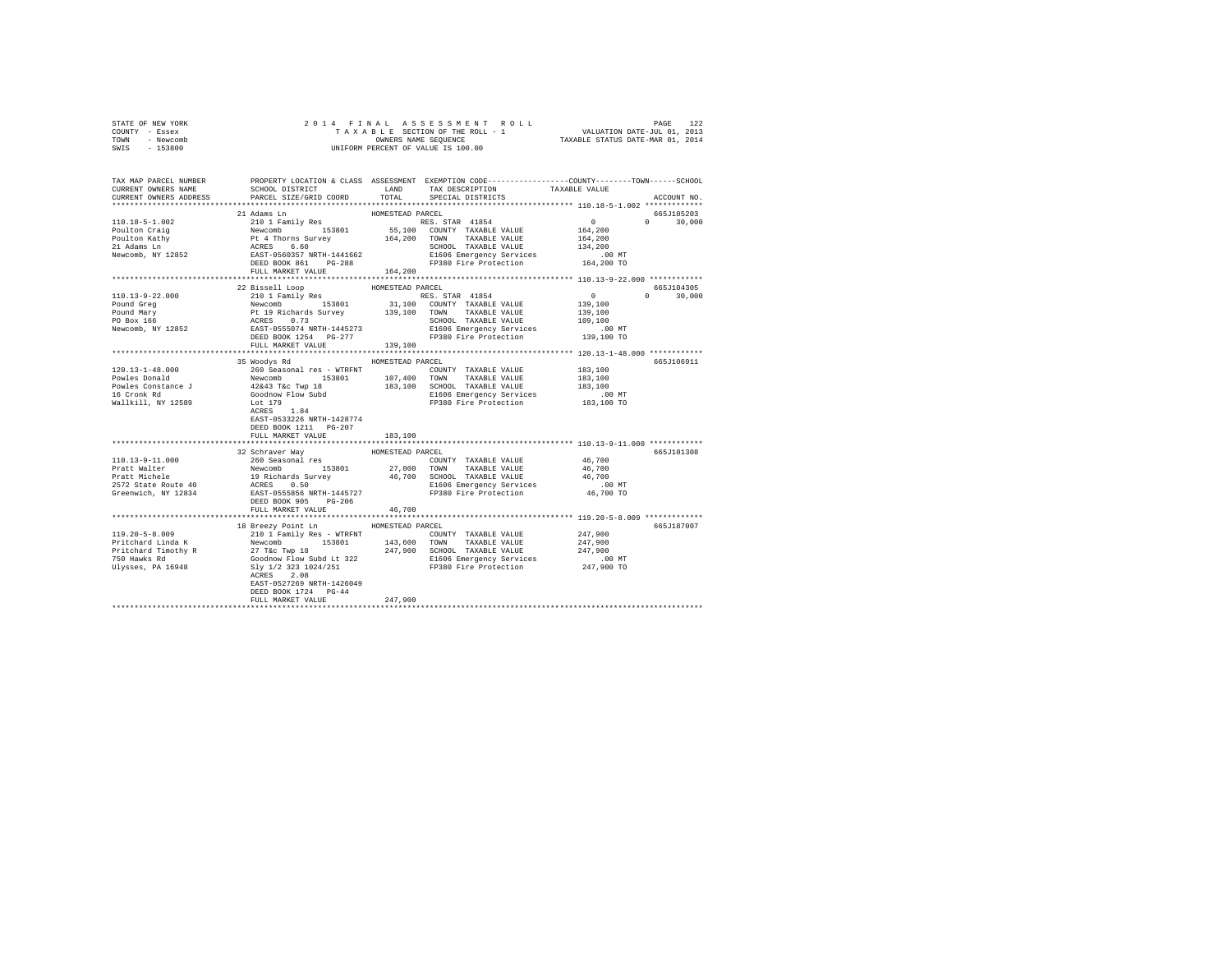| STATE OF NEW YORK                                                                                                                                                                                                                      |                                                |                      |                                                                                                                                                                                                                                        |                                             |               |
|----------------------------------------------------------------------------------------------------------------------------------------------------------------------------------------------------------------------------------------|------------------------------------------------|----------------------|----------------------------------------------------------------------------------------------------------------------------------------------------------------------------------------------------------------------------------------|---------------------------------------------|---------------|
| COUNTY - Essex                                                                                                                                                                                                                         |                                                |                      |                                                                                                                                                                                                                                        |                                             |               |
| TOWN - Newcomb                                                                                                                                                                                                                         |                                                |                      |                                                                                                                                                                                                                                        |                                             |               |
| SWIS - 153800                                                                                                                                                                                                                          |                                                |                      |                                                                                                                                                                                                                                        |                                             |               |
|                                                                                                                                                                                                                                        |                                                |                      |                                                                                                                                                                                                                                        |                                             |               |
|                                                                                                                                                                                                                                        |                                                |                      |                                                                                                                                                                                                                                        |                                             |               |
|                                                                                                                                                                                                                                        |                                                |                      |                                                                                                                                                                                                                                        |                                             |               |
|                                                                                                                                                                                                                                        |                                                |                      | SCHOOL DISTRICT $\hfill$ LAND $\hfill$ TAX DESCRIPTION $\hfill$ TAXABLE VALUE                                                                                                                                                          |                                             |               |
| CURRENT OWNERS ADDRESS                                                                                                                                                                                                                 | PARCEL SIZE/GRID COORD                         | TOTAL                | SPECIAL DISTRICTS                                                                                                                                                                                                                      |                                             | ACCOUNT NO.   |
|                                                                                                                                                                                                                                        |                                                |                      |                                                                                                                                                                                                                                        |                                             |               |
|                                                                                                                                                                                                                                        | 27 Perch Pond Ln<br>240 Rural res              | HOMESTEAD PARCEL     |                                                                                                                                                                                                                                        |                                             | 665J189004    |
| $110.-3-14.000$                                                                                                                                                                                                                        | 240 Rural res                                  |                      | COUNTY TAXABLE VALUE 583,860                                                                                                                                                                                                           |                                             |               |
|                                                                                                                                                                                                                                        |                                                |                      |                                                                                                                                                                                                                                        | 583,860                                     |               |
|                                                                                                                                                                                                                                        |                                                |                      |                                                                                                                                                                                                                                        | 583,860                                     |               |
|                                                                                                                                                                                                                                        |                                                |                      |                                                                                                                                                                                                                                        | .00 MT<br>583,860 TO                        |               |
|                                                                                                                                                                                                                                        |                                                |                      |                                                                                                                                                                                                                                        |                                             |               |
|                                                                                                                                                                                                                                        | DEED BOOK 1613 PG-97                           |                      |                                                                                                                                                                                                                                        |                                             |               |
|                                                                                                                                                                                                                                        | FULL MARKET VALUE                              | 583,860              |                                                                                                                                                                                                                                        |                                             |               |
|                                                                                                                                                                                                                                        |                                                |                      |                                                                                                                                                                                                                                        |                                             |               |
|                                                                                                                                                                                                                                        | Lower Works Rd<br>312 Vac w/imprv              | NON-HOMESTEAD PARCEL |                                                                                                                                                                                                                                        |                                             | 665J191006    |
| $110.-3-15.000$                                                                                                                                                                                                                        |                                                |                      | COUNTY TAXABLE VALUE                                                                                                                                                                                                                   | 73,500                                      |               |
|                                                                                                                                                                                                                                        |                                                |                      |                                                                                                                                                                                                                                        | 73,500                                      |               |
|                                                                                                                                                                                                                                        |                                                |                      |                                                                                                                                                                                                                                        | 73,500                                      |               |
|                                                                                                                                                                                                                                        |                                                |                      |                                                                                                                                                                                                                                        | .00MT                                       |               |
|                                                                                                                                                                                                                                        |                                                |                      |                                                                                                                                                                                                                                        | 73,500 TO                                   |               |
|                                                                                                                                                                                                                                        |                                                |                      |                                                                                                                                                                                                                                        |                                             |               |
|                                                                                                                                                                                                                                        | FULL MARKET VALUE                              | 73,500               |                                                                                                                                                                                                                                        |                                             |               |
|                                                                                                                                                                                                                                        | 5413 NYS Route 28N HOMESTEAD PARCEL            |                      |                                                                                                                                                                                                                                        |                                             | 665.T105911   |
| $109.16 - 4 - 8.002$                                                                                                                                                                                                                   |                                                |                      |                                                                                                                                                                                                                                        | 143,700                                     |               |
| National Property of the Mewcomb (2017)<br>Newcomb 153801 (60,300 TOWN TAXABLE VALUE 143,700<br>Rist Ernest D 16 17 Rs Twp 27 T4c 143,700 SCHOOL TAXABLE VALUE 143,700<br>229 Band Camp Rd 1297/314<br>239 Band Camp Rd 229734226 (201 | 210 1 Family Res - WTRFNT COUNTY TAXABLE VALUE |                      |                                                                                                                                                                                                                                        |                                             |               |
|                                                                                                                                                                                                                                        |                                                |                      |                                                                                                                                                                                                                                        |                                             |               |
|                                                                                                                                                                                                                                        |                                                |                      |                                                                                                                                                                                                                                        |                                             |               |
|                                                                                                                                                                                                                                        |                                                |                      |                                                                                                                                                                                                                                        |                                             |               |
|                                                                                                                                                                                                                                        |                                                |                      |                                                                                                                                                                                                                                        |                                             |               |
|                                                                                                                                                                                                                                        | EAST-0550848 NRTH-1445814                      |                      |                                                                                                                                                                                                                                        |                                             |               |
|                                                                                                                                                                                                                                        | DEED BOOK 1297 PG-317                          |                      |                                                                                                                                                                                                                                        |                                             |               |
|                                                                                                                                                                                                                                        | FULL MARKET VALUE                              | 143,700              |                                                                                                                                                                                                                                        |                                             |               |
|                                                                                                                                                                                                                                        |                                                |                      |                                                                                                                                                                                                                                        |                                             |               |
|                                                                                                                                                                                                                                        | 10 Griffin Rd                                  | HOMESTEAD PARCEL     |                                                                                                                                                                                                                                        |                                             | 665J104610    |
| 109.15-3-12.026                                                                                                                                                                                                                        |                                                |                      |                                                                                                                                                                                                                                        | $\begin{array}{c} 0 \\ 147,300 \end{array}$ | $0 \t 30.000$ |
|                                                                                                                                                                                                                                        |                                                |                      |                                                                                                                                                                                                                                        |                                             |               |
|                                                                                                                                                                                                                                        |                                                |                      |                                                                                                                                                                                                                                        |                                             |               |
| room<br>Reardon Daniel P<br>Reardon Robin F<br>10 Griffin Rd<br>Newcomb, NY 12852                                                                                                                                                      |                                                |                      | 10 Griffin Rd<br>2010 1 Family Res (1988) RACEL RES STAR 41854 (1998)<br>Newcomb 153801 43,100 COUNTY TAXABLE VALUE 147,300<br>4 Ords Pat 147,300 TOWN TAXABLE VALUE 147,300<br>ACERS 3.11 BANK1STARSG 147,300 TOWN TAXABLE VALUE 147, |                                             |               |
|                                                                                                                                                                                                                                        |                                                |                      |                                                                                                                                                                                                                                        |                                             |               |
|                                                                                                                                                                                                                                        |                                                |                      |                                                                                                                                                                                                                                        |                                             |               |
|                                                                                                                                                                                                                                        | FULL MARKET VALUE 147,300                      |                      |                                                                                                                                                                                                                                        |                                             |               |
|                                                                                                                                                                                                                                        |                                                |                      |                                                                                                                                                                                                                                        |                                             |               |
|                                                                                                                                                                                                                                        | 1244 Goodnow Flow Rd MOMESTEAD PARCEL          |                      |                                                                                                                                                                                                                                        |                                             | 665J100105    |
|                                                                                                                                                                                                                                        |                                                |                      |                                                                                                                                                                                                                                        |                                             |               |
|                                                                                                                                                                                                                                        |                                                |                      |                                                                                                                                                                                                                                        |                                             |               |
|                                                                                                                                                                                                                                        |                                                |                      |                                                                                                                                                                                                                                        |                                             |               |
|                                                                                                                                                                                                                                        |                                                |                      |                                                                                                                                                                                                                                        |                                             |               |
|                                                                                                                                                                                                                                        |                                                |                      |                                                                                                                                                                                                                                        |                                             |               |
|                                                                                                                                                                                                                                        | ACRES 1.40                                     |                      |                                                                                                                                                                                                                                        |                                             |               |
|                                                                                                                                                                                                                                        | EAST-0537227 NRTH-1425728                      |                      |                                                                                                                                                                                                                                        |                                             |               |
|                                                                                                                                                                                                                                        | DEED BOOK 1188 PG-177                          |                      |                                                                                                                                                                                                                                        |                                             |               |
|                                                                                                                                                                                                                                        | FULL MARKET VALUE                              | 149,900              |                                                                                                                                                                                                                                        |                                             |               |
|                                                                                                                                                                                                                                        |                                                |                      |                                                                                                                                                                                                                                        |                                             |               |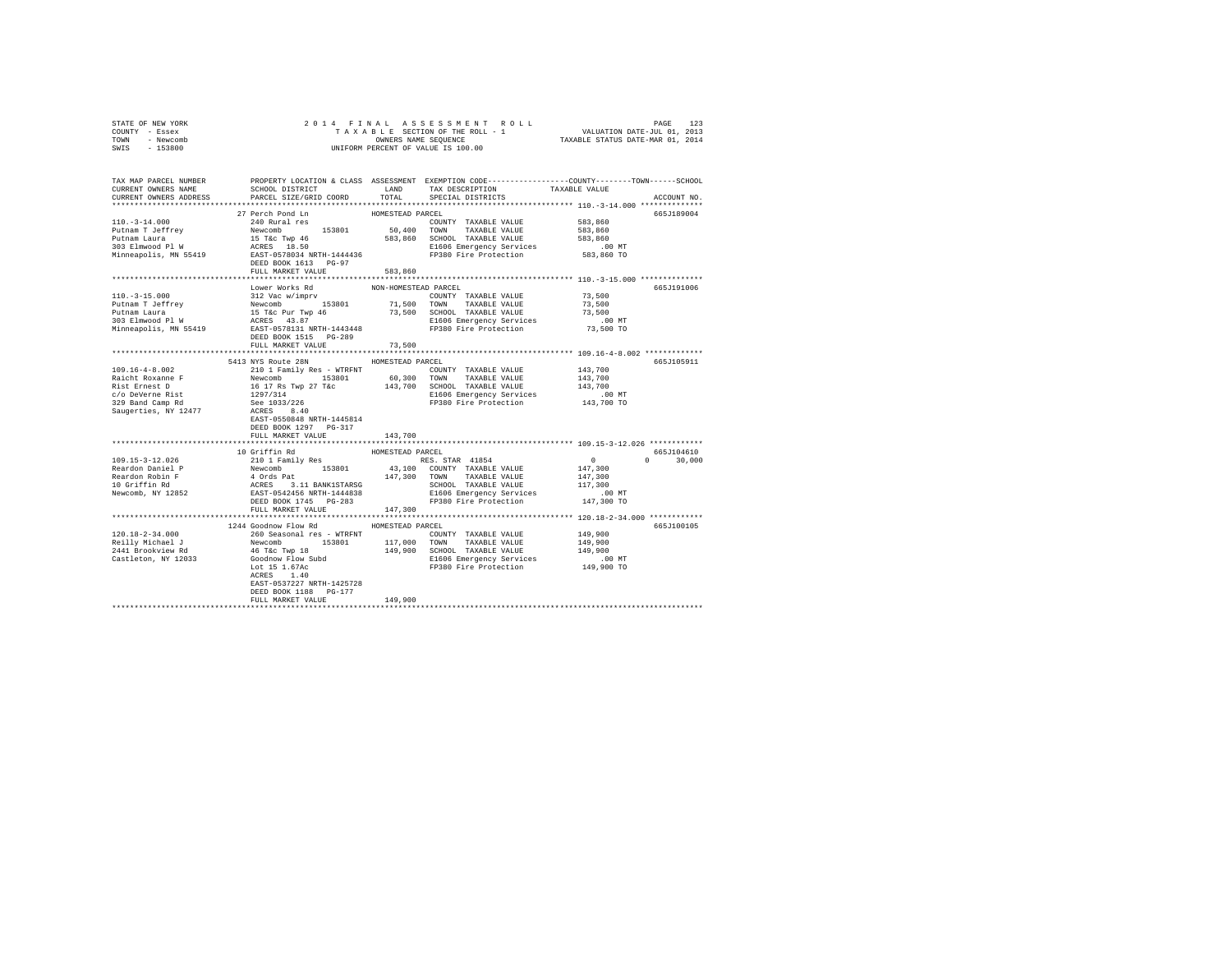| STATE OF NEW YORK<br>COUNTY - Essex                                                                                                                                                                                                                                                                                                                           | PAGE 124 RINAL ASSESSMENT ROLL<br>TAXABLE SECTION OF THE ROLL - 1 VALUATION DATE-JUL 01, 2013<br>OWNERS NAME SEQUENCE TRXABLE STATUS DATE-MAR 01, 2014<br>2014 FINAL |                  |                                                                                                                                                                                        |                     |             |
|---------------------------------------------------------------------------------------------------------------------------------------------------------------------------------------------------------------------------------------------------------------------------------------------------------------------------------------------------------------|----------------------------------------------------------------------------------------------------------------------------------------------------------------------|------------------|----------------------------------------------------------------------------------------------------------------------------------------------------------------------------------------|---------------------|-------------|
| TOWN - Newcomb                                                                                                                                                                                                                                                                                                                                                | OWNERS NAME SEQUENCE                                                                                                                                                 |                  |                                                                                                                                                                                        |                     |             |
| SWIS - 153800                                                                                                                                                                                                                                                                                                                                                 |                                                                                                                                                                      |                  | UNIFORM PERCENT OF VALUE IS 100.00                                                                                                                                                     |                     |             |
|                                                                                                                                                                                                                                                                                                                                                               |                                                                                                                                                                      |                  |                                                                                                                                                                                        |                     |             |
|                                                                                                                                                                                                                                                                                                                                                               |                                                                                                                                                                      |                  |                                                                                                                                                                                        |                     |             |
| TAX MAP PARCEL NUMBER PROPERTY LOCATION & CLASS ASSESSMENT EXEMPTION CODE----------------COUNTY-------TOWN-----SCHOOL                                                                                                                                                                                                                                         |                                                                                                                                                                      |                  |                                                                                                                                                                                        |                     |             |
| CURRENT OWNERS NAME                                                                                                                                                                                                                                                                                                                                           | SCHOOL DISTRICT LAND                                                                                                                                                 |                  | TAX DESCRIPTION                                                                                                                                                                        | TAXABLE VALUE       |             |
| CURRENT OWNERS ADDRESS                                                                                                                                                                                                                                                                                                                                        | PARCEL SIZE/GRID COORD                                                                                                                                               | TOTAL            | SPECIAL DISTRICTS                                                                                                                                                                      |                     | ACCOUNT NO. |
|                                                                                                                                                                                                                                                                                                                                                               |                                                                                                                                                                      |                  |                                                                                                                                                                                        |                     |             |
|                                                                                                                                                                                                                                                                                                                                                               | 11 Donks Ln                                                                                                                                                          | HOMESTEAD PARCEL |                                                                                                                                                                                        |                     | 665J106006  |
|                                                                                                                                                                                                                                                                                                                                                               |                                                                                                                                                                      |                  |                                                                                                                                                                                        | 181,700             |             |
|                                                                                                                                                                                                                                                                                                                                                               |                                                                                                                                                                      |                  |                                                                                                                                                                                        | 181,700             |             |
|                                                                                                                                                                                                                                                                                                                                                               |                                                                                                                                                                      |                  |                                                                                                                                                                                        | 181,700             |             |
|                                                                                                                                                                                                                                                                                                                                                               |                                                                                                                                                                      |                  | E1606 Emergency Services .00 MT<br>FP380 Fire Protection 181,700 TO                                                                                                                    |                     |             |
| Canajoharie, NY 13317                                                                                                                                                                                                                                                                                                                                         | ACRES 0.70<br>EAST-0548589 NRTH-1448174                                                                                                                              |                  |                                                                                                                                                                                        |                     |             |
|                                                                                                                                                                                                                                                                                                                                                               | DEED BOOK 897 PG-143                                                                                                                                                 |                  |                                                                                                                                                                                        |                     |             |
|                                                                                                                                                                                                                                                                                                                                                               | FULL MARKET VALUE                                                                                                                                                    | 181,700          |                                                                                                                                                                                        |                     |             |
|                                                                                                                                                                                                                                                                                                                                                               |                                                                                                                                                                      |                  |                                                                                                                                                                                        |                     |             |
|                                                                                                                                                                                                                                                                                                                                                               | 305 Woodys Rd                                                                                                                                                        | HOMESTEAD PARCEL |                                                                                                                                                                                        |                     | 665J105903  |
| 119.16-1-20.000                                                                                                                                                                                                                                                                                                                                               | 260 Seasonal res - WTRFNT                                                                                                                                            |                  | COUNTY TAXABLE VALUE                                                                                                                                                                   | 182,400             |             |
|                                                                                                                                                                                                                                                                                                                                                               |                                                                                                                                                                      |                  |                                                                                                                                                                                        | 182,400             |             |
|                                                                                                                                                                                                                                                                                                                                                               |                                                                                                                                                                      |                  |                                                                                                                                                                                        | 182,400             |             |
|                                                                                                                                                                                                                                                                                                                                                               |                                                                                                                                                                      |                  | E1606 Emergency Services                                                                                                                                                               | .00 MT              |             |
|                                                                                                                                                                                                                                                                                                                                                               |                                                                                                                                                                      |                  | FP380 Fire Protection 182,400 TO                                                                                                                                                       |                     |             |
|                                                                                                                                                                                                                                                                                                                                                               |                                                                                                                                                                      |                  |                                                                                                                                                                                        |                     |             |
|                                                                                                                                                                                                                                                                                                                                                               | EAST-0526921 NRTH-1428898                                                                                                                                            |                  |                                                                                                                                                                                        |                     |             |
|                                                                                                                                                                                                                                                                                                                                                               | DEED BOOK 1158 PG-275                                                                                                                                                |                  |                                                                                                                                                                                        |                     |             |
|                                                                                                                                                                                                                                                                                                                                                               | FULL MARKET VALUE                                                                                                                                                    | 182,400          |                                                                                                                                                                                        |                     |             |
|                                                                                                                                                                                                                                                                                                                                                               |                                                                                                                                                                      |                  |                                                                                                                                                                                        |                     |             |
|                                                                                                                                                                                                                                                                                                                                                               | NYS Route 28N NON-HOMESTEAD PARCEL                                                                                                                                   |                  |                                                                                                                                                                                        |                     | 665J199004  |
|                                                                                                                                                                                                                                                                                                                                                               |                                                                                                                                                                      |                  |                                                                                                                                                                                        | 159,400             |             |
| 109.16-1-12.200<br>Rice Cynthia                                                                                                                                                                                                                                                                                                                               |                                                                                                                                                                      |                  |                                                                                                                                                                                        | 159,400             |             |
| 1720 Sweet Corners Rd                                                                                                                                                                                                                                                                                                                                         |                                                                                                                                                                      |                  |                                                                                                                                                                                        | 159,400             |             |
| Fairport, NY 14450                                                                                                                                                                                                                                                                                                                                            |                                                                                                                                                                      |                  | 311 Res vac land - WTRFNT<br>Newcomb 153801 159,400 TOWN TAXABLE VALUE<br>10 Tec Twp 27 Rs 159,400 SCHOOL TAXABLE VALUE<br>10 Tec Twp 27 Rs 159,400 SCHOOL TAXABLE VALUE<br>ACRES 4.38 | $.00$ MT            |             |
|                                                                                                                                                                                                                                                                                                                                                               |                                                                                                                                                                      |                  | EAST-0547798 NRTH-1447644 PP380 Fire Protection 159,400 TO                                                                                                                             |                     |             |
|                                                                                                                                                                                                                                                                                                                                                               | DEED BOOK 1274 PG-81                                                                                                                                                 |                  |                                                                                                                                                                                        |                     |             |
|                                                                                                                                                                                                                                                                                                                                                               | FULL MARKET VALUE                                                                                                                                                    | 159,400          |                                                                                                                                                                                        |                     |             |
|                                                                                                                                                                                                                                                                                                                                                               |                                                                                                                                                                      |                  |                                                                                                                                                                                        |                     |             |
|                                                                                                                                                                                                                                                                                                                                                               | 5730 NYS Route 28N HOMESTEAD PARCEL                                                                                                                                  |                  |                                                                                                                                                                                        |                     | 665J105908  |
| 109.15-1-32.100                                                                                                                                                                                                                                                                                                                                               | 210 1 Family Res - WTRFNT                                                                                                                                            |                  | COUNTY TAXABLE VALUE                                                                                                                                                                   | 251,800             |             |
|                                                                                                                                                                                                                                                                                                                                                               |                                                                                                                                                                      |                  |                                                                                                                                                                                        | 251,800             |             |
| Rice Mary Jane<br>14 Quincy Rd<br>Glenmont, NY 12077                                                                                                                                                                                                                                                                                                          |                                                                                                                                                                      |                  | Newcomb<br>153801 66,900 TOWN TAXABLE VALUE<br>4 Ords Patent 251,800 SCHOOL TAXABLE VALUE<br>Also 1202/145 E1606 Emergency Services<br>ACRES 0.81 FP380 Fire Protection                | 251,800             |             |
|                                                                                                                                                                                                                                                                                                                                                               |                                                                                                                                                                      |                  |                                                                                                                                                                                        | .00MT               |             |
|                                                                                                                                                                                                                                                                                                                                                               |                                                                                                                                                                      |                  |                                                                                                                                                                                        | 251,800 TO          |             |
|                                                                                                                                                                                                                                                                                                                                                               | EAST-0543625 NRTH-1446207                                                                                                                                            |                  |                                                                                                                                                                                        |                     |             |
|                                                                                                                                                                                                                                                                                                                                                               | DEED BOOK 1688 PG-326                                                                                                                                                |                  |                                                                                                                                                                                        |                     |             |
|                                                                                                                                                                                                                                                                                                                                                               | FULL MARKET VALUE                                                                                                                                                    | 251,800          |                                                                                                                                                                                        |                     |             |
|                                                                                                                                                                                                                                                                                                                                                               |                                                                                                                                                                      |                  |                                                                                                                                                                                        |                     |             |
|                                                                                                                                                                                                                                                                                                                                                               |                                                                                                                                                                      |                  |                                                                                                                                                                                        |                     |             |
| $\begin{tabular}{l c c c c c} \multicolumn{1}{c}{\textbf{0.10.18-5-2.000}} & \multicolumn{1}{c}{\textbf{0.11.18-5-2.000}} & \multicolumn{1}{c}{\textbf{0.12.18-5-2.000}} & \multicolumn{1}{c}{\textbf{0.13.18-5-2.000}} & \multicolumn{1}{c}{\textbf{0.13.18-5-2.000}} & \multicolumn{1}{c}{\textbf{0.13.18-5-2.000}} & \multicolumn{1}{c}{\textbf{0.13.18-5$ | 29 Adams Ln                                                                                                                                                          | HOMESTEAD PARCEL |                                                                                                                                                                                        |                     | 665J105314  |
|                                                                                                                                                                                                                                                                                                                                                               |                                                                                                                                                                      |                  | COUNTY TAXABLE VALUE 98,100                                                                                                                                                            |                     |             |
|                                                                                                                                                                                                                                                                                                                                                               |                                                                                                                                                                      |                  |                                                                                                                                                                                        | 98,100              |             |
|                                                                                                                                                                                                                                                                                                                                                               |                                                                                                                                                                      |                  |                                                                                                                                                                                        | 98,100              |             |
|                                                                                                                                                                                                                                                                                                                                                               |                                                                                                                                                                      |                  |                                                                                                                                                                                        | 00 MT.<br>98,100 TO |             |
|                                                                                                                                                                                                                                                                                                                                                               |                                                                                                                                                                      |                  |                                                                                                                                                                                        |                     |             |
|                                                                                                                                                                                                                                                                                                                                                               |                                                                                                                                                                      |                  |                                                                                                                                                                                        |                     |             |
|                                                                                                                                                                                                                                                                                                                                                               | FULL MARKET VALUE                                                                                                                                                    | 98,100           |                                                                                                                                                                                        |                     |             |
|                                                                                                                                                                                                                                                                                                                                                               |                                                                                                                                                                      |                  |                                                                                                                                                                                        |                     |             |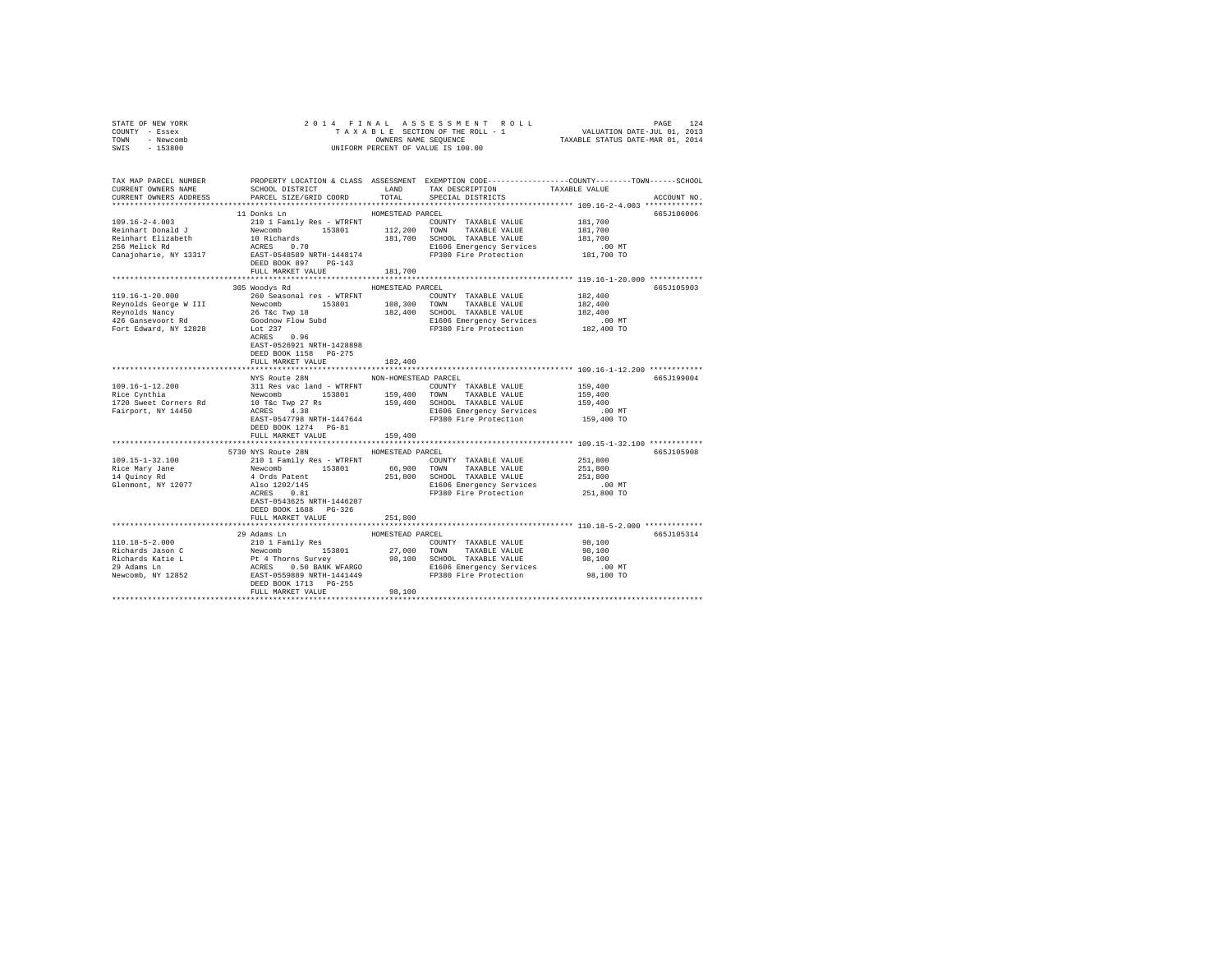| STATE OF NEW YORK<br>COUNTY - Essex<br>TOWN - Newcomb                                                                                      |                                                                                      |                      | 2014 FINAL ASSESSMENT ROLL<br>TAXABLE SECTION OF THE ROLL - 1                                                                                                                                                                            | PAGE<br>VALUATION DATE-JUL 01, 2013<br>TAXABLE STATUS DATE-MAR 01, 2014 | 125         |
|--------------------------------------------------------------------------------------------------------------------------------------------|--------------------------------------------------------------------------------------|----------------------|------------------------------------------------------------------------------------------------------------------------------------------------------------------------------------------------------------------------------------------|-------------------------------------------------------------------------|-------------|
| SWIS - 153800                                                                                                                              | OWNERS NAME SEQUENCE<br>UNIFORM PERCENT OF VALUE IS 100.00                           |                      |                                                                                                                                                                                                                                          |                                                                         |             |
|                                                                                                                                            |                                                                                      |                      |                                                                                                                                                                                                                                          |                                                                         |             |
| TAX MAP PARCEL NUMBER PROPERTY LOCATION & CLASS ASSESSMENT EXEMPTION CODE--------------COUNTY-------TOWN-----SCHOOL<br>CURRENT OWNERS NAME | SCHOOL DISTRICT TAND TAX DESCRIPTION                                                 |                      |                                                                                                                                                                                                                                          | TAXABLE VALUE                                                           |             |
| CURRENT OWNERS ADDRESS PARCEL SIZE/GRID COORD TOTAL SPECIAL DISTRICTS                                                                      |                                                                                      |                      |                                                                                                                                                                                                                                          |                                                                         | ACCOUNT NO. |
|                                                                                                                                            |                                                                                      |                      |                                                                                                                                                                                                                                          |                                                                         | 665J100605  |
|                                                                                                                                            |                                                                                      |                      | COUNTY TAXABLE VALUE                                                                                                                                                                                                                     | 123,400                                                                 |             |
|                                                                                                                                            |                                                                                      |                      |                                                                                                                                                                                                                                          | 123,400                                                                 |             |
|                                                                                                                                            |                                                                                      |                      |                                                                                                                                                                                                                                          | 123,400                                                                 |             |
|                                                                                                                                            |                                                                                      |                      | E1606 Emergency Services                                                                                                                                                                                                                 | $.00$ MT                                                                |             |
|                                                                                                                                            |                                                                                      |                      | FP380 Fire Protection 123,400 TO                                                                                                                                                                                                         |                                                                         |             |
|                                                                                                                                            | FULL MARKET VALUE                                                                    | 123,400              |                                                                                                                                                                                                                                          |                                                                         |             |
|                                                                                                                                            |                                                                                      |                      |                                                                                                                                                                                                                                          |                                                                         |             |
|                                                                                                                                            | 7 Island View Ln                                                                     | HOMESTEAD PARCEL     |                                                                                                                                                                                                                                          |                                                                         | 665J106002  |
| 119.16-1-17.030                                                                                                                            |                                                                                      |                      |                                                                                                                                                                                                                                          | 216,900                                                                 |             |
| Rist Erik M                                                                                                                                |                                                                                      |                      |                                                                                                                                                                                                                                          | 216,900                                                                 |             |
| Rist Matthew B<br>c/o Judy M Rist                                                                                                          |                                                                                      |                      |                                                                                                                                                                                                                                          | 216,900                                                                 |             |
|                                                                                                                                            |                                                                                      |                      |                                                                                                                                                                                                                                          | .00 MT                                                                  |             |
| 7 Amenity Dr                                                                                                                               |                                                                                      |                      |                                                                                                                                                                                                                                          | 216,900 TO                                                              |             |
| Brockport, NY 14420                                                                                                                        |                                                                                      |                      | MONESTEAD PARCE NOWESTEAD PARCEL NAMES AND THE NEW COUNTY TAXABLE VALUE NEW COUNTY TAXABLE VALUE NOT TAXABLE VALUE OF THE SERIES AND THE SERIES OF THE SERIES OF THE SERIES OF THE SERIES OF THE SERIES OF THE SERIES OF THE S           |                                                                         |             |
|                                                                                                                                            | EAST-0527948 NRTH-1428814                                                            |                      |                                                                                                                                                                                                                                          |                                                                         |             |
|                                                                                                                                            | DEED BOOK 1733 PG-55                                                                 |                      |                                                                                                                                                                                                                                          |                                                                         |             |
|                                                                                                                                            | FULL MARKET VALUE                                                                    | 216,900              |                                                                                                                                                                                                                                          |                                                                         |             |
|                                                                                                                                            | 5506 NYS Route 28N                                                                   |                      |                                                                                                                                                                                                                                          |                                                                         | 665J105909  |
| $109.16 - 2 - 18.000$                                                                                                                      | 210 1 Family Res                                                                     | HOMESTEAD PARCEL     | COUNTY TAXABLE VALUE                                                                                                                                                                                                                     | 127,000                                                                 |             |
| Rist Kevin                                                                                                                                 |                                                                                      |                      | 36,600 TOWN TAXABLE VALUE                                                                                                                                                                                                                | 127,000                                                                 |             |
| Rist Randy                                                                                                                                 |                                                                                      |                      | 127,000 SCHOOL TAXABLE VALUE                                                                                                                                                                                                             | 127,000                                                                 |             |
|                                                                                                                                            |                                                                                      |                      | E1606 Emergency Services                                                                                                                                                                                                                 | $.00$ MT                                                                |             |
| c/o Arnold Rist<br>120 Blauvelt Rd                                                                                                         |                                                                                      |                      | FP380 Fire Protection                                                                                                                                                                                                                    | 127,000 TO                                                              |             |
| Nanuet, NY 10954                                                                                                                           | Newcomb<br>153801<br>9 Richards<br>1661/288-Life Use to<br>Arnold Rist<br>ACRES 1.20 |                      |                                                                                                                                                                                                                                          |                                                                         |             |
|                                                                                                                                            | EAST-0548645 NRTH-1446949                                                            |                      |                                                                                                                                                                                                                                          |                                                                         |             |
|                                                                                                                                            | DEED BOOK 1661 PG-288                                                                |                      |                                                                                                                                                                                                                                          |                                                                         |             |
|                                                                                                                                            | FULL MARKET VALUE                                                                    | 127,000              |                                                                                                                                                                                                                                          |                                                                         |             |
|                                                                                                                                            |                                                                                      |                      |                                                                                                                                                                                                                                          |                                                                         |             |
|                                                                                                                                            | NYS Route 28N                                                                        | NON-HOMESTEAD PARCEL |                                                                                                                                                                                                                                          |                                                                         | 665J105910  |
| $109.15 - 5 - 5.000$                                                                                                                       |                                                                                      |                      |                                                                                                                                                                                                                                          | 20,700                                                                  |             |
| Rist Kevin E                                                                                                                               |                                                                                      |                      |                                                                                                                                                                                                                                          | 20,700                                                                  |             |
| Rist Randy T                                                                                                                               |                                                                                      |                      | NOW-HOWESTERD CONTY TAXABLE VALUE 2013<br>Newcomb 153801 20,700 TOWN TAXABLE VALUE<br>3 Richards Survey 20,700 TOWN TAXABLE VALUE<br>3 Richards Survey 20,700 SCHOOL TAXABLE VALUE<br>1697/113 Life Use to E1606 Emergency Services<br>A | 20,700                                                                  |             |
| c/o Arnold Rist                                                                                                                            |                                                                                      |                      | FP380 Fire Protection 20,700 TO                                                                                                                                                                                                          | $.00$ MT                                                                |             |
| 120 Blauvelt Rd<br>Nanuet, NY 10954                                                                                                        |                                                                                      |                      |                                                                                                                                                                                                                                          |                                                                         |             |
|                                                                                                                                            | EAST-0545033 NRTH-1446134                                                            |                      |                                                                                                                                                                                                                                          |                                                                         |             |
|                                                                                                                                            | DEED BOOK 1697 PG-113                                                                |                      |                                                                                                                                                                                                                                          |                                                                         |             |
|                                                                                                                                            | FULL MARKET VALUE                                                                    | 20,700               |                                                                                                                                                                                                                                          |                                                                         |             |
|                                                                                                                                            |                                                                                      |                      |                                                                                                                                                                                                                                          |                                                                         |             |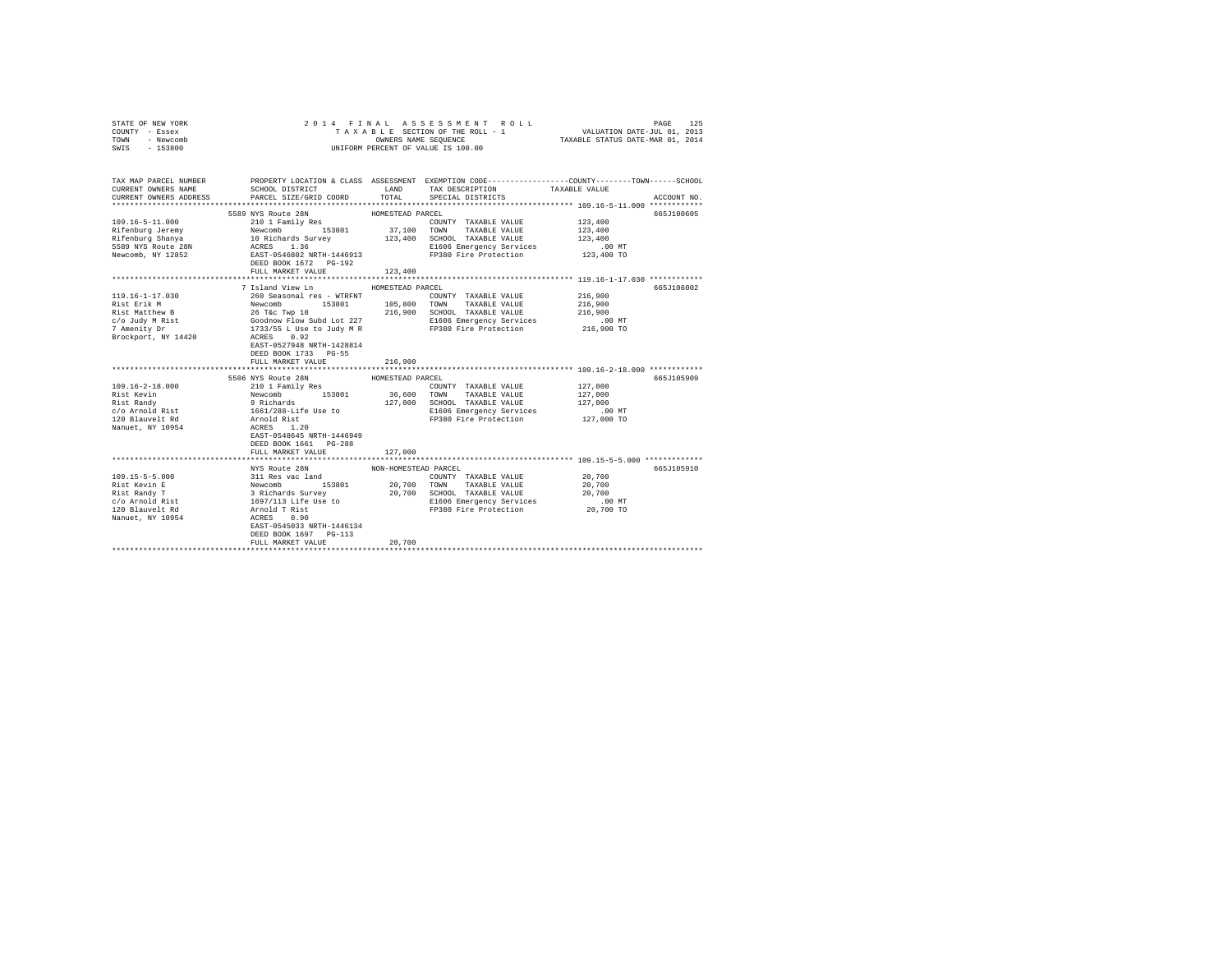| STATE OF NEW YORK<br>COUNTY - Essex<br>TOWN - Newcomb<br>SWIS - 153800 |                                                                                                                                                                                                        |                      | UNIFORM PERCENT OF VALUE IS 100.00                                         | PAGE 126 PLA A S S E S S M E N T R O L L PRO BOULD PAGE 126 PAGE 126 PAGE 126 PAGE 2011 ON 2013<br>T A X A B L E SECTION OF THE ROLL - 1 WALUATION DATE-JUL 101, 2014<br>OWNERS NAME SEQUENCE TAXABLE STATUS DATE-MAR 01, 2014 |
|------------------------------------------------------------------------|--------------------------------------------------------------------------------------------------------------------------------------------------------------------------------------------------------|----------------------|----------------------------------------------------------------------------|--------------------------------------------------------------------------------------------------------------------------------------------------------------------------------------------------------------------------------|
|                                                                        |                                                                                                                                                                                                        |                      |                                                                            |                                                                                                                                                                                                                                |
| TAX MAP PARCEL NUMBER<br>CURRENT OWNERS NAME                           | SCHOOL DISTRICT                                                                                                                                                                                        |                      | LAND TAX DESCRIPTION TAXABLE VALUE                                         | PROPERTY LOCATION & CLASS ASSESSMENT EXEMPTION CODE---------------COUNTY-------TOWN------SCHOOL                                                                                                                                |
| CURRENT OWNERS ADDRESS                                                 | PARCEL SIZE/GRID COORD                                                                                                                                                                                 |                      | TOTAL SPECIAL DISTRICTS                                                    | ACCOUNT NO.                                                                                                                                                                                                                    |
|                                                                        |                                                                                                                                                                                                        |                      |                                                                            |                                                                                                                                                                                                                                |
|                                                                        | NYS Route 28N                                                                                                                                                                                          | NON-HOMESTEAD PARCEL |                                                                            | 665J106005                                                                                                                                                                                                                     |
| $110. - 1 - 9.000$                                                     | Note the search and 153801<br>Newcomb 153801<br>17 & 18 Richards Survey<br>1697/113 Life Use to<br>Arnold T Rist<br>ACRES 44450<br>ACRES 44450<br>CRES 44450<br>CRES 44450<br>CRES 44450<br>CRES 44450 |                      | COUNTY TAXABLE VALUE                                                       | 52,500                                                                                                                                                                                                                         |
| Rist Kevin E<br>Rist Randy T                                           |                                                                                                                                                                                                        |                      | 52,500 TOWN TAXABLE VALUE                                                  | 52,500                                                                                                                                                                                                                         |
|                                                                        |                                                                                                                                                                                                        |                      | 52,500 SCHOOL TAXABLE VALUE                                                | 52,500                                                                                                                                                                                                                         |
| c/o Arnold Rist<br>120 Blauvelt Rd                                     |                                                                                                                                                                                                        |                      | E1606 Emergency Services                                                   | $.00$ MT                                                                                                                                                                                                                       |
|                                                                        |                                                                                                                                                                                                        |                      | FP380 Fire Protection 52,500 TO                                            |                                                                                                                                                                                                                                |
| Nanuet, NY 10954                                                       |                                                                                                                                                                                                        |                      |                                                                            |                                                                                                                                                                                                                                |
|                                                                        | EAST-0552589 NRTH-1444049                                                                                                                                                                              |                      |                                                                            |                                                                                                                                                                                                                                |
|                                                                        | DEED BOOK 1697 PG-113                                                                                                                                                                                  |                      |                                                                            |                                                                                                                                                                                                                                |
|                                                                        | FULL MARKET VALUE                                                                                                                                                                                      | 52,500               |                                                                            |                                                                                                                                                                                                                                |
|                                                                        | NYS Route 28N                                                                                                                                                                                          | NON-HOMESTEAD PARCEL |                                                                            | 665J101407                                                                                                                                                                                                                     |
| $110.13 - 3 - 1.000$                                                   |                                                                                                                                                                                                        |                      | COUNTY TAXABLE VALUE                                                       | 32,300                                                                                                                                                                                                                         |
| Rist Kevin E                                                           |                                                                                                                                                                                                        |                      | 32,300 TOWN TAXABLE VALUE                                                  | 32,300                                                                                                                                                                                                                         |
| Rist Randy T                                                           |                                                                                                                                                                                                        |                      | 32,300 SCHOOL TAXABLE VALUE                                                | 32,300                                                                                                                                                                                                                         |
| c/o Arnold Rist                                                        |                                                                                                                                                                                                        |                      |                                                                            | $.00$ MT                                                                                                                                                                                                                       |
| 120 Blauvelt Rd                                                        |                                                                                                                                                                                                        |                      | E1606 Emergency Services<br>FP380 Fire Protection<br>FP380 Fire Protection | 32,300 TO                                                                                                                                                                                                                      |
| Nanuet, NY 10954                                                       | Audel and<br>Newcomb<br>17 Richards Survey<br>17 Richards Survey<br>1697/113 Life Use to<br>Armold Trist<br>ACRES<br>0.80                                                                              |                      |                                                                            |                                                                                                                                                                                                                                |
|                                                                        | EAST-0552204 NRTH-1445447                                                                                                                                                                              |                      |                                                                            |                                                                                                                                                                                                                                |
|                                                                        | DEED BOOK 1697 PG-113                                                                                                                                                                                  |                      |                                                                            |                                                                                                                                                                                                                                |
|                                                                        | FULL MARKET VALUE                                                                                                                                                                                      | 32,300               |                                                                            |                                                                                                                                                                                                                                |
|                                                                        |                                                                                                                                                                                                        |                      |                                                                            |                                                                                                                                                                                                                                |
|                                                                        | NYS Route 28N                                                                                                                                                                                          | NON-HOMESTEAD PARCEL |                                                                            | 665J105912                                                                                                                                                                                                                     |
| 110.17-1-2.000                                                         |                                                                                                                                                                                                        |                      | COUNTY TAXABLE VALUE                                                       | 78,000                                                                                                                                                                                                                         |
| Rist Kevin E                                                           |                                                                                                                                                                                                        |                      | 78,000 TOWN TAXABLE VALUE                                                  | 78,000                                                                                                                                                                                                                         |
| Rist Randy T                                                           |                                                                                                                                                                                                        |                      | 78,000 SCHOOL TAXABLE VALUE                                                | 78,000                                                                                                                                                                                                                         |
| c/o Arnold Rist                                                        |                                                                                                                                                                                                        |                      | E1606 Emergency Services                                                   | $.00$ MT                                                                                                                                                                                                                       |
| 120 Blauvelt Rd                                                        |                                                                                                                                                                                                        |                      | FP380 Fire Protection                                                      | 78,000 TO                                                                                                                                                                                                                      |
| Nanuet, NY 10954                                                       | XIV wuxe such<br>311 Res vac land<br>18 Richards Survey<br>1697/113 Life Use to<br>4 Arnold T Rist<br>2008 14.80<br>2008 14.80                                                                         |                      |                                                                            |                                                                                                                                                                                                                                |
|                                                                        | EAST-0552889 NRTH-1443168                                                                                                                                                                              |                      |                                                                            |                                                                                                                                                                                                                                |
|                                                                        | DEED BOOK 1697 PG-113                                                                                                                                                                                  |                      |                                                                            |                                                                                                                                                                                                                                |
|                                                                        | FULL MARKET VALUE                                                                                                                                                                                      | 78,000               |                                                                            | **************************** 120.13-1-47.000 ************                                                                                                                                                                      |
|                                                                        | 39 Woodys Rd                                                                                                                                                                                           | HOMESTEAD PARCEL     |                                                                            | 665J106007                                                                                                                                                                                                                     |
| $120.13 - 1 - 47.000$                                                  |                                                                                                                                                                                                        |                      |                                                                            | 134,300                                                                                                                                                                                                                        |
| Rist Kevin E                                                           |                                                                                                                                                                                                        |                      |                                                                            | 134,300                                                                                                                                                                                                                        |
| Rist Randy T                                                           |                                                                                                                                                                                                        |                      | 134,300 SCHOOL TAXABLE VALUE                                               | 134,300                                                                                                                                                                                                                        |
|                                                                        |                                                                                                                                                                                                        |                      | E1606 Emergency Services                                                   | $.00$ MT                                                                                                                                                                                                                       |
| c/o Arnold Rist<br>120 Blauvelt Rd                                     |                                                                                                                                                                                                        |                      | FP380 Fire Protection                                                      | 134,300 TO                                                                                                                                                                                                                     |
| Nanuet, NY 10954                                                       |                                                                                                                                                                                                        |                      |                                                                            |                                                                                                                                                                                                                                |
|                                                                        | EAST-0533135 NRTH-1428817                                                                                                                                                                              |                      |                                                                            |                                                                                                                                                                                                                                |
|                                                                        | DEED BOOK 1697 PG-113                                                                                                                                                                                  |                      |                                                                            |                                                                                                                                                                                                                                |
|                                                                        | FULL MARKET VALUE                                                                                                                                                                                      | 134,300              |                                                                            |                                                                                                                                                                                                                                |
|                                                                        |                                                                                                                                                                                                        |                      |                                                                            |                                                                                                                                                                                                                                |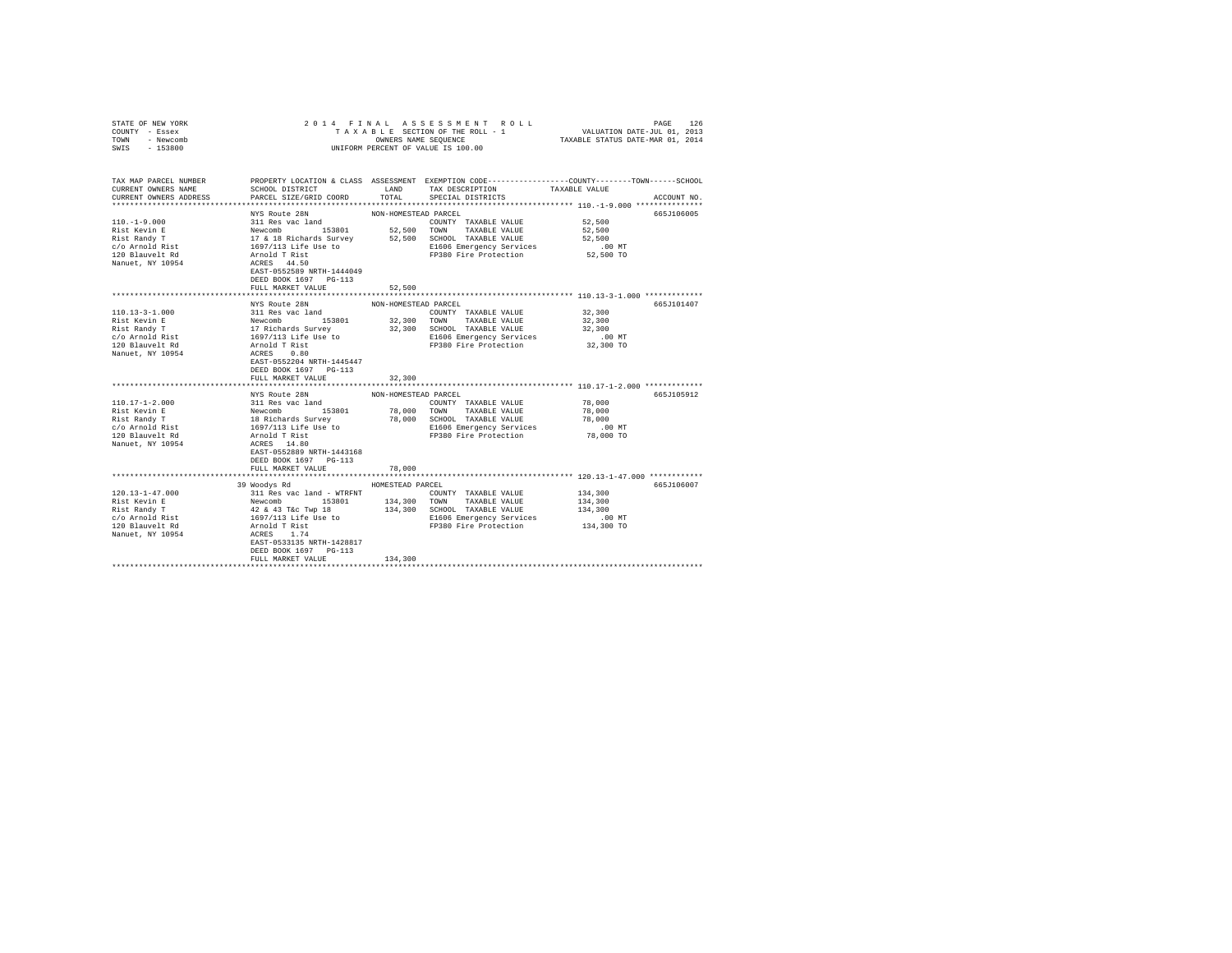| STATE OF NEW YORK                                                                                                    | PAGE 127 ROLL PAGE 127<br>TAXABLE SECTION OF THEROLL - 1 VALUATION DATE-JUL 01, 2013<br>OWNERS NAME SEQUENCE TRAXABLE STATUS DATE-MAR 01, 2014<br>2014 FINAL |                  |                                                                                                                                                                                                                                            |               |             |
|----------------------------------------------------------------------------------------------------------------------|--------------------------------------------------------------------------------------------------------------------------------------------------------------|------------------|--------------------------------------------------------------------------------------------------------------------------------------------------------------------------------------------------------------------------------------------|---------------|-------------|
| COUNTY - Essex                                                                                                       |                                                                                                                                                              |                  |                                                                                                                                                                                                                                            |               |             |
| TOWN - Newcomb                                                                                                       |                                                                                                                                                              |                  | OWNERS NAME SEQUENCE                                                                                                                                                                                                                       |               |             |
| $-153800$<br>SWIS                                                                                                    |                                                                                                                                                              |                  | UNIFORM PERCENT OF VALUE IS 100.00                                                                                                                                                                                                         |               |             |
|                                                                                                                      |                                                                                                                                                              |                  |                                                                                                                                                                                                                                            |               |             |
|                                                                                                                      |                                                                                                                                                              |                  |                                                                                                                                                                                                                                            |               |             |
| TAX MAP PARCEL NUMBER PROPERTY LOCATION & CLASS ASSESSMENT EXEMPTION CODE--------------COUNTY-------TOWN------SCHOOL |                                                                                                                                                              |                  |                                                                                                                                                                                                                                            |               |             |
| CURRENT OWNERS NAME                                                                                                  | SCHOOL DISTRICT LAND                                                                                                                                         |                  | TAX DESCRIPTION                                                                                                                                                                                                                            | TAXABLE VALUE |             |
|                                                                                                                      |                                                                                                                                                              | TOTAL            |                                                                                                                                                                                                                                            |               |             |
| CURRENT OWNERS ADDRESS                                                                                               | PARCEL SIZE/GRID COORD                                                                                                                                       |                  | SPECIAL DISTRICTS                                                                                                                                                                                                                          |               | ACCOUNT NO. |
|                                                                                                                      |                                                                                                                                                              |                  |                                                                                                                                                                                                                                            |               |             |
|                                                                                                                      | 30 Johnson Rd                                                                                                                                                | HOMESTEAD PARCEL |                                                                                                                                                                                                                                            |               | 665J106009  |
| 109.16-2-12.000                                                                                                      | 210 1 Family Res                                                                                                                                             |                  | COUNTY TAXABLE VALUE                                                                                                                                                                                                                       | 72,100        |             |
| Ritchey Paul L                                                                                                       |                                                                                                                                                              |                  |                                                                                                                                                                                                                                            | 72,100        |             |
| Ritchey Catherine M                                                                                                  |                                                                                                                                                              |                  |                                                                                                                                                                                                                                            | 72,100        |             |
| 137 Horstman Dr                                                                                                      |                                                                                                                                                              |                  | Newcomb 153801 27,000 TOWN TAXABLE VALUE 10 Richards 72,100 SCHOOL TAXABLE VALUE ACRES 0.50<br>ACRES 0.50 BI606 REST-0548291 NRTH-1447787 PI806 Emergency Services<br>E1606 Emergency Services                                             | .00 MT        |             |
| Scotia, NY 12302                                                                                                     |                                                                                                                                                              |                  | FP380 Fire Protection                                                                                                                                                                                                                      | 72,100 TO     |             |
|                                                                                                                      | DEED BOOK 584 PG-61                                                                                                                                          |                  |                                                                                                                                                                                                                                            |               |             |
|                                                                                                                      | FULL MARKET VALUE                                                                                                                                            | 72,100           |                                                                                                                                                                                                                                            |               |             |
|                                                                                                                      |                                                                                                                                                              |                  |                                                                                                                                                                                                                                            |               |             |
|                                                                                                                      | 3 Owens Dr                                                                                                                                                   | HOMESTEAD PARCEL |                                                                                                                                                                                                                                            |               | 665J100912  |
| 109.15-1-36.000                                                                                                      | 210 1 Family Res - WTRFNT                                                                                                                                    |                  | COUNTY TAXABLE VALUE                                                                                                                                                                                                                       | 135,300       |             |
| Rivera Juan A                                                                                                        |                                                                                                                                                              |                  | Newcomb 153801 90,300 TOWN TAXABLE VALUE<br>3 Richards Surveys 135,300 STOWN TAXABLE VALUE<br>3 RCRES 2.00 BANKISTARSG 135,300 SCHOOL TAXABLE VALUE<br>RCRES 2.00 BANKISTARSG 151606 Emergency Services<br>REST-05041426 RTH-14466412 FP38 | 135,300       |             |
|                                                                                                                      |                                                                                                                                                              |                  |                                                                                                                                                                                                                                            | 135,300       |             |
| DelPilar Maria<br>14 Ward Plz                                                                                        |                                                                                                                                                              |                  |                                                                                                                                                                                                                                            | .00 MT        |             |
| Teaneck, NJ 07666                                                                                                    |                                                                                                                                                              |                  |                                                                                                                                                                                                                                            | 135,300 TO    |             |
|                                                                                                                      | DEED BOOK 1396 PG-213                                                                                                                                        |                  |                                                                                                                                                                                                                                            |               |             |
|                                                                                                                      | FULL MARKET VALUE                                                                                                                                            |                  |                                                                                                                                                                                                                                            |               |             |
|                                                                                                                      |                                                                                                                                                              | 135,300          |                                                                                                                                                                                                                                            |               |             |
|                                                                                                                      |                                                                                                                                                              |                  |                                                                                                                                                                                                                                            |               |             |
|                                                                                                                      | 1336 Goodnow Flow Rd MOMESTEAD PARCEL                                                                                                                        |                  |                                                                                                                                                                                                                                            |               | 665J106011  |
| 120.18-2-13.000                                                                                                      | 210 1 Family Res - WTRFNT                                                                                                                                    |                  | COUNTY TAXABLE VALUE                                                                                                                                                                                                                       | 188,300       |             |
| Rizzo Eugene J<br>Rizzo Rena C<br>181 Lily Lake Rd                                                                   | Newcomb 153801                                                                                                                                               |                  | 107,500 TOWN TAXABLE VALUE                                                                                                                                                                                                                 | 188,300       |             |
|                                                                                                                      | 46 T&C Twp 18<br>Goodnow Flows Subd                                                                                                                          |                  | 188,300 SCHOOL TAXABLE VALUE                                                                                                                                                                                                               | 188,300       |             |
|                                                                                                                      |                                                                                                                                                              |                  | E1606 Emergency Services                                                                                                                                                                                                                   | .00 MT        |             |
| Highland, NY 12528                                                                                                   | Lot 36<br>ACRES 1.27                                                                                                                                         |                  | FP380 Fire Protection                                                                                                                                                                                                                      | 188,300 TO    |             |
|                                                                                                                      |                                                                                                                                                              |                  |                                                                                                                                                                                                                                            |               |             |
|                                                                                                                      | EAST-0535250 NRTH-1426781                                                                                                                                    |                  |                                                                                                                                                                                                                                            |               |             |
|                                                                                                                      | DEED BOOK 1034 PG-203                                                                                                                                        |                  |                                                                                                                                                                                                                                            |               |             |
|                                                                                                                      | FULL MARKET VALUE                                                                                                                                            | 188,300          |                                                                                                                                                                                                                                            |               |             |
|                                                                                                                      |                                                                                                                                                              |                  |                                                                                                                                                                                                                                            |               |             |
|                                                                                                                      | 45 Stubing Ln MOMESTEAD PARCEL                                                                                                                               |                  |                                                                                                                                                                                                                                            |               | 665Z004005  |
| $109.16 - 6 - 8.000$                                                                                                 | 260 Seasonal res - WTRFNT                                                                                                                                    |                  | COUNTY TAXABLE VALUE                                                                                                                                                                                                                       | 212,600       |             |
|                                                                                                                      | Newcomb 153801                                                                                                                                               |                  | 112,100 TOWN TAXABLE VALUE                                                                                                                                                                                                                 | 212,600       |             |
| Roalsvig Family LLC<br>4535 Christian Dr<br>Clarence, NY 14031                                                       |                                                                                                                                                              |                  |                                                                                                                                                                                                                                            | 212,600       |             |
|                                                                                                                      |                                                                                                                                                              |                  | 16 T&C Purchase TWP 27 RS 212,600 SCHOOL TAXABLE VALUE<br>2 Birch Point Subd E1606 Energency Services                                                                                                                                      | .00 MT        |             |
|                                                                                                                      | 2 Birch Point Subd<br>ACRES 1.00                                                                                                                             |                  | FP380 Fire Protection                                                                                                                                                                                                                      |               |             |
|                                                                                                                      |                                                                                                                                                              |                  |                                                                                                                                                                                                                                            | 212,600 TO    |             |
|                                                                                                                      | EAST-0551404 NRTH-1447455                                                                                                                                    |                  |                                                                                                                                                                                                                                            |               |             |
|                                                                                                                      | DEED BOOK 1668 PG-180                                                                                                                                        |                  |                                                                                                                                                                                                                                            |               |             |
|                                                                                                                      | FULL MARKET VALUE                                                                                                                                            | 212,600          |                                                                                                                                                                                                                                            |               |             |
|                                                                                                                      |                                                                                                                                                              |                  |                                                                                                                                                                                                                                            |               |             |
|                                                                                                                      | 113 Santanoni Dr                                                                                                                                             | HOMESTEAD PARCEL |                                                                                                                                                                                                                                            |               | 665J105108  |
| $110.18 - 2 - 5.000$                                                                                                 |                                                                                                                                                              |                  |                                                                                                                                                                                                                                            | 163,100       |             |
| Roalsvig Family LLC                                                                                                  |                                                                                                                                                              |                  | 210 1 Family Res<br>Newcomb 153801 48,000 TOWNY TAXABLE VALUE<br>Hyslop 153801 48,000 TOWN TAXABLE VALUE<br>ACRES 4.52 163,100 SCHOOL TAXABLE VALUE<br>ACRES 4.52 1606 Emergency Services<br>EAST-0562907 NRTH-1442756 FD380 Fire Protec   | 163,100       |             |
| 4535 Christian Dr                                                                                                    |                                                                                                                                                              |                  |                                                                                                                                                                                                                                            | 163,100       |             |
| Clarence, NY 14031                                                                                                   |                                                                                                                                                              |                  |                                                                                                                                                                                                                                            | .00 MT        |             |
|                                                                                                                      |                                                                                                                                                              |                  |                                                                                                                                                                                                                                            | 163,100 TO    |             |
|                                                                                                                      | DEED BOOK 1668 PG-176                                                                                                                                        |                  |                                                                                                                                                                                                                                            |               |             |
|                                                                                                                      | FULL MARKET VALUE                                                                                                                                            | 163,100          |                                                                                                                                                                                                                                            |               |             |
|                                                                                                                      |                                                                                                                                                              |                  |                                                                                                                                                                                                                                            |               |             |
|                                                                                                                      |                                                                                                                                                              |                  |                                                                                                                                                                                                                                            |               |             |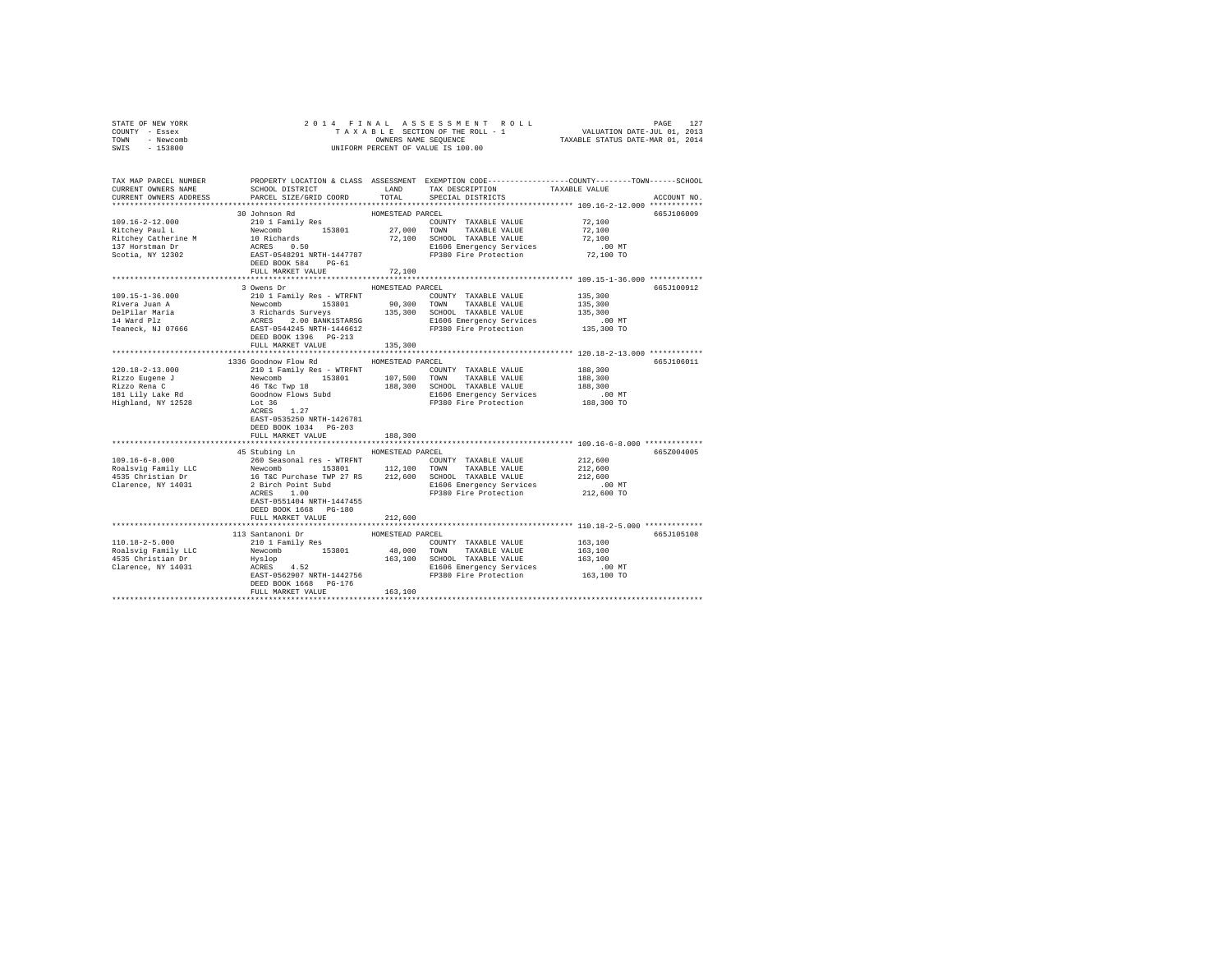| STATE OF NEW YORK<br>COUNTY - Essex<br>TOWN - Newcomb<br>SWIS - 153800                                                                                                                                                                     | UNIFORM PERCENT OF VALUE IS 100.00                                                                 |                  | 2014 FINAL ASSESSMENT ROLL                           | PAGE<br>128                                                                                                                                          |
|--------------------------------------------------------------------------------------------------------------------------------------------------------------------------------------------------------------------------------------------|----------------------------------------------------------------------------------------------------|------------------|------------------------------------------------------|------------------------------------------------------------------------------------------------------------------------------------------------------|
| CURRENT OWNERS NAME<br>CURRENT OWNERS ADDRESS                                                                                                                                                                                              | SCHOOL DISTRICT<br>PARCEL SIZE/GRID COORD                                                          | TOTAL            | LAND TAX DESCRIPTION<br>SPECIAL DISTRICTS            | TAX MAP PARCEL NUMBER PROPERTY LOCATION & CLASS ASSESSMENT EXEMPTION CODE---------------COUNTY-------TOWN-----SCHOOL<br>TAXABLE VALUE<br>ACCOUNT NO. |
|                                                                                                                                                                                                                                            |                                                                                                    |                  |                                                      |                                                                                                                                                      |
|                                                                                                                                                                                                                                            | 155 Woodys Rd                                                                                      | HOMESTEAD PARCEL |                                                      | 665J104312                                                                                                                                           |
|                                                                                                                                                                                                                                            |                                                                                                    |                  |                                                      | 175,900                                                                                                                                              |
|                                                                                                                                                                                                                                            |                                                                                                    |                  |                                                      | 175,900                                                                                                                                              |
|                                                                                                                                                                                                                                            |                                                                                                    |                  |                                                      | 175,900                                                                                                                                              |
| 19 Hampton St                                                                                                                                                                                                                              | Goodnow Flow Subd                                                                                  |                  | E1606 Emergency Services<br>FP380 Fire Protection    | $.00$ MT                                                                                                                                             |
| Cranford, NJ 07016                                                                                                                                                                                                                         | Lot 203<br>ACRES 0.91                                                                              |                  |                                                      | 175,900 TO                                                                                                                                           |
|                                                                                                                                                                                                                                            | EAST-0530512 NRTH-1428446                                                                          |                  |                                                      |                                                                                                                                                      |
|                                                                                                                                                                                                                                            | DEED BOOK 1360 PG-127                                                                              |                  |                                                      |                                                                                                                                                      |
|                                                                                                                                                                                                                                            | FULL MARKET VALUE                                                                                  | 175,900          |                                                      |                                                                                                                                                      |
|                                                                                                                                                                                                                                            |                                                                                                    |                  |                                                      |                                                                                                                                                      |
|                                                                                                                                                                                                                                            | 14 Muskrat Ln                                                                                      | HOMESTEAD PARCEL |                                                      | 665J101013                                                                                                                                           |
| $120.17 - 2 - 1.000$                                                                                                                                                                                                                       | 260 Seasonal res - WTRFNT                                                                          |                  | COUNTY TAXABLE VALUE                                 | 113,100                                                                                                                                              |
| $\begin{array}{ccccccccc} \text{Rodriguez Linda M} & \text{Newcomb} & 153801 & 82,200 & \text{TONN} & \text{TAXABLE VALUE} \\ 32 \text{ Vichy Dr} & \text{Dr} & 26 \text{ Toc Two 18} & 113,100 & \text{SCHOOL TAXABLE VALUE} \end{array}$ |                                                                                                    |                  |                                                      | 113,100                                                                                                                                              |
|                                                                                                                                                                                                                                            |                                                                                                    |                  | 113,100 SCHOOL TAXABLE VALUE                         | 113,100                                                                                                                                              |
| Saratoga Springs, NY 12866 Goodnow Flow Subd                                                                                                                                                                                               |                                                                                                    |                  | E1606 Emergency Services                             | .00 MT                                                                                                                                               |
|                                                                                                                                                                                                                                            | Lot 301                                                                                            |                  | FP380 Fire Protection                                | 113,100 TO                                                                                                                                           |
|                                                                                                                                                                                                                                            | ACRES 0.67 BANKADKTRST                                                                             |                  |                                                      |                                                                                                                                                      |
|                                                                                                                                                                                                                                            | EAST-0528126 NRTH-1427132                                                                          |                  |                                                      |                                                                                                                                                      |
|                                                                                                                                                                                                                                            | DEED BOOK 1221 PG-301<br>FULL MARKET VALUE                                                         |                  |                                                      |                                                                                                                                                      |
|                                                                                                                                                                                                                                            |                                                                                                    | 113,100          |                                                      |                                                                                                                                                      |
|                                                                                                                                                                                                                                            | 4779 NYS Route 28N                                                                                 |                  | HOMESTEAD PART OF PARCEL                             |                                                                                                                                                      |
| $121. - 2 - 21.100$                                                                                                                                                                                                                        | 260 Seasonal res<br>Newcomb 153801<br>40 Thorns Survey<br>ACRES 17.74<br>EAST-0564974 NRTH-1438781 |                  | 10.00 A COUNTY TAXABLE VALUE                         | 106,561                                                                                                                                              |
| Roehrs David                                                                                                                                                                                                                               |                                                                                                    | 37,350 TOWN      | TAXABLE VALUE                                        | 106,561                                                                                                                                              |
| Roehrs Judi                                                                                                                                                                                                                                |                                                                                                    |                  | 106,561 SCHOOL TAXABLE VALUE                         | 106,561                                                                                                                                              |
| 70 Brookside Rd                                                                                                                                                                                                                            |                                                                                                    |                  | FP380 Fire Protection                                | 106,561 TO                                                                                                                                           |
| New Paltz, NY 12561                                                                                                                                                                                                                        |                                                                                                    |                  |                                                      |                                                                                                                                                      |
|                                                                                                                                                                                                                                            | DEED BOOK 1722 PG-79                                                                               |                  |                                                      |                                                                                                                                                      |
|                                                                                                                                                                                                                                            | FULL MARKET VALUE                                                                                  | 117,100          |                                                      |                                                                                                                                                      |
|                                                                                                                                                                                                                                            |                                                                                                    |                  |                                                      |                                                                                                                                                      |
|                                                                                                                                                                                                                                            |                                                                                                    |                  | NON-HOMESTEAD PART OF PARCEL                         |                                                                                                                                                      |
|                                                                                                                                                                                                                                            |                                                                                                    |                  | 7.74 A COUNTY TAXABLE VALUE                          | 10,539                                                                                                                                               |
|                                                                                                                                                                                                                                            |                                                                                                    |                  | 12,450 TOWN TAXABLE VALUE                            | 10,539                                                                                                                                               |
|                                                                                                                                                                                                                                            |                                                                                                    |                  | 10,539 SCHOOL TAXABLE VALUE<br>FP380 Fire Protection | 10,539<br>10,539 TO                                                                                                                                  |
|                                                                                                                                                                                                                                            |                                                                                                    | .                |                                                      | .                                                                                                                                                    |
|                                                                                                                                                                                                                                            |                                                                                                    | PARCEL TOTALS    |                                                      | 665J106215                                                                                                                                           |
|                                                                                                                                                                                                                                            |                                                                                                    |                  | COUNTY TAXABLE VALUE                                 | 117,100                                                                                                                                              |
|                                                                                                                                                                                                                                            |                                                                                                    | 49,800 TOWN      | TAXABLE VALUE                                        | 117,100                                                                                                                                              |
|                                                                                                                                                                                                                                            |                                                                                                    |                  | 117,100 SCHOOL TAXABLE VALUE                         | 117,100                                                                                                                                              |
|                                                                                                                                                                                                                                            |                                                                                                    |                  | FP380 Fire Protection                                | 117,100 TO                                                                                                                                           |
|                                                                                                                                                                                                                                            |                                                                                                    |                  | E1606 Emergency Services                             | $.00$ MT                                                                                                                                             |
|                                                                                                                                                                                                                                            |                                                                                                    |                  |                                                      |                                                                                                                                                      |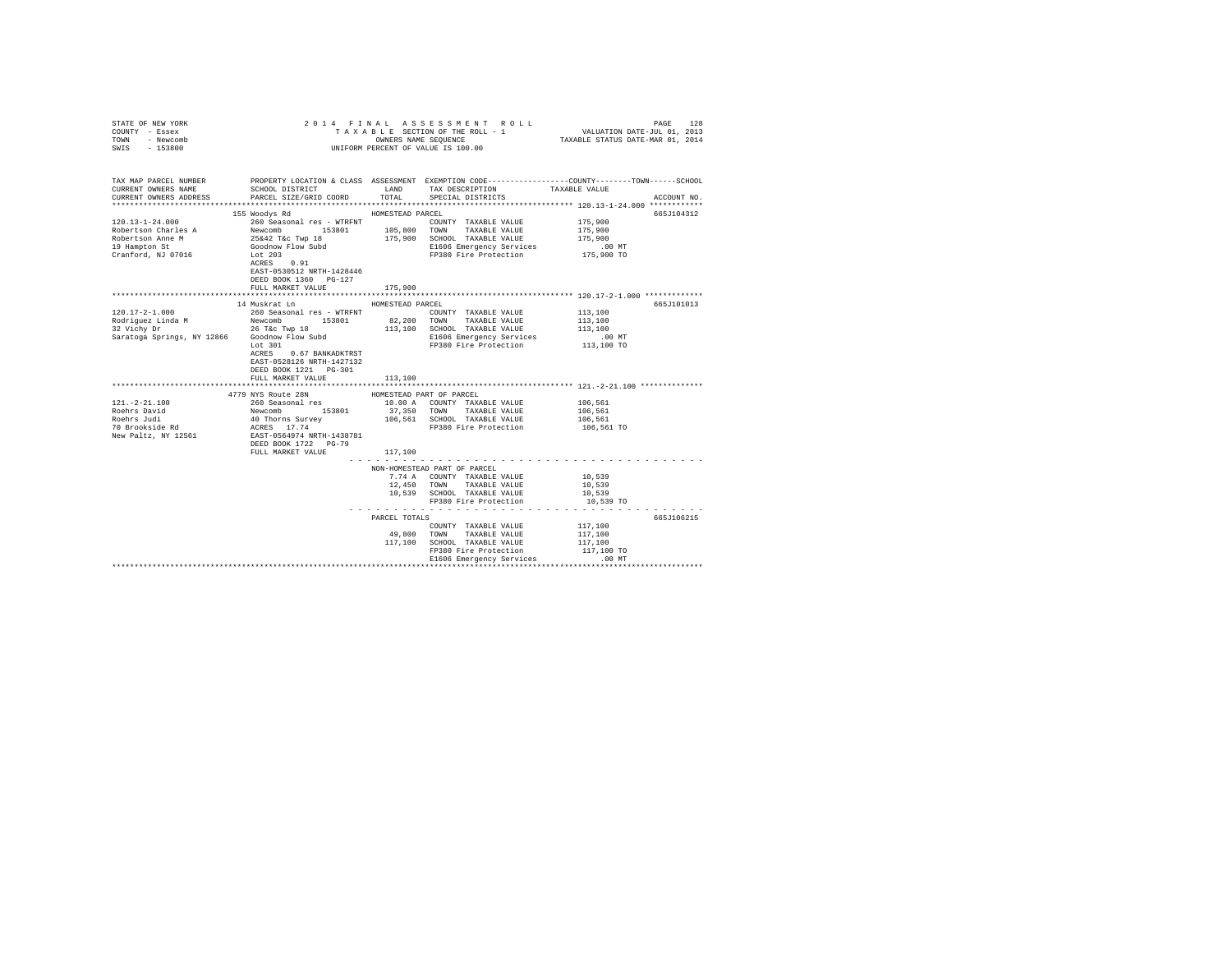| STATE OF NEW YORK<br>COUNTY - Essex<br>TOWN - Newcomb              |                                                                                         |                  | PAGE 129 PAGE 129 PAGE 129<br>TA X A B L E SECTION OF THE ROLL - 1<br>OWNERS NAME SEQUENCE TRANSLE STATUE OIL 2013               |                                                            |             |
|--------------------------------------------------------------------|-----------------------------------------------------------------------------------------|------------------|----------------------------------------------------------------------------------------------------------------------------------|------------------------------------------------------------|-------------|
| $-153800$<br>SWIS                                                  |                                                                                         |                  | UNIFORM PERCENT OF VALUE IS 100.00                                                                                               |                                                            |             |
| TAX MAP PARCEL NUMBER<br>CURRENT OWNERS NAME                       | SCHOOL DISTRICT LAND                                                                    |                  | PROPERTY LOCATION & CLASS ASSESSMENT EXEMPTION CODE---------------COUNTY-------TOWN------SCHOOL<br>TAX DESCRIPTION TAXABLE VALUE |                                                            |             |
| CURRENT OWNERS ADDRESS                                             | PARCEL SIZE/GRID COORD                                                                  | TOTAL            | SPECIAL DISTRICTS                                                                                                                |                                                            | ACCOUNT NO. |
|                                                                    |                                                                                         |                  |                                                                                                                                  |                                                            |             |
| 119.16-1-24.000                                                    | 289 Woodys Rd<br>260 Seasonal res - WTRFNT                                              | HOMESTEAD PARCEL | COUNTY TAXABLE VALUE                                                                                                             | 203,200                                                    | 665J101603  |
|                                                                    |                                                                                         |                  |                                                                                                                                  | 203,200                                                    |             |
| Rogers Walter T<br>Newcomb 15380<br>Rogers Cynthia M 26 T&c Twp 18 |                                                                                         |                  | 153801 105,800 TOWN TAXABLE VALUE<br>vp 18 203,200 SCHOOL TAXABLE VALUE                                                          | 203,200                                                    |             |
| 357 Drakestown Rd                                                  |                                                                                         |                  | E1606 Emergency Services                                                                                                         | $.00$ MT                                                   |             |
| Long Valley, NJ 07853                                              | Goodnow Flow Subd<br>Lot 233<br>ACRES 0.92                                              |                  | FP380 Fire Protection                                                                                                            | 203,200 TO                                                 |             |
|                                                                    |                                                                                         |                  |                                                                                                                                  |                                                            |             |
|                                                                    | EAST-0527331 NRTH-1428916                                                               |                  |                                                                                                                                  |                                                            |             |
|                                                                    | DEED BOOK 1359 PG-101                                                                   |                  |                                                                                                                                  |                                                            |             |
|                                                                    | FULL MARKET VALUE                                                                       | 203,200          |                                                                                                                                  |                                                            |             |
|                                                                    | 21 Island View Ln                                                                       | HOMESTEAD PARCEL |                                                                                                                                  |                                                            | 665J106105  |
| 119.16-1-2.001                                                     | 260 Seasonal res - WTRFNT                                                               |                  | COUNTY TAXABLE VALUE                                                                                                             | 117,900                                                    |             |
|                                                                    | 153801 106,500<br>Newcomb                                                               |                  | TOWN TAXABLE VALUE                                                                                                               | 117,900                                                    |             |
| Ross Anna T<br>923 S Kelley Rd<br>Seben Li                         |                                                                                         |                  | 117,900 SCHOOL TAXABLE VALUE                                                                                                     | 117,900                                                    |             |
| Schenectady, NY 12306-6409                                         | 26 T&C Twp 18<br>Goodnow Flow Subd                                                      |                  | E1606 Emergency Services                                                                                                         | $.00$ MT                                                   |             |
|                                                                    | Lot $228$                                                                               |                  | FP380 Fire Protection                                                                                                            | 117,900 TO                                                 |             |
|                                                                    | $ACRES$ 0.95                                                                            |                  |                                                                                                                                  |                                                            |             |
|                                                                    | EAST-0527850 NRTH-1428824                                                               |                  |                                                                                                                                  |                                                            |             |
|                                                                    | DEED BOOK 1518 PG-28                                                                    |                  |                                                                                                                                  |                                                            |             |
|                                                                    | FULL MARKET VALUE                                                                       | 117,900          |                                                                                                                                  |                                                            |             |
|                                                                    | 23 Island View Ln                                                                       | HOMESTEAD PARCEL |                                                                                                                                  |                                                            | 665J106107  |
| 119.16-1-28.000                                                    | 260 Seasonal res - WTRFNT                                                               |                  | COUNTY TAXABLE VALUE                                                                                                             | 190,000                                                    |             |
|                                                                    |                                                                                         |                  |                                                                                                                                  | 190,000                                                    |             |
| Ross Anna T<br>923 S Kelley Rd                                     | Newcomb 153801 105,400 TOWN TAXABLE VALUE 26 T&C Twp 18 190,000 SCHOOL TAXABLE VALUE    |                  |                                                                                                                                  | 190,000                                                    |             |
| Schenectady, NY 12306-6409 Goodnow Flow Subd Lot 229               |                                                                                         |                  | E1606 Emergency Services                                                                                                         | $.00$ MT                                                   |             |
|                                                                    |                                                                                         |                  | FP380 Fire Protection                                                                                                            | 190,000 TO                                                 |             |
|                                                                    | ACRES 0.90                                                                              |                  |                                                                                                                                  |                                                            |             |
|                                                                    | EAST-0527745 NRTH-1428832                                                               |                  |                                                                                                                                  |                                                            |             |
|                                                                    | DEED BOOK 1518 PG-28                                                                    |                  |                                                                                                                                  |                                                            |             |
|                                                                    | FULL MARKET VALUE                                                                       | 190,000          |                                                                                                                                  | ***************************** 120.18-2-21.000 ************ |             |
|                                                                    | 34 Bennett Ln                                                                           | HOMESTEAD PARCEL |                                                                                                                                  |                                                            | 665J100806  |
| 120.18-2-21.000                                                    | 210 1 Family Res - WTRFNT                                                               |                  | COUNTY TAXABLE VALUE                                                                                                             | 172,100                                                    |             |
| Rossley Maureen C                                                  |                                                                                         |                  | 108,700 TOWN TAXABLE VALUE                                                                                                       | 172,100                                                    |             |
| 25 West Ln                                                         |                                                                                         |                  | 172,100 SCHOOL TAXABLE VALUE                                                                                                     | 172,100                                                    |             |
| Saratoga, NY 12866                                                 |                                                                                         |                  | E1606 Emergency Services                                                                                                         | $.00$ MT                                                   |             |
|                                                                    | Newcomb<br>153801<br>46 T&c Twp 18<br>Life Use To Stephen<br>Rossley By 1170/35<br>---- |                  | FP380 Fire Protection                                                                                                            | 172,100 TO                                                 |             |
|                                                                    | ACRES 1.72                                                                              |                  |                                                                                                                                  |                                                            |             |
|                                                                    | EAST-0536010 NRTH-1426409                                                               |                  |                                                                                                                                  |                                                            |             |
|                                                                    | DEED BOOK 1170 PG-35                                                                    |                  |                                                                                                                                  |                                                            |             |
|                                                                    | FULL MARKET VALUE                                                                       | 172,100          |                                                                                                                                  |                                                            |             |
|                                                                    |                                                                                         |                  |                                                                                                                                  |                                                            |             |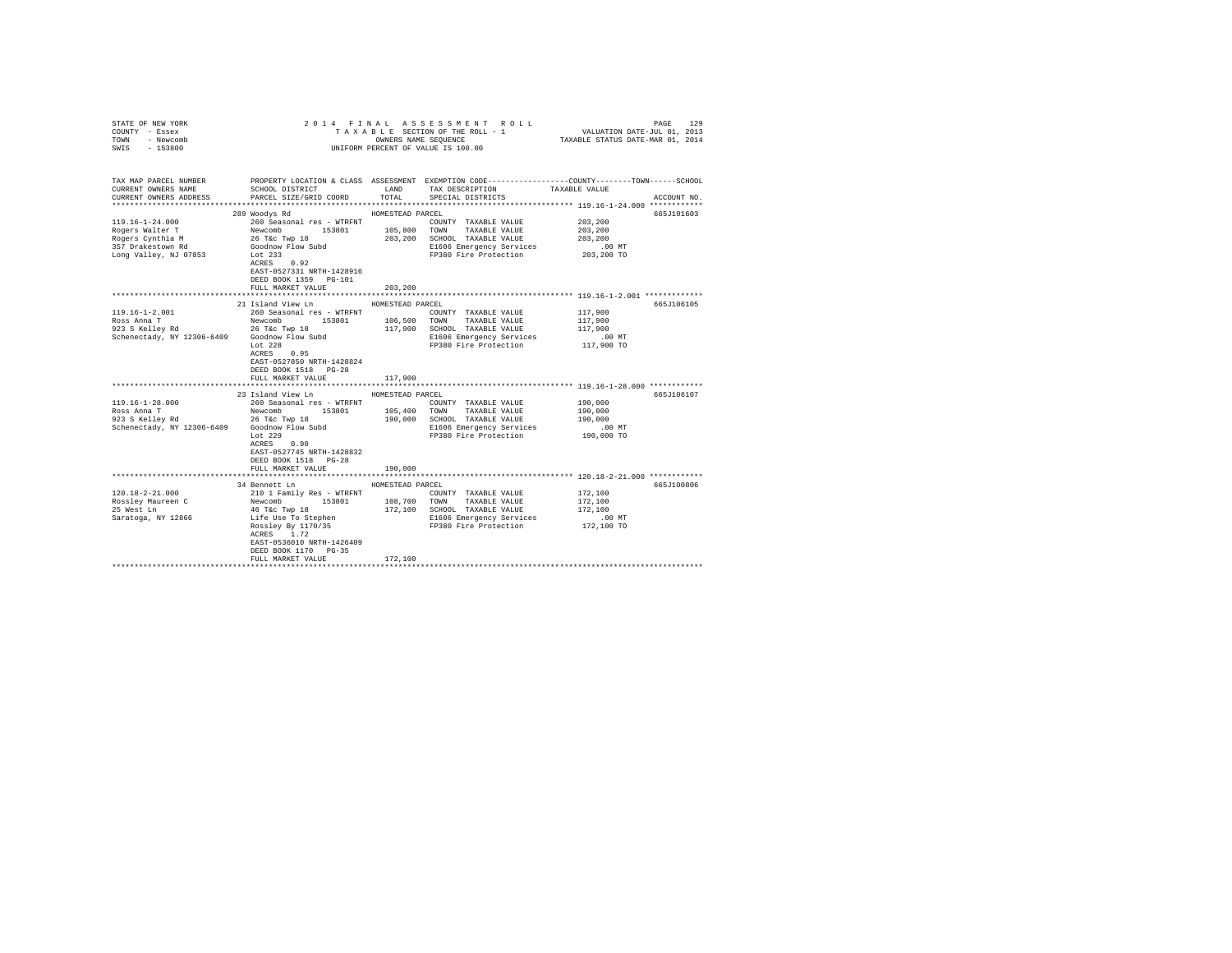| COUNTY - Essex<br>TOWN<br>- Newcomb<br>$-153800$<br>SWIS                                                                 | UNIFORM PERCENT OF VALUE IS 100.00                                                                                                                                                                                                          |                                           |                                                                                                                                            |                                                                                                                                 |
|--------------------------------------------------------------------------------------------------------------------------|---------------------------------------------------------------------------------------------------------------------------------------------------------------------------------------------------------------------------------------------|-------------------------------------------|--------------------------------------------------------------------------------------------------------------------------------------------|---------------------------------------------------------------------------------------------------------------------------------|
| TAX MAP PARCEL NUMBER<br>CURRENT OWNERS NAME<br>CURRENT OWNERS ADDRESS                                                   | SCHOOL DISTRICT<br>PARCEL SIZE/GRID COORD                                                                                                                                                                                                   |                                           | LAND TAX DESCRIPTION<br>TOTAL SPECIAL DISTRICTS                                                                                            | PROPERTY LOCATION & CLASS ASSESSMENT EXEMPTION CODE---------------COUNTY-------TOWN------SCHOOL<br>TAXABLE VALUE<br>ACCOUNT NO. |
| $109.15 - 4 - 6.100$<br>Rothermel Howard L Jr<br>Rothermel Vicki H<br>Pine Tree Rd<br>Newcomb, NY 12852                  | 11 Pine Tree Rd<br>210 1 Family Res<br>Newcomb 153801<br>4 Ords Patent<br>Quit Claim Deeds<br>1170/38 & 1170/41<br>ACRES 4 20<br>ACRES 4.20<br>EAST-0544061 NRTH-1445854<br>DEED BOOK 1220 PG-229<br>FULL MARKET VALUE                      | HOMESTEAD PARCEL<br>46,900 TOWN<br>94,300 | COUNTY TAXABLE VALUE<br>TAXABLE VALUE<br>94,300 SCHOOL TAXABLE VALUE<br>E1606 Emergency Services<br>FP380 Fire Protection                  | 665J176001<br>94,300<br>94,300<br>94,300<br>.00 MT<br>94,300 TO                                                                 |
| $120.18 - 2 - 19.000$<br>Roussey Jeanne<br>c/o Robert Roussev<br>13 Via Salerno<br>PO Box 355006<br>Palm Coast, FL 32135 | 1310 Goodnow Flow Rd<br>260 Seasonal res - WTRFNT<br>Newcomb<br>Newcomb<br>46 T&C Twp 18<br>Goodnow Flow Subd<br>Lot 30<br>ACRES 1.64<br>ACRES 1.64<br>EAST-0535810 NRTH-1426500<br>DEED BOOK 1643 PG-202<br>FULL MARKET VALUE              | HOMESTEAD PARCEL<br>106, 200<br>211,500   | COUNTY TAXABLE VALUE<br>TOWN TAXABLE VALUE<br>211,500 SCHOOL TAXABLE VALUE<br>E1606 Emergency Services<br>FP380 Fire Protection 211,500 TO | 665J106111<br>211,500<br>211,500<br>211,500<br>$.00$ MT                                                                         |
| $120.18 - 2 - 18.000$<br>Roussey Ronald A<br>PO Box 141<br>Eldred, NY 12732                                              | 1314 Goodnow Flow Rd<br>260 Seasonal res - WTRFNT<br>Newcomb 153801 106,100 TOWN TAXABLE VALUE<br>46 T&c Twp 18<br>Goodnow Flow Subd<br>Lot 31<br>ACRES 1.50<br>EAST-0535717 NRTH-1426549<br>DEED BOOK 498<br>$PG-447$<br>FULL MARKET VALUE | HOMESTEAD PARCEL<br>188,600               | COUNTY TAXABLE VALUE<br>188,600 SCHOOL TAXABLE VALUE<br>E1606 Emergency Services<br>FP380 Fire Protection                                  | 665J106112<br>188,600<br>188,600<br>188,600<br>.00MT<br>188,600 TO                                                              |
| 120.17-1-1.000<br>Rowen William I<br>Rowen Barbara J<br>2141 Orchard Park Dr<br>Schenectady, NY 12309                    | 23 Muskrat Ln<br>210 1 Family Res - WTRFNT<br>Newcomb 153801<br>26 T&c Twp 18<br>Goodnow Flow Subd Lot 305<br>ACRES 1.40<br>EAST-0527689 NRTH-1427095<br>DEED BOOK 1002 PG-92<br>FULL MARKET VALUE                                          | HOMESTEAD PARCEL<br>147,900<br>203,100    | COUNTY TAXABLE VALUE<br>TOWN TAXABLE VALUE<br>203,100 SCHOOL TAXABLE VALUE<br>E1606 Emergency Services<br>FP380 Fire Protection            | 665J104412<br>203,100<br>203,100<br>203,100<br>$.00$ MT<br>203,100 TO                                                           |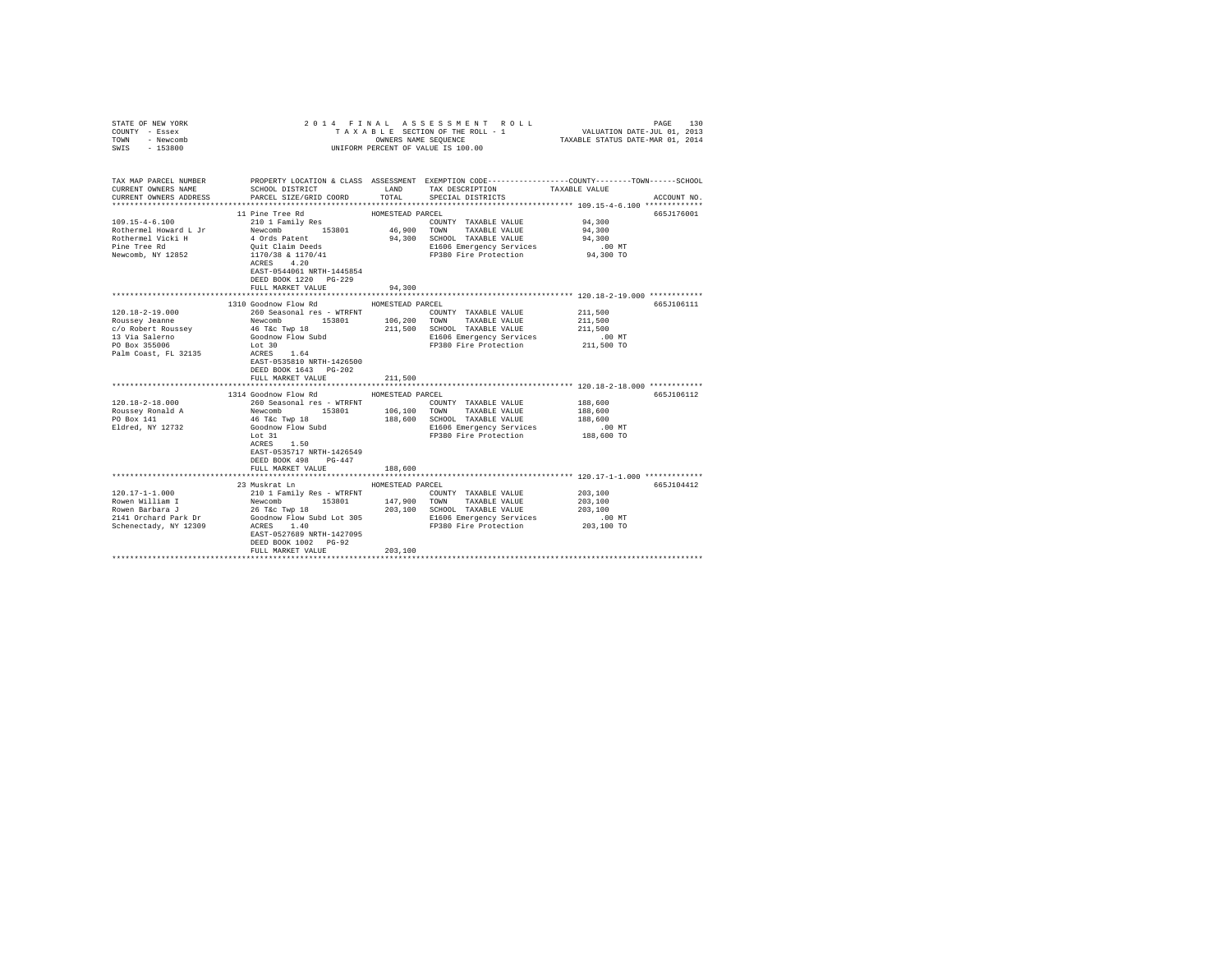| STATE OF NEW YORK                                                                                                                                                                                                                                                                                                                                                                  | 2014 FINAL ASSESSMENT ROLI<br>TAXABE SECTION OF THE ROLL - 1<br>ONNEES NAME SEQUENCE<br>UNIFORM PERCENT OF VALUE IS 100.00 |                      |                                                                                                                                                                        |                                                         |               |
|------------------------------------------------------------------------------------------------------------------------------------------------------------------------------------------------------------------------------------------------------------------------------------------------------------------------------------------------------------------------------------|----------------------------------------------------------------------------------------------------------------------------|----------------------|------------------------------------------------------------------------------------------------------------------------------------------------------------------------|---------------------------------------------------------|---------------|
| COUNTY - Essex<br>TOWN - Newcomb                                                                                                                                                                                                                                                                                                                                                   |                                                                                                                            |                      |                                                                                                                                                                        |                                                         |               |
| SWIS - 153800                                                                                                                                                                                                                                                                                                                                                                      |                                                                                                                            |                      |                                                                                                                                                                        |                                                         |               |
|                                                                                                                                                                                                                                                                                                                                                                                    |                                                                                                                            |                      |                                                                                                                                                                        |                                                         |               |
|                                                                                                                                                                                                                                                                                                                                                                                    |                                                                                                                            |                      |                                                                                                                                                                        |                                                         |               |
|                                                                                                                                                                                                                                                                                                                                                                                    |                                                                                                                            |                      |                                                                                                                                                                        |                                                         |               |
| TAX MAP PARCEL NUMBER                                                                                                                                                                                                                                                                                                                                                              |                                                                                                                            |                      | PROPERTY LOCATION & CLASS ASSESSMENT EXEMPTION CODE----------------COUNTY-------TOWN------SCHOOL                                                                       |                                                         |               |
| CURRENT OWNERS NAME                                                                                                                                                                                                                                                                                                                                                                | SCHOOL DISTRICT LAND                                                                                                       |                      | ${\small \begin{tabular}{llll} \bf{LAND} & \tt{TAX} \text{ DESCRIPTION} & \tt{TXABLE} \text{ VALUE} \\ \tt{TOTAL} & \tt{SPECIAL} \text{ DISTRIBUTTS} & \end{tabular}}$ |                                                         |               |
| CURRENT OWNERS ADDRESS                                                                                                                                                                                                                                                                                                                                                             | PARCEL SIZE/GRID COORD                                                                                                     |                      |                                                                                                                                                                        |                                                         | ACCOUNT NO.   |
|                                                                                                                                                                                                                                                                                                                                                                                    |                                                                                                                            |                      |                                                                                                                                                                        |                                                         |               |
| 5255 NYS Route 28N<br>10.13-1-9.000<br>2010 I Family Res<br>Roy Daniel Meycomb Newcomb Newcomb 153801<br>24,300 COUNTY TAXABLE VALUE<br>24,300 COUNTY TAXABLE VALUE<br>24,300 COUNTY TAXABLE VALUE<br>24,300 COUNTY TAXABLE VALUE<br>24,300 CO                                                                                                                                     |                                                                                                                            |                      |                                                                                                                                                                        |                                                         | 665J103701    |
|                                                                                                                                                                                                                                                                                                                                                                                    |                                                                                                                            |                      |                                                                                                                                                                        | $\sim$ 0                                                | $0 \t 30.000$ |
|                                                                                                                                                                                                                                                                                                                                                                                    |                                                                                                                            |                      |                                                                                                                                                                        |                                                         |               |
|                                                                                                                                                                                                                                                                                                                                                                                    |                                                                                                                            |                      |                                                                                                                                                                        |                                                         |               |
|                                                                                                                                                                                                                                                                                                                                                                                    |                                                                                                                            |                      |                                                                                                                                                                        |                                                         |               |
|                                                                                                                                                                                                                                                                                                                                                                                    |                                                                                                                            |                      |                                                                                                                                                                        | .00MT                                                   |               |
|                                                                                                                                                                                                                                                                                                                                                                                    |                                                                                                                            |                      |                                                                                                                                                                        | 79,100 TO                                               |               |
|                                                                                                                                                                                                                                                                                                                                                                                    | FULL MARKET VALUE                                                                                                          | 79,100               |                                                                                                                                                                        |                                                         |               |
|                                                                                                                                                                                                                                                                                                                                                                                    |                                                                                                                            |                      |                                                                                                                                                                        |                                                         |               |
|                                                                                                                                                                                                                                                                                                                                                                                    | 123 Marcy Ln                                                                                                               | HOMESTEAD PARCEL     |                                                                                                                                                                        |                                                         | 665J104801    |
|                                                                                                                                                                                                                                                                                                                                                                                    |                                                                                                                            |                      |                                                                                                                                                                        | $\sim$ 0                                                | $0 \t 30.000$ |
|                                                                                                                                                                                                                                                                                                                                                                                    |                                                                                                                            |                      |                                                                                                                                                                        | 221,600                                                 |               |
|                                                                                                                                                                                                                                                                                                                                                                                    |                                                                                                                            |                      |                                                                                                                                                                        | 221,600                                                 |               |
|                                                                                                                                                                                                                                                                                                                                                                                    |                                                                                                                            |                      |                                                                                                                                                                        | 191,600                                                 |               |
|                                                                                                                                                                                                                                                                                                                                                                                    |                                                                                                                            |                      |                                                                                                                                                                        | .00MT                                                   |               |
| $\begin{tabular}{l c c c c c} \hline 110.17-3-9.000 & 123\;Marcy\;Lm & H0MESJEMP KCLL} & \multicolumn{1}{c}{RSS. STAR} & 41854 \cr \hline \text{ROS} & \text{RBS. STAR} & \text{NRCOmb} & 153801 & 27,000 \cr \text{COWRYs}123\;Marcy\;Lm & \text{NRCOmb} & 153801 & 27,000 \cr \text{TOWRY} & \text{TAKALE VALUE} & \text{RCS.} & \text{CHO} & \text{COWR$                        |                                                                                                                            |                      |                                                                                                                                                                        | 221,600 TO                                              |               |
|                                                                                                                                                                                                                                                                                                                                                                                    | FULL MARKET VALUE                                                                                                          | 221,600              |                                                                                                                                                                        |                                                         |               |
|                                                                                                                                                                                                                                                                                                                                                                                    |                                                                                                                            |                      |                                                                                                                                                                        |                                                         |               |
|                                                                                                                                                                                                                                                                                                                                                                                    | 5072 NYS Route 28N                                                                                                         | HOMESTEAD PARCEL     |                                                                                                                                                                        |                                                         | 665J191001    |
| 110.18-3-1.200                                                                                                                                                                                                                                                                                                                                                                     | 260 Seasonal res                                                                                                           |                      | COUNTY TAXABLE VALUE                                                                                                                                                   | 66,000                                                  |               |
|                                                                                                                                                                                                                                                                                                                                                                                    |                                                                                                                            |                      |                                                                                                                                                                        | 66,000<br>66,000                                        |               |
|                                                                                                                                                                                                                                                                                                                                                                                    |                                                                                                                            |                      |                                                                                                                                                                        |                                                         |               |
|                                                                                                                                                                                                                                                                                                                                                                                    |                                                                                                                            |                      |                                                                                                                                                                        | $.00$ MT                                                |               |
|                                                                                                                                                                                                                                                                                                                                                                                    |                                                                                                                            |                      |                                                                                                                                                                        | 66,000 TO                                               |               |
| $\texttt{Rozell} = \texttt{Rathew} \texttt{F} \texttt{P} \texttt{Riz-1.200} \texttt{WAD} \texttt{P} \texttt{Riz-1.200} \texttt{WAD} \texttt{P} \texttt{Riz-1.200} \texttt{WAD} \texttt{P} \texttt{Riz-1.200} \texttt{WAD} \texttt{P} \texttt{Riz-1.200} \texttt{WAD} \texttt{Riz-1.200} \texttt{WAD} \texttt{Riz-1.200} \texttt{WAD} \texttt{Riz-1.200} \texttt{WAD} \texttt{Riz-$ |                                                                                                                            |                      |                                                                                                                                                                        |                                                         |               |
|                                                                                                                                                                                                                                                                                                                                                                                    | FULL MARKET VALUE                                                                                                          | 66,000               |                                                                                                                                                                        |                                                         |               |
|                                                                                                                                                                                                                                                                                                                                                                                    |                                                                                                                            |                      |                                                                                                                                                                        | ************************** 110.-3-12.000 ************** |               |
|                                                                                                                                                                                                                                                                                                                                                                                    | 95 Lower Works Rd                                                                                                          | HOMESTEAD PARCEL     |                                                                                                                                                                        |                                                         | 665J186006    |
| $110.-3-12.000$                                                                                                                                                                                                                                                                                                                                                                    | 210 1 Family Res                                                                                                           |                      | COUNTY TAXABLE VALUE                                                                                                                                                   | 132,600                                                 |               |
| Rue Brodhead Tahawus LLC                                                                                                                                                                                                                                                                                                                                                           |                                                                                                                            |                      |                                                                                                                                                                        | 132,600                                                 |               |
| 560 Palisade Ave                                                                                                                                                                                                                                                                                                                                                                   |                                                                                                                            |                      |                                                                                                                                                                        | 132,600                                                 |               |
| Jersey City, NJ 07307                                                                                                                                                                                                                                                                                                                                                              |                                                                                                                            |                      | E1606 Emergency Services .00 MT<br>FP380 Fire Protection 132,600 TO                                                                                                    |                                                         |               |
|                                                                                                                                                                                                                                                                                                                                                                                    |                                                                                                                            |                      |                                                                                                                                                                        |                                                         |               |
|                                                                                                                                                                                                                                                                                                                                                                                    | DEED BOOK 1633 PG-27                                                                                                       |                      |                                                                                                                                                                        |                                                         |               |
|                                                                                                                                                                                                                                                                                                                                                                                    | FULL MARKET VALUE                                                                                                          | 132,600              |                                                                                                                                                                        |                                                         |               |
|                                                                                                                                                                                                                                                                                                                                                                                    |                                                                                                                            |                      |                                                                                                                                                                        |                                                         |               |
|                                                                                                                                                                                                                                                                                                                                                                                    | Lower Works Rd                                                                                                             | NON-HOMESTEAD PARCEL |                                                                                                                                                                        |                                                         | 665J189000    |
| $110. - 3 - 13.000$                                                                                                                                                                                                                                                                                                                                                                | 311 Res vac land                                                                                                           |                      | COUNTY TAXABLE VALUE                                                                                                                                                   | 29,000                                                  |               |
|                                                                                                                                                                                                                                                                                                                                                                                    |                                                                                                                            |                      |                                                                                                                                                                        |                                                         |               |
|                                                                                                                                                                                                                                                                                                                                                                                    |                                                                                                                            |                      |                                                                                                                                                                        |                                                         |               |
|                                                                                                                                                                                                                                                                                                                                                                                    |                                                                                                                            |                      |                                                                                                                                                                        |                                                         |               |
|                                                                                                                                                                                                                                                                                                                                                                                    |                                                                                                                            |                      |                                                                                                                                                                        |                                                         |               |
|                                                                                                                                                                                                                                                                                                                                                                                    | EAST-0576839 NRTH-1444002                                                                                                  |                      |                                                                                                                                                                        |                                                         |               |
|                                                                                                                                                                                                                                                                                                                                                                                    | DEED BOOK 1633 PG-27                                                                                                       |                      |                                                                                                                                                                        |                                                         |               |
|                                                                                                                                                                                                                                                                                                                                                                                    | FULL MARKET VALUE                                                                                                          | 29,000               |                                                                                                                                                                        |                                                         |               |
|                                                                                                                                                                                                                                                                                                                                                                                    |                                                                                                                            |                      |                                                                                                                                                                        |                                                         |               |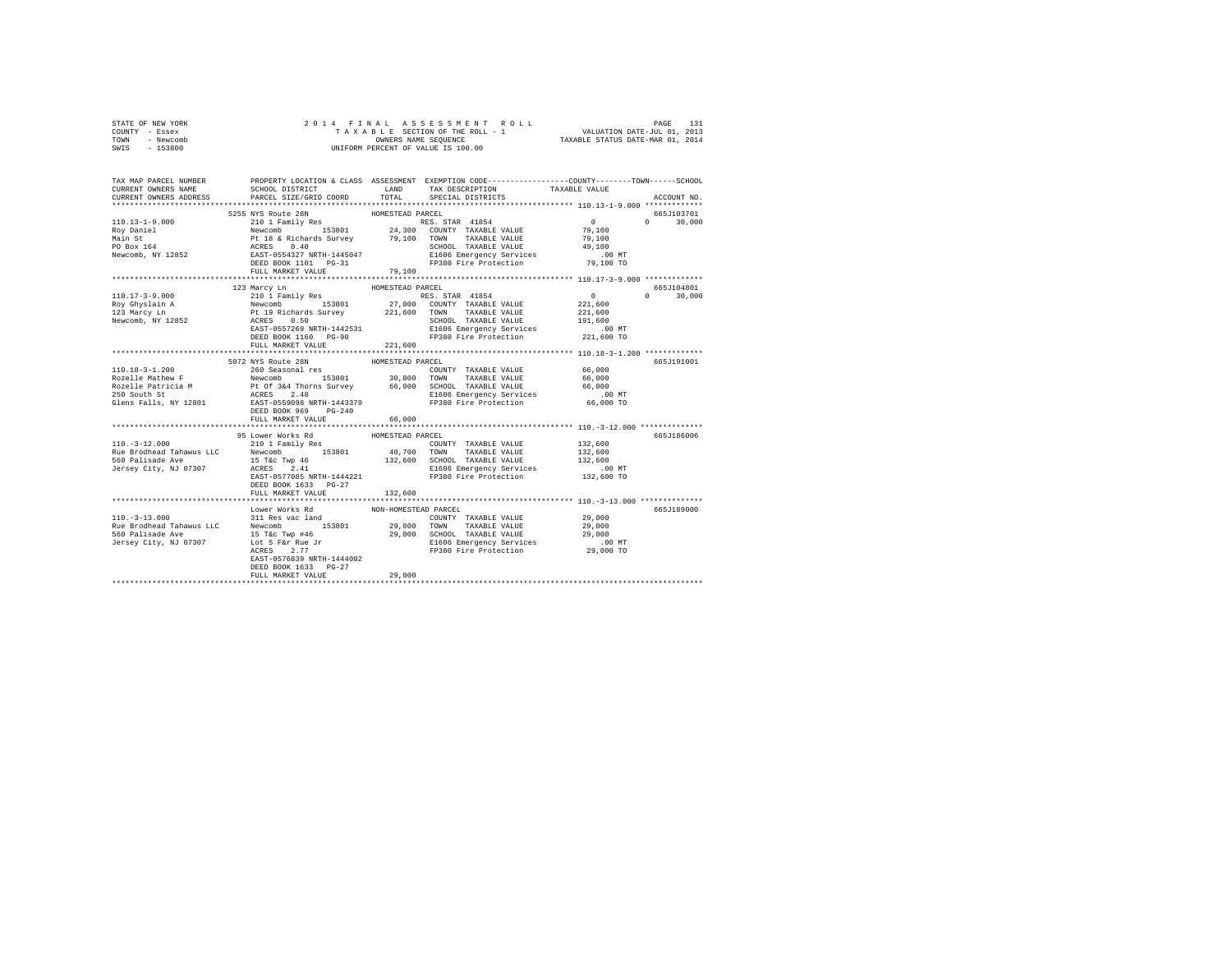| COUNTY - Essex<br>TOWN<br>- Newcomb<br>SWIS<br>$-153800$                                                                                                                                                                                                                     | UNIFORM PERCENT OF VALUE IS 100.00                                                                                                                                                                       |                  |                                                                                         |                                                                                                                                                      |
|------------------------------------------------------------------------------------------------------------------------------------------------------------------------------------------------------------------------------------------------------------------------------|----------------------------------------------------------------------------------------------------------------------------------------------------------------------------------------------------------|------------------|-----------------------------------------------------------------------------------------|------------------------------------------------------------------------------------------------------------------------------------------------------|
| CURRENT OWNERS NAME<br>CURRENT OWNERS ADDRESS                                                                                                                                                                                                                                | SCHOOL DISTRICT LAND<br>PARCEL SIZE/GRID COORD                                                                                                                                                           | TOTAL            | TAX DESCRIPTION<br>SPECIAL DISTRICTS                                                    | TAX MAP PARCEL NUMBER PROPERTY LOCATION & CLASS ASSESSMENT EXEMPTION CODE---------------COUNTY-------TOWN-----SCHOOL<br>TAXABLE VALUE<br>ACCOUNT NO. |
|                                                                                                                                                                                                                                                                              | 1408 Goodnow Flow Rd                                                                                                                                                                                     | HOMESTEAD PARCEL |                                                                                         | 665J105805                                                                                                                                           |
| 120.17-2-49.000                                                                                                                                                                                                                                                              | 260 Seasonal res - WTRFNT                                                                                                                                                                                |                  | COUNTY TAXABLE VALUE                                                                    | 131,700                                                                                                                                              |
|                                                                                                                                                                                                                                                                              |                                                                                                                                                                                                          |                  | 153801 11,200 TOWN TAXABLE VALUE<br>MP 18 131,700 SCHOOL TAXABLE VALUE<br>TAXABLE VALUE | 131,700<br>131,700                                                                                                                                   |
|                                                                                                                                                                                                                                                                              |                                                                                                                                                                                                          |                  |                                                                                         |                                                                                                                                                      |
| Castleton on Hudson, NY 12033 Goodnow Flow Subd                                                                                                                                                                                                                              |                                                                                                                                                                                                          |                  | E1606 Emergency Services .00 MT<br>FP380 Fire Protection 131,700 TO                     |                                                                                                                                                      |
|                                                                                                                                                                                                                                                                              | Lot 54<br>$ACRES$ 1.48<br>EAST-0533470 NRTH-1427054<br>DEED BOOK 1635 PG-226<br>FULL MARKET VALUE                                                                                                        | 131,700          |                                                                                         |                                                                                                                                                      |
|                                                                                                                                                                                                                                                                              |                                                                                                                                                                                                          |                  |                                                                                         |                                                                                                                                                      |
|                                                                                                                                                                                                                                                                              | 55 Sanford Ln                                                                                                                                                                                            | HOMESTEAD PARCEL |                                                                                         | 665J100907                                                                                                                                           |
| $110.18 - 4 - 5.000$                                                                                                                                                                                                                                                         | 210 1 Family Res                                                                                                                                                                                         |                  | COUNTY TAXABLE VALUE                                                                    | 57,200                                                                                                                                               |
|                                                                                                                                                                                                                                                                              |                                                                                                                                                                                                          |                  |                                                                                         |                                                                                                                                                      |
|                                                                                                                                                                                                                                                                              |                                                                                                                                                                                                          |                  |                                                                                         |                                                                                                                                                      |
|                                                                                                                                                                                                                                                                              |                                                                                                                                                                                                          |                  | E1606 Emergency Services .00 MT<br>FP380 Fire Protection  57,200 TO                     |                                                                                                                                                      |
| 110.18-4-5.000<br>Russomano Robert J<br>$\begin{tabular}{lcl} R10.18-4-5.0001& R10.011& R20.011& R3.001& R4.001& R5.001& R5.001& R6.001& R7.001& R8.001& R8.001& R8.001& R8.001& R8.001& R8.001& R8.001& R8.001& R8.001& R8.001& R8.001& R8.001& R8.001& R8.001&$            |                                                                                                                                                                                                          |                  |                                                                                         |                                                                                                                                                      |
|                                                                                                                                                                                                                                                                              | FULL MARKET VALUE                                                                                                                                                                                        | 57,200           |                                                                                         | **************************** 109.15-3-4.001 *************                                                                                            |
|                                                                                                                                                                                                                                                                              | 24 Spring St                                                                                                                                                                                             | HOMESTEAD PARCEL |                                                                                         | 665J106115                                                                                                                                           |
| $109.15 - 3 - 4.001$                                                                                                                                                                                                                                                         | 210 1 Family Res<br>Newcomb 153801 40,700 TOMNY TAXABLE VALUE<br>4 Ords Pat 153801 40,700 TOMN TAXABLE VALUE<br>4 Ords Pat 132,800 SCHOOL TAXABLE VALUE<br>1272/320 Life Use To E1606 Emergency Services |                  | COUNTY TAXABLE VALUE                                                                    | 132,800                                                                                                                                              |
| Ryan Philip C                                                                                                                                                                                                                                                                |                                                                                                                                                                                                          |                  |                                                                                         | 132,800                                                                                                                                              |
|                                                                                                                                                                                                                                                                              |                                                                                                                                                                                                          |                  |                                                                                         |                                                                                                                                                      |
| Ryan Thomas E<br>22 Seavey St                                                                                                                                                                                                                                                |                                                                                                                                                                                                          |                  | 132,800 SCHOOL TAXABLE VALUE 132,800<br>E1606 Emergency Services .00 MT                 |                                                                                                                                                      |
| Hampton, NH 03842                                                                                                                                                                                                                                                            |                                                                                                                                                                                                          |                  | FP380 Fire Protection 132,800 TO                                                        |                                                                                                                                                      |
|                                                                                                                                                                                                                                                                              | William A Ryan<br>ACRES 2.40<br>EAST-0542251 NRTH-1445153<br>DEED BOOK 1272 PG-320<br>FULL MARKET VALUE                                                                                                  | 132,800          |                                                                                         |                                                                                                                                                      |
|                                                                                                                                                                                                                                                                              |                                                                                                                                                                                                          |                  |                                                                                         |                                                                                                                                                      |
|                                                                                                                                                                                                                                                                              | Goodnow Flow Rd                                                                                                                                                                                          | HOMESTEAD PARCEL |                                                                                         | 665J105601                                                                                                                                           |
| $[120.17-2-38.000] \begin{tabular}{lcccc} 120.17-2-38.000 & 311\mbox{Res vac when} & 107.400 & 153801 & 107.400 & 153801 & 107.400 & 153801 & 107.400 & 153801 & 107.400 & 153801 & 107.400 & 153801 & 107.400 & 153801 & 107.400 & 107.400 & 107.400 & 107.400 & 107.400 &$ |                                                                                                                                                                                                          |                  |                                                                                         |                                                                                                                                                      |
|                                                                                                                                                                                                                                                                              |                                                                                                                                                                                                          |                  |                                                                                         |                                                                                                                                                      |
|                                                                                                                                                                                                                                                                              |                                                                                                                                                                                                          |                  |                                                                                         |                                                                                                                                                      |
|                                                                                                                                                                                                                                                                              |                                                                                                                                                                                                          |                  |                                                                                         |                                                                                                                                                      |
| Clinton, NY 13323-1730 ACRES 1.49                                                                                                                                                                                                                                            |                                                                                                                                                                                                          |                  |                                                                                         |                                                                                                                                                      |
|                                                                                                                                                                                                                                                                              | EAST-0532302 NRTH-1426518<br>DEED BOOK 1213 PG-271<br>FULL MARKET VALUE                                                                                                                                  | 107,400          |                                                                                         |                                                                                                                                                      |
|                                                                                                                                                                                                                                                                              |                                                                                                                                                                                                          |                  |                                                                                         |                                                                                                                                                      |

STATE OF NEW YORK 2014 FINAL ASSESSMENT ROLL PAGE 132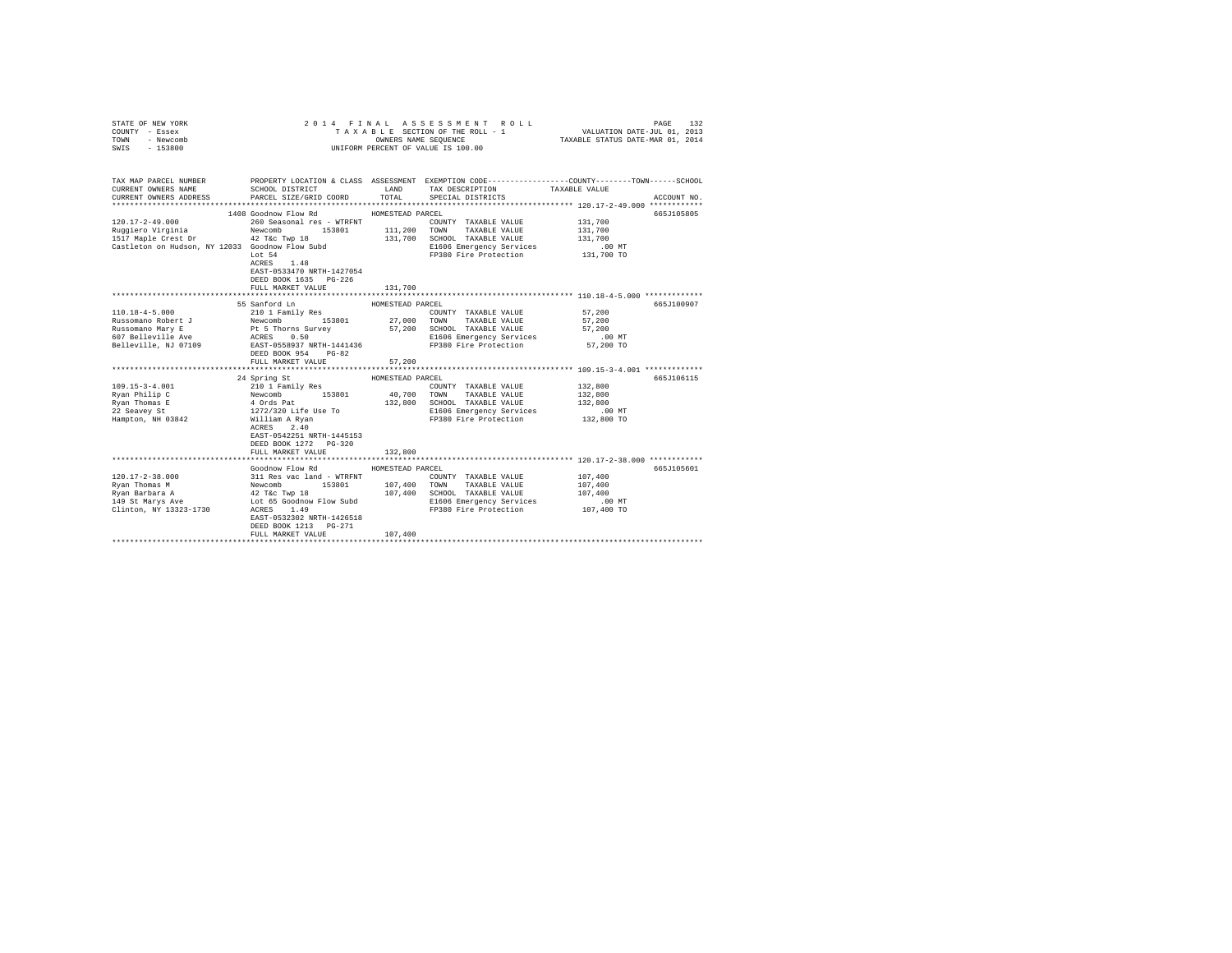| STATE OF NEW YORK<br>COUNTY - Essex<br>TOWN<br>- Newcomb<br>$-153800$<br>SWIS | 2014 FINAL ASSESSMENT ROLL<br>TAXABLE SECTION OF THE ROLL - 1<br>UNIFORM PERCENT OF VALUE IS 100.00 | PAGE<br>3 L E SECTION OF THE ROLL - 1 VALUATION DATE-JUL 01, 2013<br>OWNERS NAME SEQUENCE - 1 TAXABLE STATUS DATE-MAR 01, 2014 | 133                                                        |                                                                                                 |             |
|-------------------------------------------------------------------------------|-----------------------------------------------------------------------------------------------------|--------------------------------------------------------------------------------------------------------------------------------|------------------------------------------------------------|-------------------------------------------------------------------------------------------------|-------------|
|                                                                               |                                                                                                     |                                                                                                                                |                                                            |                                                                                                 |             |
| TAX MAP PARCEL NUMBER                                                         |                                                                                                     |                                                                                                                                |                                                            | PROPERTY LOCATION & CLASS ASSESSMENT EXEMPTION CODE---------------COUNTY-------TOWN------SCHOOL |             |
| CURRENT OWNERS NAME                                                           | SCHOOL DISTRICT TAND TAX DESCRIPTION                                                                |                                                                                                                                |                                                            | TAXABLE VALUE                                                                                   |             |
| CURRENT OWNERS ADDRESS                                                        | PARCEL SIZE/GRID COORD                                                                              | TOTAL                                                                                                                          | SPECIAL DISTRICTS                                          |                                                                                                 | ACCOUNT NO. |
|                                                                               | 1452 Goodnow Flow Rd                                                                                | HOMESTEAD PARCEL                                                                                                               |                                                            |                                                                                                 | 665J105602  |
| $120.17 - 2 - 39.000$                                                         | 260 Seasonal res - WTRFNT                                                                           |                                                                                                                                | COUNTY TAXABLE VALUE                                       | 202,400                                                                                         |             |
| Ryan Thomas M                                                                 | Newcomb 153801                                                                                      |                                                                                                                                |                                                            | 202,400                                                                                         |             |
| Ryan Barbara A                                                                |                                                                                                     |                                                                                                                                | 108,200 TOWN TAXABLE VALUE<br>202,400 SCHOOL TAXABLE VALUE | 202,400                                                                                         |             |
| 149 St Marys Ave                                                              | 42 T&C Twp 18<br>Goodnow Flow Subd                                                                  |                                                                                                                                | E1606 Emergency Services                                   | $.00$ MT                                                                                        |             |
| Clinton, NY 13323-1730 Lot 64 1.11Ac                                          |                                                                                                     |                                                                                                                                | FP380 Fire Protection 202,400 TO                           |                                                                                                 |             |
|                                                                               | ACRES 1.28                                                                                          |                                                                                                                                |                                                            |                                                                                                 |             |
|                                                                               | EAST-0532425 NRTH-1426581<br>DEED BOOK 1213 PG-259                                                  |                                                                                                                                |                                                            |                                                                                                 |             |
|                                                                               | FULL MARKET VALUE                                                                                   | 202,400                                                                                                                        |                                                            |                                                                                                 |             |
|                                                                               |                                                                                                     |                                                                                                                                |                                                            | ******************************** 109.15-1-48.000 ************                                   |             |
|                                                                               | 16 Welch Ln                                                                                         | HOMESTEAD PARCEL                                                                                                               |                                                            |                                                                                                 | 665J100906  |
| 109.15-1-48.000                                                               | 260 Seasonal res - WTRFNT                                                                           |                                                                                                                                | COUNTY TAXABLE VALUE                                       | 91,800                                                                                          |             |
| Sabens Kathleen M                                                             | Newcomb<br>153801                                                                                   |                                                                                                                                | 52,600 TOWN TAXABLE VALUE                                  | 91,800                                                                                          |             |
| Fix Joyce E<br>698 Rte 28                                                     |                                                                                                     |                                                                                                                                | 91,800 SCHOOL TAXABLE VALUE                                | 91,800                                                                                          |             |
| Valatie, NY 12184                                                             | 3 Richards Survey<br>1432/322 Life Use To<br>William & Phyllis Fix                                  |                                                                                                                                | E1606 Emergency Services<br>FP380 Fire Protection          | $.00$ MT<br>91,800 TO                                                                           |             |
|                                                                               | ACRES 0.58                                                                                          |                                                                                                                                |                                                            |                                                                                                 |             |
|                                                                               | EAST-0545236 NRTH-1447165                                                                           |                                                                                                                                |                                                            |                                                                                                 |             |
|                                                                               | DEED BOOK 1529 PG-40                                                                                |                                                                                                                                |                                                            |                                                                                                 |             |
|                                                                               | FULL MARKET VALUE                                                                                   | 91,800                                                                                                                         |                                                            |                                                                                                 |             |
|                                                                               |                                                                                                     |                                                                                                                                |                                                            |                                                                                                 |             |
|                                                                               | 30 Breezy Point Ln HOMESTEAD PARCEL                                                                 |                                                                                                                                |                                                            |                                                                                                 | 665J106202  |
| 119.20-5-7.008                                                                | 210 1 Family Res - WTRFNT                                                                           |                                                                                                                                | COUNTY TAXABLE VALUE                                       | 358,000                                                                                         |             |
|                                                                               |                                                                                                     | 358,000                                                                                                                        | 178,200 TOWN TAXABLE VALUE<br>SCHOOL TAXABLE VALUE         | 358,000<br>358,000                                                                              |             |
|                                                                               |                                                                                                     |                                                                                                                                | E1606 Emergency Services                                   | $.00$ MT                                                                                        |             |
|                                                                               | Saratoga Springs, NY 12866 Lots 324 & Nly 1/2 323                                                   |                                                                                                                                | FP380 Fire Protection                                      | 358,000 TO                                                                                      |             |
|                                                                               | ACRES 2.54                                                                                          |                                                                                                                                |                                                            |                                                                                                 |             |
|                                                                               | EAST-0527367 NRTH-1426496                                                                           |                                                                                                                                |                                                            |                                                                                                 |             |
|                                                                               | DEED BOOK 1398 PG-135                                                                               |                                                                                                                                |                                                            |                                                                                                 |             |
|                                                                               | FULL MARKET VALUE                                                                                   | 358,000                                                                                                                        |                                                            |                                                                                                 |             |
|                                                                               |                                                                                                     |                                                                                                                                |                                                            |                                                                                                 | 665J104704  |
| $110.17 - 2 - 23.000$                                                         |                                                                                                     |                                                                                                                                |                                                            | $\sim$ 0 $\sim$<br>$\Omega$                                                                     | 30,000      |
| Sage Brenda L                                                                 |                                                                                                     |                                                                                                                                |                                                            | 154,600                                                                                         |             |
| 100 Marcy Ln                                                                  |                                                                                                     |                                                                                                                                |                                                            | 154,600                                                                                         |             |
| Newcomb, NY 12852                                                             |                                                                                                     |                                                                                                                                | SCHOOL TAXABLE VALUE                                       | 124,600                                                                                         |             |
|                                                                               | EAST-0557462 NRTH-1443053                                                                           |                                                                                                                                | E1606 Emergency Services                                   | $.00$ MT                                                                                        |             |
|                                                                               | DEED BOOK 720<br>$PG-124$                                                                           |                                                                                                                                | FP380 Fire Protection                                      | 154,600 TO                                                                                      |             |
|                                                                               | FULL MARKET VALUE                                                                                   | 154,600                                                                                                                        |                                                            |                                                                                                 |             |
|                                                                               |                                                                                                     |                                                                                                                                |                                                            |                                                                                                 |             |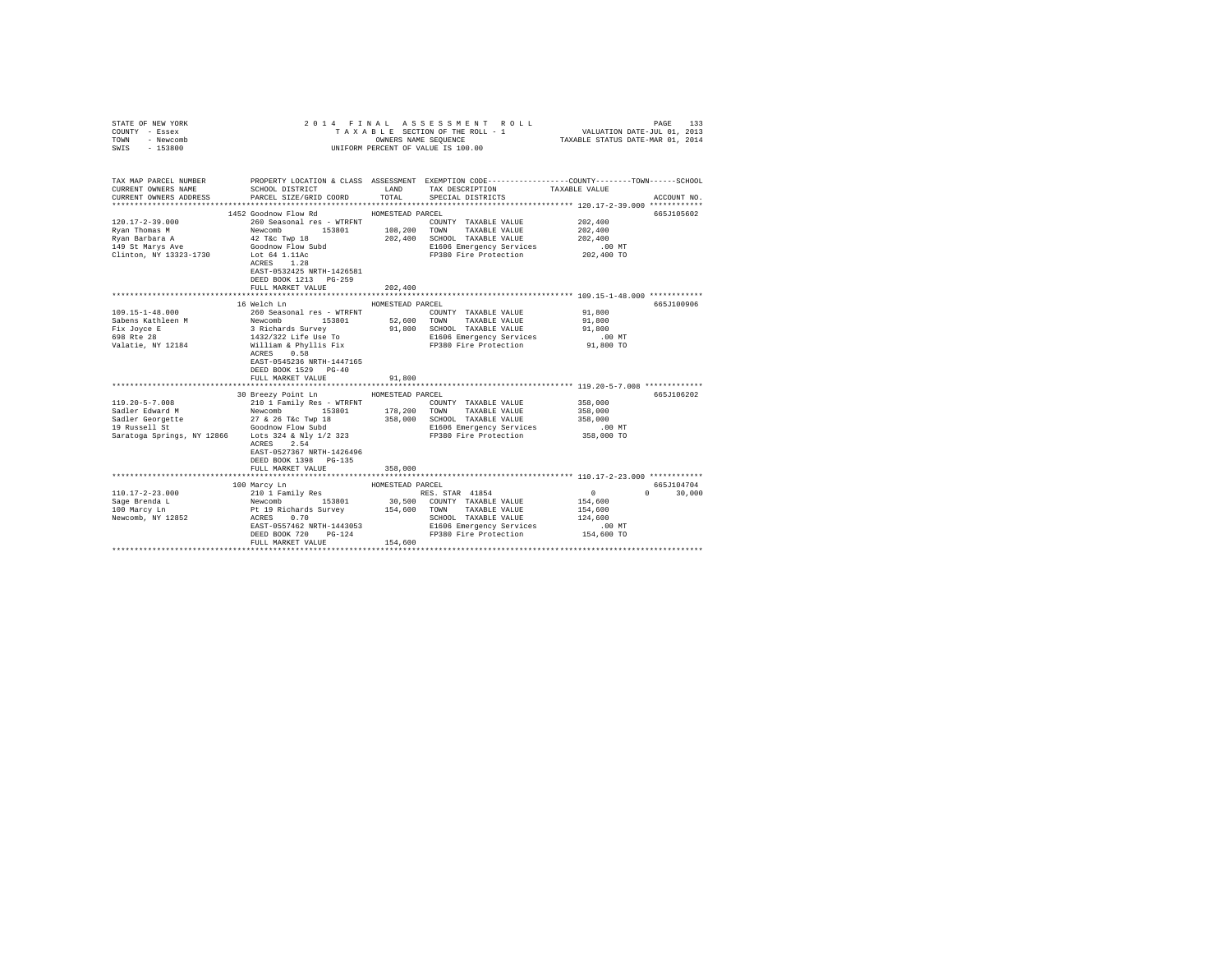| STATE OF NEW YORK<br>COUNTY - Essex<br>TOWN<br>- Newcomb<br>SWIS<br>$-153800$ | 2014 FINAL ASSESSMENT ROLL<br>UNIFORM PERCENT OF VALUE IS 100.00                           |                      |                                                   | PAGE                                                                                                             | 134           |
|-------------------------------------------------------------------------------|--------------------------------------------------------------------------------------------|----------------------|---------------------------------------------------|------------------------------------------------------------------------------------------------------------------|---------------|
|                                                                               |                                                                                            |                      |                                                   |                                                                                                                  |               |
| TAX MAP PARCEL NUMBER<br>CURRENT OWNERS NAME                                  | SCHOOL DISTRICT                                                                            | LAND                 | TAX DESCRIPTION                                   | PROPERTY LOCATION & CLASS ASSESSMENT EXEMPTION CODE---------------COUNTY-------TOWN------SCHOOL<br>TAXABLE VALUE |               |
| CURRENT OWNERS ADDRESS                                                        | PARCEL SIZE/GRID COORD                                                                     | TOTAL                | SPECIAL DISTRICTS                                 |                                                                                                                  | ACCOUNT NO.   |
|                                                                               |                                                                                            |                      |                                                   |                                                                                                                  |               |
|                                                                               | Snowshoe Ln                                                                                | NON-HOMESTEAD PARCEL |                                                   |                                                                                                                  | 665J100903    |
| $110.13 - 11 - 1.000$                                                         | 311 Res vac land                                                                           |                      | COUNTY TAXABLE VALUE                              | 28,600                                                                                                           |               |
| Sage Richard W                                                                |                                                                                            | 28,600 TOWN          | TAXABLE VALUE                                     | 28,600                                                                                                           |               |
| Sage Colleen A                                                                |                                                                                            |                      | 28,600 SCHOOL TAXABLE VALUE                       | 28,600                                                                                                           |               |
| 5057 St Rte 28N                                                               | Newcomb 153801 28,<br>29 30 Richards Survey 28,<br>ACRES 1.40<br>EAST-0556759 NRTH-1447140 |                      | E1606 Emergency Services                          | $.00$ MT                                                                                                         |               |
| Newcomb, NY 12852                                                             | DEED BOOK 1742 PG-89                                                                       |                      | FP380 Fire Protection                             | 28,600 TO                                                                                                        |               |
|                                                                               | FULL MARKET VALUE                                                                          | 28,600               |                                                   |                                                                                                                  |               |
|                                                                               |                                                                                            |                      |                                                   |                                                                                                                  |               |
|                                                                               | 5127 NYS Route 28N                                                                         | HOMESTEAD PARCEL     |                                                   |                                                                                                                  | 665J105110    |
| 110.17-2-11.111                                                               | 240 Rural res                                                                              |                      | RES. STAR 41854                                   | $\sim$ 0                                                                                                         | $0 \t 30.000$ |
| Sage Richard W                                                                |                                                                                            |                      | 58,600 COUNTY TAXABLE VALUE                       | 339,000                                                                                                          |               |
| Sage Colleen A                                                                | Newcomb 153801<br>Pt 19 Richards Survey                                                    |                      | 339,000 TOWN TAXABLE VALUE                        | 339,000                                                                                                          |               |
| 5127 NYS Rte 28N                                                              | $Lot 3$<br>ACRES 20.47                                                                     |                      | SCHOOL TAXABLE VALUE                              | 309,000                                                                                                          |               |
| Newcomb, NY 12852                                                             |                                                                                            |                      | E1606 Emergency Services                          | .00 MT                                                                                                           |               |
|                                                                               | EAST-0556596 NRTH-1443468                                                                  |                      | FP380 Fire Protection                             | 339,000 TO                                                                                                       |               |
|                                                                               | DEED BOOK 1579 PG-310                                                                      |                      |                                                   |                                                                                                                  |               |
|                                                                               | FULL MARKET VALUE                                                                          | 339,000              |                                                   |                                                                                                                  |               |
|                                                                               |                                                                                            |                      |                                                   |                                                                                                                  |               |
| $119.20 - 3 - 6.000$                                                          | 1852 Goodnow Flow Rd<br>311 Res vac land - WTRFNT                                          | HOMESTEAD PARCEL     |                                                   |                                                                                                                  | 665J104012    |
| Salerno Joseph P                                                              | Newcomb 153801                                                                             | 130,000 TOWN         | COUNTY TAXABLE VALUE                              | 130,000                                                                                                          |               |
|                                                                               |                                                                                            | 130,000              | TAXABLE VALUE<br>SCHOOL TAXABLE VALUE             | 130,000<br>130,000                                                                                               |               |
|                                                                               |                                                                                            |                      | E1606 Emergency Services                          | .00 MT                                                                                                           |               |
| Tallmadge, OH 44278                                                           | Lot 342 1.8Ac                                                                              |                      | FP380 Fire Protection                             | 130,000 TO                                                                                                       |               |
|                                                                               | ACRES 2.40                                                                                 |                      |                                                   |                                                                                                                  |               |
|                                                                               | EAST-0525495 NRTH-1426533                                                                  |                      |                                                   |                                                                                                                  |               |
|                                                                               | DEED BOOK 1752 PG-298                                                                      |                      |                                                   |                                                                                                                  |               |
|                                                                               | FULL MARKET VALUE                                                                          | 130,000              |                                                   |                                                                                                                  |               |
|                                                                               |                                                                                            |                      |                                                   | ******************************** 119.20-3-7.000 *************                                                    |               |
|                                                                               | Goodnow Flow Rd                                                                            | HOMESTEAD PARCEL     |                                                   |                                                                                                                  | 665J104011    |
| $119.20 - 3 - 7.000$                                                          | 311 Res vac land - WTRFNT                                                                  |                      | COUNTY TAXABLE VALUE                              | 119,800                                                                                                          |               |
| Salerno Joseph P                                                              | Newcomb<br>153801                                                                          | 119,800 TOWN         | TAXABLE VALUE                                     | 119,800                                                                                                          |               |
| Ede Rosemary Salerno                                                          | 27 T&c Twp 18                                                                              | 119,800              | SCHOOL TAXABLE VALUE                              | 119,800                                                                                                          |               |
| 811 East Ave                                                                  | Goodnow Flow Subd                                                                          |                      | E1606 Emergency Services<br>FP380 Fire Protection | .00 MT<br>119,800 TO                                                                                             |               |
| Tallmadge, OH 44278                                                           | Lot $341$<br>ACRES 1.40                                                                    |                      |                                                   |                                                                                                                  |               |
|                                                                               | EAST-0525433 NRTH-1426295                                                                  |                      |                                                   |                                                                                                                  |               |
|                                                                               | DEED BOOK 1752 PG-298                                                                      |                      |                                                   |                                                                                                                  |               |
|                                                                               | FULL MARKET VALUE                                                                          | 119,800              |                                                   |                                                                                                                  |               |
|                                                                               | *****************************                                                              |                      |                                                   |                                                                                                                  |               |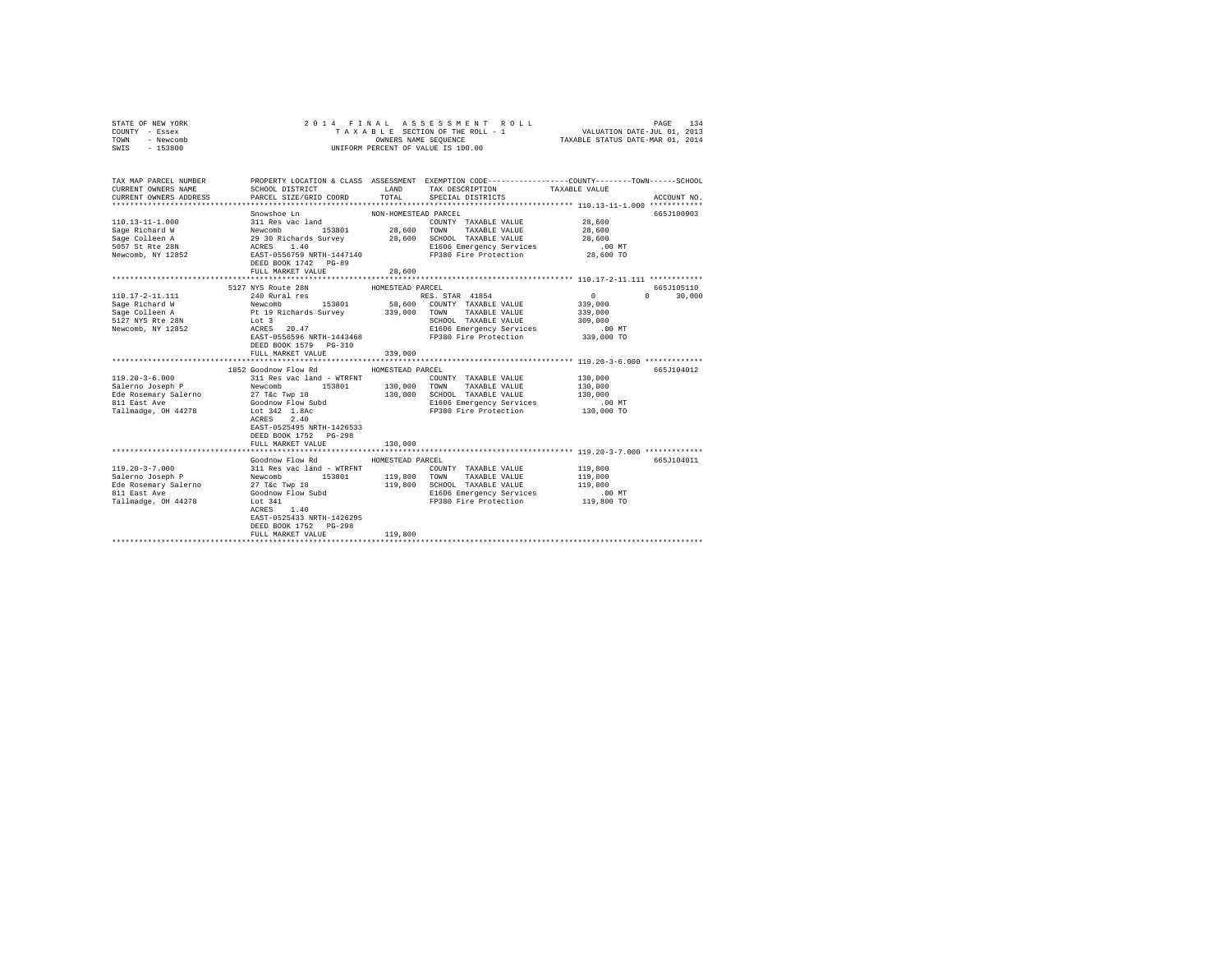| STATE OF NEW YORK | 2014 FINAL ASSESSMENT ROLL         | 135<br>PAGE                      |
|-------------------|------------------------------------|----------------------------------|
| COUNTY - Essex    | TAXABLE SECTION OF THE ROLL - 1    | VALUATION DATE-JUL 01, 2013      |
| TOWN<br>- Newcomb | OWNERS NAME SEOUENCE               | TAXABLE STATUS DATE-MAR 01, 2014 |
| $-153800$<br>SWIS | UNIFORM PERCENT OF VALUE IS 100.00 |                                  |

| TAX MAP PARCEL NUMBER<br>CURRENT OWNERS NAME<br>CURRENT OWNERS ADDRESS                                                                                                                                                                                                                                                                                               | SCHOOL DISTRICT<br>PARCEL SIZE/GRID COORD | LAND<br>TOTAL        | PROPERTY LOCATION & CLASS ASSESSMENT EXEMPTION CODE----------------COUNTY-------TOWN------SCHOOL<br>TAX DESCRIPTION<br>SPECIAL DISTRICTS | TAXABLE VALUE                          | ACCOUNT NO. |
|----------------------------------------------------------------------------------------------------------------------------------------------------------------------------------------------------------------------------------------------------------------------------------------------------------------------------------------------------------------------|-------------------------------------------|----------------------|------------------------------------------------------------------------------------------------------------------------------------------|----------------------------------------|-------------|
|                                                                                                                                                                                                                                                                                                                                                                      |                                           |                      |                                                                                                                                          |                                        |             |
|                                                                                                                                                                                                                                                                                                                                                                      | 22 Snowshoe Ln                            | HOMESTEAD PARCEL     |                                                                                                                                          |                                        | 665J101115  |
|                                                                                                                                                                                                                                                                                                                                                                      |                                           |                      |                                                                                                                                          | 41,800                                 |             |
|                                                                                                                                                                                                                                                                                                                                                                      |                                           |                      |                                                                                                                                          | 41,800                                 |             |
|                                                                                                                                                                                                                                                                                                                                                                      |                                           |                      |                                                                                                                                          | 41,800                                 |             |
|                                                                                                                                                                                                                                                                                                                                                                      |                                           |                      |                                                                                                                                          | .00 MT                                 |             |
|                                                                                                                                                                                                                                                                                                                                                                      |                                           |                      | FP380 Fire Protection 41,800 TO                                                                                                          |                                        |             |
|                                                                                                                                                                                                                                                                                                                                                                      | DEED BOOK 1316 PG-51                      |                      |                                                                                                                                          |                                        |             |
|                                                                                                                                                                                                                                                                                                                                                                      | FULL MARKET VALUE                         | 41,800               |                                                                                                                                          |                                        |             |
|                                                                                                                                                                                                                                                                                                                                                                      |                                           |                      |                                                                                                                                          |                                        |             |
|                                                                                                                                                                                                                                                                                                                                                                      | 940 Goodnow Flow Rd                       | HOMESTEAD PARCEL     |                                                                                                                                          |                                        | 665J105613  |
|                                                                                                                                                                                                                                                                                                                                                                      |                                           |                      | COUNTY TAXABLE VALUE                                                                                                                     | 114,800                                |             |
|                                                                                                                                                                                                                                                                                                                                                                      |                                           |                      | 114,800 TOWN TAXABLE VALUE<br>114,800 SCHOOL TAXABLE VALUE                                                                               | 114,800                                |             |
|                                                                                                                                                                                                                                                                                                                                                                      |                                           |                      |                                                                                                                                          | 114,800                                |             |
|                                                                                                                                                                                                                                                                                                                                                                      |                                           |                      | E1606 Emergency Services .00 MT<br>FP380 Fire Protection  114,800 TO                                                                     |                                        |             |
|                                                                                                                                                                                                                                                                                                                                                                      |                                           |                      |                                                                                                                                          |                                        |             |
|                                                                                                                                                                                                                                                                                                                                                                      | EAST-0534221 NRTH-1428640                 |                      |                                                                                                                                          |                                        |             |
|                                                                                                                                                                                                                                                                                                                                                                      | DEED BOOK 459 PG-508                      |                      |                                                                                                                                          |                                        |             |
|                                                                                                                                                                                                                                                                                                                                                                      | FULL MARKET VALUE                         | 114,800              |                                                                                                                                          |                                        |             |
|                                                                                                                                                                                                                                                                                                                                                                      |                                           |                      |                                                                                                                                          |                                        |             |
|                                                                                                                                                                                                                                                                                                                                                                      | NYS Route 28N                             | NON-HOMESTEAD PARCEL |                                                                                                                                          |                                        | 665J106702  |
|                                                                                                                                                                                                                                                                                                                                                                      |                                           |                      | COUNTY TAXABLE VALUE                                                                                                                     | 79,800                                 |             |
| $\begin{tabular}{lllllllllllll} \texttt{110.17--2--13.002} & \texttt{322 Rural vac}>10 & \texttt{32.001} & \texttt{32.01} & \texttt{32.01} & \texttt{32.01} & \texttt{32.01} & \texttt{32.02} & \texttt{32.02} & \texttt{32.03} & \texttt{32.03} & \texttt{32.03} & \texttt{32.03} & \texttt{32.03} & \texttt{32.03} & \texttt{32.03} & \texttt{32.03} & \texttt{32$ |                                           |                      |                                                                                                                                          | 79,800                                 |             |
|                                                                                                                                                                                                                                                                                                                                                                      |                                           |                      | 79,800 TOWN TAXABLE VALUE<br>79,800 SCHOOL TAXABLE VALUE                                                                                 | 79,800                                 |             |
|                                                                                                                                                                                                                                                                                                                                                                      |                                           |                      |                                                                                                                                          |                                        |             |
|                                                                                                                                                                                                                                                                                                                                                                      |                                           |                      |                                                                                                                                          |                                        |             |
|                                                                                                                                                                                                                                                                                                                                                                      | EAST-0557495 NRTH-1444186                 |                      |                                                                                                                                          |                                        |             |
|                                                                                                                                                                                                                                                                                                                                                                      | DEED BOOK 1401 PG-138                     |                      |                                                                                                                                          |                                        |             |
|                                                                                                                                                                                                                                                                                                                                                                      | FULL MARKET VALUE                         | 79,800               |                                                                                                                                          |                                        |             |
|                                                                                                                                                                                                                                                                                                                                                                      |                                           |                      |                                                                                                                                          |                                        |             |
|                                                                                                                                                                                                                                                                                                                                                                      | 59 Marcy Ln                               | HOMESTEAD PARCEL     |                                                                                                                                          |                                        | 665-105215  |
|                                                                                                                                                                                                                                                                                                                                                                      |                                           |                      |                                                                                                                                          | $\Omega$                               | 30,000      |
|                                                                                                                                                                                                                                                                                                                                                                      |                                           |                      |                                                                                                                                          | $\begin{array}{c}0\\93,800\end{array}$ |             |
|                                                                                                                                                                                                                                                                                                                                                                      |                                           |                      |                                                                                                                                          | 93,800                                 |             |
|                                                                                                                                                                                                                                                                                                                                                                      |                                           |                      |                                                                                                                                          | 63,800                                 |             |
|                                                                                                                                                                                                                                                                                                                                                                      |                                           |                      |                                                                                                                                          | MT.<br>93,800 TO                       |             |
|                                                                                                                                                                                                                                                                                                                                                                      |                                           |                      |                                                                                                                                          |                                        |             |
|                                                                                                                                                                                                                                                                                                                                                                      | FULL MARKET VALUE                         | 93,800               |                                                                                                                                          |                                        |             |
|                                                                                                                                                                                                                                                                                                                                                                      |                                           |                      |                                                                                                                                          |                                        |             |
|                                                                                                                                                                                                                                                                                                                                                                      |                                           |                      |                                                                                                                                          |                                        | 665J106203  |
|                                                                                                                                                                                                                                                                                                                                                                      |                                           |                      | COUNTY TAXABLE VALUE 56,500                                                                                                              |                                        |             |
|                                                                                                                                                                                                                                                                                                                                                                      |                                           |                      |                                                                                                                                          | 56,500                                 |             |
|                                                                                                                                                                                                                                                                                                                                                                      |                                           |                      |                                                                                                                                          | 56,500                                 |             |
|                                                                                                                                                                                                                                                                                                                                                                      |                                           |                      | E1606 Emergency Services .00 MT<br>FP380 Fire Protection 56,500 TO                                                                       |                                        |             |
|                                                                                                                                                                                                                                                                                                                                                                      |                                           |                      |                                                                                                                                          |                                        |             |
|                                                                                                                                                                                                                                                                                                                                                                      | FULL MARKET VALUE                         | 56,500               |                                                                                                                                          |                                        |             |
|                                                                                                                                                                                                                                                                                                                                                                      |                                           |                      |                                                                                                                                          |                                        |             |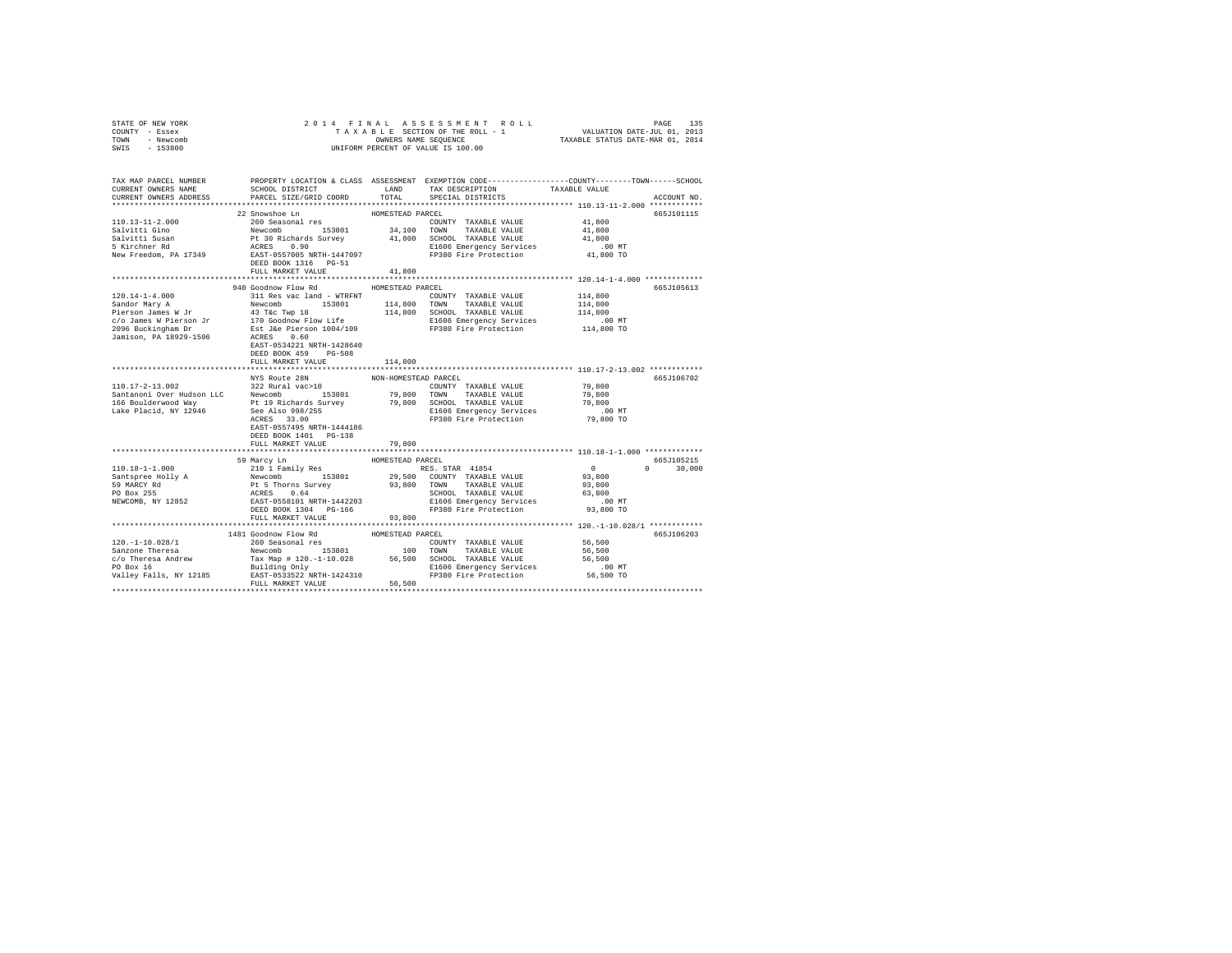| STATE OF NEW YORK<br>COUNTY - Essex<br>TOWN<br>- Newcomb<br>SWIS - 153800                                                                                              | 2014 FINAL ASSESSMENT ROLL<br>TAXABLE SECTION OF THE ROLL - 1<br>UNIFORM PERCENT OF VALUE IS 100.00                                                                                                                                                                                                                                                  | 136<br>PAGE<br>VALUATION DATE-JUL 01, 2013<br>TAXABLE STATUS DATE-MAR 01, 2014 |                                                                                                                                                                                                    |                                                                                                      |                          |
|------------------------------------------------------------------------------------------------------------------------------------------------------------------------|------------------------------------------------------------------------------------------------------------------------------------------------------------------------------------------------------------------------------------------------------------------------------------------------------------------------------------------------------|--------------------------------------------------------------------------------|----------------------------------------------------------------------------------------------------------------------------------------------------------------------------------------------------|------------------------------------------------------------------------------------------------------|--------------------------|
| TAX MAP PARCEL NUMBER PROPERTY LOCATION & CLASS ASSESSMENT EXEMPTION CODE---------------COUNTY-------TOWN------SCHOOL<br>CURRENT OWNERS NAME<br>CURRENT OWNERS ADDRESS | SCHOOL DISTRICT<br>PARCEL SIZE/GRID COORD                                                                                                                                                                                                                                                                                                            | LAND<br>TOTAL                                                                  | TAX DESCRIPTION<br>SPECIAL DISTRICTS                                                                                                                                                               | TAXABLE VALUE                                                                                        | ACCOUNT NO.              |
|                                                                                                                                                                        |                                                                                                                                                                                                                                                                                                                                                      |                                                                                |                                                                                                                                                                                                    |                                                                                                      |                          |
| $120.18 - 2 - 32.000$<br>Saplin Roy T Jr<br>Saplin Christine B<br>715 Rte 146<br>Altamont, NY 12009                                                                    | 1250 Goodnow Flow Rd<br>210 1 Family Res - WTRFNT<br>Newcomb 153801 108,600<br>46 T&C Twp 18 163801 146,900<br>Goodnow Flow Subd 146,900<br>Lot 17<br>$ACRES$ 1.60<br>EAST-0537036 NRTH-1425833                                                                                                                                                      | HOMESTEAD PARCEL                                                               | COUNTY TAXABLE VALUE<br>TOWN TAXABLE VALUE<br>146,900 SCHOOL TAXABLE VALUE<br>E1606 Emergency Services<br>FP380 Fire Protection                                                                    | 146,900<br>146,900<br>146,900<br>$.00$ MT<br>146,900 TO                                              | 665J106013               |
|                                                                                                                                                                        | DEED BOOK 982    PG-131<br>FULL MARKET VALUE                                                                                                                                                                                                                                                                                                         | 146,900                                                                        |                                                                                                                                                                                                    |                                                                                                      |                          |
| $90. -1 - 4.000$<br>Saratoga & No Creek Rail LLC Newcomb 153801<br>118 S Clinton St Ste 400<br>Chicago, IL 60661<br>$90. -1 - 4.000/1$<br>Chicago, IL 60661            | Sanford Ln<br>843 Non-ceil. rr<br>T&C Twp 46 & 47<br>Nl Railroad<br>ACRES 155.20<br>EAST-0574909 NRTH-1473421<br>DEED BOOK 1683 PG-93<br>FULL MARKET VALUE<br>Sanford Ln<br>843 Non-ceil. rr<br>Tax Map #90.-1-4.000<br>NI Railroad/Crossarms<br>1683/90 & 1683/93 Easemen<br>EAST-0571541 NRTH-1440407<br>DEED BOOK 1683 PG-93<br>FULL MARKET VALUE | NON-HOMESTEAD PARCEL<br>403,500<br>NON-HOMESTEAD PARCEL<br>26,500              | COUNTY TAXABLE VALUE<br>403,500 TOWN TAXABLE VALUE<br>403,500 SCHOOL TAXABLE VALUE<br>E1606 Emergency Services<br>COUNTY TAXABLE VALUE 26,500<br>E1606 Emergency Services<br>FP380 Fire Protection | 403,500<br>403,500<br>403,500<br>$.00$ MT<br>403,500 TO<br>26,500<br>26,500<br>$.00$ MT<br>26,500 TO | 665J105811<br>665J105812 |
|                                                                                                                                                                        | 71 Goodnow Flow Rd<br>DEED BOOK 1636 PG-31<br>FULL MARKET VALUE                                                                                                                                                                                                                                                                                      | HOMESTEAD PARCEL<br>40,200                                                     | E1606 Emergency Services                                                                                                                                                                           | 40,200<br>40,200<br>40,200<br>$.00$ MT<br>40,200 TO                                                  | 665J104806               |
|                                                                                                                                                                        |                                                                                                                                                                                                                                                                                                                                                      |                                                                                |                                                                                                                                                                                                    |                                                                                                      |                          |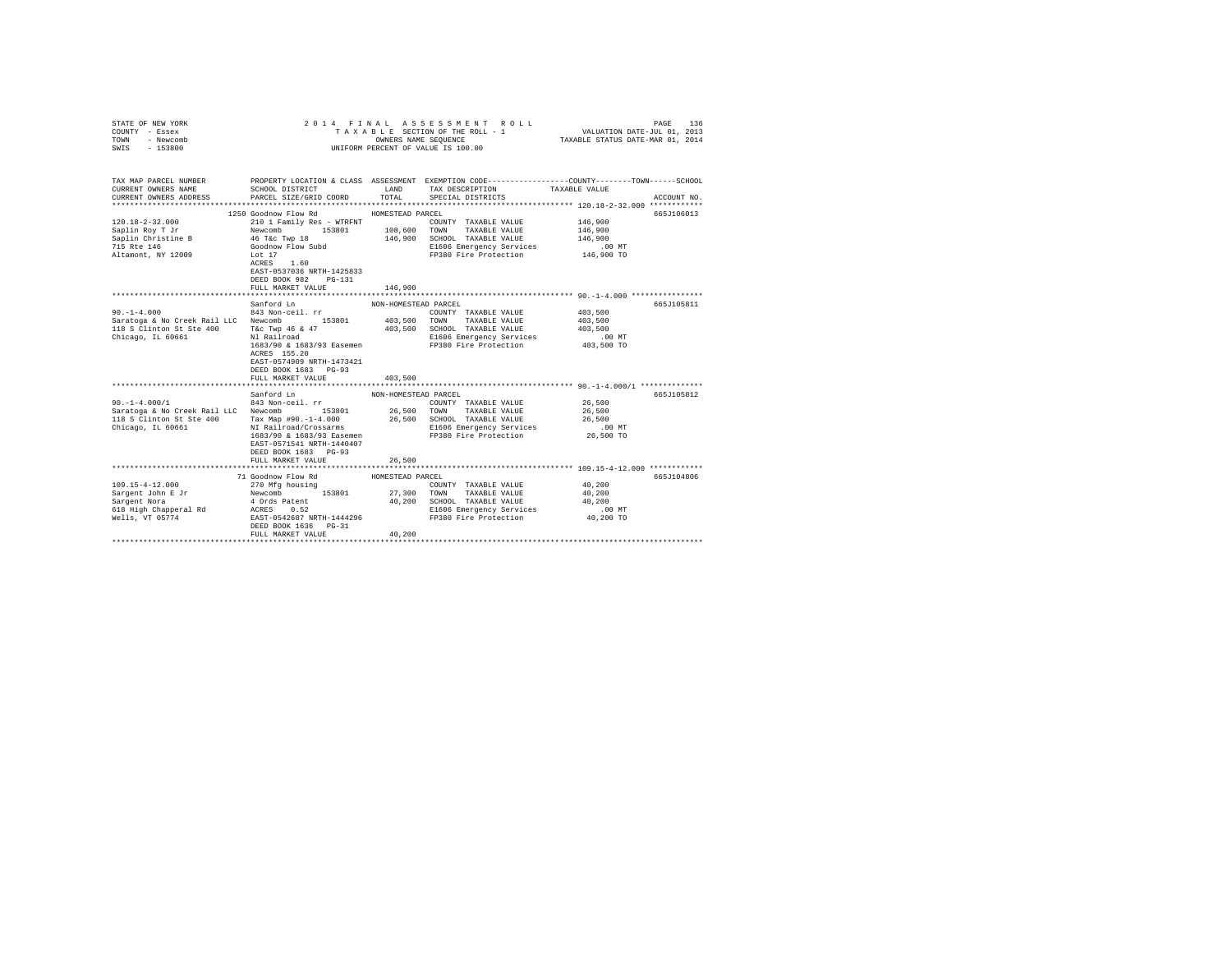| STATE OF NEW YORK<br>COUNTY - Essex<br>TOWN - Newcomb<br>SWIS - 153800 |                                                                                                                                                                                                                                                                                                                                                                                                                                              |                  | OWNERS NAME SEQUENCE<br>UNIFORM PERCENT OF VALUE IS 100.00                                                          |                      |                        |
|------------------------------------------------------------------------|----------------------------------------------------------------------------------------------------------------------------------------------------------------------------------------------------------------------------------------------------------------------------------------------------------------------------------------------------------------------------------------------------------------------------------------------|------------------|---------------------------------------------------------------------------------------------------------------------|----------------------|------------------------|
| CURRENT OWNERS ADDRESS                                                 | TAX MAP PARCEL NUMBER PROPERTY LOCATION & CLASS ASSESSMENT EXEMPTION CODE--------------COUNTY-------TOWN------SCHOOL<br>CURRENT OWNERS NAME SCHOOL DISTRICT LAND TAX DESCRIPTION TAXARLE VALUE<br>PARCEL SIZE/GRID COORD TOTAL                                                                                                                                                                                                               |                  | SCHOOL DISTRICT                      LAND        TAX DESCRIPTION                 TAXABLE VALUE<br>SPECIAL DISTRICTS |                      | ACCOUNT NO.            |
|                                                                        | 1066 Goodnow Flow Rd MOMESTEAD PARCEL<br>$[100.18-1-11.000] \begin{tabular}{lcccc} \texttt{100.18-1-11.000} & \texttt{100.0000} & \texttt{H000.000} & \texttt{H000.000} & \texttt{H000.000} & \texttt{H000.000} \\ \texttt{50.18-1} & \texttt{0.000} & \texttt{0.000} & \texttt{0.00} & \texttt{0.00} & \texttt{0.00} & \texttt{0.00} \\ \texttt{50.18-1} & \texttt{0.00} & \texttt{0$<br>EAST-0537052 NRTH-1427577<br>DEED BOOK 1728 PG-219 |                  |                                                                                                                     |                      | 665J103508<br>0 64,200 |
|                                                                        | FULL MARKET VALUE                                                                                                                                                                                                                                                                                                                                                                                                                            | 352,900          |                                                                                                                     |                      |                        |
|                                                                        | 5037 NYS Route 28N                                                                                                                                                                                                                                                                                                                                                                                                                           | HOMESTEAD PARCEL |                                                                                                                     |                      | 665J100312             |
|                                                                        |                                                                                                                                                                                                                                                                                                                                                                                                                                              |                  |                                                                                                                     |                      | $0 \t 30,000$          |
|                                                                        |                                                                                                                                                                                                                                                                                                                                                                                                                                              |                  |                                                                                                                     |                      |                        |
|                                                                        | Stubing Ln NON-HOMESTEAD PARCEL<br>EAST-0551007 NRTH-1447651<br>DEED BOOK 1415 PG-306<br>FULL MARKET VALUE                                                                                                                                                                                                                                                                                                                                   | 114,400          |                                                                                                                     |                      | 665Z004007             |
|                                                                        |                                                                                                                                                                                                                                                                                                                                                                                                                                              |                  |                                                                                                                     |                      |                        |
|                                                                        | 18 Snowshoe Ln<br>DEED BOOK 1519 PG-326                                                                                                                                                                                                                                                                                                                                                                                                      | HOMESTEAD PARCEL |                                                                                                                     |                      | 665J106209             |
|                                                                        | FULL MARKET VALUE                                                                                                                                                                                                                                                                                                                                                                                                                            | 39,000           |                                                                                                                     |                      |                        |
|                                                                        | 43 Johnson Rd MOMESTEAD PARCEL                                                                                                                                                                                                                                                                                                                                                                                                               |                  |                                                                                                                     |                      | 665J104111             |
|                                                                        | DEED BOOK 1751 PG-210<br>FULL MARKET VALUE                                                                                                                                                                                                                                                                                                                                                                                                   | 164,100          |                                                                                                                     | .00 MT<br>164,100 TO |                        |
|                                                                        |                                                                                                                                                                                                                                                                                                                                                                                                                                              |                  |                                                                                                                     |                      |                        |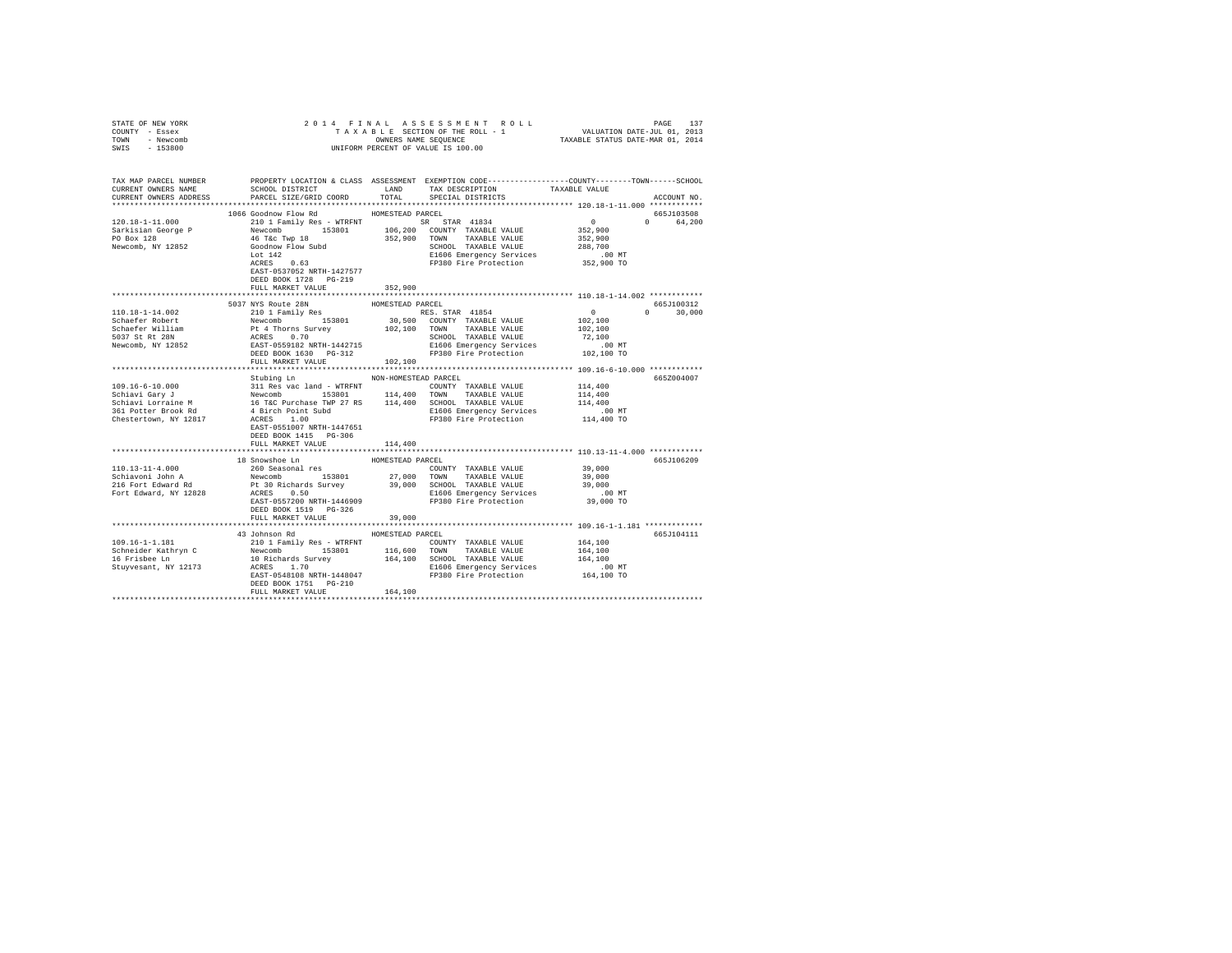| STATE OF NEW YORK<br>COUNTY - Essex<br>TOWN<br>- Newcomb<br>$-153800$<br>SWIS                                                        | 2014 FINAL<br>TAXABLE SECTION OF THE ROLL - 1<br>UNIFORM PERCENT OF VALUE IS 100.00                                                                                                                                                        | 138<br>PAGE<br>VALUATION DATE-JUL 01, 2013<br>TAXABLE STATUS DATE-MAR 01, 2014 |                                                                                                                                                    |                                                                                                                                 |  |
|--------------------------------------------------------------------------------------------------------------------------------------|--------------------------------------------------------------------------------------------------------------------------------------------------------------------------------------------------------------------------------------------|--------------------------------------------------------------------------------|----------------------------------------------------------------------------------------------------------------------------------------------------|---------------------------------------------------------------------------------------------------------------------------------|--|
| TAX MAP PARCEL NUMBER<br>CURRENT OWNERS NAME<br>CURRENT OWNERS ADDRESS                                                               | SCHOOL DISTRICT<br>PARCEL SIZE/GRID COORD                                                                                                                                                                                                  | LAND<br>TOTAL                                                                  | TAX DESCRIPTION<br>SPECIAL DISTRICTS                                                                                                               | PROPERTY LOCATION & CLASS ASSESSMENT EXEMPTION CODE---------------COUNTY-------TOWN------SCHOOL<br>TAXABLE VALUE<br>ACCOUNT NO. |  |
|                                                                                                                                      |                                                                                                                                                                                                                                            |                                                                                |                                                                                                                                                    |                                                                                                                                 |  |
| $109.15 - 4 - 2.000$<br>Schreifels Eric R<br>Schreifels Sharon A<br>30 Vanburen Ave<br>Albany, NY 12205                              | 35 Goodnow Flow Rd<br>210 1 Family Res<br>Newcomb<br>153801 26,000<br>4 Ords Pat<br>ACRES 0.30<br>EAST-0543098 NRTH-1445001<br>DEED BOOK 1606 PG-84                                                                                        | HOMESTEAD PARCEL<br>86,700                                                     | COUNTY TAXABLE VALUE<br>TOWN<br>TAXABLE VALUE<br>SCHOOL TAXABLE VALUE<br>E1606 Emergency Services<br>FP380 Fire Protection                         | 665J103512<br>86,700<br>86,700<br>86,700<br>.00 MT<br>86,700 TO                                                                 |  |
|                                                                                                                                      | FULL MARKET VALUE                                                                                                                                                                                                                          | 86,700                                                                         |                                                                                                                                                    |                                                                                                                                 |  |
|                                                                                                                                      |                                                                                                                                                                                                                                            |                                                                                |                                                                                                                                                    |                                                                                                                                 |  |
| $119.16 - 1 - 22.000$<br>Schulz Sally<br>20904 Trinity Sq<br>Potomac Falls, VA 20165 Goodnow Flow Subd<br>$119.20 - 5 - 1.000$       | 295 Woodys Rd<br>260 Seasonal res - WTRFNT<br>Newcomb<br>26 T&c Twp 18<br>153801<br>Lot 235<br>0.92<br>ACRES<br>EAST-0527128 NRTH-1428895<br>DEED BOOK 1428 PG-289<br>FULL MARKET VALUE<br>21 Breezy Point Ln<br>260 Seasonal res - WTRFNT | HOMESTEAD PARCEL<br>105,800<br>164,300<br>164,300<br>HOMESTEAD PARCEL          | COUNTY TAXABLE VALUE<br>TOWN<br>TAXABLE VALUE<br>SCHOOL TAXABLE VALUE<br>E1606 Emergency Services<br>FP380 Fire Protection<br>COUNTY TAXABLE VALUE | 665J107001<br>164,300<br>164,300<br>164,300<br>$.00$ MT<br>164,300 TO<br>665J175003<br>152,000                                  |  |
| Schwenke Russell<br>Schwenke Sharon<br>53 Hillview Ave<br>Rensselaer, NY 12144                                                       | Newcomb<br>153801<br>27 T&c Twp 18<br>Goodnow Flow Subd<br>Lot #330<br>ACRES 0.90<br>EAST-0526975 NRTH-1426142<br>DEED BOOK 1247 PG-266<br>FULL MARKET VALUE<br>**************************                                                 | 126,200<br>152,000<br>152,000<br>*************                                 | TOWN<br>TAXABLE VALUE<br>SCHOOL TAXABLE VALUE<br>E1606 Emergency Services<br>FP380 Fire Protection                                                 | 152,000<br>152,000<br>$.00$ MT<br>152,000 TO<br>*********************************** 119.20-5-4.000 *************                |  |
| $119.20 - 5 - 4.000$<br>Schwenke Sharon L<br>Fahrenkopf Michael E<br>c/o Marylou Fahrenkopf<br>122 Irish Hill Rd<br>Nassau, NY 12123 | 31 Breezy Point Ln<br>210 1 Family Res - WTRFNT<br>Newcomb<br>153801<br>27 T&c Twp 18<br>Lot #327 Goodnow Flow Sub<br>ACRES 0.70<br>EAST-0526991 NRTH-1426512<br>DEED BOOK 1671 PG-322<br>FULL MARKET VALUE                                | HOMESTEAD PARCEL<br>127,800<br>224,600<br>224,600                              | COUNTY TAXABLE VALUE<br>TOWN<br>TAXABLE VALUE<br>SCHOOL TAXABLE VALUE<br>E1606 Emergency Services<br>FP380 Fire Protection                         | 665J101602<br>224,600<br>224,600<br>224,600<br>$.00$ MT<br>224,600 TO                                                           |  |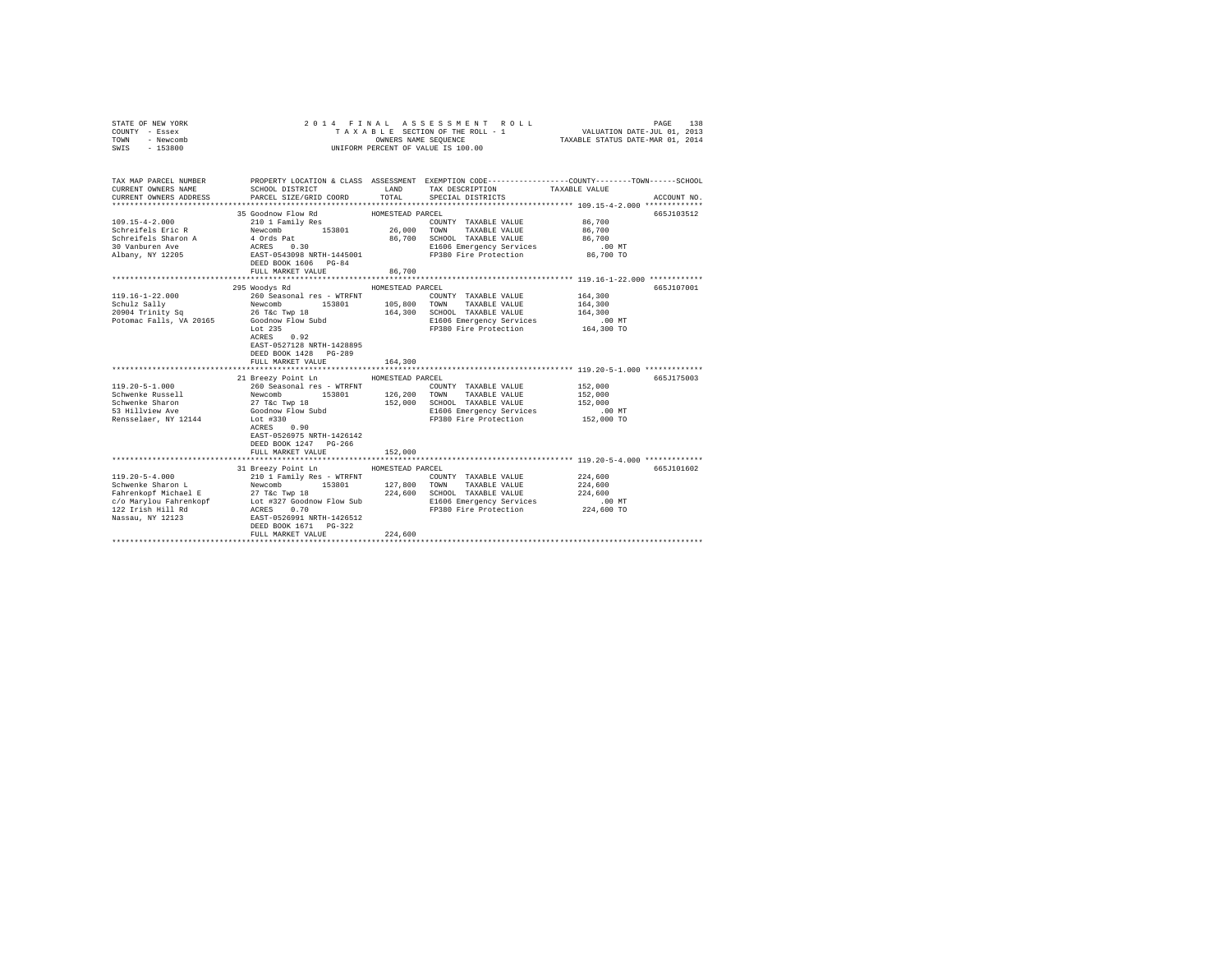| STATE OF NEW YORK<br>COUNTY - Essex<br>TOWN<br>- Newcomb |                                                                                                                                                                                                                                                                                                                                                                                                                                                                            |                  | 2014 FINAL ASSESSMENT ROLL<br>TAXABLE SECTION OF THE ROLL - 1                                   | VALUATION DATE-JUL 01, 2013<br>TAXABLE STATUS DATE-MAR 01, 2014 | 139<br>PAGE   |
|----------------------------------------------------------|----------------------------------------------------------------------------------------------------------------------------------------------------------------------------------------------------------------------------------------------------------------------------------------------------------------------------------------------------------------------------------------------------------------------------------------------------------------------------|------------------|-------------------------------------------------------------------------------------------------|-----------------------------------------------------------------|---------------|
| SWIS - 153800                                            |                                                                                                                                                                                                                                                                                                                                                                                                                                                                            |                  | OWNERS NAME SEQUENCE<br>UNIFORM PERCENT OF VALUE IS 100.00                                      |                                                                 |               |
|                                                          |                                                                                                                                                                                                                                                                                                                                                                                                                                                                            |                  |                                                                                                 |                                                                 |               |
| CURRENT OWNERS NAME                                      | TAX MAP PARCEL NUMBER PROPERTY LOCATION & CLASS ASSESSMENT EXEMPTION CODE---------------COUNTY-------TOWN------SCHOOL<br>SCHOOL DISTRICT TAND TAX DESCRIPTION                                                                                                                                                                                                                                                                                                              |                  |                                                                                                 | TAXABLE VALUE                                                   |               |
| CURRENT OWNERS ADDRESS                                   | PARCEL SIZE/GRID COORD TOTAL SPECIAL DISTRICTS                                                                                                                                                                                                                                                                                                                                                                                                                             |                  |                                                                                                 |                                                                 | ACCOUNT NO.   |
|                                                          |                                                                                                                                                                                                                                                                                                                                                                                                                                                                            |                  |                                                                                                 |                                                                 |               |
|                                                          | 22 Bennett Ln                                                                                                                                                                                                                                                                                                                                                                                                                                                              | HOMESTEAD PARCEL |                                                                                                 |                                                                 | 665J106214    |
| $120.18 - 2 - 25.000$                                    | 210 1 Family Res - WTRFNT                                                                                                                                                                                                                                                                                                                                                                                                                                                  |                  | COUNTY TAXABLE VALUE                                                                            | 187,000                                                         |               |
| Scott Charles E                                          |                                                                                                                                                                                                                                                                                                                                                                                                                                                                            |                  |                                                                                                 | 187,000                                                         |               |
| Scott Rita                                               | Newcomb<br>197,000 TOWN TAXABLE VALUE AS AND ACTRIC THAN TAXABLE VALUE<br>197,000 SCROE REFERENCE AND SCROOL TAXABLE VALUE<br>197,000 SL1606 Emergency Services                                                                                                                                                                                                                                                                                                            |                  |                                                                                                 | 187,000                                                         |               |
| 46 Dirk Ter<br>Highland, NY 12528                        | Lot 24                                                                                                                                                                                                                                                                                                                                                                                                                                                                     |                  | E1606 Emergency Services<br>FP380 Fire Protection 187,000 TO                                    | $.00$ MT                                                        |               |
|                                                          | ACRES 1.66                                                                                                                                                                                                                                                                                                                                                                                                                                                                 |                  |                                                                                                 |                                                                 |               |
|                                                          | EAST-0536377 NRTH-1426183                                                                                                                                                                                                                                                                                                                                                                                                                                                  |                  |                                                                                                 |                                                                 |               |
|                                                          | DEED BOOK 471 PG-70                                                                                                                                                                                                                                                                                                                                                                                                                                                        |                  |                                                                                                 |                                                                 |               |
|                                                          | FULL MARKET VALUE                                                                                                                                                                                                                                                                                                                                                                                                                                                          | 187,000          |                                                                                                 |                                                                 |               |
|                                                          |                                                                                                                                                                                                                                                                                                                                                                                                                                                                            |                  | ****************************** 120.13-1-12.000 ************                                     |                                                                 |               |
|                                                          | 9 Stone Lodge Ln MOMESTEAD PARCEL                                                                                                                                                                                                                                                                                                                                                                                                                                          |                  |                                                                                                 |                                                                 | 665J104207    |
| $120.13 - 1 - 12.000$                                    | 260 Seasonal res - WTRFNT                                                                                                                                                                                                                                                                                                                                                                                                                                                  |                  | COUNTY TAXABLE VALUE                                                                            | 155,900                                                         |               |
| Scoville Micah J                                         |                                                                                                                                                                                                                                                                                                                                                                                                                                                                            |                  |                                                                                                 | 155,900                                                         |               |
| Scoville Rachel F                                        |                                                                                                                                                                                                                                                                                                                                                                                                                                                                            |                  | 155,900 SCHOOL TAXABLE VALUE                                                                    | 155,900                                                         |               |
| 177 Farr Ln                                              |                                                                                                                                                                                                                                                                                                                                                                                                                                                                            |                  | E1606 Emergency Services                                                                        | 00 MT.<br>155,900 TO                                            |               |
| Queensbury, NY 12804                                     | Lot 214<br>ACRES 0.97                                                                                                                                                                                                                                                                                                                                                                                                                                                      |                  | FP380 Fire Protection                                                                           |                                                                 |               |
|                                                          | EAST-0529406 NRTH-1428623                                                                                                                                                                                                                                                                                                                                                                                                                                                  |                  |                                                                                                 |                                                                 |               |
|                                                          | DEED BOOK 1639 PG-136                                                                                                                                                                                                                                                                                                                                                                                                                                                      |                  |                                                                                                 |                                                                 |               |
|                                                          | FULL MARKET VALUE                                                                                                                                                                                                                                                                                                                                                                                                                                                          | 155,900          |                                                                                                 |                                                                 |               |
|                                                          |                                                                                                                                                                                                                                                                                                                                                                                                                                                                            |                  |                                                                                                 |                                                                 |               |
|                                                          |                                                                                                                                                                                                                                                                                                                                                                                                                                                                            | HOMESTEAD PARCEL |                                                                                                 |                                                                 | 665J106303    |
| 110.18-4-18.000                                          | 5 Sanford Ln<br>210 1 Family Res                                                                                                                                                                                                                                                                                                                                                                                                                                           |                  | AGED ALL 41800                                                                                  | 39,100                                                          | 39,100 39,100 |
|                                                          |                                                                                                                                                                                                                                                                                                                                                                                                                                                                            |                  | 27,000 SR STAR 41834<br>78,200 COUNTY TAXABLE VALUE                                             | $\sim$ 0                                                        | $0 \t 39.100$ |
|                                                          |                                                                                                                                                                                                                                                                                                                                                                                                                                                                            |                  |                                                                                                 | 39,100                                                          |               |
|                                                          |                                                                                                                                                                                                                                                                                                                                                                                                                                                                            |                  | TOWN<br>TAXABLE VALUE                                                                           | 39,100                                                          |               |
|                                                          | Wappingers Falls, NY 12590 EAST-0560063 NRTH-1441078                                                                                                                                                                                                                                                                                                                                                                                                                       |                  | SCHOOL TAXABLE VALUE                                                                            | $\sim$ 0                                                        |               |
|                                                          |                                                                                                                                                                                                                                                                                                                                                                                                                                                                            |                  | DEED BOOK 414 PG-253 E1606 Emergency Services<br>FULL MARKET VALUE 78,200 FP380 Fire Protection | $.00$ MT                                                        |               |
|                                                          |                                                                                                                                                                                                                                                                                                                                                                                                                                                                            |                  |                                                                                                 | 78,200 TO                                                       |               |
|                                                          |                                                                                                                                                                                                                                                                                                                                                                                                                                                                            |                  |                                                                                                 |                                                                 | 665J104112    |
| $110.18 - 5 - 8.001$                                     |                                                                                                                                                                                                                                                                                                                                                                                                                                                                            |                  |                                                                                                 | 169,400                                                         |               |
| Shafer Harry J                                           |                                                                                                                                                                                                                                                                                                                                                                                                                                                                            |                  |                                                                                                 | 169,400                                                         |               |
| snarer Harry J<br>22 Broadway                            | $\begin{tabular}{lcccc} \textbf{0.13}\footnotesize & 260 Second & 169\n \textbf{2.4}\footnotesize & 260 Second & 169\n \textbf{2.5}\footnotesize & 260 Second & 169\n \textbf{2.6}\footnotesize & 260 Second & 169\n \textbf{2.7}\footnotesize & 260 Second & 169\n \textbf{2.8}\footnotesize & 260 non \textbf{2.8}\footnotesize & 260\n \textbf{2.9}\footnotesize & 260\n \textbf{2.9}\footnotesize & 260\n \textbf{2.9}\footnotesize & 260\n \textbf{2.9}\footnotesize$ |                  |                                                                                                 | 169,400                                                         |               |
| West Milford, NJ 07480                                   |                                                                                                                                                                                                                                                                                                                                                                                                                                                                            |                  |                                                                                                 | .00 MT                                                          |               |
|                                                          |                                                                                                                                                                                                                                                                                                                                                                                                                                                                            |                  | FP380 Fire Protection 169,400 TO                                                                |                                                                 |               |
|                                                          |                                                                                                                                                                                                                                                                                                                                                                                                                                                                            |                  |                                                                                                 |                                                                 |               |
|                                                          | EAST-0561231 NRTH-1441252                                                                                                                                                                                                                                                                                                                                                                                                                                                  |                  |                                                                                                 |                                                                 |               |
|                                                          | DEED BOOK 1238 PG-108                                                                                                                                                                                                                                                                                                                                                                                                                                                      |                  |                                                                                                 |                                                                 |               |
|                                                          | FULL MARKET VALUE                                                                                                                                                                                                                                                                                                                                                                                                                                                          | 169,400          |                                                                                                 |                                                                 |               |
|                                                          |                                                                                                                                                                                                                                                                                                                                                                                                                                                                            |                  |                                                                                                 |                                                                 |               |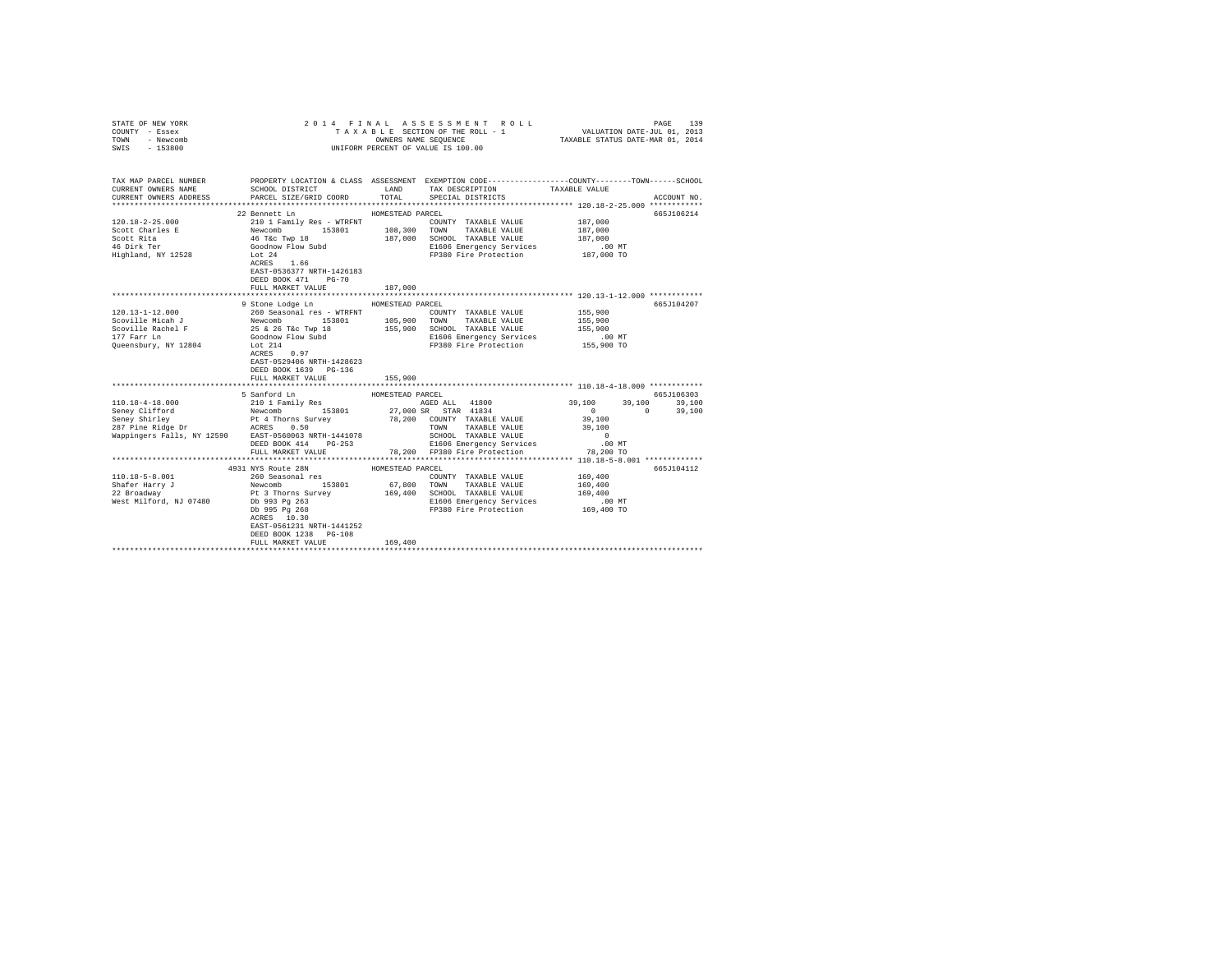| STATE OF NEW YORK<br>COUNTY - Essex<br>TOWN - Newcomb<br>SWIS - 153800                                                                                                                                                                                                                                                                                                                                                                                                           |                                                                                                                                                                                                                                                                                                                                                                                                                                                                    |                  |  |                        |
|----------------------------------------------------------------------------------------------------------------------------------------------------------------------------------------------------------------------------------------------------------------------------------------------------------------------------------------------------------------------------------------------------------------------------------------------------------------------------------|--------------------------------------------------------------------------------------------------------------------------------------------------------------------------------------------------------------------------------------------------------------------------------------------------------------------------------------------------------------------------------------------------------------------------------------------------------------------|------------------|--|------------------------|
| TAX MAP PARCEL NUMBER PROPERTY LOCATION & CLASS ASSESSMENT EXEMPTION CODE--------------COUNTY-------TOWN------SCHOOL<br>CURRENT OWNERS NAME SCHOOL DISTRICT LAND TAX DESCRIPTION TAXABLE VALUE<br>CURRENT OWNERS ADDRESS . PARCEL SIZE/GRID COORD TOTAL SPECIAL DISTRICTS                                                                                                                                                                                                        |                                                                                                                                                                                                                                                                                                                                                                                                                                                                    |                  |  | ACCOUNT NO.            |
| $121.7 - 1 - 5.000$<br>121.7-1-5.000<br>Sharpe Hugh J<br>4780 NYS Rte 28N<br>Newcomb, NY 12852                                                                                                                                                                                                                                                                                                                                                                                   | 4780 NYS Route 28N<br>$\begin{tabular}{l c c c c} \multicolumn{1}{c}{\textbf{0.1}} & \multicolumn{1}{c}{\textbf{0.1}} & \multicolumn{1}{c}{\textbf{0.1}} & \multicolumn{1}{c}{\textbf{0.1}} & \multicolumn{1}{c}{\textbf{0.1}} & \multicolumn{1}{c}{\textbf{0.1}} & \multicolumn{1}{c}{\textbf{0.1}} & \multicolumn{1}{c}{\textbf{0.1}} & \multicolumn{1}{c}{\textbf{0.1}} & \multicolumn{1}{c}{\textbf{0.1}} & \multicolumn{1}{c}{\textbf{0.1}} & \multicolumn{1$ | HOMESTEAD PARCEL |  | 665J104203<br>0 64,200 |
|                                                                                                                                                                                                                                                                                                                                                                                                                                                                                  |                                                                                                                                                                                                                                                                                                                                                                                                                                                                    |                  |  |                        |
| $120.17-2-46.000 \begin{tabular}{lcccc} 120.17-2-46.000 & 444 9& 600000W r10W K30E0E0 & 400000W \\ \end{tabular} \begin{tabular}{lcccc} 120.17-2-46.000 & 444 9& 60000W r1W & 8000W \\ \end{tabular} \begin{tabular}{lcccc} 120.17-2-46.000 & 444 9& 6000W \\ \end{tabular} \begin{tabular}{lcccc} 120.18 & 4000W r1W & 153801$                                                                                                                                                  | 1418 Goodnow Flow Rd MOMESTEAD PARCEL<br>DEED BOOK 822 PG-287                                                                                                                                                                                                                                                                                                                                                                                                      |                  |  | 665J106806             |
|                                                                                                                                                                                                                                                                                                                                                                                                                                                                                  | FULL MARKET VALUE                                                                                                                                                                                                                                                                                                                                                                                                                                                  | 247,400          |  |                        |
|                                                                                                                                                                                                                                                                                                                                                                                                                                                                                  |                                                                                                                                                                                                                                                                                                                                                                                                                                                                    | HOMESTEAD PARCEL |  | 665J104807             |
|                                                                                                                                                                                                                                                                                                                                                                                                                                                                                  | Goodnow Flow Rd<br>ACRES 1.20<br>EAST-0529857 NRTH-1426755<br>DEED BOOK 1419 PG-107                                                                                                                                                                                                                                                                                                                                                                                |                  |  |                        |
|                                                                                                                                                                                                                                                                                                                                                                                                                                                                                  | FULL MARKET VALUE                                                                                                                                                                                                                                                                                                                                                                                                                                                  | 131,000          |  |                        |
|                                                                                                                                                                                                                                                                                                                                                                                                                                                                                  |                                                                                                                                                                                                                                                                                                                                                                                                                                                                    |                  |  |                        |
| $\begin{tabular}{cccccccc} \textbf{136 } Maxcy In & \textbf{138 } Maxcy In & \textbf{138 } Maxcy In & \textbf{138 } Maxcy In & \textbf{138 } Maxcy In & \textbf{138 } Maxcy In & \textbf{138 } Maxcy In & \textbf{138 } Maxcy In & \textbf{138 } Maxcy In & \textbf{138 } Maxcy In & \textbf{138 } Maxcy In & \textbf{138 } Maxcy In & \textbf{138 } Maxcy In & \textbf{138 } Maxcy In & \textbf{138 } Maxcy In & \textbf{138 } Maxcy In & \textbf{138 } Maxcy In & \textbf{138$ |                                                                                                                                                                                                                                                                                                                                                                                                                                                                    |                  |  |                        |
|                                                                                                                                                                                                                                                                                                                                                                                                                                                                                  |                                                                                                                                                                                                                                                                                                                                                                                                                                                                    |                  |  |                        |
|                                                                                                                                                                                                                                                                                                                                                                                                                                                                                  |                                                                                                                                                                                                                                                                                                                                                                                                                                                                    |                  |  |                        |
|                                                                                                                                                                                                                                                                                                                                                                                                                                                                                  | 151 Woodys Rd MOMESTEAD PARCEL<br>EAST-0530610 NRTH-1428442<br>DEED BOOK 1560 PG-24                                                                                                                                                                                                                                                                                                                                                                                | 240,400          |  | 665J106210             |
|                                                                                                                                                                                                                                                                                                                                                                                                                                                                                  | FULL MARKET VALUE                                                                                                                                                                                                                                                                                                                                                                                                                                                  |                  |  |                        |
|                                                                                                                                                                                                                                                                                                                                                                                                                                                                                  |                                                                                                                                                                                                                                                                                                                                                                                                                                                                    |                  |  |                        |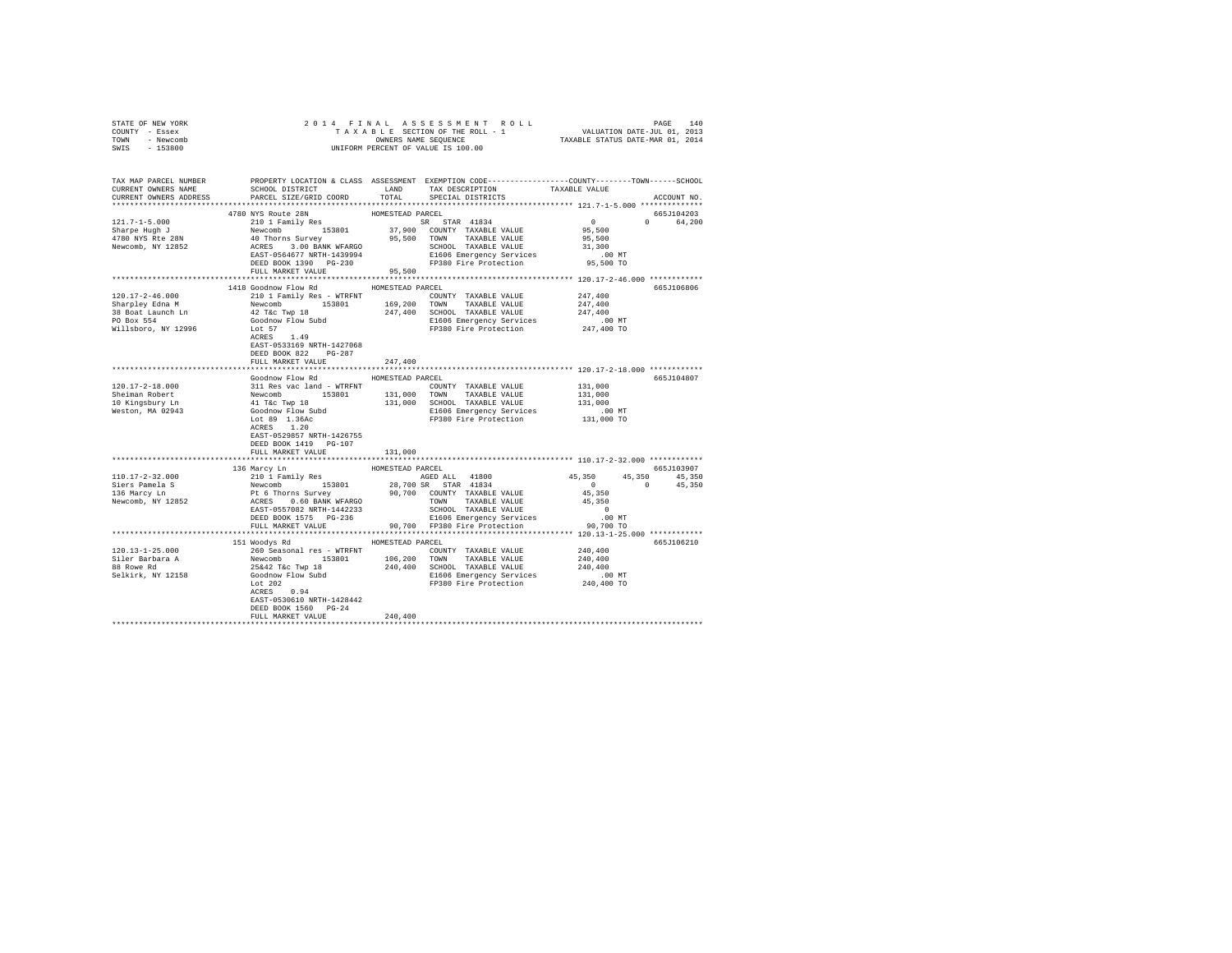| STATE OF NEW YORK<br>COUNTY - Essex<br>TOWN - Newcomb<br>SWIS - 153800 |                                                                                                                                        |                      | 2014 FINAL ASSESSMENT ROLL<br>UNIFORM PERCENT OF VALUE IS 100.00                                            | VALUATION DATE-JUL 01, 2013 | 141<br>PAGE |
|------------------------------------------------------------------------|----------------------------------------------------------------------------------------------------------------------------------------|----------------------|-------------------------------------------------------------------------------------------------------------|-----------------------------|-------------|
| CURRENT OWNERS NAME                                                    | TAX MAP PARCEL NUMBER PROPERTY LOCATION & CLASS ASSESSMENT EXEMPTION CODE--------------COUNTY-------TOWN-----SCHOOL<br>SCHOOL DISTRICT |                      | LAND TAX DESCRIPTION                                                                                        | TAXABLE VALUE               |             |
|                                                                        | CURRENT OWNERS NAME . SCHOOL DISTRICT.<br>CURRENT OWNERS ADDRESS . PARCEL SIZE/GRID COORD                                              | $_{\tt TOTAL}$       | SPECIAL DISTRICTS                                                                                           |                             | ACCOUNT NO. |
|                                                                        |                                                                                                                                        |                      |                                                                                                             |                             |             |
|                                                                        | 41 Woodys Rd                                                                                                                           | HOMESTEAD PARCEL     |                                                                                                             |                             | 665J101203  |
|                                                                        |                                                                                                                                        |                      |                                                                                                             |                             |             |
|                                                                        |                                                                                                                                        |                      |                                                                                                             |                             |             |
|                                                                        |                                                                                                                                        |                      |                                                                                                             |                             |             |
|                                                                        |                                                                                                                                        |                      |                                                                                                             |                             |             |
|                                                                        | Lot 181<br>ACRES 1.68<br>EAST-0533037 NRTH-1428864<br>DEED BOOK 1689 PG-73<br>FULL MARKET VALUE                                        | 111,400              |                                                                                                             |                             |             |
|                                                                        |                                                                                                                                        |                      |                                                                                                             |                             |             |
|                                                                        | 116 Allen Rd                                                                                                                           | NON-HOMESTEAD PARCEL |                                                                                                             |                             | 665J106305  |
|                                                                        |                                                                                                                                        |                      |                                                                                                             | 66,400                      |             |
|                                                                        |                                                                                                                                        |                      |                                                                                                             | 66,400                      |             |
|                                                                        |                                                                                                                                        |                      |                                                                                                             | 66,400                      |             |
|                                                                        |                                                                                                                                        |                      |                                                                                                             | 00 MT.<br>66,400 TO         |             |
|                                                                        | EAST-0546397 NRTH-1443923<br>DEED BOOK 1428 PG-44<br>FULL MARKET VALUE                                                                 | 66,400               |                                                                                                             |                             |             |
|                                                                        | ****************************                                                                                                           | ************         |                                                                                                             |                             |             |
|                                                                        | NYS Route 28N                                                                                                                          | NON-HOMESTEAD PARCEL |                                                                                                             |                             | 665J101109  |
|                                                                        |                                                                                                                                        |                      |                                                                                                             |                             |             |
|                                                                        |                                                                                                                                        |                      |                                                                                                             |                             |             |
|                                                                        |                                                                                                                                        |                      |                                                                                                             |                             |             |
|                                                                        |                                                                                                                                        |                      |                                                                                                             |                             |             |
|                                                                        | FULL MARKET VALUE                                                                                                                      | 31,100               |                                                                                                             |                             |             |
|                                                                        |                                                                                                                                        |                      |                                                                                                             |                             |             |
|                                                                        | 195 Allen Rd                                                                                                                           | HOMESTEAD PARCEL     |                                                                                                             |                             | 665J100610  |
|                                                                        |                                                                                                                                        |                      | COUNTY TAXABLE VALUE                                                                                        | 614,200                     |             |
|                                                                        |                                                                                                                                        |                      |                                                                                                             | 614,200                     |             |
|                                                                        |                                                                                                                                        |                      |                                                                                                             |                             |             |
|                                                                        |                                                                                                                                        |                      |                                                                                                             |                             |             |
|                                                                        |                                                                                                                                        |                      | 474,200 SCHOOL TAXABLE VALUE 614,200<br>E1606 Emergency Services .00 MT<br>FP380 Fire Protection 614,200 TO |                             |             |
|                                                                        | ACRES 83.34                                                                                                                            |                      |                                                                                                             |                             |             |
|                                                                        | EAST-0547381 NRTH-1444715                                                                                                              |                      |                                                                                                             |                             |             |
|                                                                        | DEED BOOK 1428 PG-44                                                                                                                   |                      |                                                                                                             |                             |             |
|                                                                        | FULL MARKET VALUE                                                                                                                      | 614,200              |                                                                                                             |                             |             |
|                                                                        |                                                                                                                                        |                      |                                                                                                             |                             |             |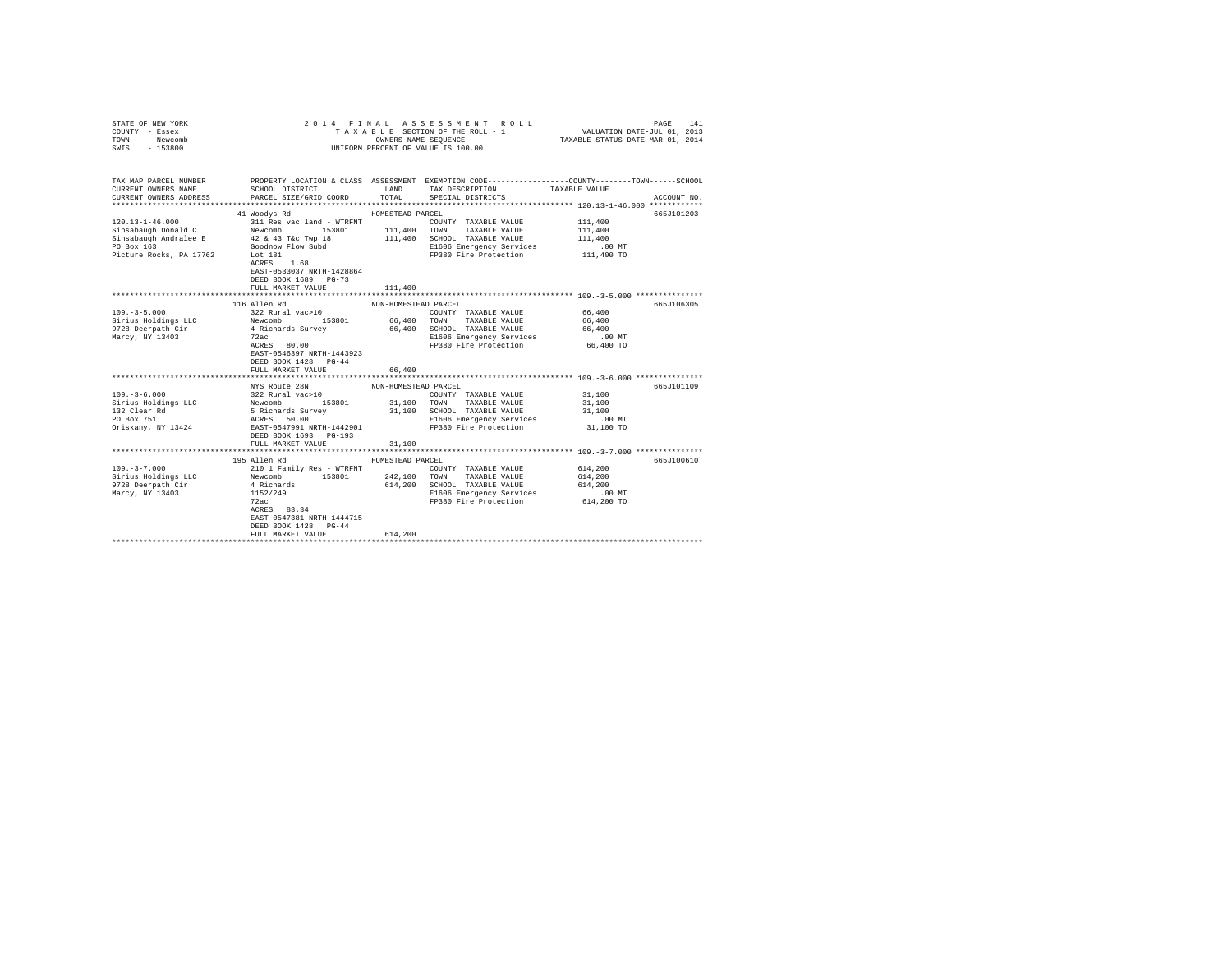| COUNTY - Essex<br>TOWN<br>- Newcomb<br>SWIS<br>$-153800$                                                                                                                                                                                             | UNIFORM PERCENT OF VALUE IS 100.00                                                                   |                                                                                                                                                                                                                                                                                                                   |                                             |
|------------------------------------------------------------------------------------------------------------------------------------------------------------------------------------------------------------------------------------------------------|------------------------------------------------------------------------------------------------------|-------------------------------------------------------------------------------------------------------------------------------------------------------------------------------------------------------------------------------------------------------------------------------------------------------------------|---------------------------------------------|
| CURRENT OWNERS NAME<br>CURRENT OWNERS ADDRESS                                                                                                                                                                                                        | SCHOOL DISTRICT LAND<br>PARCEL SIZE/GRID COORD                                                       | TAX MAP PARCEL NUMBER PROPERTY LOCATION & CLASS ASSESSMENT EXEMPTION CODE---------------COUNTY-------TOWN-----SCHOOL<br>TAX DESCRIPTION TAXABLE VALUE<br>TOTAL<br>SPECIAL DISTRICTS                                                                                                                               | ACCOUNT NO.                                 |
|                                                                                                                                                                                                                                                      | 55 Stubing Ln<br>EAST-0551229 NRTH-1447658<br>DEED BOOK 1519 PG-178<br>FULL MARKET VALUE             | HOMESTEAD PARCEL<br>$\begin{tabular}{l c c c c c c c c} \hline 109.16-6-9.000 & 210.111 & 1011 & 1013001 & 1012001 & 1013001 & 1013001 & 1013001 & 1013001 & 1013001 & 1013001 & 1013001 & 1013001 & 1013001 & 1013001 & 1013001 & 1013001 & 1013001 & 1013001 & 1013001 & 1013001 &$<br>TAXABLE VALUE<br>458,600 | 665Z004006<br>458,600<br>458,600<br>458,600 |
|                                                                                                                                                                                                                                                      | 27 Gibbs Ln<br>ACRES 0.50<br>EAST-0545919 NRTH-1447102<br>DEED BOOK 1219 PG-213<br>FULL MARKET VALUE | HOMESTEAD PARCEL<br>102,400                                                                                                                                                                                                                                                                                       | 665J106315                                  |
| 119.16-1-19.000<br>Sof Seasonal res - WTRFNT<br>Smith Family Trust<br>C/O Alan Smith 18 Newcomb 153801<br>26 Tac Twp 18<br>26 Tac Twp 18<br>26 Tac Twp 18<br>26 Tac Twp 18<br>26 Tac Twp 18<br>26 Tac Twp 18<br>26 Tac Twp 18<br>26 Tac Twp 18<br>26 | 307 Woodys Rd<br>EAST-0526812 NRTH-1428874<br>DEED BOOK 1530 PG-18<br>FULL MARKET VALUE              | HOMESTEAD PARCEL<br>COUNTY TAXABLE VALUE 237,700<br>31<br>153801 11,100 TOWN TAXABLE VALUE<br>237,700 SCHOOL TAXABLE VALUE<br>E1606 Emergency Services .00 MT<br>FP380 Fire Protection 237,700 TO<br>237,700                                                                                                      | 665J100113<br>237,700<br>237,700            |
|                                                                                                                                                                                                                                                      | 66 Marcy Ln                                                                                          | HOMESTEAD PARCEL<br>$(10.18-1-3.000$ $10.18-1-3.000$ $20.120117700$ $20.1011700$ $20.1011700$ $20.1011700$ $20.1011700$ $20.1011700$ $20.1011700$ $20.1011700$ $20.1011700$ $20.1011700$ $20.1011700$ $20.1011700$ $20.1011700$ $20.1011700$ $20.$                                                                | 665J101213<br>$0 \t 30,000$                 |

STATE OF NEW YORK 2014 FINAL ASSESSMENT ROLL PAGE 142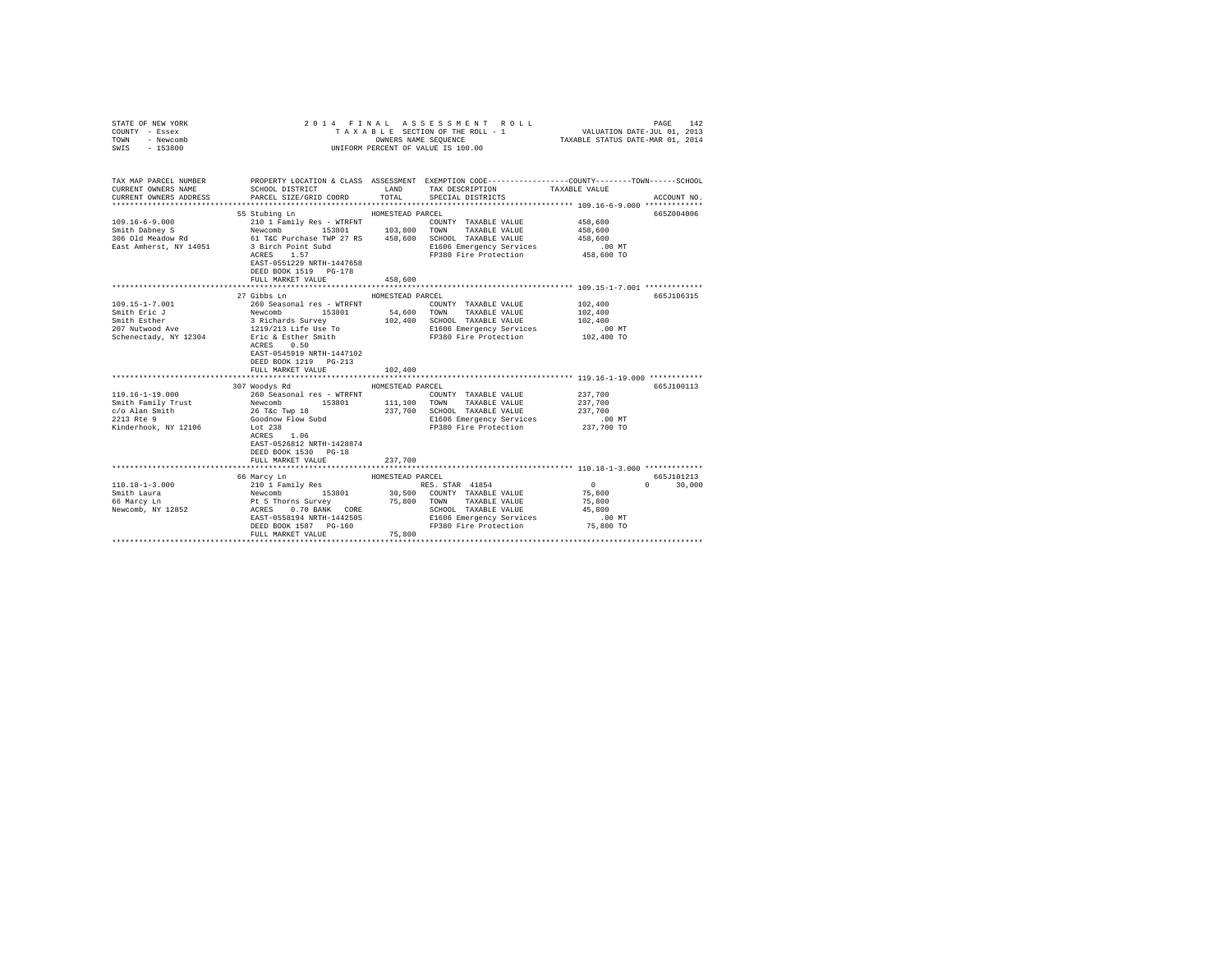| STATE OF NEW YORK<br>COUNTY - Essex<br>TOWN<br>- Newcomb                                                                                                                                                     |                                                                                                                          |                  | 2014 FINAL ASSESSMENT ROLL<br>TAXABLE SECTION OF THE ROLL - 1        | PAGE<br>143                                                                                                                           |
|--------------------------------------------------------------------------------------------------------------------------------------------------------------------------------------------------------------|--------------------------------------------------------------------------------------------------------------------------|------------------|----------------------------------------------------------------------|---------------------------------------------------------------------------------------------------------------------------------------|
| $-153800$<br>SWIS                                                                                                                                                                                            |                                                                                                                          |                  | UNIFORM PERCENT OF VALUE IS 100.00                                   |                                                                                                                                       |
|                                                                                                                                                                                                              |                                                                                                                          |                  |                                                                      |                                                                                                                                       |
| CURRENT OWNERS NAME                                                                                                                                                                                          | SCHOOL DISTRICT TAND TAX DESCRIPTION                                                                                     |                  |                                                                      | TAX MAP PARCEL NUMBER PROPERTY LOCATION & CLASS ASSESSMENT EXEMPTION CODE--------------COUNTY-------TOWN------SCHOOL<br>TAXABLE VALUE |
| CURRENT OWNERS ADDRESS                                                                                                                                                                                       | PARCEL SIZE/GRID COORD TOTAL SPECIAL DISTRICTS                                                                           |                  |                                                                      | ACCOUNT NO.                                                                                                                           |
|                                                                                                                                                                                                              | 171 Woodys Rd                                                                                                            | HOMESTEAD PARCEL |                                                                      | 665J106404                                                                                                                            |
| $120.13 - 1 - 19.202$                                                                                                                                                                                        | 260 Seasonal res - WTRFNT                                                                                                |                  | COUNTY TAXABLE VALUE                                                 | 193,400                                                                                                                               |
| Smith Louis E                                                                                                                                                                                                | Newcomb 153801<br>25 T&c Twp 18<br>Goodnow Flow Subd                                                                     |                  | 123,600 TOWN TAXABLE VALUE                                           | 193,400                                                                                                                               |
| Smith Florence                                                                                                                                                                                               |                                                                                                                          |                  | 193,400 SCHOOL TAXABLE VALUE                                         | 193,400                                                                                                                               |
| 47 James St                                                                                                                                                                                                  |                                                                                                                          |                  | E1606 Emergency Services                                             |                                                                                                                                       |
| Warrensburg, NY 12885 Lot 207 & W1/2 206                                                                                                                                                                     |                                                                                                                          |                  | E1606 Emergency Services 6.00 MT<br>FP380 Fire Protection 193,400 TO |                                                                                                                                       |
|                                                                                                                                                                                                              | ACRES 1.39                                                                                                               |                  |                                                                      |                                                                                                                                       |
|                                                                                                                                                                                                              | EAST-0530111 NRTH-1428517                                                                                                |                  |                                                                      |                                                                                                                                       |
|                                                                                                                                                                                                              | DEED BOOK 493 PG-518                                                                                                     |                  |                                                                      |                                                                                                                                       |
|                                                                                                                                                                                                              | FULL MARKET VALUE                                                                                                        | 193,400          |                                                                      |                                                                                                                                       |
|                                                                                                                                                                                                              |                                                                                                                          |                  |                                                                      | ****************************** 120.17-2-32.100 ************                                                                           |
|                                                                                                                                                                                                              | 57 Memory Ln                                                                                                             | HOMESTEAD PARCEL |                                                                      | 665J100408                                                                                                                            |
| $120.17 - 2 - 32.100$                                                                                                                                                                                        |                                                                                                                          |                  | COUNTY TAXABLE VALUE                                                 | 111,300                                                                                                                               |
| Smith Michael                                                                                                                                                                                                |                                                                                                                          |                  | 111,300 TOWN TAXABLE VALUE                                           | 111,300                                                                                                                               |
| 340 Old Post Rd                                                                                                                                                                                              | 311 Res vac land - WTRFNT Newtomb 153801 111,300<br>Awevomb 153801 111,300<br>42 T&c Twp 18 111,300<br>Goodnow Flow Subd |                  | 111,300 SCHOOL TAXABLE VALUE                                         | 111,300                                                                                                                               |
| Marlboro, NY 12542                                                                                                                                                                                           |                                                                                                                          |                  | E1606 Emergency Services                                             | .00 MT                                                                                                                                |
|                                                                                                                                                                                                              | Lot 74                                                                                                                   |                  | FP380 Fire Protection                                                | 111,300 TO                                                                                                                            |
|                                                                                                                                                                                                              | ACRES 1.52                                                                                                               |                  |                                                                      |                                                                                                                                       |
|                                                                                                                                                                                                              | EAST-0531483 NRTH-1427271                                                                                                |                  |                                                                      |                                                                                                                                       |
|                                                                                                                                                                                                              | DEED BOOK 939 PG-218                                                                                                     |                  |                                                                      |                                                                                                                                       |
|                                                                                                                                                                                                              | FULL MARKET VALUE                                                                                                        | 111,300          |                                                                      |                                                                                                                                       |
|                                                                                                                                                                                                              |                                                                                                                          |                  |                                                                      |                                                                                                                                       |
|                                                                                                                                                                                                              | 5356 NYS Route 28N                                                                                                       | HOMESTEAD PARCEL |                                                                      | 665J106705                                                                                                                            |
| $110.13 - 2 - 1.000$                                                                                                                                                                                         | 270 Mfg housing                                                                                                          |                  | COUNTY TAXABLE VALUE                                                 | 66,900                                                                                                                                |
|                                                                                                                                                                                                              |                                                                                                                          |                  | 36,400 TOWN TAXABLE VALUE                                            | 66,900                                                                                                                                |
|                                                                                                                                                                                                              |                                                                                                                          |                  | 66,900 SCHOOL TAXABLE VALUE                                          | 66,900                                                                                                                                |
|                                                                                                                                                                                                              |                                                                                                                          |                  | E1606 Emergency Services                                             | $.00$ MT                                                                                                                              |
|                                                                                                                                                                                                              |                                                                                                                          |                  | FP380 Fire Protection 66,900 TO                                      |                                                                                                                                       |
| 110.13-2-1.000<br>Smith Sherry<br>$c/o$ Gertrude Valliere<br>$c/o$ Gertrude Valliere<br>$17$ Richards Survey<br>$1590/168$ Life Use to<br>$1590/168$ Life Use to<br>$1590/168$ Life Use to<br>$114$<br>$114$ |                                                                                                                          |                  |                                                                      |                                                                                                                                       |
|                                                                                                                                                                                                              | EAST-0552133 NRTH-1445830                                                                                                |                  |                                                                      |                                                                                                                                       |
|                                                                                                                                                                                                              | DEED BOOK 1590 PG-168                                                                                                    |                  |                                                                      |                                                                                                                                       |
|                                                                                                                                                                                                              | FULL MARKET VALUE                                                                                                        | 66,900           |                                                                      |                                                                                                                                       |
|                                                                                                                                                                                                              |                                                                                                                          |                  |                                                                      |                                                                                                                                       |
|                                                                                                                                                                                                              | NYS Route 28N                                                                                                            | HOMESTEAD PARCEL |                                                                      | 665J108605                                                                                                                            |
| $109.15 - 5 - 3.000$                                                                                                                                                                                         | 12 Vac w/imprv<br>Newcomb 153801<br>3 Richard Survey<br>2 Richard Survey                                                 |                  | COUNTY TAXABLE VALUE                                                 | 11,300                                                                                                                                |
| Smith Todd                                                                                                                                                                                                   |                                                                                                                          |                  | 8,100 TOWN TAXABLE VALUE                                             | 11,300                                                                                                                                |
| 14 Catherine St                                                                                                                                                                                              |                                                                                                                          |                  | 11,300 SCHOOL TAXABLE VALUE                                          | 11,300                                                                                                                                |
| Saranac Lake, NY 12983                                                                                                                                                                                       | ACRES 0.10                                                                                                               |                  | E1606 Emergency Services                                             | $.00$ MT                                                                                                                              |
|                                                                                                                                                                                                              | EAST-0544861 NRTH-1446279                                                                                                |                  | FP380 Fire Protection                                                | 11,300 TO                                                                                                                             |
|                                                                                                                                                                                                              | DEED BOOK 1389 PG-224                                                                                                    |                  |                                                                      |                                                                                                                                       |
|                                                                                                                                                                                                              | FULL MARKET VALUE                                                                                                        | 11,300           |                                                                      |                                                                                                                                       |
|                                                                                                                                                                                                              |                                                                                                                          |                  |                                                                      |                                                                                                                                       |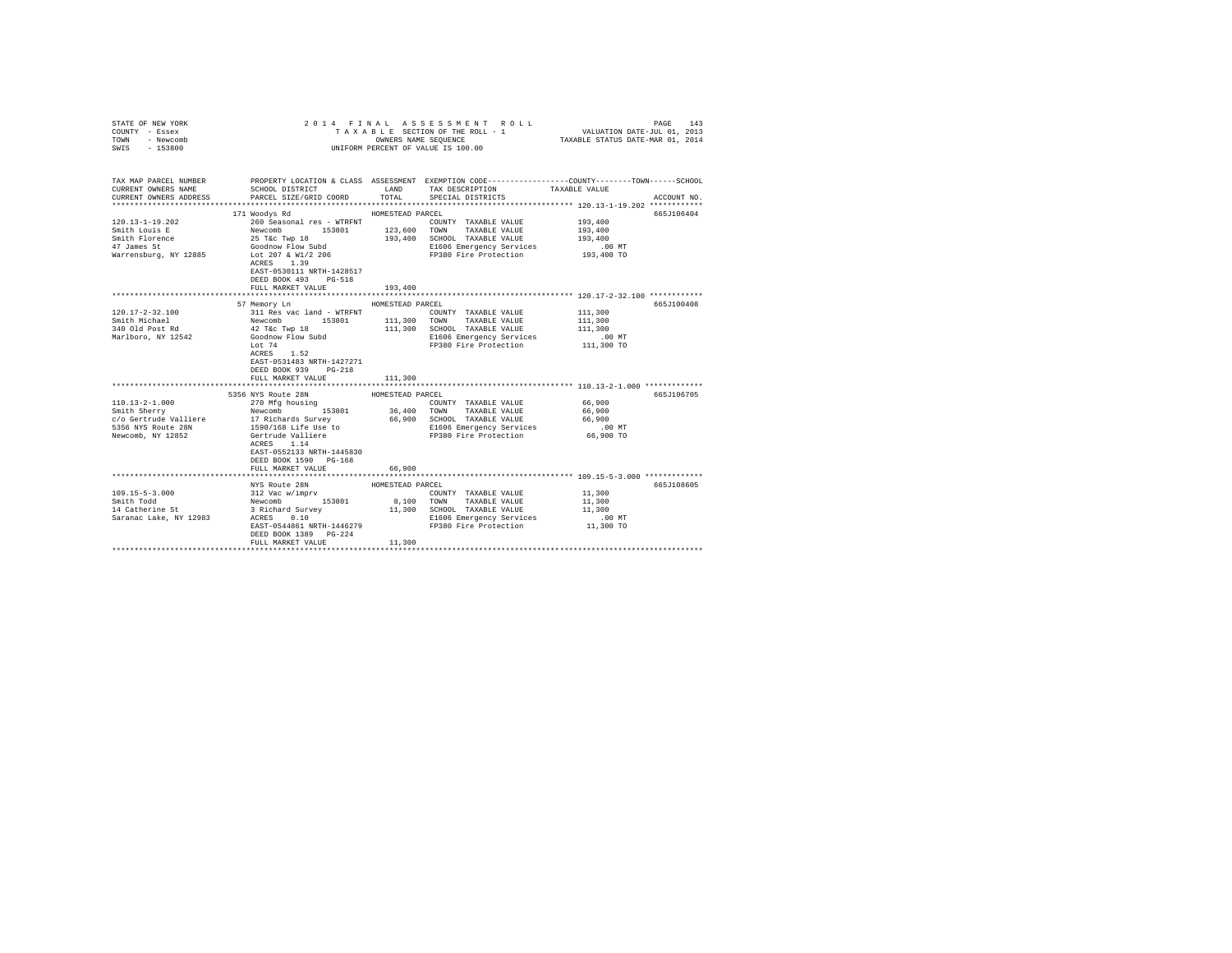| STATE OF NEW YORK<br>COUNTY - Essex<br>TOWN<br>- Newcomb<br>$-153800$<br>SWIS                                       | 2014 FINAL ASSESSMENT ROLL<br>TAXABLE SECTION OF THE ROLL - 1<br>UNIFORM PERCENT OF VALUE IS 100.00 | PAGE<br>144<br>VALUATION DATE-JUL 01, 2013<br>TAXABLE STATUS DATE-MAR 01, 2014 |                                                   |                                                                                                 |  |
|---------------------------------------------------------------------------------------------------------------------|-----------------------------------------------------------------------------------------------------|--------------------------------------------------------------------------------|---------------------------------------------------|-------------------------------------------------------------------------------------------------|--|
|                                                                                                                     |                                                                                                     |                                                                                |                                                   |                                                                                                 |  |
| TAX MAP PARCEL NUMBER                                                                                               |                                                                                                     |                                                                                |                                                   | PROPERTY LOCATION & CLASS ASSESSMENT EXEMPTION CODE---------------COUNTY-------TOWN------SCHOOL |  |
| CURRENT OWNERS NAME                                                                                                 | SCHOOL DISTRICT                                                                                     | LAND                                                                           | TAX DESCRIPTION                                   | TAXABLE VALUE                                                                                   |  |
| CURRENT OWNERS ADDRESS                                                                                              | PARCEL SIZE/GRID COORD                                                                              | TOTAL                                                                          | SPECIAL DISTRICTS                                 | ACCOUNT NO.                                                                                     |  |
|                                                                                                                     | Goodnow Flow Rd                                                                                     | HOMESTEAD PARCEL                                                               |                                                   | 665J103810                                                                                      |  |
| $120.18 - 1 - 1.000$                                                                                                | 311 Res vac land - WTRFNT                                                                           |                                                                                | COUNTY TAXABLE VALUE                              | 100,900                                                                                         |  |
| Smith Warren                                                                                                        | Newcomb 153801                                                                                      | 100,900                                                                        | TOWN<br>TAXABLE VALUE                             | 100,900                                                                                         |  |
| Smith Josephine                                                                                                     | 46 T&c Twp 18                                                                                       | 100,900                                                                        | SCHOOL TAXABLE VALUE                              | 100,900                                                                                         |  |
| 24 Dunderberg Rd                                                                                                    | Goodnow Flow Subd                                                                                   |                                                                                | E1606 Emergency Services                          | $.00$ MT                                                                                        |  |
| Putnam Valley, NY 10579                                                                                             | Lot 152                                                                                             |                                                                                | FP380 Fire Protection                             | 100,900 TO                                                                                      |  |
|                                                                                                                     | ACRES 0.40                                                                                          |                                                                                |                                                   |                                                                                                 |  |
|                                                                                                                     | EAST-0536142 NRTH-1427957                                                                           |                                                                                |                                                   |                                                                                                 |  |
|                                                                                                                     | DEED BOOK 862 PG-348                                                                                |                                                                                |                                                   |                                                                                                 |  |
|                                                                                                                     | FULL MARKET VALUE                                                                                   | 100,900                                                                        |                                                   |                                                                                                 |  |
| **************************** 120.18-1-3.000 *************<br>1032 Goodnow Flow Rd<br>HOMESTEAD PARCEL<br>665J106304 |                                                                                                     |                                                                                |                                                   |                                                                                                 |  |
| $120.18 - 1 - 3.000$                                                                                                | 260 Seasonal res - WTRFNT                                                                           |                                                                                | COUNTY TAXABLE VALUE                              | 173,600                                                                                         |  |
| Smith Warren                                                                                                        | Newcomb<br>153801                                                                                   | 108,100 TOWN                                                                   | TAXABLE VALUE                                     | 173,600                                                                                         |  |
| Smith Josephine                                                                                                     | 46 T&c Twp 18                                                                                       | 173,600                                                                        | SCHOOL TAXABLE VALUE                              | 173,600                                                                                         |  |
| 24 Dunderberg Rd                                                                                                    | Goodnow Flow Subd                                                                                   |                                                                                | E1606 Emergency Services                          | $.00$ MT                                                                                        |  |
| Putnam Valley, NY 10579                                                                                             | Lot 150                                                                                             |                                                                                | FP380 Fire Protection                             | 173,600 TO                                                                                      |  |
|                                                                                                                     | ACRES 0.50                                                                                          |                                                                                |                                                   |                                                                                                 |  |
|                                                                                                                     | EAST-0536340 NRTH-1427886                                                                           |                                                                                |                                                   |                                                                                                 |  |
|                                                                                                                     | DEED BOOK 748<br>$PG-73$                                                                            |                                                                                |                                                   |                                                                                                 |  |
|                                                                                                                     | FULL MARKET VALUE                                                                                   | 173,600                                                                        |                                                   |                                                                                                 |  |
|                                                                                                                     |                                                                                                     |                                                                                |                                                   |                                                                                                 |  |
|                                                                                                                     | 7 Stone Lodge Ln                                                                                    | HOMESTEAD PARCEL                                                               |                                                   | 665J106408                                                                                      |  |
| $120.13 - 1 - 13.000$                                                                                               | 260 Seasonal res - WTRFNT                                                                           |                                                                                | COUNTY TAXABLE VALUE                              | 151,900                                                                                         |  |
| Snyder Clair                                                                                                        | Newcomb 153801                                                                                      | 106,600                                                                        | TOWN TAXABLE VALUE                                | 151,900                                                                                         |  |
| Snyder Millicent                                                                                                    | 25&26 T&c Twp 18                                                                                    | 151,900                                                                        | SCHOOL TAXABLE VALUE                              | 151,900                                                                                         |  |
| 11 Zuni St                                                                                                          | Goodnow Flow Subd<br>Lot 213                                                                        |                                                                                | E1606 Emergency Services<br>FP380 Fire Protection | $.00$ MT<br>151,900 TO                                                                          |  |
| Albany, NY 12208                                                                                                    | ACRES 1.00                                                                                          |                                                                                |                                                   |                                                                                                 |  |
|                                                                                                                     | EAST-0529504 NRTH-1428599                                                                           |                                                                                |                                                   |                                                                                                 |  |
|                                                                                                                     | DEED BOOK 537 PG-169                                                                                |                                                                                |                                                   |                                                                                                 |  |
|                                                                                                                     | FULL MARKET VALUE                                                                                   | 151,900                                                                        |                                                   |                                                                                                 |  |
|                                                                                                                     |                                                                                                     |                                                                                |                                                   |                                                                                                 |  |
|                                                                                                                     | 5438 NYS Route 28N                                                                                  | HOMESTEAD PARCEL                                                               |                                                   | 665J103814                                                                                      |  |
| $109.16 - 2 - 26.000$                                                                                               | 210 1 Family Res - WTRFNT                                                                           |                                                                                | COUNTY TAXABLE VALUE                              | 425,000                                                                                         |  |
| Sogoian George C                                                                                                    | Newcomb 153801                                                                                      | 144,000                                                                        | TOWN<br>TAXABLE VALUE                             | 425,000                                                                                         |  |
| Sogoian Diana                                                                                                       | 9 16 Richards Survey                                                                                | 425,000                                                                        | SCHOOL TAXABLE VALUE                              | 425,000                                                                                         |  |
| 5438 Rte 28N                                                                                                        | ACRES<br>0.85                                                                                       |                                                                                | E1606 Emergency Services                          | $.00$ MT                                                                                        |  |
| Newcomb, NY 12852                                                                                                   | EAST-0550068 NRTH-1446570                                                                           |                                                                                | FP380 Fire Protection                             | 425,000 TO                                                                                      |  |
|                                                                                                                     | DEED BOOK 1623 PG-89                                                                                |                                                                                |                                                   |                                                                                                 |  |
|                                                                                                                     | FULL MARKET VALUE                                                                                   | 425,000                                                                        |                                                   |                                                                                                 |  |
|                                                                                                                     |                                                                                                     |                                                                                |                                                   |                                                                                                 |  |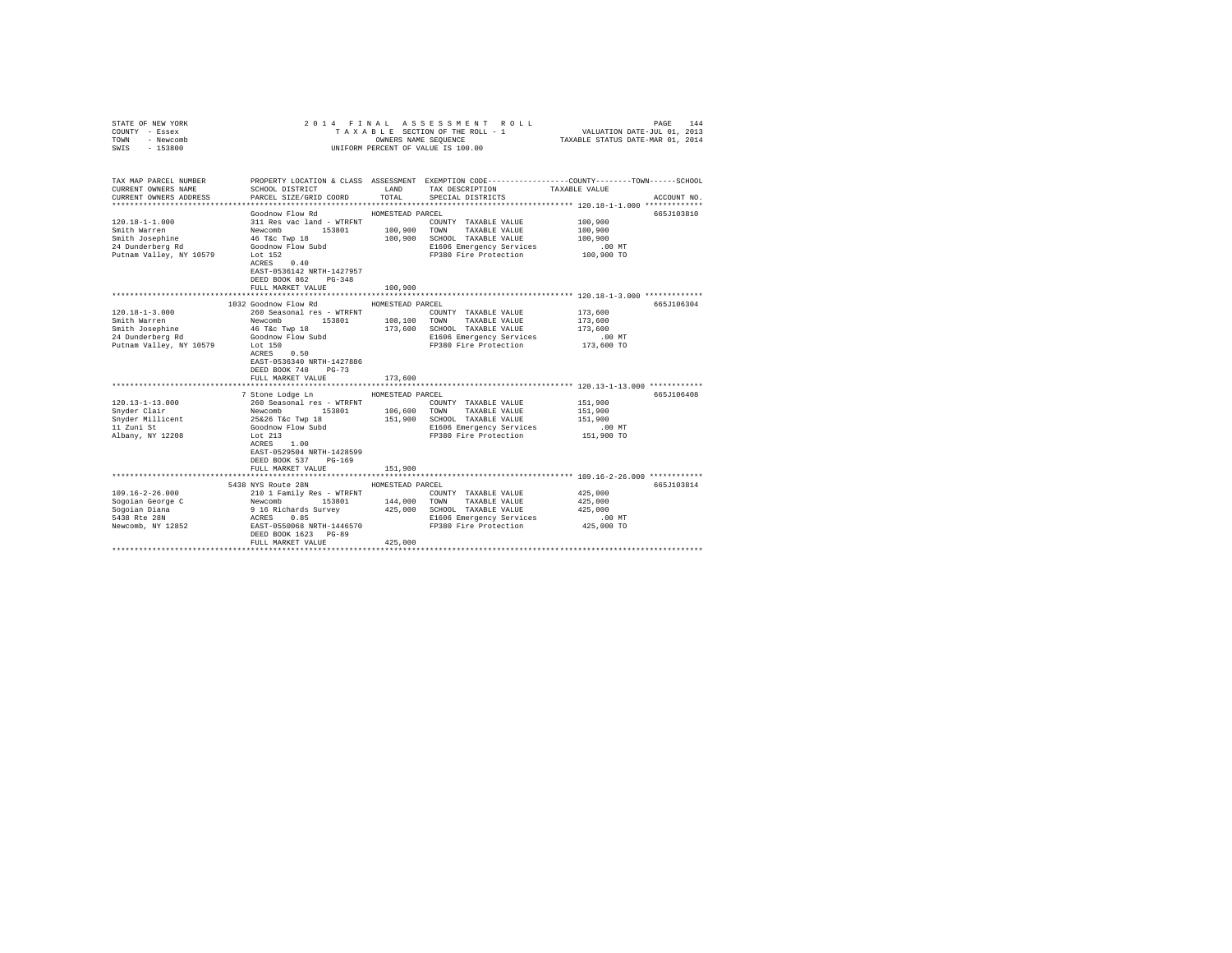| STATE OF NEW YORK | 2014 FINAL ASSESSMENT ROLL         | 145<br>PAGE                      |
|-------------------|------------------------------------|----------------------------------|
| COUNTY - Essex    | TAXABLE SECTION OF THE ROLL - 1    | VALUATION DATE-JUL 01, 2013      |
| TOWN<br>- Newcomb | OWNERS NAME SEOUENCE               | TAXABLE STATUS DATE-MAR 01, 2014 |
| $-153800$<br>SWIS | UNIFORM PERCENT OF VALUE IS 100.00 |                                  |

| TAX MAP PARCEL NUMBER<br>CURRENT OWNERS NAME | SCHOOL DISTRICT                                                                                                                                                                                                                            | LAND             | PROPERTY LOCATION & CLASS ASSESSMENT EXEMPTION CODE----------------COUNTY-------TOWN------SCHOOL<br>TAX DESCRIPTION | TAXABLE VALUE                                    |               |
|----------------------------------------------|--------------------------------------------------------------------------------------------------------------------------------------------------------------------------------------------------------------------------------------------|------------------|---------------------------------------------------------------------------------------------------------------------|--------------------------------------------------|---------------|
| CURRENT OWNERS ADDRESS                       | PARCEL SIZE/GRID COORD<br>**************************                                                                                                                                                                                       | TOTAL            | SPECIAL DISTRICTS                                                                                                   |                                                  | ACCOUNT NO.   |
|                                              | 12 Sanford Ln                                                                                                                                                                                                                              | HOMESTEAD PARCEL |                                                                                                                     |                                                  | 665J106412    |
| $110.18 - 5 - 4.000$                         |                                                                                                                                                                                                                                            |                  | COUNTY TAXABLE VALUE                                                                                                | 53,300                                           |               |
| Sorensen Dorothy A                           | 210 1 Family Res<br>Newcomb 153801                                                                                                                                                                                                         |                  | 24,300 TOWN TAXABLE VALUE                                                                                           | 53,300                                           |               |
| Sorensen Jens                                |                                                                                                                                                                                                                                            |                  | 53,300 SCHOOL TAXABLE VALUE                                                                                         | 53,300                                           |               |
| 127 Floodwood Rd                             |                                                                                                                                                                                                                                            |                  | E1606 Emergency Services                                                                                            | $.00$ MT                                         |               |
| Saranac Lake, NY 12983                       | Pt 4 Thorns Survey 53,30<br>ACRES 0.40 53,30<br>EAST-0560042 NRTH-1441377                                                                                                                                                                  |                  | FP380 Fire Protection                                                                                               | 53,300 TO                                        |               |
|                                              | DEED BOOK 413 PG-502                                                                                                                                                                                                                       |                  |                                                                                                                     |                                                  |               |
|                                              | FULL MARKET VALUE                                                                                                                                                                                                                          | 53,300           |                                                                                                                     |                                                  |               |
|                                              | ******************************                                                                                                                                                                                                             | **************   |                                                                                                                     | ******************* 120.17-2-4.001 ************* |               |
|                                              | 1398 Goodnow Flow Rd                                                                                                                                                                                                                       | HOMESTEAD PARCEL |                                                                                                                     |                                                  | 665J100813    |
| $120.17 - 2 - 4.001$                         | 260 Seasonal res - WTRFNT<br>153801                                                                                                                                                                                                        | 107,700          | COUNTY TAXABLE VALUE<br>TOWN TAXABLE VALUE                                                                          | 216,900<br>216,900                               |               |
| Spada Ronald D                               |                                                                                                                                                                                                                                            |                  | 216,900 SCHOOL TAXABLE VALUE                                                                                        | 216,900                                          |               |
| Spada Laurie J<br>PO Box 124                 | Newcomb 153801<br>42 T&c Twp 18<br>Goodnow Flow Subd                                                                                                                                                                                       |                  | E1606 Emergency Services                                                                                            | .00 MT                                           |               |
| Brooktondale, NY 14817                       | Lot 52                                                                                                                                                                                                                                     |                  | FP380 Fire Protection 216,900 TO                                                                                    |                                                  |               |
|                                              | ACRES 1.06                                                                                                                                                                                                                                 |                  |                                                                                                                     |                                                  |               |
|                                              | EAST-0533650 NRTH-1427037                                                                                                                                                                                                                  |                  |                                                                                                                     |                                                  |               |
|                                              | DEED BOOK 1265 PG-171                                                                                                                                                                                                                      |                  |                                                                                                                     |                                                  |               |
|                                              | FULL MARKET VALUE                                                                                                                                                                                                                          | 216,900          |                                                                                                                     |                                                  |               |
|                                              |                                                                                                                                                                                                                                            |                  |                                                                                                                     |                                                  |               |
|                                              | 39 Campsite Rd                                                                                                                                                                                                                             | HOMESTEAD PARCEL |                                                                                                                     |                                                  | 665J106503    |
| 110.13-9-6.000                               | 270 Mfg housing                                                                                                                                                                                                                            |                  | COUNTY TAXABLE VALUE                                                                                                | 41,500                                           |               |
| St John Phillip R<br>20 Fairview St          | Newcomb 153801                                                                                                                                                                                                                             |                  | 27,000 TOWN TAXABLE VALUE<br>41,500 SCHOOL TAXABLE VALUE                                                            | 41,500                                           |               |
|                                              |                                                                                                                                                                                                                                            |                  |                                                                                                                     | 41,500                                           |               |
| S Glens Falls, NY 12803                      |                                                                                                                                                                                                                                            |                  | E1606 Emergency Services .00 MT<br>FP380 Fire Protection 41,500 TO                                                  |                                                  |               |
|                                              | 19 Richards Survey<br>Life Estate J&l St John<br>Db 940 Pg 102<br>ACRES 0.50                                                                                                                                                               |                  |                                                                                                                     |                                                  |               |
|                                              | EAST-0555321 NRTH-1445934                                                                                                                                                                                                                  |                  |                                                                                                                     |                                                  |               |
|                                              | $PG-102$<br>DEED BOOK 940                                                                                                                                                                                                                  |                  |                                                                                                                     |                                                  |               |
|                                              | FULL MARKET VALUE                                                                                                                                                                                                                          | 41,500           |                                                                                                                     |                                                  |               |
|                                              |                                                                                                                                                                                                                                            |                  |                                                                                                                     |                                                  |               |
|                                              | 5327 NYS Route 28N                                                                                                                                                                                                                         | HOMESTEAD PARCEL |                                                                                                                     |                                                  | 665J106805    |
| $110.13 - 4 - 1.000$                         | 210 1 Family Res                                                                                                                                                                                                                           |                  | RES. STAR 41854                                                                                                     | $\sim$ 0                                         | $0 \t 30,000$ |
|                                              |                                                                                                                                                                                                                                            |                  | 25,900 COUNTY TAXABLE VALUE<br>124,300 TOWN TAXABLE VALUE                                                           | 124,300                                          |               |
|                                              |                                                                                                                                                                                                                                            |                  |                                                                                                                     | 124,300                                          |               |
|                                              | 1999 - 1999 - 1999 - 1999 - 1999 - 1999 - 1999 - 1999 - 1999 - 1999 - 1999 - 1999 - 1999 - 1999 - 1999 - 1999 - 1999 - 1999 - 1999 - 1999 - 1999 - 1999 - 1999 - 1999 - 1999 - 1999 - 1999 - 1999 - 1999 - 1999 - 1999 - 1999              |                  | SCHOOL TAXABLE VALUE                                                                                                | 94,300                                           |               |
|                                              |                                                                                                                                                                                                                                            |                  | E1606 Emergency Services                                                                                            | $.00$ MT                                         |               |
|                                              | DEED BOOK 1698 PG-42                                                                                                                                                                                                                       |                  | FP380 Fire Protection                                                                                               | 124,300 TO                                       |               |
|                                              | FULL MARKET VALUE                                                                                                                                                                                                                          | 124,300          |                                                                                                                     |                                                  |               |
|                                              | 980 Goodnow Flow Rd                                                                                                                                                                                                                        | HOMESTEAD PARCEL |                                                                                                                     |                                                  | 665J104507    |
| $120.14 - 1 - 13.000$                        | 260 Seasonal res - WTRFNT                                                                                                                                                                                                                  |                  | COUNTY TAXABLE VALUE                                                                                                | 218,800                                          |               |
|                                              |                                                                                                                                                                                                                                            |                  |                                                                                                                     | 218,800                                          |               |
| Stanley Patterson C<br>Stanley Evelyn F      | 200 Seasona<br>i $\texttt{F6} = \texttt{WIRNF}$ 105,100 NWM TAXABLE VALUE 43 TKC TWD 153801 105,100 SCHOOL TAXABLE VALUE 43 TKC TO LOC TAXABLE VALUE LOC 161 GOODL TAXABLE VALUE LOC 161 GOODL TAXABLE VALUE LOC 161 GOODL TAXABLE VALUE F |                  |                                                                                                                     | 218,800                                          |               |
| 25 Hampton St                                |                                                                                                                                                                                                                                            |                  | E1606 Emergency Services                                                                                            |                                                  |               |
| Menands, NY 12204                            |                                                                                                                                                                                                                                            |                  | FP380 Fire Protection                                                                                               | 00 MT.<br>218,800 TO                             |               |
|                                              |                                                                                                                                                                                                                                            |                  |                                                                                                                     |                                                  |               |
|                                              | DEED BOOK 1202 PG-162                                                                                                                                                                                                                      |                  |                                                                                                                     |                                                  |               |
|                                              | FULL MARKET VALUE                                                                                                                                                                                                                          | 218,800          |                                                                                                                     |                                                  |               |
|                                              |                                                                                                                                                                                                                                            |                  |                                                                                                                     |                                                  |               |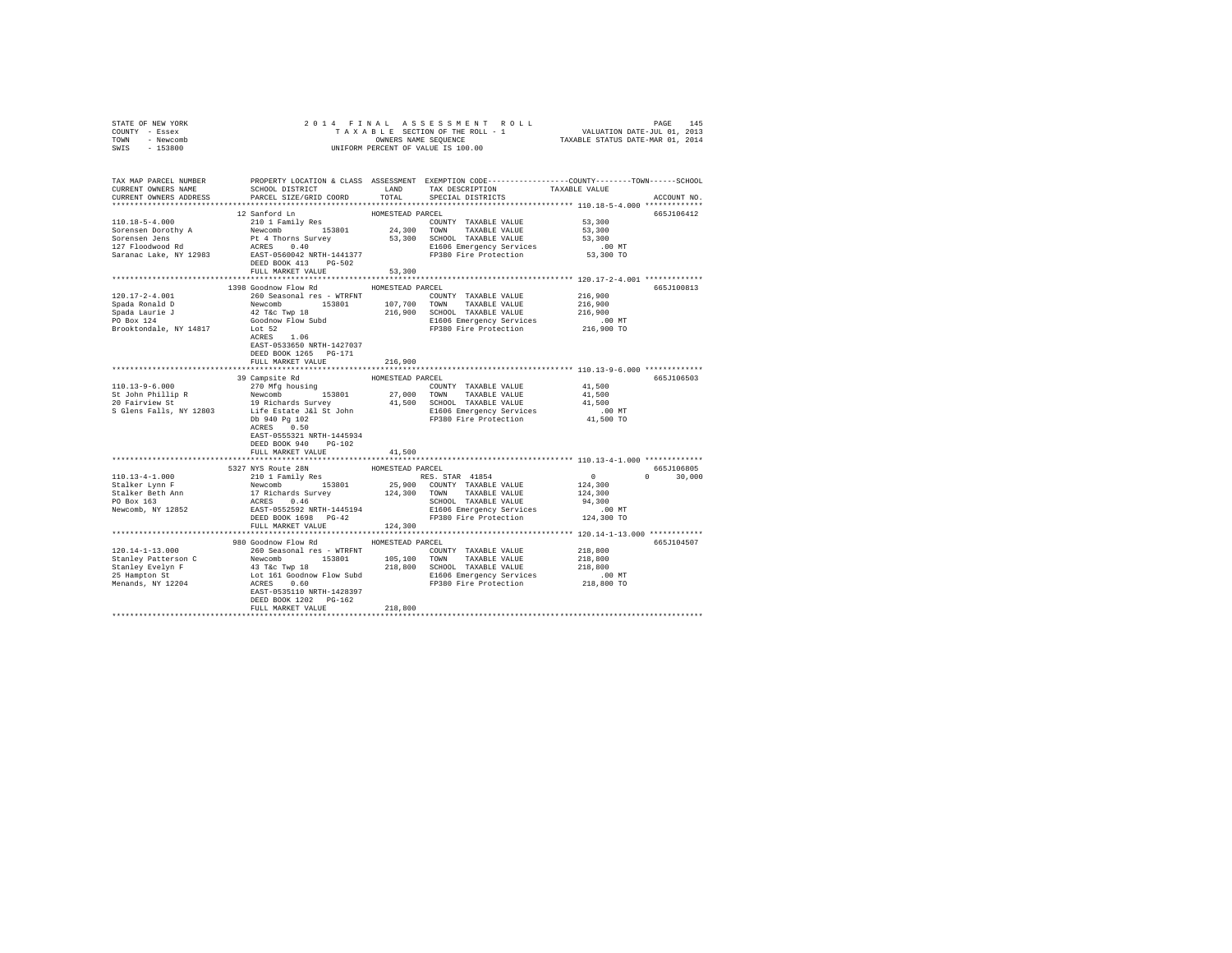| STATE OF NEW YORK<br>COUNTY - Essex<br>TOWN<br>- Newcomb<br>$-153800$<br>SWIS                                                                                                                                                                                    | 2014 FINAL                                                                                                                                                                                                                     |                                                   | ASSESSMENT ROLL<br>TAXABLE SECTION OF THE ROLL - 1<br>OWNERS NAME SEQUENCE<br>UNIFORM PERCENT OF VALUE IS 100.00                                                                           | VALUATION DATE-JUL 01, 2013<br>TAXABLE STATUS DATE-MAR 01, 2014                                                         | PAGE<br>146                                  |
|------------------------------------------------------------------------------------------------------------------------------------------------------------------------------------------------------------------------------------------------------------------|--------------------------------------------------------------------------------------------------------------------------------------------------------------------------------------------------------------------------------|---------------------------------------------------|--------------------------------------------------------------------------------------------------------------------------------------------------------------------------------------------|-------------------------------------------------------------------------------------------------------------------------|----------------------------------------------|
| TAX MAP PARCEL NUMBER<br>CURRENT OWNERS NAME<br>CURRENT OWNERS ADDRESS                                                                                                                                                                                           | SCHOOL DISTRICT<br>PARCEL SIZE/GRID COORD                                                                                                                                                                                      | LAND<br>TOTAL                                     | PROPERTY LOCATION & CLASS ASSESSMENT EXEMPTION CODE---------------COUNTY-------TOWN------SCHOOL<br>TAX DESCRIPTION<br>SPECIAL DISTRICTS                                                    | TAXABLE VALUE                                                                                                           | ACCOUNT NO.                                  |
| $110.13 - 11 - 5.000$<br>Stark John<br>Stark Carole<br>11 Liberty Ct<br>Montgomery, NY 12549                                                                                                                                                                     | 14 Snowshoe Ln<br>210 1 Family Res<br>Newcomb 153801<br>Pt 30 Richards Survey 186,600<br>ACRES 0.50<br>EAST-0557265 NRTH-1446835<br>DEED BOOK 1256 PG-223<br>FULL MARKET VALUE                                                 | HOMESTEAD PARCEL<br>27,000<br>186,600             | COUNTY TAXABLE VALUE<br>TOWN<br>TAXABLE VALUE<br>SCHOOL TAXABLE VALUE<br>E1606 Emergency Services<br>FP380 Fire Protection                                                                 | 186,600<br>186,600<br>186,600<br>$.00$ MT<br>186,600 TO                                                                 | 665J106811                                   |
| $120.18 - 2 - 45.000$<br>Stedman Nancy A<br>Sherman Jeanne M<br>75 Fourth St<br>Glens Falls, NY 12801                                                                                                                                                            | 1180 Goodnow Flow Rd<br>260 Seasonal res - WTRFNT<br>Newcomb 153801<br>46 & 65 T&c Twp 18<br>Goodnow Flow Subd<br>Lot 5<br>ACRES<br>0.57<br>EAST-0538335 NRTH-1425719<br>DEED BOOK 1217 PG-220<br>FULL MARKET VALUE            | HOMESTEAD PARCEL<br>104,100<br>143,000<br>143,000 | COUNTY TAXABLE VALUE<br>TOWN<br>TAXABLE VALUE<br>SCHOOL TAXABLE VALUE<br>E1606 Emergency Services<br>FP380 Fire Protection<br>******************************* 120.17-2-48.000 ************ | 143,000<br>143,000<br>143,000<br>$.00$ MT<br>143,000 TO                                                                 | 665J104509                                   |
| $120.17 - 2 - 48.000$<br>Steffen Thomas E<br>804 Riverview Rd<br>Lemoyne, PA 17043                                                                                                                                                                               | 1410 Goodnow Flow Rd<br>260 Seasonal res - WTRFNT<br>Newcomb<br>153801<br>42 T&c Twp 18<br>Goodnow Flow Subd<br>Lot 55<br>ACRES<br>1.56 BANKADKBANK<br>EAST-0533367 NRTH-1427074<br>DEED BOOK 1624 PG-280<br>FULL MARKET VALUE | HOMESTEAD PARCEL<br>119,200<br>141,900            | COUNTY TAXABLE VALUE<br>TOWN TAXABLE VALUE<br>141,900 SCHOOL TAXABLE VALUE<br>E1606 Emergency Services<br>FP380 Fire Protection                                                            | 141,900<br>141,900<br>141,900<br>$.00$ MT<br>141,900 TO                                                                 | 665J106915                                   |
| $110.18 - 4 - 3.000$<br>Stengrevics Nathan A<br>Stengrevics Kristofer Wesley Pt 5 Thorns Survey<br>c/o Andrew Stengrevics<br>65 Sanford Ln<br>Newcomb, NY 12852<br>PRIOR OWNER ON 3/01/2014 FULL MARKET VALUE 92,900 FP380 Fire Protection<br>Stengrevics Andrew | 65 Sanford Ln<br>210 1 Family Res<br>153801<br>Newcomb<br>Lot 68 Winebrook Hills<br>ACRES 0.60<br>EAST-0558727 NRTH-1441405                                                                                                    | HOMESTEAD PARCEL                                  | VET WAR C 41122<br>28,700 VET WAR T 41123<br>92,900 RES. STAR 41854<br>COUNTY TAXABLE VALUE<br>TOWN<br>TAXABLE VALUE<br>SCHOOL TAXABLE VALUE<br>E1606 Emergency Services                   | 13,935<br>$\Omega$<br>$\sim$ 0<br>13,935<br>$\sim$ 0<br>$\Omega$<br>78,965<br>78,965<br>62,900<br>$.00$ MT<br>92,900 TO | 665J105204<br>$\sim$ 0<br>$\Omega$<br>30,000 |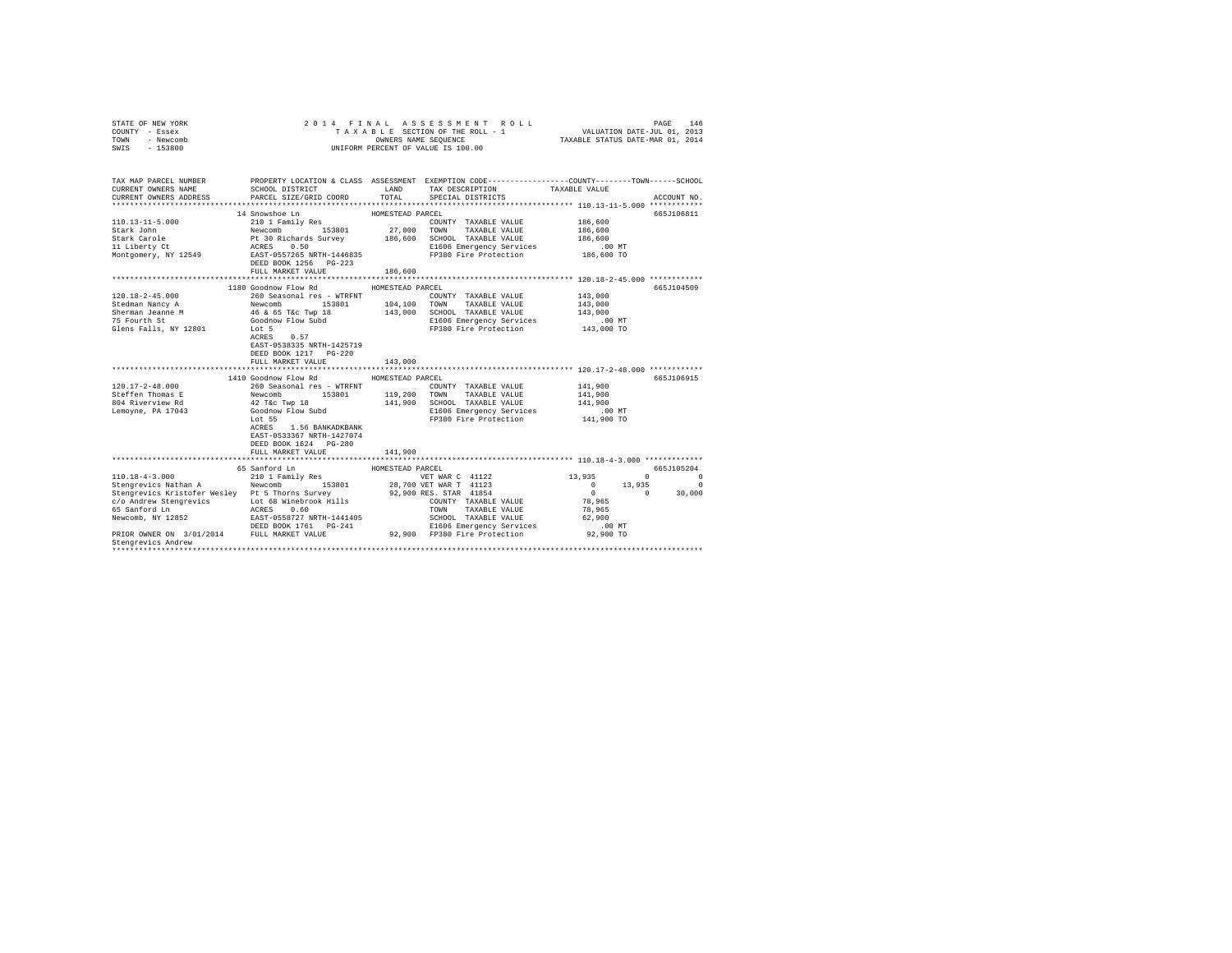| STATE OF NEW YORK | 2014 FINAL ASSESSMENT ROLL         | 147<br>PAGE                      |
|-------------------|------------------------------------|----------------------------------|
| COUNTY - Essex    | TAXABLE SECTION OF THE ROLL - 1    | VALUATION DATE-JUL 01, 2013      |
| TOWN<br>- Newcomb | OWNERS NAME SEOUENCE               | TAXABLE STATUS DATE-MAR 01, 2014 |
| - 153800<br>SWIS  | UNIFORM PERCENT OF VALUE IS 100.00 |                                  |

| TAX MAP PARCEL NUMBER<br>CURRENT OWNERS NAME<br>CURRENT OWNERS ADDRESS      | SCHOOL DISTRICT<br>LAND<br>PARCEL SIZE/GRID COORD<br>******************************                                                                                                                                                                                                       | PROPERTY LOCATION & CLASS ASSESSMENT EXEMPTION CODE----------------COUNTY-------TOWN------SCHOOL<br>TAX DESCRIPTION<br>TOTAL<br>SPECIAL DISTRICTS                                                                                                                                                                                                                                                                                      | TAXABLE VALUE<br>ACCOUNT NO.                                                                                                                                             |
|-----------------------------------------------------------------------------|-------------------------------------------------------------------------------------------------------------------------------------------------------------------------------------------------------------------------------------------------------------------------------------------|----------------------------------------------------------------------------------------------------------------------------------------------------------------------------------------------------------------------------------------------------------------------------------------------------------------------------------------------------------------------------------------------------------------------------------------|--------------------------------------------------------------------------------------------------------------------------------------------------------------------------|
|                                                                             | 23 Sanford Ln<br>110.18-4-13.000<br>Stickney Charles K 210 1 Family Res<br>Stickney Susan K Pt 445 Thorns Survey 33,300<br>83,300<br>Res 200 Res 12020<br>Rallston Spa, NY 12020<br>Rallston Spa, NY 12020<br>Res 10.596544 NRTH-1441266<br>DEED BOOK 609<br>$PG-25$<br>FULL MARKET VALUE | HOMESTEAD PARCEL<br>COUNTY TAXABLE VALUE 83,300<br>27,000<br>TOWN TAXABLE VALUE 83,300<br>83,300 SCHOOL TAXABLE VALUE<br>E1606 Emergency Services .00 MT<br>FP380 Fire Protection .03,300 TO<br>83,300                                                                                                                                                                                                                                 | 665J100914<br>83,300                                                                                                                                                     |
| 109.15-4-1.100<br>Stickney Elizabeth A<br>7 Goodnow Rd<br>Newcomb, NY 12852 | 7 Goodnow Flow Rd<br>ACRES 9.90<br>EAST-0543375 NRTH-1445239<br>DEED BOOK 918<br>FILL MARGET 10 PG-259                                                                                                                                                                                    | HOMESTEAD PARCEL<br>$\begin{tabular}{lllllllll} $\angle\,/\,0$ & $V\&$T-COM $C$ & $41132$\\ {\bf Newton} & & $153801$ & $66,400 $V\&$T COM $C$ & $41133$\\ $4$ & Ords $pat$ & $18301$ & $74,100 $S$ & $STR$ & $41834$\\ $ACERS & $9,90$ & $C0!NT$Y & $T\&$Y\&$Y\&$Y\&$X\&$X\&$X\&$X\&$Y\&$Y\&$X\&$X\&$X\&$X\&$X\&$X\&$X\&$X\&$X$<br>74,100 SR STAR 41834<br>COUNTY TAXABLE VALUE<br>TOWN       TAXABLE VALUE<br>SCHOOL   TAXABLE VALUE | 665-1181003<br>18,525<br>$\sim$ 0<br>$\circ$<br>$18,525$ 0<br>0 18,525<br>$\circ$<br>$0 \t 0 \t 64,200$<br>$\begin{array}{c} 0 \\ 55,575 \end{array}$<br>55,575<br>9,900 |
|                                                                             | FULL MARKET VALUE                                                                                                                                                                                                                                                                         | HOMESTEAD PARCEL<br>AGED ALL 41800<br>153801 28,700 SR STAR 41834<br>73,100 COUNTY TAXABLE VALUE<br>TAXABLE VALUE 36,550<br>TOWN<br>SCHOOL TAXABLE VALUE<br>E1606 Emergency Services .00 MT<br>73,100 FP380 Fire Protection .00 73,100 TO                                                                                                                                                                                              | 665J100215<br>36,550 36,550 36,550<br>0 0 36,550<br>$\sim$ 0<br>36,550                                                                                                   |
| 110.17-2-7.200<br>Strainer Stanley<br>168 Eldridge Ln<br>Fort Ann, NY 12828 | 65 Chaisson Rd<br>DEED BOOK 1412    PG-312<br>FULL MARKET VALUE                                                                                                                                                                                                                           | HOMESTEAD PARCEL<br>COUNTY TAXABLE VALUE 29,000<br>Newcomb 153801 24,300 TOWN TAXABLE VALUE 29,000<br>18 Reichards Survey 29,000 SCHOOL TAXABLE VALUE 29,000<br>18 Richards Survey 29,000 SCHOOL TAXABLE VALUE 29,000<br>ACRES 0.40 S1606 Emergency Servic<br>29,000<br>*******************                                                                                                                                            | 665J179005<br>********************************* 110.17-2-8.501 *************                                                                                             |
|                                                                             | 69 Chaisson Rd<br>DEED BOOK 1412   PG-312<br>FULL MARKET VALUE                                                                                                                                                                                                                            | HOMESTEAD PARCEL<br>110.17-2-8.501 - 110.17-2-8.501 - 110.17-2-8.501 - 2010<br>Strainer Stanley - 12010 Family Res 153801 - 55,100 TOWN TAXABLE VALUE 96,100<br>168 Eldridge Ln - Pr. 18 Richards Survey - 96,100 - 2010 - 2010<br>168 Eldridge Ln - Pr. 18<br>96,100                                                                                                                                                                  | 665J103909                                                                                                                                                               |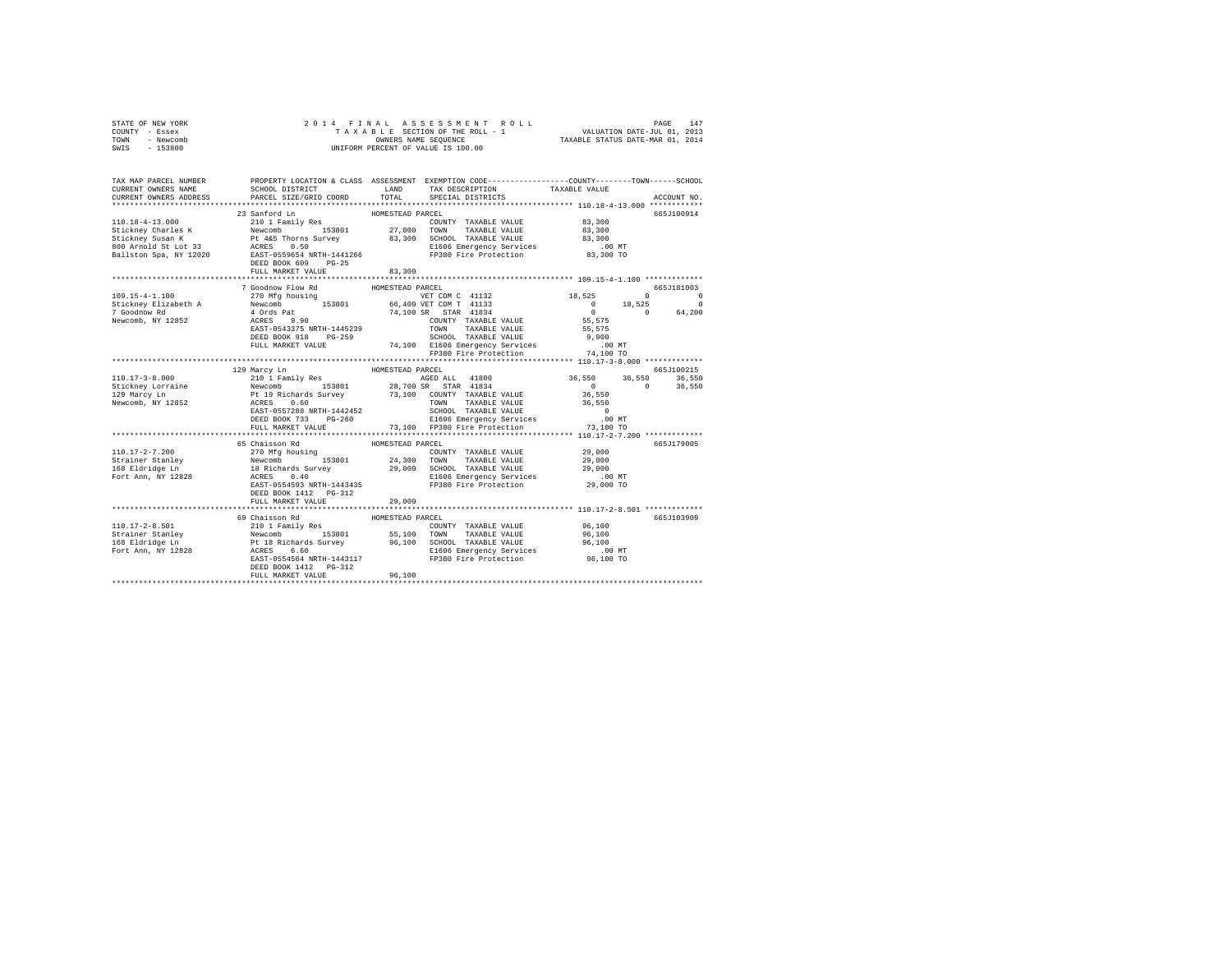| STATE OF NEW YORK<br>COUNTY - Essex<br>TOWN - Newcomb<br>SWIS - 153800 |                                                                                                                 | 4 FINAL ASSESSMENT ROLL<br>TAXABLE SECTION OF THE ROLL - 1 VALUATION DATE-JUL 01, 2013<br>"WITCONN DRIVERS NAME SEQUENCE CASSES TAXABLE STATUS DATE-MAR 01, 2014<br>2014 FINAL ASSESSMENT ROLL<br>UNIFORM PERCENT OF VALUE IS 100.00                                                                                                                                                                                          |                                                                   |
|------------------------------------------------------------------------|-----------------------------------------------------------------------------------------------------------------|-------------------------------------------------------------------------------------------------------------------------------------------------------------------------------------------------------------------------------------------------------------------------------------------------------------------------------------------------------------------------------------------------------------------------------|-------------------------------------------------------------------|
| CURRENT OWNERS NAME                                                    |                                                                                                                 | TAX MAP PARCEL NUMBER PROPERTY LOCATION & CLASS ASSESSMENT EXEMPTION CODE--------------COUNTY-------TOWN-----SCHOOL<br>SCHOOL DISTRICT TAND TAX DESCRIPTION TAXABLE VALUE                                                                                                                                                                                                                                                     |                                                                   |
| CURRENT OWNERS ADDRESS                                                 |                                                                                                                 | PARCEL SIZE/GRID COORD TOTAL SPECIAL DISTRICTS                                                                                                                                                                                                                                                                                                                                                                                | ACCOUNT NO.                                                       |
|                                                                        |                                                                                                                 | $\begin{tabular}{l c c c c c} \multicolumn{1}{c}{\textbf{5342 NYS Route 28N}} & \multicolumn{1}{c}{\textbf{5342 NYS Route 28N}} & \multicolumn{1}{c}{\textbf{5342 NYS Route 28N}} & \multicolumn{1}{c}{\textbf{5342 NIS R്RICEL}} & \multicolumn{1}{c}{\textbf{RICSL}} & \multicolumn{1}{c}{\textbf{5342 NIS R} & \multicolumn{1}{c}{\textbf{5342 NUS R} & \multicolumn{1}{c}{\textbf{5342 NUS R} & \multicolumn{1}{c}{\text$ | 665J106802                                                        |
|                                                                        |                                                                                                                 |                                                                                                                                                                                                                                                                                                                                                                                                                               | $\mathbf{0}$<br>$0 \t 30,000$                                     |
|                                                                        |                                                                                                                 |                                                                                                                                                                                                                                                                                                                                                                                                                               | 156,500                                                           |
|                                                                        |                                                                                                                 |                                                                                                                                                                                                                                                                                                                                                                                                                               | 156,500                                                           |
|                                                                        |                                                                                                                 |                                                                                                                                                                                                                                                                                                                                                                                                                               | 126,500                                                           |
|                                                                        |                                                                                                                 |                                                                                                                                                                                                                                                                                                                                                                                                                               | .00MT                                                             |
|                                                                        |                                                                                                                 |                                                                                                                                                                                                                                                                                                                                                                                                                               | 156,500 TO                                                        |
|                                                                        | FULL MARKET VALUE                                                                                               | 156,500                                                                                                                                                                                                                                                                                                                                                                                                                       |                                                                   |
|                                                                        |                                                                                                                 |                                                                                                                                                                                                                                                                                                                                                                                                                               |                                                                   |
|                                                                        | 5650 NYS Route 28N                                                                                              | HOMESTEAD PARCEL                                                                                                                                                                                                                                                                                                                                                                                                              | 665J106108                                                        |
| 109.15-1-44.043                                                        |                                                                                                                 | RES. STAR 41854<br>42,100 COUNTY TAXABLE VALUE                                                                                                                                                                                                                                                                                                                                                                                | $\sim$ 0<br>$\Omega$<br>30,000<br>76,900                          |
| Stringer Lowell                                                        |                                                                                                                 |                                                                                                                                                                                                                                                                                                                                                                                                                               |                                                                   |
| Stringer Brenda<br>Newcomb, NY 12852                                   | 210 1 Family Res<br>210 1 Family Res<br>3 Richards Survey<br>215 3 Richards Survey<br>2180 1020/82<br>2020 2021 | 76,900 TOWN TAXABLE VALUE                                                                                                                                                                                                                                                                                                                                                                                                     | 76,900                                                            |
|                                                                        |                                                                                                                 | SCHOOL TAXABLE VALUE                                                                                                                                                                                                                                                                                                                                                                                                          | 46,900                                                            |
|                                                                        |                                                                                                                 | ACRES 2.80<br>EAST-0545408 NRTH-1446708 FP380 Fire Protection                                                                                                                                                                                                                                                                                                                                                                 | $.00$ MT<br>76,900 TO                                             |
|                                                                        | DEED BOOK 662 PG-180                                                                                            |                                                                                                                                                                                                                                                                                                                                                                                                                               |                                                                   |
|                                                                        | FULL MARKET VALUE                                                                                               | 76,900                                                                                                                                                                                                                                                                                                                                                                                                                        |                                                                   |
|                                                                        |                                                                                                                 |                                                                                                                                                                                                                                                                                                                                                                                                                               |                                                                   |
|                                                                        |                                                                                                                 |                                                                                                                                                                                                                                                                                                                                                                                                                               | 665J188004                                                        |
| 109.16-2-22.300                                                        |                                                                                                                 | VET COM C 41132 12,825                                                                                                                                                                                                                                                                                                                                                                                                        | $\begin{array}{ccc}\n0 & & & 0\n\end{array}$                      |
| Stringer Robert                                                        |                                                                                                                 |                                                                                                                                                                                                                                                                                                                                                                                                                               | $\sim$ 0<br>12,825<br>$\sim$ 0                                    |
| $PO$ Box $106$                                                         |                                                                                                                 |                                                                                                                                                                                                                                                                                                                                                                                                                               | 7,695<br>$\sim$ 0<br>$\sim$ 0                                     |
| Newcomb, NY 12852                                                      |                                                                                                                 | VET DIS T 41143<br>SR STAR 41834                                                                                                                                                                                                                                                                                                                                                                                              | $\begin{array}{cccc} 0 & 7,695 & 0 \\ 0 & 0 & 51,300 \end{array}$ |
|                                                                        | EAST-0549425 NRTH-1446422                                                                                       |                                                                                                                                                                                                                                                                                                                                                                                                                               |                                                                   |
|                                                                        | DEED BOOK 890 PG-314                                                                                            | COUNTY TAXABLE VALUE                                                                                                                                                                                                                                                                                                                                                                                                          | 30,780                                                            |
|                                                                        | FULL MARKET VALUE                                                                                               | 51,300 TOWN TAXABLE VALUE                                                                                                                                                                                                                                                                                                                                                                                                     | 30,780                                                            |
|                                                                        |                                                                                                                 | SCHOOL TAXABLE VALUE                                                                                                                                                                                                                                                                                                                                                                                                          | $\overline{0}$                                                    |
|                                                                        |                                                                                                                 | E1606 Emergency Services .00 MT<br>FP380 Fire Protection 51,300 TO                                                                                                                                                                                                                                                                                                                                                            |                                                                   |
|                                                                        |                                                                                                                 |                                                                                                                                                                                                                                                                                                                                                                                                                               |                                                                   |
|                                                                        | 5462 NYS Route 28N HOMESTEAD PARCEL                                                                             |                                                                                                                                                                                                                                                                                                                                                                                                                               | 665J106505                                                        |
| $109.16 - 2 - 22.100$                                                  |                                                                                                                 |                                                                                                                                                                                                                                                                                                                                                                                                                               | $\begin{array}{ccc} & & 0 & & \hline \end{array}$<br>25,000       |
|                                                                        |                                                                                                                 | VET COM C 41132                                                                                                                                                                                                                                                                                                                                                                                                               |                                                                   |
| Stringer Stacy<br>31 Rose Ln                                           |                                                                                                                 |                                                                                                                                                                                                                                                                                                                                                                                                                               |                                                                   |
| Rensselaer, NY 12144                                                   |                                                                                                                 |                                                                                                                                                                                                                                                                                                                                                                                                                               | $93,000$<br>$93,000$<br>$79,125$<br>$0$<br>$0$<br>$64,200$        |
|                                                                        |                                                                                                                 | AND ANGLE AND THE MUSIC CONTROL TO A SUIT AND MANUSA CONTROL (210 1 Family Res – WTRFNT<br>9 Richards 153801 113,800 VET COM T 41133<br>9 Richards 153801 211,000 AGED ALL 41800<br>1567/100 Life Use to SR STRA 41834<br>Marielle Str<br>COUNTY TAXABLE VALUE                                                                                                                                                                | 93,000                                                            |
|                                                                        |                                                                                                                 |                                                                                                                                                                                                                                                                                                                                                                                                                               |                                                                   |
|                                                                        |                                                                                                                 |                                                                                                                                                                                                                                                                                                                                                                                                                               |                                                                   |
|                                                                        |                                                                                                                 |                                                                                                                                                                                                                                                                                                                                                                                                                               |                                                                   |
|                                                                        |                                                                                                                 |                                                                                                                                                                                                                                                                                                                                                                                                                               |                                                                   |
|                                                                        |                                                                                                                 |                                                                                                                                                                                                                                                                                                                                                                                                                               |                                                                   |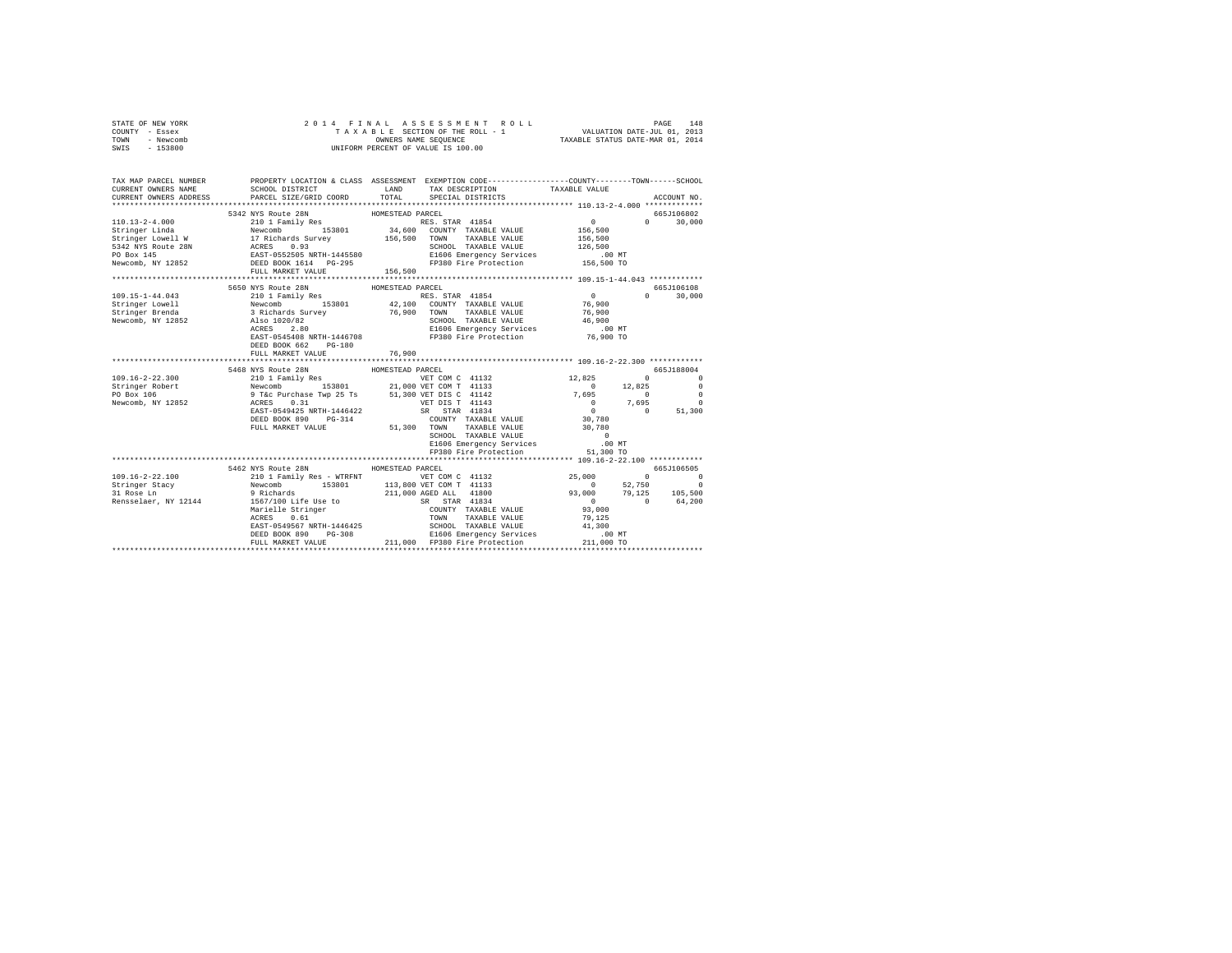| STATE OF NEW YORK                                                                                                                                                                                                                                                                                                                                                                                                                                                                         |                                     |                  |                                                                                                                                                                                                                                           |             |
|-------------------------------------------------------------------------------------------------------------------------------------------------------------------------------------------------------------------------------------------------------------------------------------------------------------------------------------------------------------------------------------------------------------------------------------------------------------------------------------------|-------------------------------------|------------------|-------------------------------------------------------------------------------------------------------------------------------------------------------------------------------------------------------------------------------------------|-------------|
| COUNTY - Essex                                                                                                                                                                                                                                                                                                                                                                                                                                                                            |                                     |                  |                                                                                                                                                                                                                                           |             |
| TOWN - Newcomb                                                                                                                                                                                                                                                                                                                                                                                                                                                                            |                                     |                  | OWNERS NAME SEQUENCE<br>UNIFORM PERCENT OF VALUE IS 100.00                                                                                                                                                                                |             |
| SWIS - 153800                                                                                                                                                                                                                                                                                                                                                                                                                                                                             |                                     |                  |                                                                                                                                                                                                                                           |             |
|                                                                                                                                                                                                                                                                                                                                                                                                                                                                                           |                                     |                  |                                                                                                                                                                                                                                           |             |
|                                                                                                                                                                                                                                                                                                                                                                                                                                                                                           |                                     |                  |                                                                                                                                                                                                                                           |             |
| TAX MAP PARCEL NUMBER PROPERTY LOCATION & CLASS ASSESSMENT EXEMPTION CODE--------------COUNTY-------TOWN-----SCHOOL                                                                                                                                                                                                                                                                                                                                                                       |                                     |                  |                                                                                                                                                                                                                                           |             |
| CURRENT OWNERS NAME                                                                                                                                                                                                                                                                                                                                                                                                                                                                       |                                     |                  |                                                                                                                                                                                                                                           |             |
| CURRENT OWNERS ADDRESS                                                                                                                                                                                                                                                                                                                                                                                                                                                                    | PARCEL SIZE/GRID COORD              |                  |                                                                                                                                                                                                                                           | ACCOUNT NO. |
|                                                                                                                                                                                                                                                                                                                                                                                                                                                                                           |                                     |                  |                                                                                                                                                                                                                                           |             |
|                                                                                                                                                                                                                                                                                                                                                                                                                                                                                           | 5422 NYS Route 28N HOMESTEAD PARCEL |                  |                                                                                                                                                                                                                                           | 665J106512  |
|                                                                                                                                                                                                                                                                                                                                                                                                                                                                                           |                                     |                  |                                                                                                                                                                                                                                           |             |
|                                                                                                                                                                                                                                                                                                                                                                                                                                                                                           |                                     |                  |                                                                                                                                                                                                                                           |             |
|                                                                                                                                                                                                                                                                                                                                                                                                                                                                                           |                                     |                  |                                                                                                                                                                                                                                           |             |
|                                                                                                                                                                                                                                                                                                                                                                                                                                                                                           |                                     |                  |                                                                                                                                                                                                                                           |             |
|                                                                                                                                                                                                                                                                                                                                                                                                                                                                                           |                                     |                  |                                                                                                                                                                                                                                           |             |
|                                                                                                                                                                                                                                                                                                                                                                                                                                                                                           |                                     |                  |                                                                                                                                                                                                                                           |             |
|                                                                                                                                                                                                                                                                                                                                                                                                                                                                                           |                                     |                  |                                                                                                                                                                                                                                           |             |
|                                                                                                                                                                                                                                                                                                                                                                                                                                                                                           |                                     |                  |                                                                                                                                                                                                                                           |             |
|                                                                                                                                                                                                                                                                                                                                                                                                                                                                                           | DEED BOOK 1630 PG-258               |                  |                                                                                                                                                                                                                                           |             |
|                                                                                                                                                                                                                                                                                                                                                                                                                                                                                           | FULL MARKET VALUE                   | 236,000          |                                                                                                                                                                                                                                           |             |
|                                                                                                                                                                                                                                                                                                                                                                                                                                                                                           |                                     |                  |                                                                                                                                                                                                                                           |             |
|                                                                                                                                                                                                                                                                                                                                                                                                                                                                                           | 5550 NYS Route 28N                  | HOMESTEAD PARCEL |                                                                                                                                                                                                                                           | 665J106510  |
|                                                                                                                                                                                                                                                                                                                                                                                                                                                                                           |                                     |                  |                                                                                                                                                                                                                                           |             |
|                                                                                                                                                                                                                                                                                                                                                                                                                                                                                           |                                     |                  |                                                                                                                                                                                                                                           |             |
|                                                                                                                                                                                                                                                                                                                                                                                                                                                                                           |                                     |                  |                                                                                                                                                                                                                                           |             |
| 109.16-1-12.100<br>Stubing Rita<br>5552 NYS Rte 28N<br>Newcomb, NY 12852                                                                                                                                                                                                                                                                                                                                                                                                                  |                                     |                  | 310 1 Family Res - WTRFNT<br>210 1 Family Res - WTRFNT<br>ROVETERAD PROVETS T 41003 0 6,223<br>Newcomb 153801 106,500 VETER 4102<br>168,000 SR STAR 41834 500 0 0 0<br>168,000 SR STAR 41834 500 0 0 0 0 0<br>168,000 SR STAR 41834 500 0 |             |
|                                                                                                                                                                                                                                                                                                                                                                                                                                                                                           |                                     |                  |                                                                                                                                                                                                                                           |             |
|                                                                                                                                                                                                                                                                                                                                                                                                                                                                                           |                                     |                  |                                                                                                                                                                                                                                           |             |
|                                                                                                                                                                                                                                                                                                                                                                                                                                                                                           |                                     |                  |                                                                                                                                                                                                                                           |             |
|                                                                                                                                                                                                                                                                                                                                                                                                                                                                                           |                                     |                  |                                                                                                                                                                                                                                           |             |
|                                                                                                                                                                                                                                                                                                                                                                                                                                                                                           |                                     |                  |                                                                                                                                                                                                                                           |             |
|                                                                                                                                                                                                                                                                                                                                                                                                                                                                                           |                                     |                  |                                                                                                                                                                                                                                           |             |
|                                                                                                                                                                                                                                                                                                                                                                                                                                                                                           | 5516 NYS Route 28N                  |                  |                                                                                                                                                                                                                                           |             |
| $109.16 - 2 - 16.000$                                                                                                                                                                                                                                                                                                                                                                                                                                                                     | 210 1 Family Res                    |                  |                                                                                                                                                                                                                                           |             |
|                                                                                                                                                                                                                                                                                                                                                                                                                                                                                           |                                     |                  |                                                                                                                                                                                                                                           |             |
| Sullivan John F<br>Sullivan Sally M<br>Newcomb, NY 12852                                                                                                                                                                                                                                                                                                                                                                                                                                  |                                     |                  |                                                                                                                                                                                                                                           |             |
|                                                                                                                                                                                                                                                                                                                                                                                                                                                                                           |                                     |                  |                                                                                                                                                                                                                                           |             |
|                                                                                                                                                                                                                                                                                                                                                                                                                                                                                           |                                     |                  |                                                                                                                                                                                                                                           |             |
|                                                                                                                                                                                                                                                                                                                                                                                                                                                                                           |                                     |                  |                                                                                                                                                                                                                                           |             |
|                                                                                                                                                                                                                                                                                                                                                                                                                                                                                           |                                     |                  |                                                                                                                                                                                                                                           |             |
|                                                                                                                                                                                                                                                                                                                                                                                                                                                                                           |                                     |                  |                                                                                                                                                                                                                                           |             |
|                                                                                                                                                                                                                                                                                                                                                                                                                                                                                           |                                     |                  |                                                                                                                                                                                                                                           | 665J100406  |
|                                                                                                                                                                                                                                                                                                                                                                                                                                                                                           |                                     |                  |                                                                                                                                                                                                                                           |             |
|                                                                                                                                                                                                                                                                                                                                                                                                                                                                                           |                                     |                  |                                                                                                                                                                                                                                           |             |
|                                                                                                                                                                                                                                                                                                                                                                                                                                                                                           |                                     |                  |                                                                                                                                                                                                                                           |             |
|                                                                                                                                                                                                                                                                                                                                                                                                                                                                                           |                                     |                  |                                                                                                                                                                                                                                           |             |
|                                                                                                                                                                                                                                                                                                                                                                                                                                                                                           |                                     |                  |                                                                                                                                                                                                                                           |             |
|                                                                                                                                                                                                                                                                                                                                                                                                                                                                                           |                                     |                  |                                                                                                                                                                                                                                           |             |
|                                                                                                                                                                                                                                                                                                                                                                                                                                                                                           |                                     |                  |                                                                                                                                                                                                                                           |             |
|                                                                                                                                                                                                                                                                                                                                                                                                                                                                                           | FULL MARKET VALUE 156,100           |                  |                                                                                                                                                                                                                                           |             |
|                                                                                                                                                                                                                                                                                                                                                                                                                                                                                           |                                     |                  |                                                                                                                                                                                                                                           |             |
|                                                                                                                                                                                                                                                                                                                                                                                                                                                                                           | 39 Stubing Ln MOMESTEAD PARCEL      |                  |                                                                                                                                                                                                                                           | 665Z000004  |
|                                                                                                                                                                                                                                                                                                                                                                                                                                                                                           |                                     |                  |                                                                                                                                                                                                                                           |             |
| $\texttt{Supp.16-6-1.000} \begin{minipage}{0.01\textwidth} \begin{minipage}{0.01\textwidth} \begin{minipage}{0.01\textwidth} \begin{minipage}{0.01\textwidth} \begin{minipage}{0.01\textwidth} \begin{minipage}{0.01\textwidth} \begin{minipage}{0.01\textwidth} \begin{minipage}{0.01\textwidth} \begin{minipage}{0.01\textwidth} \begin{minipage}{0.01\textwidth} \begin{minipage}{0.01\textwidth} \begin{minipage}{0.01\textwidth} \begin{minipage}{0.01\textwidth} \begin{minipage}{$ |                                     |                  |                                                                                                                                                                                                                                           |             |
|                                                                                                                                                                                                                                                                                                                                                                                                                                                                                           |                                     |                  |                                                                                                                                                                                                                                           |             |
|                                                                                                                                                                                                                                                                                                                                                                                                                                                                                           |                                     |                  |                                                                                                                                                                                                                                           |             |
|                                                                                                                                                                                                                                                                                                                                                                                                                                                                                           |                                     |                  |                                                                                                                                                                                                                                           |             |
|                                                                                                                                                                                                                                                                                                                                                                                                                                                                                           | EAST-0551517 NRTH-1447219           |                  |                                                                                                                                                                                                                                           |             |
|                                                                                                                                                                                                                                                                                                                                                                                                                                                                                           | DEED BOOK 1239 PG-137               |                  |                                                                                                                                                                                                                                           |             |
|                                                                                                                                                                                                                                                                                                                                                                                                                                                                                           | FULL MARKET VALUE                   | 182,100          |                                                                                                                                                                                                                                           |             |
|                                                                                                                                                                                                                                                                                                                                                                                                                                                                                           |                                     |                  |                                                                                                                                                                                                                                           |             |
|                                                                                                                                                                                                                                                                                                                                                                                                                                                                                           |                                     |                  |                                                                                                                                                                                                                                           |             |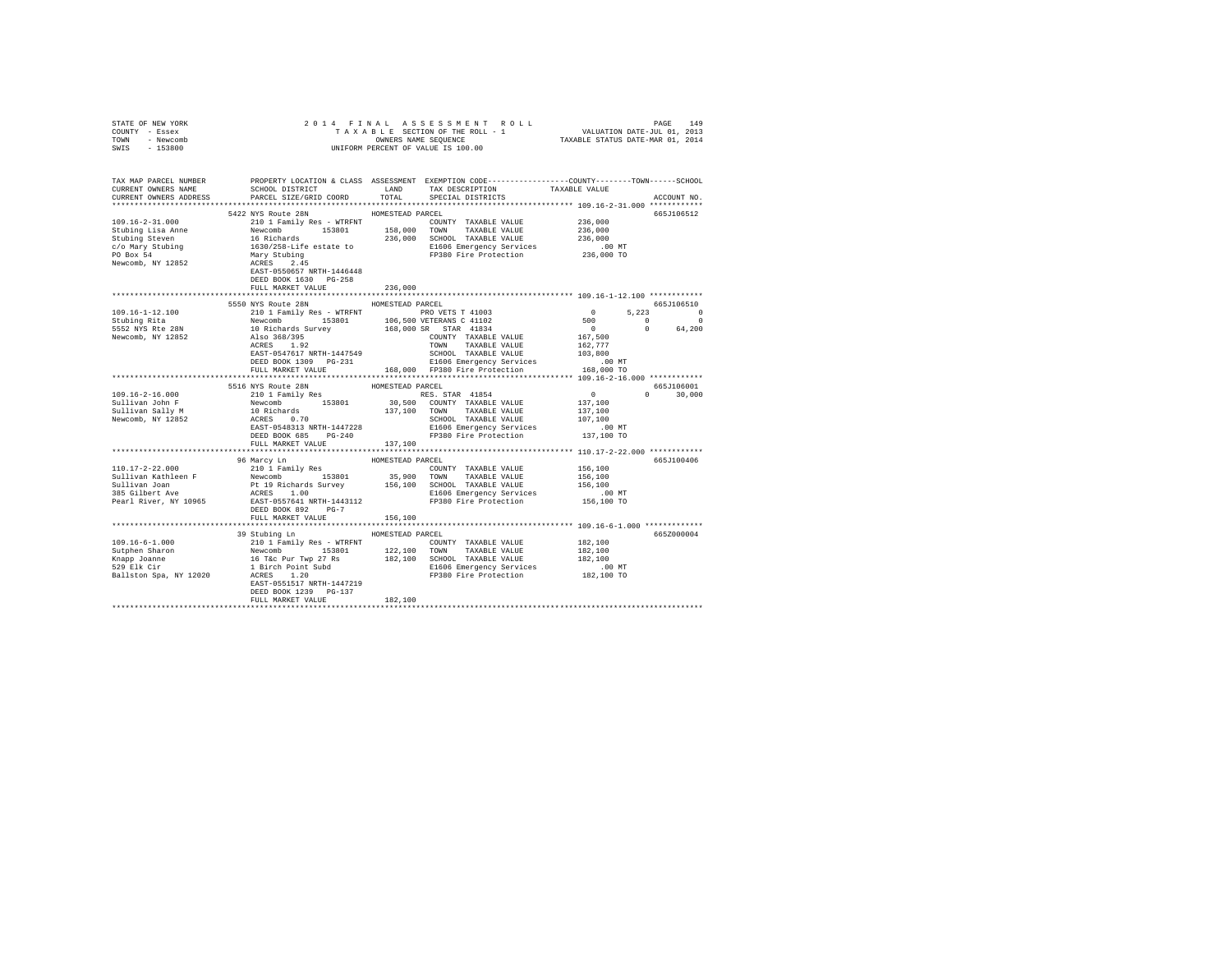| STATE OF NEW YORK                                                                                                                                   |                                                                                              |                      |                                                                                                                                                                                                                                              |                      |             |
|-----------------------------------------------------------------------------------------------------------------------------------------------------|----------------------------------------------------------------------------------------------|----------------------|----------------------------------------------------------------------------------------------------------------------------------------------------------------------------------------------------------------------------------------------|----------------------|-------------|
| COUNTY - Essex                                                                                                                                      |                                                                                              |                      |                                                                                                                                                                                                                                              |                      |             |
| TOWN - Newcomb                                                                                                                                      |                                                                                              |                      |                                                                                                                                                                                                                                              |                      |             |
| SWIS - 153800                                                                                                                                       |                                                                                              |                      |                                                                                                                                                                                                                                              |                      |             |
|                                                                                                                                                     |                                                                                              |                      |                                                                                                                                                                                                                                              |                      |             |
|                                                                                                                                                     |                                                                                              |                      |                                                                                                                                                                                                                                              |                      |             |
|                                                                                                                                                     |                                                                                              |                      |                                                                                                                                                                                                                                              |                      |             |
| TAX MAP PARCEL NUMBER PROPERTY LOCATION & CLASS ASSESSMENT EXEMPTION CODE--------------COUNTY-------TOWN------SCHOOL                                |                                                                                              |                      | TAX DESCRIPTION                                                                                                                                                                                                                              |                      |             |
| CURRENT OWNERS NAME                                                                                                                                 | SCHOOL DISTRICT                                                                              | LAND                 |                                                                                                                                                                                                                                              | TAXABLE VALUE        |             |
| CURRENT OWNERS ADDRESS                                                                                                                              | PARCEL SIZE/GRID COORD                                                                       | TOTAL                | SPECIAL DISTRICTS                                                                                                                                                                                                                            |                      | ACCOUNT NO. |
|                                                                                                                                                     |                                                                                              |                      |                                                                                                                                                                                                                                              |                      |             |
|                                                                                                                                                     | 30 Bennett Ln                                                                                | HOMESTEAD PARCEL     |                                                                                                                                                                                                                                              |                      | 665J106513  |
| $120.18 - 2 - 23.000$                                                                                                                               |                                                                                              |                      | COUNTY TAXABLE VALUE 135,500                                                                                                                                                                                                                 |                      |             |
| Swan Robert C                                                                                                                                       |                                                                                              |                      |                                                                                                                                                                                                                                              | 135,500              |             |
| Swan Kathleen P<br>6 Lewis Rd                                                                                                                       |                                                                                              |                      |                                                                                                                                                                                                                                              | 135,500              |             |
|                                                                                                                                                     |                                                                                              |                      |                                                                                                                                                                                                                                              |                      |             |
| Queensbury, NY 12804                                                                                                                                | Lot 26<br>ACRES 1.50                                                                         |                      | E1606 Emergency Services .00 MT<br>FP380 Fire Protection  135,500 TO                                                                                                                                                                         |                      |             |
|                                                                                                                                                     |                                                                                              |                      |                                                                                                                                                                                                                                              |                      |             |
|                                                                                                                                                     | EAST-0536198 NRTH-1426299                                                                    |                      |                                                                                                                                                                                                                                              |                      |             |
|                                                                                                                                                     | DEED BOOK 1481 PG-304                                                                        |                      |                                                                                                                                                                                                                                              |                      |             |
|                                                                                                                                                     | FULL MARKET VALUE                                                                            | 135,500              |                                                                                                                                                                                                                                              |                      |             |
|                                                                                                                                                     |                                                                                              |                      |                                                                                                                                                                                                                                              |                      |             |
|                                                                                                                                                     | 1386 Goodnow Flow Rd                                                                         | HOMESTEAD PARCEL     |                                                                                                                                                                                                                                              |                      | 665J100509  |
| 120.18-2-1.000                                                                                                                                      | 260 Seasonal res - WTRFNT                                                                    |                      | COUNTY TAXABLE VALUE                                                                                                                                                                                                                         | 351,100              |             |
| Swansen Michael                                                                                                                                     |                                                                                              |                      |                                                                                                                                                                                                                                              | 351,100              |             |
|                                                                                                                                                     | Newcomb 153801 106,400 TOWN TAXABLE VALUE<br>42 & 47 T&C Twp 18 351,100 SCHOOL TAXABLE VALUE |                      |                                                                                                                                                                                                                                              | 351,100              |             |
| Carroll Daniel J<br>15 Old Rd Trl (3000 MP) How Subd<br>15 Old Rd Trl (3000 MP) How Subd<br>2000 Putnam Valley, NY 10579<br>2008 MCRES<br>2008 1.12 |                                                                                              |                      |                                                                                                                                                                                                                                              |                      |             |
|                                                                                                                                                     |                                                                                              |                      | E1606 Emergency Services 6.00 MT<br>FP380 Fire Protection 351,100 TO                                                                                                                                                                         |                      |             |
|                                                                                                                                                     |                                                                                              |                      |                                                                                                                                                                                                                                              |                      |             |
|                                                                                                                                                     |                                                                                              |                      |                                                                                                                                                                                                                                              |                      |             |
|                                                                                                                                                     | EAST-0534050 NRTH-1426995                                                                    |                      |                                                                                                                                                                                                                                              |                      |             |
|                                                                                                                                                     | DEED BOOK 1363 PG-87                                                                         |                      |                                                                                                                                                                                                                                              |                      |             |
|                                                                                                                                                     | FULL MARKET VALUE                                                                            | 351,100              |                                                                                                                                                                                                                                              |                      |             |
|                                                                                                                                                     |                                                                                              |                      |                                                                                                                                                                                                                                              |                      |             |
|                                                                                                                                                     | NW Side D&H RR                                                                               | NON-HOMESTEAD PARCEL |                                                                                                                                                                                                                                              |                      | 665J178522  |
| $110. - 1 - 14.046$                                                                                                                                 | 920 Priv Hunt/Fi                                                                             |                      | COUNTY TAXABLE VALUE                                                                                                                                                                                                                         | 31,500               |             |
|                                                                                                                                                     |                                                                                              |                      |                                                                                                                                                                                                                                              | 31,500               |             |
| Tahawas Club Inc<br>Tahawas Club Inc<br>PO Box 419<br>Newcomb, NY 12852<br>RORES 37.95<br>Newcomb, NY 12852<br>ACRES 37.95                          |                                                                                              |                      | 31,500 TOWN TAXABLE VALUE<br>31,500 SCHOOL TAXABLE VALUE                                                                                                                                                                                     | 31,500               |             |
| Newcomb, NY 12852                                                                                                                                   |                                                                                              |                      | E1606 Emergency Services<br>FP380 Fire Protection                                                                                                                                                                                            | $.00$ MT             |             |
|                                                                                                                                                     | EAST-0575033 NRTH-1445704                                                                    |                      |                                                                                                                                                                                                                                              | 31,500 TO            |             |
|                                                                                                                                                     | DEED BOOK 288 PG-113                                                                         |                      |                                                                                                                                                                                                                                              |                      |             |
|                                                                                                                                                     | FULL MARKET VALUE                                                                            | 31,500               |                                                                                                                                                                                                                                              |                      |             |
|                                                                                                                                                     |                                                                                              |                      |                                                                                                                                                                                                                                              |                      |             |
|                                                                                                                                                     | Perch Pond Ln                                                                                | NON-HOMESTEAD PARCEL |                                                                                                                                                                                                                                              |                      | 665J106603  |
| 110.-3-3.100<br>Tahawus Club Inc<br>PO Box 419                                                                                                      | 920 Priv Hunt/Fi                                                                             |                      | COUNTY TAXABLE VALUE                                                                                                                                                                                                                         | 8,500                |             |
|                                                                                                                                                     |                                                                                              |                      |                                                                                                                                                                                                                                              | 8,500                |             |
|                                                                                                                                                     |                                                                                              |                      |                                                                                                                                                                                                                                              |                      |             |
| Newcomb, NY 12852                                                                                                                                   |                                                                                              |                      | 8,500 SCHOOL TAXABLE VALUE 8,500 SCHOOL TAXABLE VALUE 8,500 NT<br>E1606 Emergency Services .00 NT<br>FP380 Fire Protection 8,500 TO                                                                                                          |                      |             |
|                                                                                                                                                     |                                                                                              |                      |                                                                                                                                                                                                                                              |                      |             |
|                                                                                                                                                     | DEED BOOK 288 PG-113                                                                         |                      |                                                                                                                                                                                                                                              |                      |             |
|                                                                                                                                                     |                                                                                              |                      |                                                                                                                                                                                                                                              |                      |             |
|                                                                                                                                                     | FULL MARKET VALUE                                                                            | 8,500                |                                                                                                                                                                                                                                              |                      |             |
|                                                                                                                                                     |                                                                                              |                      |                                                                                                                                                                                                                                              |                      |             |
|                                                                                                                                                     |                                                                                              |                      | Lower Works Rd<br>322 Rural Vac>10<br>Newcomb 153801 11,700 COUNTY TAXABLE VALUE<br>15 TAC Pur TWP 46 RS<br>16 TAXABLE VALUE<br>16 RES 14.10<br>REST-0576134 NRTH-1443729 FD380 Fire Protection<br>FERE CREET CREARING THE REST-0576134 NRTH |                      | 665Z007002  |
| $110. -3 - 17.000$                                                                                                                                  |                                                                                              |                      |                                                                                                                                                                                                                                              | 11,700               |             |
| Tahawus Club Inc<br>PO Box 419                                                                                                                      |                                                                                              |                      |                                                                                                                                                                                                                                              | 11,700               |             |
|                                                                                                                                                     |                                                                                              |                      |                                                                                                                                                                                                                                              | 11,700               |             |
| Newcomb, NY 12852                                                                                                                                   |                                                                                              |                      |                                                                                                                                                                                                                                              | .00 MT.<br>11,700 TO |             |
|                                                                                                                                                     |                                                                                              |                      |                                                                                                                                                                                                                                              |                      |             |
|                                                                                                                                                     | DEED BOOK 254 PG-168                                                                         |                      |                                                                                                                                                                                                                                              |                      |             |
|                                                                                                                                                     | FULL MARKET VALUE                                                                            | 11,700               |                                                                                                                                                                                                                                              |                      |             |
|                                                                                                                                                     |                                                                                              |                      |                                                                                                                                                                                                                                              |                      |             |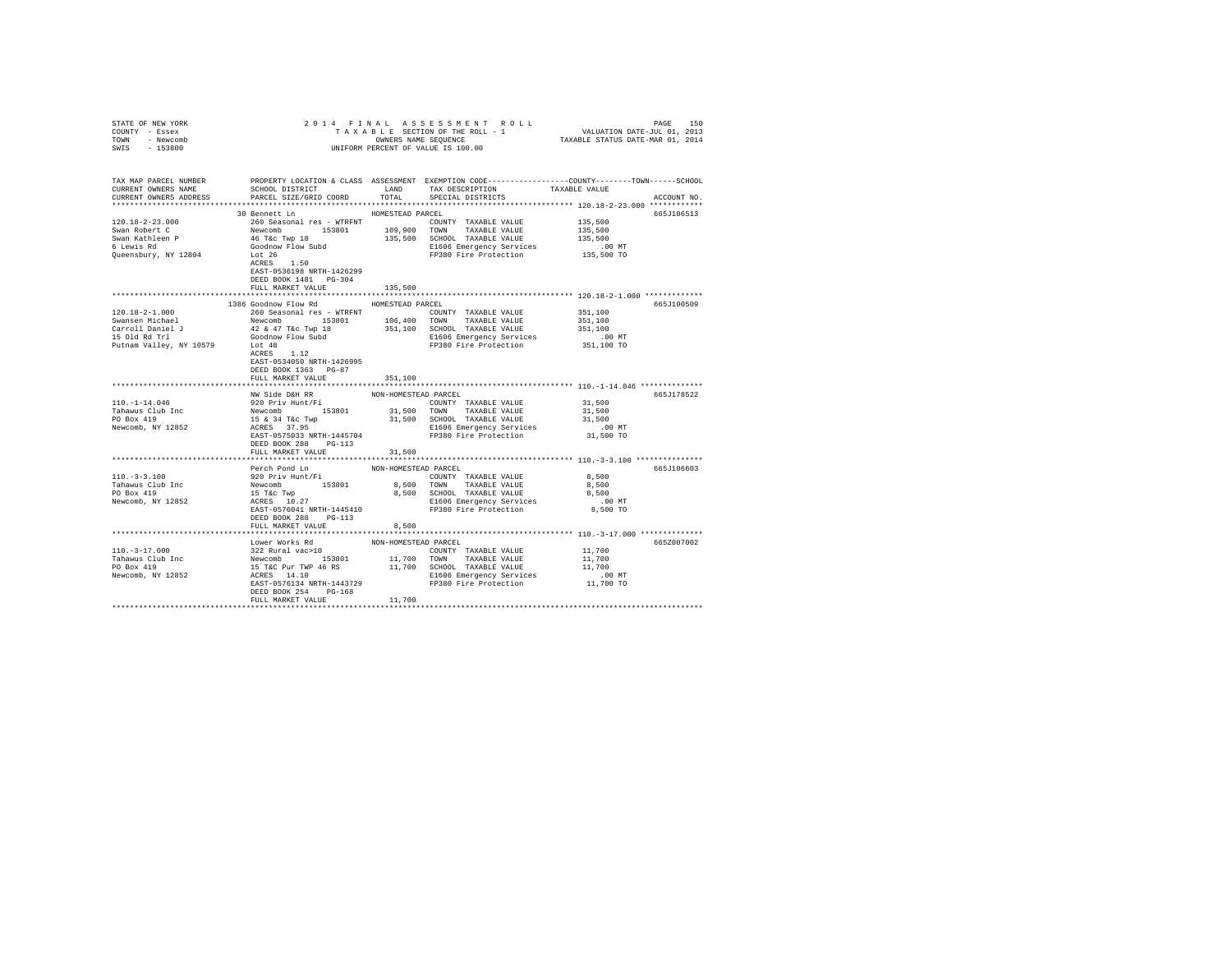| COUNTY - Essex<br>TOWN - Newcomb<br>SWIS - 153800                                                                                                                                                                                                                                                                                 | UNIFORM PERCENT OF VALUE IS 100.00                                                |                            |                                                                                                                                                                                                                                                                      |                                                                                                |                             |
|-----------------------------------------------------------------------------------------------------------------------------------------------------------------------------------------------------------------------------------------------------------------------------------------------------------------------------------|-----------------------------------------------------------------------------------|----------------------------|----------------------------------------------------------------------------------------------------------------------------------------------------------------------------------------------------------------------------------------------------------------------|------------------------------------------------------------------------------------------------|-----------------------------|
| TAX MAP PARCEL NUMBER     PROPERTY LOCATION & CLASS ASSESSMENT EXEMPTION CODE---------------COUNTY-------TOWN------SCHOOL DISTRICT     LAND   TAX DESCRIPTION     TAXABLE VALUE<br>CURRENT OWNERS ADDRESS                                                                                                                         | PARCEL SIZE/GRID COORD                                                            | TOTAL                      | SCHOOL DISTRICT TAND TAX DESCRIPTION TAXABLE VALUE<br>SPECIAL DISTRICTS                                                                                                                                                                                              |                                                                                                | ACCOUNT NO.                 |
| $110.-3-22.100$<br>Tahawus Club Inc<br>PO Box 419<br>Newcomb, NY 12852                                                                                                                                                                                                                                                            | 42 Lower Works Rd<br>240 Rural res                                                | HOMESTEAD PARCEL           | COUNTY TAXABLE VALUE<br>ATO NUCLE 153801 53,500 TOWN TAXABLE VALUE 321,400<br>15 TKC TWP 46 321,400 SCHOOL TAXABLE VALUE 321,400<br>15 TKC TWP 46 321,400 SCHOOL TAXABLE VALUE 321,400<br>1606 Emergency Services<br>121,400 MT<br>168 FP380 Fire Protection 321,400 | 321,400                                                                                        | 665J106701                  |
|                                                                                                                                                                                                                                                                                                                                   | FULL MARKET VALUE                                                                 | 321,400                    |                                                                                                                                                                                                                                                                      |                                                                                                |                             |
| 109.15-3-18.000<br>1991:00:000 208 Tuesday Newcomb 153801 21,600 TOWN TAXABLE VALUE 14,800<br>288 Truesdale Hill Rd 5 Ords 44,800 208 Tuesdale Hill Rd 5 Ords 44,800<br>288 Truesdale Hill Rd 5 Ords 208 2080 2080 2080 209<br>288 Tuesdale Hill Rd 5 2                                                                           | Goodnow Flow Rd<br>260 Seasonal res<br>DEED BOOK 1319 PG-107<br>FULL MARKET VALUE | HOMESTEAD PARCEL<br>44,800 | COUNTY TAXABLE VALUE                                                                                                                                                                                                                                                 | 44,800                                                                                         | 665J104009                  |
|                                                                                                                                                                                                                                                                                                                                   |                                                                                   |                            |                                                                                                                                                                                                                                                                      |                                                                                                |                             |
| 160 Marcy L<br>n HOMESTEAD PARCEL 10.17-2-37.000 160 Marcy Lm (10.17-2-37.000 153801 28,700 TOWN TAXABLE VALUE<br>$\begin{tabular}{lllllllllll} \texttt{HOLW3T} & \texttt{HOKESTED PARCH} & \texttt{HCKI} & \texttt{HOKSTED PARCH} & \texttt{WSE} & \texttt{BS,800} \\ \texttt{Taylor Jason P} & \texttt{Newcomb} & \texttt{1538$ | DEED BOOK 1463 PG-188                                                             |                            |                                                                                                                                                                                                                                                                      | .00MT<br>85,800 TO                                                                             | 665J105705                  |
|                                                                                                                                                                                                                                                                                                                                   | FULL MARKET VALUE                                                                 | 85,800                     |                                                                                                                                                                                                                                                                      |                                                                                                |                             |
| 109.15–5–2.002<br>109.15–5–2.002<br>109.15–5–2.002<br>109.15–5–2.002<br>109.15–5–2.002<br>109.15–5–2.002<br>109.15–5–2.002<br>109.15–5–2.002<br>109.15–5–2.002<br>109.400<br>109.400<br>109.400<br>109.400<br>109.400<br>109.400<br>109.400<br>109.400<br>109.40<br>Taylor Melvin E                                               |                                                                                   |                            |                                                                                                                                                                                                                                                                      |                                                                                                | 665J109104<br>0 64,200      |
|                                                                                                                                                                                                                                                                                                                                   |                                                                                   |                            |                                                                                                                                                                                                                                                                      |                                                                                                |                             |
|                                                                                                                                                                                                                                                                                                                                   | 5075 NYS Route 28N<br>210 1 Family Res                                            | HOMESTEAD PARCEL           |                                                                                                                                                                                                                                                                      | $\begin{smallmatrix}&&0\173,600\end{smallmatrix}$<br>173,600<br>143,600<br>.00MT<br>173,600 TO | 665J107202<br>$0 \t 30.000$ |
|                                                                                                                                                                                                                                                                                                                                   |                                                                                   |                            |                                                                                                                                                                                                                                                                      |                                                                                                |                             |

STATE OF NEW YORK 2014 FINAL ASSESSMENT ROLL PAGE 151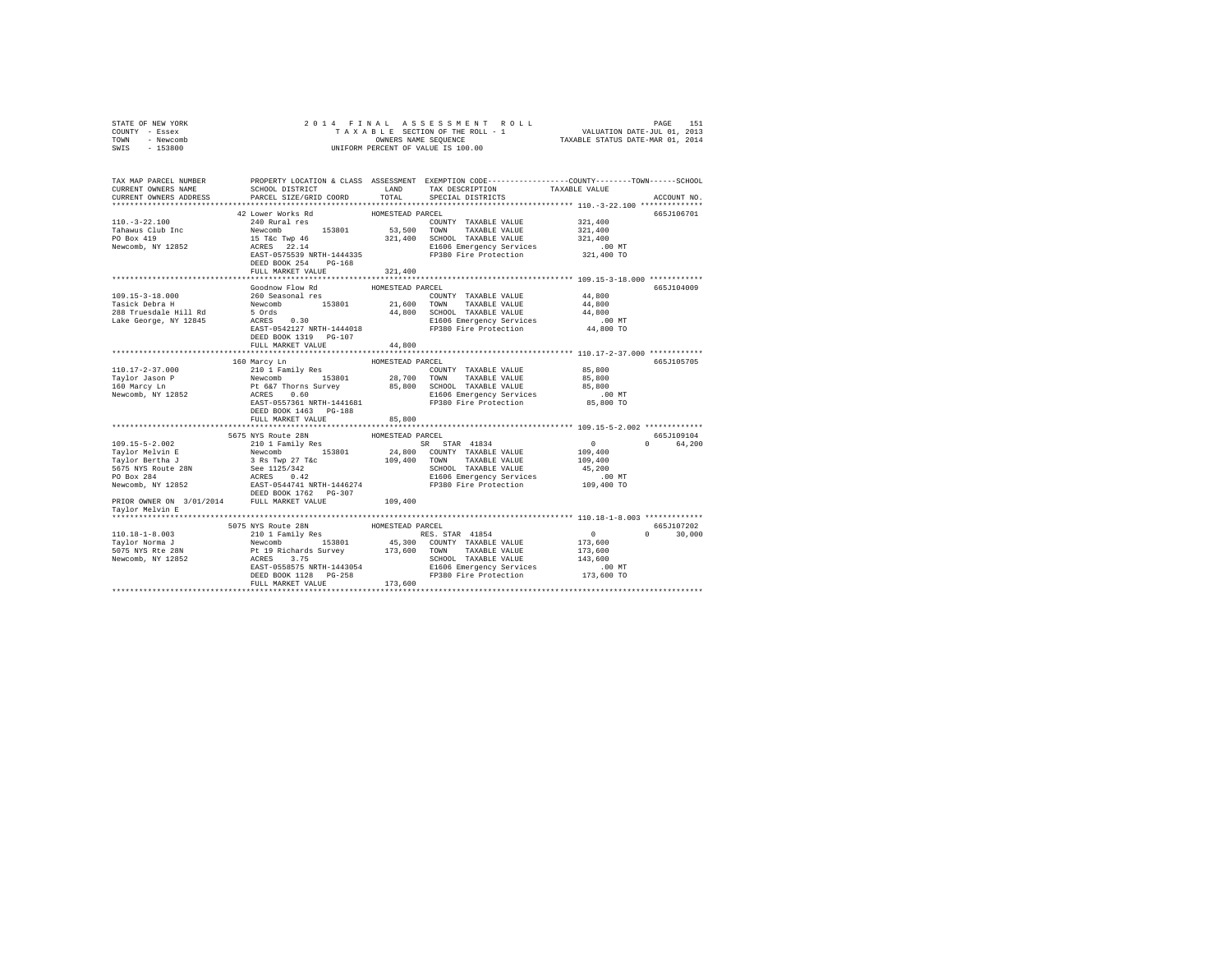| STATE OF NEW YORK<br>COUNTY - Essex<br>TOWN - Newcomb<br>SWIS - 153800                                                                                                                                                                                                                                                                                                                    |                                                                                                                                                                                                                                        |                  | UNIFORM PERCENT OF VALUE IS 100.00                                   |                                                         |                                                                                                 |
|-------------------------------------------------------------------------------------------------------------------------------------------------------------------------------------------------------------------------------------------------------------------------------------------------------------------------------------------------------------------------------------------|----------------------------------------------------------------------------------------------------------------------------------------------------------------------------------------------------------------------------------------|------------------|----------------------------------------------------------------------|---------------------------------------------------------|-------------------------------------------------------------------------------------------------|
| TAX MAP PARCEL NUMBER THE PROPERTY LOCATION & CLASS ASSESSMENT EXEMPTION CODE--------------COUNTY-------TOWN------SCHOOL<br>CURRENT OWNERS NAME<br>CURRENT OWNERS ADDRESS                                                                                                                                                                                                                 | SCHOOL DISTRICT<br>PARCEL SIZE/GRID COORD                                                                                                                                                                                              | TOTAL            | LAND TAX DESCRIPTION TAXABLE VALUE<br>SPECIAL DISTRICTS              |                                                         | ACCOUNT NO.                                                                                     |
|                                                                                                                                                                                                                                                                                                                                                                                           |                                                                                                                                                                                                                                        |                  |                                                                      |                                                         |                                                                                                 |
|                                                                                                                                                                                                                                                                                                                                                                                           |                                                                                                                                                                                                                                        | HOMESTEAD PARCEL |                                                                      |                                                         | 665J105209                                                                                      |
|                                                                                                                                                                                                                                                                                                                                                                                           |                                                                                                                                                                                                                                        |                  | amily Res RES. STAR 41854<br>153801 16,600 COUNTY TAXABLE VALUE      | $\begin{smallmatrix}&&0\\&&2\\169,900\end{smallmatrix}$ | $0 \t 30,000$                                                                                   |
|                                                                                                                                                                                                                                                                                                                                                                                           |                                                                                                                                                                                                                                        |                  |                                                                      |                                                         |                                                                                                 |
|                                                                                                                                                                                                                                                                                                                                                                                           |                                                                                                                                                                                                                                        |                  | 169,900 TOWN TAXABLE VALUE                                           | 169,900                                                 |                                                                                                 |
|                                                                                                                                                                                                                                                                                                                                                                                           |                                                                                                                                                                                                                                        |                  | SCHOOL TAXABLE VALUE 139,900                                         |                                                         |                                                                                                 |
|                                                                                                                                                                                                                                                                                                                                                                                           |                                                                                                                                                                                                                                        |                  | E1606 Emergency Services                                             | .00 MT                                                  |                                                                                                 |
|                                                                                                                                                                                                                                                                                                                                                                                           | E. 200 Acrease Of<br>Estate Tax Lien<br>ACRES 1.20<br>EART-0657000 ---<br>EAST-0557221 NRTH-1443287                                                                                                                                    |                  | FP380 Fire Protection 169,900 TO                                     |                                                         |                                                                                                 |
|                                                                                                                                                                                                                                                                                                                                                                                           | DEED BOOK 1594 PG-258                                                                                                                                                                                                                  |                  |                                                                      |                                                         |                                                                                                 |
|                                                                                                                                                                                                                                                                                                                                                                                           | FULL MARKET VALUE                                                                                                                                                                                                                      | 169,900          |                                                                      |                                                         |                                                                                                 |
|                                                                                                                                                                                                                                                                                                                                                                                           | 44 Chaisson Rd                                                                                                                                                                                                                         | HOMESTEAD PARCEL |                                                                      |                                                         | 665J175001                                                                                      |
|                                                                                                                                                                                                                                                                                                                                                                                           |                                                                                                                                                                                                                                        |                  | VET COM C 41132 11,875 0 0                                           |                                                         |                                                                                                 |
|                                                                                                                                                                                                                                                                                                                                                                                           |                                                                                                                                                                                                                                        |                  |                                                                      | $0 \t 11,875$                                           | $\sim$ 0                                                                                        |
|                                                                                                                                                                                                                                                                                                                                                                                           |                                                                                                                                                                                                                                        |                  |                                                                      |                                                         |                                                                                                 |
|                                                                                                                                                                                                                                                                                                                                                                                           |                                                                                                                                                                                                                                        |                  |                                                                      |                                                         | $\begin{matrix}&&&&&&1\\17,813&\qquad&17,813&\qquad&23,750\\0&&&&&0\\&&&&&0&23,750\end{matrix}$ |
|                                                                                                                                                                                                                                                                                                                                                                                           |                                                                                                                                                                                                                                        |                  |                                                                      | 17,812                                                  |                                                                                                 |
|                                                                                                                                                                                                                                                                                                                                                                                           |                                                                                                                                                                                                                                        |                  | TOWN TAXABLE VALUE 17,812                                            |                                                         |                                                                                                 |
| $\begin{tabular}{l c c c c c} \hline 110.17-2-2.000 & 44 \quad \text{ChMEst} & \text{HOMESTFALU} & \text{WART COM C} & 41132 \\ \hline 270 \quad \text{MeV} & 270 \quad \text{MeV} & \text{153801} & 18,400 \quad \text{VET COM C} & 41132 \\ \hline 44 \quad \text{Chieson} & \text{Newcomb} & 153801 & 47,500 \quad \text{MST COM T} & 41133 \\ \hline 44 \quad \text{Chison} & \text{$ |                                                                                                                                                                                                                                        |                  |                                                                      | $\sim$ 0                                                |                                                                                                 |
|                                                                                                                                                                                                                                                                                                                                                                                           |                                                                                                                                                                                                                                        |                  | E1606 Emergency Services 60 00 MT<br>FP380 Fire Protection 47,500 TO |                                                         |                                                                                                 |
|                                                                                                                                                                                                                                                                                                                                                                                           |                                                                                                                                                                                                                                        |                  |                                                                      |                                                         |                                                                                                 |
|                                                                                                                                                                                                                                                                                                                                                                                           |                                                                                                                                                                                                                                        |                  |                                                                      |                                                         |                                                                                                 |
| 109.15-1-47.100                                                                                                                                                                                                                                                                                                                                                                           | 22 Newcomb Lake Rd MOMESTEAD PARCEL<br>210 1 Family Res - WTRFNT COUNTY TAXABLE VALUE 187,800                                                                                                                                          |                  |                                                                      |                                                         | 665J107109                                                                                      |
|                                                                                                                                                                                                                                                                                                                                                                                           |                                                                                                                                                                                                                                        |                  |                                                                      | 187.800                                                 |                                                                                                 |
| Ten Kate Michael P<br>Ten Kate Nancy R                                                                                                                                                                                                                                                                                                                                                    |                                                                                                                                                                                                                                        |                  |                                                                      | 187,800                                                 |                                                                                                 |
| 235 Wood Rd                                                                                                                                                                                                                                                                                                                                                                               |                                                                                                                                                                                                                                        |                  |                                                                      |                                                         |                                                                                                 |
| Freeville, NY 13068                                                                                                                                                                                                                                                                                                                                                                       |                                                                                                                                                                                                                                        |                  | E1606 Emergency Services .00 MT<br>FP380 Fire Protection 187,800 TO  |                                                         |                                                                                                 |
|                                                                                                                                                                                                                                                                                                                                                                                           | Newcomb 153801 90,000 TOWN TAXABLE VALUE<br>3 Richards Survey 187,800 SCROOL TAXABLE VALUE<br>Bldg 2 3 Richards Survey 187,800 SCROOL TAXABLE VALUE<br>RCRES 3.62<br>REST-0545069 RETH-1447016 FP380 Fire Protection                   |                  |                                                                      |                                                         |                                                                                                 |
|                                                                                                                                                                                                                                                                                                                                                                                           | DEED BOOK 1757 PG-168                                                                                                                                                                                                                  |                  |                                                                      |                                                         |                                                                                                 |
|                                                                                                                                                                                                                                                                                                                                                                                           | FULL MARKET VALUE                                                                                                                                                                                                                      | 187,800          |                                                                      |                                                         |                                                                                                 |
|                                                                                                                                                                                                                                                                                                                                                                                           |                                                                                                                                                                                                                                        |                  |                                                                      |                                                         |                                                                                                 |
| $120.13 - 1 - 51.000$                                                                                                                                                                                                                                                                                                                                                                     | 15 Woodys Rd                                                                                                                                                                                                                           | HOMESTEAD PARCEL |                                                                      |                                                         | 665J106908                                                                                      |
| Terbush Bruce                                                                                                                                                                                                                                                                                                                                                                             |                                                                                                                                                                                                                                        |                  |                                                                      |                                                         |                                                                                                 |
| Terbush Bruce<br>Terbush Karen<br>528 Randall Rd                                                                                                                                                                                                                                                                                                                                          |                                                                                                                                                                                                                                        |                  |                                                                      |                                                         |                                                                                                 |
|                                                                                                                                                                                                                                                                                                                                                                                           |                                                                                                                                                                                                                                        |                  |                                                                      |                                                         |                                                                                                 |
| Ballston Spa, NY 12020 Lot 176                                                                                                                                                                                                                                                                                                                                                            |                                                                                                                                                                                                                                        |                  |                                                                      |                                                         |                                                                                                 |
|                                                                                                                                                                                                                                                                                                                                                                                           | 260 Seasonal res - WTRFNT COUNTY TAXABLE VALUE 243,400<br>Newcomb 153801 162,800 TOWN TAXABLE VALUE 243,400<br>43 Tác Twp 18 243,400 SCHOOL TAXABLE VALUE 243,400<br>43 Tác Twp 18 243,400 21606 Emergency Services 243,400<br>Lot 176 |                  |                                                                      |                                                         |                                                                                                 |
|                                                                                                                                                                                                                                                                                                                                                                                           | EAST-0533558 NRTH-1428840                                                                                                                                                                                                              |                  |                                                                      |                                                         |                                                                                                 |
|                                                                                                                                                                                                                                                                                                                                                                                           | DEED BOOK 1561    PG-321                                                                                                                                                                                                               |                  |                                                                      |                                                         |                                                                                                 |
|                                                                                                                                                                                                                                                                                                                                                                                           | FULL MARKET VALUE                                                                                                                                                                                                                      | 243,400          |                                                                      |                                                         |                                                                                                 |
|                                                                                                                                                                                                                                                                                                                                                                                           |                                                                                                                                                                                                                                        |                  |                                                                      |                                                         |                                                                                                 |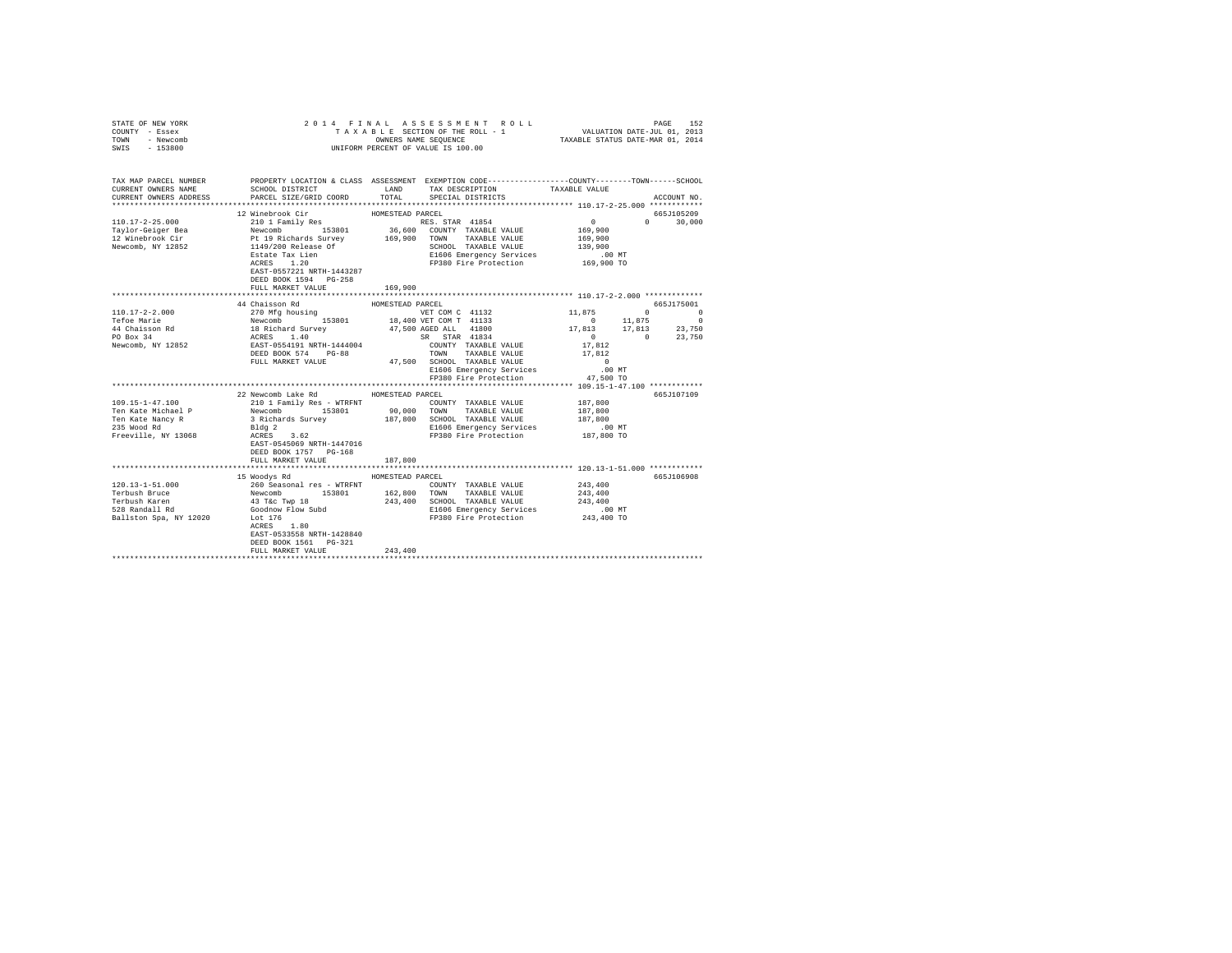| COUNTY - Essex<br>TOWN - Newcomb<br>SWIS - 153800 |                                                                                                                                                                                                                                                                          |                  | UNIFORM PERCENT OF VALUE IS 100.00 |                                                                                                 |  |
|---------------------------------------------------|--------------------------------------------------------------------------------------------------------------------------------------------------------------------------------------------------------------------------------------------------------------------------|------------------|------------------------------------|-------------------------------------------------------------------------------------------------|--|
|                                                   |                                                                                                                                                                                                                                                                          |                  |                                    |                                                                                                 |  |
| TAX MAP PARCEL NUMBER                             |                                                                                                                                                                                                                                                                          |                  |                                    | PROPERTY LOCATION & CLASS ASSESSMENT EXEMPTION CODE----------------COUNTY-------TOWN-----SCHOOL |  |
|                                                   |                                                                                                                                                                                                                                                                          |                  |                                    | ACCOUNT NO.                                                                                     |  |
|                                                   |                                                                                                                                                                                                                                                                          |                  |                                    |                                                                                                 |  |
|                                                   | 4802 NYS Route 28N                                                                                                                                                                                                                                                       | HOMESTEAD PARCEL |                                    | 665J101208                                                                                      |  |
| 121.7-1-2.000                                     | TOUZ NIJ ROULE ZON<br>260 Seasonal res                                                                                                                                                                                                                                   |                  | COUNTY TAXABLE VALUE               | 38,000                                                                                          |  |
|                                                   |                                                                                                                                                                                                                                                                          |                  |                                    |                                                                                                 |  |
|                                                   |                                                                                                                                                                                                                                                                          |                  |                                    |                                                                                                 |  |
|                                                   |                                                                                                                                                                                                                                                                          |                  |                                    |                                                                                                 |  |
|                                                   | DEED BOOK 1294 PG-343                                                                                                                                                                                                                                                    |                  |                                    |                                                                                                 |  |
|                                                   | FULL MARKET VALUE                                                                                                                                                                                                                                                        | 38,000           |                                    |                                                                                                 |  |
|                                                   |                                                                                                                                                                                                                                                                          |                  |                                    |                                                                                                 |  |
|                                                   |                                                                                                                                                                                                                                                                          |                  |                                    | 665J105603                                                                                      |  |
|                                                   |                                                                                                                                                                                                                                                                          |                  |                                    |                                                                                                 |  |
|                                                   |                                                                                                                                                                                                                                                                          |                  |                                    |                                                                                                 |  |
|                                                   |                                                                                                                                                                                                                                                                          |                  |                                    |                                                                                                 |  |
|                                                   |                                                                                                                                                                                                                                                                          |                  |                                    |                                                                                                 |  |
|                                                   |                                                                                                                                                                                                                                                                          |                  |                                    |                                                                                                 |  |
|                                                   |                                                                                                                                                                                                                                                                          |                  |                                    |                                                                                                 |  |
|                                                   | EAST-0528122 NRTH-1426840                                                                                                                                                                                                                                                |                  |                                    |                                                                                                 |  |
|                                                   | DEED BOOK 1281    PG-258                                                                                                                                                                                                                                                 |                  |                                    |                                                                                                 |  |
|                                                   | FULL MARKET VALUE                                                                                                                                                                                                                                                        | 164,000          |                                    |                                                                                                 |  |
|                                                   | 5460 NYS Route 28N HOMESTEAD PARCEL                                                                                                                                                                                                                                      |                  |                                    | 665J104215                                                                                      |  |
| 109.16-2-23.024                                   | 210 1 Family Res - WTRFNT                                                                                                                                                                                                                                                |                  | COUNTY TAXABLE VALUE               | 184,800                                                                                         |  |
|                                                   |                                                                                                                                                                                                                                                                          |                  |                                    | 184,800                                                                                         |  |
|                                                   |                                                                                                                                                                                                                                                                          |                  |                                    | 184,800                                                                                         |  |
|                                                   |                                                                                                                                                                                                                                                                          |                  |                                    | .00 MT                                                                                          |  |
|                                                   |                                                                                                                                                                                                                                                                          |                  |                                    | 184,800 TO                                                                                      |  |
|                                                   |                                                                                                                                                                                                                                                                          |                  |                                    |                                                                                                 |  |
|                                                   | FULL MARKET VALUE                                                                                                                                                                                                                                                        | 184,800          |                                    |                                                                                                 |  |
|                                                   | 1004 Goodnow Flow Rd MOMESTEAD PARCEL                                                                                                                                                                                                                                    |                  |                                    | ************************* 120.14-1-18.000 ************<br>665J103611                            |  |
|                                                   |                                                                                                                                                                                                                                                                          |                  |                                    |                                                                                                 |  |
|                                                   |                                                                                                                                                                                                                                                                          |                  |                                    |                                                                                                 |  |
|                                                   |                                                                                                                                                                                                                                                                          |                  |                                    |                                                                                                 |  |
|                                                   |                                                                                                                                                                                                                                                                          |                  |                                    |                                                                                                 |  |
|                                                   | $\begin{tabular}{l c c c c c c c} \hline 120.14-1-18.000 & -0.0001117 & -0.000117 & -0.000117 & -0.000117 & -0.000117 & -0.000117 & -0.000117 & -0.000117 & -0.000117 & -0.000117 & 0.000117 & 0.000117 & 0.000117 & 0.000117 & 0.000117 & 0.000117 & 0.000117 & 0.0001$ |                  |                                    |                                                                                                 |  |
|                                                   | ACRES 0.39                                                                                                                                                                                                                                                               |                  |                                    |                                                                                                 |  |
|                                                   | EAST-0535756 NRTH-1428161                                                                                                                                                                                                                                                |                  |                                    |                                                                                                 |  |
|                                                   | DEED BOOK 1697 PG-119                                                                                                                                                                                                                                                    |                  |                                    |                                                                                                 |  |
|                                                   | FULL MARKET VALUE                                                                                                                                                                                                                                                        | 139,400          |                                    |                                                                                                 |  |
|                                                   |                                                                                                                                                                                                                                                                          |                  |                                    |                                                                                                 |  |
|                                                   | 26 Muskrat Ln                                                                                                                                                                                                                                                            | HOMESTEAD PARCEL |                                    | 665J103904                                                                                      |  |
|                                                   |                                                                                                                                                                                                                                                                          |                  |                                    |                                                                                                 |  |
|                                                   |                                                                                                                                                                                                                                                                          |                  |                                    | 193,300<br>193,300<br>193,300                                                                   |  |
|                                                   |                                                                                                                                                                                                                                                                          |                  |                                    |                                                                                                 |  |
|                                                   |                                                                                                                                                                                                                                                                          |                  |                                    |                                                                                                 |  |
|                                                   |                                                                                                                                                                                                                                                                          |                  |                                    |                                                                                                 |  |
|                                                   |                                                                                                                                                                                                                                                                          |                  |                                    |                                                                                                 |  |
|                                                   | DEED BOOK 1422 PG-265                                                                                                                                                                                                                                                    |                  |                                    |                                                                                                 |  |
|                                                   | FULL MARKET VALUE                                                                                                                                                                                                                                                        | 193,300          |                                    |                                                                                                 |  |
|                                                   |                                                                                                                                                                                                                                                                          |                  |                                    |                                                                                                 |  |

STATE OF NEW YORK 2014 FINAL ASSESSMENT ROLL PAGE 153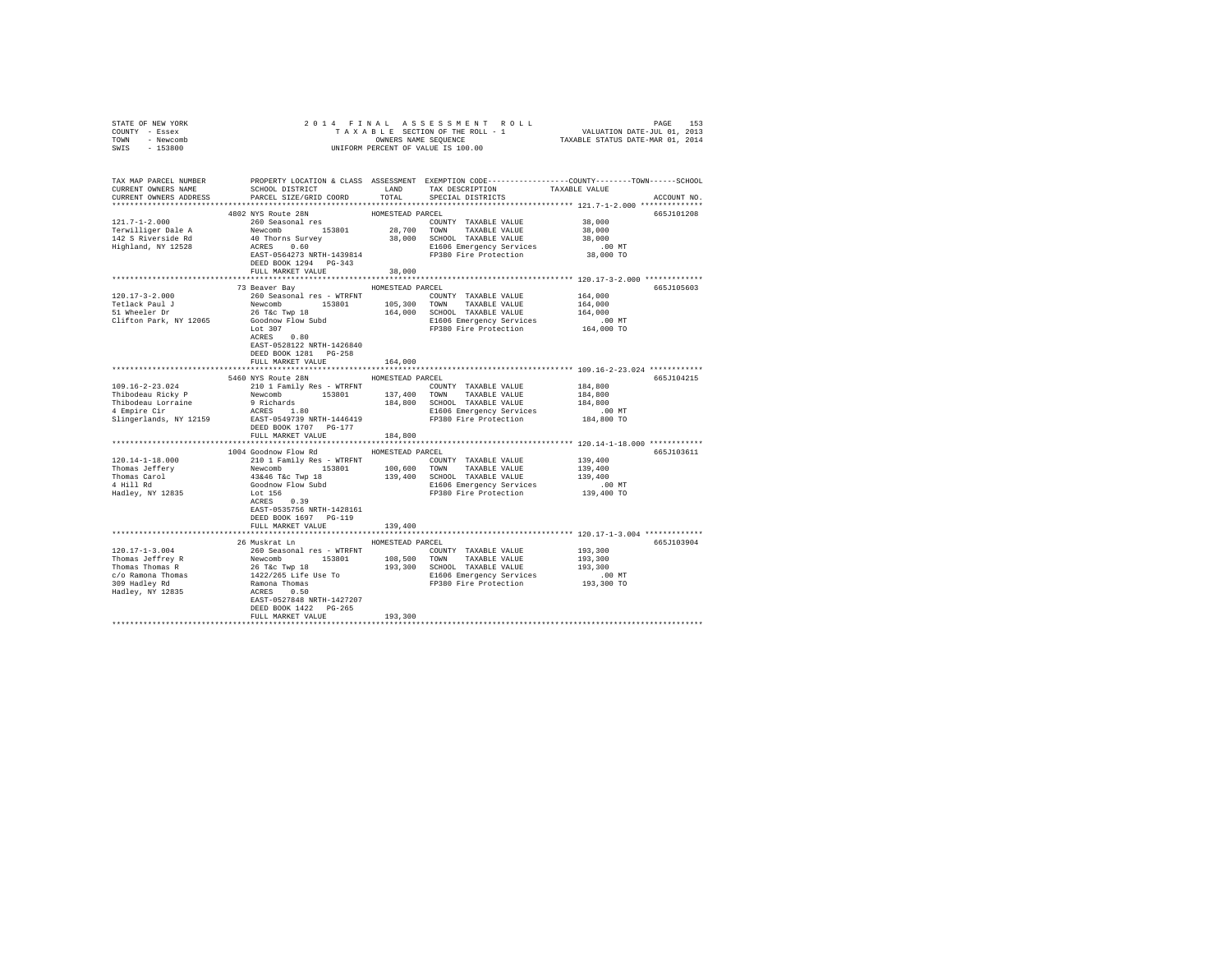| COUNTY - Essex<br>TOWN - Newcomb<br>SWIS - 153800 | UNIFORM PERCENT OF VALUE IS 100.00                                                                                  |                  |                                                                               |                                                     |                                           |
|---------------------------------------------------|---------------------------------------------------------------------------------------------------------------------|------------------|-------------------------------------------------------------------------------|-----------------------------------------------------|-------------------------------------------|
|                                                   |                                                                                                                     |                  |                                                                               |                                                     |                                           |
|                                                   | TAX MAP PARCEL NUMBER PROPERTY LOCATION & CLASS ASSESSMENT EXEMPTION CODE--------------COUNTY-------TOWN-----SCHOOL |                  |                                                                               |                                                     |                                           |
| CURRENT OWNERS NAME                               | SCHOOL DISTRICT TAND TAX DESCRIPTION                                                                                | TOTAL            |                                                                               | TAXABLE VALUE                                       |                                           |
| CURRENT OWNERS ADDRESS                            | PARCEL SIZE/GRID COORD                                                                                              |                  | SPECIAL DISTRICTS                                                             |                                                     | ACCOUNT NO.                               |
|                                                   | 19 Schraver Wav                                                                                                     | HOMESTEAD PARCEL |                                                                               |                                                     | 665J106212                                |
|                                                   |                                                                                                                     |                  |                                                                               |                                                     |                                           |
|                                                   |                                                                                                                     |                  |                                                                               |                                                     |                                           |
|                                                   |                                                                                                                     |                  |                                                                               |                                                     |                                           |
|                                                   |                                                                                                                     |                  |                                                                               |                                                     |                                           |
|                                                   |                                                                                                                     |                  |                                                                               |                                                     |                                           |
|                                                   |                                                                                                                     |                  |                                                                               |                                                     |                                           |
|                                                   | EAST-0555730 NRTH-1445663                                                                                           |                  |                                                                               |                                                     |                                           |
|                                                   | DEED BOOK 1650 PG-116                                                                                               |                  |                                                                               |                                                     |                                           |
|                                                   | FULL MARKET VALUE                                                                                                   | 58,500           |                                                                               |                                                     |                                           |
|                                                   |                                                                                                                     |                  | **************************** 120.17-2-36.000 ************                     |                                                     |                                           |
|                                                   | 1470 Goodnow Flow Rd<br>210 1 Family Res - WTRFNT                                                                   | HOMESTEAD PARCEL |                                                                               |                                                     | 665J104014                                |
| $120.17 - 2 - 36.000$<br>Thorne Sarah S           |                                                                                                                     |                  | COUNTY TAXABLE VALUE                                                          | 261,200<br>261,200                                  |                                           |
| Locke Robert                                      | Newcomb 153801 106,200 TOWN TAXABLE VALUE<br>42 T&c Twp 18 261,200 SCHOOL TAXABLE VALUE                             |                  | 261,200 SCHOOL TAXABLE VALUE                                                  | 261,200                                             |                                           |
|                                                   |                                                                                                                     |                  |                                                                               |                                                     |                                           |
|                                                   |                                                                                                                     |                  | E1606 Emergency Services<br>FP380 Fire Protection                             | 00 MT.<br>261,200 TO                                |                                           |
|                                                   | ACRES 1.65                                                                                                          |                  |                                                                               |                                                     |                                           |
|                                                   | EAST-0532099 NRTH-1426482                                                                                           |                  |                                                                               |                                                     |                                           |
|                                                   | DEED BOOK 1346 PG-130                                                                                               |                  |                                                                               |                                                     |                                           |
|                                                   | FULL MARKET VALUE                                                                                                   | 261,200          |                                                                               |                                                     |                                           |
|                                                   |                                                                                                                     |                  |                                                                               |                                                     |                                           |
|                                                   | 1460 Goodnow Flow Rd                                                                                                | HOMESTEAD PARCEL |                                                                               |                                                     | 665-1101506                               |
|                                                   |                                                                                                                     |                  | COUNTY TAXABLE VALUE                                                          | 142,500<br>142,500                                  |                                           |
|                                                   |                                                                                                                     |                  | 142,500 SCHOOL TAXABLE VALUE 142,500                                          |                                                     |                                           |
|                                                   |                                                                                                                     |                  | E1606 Emergency Services                                                      | .00 MT                                              |                                           |
|                                                   |                                                                                                                     |                  | FP380 Fire Protection                                                         | 142,500 TO                                          |                                           |
|                                                   | ACRES 1.58                                                                                                          |                  |                                                                               |                                                     |                                           |
|                                                   | EAST-0532199 NRTH-1426498                                                                                           |                  |                                                                               |                                                     |                                           |
|                                                   | DEED BOOK 1472 PG-88                                                                                                |                  |                                                                               |                                                     |                                           |
|                                                   | FULL MARKET VALUE                                                                                                   | 142,500          |                                                                               |                                                     |                                           |
|                                                   |                                                                                                                     |                  |                                                                               |                                                     |                                           |
|                                                   | 5560 NYS Route 28N                                                                                                  | HOMESTEAD PARCEL |                                                                               |                                                     | 665J106711                                |
|                                                   |                                                                                                                     |                  |                                                                               | 25,000                                              | $\overline{0}$ $\overline{0}$<br>$\Omega$ |
|                                                   |                                                                                                                     |                  |                                                                               | $\begin{matrix} 0 && 60,000 \\ 0 && 0 \end{matrix}$ | 64,200                                    |
|                                                   |                                                                                                                     |                  |                                                                               | 248,200                                             |                                           |
|                                                   |                                                                                                                     |                  |                                                                               | 213,200                                             |                                           |
|                                                   |                                                                                                                     |                  |                                                                               | 209,000                                             |                                           |
|                                                   |                                                                                                                     |                  |                                                                               | $.00$ MT                                            |                                           |
|                                                   | DEED BOOK 1280 PG-210                                                                                               |                  | E1606 Emergency Services<br>F1606 Emergency Services<br>FP380 Fire Protection | 273,200 TO                                          |                                           |
|                                                   | FULL MARKET VALUE                                                                                                   | 273,200          |                                                                               |                                                     |                                           |
|                                                   |                                                                                                                     |                  |                                                                               |                                                     |                                           |

STATE OF NEW YORK 2 0 1 4 F I N A L A S S E S S M E N T R O L L PAGE 154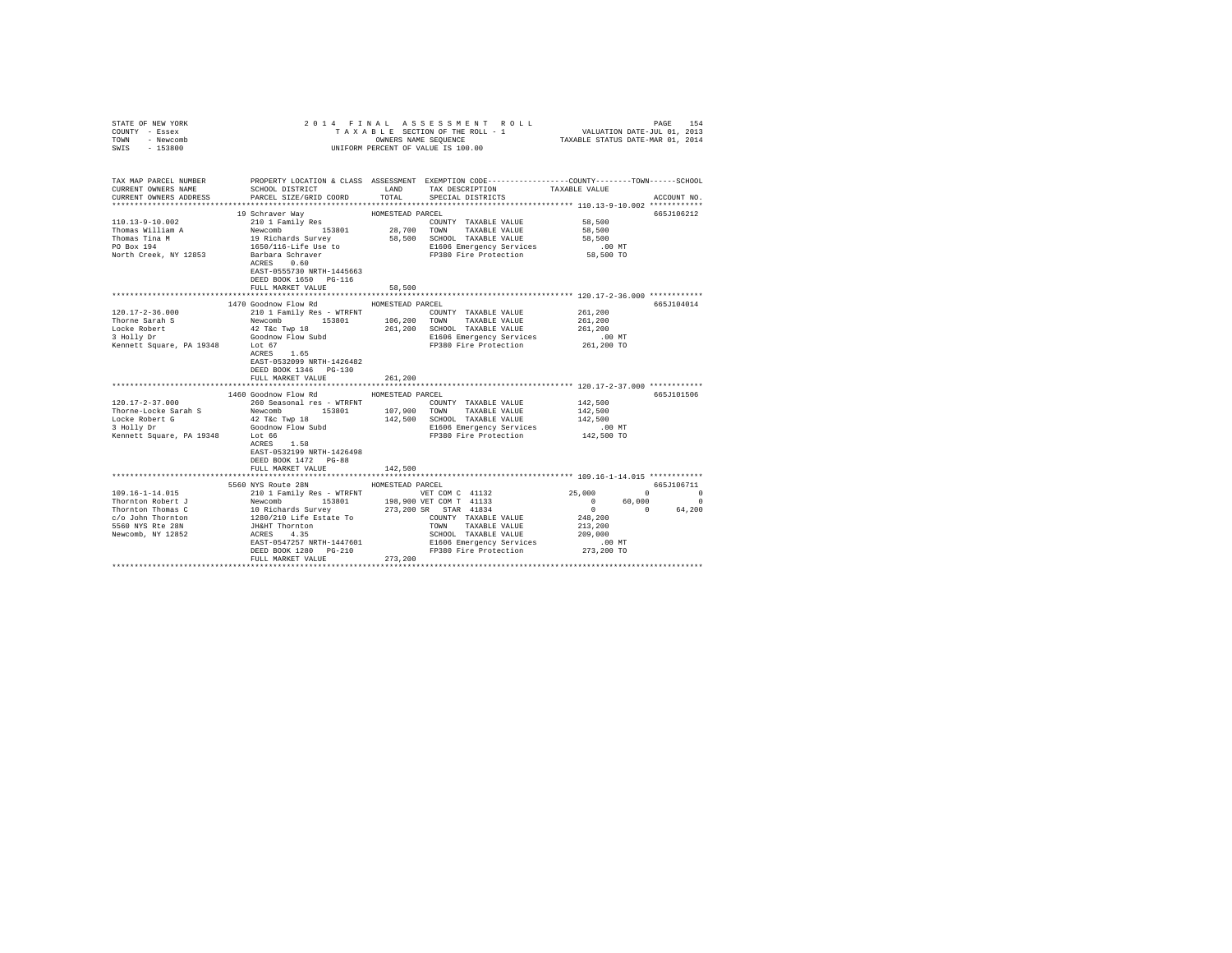| STATE OF NEW YORK<br>COUNTY - Essex                | 2014 FINAL                                                                                                                                                                                                                                  |                  | TAXALE ASSES MENT ROLL PAGE 155<br>TAXABLE SECTION OF THE ROLL - 1 VALUATION DATE-JUL 01, 2013<br>OWNERS NAME SEQUENCE  TAXABLE STATUS DATE-MAR 01, 2014 |                      |               |
|----------------------------------------------------|---------------------------------------------------------------------------------------------------------------------------------------------------------------------------------------------------------------------------------------------|------------------|----------------------------------------------------------------------------------------------------------------------------------------------------------|----------------------|---------------|
| TOWN - Newcomb                                     |                                                                                                                                                                                                                                             |                  | OWNERS NAME SEQUENCE<br>UNIFORM PERCENT OF VALUE IS 100.00                                                                                               |                      |               |
| SWIS - 153800                                      |                                                                                                                                                                                                                                             |                  |                                                                                                                                                          |                      |               |
|                                                    |                                                                                                                                                                                                                                             |                  |                                                                                                                                                          |                      |               |
|                                                    | TAX MAP PARCEL NUMBER PROPERTY LOCATION & CLASS ASSESSMENT EXEMPTION CODE---------------COUNTY-------TOWN-----SCHOOL                                                                                                                        |                  |                                                                                                                                                          |                      |               |
| CURRENT OWNERS NAME                                | SCHOOL DISTRICT                                                                                                                                                                                                                             | LAND             | TAX DESCRIPTION                                                                                                                                          | TAXABLE VALUE        |               |
| CURRENT OWNERS ADDRESS                             | PARCEL SIZE/GRID COORD                                                                                                                                                                                                                      | TOTAL            | SPECIAL DISTRICTS                                                                                                                                        |                      | ACCOUNT NO.   |
|                                                    |                                                                                                                                                                                                                                             |                  |                                                                                                                                                          |                      |               |
|                                                    | 36 Lower Works Rd                                                                                                                                                                                                                           | HOMESTEAD PARCEL |                                                                                                                                                          | 168,000              | 665J186005    |
|                                                    |                                                                                                                                                                                                                                             |                  |                                                                                                                                                          | 168,000              |               |
|                                                    |                                                                                                                                                                                                                                             |                  |                                                                                                                                                          | 168,000              |               |
|                                                    |                                                                                                                                                                                                                                             |                  | E1606 Emergency Services                                                                                                                                 |                      |               |
|                                                    |                                                                                                                                                                                                                                             |                  | FP380 Fire Protection                                                                                                                                    | 00 MT.<br>168,000 TO |               |
|                                                    | DEED BOOK 850 PG-115                                                                                                                                                                                                                        |                  |                                                                                                                                                          |                      |               |
|                                                    | FULL MARKET VALUE 168,000                                                                                                                                                                                                                   |                  |                                                                                                                                                          |                      |               |
|                                                    |                                                                                                                                                                                                                                             |                  |                                                                                                                                                          |                      |               |
|                                                    | 4928 NYS Route 28N                                                                                                                                                                                                                          | HOMESTEAD PARCEL |                                                                                                                                                          |                      | 665J192003    |
| 110.18-2-12.001                                    | 270 Mfg housing                                                                                                                                                                                                                             |                  | COUNTY TAXABLE VALUE                                                                                                                                     | 61,500               |               |
| Tierson Jan<br>63 Fletcher Rd                      |                                                                                                                                                                                                                                             |                  |                                                                                                                                                          | 61,500               |               |
| Moretown, VT 05660                                 | X/WHS 153801 48,300 TOWN TAXABLE VALUE<br>248 TOWN TAXABLE VALUE<br>26 STHOOD 153801 61,500 SCHOOL TAXABLE VALUE<br>26 SCHOOL TAXABLE VALUE<br>26 STEP-0561550 NRTH-1442042<br>27380 Fire Protection<br>27380 Fire Protection<br>27380 Fire |                  |                                                                                                                                                          | 61,500<br>$.00$ MT   |               |
|                                                    |                                                                                                                                                                                                                                             |                  |                                                                                                                                                          | 61,500 TO            |               |
|                                                    | DEED BOOK 1006 PG-7                                                                                                                                                                                                                         |                  |                                                                                                                                                          |                      |               |
|                                                    | FULL MARKET VALUE                                                                                                                                                                                                                           | 61,500           |                                                                                                                                                          |                      |               |
|                                                    |                                                                                                                                                                                                                                             |                  |                                                                                                                                                          |                      |               |
|                                                    | 1100 Goodnow Flow Rd                                                                                                                                                                                                                        | HOMESTEAD PARCEL |                                                                                                                                                          |                      | 665J103913    |
| $120.18 - 1 - 19.000$                              | 260 Seasonal res - WTRFNT                                                                                                                                                                                                                   |                  | COUNTY TAXABLE VALUE                                                                                                                                     | 209,600<br>209,600   |               |
| Towner Douglas                                     |                                                                                                                                                                                                                                             |                  |                                                                                                                                                          |                      |               |
| Towner Rebecca                                     |                                                                                                                                                                                                                                             |                  |                                                                                                                                                          | 209,600              |               |
| c/o Gary Porter<br>3 S Nance Ln<br>Dover, DE 19901 | Newcomb 153801 73,500 TOWN TAXABLE VALUE<br>Newcomb 153801 73,500 TOWN TAXABLE VALUE<br>45 & 46 T&C Twp 18 209,600 SCHOOL TAXABLE VALUE<br>Goodnow Flow Subd 1506 Emergency Services<br>Lot 134 RCRES 0.20 FP380 Fire Protection<br>FP38    |                  | Elfold Emergency Services<br>Elfold Emergency Services<br>FP380 Fire Protection 209,600 TO                                                               |                      |               |
|                                                    |                                                                                                                                                                                                                                             |                  |                                                                                                                                                          |                      |               |
|                                                    | EAST-0537814 NRTH-1427247                                                                                                                                                                                                                   |                  |                                                                                                                                                          |                      |               |
|                                                    | DEED BOOK 1438 PG-166                                                                                                                                                                                                                       |                  |                                                                                                                                                          |                      |               |
|                                                    | FULL MARKET VALUE                                                                                                                                                                                                                           | 209,600          |                                                                                                                                                          |                      |               |
|                                                    |                                                                                                                                                                                                                                             |                  |                                                                                                                                                          |                      |               |
|                                                    | 33 Fennessey Ln MOMESTEAD PARCEL                                                                                                                                                                                                            |                  |                                                                                                                                                          |                      | 665J101501    |
| $109.15 - 1 - 8.004$                               |                                                                                                                                                                                                                                             |                  |                                                                                                                                                          | $\sim$ 0 $\sim$      | $0 \t 30.000$ |
| Tracy Michael<br>Tracy Nancy                       |                                                                                                                                                                                                                                             |                  |                                                                                                                                                          | 319,700              |               |
|                                                    |                                                                                                                                                                                                                                             |                  |                                                                                                                                                          | 319,700<br>289,700   |               |
| Newcomb, NY 12852                                  |                                                                                                                                                                                                                                             |                  |                                                                                                                                                          |                      |               |
|                                                    | 2101 Tamily Res - WTRFNT<br>RES. STAR 41854<br>Newcomb 153801 167,800 COUNTY TAXABLE VALUE<br>3 Ords Patent<br>18.20 222 19.700 CONTY TAXABLE VALUE<br>2021/278<br>222 19380 Fire Protection<br>FIRES 2.22 19380 Fire Protection            |                  |                                                                                                                                                          |                      |               |
|                                                    | EAST-0542191 NRTH-1447218                                                                                                                                                                                                                   |                  |                                                                                                                                                          |                      |               |
|                                                    | DEED BOOK 590 PG-154                                                                                                                                                                                                                        |                  |                                                                                                                                                          |                      |               |
|                                                    | FULL MARKET VALUE                                                                                                                                                                                                                           | 319,700          |                                                                                                                                                          |                      |               |
|                                                    |                                                                                                                                                                                                                                             |                  |                                                                                                                                                          |                      |               |
|                                                    | 40 Fennessey Ln HOMESTEAD PARCEL                                                                                                                                                                                                            |                  |                                                                                                                                                          |                      | 665J104106    |
| 109.15-1-20.000                                    |                                                                                                                                                                                                                                             |                  |                                                                                                                                                          |                      |               |
| Tracy Michael<br>Tracy Mancy<br>Newcomb, NY 12852  | 70 10 1 Panily Res - WTRFNT (2000)<br>2010 1 Panily Res - WTRFNT (2000)<br>2010 1 Panily Res - 153801 249,500 2000 1 NXABLE VALUE 149,500<br>3 Ords Patent 149,500 20100 1 NXABLE VALUE 149,500<br>2010 2012 2010 2010 2010 2010 2010       |                  |                                                                                                                                                          |                      |               |
|                                                    |                                                                                                                                                                                                                                             |                  |                                                                                                                                                          |                      |               |
|                                                    |                                                                                                                                                                                                                                             |                  |                                                                                                                                                          |                      |               |
|                                                    |                                                                                                                                                                                                                                             |                  |                                                                                                                                                          |                      |               |
|                                                    | DEED BOOK 872 PG-134<br>FULL MARKET VALUE 149.500                                                                                                                                                                                           |                  |                                                                                                                                                          |                      |               |
|                                                    |                                                                                                                                                                                                                                             |                  |                                                                                                                                                          |                      |               |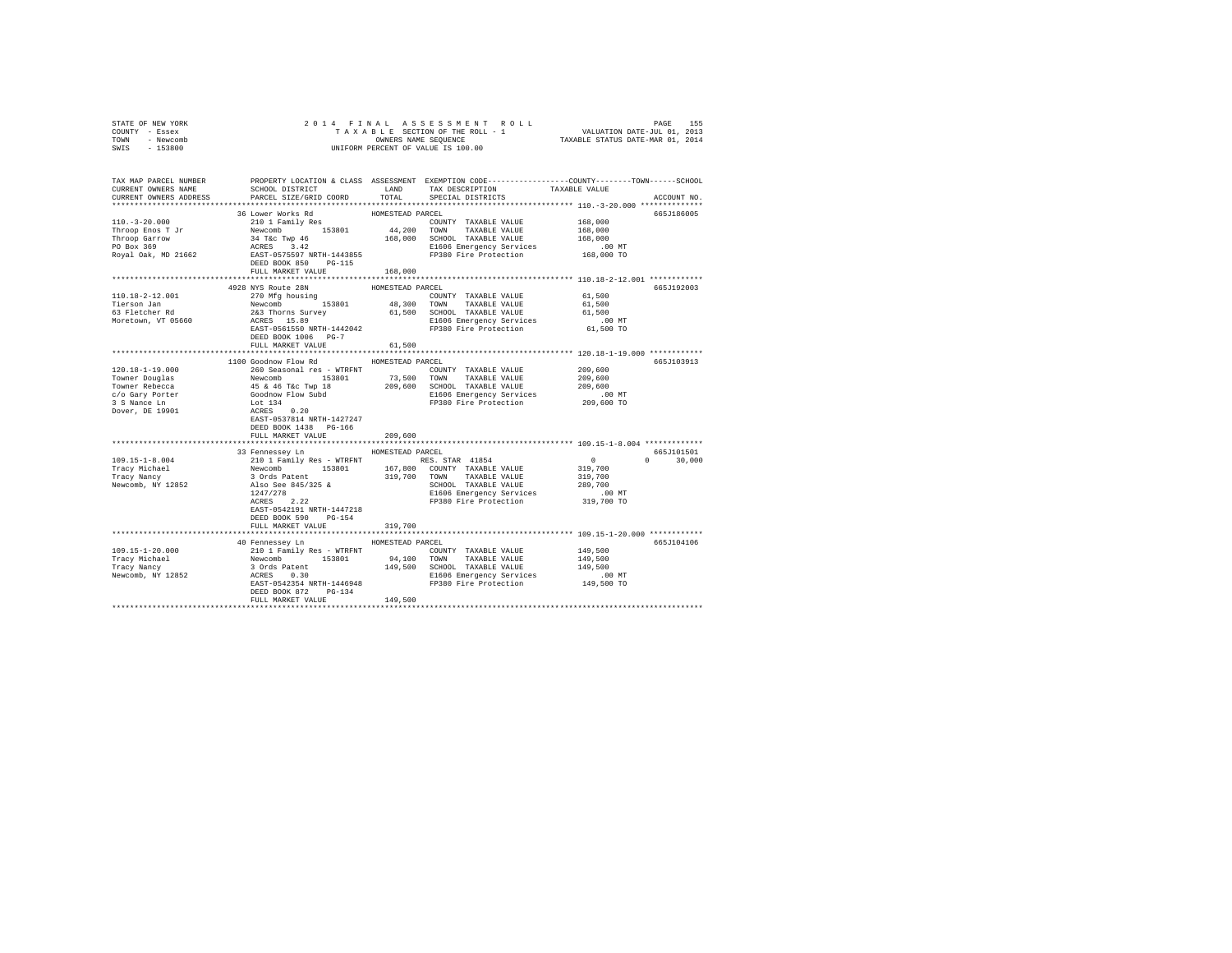| STATE OF NEW YORK<br>COUNTY - Essex<br>TOWN<br>- Newcomb<br>SWIS - 153800                                       |                                                                                                                                                                                                                                                                                   |                                        | 2014 FINAL ASSESSMENT ROLL<br>TAXABLE SECTION OF THE ROLL - 1<br>OWNERS NAME SEQUENCE<br>UNIFORM PERCENT OF VALUE IS 100.00     | 156<br>PAGE<br>VALUATION DATE-JUL 01, 2013<br>TAXABLE STATUS DATE-MAR 01, 2014                                                  |  |
|-----------------------------------------------------------------------------------------------------------------|-----------------------------------------------------------------------------------------------------------------------------------------------------------------------------------------------------------------------------------------------------------------------------------|----------------------------------------|---------------------------------------------------------------------------------------------------------------------------------|---------------------------------------------------------------------------------------------------------------------------------|--|
| TAX MAP PARCEL NUMBER<br>CURRENT OWNERS NAME<br>CURRENT OWNERS ADDRESS                                          | SCHOOL DISTRICT TAND TAX DESCRIPTION<br>PARCEL SIZE/GRID COORD TOTAL                                                                                                                                                                                                              |                                        | SPECIAL DISTRICTS                                                                                                               | PROPERTY LOCATION & CLASS ASSESSMENT EXEMPTION CODE---------------COUNTY-------TOWN------SCHOOL<br>TAXABLE VALUE<br>ACCOUNT NO. |  |
| $109.15 - 1 - 37.000$<br>Tracy Michael I<br>Tracy Nancy J<br>33 Fennessy Ln<br>Newcomb, NY 12852                | 12 Owens Dr<br>210 1 Family Res<br>Newcomb 153801 28,700 TOWN TAXABLE VALUE<br>3 Richards Survey 136,200 SCHOOL TAXABLE VALUE<br>3 Richards Survey 136,200 SCHOOL TAXABLE VALUE<br>2006 EMETAGRES 1.60<br>EAST-0544522 NRTH-1446512<br>DEED BOOK 1635 PG-309<br>FULL MARKET VALUE | HOMESTEAD PARCEL<br>136,200            | COUNTY TAXABLE VALUE<br>E1606 Emergency Services<br>FP380 Fire Protection                                                       | 665J105313<br>136,200<br>136,200<br>136,200<br>$.00$ MT<br>136,200 TO                                                           |  |
| 109.15-1-21.000<br>Tracy Michael J                                                                              | 39 Fennessev Ln<br>260 Seasonal res - WTRFNT COUNTY TAXABLE VALUE<br>Newcomb 153801 105,900 TOWN TAXABLE VALUE                                                                                                                                                                    | HOMESTEAD PARCEL                       | COUNTY TAXABLE VALUE                                                                                                            | 665J100609<br>151,600<br>151,600                                                                                                |  |
| Nichols Cathy T<br>c/o James M. Tracy<br>3956 Griffin Rd<br>Syracuse, NY 13215                                  | 3 Ords Patent<br>1678/302 - L. use to<br>James M Tracy<br>ACRES<br>0.50<br>EAST-0542409 NRTH-1447120<br>DEED BOOK 1678 PG-302<br>FULL MARKET VALUE                                                                                                                                | 151,600                                | 151,600 SCHOOL TAXABLE VALUE<br>E1606 Emergency Services<br>FP380 Fire Protection                                               | 151,600<br>.00 MT<br>151,600 TO                                                                                                 |  |
|                                                                                                                 |                                                                                                                                                                                                                                                                                   |                                        |                                                                                                                                 |                                                                                                                                 |  |
| $120.14 - 1 - 11.000$<br>Trobridge Rex C<br>Trobridge Kathleen F<br>83 Brightonwood Rd<br>Glenmont, NY 12077    | 970 Goodnow Flow Rd<br>210 1 Family Res - WTRFNT<br>Newcomb 153801 104,400<br>43 T&C Twp 18<br>Goodnow Flow Subd<br>Lot 163 & 164<br>ACRES 0.47<br>EAST-0534881 NRTH-1428476<br>DEED BOOK 1019 PG-228<br>FULL MARKET VALUE                                                        | HOMESTEAD PARCEL<br>414,900            | COUNTY TAXABLE VALUE<br>TOWN TAXABLE VALUE<br>414,900 SCHOOL TAXABLE VALUE<br>E1606 Emergency Services<br>FP380 Fire Protection | 665J104504<br>414,900<br>414,900<br>414,900<br>$.00$ MT<br>414,900 TO                                                           |  |
|                                                                                                                 |                                                                                                                                                                                                                                                                                   |                                        |                                                                                                                                 |                                                                                                                                 |  |
| $120.17 - 2 - 31.000$<br>Tsan Clifford G<br>Tsan Danan M<br>6653 Hazelnut Cir<br>East Syracuse, NY 13057 Lot 76 | 51 Memory Ln<br>210 1 Family Res - WTRFNT<br>153801<br>Newcomb<br>42 T&c Twp 18<br>Goodnow Flow Subd<br>ACRES 1.96<br>EAST-0531254 NRTH-1427210<br>DEED BOOK 1748 PG-202<br>FULL MARKET VALUE                                                                                     | HOMESTEAD PARCEL<br>116,200<br>180,600 | COUNTY TAXABLE VALUE<br>TOWN TAXABLE VALUE<br>180,600 SCHOOL TAXABLE VALUE<br>E1606 Emergency Services<br>FP380 Fire Protection | 665J106309<br>180,600<br>180,600<br>180,600<br>$.00$ MT<br>180,600 TO                                                           |  |
|                                                                                                                 |                                                                                                                                                                                                                                                                                   |                                        |                                                                                                                                 |                                                                                                                                 |  |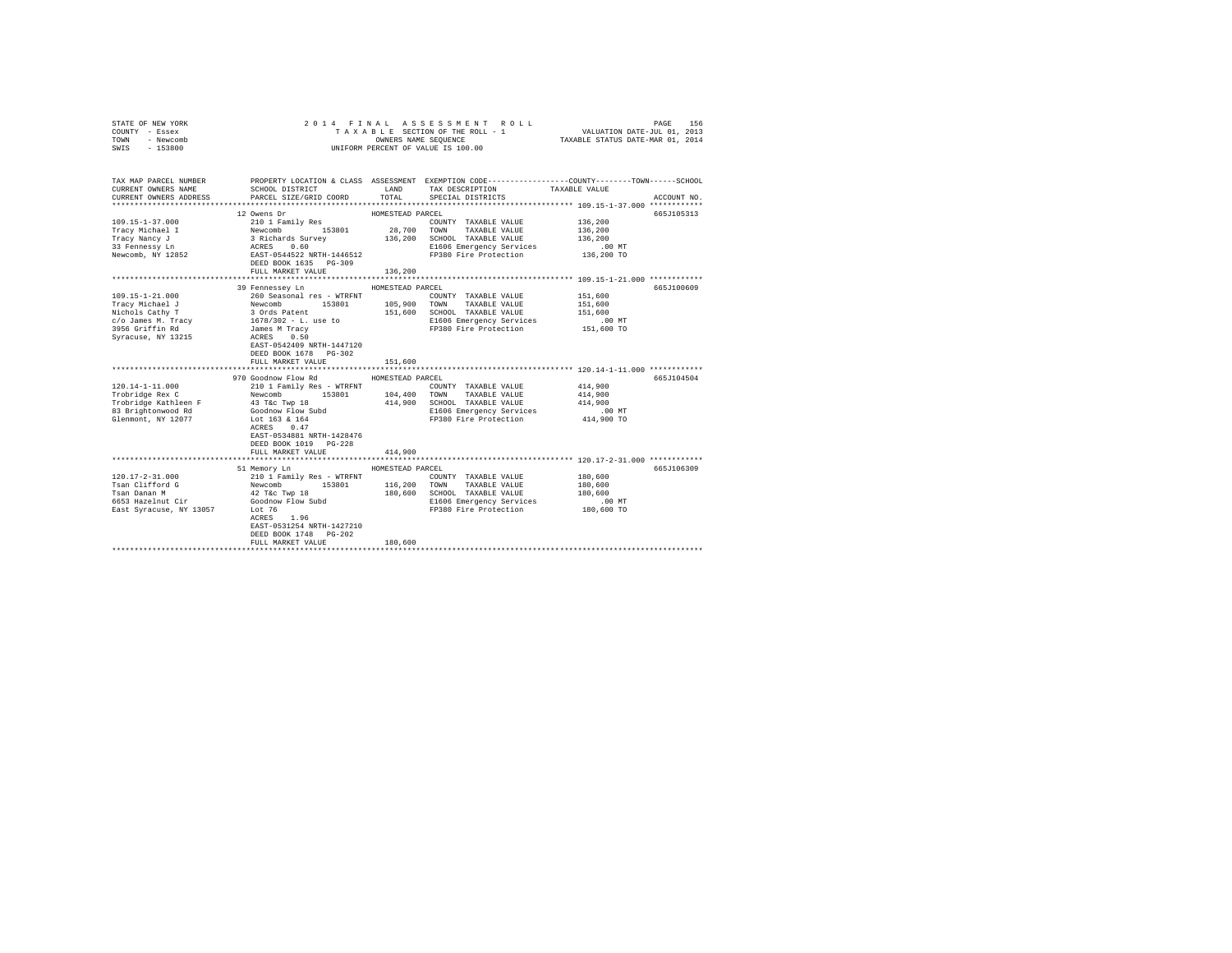| COUNTY - Essex<br>TOWN<br>- Newcomb<br>$-153800$<br>SWIS                                                                                                                                                                                                                                                                                                                                                                                                                                     |                                                                                                                                                                                                                                       |                  | UNIFORM PERCENT OF VALUE IS 100.00                                          |                    |               |
|----------------------------------------------------------------------------------------------------------------------------------------------------------------------------------------------------------------------------------------------------------------------------------------------------------------------------------------------------------------------------------------------------------------------------------------------------------------------------------------------|---------------------------------------------------------------------------------------------------------------------------------------------------------------------------------------------------------------------------------------|------------------|-----------------------------------------------------------------------------|--------------------|---------------|
| TAX MAP PARCEL NUMBER PROPERTY LOCATION & CLASS ASSESSMENT EXEMPTION CODE---------------COUNTY-------TOWN-----SCHOOL<br>CURRENT OWNERS NAME<br>CURRENT OWNERS ADDRESS PARCEL SIZE/GRID COORD TOTAL                                                                                                                                                                                                                                                                                           | SCHOOL DISTRICT TAND TAX DESCRIPTION                                                                                                                                                                                                  |                  | SPECIAL DISTRICTS                                                           | TAXABLE VALUE      | ACCOUNT NO.   |
|                                                                                                                                                                                                                                                                                                                                                                                                                                                                                              | 5332 NYS Route 28N                                                                                                                                                                                                                    | HOMESTEAD PARCEL |                                                                             |                    | 665J106803    |
| $110.13 - 2 - 5.000$                                                                                                                                                                                                                                                                                                                                                                                                                                                                         |                                                                                                                                                                                                                                       |                  |                                                                             | $0$<br>132,200     | 0 64.200      |
| 110.13-2-5.000<br>Turcotte Benoit<br>Turcotte Solange                                                                                                                                                                                                                                                                                                                                                                                                                                        |                                                                                                                                                                                                                                       |                  |                                                                             |                    |               |
| Newcomb, NY 12852                                                                                                                                                                                                                                                                                                                                                                                                                                                                            |                                                                                                                                                                                                                                       |                  |                                                                             | 132,200            |               |
|                                                                                                                                                                                                                                                                                                                                                                                                                                                                                              | 388/485<br>ACRES 1.33                                                                                                                                                                                                                 |                  | SCHOOL TAXABLE VALUE                                                        | 68,000             |               |
|                                                                                                                                                                                                                                                                                                                                                                                                                                                                                              |                                                                                                                                                                                                                                       |                  | E1606 Emergency Services<br>EAST-0552687 NRTH-1445476 FP380 Fire Protection | $.00$ MT           |               |
|                                                                                                                                                                                                                                                                                                                                                                                                                                                                                              |                                                                                                                                                                                                                                       |                  |                                                                             | 132,200 TO         |               |
|                                                                                                                                                                                                                                                                                                                                                                                                                                                                                              | DEED BOOK 1024 PG-5                                                                                                                                                                                                                   | 132,200          |                                                                             |                    |               |
|                                                                                                                                                                                                                                                                                                                                                                                                                                                                                              | FULL MARKET VALUE                                                                                                                                                                                                                     |                  |                                                                             |                    |               |
|                                                                                                                                                                                                                                                                                                                                                                                                                                                                                              | 70 Stubing Ln                                                                                                                                                                                                                         |                  |                                                                             |                    |               |
| $109.16 - 6 - 6.000$                                                                                                                                                                                                                                                                                                                                                                                                                                                                         |                                                                                                                                                                                                                                       | HOMESTEAD PARCEL |                                                                             |                    | 665Z004003    |
|                                                                                                                                                                                                                                                                                                                                                                                                                                                                                              | 210 1 Family Res - WTRFNT                                                                                                                                                                                                             |                  | COUNTY TAXABLE VALUE                                                        | 192,000            |               |
|                                                                                                                                                                                                                                                                                                                                                                                                                                                                                              |                                                                                                                                                                                                                                       |                  |                                                                             | 192,000<br>192,000 |               |
|                                                                                                                                                                                                                                                                                                                                                                                                                                                                                              |                                                                                                                                                                                                                                       |                  |                                                                             |                    |               |
| $\begin{tabular}{lcccc} \texttt{Trucotte Martin A} & \texttt{Newton} & 153801 & 112,200 & \texttt{TORM} & \texttt{TATABLE VALUE} \\ \texttt{Trucotte Cindy M} & \texttt{Tac Purchase TWP 27 RS} & 192,000 & \texttt{SCHODL TAXABLE VALUE} \\ 254\t01m4\text{red} & 7A\text{ Birch Point Subd} & 192,000 & \texttt{SEHO5 Emerency} \\ \texttt{Pottersville, NY 12860} & \texttt{ACRES} & 1.16 & \texttt{F9380 Fire Projection} \\ \end{tabular}$                                              |                                                                                                                                                                                                                                       |                  | FP380 Fire Protection 192,000 TO                                            | .00 MT             |               |
|                                                                                                                                                                                                                                                                                                                                                                                                                                                                                              | EAST-0551218 NRTH-1447953                                                                                                                                                                                                             |                  |                                                                             |                    |               |
|                                                                                                                                                                                                                                                                                                                                                                                                                                                                                              | DEED BOOK 1369 PG-252                                                                                                                                                                                                                 |                  |                                                                             |                    |               |
|                                                                                                                                                                                                                                                                                                                                                                                                                                                                                              | FULL MARKET VALUE                                                                                                                                                                                                                     | 192,000          |                                                                             |                    |               |
|                                                                                                                                                                                                                                                                                                                                                                                                                                                                                              |                                                                                                                                                                                                                                       |                  |                                                                             |                    |               |
|                                                                                                                                                                                                                                                                                                                                                                                                                                                                                              |                                                                                                                                                                                                                                       |                  |                                                                             |                    | 665Z004008    |
|                                                                                                                                                                                                                                                                                                                                                                                                                                                                                              |                                                                                                                                                                                                                                       |                  |                                                                             |                    | $0 \t 30,000$ |
|                                                                                                                                                                                                                                                                                                                                                                                                                                                                                              |                                                                                                                                                                                                                                       |                  |                                                                             |                    |               |
|                                                                                                                                                                                                                                                                                                                                                                                                                                                                                              |                                                                                                                                                                                                                                       |                  |                                                                             |                    |               |
|                                                                                                                                                                                                                                                                                                                                                                                                                                                                                              |                                                                                                                                                                                                                                       |                  |                                                                             |                    |               |
|                                                                                                                                                                                                                                                                                                                                                                                                                                                                                              |                                                                                                                                                                                                                                       |                  |                                                                             |                    |               |
| $\begin{tabular}{c c c c} \multicolumn{2}{c}{\textbf{\texttt{3}}\xspace}} & \multicolumn{2}{c}{\textbf{\texttt{3}}\xspace}} & \multicolumn{2}{c}{\textbf{\texttt{3}}\xspace}} & \multicolumn{2}{c}{\textbf{\texttt{3}}\xspace}} & \multicolumn{2}{c}{\textbf{\texttt{3}}\xspace}} & \multicolumn{2}{c}{\textbf{\texttt{3}}\xspace}} & \multicolumn{2}{c}{\textbf{\texttt{3}}\xspace}} & \multicolumn{2}{c}{\textbf{\texttt{3}}\xspace}} & \multicolumn{2}{c}{\textbf{\texttt{3}}\xspace}} &$ |                                                                                                                                                                                                                                       |                  |                                                                             |                    |               |
|                                                                                                                                                                                                                                                                                                                                                                                                                                                                                              |                                                                                                                                                                                                                                       |                  |                                                                             |                    |               |
|                                                                                                                                                                                                                                                                                                                                                                                                                                                                                              | ${\small 11\;\; Suppose\;\; In} \qquad \qquad {\small HOMESTEAD\;\; PARCEL}$                                                                                                                                                          |                  |                                                                             |                    | 665J106808    |
| 110.13-11-9.004                                                                                                                                                                                                                                                                                                                                                                                                                                                                              | 210 1 Family Res                                                                                                                                                                                                                      |                  | COUNTY TAXABLE VALUE                                                        | 264,400            |               |
|                                                                                                                                                                                                                                                                                                                                                                                                                                                                                              |                                                                                                                                                                                                                                       |                  |                                                                             |                    |               |
| Tutrone Lois J<br>72 Brookside Ave                                                                                                                                                                                                                                                                                                                                                                                                                                                           | Newcomb 153801 40,100 TOWN TAXABLE VALUE 264,400<br>Pt 30 Richards Survey 264,400 SCHOOL TAXABLE VALUE 264,400<br>RCERS 2.22 E1606 Emergency Services<br>RCERS 2.22 E1606 Emergency Services<br>PERT-0559666 RETRI-1446870 FP380 Fire |                  |                                                                             |                    |               |
| N Babylon, NY 11703                                                                                                                                                                                                                                                                                                                                                                                                                                                                          |                                                                                                                                                                                                                                       |                  |                                                                             |                    |               |
|                                                                                                                                                                                                                                                                                                                                                                                                                                                                                              |                                                                                                                                                                                                                                       |                  |                                                                             |                    |               |
|                                                                                                                                                                                                                                                                                                                                                                                                                                                                                              |                                                                                                                                                                                                                                       |                  |                                                                             |                    |               |
|                                                                                                                                                                                                                                                                                                                                                                                                                                                                                              | FULL MARKET VALUE                                                                                                                                                                                                                     | 264,400          |                                                                             |                    |               |
|                                                                                                                                                                                                                                                                                                                                                                                                                                                                                              |                                                                                                                                                                                                                                       |                  |                                                                             |                    |               |
|                                                                                                                                                                                                                                                                                                                                                                                                                                                                                              | 4759 NYS Route 28N                                                                                                                                                                                                                    | HOMESTEAD PARCEL |                                                                             |                    | 665J106815    |
| $121.7 - 1 - 10.000$                                                                                                                                                                                                                                                                                                                                                                                                                                                                         | 260 Seasonal res                                                                                                                                                                                                                      |                  | COUNTY TAXABLE VALUE                                                        | 63,000             |               |
|                                                                                                                                                                                                                                                                                                                                                                                                                                                                                              |                                                                                                                                                                                                                                       |                  |                                                                             |                    |               |
|                                                                                                                                                                                                                                                                                                                                                                                                                                                                                              |                                                                                                                                                                                                                                       |                  |                                                                             |                    |               |
|                                                                                                                                                                                                                                                                                                                                                                                                                                                                                              |                                                                                                                                                                                                                                       |                  |                                                                             |                    |               |
|                                                                                                                                                                                                                                                                                                                                                                                                                                                                                              |                                                                                                                                                                                                                                       |                  |                                                                             |                    |               |
|                                                                                                                                                                                                                                                                                                                                                                                                                                                                                              | DEED BOOK 790 PG-123                                                                                                                                                                                                                  |                  |                                                                             |                    |               |
|                                                                                                                                                                                                                                                                                                                                                                                                                                                                                              | FIILL MARKET VALUE                                                                                                                                                                                                                    | 63,000           |                                                                             |                    |               |
|                                                                                                                                                                                                                                                                                                                                                                                                                                                                                              |                                                                                                                                                                                                                                       |                  |                                                                             |                    |               |

STATE OF NEW YORK 2014 FINAL ASSESSMENT ROLL PAGE 157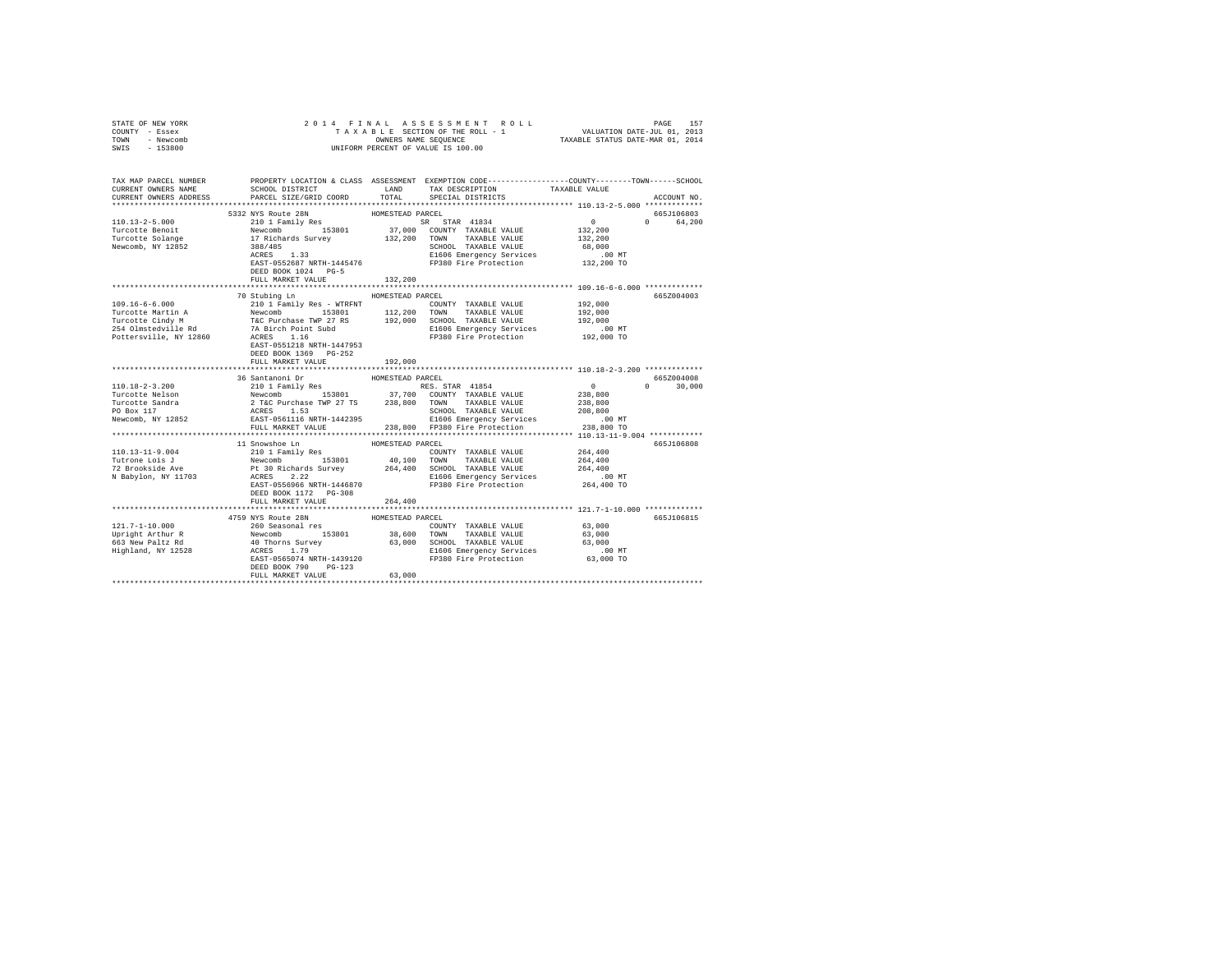| COUNTY - Essex<br>TOWN - Newcomb<br>SWIS - 153800 | T A X A B L E SECTION OF THE ROLL -<br>ONNERE NAMERS NAME SEQUENCE<br>UNIFORM PERCENT OF VALUE IS 100.00                                                                                                                                                                                                                                                                                                                                                                                                                                                                           |                            |                                                            |                                                                                                                                    |
|---------------------------------------------------|------------------------------------------------------------------------------------------------------------------------------------------------------------------------------------------------------------------------------------------------------------------------------------------------------------------------------------------------------------------------------------------------------------------------------------------------------------------------------------------------------------------------------------------------------------------------------------|----------------------------|------------------------------------------------------------|------------------------------------------------------------------------------------------------------------------------------------|
|                                                   |                                                                                                                                                                                                                                                                                                                                                                                                                                                                                                                                                                                    |                            |                                                            | TAX MAP PARCEL NUMBER PROPERTY LOCATION & CLASS ASSESSMENT EXEMPTION CODE--------------COUNTY-------TOWN-----SCHOOL<br>ACCOUNT NO. |
|                                                   | 4757 NYS Route 28N<br>DEED BOOK 1395 PG-40<br>FULL MARKET VALUE                                                                                                                                                                                                                                                                                                                                                                                                                                                                                                                    | HOMESTEAD PARCEL<br>85,300 |                                                            | 665J105413                                                                                                                         |
|                                                   | NYS Route 28N<br>DEED BOOK 1756 PG-238<br>FULL MARKET VALUE 100,800                                                                                                                                                                                                                                                                                                                                                                                                                                                                                                                | HOMESTEAD PARCEL           | COUNTY TAXABLE VALUE 100,800<br>TOWN TAXABLE VALUE 100,800 | 665Z014005                                                                                                                         |
|                                                   |                                                                                                                                                                                                                                                                                                                                                                                                                                                                                                                                                                                    |                            |                                                            |                                                                                                                                    |
|                                                   | 46 Pine Tree Rd MOMESTEAD PARCEL<br>$\begin{tabular}{cccccccc} $109.15-1-26.000$ & $210$1 Fami1y Reg & $3901$ & $200$ & $101$ & $101$ & $101$ & $101$ & $101$ & $101$ & $101$ & $101$ & $101$ & $101$ & $101$ & $101$ & $101$ & $101$ & $101$ & $101$ & $101$ & $101$ & $101$ & $101$ & $101$ & $101$ & $101$ & $101$ & $101$ & $101$ & $101$ & $101$ &$<br>EAST-0543130 NRTH-1445976<br>DEED BOOK 1748 PG-252                                                                                                                                                                     |                            |                                                            | 665J101002                                                                                                                         |
|                                                   | FULL MARKET VALUE                                                                                                                                                                                                                                                                                                                                                                                                                                                                                                                                                                  | 95,800                     |                                                            |                                                                                                                                    |
|                                                   | 934 Goodnow Flow Rd<br>$[120.14-1-2.000] \begin{minipage}{0.9\textwidth} \begin{minipage}{0.9\textwidth} \begin{minipage}{0.9\textwidth} \begin{minipage}{0.9\textwidth} \begin{minipage}{0.9\textwidth} \begin{minipage}{0.9\textwidth} \begin{minipage}{0.9\textwidth} \begin{minipage}{0.9\textwidth} \begin{minipage}{0.9\textwidth} \begin{minipage}{0.9\textwidth} \begin{minipage}{0.9\textwidth} \begin{minipage}{0.9\textwidth} \begin{minipage}{0.9\textwidth} \begin{minipage}{0.9\textwidth} \begin{minipage}{0$<br>EAST-0534049 NRTH-1428791<br>DEED BOOK 1628 PG-244 | HOMESTEAD PARCEL           |                                                            | 665J106709                                                                                                                         |
|                                                   | FULL MARKET VALUE                                                                                                                                                                                                                                                                                                                                                                                                                                                                                                                                                                  | 140,300                    |                                                            |                                                                                                                                    |
|                                                   | 225 Woodys Rd MOMESTEAD PARCEL<br>EAST-0528808 NRTH-1428831<br>DEED BOOK 464 PG-197<br>FULL MARKET VALUE                                                                                                                                                                                                                                                                                                                                                                                                                                                                           | 135,500                    |                                                            | 665J106909                                                                                                                         |
|                                                   |                                                                                                                                                                                                                                                                                                                                                                                                                                                                                                                                                                                    |                            |                                                            |                                                                                                                                    |

STATE OF NEW YORK 2 0 1 4 F I N A L A S S E S S M E N T R O L L PAGE 158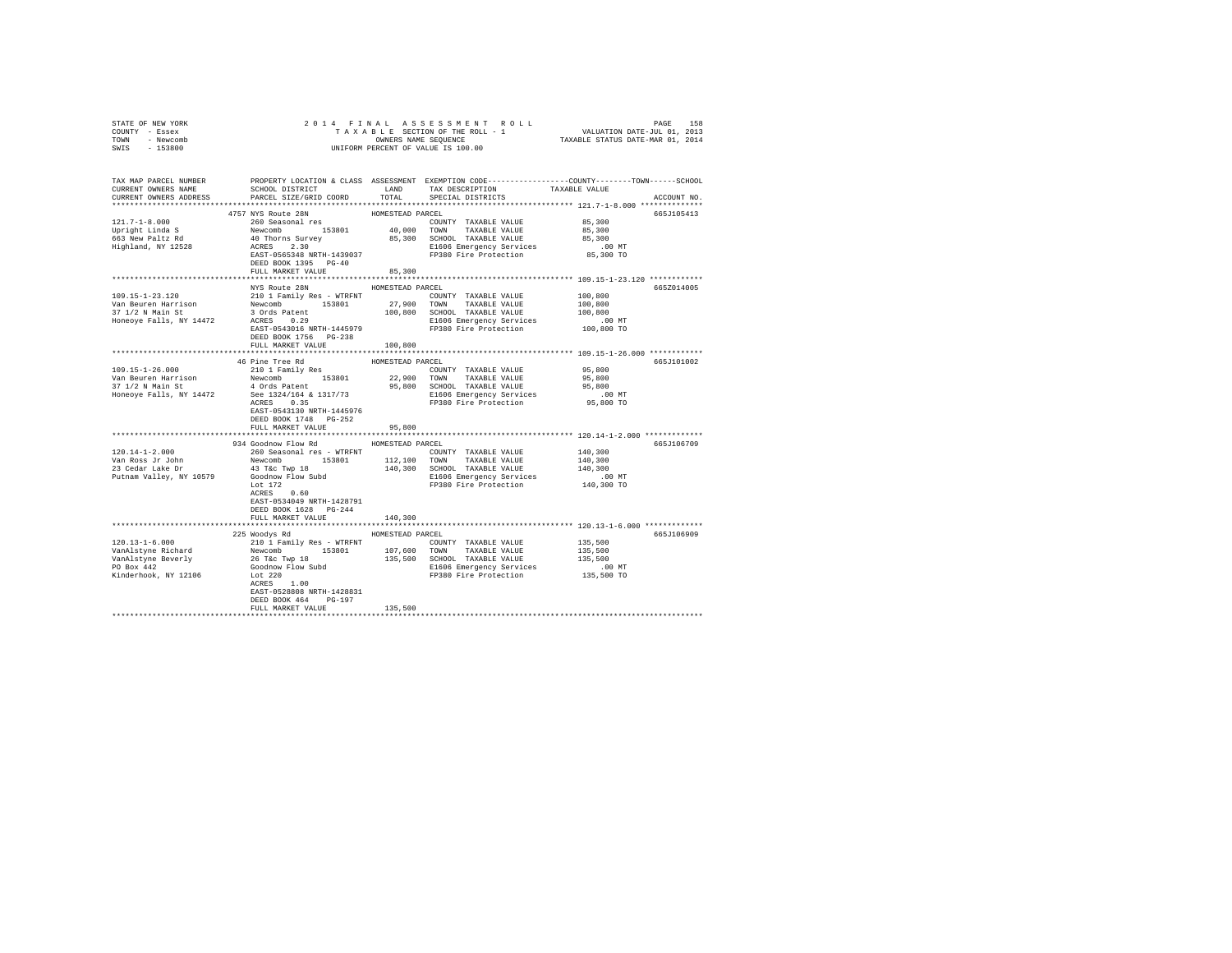| STATE OF NEW YORK<br>COUNTY - Essex<br>- Newcomb<br>TOWN<br>SWIS - 153800                                                                                                                                                                                                                                                                                                                                        | T A X A B L E SECTION OF THE ROLL - 1<br>OWNERS NAME SPONERS NAME SEQUENCE<br>UNIFORM PERCENT OF VALUE IS 100.00 | 2014 FINAL ASSESSMENT ROLL<br>TAXABLE SECTION OF THE ROLL - 1 VALUATION DATE-JUL 01, 2013<br>OWNERS NAME SEQUENCE TAXABLE STATUS DATE-MAR 01, 2014 | 159<br>PAGE |
|------------------------------------------------------------------------------------------------------------------------------------------------------------------------------------------------------------------------------------------------------------------------------------------------------------------------------------------------------------------------------------------------------------------|------------------------------------------------------------------------------------------------------------------|----------------------------------------------------------------------------------------------------------------------------------------------------|-------------|
|                                                                                                                                                                                                                                                                                                                                                                                                                  |                                                                                                                  |                                                                                                                                                    |             |
| TAX MAP PARCEL NUMBER PROPERTY LOCATION & CLASS ASSESSMENT EXEMPTION CODE--------------COUNTY-------TOWN------SCHOOL                                                                                                                                                                                                                                                                                             |                                                                                                                  |                                                                                                                                                    |             |
| CURRENT OWNERS NAME                SCHOOL DISTRICT                   LAND       TAX DESCRIPTION                TAXABLE VALUE                                                                                                                                                                                                                                                                                     |                                                                                                                  |                                                                                                                                                    |             |
| $\texttt{CURERINT}\hspace{0.05in}\texttt{OWERS}\hspace{0.05in} \texttt{PARGEL}\hspace{0.05in} \texttt{SIZE/GRID}\hspace{0.05in} \texttt{COORD}\hspace{1.5in} \texttt{TOTAL}\hspace{0.05in} \texttt{SPECTAL}\hspace{0.05in} \texttt{DISTRICTS}\hspace{1.5in} \texttt{WATE}\hspace{0.05in} \texttt{NCTA}\hspace{0.05in} \texttt{ACCOUNT}\hspace{0.05in} \texttt{NO}\hspace{0.05in} \texttt{NOTA}\hspace{0.05in} \$ |                                                                                                                  |                                                                                                                                                    |             |
|                                                                                                                                                                                                                                                                                                                                                                                                                  |                                                                                                                  |                                                                                                                                                    |             |
|                                                                                                                                                                                                                                                                                                                                                                                                                  | NYS Route 28N MON-HOMESTEAD PARCEL                                                                               |                                                                                                                                                    | 665J178508  |
| 109.15-1-11.001                                                                                                                                                                                                                                                                                                                                                                                                  | 311 Res vac land                                                                                                 | COUNTY TAXABLE VALUE 1,400                                                                                                                         |             |
| $\verb VanAuken Edna M  \qquad \qquad \verb Newcomb  \qquad \qquad 153801 \qquad \qquad 1,400 \qquad \text{TOWN} \qquad \text{TXABLE VALUE} \qquad \qquad 1,400$                                                                                                                                                                                                                                                 |                                                                                                                  |                                                                                                                                                    |             |
| 5614 NYS Rte 28N 3 Richards 3 (1,400 SCHOOL TAXABLE VALUE 1,400                                                                                                                                                                                                                                                                                                                                                  |                                                                                                                  |                                                                                                                                                    |             |
|                                                                                                                                                                                                                                                                                                                                                                                                                  |                                                                                                                  | E1606 Emergency Services .00 MT                                                                                                                    |             |
| Newcomb, NY 12852 EAST-0545642 NRTH-1446855 FP380 Fire Protection 1,400 TO                                                                                                                                                                                                                                                                                                                                       |                                                                                                                  |                                                                                                                                                    |             |
|                                                                                                                                                                                                                                                                                                                                                                                                                  | DEED BOOK 878 PG-305                                                                                             |                                                                                                                                                    |             |
|                                                                                                                                                                                                                                                                                                                                                                                                                  | FULL MARKET VALUE 1,400                                                                                          |                                                                                                                                                    |             |
|                                                                                                                                                                                                                                                                                                                                                                                                                  |                                                                                                                  |                                                                                                                                                    |             |
|                                                                                                                                                                                                                                                                                                                                                                                                                  | 5614 NYS Route 28N HOMESTEAD PARCEL                                                                              |                                                                                                                                                    |             |
| $109.16 - 1 - 3.059$                                                                                                                                                                                                                                                                                                                                                                                             |                                                                                                                  |                                                                                                                                                    |             |
| VanAuken Edna M                     Newcomb         153801          37,300 COUNTY TAXABLE VALUE              118,800                                                                                                                                                                                                                                                                                             |                                                                                                                  |                                                                                                                                                    |             |
| 5614 NYS Rte 28N 3 Richard Survey 118,800 TOWN                                                                                                                                                                                                                                                                                                                                                                   |                                                                                                                  | TAXABLE VALUE 118,800                                                                                                                              |             |
| PO Box 142                                                                                                                                                                                                                                                                                                                                                                                                       | ACRES 1.40                                                                                                       | SCHOOL TAXABLE VALUE 54,600                                                                                                                        |             |
| Newcomb, NY 12852 CAST-0546218 NRTH-1446880 E1606 Emergency Services .00 MT                                                                                                                                                                                                                                                                                                                                      |                                                                                                                  |                                                                                                                                                    |             |
|                                                                                                                                                                                                                                                                                                                                                                                                                  | DEED BOOK 938 PG-344                                                                                             | FP380 Fire Protection 118,800 TO                                                                                                                   |             |
|                                                                                                                                                                                                                                                                                                                                                                                                                  |                                                                                                                  |                                                                                                                                                    |             |

|                                                                                             | FULL MARKET VALUE                                                                                                                                                                                     | 118,800                                                                                                                                                                                                                                                                         |                                                          |
|---------------------------------------------------------------------------------------------|-------------------------------------------------------------------------------------------------------------------------------------------------------------------------------------------------------|---------------------------------------------------------------------------------------------------------------------------------------------------------------------------------------------------------------------------------------------------------------------------------|----------------------------------------------------------|
|                                                                                             |                                                                                                                                                                                                       |                                                                                                                                                                                                                                                                                 |                                                          |
| $120.14 - 1 - 16.000$<br>Vasak Albert<br>Vasak Clara<br>PO Box 144<br>Warrensburg, NY 12885 | 1000 Goodnow Flow Rd MOMESTEAD PARCEL<br>260 Seasonal res - WTRFNT<br>Goodnow Flow Subd<br>Lot 158                                                                                                    | COUNTY TAXABLE VALUE<br>Newcomb 153801 128,600 TOWN TAXABLE VALUE<br>43 T&C Twp 18 			 159,000 		 SCHOOL TAXABLE VALUE<br>E1606 Emergency Services .00 MT<br>FP380 Fire Protection 159,000 TO                                                                                   | 665.T100203<br>159,000<br>159,000<br>159,000             |
|                                                                                             | ACRES 0.70<br>EAST-0535561 NRTH-1428179<br>DEED BOOK 1238 PG-97<br>FULL MARKET VALUE 159,000                                                                                                          |                                                                                                                                                                                                                                                                                 |                                                          |
|                                                                                             | 5579 NYS Route 28N HOMESTEAD PARCEL                                                                                                                                                                   |                                                                                                                                                                                                                                                                                 | 665J103808                                               |
|                                                                                             | 109.16-5-12.100 210 1 Family Res<br>FULL MARKET VALUE 79,700                                                                                                                                          | RES. STAR 41854<br>Vaughn Ezekial S               Newcomb         153801         39,300   COUNTY TAXABLE VALUE             79,700<br>Newcomb, NY 12852 696960 NRTH-1447026 E1606 Emergency Services 60 MT<br>DEED BOOK 1375 PG-175 FP380 Fire Protection 79,700 TO              | $\mathbf{0}$<br>30,000<br>$\Omega$<br>79,700<br>49,700   |
| 26E Beacon St<br>Glens Falls, NY 12801                                                      | 1344 Goodnow Flow Rd MOMESTEAD PARCEL<br>Vincent Susan M $46$ T&c Twp 18<br>Goodnow Flow Subd<br>Lot 38 1.2Ac<br>ACRES 1.20<br>EAST-0535047 NRTH-1426829<br>DEED BOOK 1046 PG-74<br>FULL MARKET VALUE | 120.18-2-11.000  210 1 Family Res - WTRFNT  COUNTY TAXABLE VALUE<br>Vincent Michael A                  Newcomb         153801        106,100   TOWN    TAXABLE VALUE<br>202,000 SCHOOL TAXABLE VALUE<br>E1606 Emergency Services<br>FP380 Fire Protection 202,000 TO<br>202,000 | 665.T101111<br>202,000<br>202,000<br>202,000<br>$.00$ MT |
|                                                                                             |                                                                                                                                                                                                       |                                                                                                                                                                                                                                                                                 |                                                          |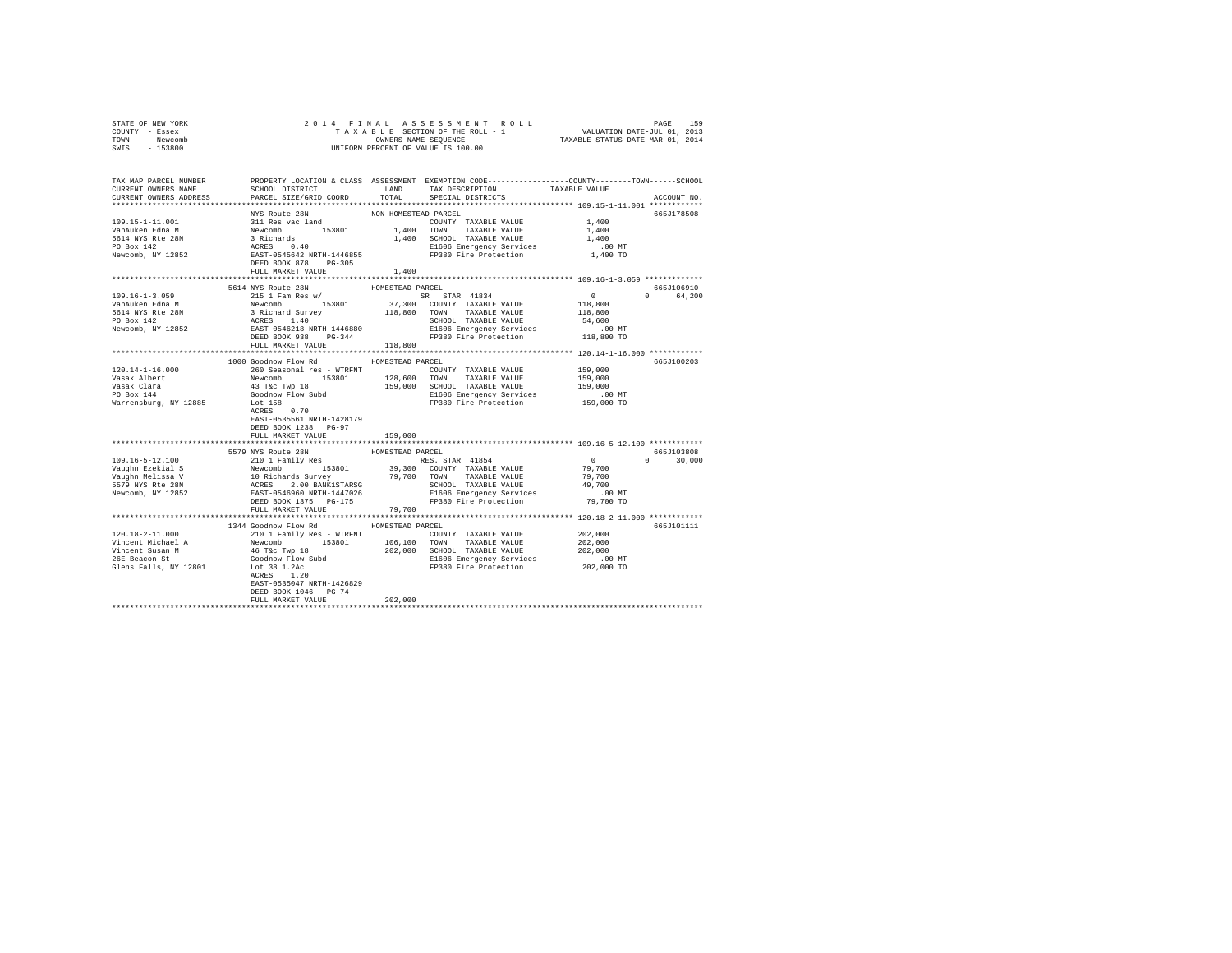| STATE OF NEW YORK<br>COUNTY - Essex<br>TOWN - Newcomb<br>SWIS - 153800                                                                                                      |                                                                                                                                                                                                                                                                                                                                                                                                                           |                                                 | 2014 FINAL ASSESSMENT ROLL PRESSURE TRAXABLE STATISHTS TO TAXABLE STATISHTS ON THE SECTION ONE TRAXABLE STATISHTS AND TRAXABLE STATISHTS AND DATE-TUL 01, 2013                                                      |                                                                                                                |                                                          |
|-----------------------------------------------------------------------------------------------------------------------------------------------------------------------------|---------------------------------------------------------------------------------------------------------------------------------------------------------------------------------------------------------------------------------------------------------------------------------------------------------------------------------------------------------------------------------------------------------------------------|-------------------------------------------------|---------------------------------------------------------------------------------------------------------------------------------------------------------------------------------------------------------------------|----------------------------------------------------------------------------------------------------------------|----------------------------------------------------------|
| TAX MAP PARCEL NUMBER PROPERTY LOCATION & CLASS ASSESSMENT EXEMPTION CODE---------------COUNTY-------TOWN------SCHOOL<br>CURRENT OWNERS NAME<br>CURRENT OWNERS ADDRESS      | SCHOOL DISTRICT<br>PARCEL SIZE/GRID COORD                                                                                                                                                                                                                                                                                                                                                                                 | TOTAL                                           | LAND TAX DESCRIPTION<br>SPECIAL DISTRICTS                                                                                                                                                                           | TAXABLE VALUE                                                                                                  | ACCOUNT NO.                                              |
|                                                                                                                                                                             |                                                                                                                                                                                                                                                                                                                                                                                                                           |                                                 |                                                                                                                                                                                                                     |                                                                                                                |                                                          |
| 110.13-9-24.000<br>Vroman Carol T<br>Vroman Carol I<br>Vroman David C<br>c/o Timothy D Vroman<br>6268 Benbrooke Way<br>Acworth, GA 30101                                    | 5224 NYS Route 28N<br>240 Rural res<br>Newcomb 153801 55,200 TOWN TAXABLE VALUE<br>Pt 19 Richards Survey 141,200 SCHOOL TAXABLE VALUE<br>Newcomb 153801<br>L Use H Tummins 1129/21 &<br>Carol Vroman 1258/261<br>ACRES 24.20                                                                                                                                                                                              | HOMESTEAD PARCEL                                | COUNTY TAXABLE VALUE<br>E1606 Emergency Services<br>FP380 Fire Protection                                                                                                                                           | 141,200<br>141,200<br>141,200<br>$.00$ MT<br>141,200 TO                                                        | 665J106801                                               |
|                                                                                                                                                                             | EAST-0555409 NRTH-1444210<br>DEED BOOK 1258 PG-261<br>FULL MARKET VALUE                                                                                                                                                                                                                                                                                                                                                   | 141,200                                         |                                                                                                                                                                                                                     |                                                                                                                |                                                          |
|                                                                                                                                                                             |                                                                                                                                                                                                                                                                                                                                                                                                                           |                                                 |                                                                                                                                                                                                                     | *********************** 120.18-1-13.000 ************                                                           |                                                          |
| $120.18 - 1 - 13.000$<br>Wahlberg Wendy L<br>1074 Goodnow Flow Rd<br>Newcomb, NY 12852<br>$110.17 - 2 - 46.000$<br>Walion Adam J Jr<br>1229 4th Ave<br>Watervliet, NY 12189 | 1074 Goodnow Flow Rd<br>46 T&c Twp 18<br>Goodnow Flow Subd<br>Lot $140$<br>ACRES 0.47<br>EAST-0537238 NRTH-1427492<br>DEED BOOK 1416 PG-28<br>FULL MARKET VALUE<br>66 Chaisson Rd<br>260 Seasonal res<br>Newcomb 153801<br>Pt 18 Richards Survey 73,500 SCHOOL TAXABLE VALUE<br>Life Use Donald Phillips 81606 Emergency Services<br>Lot C Map $1843$<br>ACRES 1.50<br>EAST-0554210 NRTH-1443398<br>DEED BOOK 1376 PG-185 | HOMESTEAD PARCEL<br>213,500<br>HOMESTEAD PARCEL | COUNTY TAXABLE VALUE<br>213,500 SCHOOL TAXABLE VALUE<br>E1606 Emergency Services<br>FP380 Fire Protection<br>COUNTY TAXABLE VALUE<br>37,600 TOWN TAXABLE VALUE<br>E1606 Emergency Services<br>FP380 Fire Protection | 213,500<br>213,500<br>213,500<br>.00 MT<br>213,500 TO<br>73,500<br>73,500<br>73,500<br>$.00$ MT<br>$73,500$ TO | 665J104010<br>665J105604                                 |
|                                                                                                                                                                             | FULL MARKET VALUE                                                                                                                                                                                                                                                                                                                                                                                                         | 73,500                                          |                                                                                                                                                                                                                     |                                                                                                                |                                                          |
|                                                                                                                                                                             |                                                                                                                                                                                                                                                                                                                                                                                                                           |                                                 |                                                                                                                                                                                                                     |                                                                                                                |                                                          |
| $120.17 - 2 - 44.000$<br>Walsh Garland R Jr<br>1426 Goodnow Flow Rd<br>Newcomb, NY 12852                                                                                    | 1426 Goodnow Flow Rd<br>210 1 Family Res - WTRFNT<br>Newcomb 153801<br>42 T&c Twp 18<br>Goodnow Flow Subd<br>Lot 59<br>ACRES 1.09<br>EAST-0532950 NRTH-1426833<br>DEED BOOK 1632    PG-257<br>FULL MARKET VALUE                                                                                                                                                                                                           | HOMESTEAD PARCEL<br>164,600                     | VET COM C 41132<br>112,200 VET COM T 41133<br>164,600 SR STAR 41834<br>COUNTY TAXABLE VALUE<br>TOWN TAXABLE VALUE<br>SCHOOL TAXABLE VALUE<br>E1606 Emergency Services<br>Phase History Services                     | 25,000<br>$\mathbf{0}$<br>$0 \t 0 \t 64,200$<br>139,600<br>123,450<br>100,400<br>$.00$ MT<br>164,600 TO        | 665J106110<br>$\sim$ 0<br>$\sim$ 0<br>41,150<br>$\Omega$ |
|                                                                                                                                                                             |                                                                                                                                                                                                                                                                                                                                                                                                                           |                                                 |                                                                                                                                                                                                                     |                                                                                                                |                                                          |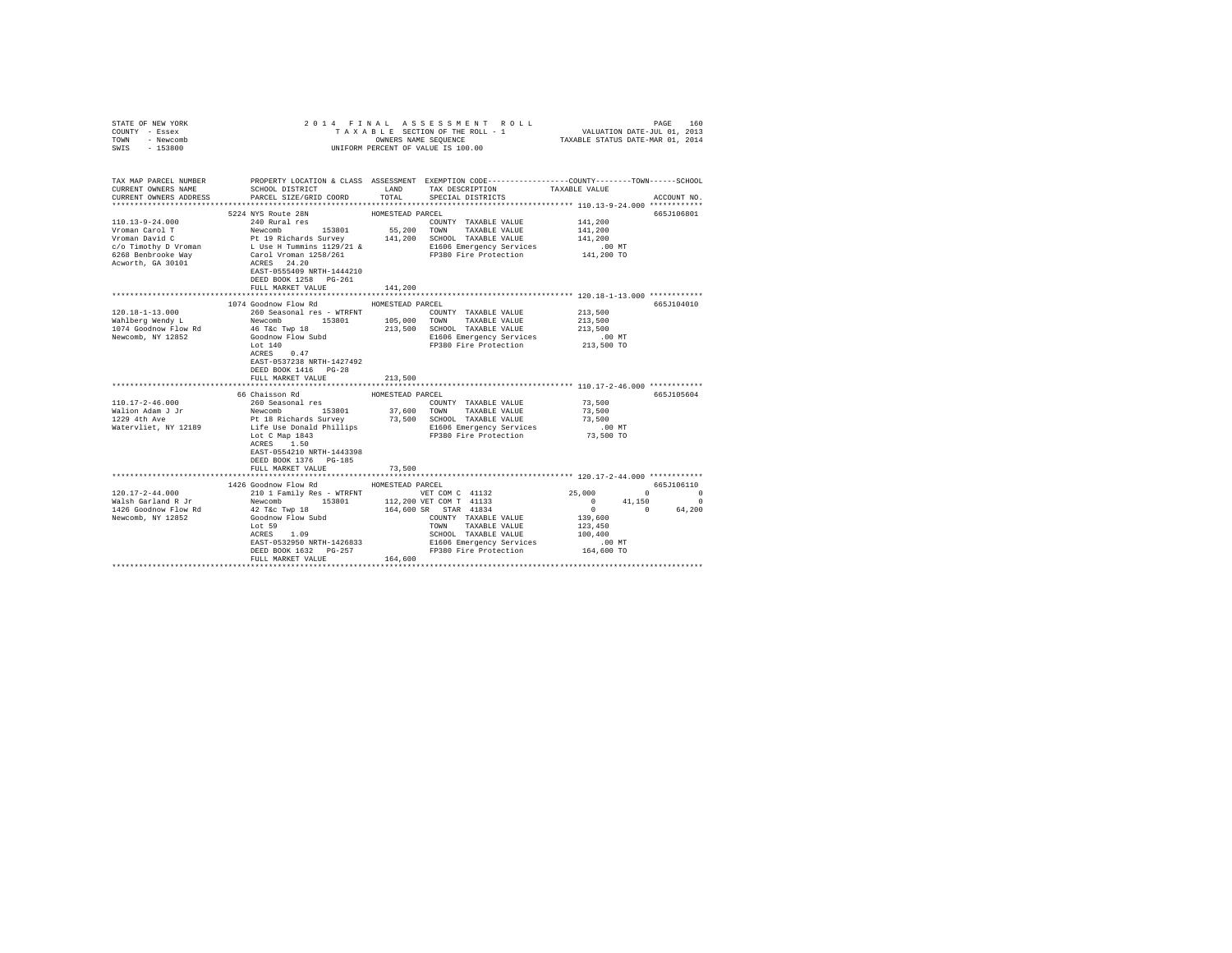| STATE OF NEW YORK<br>COUNTY - Essex<br>TOWN - Newcomb |                                                                                                                                                                                                                                                                                                               |                  |                   |             |
|-------------------------------------------------------|---------------------------------------------------------------------------------------------------------------------------------------------------------------------------------------------------------------------------------------------------------------------------------------------------------------|------------------|-------------------|-------------|
| SWIS - 153800                                         |                                                                                                                                                                                                                                                                                                               |                  |                   |             |
|                                                       | TAX MAP PARCEL NUMBER     PROPERTY LOCATION & CLASS ASSESSMENT EXEMPTION CODE---------------COUNTY-------TOWN------SCHOOL<br>CURRENT OWNERS NAME     SCHOOL DISTRICT     LAND   TAX DESCRIPTION     TAXABLE VALUE                                                                                             |                  |                   |             |
| CURRENT OWNERS ADDRESS                                | PARCEL SIZE/GRID COORD                                                                                                                                                                                                                                                                                        | TOTAL            | SPECIAL DISTRICTS | ACCOUNT NO. |
|                                                       |                                                                                                                                                                                                                                                                                                               |                  |                   |             |
|                                                       | 12 Goodnow Flow Rd<br>$\begin{tabular}{cccccccc} $109.15-3-7.000$ & $14.0000$ & $14.0000$ & $14.0000$ & $14.0000$ & $14.0000$ & $14.0000$ & $14.0000$ & $14.0000$ & $14.0000$ & $14.0000$ & $14.0000$ & $14.0000$ & $14.0000$ & $14.0000$ & $14.0000$ & $14.0000$ & $14.0000$ & $14.0000$ & $14.0000$ & $14.$ | HOMESTEAD PARCEL |                   | 665J101204  |
|                                                       |                                                                                                                                                                                                                                                                                                               |                  |                   |             |
|                                                       |                                                                                                                                                                                                                                                                                                               |                  |                   |             |
|                                                       |                                                                                                                                                                                                                                                                                                               |                  |                   |             |
|                                                       |                                                                                                                                                                                                                                                                                                               |                  |                   |             |
|                                                       |                                                                                                                                                                                                                                                                                                               |                  |                   |             |
|                                                       |                                                                                                                                                                                                                                                                                                               |                  |                   |             |
|                                                       |                                                                                                                                                                                                                                                                                                               |                  |                   |             |
|                                                       | 13 Sanford In HOMESTEAD PARCEL 100 COUNTY TAXABLE VALUE 100 0001<br>14 Sanford In HOMESTEAD PARCEL 100 COUNTY TAXABLE VALUE 90,600 0<br>Walsh Tamara Revoomb 153801 27,000 COUNTY TAXABLE VALUE 90,600 0<br>Sociolow Flow Rd Pt 5&6                                                                           |                  |                   |             |
|                                                       |                                                                                                                                                                                                                                                                                                               |                  |                   |             |
|                                                       |                                                                                                                                                                                                                                                                                                               |                  |                   |             |
|                                                       |                                                                                                                                                                                                                                                                                                               |                  |                   |             |
|                                                       |                                                                                                                                                                                                                                                                                                               |                  |                   |             |
|                                                       |                                                                                                                                                                                                                                                                                                               |                  |                   |             |
|                                                       |                                                                                                                                                                                                                                                                                                               |                  |                   |             |
|                                                       |                                                                                                                                                                                                                                                                                                               |                  |                   |             |
|                                                       |                                                                                                                                                                                                                                                                                                               |                  |                   |             |
|                                                       |                                                                                                                                                                                                                                                                                                               |                  |                   | 665Z001004  |
|                                                       |                                                                                                                                                                                                                                                                                                               |                  |                   |             |
|                                                       |                                                                                                                                                                                                                                                                                                               |                  |                   |             |
|                                                       |                                                                                                                                                                                                                                                                                                               |                  |                   |             |
|                                                       |                                                                                                                                                                                                                                                                                                               |                  |                   |             |
|                                                       |                                                                                                                                                                                                                                                                                                               |                  |                   |             |
|                                                       |                                                                                                                                                                                                                                                                                                               |                  |                   |             |
|                                                       |                                                                                                                                                                                                                                                                                                               | HOMESTEAD PARCEL |                   | 665J100810  |
|                                                       | 2 Spring St                                                                                                                                                                                                                                                                                                   |                  |                   | 0 64,200    |
|                                                       |                                                                                                                                                                                                                                                                                                               |                  |                   |             |
|                                                       |                                                                                                                                                                                                                                                                                                               |                  |                   |             |
|                                                       |                                                                                                                                                                                                                                                                                                               |                  |                   |             |
|                                                       |                                                                                                                                                                                                                                                                                                               |                  |                   |             |
|                                                       |                                                                                                                                                                                                                                                                                                               |                  |                   |             |
|                                                       | FULL MARKET VALUE                                                                                                                                                                                                                                                                                             | 85,000           |                   |             |
|                                                       | 9 Dillon Rd                                                                                                                                                                                                                                                                                                   | HOMESTEAD PARCEL |                   | 665J107011  |
|                                                       |                                                                                                                                                                                                                                                                                                               |                  |                   |             |
|                                                       |                                                                                                                                                                                                                                                                                                               |                  |                   |             |
|                                                       |                                                                                                                                                                                                                                                                                                               |                  |                   |             |
|                                                       |                                                                                                                                                                                                                                                                                                               |                  |                   |             |
|                                                       |                                                                                                                                                                                                                                                                                                               |                  |                   |             |
|                                                       |                                                                                                                                                                                                                                                                                                               |                  |                   |             |
|                                                       | DEED BOOK 1536 PG-87                                                                                                                                                                                                                                                                                          |                  |                   |             |
|                                                       | FULL MARKET VALUE                                                                                                                                                                                                                                                                                             | 216,400          |                   |             |
|                                                       |                                                                                                                                                                                                                                                                                                               |                  |                   |             |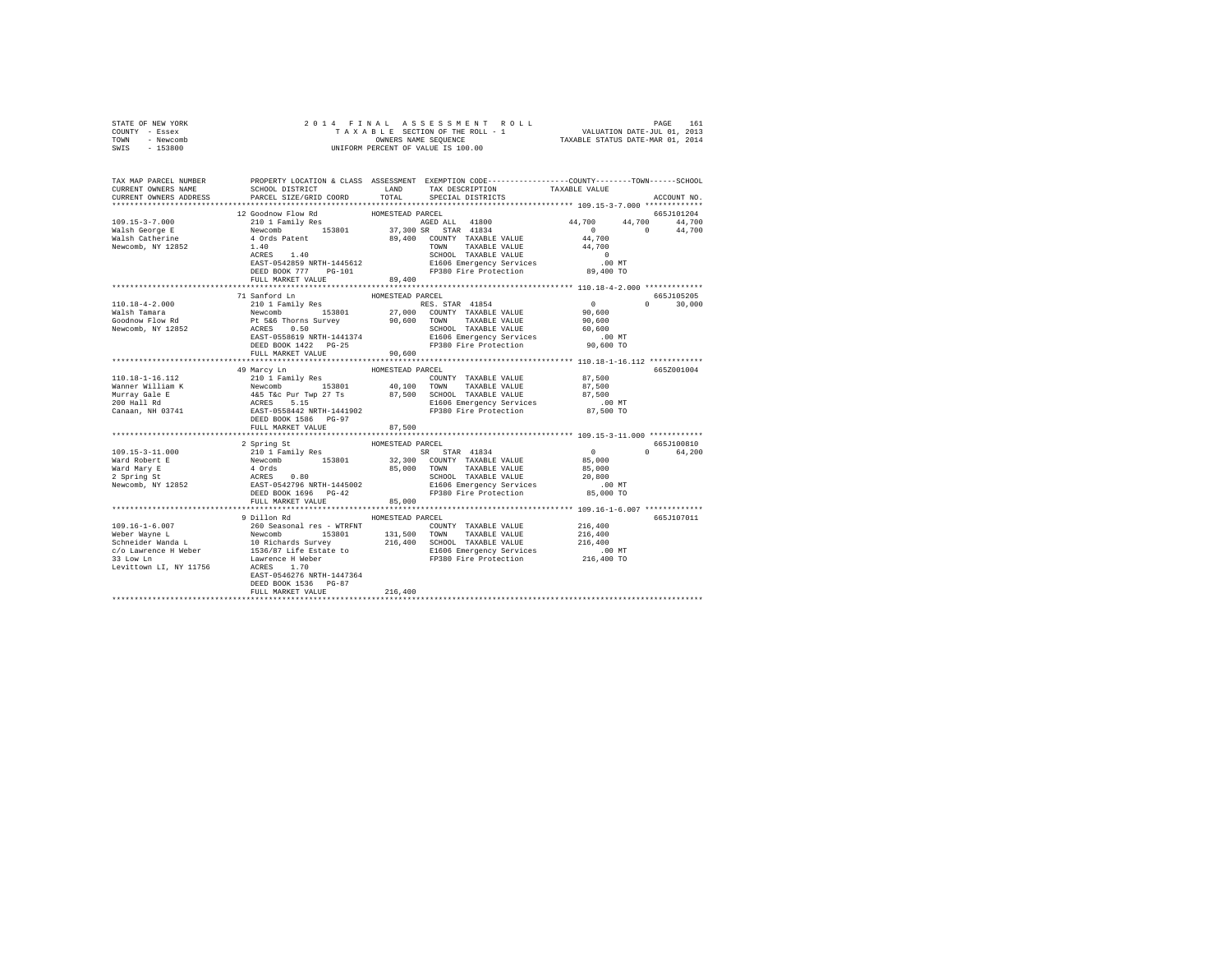| STATE OF NEW YORK                                                                                                    |                                     |                      |                                                                                                                                                             |           |             |
|----------------------------------------------------------------------------------------------------------------------|-------------------------------------|----------------------|-------------------------------------------------------------------------------------------------------------------------------------------------------------|-----------|-------------|
| COUNTY - Essex                                                                                                       |                                     |                      | 2014 FINAL ASSESSMENT ROLL PAGE 162<br>TAXABLE SECTION OF THE ROLL - 1 VALUATION DATE-JUL 01, 2013<br>OWNERS NAME SEQUENCE TAXABLE STATUS DATE-MAR 01, 2014 |           |             |
| TOWN - Newcomb                                                                                                       |                                     |                      |                                                                                                                                                             |           |             |
| SWIS - 153800                                                                                                        |                                     |                      |                                                                                                                                                             |           |             |
|                                                                                                                      |                                     |                      |                                                                                                                                                             |           |             |
|                                                                                                                      |                                     |                      |                                                                                                                                                             |           |             |
| TAX MAP PARCEL NUMBER PROPERTY LOCATION & CLASS ASSESSMENT EXEMPTION CODE--------------COUNTY-------TOWN------SCHOOL |                                     |                      |                                                                                                                                                             |           |             |
| CURRENT OWNERS NAME                                                                                                  |                                     |                      | SCHOOL DISTRICT                         LAND        TAX DESCRIPTION                   TAXABLE VALUE                                                         |           |             |
| CURRENT OWNERS ADDRESS                                                                                               | PARCEL SIZE/GRID COORD              | TOTAL                | SPECIAL DISTRICTS                                                                                                                                           |           | ACCOUNT NO. |
|                                                                                                                      |                                     |                      |                                                                                                                                                             |           |             |
|                                                                                                                      | 29 Island View Ln                   | HOMESTEAD PARCEL     |                                                                                                                                                             |           | 665J105709  |
| 119.16-1-27.000                                                                                                      | 210 1 Family Res - WTRFNT           |                      | COUNTY TAXABLE VALUE 174,700                                                                                                                                |           |             |
|                                                                                                                      |                                     |                      |                                                                                                                                                             | 174,700   |             |
| Weintraub Karen<br>1 Fox Hunt Rd                                                                                     |                                     |                      |                                                                                                                                                             | 174,700   |             |
| Ringoes, NJ 08551                                                                                                    |                                     |                      |                                                                                                                                                             |           |             |
|                                                                                                                      |                                     |                      | E1606 Emergency Services 6.00 MT<br>FP380 Fire Protection 174,700 TO                                                                                        |           |             |
|                                                                                                                      |                                     |                      |                                                                                                                                                             |           |             |
|                                                                                                                      | EAST-0527644 NRTH-1428839           |                      |                                                                                                                                                             |           |             |
|                                                                                                                      | DEED BOOK 1717 PG-1                 |                      |                                                                                                                                                             |           |             |
|                                                                                                                      | FULL MARKET VALUE                   | 174,700              |                                                                                                                                                             |           |             |
|                                                                                                                      |                                     |                      |                                                                                                                                                             |           |             |
|                                                                                                                      | NYS Route 28N                       | NON-HOMESTEAD PARCEL |                                                                                                                                                             |           | 665J107012  |
|                                                                                                                      |                                     |                      |                                                                                                                                                             |           |             |
|                                                                                                                      |                                     |                      |                                                                                                                                                             |           |             |
|                                                                                                                      |                                     |                      |                                                                                                                                                             |           |             |
|                                                                                                                      |                                     |                      |                                                                                                                                                             |           |             |
|                                                                                                                      |                                     |                      |                                                                                                                                                             |           |             |
|                                                                                                                      |                                     |                      |                                                                                                                                                             |           |             |
|                                                                                                                      |                                     |                      |                                                                                                                                                             |           |             |
|                                                                                                                      | FULL MARKET VALUE                   | 27,900               |                                                                                                                                                             |           |             |
|                                                                                                                      |                                     |                      |                                                                                                                                                             |           |             |
|                                                                                                                      | Lake Harris Rd MON-HOMESTEAD PARCEL |                      |                                                                                                                                                             |           | 665J100305  |
|                                                                                                                      |                                     |                      |                                                                                                                                                             |           |             |
|                                                                                                                      |                                     |                      |                                                                                                                                                             |           |             |
|                                                                                                                      |                                     |                      |                                                                                                                                                             |           |             |
|                                                                                                                      |                                     |                      |                                                                                                                                                             | $.00$ MT  |             |
|                                                                                                                      |                                     |                      |                                                                                                                                                             | 52,600 TO |             |
|                                                                                                                      | DEED BOOK 986 PG-76                 |                      |                                                                                                                                                             |           |             |
|                                                                                                                      | FULL MARKET VALUE 52,600            |                      |                                                                                                                                                             |           |             |
|                                                                                                                      |                                     |                      |                                                                                                                                                             |           |             |
|                                                                                                                      | Lake Harris Rd NON-HOMESTEAD PARCEL |                      |                                                                                                                                                             |           | 665J100304  |
|                                                                                                                      |                                     |                      |                                                                                                                                                             | 52,700    |             |
|                                                                                                                      |                                     |                      |                                                                                                                                                             |           |             |
|                                                                                                                      |                                     |                      |                                                                                                                                                             |           |             |
|                                                                                                                      |                                     |                      |                                                                                                                                                             |           |             |
|                                                                                                                      |                                     |                      |                                                                                                                                                             |           |             |
|                                                                                                                      | DEED BOOK 986 PG-76                 |                      |                                                                                                                                                             |           |             |
|                                                                                                                      | FULL MARKET VALUE                   | 52,700               |                                                                                                                                                             |           |             |
|                                                                                                                      |                                     |                      |                                                                                                                                                             |           |             |
|                                                                                                                      | 35 Muskrat Ln                       | HOMESTEAD PARCEL     |                                                                                                                                                             |           | 665J103905  |
|                                                                                                                      |                                     |                      |                                                                                                                                                             |           |             |
|                                                                                                                      |                                     |                      |                                                                                                                                                             |           |             |
|                                                                                                                      |                                     |                      |                                                                                                                                                             |           |             |
|                                                                                                                      |                                     |                      |                                                                                                                                                             |           |             |
|                                                                                                                      |                                     |                      |                                                                                                                                                             |           |             |
|                                                                                                                      | ACRES 1.50                          |                      |                                                                                                                                                             |           |             |
|                                                                                                                      | EAST-0527649 NRTH-1427279           |                      |                                                                                                                                                             |           |             |
|                                                                                                                      | DEED BOOK 1605 PG-138               |                      |                                                                                                                                                             |           |             |
|                                                                                                                      | FULL MARKET VALUE                   | 216,900              |                                                                                                                                                             |           |             |
|                                                                                                                      |                                     |                      |                                                                                                                                                             |           |             |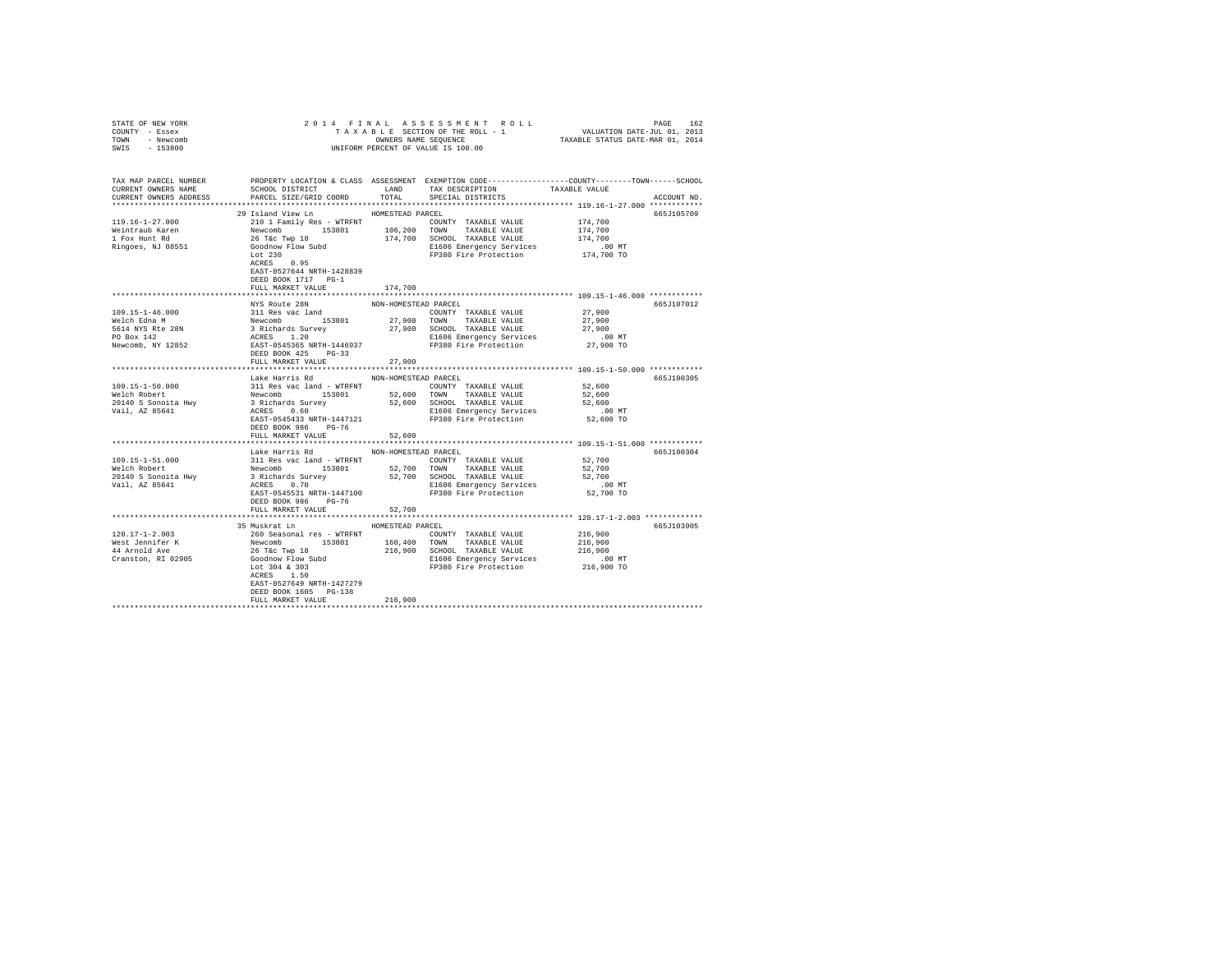| STATE OF NEW YORK                                  |                                                                                                                                                                                                                                                                                                                                                                                                                               |                  |                             |                       |                    |
|----------------------------------------------------|-------------------------------------------------------------------------------------------------------------------------------------------------------------------------------------------------------------------------------------------------------------------------------------------------------------------------------------------------------------------------------------------------------------------------------|------------------|-----------------------------|-----------------------|--------------------|
| COUNTY - Essex                                     |                                                                                                                                                                                                                                                                                                                                                                                                                               |                  |                             |                       |                    |
| TOWN - Newcomb                                     |                                                                                                                                                                                                                                                                                                                                                                                                                               |                  |                             |                       |                    |
| SWIS - 153800                                      |                                                                                                                                                                                                                                                                                                                                                                                                                               |                  |                             |                       |                    |
|                                                    |                                                                                                                                                                                                                                                                                                                                                                                                                               |                  |                             |                       |                    |
|                                                    |                                                                                                                                                                                                                                                                                                                                                                                                                               |                  |                             |                       |                    |
|                                                    | TAX MAP PARCEL NUMBER THE PROPERTY LOCATION & CLASS ASSESSMENT EXEMPTION CODE--------------COUNTY-------TOWN------SCHOOL                                                                                                                                                                                                                                                                                                      |                  |                             |                       |                    |
| CURRENT OWNERS NAME                                | SCHOOL DISTRICT                                                                                                                                                                                                                                                                                                                                                                                                               | LAND             | TAX DESCRIPTION             | TAXABLE VALUE         |                    |
| CURRENT OWNERS ADDRESS                             | PARCEL SIZE/GRID COORD                                                                                                                                                                                                                                                                                                                                                                                                        | TOTAL            | SPECIAL DISTRICTS           |                       | ACCOUNT NO.        |
|                                                    |                                                                                                                                                                                                                                                                                                                                                                                                                               |                  |                             |                       |                    |
|                                                    |                                                                                                                                                                                                                                                                                                                                                                                                                               | HOMESTEAD PARCEL |                             |                       | 665L106712         |
| 109.15-5-4.000                                     | 5669 NYS Route 28N<br>210 1 Family Res                                                                                                                                                                                                                                                                                                                                                                                        |                  | COUNTY TAXABLE VALUE 92,900 |                       |                    |
| West Michael J                                     |                                                                                                                                                                                                                                                                                                                                                                                                                               |                  |                             | 92,900                |                    |
|                                                    |                                                                                                                                                                                                                                                                                                                                                                                                                               |                  |                             | 92,900                |                    |
| 847 Sunny Hill Rd<br>Freehold, NY 12431            |                                                                                                                                                                                                                                                                                                                                                                                                                               |                  |                             |                       |                    |
|                                                    | ACRES 0.41 E1606 Emergency Services<br>EAST-0544937 NRTH-1446253 FP380 Fire Protection                                                                                                                                                                                                                                                                                                                                        |                  |                             | 00 MT.<br>92,900 TO   |                    |
|                                                    |                                                                                                                                                                                                                                                                                                                                                                                                                               |                  |                             |                       |                    |
|                                                    | DEED BOOK 1652 PG-235                                                                                                                                                                                                                                                                                                                                                                                                         |                  |                             |                       |                    |
|                                                    | FULL MARKET VALUE                                                                                                                                                                                                                                                                                                                                                                                                             | 92,900           |                             |                       |                    |
|                                                    | 1838 Goodnow Flow Rd MOMESTEAD PARCEL                                                                                                                                                                                                                                                                                                                                                                                         |                  |                             |                       | 665J183001         |
| $119.20 - 3 - 9.002$                               | 260 Seasonal res - WTRFNT                                                                                                                                                                                                                                                                                                                                                                                                     |                  | COUNTY TAXABLE VALUE        | 138,100               |                    |
|                                                    |                                                                                                                                                                                                                                                                                                                                                                                                                               |                  |                             | 138,100               |                    |
|                                                    |                                                                                                                                                                                                                                                                                                                                                                                                                               |                  |                             |                       |                    |
|                                                    |                                                                                                                                                                                                                                                                                                                                                                                                                               |                  |                             | 138,100               |                    |
|                                                    |                                                                                                                                                                                                                                                                                                                                                                                                                               |                  |                             | .00 MT                |                    |
|                                                    | $\begin{tabular}{l c c c c c c c c} \hline \multicolumn{3}{c}{\textbf{4.00cm}} & \multicolumn{3}{c}{\textbf{4.00cm}} & \multicolumn{3}{c}{\textbf{4.00cm}} & \multicolumn{3}{c}{\textbf{4.00cm}} & \multicolumn{3}{c}{\textbf{5.00cm}} & \multicolumn{3}{c}{\textbf{6.00cm}} & \multicolumn{3}{c}{\textbf{7.00cm}} & \multicolumn{3}{c}{\textbf{7.00cm}} & \multicolumn{3}{c}{\textbf{7.00cm}} & \multicolumn{3}{c}{\textbf{$ |                  |                             | 138,100 TO            |                    |
|                                                    |                                                                                                                                                                                                                                                                                                                                                                                                                               |                  |                             |                       |                    |
|                                                    | EAST-0525165 NRTH-1425878                                                                                                                                                                                                                                                                                                                                                                                                     |                  |                             |                       |                    |
|                                                    | DEED BOOK 1712 PG-99                                                                                                                                                                                                                                                                                                                                                                                                          |                  |                             |                       |                    |
|                                                    | FULL MARKET VALUE                                                                                                                                                                                                                                                                                                                                                                                                             | 138,100          |                             |                       |                    |
|                                                    |                                                                                                                                                                                                                                                                                                                                                                                                                               |                  |                             |                       |                    |
|                                                    | 1108 Goodnow Flow Rd MOMESTEAD PARCEL                                                                                                                                                                                                                                                                                                                                                                                         |                  |                             |                       | 665J107106         |
| $120.18 - 1 - 21.000$                              | 260 Seasonal res - WTRFNT                                                                                                                                                                                                                                                                                                                                                                                                     |                  | COUNTY TAXABLE VALUE        | 122,800               |                    |
|                                                    |                                                                                                                                                                                                                                                                                                                                                                                                                               |                  |                             | 122,800               |                    |
|                                                    |                                                                                                                                                                                                                                                                                                                                                                                                                               |                  |                             | 122,800               |                    |
|                                                    |                                                                                                                                                                                                                                                                                                                                                                                                                               |                  | E1606 Emergency Services    | .00 MT                |                    |
|                                                    |                                                                                                                                                                                                                                                                                                                                                                                                                               |                  | FP380 Fire Protection       | 122,800 TO            |                    |
|                                                    | Lot $132$<br>ACRES 0.18                                                                                                                                                                                                                                                                                                                                                                                                       |                  |                             |                       |                    |
|                                                    | EAST-0537983 NRTH-1427142                                                                                                                                                                                                                                                                                                                                                                                                     |                  |                             |                       |                    |
|                                                    | DEED BOOK 1577 PG-53                                                                                                                                                                                                                                                                                                                                                                                                          |                  |                             |                       |                    |
|                                                    | FULL MARKET VALUE                                                                                                                                                                                                                                                                                                                                                                                                             | 122,800          |                             |                       |                    |
|                                                    |                                                                                                                                                                                                                                                                                                                                                                                                                               |                  |                             |                       |                    |
|                                                    | 140 Marcy Ln                                                                                                                                                                                                                                                                                                                                                                                                                  |                  |                             |                       | 665J103511         |
|                                                    |                                                                                                                                                                                                                                                                                                                                                                                                                               | HOMESTEAD PARCEL |                             |                       |                    |
| 110.17-2-33.000                                    |                                                                                                                                                                                                                                                                                                                                                                                                                               |                  |                             |                       | $0 \t 0 \t 30,000$ |
| White Tisha L<br>140 Marcy Ln<br>Newcomb, NY 12852 |                                                                                                                                                                                                                                                                                                                                                                                                                               |                  |                             | $81\,,\,400$          |                    |
|                                                    |                                                                                                                                                                                                                                                                                                                                                                                                                               |                  |                             | 81,400                |                    |
|                                                    |                                                                                                                                                                                                                                                                                                                                                                                                                               |                  |                             | 51,400                |                    |
|                                                    |                                                                                                                                                                                                                                                                                                                                                                                                                               |                  |                             | $.00$ MT              |                    |
|                                                    |                                                                                                                                                                                                                                                                                                                                                                                                                               |                  |                             | 81,400 TO             |                    |
|                                                    | FULL MARKET VALUE                                                                                                                                                                                                                                                                                                                                                                                                             | 81,400           |                             |                       |                    |
|                                                    |                                                                                                                                                                                                                                                                                                                                                                                                                               |                  |                             |                       |                    |
|                                                    |                                                                                                                                                                                                                                                                                                                                                                                                                               | HOMESTEAD PARCEL |                             |                       | 665J104809         |
|                                                    | 123 Griffin Rd<br>240 Rural res                                                                                                                                                                                                                                                                                                                                                                                               |                  |                             | 146,300               |                    |
|                                                    |                                                                                                                                                                                                                                                                                                                                                                                                                               |                  |                             | 146,300               |                    |
|                                                    |                                                                                                                                                                                                                                                                                                                                                                                                                               |                  |                             | 146,300               |                    |
|                                                    |                                                                                                                                                                                                                                                                                                                                                                                                                               |                  |                             |                       |                    |
|                                                    |                                                                                                                                                                                                                                                                                                                                                                                                                               |                  |                             | .00 MT.<br>146,300 TO |                    |
|                                                    | DEED BOOK 1491 PG-37                                                                                                                                                                                                                                                                                                                                                                                                          |                  |                             |                       |                    |
|                                                    | FULL MARKET VALUE                                                                                                                                                                                                                                                                                                                                                                                                             | 146,300          |                             |                       |                    |
|                                                    |                                                                                                                                                                                                                                                                                                                                                                                                                               |                  |                             |                       |                    |
|                                                    |                                                                                                                                                                                                                                                                                                                                                                                                                               |                  |                             |                       |                    |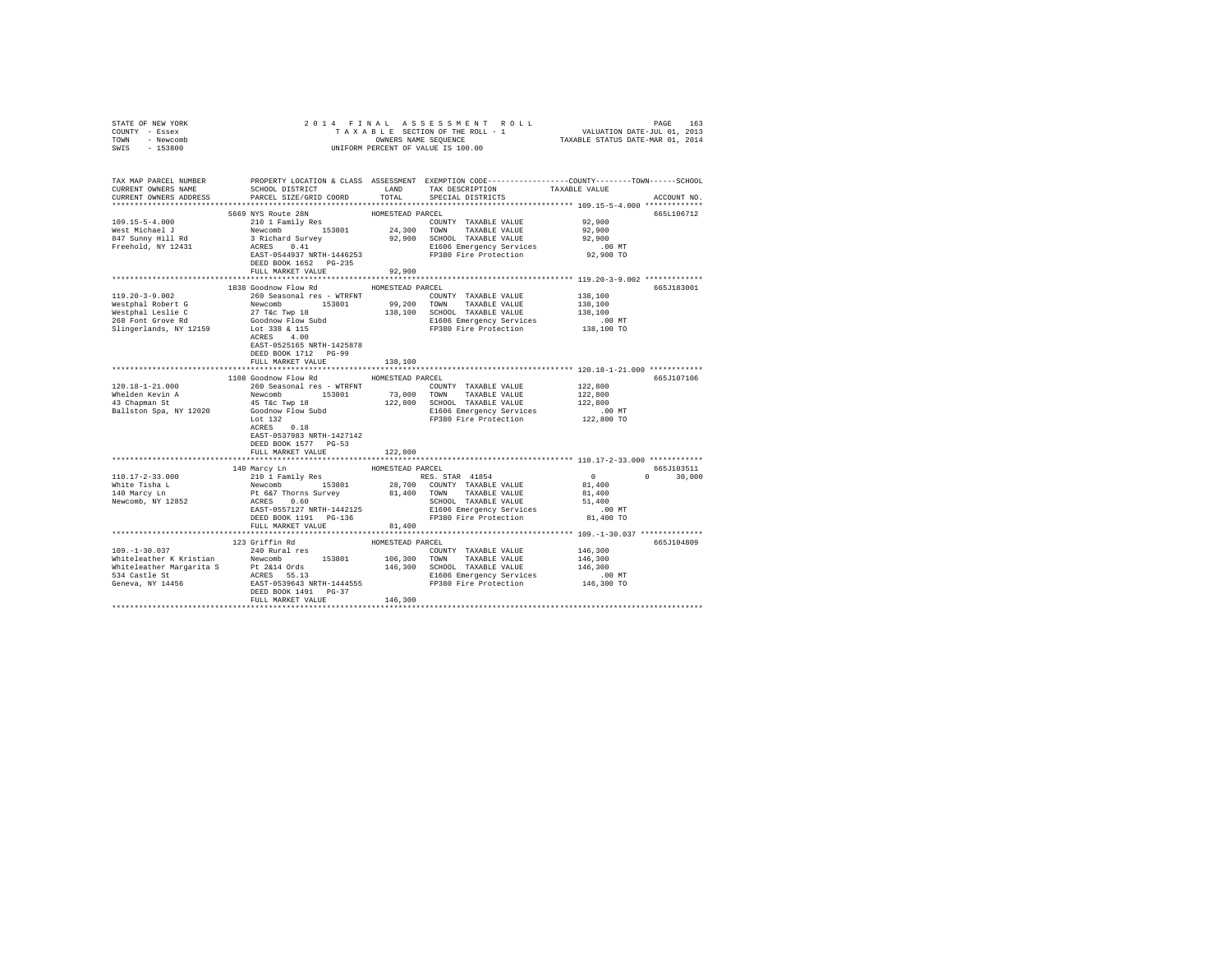| STATE OF NEW YORK<br>COUNTY - Essex<br>TOWN - Newcomb<br>SWIS - 153800                                                                                                                                                                                                                                                                  |                                                                                                                                                                                                                                                |                      | 2014 FINAL ASSESSMENT ROLL<br>UNIFORM PERCENT OF VALUE IS 100.00                                                         | PAGE 164 PINAL ASSESSMENT ROLL<br>TAXABLE SECTION OF THE ROLL - 1 VALUATION DATE-JUL 01, 2013<br>OWNERS NAME SEQUENCE TAXABLE STATUS DATE-MAR 01, 2014 |
|-----------------------------------------------------------------------------------------------------------------------------------------------------------------------------------------------------------------------------------------------------------------------------------------------------------------------------------------|------------------------------------------------------------------------------------------------------------------------------------------------------------------------------------------------------------------------------------------------|----------------------|--------------------------------------------------------------------------------------------------------------------------|--------------------------------------------------------------------------------------------------------------------------------------------------------|
| CURRENT OWNERS NAME<br>CURRENT OWNERS ADDRESS                                                                                                                                                                                                                                                                                           | PARCEL SIZE/GRID COORD                                                                                                                                                                                                                         |                      | SCHOOL DISTRICT                     LAND        TAX DESCRIPTION                 TAXABLE VALUE<br>TOTAL SPECIAL DISTRICTS | TAX MAP PARCEL NUMBER PROPERTY LOCATION & CLASS ASSESSMENT EXEMPTION CODE--------------COUNTY-------TOWN------SCHOOL<br>ACCOUNT NO.                    |
|                                                                                                                                                                                                                                                                                                                                         |                                                                                                                                                                                                                                                |                      |                                                                                                                          |                                                                                                                                                        |
|                                                                                                                                                                                                                                                                                                                                         | 104 Santanoni Dr                                                                                                                                                                                                                               | NON-HOMESTEAD PARCEL |                                                                                                                          | 665J192001                                                                                                                                             |
| 110.18-2-13.033                                                                                                                                                                                                                                                                                                                         |                                                                                                                                                                                                                                                |                      |                                                                                                                          |                                                                                                                                                        |
| Whitman Keith R                                                                                                                                                                                                                                                                                                                         |                                                                                                                                                                                                                                                |                      |                                                                                                                          |                                                                                                                                                        |
| Whitman Gail<br>4654 State St                                                                                                                                                                                                                                                                                                           |                                                                                                                                                                                                                                                |                      |                                                                                                                          |                                                                                                                                                        |
|                                                                                                                                                                                                                                                                                                                                         |                                                                                                                                                                                                                                                |                      |                                                                                                                          |                                                                                                                                                        |
| Oneida, NY 13421                                                                                                                                                                                                                                                                                                                        | 312 Vac Wimpry<br>312 Vac Wimpry<br>Newtomb 153801 37,100 TOWNT TAXABLE VALUE 46,900<br>Newtomb 153801 37,100 TOWNT TAXABLE VALUE 46,900<br>162 Thorns Survey 46,900 SCHOOL TAXABLE VALUE<br>ACRES 12.88 E1606 Emergency Services 46,900       |                      |                                                                                                                          |                                                                                                                                                        |
|                                                                                                                                                                                                                                                                                                                                         | FULL MARKET VALUE 46,900                                                                                                                                                                                                                       |                      |                                                                                                                          |                                                                                                                                                        |
|                                                                                                                                                                                                                                                                                                                                         |                                                                                                                                                                                                                                                |                      |                                                                                                                          |                                                                                                                                                        |
|                                                                                                                                                                                                                                                                                                                                         | 51 Woodys Rd                                                                                                                                                                                                                                   | HOMESTEAD PARCEL     |                                                                                                                          | 665J106502                                                                                                                                             |
|                                                                                                                                                                                                                                                                                                                                         |                                                                                                                                                                                                                                                |                      | COUNTY TAXABLE VALUE 234,900                                                                                             |                                                                                                                                                        |
|                                                                                                                                                                                                                                                                                                                                         |                                                                                                                                                                                                                                                |                      |                                                                                                                          | 234,900                                                                                                                                                |
|                                                                                                                                                                                                                                                                                                                                         |                                                                                                                                                                                                                                                |                      | 234,900 SCHOOL TAXABLE VALUE                                                                                             | 234,900                                                                                                                                                |
|                                                                                                                                                                                                                                                                                                                                         |                                                                                                                                                                                                                                                |                      | E1606 Emergency Services 6 00 MT<br>FP380 Fire Protection 234,900 TO                                                     |                                                                                                                                                        |
| $\begin{tabular}{l c c c c c c c c} \multicolumn{1}{c}{120.13-1-44.000} & \multicolumn{1}{c}{120.13-1-44.000} & \multicolumn{1}{c}{120.13-1-44.000} & \multicolumn{1}{c}{120.13-1-44.000} & \multicolumn{1}{c}{120.13-1-44.000} & \multicolumn{1}{c}{120.13-1-44.000} & \multicolumn{1}{c}{120.13-1-44.000} & \multicolumn{1}{c}{120.1$ |                                                                                                                                                                                                                                                |                      |                                                                                                                          |                                                                                                                                                        |
|                                                                                                                                                                                                                                                                                                                                         |                                                                                                                                                                                                                                                |                      |                                                                                                                          |                                                                                                                                                        |
|                                                                                                                                                                                                                                                                                                                                         | EAST-0532855 NRTH-1428975                                                                                                                                                                                                                      |                      |                                                                                                                          |                                                                                                                                                        |
|                                                                                                                                                                                                                                                                                                                                         | DEED BOOK 1730 PG-20                                                                                                                                                                                                                           |                      |                                                                                                                          |                                                                                                                                                        |
|                                                                                                                                                                                                                                                                                                                                         | FULL MARKET VALUE                                                                                                                                                                                                                              | 234,900              |                                                                                                                          |                                                                                                                                                        |
|                                                                                                                                                                                                                                                                                                                                         | 7 Black Bear Ln                                                                                                                                                                                                                                | HOMESTEAD PARCEL     |                                                                                                                          | 665J104313                                                                                                                                             |
| $120.13 - 1 - 31.000$                                                                                                                                                                                                                                                                                                                   |                                                                                                                                                                                                                                                |                      | COUNTY TAXABLE VALUE 191.900                                                                                             |                                                                                                                                                        |
|                                                                                                                                                                                                                                                                                                                                         |                                                                                                                                                                                                                                                |                      |                                                                                                                          | 191,900                                                                                                                                                |
| Williams Craig<br>Williams Allison                                                                                                                                                                                                                                                                                                      |                                                                                                                                                                                                                                                |                      |                                                                                                                          | 191,900                                                                                                                                                |
| 533 Old Kings Hwy                                                                                                                                                                                                                                                                                                                       |                                                                                                                                                                                                                                                |                      |                                                                                                                          | $.00$ MT                                                                                                                                               |
| Accord, NY 12404                                                                                                                                                                                                                                                                                                                        |                                                                                                                                                                                                                                                |                      |                                                                                                                          | 191,900 TO                                                                                                                                             |
|                                                                                                                                                                                                                                                                                                                                         | 210.1 Family Res - WTRFNT<br>210.1 Family Res - WTRFNT<br>Newcomb 153801 105,500 TOWN TAXABLE VALUE<br>42 T&C Twp 18<br>42 T&C Twp 18<br>191,900 SCHOOL TAXABLE VALUE<br>400000 Flow Subd<br>191,900 SCHOOL TAXABLE VALUE<br>E1960 Fire Protec |                      |                                                                                                                          |                                                                                                                                                        |
|                                                                                                                                                                                                                                                                                                                                         | EAST-0531223 NRTH-1428447                                                                                                                                                                                                                      |                      |                                                                                                                          |                                                                                                                                                        |
|                                                                                                                                                                                                                                                                                                                                         | DEED BOOK 1658 PG-168                                                                                                                                                                                                                          |                      |                                                                                                                          |                                                                                                                                                        |
|                                                                                                                                                                                                                                                                                                                                         | FULL MARKET VALUE                                                                                                                                                                                                                              | 191,900              |                                                                                                                          |                                                                                                                                                        |
|                                                                                                                                                                                                                                                                                                                                         |                                                                                                                                                                                                                                                |                      |                                                                                                                          |                                                                                                                                                        |
|                                                                                                                                                                                                                                                                                                                                         | Chaisson Rd                                                                                                                                                                                                                                    | NON-HOMESTEAD PARCEL |                                                                                                                          | 665J101406                                                                                                                                             |
|                                                                                                                                                                                                                                                                                                                                         |                                                                                                                                                                                                                                                |                      |                                                                                                                          | 17,800                                                                                                                                                 |
|                                                                                                                                                                                                                                                                                                                                         |                                                                                                                                                                                                                                                |                      |                                                                                                                          | 17,800                                                                                                                                                 |
|                                                                                                                                                                                                                                                                                                                                         |                                                                                                                                                                                                                                                |                      |                                                                                                                          | 17,800                                                                                                                                                 |
|                                                                                                                                                                                                                                                                                                                                         |                                                                                                                                                                                                                                                |                      | SCROOF TAARDEL TERMINE TO BUILD 100 MT<br>E1606 Emergency Services 17,800 TD<br>17,800 TO                                |                                                                                                                                                        |
|                                                                                                                                                                                                                                                                                                                                         |                                                                                                                                                                                                                                                |                      |                                                                                                                          |                                                                                                                                                        |
|                                                                                                                                                                                                                                                                                                                                         | DEED BOOK 1748 PG-142                                                                                                                                                                                                                          |                      |                                                                                                                          |                                                                                                                                                        |
|                                                                                                                                                                                                                                                                                                                                         | FULL MARKET VALUE                                                                                                                                                                                                                              | 17,800               |                                                                                                                          |                                                                                                                                                        |
|                                                                                                                                                                                                                                                                                                                                         |                                                                                                                                                                                                                                                |                      |                                                                                                                          |                                                                                                                                                        |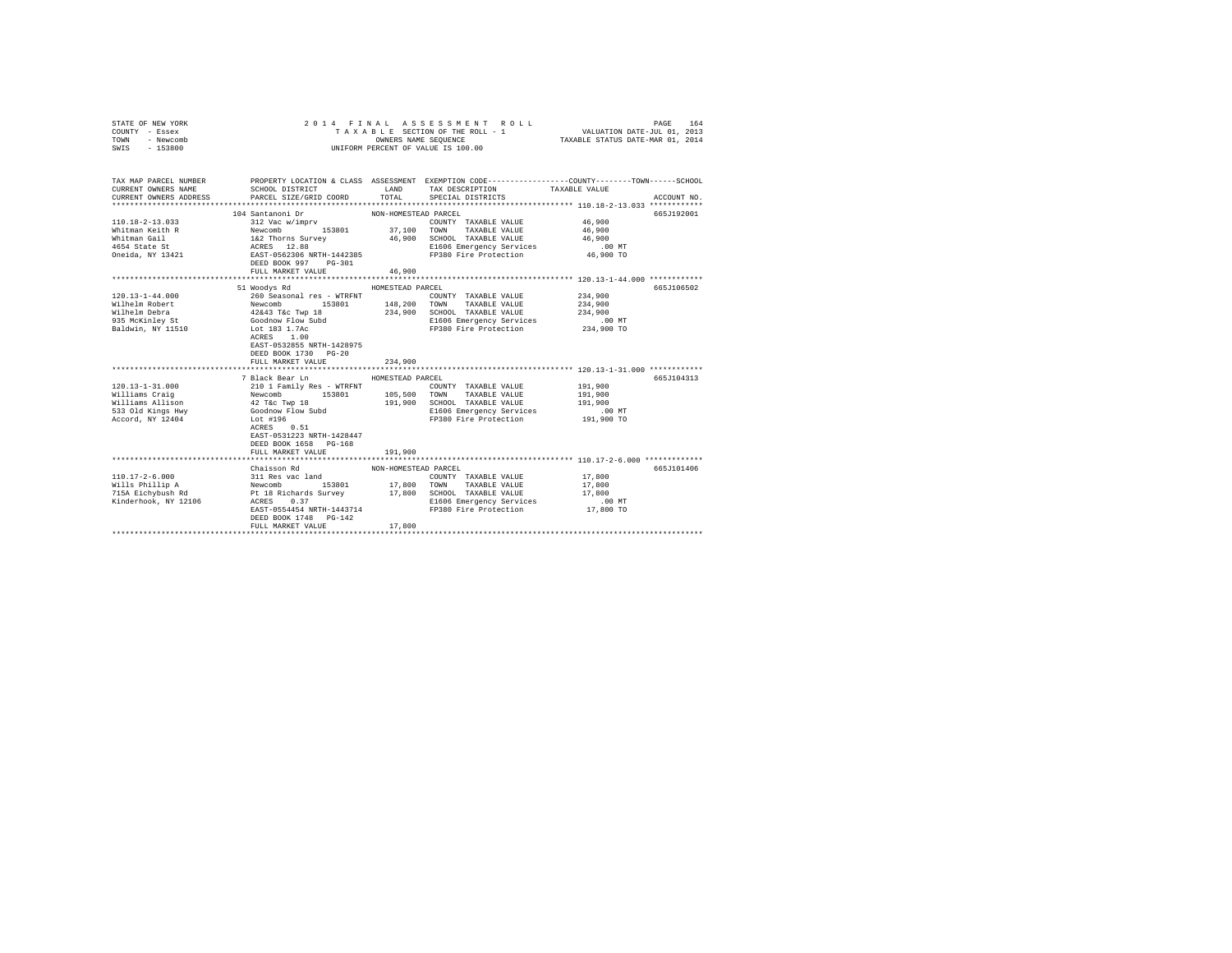| STATE OF NEW YORK                                                                                                                                                                                                                                                                                                                                                                                                                              |                           |                      |                                                                                                                                                                                                                                                                                                                                                                                                                                                                           |           |               |
|------------------------------------------------------------------------------------------------------------------------------------------------------------------------------------------------------------------------------------------------------------------------------------------------------------------------------------------------------------------------------------------------------------------------------------------------|---------------------------|----------------------|---------------------------------------------------------------------------------------------------------------------------------------------------------------------------------------------------------------------------------------------------------------------------------------------------------------------------------------------------------------------------------------------------------------------------------------------------------------------------|-----------|---------------|
| COUNTY - Essex                                                                                                                                                                                                                                                                                                                                                                                                                                 |                           |                      |                                                                                                                                                                                                                                                                                                                                                                                                                                                                           |           |               |
| TOWN - Newcomb                                                                                                                                                                                                                                                                                                                                                                                                                                 |                           |                      |                                                                                                                                                                                                                                                                                                                                                                                                                                                                           |           |               |
| SWIS - 153800                                                                                                                                                                                                                                                                                                                                                                                                                                  |                           |                      |                                                                                                                                                                                                                                                                                                                                                                                                                                                                           |           |               |
|                                                                                                                                                                                                                                                                                                                                                                                                                                                |                           |                      |                                                                                                                                                                                                                                                                                                                                                                                                                                                                           |           |               |
|                                                                                                                                                                                                                                                                                                                                                                                                                                                |                           |                      |                                                                                                                                                                                                                                                                                                                                                                                                                                                                           |           |               |
|                                                                                                                                                                                                                                                                                                                                                                                                                                                |                           |                      |                                                                                                                                                                                                                                                                                                                                                                                                                                                                           |           |               |
| TAX MAP PARCEL NUMBER PROPERTY LOCATION & CLASS ASSESSMENT EXEMPTION CODE----------------COUNTY-------TOWN-----SCHOOL<br>CURRENT OWNERS NAME                                                                                                                                                                                                                                                                                                   |                           |                      | SCHOOL DISTRICT                         LAND         TAX DESCRIPTION                  TAXABLE VALUE                                                                                                                                                                                                                                                                                                                                                                       |           |               |
| CURRENT OWNERS ADDRESS                                                                                                                                                                                                                                                                                                                                                                                                                         |                           | TOTAL                | SPECIAL DISTRICTS                                                                                                                                                                                                                                                                                                                                                                                                                                                         |           | ACCOUNT NO.   |
|                                                                                                                                                                                                                                                                                                                                                                                                                                                | PARCEL SIZE/GRID COORD    |                      |                                                                                                                                                                                                                                                                                                                                                                                                                                                                           |           |               |
|                                                                                                                                                                                                                                                                                                                                                                                                                                                |                           |                      |                                                                                                                                                                                                                                                                                                                                                                                                                                                                           |           |               |
|                                                                                                                                                                                                                                                                                                                                                                                                                                                |                           |                      |                                                                                                                                                                                                                                                                                                                                                                                                                                                                           |           | 665J180003    |
|                                                                                                                                                                                                                                                                                                                                                                                                                                                |                           |                      |                                                                                                                                                                                                                                                                                                                                                                                                                                                                           |           | $0 \t 30,000$ |
|                                                                                                                                                                                                                                                                                                                                                                                                                                                |                           |                      |                                                                                                                                                                                                                                                                                                                                                                                                                                                                           |           |               |
|                                                                                                                                                                                                                                                                                                                                                                                                                                                |                           |                      |                                                                                                                                                                                                                                                                                                                                                                                                                                                                           |           |               |
|                                                                                                                                                                                                                                                                                                                                                                                                                                                |                           |                      |                                                                                                                                                                                                                                                                                                                                                                                                                                                                           |           |               |
|                                                                                                                                                                                                                                                                                                                                                                                                                                                |                           |                      |                                                                                                                                                                                                                                                                                                                                                                                                                                                                           |           |               |
|                                                                                                                                                                                                                                                                                                                                                                                                                                                |                           |                      |                                                                                                                                                                                                                                                                                                                                                                                                                                                                           |           |               |
|                                                                                                                                                                                                                                                                                                                                                                                                                                                |                           |                      |                                                                                                                                                                                                                                                                                                                                                                                                                                                                           |           |               |
|                                                                                                                                                                                                                                                                                                                                                                                                                                                | FULL MARKET VALUE         | 263,700              |                                                                                                                                                                                                                                                                                                                                                                                                                                                                           |           |               |
|                                                                                                                                                                                                                                                                                                                                                                                                                                                |                           |                      |                                                                                                                                                                                                                                                                                                                                                                                                                                                                           |           |               |
| 110.13-9-5.000<br>MISS Campsite Rd<br>Minisour Parks (110.17 and 12.2,900 TOWN TAXABLE VALUE<br>210.1 Factback and 153801<br>22,900 TOWN TAXABLE VALUE<br>23,400 SCMES (19 Richards Survey 13,400 SCMES DESS)<br>22,900 TOWN TAXABLE VALUE                                                                                                                                                                                                     |                           |                      |                                                                                                                                                                                                                                                                                                                                                                                                                                                                           |           | 665J107112    |
|                                                                                                                                                                                                                                                                                                                                                                                                                                                |                           |                      | $\begin{tabular}{lllllll} \multicolumn{2}{l}{{\text{COUNTY}}} & \multicolumn{2}{l}{\text{TAXABLE VALUE}} & \multicolumn{2}{l}{\text{YALUE}} & \multicolumn{2}{l}{\text{Y3, 400}}\\ \multicolumn{2}{l}{\text{COUNTY}} & \multicolumn{2}{l}{\text{TAXABLE VALUE}} & \multicolumn{2}{l}{\text{Y3, 400}}\\ \multicolumn{2}{l}{\text{VALUE}} & \multicolumn{2}{l}{\text{Y3, 400}} & \multicolumn{2}{l}{\text{VALUE}} & \multicolumn{2}{l}{\text{VALUE}} & \multicolumn{2}{l}{$ |           |               |
|                                                                                                                                                                                                                                                                                                                                                                                                                                                |                           |                      |                                                                                                                                                                                                                                                                                                                                                                                                                                                                           | 73,400    |               |
|                                                                                                                                                                                                                                                                                                                                                                                                                                                |                           |                      |                                                                                                                                                                                                                                                                                                                                                                                                                                                                           | 73,400    |               |
|                                                                                                                                                                                                                                                                                                                                                                                                                                                |                           |                      |                                                                                                                                                                                                                                                                                                                                                                                                                                                                           | $.00$ MT  |               |
|                                                                                                                                                                                                                                                                                                                                                                                                                                                |                           |                      |                                                                                                                                                                                                                                                                                                                                                                                                                                                                           | 73,400 TO |               |
|                                                                                                                                                                                                                                                                                                                                                                                                                                                |                           |                      |                                                                                                                                                                                                                                                                                                                                                                                                                                                                           |           |               |
|                                                                                                                                                                                                                                                                                                                                                                                                                                                | FULL MARKET VALUE         | 73,400               |                                                                                                                                                                                                                                                                                                                                                                                                                                                                           |           |               |
|                                                                                                                                                                                                                                                                                                                                                                                                                                                |                           |                      |                                                                                                                                                                                                                                                                                                                                                                                                                                                                           |           |               |
|                                                                                                                                                                                                                                                                                                                                                                                                                                                | NYS Route 28N             | NON-HOMESTEAD PARCEL |                                                                                                                                                                                                                                                                                                                                                                                                                                                                           |           | 665J191007    |
| $\begin{tabular}{l c c c c c} \hline 110.17-2-51.000 & $322$ Rural vac-20W & $1001$-HOMESTER DARCHS & \noindent & 52,800$ \hline Wilson Roder & 153801 & 153801 & $52,800$ \hline Nonor 100088-TEAD & 153801 & $52,800$ \hline Nonor 10008-TEAD & 153801 & $52,800$ \hline \end{tabular} \begin{tabular}{l c c c c} \hline X10.17-2-51.000 & $322$                                                                                             |                           |                      |                                                                                                                                                                                                                                                                                                                                                                                                                                                                           |           |               |
|                                                                                                                                                                                                                                                                                                                                                                                                                                                |                           |                      |                                                                                                                                                                                                                                                                                                                                                                                                                                                                           |           |               |
|                                                                                                                                                                                                                                                                                                                                                                                                                                                |                           |                      |                                                                                                                                                                                                                                                                                                                                                                                                                                                                           |           |               |
|                                                                                                                                                                                                                                                                                                                                                                                                                                                |                           |                      |                                                                                                                                                                                                                                                                                                                                                                                                                                                                           |           |               |
|                                                                                                                                                                                                                                                                                                                                                                                                                                                |                           |                      |                                                                                                                                                                                                                                                                                                                                                                                                                                                                           |           |               |
|                                                                                                                                                                                                                                                                                                                                                                                                                                                |                           |                      |                                                                                                                                                                                                                                                                                                                                                                                                                                                                           |           |               |
|                                                                                                                                                                                                                                                                                                                                                                                                                                                |                           |                      |                                                                                                                                                                                                                                                                                                                                                                                                                                                                           |           |               |
|                                                                                                                                                                                                                                                                                                                                                                                                                                                | FULL MARKET VALUE         | 52,800               |                                                                                                                                                                                                                                                                                                                                                                                                                                                                           |           |               |
|                                                                                                                                                                                                                                                                                                                                                                                                                                                |                           |                      |                                                                                                                                                                                                                                                                                                                                                                                                                                                                           |           |               |
|                                                                                                                                                                                                                                                                                                                                                                                                                                                |                           |                      |                                                                                                                                                                                                                                                                                                                                                                                                                                                                           |           | 665J100301    |
|                                                                                                                                                                                                                                                                                                                                                                                                                                                |                           |                      |                                                                                                                                                                                                                                                                                                                                                                                                                                                                           |           |               |
|                                                                                                                                                                                                                                                                                                                                                                                                                                                |                           |                      |                                                                                                                                                                                                                                                                                                                                                                                                                                                                           |           |               |
| $\begin{tabular}{l c c c c c} \multicolumn{3}{c}{110.13-9-7.000} & \multicolumn{3}{c}{\texttt{Campute Rd}} & \multicolumn{3}{c}{\texttt{HOMESTKAD} \texttt{PACKSL}} & \multicolumn{3}{c}{\texttt{HOMESTKAD} \texttt{PACKSL}} & \multicolumn{3}{c}{\texttt{YALUE}} & \multicolumn{3}{c}{\texttt{29.300}} \\ \multicolumn{3}{c}{\texttt{Winslow Thomas A}} & \multicolumn{3}{c}{\texttt{NWMSTKAD}} & \multicolumn{3}{c}{\texttt{24.300} \texttt$ |                           |                      |                                                                                                                                                                                                                                                                                                                                                                                                                                                                           |           |               |
|                                                                                                                                                                                                                                                                                                                                                                                                                                                |                           |                      |                                                                                                                                                                                                                                                                                                                                                                                                                                                                           |           |               |
|                                                                                                                                                                                                                                                                                                                                                                                                                                                |                           |                      |                                                                                                                                                                                                                                                                                                                                                                                                                                                                           |           |               |
|                                                                                                                                                                                                                                                                                                                                                                                                                                                | DEED BOOK 1440 PG-303     |                      |                                                                                                                                                                                                                                                                                                                                                                                                                                                                           |           |               |
|                                                                                                                                                                                                                                                                                                                                                                                                                                                | FULL MARKET VALUE         | 29,300               |                                                                                                                                                                                                                                                                                                                                                                                                                                                                           |           |               |
|                                                                                                                                                                                                                                                                                                                                                                                                                                                |                           | ******************   | *********************************** 119.16-1-3.000 *************                                                                                                                                                                                                                                                                                                                                                                                                          |           |               |
|                                                                                                                                                                                                                                                                                                                                                                                                                                                | 397 Woodys Rd             | HOMESTEAD PARCEL     |                                                                                                                                                                                                                                                                                                                                                                                                                                                                           |           | 665J104314    |
|                                                                                                                                                                                                                                                                                                                                                                                                                                                |                           |                      |                                                                                                                                                                                                                                                                                                                                                                                                                                                                           |           |               |
|                                                                                                                                                                                                                                                                                                                                                                                                                                                |                           |                      |                                                                                                                                                                                                                                                                                                                                                                                                                                                                           |           |               |
|                                                                                                                                                                                                                                                                                                                                                                                                                                                |                           |                      |                                                                                                                                                                                                                                                                                                                                                                                                                                                                           |           |               |
|                                                                                                                                                                                                                                                                                                                                                                                                                                                |                           |                      |                                                                                                                                                                                                                                                                                                                                                                                                                                                                           |           |               |
|                                                                                                                                                                                                                                                                                                                                                                                                                                                |                           |                      |                                                                                                                                                                                                                                                                                                                                                                                                                                                                           |           |               |
|                                                                                                                                                                                                                                                                                                                                                                                                                                                |                           |                      |                                                                                                                                                                                                                                                                                                                                                                                                                                                                           |           |               |
|                                                                                                                                                                                                                                                                                                                                                                                                                                                | EAST-0525081 NRTH-1427998 |                      |                                                                                                                                                                                                                                                                                                                                                                                                                                                                           |           |               |
|                                                                                                                                                                                                                                                                                                                                                                                                                                                |                           |                      |                                                                                                                                                                                                                                                                                                                                                                                                                                                                           |           |               |
|                                                                                                                                                                                                                                                                                                                                                                                                                                                | DEED BOOK 1309 PG-44      |                      |                                                                                                                                                                                                                                                                                                                                                                                                                                                                           |           |               |
|                                                                                                                                                                                                                                                                                                                                                                                                                                                | FULL MARKET VALUE         | 254,500              |                                                                                                                                                                                                                                                                                                                                                                                                                                                                           |           |               |
|                                                                                                                                                                                                                                                                                                                                                                                                                                                |                           |                      |                                                                                                                                                                                                                                                                                                                                                                                                                                                                           |           |               |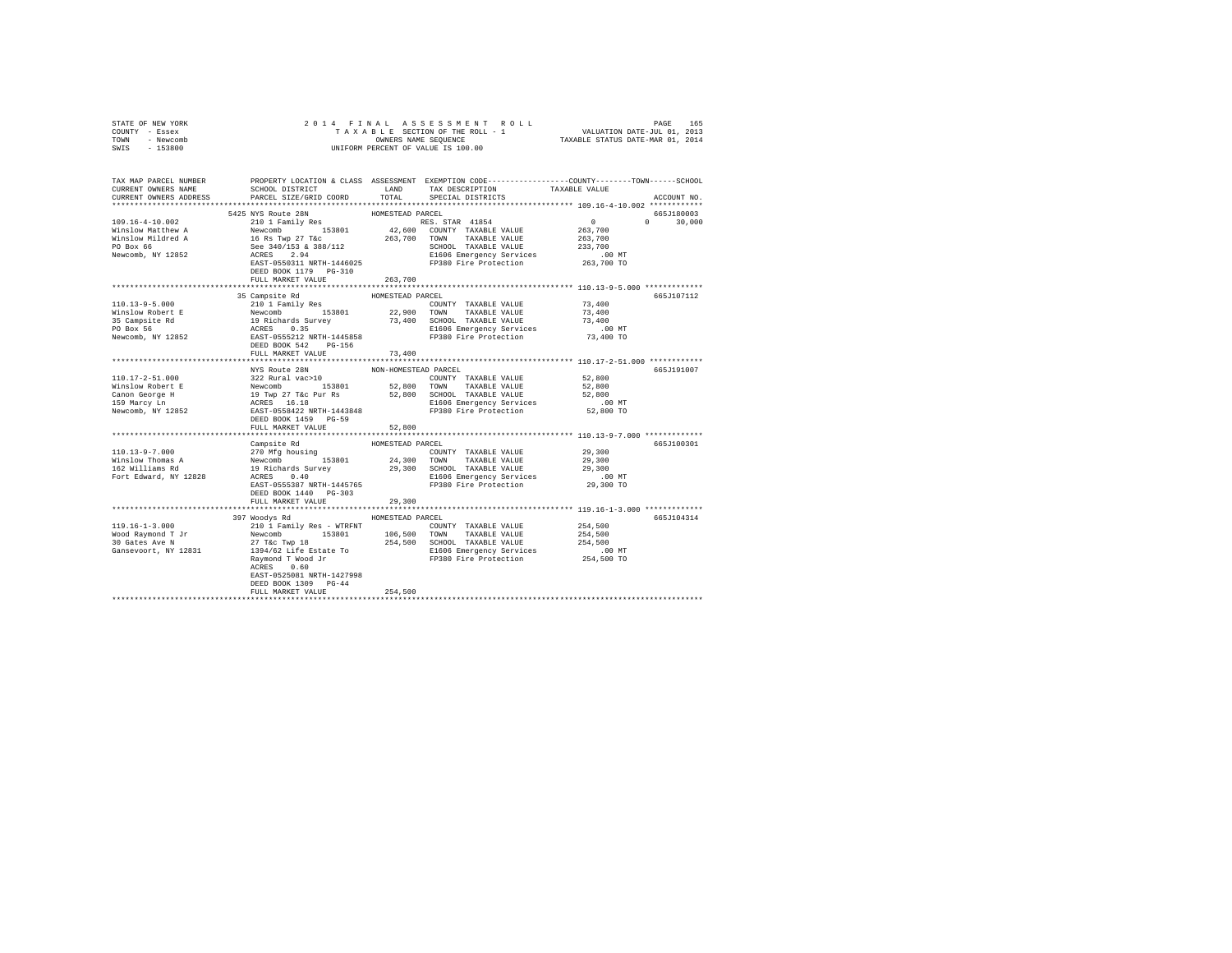| STATE OF NEW YORK<br>COUNTY - Essex<br>TOWN<br>- Newcomb<br>$-153800$<br>SWIS                                                                                                                                      | 2014 FINAL                                                                                                                                                                                                                                                                                                                                                                            | OWNERS NAME SEQUENCE | ASSESSMENT ROLL<br>TAXABLE SECTION OF THE ROLL - 1<br>UNIFORM PERCENT OF VALUE IS 100.00 | VALUATION DATE-JUL 01, 2013<br>TAXABLE STATUS DATE-MAR 01, 2014 | PAGE<br>166 |
|--------------------------------------------------------------------------------------------------------------------------------------------------------------------------------------------------------------------|---------------------------------------------------------------------------------------------------------------------------------------------------------------------------------------------------------------------------------------------------------------------------------------------------------------------------------------------------------------------------------------|----------------------|------------------------------------------------------------------------------------------|-----------------------------------------------------------------|-------------|
|                                                                                                                                                                                                                    |                                                                                                                                                                                                                                                                                                                                                                                       |                      |                                                                                          |                                                                 |             |
| TAX MAP PARCEL NUMBER                                                                                                                                                                                              | PROPERTY LOCATION & CLASS ASSESSMENT EXEMPTION CODE---------------COUNTY-------TOWN-----SCHOOL                                                                                                                                                                                                                                                                                        |                      |                                                                                          |                                                                 |             |
| CURRENT OWNERS NAME                                                                                                                                                                                                | SCHOOL DISTRICT                                                                                                                                                                                                                                                                                                                                                                       | TOTAL                | LAND TAX DESCRIPTION<br>SPECIAL DISTRICTS                                                | TAXABLE VALUE                                                   | ACCOUNT NO. |
| CURRENT OWNERS ADDRESS                                                                                                                                                                                             | PARCEL SIZE/GRID COORD                                                                                                                                                                                                                                                                                                                                                                |                      |                                                                                          |                                                                 |             |
|                                                                                                                                                                                                                    |                                                                                                                                                                                                                                                                                                                                                                                       | HOMESTEAD PARCEL     |                                                                                          |                                                                 | 665J105803  |
| 120. -1-10.028/2                                                                                                                                                                                                   | 1473 Goodnow Flow Rd<br>210 1 Family Res                                                                                                                                                                                                                                                                                                                                              |                      | COUNTY TAXABLE VALUE                                                                     | 143,400                                                         |             |
| Nood Richard G<br>$r > 0$ Julianne L Otterbeck<br>$r > 0$ Julianne L Otterbeck<br>$r > 0$ $r > 1$<br>$r > 1$<br>$r > 1$<br>$r > 1$<br>$r > 1$<br>$r > 1$<br>$r > 1$<br>$r > 1$<br>$r > 1$<br>$r > 0.28$<br>143,400 |                                                                                                                                                                                                                                                                                                                                                                                       | 100                  | TOWN<br>TAXABLE VALUE                                                                    | 143,400                                                         |             |
|                                                                                                                                                                                                                    |                                                                                                                                                                                                                                                                                                                                                                                       |                      | SCHOOL TAXABLE VALUE                                                                     | 143,400                                                         |             |
|                                                                                                                                                                                                                    | Building Only                                                                                                                                                                                                                                                                                                                                                                         |                      | E1606 Emergency Services                                                                 | $.00$ MT                                                        |             |
| 49 Evelyn Dr<br>Nassau, NY 12123                                                                                                                                                                                   | EAST-0533522 NRTH-1424310                                                                                                                                                                                                                                                                                                                                                             |                      | FP380 Fire Protection                                                                    | 143,400 TO                                                      |             |
|                                                                                                                                                                                                                    | FULL MARKET VALUE                                                                                                                                                                                                                                                                                                                                                                     | 143,400              |                                                                                          |                                                                 |             |
|                                                                                                                                                                                                                    |                                                                                                                                                                                                                                                                                                                                                                                       |                      |                                                                                          |                                                                 |             |
|                                                                                                                                                                                                                    | 55 Memory Ln                                                                                                                                                                                                                                                                                                                                                                          | HOMESTEAD PARCEL     |                                                                                          |                                                                 | 665J178534  |
| $120.17 - 2 - 32.200$                                                                                                                                                                                              | 260 Seasonal res - WTRFNT                                                                                                                                                                                                                                                                                                                                                             |                      | COUNTY TAXABLE VALUE                                                                     | 188,300                                                         |             |
|                                                                                                                                                                                                                    | 153801                                                                                                                                                                                                                                                                                                                                                                                | 188,300              | 116,700 TOWN TAXABLE VALUE<br>SCHOOL TAXABLE VALUE                                       | 188,300<br>188,300                                              |             |
| Fiskdale, MA 01518                                                                                                                                                                                                 | Goodnow Flow Subd                                                                                                                                                                                                                                                                                                                                                                     |                      | E1606 Emergency Services                                                                 | $.00$ MT                                                        |             |
|                                                                                                                                                                                                                    | Lot 75                                                                                                                                                                                                                                                                                                                                                                                |                      | FP380 Fire Protection                                                                    | 188,300 TO                                                      |             |
|                                                                                                                                                                                                                    | 1.80<br>ACRES                                                                                                                                                                                                                                                                                                                                                                         |                      |                                                                                          |                                                                 |             |
|                                                                                                                                                                                                                    | EAST-0531370 NRTH-1427242                                                                                                                                                                                                                                                                                                                                                             |                      |                                                                                          |                                                                 |             |
|                                                                                                                                                                                                                    | DEED BOOK 1715 PG-103                                                                                                                                                                                                                                                                                                                                                                 |                      |                                                                                          |                                                                 |             |
|                                                                                                                                                                                                                    | FULL MARKET VALUE                                                                                                                                                                                                                                                                                                                                                                     | 188,300              |                                                                                          |                                                                 |             |
|                                                                                                                                                                                                                    |                                                                                                                                                                                                                                                                                                                                                                                       |                      |                                                                                          |                                                                 |             |
|                                                                                                                                                                                                                    | 50 Chaisson Rd                                                                                                                                                                                                                                                                                                                                                                        | NON-HOMESTEAD PARCEL |                                                                                          |                                                                 | 665J104708  |
| $110.17 - 2 - 49.000$                                                                                                                                                                                              | 311 Res vac land                                                                                                                                                                                                                                                                                                                                                                      |                      | COUNTY TAXABLE VALUE                                                                     | 24,300                                                          |             |
| Woodcock Susan M                                                                                                                                                                                                   | Newcomb<br>153801 24,300                                                                                                                                                                                                                                                                                                                                                              |                      | TOWN<br>TAXABLE VALUE                                                                    | 24,300                                                          |             |
| 38 Nottingham Way N                                                                                                                                                                                                |                                                                                                                                                                                                                                                                                                                                                                                       | 24,300               | SCHOOL TAXABLE VALUE                                                                     | 24,300                                                          |             |
| Clifton Park, NY 12065                                                                                                                                                                                             | Pt 18 Richards Survey<br>Nly Pt A Map 1843<br>ACRES - 0 40                                                                                                                                                                                                                                                                                                                            |                      | E1606 Emergency Services                                                                 | $.00$ MT                                                        |             |
|                                                                                                                                                                                                                    | ACRES 0.40                                                                                                                                                                                                                                                                                                                                                                            |                      | FP380 Fire Protection                                                                    | 24,300 TO                                                       |             |
|                                                                                                                                                                                                                    | EAST-0554231 NRTH-1443834                                                                                                                                                                                                                                                                                                                                                             |                      |                                                                                          |                                                                 |             |
|                                                                                                                                                                                                                    | DEED BOOK 1691 PG-238                                                                                                                                                                                                                                                                                                                                                                 |                      |                                                                                          |                                                                 |             |
|                                                                                                                                                                                                                    | FULL MARKET VALUE                                                                                                                                                                                                                                                                                                                                                                     | 24,300               |                                                                                          |                                                                 |             |
|                                                                                                                                                                                                                    | 55 Woodys Rd                                                                                                                                                                                                                                                                                                                                                                          | HOMESTEAD PARCEL     |                                                                                          |                                                                 | 665.T106812 |
| $120.13 - 1 - 43.000$                                                                                                                                                                                              |                                                                                                                                                                                                                                                                                                                                                                                       |                      | COUNTY TAXABLE VALUE                                                                     | 142,600                                                         |             |
| Woodside Sharon L                                                                                                                                                                                                  | 153801 112,200 TOWN                                                                                                                                                                                                                                                                                                                                                                   |                      | TAXABLE VALUE                                                                            | 142,600                                                         |             |
| Killeen Michael A                                                                                                                                                                                                  |                                                                                                                                                                                                                                                                                                                                                                                       | 142,600              | SCHOOL TAXABLE VALUE                                                                     | 142,600                                                         |             |
| c/o Sharon L Woodside                                                                                                                                                                                              |                                                                                                                                                                                                                                                                                                                                                                                       |                      | E1606 Emergency Services                                                                 | .00 MT                                                          |             |
| 4648 County Rte 9                                                                                                                                                                                                  | $\begin{tabular}{lllllllllll} \multicolumn{4}{c}{\textbf{260 Second} res & \textbf{WTRFT} & \textbf{non-1} & \textbf{0.000} & \textbf{0.000} & \textbf{0.000} & \textbf{0.000} & \textbf{0.000} & \textbf{0.000} & \textbf{0.000} & \textbf{0.000} & \textbf{0.000} & \textbf{0.000} & \textbf{0.000} & \textbf{0.000} & \textbf{0.000} & \textbf{0.000} & \textbf{0.000} & \textbf{$ |                      | FP380 Fire Protection 142,600 TO                                                         |                                                                 |             |
| East Nassau, NY 12062                                                                                                                                                                                              | EAST-0532764 NRTH-1429036                                                                                                                                                                                                                                                                                                                                                             |                      |                                                                                          |                                                                 |             |
|                                                                                                                                                                                                                    | DEED BOOK 1258 PG-54                                                                                                                                                                                                                                                                                                                                                                  |                      |                                                                                          |                                                                 |             |
|                                                                                                                                                                                                                    | FULL MARKET VALUE                                                                                                                                                                                                                                                                                                                                                                     | 142,600              |                                                                                          |                                                                 |             |
|                                                                                                                                                                                                                    |                                                                                                                                                                                                                                                                                                                                                                                       |                      |                                                                                          |                                                                 |             |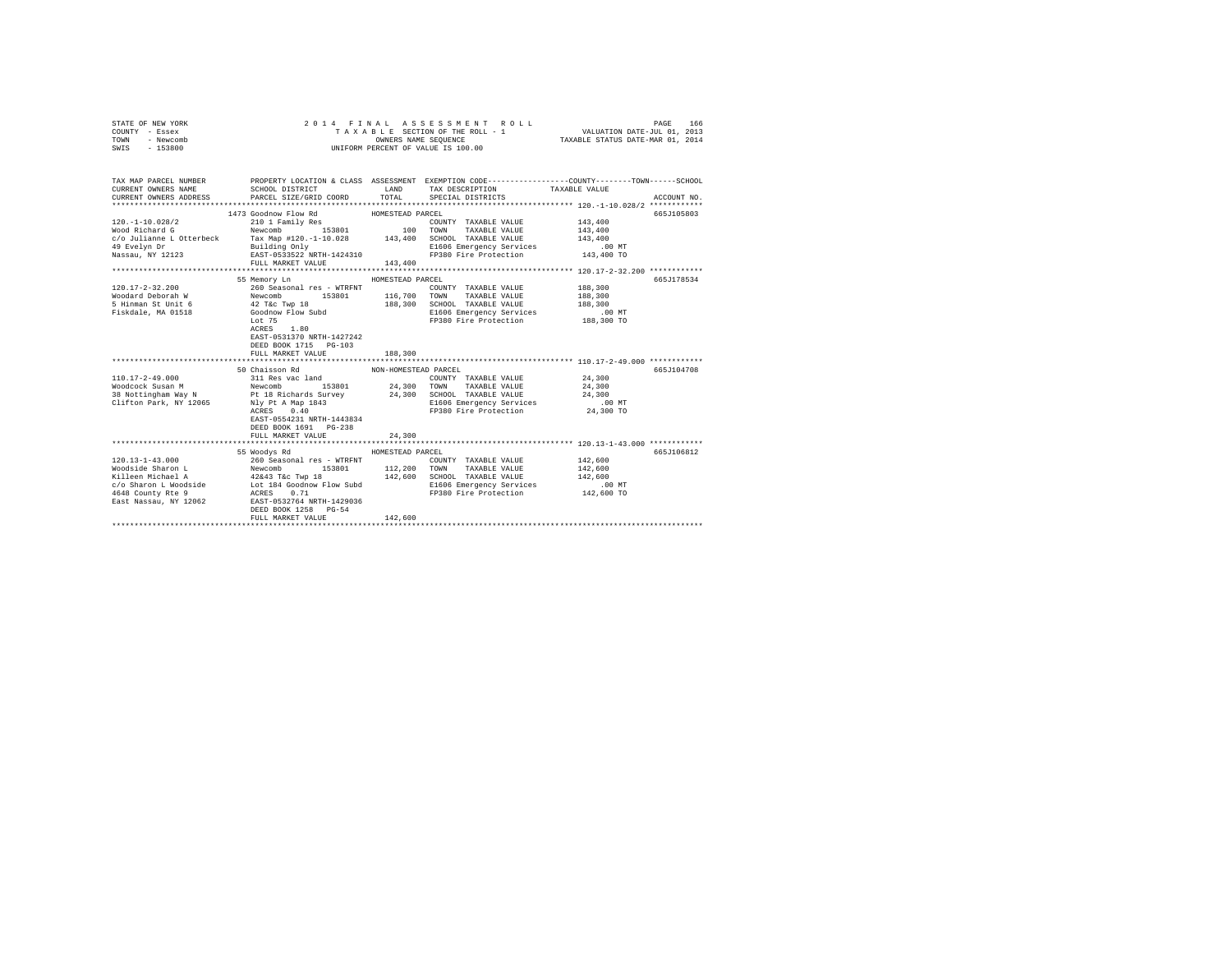| STATE OF NEW YORK<br>COUNTY - Essex<br>TOWN<br>- Newcomb<br>SWIS - 153800                                                                                             | 2014 FINAL                                                                                                                                                                                                                                                                                                                 | TAXABLE SECTION OF THE ROLL - 1 VALUATION DATE-JUL 01, 2013<br>OWNERS NAME SEQUENCE TAXABLE STATUS DATE-MAR 01, 2014<br>UNIFORM PERCENT OF VALUE IS 100.00 | ASSESSMENT ROLL                                              |                                                                                         | PAGE<br>167                 |
|-----------------------------------------------------------------------------------------------------------------------------------------------------------------------|----------------------------------------------------------------------------------------------------------------------------------------------------------------------------------------------------------------------------------------------------------------------------------------------------------------------------|------------------------------------------------------------------------------------------------------------------------------------------------------------|--------------------------------------------------------------|-----------------------------------------------------------------------------------------|-----------------------------|
| TAX MAP PARCEL NUMBER PROPERTY LOCATION & CLASS ASSESSMENT EXEMPTION CODE--------------COUNTY-------TOWN------SCHOOL<br>CURRENT OWNERS NAME<br>CURRENT OWNERS ADDRESS | SCHOOL DISTRICT LAND<br>PARCEL SIZE/GRID COORD                                                                                                                                                                                                                                                                             | TOTAL                                                                                                                                                      | TAX DESCRIPTION TAXABLE VALUE<br>SPECIAL DISTRICTS           |                                                                                         | ACCOUNT NO.                 |
|                                                                                                                                                                       | 23 Breezy Point Ln HOMESTEAD PARCEL                                                                                                                                                                                                                                                                                        |                                                                                                                                                            |                                                              |                                                                                         | 665J107115                  |
|                                                                                                                                                                       |                                                                                                                                                                                                                                                                                                                            |                                                                                                                                                            |                                                              | $\begin{array}{cccc} 102,600 & & 102,600 & & 102,600 \\ 0 & & 0 & & 64,200 \end{array}$ |                             |
|                                                                                                                                                                       |                                                                                                                                                                                                                                                                                                                            |                                                                                                                                                            | SCHOOL TAXABLE VALUE                                         | 102,600<br>102,600                                                                      |                             |
|                                                                                                                                                                       | DEED BOOK 495 PG-133<br>FULL MARKET VALUE                                                                                                                                                                                                                                                                                  | 205,200                                                                                                                                                    | E1606 Emergency Services<br>FP380 Fire Protection 205,200 TO | 38,400<br>.00 MT                                                                        |                             |
|                                                                                                                                                                       |                                                                                                                                                                                                                                                                                                                            |                                                                                                                                                            |                                                              |                                                                                         |                             |
|                                                                                                                                                                       | 63 Marcy Ln                                                                                                                                                                                                                                                                                                                | HOMESTEAD PARCEL                                                                                                                                           |                                                              |                                                                                         | 665J103514                  |
| $110.18 - 1 - 2.000$<br>Wright Janice C<br>PO Box 451<br>Long Lake, NY 12847                                                                                          | ---, ---<br>210 1 Family Res (COUNTY TAXABLE VALUE Newcomb 153801 28,700 TOWN TAXABLE VALUE<br>Pt 5 Thorns Survey 61,300 SCHOOL TAXABLE VALUE<br>ACRES 0.60 60 E1606 Emergency Services<br>ACRES 0.60<br>E1606Emergency Services .00 MT<br>EAST-0558021NRTH-1442306 FP380Fire Protection 61,300TO<br>DEED BOOK 1379 PG-309 |                                                                                                                                                            | COUNTY TAXABLE VALUE 61,300                                  | 61,300<br>61,300                                                                        |                             |
|                                                                                                                                                                       | FULL MARKET VALUE                                                                                                                                                                                                                                                                                                          | 61,300                                                                                                                                                     |                                                              |                                                                                         |                             |
|                                                                                                                                                                       | 1040 Goodnow Flow Rd<br>ACRES 0.40<br>EAST-0536522 NRTH-1427825<br>DEED BOOK 1143 PG-232                                                                                                                                                                                                                                   | HOMESTEAD PARCEL                                                                                                                                           | COUNTY TAXABLE VALUE 174,700                                 | 174,700<br>174,700<br>$.00$ MT<br>174,700 TO                                            | 665J103805                  |
|                                                                                                                                                                       | FULL MARKET VALUE                                                                                                                                                                                                                                                                                                          | 174,700                                                                                                                                                    |                                                              |                                                                                         |                             |
| 110.17-2-27.000<br>Yandon Mark T<br>Yandon Melissa A<br>110 Marcy Ln                                                                                                  | 110 Marcy Ln<br>0 210 1 Family Res 19801 2001 Family Res 1887 2018<br>Newcomb 1 153801 34,100 CONNTY TAXABLE VALUE<br>NEW ACRES 0.90 2008 158,200 TOWN TAXABLE VALUE<br>A ACRES 0.90 158,200 TOWN ATABLE VALUE<br>RES 652 EAST-0557175 NRTH-1442945 SI                                                                     | HOMESTEAD PARCEL                                                                                                                                           |                                                              | $\sim$ 0<br>158,200<br>158,200                                                          | 665J105208<br>$0 \t 30,000$ |
| Newcomb, NY 12852                                                                                                                                                     | DEED BOOK 930 PG-280<br>FULL MARKET VALUE                                                                                                                                                                                                                                                                                  | 158,200                                                                                                                                                    | SCHOOL TAXABLE VALUE<br>FP380 Fire Protection 158,200 TO     | 128,200<br>$.00$ MT                                                                     |                             |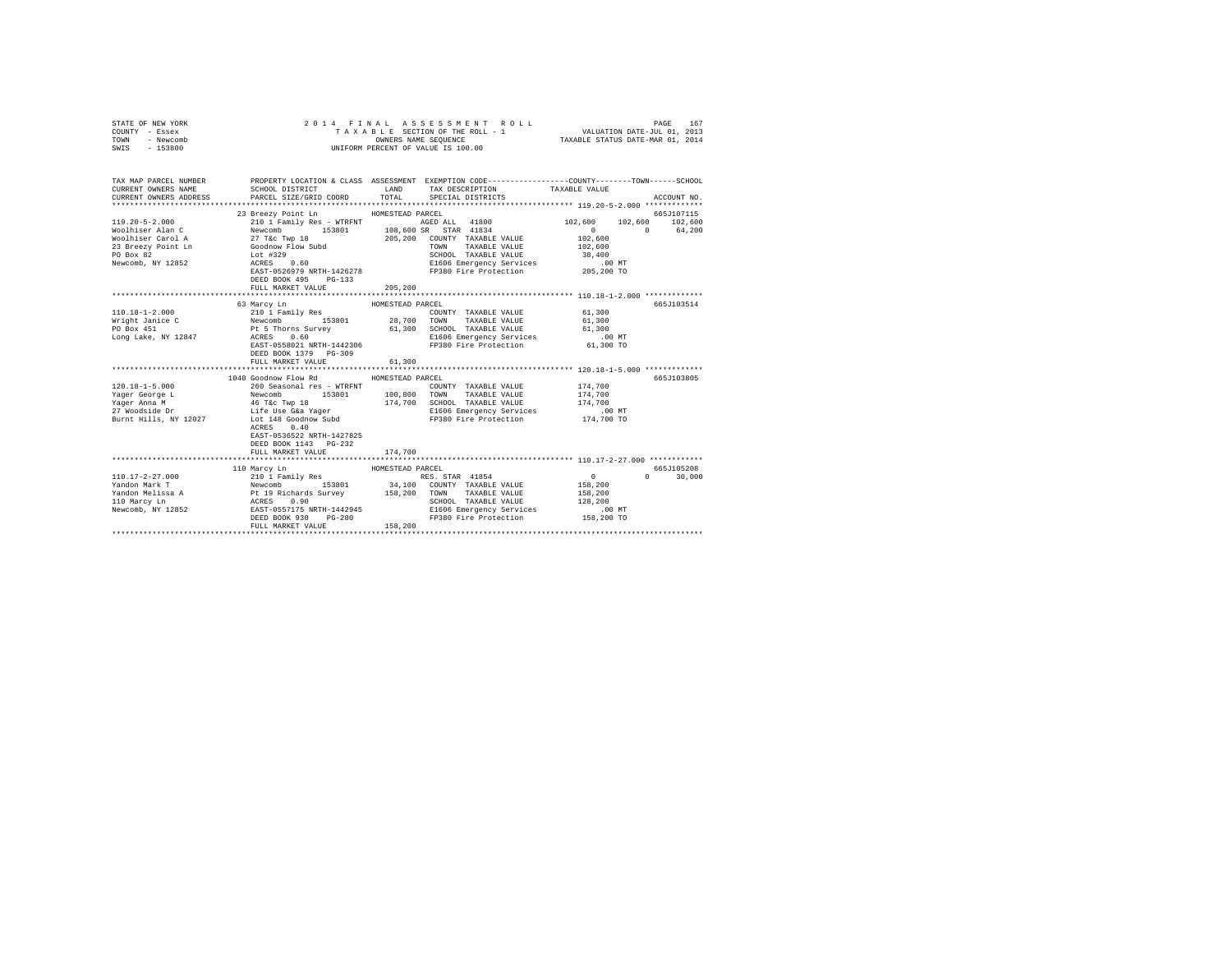| STATE OF NEW YORK                                                                                                                                                                                                                                |                                    |                     |                         |             |        |       |     |        |        |        |        |     |     |     |     |     |     |     |     |     |     |  |  |  |  |  |
|--------------------------------------------------------------------------------------------------------------------------------------------------------------------------------------------------------------------------------------------------|------------------------------------|---------------------|-------------------------|-------------|--------|-------|-----|--------|--------|--------|--------|-----|-----|-----|-----|-----|-----|-----|-----|-----|-----|--|--|--|--|--|
| COUNTY - Essex                                                                                                                                                                                                                                   |                                    |                     |                         |             |        |       |     |        |        |        |        |     |     |     |     |     |     |     |     |     |     |  |  |  |  |  |
| TOWN - Newcomb                                                                                                                                                                                                                                   |                                    |                     |                         |             |        |       |     |        |        |        |        |     |     |     |     |     |     |     |     |     |     |  |  |  |  |  |
| SWIS - 153800                                                                                                                                                                                                                                    |                                    |                     |                         |             |        |       |     |        |        |        |        |     |     |     |     |     |     |     |     |     |     |  |  |  |  |  |
|                                                                                                                                                                                                                                                  |                                    |                     |                         |             |        |       |     |        |        |        |        |     |     |     |     |     |     |     |     |     |     |  |  |  |  |  |
|                                                                                                                                                                                                                                                  |                                    |                     |                         |             |        |       |     |        |        |        |        |     |     |     |     |     |     |     |     |     |     |  |  |  |  |  |
|                                                                                                                                                                                                                                                  |                                    |                     |                         |             |        |       |     |        |        |        |        |     |     |     |     |     |     |     |     |     |     |  |  |  |  |  |
|                                                                                                                                                                                                                                                  |                                    |                     |                         |             |        |       |     |        |        |        |        |     |     |     |     |     |     |     |     |     |     |  |  |  |  |  |
| TAX MAP PARCEL NUMBER     PROPERTY LOCATION & CLASS ASSESSMENT EXEMPTION CODE---------------COUNTY-------TOWN------SCHOOL DISTRICT     LAND   TAX DESCRIPTION     TAXABLE VALUE                                                                  |                                    |                     |                         |             |        |       |     |        |        |        |        |     |     |     |     |     |     |     |     |     |     |  |  |  |  |  |
| CURRENT OWNERS ADDRESS PARCEL SIZE/GRID COORD                                                                                                                                                                                                    |                                    |                     | TOTAL SPECIAL DISTRICTS | ACCOUNT NO. |        |       |     |        |        |        |        |     |     |     |     |     |     |     |     |     |     |  |  |  |  |  |
|                                                                                                                                                                                                                                                  |                                    |                     |                         |             |        |       |     |        |        |        |        |     |     |     |     |     |     |     |     |     |     |  |  |  |  |  |
|                                                                                                                                                                                                                                                  | 5066 NYS Route 28N                 | HOMESTEAD PARCEL    |                         | 665J103807  |        |       |     |        |        |        |        |     |     |     |     |     |     |     |     |     |     |  |  |  |  |  |
| $\n\n\n110.18-3-1.100\n200\n210\n120\n14,600\nROBSE\n210\n120\n14,600\n210\n14,600\n210\n210\n210\n210\n210\n210\n210\n210\n210\n210\n$                                                                                                          | 110.18-3-1.100                     | 200                 | 210                     | 120         | 14,600 | ROBSE | 210 | 120    | 14,600 | 210    | 14,600 | 210 | 210 | 210 | 210 | 210 | 210 | 210 | 210 | 210 | 210 |  |  |  |  |  |
| 110.18-3-1.100                                                                                                                                                                                                                                   | 200                                | 210                 | 120                     | 14,600      | ROBSE  | 210   | 120 | 14,600 | 210    | 14,600 | 210    | 210 | 210 | 210 | 210 | 210 | 210 | 210 | 210 | 210 |     |  |  |  |  |  |
|                                                                                                                                                                                                                                                  |                                    |                     |                         |             |        |       |     |        |        |        |        |     |     |     |     |     |     |     |     |     |     |  |  |  |  |  |
|                                                                                                                                                                                                                                                  |                                    |                     |                         |             |        |       |     |        |        |        |        |     |     |     |     |     |     |     |     |     |     |  |  |  |  |  |
|                                                                                                                                                                                                                                                  |                                    |                     |                         |             |        |       |     |        |        |        |        |     |     |     |     |     |     |     |     |     |     |  |  |  |  |  |
|                                                                                                                                                                                                                                                  |                                    |                     |                         |             |        |       |     |        |        |        |        |     |     |     |     |     |     |     |     |     |     |  |  |  |  |  |
|                                                                                                                                                                                                                                                  |                                    |                     |                         |             |        |       |     |        |        |        |        |     |     |     |     |     |     |     |     |     |     |  |  |  |  |  |
|                                                                                                                                                                                                                                                  |                                    |                     |                         |             |        |       |     |        |        |        |        |     |     |     |     |     |     |     |     |     |     |  |  |  |  |  |
|                                                                                                                                                                                                                                                  |                                    |                     |                         |             |        |       |     |        |        |        |        |     |     |     |     |     |     |     |     |     |     |  |  |  |  |  |
|                                                                                                                                                                                                                                                  |                                    |                     |                         |             |        |       |     |        |        |        |        |     |     |     |     |     |     |     |     |     |     |  |  |  |  |  |
| 110.18-1-9.003<br>16 Marcy In HOMESTEAD PARCEL<br>101.08-1-9.003<br>16 Marcy In HOMESTEAD PARCEL<br>16 Marcy In 153801<br>16 Marcy In 169-1-142566<br>16 Marcy In 153801<br>16 Marcy In 153801<br>16 March 16 March 142566<br>1600 COUNTY TAXABL |                                    |                     |                         |             |        |       |     |        |        |        |        |     |     |     |     |     |     |     |     |     |     |  |  |  |  |  |
|                                                                                                                                                                                                                                                  |                                    |                     |                         |             |        |       |     |        |        |        |        |     |     |     |     |     |     |     |     |     |     |  |  |  |  |  |
|                                                                                                                                                                                                                                                  |                                    |                     |                         |             |        |       |     |        |        |        |        |     |     |     |     |     |     |     |     |     |     |  |  |  |  |  |
|                                                                                                                                                                                                                                                  |                                    |                     |                         |             |        |       |     |        |        |        |        |     |     |     |     |     |     |     |     |     |     |  |  |  |  |  |
|                                                                                                                                                                                                                                                  |                                    |                     |                         |             |        |       |     |        |        |        |        |     |     |     |     |     |     |     |     |     |     |  |  |  |  |  |
|                                                                                                                                                                                                                                                  |                                    |                     |                         |             |        |       |     |        |        |        |        |     |     |     |     |     |     |     |     |     |     |  |  |  |  |  |
|                                                                                                                                                                                                                                                  |                                    |                     |                         |             |        |       |     |        |        |        |        |     |     |     |     |     |     |     |     |     |     |  |  |  |  |  |
|                                                                                                                                                                                                                                                  |                                    |                     |                         |             |        |       |     |        |        |        |        |     |     |     |     |     |     |     |     |     |     |  |  |  |  |  |
|                                                                                                                                                                                                                                                  |                                    |                     |                         |             |        |       |     |        |        |        |        |     |     |     |     |     |     |     |     |     |     |  |  |  |  |  |
|                                                                                                                                                                                                                                                  |                                    |                     |                         |             |        |       |     |        |        |        |        |     |     |     |     |     |     |     |     |     |     |  |  |  |  |  |
|                                                                                                                                                                                                                                                  |                                    |                     |                         |             |        |       |     |        |        |        |        |     |     |     |     |     |     |     |     |     |     |  |  |  |  |  |
|                                                                                                                                                                                                                                                  | 19 Stone Lodge Ln MOMESTEAD PARCEL |                     |                         | 665J104205  |        |       |     |        |        |        |        |     |     |     |     |     |     |     |     |     |     |  |  |  |  |  |
|                                                                                                                                                                                                                                                  |                                    |                     |                         |             |        |       |     |        |        |        |        |     |     |     |     |     |     |     |     |     |     |  |  |  |  |  |
|                                                                                                                                                                                                                                                  |                                    |                     |                         |             |        |       |     |        |        |        |        |     |     |     |     |     |     |     |     |     |     |  |  |  |  |  |
|                                                                                                                                                                                                                                                  |                                    |                     |                         |             |        |       |     |        |        |        |        |     |     |     |     |     |     |     |     |     |     |  |  |  |  |  |
|                                                                                                                                                                                                                                                  |                                    |                     |                         |             |        |       |     |        |        |        |        |     |     |     |     |     |     |     |     |     |     |  |  |  |  |  |
|                                                                                                                                                                                                                                                  |                                    |                     |                         |             |        |       |     |        |        |        |        |     |     |     |     |     |     |     |     |     |     |  |  |  |  |  |
|                                                                                                                                                                                                                                                  | EAST-0529102 NRTH-1428754          |                     |                         |             |        |       |     |        |        |        |        |     |     |     |     |     |     |     |     |     |     |  |  |  |  |  |
|                                                                                                                                                                                                                                                  | DEED BOOK 1742    PG-325           |                     |                         |             |        |       |     |        |        |        |        |     |     |     |     |     |     |     |     |     |     |  |  |  |  |  |
|                                                                                                                                                                                                                                                  | FULL MARKET VALUE 161,900          |                     |                         |             |        |       |     |        |        |        |        |     |     |     |     |     |     |     |     |     |     |  |  |  |  |  |
|                                                                                                                                                                                                                                                  |                                    |                     |                         |             |        |       |     |        |        |        |        |     |     |     |     |     |     |     |     |     |     |  |  |  |  |  |
|                                                                                                                                                                                                                                                  |                                    |                     |                         | 665J180025  |        |       |     |        |        |        |        |     |     |     |     |     |     |     |     |     |     |  |  |  |  |  |
|                                                                                                                                                                                                                                                  |                                    |                     |                         |             |        |       |     |        |        |        |        |     |     |     |     |     |     |     |     |     |     |  |  |  |  |  |
|                                                                                                                                                                                                                                                  |                                    |                     |                         |             |        |       |     |        |        |        |        |     |     |     |     |     |     |     |     |     |     |  |  |  |  |  |
|                                                                                                                                                                                                                                                  |                                    |                     |                         |             |        |       |     |        |        |        |        |     |     |     |     |     |     |     |     |     |     |  |  |  |  |  |
|                                                                                                                                                                                                                                                  |                                    |                     |                         |             |        |       |     |        |        |        |        |     |     |     |     |     |     |     |     |     |     |  |  |  |  |  |
|                                                                                                                                                                                                                                                  |                                    |                     |                         |             |        |       |     |        |        |        |        |     |     |     |     |     |     |     |     |     |     |  |  |  |  |  |
|                                                                                                                                                                                                                                                  |                                    |                     |                         |             |        |       |     |        |        |        |        |     |     |     |     |     |     |     |     |     |     |  |  |  |  |  |
|                                                                                                                                                                                                                                                  |                                    |                     |                         |             |        |       |     |        |        |        |        |     |     |     |     |     |     |     |     |     |     |  |  |  |  |  |
|                                                                                                                                                                                                                                                  | DEED BOOK 1684 PG-242              |                     |                         |             |        |       |     |        |        |        |        |     |     |     |     |     |     |     |     |     |     |  |  |  |  |  |
|                                                                                                                                                                                                                                                  | FULL MARKET VALUE                  | 291,100             |                         |             |        |       |     |        |        |        |        |     |     |     |     |     |     |     |     |     |     |  |  |  |  |  |
|                                                                                                                                                                                                                                                  |                                    |                     |                         |             |        |       |     |        |        |        |        |     |     |     |     |     |     |     |     |     |     |  |  |  |  |  |
|                                                                                                                                                                                                                                                  | 11 Woodys Rd MOMESTEAD PARCEL      |                     |                         | 665J104410  |        |       |     |        |        |        |        |     |     |     |     |     |     |     |     |     |     |  |  |  |  |  |
|                                                                                                                                                                                                                                                  |                                    |                     |                         |             |        |       |     |        |        |        |        |     |     |     |     |     |     |     |     |     |     |  |  |  |  |  |
| 120.13-1-34.001<br>120.13-1-34.001<br>260 Seasonal res – WTRFNT<br>260 Seasonal res – WTRFNT<br>260 Seasonal res – WTRFNT<br>260 Seasonal res – WTRFNT<br>260 Seasonal res – WTRFNT<br>260 Society 178,700<br>2600 SCHOOL TAXABLE VALUE<br>260   |                                    |                     |                         |             |        |       |     |        |        |        |        |     |     |     |     |     |     |     |     |     |     |  |  |  |  |  |
|                                                                                                                                                                                                                                                  |                                    |                     |                         |             |        |       |     |        |        |        |        |     |     |     |     |     |     |     |     |     |     |  |  |  |  |  |
|                                                                                                                                                                                                                                                  |                                    |                     |                         |             |        |       |     |        |        |        |        |     |     |     |     |     |     |     |     |     |     |  |  |  |  |  |
|                                                                                                                                                                                                                                                  |                                    |                     |                         |             |        |       |     |        |        |        |        |     |     |     |     |     |     |     |     |     |     |  |  |  |  |  |
|                                                                                                                                                                                                                                                  |                                    |                     |                         |             |        |       |     |        |        |        |        |     |     |     |     |     |     |     |     |     |     |  |  |  |  |  |
|                                                                                                                                                                                                                                                  |                                    |                     |                         |             |        |       |     |        |        |        |        |     |     |     |     |     |     |     |     |     |     |  |  |  |  |  |
|                                                                                                                                                                                                                                                  | EAST-0533864 NRTH-1429033          |                     |                         |             |        |       |     |        |        |        |        |     |     |     |     |     |     |     |     |     |     |  |  |  |  |  |
|                                                                                                                                                                                                                                                  | DEED BOOK 1303 PG-227              |                     |                         |             |        |       |     |        |        |        |        |     |     |     |     |     |     |     |     |     |     |  |  |  |  |  |
|                                                                                                                                                                                                                                                  | FULL MARKET VALUE                  | 178,700             |                         |             |        |       |     |        |        |        |        |     |     |     |     |     |     |     |     |     |     |  |  |  |  |  |
|                                                                                                                                                                                                                                                  |                                    | ******************* |                         |             |        |       |     |        |        |        |        |     |     |     |     |     |     |     |     |     |     |  |  |  |  |  |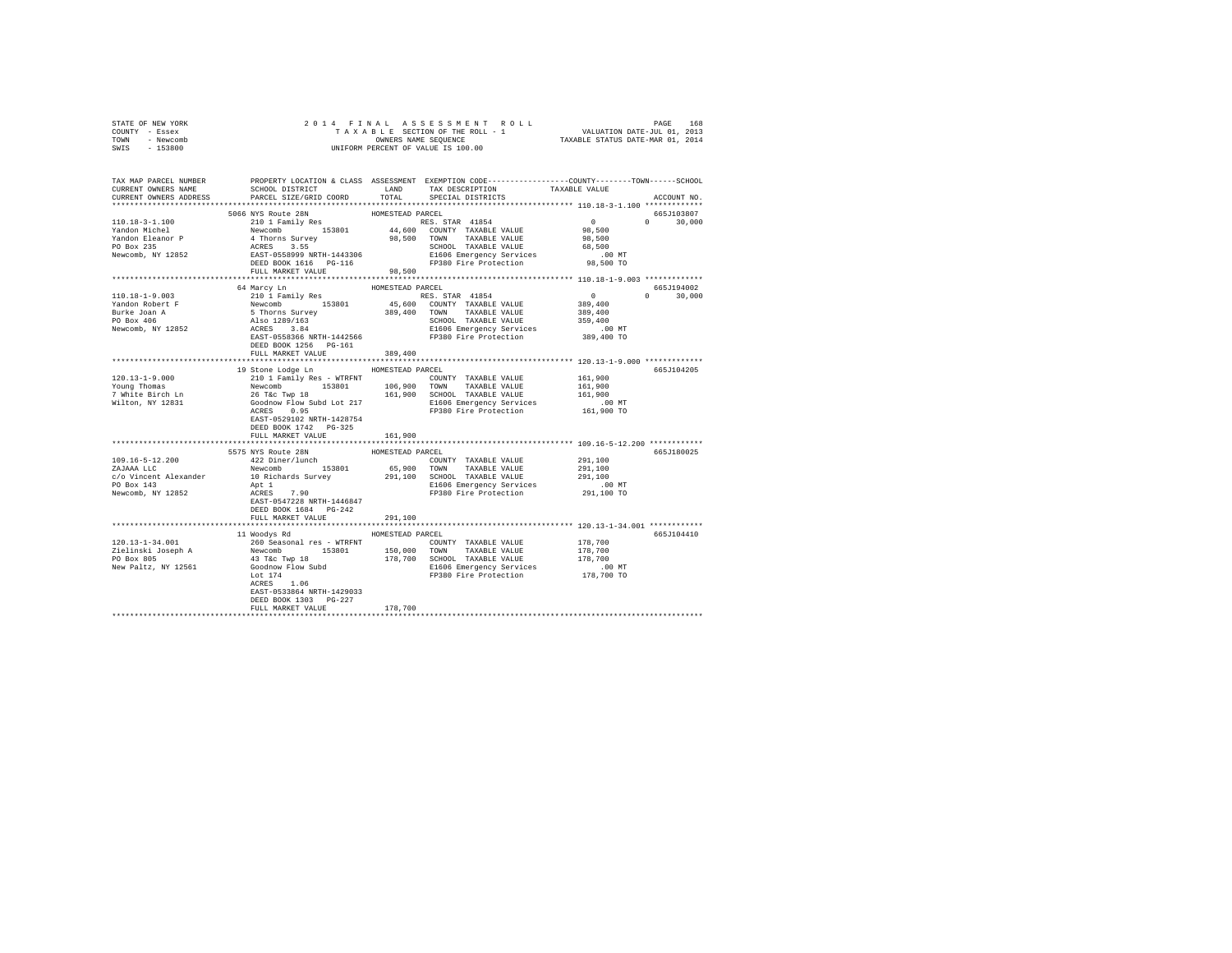| STATE OF NEW YORK<br>COUNTY - Essex<br>TOWN<br>- Newcomb<br>$-153800$<br>SWIS        |                                                                                                                                                                                                                                | OWNERS NAME SEOUENCE | 2014 FINAL ASSESSMENT ROLL<br>TAXABLE SECTION OF THE ROLL - 1 VALUATION DATE-JUL 01, 2013<br>INIFORM PERCENT OF VALUE IS 100.00        | TAXABLE STATUS DATE-MAR 01, 2014                      | 169<br>PAGE |
|--------------------------------------------------------------------------------------|--------------------------------------------------------------------------------------------------------------------------------------------------------------------------------------------------------------------------------|----------------------|----------------------------------------------------------------------------------------------------------------------------------------|-------------------------------------------------------|-------------|
| TAX MAP PARCEL NUMBER<br>CURRENT OWNERS NAME SCHOOL DISTRICT                         | CURRENT OWNERS ADDRESS PARCEL SIZE/GRID COORD TOTAL SPECIAL DISTRICTS                                                                                                                                                          |                      | PROPERTY LOCATION & CLASS ASSESSMENT EXEMPTION CODE----------------COUNTY-------TOWN------SCHOOL<br>LAND TAX DESCRIPTION TAXABLE VALUE |                                                       | ACCOUNT NO. |
| $109.16 - 2 - 5.002$<br>Zilber Kevin S Newcomb<br>PO Box 88<br>Spencertown, NY 12165 | 35 Anderson Ln<br>HOMESTEAD PARCEL<br>260 Seasonal res - WTRENT<br>Margolies Allan D 16 Twp 27 T&p Rs 217,400 SCHOOL TAXABLE VALUE<br>Db 956 Pg 197<br>ACRES 0.93<br>EAST-0551078 NRTH-1446399<br>DEED BOOK 1227 PG-49         |                      | COUNTY TAXABLE VALUE<br>153801 138,300 TOWN TAXABLE VALUE<br>E1606 Emergency Services<br>FP380 Fire Protection                         | 217,400<br>217,400<br>217,400<br>.00 MT<br>217,400 TO | 665.7104707 |
|                                                                                      | FULL MARKET VALUE                                                                                                                                                                                                              | 217,400              |                                                                                                                                        |                                                       |             |
| $110.13 - 9 - 15.000$<br>Zimmer Robert<br>14 Woodstead Rd<br>Ballston Lake, NY 12019 | 34 Campsite Rd MOMESTEAD PARCEL<br>210 1 Family Res<br>Newcomb<br>153801 36,600 TOWN<br>19 Richards Survey 60,000 SCHOOL TAXABLE VALUE<br>ACRES 1.20<br>EAST-0555301 NRTH-1445615<br>DEED BOOK 1402 PG-14<br>FULL MARKET VALUE | 60,000               | COUNTY TAXABLE VALUE<br>TAXABLE VALUE 60,000<br>E1606 Emergency Services<br>FP380 Fire Protection 60,000 TO                            | 60,000<br>60.000<br>.00 MT                            | 665.7107103 |
|                                                                                      |                                                                                                                                                                                                                                |                      |                                                                                                                                        |                                                       |             |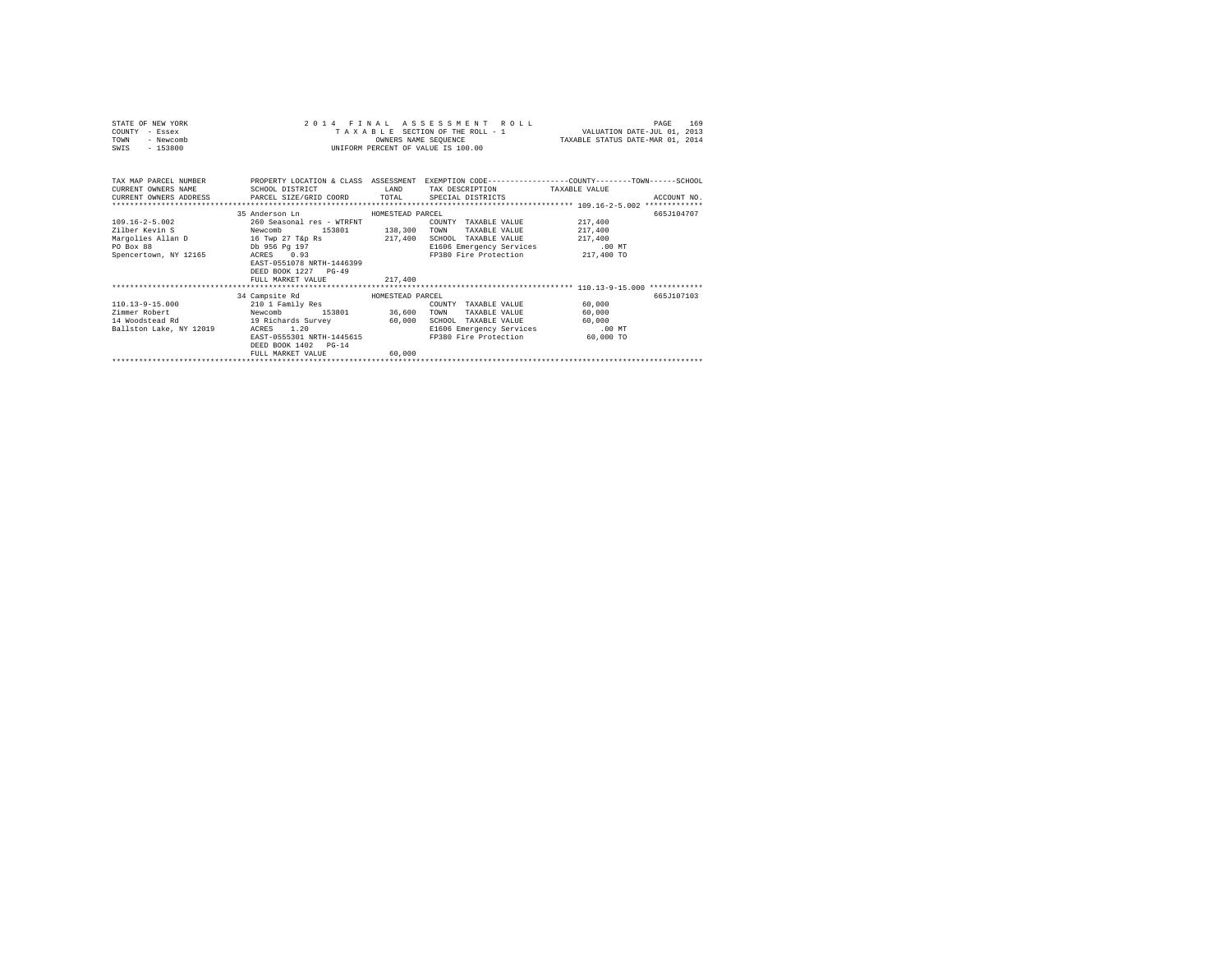| STATE OF NEW YORK | 2014 FINAL ASSESSMENT ROLL         | 170<br>PAGE                      |
|-------------------|------------------------------------|----------------------------------|
| COUNTY - Essex    | TAXABLE SECTION OF THE ROLL - 1    | VALUATION DATE-JUL 01, 2013      |
| - Newcomb<br>TOWN |                                    | TAXABLE STATUS DATE-MAR 01, 2014 |
| SWIS<br>- 153800  |                                    | RPS150/V04/L015                  |
|                   | UNIFORM PERCENT OF VALUE IS 100.00 | CURRENT DATE 6/23/2014           |
|                   |                                    |                                  |
|                   | ROLL SUB SECTION- - TOTALS         |                                  |

# \*\*\* S P E C I A L D I S T R I C T S U M M A R Y \*\*\*

| CODE | DISTRICT NAME PARCELS                        | TOTAL | EXTENSION<br>TYPE       | <b>EXTENSION</b><br>VALUE. | AD VALOREM<br>VALUE. | <b>EXEMPT</b><br><b>AMOUNT</b> | TAXARLE<br>VALUE. |
|------|----------------------------------------------|-------|-------------------------|----------------------------|----------------------|--------------------------------|-------------------|
|      | FP380 Fire Protectio<br>E1606 Emergency Serv |       | 756 TOTAL<br>756 MOVTAX |                            | 111127.068           | 300                            | 111126.768        |

# \*\*\* S C H O O L D I S T R I C T S U M M A R Y \*\*\*

| CODE   | DISTRICT NAME | TOTAL<br>PARCELS | ASSESSED<br>LAND | ASSESSED<br>TOTAL | <b>EXEMPT</b><br>AMOUNT | TOTAL<br>TAXABLE | STAR<br>AMOUNT | <b>STAR</b><br>TAXABLE |
|--------|---------------|------------------|------------------|-------------------|-------------------------|------------------|----------------|------------------------|
| 153801 | Newcomb       | 756              | 54439,463        | 111127.068        | 1298,400                | 109828.668       | 7016,100       | 102812.568             |
|        | SUB-TOTAL     | 756              | 54439,463        | 111127.068        | 1298,400                | 109828.668       | 7016,100       | 102812.568             |
|        | TOTAL         | 756              | 54439,463        | 111127.068        | 1298,400                | 109828.668       | 7016,100       | 102812.568             |

# \*\*\* S Y S T E M C O D E S S U M M A R Y \*\*\*

NO SYSTEM EXEMPTIONS AT THIS LEVEL

# \*\*\* E X E M P T I O N S U M M A R Y \*\*\*

|       |             | TOTAL   |          |          |          |  |
|-------|-------------|---------|----------|----------|----------|--|
| CODE  | DESCRIPTION | PARCELS | COUNTY   | TOWN     | SCHOOL   |  |
|       |             |         |          |          |          |  |
| 33201 | C TAX SALE  |         | 300      | 300      |          |  |
| 41003 | PRO VETS T  | 4       |          | 77.295   |          |  |
| 41102 | VETERANS C  | 4       | 7,400    |          |          |  |
| 41122 | VET WAR C   | n       | 98.505   |          |          |  |
| 41123 | VET WAR T   | n       |          | 144,480  |          |  |
| 41131 | VET COM CT  | 4       | 88,488   | 96.763   |          |  |
| 41132 | VET COM C   | 24      | 543.675  |          |          |  |
| 41133 | VET COM T   | 24      |          | 809,400  |          |  |
| 41142 | VET DIS C   | 5       | 67,683   |          |          |  |
| 41143 | VET DIS T   | 5       |          | 67,683   |          |  |
| 41800 | AGED ALL    | 21      | 1232.351 | 1197.852 | 1298.400 |  |
| 41834 | STAR<br>SR  | 69      |          |          | 4106,100 |  |
| 41854 | RES. STAR   | 97      |          |          | 2910,000 |  |
|       |             |         |          |          |          |  |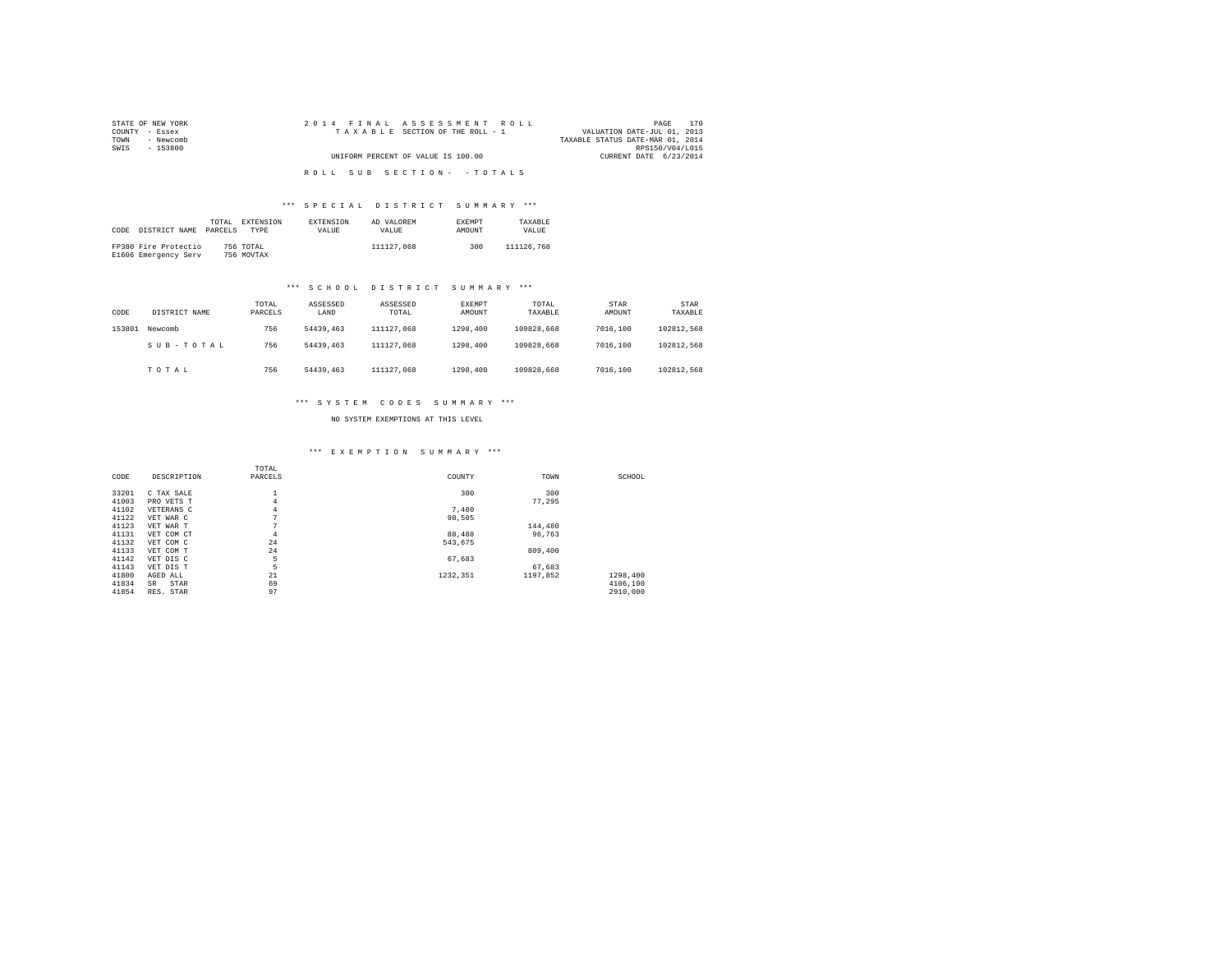| STATE OF NEW YORK | 2014 FINAL ASSESSMENT ROLL         | 171<br>PAGE                      |
|-------------------|------------------------------------|----------------------------------|
| COUNTY - Essex    | TAXABLE SECTION OF THE ROLL - 1    | VALUATION DATE-JUL 01, 2013      |
| TOWN<br>- Newcomb |                                    | TAXABLE STATUS DATE-MAR 01, 2014 |
| SWIS<br>- 153800  |                                    | RPS150/V04/L015                  |
|                   | UNIFORM PERCENT OF VALUE IS 100.00 | CURRENT DATE 6/23/2014           |
|                   |                                    |                                  |
|                   | ROLL SUB SECTION- - TOTALS         |                                  |

# \*\*\* E X E M P T I O N S U M M A R Y \*\*\*

| CODE | DESCRIPTION | TOTAL<br>PARCELS | COUNTY   | TOWN     | SCHOOL   |
|------|-------------|------------------|----------|----------|----------|
|      | TOTAL       | 272              | 2038,402 | 2393.773 | 8314,500 |

# \*\*\* G R A N D T O T A L S \*\*\*

| ROLL       | DESCRIPTION | TOTAL   | ASSESSED  | ASSESSED   | TAXABLE    | TAXABLE    | TAXABLE    | STAR       |
|------------|-------------|---------|-----------|------------|------------|------------|------------|------------|
| <b>SEC</b> |             | PARCELS | LAND      | TOTAL      | COUNTY     | TOWN       | SCHOOL     | TAXABLE    |
|            | TAXABLE     | 756     | 54439,463 | 111127.068 | 109088.666 | 108733.295 | 109828.668 | 102812.568 |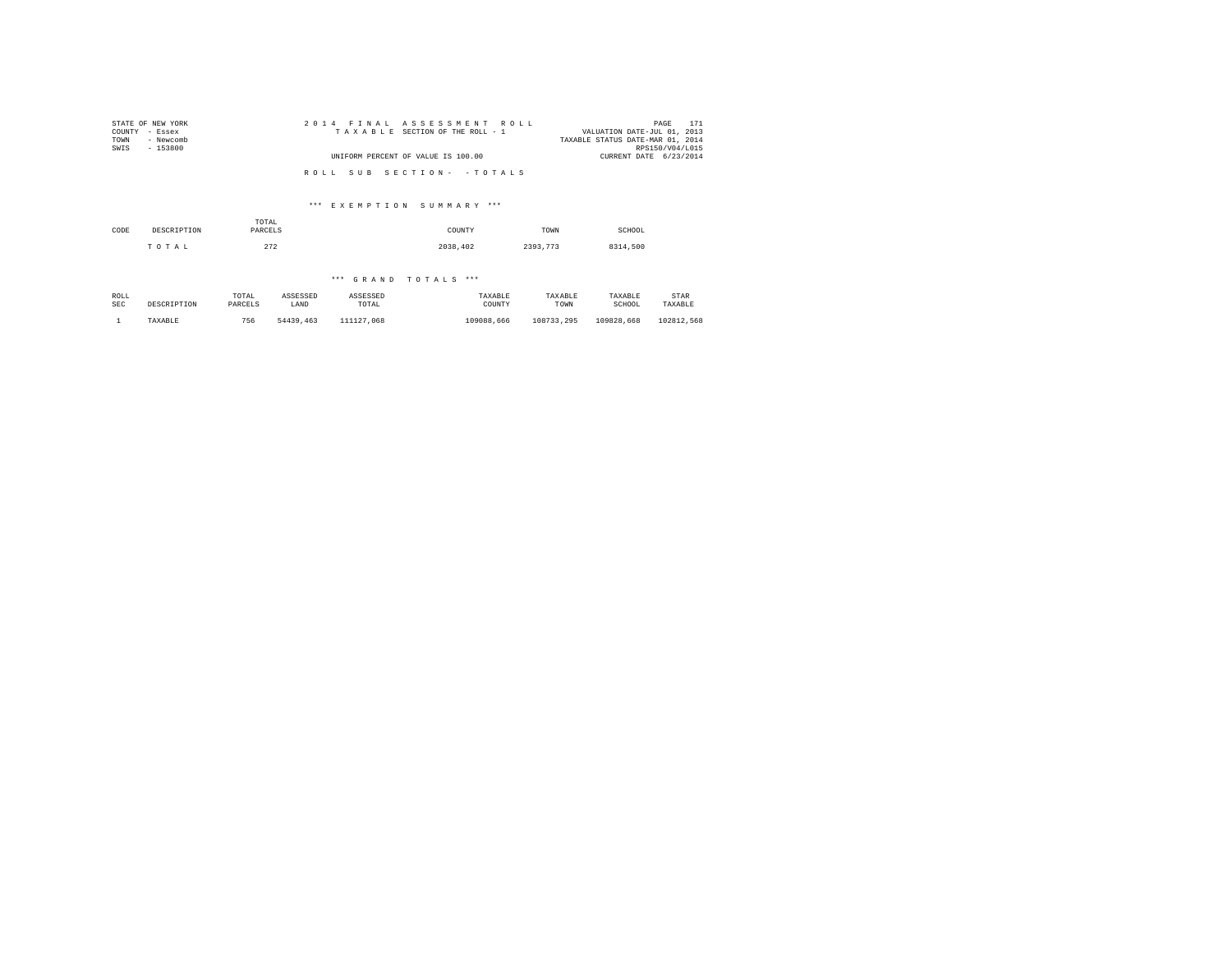| STATE OF NEW YORK | 2014 FINAL ASSESSMENT ROLL                                               | 172<br>PAGE                      |
|-------------------|--------------------------------------------------------------------------|----------------------------------|
| COUNTY - Essex    | TAXABLE SECTION OF THE ROLL - 1 SUB-SECT - A VALUATION DATE-JUL 01, 2013 |                                  |
| TOWN<br>- Newcomb | OWNERS NAME SEOUENCE                                                     | TAXABLE STATUS DATE-MAR 01, 2014 |
| - 153800<br>SWIS  | UNIFORM PERCENT OF VALUE IS 100.00                                       |                                  |

| TAX MAP PARCEL NUMBER | PROPERTY LOCATION & CLASS ASSESSMENT EXEMPTION CODE----------------COUNTY-------TOWN------SCHOOL |                                  |                            |            |
|-----------------------|--------------------------------------------------------------------------------------------------|----------------------------------|----------------------------|------------|
|                       | Campsite Rd<br>DEED BOOK 1475 PG-232<br>FULL MARKET VALUE 24,900                                 | NON-HOMESTEAD PARCEL             |                            | 665Z006007 |
|                       | Tahawus Rd<br>FULL MARKET VALUE                                                                  | NON-HOMESTEAD PARCEL<br>2622,528 |                            | 665Z010005 |
|                       | DEED BOOK 1552 PG-206<br>FULL MARKET VALUE                                                       | 142,323                          |                            | 665J102813 |
|                       | Sanford Ln<br>EAST-0577409 NRTH-1470633<br>DEED BOOK 1552 PG-206<br>FULL MARKET VALUE            | NON-HOMESTEAD PARCEL<br>2430.138 | 1253.286 1253.286 1253.286 | 665J102906 |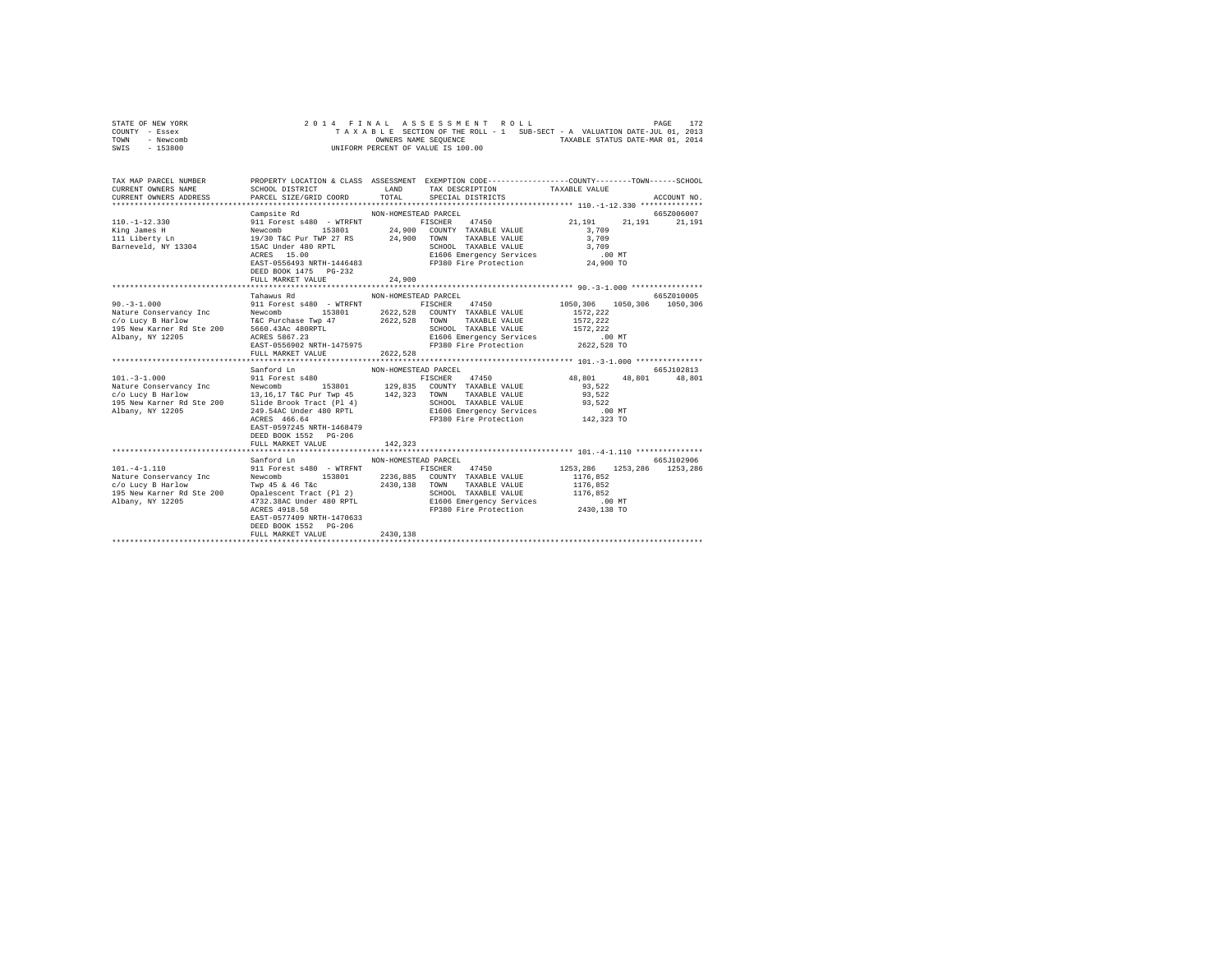| STATE OF NEW YORK |  |  |  | 2014 FINAL ASSESSMENT ROLL         |  |  |                                                                          |                                  | PAGE | 173 |
|-------------------|--|--|--|------------------------------------|--|--|--------------------------------------------------------------------------|----------------------------------|------|-----|
| COUNTY - Essex    |  |  |  |                                    |  |  | TAXABLE SECTION OF THE ROLL - 1 SUB-SECT - A VALUATION DATE-JUL 01, 2013 |                                  |      |     |
| TOWN<br>- Newcomb |  |  |  | OWNERS NAME SEOUENCE               |  |  |                                                                          | TAXABLE STATUS DATE-MAR 01, 2014 |      |     |
| $-153800$<br>SWIS |  |  |  | UNIFORM PERCENT OF VALUE IS 100.00 |  |  |                                                                          |                                  |      |     |

| TAX MAP PARCEL NUMBER<br>$\begin{array}{lllll} \texttt{CURERENT} & \texttt{OMNE} & \texttt{SAHD} & \texttt{TAX} & \texttt{DESCRIPTION} & \texttt{TAX ABLEY TUS} & \texttt{TAX ABLEY RULUE} & \texttt{ACCOURT NO} & \texttt{ACCOURT NO} \\ \texttt{CURERENT} & \texttt{OMNE} & \texttt{PACE} & \texttt{PACE} & \texttt{TPCTAL} & \texttt{SPECHIPTON} & \texttt{NOLU MID} & \texttt{ACCOURT NO} \\ & \texttt{MHEH} & \texttt{MHEH} & \texttt{MHEH} & \texttt{MHEH} & \texttt{M$ | PROPERTY LOCATION & CLASS ASSESSMENT EXEMPTION CODE---------------COUNTY-------TOWN------SCHOOL |                                 |  |            |
|-------------------------------------------------------------------------------------------------------------------------------------------------------------------------------------------------------------------------------------------------------------------------------------------------------------------------------------------------------------------------------------------------------------------------------------------------------------------------------|-------------------------------------------------------------------------------------------------|---------------------------------|--|------------|
|                                                                                                                                                                                                                                                                                                                                                                                                                                                                               | Tahawus Rd<br>DEED BOOK 1552 PG-206<br>FULL MARKET VALUE                                        | NON-HOMESTEAD PARCEL<br>250.321 |  | 665Z005003 |
|                                                                                                                                                                                                                                                                                                                                                                                                                                                                               |                                                                                                 |                                 |  |            |
|                                                                                                                                                                                                                                                                                                                                                                                                                                                                               | NYS Route 28N                                                                                   | NON-HOMESTEAD PARCEL            |  | 665Z010003 |
| $109. -3 - 10.000$<br>1931 - 1941 - 1942 - 1942 - 1942 - 1943 - 1944 - 1942 - 1944 - 1942 - 1942 - 1942 - 1942 - 1942 - 1942 - 1942 - 1942 - 1942 - 1942 - 1942 - 1942 - 1942 - 1942 - 1942 - 1942 - 1942 - 1942 - 1942 - 1942 - 1942 - 1942 - 1942                                                                                                                                                                                                                           | 911 Forest s480 - WTRFNT FISCHER 47450 121,949 121,949 121,949<br>Tahawus Rd                    | NON-HOMESTEAD PARCEL            |  | 665J103414 |
|                                                                                                                                                                                                                                                                                                                                                                                                                                                                               | EAST-0575574 NRTH-1455288<br>DEED BOOK 1552 PG-206                                              |                                 |  |            |
|                                                                                                                                                                                                                                                                                                                                                                                                                                                                               | Tahawus Rd                                                                                      | NON-HOMESTEAD PARCEL            |  | 6657005006 |
| $110. - 1 - 12.400$                                                                                                                                                                                                                                                                                                                                                                                                                                                           | 911 Forest s480 - WTRFNT FISCHER 47450 19,472 19,472 19,472<br>DEED BOOK 1552 PG-206            |                                 |  |            |
|                                                                                                                                                                                                                                                                                                                                                                                                                                                                               | FULL MARKET VALUE                                                                               | 48,646                          |  |            |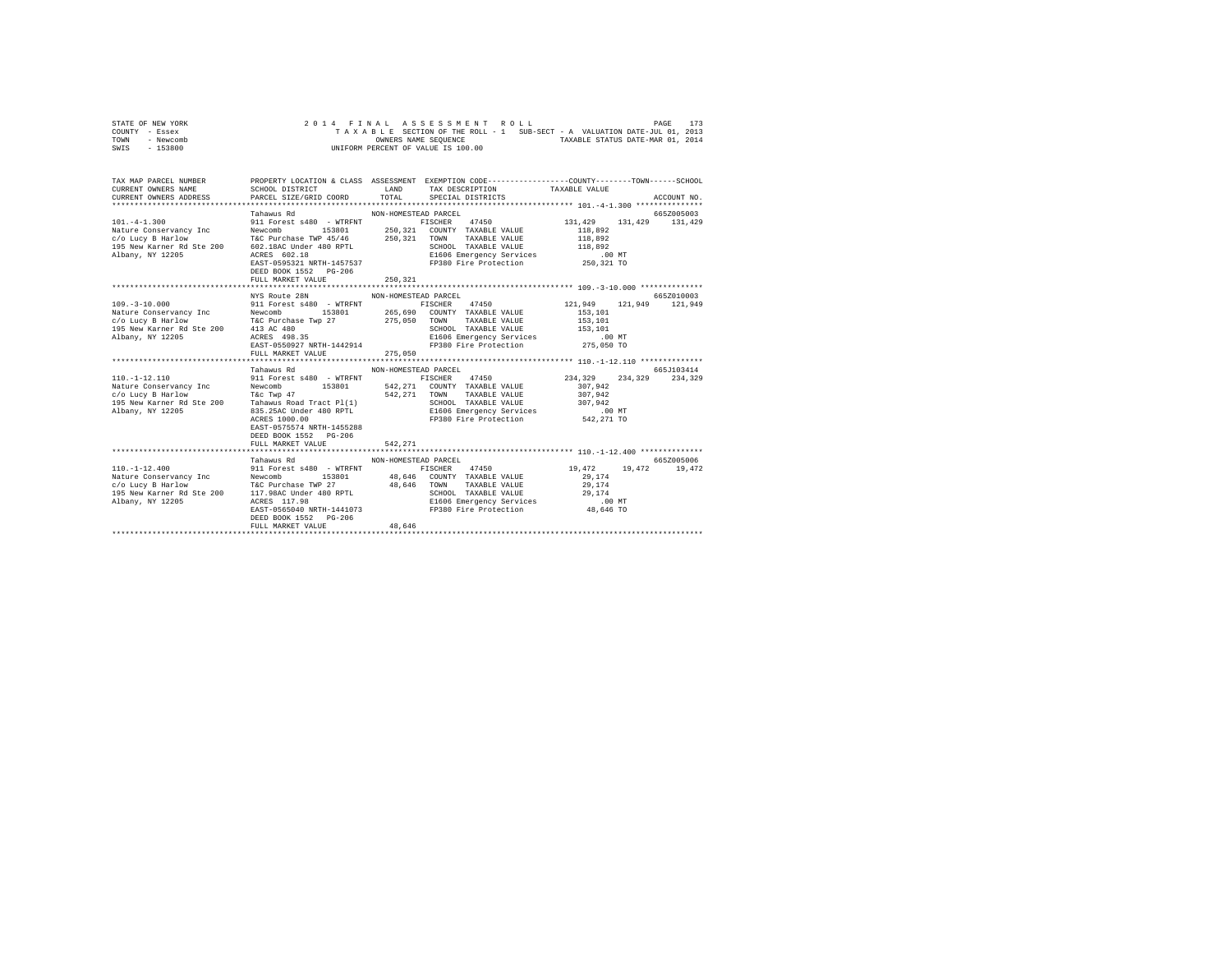|                | STATE OF NEW YORK |  |  |  | 2014 FINAL ASSESSMENT ROLL         |  |  |  |                                                                          | PAGE | 174 |
|----------------|-------------------|--|--|--|------------------------------------|--|--|--|--------------------------------------------------------------------------|------|-----|
| COUNTY - Essex |                   |  |  |  |                                    |  |  |  | TAXABLE SECTION OF THE ROLL - 1 SUB-SECT - A VALUATION DATE-JUL 01, 2013 |      |     |
| TOWN           | - Newcomb         |  |  |  | OWNERS NAME SEOUENCE               |  |  |  | TAXABLE STATUS DATE-MAR 01, 2014                                         |      |     |
| SWIS           | - 153800          |  |  |  | UNIFORM PERCENT OF VALUE IS 100.00 |  |  |  |                                                                          |      |     |

| TAX MAP PARCEL NUMBER<br>CURRENT OWNERS NAME                                                                                                                                                                                                                                                                                                                                                            | PROPERTY LOCATION & CLASS ASSESSMENT EXEMPTION CODE---------------COUNTY-------TOWN------SCHOOL<br>SCHOOL DISTRICT |                      | LAND TAX DESCRIPTION                                                                                                                 | TAXABLE VALUE              |               |
|---------------------------------------------------------------------------------------------------------------------------------------------------------------------------------------------------------------------------------------------------------------------------------------------------------------------------------------------------------------------------------------------------------|--------------------------------------------------------------------------------------------------------------------|----------------------|--------------------------------------------------------------------------------------------------------------------------------------|----------------------------|---------------|
| CURRENT OWNERS ADDRESS                                                                                                                                                                                                                                                                                                                                                                                  | PARCEL SIZE/GRID COORD                                                                                             |                      | TOTAL SPECIAL DISTRICTS                                                                                                              |                            | ACCOUNT NO.   |
|                                                                                                                                                                                                                                                                                                                                                                                                         | Tahawus Rd                                                                                                         | NON-HOMESTEAD PARCEL |                                                                                                                                      |                            | 665Z005008    |
|                                                                                                                                                                                                                                                                                                                                                                                                         |                                                                                                                    |                      |                                                                                                                                      | 528.055 528.055 528.055    |               |
|                                                                                                                                                                                                                                                                                                                                                                                                         |                                                                                                                    |                      |                                                                                                                                      | 521,100                    |               |
|                                                                                                                                                                                                                                                                                                                                                                                                         |                                                                                                                    |                      |                                                                                                                                      | 521,100                    |               |
|                                                                                                                                                                                                                                                                                                                                                                                                         |                                                                                                                    |                      |                                                                                                                                      |                            |               |
|                                                                                                                                                                                                                                                                                                                                                                                                         |                                                                                                                    |                      |                                                                                                                                      |                            |               |
|                                                                                                                                                                                                                                                                                                                                                                                                         |                                                                                                                    |                      | CHOOL TAXABLE VALUE 521,100<br>E1606 Emergency Services .00 MT<br>FP380 Fire Protection .00 MT<br>FP380 Fire Protection .0149,155 TO |                            |               |
|                                                                                                                                                                                                                                                                                                                                                                                                         | DEED BOOK 1552    PG-206                                                                                           |                      |                                                                                                                                      |                            |               |
|                                                                                                                                                                                                                                                                                                                                                                                                         | FULL MARKET VALUE                                                                                                  | 1049,155             |                                                                                                                                      |                            |               |
|                                                                                                                                                                                                                                                                                                                                                                                                         |                                                                                                                    |                      |                                                                                                                                      |                            |               |
|                                                                                                                                                                                                                                                                                                                                                                                                         | Tahawus Rd                                                                                                         | NON-HOMESTEAD PARCEL |                                                                                                                                      |                            | 665Z005009    |
| 111. - 3 - 11.100                                                                                                                                                                                                                                                                                                                                                                                       | 911 Forest s480 - WTRFNT FISCHER 47450 37,763                                                                      |                      |                                                                                                                                      |                            | 37,763 37,763 |
|                                                                                                                                                                                                                                                                                                                                                                                                         |                                                                                                                    |                      |                                                                                                                                      |                            |               |
|                                                                                                                                                                                                                                                                                                                                                                                                         |                                                                                                                    |                      |                                                                                                                                      |                            |               |
|                                                                                                                                                                                                                                                                                                                                                                                                         |                                                                                                                    |                      |                                                                                                                                      |                            |               |
|                                                                                                                                                                                                                                                                                                                                                                                                         |                                                                                                                    |                      |                                                                                                                                      |                            |               |
|                                                                                                                                                                                                                                                                                                                                                                                                         |                                                                                                                    |                      |                                                                                                                                      |                            |               |
|                                                                                                                                                                                                                                                                                                                                                                                                         | DEED BOOK 1552 PG-206                                                                                              |                      |                                                                                                                                      |                            |               |
|                                                                                                                                                                                                                                                                                                                                                                                                         | FULL MARKET VALUE                                                                                                  | 66.244               |                                                                                                                                      |                            |               |
|                                                                                                                                                                                                                                                                                                                                                                                                         |                                                                                                                    |                      |                                                                                                                                      |                            |               |
|                                                                                                                                                                                                                                                                                                                                                                                                         | Beaver Bay Rd NON-HOMESTEAD PARCEL                                                                                 |                      |                                                                                                                                      |                            | 665Z011002    |
|                                                                                                                                                                                                                                                                                                                                                                                                         |                                                                                                                    |                      |                                                                                                                                      |                            |               |
| $[19.20-9-1.000] \begin{tabular}{lcccc} 119.20-9-1.000 & 911 Forest and 980 - WTRFNT & 1008 - MODMUTY TAXABLE VALUE \\ \hline Nature Conescyancy Inc & 153801 & 10,859 TOMW TAXABLE VALUE \\ \hline K/c0 LUCy B Hardlow & 11 TGC TWP 18 & 10,859 SCHODL TAXABLE VALUE \\ 195 New Kamer Rd Ste 200 & 15.5 Ac Under 480 RPTL & 10,859 SCHODL TAXABLE VALUE \\ 195 New Kamer Rd Ste 200 & 15.5 Ac Under 4$ |                                                                                                                    |                      |                                                                                                                                      | 10,859<br>10,859<br>10,859 |               |
|                                                                                                                                                                                                                                                                                                                                                                                                         |                                                                                                                    |                      | 10,859 SCHOOL TAXABLE VALUE 10,859 10,859<br>E1606 Emergency Services 10,00 MT<br>FP380 Fire Protection 10,859 TO                    |                            |               |
|                                                                                                                                                                                                                                                                                                                                                                                                         |                                                                                                                    |                      |                                                                                                                                      |                            |               |
|                                                                                                                                                                                                                                                                                                                                                                                                         |                                                                                                                    |                      |                                                                                                                                      |                            |               |
|                                                                                                                                                                                                                                                                                                                                                                                                         |                                                                                                                    |                      |                                                                                                                                      |                            |               |
|                                                                                                                                                                                                                                                                                                                                                                                                         | DEED BOOK 1552 PG-206                                                                                              |                      |                                                                                                                                      |                            |               |
|                                                                                                                                                                                                                                                                                                                                                                                                         | FULL MARKET VALUE                                                                                                  | 10,859               |                                                                                                                                      |                            |               |
|                                                                                                                                                                                                                                                                                                                                                                                                         |                                                                                                                    |                      |                                                                                                                                      |                            |               |
|                                                                                                                                                                                                                                                                                                                                                                                                         | Beaver Bay Rd MON-HOMESTEAD PARCEL                                                                                 |                      |                                                                                                                                      |                            | 665Z011003    |
|                                                                                                                                                                                                                                                                                                                                                                                                         |                                                                                                                    |                      |                                                                                                                                      | 6,158 6,158 6,158          |               |
|                                                                                                                                                                                                                                                                                                                                                                                                         |                                                                                                                    |                      |                                                                                                                                      | 11,216                     |               |
|                                                                                                                                                                                                                                                                                                                                                                                                         |                                                                                                                    |                      | 17,374 TOWN TAXABLE VALUE<br>SCHOOL TAXABLE VALUE                                                                                    | 11,216<br>11,216           |               |
|                                                                                                                                                                                                                                                                                                                                                                                                         |                                                                                                                    |                      |                                                                                                                                      |                            |               |
|                                                                                                                                                                                                                                                                                                                                                                                                         |                                                                                                                    |                      | E1606 Emergency Services .00 MT<br>FP380 Fire Protection 17,374 TO                                                                   |                            |               |
|                                                                                                                                                                                                                                                                                                                                                                                                         | EAST-0525248 NRTH-1424735                                                                                          |                      |                                                                                                                                      |                            |               |
|                                                                                                                                                                                                                                                                                                                                                                                                         | DEED BOOK 1552 PG-206                                                                                              |                      |                                                                                                                                      |                            |               |
|                                                                                                                                                                                                                                                                                                                                                                                                         | FULL MARKET VALUE                                                                                                  | 17.374               |                                                                                                                                      |                            |               |
|                                                                                                                                                                                                                                                                                                                                                                                                         | Goodnow Flow Rd                                                                                                    | NON-HOMESTEAD PARCEL |                                                                                                                                      |                            | 665J101913    |
|                                                                                                                                                                                                                                                                                                                                                                                                         |                                                                                                                    |                      |                                                                                                                                      |                            |               |
|                                                                                                                                                                                                                                                                                                                                                                                                         |                                                                                                                    |                      |                                                                                                                                      |                            |               |
|                                                                                                                                                                                                                                                                                                                                                                                                         |                                                                                                                    |                      |                                                                                                                                      |                            |               |
|                                                                                                                                                                                                                                                                                                                                                                                                         |                                                                                                                    |                      |                                                                                                                                      |                            |               |
|                                                                                                                                                                                                                                                                                                                                                                                                         |                                                                                                                    |                      |                                                                                                                                      |                            |               |
|                                                                                                                                                                                                                                                                                                                                                                                                         |                                                                                                                    |                      |                                                                                                                                      |                            |               |
|                                                                                                                                                                                                                                                                                                                                                                                                         | EAST-0529837 NRTH-1426056                                                                                          |                      |                                                                                                                                      |                            |               |
|                                                                                                                                                                                                                                                                                                                                                                                                         | DEED BOOK 1552 PG-206                                                                                              |                      |                                                                                                                                      |                            |               |
|                                                                                                                                                                                                                                                                                                                                                                                                         | FULL MARKET VALUE                                                                                                  | 78,550               |                                                                                                                                      |                            |               |
|                                                                                                                                                                                                                                                                                                                                                                                                         |                                                                                                                    |                      |                                                                                                                                      |                            |               |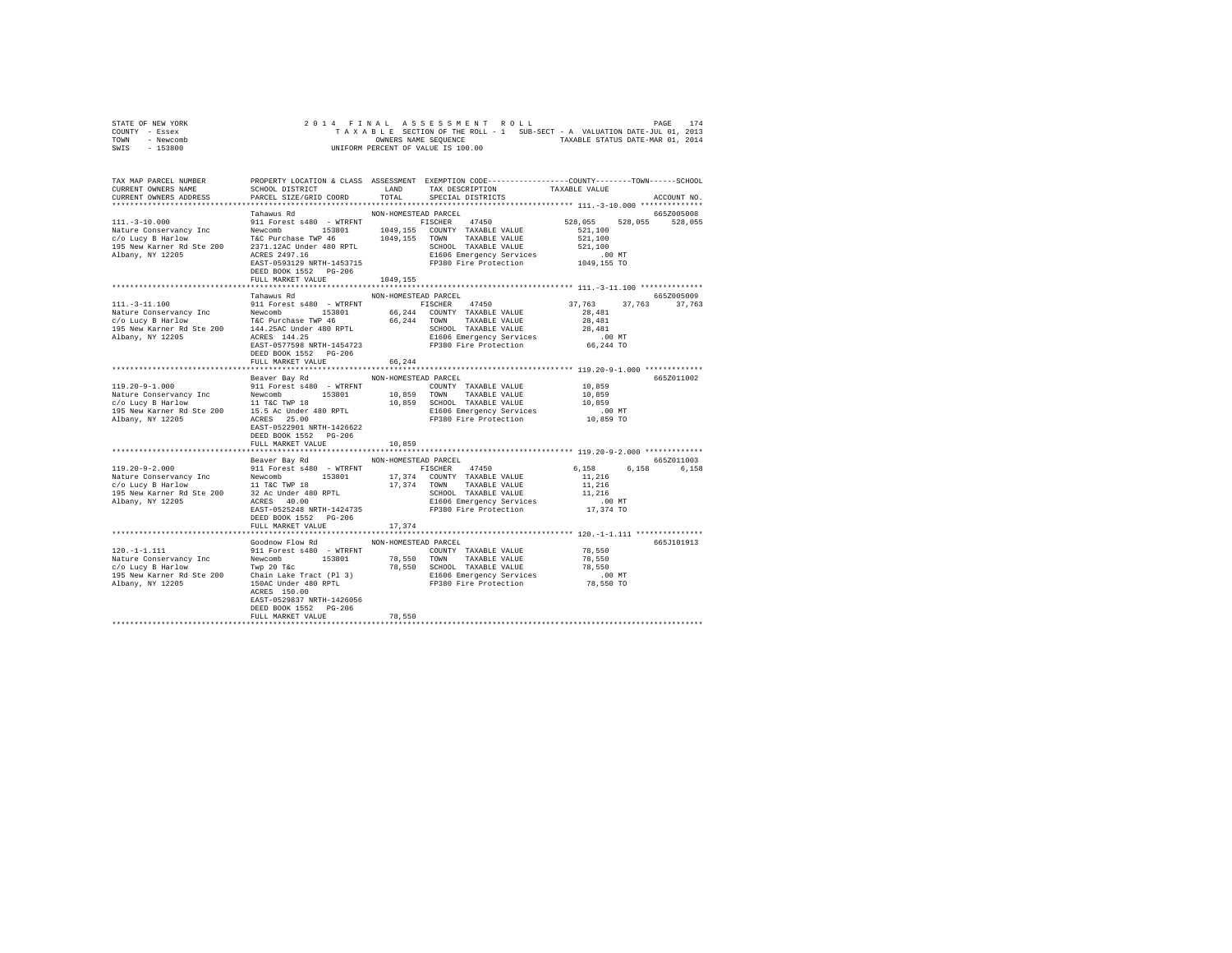|                | STATE OF NEW YORK |  |  |  | 2014 FINAL ASSESSMENT ROLL         |  |  |  |                                                                          | PAGE | 175 |
|----------------|-------------------|--|--|--|------------------------------------|--|--|--|--------------------------------------------------------------------------|------|-----|
| COUNTY - Essex |                   |  |  |  |                                    |  |  |  | TAXABLE SECTION OF THE ROLL - 1 SUB-SECT - A VALUATION DATE-JUL 01, 2013 |      |     |
| TOWN           | - Newcomb         |  |  |  | OWNERS NAME SEOUENCE               |  |  |  | TAXABLE STATUS DATE-MAR 01, 2014                                         |      |     |
| SWIS           | $-153800$         |  |  |  | UNIFORM PERCENT OF VALUE IS 100.00 |  |  |  |                                                                          |      |     |

| TAX MAP PARCEL NUMBER<br>CURRENT OWNERS NAME<br>CURRENT OWNERS ADDRESS                                                                                                                                                    | PROPERTY LOCATION & CLASS ASSESSMENT EXEMPTION CODE---------------COUNTY-------TOWN------SCHOOL<br>SCHOOL DISTRICT<br>PARCEL SIZE/GRID COORD                                                                                                                                                                                                                          | LAND<br>TOTAL                  | TAX DESCRIPTION<br>SPECIAL DISTRICTS                                                                                                                    | TAXABLE VALUE                                                       | ACCOUNT NO.           |
|---------------------------------------------------------------------------------------------------------------------------------------------------------------------------------------------------------------------------|-----------------------------------------------------------------------------------------------------------------------------------------------------------------------------------------------------------------------------------------------------------------------------------------------------------------------------------------------------------------------|--------------------------------|---------------------------------------------------------------------------------------------------------------------------------------------------------|---------------------------------------------------------------------|-----------------------|
| $121. - 5 - 2.110$<br>Nature Conservancy Inc<br>Nature Conservancy Inc (1999)<br>195 New Karlow B Hard Tac Purchase TWP 46 33,<br>195 New Karner Rd Ste 200 63.22AC Under 480 RPTL                                        | NYS Route 28N<br>911 Forest s480<br>Newcomb<br>153801<br>T&C Purchase TWP 46 33,536 TOWN<br>EAST-0567806 NRTH-1439712<br>DEED BOOK 1552 PG-206<br>FULL MARKET VALUE                                                                                                                                                                                                   | NON-HOMESTEAD PARCEL<br>33,536 | 47450<br>FISCHER<br>33,536 COUNTY TAXABLE VALUE<br>TAXABLE VALUE<br>SCHOOL TAXABLE VALUE<br>E1606 Emergency Services<br>FP380 Fire Protection 33,536 TO | 12,958 12,958 12,958<br>20,578<br>20,578<br>20,578<br>$.00$ MT      | 665Z005010            |
|                                                                                                                                                                                                                           |                                                                                                                                                                                                                                                                                                                                                                       |                                |                                                                                                                                                         |                                                                     |                       |
| $110. - 1 - 12.320$<br>Sage Richard W<br>Bush Colleen<br>5127 NYS Rte 28N<br>Newcomb, NY 12852                                                                                                                            | Campsite Rd<br>911 Forest s480 - WTRFNT FISCHER 47450<br>Newcomb 153801 33,200 COUNTY TAXABLE VALUE<br>29 T&C Pur TWP 27 RS 33,200 TOWN TAXABLE VALUE<br>20AC Under 480 RPTL 33,200 TOWN TAXABLE VALUE<br>20AC Under 480 RPTL 55 35,200 ECHOOL TAXABLE VALUE<br>ACRES 20.00<br>ACRES 20.00<br>EAST-0556464 NRTH-1447495<br>DEED BOOK 1470 PG-187<br>FULL MARKET VALUE | NON-HOMESTEAD PARCEL<br>33,200 | E1606 Emergency Services<br>FP380 Fire Protection                                                                                                       | 28, 254 28, 254<br>4,946<br>4,946<br>4,946<br>$.00$ MT<br>33,200 TO | 665Z006006<br>28,254  |
|                                                                                                                                                                                                                           | 423 Goodnow Flow Rd                                                                                                                                                                                                                                                                                                                                                   | HOMESTEAD PARCEL               |                                                                                                                                                         |                                                                     | 665J100107            |
| $120. - 1 - 12.015$<br>Tahawus Club Inc Newcomb<br>Zack Purchase Inc<br>PO Box 419<br>Newcomb, NY 12852                                                                                                                   | 910 Priv forest - WTRFNT<br>153801<br>Pt 44 T&c Twp 18 1327,900 SCHOOL TAXABLE VALUE<br>1484/85 Amendment to B1606 Emergency Services<br>Conservation Easement 631 FP380 Fire Protection 1327,900 TO<br>ACRES 628.23<br>EAST-0539887 NRTH-1433147<br>DEED BOOK 1484 PG-93<br>FULL MARKET VALUE                                                                        | 909,700 TOWN<br>1327,900       | COUNTY TAXABLE VALUE<br>TAXABLE VALUE<br>E1606 Emergency Services                                                                                       | 1327,900<br>1327,900<br>1327,900<br>.00 MT                          |                       |
|                                                                                                                                                                                                                           |                                                                                                                                                                                                                                                                                                                                                                       |                                |                                                                                                                                                         |                                                                     |                       |
| $\texttt{101.-4-1.120} \texttt{107,717} \texttt{187,717} \texttt{187,717}$<br>c/o Regions Timberland Group<br>1180 W Peachtree St Ste 1200 NYS Cons Ease 7001401<br>Atlanta, GA 30309 1730.28 AC 480RPTL<br>ACRES 1735.10 | T&C Purchase Twp 46 319,334 TOWN TAXABLE VALUE<br>EAST-0578589 NRTH-1463028<br>DEED BOOK 1658 PG-17<br>CONSERVATION ESMT % 60.00<br>FULL MARKET VALUE                                                                                                                                                                                                                 | 319,334                        | SCHOOL TAXABLE VALUE<br>E1606 Emergency Services<br>FP380 Fire Protection 319,334 TO                                                                    | 131,617<br>131,617<br>$.00$ MT                                      | 665Z010002<br>187.717 |
|                                                                                                                                                                                                                           | East River Rd                                                                                                                                                                                                                                                                                                                                                         | NON-HOMESTEAD PARCEL           |                                                                                                                                                         |                                                                     |                       |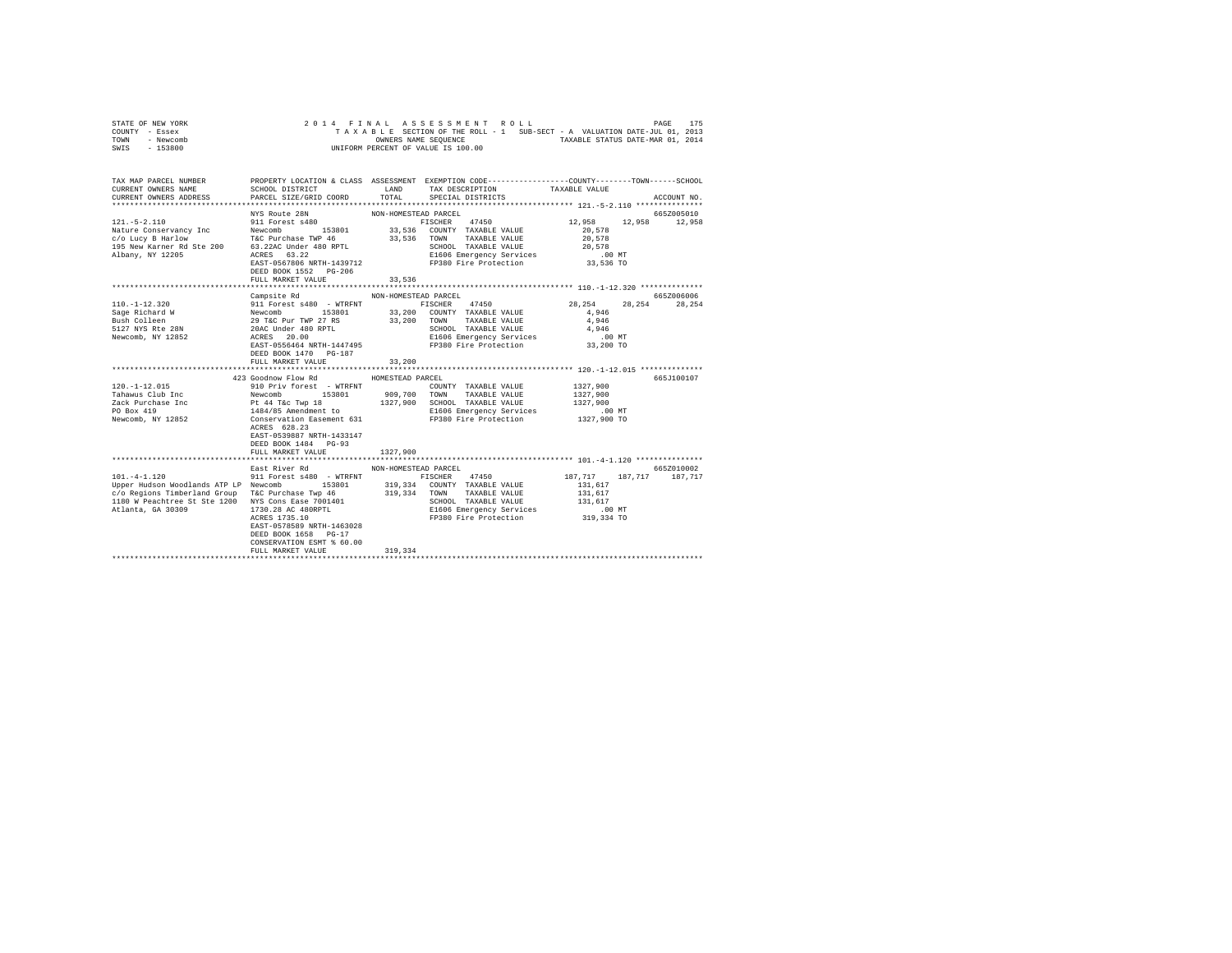|                | STATE OF NEW YORK |  |  |  | 2014 FINAL ASSESSMENT ROLL         |  |  |  |                                                                          | PAGE | 176 |
|----------------|-------------------|--|--|--|------------------------------------|--|--|--|--------------------------------------------------------------------------|------|-----|
| COUNTY - Essex |                   |  |  |  |                                    |  |  |  | TAXABLE SECTION OF THE ROLL - 1 SUB-SECT - A VALUATION DATE-JUL 01, 2013 |      |     |
| TOWN           | - Newcomb         |  |  |  | OWNERS NAME SEOUENCE               |  |  |  | TAXABLE STATUS DATE-MAR 01, 2014                                         |      |     |
| SWIS           | - 153800          |  |  |  | UNIFORM PERCENT OF VALUE IS 100.00 |  |  |  |                                                                          |      |     |

| TAX MAP PARCEL NUMBER<br>CURRENT OWNERS NAME<br>CURRENT OWNERS ADDRESS FARCEL SIZE/GRID COORD TOTAL SPECIAL DISTRICTS                                                                                                                                                | PROPERTY LOCATION & CLASS ASSESSMENT EXEMPTION CODE---------------COUNTY-------TOWN------SCHOOL<br>SCHOOL DISTRICT                                                                     | LAND                             | TAX DESCRIPTION TAXABLE VALUE                                                                      |                         | ACCOUNT NO. |
|----------------------------------------------------------------------------------------------------------------------------------------------------------------------------------------------------------------------------------------------------------------------|----------------------------------------------------------------------------------------------------------------------------------------------------------------------------------------|----------------------------------|----------------------------------------------------------------------------------------------------|-------------------------|-------------|
| $110. -1 - 12.120$<br>Upper Hudson Woodlands ATP LP Newcomb 153801 1267.806 COUNTY TAXABLE VALUE<br>c/o Regions Timberland Group T&C Purchase Twp 46 1738,926 TOWN TAXABLE VALUE 1230,490<br>1180 W Peachtree St Ste 1200 NYS Cons Ease 7001501<br>Atlanta, GA 30309 | Tahawus Rd<br>911 Forest s480 - WTRFNT<br>5924.49 Ac under 480<br>ACRES 6659.10<br>EAST-0570949 NRTH-1451359<br>DEED BOOK 1658 PG-17<br>CONSERVATION ESMT % 60.00<br>FULL MARKET VALUE | NON-HOMESTEAD PARCEL<br>1738,926 | FISCHER 47450 508.436 508.436 508.436<br>SCHOOL TAXABLE VALUE 1230, 490                            | 1230,490                | 665Z010004  |
|                                                                                                                                                                                                                                                                      |                                                                                                                                                                                        |                                  |                                                                                                    |                         |             |
|                                                                                                                                                                                                                                                                      | NYS Route 28N                                                                                                                                                                          | NON-HOMESTEAD PARCEL             |                                                                                                    |                         | 665Z010006  |
| $120. - 1 - 1.200$                                                                                                                                                                                                                                                   | 911 Forest s480 - WTRFNT                                                                                                                                                               |                                  | FISCHER 47450                                                                                      | 576,824 576,824 576,824 |             |
| Upper Hudson Woodlands ATP LP Newcomb 153801 1548,870 COUNTY TAXABLE VALUE<br>c/o Regions Timberland Group T&C Purchase Twp 18 20 27 1548,870 TOWN TAXABLE VALUE                                                                                                     |                                                                                                                                                                                        |                                  |                                                                                                    | 972,046<br>972,046      |             |
|                                                                                                                                                                                                                                                                      |                                                                                                                                                                                        |                                  |                                                                                                    |                         |             |
| 1180 W Peachtree St Ste 1200 NYS Cons Ease 7001601                                                                                                                                                                                                                   |                                                                                                                                                                                        |                                  | SCHOOL TAXABLE VALUE                                                                               | 972,046                 |             |
| Atlanta, GA 30309                                                                                                                                                                                                                                                    | 6275.05Ac under 480 RPTL E1606 Emergency Services .00 MT                                                                                                                               |                                  |                                                                                                    |                         |             |
|                                                                                                                                                                                                                                                                      | ACRES 8191.40<br>EAST-0536464 NRTH-1431227<br>DEED BOOK 1658 PG-17<br>CONSERVATION ESMT % 60.00<br>FULL MARKET VALUE                                                                   | 1548,870                         | FP380 Fire Protection 1548,870 TO                                                                  |                         |             |
|                                                                                                                                                                                                                                                                      |                                                                                                                                                                                        |                                  |                                                                                                    |                         |             |
|                                                                                                                                                                                                                                                                      | NYS Route 28N MON-HOMESTEAD PARCEL                                                                                                                                                     |                                  |                                                                                                    |                         | 6652010001  |
|                                                                                                                                                                                                                                                                      |                                                                                                                                                                                        |                                  |                                                                                                    |                         |             |
| $121. - 5 - 2.200$                                                                                                                                                                                                                                                   | 911 Forest s480                                                                                                                                                                        |                                  | FISCHER 47450 78,258 78,258 78,258                                                                 |                         |             |
| Upper Hudson Woodlands ATP LP Newcomb                                                                                                                                                                                                                                |                                                                                                                                                                                        |                                  | 153801 153,648 COUNTY TAXABLE VALUE 165,870                                                        |                         |             |
| c/o Regions Timberland Group                                                                                                                                                                                                                                         | T&C Purchase TWP Hyslop P 244,128 TOWN                                                                                                                                                 |                                  | TAXABLE VALUE 165,870                                                                              |                         |             |
| 1180 W Peachtree St Ste 1200 NYS Cons Ease 7001701                                                                                                                                                                                                                   |                                                                                                                                                                                        |                                  | SCHOOL TAXABLE VALUE                                                                               | 165,870<br>.00 MT       |             |
| Atlanta, GA 30309                                                                                                                                                                                                                                                    | 762.2 AC UNDER 480 RPTL<br>ACRES 762.20                                                                                                                                                |                                  |                                                                                                    |                         |             |
|                                                                                                                                                                                                                                                                      | ACRES 762.20                                                                                                                                                                           |                                  | SCHOOL TAAADDE WALL-<br>E1606 Emergency Services<br>FB280 Fire Protection<br>FP380 Fire Protection | 244,128 TO              |             |
|                                                                                                                                                                                                                                                                      | EAST-0569492 NRTH-1437155                                                                                                                                                              |                                  |                                                                                                    |                         |             |
|                                                                                                                                                                                                                                                                      | DEED BOOK 1658 PG-17                                                                                                                                                                   |                                  |                                                                                                    |                         |             |
|                                                                                                                                                                                                                                                                      | CONSERVATION ESMT % 60.00                                                                                                                                                              |                                  |                                                                                                    |                         |             |
|                                                                                                                                                                                                                                                                      | FULL MARKET VALUE                                                                                                                                                                      | 244.128                          |                                                                                                    |                         |             |
|                                                                                                                                                                                                                                                                      |                                                                                                                                                                                        |                                  |                                                                                                    |                         |             |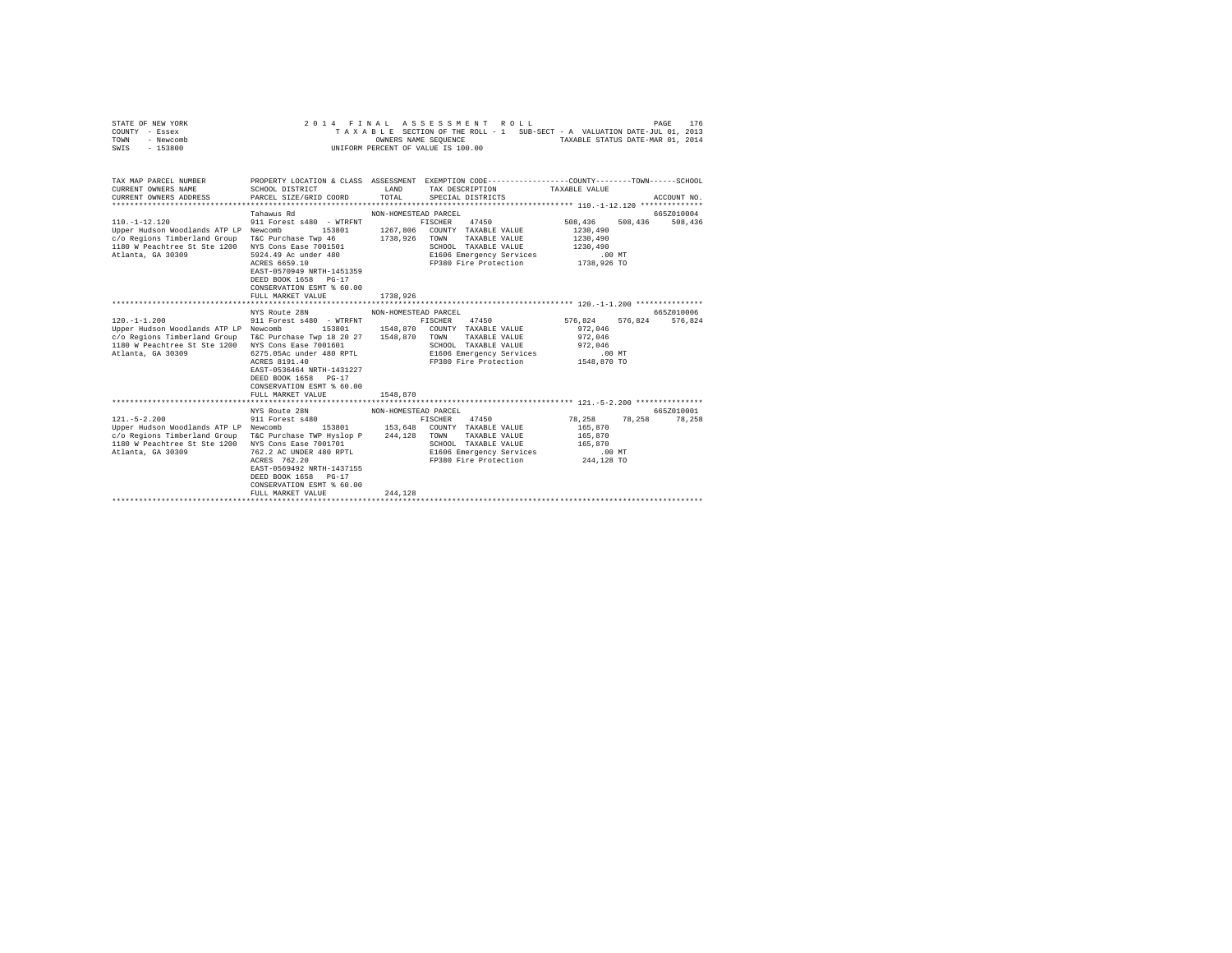| STATE OF NEW YORK | 2014 FINAL ASSESSMENT ROLL                                               | PAGE                             |
|-------------------|--------------------------------------------------------------------------|----------------------------------|
| COUNTY - Essex    | TAXABLE SECTION OF THE ROLL - 1 SUB-SECT - A VALUATION DATE-JUL 01, 2013 |                                  |
| TOWN<br>- Newcomb |                                                                          | TAXABLE STATUS DATE-MAR 01, 2014 |
| SWIS<br>- 153800  |                                                                          | RPS150/V04/L015                  |
|                   | UNIFORM PERCENT OF VALUE IS 100.00                                       | CURRENT DATE 6/23/2014           |
|                   |                                                                          |                                  |
|                   | ROLL SUB SECTION-A-TOTALS                                                |                                  |

# \*\*\* S P E C I A L D I S T R I C T S U M M A R Y \*\*\*

| CODE | DISTRICT NAME                                | TOTAL.<br>PARCELS | EXTENSION<br><b>TYPE</b> | <b>EXTENSION</b><br>VALUE. | AD VALOREM<br>VALUE. | <b>EXEMPT</b><br><b>AMOUNT</b> | TAXARLE<br>VALUE |
|------|----------------------------------------------|-------------------|--------------------------|----------------------------|----------------------|--------------------------------|------------------|
|      | FP380 Fire Protectio<br>E1606 Emergency Serv |                   | 20 TOTAL<br>20 MOVTAX    |                            | 12804.253            |                                | 12804.253        |

# \*\*\* S C H O O L D I S T R I C T S U M M A R Y \*\*\*

| CODE   | DISTRICT NAME | TOTAL<br>PARCELS | ASSESSED<br>LAND | ASSESSED<br>TOTAL | <b>EXEMPT</b><br>AMOUNT | TOTAL<br>TAXABLE | STAR<br>AMOUNT | <b>STAR</b><br>TAXABLE |
|--------|---------------|------------------|------------------|-------------------|-------------------------|------------------|----------------|------------------------|
| 153801 | Newcomb       | 20               | 11609.352        | 12804.253         | 4845.186                | 7959.067         |                | 7959.067               |
|        | SUB-TOTAL     | 20               | 11609.352        | 12804.253         | 4845.186                | 7959.067         |                | 7959.067               |
|        | TOTAL         | 20               | 11609.352        | 12804.253         | 4845.186                | 7959.067         |                | 7959.067               |

# \*\*\* S Y S T E M C O D E S S U M M A R Y \*\*\*

NO SYSTEM EXEMPTIONS AT THIS LEVEL

# \*\*\* E X E M P T I O N S U M M A R Y \*\*\*

| CODE  | DESCRIPTION      | TOTAL<br>PARCELS            | COUNTY               | TOWN                 | SCHOOL               |
|-------|------------------|-----------------------------|----------------------|----------------------|----------------------|
| 47450 | FISCHER<br>TOTAL | 17<br><b>.</b><br>17<br>. . | 4845.186<br>4845.186 | 4845.186<br>4845.186 | 4845.186<br>4845,186 |

#### \*\*\* G R A N D T O T A L S \*\*\*

| ROLL       | DESCRIPTION | TOTAL   | ASSESSED  | ASSESSED  | TAXABLE  | TAXABLE  | TAXABLE  | STAR     |
|------------|-------------|---------|-----------|-----------|----------|----------|----------|----------|
| <b>SEC</b> |             | PARCELS | LAND      | TOTAL     | COUNTY   | TOWN     | SCHOOL   | TAXABLE  |
|            | TAXABLE     | 20      | 11609.352 | 12804.253 | 7959,067 | 7959.067 | 7959.067 | 7959.067 |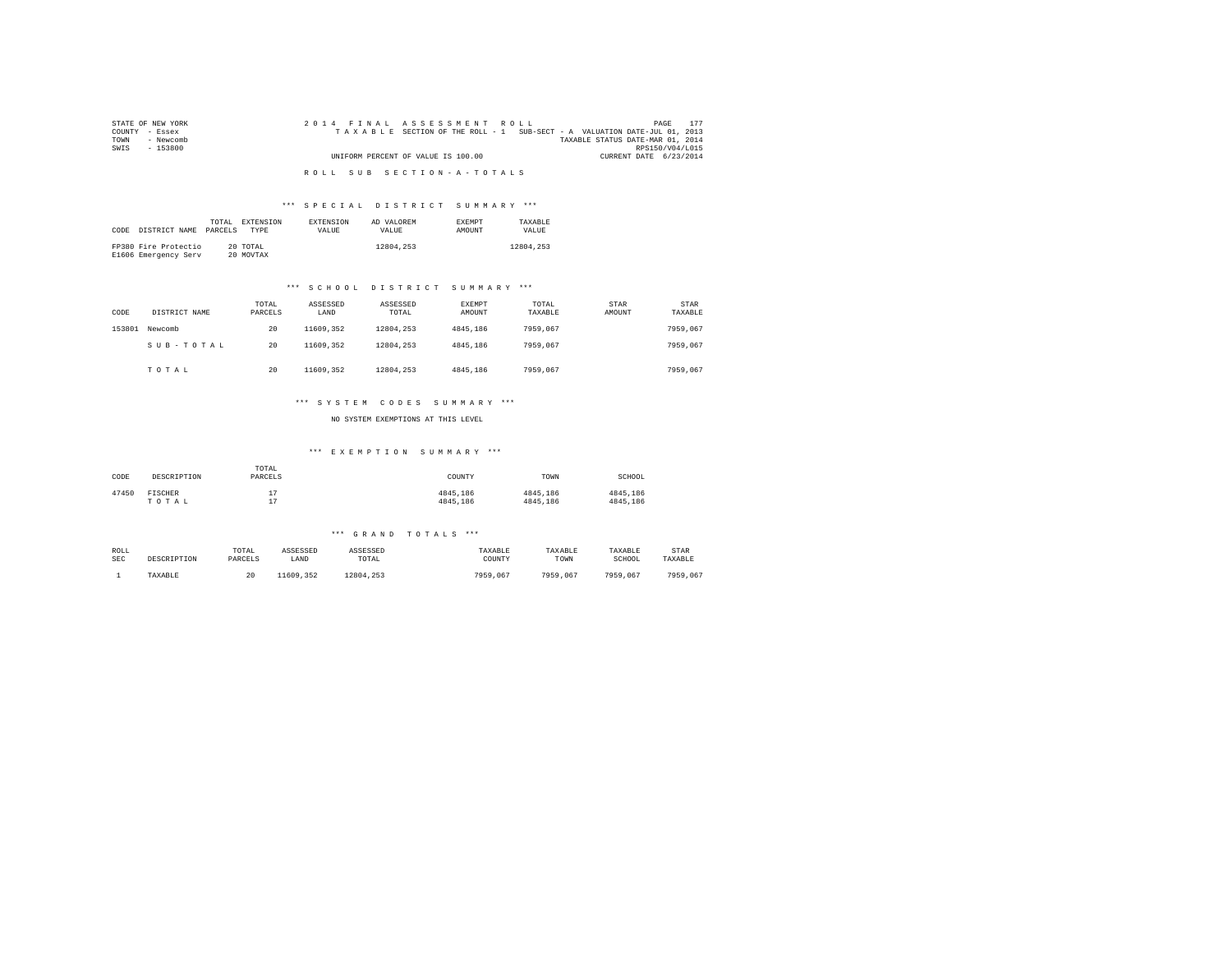|                | STATE OF NEW YORK |                      |  |  |  |  |  |  |  | 2014 FINAL ASSESSMENT ROLL         |  |  |                                                                          |  | PAGE | 178 |
|----------------|-------------------|----------------------|--|--|--|--|--|--|--|------------------------------------|--|--|--------------------------------------------------------------------------|--|------|-----|
| COUNTY - Essex |                   |                      |  |  |  |  |  |  |  |                                    |  |  | TAXABLE SECTION OF THE ROLL - 1 SUB-SECT - B VALUATION DATE-JUL 01, 2013 |  |      |     |
| TOWN           | - Newcomb         | OWNERS NAME SEOUENCE |  |  |  |  |  |  |  | TAXABLE STATUS DATE-MAR 01, 2014   |  |  |                                                                          |  |      |     |
| SWIS           | - 153800          |                      |  |  |  |  |  |  |  | UNIFORM PERCENT OF VALUE IS 100.00 |  |  |                                                                          |  |      |     |

| TAX MAP PARCEL NUMBER<br>CURRENT OWNERS NAME<br>CURRENT OWNERS ADDRESS                                                                                             | SCHOOL DISTRICT LAND<br>PARCEL SIZE/GRID COORD                                         | PROPERTY LOCATION & CLASS ASSESSMENT EXEMPTION CODE----------------COUNTY-------TOWN------SCHOOL<br>TAX DESCRIPTION<br>TOTAL<br>SPECIAL DISTRICTS                                                                                                                                                                                                                                                                                                                                                      | TAXABLE VALUE<br>ACCOUNT NO.                                                            |
|--------------------------------------------------------------------------------------------------------------------------------------------------------------------|----------------------------------------------------------------------------------------|--------------------------------------------------------------------------------------------------------------------------------------------------------------------------------------------------------------------------------------------------------------------------------------------------------------------------------------------------------------------------------------------------------------------------------------------------------------------------------------------------------|-----------------------------------------------------------------------------------------|
|                                                                                                                                                                    |                                                                                        |                                                                                                                                                                                                                                                                                                                                                                                                                                                                                                        |                                                                                         |
| $101. -4 - 1.200$<br>PO Box 25<br>Pittsfield, NH 03263<br>MAY BE SUBJECT TO PAYMENT FULL MARKET VALUE<br>UNDER RPTL480A UNTIL 2023                                 | Tahawus Rd<br>ACRES 631.18<br>EAST-0587460 NRTH-1457922<br>DEED BOOK 1480 PG-234       | NON-HOMESTEAD PARCEL<br>912 Forest s480a - WTRFNT PRIV FOR 47460 215,007 215,007 215,007<br>PULITE TRINUM DE SURFACE SERVICE SURFACE DE PRIVIDUAL SURFACE DE PRIVIDUAL SURFACE DE PRIVIDUAL SURFACE DE PRI<br>2010 FORMER DISPUTE TRINUM DE PRIVIDUAL DE SURFACE DE PRIVIDUALE VALUE<br>175 Barnstead Rd Ste 4 616.18AC Under 4<br>275,300 TOWN TAXABLE VALUE<br>SCHOOL TAXABLE VALUE<br>SCHOOL TAXABLE VALUE 60.293<br>E1606 Emergency Services .00 MT<br>FP380 Fire Protection 275,300 TO<br>275,300 | 665Z005002<br>60,293<br>60,293                                                          |
|                                                                                                                                                                    |                                                                                        |                                                                                                                                                                                                                                                                                                                                                                                                                                                                                                        |                                                                                         |
| MAY BE SUBJECT TO PAYMENT                                                                                                                                          | Tahawus Rd<br>DEED BOOK 1480    PG-234<br>FULL MARKET VALUE                            | NON-HOMESTEAD PARCEL<br>110.-1-12.200<br>Bunting Family V LLC Northern 1000 153801 972,700 TONNY TAXABLE VALUE<br>Bunting Family V LLC Northern TAXABLE TREP 26/46 972,700 TONNY TAXABLE VALUE<br>175 Barnstead Rd Ste 4 1512.89AC Under 480 RPTL<br>175 Barns<br>E1606 Emergency Services .00 MT<br>FP380 Fire Protection  972,700 TO<br>972,700                                                                                                                                                      | 665Z005004<br>666, 253 666, 253 666, 253<br>306,447<br>306,447<br>306,447               |
| UNDER RPTL480A UNTIL 2023                                                                                                                                          |                                                                                        |                                                                                                                                                                                                                                                                                                                                                                                                                                                                                                        |                                                                                         |
|                                                                                                                                                                    | Lower Works Rd MON-HOMESTEAD PARCEL                                                    |                                                                                                                                                                                                                                                                                                                                                                                                                                                                                                        | 665J103005                                                                              |
| $110. -2 - 1.004$<br>Bunting Family V LLC Newcomb<br>PO Box 25<br>Pittsfield, NH 03263<br>MAY BE SUBJECT TO PAYMENT FULL MARKET VALUE<br>UNDER RPTL480A UNTIL 2023 | 912 Forest s480a<br>ACRES 373.35<br>EAST-0574557 NRTH-1442418<br>DEED BOOK 1480 PG-234 | PRIV FOR 47460<br>153801 192,700 COUNTY TAXABLE VALUE<br>E1606 Emergency Services<br>FP380 Fire Protection<br>192,700                                                                                                                                                                                                                                                                                                                                                                                  | 150.030 150.030 150.030<br>42,670<br>42,670<br>42.670<br>.00 MT<br>00 MT.<br>192,700 TO |
|                                                                                                                                                                    |                                                                                        |                                                                                                                                                                                                                                                                                                                                                                                                                                                                                                        |                                                                                         |
| PO Box 25<br>Pittsfield, NH 03263<br>MAY BE SUBJECT TO PAYMENT FULL MARKET VALUE 1290,600                                                                          | Tahawus Rd<br>ACRES 1843.26<br>EAST-0581244 NRTH-1451816<br>DEED BOOK 1480 PG-234      | NON-HOMESTEAD PARCEL<br>$111.-3-9.000$ $111.3-9.000$ $111.3-9.000$ $111.3-9.000$ $111.3-9.000$ $111.3-9.000$ $111.3-9.000$ $111.3-9.000$ $111.3-9.000$ $111.3-9.000$ $111.3-9.000$ $111.3-9.000$ $111.3-9.000$ $111.3-9.000$ $111.3-9.000$ $111.3-9.00$<br>TOWN 18001011 EXAMPLE VALUE<br>SCHOOL TAXABLE VALUE 393,677<br>E1606 Emergency Services .00 MT<br>Distriction 1290,600 TO<br>FP380 Fire Protection                                                                                          | 665Z005007<br>896.923 896.923 896.923<br>393,677<br>393,677                             |
| UNDER RPTL480A UNTIL 2023                                                                                                                                          |                                                                                        |                                                                                                                                                                                                                                                                                                                                                                                                                                                                                                        |                                                                                         |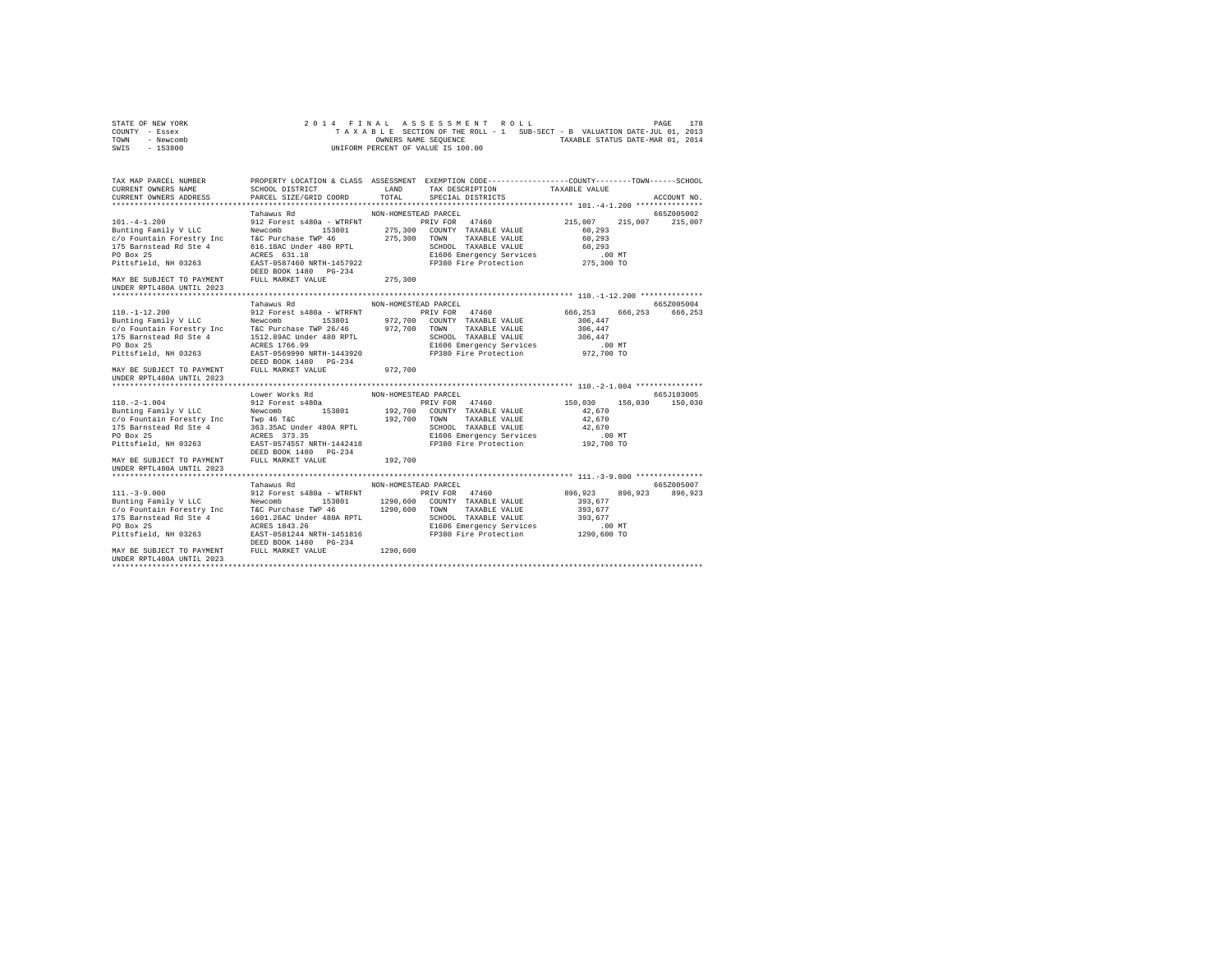| STATE OF NEW YORK |           |  |  |  | 2014 FINAL ASSESSMENT ROLL         |  |  |  |                                                                          | PAGE | 179 |
|-------------------|-----------|--|--|--|------------------------------------|--|--|--|--------------------------------------------------------------------------|------|-----|
| COUNTY - Essex    |           |  |  |  |                                    |  |  |  | TAXABLE SECTION OF THE ROLL - 1 SUB-SECT - B VALUATION DATE-JUL 01, 2013 |      |     |
| TOWN              | - Newcomb |  |  |  | OWNERS NAME SEOUENCE               |  |  |  | TAXABLE STATUS DATE-MAR 01, 2014                                         |      |     |
| SWIS              | - 153800  |  |  |  | UNIFORM PERCENT OF VALUE IS 100.00 |  |  |  |                                                                          |      |     |

|                                                                                                         |                                                                                                                                                                                                                                                                                                  |                                                     |                                                                                                         | ACCOUNT NO.                                                                                                                                                                                                                                                                                                                                                                                                                                                                                                                                                                                                                                                                                                                                                     |
|---------------------------------------------------------------------------------------------------------|--------------------------------------------------------------------------------------------------------------------------------------------------------------------------------------------------------------------------------------------------------------------------------------------------|-----------------------------------------------------|---------------------------------------------------------------------------------------------------------|-----------------------------------------------------------------------------------------------------------------------------------------------------------------------------------------------------------------------------------------------------------------------------------------------------------------------------------------------------------------------------------------------------------------------------------------------------------------------------------------------------------------------------------------------------------------------------------------------------------------------------------------------------------------------------------------------------------------------------------------------------------------|
|                                                                                                         |                                                                                                                                                                                                                                                                                                  |                                                     |                                                                                                         | 665Z005011                                                                                                                                                                                                                                                                                                                                                                                                                                                                                                                                                                                                                                                                                                                                                      |
|                                                                                                         |                                                                                                                                                                                                                                                                                                  |                                                     |                                                                                                         |                                                                                                                                                                                                                                                                                                                                                                                                                                                                                                                                                                                                                                                                                                                                                                 |
| NYS Route 28N<br>ACRES 31.15<br>EAST-0577375 NRTH-1437671<br>DEED BOOK 1480 PG-197<br>FULL MARKET VALUE | 12,900                                                                                                                                                                                                                                                                                           |                                                     |                                                                                                         | 665J178514                                                                                                                                                                                                                                                                                                                                                                                                                                                                                                                                                                                                                                                                                                                                                      |
|                                                                                                         |                                                                                                                                                                                                                                                                                                  |                                                     |                                                                                                         |                                                                                                                                                                                                                                                                                                                                                                                                                                                                                                                                                                                                                                                                                                                                                                 |
|                                                                                                         | 288,775                                                                                                                                                                                                                                                                                          |                                                     |                                                                                                         | 665J101105<br>203,600 203,600                                                                                                                                                                                                                                                                                                                                                                                                                                                                                                                                                                                                                                                                                                                                   |
|                                                                                                         |                                                                                                                                                                                                                                                                                                  |                                                     |                                                                                                         |                                                                                                                                                                                                                                                                                                                                                                                                                                                                                                                                                                                                                                                                                                                                                                 |
|                                                                                                         | 626,300                                                                                                                                                                                                                                                                                          |                                                     |                                                                                                         | 665J105409                                                                                                                                                                                                                                                                                                                                                                                                                                                                                                                                                                                                                                                                                                                                                      |
|                                                                                                         | SCHOOL DISTRICT<br>CURRENT OWNERS ADDRESS PARCEL SIZE/GRID COORD<br>Tahawus Rd<br>Lower Works Rd<br>UNDER RPTL480A UNTIL 2023 DEED BOOK 1009 PG-37<br>FULL MARKET VALUE<br>1525 Goodnow Flow Rd<br>MAY BE SUBJECT TO PAYMENT DEED BOOK 327 PG-207<br>UNDER RPTL480A UNTIL 2023 FULL MARKET VALUE | MAY BE SUBJECT TO PAYMENT FULL MARKET VALUE 464,900 | LAND<br>TOTAL SPECIAL DISTRICTS<br>NON-HOMESTEAD PARCEL<br>NON-HOMESTEAD PARCEL<br>NON-HOMESTEAD PARCEL | PROPERTY LOCATION & CLASS ASSESSMENT EXEMPTION CODE----------------COUNTY-------TOWN------SCHOOL<br>TAX DESCRIPTION TAXABLE VALUE<br>SPECIAL DISTRICTS<br>PRIV FOR 47460 117,059 117,059 117,059<br>$\begin{tabular}{l cccc} 121.-4-1.000 & NYS\hspace{0.05cm} NUS\hspace{0.05cm} KOLte\hspace{0.05cm} {\it 288} & 121.7\hspace{0.05cm} {\it 298} & 12.900 & 12.900 & 12.900 & 12.900 & 12.900 & 12.900 & 12.900 & 12.900 & 12.900 & 12.900 & 12.900 & 12.900 & 12.900 & 12.900 & 12.900 & 12.900 &$<br>203,600<br>85,175<br>111.-3-5.000<br>111.-3-5.000<br>Crocker Chester PRIV FOR 203,600<br>Crocker Chester PRIV FOR 203,000<br>Crocker Saone B Newcomb 153801 288,775 COUNTY TAXABLE VALUE 85,175<br>Crocker Saone B 10 Tác Twp 46 288,775 COUNTY TAXABLE |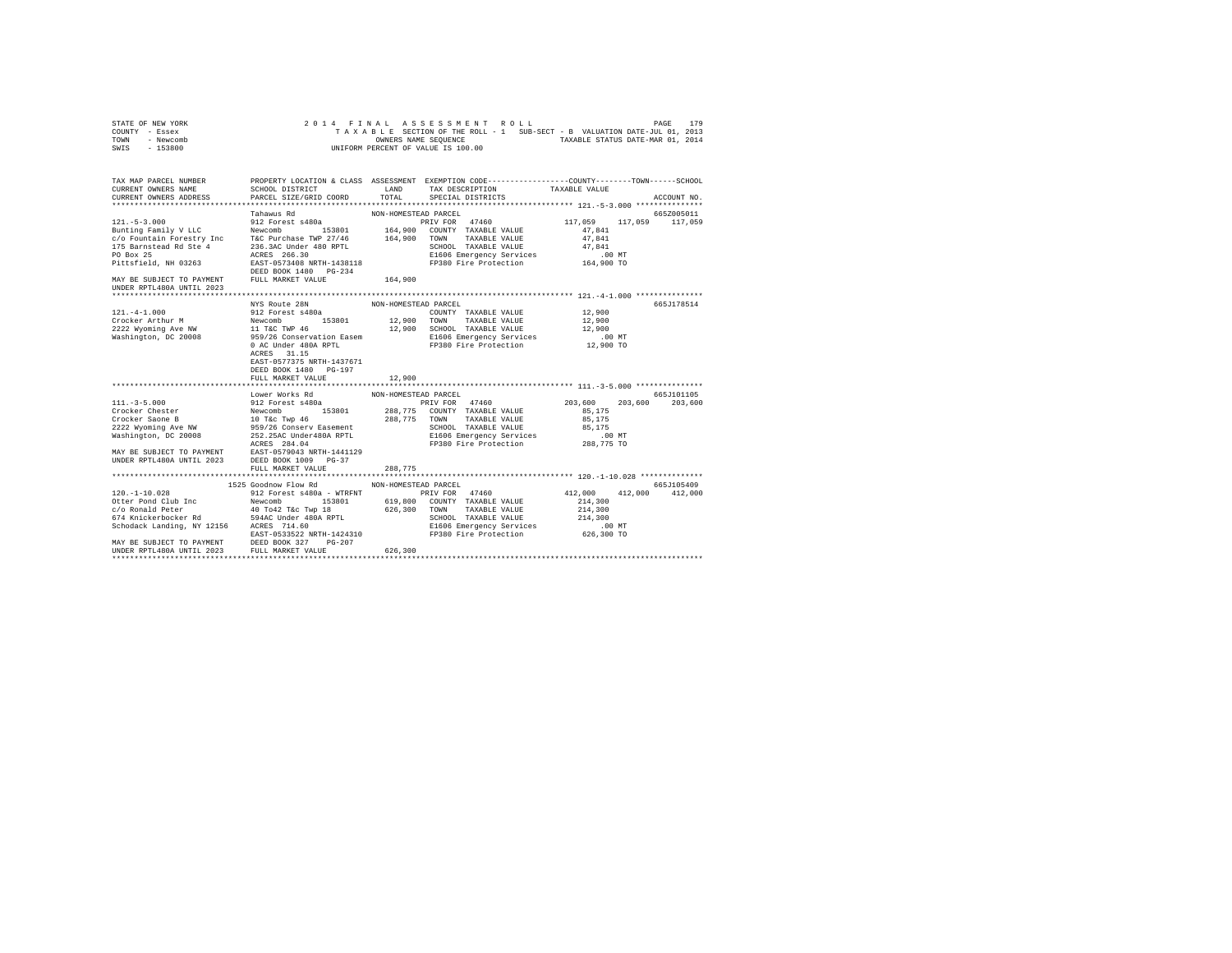|                | STATE OF NEW YORK |  |  |  | 2014 FINAL ASSESSMENT ROLL         |  |  |                                                                          |                                  | PAGE | 180 |
|----------------|-------------------|--|--|--|------------------------------------|--|--|--------------------------------------------------------------------------|----------------------------------|------|-----|
| COUNTY - Essex |                   |  |  |  |                                    |  |  | TAXABLE SECTION OF THE ROLL - 1 SUB-SECT - B VALUATION DATE-JUL 01, 2013 |                                  |      |     |
| TOWN           | - Newcomb         |  |  |  | OWNERS NAME SEOUENCE               |  |  |                                                                          | TAXABLE STATUS DATE-MAR 01, 2014 |      |     |
| SWIS           | $-153800$         |  |  |  | UNIFORM PERCENT OF VALUE IS 100.00 |  |  |                                                                          |                                  |      |     |

| TAX MAP PARCEL NUMBER<br>CURRENT OWNERS NAME<br>CURRENT OWNERS ADDRESS                                                                                                                                                                                                                                                                                                                                                                                       | SCHOOL DISTRICT<br>PARCEL SIZE/GRID COORD                                     | LAND<br>TOTAL                                          | PROPERTY LOCATION & CLASS ASSESSMENT EXEMPTION CODE----------------COUNTY-------TOWN-----SCHOOL<br>TAX DESCRIPTION<br>SPECIAL DISTRICTS | TAXABLE VALUE        | ACCOUNT NO.                                         |
|--------------------------------------------------------------------------------------------------------------------------------------------------------------------------------------------------------------------------------------------------------------------------------------------------------------------------------------------------------------------------------------------------------------------------------------------------------------|-------------------------------------------------------------------------------|--------------------------------------------------------|-----------------------------------------------------------------------------------------------------------------------------------------|----------------------|-----------------------------------------------------|
|                                                                                                                                                                                                                                                                                                                                                                                                                                                              |                                                                               |                                                        |                                                                                                                                         |                      |                                                     |
| MAY BE SUBJECT TO PAYMENT<br>MORER RPTL480A UNTIL 2023<br>DEED BOOK 1480 PG-201                                                                                                                                                                                                                                                                                                                                                                              | FULL MARKET VALUE                                                             | 102,100                                                |                                                                                                                                         |                      |                                                     |
|                                                                                                                                                                                                                                                                                                                                                                                                                                                              |                                                                               |                                                        |                                                                                                                                         |                      |                                                     |
|                                                                                                                                                                                                                                                                                                                                                                                                                                                              | Lower Works Rd<br>DEED BOOK 1619 PG-93<br>FULL MARKET VALUE<br>Lower Works Rd | NON-HOMESTEAD PARCEL<br>54,000<br>NON-HOMESTEAD PARCEL | PRIV FOR 47460                                                                                                                          | 40,400 40,400        | 665J101106<br>39,280 39,280<br>665Z006008<br>40,400 |
|                                                                                                                                                                                                                                                                                                                                                                                                                                                              | DEED BOOK 1619 PG-88<br>FULL MARKET VALUE                                     | 50,500                                                 |                                                                                                                                         |                      |                                                     |
|                                                                                                                                                                                                                                                                                                                                                                                                                                                              |                                                                               |                                                        |                                                                                                                                         |                      |                                                     |
| $90. - 1 - 1.110$<br>90.-1-1.110<br>Upper Hudson Woodlands ATP LP Newcomb 153801 15,054 COUNTY TAXABLE VALUE 3,011<br>c/o Regions Timberland Group Pt 92 T&c Twp 15,054 TOWN TAXABLE VALUE 3,011<br>1180 W Peachtree St Ste 1200 1565/88 1585/307 Esmnts<br>4.64AC Under 480A RPTL<br>MAY BE SUBJECT TO PAYMENT<br>MAY BE SUBJECT TO PAYMENT<br>ERST-0571166 NRTH-1474448<br>UNDER RPTL480A UNTIL 2023<br>DEED BOOK 1655 PDC-1400<br>$\frac{15,054}{15,054}$ | Sanford Ln<br>912 Forest s480a<br>CONSERVATION ESMT % 61.00                   | NON-HOMESTEAD PARCEL                                   | PRIV FOR 47460<br>E1606 Emergency Services 6.00 MT<br>FP380 Fire Protection 15,054 TO                                                   | 12,043 12,043 12,043 | 665J105004                                          |
|                                                                                                                                                                                                                                                                                                                                                                                                                                                              |                                                                               |                                                        |                                                                                                                                         |                      |                                                     |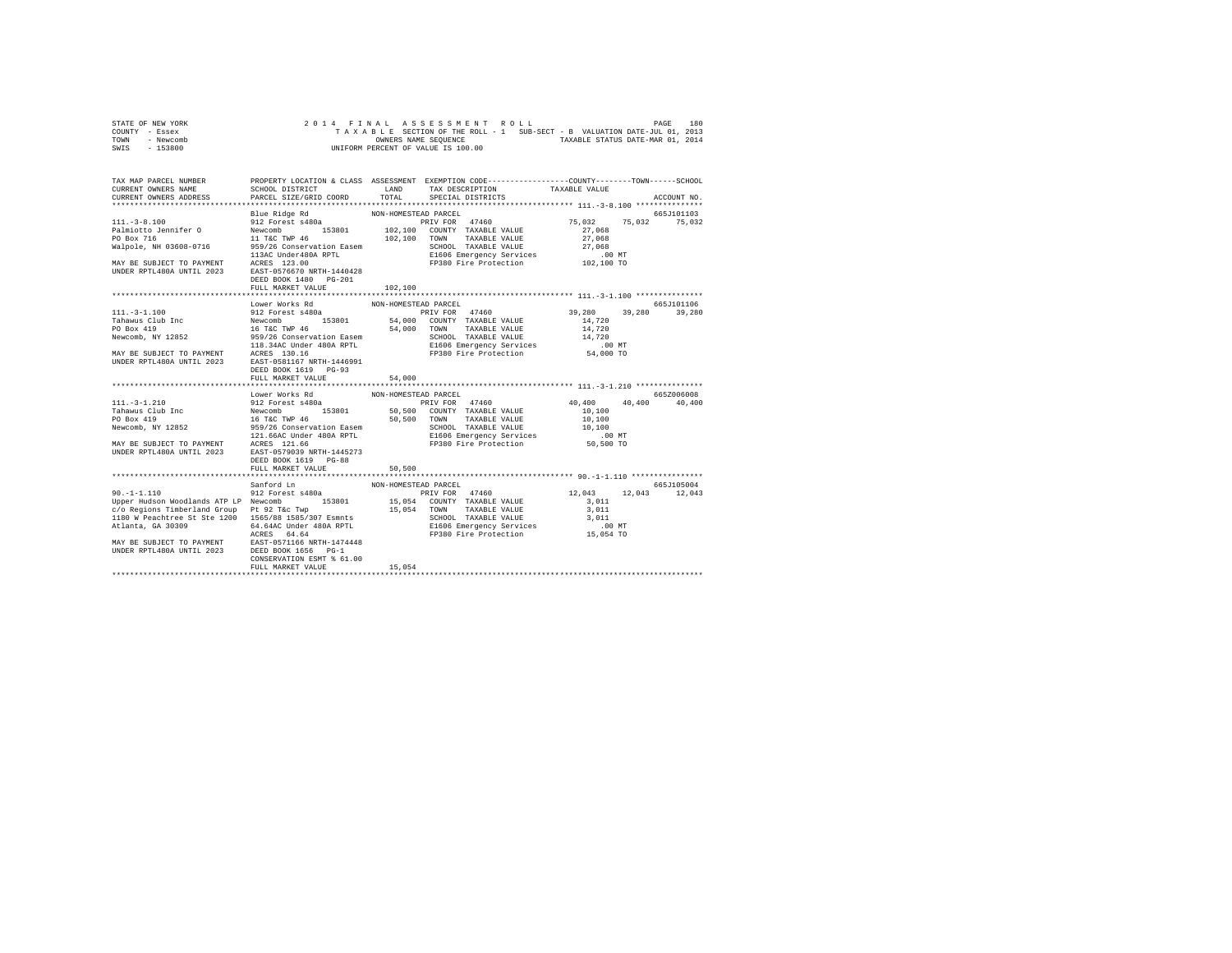| STATE OF NEW YORK | 2014 FINAL ASSESSMENT ROLL                                               | 181<br>PAGE                      |
|-------------------|--------------------------------------------------------------------------|----------------------------------|
| COUNTY - Essex    | TAXABLE SECTION OF THE ROLL - 1 SUB-SECT - B VALUATION DATE-JUL 01, 2013 |                                  |
| TOWN<br>- Newcomb | OWNERS NAME SEOUENCE                                                     | TAXABLE STATUS DATE-MAR 01, 2014 |
| $-153800$<br>SWIS | UNIFORM PERCENT OF VALUE IS 100.00                                       |                                  |

| TAX MAP PARCEL NUMBER<br>CURRENT OWNERS NAME<br>CURRENT OWNERS ADDRESS                                                                                                                                                                                                             | SCHOOL DISTRICT<br>PARCEL SIZE/GRID COORD                                                                                                                                                                 | PROPERTY LOCATION & CLASS ASSESSMENT EXEMPTION CODE----------------COUNTY-------TOWN------SCHOOL<br>LAND<br>TAX DESCRIPTION<br>TOTAL.<br>SPECIAL DISTRICTS                                         | TAXABLE VALUE<br>ACCOUNT NO.                                                                        |
|------------------------------------------------------------------------------------------------------------------------------------------------------------------------------------------------------------------------------------------------------------------------------------|-----------------------------------------------------------------------------------------------------------------------------------------------------------------------------------------------------------|----------------------------------------------------------------------------------------------------------------------------------------------------------------------------------------------------|-----------------------------------------------------------------------------------------------------|
| $90. -1 - 1.200$<br>Upper Hudson Woodlands ATP LP Newcomb<br>c/o Regions Timberland Group<br>1180 W Peachtree St Ste 1200 1565/88 1585/307 Esmnts<br>Atlanta, GA 30309<br>MAY BE SUBJECT TO PAYMENT<br>UNDER RPTL480A UNTIL 2023                                                   | Sanford Ln<br>912 Forest s480a<br>153801<br>91-93 T&C TWP 46<br>150.22AC 480A<br>ACRES 164.22<br>EAST-0570871 NRTH-1473126<br>DEED BOOK 1656 PG-1<br>CONSERVATION ESMT % 61.00<br>FULL MARKET VALUE       | NON-HOMESTEAD PARCEL<br>PRIV FOR 47460<br>114,816 COUNTY TAXABLE VALUE<br>114,816<br>TAXABLE VALUE<br>TOWN<br>SCHOOL TAXABLE VALUE<br>E1606 Emergency Services<br>FP380 Fire Protection<br>114,816 | 665Z004009<br>84,022<br>84,022<br>84,022<br>30.794<br>30.794<br>30.794<br>$.00$ MT<br>114,816 TO    |
| $90. -1 - 2.220$<br>Upper Hudson Woodlands ATP LP Newcomb 153801<br>c/o Regions Timberland Group<br>1180 W Peachtree St Ste 1200 1565/88 1585/307 Esmnts<br>Atlanta, GA 30309<br>MAY BE SUBJECT TO PAYMENT EAST-0568159 NRTH-1480<br>UNDER RPTL480A UNTIL 2023 DEED BOOK 1656 PG-1 | Sanford Ln<br>912 Forest s480a<br>T&C PUR TWP 47<br>1952Ac 480A RPTL<br>ACRES 2048.80<br>EAST-0568159 NRTH-1480004<br>CONSERVATION ESMT % 61.00<br>FULL MARKET VALUE                                      | NON-HOMESTEAD PARCEL<br>PRIV FOR 47460<br>387,777 COUNTY TAXABLE VALUE<br>387.777 TOWN<br>TAXABLE VALUE<br>SCHOOL TAXABLE VALUE<br>E1606 Emergency Services<br>FP380 Fire Protection<br>387.777    | 665Z008002<br>295,565<br>295,565<br>295,565<br>92.212<br>92.212<br>92.212<br>$.00$ MT<br>387,777 TO |
| $90. -1 - 3.120$<br>Upper Hudson Woodlands ATP LP Newcomb<br>c/o Regions Timberland Group<br>1180 W Peachtree St Ste 1200 1565/88 1585/307 Esmnts<br>Atlanta, GA 30309<br>MAY BE SUBJECT TO PAYMENT<br>- 1000 UNITI 2023                                                           | Sanford Ln<br>912 Forest s480a - WTRFNT<br>153801<br>T&C TWP 47 RS<br>212.15AC 480A<br>ACRES 212.15<br>EAST-0576841 NRTH-1481947<br>DEED BOOK 1656 PG-1<br>CONSERVATION ESMT % 61.00<br>FULL MARKET VALUE | NON-HOMESTEAD PARCEL<br>PRIV FOR 47460<br>84,396 COUNTY TAXABLE VALUE<br>84,396 TOWN<br>TAXABLE VALUE<br>SCHOOL TAXABLE VALUE<br>E1606 Emergency Services<br>FP380 Fire Protection<br>84,396       | 665Z005014<br>67,517<br>67.517<br>67,517<br>16,879<br>16,879<br>16,879<br>$.00$ MT<br>84,396 TO     |
| $90. -1 - 3.220$<br>Upper Hudson Woodlands ATP LP Newcomb<br>c/o Regions Timberland Group T&C PUR TWP 47<br>1180 W Peachtree St Ste 1200 1565/88 1585/307 Esmnts<br>Atlanta, GA 30309<br>MAY BE SUBJECT TO PAYMENT EAST-0575880 NRTH-1483005<br>UNDER RPTL480A UNTIL 2023          | Sanford Ln<br>912 Forest s480a<br>153801<br>217.08Ac 480A<br>ACRES 217.08<br>DEED BOOK 1656 PG-1<br>CONSERVATION ESMT % 61.00<br>FULL MARKET VALUE                                                        | NON-HOMESTEAD PARCEL<br>PRIV FOR 47460<br>34,710 COUNTY TAXABLE VALUE<br>34.710 TOWN<br>TAXABLE VALUE<br>SCHOOL TAXABLE VALUE<br>E1606 Emergency Services<br>FP380 Fire Protection<br>34,710       | 665Z008003<br>27,768<br>27,768<br>27.768<br>6.942<br>6.942<br>6.942<br>.00MT<br>34,710 TO           |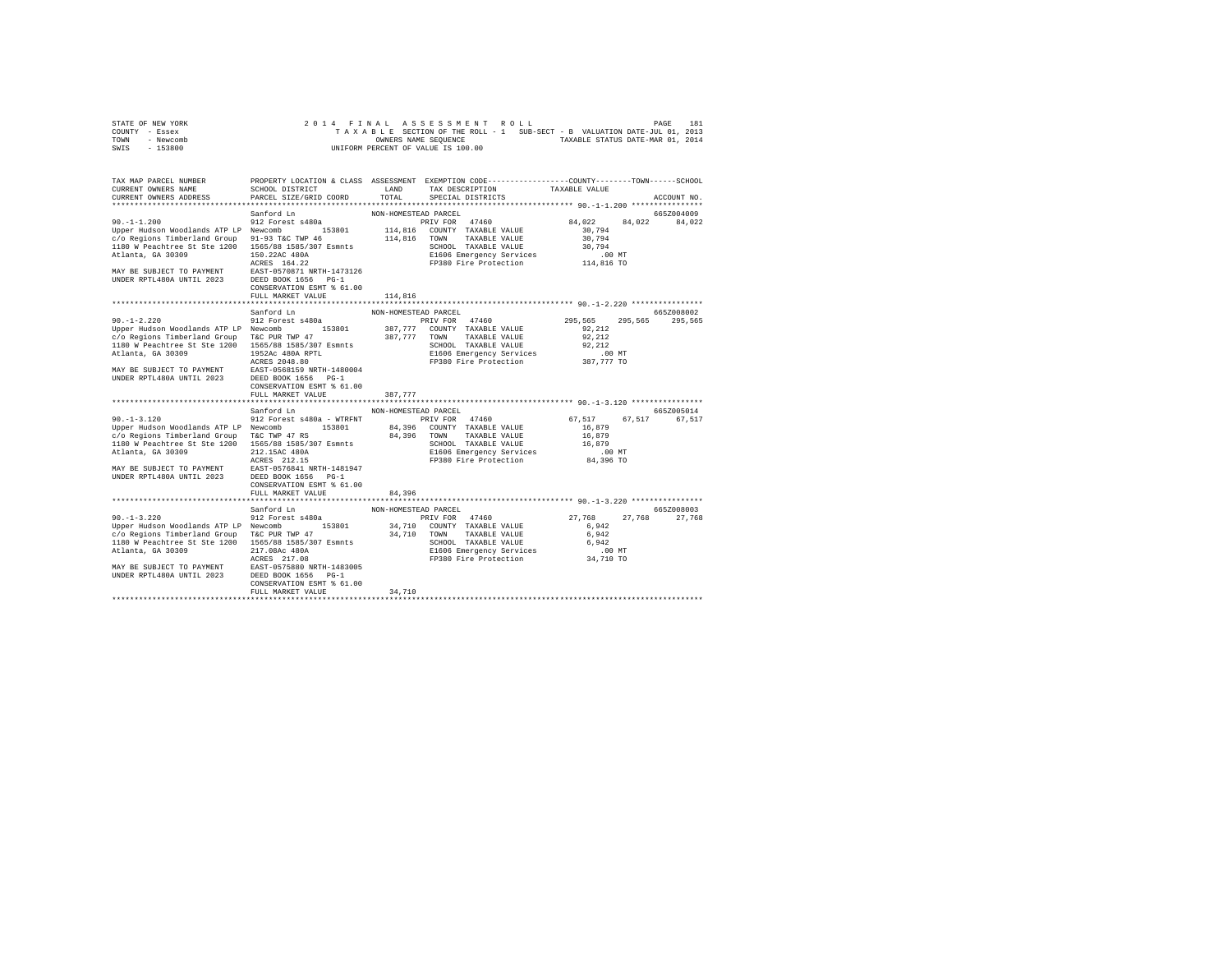| STATE OF NEW YORK | 2014 FINAL ASSESSMENT ROLL                                               | 182<br>PAGE                      |
|-------------------|--------------------------------------------------------------------------|----------------------------------|
| COUNTY - Essex    | TAXABLE SECTION OF THE ROLL - 1 SUB-SECT - B VALUATION DATE-JUL 01, 2013 |                                  |
| TOWN<br>- Newcomb | OWNERS NAME SEOUENCE                                                     | TAXABLE STATUS DATE-MAR 01, 2014 |
| $-153800$<br>SWIS | UNIFORM PERCENT OF VALUE IS 100.00                                       |                                  |

| TAX MAP PARCEL NUMBER<br>CURRENT OWNERS NAME<br>CURRENT OWNERS ADDRESS                                                                                                                                                                          | SCHOOL DISTRICT<br>PARCEL SIZE/GRID COORD                                                                                                                                                                            | LAND<br>TOTAL                               | PROPERTY LOCATION & CLASS ASSESSMENT EXEMPTION CODE----------------COUNTY-------TOWN------SCHOOL<br>TAX DESCRIPTION<br>SPECIAL DISTRICTS            | TAXABLE VALUE                                                      | ACCOUNT NO.                  |
|-------------------------------------------------------------------------------------------------------------------------------------------------------------------------------------------------------------------------------------------------|----------------------------------------------------------------------------------------------------------------------------------------------------------------------------------------------------------------------|---------------------------------------------|-----------------------------------------------------------------------------------------------------------------------------------------------------|--------------------------------------------------------------------|------------------------------|
|                                                                                                                                                                                                                                                 |                                                                                                                                                                                                                      |                                             |                                                                                                                                                     |                                                                    |                              |
| $90. -1 - 5.120$<br>Upper Hudson Woodlands ATP LP Newcomb<br>c/o Regions Timberland Group<br>1180 Peachtree St Ste 1200<br>Atlanta, GA 30309<br>MAY BE SUBJECT TO PAYMENT<br>UNDER RPTL480A UNTIL 2023                                          | NL Ln<br>912 Forest s480a<br>153801<br>T&C TWP 46 RS<br>1565/88 1585/307 Esmnts<br>76.83AC 480A<br>ACRES 76.83<br>EAST-0575638 NRTH-1476372<br>DEED BOOK 1656 PG-1<br>CONSERVATION ESMT % 61.00<br>FULL MARKET VALUE | NON-HOMESTEAD PARCEL<br>20,631<br>20,631    | PRIV FOR 47460<br>20,631 COUNTY TAXABLE VALUE<br>TOWN<br>TAXABLE VALUE<br>SCHOOL TAXABLE VALUE<br>E1606 Emergency Services<br>FP380 Fire Protection | 16,505<br>16,505<br>4.126<br>4,126<br>4.126<br>.00 MT<br>20,631 TO | 665Z005015<br>16,505         |
|                                                                                                                                                                                                                                                 | Sanford Ln                                                                                                                                                                                                           | NON-HOMESTEAD PARCEL                        |                                                                                                                                                     |                                                                    | 6657004012                   |
| $90. -1 - 5.200$<br>Upper Hudson Woodlands ATP LP Newcomb<br>c/o Regions Timberland Group<br>1180 W Peachtree St Ste 1200 1565/88 1585/307 Esmnts<br>Atlanta, GA 30309<br>MAY BE SUBJECT TO PAYMENT<br>- ---- 4008 UNTIL 2023                   | 912 Forest s480a<br>153801<br>94/95 T&C TWP 46<br>27AC 480A<br>ACRES 27.00<br>EAST-0576922 NRTH-1475185<br>DEED BOOK 1656 PG-1<br>CONSERVATION ESMT % 61.00<br>FULL MARKET VALUE                                     | 4.329 TOWN<br>4.329                         | PRIV FOR 47460<br>4.329 COUNTY TAXABLE VALUE<br>TAXABLE VALUE<br>SCHOOL TAXABLE VALUE<br>E1606 Emergency Services<br>FP380 Fire Protection          | 3,463<br>866<br>866<br>866<br>$.00$ MT<br>4,329 TO                 | 3.463<br>3,463               |
|                                                                                                                                                                                                                                                 |                                                                                                                                                                                                                      |                                             |                                                                                                                                                     |                                                                    |                              |
| $91. - 1 - 1.120$<br>Upper Hudson Woodlands ATP LP Newcomb<br>c/o Regions Timberland Group T&C TWP 46 RS<br>1180 W Peachtree St Ste 1200 1565/88 1585/307 Esmnts<br>Atlanta, GA 30309<br>MAY BE SUBJECT TO PAYMENT<br>UNDER RPTL480A UNTIL 2023 | NL Ln<br>912 Forest s480a<br>153801<br>26.17AC 480A<br>ACRES 26.17<br>EAST-0576259 NRTH-1477320<br>DEED BOOK 1656 PG-1<br>CONSERVATION ESMT % 61.00                                                                  | NON-HOMESTEAD PARCEL<br>7.059<br>7.059 TOWN | PRIV FOR 47460<br>COUNTY TAXABLE VALUE<br>TAXABLE VALUE<br>SCHOOL TAXABLE VALUE<br>E1606 Emergency Services<br>FP380 Fire Protection                | 5,647<br>1,412<br>1,412<br>1,412<br>$.00$ MT<br>7,059 TO           | 665Z005017<br>5,647<br>5,647 |
|                                                                                                                                                                                                                                                 | FULL MARKET VALUE                                                                                                                                                                                                    | 7,059                                       |                                                                                                                                                     |                                                                    |                              |
| $91. - 1 - 1.200$<br>Upper Hudson Woodlands ATP LP Newcomb                                                                                                                                                                                      | Sanford Ln<br>912 Forest s480a<br>153801                                                                                                                                                                             | NON-HOMESTEAD PARCEL                        | PRIV FOR 47460<br>26,052 COUNTY TAXABLE VALUE                                                                                                       | 20,842<br>20,842<br>5,210                                          | 665Z004013<br>20,842         |
| c/o Regions Timberland Group 95 T&C TWP 46<br>1180 W Peachtree St Ste 1200 1565/88 1585/307 Esmnts<br>Atlanta, GA 30309<br>MAY BE SUBJECT TO PAYMENT<br>UNDER RPTL480A UNTIL 2023                                                               | 170.3AC 480A<br>ACRES 170.30<br>EAST-0577586 NRTH-1477200<br>DEED BOOK 1656 PG-1<br>CONSERVATION ESMT % 61.00<br>FULL MARKET VALUE                                                                                   | 26,052                                      | 26.052 TOWN<br>TAXABLE VALUE<br>SCHOOL TAXABLE VALUE<br>E1606 Emergency Services<br>FP380 Fire Protection                                           | 5,210<br>5,210<br>.00 MT<br>26,052 TO                              |                              |
|                                                                                                                                                                                                                                                 |                                                                                                                                                                                                                      |                                             |                                                                                                                                                     |                                                                    |                              |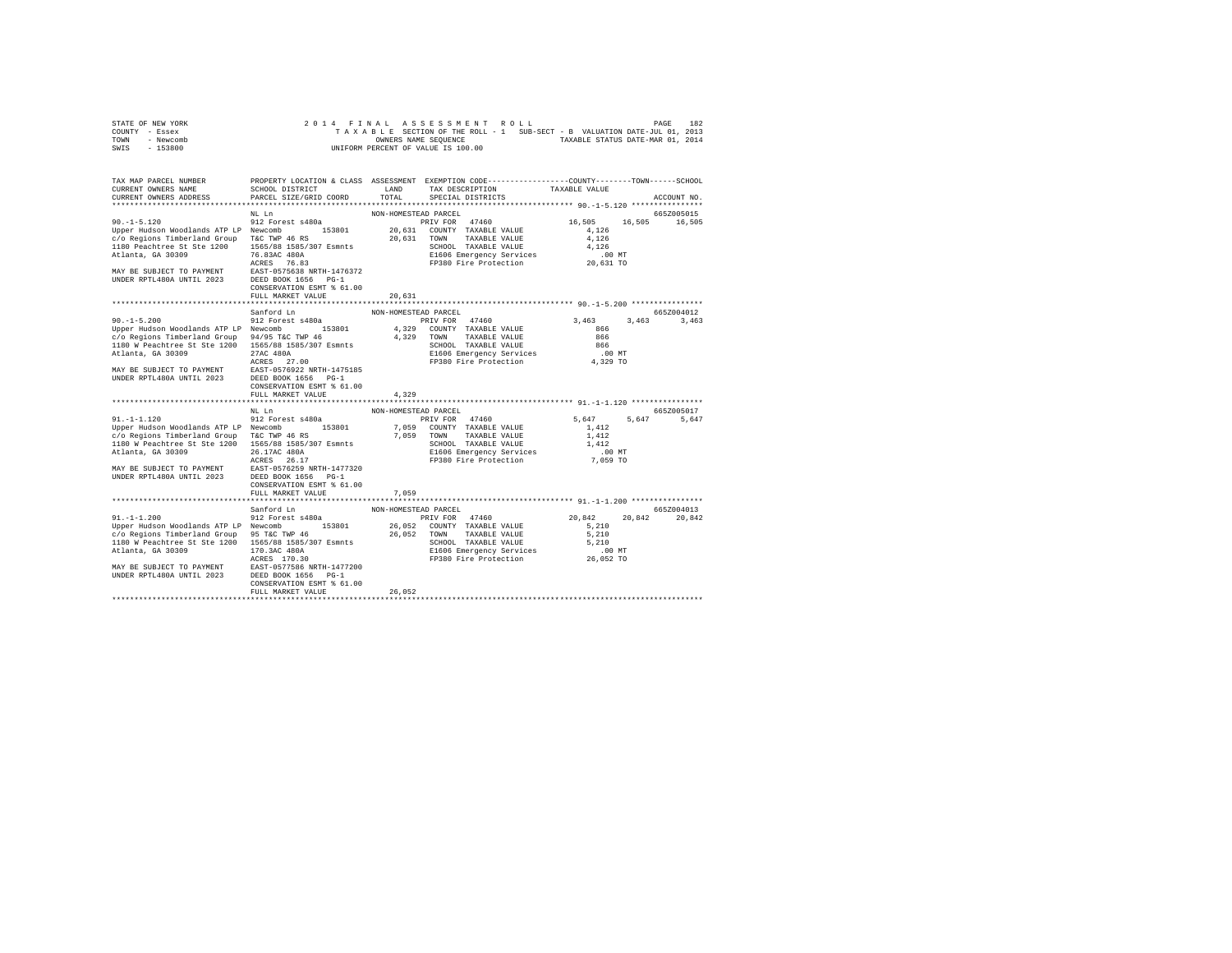| STATE OF NEW YORK | 2014 FINAL ASSESSMENT ROLL                                               | 183<br>PAGE                      |
|-------------------|--------------------------------------------------------------------------|----------------------------------|
| COUNTY - Essex    | TAXABLE SECTION OF THE ROLL - 1 SUB-SECT - B VALUATION DATE-JUL 01, 2013 |                                  |
| TOWN<br>- Newcomb | OWNERS NAME SEOUENCE                                                     | TAXABLE STATUS DATE-MAR 01, 2014 |
| $-153800$<br>SWIS | UNIFORM PERCENT OF VALUE IS 100.00                                       |                                  |

| TAX MAP PARCEL NUMBER<br>CURRENT OWNERS NAME<br>CURRENT OWNERS ADDRESS                                                                                                                                                                           | SCHOOL DISTRICT<br>PARCEL SIZE/GRID COORD                                                                                                                                                                   | LAND<br>TOTAL                                      | PROPERTY LOCATION & CLASS ASSESSMENT EXEMPTION CODE----------------COUNTY-------TOWN------SCHOOL<br>TAX DESCRIPTION<br>SPECIAL DISTRICTS             | TAXABLE VALUE                                                      | ACCOUNT NO.            |
|--------------------------------------------------------------------------------------------------------------------------------------------------------------------------------------------------------------------------------------------------|-------------------------------------------------------------------------------------------------------------------------------------------------------------------------------------------------------------|----------------------------------------------------|------------------------------------------------------------------------------------------------------------------------------------------------------|--------------------------------------------------------------------|------------------------|
|                                                                                                                                                                                                                                                  |                                                                                                                                                                                                             |                                                    |                                                                                                                                                      |                                                                    |                        |
| $91. - 1 - 2.000$<br>Upper Hudson Woodlands ATP LP Newcomb<br>c/o Regions Timberland Group<br>1180 W Peachtree St Ste 1200 1565/88 1585/307 Esmnts<br>Atlanta, GA 30309<br>MAY BE SUBJECT TO PAYMENT<br>UNDER RPTL480A UNTIL 2023                | Sanford Ln<br>912 Forest s480a<br>153801<br>96 T&c Twp 46<br>188.48AC Under 480A RPTL<br>ACRES 188.48<br>EAST-0579664 NRTH-1478839<br>DEED BOOK 1656 PG-1<br>CONSERVATION ESMT % 61.00<br>FULL MARKET VALUE | NON-HOMESTEAD PARCEL<br>27.924<br>27,924<br>27.924 | PRIV FOR 47460<br>COUNTY TAXABLE VALUE<br>TOWN<br>TAXABLE VALUE<br>SCHOOL TAXABLE VALUE<br>E1606 Emergency Services<br>FP380 Fire Protection         | 22,339<br>22,339<br>5.585<br>5,585<br>5,585<br>.00 MT<br>27.924 TO | 665J103409<br>22,339   |
|                                                                                                                                                                                                                                                  | Sanford Ln                                                                                                                                                                                                  | NON-HOMESTEAD PARCEL                               |                                                                                                                                                      |                                                                    | 6657005018             |
| $101. - 1 - 1.200$<br>Upper Hudson Woodlands ATP LP Newcomb<br>c/o Regions Timberland Group<br>1180 W Peachtree St Ste 1200 1565/88 1585/307 Esmnts<br>Atlanta, GA 30309<br>MAY BE SUBJECT TO PAYMENT<br>UNDER RPTL480A UNTIL 2023               | 912 Forest s480a<br>153801<br>T&C TWP 46 RS<br>13.2AC 480A<br>ACRES 13.20<br>EAST-0575106 NRTH-1471731<br>DEED BOOK 1656 PG-1<br>CONSERVATION ESMT % 61.00<br>FULL MARKET VALUE                             | 3,393<br>3,393                                     | PRIV FOR 47460<br>3,393 COUNTY TAXABLE VALUE<br>TOWN<br>TAXABLE VALUE<br>SCHOOL TAXABLE VALUE<br>E1606 Emergency Services<br>FP380 Fire Protection   | 2.714<br>679<br>679<br>679<br>$.00$ MT<br>3,393 TO                 | 2.714<br>2.714         |
|                                                                                                                                                                                                                                                  |                                                                                                                                                                                                             |                                                    |                                                                                                                                                      |                                                                    |                        |
| $101. - 6 - 1.200$<br>Upper Hudson Woodlands ATP LP Newcomb<br>c/o Regions Timberland Group T&C TWP 46 RS<br>1180 W Peachtree St Ste 1200 1565/88 1585/307 Esmnts<br>Atlanta, GA 30309<br>MAY BE SUBJECT TO PAYMENT<br>UNDER RPTL480A UNTIL 2023 | Sanford Ln<br>912 Forest s480a<br>153801<br>.31AC under 480A<br>ACRES<br>0.31<br>EAST-0576123 NRTH-1471634<br>DEED BOOK 1656 PG-1<br>CONSERVATION ESMT % 61.00<br>FULL MARKET VALUE                         | NON-HOMESTEAD PARCEL<br>78                         | PRIV FOR 47460<br>78 COUNTY TAXABLE VALUE<br>78 TOWN<br>TAXABLE VALUE<br>SCHOOL TAXABLE VALUE<br>E1606 Emergency Services<br>FP380 Fire Protection   | 62<br>16<br>16<br>16<br>$.00$ MT<br>78 TO                          | 665Z005019<br>62<br>62 |
|                                                                                                                                                                                                                                                  | Sanford Ln                                                                                                                                                                                                  | NON-HOMESTEAD PARCEL                               |                                                                                                                                                      |                                                                    | 665Z004014             |
| $101. - 6 - 2.200$<br>Upper Hudson Woodlands ATP LP Newcomb<br>c/o Regions Timberland Group 75 T&C TWP 46<br>1180 W Peachtree St Ste 1200 1565/88 1585/307 Esmnts<br>Atlanta, GA 30309<br>MAY BE SUBJECT TO PAYMENT<br>UNDER RPTL480A UNTIL 2023 | 912 Forest s480a<br>153801<br>6.3AC 480A<br>ACRES<br>6.30<br>EAST-0576790 NRTH-1474048<br>DEED BOOK 1656 PG-1<br>CONSERVATION ESMT % 61.00<br>FULL MARKET VALUE                                             | 936                                                | PRIV FOR 47460<br>936 COUNTY TAXABLE VALUE<br>936 TOWN<br>TAXABLE VALUE<br>SCHOOL TAXABLE VALUE<br>E1606 Emergency Services<br>FP380 Fire Protection | 749<br>749<br>187<br>187<br>187<br>.00 MT<br>936 TO                | 749                    |
|                                                                                                                                                                                                                                                  |                                                                                                                                                                                                             |                                                    |                                                                                                                                                      |                                                                    |                        |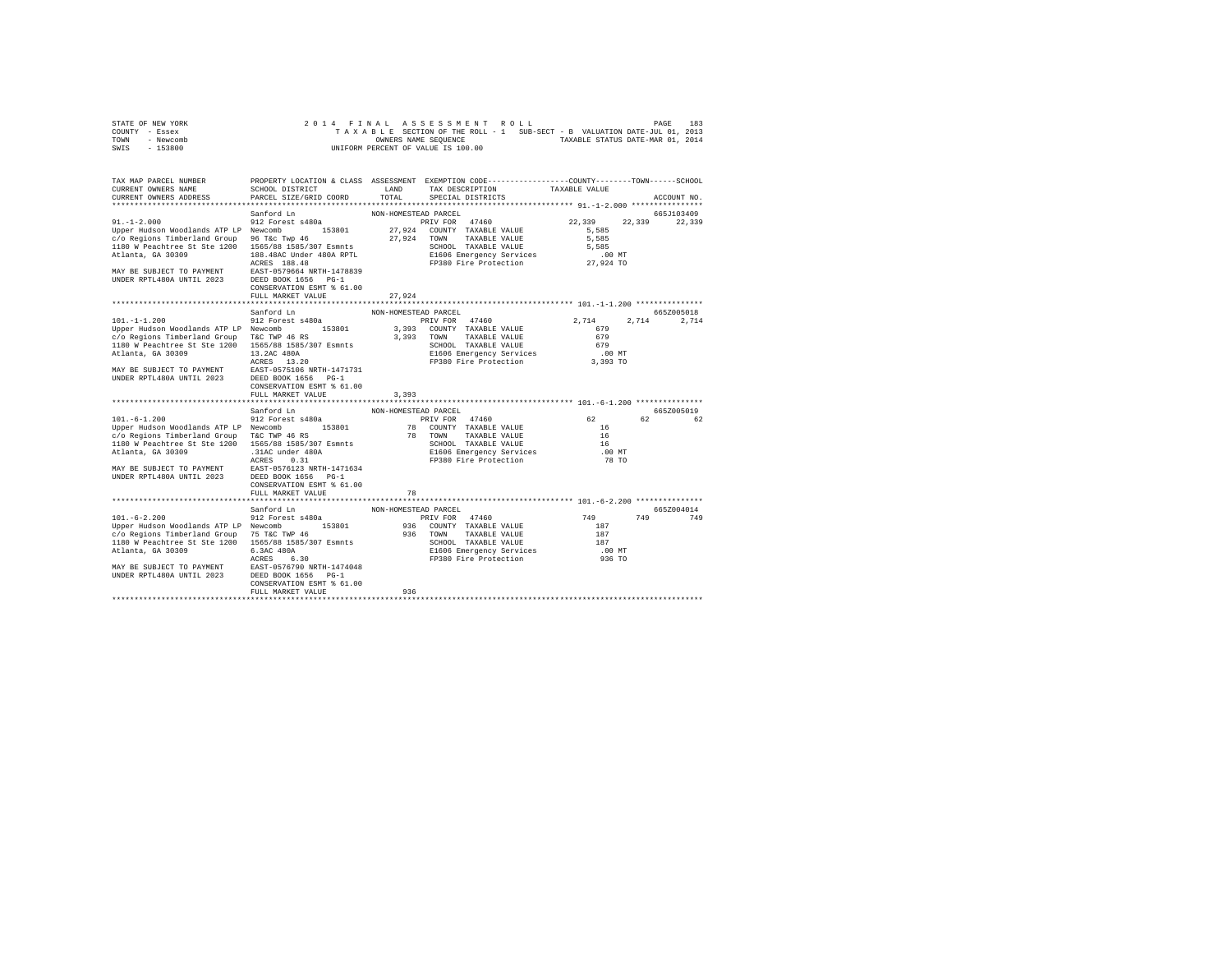| STATE OF NEW YORK | 2014 FINAL ASSESSMENT ROLL                                               | 184<br>PAGE                      |
|-------------------|--------------------------------------------------------------------------|----------------------------------|
| COUNTY - Essex    | TAXABLE SECTION OF THE ROLL - 1 SUB-SECT - B VALUATION DATE-JUL 01, 2013 |                                  |
| TOWN<br>- Newcomb |                                                                          | TAXABLE STATUS DATE-MAR 01, 2014 |
| SWIS<br>$-153800$ |                                                                          | RPS150/V04/L015                  |
|                   | UNIFORM PERCENT OF VALUE IS 100.00                                       | CURRENT DATE 6/23/2014           |
|                   |                                                                          |                                  |
|                   | ROLL SUB SECTION-B-TOTALS                                                |                                  |

# \*\*\* S P E C I A L D I S T R I C T S U M M A R Y \*\*\*

| CODE | DISTRICT NAME                                | TOTAL.<br>PARCELS | EXTENSION<br><b>TYPE</b> | <b>EXTENSION</b><br>VALUE | AD VALOREM<br>VALUE | <b>EXEMPT</b><br>AMOUNT | TAXARLE<br>VALUE |
|------|----------------------------------------------|-------------------|--------------------------|---------------------------|---------------------|-------------------------|------------------|
|      | FP380 Fire Protectio<br>E1606 Emergency Serv |                   | 24 TOTAL<br>24 MOVTAX    |                           | 4757.930            |                         | 4757.930         |

# \*\*\* S C H O O L D I S T R I C T S U M M A R Y \*\*\*

| CODE   | DISTRICT NAME | TOTAL<br>PARCELS | ASSESSED<br>LAND | ASSESSED<br>TOTAL | EXEMPT<br>AMOUNT | TOTAL<br>TAXABLE | STAR<br>AMOUNT | STAR<br>TAXABLE |
|--------|---------------|------------------|------------------|-------------------|------------------|------------------|----------------|-----------------|
| 153801 | Newcomb       | 24               | 4751,430         | 4757.930          | 3374.820         | 1383,110         |                | 1383,110        |
|        | SUB-TOTAL     | 24               | 4751,430         | 4757.930          | 3374.820         | 1383,110         |                | 1383,110        |
|        | TOTAL         | 24               | 4751,430         | 4757.930          | 3374.820         | 1383,110         |                | 1383,110        |

# \*\*\* S Y S T E M C O D E S S U M M A R Y \*\*\*

NO SYSTEM EXEMPTIONS AT THIS LEVEL

# \*\*\* E X E M P T I O N S U M M A R Y \*\*\*

| CODE  | DESCRIPTION | TOTAL<br>PARCELS | COUNTY   | TOWN     | SCHOOL   |
|-------|-------------|------------------|----------|----------|----------|
| 47460 | PRIV FOR    | 23               | 3374.820 | 3374.820 | 3374.820 |
|       | TOTAL       | 23               | 3374.820 | 3374.820 | 3374.820 |

### \*\*\* G R A N D T O T A L S \*\*\*

| ROLL       | DESCRIPTION | TOTAL   | ASSESSED | ASSESSED | TAXABLE  | TAXABLE  | TAXABLE  | STAR     |
|------------|-------------|---------|----------|----------|----------|----------|----------|----------|
| <b>SEC</b> |             | PARCELS | LAND     | TOTAL    | COUNTY   | TOWN     | SCHOOL   | TAXABLE  |
|            | TAXABLE     | 24      | 4751.430 | 4757.930 | 1383,110 | 1383.110 | 1383,110 | 1383,110 |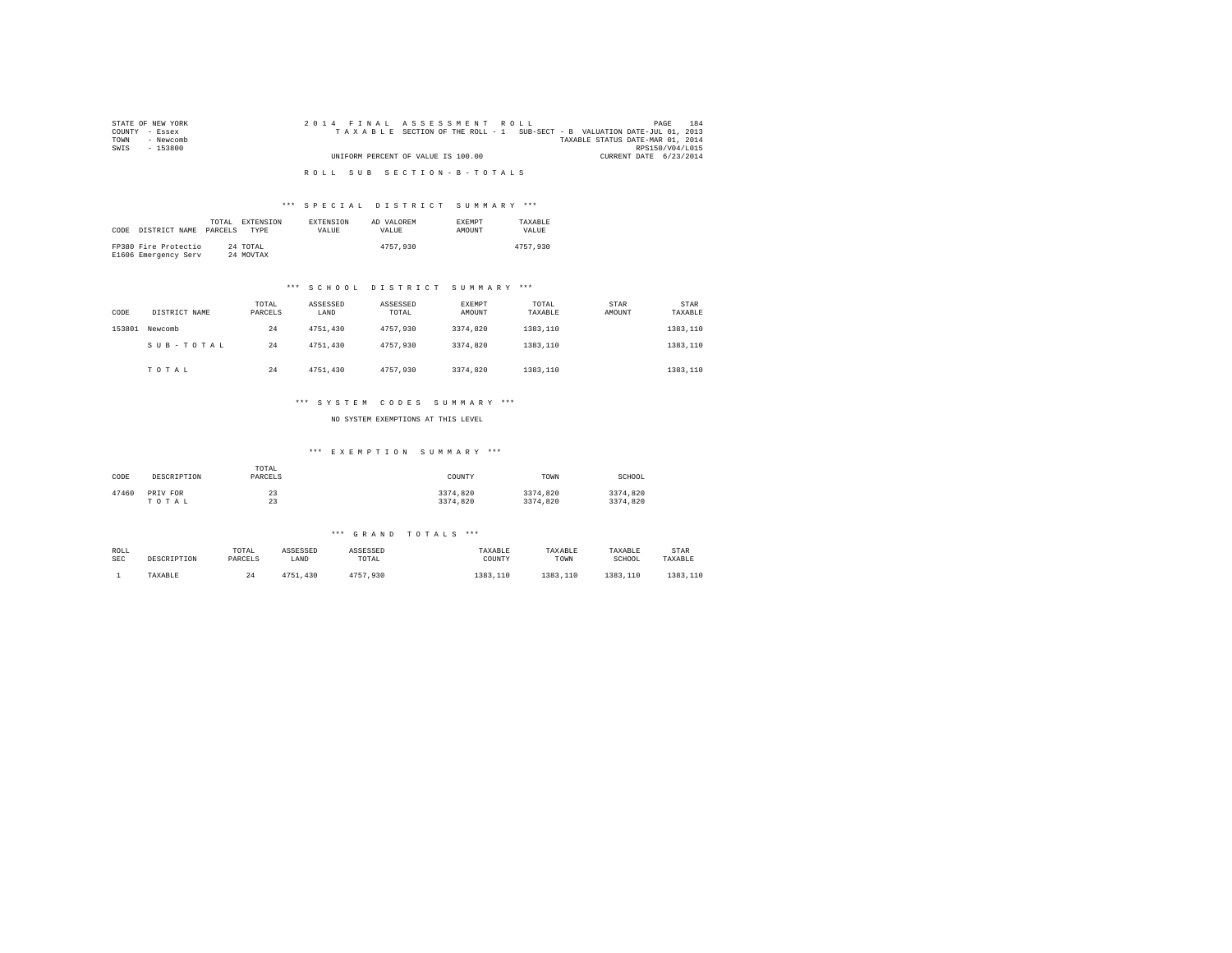|                | STATE OF NEW YORK |  |  | 2014 FINAL ASSESSMENT ROLL         |  |                                  | PAGE            | 185 |
|----------------|-------------------|--|--|------------------------------------|--|----------------------------------|-----------------|-----|
| COUNTY - Essex |                   |  |  | TAXABLE SECTION OF THE ROLL - 1    |  | VALUATION DATE-JUL 01, 2013      |                 |     |
| TOWN           | - Newcomb         |  |  |                                    |  | TAXABLE STATUS DATE-MAR 01, 2014 |                 |     |
| SWIS           | - 153800          |  |  | UNIFORM PERCENT OF VALUE IS 100.00 |  |                                  | RPS150/V04/L015 |     |
|                |                   |  |  |                                    |  | CURRENT DATE 6/23/2014           |                 |     |

# R O L L S E C T I O N T O T A L S

# \*\*\* S P E C I A L D I S T R I C T S U M M A R Y \*\*\*

|      |                      | TOTAL   | EXTENSION  | <b>EXTENSION</b> | AD VALOREM | <b>EXEMPT</b> | TAXARLE    |
|------|----------------------|---------|------------|------------------|------------|---------------|------------|
| CODE | DISTRICT NAME        | PARCELS | TYPE       | <b>VALUE</b>     | VALUE.     | <b>AMOUNT</b> | VALUE      |
|      |                      |         |            |                  |            |               |            |
|      | FP380 Fire Protectio |         | 800 TOTAL  |                  | 128689.251 | 300           | 128688.951 |
|      | E1606 Emergency Serv |         | 800 MOVTAX |                  |            |               |            |

# \*\*\* S C H O O L D I S T R I C T S U M M A R Y \*\*\*

| CODE   | DISTRICT NAME | TOTAL<br>PARCELS | ASSESSED<br>LAND | ASSESSED<br>TOTAL | EXEMPT<br>AMOUNT | TOTAL<br>TAXABLE | <b>STAR</b><br>AMOUNT | STAR<br>TAXABLE |
|--------|---------------|------------------|------------------|-------------------|------------------|------------------|-----------------------|-----------------|
| 153801 | Newcomb       | 800              | 70800.245        | 128689.251        | 9518,406         | 119170.845       | 7016,100              | 112154.745      |
|        | SUB-TOTAL     | 800              | 70800.245        | 128689.251        | 9518,406         | 119170.845       | 7016,100              | 112154.745      |
|        | TOTAL         | 800              | 70800.245        | 128689.251        | 9518,406         | 119170.845       | 7016,100              | 112154.745      |

# \*\*\* S Y S T E M C O D E S S U M M A R Y \*\*\*

NO SYSTEM EXEMPTIONS AT THIS LEVEL

### \*\*\* E X E M P T I O N S U M M A R Y \*\*\*

|       |             | TOTAL          |          |          |          |  |
|-------|-------------|----------------|----------|----------|----------|--|
| CODE  | DESCRIPTION | PARCELS        | COUNTY   | TOWN     | SCHOOL   |  |
|       |             |                |          |          |          |  |
| 33201 | C TAX SALE  |                | 300      | 300      |          |  |
| 41003 | PRO VETS T  | 4              |          | 77,295   |          |  |
| 41102 | VETERANS C  | 4              | 7,400    |          |          |  |
| 41122 | VET WAR C   | $\overline{ }$ | 98.505   |          |          |  |
| 41123 | VET WAR T   |                |          | 144,480  |          |  |
| 41131 | VET COM CT  | 4              | 88,488   | 96.763   |          |  |
| 41132 | VET COM C   | 24             | 543.675  |          |          |  |
| 41133 | VET COM T   | 24             |          | 809,400  |          |  |
| 41142 | VET DIS C   | 5              | 67,683   |          |          |  |
| 41143 | VET DIS T   | 5              |          | 67.683   |          |  |
| 41800 | AGED ALL    | 21             | 1232.351 | 1197.852 | 1298,400 |  |
| 41834 | STAR<br>SR  | 69             |          |          | 4106,100 |  |
| 41854 | RES. STAR   | 97             |          |          | 2910,000 |  |
|       |             |                |          |          |          |  |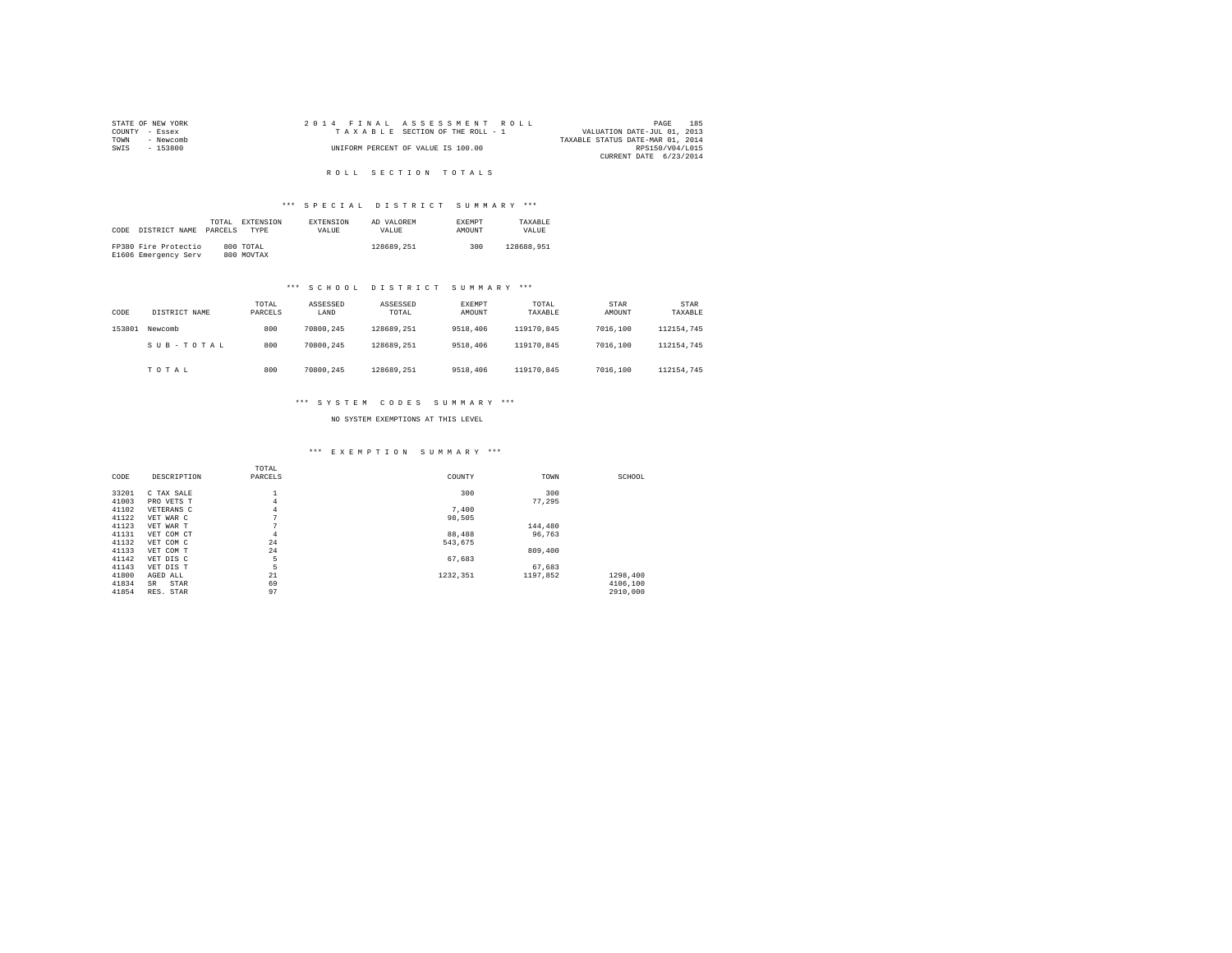| STATE OF NEW YORK | 2014 FINAL ASSESSMENT ROLL         | 186<br>PAGE                      |
|-------------------|------------------------------------|----------------------------------|
| COUNTY - Essex    | TAXABLE SECTION OF THE ROLL - 1    | VALUATION DATE-JUL 01, 2013      |
| TOWN<br>- Newcomb |                                    | TAXABLE STATUS DATE-MAR 01, 2014 |
| SWIS<br>$-153800$ | UNIFORM PERCENT OF VALUE IS 100.00 | RPS150/V04/L015                  |
|                   |                                    | CURRENT DATE 6/23/2014           |
|                   |                                    |                                  |
|                   | ROLL SECTION TOTALS                |                                  |

### \*\*\* E X E M P T I O N S U M M A R Y \*\*\*

| CODE  | DESCRIPTION | TOTAL<br>PARCELS | COUNTY    | TOWN      | SCHOOL    |
|-------|-------------|------------------|-----------|-----------|-----------|
| 47450 | FISCHER     | ר י              | 4845.186  | 4845,186  | 4845.186  |
| 47460 | PRIV FOR    | 23               | 3374,820  | 3374.820  | 3374.820  |
|       | TOTAL       | 312              | 10258.408 | 10613.779 | 16534.506 |

### \*\*\* G R A N D T O T A L S \*\*\*

| ROLL | DESCRIPTION | TOTAL   | ASSESSED  | ASSESSED   | TAXABLE    | TAXABLE    | TAXABLE    | STAR       |
|------|-------------|---------|-----------|------------|------------|------------|------------|------------|
| SEC  |             | PARCELS | LAND      | TOTAL      | COUNTY     | TOWN       | SCHOOL     | TAXABLE    |
|      | TAXABLE     | 800     | 70800.245 | 128689.251 | 118430.843 | 118075.472 | 119170.845 | 112154.745 |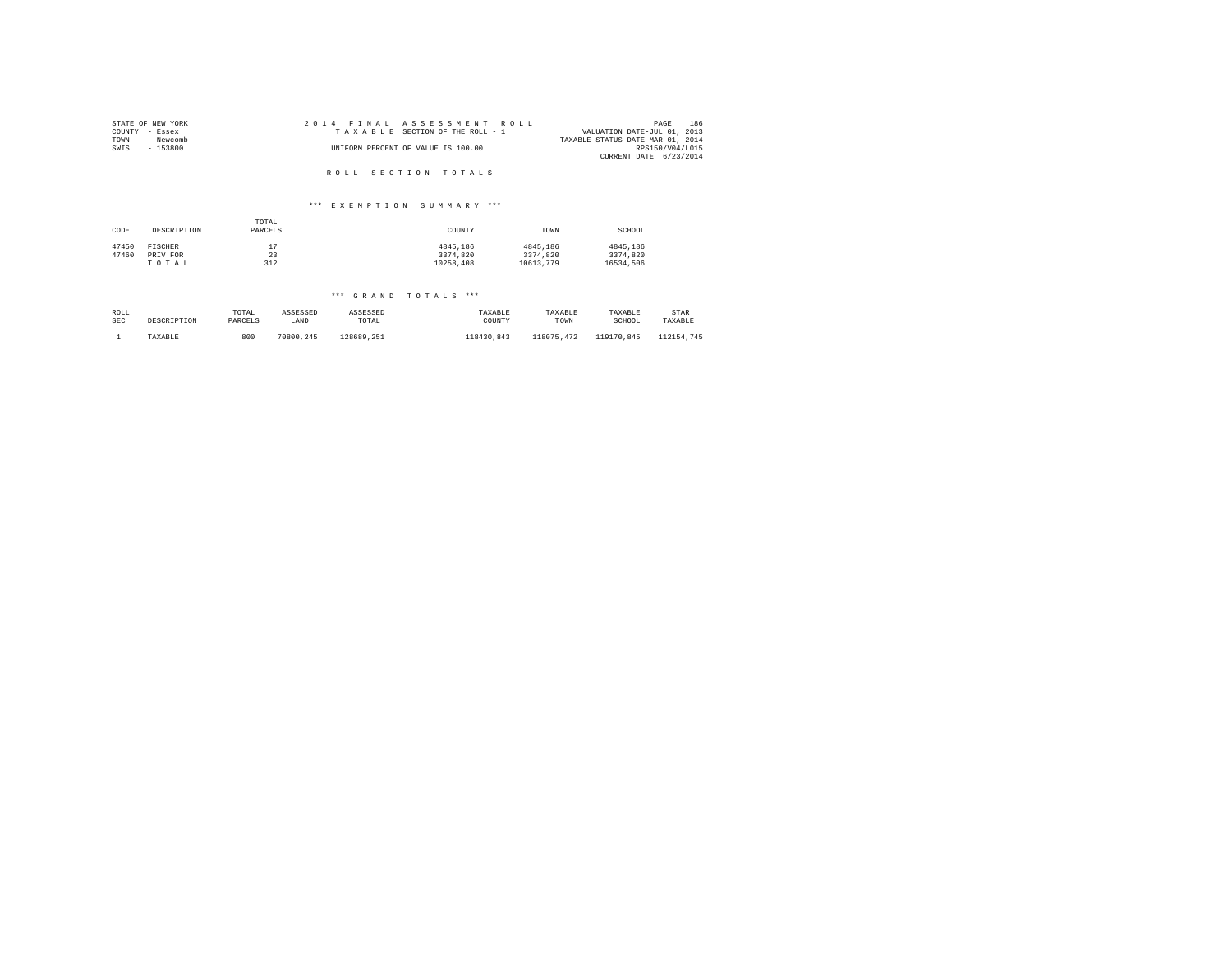|      | STATE OF NEW YORK |  | 2014 FINAL ASSESSMENT ROLL               |                                  | PAGE                        | 187 |
|------|-------------------|--|------------------------------------------|----------------------------------|-----------------------------|-----|
|      | COUNTY - Essex    |  | STATE OWNED LAND SECTION OF THE ROLL - 3 |                                  | VALUATION DATE-JUL 01, 2013 |     |
| TOWN | - Newcomb         |  | OWNERS NAME SEOUENCE                     | TAXABLE STATUS DATE-MAR 01, 2014 |                             |     |
| SWTS | $-153800$         |  | UNIFORM PERCENT OF VALUE IS 100.00       |                                  |                             |     |

| TAX MAP PARCEL NUMBER                                                                                                                                                                                                                    |               |                      | PROPERTY LOCATION & CLASS ASSESSMENT EXEMPTION CODE----------------COUNTY-------TOWN------SCHOOL                                                                                                                                                     |                    |             |
|------------------------------------------------------------------------------------------------------------------------------------------------------------------------------------------------------------------------------------------|---------------|----------------------|------------------------------------------------------------------------------------------------------------------------------------------------------------------------------------------------------------------------------------------------------|--------------------|-------------|
| CURRENT OWNERS NAME<br>CURRENT OWNERS ADDRESS PARCEL SIZE/GRID COORD                                                                                                                                                                     |               |                      |                                                                                                                                                                                                                                                      |                    |             |
|                                                                                                                                                                                                                                          |               |                      |                                                                                                                                                                                                                                                      |                    | ACCOUNT NO. |
|                                                                                                                                                                                                                                          |               |                      | 109.-1-9.000<br>109.-1-9.000 MYS Route 28N<br>131801 MON-HOMESTEAD PARCEL<br>134,600 TOWN TAXABLE VALUE 134,600<br>State Of New York 1 Richards Survey<br>25301 134,600 TOWN TAXABLE VALUE 134,600<br>254,600 State Comptroller AGES 160.0           |                    | 665M407305  |
|                                                                                                                                                                                                                                          |               |                      |                                                                                                                                                                                                                                                      |                    |             |
|                                                                                                                                                                                                                                          |               |                      |                                                                                                                                                                                                                                                      |                    |             |
|                                                                                                                                                                                                                                          |               |                      |                                                                                                                                                                                                                                                      |                    |             |
|                                                                                                                                                                                                                                          |               |                      | CHOOL TAXABLE VALUE<br>E1606 Emergency Services 134,600<br>FP380 Fire Protection 134,600 TO                                                                                                                                                          |                    |             |
|                                                                                                                                                                                                                                          |               |                      |                                                                                                                                                                                                                                                      |                    |             |
|                                                                                                                                                                                                                                          |               |                      |                                                                                                                                                                                                                                                      |                    |             |
| Albany, NY 12236                                                                                                                                                                                                                         |               |                      |                                                                                                                                                                                                                                                      |                    |             |
|                                                                                                                                                                                                                                          |               |                      |                                                                                                                                                                                                                                                      |                    |             |
|                                                                                                                                                                                                                                          | NYS Route 28N | NON-HOMESTEAD PARCEL |                                                                                                                                                                                                                                                      |                    | 665M407306  |
|                                                                                                                                                                                                                                          |               |                      | COUNTY TAXABLE VALUE 439,700                                                                                                                                                                                                                         |                    |             |
|                                                                                                                                                                                                                                          |               |                      |                                                                                                                                                                                                                                                      |                    |             |
|                                                                                                                                                                                                                                          |               |                      |                                                                                                                                                                                                                                                      | 439,700<br>439,700 |             |
|                                                                                                                                                                                                                                          |               |                      |                                                                                                                                                                                                                                                      |                    |             |
|                                                                                                                                                                                                                                          |               |                      | E1606 Emergency Services .00 MT<br>FP380 Fire Protection 439,700 TO                                                                                                                                                                                  |                    |             |
|                                                                                                                                                                                                                                          |               |                      |                                                                                                                                                                                                                                                      |                    |             |
|                                                                                                                                                                                                                                          |               |                      |                                                                                                                                                                                                                                                      |                    |             |
|                                                                                                                                                                                                                                          |               |                      |                                                                                                                                                                                                                                                      |                    |             |
|                                                                                                                                                                                                                                          | NYS Route 28N | NON-HOMESTEAD PARCEL |                                                                                                                                                                                                                                                      |                    | 665M407309  |
|                                                                                                                                                                                                                                          |               |                      |                                                                                                                                                                                                                                                      |                    |             |
|                                                                                                                                                                                                                                          |               |                      |                                                                                                                                                                                                                                                      |                    |             |
|                                                                                                                                                                                                                                          |               |                      |                                                                                                                                                                                                                                                      |                    |             |
|                                                                                                                                                                                                                                          |               |                      |                                                                                                                                                                                                                                                      |                    |             |
|                                                                                                                                                                                                                                          |               |                      |                                                                                                                                                                                                                                                      |                    |             |
|                                                                                                                                                                                                                                          |               |                      |                                                                                                                                                                                                                                                      |                    |             |
|                                                                                                                                                                                                                                          |               |                      | 109.-1-17.000<br>2018-01-17.000 20131 Forest as 32a - WTRFNT<br>2018-01-17.000 2018TV TAXABLE VALUE 354,700<br>2018-01 2018-01 2018-01 354,700 2008TY TAXABLE VALUE 354,700<br>2018-01 2018-01 2018-01 354,700 2018-01 2018-01 2018-01               |                    |             |
|                                                                                                                                                                                                                                          |               |                      |                                                                                                                                                                                                                                                      |                    |             |
|                                                                                                                                                                                                                                          | NYS Route 28N | NON-HOMESTEAD PARCEL |                                                                                                                                                                                                                                                      |                    | 665M407310  |
|                                                                                                                                                                                                                                          |               |                      |                                                                                                                                                                                                                                                      |                    |             |
|                                                                                                                                                                                                                                          |               |                      |                                                                                                                                                                                                                                                      |                    |             |
|                                                                                                                                                                                                                                          |               |                      |                                                                                                                                                                                                                                                      |                    |             |
|                                                                                                                                                                                                                                          |               |                      |                                                                                                                                                                                                                                                      |                    |             |
|                                                                                                                                                                                                                                          |               |                      |                                                                                                                                                                                                                                                      |                    |             |
|                                                                                                                                                                                                                                          |               |                      |                                                                                                                                                                                                                                                      |                    |             |
|                                                                                                                                                                                                                                          |               |                      |                                                                                                                                                                                                                                                      |                    |             |
|                                                                                                                                                                                                                                          |               |                      | 109.-1-11.000<br>109.-1-11.000 MYS KOME 281<br>2018/001 MARLE VALUE 130,500<br>2018/001 130,500<br>2018<br>2018 COUNTY TAXABLE VALUE 130,500<br>2018<br>2018 COUNTY TAXABLE VALUE 130,500<br>2018<br>2018 COUNTY TAXABLE VALUE 130,500<br>2018<br>20 |                    |             |
|                                                                                                                                                                                                                                          |               |                      |                                                                                                                                                                                                                                                      |                    | 665M407311  |
|                                                                                                                                                                                                                                          |               |                      | COUNTY TAXABLE VALUE 151,300                                                                                                                                                                                                                         |                    |             |
| NYS ROULE 28N NON-HOMESTEAD PARCEL<br>109.-1-8.000 931 Forest 5532a<br>1047001 931 Forest 5532a<br>1617001 Newcomb 153801 151,300 TOWN TAXABLE VALUE<br>State Of New York 12 Richards Survey 151,300 SCHOOL TAXABLE VALUE<br>State Compt |               |                      |                                                                                                                                                                                                                                                      | 151,300            |             |
|                                                                                                                                                                                                                                          |               |                      |                                                                                                                                                                                                                                                      | 151,300<br>151,300 |             |
|                                                                                                                                                                                                                                          |               |                      |                                                                                                                                                                                                                                                      |                    |             |
|                                                                                                                                                                                                                                          |               |                      | E1606 Emergency Services<br>F1606 Emergency Services<br>F2380 Fire Protection 151,300 TO                                                                                                                                                             |                    |             |
|                                                                                                                                                                                                                                          |               |                      |                                                                                                                                                                                                                                                      |                    |             |
| Albany, NY 12236                                                                                                                                                                                                                         |               |                      |                                                                                                                                                                                                                                                      |                    |             |
|                                                                                                                                                                                                                                          |               |                      |                                                                                                                                                                                                                                                      |                    |             |
|                                                                                                                                                                                                                                          |               |                      |                                                                                                                                                                                                                                                      |                    |             |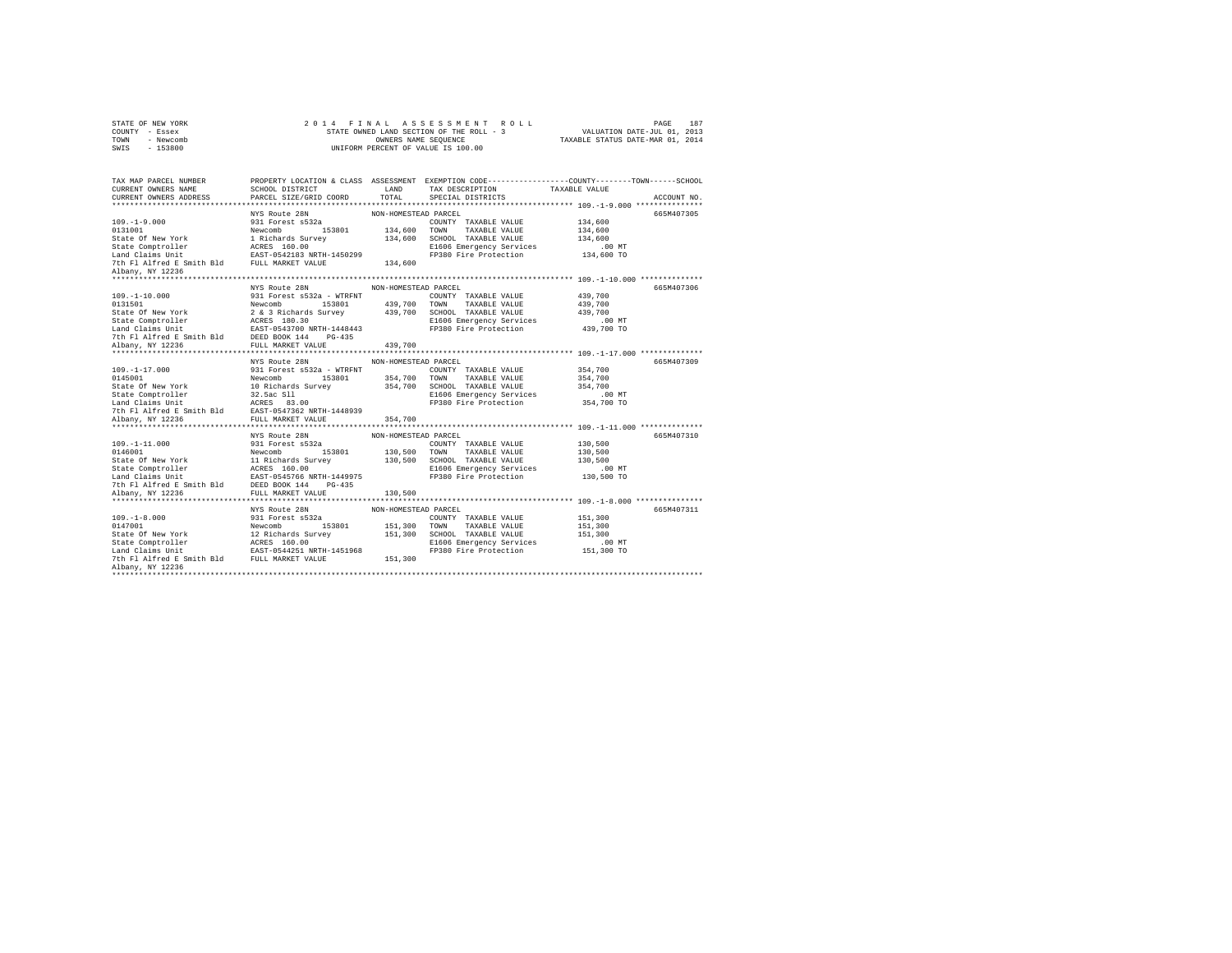|      | STATE OF NEW YORK |  |  | 2014 FINAL ASSESSMENT ROLL               |                                  | PAGE                        | 188 |
|------|-------------------|--|--|------------------------------------------|----------------------------------|-----------------------------|-----|
|      | COUNTY - Essex    |  |  | STATE OWNED LAND SECTION OF THE ROLL - 3 |                                  | VALUATION DATE-JUL 01, 2013 |     |
| TOWN | - Newcomb         |  |  | OWNERS NAME SEOUENCE                     | TAXABLE STATUS DATE-MAR 01, 2014 |                             |     |
| SWIS | $-153800$         |  |  | UNIFORM PERCENT OF VALUE IS 100.00       |                                  |                             |     |

|                  | TAX MAP PARCEL NUMBER PROPERTY LOCATION & CLASS ASSESSMENT EXEMPTION CODE--------------COUNTY-------TOWN------SCHOOL                                                                                                                         |                      |  |             |
|------------------|----------------------------------------------------------------------------------------------------------------------------------------------------------------------------------------------------------------------------------------------|----------------------|--|-------------|
|                  |                                                                                                                                                                                                                                              |                      |  | ACCOUNT NO. |
|                  |                                                                                                                                                                                                                                              |                      |  |             |
|                  |                                                                                                                                                                                                                                              |                      |  | 665M407312  |
|                  |                                                                                                                                                                                                                                              |                      |  |             |
|                  |                                                                                                                                                                                                                                              |                      |  |             |
|                  |                                                                                                                                                                                                                                              |                      |  |             |
|                  |                                                                                                                                                                                                                                              |                      |  |             |
|                  |                                                                                                                                                                                                                                              |                      |  |             |
|                  |                                                                                                                                                                                                                                              |                      |  |             |
| Albany, NY 12236 |                                                                                                                                                                                                                                              |                      |  |             |
|                  |                                                                                                                                                                                                                                              |                      |  |             |
|                  | 291 Campsite Rd                                                                                                                                                                                                                              | NON-HOMESTEAD PARCEL |  | 665M407315  |
|                  |                                                                                                                                                                                                                                              |                      |  |             |
|                  |                                                                                                                                                                                                                                              |                      |  |             |
|                  |                                                                                                                                                                                                                                              |                      |  |             |
|                  |                                                                                                                                                                                                                                              |                      |  |             |
|                  |                                                                                                                                                                                                                                              |                      |  |             |
|                  |                                                                                                                                                                                                                                              |                      |  |             |
|                  |                                                                                                                                                                                                                                              |                      |  |             |
|                  | 110.-1-11.000<br>110.-1-11.000<br>0186001 931 Forest 6532a - WTRFFNT<br>213,000 UDNTY TAXABLE VALUE 213,000<br>21606 Emergency Servolt 20033.900<br>213,000 SCHOOL TAXABLE VALUE 213,000<br>21606 Emergency Servolta 2013,000<br>21606 Emerg |                      |  |             |
|                  |                                                                                                                                                                                                                                              |                      |  |             |
|                  |                                                                                                                                                                                                                                              |                      |  | 665M407404  |
|                  |                                                                                                                                                                                                                                              |                      |  |             |
|                  |                                                                                                                                                                                                                                              |                      |  |             |
|                  |                                                                                                                                                                                                                                              |                      |  |             |
|                  |                                                                                                                                                                                                                                              |                      |  |             |
|                  |                                                                                                                                                                                                                                              |                      |  |             |
|                  | MYS ROULE 2R NON-HOMESTEAD PARCEL<br>199.-1-6.000<br>199.100 931 Forest S52a COUNTY TAXABLE VALUE<br>199.001 931 Forest S52a COUNTY TAXABLE VALUE<br>199.001 931 Forest S52a<br>200 7000 122,200 TONITY TAXABLE VALUE<br>26 1000 122,200 T   |                      |  |             |
| Albany, NY 12236 |                                                                                                                                                                                                                                              |                      |  |             |
|                  |                                                                                                                                                                                                                                              |                      |  |             |
|                  |                                                                                                                                                                                                                                              |                      |  |             |
|                  |                                                                                                                                                                                                                                              |                      |  |             |
|                  |                                                                                                                                                                                                                                              |                      |  |             |
|                  |                                                                                                                                                                                                                                              |                      |  |             |
|                  |                                                                                                                                                                                                                                              |                      |  |             |
|                  |                                                                                                                                                                                                                                              |                      |  |             |
|                  |                                                                                                                                                                                                                                              |                      |  |             |
|                  |                                                                                                                                                                                                                                              |                      |  |             |
|                  | 117,000<br>12200 131 Forest 5532<br>1020 -1-2.000 100 -1-2.000 1000 -1-2.000 1000 -1-2.000 1000 -1-2.000 1000 -1-2.000 1<br>232001 117,000 TONN TAXABLE VALUE<br>State Of New York and Chains United Survey 117,000 SCHOOL TAXABLE VAL       |                      |  |             |
|                  | NYS Route 28N MON-HOMESTEAD PARCEL                                                                                                                                                                                                           |                      |  | 665M407412  |
|                  |                                                                                                                                                                                                                                              |                      |  |             |
|                  |                                                                                                                                                                                                                                              |                      |  |             |
|                  |                                                                                                                                                                                                                                              |                      |  |             |
|                  |                                                                                                                                                                                                                                              |                      |  |             |
|                  |                                                                                                                                                                                                                                              |                      |  |             |
|                  |                                                                                                                                                                                                                                              |                      |  |             |
|                  |                                                                                                                                                                                                                                              |                      |  |             |
|                  |                                                                                                                                                                                                                                              |                      |  |             |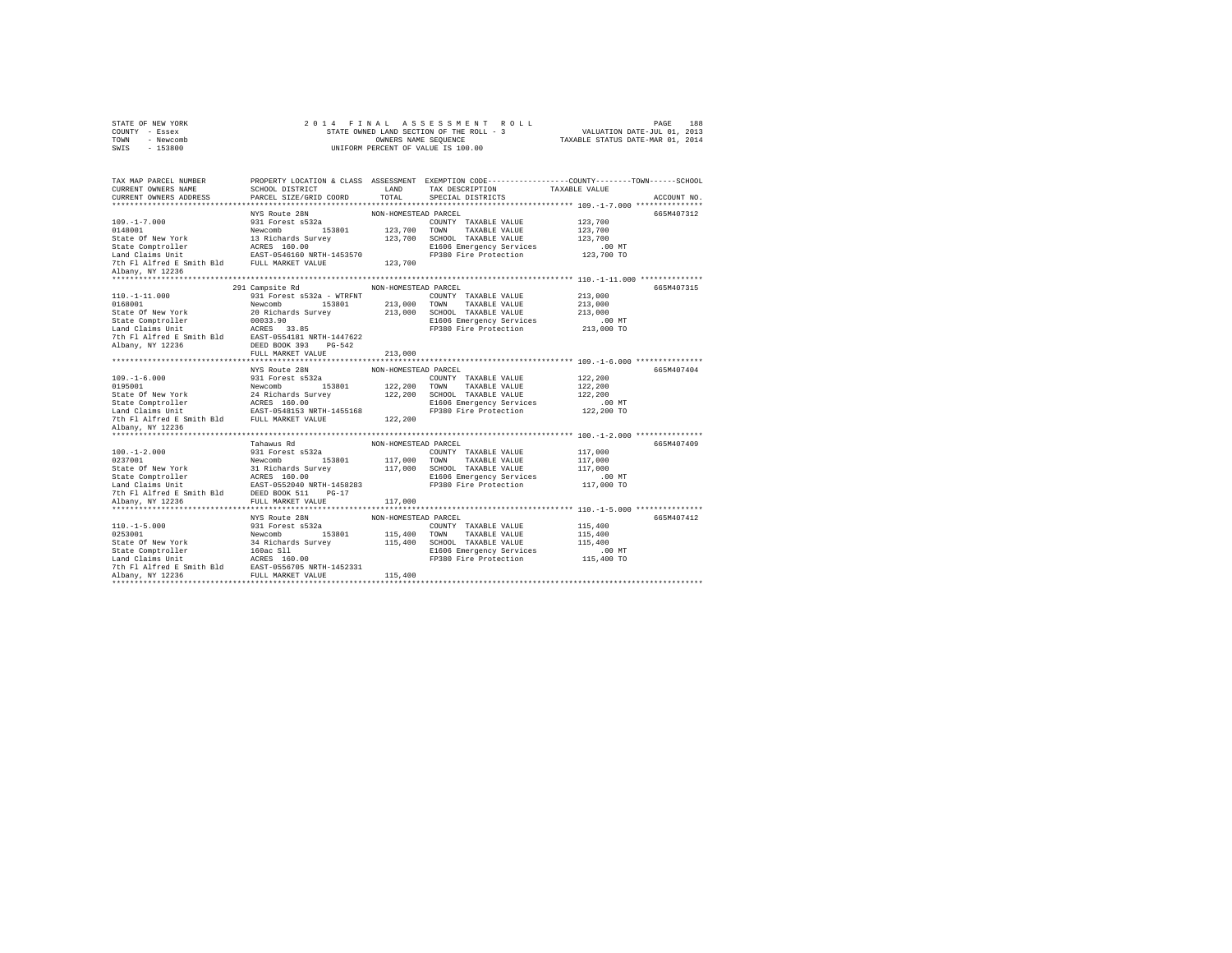|      | STATE OF NEW YORK | 2014 FINAL ASSESSMENT ROLL               | 189<br>PAGE                      |
|------|-------------------|------------------------------------------|----------------------------------|
|      | COUNTY - Essex    | STATE OWNED LAND SECTION OF THE ROLL - 3 | VALUATION DATE-JUL 01, 2013      |
| TOWN | - Newcomb         | OWNERS NAME SEOUENCE                     | TAXABLE STATUS DATE-MAR 01, 2014 |
| SWIS | $-153800$         | UNIFORM PERCENT OF VALUE IS 100.00       |                                  |

| TAX MAP PARCEL NUMBER                                                                                                                                                                                                                                                  | PROPERTY LOCATION & CLASS ASSESSMENT EXEMPTION CODE-----------------COUNTY-------TOWN-----SCHOOL                                                                                                                            |                      |                                                                 |             |
|------------------------------------------------------------------------------------------------------------------------------------------------------------------------------------------------------------------------------------------------------------------------|-----------------------------------------------------------------------------------------------------------------------------------------------------------------------------------------------------------------------------|----------------------|-----------------------------------------------------------------|-------------|
| CURRENT OWNERS NAME                                                                                                                                                                                                                                                    | ${\tt SCHOOL\ DISTRICT}\qquad\qquad {\tt LAND}\qquad\qquad {\tt TAX\ DESTRITION}\qquad\qquad {\tt TAXABLE\ VALUE}\qquad\qquad {\tt PARCEL\ SIZE/GRID\ COORD}\qquad\qquad {\tt TOTAL}\qquad\qquad {\tt SPECTAL\ DISTRICTS}}$ |                      |                                                                 |             |
| CURRENT OWNERS ADDRESS PARCEL SIZE/GRID COORD                                                                                                                                                                                                                          |                                                                                                                                                                                                                             |                      |                                                                 | ACCOUNT NO. |
|                                                                                                                                                                                                                                                                        |                                                                                                                                                                                                                             |                      |                                                                 |             |
|                                                                                                                                                                                                                                                                        |                                                                                                                                                                                                                             |                      |                                                                 | 665M407413  |
|                                                                                                                                                                                                                                                                        |                                                                                                                                                                                                                             |                      |                                                                 |             |
|                                                                                                                                                                                                                                                                        |                                                                                                                                                                                                                             |                      |                                                                 |             |
|                                                                                                                                                                                                                                                                        |                                                                                                                                                                                                                             |                      |                                                                 |             |
|                                                                                                                                                                                                                                                                        |                                                                                                                                                                                                                             |                      |                                                                 |             |
|                                                                                                                                                                                                                                                                        |                                                                                                                                                                                                                             |                      |                                                                 |             |
|                                                                                                                                                                                                                                                                        |                                                                                                                                                                                                                             |                      |                                                                 |             |
| *************************                                                                                                                                                                                                                                              | ****************************                                                                                                                                                                                                |                      |                                                                 |             |
|                                                                                                                                                                                                                                                                        |                                                                                                                                                                                                                             |                      |                                                                 | 665M407501  |
|                                                                                                                                                                                                                                                                        | NYS Route 28N                                                                                                                                                                                                               | NON-HOMESTEAD PARCEL |                                                                 |             |
|                                                                                                                                                                                                                                                                        |                                                                                                                                                                                                                             |                      | -<br>COUNTY TAXABLE VALUE 171,600<br>TOWN TAXABLE VALUE 171,600 |             |
|                                                                                                                                                                                                                                                                        |                                                                                                                                                                                                                             |                      |                                                                 |             |
|                                                                                                                                                                                                                                                                        |                                                                                                                                                                                                                             |                      |                                                                 |             |
| 110.-1-17.000<br>2011000 931 Forest s332<br>2011001 171,600<br>201717 TAXABLE VALUE 171,600<br>201717 TAXABLE VALUE 171,600<br>201812 171,600<br>201812 171,600<br>201812 171,600<br>201812 171,600<br>201812 171,600<br>201812 171,600<br>201812 17                   |                                                                                                                                                                                                                             |                      |                                                                 |             |
|                                                                                                                                                                                                                                                                        |                                                                                                                                                                                                                             |                      |                                                                 |             |
|                                                                                                                                                                                                                                                                        |                                                                                                                                                                                                                             |                      |                                                                 |             |
| Albany, NY 12236                                                                                                                                                                                                                                                       |                                                                                                                                                                                                                             |                      |                                                                 |             |
| 110.-1-4.000<br>2017 --1.000 MYS Route 28N<br>20272001 931 Forest S532a<br>20272001 94,000 TOWNY TAXABLE VALUE 94,000<br>State Of New York Newcombe<br>37 Richards Survey 94,000 TOWN TAXABLE VALUE 94,000<br>State Comptroller ACRES 160.                             |                                                                                                                                                                                                                             |                      |                                                                 | 665M407502  |
|                                                                                                                                                                                                                                                                        |                                                                                                                                                                                                                             |                      |                                                                 |             |
|                                                                                                                                                                                                                                                                        |                                                                                                                                                                                                                             |                      |                                                                 |             |
|                                                                                                                                                                                                                                                                        |                                                                                                                                                                                                                             |                      |                                                                 |             |
|                                                                                                                                                                                                                                                                        |                                                                                                                                                                                                                             |                      |                                                                 |             |
|                                                                                                                                                                                                                                                                        |                                                                                                                                                                                                                             |                      |                                                                 |             |
|                                                                                                                                                                                                                                                                        |                                                                                                                                                                                                                             |                      |                                                                 |             |
| Albany, NY 12236                                                                                                                                                                                                                                                       |                                                                                                                                                                                                                             |                      |                                                                 |             |
|                                                                                                                                                                                                                                                                        |                                                                                                                                                                                                                             |                      |                                                                 |             |
|                                                                                                                                                                                                                                                                        | NYS Route 28N NON-HOMESTEAD PARCEL                                                                                                                                                                                          |                      |                                                                 | 665M407503  |
|                                                                                                                                                                                                                                                                        |                                                                                                                                                                                                                             |                      |                                                                 |             |
|                                                                                                                                                                                                                                                                        |                                                                                                                                                                                                                             |                      |                                                                 |             |
|                                                                                                                                                                                                                                                                        |                                                                                                                                                                                                                             |                      |                                                                 |             |
|                                                                                                                                                                                                                                                                        |                                                                                                                                                                                                                             |                      |                                                                 |             |
|                                                                                                                                                                                                                                                                        |                                                                                                                                                                                                                             |                      |                                                                 |             |
|                                                                                                                                                                                                                                                                        |                                                                                                                                                                                                                             |                      |                                                                 |             |
|                                                                                                                                                                                                                                                                        |                                                                                                                                                                                                                             |                      |                                                                 |             |
| 110.-1-3.000 MYS Route 28N<br>110.-1-3.000 MYS Route 2812a - WTREW PARCEL COUNTY TAXABLE VALUE<br>210.-1.3.000 MYS Rew York Newtombor<br>2511 Forest 9532a - WTREWT COUNTY TAXABLE VALUE<br>25160 GENETOIRE 173,800<br>25160 MINUTES 173                               |                                                                                                                                                                                                                             |                      |                                                                 |             |
|                                                                                                                                                                                                                                                                        |                                                                                                                                                                                                                             |                      |                                                                 | 665M407504  |
|                                                                                                                                                                                                                                                                        |                                                                                                                                                                                                                             |                      |                                                                 |             |
|                                                                                                                                                                                                                                                                        |                                                                                                                                                                                                                             |                      |                                                                 |             |
|                                                                                                                                                                                                                                                                        |                                                                                                                                                                                                                             |                      |                                                                 |             |
| 100.-1-4.000<br>100.-1-4.000<br>100.-1-4.000<br>1000.-1-4.000<br>20274001<br>20274001<br>20274001<br>20274001<br>20274001<br>20274001<br>20274001<br>20274001<br>20274001<br>20274001<br>20274001<br>20274001<br>20274001<br>20274001<br>20274001<br>20274001<br>20274 |                                                                                                                                                                                                                             |                      |                                                                 |             |
|                                                                                                                                                                                                                                                                        |                                                                                                                                                                                                                             |                      |                                                                 |             |
|                                                                                                                                                                                                                                                                        |                                                                                                                                                                                                                             |                      |                                                                 |             |
|                                                                                                                                                                                                                                                                        |                                                                                                                                                                                                                             |                      |                                                                 |             |
|                                                                                                                                                                                                                                                                        | FULL MARKET VALUE                                                                                                                                                                                                           | 153,500              |                                                                 |             |
|                                                                                                                                                                                                                                                                        |                                                                                                                                                                                                                             |                      |                                                                 |             |
|                                                                                                                                                                                                                                                                        |                                                                                                                                                                                                                             |                      |                                                                 |             |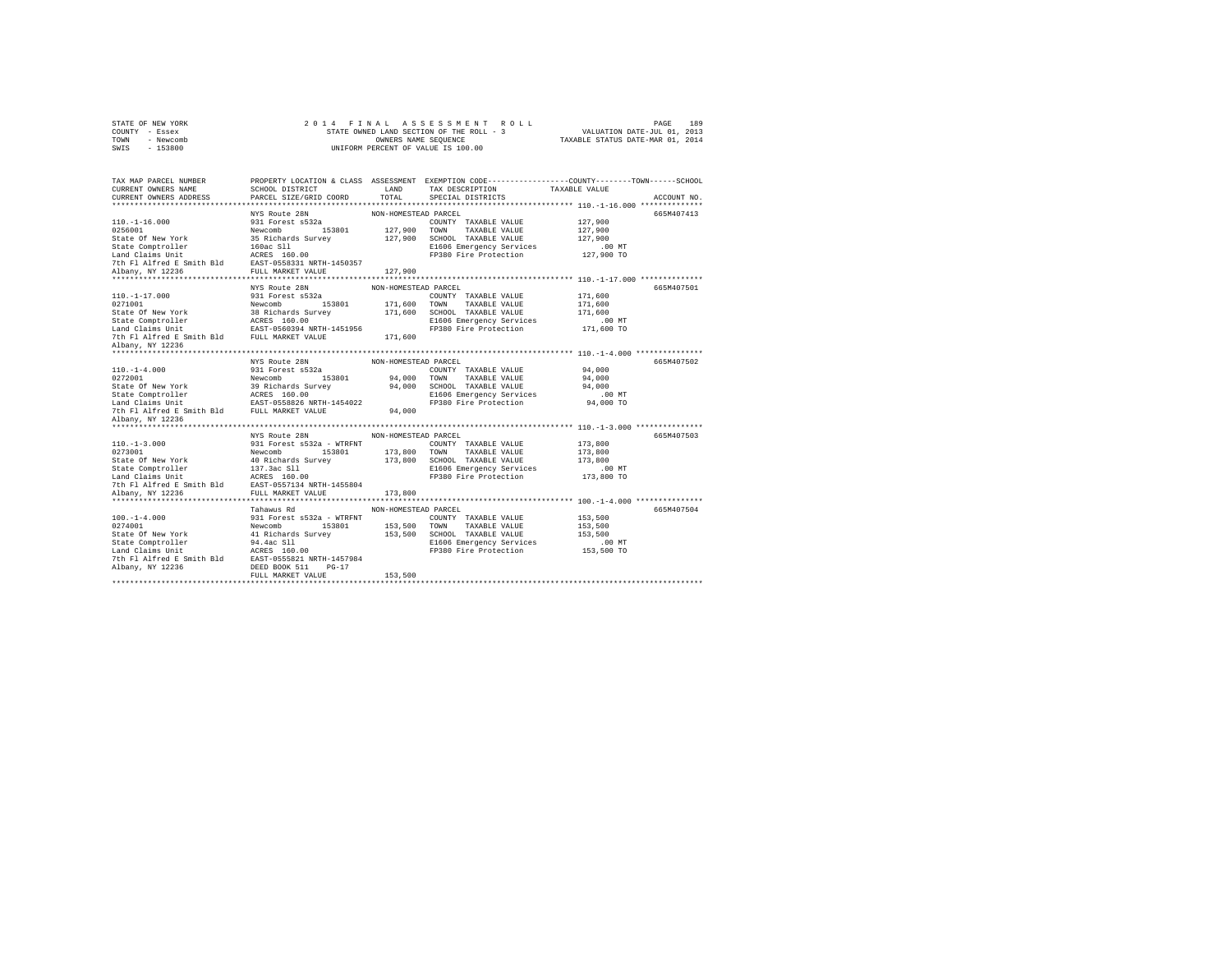|                | STATE OF NEW YORK |  | 2014 FINAL ASSESSMENT ROLL               |                                  | PAGE                        | 190 |
|----------------|-------------------|--|------------------------------------------|----------------------------------|-----------------------------|-----|
| COUNTY - Essex |                   |  | STATE OWNED LAND SECTION OF THE ROLL - 3 |                                  | VALUATION DATE-JUL 01, 2013 |     |
| TOWN           | - Newcomb         |  | OWNERS NAME SEOUENCE                     | TAXABLE STATUS DATE-MAR 01, 2014 |                             |     |
| SWTS           | - 153800          |  | UNIFORM PERCENT OF VALUE IS 100.00       |                                  |                             |     |
|                |                   |  |                                          |                                  |                             |     |

| TAX MAP PARCEL NUMBER<br>CURRENT OWNERS NAME                                                                                                                                                                                                                             |                                    |                      |                                                                                     | PROPERTY LOCATION & CLASS ASSESSMENT EXEMPTION CODE----------------COUNTY-------TOWN-----SCHOOL |             |
|--------------------------------------------------------------------------------------------------------------------------------------------------------------------------------------------------------------------------------------------------------------------------|------------------------------------|----------------------|-------------------------------------------------------------------------------------|-------------------------------------------------------------------------------------------------|-------------|
| CURRENT OWNERS ADDRESS PARCEL SIZE/GRID COORD                                                                                                                                                                                                                            |                                    |                      |                                                                                     |                                                                                                 | ACCOUNT NO. |
| 100.-1-5.000<br>100.-1-5.000<br>100.-1-5.000<br>1000-1-5.000<br>1000-1-5.000<br>20275001<br>20275001<br>20275001<br>20276001<br>2027601<br>2027601<br>2027601<br>2027601<br>2027601<br>2027601<br>2027601<br>20276001<br>20276001<br>20276001<br>20276001<br>202860<br>2 |                                    |                      |                                                                                     |                                                                                                 | 665M407505  |
|                                                                                                                                                                                                                                                                          |                                    |                      |                                                                                     |                                                                                                 |             |
|                                                                                                                                                                                                                                                                          |                                    |                      |                                                                                     |                                                                                                 |             |
|                                                                                                                                                                                                                                                                          |                                    |                      |                                                                                     |                                                                                                 |             |
|                                                                                                                                                                                                                                                                          |                                    |                      |                                                                                     |                                                                                                 |             |
|                                                                                                                                                                                                                                                                          |                                    |                      |                                                                                     |                                                                                                 |             |
|                                                                                                                                                                                                                                                                          |                                    |                      |                                                                                     |                                                                                                 |             |
|                                                                                                                                                                                                                                                                          |                                    |                      |                                                                                     |                                                                                                 |             |
|                                                                                                                                                                                                                                                                          |                                    |                      |                                                                                     |                                                                                                 |             |
|                                                                                                                                                                                                                                                                          |                                    |                      |                                                                                     |                                                                                                 |             |
|                                                                                                                                                                                                                                                                          |                                    |                      |                                                                                     |                                                                                                 |             |
|                                                                                                                                                                                                                                                                          | NYS Route 28N NON-HOMESTEAD PARCEL |                      |                                                                                     |                                                                                                 | 665M481008  |
|                                                                                                                                                                                                                                                                          |                                    |                      |                                                                                     |                                                                                                 |             |
|                                                                                                                                                                                                                                                                          |                                    |                      |                                                                                     |                                                                                                 |             |
|                                                                                                                                                                                                                                                                          |                                    |                      |                                                                                     |                                                                                                 |             |
|                                                                                                                                                                                                                                                                          |                                    |                      |                                                                                     |                                                                                                 |             |
|                                                                                                                                                                                                                                                                          |                                    |                      |                                                                                     |                                                                                                 |             |
|                                                                                                                                                                                                                                                                          |                                    |                      |                                                                                     |                                                                                                 |             |
| 121.-2-21.200<br>231 Forest s532a Newtomb 153801 2000NTY TAXABLE VALUE 52,200<br>231 Forest s532a COUNTY TAXABLE VALUE 52,200<br>State of New York 40 Thorns Survey 52,200 TOWN TAXABLE VALUE 52,200<br>State Comptroller ACRES 97.42                                    |                                    |                      |                                                                                     |                                                                                                 |             |
|                                                                                                                                                                                                                                                                          |                                    |                      |                                                                                     |                                                                                                 |             |
|                                                                                                                                                                                                                                                                          |                                    |                      |                                                                                     |                                                                                                 | 665M407901  |
|                                                                                                                                                                                                                                                                          |                                    |                      |                                                                                     |                                                                                                 |             |
|                                                                                                                                                                                                                                                                          |                                    |                      |                                                                                     |                                                                                                 |             |
|                                                                                                                                                                                                                                                                          |                                    |                      |                                                                                     |                                                                                                 |             |
|                                                                                                                                                                                                                                                                          |                                    |                      |                                                                                     |                                                                                                 |             |
|                                                                                                                                                                                                                                                                          |                                    |                      |                                                                                     |                                                                                                 |             |
|                                                                                                                                                                                                                                                                          |                                    |                      |                                                                                     |                                                                                                 |             |
|                                                                                                                                                                                                                                                                          |                                    |                      |                                                                                     |                                                                                                 |             |
|                                                                                                                                                                                                                                                                          |                                    |                      |                                                                                     |                                                                                                 |             |
|                                                                                                                                                                                                                                                                          |                                    |                      |                                                                                     |                                                                                                 |             |
| 1999-1-3.000 MYS Route 2RM NON-HOMESTEAD PARCEL<br>1999-1-3.000 MYS Route 2RM NON-HOMESTEAD PARCEL<br>STAGE COUNTY TAXABLE VALUE 158,200<br>2806 COUNTY TAXABLE VALUE 158,200<br>2806 SCHOOL TAXABLE VALUE 158,200<br>2806 SCHOOL TAXABL                                 |                                    |                      |                                                                                     |                                                                                                 | 665M407905  |
|                                                                                                                                                                                                                                                                          |                                    |                      |                                                                                     |                                                                                                 |             |
|                                                                                                                                                                                                                                                                          |                                    |                      |                                                                                     |                                                                                                 |             |
|                                                                                                                                                                                                                                                                          |                                    |                      |                                                                                     |                                                                                                 |             |
|                                                                                                                                                                                                                                                                          |                                    |                      |                                                                                     | .00 MT<br>158,200 TO                                                                            |             |
|                                                                                                                                                                                                                                                                          |                                    |                      |                                                                                     |                                                                                                 |             |
|                                                                                                                                                                                                                                                                          |                                    |                      |                                                                                     |                                                                                                 |             |
| Albany, NY 12236                                                                                                                                                                                                                                                         |                                    |                      |                                                                                     |                                                                                                 |             |
|                                                                                                                                                                                                                                                                          |                                    |                      |                                                                                     |                                                                                                 |             |
|                                                                                                                                                                                                                                                                          | NYS Route 28N                      | NON-HOMESTEAD PARCEL |                                                                                     |                                                                                                 | 665M407906  |
|                                                                                                                                                                                                                                                                          |                                    |                      |                                                                                     |                                                                                                 |             |
|                                                                                                                                                                                                                                                                          |                                    |                      | NUN-RUNESIERD FRINGED TRIABLE VALUE 148,700<br>148 700 COUNTY TAXABLE VALUE 148,700 |                                                                                                 |             |
|                                                                                                                                                                                                                                                                          |                                    |                      |                                                                                     |                                                                                                 |             |
|                                                                                                                                                                                                                                                                          |                                    |                      |                                                                                     |                                                                                                 |             |
|                                                                                                                                                                                                                                                                          |                                    |                      |                                                                                     |                                                                                                 |             |
|                                                                                                                                                                                                                                                                          |                                    |                      |                                                                                     |                                                                                                 |             |
|                                                                                                                                                                                                                                                                          |                                    |                      |                                                                                     |                                                                                                 |             |
|                                                                                                                                                                                                                                                                          |                                    |                      |                                                                                     |                                                                                                 |             |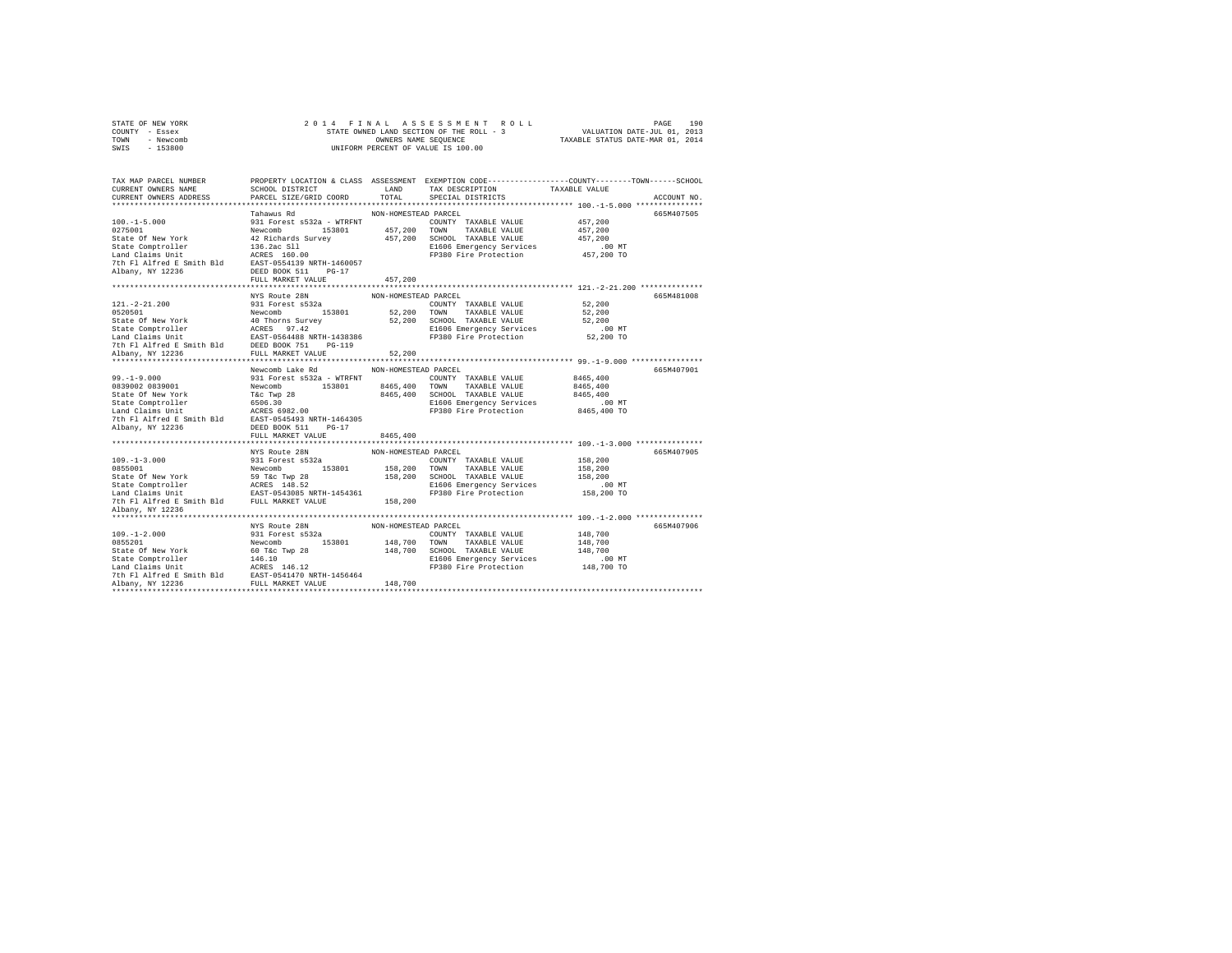| COUNTY - Essex                                                                                                                                                                                                                                  |                                    |                      |                                                                                                                                                                                                                                                                                                                                                                                                                                                                                         |                      |             |
|-------------------------------------------------------------------------------------------------------------------------------------------------------------------------------------------------------------------------------------------------|------------------------------------|----------------------|-----------------------------------------------------------------------------------------------------------------------------------------------------------------------------------------------------------------------------------------------------------------------------------------------------------------------------------------------------------------------------------------------------------------------------------------------------------------------------------------|----------------------|-------------|
| TOWN - Newcomb<br>SWIS - 153800                                                                                                                                                                                                                 |                                    |                      | UNIFORM PERCENT OF VALUE IS 100.00                                                                                                                                                                                                                                                                                                                                                                                                                                                      |                      |             |
|                                                                                                                                                                                                                                                 |                                    |                      |                                                                                                                                                                                                                                                                                                                                                                                                                                                                                         |                      |             |
|                                                                                                                                                                                                                                                 |                                    |                      |                                                                                                                                                                                                                                                                                                                                                                                                                                                                                         |                      |             |
| TAX MAP PARCEL NUMBER     PROPERTY LOCATION & CLASS ASSESSMENT EXEMPTION CODE---------------COUNTY-------TOWN------SCHOOL DISTRICT     LAND   TAX DESCRIPTION     TAXABLE VALUE                                                                 |                                    |                      |                                                                                                                                                                                                                                                                                                                                                                                                                                                                                         |                      |             |
|                                                                                                                                                                                                                                                 |                                    |                      |                                                                                                                                                                                                                                                                                                                                                                                                                                                                                         |                      |             |
| CURRENT OWNERS ADDRESS PARCEL SIZE/GRID COORD                                                                                                                                                                                                   |                                    |                      | TOTAL SPECIAL DISTRICTS                                                                                                                                                                                                                                                                                                                                                                                                                                                                 |                      | ACCOUNT NO. |
|                                                                                                                                                                                                                                                 |                                    |                      |                                                                                                                                                                                                                                                                                                                                                                                                                                                                                         |                      |             |
|                                                                                                                                                                                                                                                 | NYS Route 28N                      | NON-HOMESTEAD PARCEL |                                                                                                                                                                                                                                                                                                                                                                                                                                                                                         |                      | 665M407907  |
| $99. - 1 - 11.000$<br>99.-1-11.000<br>0855401                                                                                                                                                                                                   | 931 Forest s532a                   |                      | COUNTY TAXABLE VALUE 94,700                                                                                                                                                                                                                                                                                                                                                                                                                                                             |                      |             |
|                                                                                                                                                                                                                                                 |                                    |                      |                                                                                                                                                                                                                                                                                                                                                                                                                                                                                         | 94,700               |             |
| 931 - 11.000<br>931 Forest s532a<br>94,700 TOWN TAXABLE VALUE<br>State Of New York<br>81 Tac Twp 28<br>84,700 SCHOOL TAXABLE VALUE<br>State Comptroller<br>28 154,700 SCHOOL TAXABLE VALUE<br>294,700 SCHOOL TAXABLE VALUE<br>294,700 SCHOOL TA |                                    |                      |                                                                                                                                                                                                                                                                                                                                                                                                                                                                                         | 94,700               |             |
|                                                                                                                                                                                                                                                 |                                    |                      |                                                                                                                                                                                                                                                                                                                                                                                                                                                                                         | 00 MT.<br>94,700 TO  |             |
|                                                                                                                                                                                                                                                 |                                    |                      |                                                                                                                                                                                                                                                                                                                                                                                                                                                                                         |                      |             |
|                                                                                                                                                                                                                                                 |                                    |                      |                                                                                                                                                                                                                                                                                                                                                                                                                                                                                         |                      |             |
| Albany, NY 12236                                                                                                                                                                                                                                |                                    |                      |                                                                                                                                                                                                                                                                                                                                                                                                                                                                                         |                      |             |
|                                                                                                                                                                                                                                                 |                                    |                      |                                                                                                                                                                                                                                                                                                                                                                                                                                                                                         |                      |             |
|                                                                                                                                                                                                                                                 | NYS Route 28N NON-HOMESTEAD PARCEL |                      |                                                                                                                                                                                                                                                                                                                                                                                                                                                                                         |                      | 665M407908  |
|                                                                                                                                                                                                                                                 |                                    |                      | COUNTY TAXABLE VALUE 139,800                                                                                                                                                                                                                                                                                                                                                                                                                                                            |                      |             |
|                                                                                                                                                                                                                                                 |                                    |                      |                                                                                                                                                                                                                                                                                                                                                                                                                                                                                         | 139,800              |             |
|                                                                                                                                                                                                                                                 |                                    |                      |                                                                                                                                                                                                                                                                                                                                                                                                                                                                                         | 139,800              |             |
|                                                                                                                                                                                                                                                 |                                    |                      |                                                                                                                                                                                                                                                                                                                                                                                                                                                                                         | 00 MT.<br>139,800 TO |             |
|                                                                                                                                                                                                                                                 |                                    |                      |                                                                                                                                                                                                                                                                                                                                                                                                                                                                                         |                      |             |
|                                                                                                                                                                                                                                                 |                                    |                      |                                                                                                                                                                                                                                                                                                                                                                                                                                                                                         |                      |             |
| Albany, NY 12236                                                                                                                                                                                                                                |                                    |                      |                                                                                                                                                                                                                                                                                                                                                                                                                                                                                         |                      |             |
|                                                                                                                                                                                                                                                 | NYS Route 28N                      | NON-HOMESTEAD PARCEL |                                                                                                                                                                                                                                                                                                                                                                                                                                                                                         |                      | 665M407909  |
|                                                                                                                                                                                                                                                 |                                    |                      | $\begin{tabular}{lllllll} \multicolumn{2}{c}{\textbf{COUNTY}} & \textbf{TAXABLE VALUE} & & & & 139 \, , \textbf{700} \\ \multicolumn{2}{c}{\textbf{\textit{C} }} & & \multicolumn{2}{c}{\textbf{\textit{C} }} & & \multicolumn{2}{c}{\textbf{\textit{C} }} \\ \multicolumn{2}{c}{\textbf{\textit{C} }} & & \multicolumn{2}{c}{\textbf{\textit{C} }} & & \multicolumn{2}{c}{\textbf{\textit{C} }} \\ \multicolumn{2}{c}{\textbf{\textit{C} }} & & \multicolumn{2}{c}{\textbf{\textit{C}$ |                      |             |
|                                                                                                                                                                                                                                                 |                                    |                      |                                                                                                                                                                                                                                                                                                                                                                                                                                                                                         | 139,700              |             |
|                                                                                                                                                                                                                                                 |                                    |                      |                                                                                                                                                                                                                                                                                                                                                                                                                                                                                         | 139,700              |             |
|                                                                                                                                                                                                                                                 |                                    |                      |                                                                                                                                                                                                                                                                                                                                                                                                                                                                                         |                      |             |
|                                                                                                                                                                                                                                                 |                                    |                      |                                                                                                                                                                                                                                                                                                                                                                                                                                                                                         | .00 MT<br>139,700 TO |             |
|                                                                                                                                                                                                                                                 |                                    |                      |                                                                                                                                                                                                                                                                                                                                                                                                                                                                                         |                      |             |
|                                                                                                                                                                                                                                                 |                                    |                      |                                                                                                                                                                                                                                                                                                                                                                                                                                                                                         |                      |             |
|                                                                                                                                                                                                                                                 |                                    |                      |                                                                                                                                                                                                                                                                                                                                                                                                                                                                                         |                      |             |
|                                                                                                                                                                                                                                                 | NYS Route 28N                      | NON-HOMESTEAD PARCEL |                                                                                                                                                                                                                                                                                                                                                                                                                                                                                         |                      | 665M407910  |
|                                                                                                                                                                                                                                                 |                                    |                      | $\begin{tabular}{lllllll} \multicolumn{2}{l}{{\text{COUNTY}}} & \multicolumn{2}{l}{\text{TAXABLE VALUE}} & \multicolumn{2}{l}{\text{VALUE}} & \multicolumn{2}{l}{\text{96,300}} \end{tabular}$                                                                                                                                                                                                                                                                                          |                      |             |
|                                                                                                                                                                                                                                                 |                                    |                      |                                                                                                                                                                                                                                                                                                                                                                                                                                                                                         | 96,300               |             |
|                                                                                                                                                                                                                                                 |                                    |                      |                                                                                                                                                                                                                                                                                                                                                                                                                                                                                         | 96,300               |             |
|                                                                                                                                                                                                                                                 |                                    |                      |                                                                                                                                                                                                                                                                                                                                                                                                                                                                                         |                      |             |
|                                                                                                                                                                                                                                                 |                                    |                      |                                                                                                                                                                                                                                                                                                                                                                                                                                                                                         | 00 MT.<br>96,300 TO  |             |
|                                                                                                                                                                                                                                                 |                                    |                      |                                                                                                                                                                                                                                                                                                                                                                                                                                                                                         |                      |             |
|                                                                                                                                                                                                                                                 |                                    |                      |                                                                                                                                                                                                                                                                                                                                                                                                                                                                                         |                      |             |
|                                                                                                                                                                                                                                                 |                                    |                      |                                                                                                                                                                                                                                                                                                                                                                                                                                                                                         |                      |             |
|                                                                                                                                                                                                                                                 | NYS Route 28N                      | NON-HOMESTEAD PARCEL |                                                                                                                                                                                                                                                                                                                                                                                                                                                                                         |                      | 665M407914  |
|                                                                                                                                                                                                                                                 |                                    |                      | COUNTY TAXABLE VALUE 47,300                                                                                                                                                                                                                                                                                                                                                                                                                                                             |                      |             |
|                                                                                                                                                                                                                                                 |                                    |                      |                                                                                                                                                                                                                                                                                                                                                                                                                                                                                         | 47,300               |             |
|                                                                                                                                                                                                                                                 |                                    |                      |                                                                                                                                                                                                                                                                                                                                                                                                                                                                                         | 47,300               |             |
|                                                                                                                                                                                                                                                 |                                    |                      |                                                                                                                                                                                                                                                                                                                                                                                                                                                                                         | .00MT                |             |
|                                                                                                                                                                                                                                                 |                                    |                      |                                                                                                                                                                                                                                                                                                                                                                                                                                                                                         | 47,300 TO            |             |
|                                                                                                                                                                                                                                                 |                                    |                      |                                                                                                                                                                                                                                                                                                                                                                                                                                                                                         |                      |             |
|                                                                                                                                                                                                                                                 |                                    |                      |                                                                                                                                                                                                                                                                                                                                                                                                                                                                                         |                      |             |
|                                                                                                                                                                                                                                                 | FULL MARKET VALUE                  | 47,300               |                                                                                                                                                                                                                                                                                                                                                                                                                                                                                         |                      |             |
|                                                                                                                                                                                                                                                 |                                    |                      |                                                                                                                                                                                                                                                                                                                                                                                                                                                                                         |                      |             |

STATE OF NEW YORK 2 0 1 4 F I N A L A S S E S S M E N T R O L L PAGE 191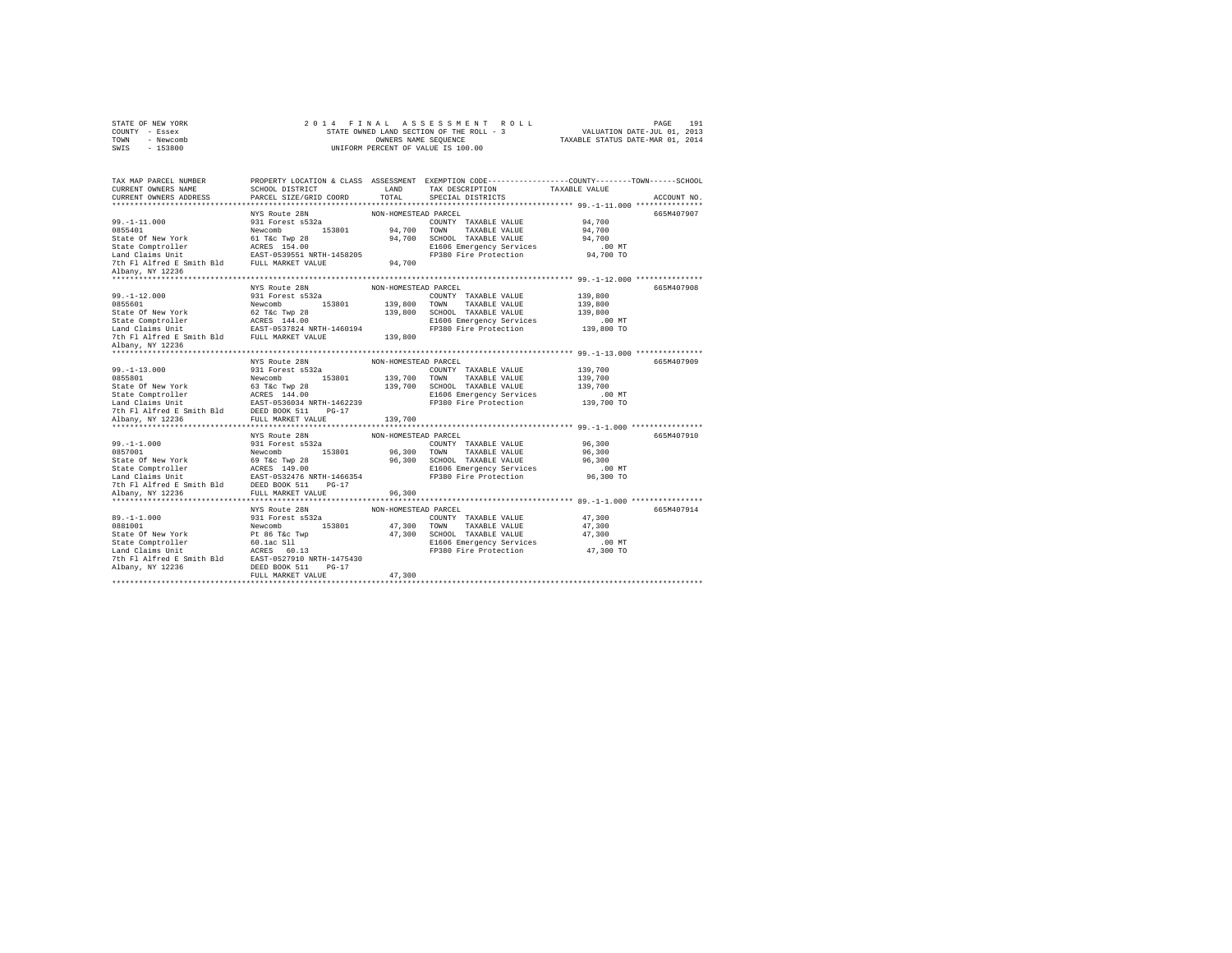| STATE OF NEW YORK |           |  |  | 2014 FINAL ASSESSMENT ROLL               |                                  | PAGE | 192 |
|-------------------|-----------|--|--|------------------------------------------|----------------------------------|------|-----|
| COUNTY - Essex    |           |  |  | STATE OWNED LAND SECTION OF THE ROLL - 3 | VALUATION DATE-JUL 01, 2013      |      |     |
| TOWN              | - Newcomb |  |  | OWNERS NAME SEOUENCE                     | TAXABLE STATUS DATE-MAR 01, 2014 |      |     |
| SWIS              | $-153800$ |  |  | UNIFORM PERCENT OF VALUE IS 100.00       |                                  |      |     |

| TAX MAP PARCEL NUMBER<br>CURRENT OWNERS NAME<br>CURRENT OWNERS ADDRESS                                                                                                                                                                                                 | PROPERTY LOCATION & CLASS ASSESSMENT EXEMPTION CODE----------------COUNTY-------TOWN-----SCHOOL<br>SCHOOL DISTRICT<br>PARCEL SIZE/GRID COORD | <b>T.AND</b><br>TOTAL           | TAX DESCRIPTION TAXABLE VALUE<br>SERCIAL DISTRICTS<br>SPECIAL DISTRICTS                            |                      | ACCOUNT NO. |
|------------------------------------------------------------------------------------------------------------------------------------------------------------------------------------------------------------------------------------------------------------------------|----------------------------------------------------------------------------------------------------------------------------------------------|---------------------------------|----------------------------------------------------------------------------------------------------|----------------------|-------------|
| 99.-1-4.000<br>99.1-4.000 PM PROCESS 2018<br>931 Forest 8322<br>931 Forest 8322<br>931 Forest 8322<br>931 Forest 8322<br>931 Forest 8322<br>931 Forest 8322<br>931 Forest 8322<br>936 110.00 PM PRODUIT AXBLE VALUE<br>936 PEP 100 CCUDIT AXBLE VA<br>Albany, NY 12236 | NYS Route 28N<br>FULL MARKET VALUE                                                                                                           | NON-HOMESTEAD PARCEL<br>156,700 |                                                                                                    | 00 MT.<br>156,700 TO | 665M407915  |
| ******************<br>99.-1-2.000<br>291 Forest s532a<br>2000<br>291 Forest s532a<br>2000<br>291 Forest s532a<br>2000 153,700 TOWN TAXABLE VALUE 150,700<br>2000 150,700 1000 12000 12000 12000 12000<br>2000 12000 12000 12000 12000 12000 12000 12000<br>2000 200    | **************************<br>NYS Route 28N                                                                                                  | NON-HOMESTEAD PARCEL            |                                                                                                    |                      | 665M408001  |
| 99.-1-3.000<br>29.1-3.000<br>29.1-3.000<br>200NFT TAXABLE VALUE<br>214.4 CONTT TAXABLE VALUE<br>214.4 CONTT TAXABLE VALUE<br>214.5 214.5 214.5 214.5 214.5 214.5 214.5 214.5 214.5 214.5 214.5 214.7 214.7 214.7 214.7 214.7 214.7 214.7 2                             | NYS Route 28N<br>FULL MARKET VALUE                                                                                                           | NON-HOMESTEAD PARCEL<br>95,800  | COUNTY TAXABLE VALUE 95,800<br>E1606 Emergency Services .00 MT<br>FP380 Fire Protection  95,800 TO | 95,800<br>95,800     | 665M408002  |
| 99.-1-4.000 MW-HOMESTER VALUE 2011 NON-HOMESTER PARCEL 2011<br>99.1-4.000 931 Forest s532a COUNTY TAXABLE VALUE 79,700<br>9883001 Newcomb 153801 79,700 TOWN TAXABLE VALUE 79,700<br>State Comptroller 2017 NETH-1467984 E1606 Emerg                                   | ***************************<br>NYS Route 28N                                                                                                 | NON-HOMESTEAD PARCEL            |                                                                                                    |                      | 665M408003  |
|                                                                                                                                                                                                                                                                        | NYS Route 28N                                                                                                                                | NON-HOMESTEAD PARCEL            |                                                                                                    |                      | 665M408004  |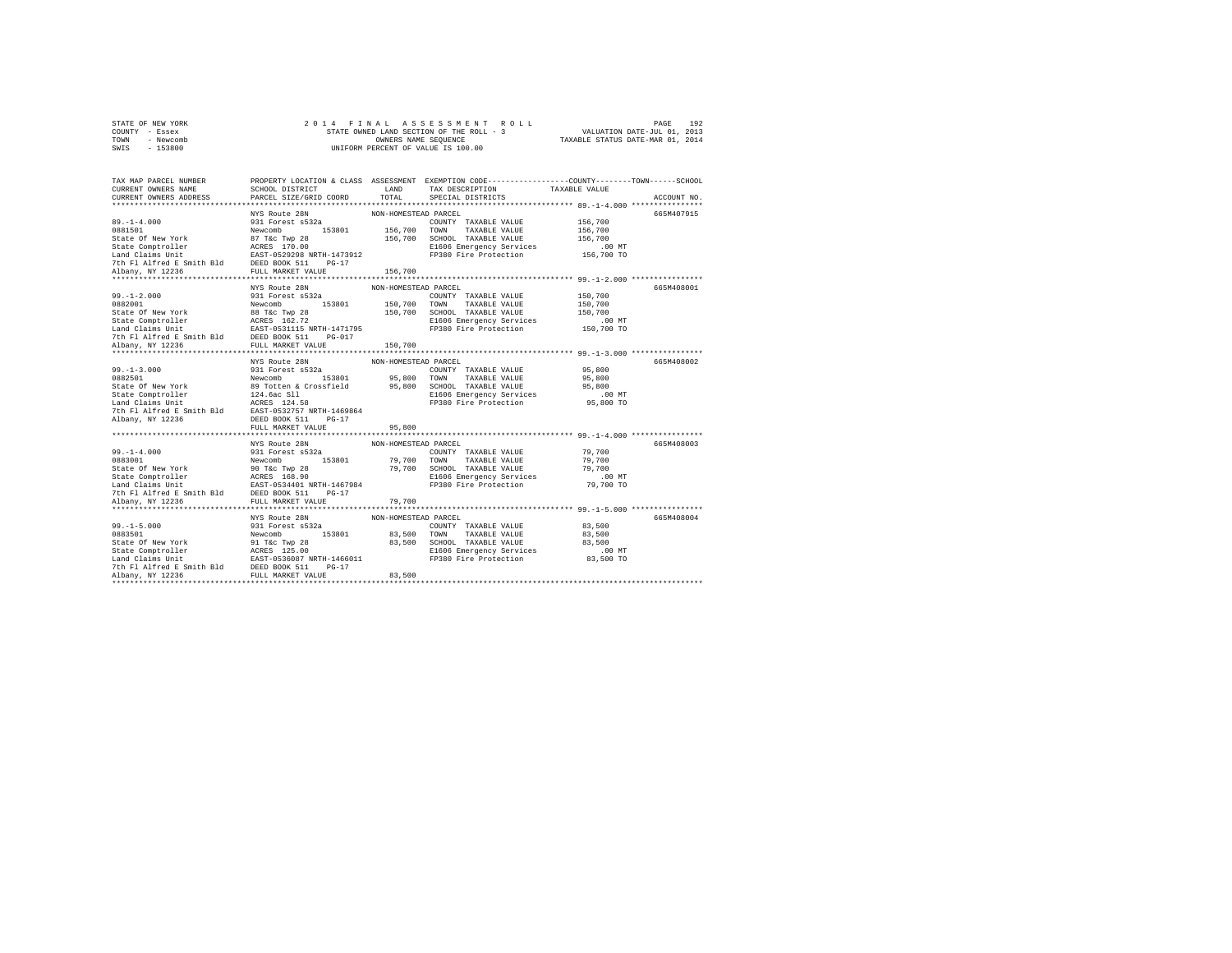|                | STATE OF NEW YORK |  |  | 2014 FINAL ASSESSMENT ROLL               |                                  | PAGE                        | 193 |
|----------------|-------------------|--|--|------------------------------------------|----------------------------------|-----------------------------|-----|
| COUNTY - Essex |                   |  |  | STATE OWNED LAND SECTION OF THE ROLL - 3 |                                  | VALUATION DATE-JUL 01, 2013 |     |
| TOWN           | - Newcomb         |  |  | OWNERS NAME SEOUENCE                     | TAXABLE STATUS DATE-MAR 01, 2014 |                             |     |
| SWIS           | $-153800$         |  |  | UNIFORM PERCENT OF VALUE IS 100.00       |                                  |                             |     |

| TAX MAP PARCEL NUMBER PROPERTY LOCATION & CLASS ASSESSMENT EXEMPTION CODE---------------COUNTY-------TOWN------SCHOOL                                                                                                                          |                                    |                      |  |             |
|------------------------------------------------------------------------------------------------------------------------------------------------------------------------------------------------------------------------------------------------|------------------------------------|----------------------|--|-------------|
| CURRENT OWNERS NAME                                                                                                                                                                                                                            |                                    |                      |  |             |
| CURRENT OWNERS ADDRESS PARCEL SIZE/GRID COORD                                                                                                                                                                                                  |                                    |                      |  | ACCOUNT NO. |
|                                                                                                                                                                                                                                                |                                    |                      |  |             |
| 99.-1-6.000<br>29.1-6.000 NYS Route 28N<br>29.1-6.000 NYS Route 28N<br>29.100 NYS Route 28N<br>29.100 TWYN TAXABLE VALUE 90,300<br>20.300 TWN TAXABLE VALUE 90,300<br>20.300 TWN TAXABLE VALUE 90,300<br>20.300 TWN TAXABLE VALUE 90,300<br>20 |                                    |                      |  | 665M408005  |
|                                                                                                                                                                                                                                                |                                    |                      |  |             |
|                                                                                                                                                                                                                                                |                                    |                      |  |             |
|                                                                                                                                                                                                                                                |                                    |                      |  |             |
|                                                                                                                                                                                                                                                |                                    |                      |  |             |
|                                                                                                                                                                                                                                                |                                    |                      |  |             |
|                                                                                                                                                                                                                                                |                                    |                      |  |             |
|                                                                                                                                                                                                                                                |                                    |                      |  |             |
| **************************                                                                                                                                                                                                                     |                                    |                      |  |             |
|                                                                                                                                                                                                                                                | NYS Route 28N                      | NON-HOMESTEAD PARCEL |  | 665M408006  |
|                                                                                                                                                                                                                                                |                                    |                      |  |             |
|                                                                                                                                                                                                                                                |                                    |                      |  |             |
|                                                                                                                                                                                                                                                |                                    |                      |  |             |
|                                                                                                                                                                                                                                                |                                    |                      |  |             |
|                                                                                                                                                                                                                                                |                                    |                      |  |             |
| 99.-1-7.000 931 Forest 4532a<br>MARE VALUE 2000 20084501 116,900<br>State Of New York 931 Forest 4532a<br>State Comptroller 8.632a<br>State Comptroller 8.637a<br>State Comptroller 8.637a<br>State Comptroller 8.637a<br>State Comptroller    |                                    |                      |  |             |
|                                                                                                                                                                                                                                                |                                    |                      |  |             |
|                                                                                                                                                                                                                                                |                                    |                      |  |             |
|                                                                                                                                                                                                                                                |                                    |                      |  | 665M408007  |
|                                                                                                                                                                                                                                                |                                    |                      |  |             |
|                                                                                                                                                                                                                                                |                                    |                      |  |             |
|                                                                                                                                                                                                                                                |                                    |                      |  |             |
|                                                                                                                                                                                                                                                |                                    |                      |  |             |
|                                                                                                                                                                                                                                                |                                    |                      |  |             |
|                                                                                                                                                                                                                                                |                                    |                      |  |             |
| 99.-1-8.000 MYS Route 28N NON-HOMESTEAD PARCEL<br>0885001 08715 Forest 8532a NON-HOMESTEAD PARCEL<br>281 FOREST AVENUE 87,500<br>State Of New York Revcomb 87,500 TOWN TAXABLE VALUE 87,500<br>State Comptroller AGRS 100.00 87,500 CH         |                                    |                      |  |             |
|                                                                                                                                                                                                                                                |                                    |                      |  |             |
|                                                                                                                                                                                                                                                | NYS Route 28N NON-HOMESTEAD PARCEL |                      |  | 665M408008  |
|                                                                                                                                                                                                                                                |                                    |                      |  |             |
|                                                                                                                                                                                                                                                |                                    |                      |  |             |
|                                                                                                                                                                                                                                                |                                    |                      |  |             |
|                                                                                                                                                                                                                                                |                                    |                      |  |             |
|                                                                                                                                                                                                                                                |                                    |                      |  |             |
|                                                                                                                                                                                                                                                |                                    |                      |  |             |
|                                                                                                                                                                                                                                                |                                    |                      |  |             |
| 99.-1-10.000<br>NON-HOMESTER COUNTY TAXABLE VALUE 2NN ASSSOCIAL COUNTY TAXABLE VALUE 189,300<br>0885501<br>State Of New York State (Street a Crossfield Tw 189,300 TOWN TAXABLE VALUE 189,300<br>State Competent 167 -01 189,300 SCH           |                                    |                      |  |             |
|                                                                                                                                                                                                                                                |                                    |                      |  |             |
|                                                                                                                                                                                                                                                | NYS Route 28N                      | NON-HOMESTEAD PARCEL |  | 665M408009  |
|                                                                                                                                                                                                                                                |                                    |                      |  |             |
|                                                                                                                                                                                                                                                |                                    |                      |  |             |
|                                                                                                                                                                                                                                                |                                    |                      |  |             |
|                                                                                                                                                                                                                                                |                                    |                      |  |             |
|                                                                                                                                                                                                                                                |                                    |                      |  |             |
|                                                                                                                                                                                                                                                |                                    |                      |  |             |
| Albany, NY 12236                                                                                                                                                                                                                               |                                    |                      |  |             |
|                                                                                                                                                                                                                                                |                                    |                      |  |             |
|                                                                                                                                                                                                                                                |                                    |                      |  |             |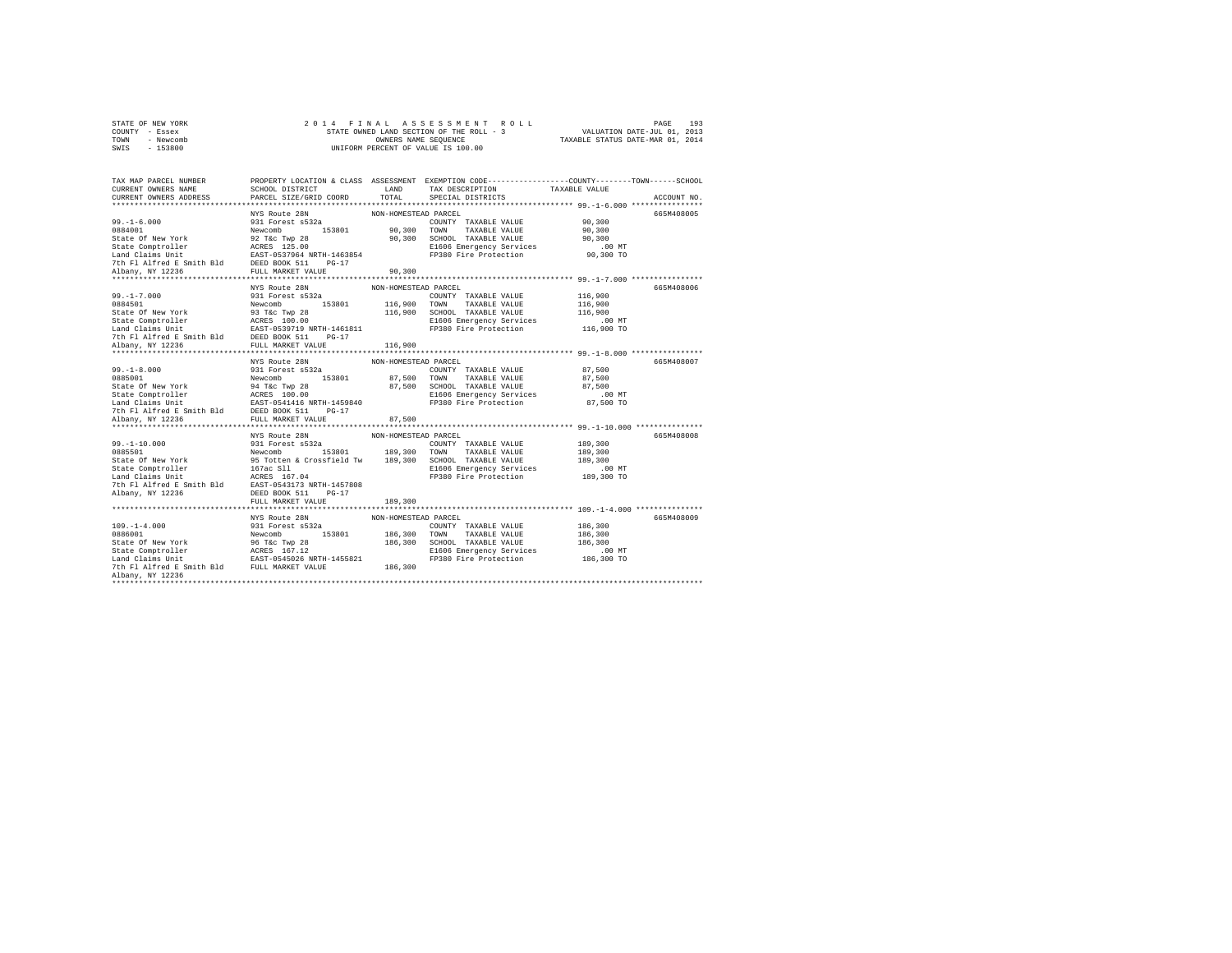| STATE OF NEW YORK |           |  |  | 2014 FINAL ASSESSMENT ROLL               |                                  | PAGE                        | 194 |
|-------------------|-----------|--|--|------------------------------------------|----------------------------------|-----------------------------|-----|
| COUNTY - Essex    |           |  |  | STATE OWNED LAND SECTION OF THE ROLL - 3 |                                  | VALUATION DATE-JUL 01, 2013 |     |
| TOWN              | - Newcomb |  |  | OWNERS NAME SEOUENCE                     | TAXABLE STATUS DATE-MAR 01, 2014 |                             |     |
| SWIS              | $-153800$ |  |  | UNIFORM PERCENT OF VALUE IS 100.00       |                                  |                             |     |

| TAX MAP PARCEL NUMBER<br>CURRENT OWNERS NAME<br>CURRENT OWNERS ADDRESS 6 PARCEL SIZE/GRID COORD 6 TOTAL 6PECIAL DISTRICTS                                                                                                                      | PROPERTY LOCATION & CLASS ASSESSMENT EXEMPTION CODE----------------COUNTY-------TOWN-----SCHOOL<br>SCHOOL DISTRICT                       LAND        TAX DESCRIPTION                  TAXABLE VALUE |         |  | ACCOUNT NO. |
|------------------------------------------------------------------------------------------------------------------------------------------------------------------------------------------------------------------------------------------------|-----------------------------------------------------------------------------------------------------------------------------------------------------------------------------------------------------|---------|--|-------------|
|                                                                                                                                                                                                                                                |                                                                                                                                                                                                     | 223,000 |  | 665M408110  |
| 11 17.020 12.020 12.03 12.03 12.03 12.03 12.04 12.04 12.04 12.04 12.04 12.04 12.04 12.04 12.04 12.04 12.04 12.04 12.04 12.04 12.04 12.04 12.04 12.04 12.04 12.04 12.04 12.04 12.04 12.04 12.04 12.04 12.04 12.04 12.04 12.04 1                 |                                                                                                                                                                                                     |         |  |             |
| 1991 - 16.000<br>1991 - Tahawus Rd<br>1991 - Tahawus Rd<br>1991 - 16.000 - 16.000<br>- 16.000 - 16.000 - 16.000<br>1997001 - 16.000 - 16.000<br>207,700 - 17980 - 17980 - 207,700<br>State Comptroller - RGRS 26.90<br>State Comptroller - RGR |                                                                                                                                                                                                     |         |  | 665M408112  |
| 31 1978 (1.1.000 Starford Line MAN-HOMESTEAD PARCEL<br>1970-1-1.000 931 Forest 6532a<br>1981 Forest 6532a<br>2019 Mewcomb 153801 1496,400 TOWN TAXABLE VALUE 1496,400<br>25tate Of New York Morse Gore 1496,400 SCHOOL TAXABLE VALUE 1         |                                                                                                                                                                                                     |         |  | 665M408114  |
|                                                                                                                                                                                                                                                | Tahawus Rd<br>NON-HOMESTEAD PARCEL                                                                                                                                                                  |         |  | 665M408203  |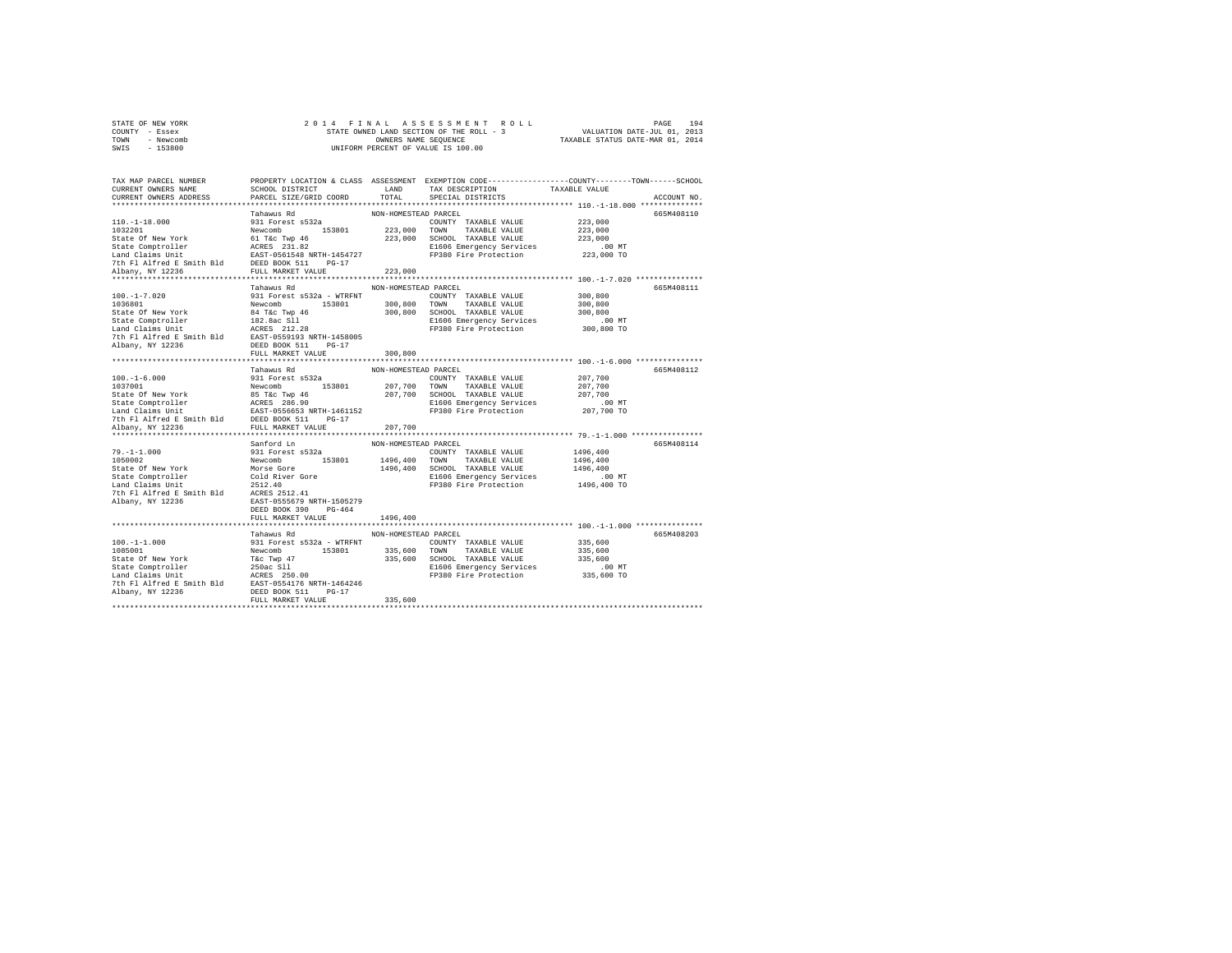| STATE OF NEW YORK         | 2 0 1 4<br>FINAL                                                                                |                                    |        | ASSESSMENT ROLL          |  |                                  | PAGE        | 195 |
|---------------------------|-------------------------------------------------------------------------------------------------|------------------------------------|--------|--------------------------|--|----------------------------------|-------------|-----|
| COUNTY - Essex            | STATE OWNED LAND SECTION OF THE ROLL - 3<br>VALUATION DATE-JUL 01, 2013                         |                                    |        |                          |  |                                  |             |     |
| TOWN<br>- Newcomb         |                                                                                                 | OWNERS NAME SEQUENCE               |        |                          |  | TAXABLE STATUS DATE-MAR 01, 2014 |             |     |
| $-153800$<br>SWIS         |                                                                                                 | UNIFORM PERCENT OF VALUE IS 100.00 |        |                          |  |                                  |             |     |
|                           |                                                                                                 |                                    |        |                          |  |                                  |             |     |
|                           |                                                                                                 |                                    |        |                          |  |                                  |             |     |
|                           |                                                                                                 |                                    |        |                          |  |                                  |             |     |
| TAX MAP PARCEL NUMBER     | PROPERTY LOCATION & CLASS ASSESSMENT EXEMPTION CODE----------------COUNTY-------TOWN-----SCHOOL |                                    |        |                          |  |                                  |             |     |
| CURRENT OWNERS NAME       | SCHOOL DISTRICT                                                                                 | LAND                               |        | TAX DESCRIPTION          |  | TAXABLE VALUE                    |             |     |
| CURRENT OWNERS ADDRESS    | PARCEL SIZE/GRID COORD                                                                          | TOTAL                              |        | SPECIAL DISTRICTS        |  |                                  | ACCOUNT NO. |     |
|                           |                                                                                                 |                                    |        |                          |  |                                  |             |     |
|                           | Sanford Ln                                                                                      | NON-HOMESTEAD PARCEL               |        |                          |  |                                  | 665J104912  |     |
| $80. -2 - 1.000$          | 931 Forest s532a - WTRFNT                                                                       |                                    |        | COUNTY TAXABLE VALUE     |  | 3308,600                         |             |     |
| 1090001                   | Newcomb 153801                                                                                  | 3308,600                           | TOWN   | TAXABLE VALUE            |  | 3308,600                         |             |     |
| State of New York         | Gore East Of Twp #47                                                                            | 3308,600                           |        | SCHOOL TAXABLE VALUE     |  | 3308,600                         |             |     |
| State Comptroller         | ACRES 817.00                                                                                    |                                    |        | E1606 Emergency Services |  | $.00$ MT                         |             |     |
| Land Claims Unit          | EAST-0569899 NRTH-1491196                                                                       |                                    |        | FP380 Fire Protection    |  | 3308,600 TO                      |             |     |
| Alfred E Smith Bld Fl 7   | DEED BOOK 1565 PG-10                                                                            |                                    |        |                          |  |                                  |             |     |
| Albany, NY 12233          | FULL MARKET VALUE                                                                               | 3308,600                           |        |                          |  |                                  |             |     |
|                           |                                                                                                 |                                    |        |                          |  |                                  |             |     |
| MAY BE SUBJECT TO PAYMENT |                                                                                                 |                                    |        |                          |  |                                  |             |     |
|                           |                                                                                                 |                                    |        |                          |  |                                  |             |     |
| UNDER RPTL480A UNTIL 2018 |                                                                                                 |                                    |        |                          |  |                                  |             |     |
|                           |                                                                                                 |                                    |        |                          |  |                                  |             |     |
|                           | Sanford Ln                                                                                      | NON-HOMESTEAD PARCEL               |        |                          |  |                                  | 665Z004010  |     |
| $90. -1 - 2.210$          | 931 Forest s532a - WTRFNT                                                                       |                                    |        | COUNTY TAXABLE VALUE     |  | 2843,900                         |             |     |
| 1091001                   | Newcomb 153801                                                                                  | 2843,900                           | TOWN   | TAXABLE VALUE            |  | 2843,900                         |             |     |
| State of New York         | T&C TWP 47<br>T&C TWP 47<br>ACRES 5835.00                                                       | 2843,900                           |        | SCHOOL TAXABLE VALUE     |  | 2843,900                         |             |     |
| State Comptroller         |                                                                                                 |                                    |        | E1606 Emergency Services |  | $.00$ MT                         |             |     |
| Land Claims Unit          | EAST-0568902 NRTH-1485729                                                                       |                                    |        | FP380 Fire Protection    |  | 2843,900 TO                      |             |     |
| Alfred Smith Bld Fl 7     | DEED BOOK 1565 PG-10                                                                            |                                    |        |                          |  |                                  |             |     |
| Albany, NY 12233          | FULL MARKET VALUE                                                                               | 2843,900                           |        |                          |  |                                  |             |     |
|                           |                                                                                                 |                                    |        |                          |  |                                  |             |     |
| MAY BE SUBJECT TO PAYMENT |                                                                                                 |                                    |        |                          |  |                                  |             |     |
| UNDER RPTL480A UNTIL 2018 |                                                                                                 |                                    |        |                          |  |                                  |             |     |
|                           |                                                                                                 |                                    |        |                          |  |                                  |             |     |
|                           | Errata                                                                                          | NON-HOMESTEAD PARCEL               |        |                          |  |                                  | 665Z012005  |     |
|                           |                                                                                                 |                                    |        | COUNTY TAXABLE VALUE     |  | $\Omega$                         |             |     |
| 999.99-1-23.000           | 991 Adirondack p                                                                                |                                    |        |                          |  | $\Omega$                         |             |     |
| 7777777                   | Newcomb 153801                                                                                  |                                    | 0 TOWN | TAXABLE VALUE            |  |                                  |             |     |
| Errata                    |                                                                                                 | $^{\circ}$                         |        | SCHOOL TAXABLE VALUE     |  | $\Omega$                         |             |     |
| Newcomb, NY               | FULL MARKET VALUE                                                                               | $\Omega$                           |        |                          |  |                                  |             |     |
|                           |                                                                                                 |                                    |        |                          |  |                                  |             |     |
|                           | Errata                                                                                          | NON-HOMESTEAD PARCEL               |        |                          |  |                                  | 665Z012006  |     |
| 999.99-1-24.000           | 993 Transition t                                                                                |                                    |        | COUNTY TAXABLE VALUE     |  | $\circ$                          |             |     |
| 777777                    | Schl Apportionm 999999                                                                          |                                    | 0 TOWN | TAXABLE VALUE            |  | $\Omega$                         |             |     |
| Errata                    |                                                                                                 | $\Omega$                           |        | SCHOOL TAXABLE VALUE     |  | $\Omega$                         |             |     |
| Newcomb, NY               | FULL MARKET VALUE                                                                               | $^{\circ}$                         |        |                          |  |                                  |             |     |
|                           |                                                                                                 |                                    |        |                          |  |                                  |             |     |
|                           | Errata                                                                                          | NON-HOMESTEAD PARCEL               |        |                          |  |                                  | 665Z012007  |     |
| 999.99-1-25.000           | 993 Transition t                                                                                |                                    |        | COUNTY TAXABLE VALUE     |  | $\Omega$                         |             |     |
| 7777777                   | Schl Apportionm 999999                                                                          | $\Omega$                           | TOWN   | TAXABLE VALUE            |  | $\Omega$                         |             |     |
| Errata                    |                                                                                                 | $\mathbf{r}$                       |        | SCHOOL TAXABLE VALUE     |  | $\Omega$                         |             |     |
|                           |                                                                                                 | $\circ$                            |        |                          |  |                                  |             |     |
| Newcomb, NY               | FULL MARKET VALUE                                                                               |                                    |        |                          |  |                                  |             |     |
|                           |                                                                                                 |                                    |        |                          |  |                                  |             |     |
|                           | Errata                                                                                          | NON-HOMESTEAD PARCEL               |        |                          |  |                                  | 665Z012008  |     |
| 999.99-1-26.000           | 993 Transition t                                                                                |                                    |        | COUNTY TAXABLE VALUE     |  | $\Omega$                         |             |     |
| 7777777                   | Newcomb<br>153801                                                                               |                                    | 0 TOWN | TAXABLE VALUE            |  | $\Omega$                         |             |     |
| Errata                    |                                                                                                 |                                    |        | 0 SCHOOL TAXABLE VALUE   |  | $\Omega$                         |             |     |
| Newcomb, NY               | FULL MARKET VALUE                                                                               | $\Omega$                           |        |                          |  |                                  |             |     |
|                           |                                                                                                 |                                    |        |                          |  |                                  |             |     |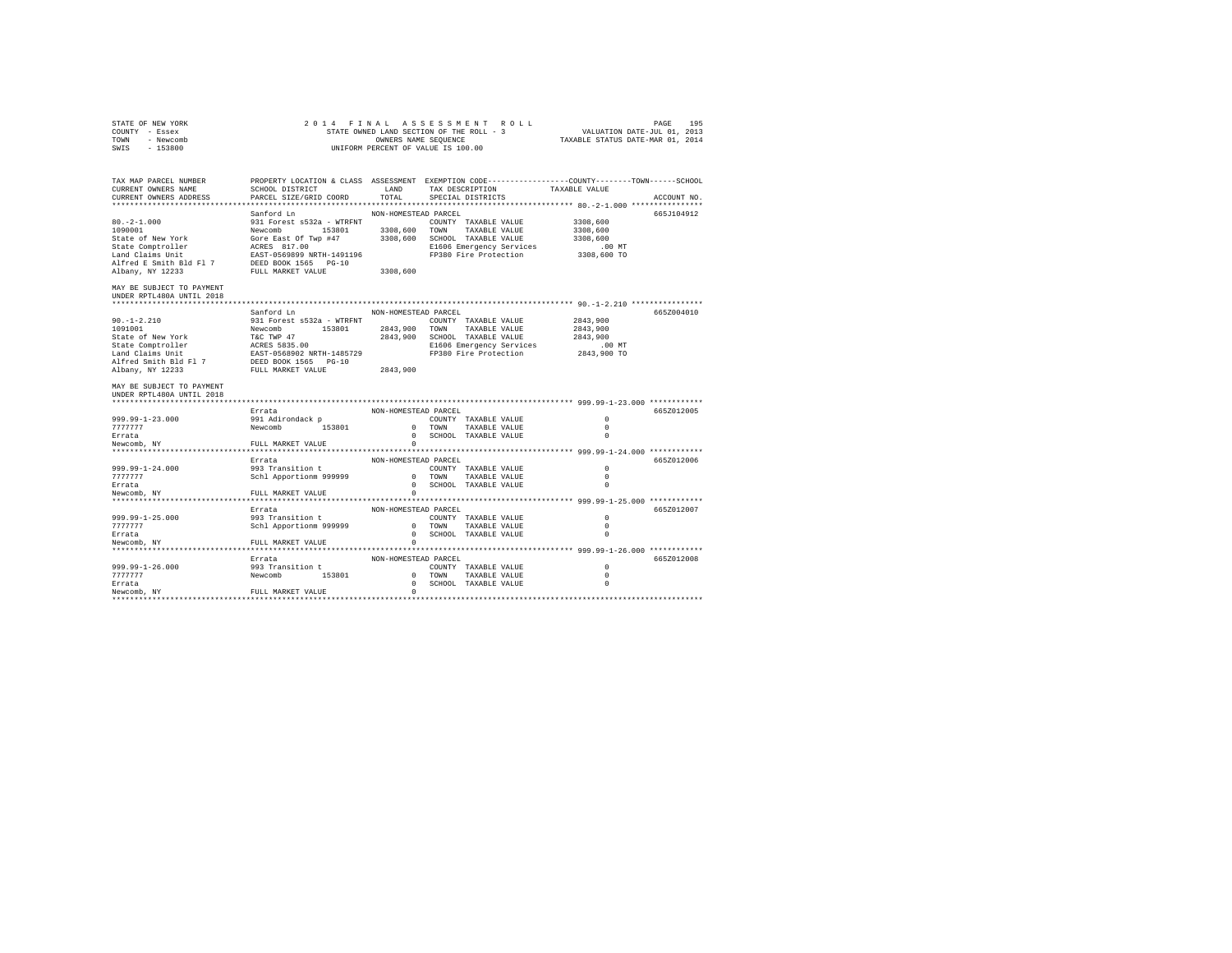| STATE OF NEW YORK<br>COUNTY - Essex<br>- Newcomb<br>TOWN<br>$-153800$<br>SWIS                                                                                                                                                |                                                                                                                                                                                                              | OWNERS NAME SEOUENCE | 2014 FINAL ASSESSMENT ROLL<br>STATE OWNED LAND SECTION OF THE ROLL - 3 WALUATION DATE-JUL 01, 2013<br>UNIFORM PERCENT OF VALUE IS 100.00 | TAXABLE STATUS DATE-MAR 01, 2014        | 196<br>PAGE |
|------------------------------------------------------------------------------------------------------------------------------------------------------------------------------------------------------------------------------|--------------------------------------------------------------------------------------------------------------------------------------------------------------------------------------------------------------|----------------------|------------------------------------------------------------------------------------------------------------------------------------------|-----------------------------------------|-------------|
| TAX MAP PARCEL NUMBER THE PROPERTY LOCATION & CLASS ASSESSMENT EXEMPTION CODE--------------COUNTY-------TOWN------SCHOOL<br>CURRENT OWNERS NAME<br>CURRENT OWNERS ADDRESS PARCEL SIZE/GRID COORD TOTAL SPECIAL DISTRICTS<br> | SCHOOL DISTRICT                                                                                                                                                                                              |                      | LAND TAX DESCRIPTION TAXABLE VALUE                                                                                                       |                                         | ACCOUNT NO. |
| 90.-2-1.000 931 Forest s532a<br>State of New York Mewcomb 153801 411,100 TOWN<br>625 Broadway<br>Albany, NY 12233 ACRES 1717.17                                                                                              | Upper Works Rd MON-HOMESTEAD PARCEL<br>T&C Pur TWP 47 411,100 SCHOOL TAXABLE VALUE 411,100<br>EAST-0558031 NRTH-1486778 FP380 Fire Protection 411,100 TO<br>DEED BOOK 1745 PG-9<br>FULL MARKET VALUE 411,100 |                      | COUNTY TAXABLE VALUE 411,100<br>TAXABLE VALUE<br>E1606 Emergency Services .00 MT                                                         | 411,100                                 | 665Z008001  |
| $121. -2 - 14.000$<br>State of New York Mewcomb 153801 64,100 TOWN<br>625 Broadway<br>albany, NY 12233<br>Albany, NY 12233<br>ACRES 160.00                                                                                   | NYS Route 28N NON-HOMESTEAD PARCEL<br>931 Forest s532a<br>25 Thorns Sur Twp 27 T&c 69,900<br>EAST-0552643 NRTH-1432432<br>DEED BOOK 1745 PG-9<br>FULL MARKET VALUE                                           | 69,900               | COUNTY TAXABLE VALUE<br>TAXABLE VALUE<br>SCHOOL TAXABLE VALUE<br>E1606 Emergency Services .00 MT<br>FP380 Fire Protection                | 69,900<br>69,900<br>69,900<br>69,900 TO | 6657102803  |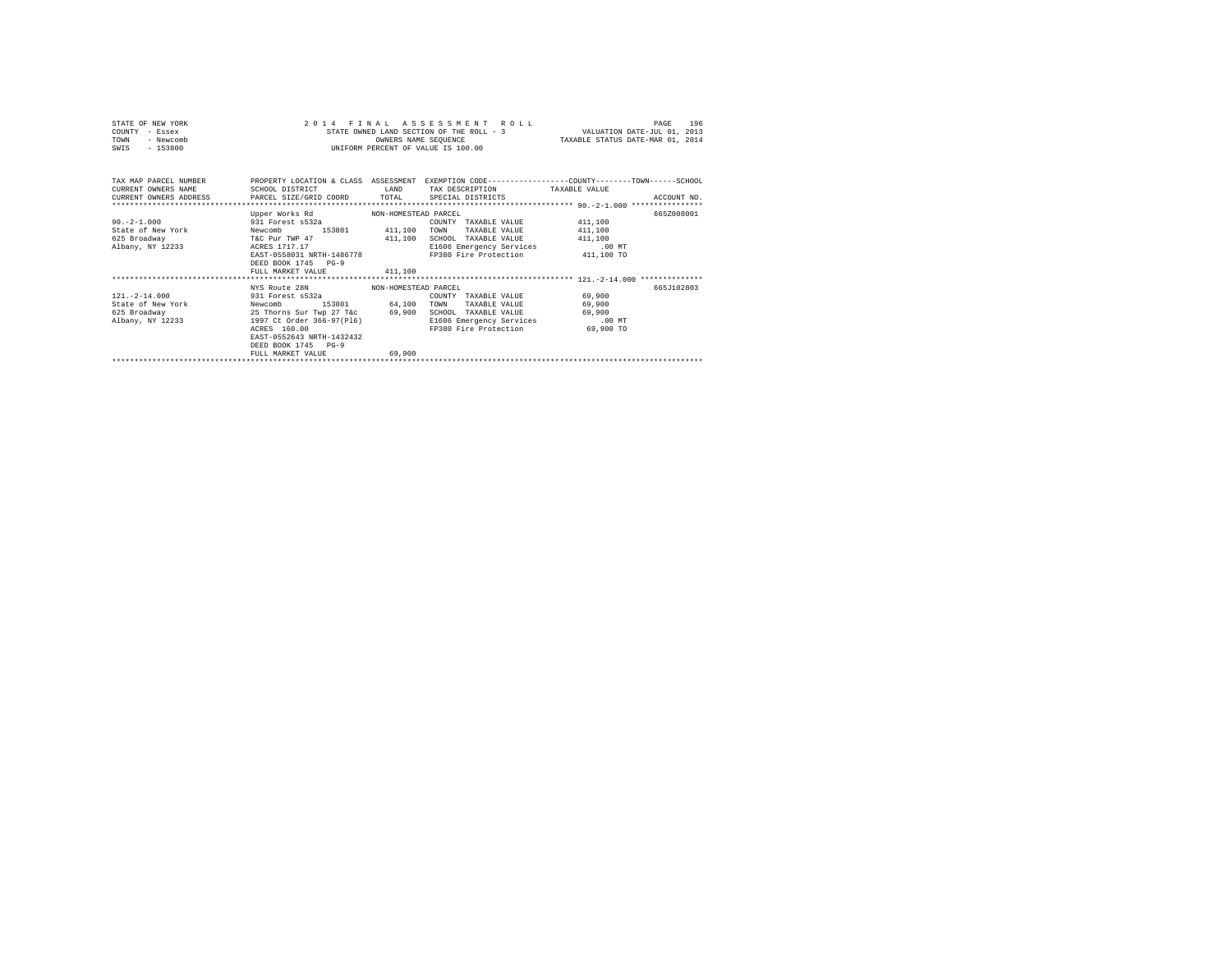| STATE OF NEW YORK | 2014 FINAL ASSESSMENT ROLL               | 197<br>PAGE                      |
|-------------------|------------------------------------------|----------------------------------|
| COUNTY - Essex    | STATE OWNED LAND SECTION OF THE ROLL - 3 | VALUATION DATE-JUL 01, 2013      |
| - Newcomb<br>TOWN |                                          | TAXABLE STATUS DATE-MAR 01, 2014 |
| SWIS<br>- 153800  |                                          | RPS150/V04/L015                  |
|                   | UNIFORM PERCENT OF VALUE IS 100.00       | CURRENT DATE 6/23/2014           |
|                   |                                          |                                  |
|                   | ROLL SUB SECTION- - TOTALS               |                                  |

# \*\*\* S P E C I A L D I S T R I C T S U M M A R Y \*\*\*

|      |                      | TOTAL   | EXTENSION | <b>EXTENSION</b> | AD VALOREM   | <b>EXEMPT</b> | TAXARLE   |
|------|----------------------|---------|-----------|------------------|--------------|---------------|-----------|
| CODE | DISTRICT NAME        | PARCELS | TYPE      | <b>VALUE</b>     | <b>VALUE</b> | <b>AMOUNT</b> | VALUE.    |
|      |                      |         |           |                  |              |               |           |
|      | FP380 Fire Protectio |         | 44 TOTAL  |                  | 22856,100    |               | 22856,100 |
|      | E1606 Emergency Serv |         | 44 MOVTAX |                  |              |               |           |

# \*\*\* S C H O O L D I S T R I C T S U M M A R Y \*\*\*

| CODE             | DISTRICT NAME                 | TOTAL<br>PARCELS     | ASSESSED<br>LAND | ASSESSED<br>TOTAL | EXEMPT<br>AMOUNT | TOTAL<br>TAXABLE | <b>STAR</b><br>AMOUNT | STAR<br>TAXABLE |
|------------------|-------------------------------|----------------------|------------------|-------------------|------------------|------------------|-----------------------|-----------------|
| 153801<br>999999 | Newcomb<br>Schl Apportionment | 46<br>$\overline{a}$ | 22850.300        | 22856,100         |                  | 22856,100        |                       | 22856,100       |
|                  | SUB-TOTAL                     | 48                   | 22850.300        | 22856,100         |                  | 22856,100        |                       | 22856,100       |
|                  | TOTAL                         | 48                   | 22850.300        | 22856,100         |                  | 22856,100        |                       | 22856,100       |

### \*\*\* S Y S T E M C O D E S S U M M A R Y \*\*\*

NO SYSTEM EXEMPTIONS AT THIS LEVEL

# \*\*\* E X E M P T I O N S U M M A R Y \*\*\*

## NO EXEMPTIONS AT THIS LEVEL

# \*\*\* G R A N D T O T A L S \*\*\*

| ROLL | DESCRIPTION      | TOTAL   | ASSESSED  | ASSESSED  | TAXABLE   | TAXABLE       | TAXABLE   | STAR      |
|------|------------------|---------|-----------|-----------|-----------|---------------|-----------|-----------|
| SEC  |                  | PARCELS | LAND      | TOTAL     | COUNTY    | TOWN          | SCHOOL    | TAXABLE   |
|      | STATE OWNED LAND | 48      | 22850.300 | 22856.100 | 22856,100 | 22856<br>.100 | 22856.100 | 22856.100 |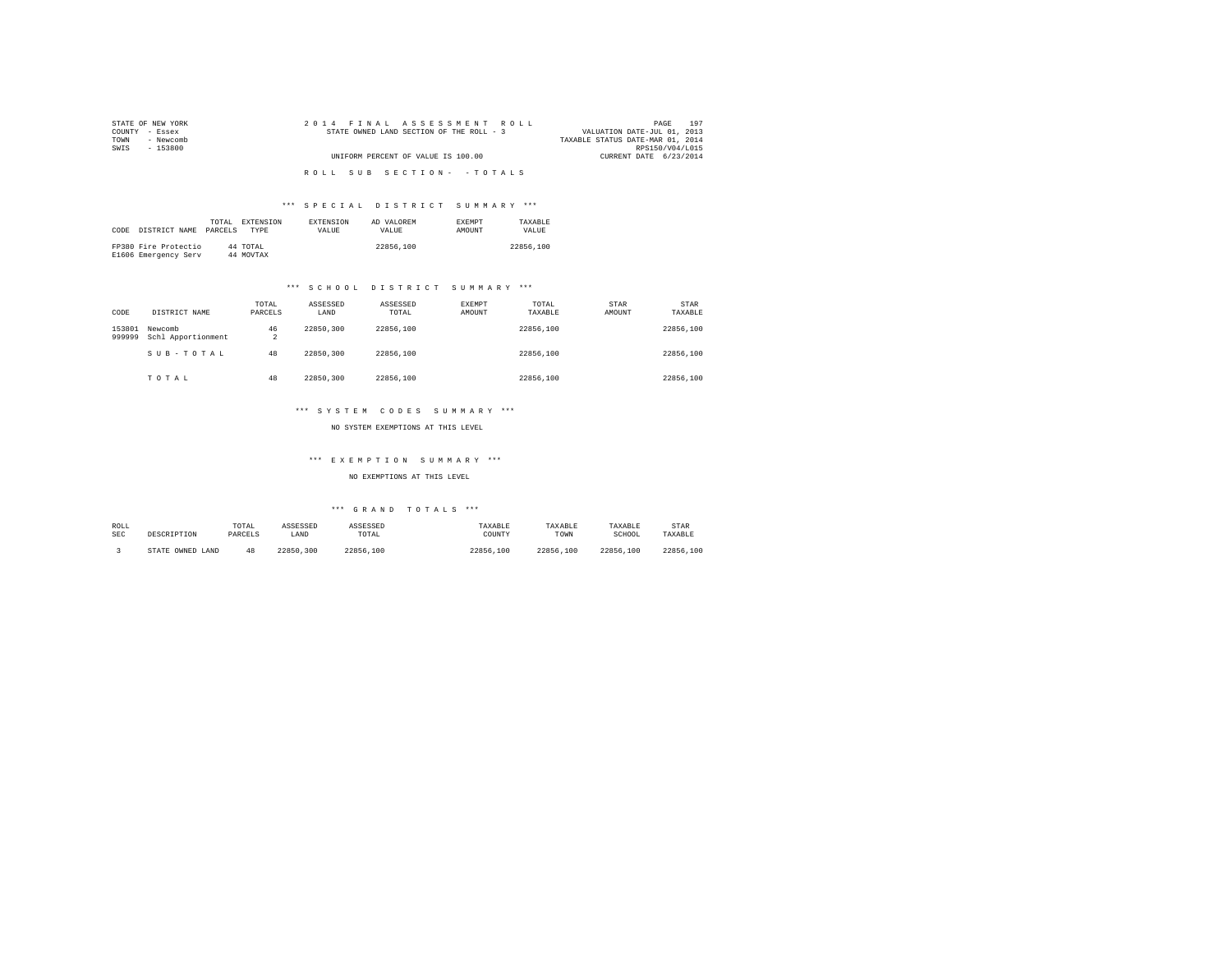| STATE OF NEW YORK<br>COUNTY - Essex<br>TOWN - Newcomb<br>SWIS - 153800                                                                                                                                      |                                    | OWNERS NAME SEQUENCE | 2014 FINAL ASSESSMENT ROLL<br>UNIFORM PERCENT OF VALUE IS 100.00 | PAGE<br>198<br>STATE OWNED LAND SECTION OF THE ROLL - 3 SUB-SECT - A VALUATION DATE-JUL 01, 2013<br>ROLL SUB-SECT - A- SECTION 532-A RPTL WILD OR FOREST LANDS TAXABLE STATUS DATE-MAR 01, 2014 |
|-------------------------------------------------------------------------------------------------------------------------------------------------------------------------------------------------------------|------------------------------------|----------------------|------------------------------------------------------------------|-------------------------------------------------------------------------------------------------------------------------------------------------------------------------------------------------|
| TAX MAP PARCEL NUMBER<br>CURRENT OWNERS NAME                                                                                                                                                                | SCHOOL DISTRICT                    | LAND                 | TAX DESCRIPTION                                                  | PROPERTY LOCATION & CLASS ASSESSMENT EXEMPTION CODE---------------COUNTY-------TOWN-----SCHOOL<br>TAXABLE VALUE                                                                                 |
| CURRENT OWNERS ADDRESS                                                                                                                                                                                      | PARCEL SIZE/GRID COORD             | TOTAL                | SPECIAL DISTRICTS                                                | ACCOUNT NO.                                                                                                                                                                                     |
|                                                                                                                                                                                                             | Sanford Ln                         | NON-HOMESTEAD PARCEL |                                                                  | 665M407301                                                                                                                                                                                      |
| $81. -2 - 1.000$                                                                                                                                                                                            | 931 Forest s532a                   |                      | COUNTY TAXABLE VALUE                                             | 1924,800                                                                                                                                                                                        |
| 0100001                                                                                                                                                                                                     | Newcomb 153801                     |                      | 1924,800 TOWN TAXABLE VALUE                                      | 1924,800                                                                                                                                                                                        |
| State Of New York                                                                                                                                                                                           | Adj Tow Gore Around                |                      | 1924,800 SCHOOL TAXABLE VALUE                                    | 1924,800                                                                                                                                                                                        |
| State Comptroller                                                                                                                                                                                           |                                    |                      | E1606 Emergency Services                                         | $.00$ MT                                                                                                                                                                                        |
| Land Claims Unit                                                                                                                                                                                            | Lake Colden<br>ACRES 5922.69       |                      | FP380 Fire Protection                                            | 1924,800 TO                                                                                                                                                                                     |
| 7th Fl Alfred E Smith Bld EAST-0586979 NRTH-1499668                                                                                                                                                         |                                    |                      |                                                                  |                                                                                                                                                                                                 |
| Albany, NY 12236                                                                                                                                                                                            | FULL MARKET VALUE 1924,800         |                      |                                                                  |                                                                                                                                                                                                 |
|                                                                                                                                                                                                             |                                    |                      |                                                                  |                                                                                                                                                                                                 |
|                                                                                                                                                                                                             | Sanford Ln                         | NON-HOMESTEAD PARCEL |                                                                  | 665M407302                                                                                                                                                                                      |
| $80. -3 - 1.000$                                                                                                                                                                                            | 931 Forest s532a                   |                      | COUNTY TAXABLE VALUE                                             | 939,100                                                                                                                                                                                         |
| 0110001                                                                                                                                                                                                     | Newcomb 153801                     |                      | 939,100 TOWN TAXABLE VALUE                                       | 939,100                                                                                                                                                                                         |
| State Of New York                                                                                                                                                                                           | Gore East Of Twp 47                |                      | 939,100 SCHOOL TAXABLE VALUE                                     | 939,100                                                                                                                                                                                         |
|                                                                                                                                                                                                             |                                    |                      | E1606 Emergency Services<br>FP380 Fire Protection                | $.00$ MT<br>939,100 TO                                                                                                                                                                          |
| 7th Fl Alfred E Smith Bld DEED BOOK 174 PG-172                                                                                                                                                              |                                    |                      |                                                                  |                                                                                                                                                                                                 |
| Albany, NY 12236                                                                                                                                                                                            | FULL MARKET VALUE                  | 939,100              |                                                                  |                                                                                                                                                                                                 |
|                                                                                                                                                                                                             |                                    |                      |                                                                  |                                                                                                                                                                                                 |
|                                                                                                                                                                                                             | NYS Route 28N                      | NON-HOMESTEAD PARCEL |                                                                  | 665M407303                                                                                                                                                                                      |
| $78. - 1 - 1.000$                                                                                                                                                                                           | 931 Forest s532a                   |                      | COUNTY TAXABLE VALUE                                             | 448,700                                                                                                                                                                                         |
| 0120001                                                                                                                                                                                                     | Newcomb 153801                     |                      | 448,700 TOWN TAXABLE VALUE                                       | 448,700                                                                                                                                                                                         |
| State Of New York                                                                                                                                                                                           | Gore North Of Twp #50              |                      | 448.700 SCHOOL TAXABLE VALUE                                     | 448,700                                                                                                                                                                                         |
| $\begin{tabular}{lcccc} State Computer & & \tt ACRES & 650.00 & \tt ``--\\ Land Claims Unit & & \tt BAST-051892 & \tt MRTH-1501052 \\ 7th Fl AIfred E Smith B1d & & \tt FULI MARKET VALUE \\ \end{tabular}$ |                                    |                      | E1606 Emergency Services                                         | $.00$ MT                                                                                                                                                                                        |
|                                                                                                                                                                                                             |                                    |                      | FP380 Fire Protection                                            | 448,700 TO                                                                                                                                                                                      |
|                                                                                                                                                                                                             |                                    | 448,700              |                                                                  |                                                                                                                                                                                                 |
| Albany, NY 12236                                                                                                                                                                                            |                                    |                      |                                                                  |                                                                                                                                                                                                 |
|                                                                                                                                                                                                             |                                    |                      |                                                                  |                                                                                                                                                                                                 |
|                                                                                                                                                                                                             | NYS Route 28N                      | NON-HOMESTEAD PARCEL |                                                                  | 665M407308                                                                                                                                                                                      |
| $120. -1 - 9.030$<br>0140001                                                                                                                                                                                | 931 Forest s532a<br>Newcomb 153801 |                      | COUNTY TAXABLE VALUE                                             | 200,500                                                                                                                                                                                         |
| State Of New York                                                                                                                                                                                           | 6 Richards Survey                  |                      | 200,500 TOWN TAXABLE VALUE<br>200,500 SCHOOL TAXABLE VALUE       | 200,500<br>200,500                                                                                                                                                                              |
|                                                                                                                                                                                                             |                                    |                      | E1606 Emergency Services                                         | $.00$ MT                                                                                                                                                                                        |
| State Comptroller 233ac S11<br>Land Claims Unit 12 ARRS 233.00<br>7th Fl Alfred E Smith Bld 2AST-0550771 NRTH-1439454                                                                                       |                                    |                      | FP380 Fire Protection                                            | 200,500 TO                                                                                                                                                                                      |
|                                                                                                                                                                                                             |                                    |                      |                                                                  |                                                                                                                                                                                                 |
| Albany, NY 12236                                                                                                                                                                                            | FULL MARKET VALUE                  | 200,500              |                                                                  |                                                                                                                                                                                                 |
|                                                                                                                                                                                                             |                                    |                      |                                                                  |                                                                                                                                                                                                 |
|                                                                                                                                                                                                             | NYS Route 28N                      | NON-HOMESTEAD PARCEL |                                                                  | 665M407313                                                                                                                                                                                      |
| $109. - 1 - 12.000$                                                                                                                                                                                         | 931 Forest s532a                   |                      | COUNTY TAXABLE VALUE                                             | 104,900                                                                                                                                                                                         |
| 0150001                                                                                                                                                                                                     | Newcomb 153801                     |                      | 104,900 TOWN TAXABLE VALUE                                       | 104,900                                                                                                                                                                                         |
|                                                                                                                                                                                                             |                                    |                      | 104,900 SCHOOL TAXABLE VALUE                                     | 104,900                                                                                                                                                                                         |
|                                                                                                                                                                                                             |                                    |                      | E1606 Emergency Services                                         | $.00$ MT                                                                                                                                                                                        |
|                                                                                                                                                                                                             |                                    |                      | FP380 Fire Protection                                            | 104,900 TO                                                                                                                                                                                      |
|                                                                                                                                                                                                             |                                    |                      |                                                                  |                                                                                                                                                                                                 |
|                                                                                                                                                                                                             |                                    | 104,900              |                                                                  |                                                                                                                                                                                                 |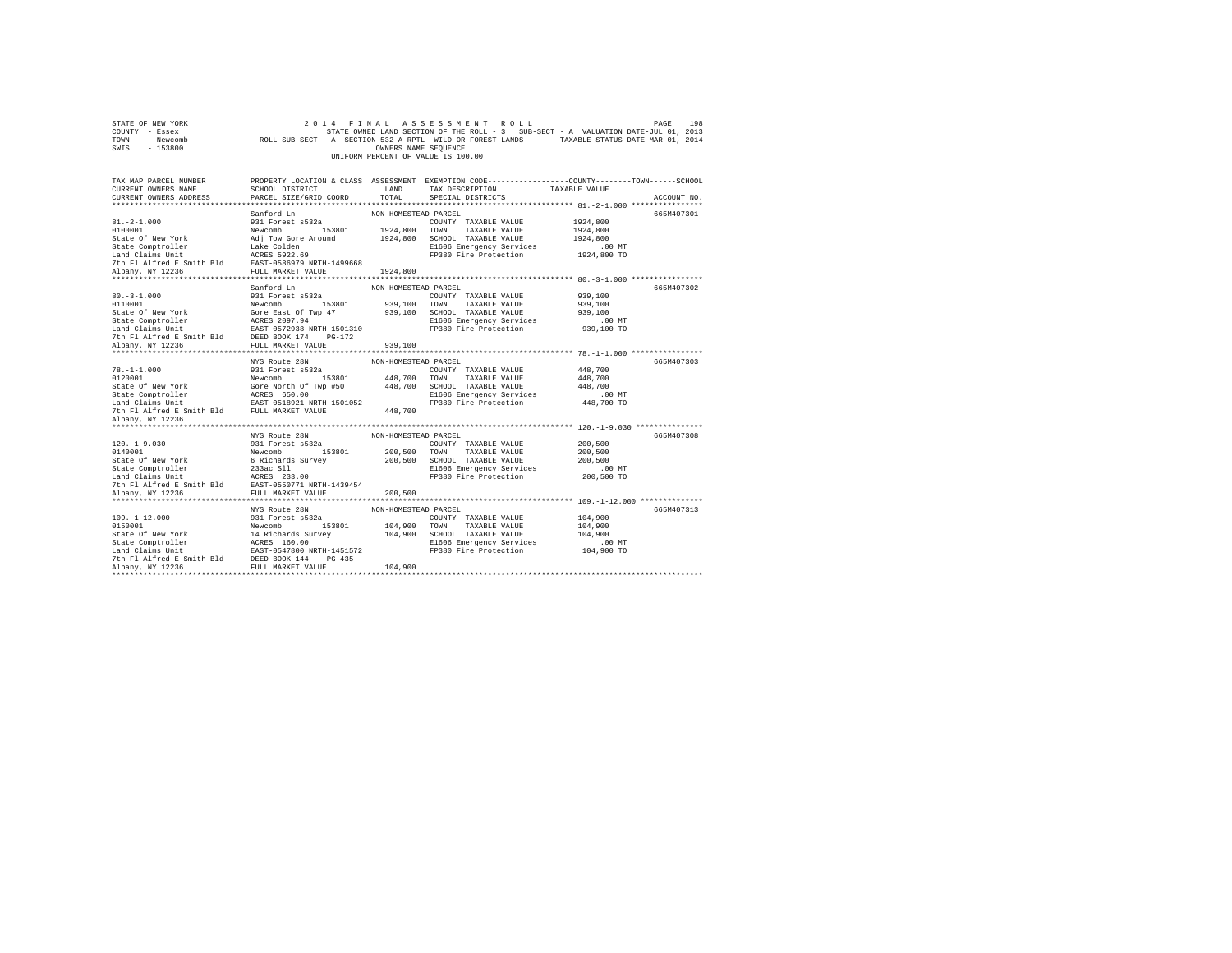| COUNTY - Essex<br>TOWN<br>- Newcomb<br>SWIS<br>$-153800$                                                                                                                                                                                                                                                                                                                                                                                                             |                                    | OWNERS NAME SEOUENCE |                                    | STATE OWNED LAND SECTION OF THE ROLL - 3 SUB-SECT - A VALUATION DATE-JUL 01, 2013<br>ROLL SUB-SECT - A- SECTION 532-A RPTL WILD OR FOREST LANDS TAXABLE STATUS DATE-MAR 01, 2014 |  |
|----------------------------------------------------------------------------------------------------------------------------------------------------------------------------------------------------------------------------------------------------------------------------------------------------------------------------------------------------------------------------------------------------------------------------------------------------------------------|------------------------------------|----------------------|------------------------------------|----------------------------------------------------------------------------------------------------------------------------------------------------------------------------------|--|
|                                                                                                                                                                                                                                                                                                                                                                                                                                                                      |                                    |                      | UNIFORM PERCENT OF VALUE IS 100.00 |                                                                                                                                                                                  |  |
| CURRENT OWNERS NAME                                                                                                                                                                                                                                                                                                                                                                                                                                                  | SCHOOL DISTRICT LAND               |                      | TAX DESCRIPTION                    | TAX MAP PARCEL NUMBER PROPERTY LOCATION & CLASS ASSESSMENT EXEMPTION CODE---------------COUNTY-------TOWN------SCHOOL<br>TAXABLE VALUE                                           |  |
| CURRENT OWNERS ADDRESS PARCEL SIZE/GRID COORD TOTAL                                                                                                                                                                                                                                                                                                                                                                                                                  |                                    |                      | SPECIAL DISTRICTS                  | ACCOUNT NO.                                                                                                                                                                      |  |
|                                                                                                                                                                                                                                                                                                                                                                                                                                                                      |                                    |                      |                                    |                                                                                                                                                                                  |  |
|                                                                                                                                                                                                                                                                                                                                                                                                                                                                      | NYS Route 28N                      | NON-HOMESTEAD PARCEL |                                    | 665M407314                                                                                                                                                                       |  |
| $109. - 1 - 16.000$                                                                                                                                                                                                                                                                                                                                                                                                                                                  | 931 Forest s532a - WTRFNT          |                      | COUNTY TAXABLE VALUE               | 400,800                                                                                                                                                                          |  |
|                                                                                                                                                                                                                                                                                                                                                                                                                                                                      |                                    |                      |                                    | 400,800                                                                                                                                                                          |  |
|                                                                                                                                                                                                                                                                                                                                                                                                                                                                      |                                    |                      | 400,800 SCHOOL TAXABLE VALUE       | 400,800                                                                                                                                                                          |  |
|                                                                                                                                                                                                                                                                                                                                                                                                                                                                      |                                    |                      | E1606 Emergency Services           | 00 MT.<br>400,800 TO                                                                                                                                                             |  |
|                                                                                                                                                                                                                                                                                                                                                                                                                                                                      |                                    |                      | FP380 Fire Protection              |                                                                                                                                                                                  |  |
|                                                                                                                                                                                                                                                                                                                                                                                                                                                                      |                                    |                      |                                    |                                                                                                                                                                                  |  |
|                                                                                                                                                                                                                                                                                                                                                                                                                                                                      |                                    |                      |                                    |                                                                                                                                                                                  |  |
|                                                                                                                                                                                                                                                                                                                                                                                                                                                                      | FULL MARKET VALUE                  | 400,800              |                                    |                                                                                                                                                                                  |  |
|                                                                                                                                                                                                                                                                                                                                                                                                                                                                      | Campsite Rd NON-HOMESTEAD PARCEL   |                      |                                    | 665M407401                                                                                                                                                                       |  |
|                                                                                                                                                                                                                                                                                                                                                                                                                                                                      |                                    |                      |                                    | 947,800                                                                                                                                                                          |  |
|                                                                                                                                                                                                                                                                                                                                                                                                                                                                      |                                    |                      |                                    | 947,800                                                                                                                                                                          |  |
|                                                                                                                                                                                                                                                                                                                                                                                                                                                                      |                                    |                      |                                    | 947,800                                                                                                                                                                          |  |
|                                                                                                                                                                                                                                                                                                                                                                                                                                                                      |                                    |                      |                                    | .00 MT                                                                                                                                                                           |  |
|                                                                                                                                                                                                                                                                                                                                                                                                                                                                      |                                    |                      |                                    | 947,800 TO                                                                                                                                                                       |  |
| $\begin{tabular}{l c c c} \hline 110.-1-7.000 & \hline \multicolumn{3}{c}{-311 Vorest~Si2a - WTRENT} & \multicolumn{3}{c}{\multicolumn{3}{c}{\hline \multicolumn{3}{c}{\hline \multicolumn{3}{c}{\hline \multicolumn{3}{c}{\hline \multicolumn{3}{c}{\hline \multicolumn{3}{c}{\hline \multicolumn{3}{c}{\hline \multicolumn{3}{c}{\hline \multicolumn{3}{c}{\hline \multicolumn{3}{c}{\hline \multicolumn{3}{c}{\hline \multicolumn{3}{c}{\hline \multicolumn{3}{c$ |                                    |                      |                                    |                                                                                                                                                                                  |  |
|                                                                                                                                                                                                                                                                                                                                                                                                                                                                      |                                    |                      |                                    |                                                                                                                                                                                  |  |
|                                                                                                                                                                                                                                                                                                                                                                                                                                                                      |                                    |                      |                                    |                                                                                                                                                                                  |  |
|                                                                                                                                                                                                                                                                                                                                                                                                                                                                      | NYS Route 28N NON-HOMESTEAD PARCEL |                      |                                    | 665M407402                                                                                                                                                                       |  |
|                                                                                                                                                                                                                                                                                                                                                                                                                                                                      |                                    |                      |                                    | 399,500                                                                                                                                                                          |  |
|                                                                                                                                                                                                                                                                                                                                                                                                                                                                      |                                    |                      |                                    | 399,500                                                                                                                                                                          |  |
|                                                                                                                                                                                                                                                                                                                                                                                                                                                                      |                                    |                      |                                    | 399,500                                                                                                                                                                          |  |
|                                                                                                                                                                                                                                                                                                                                                                                                                                                                      |                                    |                      |                                    |                                                                                                                                                                                  |  |
|                                                                                                                                                                                                                                                                                                                                                                                                                                                                      |                                    |                      |                                    | .00 MT                                                                                                                                                                           |  |
|                                                                                                                                                                                                                                                                                                                                                                                                                                                                      |                                    |                      |                                    | 399,500 TO                                                                                                                                                                       |  |
|                                                                                                                                                                                                                                                                                                                                                                                                                                                                      |                                    |                      |                                    |                                                                                                                                                                                  |  |
|                                                                                                                                                                                                                                                                                                                                                                                                                                                                      |                                    |                      |                                    |                                                                                                                                                                                  |  |
|                                                                                                                                                                                                                                                                                                                                                                                                                                                                      |                                    |                      |                                    |                                                                                                                                                                                  |  |
|                                                                                                                                                                                                                                                                                                                                                                                                                                                                      | NYS Route 28N                      | NON-HOMESTEAD PARCEL |                                    | 665M407403                                                                                                                                                                       |  |
|                                                                                                                                                                                                                                                                                                                                                                                                                                                                      |                                    |                      |                                    |                                                                                                                                                                                  |  |
|                                                                                                                                                                                                                                                                                                                                                                                                                                                                      |                                    |                      |                                    |                                                                                                                                                                                  |  |
|                                                                                                                                                                                                                                                                                                                                                                                                                                                                      |                                    |                      |                                    |                                                                                                                                                                                  |  |
|                                                                                                                                                                                                                                                                                                                                                                                                                                                                      |                                    |                      |                                    |                                                                                                                                                                                  |  |
|                                                                                                                                                                                                                                                                                                                                                                                                                                                                      |                                    |                      |                                    |                                                                                                                                                                                  |  |
| Albany, NY 12236                                                                                                                                                                                                                                                                                                                                                                                                                                                     |                                    |                      |                                    |                                                                                                                                                                                  |  |
|                                                                                                                                                                                                                                                                                                                                                                                                                                                                      |                                    |                      |                                    |                                                                                                                                                                                  |  |
|                                                                                                                                                                                                                                                                                                                                                                                                                                                                      | NYS Route 28N                      | NON-HOMESTEAD PARCEL |                                    | 665M407405                                                                                                                                                                       |  |
|                                                                                                                                                                                                                                                                                                                                                                                                                                                                      |                                    |                      |                                    |                                                                                                                                                                                  |  |
|                                                                                                                                                                                                                                                                                                                                                                                                                                                                      |                                    |                      |                                    |                                                                                                                                                                                  |  |
|                                                                                                                                                                                                                                                                                                                                                                                                                                                                      |                                    |                      |                                    |                                                                                                                                                                                  |  |
|                                                                                                                                                                                                                                                                                                                                                                                                                                                                      |                                    |                      |                                    |                                                                                                                                                                                  |  |
|                                                                                                                                                                                                                                                                                                                                                                                                                                                                      |                                    |                      |                                    |                                                                                                                                                                                  |  |
| Albany, NY 12236                                                                                                                                                                                                                                                                                                                                                                                                                                                     |                                    |                      |                                    |                                                                                                                                                                                  |  |

STATE OF NEW YORK 2 0 1 4 F I N A L A S S E S S M E N T R O L L PAGE 199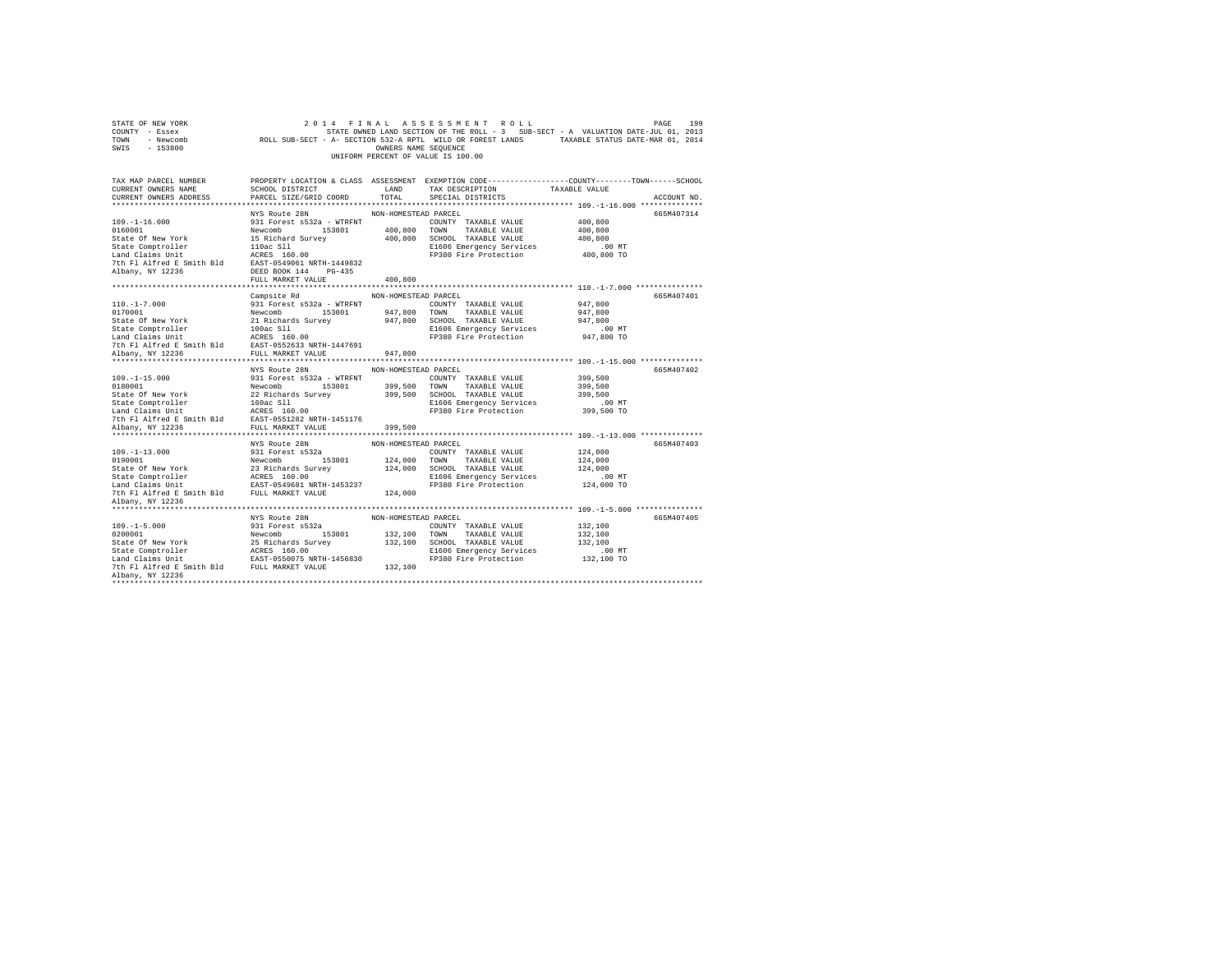| STATE OF NEW YORK<br>COUNTY - Essex<br>TOWN - Newcomb<br>SWIS - 153800                                                                                               |                                                        | OWNERS NAME SEQUENCE | 2014 FINAL ASSESSMENT ROLL<br>STATE OWNED LAND SECTION OF THE ROLL - 3 SUB-SECT - A VALUATION DATE-JUL 01, 2013<br>ROLL SUB-SECT - A- SECTION 532-A RPTL WILD OR FOREST LANDS TAXABLE STATUS DATE-MAR 01, 2014<br>UNIFORM PERCENT OF VALUE IS 100.00 |               | 200<br>PAGE |
|----------------------------------------------------------------------------------------------------------------------------------------------------------------------|--------------------------------------------------------|----------------------|------------------------------------------------------------------------------------------------------------------------------------------------------------------------------------------------------------------------------------------------------|---------------|-------------|
| TAX MAP PARCEL NUMBER                                                                                                                                                |                                                        |                      | PROPERTY LOCATION & CLASS ASSESSMENT EXEMPTION CODE---------------COUNTY-------TOWN-----SCHOOL                                                                                                                                                       |               |             |
| CURRENT OWNERS NAME<br>CURRENT OWNERS ADDRESS                                                                                                                        | SCHOOL DISTRICT<br>PARCEL SIZE/GRID COORD              | LAND<br>TOTAL.       | TAX DESCRIPTION<br>SPECIAL DISTRICTS                                                                                                                                                                                                                 | TAXABLE VALUE | ACCOUNT NO. |
|                                                                                                                                                                      |                                                        |                      |                                                                                                                                                                                                                                                      |               |             |
|                                                                                                                                                                      | NYS Route 28N                                          | NON-HOMESTEAD PARCEL |                                                                                                                                                                                                                                                      |               | 665M407406  |
| $109. - 1 - 14.000$                                                                                                                                                  | 931 Forest s532a                                       |                      | COUNTY TAXABLE VALUE                                                                                                                                                                                                                                 | 106,500       |             |
| 0210001                                                                                                                                                              | Newcomb 153801                                         | 106,500              | TOWN TAXABLE VALUE                                                                                                                                                                                                                                   | 106,500       |             |
|                                                                                                                                                                      |                                                        | 106,500              | SCHOOL TAXABLE VALUE                                                                                                                                                                                                                                 | 106,500       |             |
|                                                                                                                                                                      |                                                        |                      | E1606 Emergency Services                                                                                                                                                                                                                             | .00 MT        |             |
|                                                                                                                                                                      |                                                        |                      | FP380 Fire Protection                                                                                                                                                                                                                                | 106,500 TO    |             |
| 7th Fl Alfred E Smith Bld FULL MARKET VALUE<br>Albany, NY 12236                                                                                                      |                                                        | 106,500              |                                                                                                                                                                                                                                                      |               |             |
|                                                                                                                                                                      |                                                        |                      |                                                                                                                                                                                                                                                      |               |             |
|                                                                                                                                                                      | Campsite Rd                                            | NON-HOMESTEAD PARCEL |                                                                                                                                                                                                                                                      |               | 665M407407  |
| $110. -1 - 1.000$                                                                                                                                                    | 931 Forest s532a                                       |                      | COUNTY TAXABLE VALUE                                                                                                                                                                                                                                 | 162,000       |             |
| 0220001                                                                                                                                                              | Newcomb 153801                                         | 162,000              | TOWN TAXABLE VALUE                                                                                                                                                                                                                                   | 162,000       |             |
|                                                                                                                                                                      |                                                        | 162,000              | SCHOOL TAXABLE VALUE                                                                                                                                                                                                                                 | 162,000       |             |
|                                                                                                                                                                      |                                                        |                      | E1606 Emergency Services                                                                                                                                                                                                                             | .00 MT        |             |
|                                                                                                                                                                      |                                                        | 162,000              | FP380 Fire Protection                                                                                                                                                                                                                                | 162,000 TO    |             |
| Albany, NY 12236                                                                                                                                                     |                                                        |                      |                                                                                                                                                                                                                                                      |               |             |
|                                                                                                                                                                      |                                                        |                      |                                                                                                                                                                                                                                                      |               |             |
|                                                                                                                                                                      | Campsite Rd                                            | NON-HOMESTEAD PARCEL |                                                                                                                                                                                                                                                      |               | 665M407408  |
| $110. - 1 - 6.000$                                                                                                                                                   | 931 Forest s532a                                       |                      | COUNTY TAXABLE VALUE                                                                                                                                                                                                                                 | 209,900       |             |
| 0230001                                                                                                                                                              | Newcomb 153801<br>Newcomb 153801<br>28 Richards Survey |                      | 209,900 TOWN TAXABLE VALUE                                                                                                                                                                                                                           | 209,900       |             |
| State Of New York                                                                                                                                                    |                                                        | 209,900              | SCHOOL TAXABLE VALUE                                                                                                                                                                                                                                 | 209,900       |             |
|                                                                                                                                                                      |                                                        |                      | E1606 Emergency Services                                                                                                                                                                                                                             | $.00$ MT      |             |
| 7th Fl Alfred E Smith Bld FULL MARKET VALUE                                                                                                                          |                                                        | 209,900              | FP380 Fire Protection                                                                                                                                                                                                                                | 209,900 TO    |             |
| Albany, NY 12236                                                                                                                                                     |                                                        |                      |                                                                                                                                                                                                                                                      |               |             |
|                                                                                                                                                                      |                                                        |                      |                                                                                                                                                                                                                                                      |               |             |
|                                                                                                                                                                      | Tahawus Rd                                             | NON-HOMESTEAD PARCEL |                                                                                                                                                                                                                                                      |               | 665M407410  |
| $100. -1 - 3.000$                                                                                                                                                    | 931 Forest s532a                                       |                      | COUNTY TAXABLE VALUE                                                                                                                                                                                                                                 | 100,900       |             |
| 0240001                                                                                                                                                              | Newcomb 153801                                         |                      | 100,900 TOWN TAXABLE VALUE                                                                                                                                                                                                                           | 100,900       |             |
| State Of New York                                                                                                                                                    | Newcomb 153801<br>32 Richards Survey                   |                      | 100.900 SCHOOL TAXABLE VALUE                                                                                                                                                                                                                         | 100,900       |             |
|                                                                                                                                                                      |                                                        |                      | E1606 Emergency Services                                                                                                                                                                                                                             | $.00$ MT      |             |
| State Comptroller acRES 160.00<br>Land Claims Unit 1456368<br>7th Fl Alfred E Smith Bld 15857-0553571 NRTH-1456368<br>7th Fl Alfred E Smith Bld 158ED BOOK 511 PG-17 |                                                        |                      | FP380 Fire Protection                                                                                                                                                                                                                                | 100,900 TO    |             |
| Albany, NY 12236                                                                                                                                                     | FULL MARKET VALUE                                      | 100,900              |                                                                                                                                                                                                                                                      |               |             |
|                                                                                                                                                                      |                                                        |                      |                                                                                                                                                                                                                                                      |               |             |
|                                                                                                                                                                      | NYS Route 28N                                          | NON-HOMESTEAD PARCEL |                                                                                                                                                                                                                                                      |               | 665M407411  |
| $110. - 1 - 2.000$                                                                                                                                                   | 931 Forest s532a                                       |                      | COUNTY TAXABLE VALUE                                                                                                                                                                                                                                 | 126,900       |             |
| 0250001                                                                                                                                                              | 153801<br>Newcomb                                      | 126,900              | TOWN<br>TAXABLE VALUE                                                                                                                                                                                                                                | 126,900       |             |
| State Of New York                                                                                                                                                    | 33 Richards Survey                                     | 126,900              | SCHOOL TAXABLE VALUE                                                                                                                                                                                                                                 | 126,900       |             |
|                                                                                                                                                                      |                                                        |                      | E1606 Emergency Services                                                                                                                                                                                                                             | $.00$ MT      |             |
|                                                                                                                                                                      |                                                        |                      | FP380 Fire Protection                                                                                                                                                                                                                                | 126,900 TO    |             |
|                                                                                                                                                                      |                                                        | 126,900              |                                                                                                                                                                                                                                                      |               |             |
| Albany, NY 12236<br>*********************                                                                                                                            |                                                        |                      |                                                                                                                                                                                                                                                      |               |             |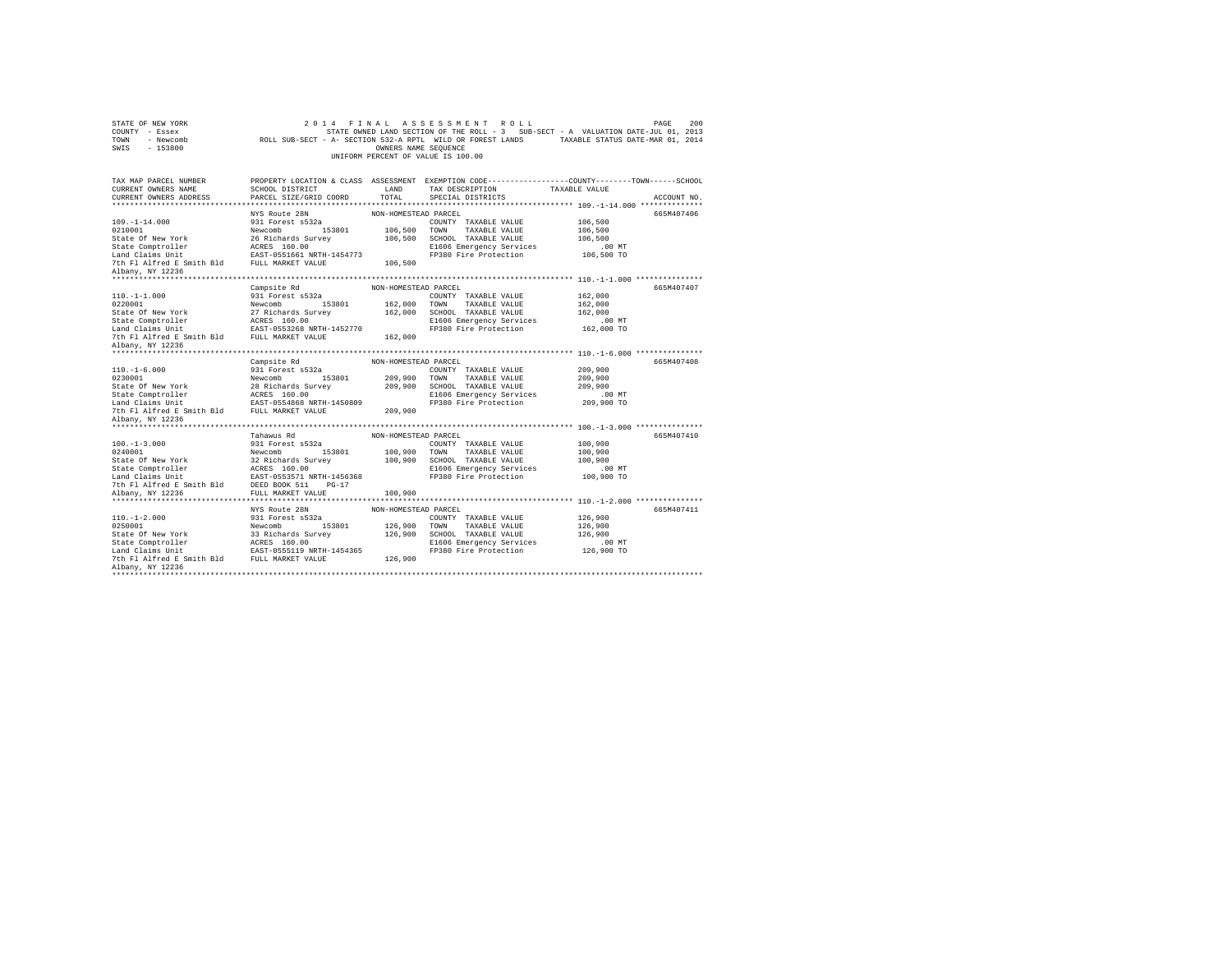| STATE OF NEW YORK<br>COUNTY - Essex<br>TOWN<br>- Newcomb<br>SWIS - 153800                                                                                                                                                                                 |                                           | OWNERS NAME SEQUENCE | 2014 FINAL ASSESSMENT ROLL<br>STATE OWNED LAND SECTION OF THE ROLL - 3 SUB-SECT - A VALUATION DATE-JUL 01, 2013<br>ROLL SUB-SECT - A- SECTION 532-A RPTL WILD OR FOREST LANDS TAXABLE STATUS DATE-MAR 01, 2014<br>UNIFORM PERCENT OF VALUE IS 100.00 |                  | 201<br>PAGE |
|-----------------------------------------------------------------------------------------------------------------------------------------------------------------------------------------------------------------------------------------------------------|-------------------------------------------|----------------------|------------------------------------------------------------------------------------------------------------------------------------------------------------------------------------------------------------------------------------------------------|------------------|-------------|
| TAX MAP PARCEL NUMBER                                                                                                                                                                                                                                     |                                           |                      | PROPERTY LOCATION & CLASS ASSESSMENT EXEMPTION CODE---------------COUNTY-------TOWN------SCHOOL                                                                                                                                                      |                  |             |
| CURRENT OWNERS NAME<br>CURRENT OWNERS ADDRESS                                                                                                                                                                                                             | SCHOOL DISTRICT<br>PARCEL SIZE/GRID COORD | LAND<br>TOTAL        | TAX DESCRIPTION<br>SPECIAL DISTRICTS                                                                                                                                                                                                                 | TAXABLE VALUE    | ACCOUNT NO. |
|                                                                                                                                                                                                                                                           |                                           |                      |                                                                                                                                                                                                                                                      |                  |             |
|                                                                                                                                                                                                                                                           | NYS Route 28N                             | NON-HOMESTEAD PARCEL |                                                                                                                                                                                                                                                      |                  | 665M407414  |
| $110. -1 - 25.000$                                                                                                                                                                                                                                        | 931 Forest s532a                          |                      | COUNTY TAXABLE VALUE                                                                                                                                                                                                                                 | 63,100           |             |
| 0260001                                                                                                                                                                                                                                                   | Newcomb 153801                            |                      | 63,100 TOWN TAXABLE VALUE                                                                                                                                                                                                                            | 63,100           |             |
| State Of New York                                                                                                                                                                                                                                         | Pt 36 Richards Survey                     |                      | 63,100 SCHOOL TAXABLE VALUE                                                                                                                                                                                                                          | 63,100           |             |
| State Comptroller<br>Land Claims Unit                                                                                                                                                                                                                     | ACRES 70.00<br>EAST-0560238 NRTH-1448778  |                      | E1606 Emergency Services                                                                                                                                                                                                                             | $.00$ MT         |             |
|                                                                                                                                                                                                                                                           |                                           |                      | FP380 Fire Protection                                                                                                                                                                                                                                | 63,100 TO        |             |
| 7th Fl Alfred E Smith Bld FULL MARKET VALUE                                                                                                                                                                                                               |                                           | 63,100               |                                                                                                                                                                                                                                                      |                  |             |
| Albany, NY 12236                                                                                                                                                                                                                                          |                                           |                      |                                                                                                                                                                                                                                                      |                  |             |
|                                                                                                                                                                                                                                                           | NYS Route 28N                             | NON-HOMESTEAD PARCEL |                                                                                                                                                                                                                                                      |                  | 665M407415  |
| $110. - 1 - 24.000$                                                                                                                                                                                                                                       | 931 Forest s532a                          |                      | COUNTY TAXABLE VALUE                                                                                                                                                                                                                                 | 302,600          |             |
| 0270001                                                                                                                                                                                                                                                   | Newcomb 153801                            |                      | 302,600 TOWN TAXABLE VALUE                                                                                                                                                                                                                           | 302,600          |             |
| State Of New York                                                                                                                                                                                                                                         | 37 Richards Survey                        |                      | 302,600 SCHOOL TAXABLE VALUE                                                                                                                                                                                                                         | 302,600          |             |
|                                                                                                                                                                                                                                                           |                                           |                      | E1606 Emergency Services                                                                                                                                                                                                                             | $.00$ MT         |             |
|                                                                                                                                                                                                                                                           |                                           |                      | FP380 Fire Protection                                                                                                                                                                                                                                | 302,600 TO       |             |
| 7th Fl Alfred E Smith Bld FULL MARKET VALUE                                                                                                                                                                                                               |                                           | 302,600              |                                                                                                                                                                                                                                                      |                  |             |
| Albany, NY 12236                                                                                                                                                                                                                                          |                                           |                      |                                                                                                                                                                                                                                                      |                  |             |
|                                                                                                                                                                                                                                                           |                                           |                      |                                                                                                                                                                                                                                                      |                  |             |
|                                                                                                                                                                                                                                                           | NYS Route 28N                             | NON-HOMESTEAD PARCEL |                                                                                                                                                                                                                                                      |                  | 665M407506  |
| $121. -2 - 8.000$                                                                                                                                                                                                                                         | 931 Forest s532a                          |                      | COUNTY TAXABLE VALUE                                                                                                                                                                                                                                 | 63,500           |             |
| 0290001<br>State Of New York                                                                                                                                                                                                                              | Newcomb 153801<br>10 Thorns Survey        |                      | 63,500 TOWN TAXABLE VALUE<br>63,500 SCHOOL TAXABLE VALUE                                                                                                                                                                                             | 63,500<br>63,500 |             |
|                                                                                                                                                                                                                                                           |                                           |                      | E1606 Emergency Services                                                                                                                                                                                                                             | $.00$ MT         |             |
|                                                                                                                                                                                                                                                           |                                           |                      | FP380 Fire Protection                                                                                                                                                                                                                                | 63,500 TO        |             |
| $\begin{tabular}{lllllllllllll} \texttt{State Comptroller} & \texttt{ACRES} & 68.12 \\ \texttt{Land Calams Unit} & \texttt{BASE30 MRTH-1438829} \\ \texttt{Total TUL MARKET VALUB} & \texttt{SminH} & \texttt{FUL} & \texttt{MARKET VALUB} \end{tabular}$ |                                           | 63,500               |                                                                                                                                                                                                                                                      |                  |             |
| Albany, NY 12236                                                                                                                                                                                                                                          |                                           |                      |                                                                                                                                                                                                                                                      |                  |             |
|                                                                                                                                                                                                                                                           |                                           |                      |                                                                                                                                                                                                                                                      |                  |             |
|                                                                                                                                                                                                                                                           | NYS Route 28N                             | NON-HOMESTEAD PARCEL |                                                                                                                                                                                                                                                      |                  | 665M407507  |
| $121. -2 - 7.000$                                                                                                                                                                                                                                         | 931 Forest s532a                          |                      | COUNTY TAXABLE VALUE                                                                                                                                                                                                                                 | 69,300           |             |
| 0300001                                                                                                                                                                                                                                                   | Newcomb 153801                            |                      | 69,300 TOWN TAXABLE VALUE                                                                                                                                                                                                                            | 69,300           |             |
| State Of New York                                                                                                                                                                                                                                         | 11 Thorns Survey                          |                      | 69,300 SCHOOL TAXABLE VALUE                                                                                                                                                                                                                          | 69,300           |             |
|                                                                                                                                                                                                                                                           |                                           |                      | E1606 Emergency Services                                                                                                                                                                                                                             | $.00$ MT         |             |
|                                                                                                                                                                                                                                                           |                                           |                      | FP380 Fire Protection                                                                                                                                                                                                                                | 69,300 TO        |             |
| Albany, NY 12236                                                                                                                                                                                                                                          |                                           | 69,300               |                                                                                                                                                                                                                                                      |                  |             |
|                                                                                                                                                                                                                                                           |                                           |                      |                                                                                                                                                                                                                                                      |                  |             |
|                                                                                                                                                                                                                                                           | NYS Route 28N                             | NON-HOMESTEAD PARCEL |                                                                                                                                                                                                                                                      |                  | 665M407508  |
| $121. - 2 - 6.000$                                                                                                                                                                                                                                        | 931 Forest s532a                          |                      | COUNTY TAXABLE VALUE                                                                                                                                                                                                                                 | 62,600           |             |
| 0310001                                                                                                                                                                                                                                                   | Newcomb<br>153801                         | 62,600 TOWN          | TAXABLE VALUE                                                                                                                                                                                                                                        | 62,600           |             |
| State Of New York                                                                                                                                                                                                                                         | 12 Thorns Survey                          |                      | 62,600 SCHOOL TAXABLE VALUE                                                                                                                                                                                                                          | 62,600           |             |
|                                                                                                                                                                                                                                                           |                                           |                      | E1606 Emergency Services                                                                                                                                                                                                                             | $.00$ MT         |             |
|                                                                                                                                                                                                                                                           |                                           |                      | FP380 Fire Protection                                                                                                                                                                                                                                | 62,600 TO        |             |
|                                                                                                                                                                                                                                                           |                                           | 62,600               |                                                                                                                                                                                                                                                      |                  |             |
| Albany, NY 12236                                                                                                                                                                                                                                          |                                           |                      |                                                                                                                                                                                                                                                      |                  |             |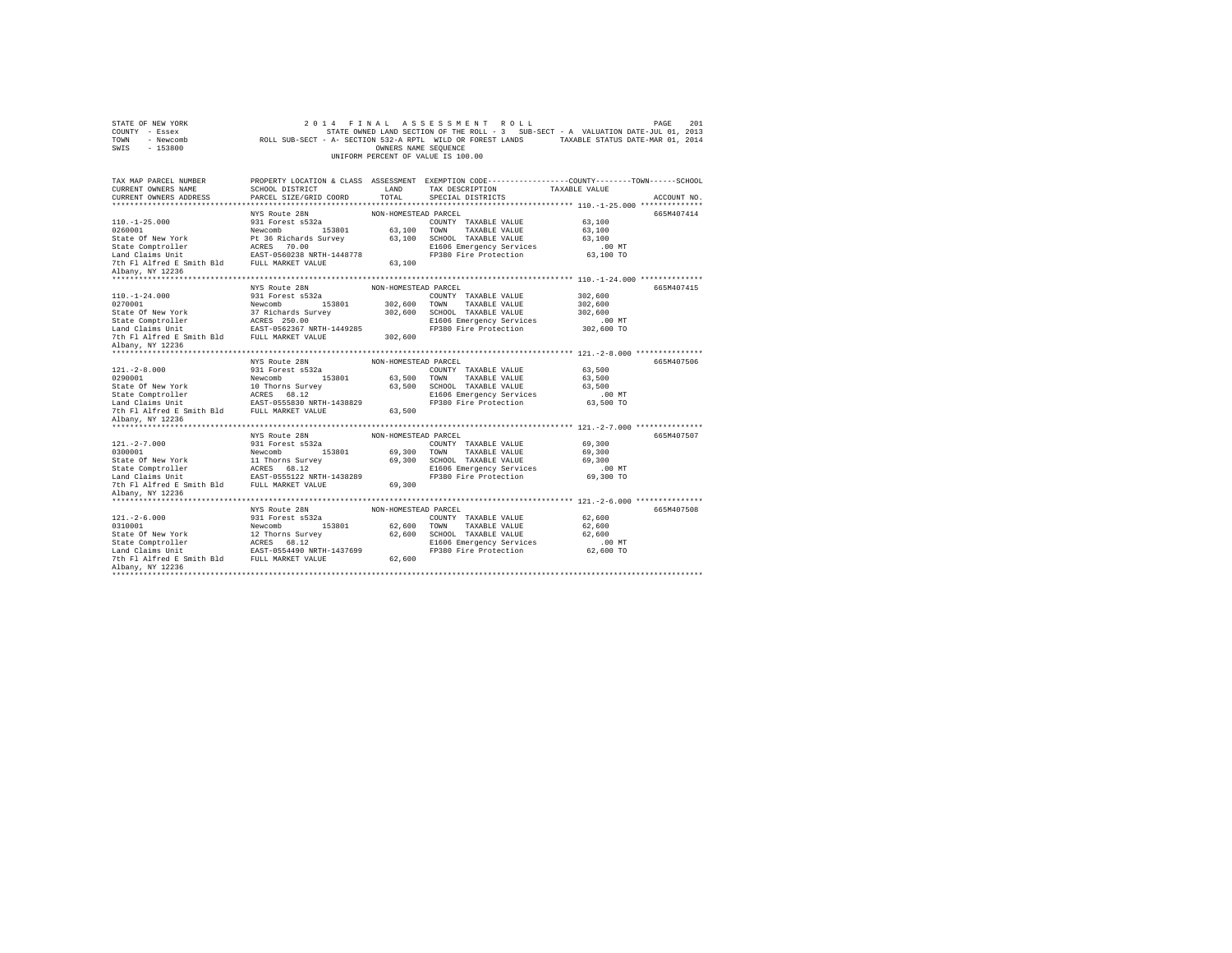| STATE OF NEW YORK<br>COUNTY - Essex<br>TOWN - Newcomb<br>SWIS - 153800 |                                          | OWNERS NAME SEQUENCE | 2014 FINAL ASSESSMENT ROLL<br>STATE OWNED LAND SECTION OF THE ROLL - 3 SUB-SECT - A VALUATION DATE-JUL 01, 2013<br>ROLL SUB-SECT - A- SECTION 532-A RPTL WILD OR FOREST LANDS TAXABLE STATUS DATE-MAR 01, 2014<br>UNIFORM PERCENT OF VALUE IS 100.00 |                       | 202<br>PAGE |
|------------------------------------------------------------------------|------------------------------------------|----------------------|------------------------------------------------------------------------------------------------------------------------------------------------------------------------------------------------------------------------------------------------------|-----------------------|-------------|
| TAX MAP PARCEL NUMBER                                                  |                                          |                      | PROPERTY LOCATION & CLASS ASSESSMENT EXEMPTION CODE---------------COUNTY-------TOWN------SCHOOL                                                                                                                                                      |                       |             |
| CURRENT OWNERS NAME                                                    | SCHOOL DISTRICT                          | LAND                 | TAX DESCRIPTION                                                                                                                                                                                                                                      | TAXABLE VALUE         |             |
| CURRENT OWNERS ADDRESS                                                 | PARCEL SIZE/GRID COORD                   | TOTAL.               | SPECIAL DISTRICTS                                                                                                                                                                                                                                    |                       | ACCOUNT NO. |
|                                                                        |                                          |                      |                                                                                                                                                                                                                                                      |                       |             |
| $121. -2 - 5.000$                                                      | NYS Route 28N<br>931 Forest s532a        | NON-HOMESTEAD PARCEL | COUNTY TAXABLE VALUE                                                                                                                                                                                                                                 | 65,000                | 665M407509  |
| 0320001                                                                | Newcomb 153801                           |                      | 65,000 TOWN TAXABLE VALUE                                                                                                                                                                                                                            | 65,000                |             |
| State Of New York                                                      | 13 Thorns Survey                         |                      | 65,000 SCHOOL TAXABLE VALUE                                                                                                                                                                                                                          | 65,000                |             |
|                                                                        | ACRES 68.12                              |                      | E1606 Emergency Services                                                                                                                                                                                                                             | $.00$ MT              |             |
| State Comptroller<br>Land Claims Unit                                  | EAST-0553789 NRTH-1437172                |                      | FP380 Fire Protection                                                                                                                                                                                                                                | 65,000 TO             |             |
| 7th Fl Alfred E Smith Bld FULL MARKET VALUE                            |                                          | 65,000               |                                                                                                                                                                                                                                                      |                       |             |
| Albany, NY 12236                                                       |                                          |                      |                                                                                                                                                                                                                                                      |                       |             |
|                                                                        |                                          |                      |                                                                                                                                                                                                                                                      |                       |             |
|                                                                        | NYS Route 28N                            | NON-HOMESTEAD PARCEL |                                                                                                                                                                                                                                                      |                       | 665M407510  |
| $121. - 2 - 4.000$                                                     | 931 Forest s532a                         |                      | COUNTY TAXABLE VALUE                                                                                                                                                                                                                                 | 50,000                |             |
| 0330001                                                                | Newcomb 153801                           | 50,000 TOWN          | TAXABLE VALUE                                                                                                                                                                                                                                        | 50,000                |             |
| State Of New York                                                      | 14 Thorns Survey                         |                      | 50,000 SCHOOL TAXABLE VALUE                                                                                                                                                                                                                          | 50,000                |             |
| State Comptroller<br>Land Claims Unit                                  | ACRES 68.12<br>EAST-0553202 NRTH-1436647 |                      | E1606 Emergency Services<br>FP380 Fire Protection                                                                                                                                                                                                    | $.00$ MT<br>50,000 TO |             |
| 7th Fl Alfred E Smith Bld FULL MARKET VALUE                            |                                          | 50,000               |                                                                                                                                                                                                                                                      |                       |             |
| Albany, NY 12236                                                       |                                          |                      |                                                                                                                                                                                                                                                      |                       |             |
|                                                                        |                                          |                      |                                                                                                                                                                                                                                                      |                       |             |
|                                                                        | NYS Route 28N                            | NON-HOMESTEAD PARCEL |                                                                                                                                                                                                                                                      |                       | 665M407511  |
| $121. -2 - 3.000$                                                      | 931 Forest s532a                         |                      | COUNTY TAXABLE VALUE                                                                                                                                                                                                                                 | 82,500                |             |
| 0340001                                                                | Newcomb 153801                           | 82,500 TOWN          | TAXABLE VALUE                                                                                                                                                                                                                                        | 82,500                |             |
| State Of New York                                                      | 15 Thorns Survey                         |                      | 82.500 SCHOOL TAXABLE VALUE                                                                                                                                                                                                                          | 82,500                |             |
|                                                                        |                                          |                      | E1606 Emergency Services                                                                                                                                                                                                                             | $.00$ MT              |             |
|                                                                        |                                          |                      | FP380 Fire Protection                                                                                                                                                                                                                                | 82,500 TO             |             |
| 7th Fl Alfred E Smith Bld EAST-0552580 NRTH-1435828                    |                                          |                      |                                                                                                                                                                                                                                                      |                       |             |
| Albany, NY 12236                                                       | FULL MARKET VALUE                        | 82,500               |                                                                                                                                                                                                                                                      |                       |             |
|                                                                        | NYS Route 28N                            | NON-HOMESTEAD PARCEL |                                                                                                                                                                                                                                                      |                       | 665M407512  |
| $120. - 1 - 2.050$                                                     | 931 Forest s532a                         |                      | COUNTY TAXABLE VALUE                                                                                                                                                                                                                                 | 90,000                |             |
| 0350001                                                                | Newcomb 153801                           |                      | 90,000 TOWN TAXABLE VALUE                                                                                                                                                                                                                            | 90,000                |             |
| State Of New York                                                      | 16 Thorns Survey                         |                      | 90,000 SCHOOL TAXABLE VALUE                                                                                                                                                                                                                          | 90,000                |             |
|                                                                        |                                          |                      | E1606 Emergency Services                                                                                                                                                                                                                             | $.00$ MT              |             |
|                                                                        |                                          |                      | FP380 Fire Protection                                                                                                                                                                                                                                | 90,000 TO             |             |
| 7th Fl Alfred E Smith Bld FULL MARKET VALUE                            |                                          | 90,000               |                                                                                                                                                                                                                                                      |                       |             |
| Albany, NY 12236                                                       |                                          |                      |                                                                                                                                                                                                                                                      |                       |             |
|                                                                        |                                          |                      |                                                                                                                                                                                                                                                      |                       |             |
| $120. -1 - 8.038$                                                      | Goodnow Flow Rd<br>931 Forest s532a      | NON-HOMESTEAD PARCEL | COUNTY TAXABLE VALUE                                                                                                                                                                                                                                 | 18,000                | 665M407513  |
| 0360001                                                                | Newcomb 153801                           | 18,000 TOWN          | TAXABLE VALUE                                                                                                                                                                                                                                        | 18,000                |             |
| State Of New York                                                      | Pt 17 Thorns Survey                      |                      | 18,000 SCHOOL TAXABLE VALUE                                                                                                                                                                                                                          | 18,000                |             |
|                                                                        |                                          |                      | E1606 Emergency Services                                                                                                                                                                                                                             | $.00$ MT              |             |
|                                                                        |                                          |                      | FP380 Fire Protection                                                                                                                                                                                                                                | 18,000 TO             |             |
| 7th Fl Alfred E Smith Bld FULL MARKET VALUE                            |                                          | 18,000               |                                                                                                                                                                                                                                                      |                       |             |
| Albany, NY 12236                                                       |                                          |                      |                                                                                                                                                                                                                                                      |                       |             |
| ***********************                                                |                                          |                      |                                                                                                                                                                                                                                                      |                       |             |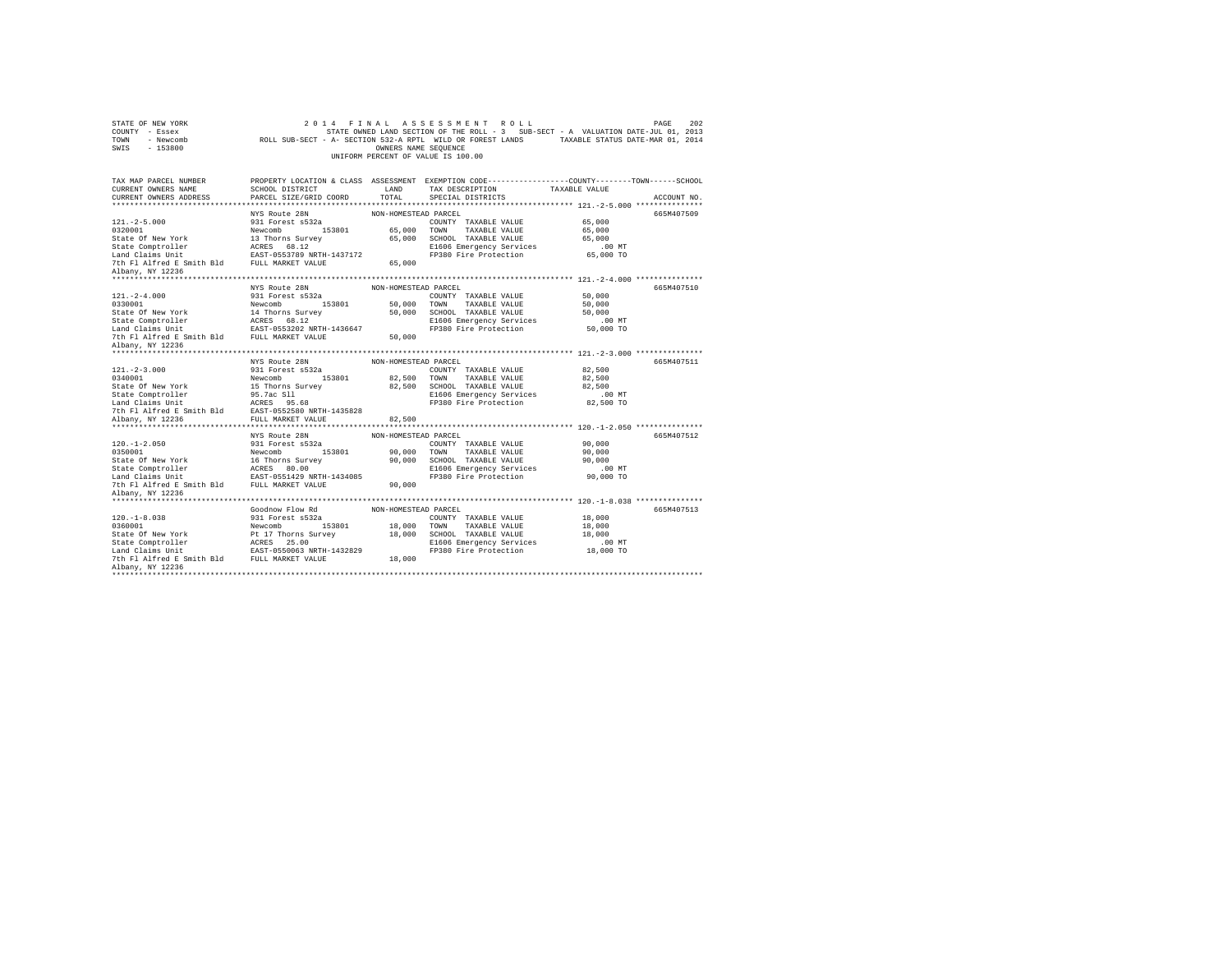| STATE OF NEW YORK<br>COUNTY - Essex<br>TOWN<br>- Newcomb<br>SWIS - 153800 |                                           | OWNERS NAME SEQUENCE | 2014 FINAL ASSESSMENT ROLL<br>STATE OWNED LAND SECTION OF THE ROLL - 3 SUB-SECT - A VALUATION DATE-JUL 01, 2013<br>ROLL SUB-SECT - A- SECTION 532-A RPTL WILD OR FOREST LANDS TAXABLE STATUS DATE-MAR 01, 2014<br>UNIFORM PERCENT OF VALUE IS 100.00 |                        | 203<br>PAGE |
|---------------------------------------------------------------------------|-------------------------------------------|----------------------|------------------------------------------------------------------------------------------------------------------------------------------------------------------------------------------------------------------------------------------------------|------------------------|-------------|
| TAX MAP PARCEL NUMBER                                                     |                                           |                      | PROPERTY LOCATION & CLASS ASSESSMENT EXEMPTION CODE---------------COUNTY-------TOWN------SCHOOL                                                                                                                                                      |                        |             |
| CURRENT OWNERS NAME                                                       | SCHOOL DISTRICT                           | LAND                 | TAX DESCRIPTION                                                                                                                                                                                                                                      | TAXABLE VALUE          |             |
| CURRENT OWNERS ADDRESS                                                    | PARCEL SIZE/GRID COORD                    | TOTAL.               | SPECIAL DISTRICTS                                                                                                                                                                                                                                    |                        | ACCOUNT NO. |
|                                                                           | Goodnow Flow Rd                           | NON-HOMESTEAD PARCEL |                                                                                                                                                                                                                                                      |                        | 665M407514  |
| $120. -1 - 7.040$                                                         | 931 Forest s532a                          |                      | COUNTY TAXABLE VALUE                                                                                                                                                                                                                                 | 60,200                 |             |
| 0370001                                                                   | Newcomb 153801                            |                      | 60,200 TOWN TAXABLE VALUE                                                                                                                                                                                                                            | 60,200                 |             |
| State Of New York                                                         | 18 Thorns Survey                          |                      | 60.200 SCHOOL TAXABLE VALUE                                                                                                                                                                                                                          | 60.200                 |             |
| State Comptroller                                                         |                                           |                      | E1606 Emergency Services                                                                                                                                                                                                                             | $.00$ MT               |             |
| Land Claims Unit                                                          | 80ac Sll<br>ACRES 80.00                   |                      | FP380 Fire Protection                                                                                                                                                                                                                                | 60,200 TO              |             |
| 7th Fl Alfred E Smith Bld                                                 | EAST-0547276 NRTH-1430705                 |                      |                                                                                                                                                                                                                                                      |                        |             |
| Albany, NY 12236                                                          | FULL MARKET VALUE                         | 60,200               |                                                                                                                                                                                                                                                      |                        |             |
|                                                                           |                                           |                      |                                                                                                                                                                                                                                                      |                        |             |
|                                                                           | Goodnow Flow Rd                           | NON-HOMESTEAD PARCEL |                                                                                                                                                                                                                                                      |                        | 665M407515  |
| $120. -1 - 6.041$<br>0380001                                              | 931 Forest s532a<br>Newcomb 153801        |                      | COUNTY TAXABLE VALUE                                                                                                                                                                                                                                 | 68,300                 |             |
| State Of New York                                                         | 19 Thorns Survey                          |                      | 68,300 TOWN TAXABLE VALUE<br>68,300 SCHOOL TAXABLE VALUE                                                                                                                                                                                             | 68,300<br>68,300       |             |
|                                                                           | ACRES 80.00                               |                      | E1606 Emergency Services                                                                                                                                                                                                                             | $.00$ MT               |             |
| State Comptroller<br>Land Claims Unit                                     | EAST-0545139 NRTH-1428973                 |                      | FP380 Fire Protection                                                                                                                                                                                                                                | 68,300 TO              |             |
| 7th Fl Alfred E Smith Bld FULL MARKET VALUE                               |                                           | 68,300               |                                                                                                                                                                                                                                                      |                        |             |
| Albany, NY 12236                                                          |                                           |                      |                                                                                                                                                                                                                                                      |                        |             |
|                                                                           |                                           |                      |                                                                                                                                                                                                                                                      |                        |             |
|                                                                           | Goodnow Flow Rd                           | NON-HOMESTEAD PARCEL |                                                                                                                                                                                                                                                      |                        | 665M407601  |
| $120. -1 - 5.045$                                                         | 931 Forest s532a                          |                      | COUNTY TAXABLE VALUE                                                                                                                                                                                                                                 | 181,900                |             |
| 0390001                                                                   | Newcomb 153801                            |                      | 181,900 TOWN TAXABLE VALUE                                                                                                                                                                                                                           | 181,900                |             |
| State Of New York                                                         | 23 Thorns Survey                          |                      | 181,900 SCHOOL TAXABLE VALUE                                                                                                                                                                                                                         | 181,900                |             |
| State Comptroller<br>Land Claims Unit                                     | ACRES 160.00<br>EAST-0548386 NRTH-1429019 |                      | E1606 Emergency Services<br>FP380 Fire Protection                                                                                                                                                                                                    | $.00$ MT<br>181,900 TO |             |
| 7th Fl Alfred E Smith Bld FULL MARKET VALUE                               |                                           | 181,900              |                                                                                                                                                                                                                                                      |                        |             |
| Albany, NY 12236                                                          |                                           |                      |                                                                                                                                                                                                                                                      |                        |             |
| *************************                                                 |                                           |                      |                                                                                                                                                                                                                                                      |                        |             |
|                                                                           | Goodnow Flow Rd                           | NON-HOMESTEAD PARCEL |                                                                                                                                                                                                                                                      |                        | 665M407602  |
| $120. - 1 - 14.046$                                                       | 931 Forest s532a                          |                      | COUNTY TAXABLE VALUE                                                                                                                                                                                                                                 | 121,900                |             |
| 0400001                                                                   | Newcomb 153801                            |                      | 121,900 TOWN TAXABLE VALUE                                                                                                                                                                                                                           | 121,900                |             |
| State Of New York                                                         | 24 Thorns Survey                          |                      | 121,900 SCHOOL TAXABLE VALUE                                                                                                                                                                                                                         | 121,900                |             |
| State Comptroller                                                         | ACRES 160.00                              |                      | E1606 Emergency Services                                                                                                                                                                                                                             | $.00$ MT               |             |
| Land Claims Unit EAST-0550513 NRTH-1430733                                |                                           |                      | FP380 Fire Protection                                                                                                                                                                                                                                | 121,900 TO             |             |
| 7th Fl Alfred E Smith Bld FULL MARKET VALUE                               |                                           | 121,900              |                                                                                                                                                                                                                                                      |                        |             |
| Albany, NY 12236                                                          |                                           |                      |                                                                                                                                                                                                                                                      |                        |             |
|                                                                           | NYS Route 28N                             | NON-HOMESTEAD PARCEL |                                                                                                                                                                                                                                                      |                        | 665M407603  |
| $121. - 2 - 13.000$                                                       | 931 Forest s532a                          |                      | COUNTY TAXABLE VALUE                                                                                                                                                                                                                                 | 177,500                |             |
| 0410001                                                                   | Newcomb<br>153801                         | 177,500 TOWN         | TAXABLE VALUE                                                                                                                                                                                                                                        | 177,500                |             |
| State Of New York                                                         | 26 Thorns Survey                          |                      | 177,500 SCHOOL TAXABLE VALUE                                                                                                                                                                                                                         | 177.500                |             |
| State Comptroller                                                         | ACRES 160.00                              |                      | E1606 Emergency Services                                                                                                                                                                                                                             | $.00$ MT               |             |
| Land Claims Unit                                                          | EAST-0554842 NRTH-1434205                 |                      | FP380 Fire Protection                                                                                                                                                                                                                                | 177,500 TO             |             |
| 7th Fl Alfred E Smith Bld FULL MARKET VALUE                               |                                           | 177,500              |                                                                                                                                                                                                                                                      |                        |             |
| Albany, NY 12236                                                          |                                           |                      |                                                                                                                                                                                                                                                      |                        |             |
|                                                                           |                                           |                      |                                                                                                                                                                                                                                                      |                        |             |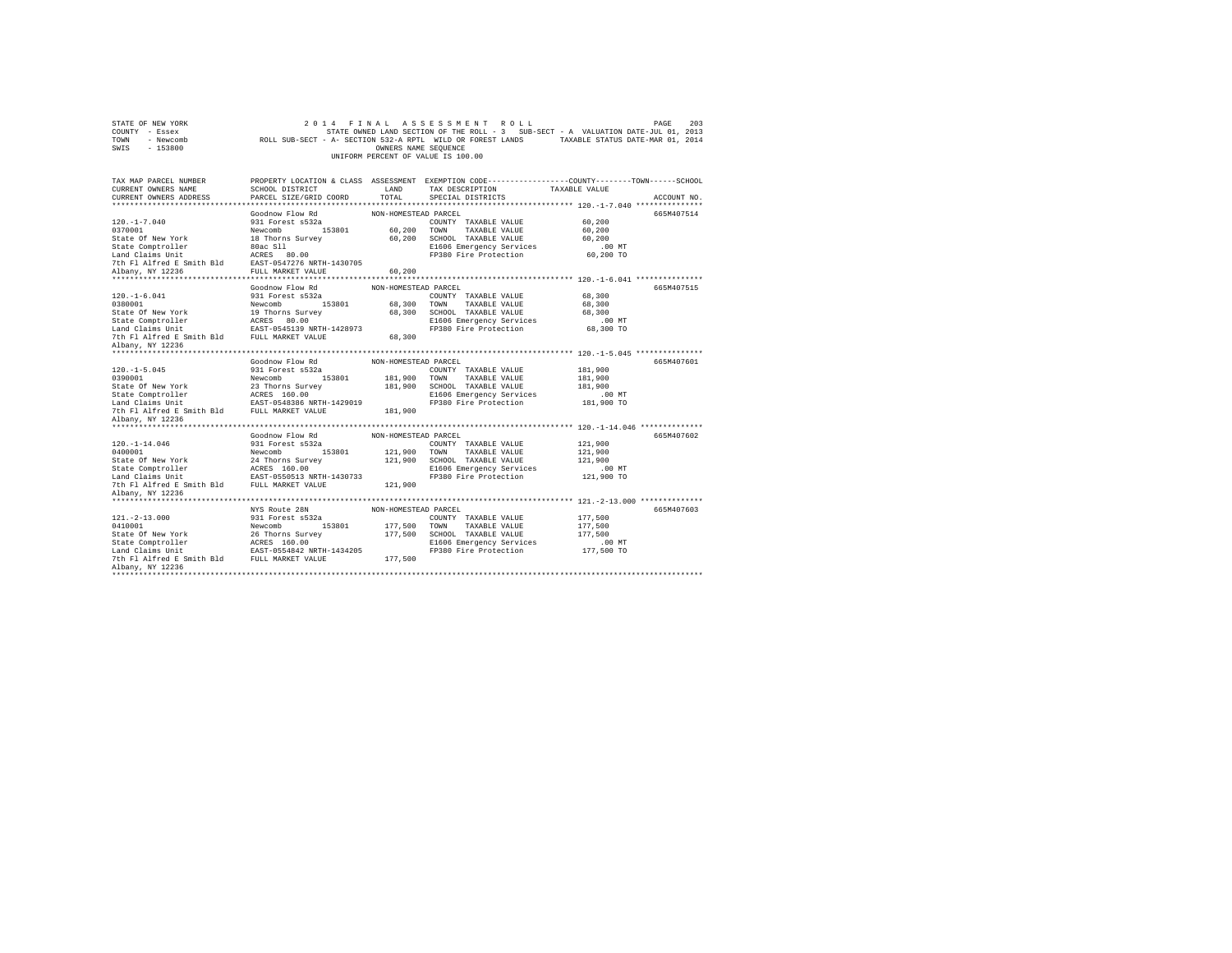| STATE OF NEW YORK<br>COUNTY - Essex<br>TOWN - Newcomb<br>SWIS - 153800                                                                                                                                                                                       |                                           | OWNERS NAME SEOUENCE | 2014 FINAL ASSESSMENT ROLL<br>STATE OWNED LAND SECTION OF THE ROLL - 3 SUB-SECT - A VALUATION DATE-JUL 01, 2013<br>ROLL SUB-SECT - A- SECTION 532-A RPTL WILD OR FOREST LANDS TAXABLE STATUS DATE-MAR 01, 2014<br>UNIFORM PERCENT OF VALUE IS 100.00 |                      | 204<br>PAGE |
|--------------------------------------------------------------------------------------------------------------------------------------------------------------------------------------------------------------------------------------------------------------|-------------------------------------------|----------------------|------------------------------------------------------------------------------------------------------------------------------------------------------------------------------------------------------------------------------------------------------|----------------------|-------------|
| TAX MAP PARCEL NUMBER                                                                                                                                                                                                                                        |                                           |                      | PROPERTY LOCATION & CLASS ASSESSMENT EXEMPTION CODE---------------COUNTY-------TOWN-----SCHOOL                                                                                                                                                       |                      |             |
| CURRENT OWNERS NAME<br>CURRENT OWNERS ADDRESS                                                                                                                                                                                                                | SCHOOL DISTRICT<br>PARCEL SIZE/GRID COORD | LAND<br>TOTAL        | TAX DESCRIPTION<br>SPECIAL DISTRICTS                                                                                                                                                                                                                 | TAXABLE VALUE        | ACCOUNT NO. |
|                                                                                                                                                                                                                                                              |                                           |                      |                                                                                                                                                                                                                                                      |                      |             |
|                                                                                                                                                                                                                                                              | NYS Route 28N                             | NON-HOMESTEAD PARCEL |                                                                                                                                                                                                                                                      |                      | 665M407604  |
| $121. -2 - 12.000$                                                                                                                                                                                                                                           | 931 Forest s532a                          |                      | COUNTY TAXABLE VALUE                                                                                                                                                                                                                                 | 176,600              |             |
|                                                                                                                                                                                                                                                              |                                           |                      | 176,600 TOWN TAXABLE VALUE                                                                                                                                                                                                                           | 176,600              |             |
|                                                                                                                                                                                                                                                              |                                           | 176,600              | SCHOOL TAXABLE VALUE                                                                                                                                                                                                                                 | 176,600              |             |
|                                                                                                                                                                                                                                                              |                                           |                      | E1606 Emergency Services                                                                                                                                                                                                                             | 00 MT.<br>176,600 TO |             |
|                                                                                                                                                                                                                                                              |                                           |                      | FP380 Fire Protection                                                                                                                                                                                                                                |                      |             |
| 0420001<br>State Of New York<br>27 Thorns Survey<br>State Comptroller<br>Land Claims Unit<br>27 Thorns Survey<br>27 Thorns Survey<br>27 Thorns 1357425<br>28 The Fl Alfred E Smith Bld<br>2010 FULL MARKET VALUE<br>21 Name W 1?236                          |                                           | 176,600              |                                                                                                                                                                                                                                                      |                      |             |
| Albany, NY 12236                                                                                                                                                                                                                                             |                                           |                      |                                                                                                                                                                                                                                                      |                      |             |
|                                                                                                                                                                                                                                                              | NYS Route 28N                             | NON-HOMESTEAD PARCEL |                                                                                                                                                                                                                                                      |                      | 665M407605  |
| $121. - 2 - 11.000$                                                                                                                                                                                                                                          | 931 Forest s532a                          |                      | COUNTY TAXABLE VALUE                                                                                                                                                                                                                                 | 109,900              |             |
|                                                                                                                                                                                                                                                              |                                           |                      | 109,900 TOWN TAXABLE VALUE                                                                                                                                                                                                                           | 109,900              |             |
|                                                                                                                                                                                                                                                              |                                           |                      | 109,900 SCHOOL TAXABLE VALUE                                                                                                                                                                                                                         | 109,900              |             |
|                                                                                                                                                                                                                                                              |                                           |                      | E1606 Emergency Services                                                                                                                                                                                                                             | $.00$ MT             |             |
|                                                                                                                                                                                                                                                              |                                           |                      | FP380 Fire Protection                                                                                                                                                                                                                                | 109,900 TO           |             |
| 0430001<br>State Of New York<br>28 Thorns Survey<br>State Comptroller<br>Land Claims Unit<br>28 Thorns Survey<br>17 Alfred E Smith Bld<br>200001 138<br>20001 138<br>20001 138<br>20001 138<br>20001 138<br>20001 138<br>20001 138<br>20001 149<br>20001 149 |                                           |                      |                                                                                                                                                                                                                                                      |                      |             |
| Albany, NY 12236                                                                                                                                                                                                                                             | FULL MARKET VALUE 109,900                 |                      |                                                                                                                                                                                                                                                      |                      |             |
|                                                                                                                                                                                                                                                              | NYS Route 28N                             | NON-HOMESTEAD PARCEL |                                                                                                                                                                                                                                                      |                      | 665M407606  |
| $121. - 2 - 10.000$                                                                                                                                                                                                                                          | 931 Forest s532a                          |                      | COUNTY TAXABLE VALUE                                                                                                                                                                                                                                 | 97,300               |             |
|                                                                                                                                                                                                                                                              |                                           |                      | 97,300 TOWN TAXABLE VALUE                                                                                                                                                                                                                            | 97,300               |             |
|                                                                                                                                                                                                                                                              |                                           |                      | 97,300 SCHOOL TAXABLE VALUE                                                                                                                                                                                                                          | 97,300               |             |
|                                                                                                                                                                                                                                                              |                                           |                      | E1606 Emergency Services                                                                                                                                                                                                                             | $.00$ MT             |             |
|                                                                                                                                                                                                                                                              |                                           |                      | FP380 Fire Protection                                                                                                                                                                                                                                | 97,300 TO            |             |
| 0440001 Newcomb<br>State Of New York<br>State Comptroller<br>29 Thorns State Comptroller<br>Land Claims Unit<br>2008 The Plate State Comptrates 160.00<br>2009 The Plate State Point Plate 200953 NRTH-1439063<br>2019 The Plate State Plate                 |                                           |                      |                                                                                                                                                                                                                                                      |                      |             |
| Albany, NY 12236                                                                                                                                                                                                                                             | FULL MARKET VALUE                         | 97,300               |                                                                                                                                                                                                                                                      |                      |             |
|                                                                                                                                                                                                                                                              |                                           |                      |                                                                                                                                                                                                                                                      |                      |             |
|                                                                                                                                                                                                                                                              | Goodnow Flow Rd                           | NON-HOMESTEAD PARCEL |                                                                                                                                                                                                                                                      |                      | 665M407607  |
| $120. -1 - 4.048$                                                                                                                                                                                                                                            | 931 Forest s532a                          |                      | COUNTY TAXABLE VALUE                                                                                                                                                                                                                                 | 106,600<br>106,600   |             |
|                                                                                                                                                                                                                                                              |                                           |                      | 106,600 SCHOOL TAXABLE VALUE                                                                                                                                                                                                                         | 106,600              |             |
|                                                                                                                                                                                                                                                              |                                           |                      | E1606 Emergency Services                                                                                                                                                                                                                             | .00 MT               |             |
|                                                                                                                                                                                                                                                              |                                           |                      | FP380 Fire Protection                                                                                                                                                                                                                                | 106,600 TO           |             |
|                                                                                                                                                                                                                                                              |                                           |                      |                                                                                                                                                                                                                                                      |                      |             |
| Albany, NY 12236                                                                                                                                                                                                                                             |                                           |                      |                                                                                                                                                                                                                                                      |                      |             |
|                                                                                                                                                                                                                                                              |                                           |                      |                                                                                                                                                                                                                                                      |                      |             |
|                                                                                                                                                                                                                                                              | Goodnow Flow Rd                           | NON-HOMESTEAD PARCEL |                                                                                                                                                                                                                                                      |                      | 665M407608  |
| $120. - 1 - 13.047$                                                                                                                                                                                                                                          | 931 Forest s532a                          |                      | COUNTY TAXABLE VALUE                                                                                                                                                                                                                                 | 138,800              |             |
|                                                                                                                                                                                                                                                              |                                           |                      | 153801 138,800 TOWN TAXABLE VALUE                                                                                                                                                                                                                    | 138,800              |             |
|                                                                                                                                                                                                                                                              |                                           | 138,800              | SCHOOL TAXABLE VALUE                                                                                                                                                                                                                                 | 138,800              |             |
|                                                                                                                                                                                                                                                              |                                           |                      | E1606 Emergency Services<br>FP380 Fire Protection                                                                                                                                                                                                    | $.00$ MT             |             |
|                                                                                                                                                                                                                                                              |                                           | 138,800              |                                                                                                                                                                                                                                                      | 138,800 TO           |             |
| Albany, NY 12236                                                                                                                                                                                                                                             |                                           |                      |                                                                                                                                                                                                                                                      |                      |             |
| ***************************                                                                                                                                                                                                                                  |                                           |                      |                                                                                                                                                                                                                                                      |                      |             |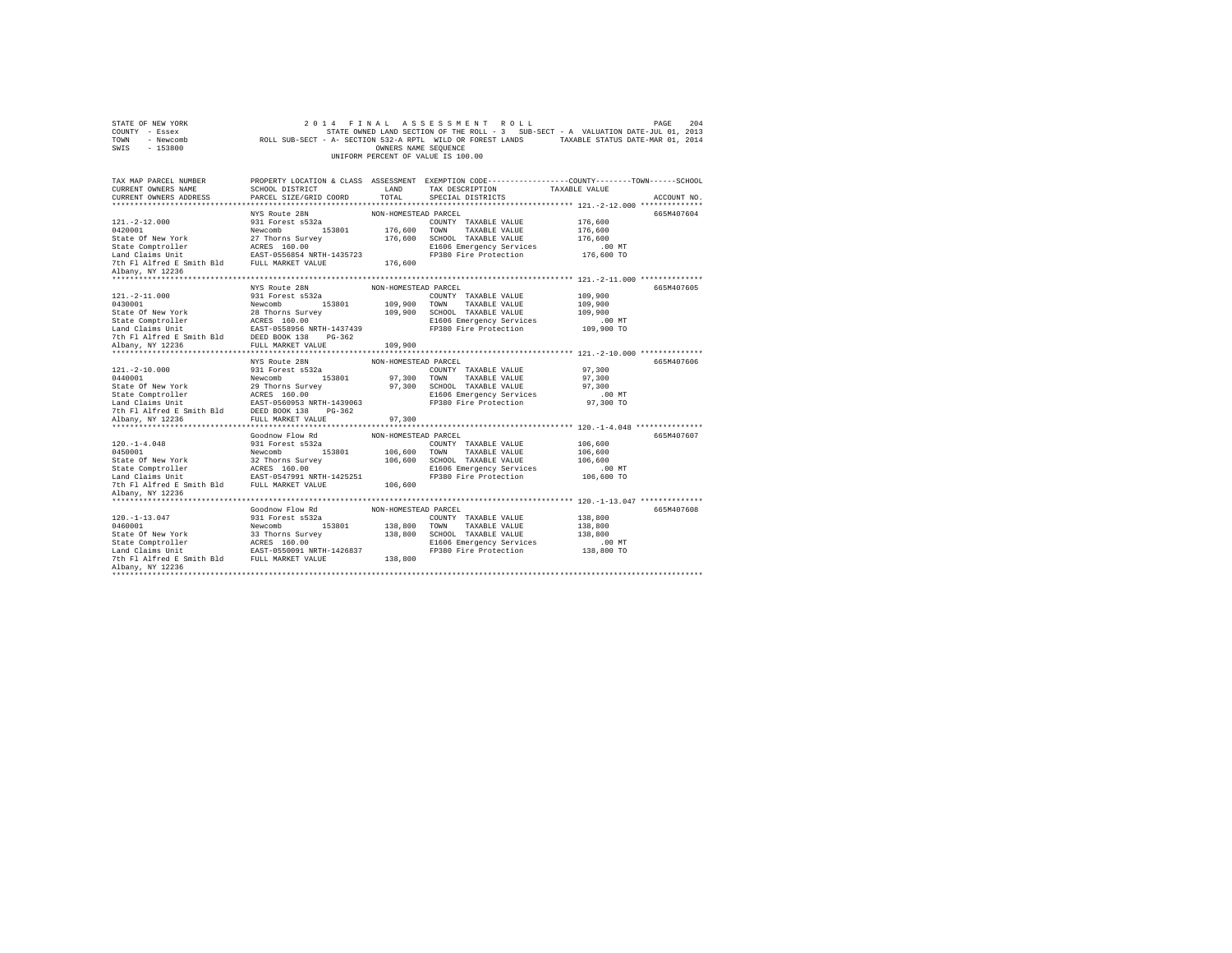| STATE OF NEW YORK<br>COUNTY - Essex<br>TOWN<br>- Newcomb<br>$-153800$<br>SWIS |                                                   | OWNERS NAME SEQUENCE | 2014 FINAL ASSESSMENT ROLL<br>STATE OWNED LAND SECTION OF THE ROLL - 3 SUB-SECT - A VALUATION DATE-JUL 01, 2013<br>ROLL SUB-SECT - A- SECTION 532-A RPTL WILD OR FOREST LANDS TAXABLE STATUS DATE-MAR 01, 2014<br>UNIFORM PERCENT OF VALUE IS 100.00 |                     | 205<br>PAGE |
|-------------------------------------------------------------------------------|---------------------------------------------------|----------------------|------------------------------------------------------------------------------------------------------------------------------------------------------------------------------------------------------------------------------------------------------|---------------------|-------------|
| TAX MAP PARCEL NUMBER                                                         |                                                   |                      | PROPERTY LOCATION & CLASS ASSESSMENT EXEMPTION CODE---------------COUNTY-------TOWN------SCHOOL                                                                                                                                                      |                     |             |
| CURRENT OWNERS NAME                                                           | SCHOOL DISTRICT                                   | LAND                 | TAX DESCRIPTION                                                                                                                                                                                                                                      | TAXABLE VALUE       |             |
| CURRENT OWNERS ADDRESS                                                        | PARCEL SIZE/GRID COORD                            | TOTAL.               | SPECIAL DISTRICTS                                                                                                                                                                                                                                    |                     | ACCOUNT NO. |
|                                                                               |                                                   |                      |                                                                                                                                                                                                                                                      |                     |             |
|                                                                               | NYS Route 28N                                     | NON-HOMESTEAD PARCEL |                                                                                                                                                                                                                                                      |                     | 665M407609  |
| $121. - 2 - 15.000$                                                           | 931 Forest s532a                                  |                      | COUNTY TAXABLE VALUE                                                                                                                                                                                                                                 | 133,000             |             |
| 0470001                                                                       | Newcomb 153801                                    |                      | 133,000 TOWN TAXABLE VALUE                                                                                                                                                                                                                           | 133,000             |             |
| State Of New York<br>State Comptroller                                        | 34 Thorns Survey                                  |                      | 133,000 SCHOOL TAXABLE VALUE                                                                                                                                                                                                                         | 133,000<br>$.00$ MT |             |
| Land Claims Unit                                                              | ACRES 160.00<br>EAST-0552129 NRTH-1428517         |                      | E1606 Emergency Services<br>FP380 Fire Protection                                                                                                                                                                                                    | 133,000 TO          |             |
| 7th Fl Alfred E Smith Bld FULL MARKET VALUE                                   |                                                   | 133,000              |                                                                                                                                                                                                                                                      |                     |             |
| Albany, NY 12236                                                              |                                                   |                      |                                                                                                                                                                                                                                                      |                     |             |
|                                                                               |                                                   |                      |                                                                                                                                                                                                                                                      |                     |             |
|                                                                               | NYS Route 28N                                     | NON-HOMESTEAD PARCEL |                                                                                                                                                                                                                                                      |                     | 665M407610  |
| $121. -2 - 16.000$                                                            | 931 Forest s532a                                  |                      | COUNTY TAXABLE VALUE                                                                                                                                                                                                                                 | 160,100             |             |
| 0480001                                                                       | Newcomb 153801                                    | 160,100 TOWN         | TAXABLE VALUE                                                                                                                                                                                                                                        | 160,100             |             |
| State Of New York                                                             | 35 Thorns Survey                                  |                      | 160,100 SCHOOL TAXABLE VALUE                                                                                                                                                                                                                         | 160,100             |             |
| State Comptroller<br>Land Claims Unit                                         | ACRES 160.00                                      |                      | E1606 Emergency Services                                                                                                                                                                                                                             | $.00$ MT            |             |
|                                                                               | EAST-0554404 NRTH-1430287                         |                      | FP380 Fire Protection                                                                                                                                                                                                                                | 160,100 TO          |             |
| 7th Fl Alfred E Smith Bld FULL MARKET VALUE                                   |                                                   | 160,100              |                                                                                                                                                                                                                                                      |                     |             |
| Albany, NY 12236                                                              |                                                   |                      |                                                                                                                                                                                                                                                      |                     |             |
|                                                                               | NYS Route 28N                                     | NON-HOMESTEAD PARCEL |                                                                                                                                                                                                                                                      |                     | 665M407611  |
| $121. -2 - 17.000$                                                            | 931 Forest s532a                                  |                      | COUNTY TAXABLE VALUE                                                                                                                                                                                                                                 | 142,400             |             |
| 0490001                                                                       | 153801<br>Newcomb                                 |                      | 142,400 TOWN TAXABLE VALUE                                                                                                                                                                                                                           | 142,400             |             |
| State Of New York                                                             | 36 Thorns Survey                                  |                      | 142,400 SCHOOL TAXABLE VALUE                                                                                                                                                                                                                         | 142,400             |             |
| State Comptroller                                                             | ACRES 160.00                                      |                      | E1606 Emergency Services                                                                                                                                                                                                                             | $.00$ MT            |             |
| Land Claims Unit FAST-0556486 NRTH-1432000                                    |                                                   |                      | FP380 Fire Protection                                                                                                                                                                                                                                | 142,400 TO          |             |
| 7th Fl Alfred E Smith Bld FULL MARKET VALUE                                   |                                                   | 142,400              |                                                                                                                                                                                                                                                      |                     |             |
| Albany, NY 12236                                                              |                                                   |                      |                                                                                                                                                                                                                                                      |                     |             |
| *********************                                                         |                                                   |                      |                                                                                                                                                                                                                                                      |                     |             |
|                                                                               | NYS Route 28N                                     | NON-HOMESTEAD PARCEL |                                                                                                                                                                                                                                                      |                     | 665M407612  |
| $121. - 2 - 18.000$                                                           | 931 Forest s532a                                  |                      | COUNTY TAXABLE VALUE                                                                                                                                                                                                                                 | 117,300             |             |
| 0500001                                                                       | 153801<br>Newcomb                                 |                      | 117,300 TOWN TAXABLE VALUE                                                                                                                                                                                                                           | 117,300             |             |
| State Of New York                                                             | 37 Thorns Survey                                  |                      | 117,300 SCHOOL TAXABLE VALUE                                                                                                                                                                                                                         | 117,300             |             |
|                                                                               |                                                   |                      | E1606 Emergency Services                                                                                                                                                                                                                             | $.00$ MT            |             |
|                                                                               |                                                   |                      | FP380 Fire Protection                                                                                                                                                                                                                                | 117,300 TO          |             |
| 7th F1 Alfred E Smith Bld FULL MARKET VALUE<br>Albany, NY 12236               |                                                   | 117,300              |                                                                                                                                                                                                                                                      |                     |             |
|                                                                               |                                                   |                      |                                                                                                                                                                                                                                                      |                     |             |
|                                                                               | NYS Route 28N                                     | NON-HOMESTEAD PARCEL |                                                                                                                                                                                                                                                      |                     | 665M407613  |
| $121. -2 - 19.000$                                                            | 931 Forest s532a                                  |                      | COUNTY TAXABLE VALUE                                                                                                                                                                                                                                 | 216,400             |             |
| 0510001                                                                       | Newcomb<br>153801                                 | 216,400 TOWN         | TAXABLE VALUE                                                                                                                                                                                                                                        | 216,400             |             |
| State Of New York                                                             | 38 Thorns Survey                                  |                      | 216,400 SCHOOL TAXABLE VALUE                                                                                                                                                                                                                         | 216,400             |             |
| State Comptroller                                                             | ACRES 160.00                                      |                      | E1606 Emergency Services                                                                                                                                                                                                                             | $.00$ MT            |             |
| Land Claims Unit                                                              |                                                   |                      |                                                                                                                                                                                                                                                      |                     |             |
|                                                                               |                                                   |                      | FP380 Fire Protection                                                                                                                                                                                                                                | 216,400 TO          |             |
| 7th Fl Alfred E Smith Bld                                                     | EAST-0560565 NRTH-1435285<br>DEED BOOK 138 PG-362 |                      |                                                                                                                                                                                                                                                      |                     |             |
| Albany, NY 12236                                                              | FULL MARKET VALUE                                 | 216,400              |                                                                                                                                                                                                                                                      |                     |             |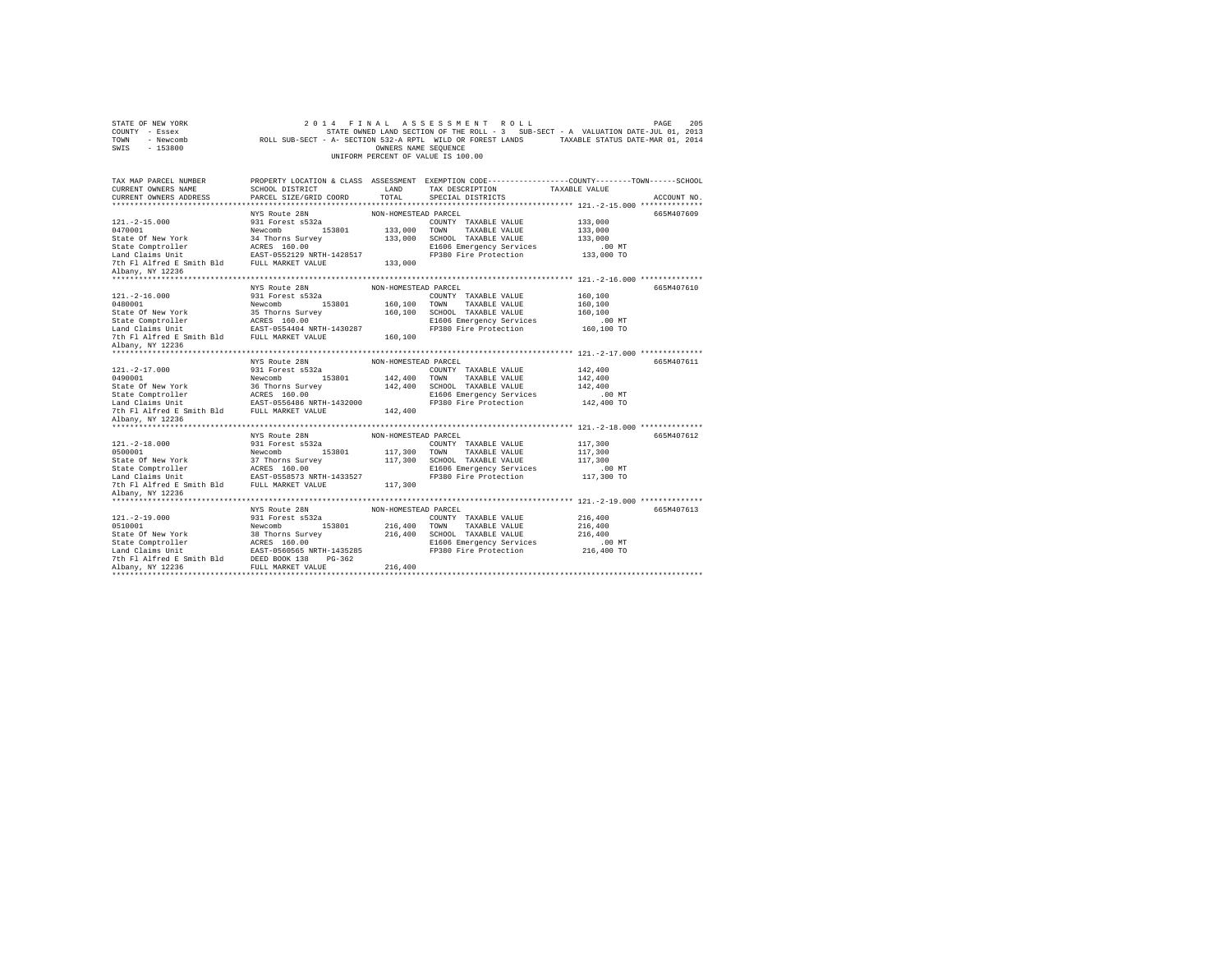| STATE OF NEW YORK<br>COUNTY - Essex<br>TOWN<br>- Newcomb<br>SWIS - 153800 |                                                   | OWNERS NAME SEQUENCE | 2014 FINAL ASSESSMENT ROLL<br>STATE OWNED LAND SECTION OF THE ROLL - 3 SUB-SECT - A VALUATION DATE-JUL 01, 2013<br>ROLL SUB-SECT - A- SECTION 532-A RPTL WILD OR FOREST LANDS TAXABLE STATUS DATE-MAR 01, 2014<br>UNIFORM PERCENT OF VALUE IS 100.00 |                     | 206<br>PAGE |
|---------------------------------------------------------------------------|---------------------------------------------------|----------------------|------------------------------------------------------------------------------------------------------------------------------------------------------------------------------------------------------------------------------------------------------|---------------------|-------------|
| TAX MAP PARCEL NUMBER                                                     |                                                   |                      | PROPERTY LOCATION & CLASS ASSESSMENT EXEMPTION CODE---------------COUNTY-------TOWN------SCHOOL                                                                                                                                                      |                     |             |
| CURRENT OWNERS NAME                                                       | SCHOOL DISTRICT                                   | LAND                 | TAX DESCRIPTION                                                                                                                                                                                                                                      | TAXABLE VALUE       |             |
| CURRENT OWNERS ADDRESS                                                    | PARCEL SIZE/GRID COORD                            | TOTAL.               | SPECIAL DISTRICTS                                                                                                                                                                                                                                    |                     | ACCOUNT NO. |
|                                                                           |                                                   |                      |                                                                                                                                                                                                                                                      |                     |             |
|                                                                           | NYS Route 28N                                     | NON-HOMESTEAD PARCEL |                                                                                                                                                                                                                                                      |                     | 665M407614  |
| $121. - 2 - 20.000$                                                       | 931 Forest s532a                                  |                      | COUNTY TAXABLE VALUE                                                                                                                                                                                                                                 | 112,900             |             |
| 0520001                                                                   | Newcomb 153801                                    |                      | 112,900 TOWN TAXABLE VALUE                                                                                                                                                                                                                           | 112,900             |             |
| State Of New York                                                         | 39 Thorns Survey                                  |                      | 112,900 SCHOOL TAXABLE VALUE                                                                                                                                                                                                                         | 112,900             |             |
| State Comptroller                                                         | ACRES 160.00                                      |                      | E1606 Emergency Services<br>FP380 Fire Protection                                                                                                                                                                                                    | .00MT<br>112,900 TO |             |
| Land Claims Unit<br>7th Fl Alfred E Smith Bld                             | EAST-0562642 NRTH-1436894<br>DEED BOOK 138 PG-362 |                      |                                                                                                                                                                                                                                                      |                     |             |
| Albany, NY 12236                                                          | FULL MARKET VALUE                                 | 112,900              |                                                                                                                                                                                                                                                      |                     |             |
|                                                                           |                                                   |                      |                                                                                                                                                                                                                                                      |                     |             |
|                                                                           | Goodnow Flow Rd                                   | NON-HOMESTEAD PARCEL |                                                                                                                                                                                                                                                      |                     | 665M407615  |
| $131. -2 - 1.000$                                                         | 931 Forest s532a                                  |                      | COUNTY TAXABLE VALUE                                                                                                                                                                                                                                 | 68,000              |             |
| 0530001                                                                   | Newcomb 153801                                    | 68,000 TOWN          | TAXABLE VALUE                                                                                                                                                                                                                                        | 68,000              |             |
| State Of New York                                                         | Pt 41 Thorns Survey                               |                      | 68,000 SCHOOL TAXABLE VALUE                                                                                                                                                                                                                          | 68,000              |             |
| State Comptroller<br>Land Claims Unit                                     | ACRES 70.00                                       |                      | E1606 Emergency Services                                                                                                                                                                                                                             | $.00$ MT            |             |
|                                                                           | EAST-0546859 NRTH-1421547                         |                      | FP380 Fire Protection                                                                                                                                                                                                                                | 68,000 TO           |             |
| 7th F1 Alfred E Smith Bld FULL MARKET VALUE                               |                                                   | 68,000               |                                                                                                                                                                                                                                                      |                     |             |
| Albany, NY 12236                                                          |                                                   |                      |                                                                                                                                                                                                                                                      |                     |             |
|                                                                           |                                                   |                      |                                                                                                                                                                                                                                                      |                     |             |
|                                                                           | Goodnow Flow Rd                                   | NON-HOMESTEAD PARCEL |                                                                                                                                                                                                                                                      |                     | 665M407701  |
| $131. -1 -1.000$<br>0540001                                               | 931 Forest s532a<br>Newcomb 153801                |                      | COUNTY TAXABLE VALUE                                                                                                                                                                                                                                 | 178,200             |             |
| State Of New York                                                         | 42 Thorns Survey                                  |                      | 178,200 TOWN TAXABLE VALUE<br>178,200 SCHOOL TAXABLE VALUE                                                                                                                                                                                           | 178,200<br>178,200  |             |
| State Comptroller                                                         |                                                   |                      | E1606 Emergency Services                                                                                                                                                                                                                             | $.00$ MT            |             |
| Land Claims Unit                                                          | ACRES 160.00<br>EAST-0549605 NRTH-1423128         |                      | FP380 Fire Protection                                                                                                                                                                                                                                | 178,200 TO          |             |
| 7th Fl Alfred E Smith Bld FULL MARKET VALUE                               |                                                   | 178,200              |                                                                                                                                                                                                                                                      |                     |             |
| Albany, NY 12236                                                          |                                                   |                      |                                                                                                                                                                                                                                                      |                     |             |
| *********************                                                     |                                                   |                      |                                                                                                                                                                                                                                                      |                     |             |
|                                                                           | Goodnow Flow Rd                                   | NON-HOMESTEAD PARCEL |                                                                                                                                                                                                                                                      |                     | 665M407702  |
| $120. -1 - 3.049$                                                         | 931 Forest s532a                                  |                      | COUNTY TAXABLE VALUE                                                                                                                                                                                                                                 | 140,500             |             |
| 0550001                                                                   | Newcomb 153801                                    |                      | 140,500 TOWN TAXABLE VALUE                                                                                                                                                                                                                           | 140,500             |             |
| State Of New York                                                         | 43 Thorns Survey                                  |                      | 140,500 SCHOOL TAXABLE VALUE                                                                                                                                                                                                                         | 140,500             |             |
| State Comptroller                                                         | ACRES 160.00                                      |                      | E1606 Emergency Services                                                                                                                                                                                                                             | $.00$ MT            |             |
| Land Claims Unit EAST-0551641 NRTH-1424802                                |                                                   |                      | FP380 Fire Protection                                                                                                                                                                                                                                | 140,500 TO          |             |
| 7th Fl Alfred E Smith Bld FULL MARKET VALUE                               |                                                   | 140,500              |                                                                                                                                                                                                                                                      |                     |             |
| Albany, NY 12236                                                          |                                                   |                      |                                                                                                                                                                                                                                                      |                     |             |
|                                                                           | NYS Route 28N                                     | NON-HOMESTEAD PARCEL |                                                                                                                                                                                                                                                      |                     | 665M407703  |
| $121. - 2 - 28.000$                                                       | 931 Forest s532a                                  |                      | COUNTY TAXABLE VALUE                                                                                                                                                                                                                                 | 159,000             |             |
| 0560001                                                                   | Newcomb<br>153801                                 | 159,000 TOWN         | TAXABLE VALUE                                                                                                                                                                                                                                        | 159,000             |             |
| State Of New York                                                         | 44 Thorns Survey                                  |                      | 159,000 SCHOOL TAXABLE VALUE                                                                                                                                                                                                                         | 159,000             |             |
| State Comptroller                                                         | ACRES 160.00                                      |                      | E1606 Emergency Services                                                                                                                                                                                                                             | $.00$ MT            |             |
| Land Claims Unit EAST-0553669 NRTH-1426360                                |                                                   |                      | FP380 Fire Protection                                                                                                                                                                                                                                | 159,000 TO          |             |
| 7th F1 Alfred E Smith Bld FULL MARKET VALUE                               |                                                   | 159,000              |                                                                                                                                                                                                                                                      |                     |             |
| Albany, NY 12236                                                          |                                                   |                      |                                                                                                                                                                                                                                                      |                     |             |
| *********************                                                     |                                                   |                      |                                                                                                                                                                                                                                                      |                     |             |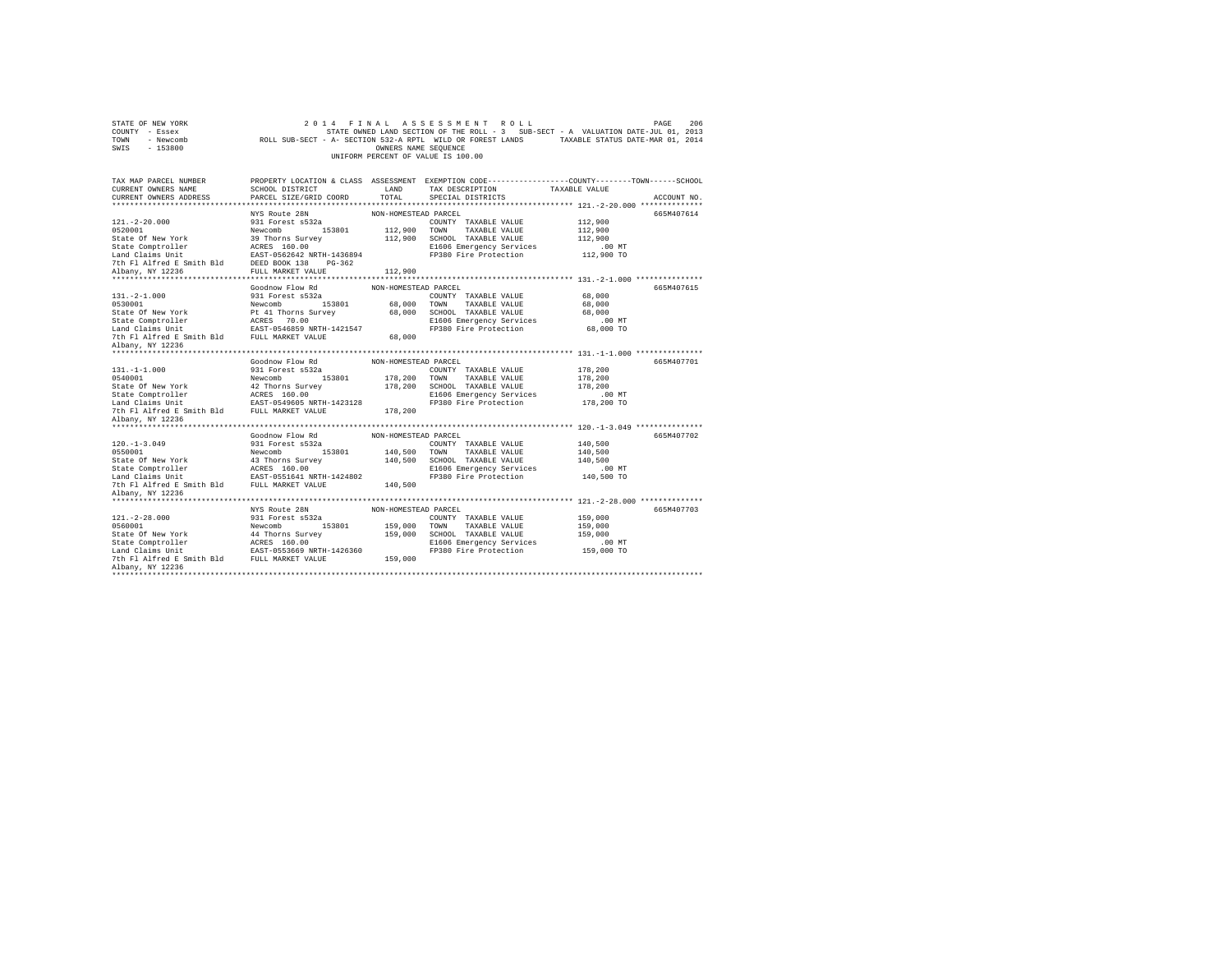| STATE OF NEW YORK<br>COUNTY - Essex<br>TOWN - Newcomb<br>SWIS - 153800                                                                                                                                                                                                                                                    |                                           | OWNERS NAME SEQUENCE | 2014 FINAL ASSESSMENT ROLL<br>STATE OWNED LAND SECTION OF THE ROLL - 3 SUB-SECT - A VALUATION DATE-JUL 01, 2013<br>ROLL SUB-SECT - A- SECTION 532-A RPTL WILD OR FOREST LANDS TAXABLE STATUS DATE-MAR 01, 2014<br>UNIFORM PERCENT OF VALUE IS 100.00 |                      | 207<br>PAGE |
|---------------------------------------------------------------------------------------------------------------------------------------------------------------------------------------------------------------------------------------------------------------------------------------------------------------------------|-------------------------------------------|----------------------|------------------------------------------------------------------------------------------------------------------------------------------------------------------------------------------------------------------------------------------------------|----------------------|-------------|
| TAX MAP PARCEL NUMBER                                                                                                                                                                                                                                                                                                     |                                           |                      | PROPERTY LOCATION & CLASS ASSESSMENT EXEMPTION CODE---------------COUNTY-------TOWN-----SCHOOL                                                                                                                                                       |                      |             |
| CURRENT OWNERS NAME                                                                                                                                                                                                                                                                                                       | SCHOOL DISTRICT<br>PARCEL SIZE/GRID COORD | LAND<br>TOTAL.       | TAX DESCRIPTION                                                                                                                                                                                                                                      | TAXABLE VALUE        |             |
| CURRENT OWNERS ADDRESS<br>**************************                                                                                                                                                                                                                                                                      |                                           |                      | SPECIAL DISTRICTS                                                                                                                                                                                                                                    |                      | ACCOUNT NO. |
|                                                                                                                                                                                                                                                                                                                           | NYS Route 28N                             | NON-HOMESTEAD PARCEL |                                                                                                                                                                                                                                                      |                      | 665M407704  |
| $121. - 2 - 27.000$                                                                                                                                                                                                                                                                                                       | 931 Forest s532a                          |                      | COUNTY TAXABLE VALUE                                                                                                                                                                                                                                 | 169,300              |             |
|                                                                                                                                                                                                                                                                                                                           |                                           |                      | 169,300 TOWN TAXABLE VALUE                                                                                                                                                                                                                           | 169,300              |             |
|                                                                                                                                                                                                                                                                                                                           |                                           | 169,300              | SCHOOL TAXABLE VALUE                                                                                                                                                                                                                                 | 169,300              |             |
| $\begin{tabular}{lllllllllllll} \texttt{0570001} & & & & & \texttt{Newcomb} & & \texttt{153801} \\ \texttt{State Comptroller} & & & & \texttt{45 Thorns Survey} \\ \texttt{State Computer} & & & & \texttt{ACRES} & \texttt{160.00} \\ \texttt{Land Claus Unit} & & & & \texttt{EAST-0555923 NRTH-1428173} \end{tabular}$ |                                           |                      | E1606 Emergency Services                                                                                                                                                                                                                             |                      |             |
|                                                                                                                                                                                                                                                                                                                           |                                           |                      | FP380 Fire Protection                                                                                                                                                                                                                                | 00 MT.<br>169,300 TO |             |
| 7th Fl Alfred E Smith Bld FULL MARKET VALUE                                                                                                                                                                                                                                                                               |                                           | 169,300              |                                                                                                                                                                                                                                                      |                      |             |
| Albany, NY 12236                                                                                                                                                                                                                                                                                                          |                                           |                      |                                                                                                                                                                                                                                                      |                      |             |
|                                                                                                                                                                                                                                                                                                                           |                                           |                      |                                                                                                                                                                                                                                                      |                      | 665M407705  |
| $121. - 2 - 26.000$                                                                                                                                                                                                                                                                                                       | NYS Route 28N<br>931 Forest s532a         | NON-HOMESTEAD PARCEL | COUNTY TAXABLE VALUE                                                                                                                                                                                                                                 | 146,400              |             |
| 0580001                                                                                                                                                                                                                                                                                                                   | Newcomb 153801                            | 146,400              | TOWN<br>TAXABLE VALUE                                                                                                                                                                                                                                | 146,400              |             |
|                                                                                                                                                                                                                                                                                                                           |                                           | 146,400              | SCHOOL TAXABLE VALUE                                                                                                                                                                                                                                 | 146,400              |             |
|                                                                                                                                                                                                                                                                                                                           |                                           |                      | E1606 Emergency Services                                                                                                                                                                                                                             | $.00$ MT             |             |
|                                                                                                                                                                                                                                                                                                                           |                                           |                      | FP380 Fire Protection                                                                                                                                                                                                                                | 146,400 TO           |             |
|                                                                                                                                                                                                                                                                                                                           |                                           | 146,400              |                                                                                                                                                                                                                                                      |                      |             |
| Albany, NY 12236                                                                                                                                                                                                                                                                                                          |                                           |                      |                                                                                                                                                                                                                                                      |                      |             |
|                                                                                                                                                                                                                                                                                                                           |                                           |                      |                                                                                                                                                                                                                                                      |                      |             |
|                                                                                                                                                                                                                                                                                                                           | NYS Route 28N                             | NON-HOMESTEAD PARCEL |                                                                                                                                                                                                                                                      |                      | 665M407706  |
| $121. -2 - 25.000$                                                                                                                                                                                                                                                                                                        | 931 Forest s532a                          |                      | COUNTY TAXABLE VALUE                                                                                                                                                                                                                                 | 123,800              |             |
| 0590001                                                                                                                                                                                                                                                                                                                   | Newcomb 153801<br>47 Thorns Survey        | 123,800 TOWN         | TAXABLE VALUE                                                                                                                                                                                                                                        | 123,800              |             |
| State Of New York                                                                                                                                                                                                                                                                                                         |                                           | 123,800              | SCHOOL TAXABLE VALUE<br>E1606 Emergency Services                                                                                                                                                                                                     | 123,800<br>$.00$ MT  |             |
| State Comptroller<br>Land Claims Unit<br>EAST-0560217 NRTH-1431527                                                                                                                                                                                                                                                        |                                           |                      | FP380 Fire Protection                                                                                                                                                                                                                                | 123,800 TO           |             |
| 7th Fl Alfred E Smith Bld FULL MARKET VALUE                                                                                                                                                                                                                                                                               |                                           | 123,800              |                                                                                                                                                                                                                                                      |                      |             |
| Albany, NY 12236                                                                                                                                                                                                                                                                                                          |                                           |                      |                                                                                                                                                                                                                                                      |                      |             |
|                                                                                                                                                                                                                                                                                                                           |                                           |                      |                                                                                                                                                                                                                                                      |                      |             |
|                                                                                                                                                                                                                                                                                                                           | NYS Route 28N                             | NON-HOMESTEAD PARCEL |                                                                                                                                                                                                                                                      |                      | 665M407707  |
| $121. - 2 - 24.000$                                                                                                                                                                                                                                                                                                       | 931 Forest s532a                          |                      | COUNTY TAXABLE VALUE                                                                                                                                                                                                                                 | 149,600              |             |
| 0600001                                                                                                                                                                                                                                                                                                                   | Newcomb 153801<br>48 Thorns Survey        | 149,600 TOWN         | TAXABLE VALUE                                                                                                                                                                                                                                        | 149,600              |             |
| State Of New York                                                                                                                                                                                                                                                                                                         |                                           | 149,600              | SCHOOL TAXABLE VALUE                                                                                                                                                                                                                                 | 149,600              |             |
|                                                                                                                                                                                                                                                                                                                           |                                           |                      | E1606 Emergency Services                                                                                                                                                                                                                             | $.00$ MT             |             |
| State Comptroller accuse to the state of the state of the state of the state of the 7 of the ST-000 of the Taller of the ST-000 of the ST-000 of the ST-000 of the ST-000 of the ST-000 of the ST-000 of the ST-000 of the ST-                                                                                            |                                           | 149,600              | FP380 Fire Protection                                                                                                                                                                                                                                | 149,600 TO           |             |
| Albany, NY 12236                                                                                                                                                                                                                                                                                                          |                                           |                      |                                                                                                                                                                                                                                                      |                      |             |
|                                                                                                                                                                                                                                                                                                                           |                                           |                      |                                                                                                                                                                                                                                                      |                      |             |
|                                                                                                                                                                                                                                                                                                                           | NYS Route 28N                             | NON-HOMESTEAD PARCEL |                                                                                                                                                                                                                                                      |                      | 665M407708  |
| $121. - 2 - 23.000$                                                                                                                                                                                                                                                                                                       | 931 Forest s532a                          |                      | COUNTY TAXABLE VALUE                                                                                                                                                                                                                                 | 144,600              |             |
|                                                                                                                                                                                                                                                                                                                           |                                           | 144,600 TOWN         | TAXABLE VALUE                                                                                                                                                                                                                                        | 144,600              |             |
|                                                                                                                                                                                                                                                                                                                           |                                           | 144,600              | SCHOOL TAXABLE VALUE                                                                                                                                                                                                                                 | 144,600              |             |
|                                                                                                                                                                                                                                                                                                                           |                                           |                      | E1606 Emergency Services                                                                                                                                                                                                                             | $.00$ MT             |             |
|                                                                                                                                                                                                                                                                                                                           |                                           |                      | FP380 Fire Protection                                                                                                                                                                                                                                | 144,600 TO           |             |
|                                                                                                                                                                                                                                                                                                                           |                                           | 144,600              |                                                                                                                                                                                                                                                      |                      |             |
| Albany, NY 12236<br>***********************                                                                                                                                                                                                                                                                               |                                           |                      |                                                                                                                                                                                                                                                      |                      |             |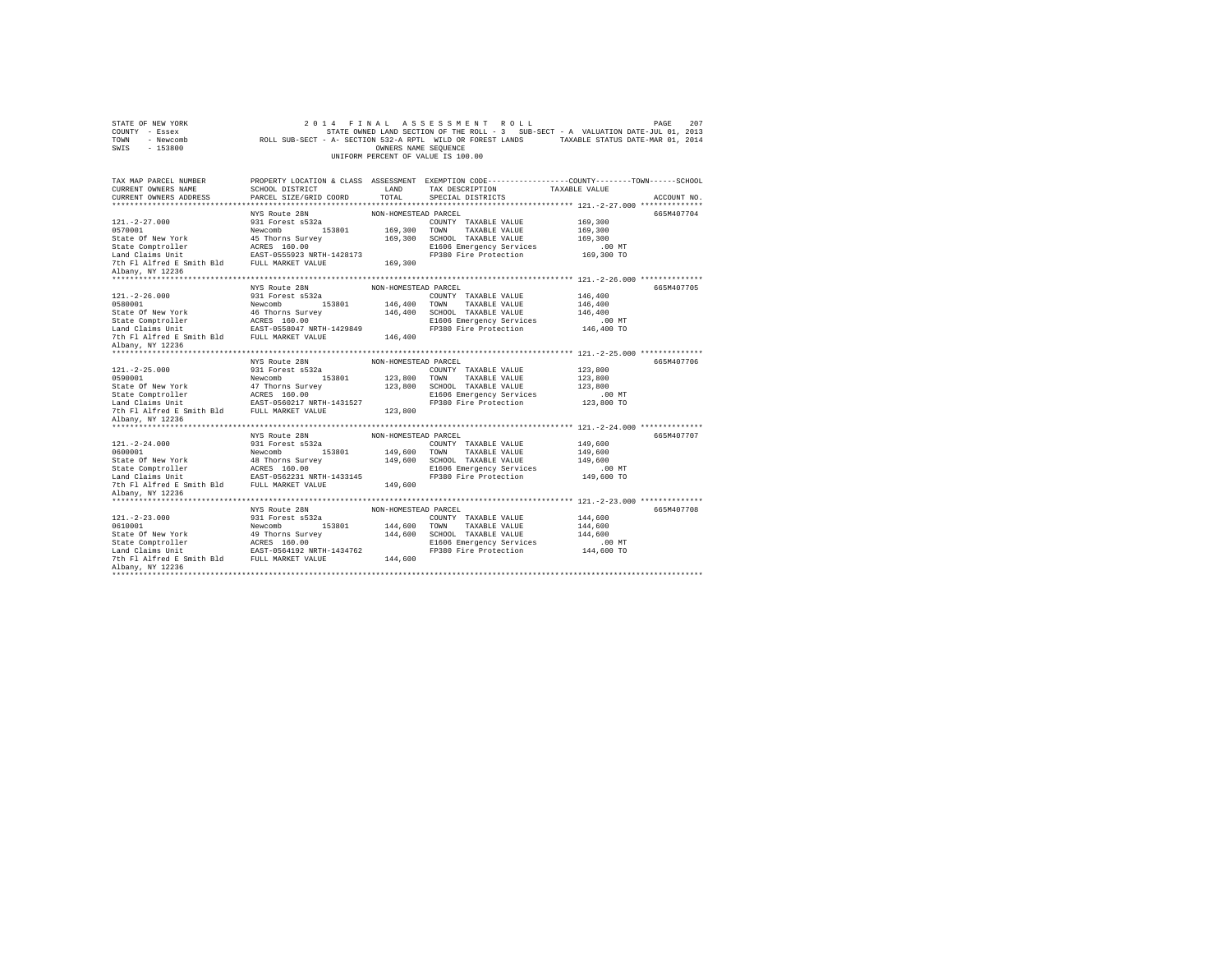| STATE OF NEW YORK<br>COUNTY - Essex<br>TOWN<br>- Newcomb<br>$-153800$<br>SWIS |                                  | OWNERS NAME SEQUENCE | 2014 FINAL ASSESSMENT ROLL<br>STATE OWNED LAND SECTION OF THE ROLL - 3 SUB-SECT - A VALUATION DATE-JUL 01, 2013<br>ROLL SUB-SECT - A- SECTION 532-A RPTL WILD OR FOREST LANDS TAXABLE STATUS DATE-MAR 01, 2014<br>UNIFORM PERCENT OF VALUE IS 100.00 |                     | 208<br>PAGE |
|-------------------------------------------------------------------------------|----------------------------------|----------------------|------------------------------------------------------------------------------------------------------------------------------------------------------------------------------------------------------------------------------------------------------|---------------------|-------------|
| TAX MAP PARCEL NUMBER                                                         |                                  |                      | PROPERTY LOCATION & CLASS ASSESSMENT EXEMPTION CODE----------------COUNTY-------TOWN-----SCHOOL                                                                                                                                                      |                     |             |
| CURRENT OWNERS NAME                                                           | SCHOOL DISTRICT                  | LAND                 | TAX DESCRIPTION                                                                                                                                                                                                                                      | TAXABLE VALUE       |             |
| CURRENT OWNERS ADDRESS                                                        | PARCEL SIZE/GRID COORD           | TOTAL.               | SPECIAL DISTRICTS                                                                                                                                                                                                                                    |                     | ACCOUNT NO. |
|                                                                               | ****************************     |                      |                                                                                                                                                                                                                                                      |                     |             |
|                                                                               | NYS Route 28N                    | NON-HOMESTEAD PARCEL |                                                                                                                                                                                                                                                      |                     | 665M407709  |
| $121. -2 - 22.000$                                                            | 931 Forest s532a                 |                      | COUNTY TAXABLE VALUE                                                                                                                                                                                                                                 | 106,500             |             |
| 0620001                                                                       | Newcomb 153801                   |                      | 106,500 TOWN TAXABLE VALUE                                                                                                                                                                                                                           | 106,500             |             |
| State Of New York<br>State Comptroller                                        | 50 Thorns Survey<br>ACRES 132.00 |                      | 106,500 SCHOOL TAXABLE VALUE<br>E1606 Emergency Services                                                                                                                                                                                             | 106,500<br>$.00$ MT |             |
| Land Claims Unit                                                              | EAST-0566182 NRTH-1436264        |                      | FP380 Fire Protection                                                                                                                                                                                                                                | 106,500 TO          |             |
| 7th Fl Alfred E Smith Bld FULL MARKET VALUE                                   |                                  | 106,500              |                                                                                                                                                                                                                                                      |                     |             |
| Albany, NY 12236                                                              |                                  |                      |                                                                                                                                                                                                                                                      |                     |             |
|                                                                               |                                  |                      |                                                                                                                                                                                                                                                      |                     |             |
|                                                                               | Goodnow Flow Rd                  | NON-HOMESTEAD PARCEL |                                                                                                                                                                                                                                                      |                     | 665M407710  |
| $131. -1 - 3.000$                                                             | 931 Forest s532a                 |                      | COUNTY TAXABLE VALUE                                                                                                                                                                                                                                 | 124,300             |             |
| 0630001                                                                       | 153801<br>Newcomb                | 124,300 TOWN         | TAXABLE VALUE                                                                                                                                                                                                                                        | 124,300             |             |
| State Of New York                                                             | 51 Thorns Survey                 |                      | 124,300 SCHOOL TAXABLE VALUE                                                                                                                                                                                                                         | 124,300             |             |
| State Comptroller<br>Land Claims Unit                                         | ACRES 160.00                     |                      | E1606 Emergency Services                                                                                                                                                                                                                             | $.00$ MT            |             |
|                                                                               | EAST-0549069 NRTH-1419307        |                      | FP380 Fire Protection                                                                                                                                                                                                                                | 124,300 TO          |             |
| 7th Fl Alfred E Smith Bld FULL MARKET VALUE                                   |                                  | 124,300              |                                                                                                                                                                                                                                                      |                     |             |
| Albany, NY 12236                                                              |                                  |                      |                                                                                                                                                                                                                                                      |                     |             |
|                                                                               | Goodnow Flow Rd                  | NON-HOMESTEAD PARCEL |                                                                                                                                                                                                                                                      |                     | 665M407711  |
| $131. - 1 - 2.000$                                                            | 931 Forest s532a                 |                      | COUNTY TAXABLE VALUE                                                                                                                                                                                                                                 | 196,700             |             |
| 0640001                                                                       | 153801<br>Newcomb                | 196,700 TOWN         | TAXABLE VALUE                                                                                                                                                                                                                                        | 196,700             |             |
| State Of New York                                                             | 52 Thorns Survey                 |                      | 196,700 SCHOOL TAXABLE VALUE                                                                                                                                                                                                                         | 196,700             |             |
| State Comptroller                                                             | ACRES 160.00                     |                      | E1606 Emergency Services                                                                                                                                                                                                                             | $.00$ MT            |             |
| Land Claims Unit                                                              | EAST-0551169 NRTH-1421010        |                      | FP380 Fire Protection                                                                                                                                                                                                                                | 196,700 TO          |             |
| 7th Fl Alfred E Smith Bld                                                     | FULL MARKET VALUE                | 196,700              |                                                                                                                                                                                                                                                      |                     |             |
| Albany, NY 12236                                                              |                                  |                      |                                                                                                                                                                                                                                                      |                     |             |
| *******************                                                           |                                  |                      |                                                                                                                                                                                                                                                      |                     |             |
|                                                                               | Tahawus Rd                       | NON-HOMESTEAD PARCEL |                                                                                                                                                                                                                                                      |                     | 665M407712  |
| $132. -2 - 1.000$                                                             | 931 Forest s532a                 |                      | COUNTY TAXABLE VALUE                                                                                                                                                                                                                                 | 145,200             |             |
| 0650001                                                                       | Newcomb 153801                   |                      | 145,200 TOWN TAXABLE VALUE                                                                                                                                                                                                                           | 145,200             |             |
| State Of New York<br>State Comptroller                                        | 53 Thorns Survey<br>ACRES 160.00 |                      | 145,200 SCHOOL TAXABLE VALUE<br>E1606 Emergency Services                                                                                                                                                                                             | 145,200<br>$.00$ MT |             |
| Land Claims Unit EAST-0553284 NRTH-1422518                                    |                                  |                      | FP380 Fire Protection                                                                                                                                                                                                                                | 145,200 TO          |             |
| 7th Fl Alfred E Smith Bld                                                     | FULL MARKET VALUE                | 145,200              |                                                                                                                                                                                                                                                      |                     |             |
| Albany, NY 12236                                                              |                                  |                      |                                                                                                                                                                                                                                                      |                     |             |
|                                                                               |                                  |                      |                                                                                                                                                                                                                                                      |                     |             |
|                                                                               | NYS Route 28N                    | NON-HOMESTEAD PARCEL |                                                                                                                                                                                                                                                      |                     | 665M407713  |
| $121. -2 - 29.000$                                                            | 931 Forest s532a                 |                      | COUNTY TAXABLE VALUE                                                                                                                                                                                                                                 | 127,700             |             |
| 0660001                                                                       | 153801<br>Newcomb                | 127,700 TOWN         | TAXABLE VALUE                                                                                                                                                                                                                                        | 127,700             |             |
| State Of New York                                                             | 54 Thorns Survey                 |                      | 127,700 SCHOOL TAXABLE VALUE                                                                                                                                                                                                                         | 127,700             |             |
| State Comptroller                                                             | ACRES 160.00                     |                      | E1606 Emergency Services                                                                                                                                                                                                                             | $.00$ MT            |             |
| Land Claims Unit                                                              | EAST-0555388 NRTH-1424253        |                      | FP380 Fire Protection                                                                                                                                                                                                                                | 127,700 TO          |             |
| 7th Fl Alfred E Smith Bld                                                     | FULL MARKET VALUE                | 127,700              |                                                                                                                                                                                                                                                      |                     |             |
| Albany, NY 12236<br>*************                                             |                                  |                      |                                                                                                                                                                                                                                                      |                     |             |
|                                                                               |                                  |                      |                                                                                                                                                                                                                                                      |                     |             |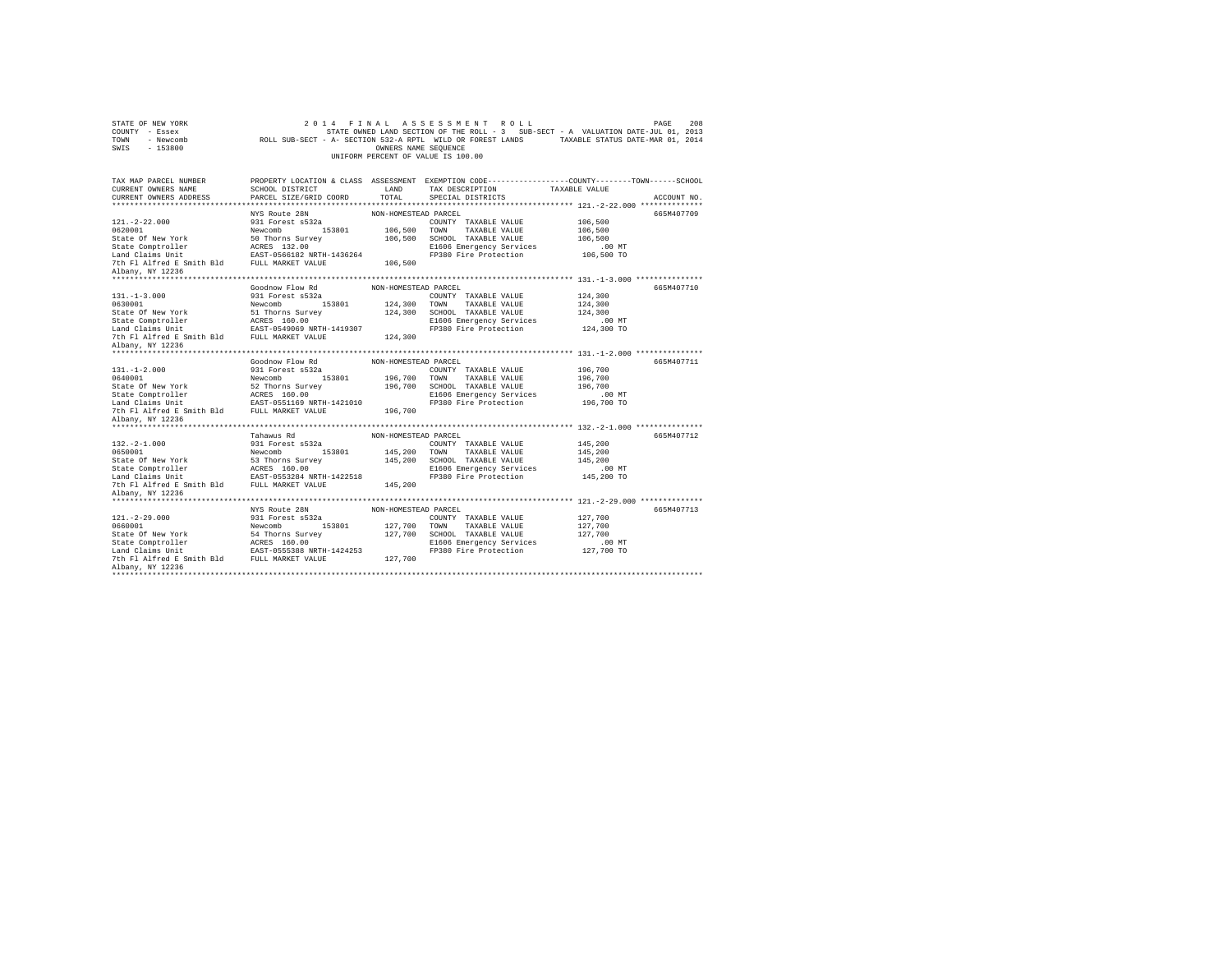| STATE OF NEW YORK<br>COUNTY - Essex<br>TOWN<br>- Newcomb<br>SWIS<br>$-153800$ |                                           | OWNERS NAME SEQUENCE | 2014 FINAL ASSESSMENT ROLL<br>STATE OWNED LAND SECTION OF THE ROLL - 3 SUB-SECT - A VALUATION DATE-JUL 01, 2013<br>ROLL SUB-SECT - A- SECTION 532-A RPTL WILD OR FOREST LANDS TAXABLE STATUS DATE-MAR 01, 2014<br>UNIFORM PERCENT OF VALUE IS 100.00 | PAGE                         | 209 |
|-------------------------------------------------------------------------------|-------------------------------------------|----------------------|------------------------------------------------------------------------------------------------------------------------------------------------------------------------------------------------------------------------------------------------------|------------------------------|-----|
| TAX MAP PARCEL NUMBER                                                         |                                           |                      | PROPERTY LOCATION & CLASS ASSESSMENT EXEMPTION CODE---------------COUNTY-------TOWN------SCHOOL                                                                                                                                                      |                              |     |
| CURRENT OWNERS NAME<br>CURRENT OWNERS ADDRESS                                 | SCHOOL DISTRICT<br>PARCEL SIZE/GRID COORD | LAND<br>TOTAL        | TAX DESCRIPTION<br>SPECIAL DISTRICTS                                                                                                                                                                                                                 | TAXABLE VALUE<br>ACCOUNT NO. |     |
|                                                                               |                                           |                      |                                                                                                                                                                                                                                                      |                              |     |
|                                                                               | NYS Route 28N                             | NON-HOMESTEAD PARCEL |                                                                                                                                                                                                                                                      | 665M407714                   |     |
| $121. - 2 - 30.000$                                                           | 931 Forest s532a                          |                      | COUNTY TAXABLE VALUE                                                                                                                                                                                                                                 | 159,600                      |     |
| 0670001                                                                       | Newcomb 153801                            |                      | 159,600 TOWN TAXABLE VALUE                                                                                                                                                                                                                           | 159,600                      |     |
| State Of New York                                                             | 55 Thorns Survey                          |                      | 159,600 SCHOOL TAXABLE VALUE                                                                                                                                                                                                                         | 159,600                      |     |
| State Comptroller<br>Land Claims Unit                                         | ACRES 160.00<br>EAST-0557662 NRTH-1426125 |                      | E1606 Emergency Services                                                                                                                                                                                                                             | $.00$ MT                     |     |
|                                                                               |                                           |                      | FP380 Fire Protection                                                                                                                                                                                                                                | 159,600 TO                   |     |
| 7th Fl Alfred E Smith Bld FULL MARKET VALUE                                   |                                           | 159,600              |                                                                                                                                                                                                                                                      |                              |     |
| Albany, NY 12236                                                              |                                           |                      |                                                                                                                                                                                                                                                      |                              |     |
|                                                                               | NYS Route 28N                             | NON-HOMESTEAD PARCEL |                                                                                                                                                                                                                                                      | 665M407715                   |     |
| $121. - 2 - 31.000$                                                           | 931 Forest s532a                          |                      | COUNTY TAXABLE VALUE                                                                                                                                                                                                                                 | 175,200                      |     |
| 0680001                                                                       | Newcomb 153801                            |                      | 175,200 TOWN TAXABLE VALUE                                                                                                                                                                                                                           | 175,200                      |     |
| State Of New York                                                             | 56 Thorns Survey                          | 175,200              | SCHOOL TAXABLE VALUE                                                                                                                                                                                                                                 | 175,200                      |     |
| State Comptroller<br>Land Claims Unit                                         | ACRES 160.00<br>EAST-0559706 NRTH-1427741 |                      | E1606 Emergency Services                                                                                                                                                                                                                             | $.00$ MT                     |     |
|                                                                               |                                           |                      | FP380 Fire Protection                                                                                                                                                                                                                                | 175,200 TO                   |     |
| 7th Fl Alfred E Smith Bld FULL MARKET VALUE                                   |                                           | 175,200              |                                                                                                                                                                                                                                                      |                              |     |
| Albany, NY 12236                                                              |                                           |                      |                                                                                                                                                                                                                                                      |                              |     |
|                                                                               | NYS Route 28N                             | NON-HOMESTEAD PARCEL |                                                                                                                                                                                                                                                      | 665M407801                   |     |
| $121. -2 - 32.000$                                                            | 931 Forest s532a                          |                      | COUNTY TAXABLE VALUE                                                                                                                                                                                                                                 | 176,000                      |     |
| 0690001                                                                       | Newcomb 153801                            |                      | 176,000 TOWN TAXABLE VALUE                                                                                                                                                                                                                           | 176,000                      |     |
| State Of New York                                                             | 57 Thorns Survey                          |                      | 176,000 SCHOOL TAXABLE VALUE                                                                                                                                                                                                                         | 176,000                      |     |
|                                                                               |                                           |                      | E1606 Emergency Services                                                                                                                                                                                                                             | $.00$ MT                     |     |
|                                                                               |                                           |                      | FP380 Fire Protection                                                                                                                                                                                                                                | 176,000 TO                   |     |
|                                                                               |                                           | 176,000              |                                                                                                                                                                                                                                                      |                              |     |
| Albany, NY 12236                                                              |                                           |                      |                                                                                                                                                                                                                                                      |                              |     |
|                                                                               | NYS Route 28N                             | NON-HOMESTEAD PARCEL |                                                                                                                                                                                                                                                      | 665M407802                   |     |
| $121. - 2 - 33.000$                                                           | 931 Forest s532a                          |                      | COUNTY TAXABLE VALUE                                                                                                                                                                                                                                 | 204,300                      |     |
| 0700001                                                                       | Newcomb 153801                            |                      | 204,300 TOWN TAXABLE VALUE                                                                                                                                                                                                                           | 204,300                      |     |
| State Of New York                                                             | 58 Thorns Survey                          |                      | 204,300 SCHOOL TAXABLE VALUE                                                                                                                                                                                                                         | 204,300                      |     |
|                                                                               |                                           |                      | E1606 Emergency Services                                                                                                                                                                                                                             | $.00$ MT                     |     |
|                                                                               |                                           |                      | FP380 Fire Protection                                                                                                                                                                                                                                | 204,300 TO                   |     |
|                                                                               |                                           | 204,300              |                                                                                                                                                                                                                                                      |                              |     |
| Albany, NY 12236                                                              |                                           |                      |                                                                                                                                                                                                                                                      |                              |     |
|                                                                               |                                           |                      |                                                                                                                                                                                                                                                      |                              |     |
| $121. - 2 - 34.000$                                                           | NYS Route 28N                             | NON-HOMESTEAD PARCEL |                                                                                                                                                                                                                                                      | 665M407803<br>192,300        |     |
| 0710001                                                                       | 931 Forest s532a<br>Newcomb<br>153801     | 192,300              | COUNTY TAXABLE VALUE<br>TOWN<br>TAXABLE VALUE                                                                                                                                                                                                        | 192,300                      |     |
| State Of New York                                                             | 59 Thorns Survey                          |                      | 192,300 SCHOOL TAXABLE VALUE                                                                                                                                                                                                                         | 192,300                      |     |
|                                                                               |                                           |                      | E1606 Emergency Services                                                                                                                                                                                                                             | $.00$ MT                     |     |
|                                                                               |                                           |                      | FP380 Fire Protection                                                                                                                                                                                                                                | 192,300 TO                   |     |
|                                                                               |                                           | 192,300              |                                                                                                                                                                                                                                                      |                              |     |
| Albany, NY 12236                                                              |                                           |                      |                                                                                                                                                                                                                                                      |                              |     |
| *************************************                                         |                                           |                      |                                                                                                                                                                                                                                                      |                              |     |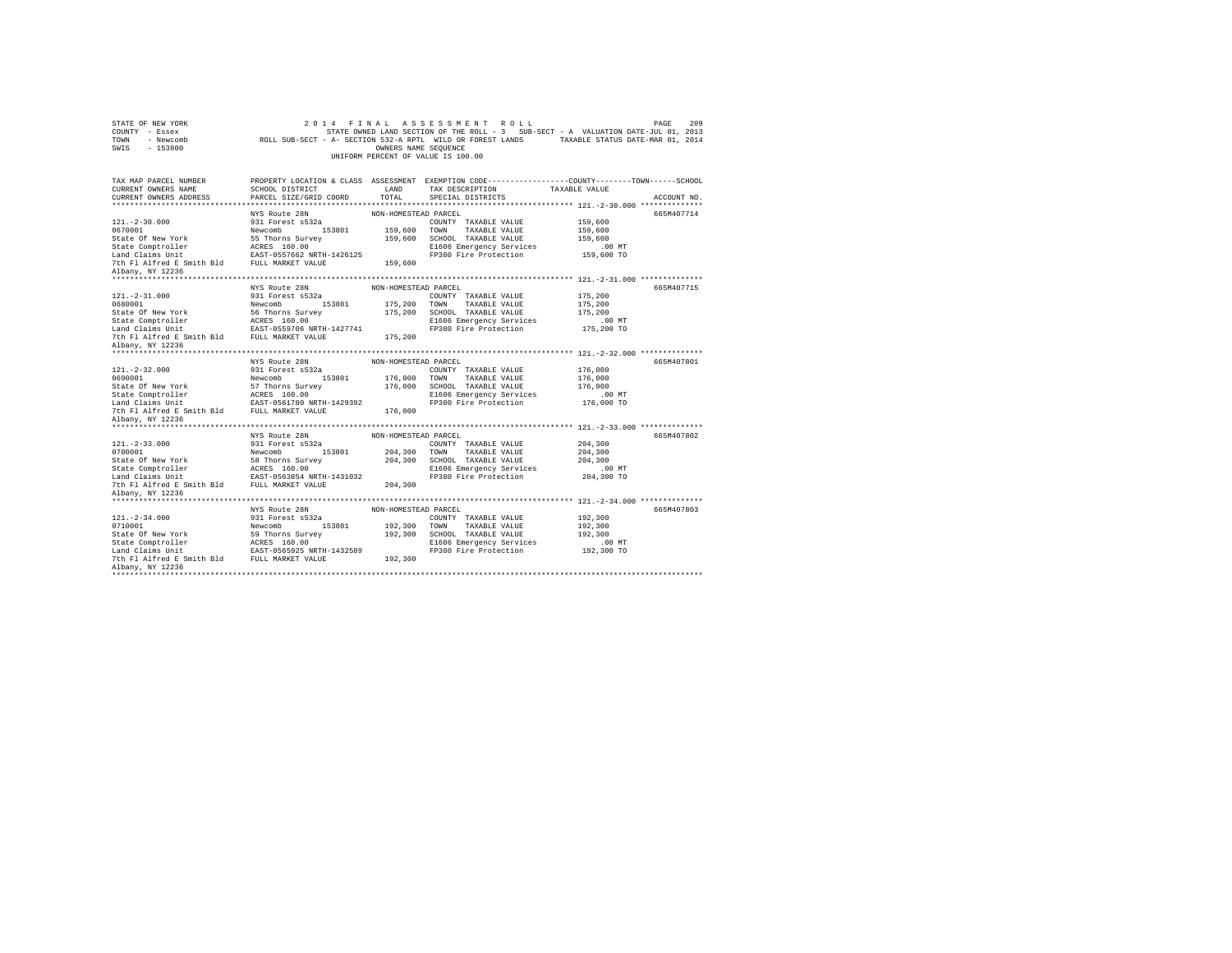| STATE OF NEW YORK<br>COUNTY - Essex<br>TOWN - Newcomb<br>$-153800$<br>SWIS |                                                | OWNERS NAME SEQUENCE | 2014 FINAL ASSESSMENT ROLL<br>STATE OWNED LAND SECTION OF THE ROLL - 3 SUB-SECT - A VALUATION DATE-JUL 01, 2013<br>ROLL SUB-SECT - A- SECTION 532-A RPTL WILD OR FOREST LANDS TAXABLE STATUS DATE-MAR 01, 2014<br>UNIFORM PERCENT OF VALUE IS 100.00 |                    | 210<br>PAGE |
|----------------------------------------------------------------------------|------------------------------------------------|----------------------|------------------------------------------------------------------------------------------------------------------------------------------------------------------------------------------------------------------------------------------------------|--------------------|-------------|
| TAX MAP PARCEL NUMBER                                                      |                                                |                      | PROPERTY LOCATION & CLASS ASSESSMENT EXEMPTION CODE----------------COUNTY-------TOWN-----SCHOOL                                                                                                                                                      |                    |             |
| CURRENT OWNERS NAME                                                        | SCHOOL DISTRICT                                | LAND                 | TAX DESCRIPTION                                                                                                                                                                                                                                      | TAXABLE VALUE      |             |
| CURRENT OWNERS ADDRESS                                                     | PARCEL SIZE/GRID COORD                         | TOTAL.               | SPECIAL DISTRICTS                                                                                                                                                                                                                                    |                    | ACCOUNT NO. |
|                                                                            | ****************************                   |                      |                                                                                                                                                                                                                                                      |                    |             |
|                                                                            | NYS Route 28N                                  | NON-HOMESTEAD PARCEL |                                                                                                                                                                                                                                                      |                    | 665M407804  |
| $121. -2 - 35.000$                                                         | 931 Forest s532a                               |                      | COUNTY TAXABLE VALUE                                                                                                                                                                                                                                 | 98,500             |             |
| 0720001<br>State Of New York                                               | Newcomb 153801<br>60 Thorns Survey             |                      | 98,500 TOWN TAXABLE VALUE<br>98.500 SCHOOL TAXABLE VALUE                                                                                                                                                                                             | 98,500<br>98,500   |             |
| State Comptroller                                                          | ACRES 132.00                                   |                      | E1606 Emergency Services                                                                                                                                                                                                                             | $.00$ MT           |             |
| Land Claims Unit                                                           | EAST-0567826 NRTH-1434311                      |                      | FP380 Fire Protection                                                                                                                                                                                                                                | 98,500 TO          |             |
| 7th Fl Alfred E Smith Bld FULL MARKET VALUE                                |                                                | 98,500               |                                                                                                                                                                                                                                                      |                    |             |
| Albany, NY 12236                                                           |                                                |                      |                                                                                                                                                                                                                                                      |                    |             |
|                                                                            |                                                |                      |                                                                                                                                                                                                                                                      |                    |             |
|                                                                            | NYS Route 28N                                  | NON-HOMESTEAD PARCEL |                                                                                                                                                                                                                                                      |                    | 665M407805  |
| $131. - 1 - 4.000$                                                         | 931 Forest s532a                               |                      | COUNTY TAXABLE VALUE                                                                                                                                                                                                                                 | 159,400            |             |
| 0730001                                                                    | Newcomb 153801                                 | 159,400 TOWN         | TAXABLE VALUE                                                                                                                                                                                                                                        | 159,400            |             |
| State Of New York                                                          | 61 Thorns Survey                               |                      | 159,400 SCHOOL TAXABLE VALUE                                                                                                                                                                                                                         | 159,400            |             |
| State Comptroller<br>Land Claims Unit                                      | ACRES 160.00                                   |                      | E1606 Emergency Services                                                                                                                                                                                                                             | $.00$ MT           |             |
|                                                                            | EAST-0550694 NRTH-1417182                      | 159,400              | FP380 Fire Protection                                                                                                                                                                                                                                | 159,400 TO         |             |
| 7th F1 Alfred E Smith Bld FULL MARKET VALUE<br>Albany, NY 12236            |                                                |                      |                                                                                                                                                                                                                                                      |                    |             |
|                                                                            |                                                |                      |                                                                                                                                                                                                                                                      |                    |             |
|                                                                            | Tahawus Rd                                     | NON-HOMESTEAD PARCEL |                                                                                                                                                                                                                                                      |                    | 665M407806  |
|                                                                            |                                                |                      |                                                                                                                                                                                                                                                      |                    |             |
| $132. -2 - 2.000$                                                          |                                                |                      | COUNTY TAXABLE VALUE                                                                                                                                                                                                                                 | 185,700            |             |
| 0740001                                                                    | 931 Forest s532a<br>Newcomb 153801             | 185,700 TOWN         | TAXABLE VALUE                                                                                                                                                                                                                                        | 185,700            |             |
| State Of New York                                                          | 62 Thorns Survey                               |                      | 185,700 SCHOOL TAXABLE VALUE                                                                                                                                                                                                                         | 185,700            |             |
| State Comptroller                                                          | ACRES 160.00                                   |                      | E1606 Emergency Services                                                                                                                                                                                                                             | $.00$ MT           |             |
| Land Claims Unit                                                           | EAST-0557053 NRTH-1421977                      |                      | FP380 Fire Protection                                                                                                                                                                                                                                | 185,700 TO         |             |
| 7th Fl Alfred E Smith Bld                                                  | FULL MARKET VALUE                              | 185,700              |                                                                                                                                                                                                                                                      |                    |             |
| Albany, NY 12236                                                           |                                                |                      |                                                                                                                                                                                                                                                      |                    |             |
| *******************                                                        |                                                |                      |                                                                                                                                                                                                                                                      |                    |             |
|                                                                            | Tahawus Rd                                     | NON-HOMESTEAD PARCEL |                                                                                                                                                                                                                                                      |                    | 665M407807  |
| $132. -2 - 3.000$                                                          | 931 Forest s532a                               |                      | COUNTY TAXABLE VALUE                                                                                                                                                                                                                                 | 94,800             |             |
| 0750001                                                                    | Newcomb 153801                                 |                      | 94.800 TOWN TAXABLE VALUE                                                                                                                                                                                                                            | 94,800             |             |
| State Of New York                                                          | 63 Thorns Survey                               |                      | 94,800 SCHOOL TAXABLE VALUE<br>E1606 Emergency Services                                                                                                                                                                                              | 94,800<br>$.00$ MT |             |
|                                                                            |                                                |                      |                                                                                                                                                                                                                                                      | 94,800 TO          |             |
| 7th Fl Alfred E Smith Bld FULL MARKET VALUE                                |                                                | 94,800               | FP380 Fire Protection                                                                                                                                                                                                                                |                    |             |
| Albany, NY 12236                                                           |                                                |                      |                                                                                                                                                                                                                                                      |                    |             |
|                                                                            |                                                |                      |                                                                                                                                                                                                                                                      |                    |             |
|                                                                            | Tahawus Rd                                     | NON-HOMESTEAD PARCEL |                                                                                                                                                                                                                                                      |                    | 665M407808  |
| $132. -2 - 4.000$                                                          | 931 Forest s532a                               |                      | COUNTY TAXABLE VALUE                                                                                                                                                                                                                                 | 168,300            |             |
| 0760001                                                                    | 153801<br>Newcomb                              | 168,300 TOWN         | TAXABLE VALUE                                                                                                                                                                                                                                        | 168,300            |             |
| State Of New York                                                          | 64 Thorns Survey                               |                      | 168,300 SCHOOL TAXABLE VALUE                                                                                                                                                                                                                         | 168,300            |             |
| State Comptroller                                                          | ACRES 160.00                                   |                      | E1606 Emergency Services                                                                                                                                                                                                                             | $.00$ MT           |             |
| Land Claims Unit<br>7th Fl Alfred E Smith Bld                              | EAST-0552826 NRTH-1418686<br>FULL MARKET VALUE |                      | FP380 Fire Protection                                                                                                                                                                                                                                | 168,300 TO         |             |
| Albany, NY 12236                                                           |                                                | 168,300              |                                                                                                                                                                                                                                                      |                    |             |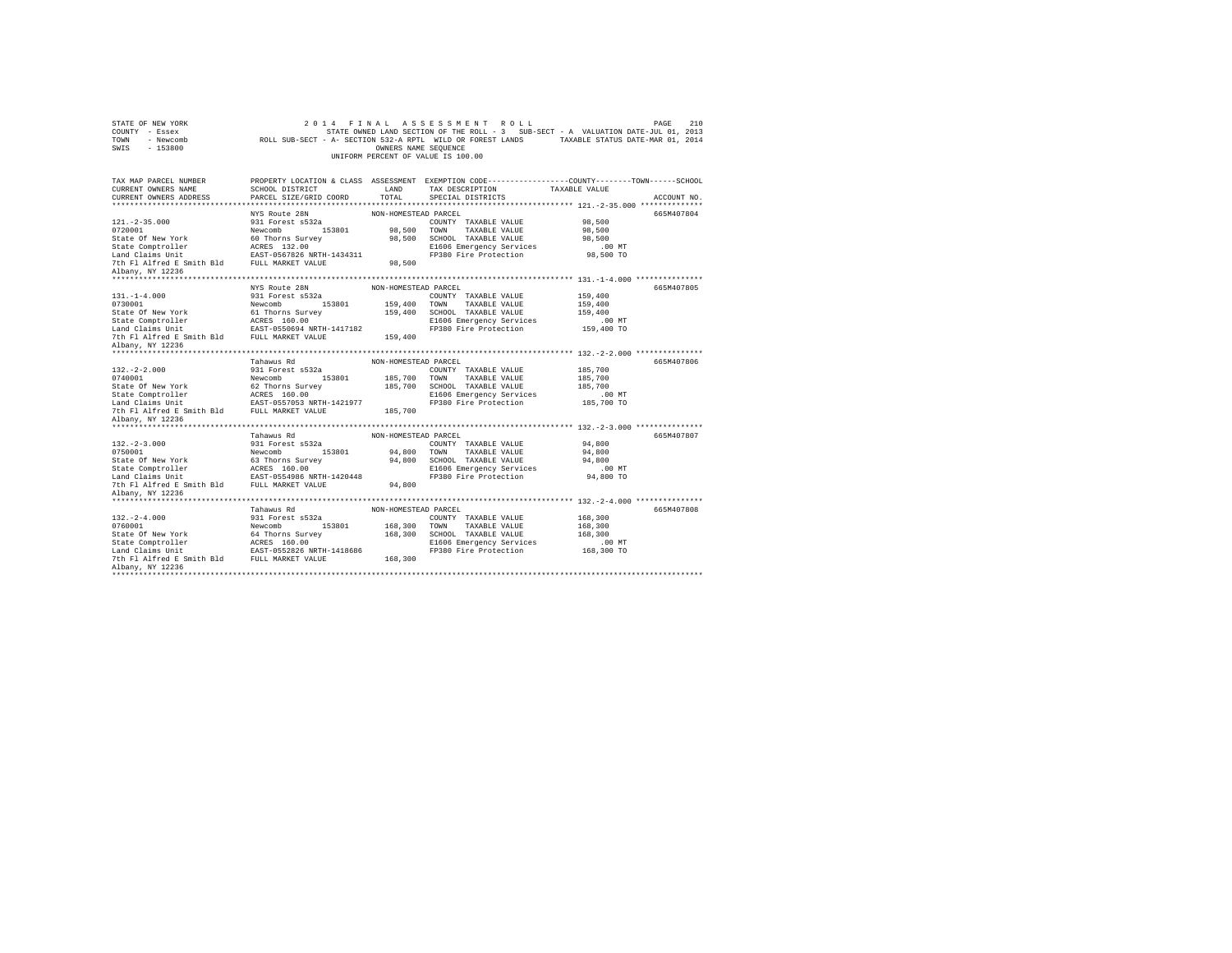| STATE OF NEW YORK<br>COUNTY - Essex<br>TOWN<br>- Newcomb<br>$-153800$<br>SWIS |                                    | OWNERS NAME SEQUENCE | 2014 FINAL ASSESSMENT ROLL<br>STATE OWNED LAND SECTION OF THE ROLL - 3 SUB-SECT - A VALUATION DATE-JUL 01, 2013<br>ROLL SUB-SECT - A- SECTION 532-A RPTL WILD OR FOREST LANDS TAXABLE STATUS DATE-MAR 01, 2014<br>UNIFORM PERCENT OF VALUE IS 100.00 |                     | 211<br>PAGE |
|-------------------------------------------------------------------------------|------------------------------------|----------------------|------------------------------------------------------------------------------------------------------------------------------------------------------------------------------------------------------------------------------------------------------|---------------------|-------------|
| TAX MAP PARCEL NUMBER                                                         |                                    |                      | PROPERTY LOCATION & CLASS ASSESSMENT EXEMPTION CODE---------------COUNTY-------TOWN------SCHOOL                                                                                                                                                      |                     |             |
| CURRENT OWNERS NAME                                                           | SCHOOL DISTRICT                    | LAND                 | TAX DESCRIPTION                                                                                                                                                                                                                                      | TAXABLE VALUE       |             |
| CURRENT OWNERS ADDRESS                                                        | PARCEL SIZE/GRID COORD             | TOTAL.               | SPECIAL DISTRICTS                                                                                                                                                                                                                                    |                     | ACCOUNT NO. |
| **********************                                                        |                                    |                      |                                                                                                                                                                                                                                                      |                     |             |
| $121. -2 - 1.000$                                                             | NYS Route 28N                      | NON-HOMESTEAD PARCEL |                                                                                                                                                                                                                                                      |                     | 665M407809  |
| 0770001                                                                       | 931 Forest s532a<br>Newcomb 153801 |                      | COUNTY TAXABLE VALUE<br>171,700 TOWN TAXABLE VALUE                                                                                                                                                                                                   | 171,700<br>171,700  |             |
| State Of New York                                                             | 65 Thorns Survey                   |                      | 171,700 SCHOOL TAXABLE VALUE                                                                                                                                                                                                                         | 171,700             |             |
| State Comptroller                                                             | ACRES 160.00                       |                      | E1606 Emergency Services                                                                                                                                                                                                                             | .00 MT              |             |
| Land Claims Unit                                                              | EAST-0559117 NRTH-1424040          |                      | FP380 Fire Protection                                                                                                                                                                                                                                | 171,700 TO          |             |
| 7th Fl Alfred E Smith Bld FULL MARKET VALUE                                   |                                    | 171,700              |                                                                                                                                                                                                                                                      |                     |             |
| Albany, NY 12236                                                              |                                    |                      |                                                                                                                                                                                                                                                      |                     |             |
|                                                                               |                                    |                      |                                                                                                                                                                                                                                                      |                     |             |
|                                                                               | NYS Route 28N                      | NON-HOMESTEAD PARCEL |                                                                                                                                                                                                                                                      |                     | 665M407810  |
| $121. -2 - 2.000$                                                             | 931 Forest s532a                   |                      | COUNTY TAXABLE VALUE                                                                                                                                                                                                                                 | 145,700             |             |
| 0780001                                                                       | Newcomb 153801                     | 145,700 TOWN         | TAXABLE VALUE                                                                                                                                                                                                                                        | 145,700             |             |
| State Of New York                                                             | 66 Thorns Survey                   |                      | 145,700 SCHOOL TAXABLE VALUE                                                                                                                                                                                                                         | 145,700             |             |
| state Comptroller<br>Land Claims Unit                                         | ACRES 160.00                       |                      | E1606 Emergency Services                                                                                                                                                                                                                             | $.00$ MT            |             |
|                                                                               | EAST-0561330 NRTH-1425816          | 145,700              | FP380 Fire Protection                                                                                                                                                                                                                                | 145,700 TO          |             |
| 7th Fl Alfred E Smith Bld FULL MARKET VALUE<br>Albany, NY 12236               |                                    |                      |                                                                                                                                                                                                                                                      |                     |             |
|                                                                               |                                    |                      |                                                                                                                                                                                                                                                      |                     |             |
|                                                                               | NYS Route 28N                      | NON-HOMESTEAD PARCEL |                                                                                                                                                                                                                                                      |                     | 665M407811  |
| $121. -2 - 37.000$                                                            | 931 Forest s532a                   |                      | COUNTY TAXABLE VALUE                                                                                                                                                                                                                                 | 192,800             |             |
| 0790001                                                                       | 153801<br>Newcomb                  | 192,800 TOWN         | TAXABLE VALUE                                                                                                                                                                                                                                        | 192,800             |             |
| State Of New York                                                             | Pt 13 T&c Twp                      |                      | 192,800 SCHOOL TAXABLE VALUE                                                                                                                                                                                                                         | 192,800             |             |
| State Comptroller                                                             | ACRES 160.00                       |                      |                                                                                                                                                                                                                                                      |                     |             |
|                                                                               |                                    |                      | E1606 Emergency Services                                                                                                                                                                                                                             | .00 MT              |             |
| Land Claims Unit                                                              | EAST-0563389 NRTH-1427470          |                      | FP380 Fire Protection                                                                                                                                                                                                                                | 192,800 TO          |             |
| 7th Fl Alfred E Smith Bld FULL MARKET VALUE                                   |                                    | 192,800              |                                                                                                                                                                                                                                                      |                     |             |
| Albany, NY 12236                                                              |                                    |                      |                                                                                                                                                                                                                                                      |                     |             |
| *******************                                                           |                                    |                      |                                                                                                                                                                                                                                                      |                     |             |
|                                                                               | NYS Route 28N                      | NON-HOMESTEAD PARCEL |                                                                                                                                                                                                                                                      |                     | 665M407812  |
| $121. -2 - 39.001$                                                            | 931 Forest s532a                   |                      | COUNTY TAXABLE VALUE                                                                                                                                                                                                                                 | 190,600             |             |
| 0800001                                                                       | Newcomb<br>153801                  | 190,600 TOWN         | TAXABLE VALUE                                                                                                                                                                                                                                        | 190,600             |             |
| State Of New York<br>State Comptroller                                        | 68 Thorns Survey<br>ACRES 160.00   |                      | 190,600 SCHOOL TAXABLE VALUE<br>E1606 Emergency Services                                                                                                                                                                                             | 190,600<br>$.00$ MT |             |
| Land Claims Unit                                                              | EAST-0565425 NRTH-1429110          |                      | FP380 Fire Protection                                                                                                                                                                                                                                | 190,600 TO          |             |
| 7th Fl Alfred E Smith Bld FULL MARKET VALUE                                   |                                    | 190,600              |                                                                                                                                                                                                                                                      |                     |             |
| Albany, NY 12236                                                              |                                    |                      |                                                                                                                                                                                                                                                      |                     |             |
|                                                                               |                                    |                      |                                                                                                                                                                                                                                                      |                     |             |
|                                                                               | NYS Route 28N                      | NON-HOMESTEAD PARCEL |                                                                                                                                                                                                                                                      |                     | 665M407813  |
| $121. -2 - 38.001$                                                            | 931 Forest s532a                   |                      | COUNTY TAXABLE VALUE                                                                                                                                                                                                                                 | 183,800             |             |
| 0810001                                                                       | 153801<br>Newcomb                  | 183,800 TOWN         | TAXABLE VALUE                                                                                                                                                                                                                                        | 183,800             |             |
| State Of New York                                                             | 69 Thorns Survey                   |                      | 183,800 SCHOOL TAXABLE VALUE                                                                                                                                                                                                                         | 183,800             |             |
| State Comptroller                                                             | ACRES 160.00                       |                      | E1606 Emergency Services                                                                                                                                                                                                                             | .00MT               |             |
| Land Claims Unit                                                              | EAST-0567488 NRTH-1430790          |                      | FP380 Fire Protection                                                                                                                                                                                                                                | 183,800 TO          |             |
| 7th Fl Alfred E Smith Bld FULL MARKET VALUE<br>Albany, NY 12236               |                                    | 183,800              |                                                                                                                                                                                                                                                      |                     |             |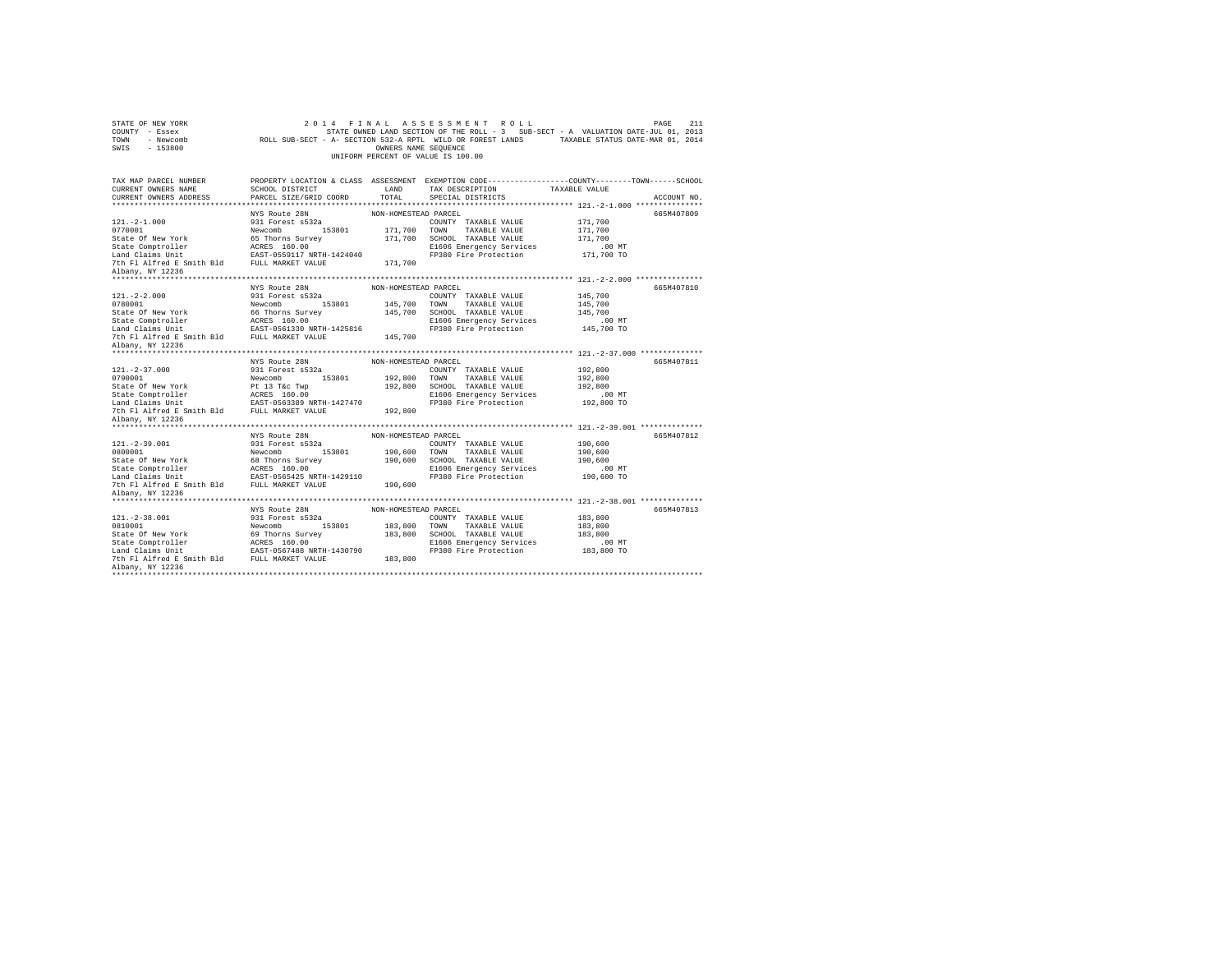| STATE OF NEW YORK<br>COUNTY - Essex<br>TOWN - Newcomb<br>SWIS - 153800                                                                                                                                                    |                           |                      | 2014 FINAL ASSESSMENT ROLL<br>2014 FINAL ASSESSMENT ROLL<br>STATE OWNED LAND SECTION OF THE ROLL - 3 SUB-SECT - A VALUATION DATE-JUL 01, 2013<br>ROLL SUB-SECT - A- SECTION 532-A RPTL WILD OR FOREST LANDS TRAKABLE STATUS DATE-MAR 01, 2014<br>OWNERS NAME SEQUENCE<br>UNIFORM PERCENT OF VALUE IS 100.00 |                                                              | PAGE<br>212 |
|---------------------------------------------------------------------------------------------------------------------------------------------------------------------------------------------------------------------------|---------------------------|----------------------|-------------------------------------------------------------------------------------------------------------------------------------------------------------------------------------------------------------------------------------------------------------------------------------------------------------|--------------------------------------------------------------|-------------|
| TAX MAP PARCEL NUMBER PROPERTY LOCATION & CLASS ASSESSMENT EXEMPTION CODE---------------COUNTY-------TOWN------SCHOOL<br>CURRENT OWNERS NAME SCHOOL DISTRICT LAND TAX DESCRIPTION TAXABLE VALUE<br>CURRENT OWNERS ADDRESS | PARCEL SIZE/GRID COORD    | TOTAL                | SCHOOL DISTRICT LAND TAX DESCRIPTION TAXABLE VALUE<br>SPECIAL DISTRICTS                                                                                                                                                                                                                                     |                                                              | ACCOUNT NO. |
|                                                                                                                                                                                                                           |                           |                      |                                                                                                                                                                                                                                                                                                             |                                                              | 665M407814  |
|                                                                                                                                                                                                                           |                           |                      |                                                                                                                                                                                                                                                                                                             |                                                              |             |
|                                                                                                                                                                                                                           |                           |                      |                                                                                                                                                                                                                                                                                                             |                                                              |             |
|                                                                                                                                                                                                                           |                           |                      |                                                                                                                                                                                                                                                                                                             |                                                              |             |
|                                                                                                                                                                                                                           |                           |                      |                                                                                                                                                                                                                                                                                                             | .00MT<br>124,800 TO                                          |             |
|                                                                                                                                                                                                                           |                           |                      |                                                                                                                                                                                                                                                                                                             |                                                              |             |
| Albany, NY 12236                                                                                                                                                                                                          |                           |                      |                                                                                                                                                                                                                                                                                                             |                                                              |             |
|                                                                                                                                                                                                                           |                           |                      |                                                                                                                                                                                                                                                                                                             |                                                              |             |
|                                                                                                                                                                                                                           |                           |                      |                                                                                                                                                                                                                                                                                                             |                                                              | 665M407903  |
|                                                                                                                                                                                                                           |                           |                      |                                                                                                                                                                                                                                                                                                             |                                                              |             |
|                                                                                                                                                                                                                           |                           |                      |                                                                                                                                                                                                                                                                                                             |                                                              |             |
|                                                                                                                                                                                                                           |                           |                      |                                                                                                                                                                                                                                                                                                             |                                                              |             |
|                                                                                                                                                                                                                           |                           |                      |                                                                                                                                                                                                                                                                                                             |                                                              |             |
|                                                                                                                                                                                                                           |                           |                      |                                                                                                                                                                                                                                                                                                             |                                                              |             |
|                                                                                                                                                                                                                           |                           |                      |                                                                                                                                                                                                                                                                                                             |                                                              |             |
|                                                                                                                                                                                                                           | FULL MARKET VALUE 379,300 |                      |                                                                                                                                                                                                                                                                                                             |                                                              |             |
|                                                                                                                                                                                                                           |                           |                      |                                                                                                                                                                                                                                                                                                             |                                                              |             |
|                                                                                                                                                                                                                           |                           |                      |                                                                                                                                                                                                                                                                                                             |                                                              |             |
|                                                                                                                                                                                                                           | NYS Route 28N             | NON-HOMESTEAD PARCEL |                                                                                                                                                                                                                                                                                                             |                                                              | 665M407904  |
|                                                                                                                                                                                                                           |                           |                      |                                                                                                                                                                                                                                                                                                             |                                                              |             |
|                                                                                                                                                                                                                           |                           |                      |                                                                                                                                                                                                                                                                                                             |                                                              |             |
|                                                                                                                                                                                                                           |                           |                      |                                                                                                                                                                                                                                                                                                             |                                                              |             |
|                                                                                                                                                                                                                           |                           |                      |                                                                                                                                                                                                                                                                                                             |                                                              |             |
|                                                                                                                                                                                                                           |                           |                      |                                                                                                                                                                                                                                                                                                             |                                                              |             |
|                                                                                                                                                                                                                           |                           |                      |                                                                                                                                                                                                                                                                                                             |                                                              |             |
|                                                                                                                                                                                                                           | FULL MARKET VALUE         | 657,400              |                                                                                                                                                                                                                                                                                                             |                                                              |             |
|                                                                                                                                                                                                                           |                           |                      |                                                                                                                                                                                                                                                                                                             | ******************************* 88.-1-3.000 **************** |             |
|                                                                                                                                                                                                                           |                           |                      |                                                                                                                                                                                                                                                                                                             |                                                              | 665M407911  |
|                                                                                                                                                                                                                           |                           |                      |                                                                                                                                                                                                                                                                                                             |                                                              |             |
|                                                                                                                                                                                                                           |                           |                      |                                                                                                                                                                                                                                                                                                             |                                                              |             |
|                                                                                                                                                                                                                           |                           |                      |                                                                                                                                                                                                                                                                                                             |                                                              |             |
|                                                                                                                                                                                                                           |                           |                      |                                                                                                                                                                                                                                                                                                             |                                                              |             |
|                                                                                                                                                                                                                           |                           |                      |                                                                                                                                                                                                                                                                                                             |                                                              |             |
|                                                                                                                                                                                                                           |                           |                      |                                                                                                                                                                                                                                                                                                             |                                                              |             |
|                                                                                                                                                                                                                           | NYS Route 28N             | NON-HOMESTEAD PARCEL |                                                                                                                                                                                                                                                                                                             |                                                              | 665M407912  |
|                                                                                                                                                                                                                           |                           |                      | COUNTY TAXABLE VALUE 156,000                                                                                                                                                                                                                                                                                |                                                              |             |
|                                                                                                                                                                                                                           |                           |                      |                                                                                                                                                                                                                                                                                                             | 156,000                                                      |             |
|                                                                                                                                                                                                                           |                           |                      |                                                                                                                                                                                                                                                                                                             | 156,000                                                      |             |
|                                                                                                                                                                                                                           |                           |                      |                                                                                                                                                                                                                                                                                                             |                                                              |             |
|                                                                                                                                                                                                                           |                           |                      |                                                                                                                                                                                                                                                                                                             | 00 MT.<br>156,000 TO                                         |             |
| Albany, NY 12236                                                                                                                                                                                                          |                           |                      |                                                                                                                                                                                                                                                                                                             |                                                              |             |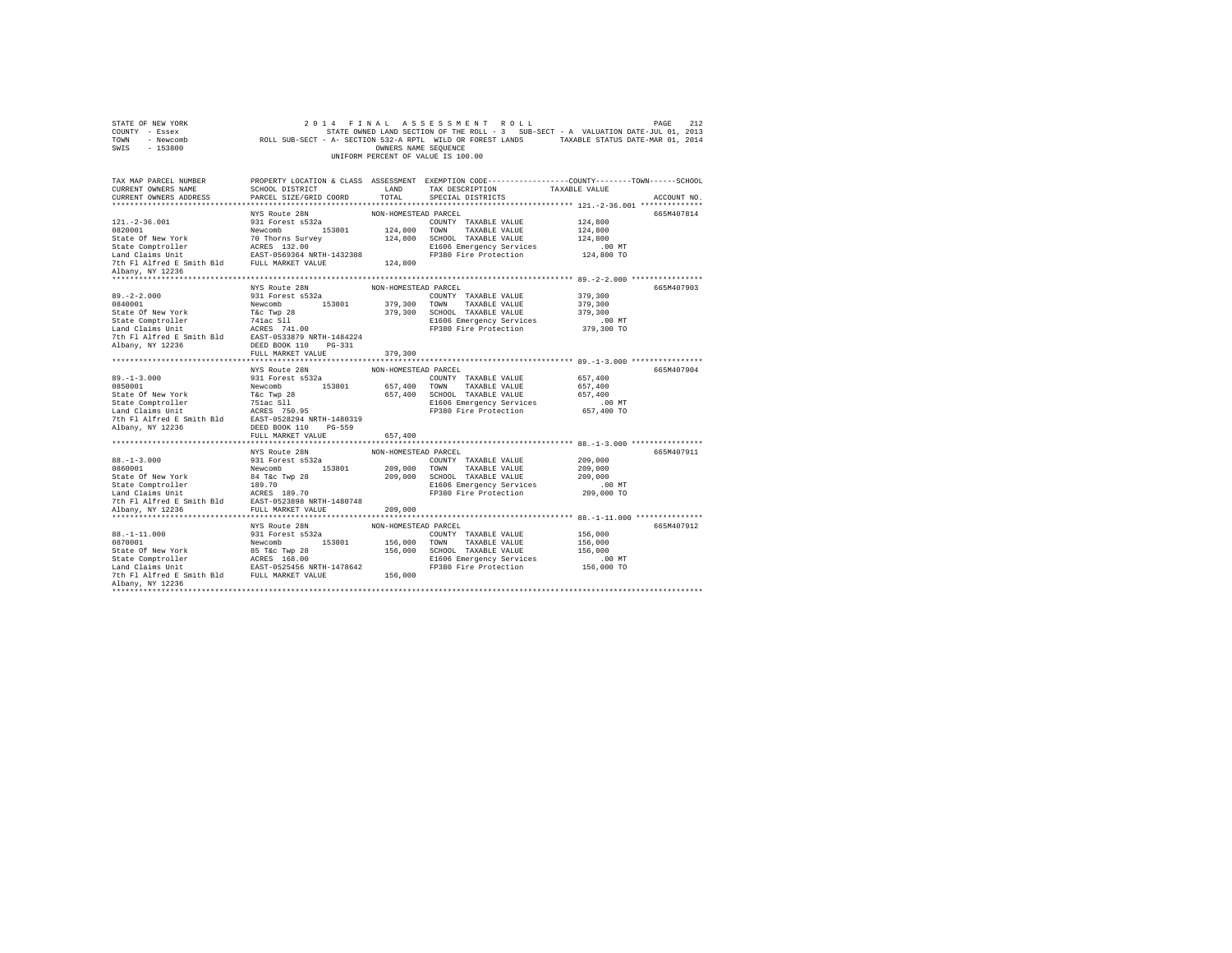| STATE OF NEW YORK<br>COUNTY - Essex<br>TOWN - Newcomb<br>SWIS - 153800                                                                                                                                                                                                                             |                                                           |                      | 2014 FINAL ASSESSMENT ROLL<br>UNIFORM PERCENT OF VALUE IS 100.00                    | PAGE<br>STATE OWNED LAND SECTION OF THE ROLL - 3 SUB-SECT - A VARIALM MULL ON STATE OWNED LAND SECTION OF THE ROLL - 3 SUB-SECT - A VARIABLE STATUS DATE-MAR 01, 2014 | 213         |
|----------------------------------------------------------------------------------------------------------------------------------------------------------------------------------------------------------------------------------------------------------------------------------------------------|-----------------------------------------------------------|----------------------|-------------------------------------------------------------------------------------|-----------------------------------------------------------------------------------------------------------------------------------------------------------------------|-------------|
| TAX MAP PARCEL NUMBER PROPERTY LOCATION & CLASS ASSESSMENT EXEMPTION CODE---------------COUNTY-------TOWN------SCHOOL<br>CURRENT OWNERS NAME<br>CURRENT OWNERS ADDRESS                                                                                                                             | SCHOOL DISTRICT LAND<br>PARCEL SIZE/GRID COORD            | TOTAL                | TAX DESCRIPTION<br>SPECIAL DISTRICTS                                                | TAXABLE VALUE                                                                                                                                                         | ACCOUNT NO. |
| $89. -1 - 2.000$<br>Albany, NY 12236                                                                                                                                                                                                                                                               | NYS Route 28N<br>931 Forest s532a<br>DEED BOOK 110 PG-559 | NON-HOMESTEAD PARCEL | COUNTY TAXABLE VALUE<br>E1606 Emergency Services<br>FP380 Fire Protection 57,600 TO | 57,600<br>57,600<br>57,600<br>$.00$ MT                                                                                                                                | 665M407913  |
|                                                                                                                                                                                                                                                                                                    | FULL MARKET VALUE                                         | 57,600               |                                                                                     |                                                                                                                                                                       |             |
| $101.-5-14.000$<br>0900001                                                                                                                                                                                                                                                                         | Sanford Ln<br>931 Forest s532a                            | NON-HOMESTEAD PARCEL | COUNTY TAXABLE VALUE                                                                | 336,600<br>336,600                                                                                                                                                    | 665M408011  |
| $\begin{tabular}{l c c c c c} \hline 1011. -5-14.000 & 941 & 976 & 1000001 & 984 & 1000001 & 74XABLE VALUE \\ 9300001 & 9300001 & 936,600 & 700NN & TAXABLE VALUE \\ 834 & 9400001 & 847 & 1021 & 447 & 1021 & 336,600 & 800000 & 74XABLE VALUE \\ 834 & 94000 & 9400000 & 74XABLE VALUE \\ 834 &$ |                                                           |                      | E1606 Emergency Services 330,600<br>FP380 Fire Protection 336,600 TO                | 336,600                                                                                                                                                               |             |
|                                                                                                                                                                                                                                                                                                    |                                                           |                      |                                                                                     |                                                                                                                                                                       |             |
|                                                                                                                                                                                                                                                                                                    |                                                           |                      |                                                                                     |                                                                                                                                                                       |             |
|                                                                                                                                                                                                                                                                                                    | Sanford Ln                                                | NON-HOMESTEAD PARCEL |                                                                                     |                                                                                                                                                                       | 665M408012  |
| $91. - 3 - 5.000$<br>91.-3-5.000<br>931 Forest s53201 90,400 TOWN TAXABLE VALUE (1910)<br>90,400 TOWN TAXABLE VALUE State Of New York Part Lot 26 Tác Pur Twp45 90,400 SCHOOL TAXABLE VALUE State Comptroller<br>250.5ac Comptete 250.5ac S11<br>250.5ac C                                         | 931 Forest s532a                                          |                      | COUNTY TAXABLE VALUE<br>FP380 Fire Protection                                       | 90,400<br>90,400<br>90,400<br>00 MT.<br>90,400 TO                                                                                                                     |             |
| Albany, NY 12236                                                                                                                                                                                                                                                                                   | FULL MARKET VALUE                                         | 90,400               |                                                                                     |                                                                                                                                                                       |             |
|                                                                                                                                                                                                                                                                                                    | Sanford Ln                                                | NON-HOMESTEAD PARCEL |                                                                                     |                                                                                                                                                                       | 665M408013  |
| $91. - 3 - 6.000$<br>91.-3-0.001<br>9320001<br>121,000 TOWN TAXABLE VALUE<br>State Of New York<br>27 TAC TWO 153801<br>27 TAXBLE VALUE STATE<br>27 TAC 121,000 SOMY TAXABLE VALUE<br>54 SEAT-0594760 NRTH-147236<br>28 SEARCHE<br>28 SEARCHE STATE RADIS POS                                       | 931 Forest s532a                                          |                      | COUNTY TAXABLE VALUE<br>E1606 Emergency Services<br>FP380 Fire Protection           | 121,000<br>121,000<br>121,000<br>00 MT.<br>121,000 TO                                                                                                                 |             |
|                                                                                                                                                                                                                                                                                                    |                                                           |                      |                                                                                     |                                                                                                                                                                       |             |
|                                                                                                                                                                                                                                                                                                    | Sanford Ln                                                | NON-HOMESTEAD PARCEL |                                                                                     |                                                                                                                                                                       | 665M408014  |
| $101. - 5 - 10.000$<br>.000                                                                                                                                                                                                                                                                        | 931 Forest s532a                                          |                      | COUNTY TAXABLE VALUE                                                                | 110,700<br>110,700<br>110,700<br>.00 MT<br>110,700 TO                                                                                                                 |             |
|                                                                                                                                                                                                                                                                                                    |                                                           |                      |                                                                                     |                                                                                                                                                                       |             |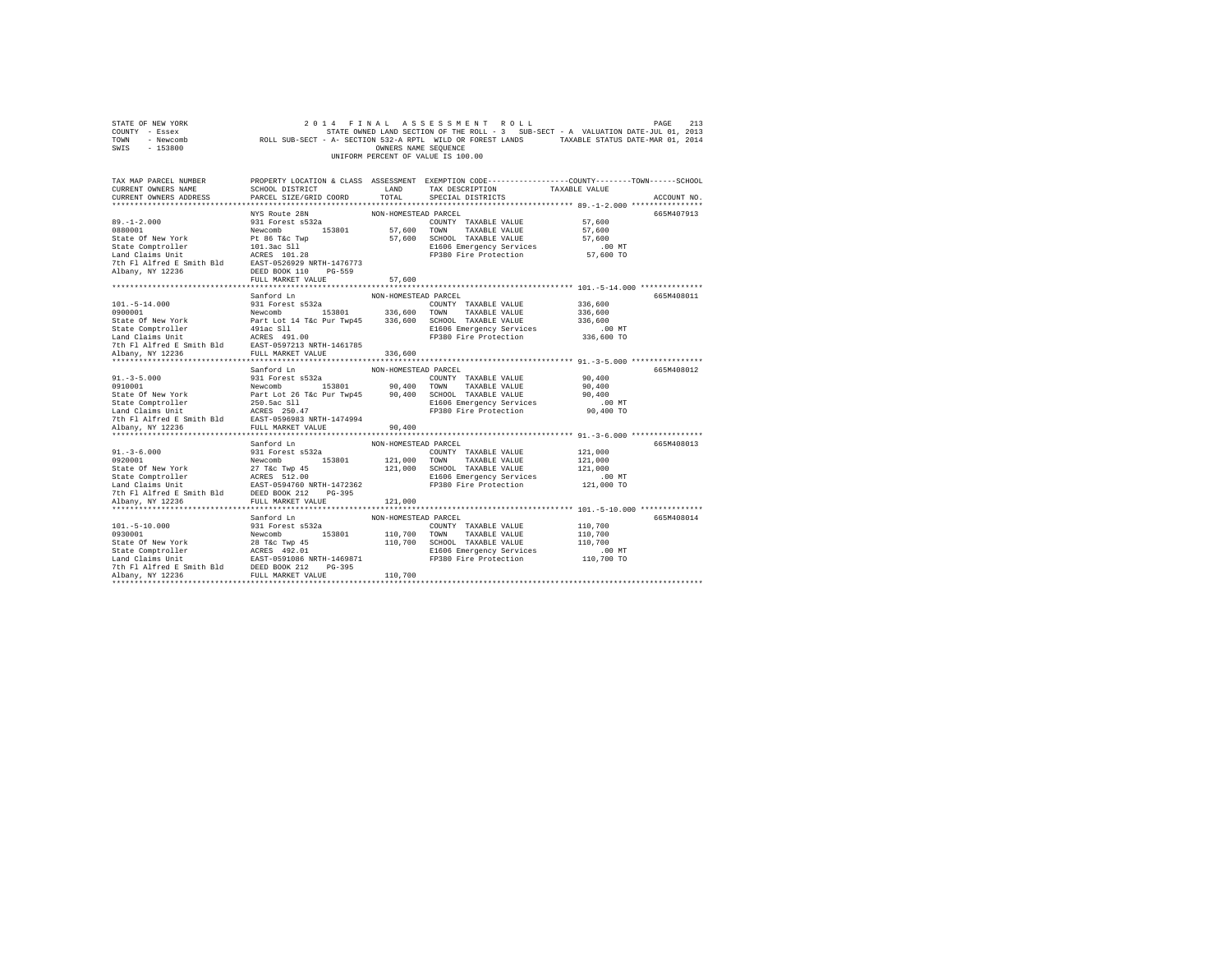| STATE OF NEW YORK<br>COUNTY - Essex<br>TOWN - Newcomb<br>SWIS - 153800                                                                                                                                                                                                                                                                                                                 |                                                                   |                                | 2014 FINAL ASSESSMENT ROLL<br>ENTE ON THE ROLL - 3 SUB-SECT - A VADUALION DUE - 2 SUB-SECT - A VADUALION DUE - 2014<br>ROLL SUB-SECT - A- SECTION 532-A RPTL WILD OR FOREST LANDS<br>ONNERS NAME SEQUENCE<br>UNIFORM PERCENT OF VALUE IS 100.00 |                                                       | PAGE<br>214 |
|----------------------------------------------------------------------------------------------------------------------------------------------------------------------------------------------------------------------------------------------------------------------------------------------------------------------------------------------------------------------------------------|-------------------------------------------------------------------|--------------------------------|-------------------------------------------------------------------------------------------------------------------------------------------------------------------------------------------------------------------------------------------------|-------------------------------------------------------|-------------|
| TAX MAP PARCEL NUMBER PROPERTY LOCATION & CLASS ASSESSMENT EXEMPTION CODE---------------COUNTY-------TOWN------SCHOOL<br>CURRENT OWNERS NAME<br>CURRENT OWNERS ADDRESS                                                                                                                                                                                                                 | SCHOOL DISTRICT<br>LAND TAX DESCRIPTION<br>PARCEL SIZE/GRID COORD | TOTAL                          | SPECIAL DISTRICTS                                                                                                                                                                                                                               | TAXABLE VALUE                                         | ACCOUNT NO. |
| $91. -2 - 2.000$                                                                                                                                                                                                                                                                                                                                                                       | Sanford Ln<br>931 Forest s532a                                    | NON-HOMESTEAD PARCEL           | COUNTY TAXABLE VALUE<br>E1606 Emergency Services<br>FP380 Fire Protection                                                                                                                                                                       | 43,300<br>43,300<br>43,300<br>$.00$ MT<br>43,300 TO   | 665M408015  |
|                                                                                                                                                                                                                                                                                                                                                                                        |                                                                   |                                |                                                                                                                                                                                                                                                 | 121,400<br>121,400<br>121,400<br>.00 MT<br>121,400 TO | 665M408101  |
|                                                                                                                                                                                                                                                                                                                                                                                        |                                                                   |                                |                                                                                                                                                                                                                                                 |                                                       |             |
| $81. - 2 - 3.000$<br>0960001<br>State of New York<br>State Comptroller<br>State Compton and California and California<br>Land Claims Unit<br>The Filal Example 20081 1914<br>The Paline Book of the Smith Bld<br>DEED BOOK 191<br>PO-405<br>Nheav W 1226<br>State Port Market Br                                                                                                       | Sanford Ln<br>931 Forest s532a<br>Newcomb 153801                  | NON-HOMESTEAD PARCEL           | COUNTY TAXABLE VALUE<br>202,200 TOWN TAXABLE VALUE<br>202,200 SCHOOL TAXABLE VALUE<br>E1606 Emergency Services<br>FP380 Fire Protection                                                                                                         | 202,200<br>202,200<br>202.200<br>.00 MT<br>202,200 TO | 665M408102  |
| Albany, NY 12236                                                                                                                                                                                                                                                                                                                                                                       | FULL MARKET VALUE                                                 | 202,200                        |                                                                                                                                                                                                                                                 |                                                       |             |
| $81. - 2 - 2.000$<br>917-24.000<br>197001 Mewcomb Newcomb P176c Wey 153801<br>State Of New York P176c Wey 153801<br>1981 State Comptroller<br>1981 Martin Bass 146.19<br>1981 Martin Bass 148.19<br>1981 The P11 Martin P176c P176c P176c P176c P176c P176c P17                                                                                                                        | Sanford Ln<br>931 Forest s532a                                    | NON-HOMESTEAD PARCEL<br>49,100 | COUNTY TAXABLE VALUE<br>49,100 TOWN TAXABLE VALUE<br>49,100 SCHOOL TAXABLE VALUE<br>E1606 Emergency Services<br>FP380 Fire Protection                                                                                                           | 49,100<br>49,100<br>49,100<br>00 MT.<br>49,100 TO     | 665M408103  |
| Albany, NY 12236                                                                                                                                                                                                                                                                                                                                                                       |                                                                   |                                |                                                                                                                                                                                                                                                 |                                                       |             |
| $\begin{tabular}{c c c} $\texttt{a}$. & \texttt{2-1}$. & \texttt{2-2} \texttt{0}0001$ & \texttt{331 Forest B} & \texttt{133801} & \texttt{172,000 T} & \texttt{5318012} & \texttt{5318013} \\ \texttt{0990001} & \texttt{New York} & \texttt{1980013} & \texttt{172,000 T} & \texttt{17300 T} & \texttt{1730018} & \texttt{1730018} \\ \texttt{State Computer & 252ac S11} & \texttt{$ |                                                                   |                                | E1606 Emergency Services<br>FP380 Fire Protection                                                                                                                                                                                               | 172,000<br>172,000<br>172,000<br>.00 MT<br>172,000 TO | 665M408105  |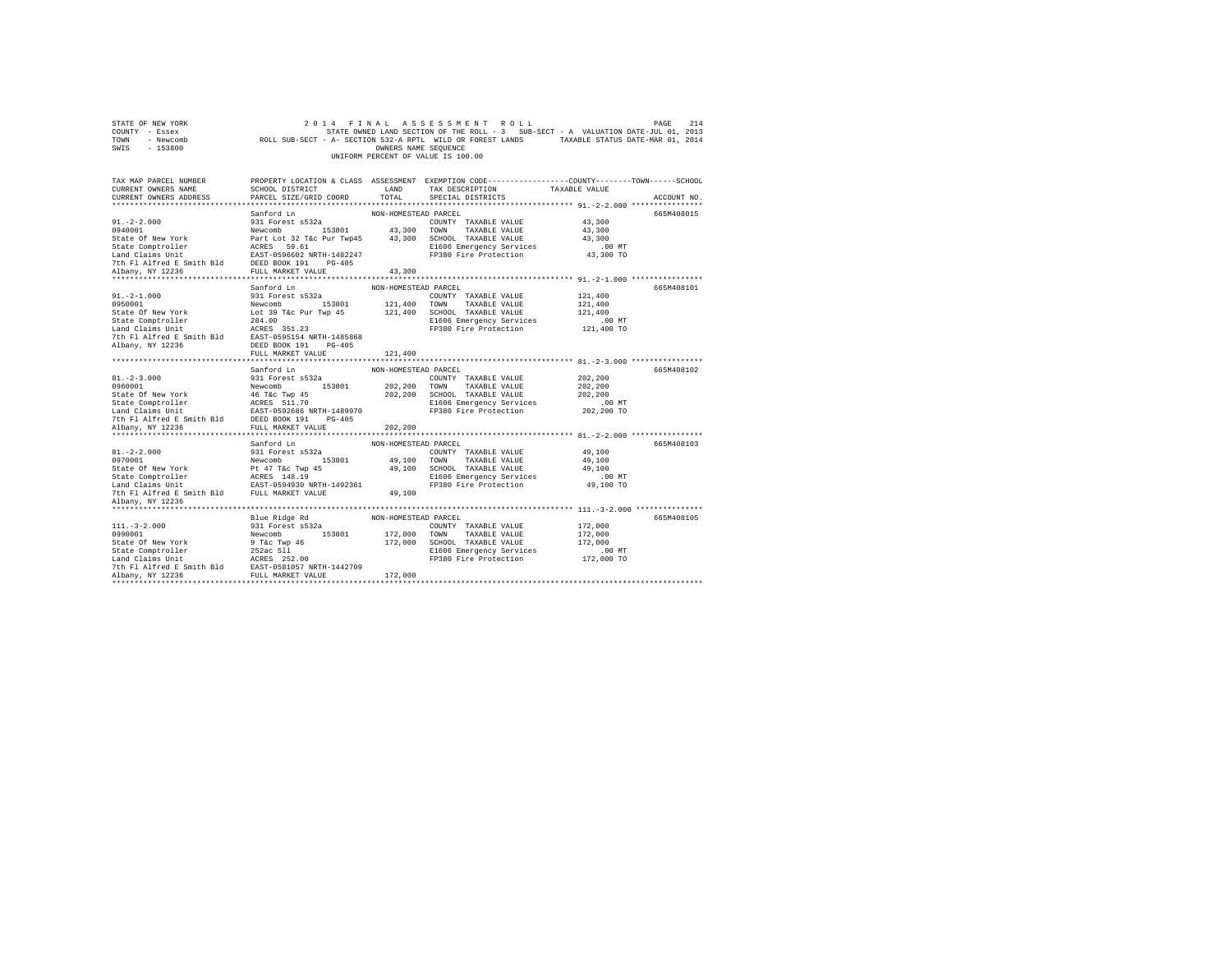| STATE OF NEW YORK<br>COUNTY - Essex<br>TOWN - Newcomb<br>SWIS - 153800                                                                                                                                                                                                                                                                 |                                                                                                                                                                                                                                                                             |                                              | 2014 FINAL ASSESSMENT ROLL<br>STATE OWNED LAND SECTION OF THE ROLL - $\beta$ sub-section of the section of the SUB-SECT - A-SECTION SUB-SECT - A-SECTION MARKED STATES TAXABLE STATUS DATE-MAR 01, 2014<br>UNIFORM PERCENT OF VALUE IS 100.00 |                                                           | PAGE<br>215 |
|----------------------------------------------------------------------------------------------------------------------------------------------------------------------------------------------------------------------------------------------------------------------------------------------------------------------------------------|-----------------------------------------------------------------------------------------------------------------------------------------------------------------------------------------------------------------------------------------------------------------------------|----------------------------------------------|-----------------------------------------------------------------------------------------------------------------------------------------------------------------------------------------------------------------------------------------------|-----------------------------------------------------------|-------------|
| TAX MAP PARCEL NUMBER<br>CURRENT OWNERS NAME<br>CURRENT OWNERS ADDRESS                                                                                                                                                                                                                                                                 | SCHOOL DISTRICT<br>PARCEL SIZE/GRID COORD                                                                                                                                                                                                                                   | LAND<br>TOTAL                                | PROPERTY LOCATION & CLASS ASSESSMENT EXEMPTION CODE---------------COUNTY-------TOWN------SCHOOL<br>TAX DESCRIPTION<br>SPECIAL DISTRICTS                                                                                                       | TAXABLE VALUE                                             | ACCOUNT NO. |
| $101. - 5 - 19.000$<br>1000001<br>1000001<br>State Of New York<br>State Comptroller<br>153801<br>State Comptroller<br>1620017 REC 200.78<br>17 Alfred B Smith Bld<br>2007 213 PT Alfred B Smith Bld<br>213 PTUL MARKET VALUE<br>214 Alfred B Smith Bld<br>213 PTUL MARKET V                                                            | Sanford Ln<br>931 Forest s532a                                                                                                                                                                                                                                              | NON-HOMESTEAD PARCEL<br>66,400               | COUNTY TAXABLE VALUE<br>66,400 TOWN TAXABLE VALUE<br>66,400 SCHOOL TAXABLE VALUE<br>E1606 Emergency Services<br>FP380 Fire Protection                                                                                                         | 66,400<br>66,400<br>66,400<br>.00 MT<br>66,400 TO         | 665M408106  |
| $101. - 5 - 11.000$<br>1010001<br>State Of New York<br>State Comptroller<br>State Compton and Caline State Comptom<br>Land Claims Unit<br>Land Claims Unit<br>The F1 Aifred E Smith B1d<br>The F1 Aifred E Smith B1d<br>DEED BOOK 213<br>PULL MARKET VALUE<br>NDany, NY 12236<br>PUL                                                   | Sanford Ln<br>931 Forest s532a<br>Newcomb 153801                                                                                                                                                                                                                            | NON-HOMESTEAD PARCEL<br>62,200               | COUNTY TAXABLE VALUE<br>62,200 TOWN TAXABLE VALUE<br>62,200 SCHOOL TAXABLE VALUE<br>E1606 Emergency words.<br>FP380 Fire Protection                                                                                                           | 62,200<br>62,200<br>62,200<br>$.00$ MT<br>62,200 TO       | 665M408107  |
| $101.-5-9.000$<br>$1020001$                                                                                                                                                                                                                                                                                                            | Sanford Ln<br>931 Forest s532a                                                                                                                                                                                                                                              | NON-HOMESTEAD PARCEL                         | COUNTY TAXABLE VALUE<br>E1606 Emergency Services                                                                                                                                                                                              | 31,400<br>31,400<br>31,400<br>$.00$ MT<br>31,400 TO       | 665M408108  |
| Albany, NY 12236                                                                                                                                                                                                                                                                                                                       | FULL MARKET VALUE                                                                                                                                                                                                                                                           | 31,400                                       |                                                                                                                                                                                                                                               |                                                           |             |
| $101.-5-8.000$<br>1030001<br>State Of New York<br>State Comptroller<br>Land Claims Unit                                                                                                                                                                                                                                                | Sanford Ln<br>931 Forest s532a<br>931 Forest s532a<br>Newcomb 153801 34,500 TOWN TAXABLE VALUE<br>Part Lot 50 Toe Pur Twp46 34,500 SCHOOL TAXABLE VALUE<br>ACRES 100.88 EL606 Emergency Services<br>REST-0585672 NRTH-1466726 FP380 Fire Protection<br>TAXABLE VALUE<br>RES | NON-HOMESTEAD PARCEL                         | COUNTY TAXABLE VALUE<br>E1606 Emergency Services<br>FP380 Fire Protection                                                                                                                                                                     | 34,500<br>34,500<br>34,500<br>$.00$ MT<br>34,500 TO       | 665M408109  |
| 7th F1 Alfred E Smith Bld BEED BOOK 406 PG-168<br>Albany. NY 12236 FULL MARKET VALUE<br>**********************                                                                                                                                                                                                                         | ****************************                                                                                                                                                                                                                                                | 34,500<br>*****************                  |                                                                                                                                                                                                                                               | ******************** 79. -1-2.000 *****************       |             |
| $79. - 1 - 2.000$<br>1060001<br>$\begin{tabular}{lllllllllll} \texttt{State of New York} & \texttt{Morse Gore T\&C} & 6401,9 \\ \texttt{State Computer} & 13864,90 \\ \texttt{Land Claims Unit} & \texttt{ACRES13864.90} \\ \texttt{7th Fl Alfred E Smith Eld} & \texttt{ESST-0543731 NRTH-1484365} \end{tabular}$<br>Albany, NY 12236 | Sanford Ln<br>931 Forest s532a<br>Newcomb 153801<br>DEED BOOK 136 PG-373<br>FULL MARKET VALUE                                                                                                                                                                               | NON-HOMESTEAD PARCEL<br>6401,900<br>6401,900 | COUNTY TAXABLE VALUE<br>TOWN TAXABLE VALUE<br>6401,900 SCHOOL TAXABLE VALUE<br>E1606 Emergency Services<br>FP380 Fire Protection                                                                                                              | 6401,900<br>6401,900<br>6401,900<br>.00 MT<br>6401,900 TO | 665M408115  |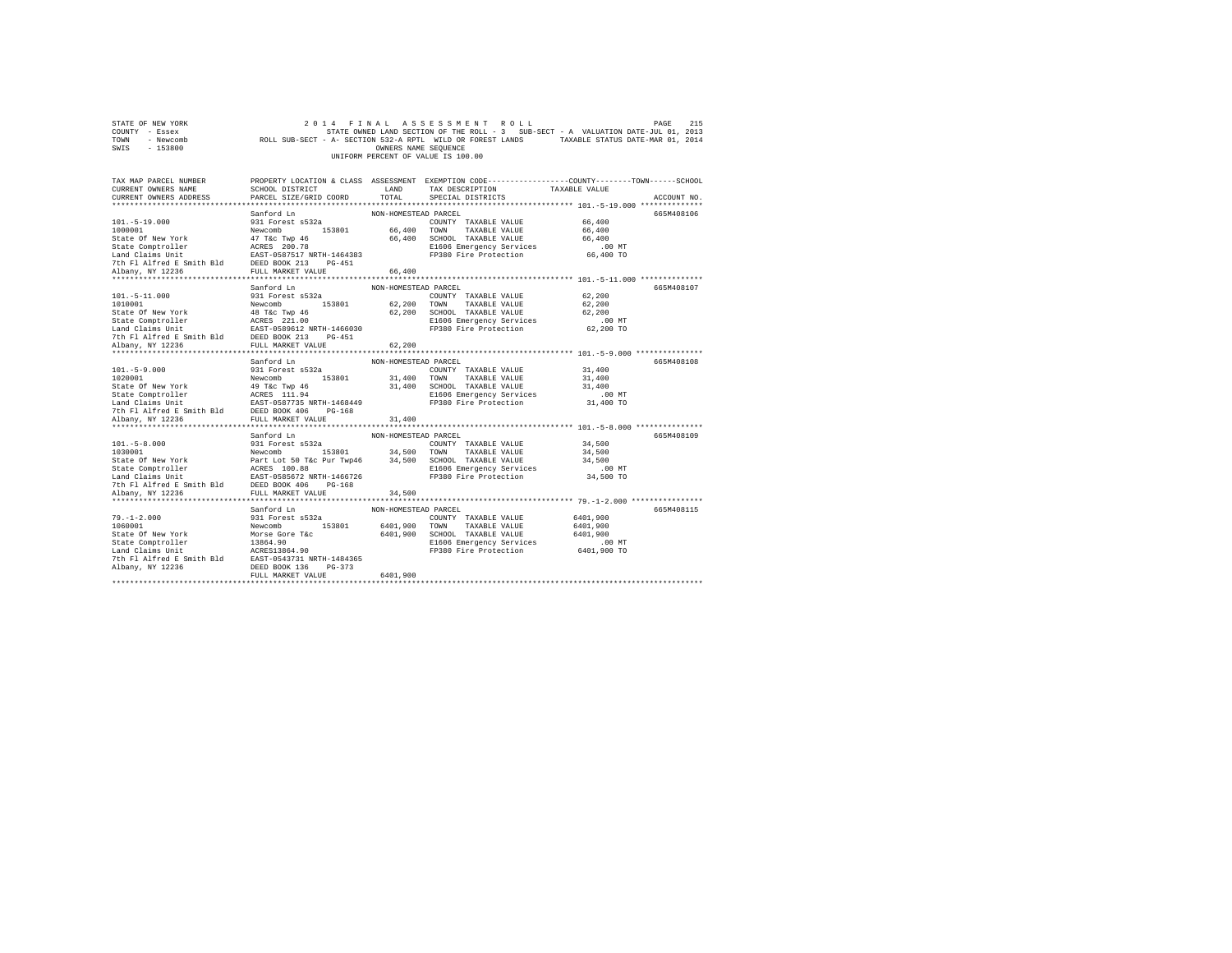| STATE OF NEW YORK<br>COUNTY - Essex<br>TOWN - Newcomb<br>SWIS - 153800                                         |                                                                   | OWNERS NAME SEQUENCE | 2014 FINAL ASSESSMENT ROLL<br>STATE OWNED LAND SECTION OF THE ROLL - 3 SUB-SECT - A VALUATION DATE-JUL 01, 2013<br>ROLL SUB-SECT - A- SECTION 532-A RPTL WILD OR FOREST LANDS TAXABLE STATUS DATE-MAR 01, 2014<br>UNIFORM PERCENT OF VALUE IS 100.00 |                                   | PAGE<br>216 |
|----------------------------------------------------------------------------------------------------------------|-------------------------------------------------------------------|----------------------|------------------------------------------------------------------------------------------------------------------------------------------------------------------------------------------------------------------------------------------------------|-----------------------------------|-------------|
| TAX MAP PARCEL NUMBER<br>CURRENT OWNERS NAME<br>CURRENT OWNERS ADDRESS                                         | SCHOOL DISTRICT<br>PARCEL SIZE/GRID COORD                         | LAND<br>TOTAL.       | PROPERTY LOCATION & CLASS ASSESSMENT EXEMPTION CODE---------------COUNTY-------TOWN------SCHOOL<br>TAX DESCRIPTION<br>SPECIAL DISTRICTS                                                                                                              | TAXABLE VALUE                     | ACCOUNT NO. |
|                                                                                                                |                                                                   |                      |                                                                                                                                                                                                                                                      |                                   |             |
| $89. -3 - 1.000$<br>1070001<br>State Of New York                                                               | NYS Route 28N<br>931 Forest s532a<br>Newcomb 153801<br>T&C Twp 47 | NON-HOMESTEAD PARCEL | COUNTY TAXABLE VALUE<br>605,600 TOWN TAXABLE VALUE<br>605,600 SCHOOL TAXABLE VALUE                                                                                                                                                                   | 605,600<br>605,600<br>605,600     | 665M408201  |
| State Comptroller<br>Land Claims Unit<br>7th Fl Alfred E Smith Bld DEED BOOK 136 PG-373<br>Albany, NY 12236    | ACRES 1805.00<br>EAST-0548507 NRTH-1478761<br>FULL MARKET VALUE   | 605,600              | E1606 Emergency Services<br>FP380 Fire Protection                                                                                                                                                                                                    | $.00$ MT<br>605,600 TO            |             |
|                                                                                                                |                                                                   |                      |                                                                                                                                                                                                                                                      |                                   |             |
|                                                                                                                | Sanford Ln                                                        | NON-HOMESTEAD PARCEL |                                                                                                                                                                                                                                                      |                                   | 665M408202  |
| $80. -1 - 1.000$<br>1080001                                                                                    | 931 Forest s532a<br>Newcomb 153801                                |                      | COUNTY TAXABLE VALUE<br>254,400 TOWN TAXABLE VALUE                                                                                                                                                                                                   | 254,400<br>254,400                |             |
| State Of New York<br>State Comptroller<br>Land Claims Unit                                                     | T&C Twp 47<br>ACRES 670.00<br>EAST-0563350 NRTH-1494309           |                      | 254,400 SCHOOL TAXABLE VALUE<br>E1606 Emergency Services<br>FP380 Fire Protection                                                                                                                                                                    | 254,400<br>$.00$ MT<br>254,400 TO |             |
| 7th Fl Alfred E Smith Bld DEED BOOK 136 PG-373<br>Albany, NY 12236                                             | FULL MARKET VALUE                                                 | 254,400              |                                                                                                                                                                                                                                                      |                                   |             |
|                                                                                                                |                                                                   |                      |                                                                                                                                                                                                                                                      |                                   |             |
|                                                                                                                | Wly Side County Line                                              | NON-HOMESTEAD PARCEL |                                                                                                                                                                                                                                                      |                                   | 665M408205  |
| 444.38-1-10.100                                                                                                | 931 Forest s532a                                                  |                      | COUNTY TAXABLE VALUE                                                                                                                                                                                                                                 | 8,000                             |             |
| 1100001                                                                                                        |                                                                   |                      |                                                                                                                                                                                                                                                      |                                   |             |
|                                                                                                                | Newcomb 153801                                                    |                      | 8,000 TOWN TAXABLE VALUE                                                                                                                                                                                                                             | 8,000                             |             |
| State Of New York                                                                                              | 59 T&c Twp 50                                                     |                      | 8,000 SCHOOL TAXABLE VALUE                                                                                                                                                                                                                           | 8,000                             |             |
| State Comptroller                                                                                              | 17.8 Acres                                                        |                      | FP380 Fire Protection                                                                                                                                                                                                                                | 8,000 TO                          |             |
| Land Claims Unit                                                                                               | ACRES 17.75                                                       |                      |                                                                                                                                                                                                                                                      |                                   |             |
| 7th Fl Alfred E Smith Bld EAST-0517379 NRTH-1479584                                                            |                                                                   |                      |                                                                                                                                                                                                                                                      |                                   |             |
| Albany, NY 12236                                                                                               | FULL MARKET VALUE                                                 | 8,000                |                                                                                                                                                                                                                                                      |                                   |             |
|                                                                                                                |                                                                   |                      |                                                                                                                                                                                                                                                      |                                   |             |
| $88. - 1 - 12.000$<br>1110001                                                                                  | NYS Route 28N<br>931 Forest s532a<br>Newcomb 153801               | NON-HOMESTEAD PARCEL | COUNTY TAXABLE VALUE<br>59,400 TOWN TAXABLE VALUE                                                                                                                                                                                                    | 59,400<br>59,400                  | 665M408206  |
| State Of New York                                                                                              | 60&61 T&c Twp                                                     |                      | 59,400 SCHOOL TAXABLE VALUE                                                                                                                                                                                                                          | 59,400                            |             |
| State Comptroller<br>Land Claims Unit EAST-0516605 NRTH-1478097<br>7th Fl Alfred E Smith Bld FULL MARKET VALUE | ACRES 132.50                                                      | 59,400               | E1606 Emergency Services<br>FP380 Fire Protection                                                                                                                                                                                                    | $.00$ MT<br>59,400 TO             |             |
| Albany, NY 12236                                                                                               |                                                                   |                      |                                                                                                                                                                                                                                                      |                                   |             |
|                                                                                                                | NYS Route 28N                                                     | NON-HOMESTEAD PARCEL |                                                                                                                                                                                                                                                      |                                   | 665M408207  |
| $88. - 1 - 13.000$                                                                                             | 931 Forest s532a                                                  |                      | COUNTY TAXABLE VALUE                                                                                                                                                                                                                                 | 88,100                            |             |
| 1120001                                                                                                        | Newcomb 153801                                                    |                      | 88,100 TOWN TAXABLE VALUE                                                                                                                                                                                                                            | 88,100                            |             |
| State Of New York                                                                                              | 62&63 T&c Twp                                                     |                      | 88,100 SCHOOL TAXABLE VALUE                                                                                                                                                                                                                          | 88,100                            |             |
| State Comptroller                                                                                              | ACRES 194.50                                                      |                      | E1606 Emergency Services                                                                                                                                                                                                                             | $.00$ MT                          |             |
| Land Claims Unit EAST-0517379 NRTH-1479884                                                                     |                                                                   |                      | FP380 Fire Protection                                                                                                                                                                                                                                | 88,100 TO                         |             |
| 7th Fl Alfred E Smith Bld DEED BOOK 176 PG-1<br>Albany, NY 12236                                               | FULL MARKET VALUE                                                 | 88,100               |                                                                                                                                                                                                                                                      |                                   |             |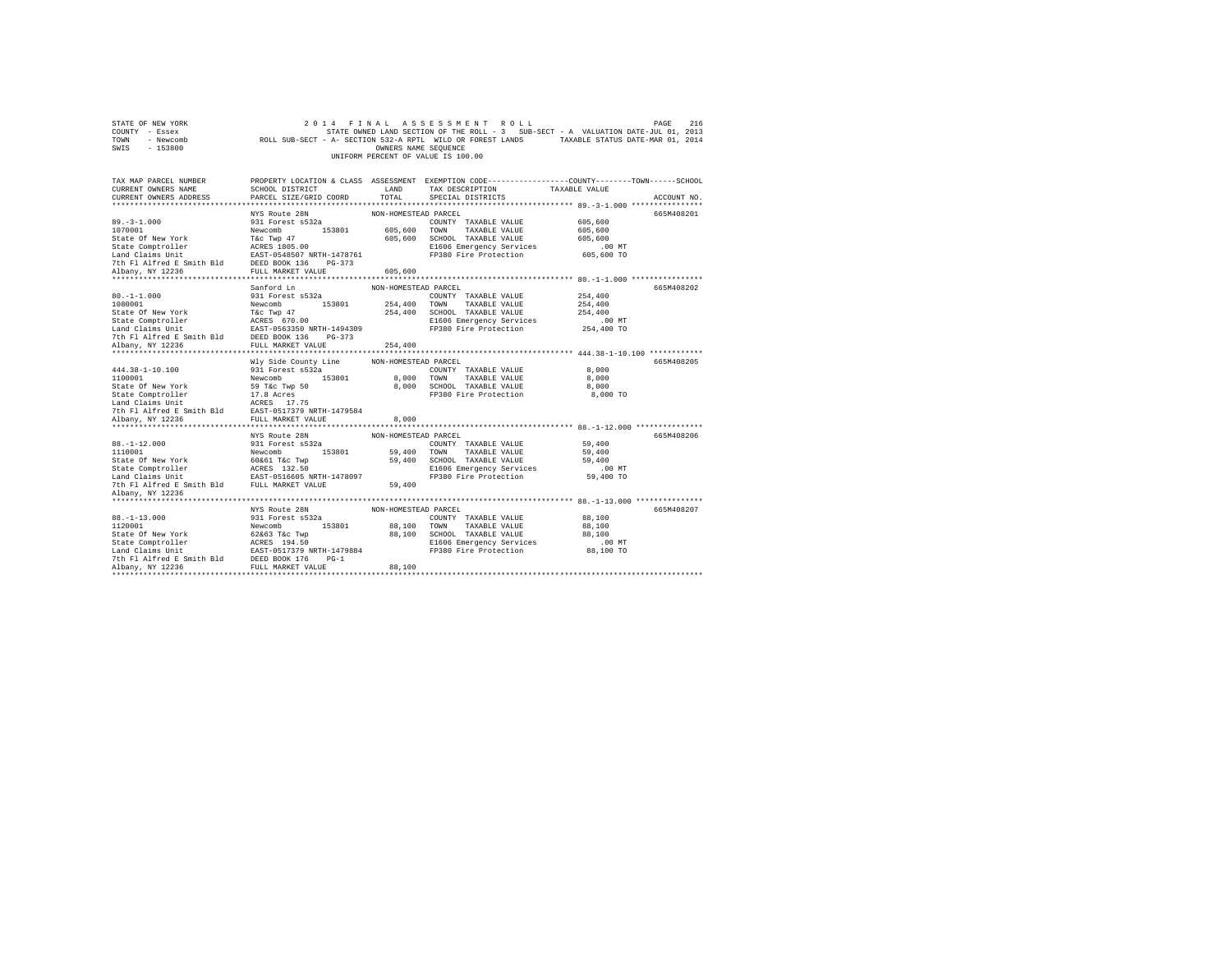| STATE OF NEW YORK<br>COUNTY - Essex<br>TOWN - Newcomb<br>SWIS - 153800                                                                                                                       |                                                       | OWNERS NAME SEQUENCE | 2014 FINAL ASSESSMENT ROLL<br>STATE OWNED LAND SECTION OF THE ROLL - 3 SUB-SECT - A VALUATION DATE-JUL 01, 2013<br>ROLL SUB-SECT - A- SECTION 532-A RPTL WILD OR FOREST LANDS TAXABLE STATUS DATE-MAR 01, 2014<br>UNIFORM PERCENT OF VALUE IS 100.00 |               | 217<br>PAGE |
|----------------------------------------------------------------------------------------------------------------------------------------------------------------------------------------------|-------------------------------------------------------|----------------------|------------------------------------------------------------------------------------------------------------------------------------------------------------------------------------------------------------------------------------------------------|---------------|-------------|
| TAX MAP PARCEL NUMBER<br>CURRENT OWNERS NAME                                                                                                                                                 | SCHOOL DISTRICT                                       | LAND                 | PROPERTY LOCATION & CLASS ASSESSMENT EXEMPTION CODE---------------COUNTY-------TOWN-----SCHOOL<br>TAX DESCRIPTION                                                                                                                                    | TAXABLE VALUE |             |
| CURRENT OWNERS ADDRESS                                                                                                                                                                       | PARCEL SIZE/GRID COORD                                | TOTAL                | SPECIAL DISTRICTS                                                                                                                                                                                                                                    |               | ACCOUNT NO. |
|                                                                                                                                                                                              |                                                       |                      |                                                                                                                                                                                                                                                      |               |             |
| $88. - 1 - 10.000$                                                                                                                                                                           | NYS Route 28N<br>931 Forest s532a                     | NON-HOMESTEAD PARCEL | COUNTY TAXABLE VALUE                                                                                                                                                                                                                                 | 107,100       | 665M408208  |
| 1130001                                                                                                                                                                                      | Newcomb 153801                                        |                      | 107,100 TOWN TAXABLE VALUE                                                                                                                                                                                                                           | 107,100       |             |
| State Of New York                                                                                                                                                                            | 64 T&c Twp 50                                         |                      | 107,100 SCHOOL TAXABLE VALUE                                                                                                                                                                                                                         | 107,100       |             |
| State Comptroller                                                                                                                                                                            |                                                       |                      | E1606 Emergency Services                                                                                                                                                                                                                             | .00 MT        |             |
| Land Claims Unit                                                                                                                                                                             | ACRES 153.00<br>EAST-0516176 NRTH-1482721             |                      | FP380 Fire Protection                                                                                                                                                                                                                                | 107,100 TO    |             |
| 7th F1 Alfred E Smith Bld BEED BOOK 187 PG-445<br>Albany, NY 12236 FILL MARKET VALUE                                                                                                         |                                                       |                      |                                                                                                                                                                                                                                                      |               |             |
| Albany, NY 12236                                                                                                                                                                             | FULL MARKET VALUE                                     | 107,100              |                                                                                                                                                                                                                                                      |               |             |
|                                                                                                                                                                                              |                                                       |                      |                                                                                                                                                                                                                                                      |               |             |
|                                                                                                                                                                                              | Wly Side County Line                                  | NON-HOMESTEAD PARCEL |                                                                                                                                                                                                                                                      |               | 665M408209  |
| $444.38 - 1 - 10.000$                                                                                                                                                                        | 931 Forest s532a                                      |                      | COUNTY TAXABLE VALUE                                                                                                                                                                                                                                 | 39,700        |             |
| 1140001                                                                                                                                                                                      | Newcomb 153801 39,700 TOWN                            |                      | TAXABLE VALUE                                                                                                                                                                                                                                        | 39,700        |             |
| State Of New York                                                                                                                                                                            | 65 Totten & Crossfield Tw 39,700 SCHOOL TAXABLE VALUE |                      |                                                                                                                                                                                                                                                      | 39,700        |             |
| State Comptroller                                                                                                                                                                            | 71.4 Acres<br>ACRES 71.40                             |                      | FP380 Fire Protection                                                                                                                                                                                                                                | 39,700 TO     |             |
| Land Claims Unit                                                                                                                                                                             |                                                       |                      |                                                                                                                                                                                                                                                      |               |             |
| 7th Fl Alfred E Smith Bld                                                                                                                                                                    | EAST-0516188 NRTH-1485921                             |                      |                                                                                                                                                                                                                                                      |               |             |
| Albany, NY 12236                                                                                                                                                                             | FULL MARKET VALUE                                     | 39,700               |                                                                                                                                                                                                                                                      |               |             |
|                                                                                                                                                                                              |                                                       |                      |                                                                                                                                                                                                                                                      |               |             |
|                                                                                                                                                                                              | Wly Side County Line                                  | NON-HOMESTEAD PARCEL |                                                                                                                                                                                                                                                      |               | 665M408210  |
| 444.38-1-99.000<br>1150001                                                                                                                                                                   | 931 Forest s532a<br>Newcomb 153801                    |                      | COUNTY TAXABLE VALUE<br>400 TOWN TAXABLE VALUE                                                                                                                                                                                                       | 400<br>400    |             |
| State Of New York                                                                                                                                                                            | 66 T&c Twp 50                                         |                      | 400 SCHOOL TAXABLE VALUE                                                                                                                                                                                                                             | 400           |             |
|                                                                                                                                                                                              |                                                       |                      | FP380 Fire Protection                                                                                                                                                                                                                                | 400 TO        |             |
|                                                                                                                                                                                              |                                                       |                      |                                                                                                                                                                                                                                                      |               |             |
| 7th Fl Alfred E Smith Bld FULL MARKET VALUE                                                                                                                                                  |                                                       | 400                  |                                                                                                                                                                                                                                                      |               |             |
| Albany, NY 12236                                                                                                                                                                             |                                                       |                      |                                                                                                                                                                                                                                                      |               |             |
| **************************                                                                                                                                                                   |                                                       |                      |                                                                                                                                                                                                                                                      |               |             |
|                                                                                                                                                                                              | Wly Side County Line                                  | NON-HOMESTEAD PARCEL |                                                                                                                                                                                                                                                      |               | 665M408211  |
| 444.38-1-98.000                                                                                                                                                                              | 931 Forest s532a                                      |                      | COUNTY TAXABLE VALUE                                                                                                                                                                                                                                 | 2,000         |             |
| 1160001                                                                                                                                                                                      | Newcomb 153801                                        |                      | 2,000 TOWN TAXABLE VALUE                                                                                                                                                                                                                             | 2,000         |             |
| State Of New York                                                                                                                                                                            | 76 T&C Twp 50                                         |                      | 2,000 SCHOOL TAXABLE VALUE                                                                                                                                                                                                                           | 2,000         |             |
| $\begin{tabular}{llll} \texttt{State Computer} & \texttt{ACRES} & \texttt{10.50} \\ \texttt{Land Claus Unit} & \texttt{EAST-0515345 NRTH-1491766} \end{tabular}$                             |                                                       |                      | FP380 Fire Protection                                                                                                                                                                                                                                | 2,000 TO      |             |
|                                                                                                                                                                                              |                                                       |                      |                                                                                                                                                                                                                                                      |               |             |
| 7th Fl Alfred E Smith Bld FULL MARKET VALUE                                                                                                                                                  |                                                       | 2,000                |                                                                                                                                                                                                                                                      |               |             |
| Albany, NY 12236                                                                                                                                                                             |                                                       |                      |                                                                                                                                                                                                                                                      |               |             |
|                                                                                                                                                                                              |                                                       |                      |                                                                                                                                                                                                                                                      |               |             |
|                                                                                                                                                                                              | NYS Route 28N                                         | NON-HOMESTEAD PARCEL |                                                                                                                                                                                                                                                      |               | 665M408212  |
| $88. - 1 - 1.000$                                                                                                                                                                            | 931 Forest s532a                                      |                      | COUNTY TAXABLE VALUE                                                                                                                                                                                                                                 | 70,800        |             |
| 1170001                                                                                                                                                                                      | 153801<br>Newcomb                                     |                      | 70,800 TOWN TAXABLE VALUE                                                                                                                                                                                                                            | 70,800        |             |
| State Of New York                                                                                                                                                                            | 77 T&c Twp 50                                         |                      | 70,800 SCHOOL TAXABLE VALUE                                                                                                                                                                                                                          | 70,800        |             |
|                                                                                                                                                                                              |                                                       |                      | E1606 Emergency Services                                                                                                                                                                                                                             | $.00$ MT      |             |
|                                                                                                                                                                                              |                                                       |                      | FP380 Fire Protection                                                                                                                                                                                                                                | 70,800 TO     |             |
|                                                                                                                                                                                              |                                                       | 70,800               |                                                                                                                                                                                                                                                      |               |             |
| State Comptroller<br>Land Claims Unit<br>Land Claims Unit and Claims (1986)<br>The F1 Alifed E Smith B1d<br>TULL MARKET VALUE<br>TULL MARKET VALUE<br>TULL MARKET VALUE<br>TULL MARKET VALUE |                                                       |                      |                                                                                                                                                                                                                                                      |               |             |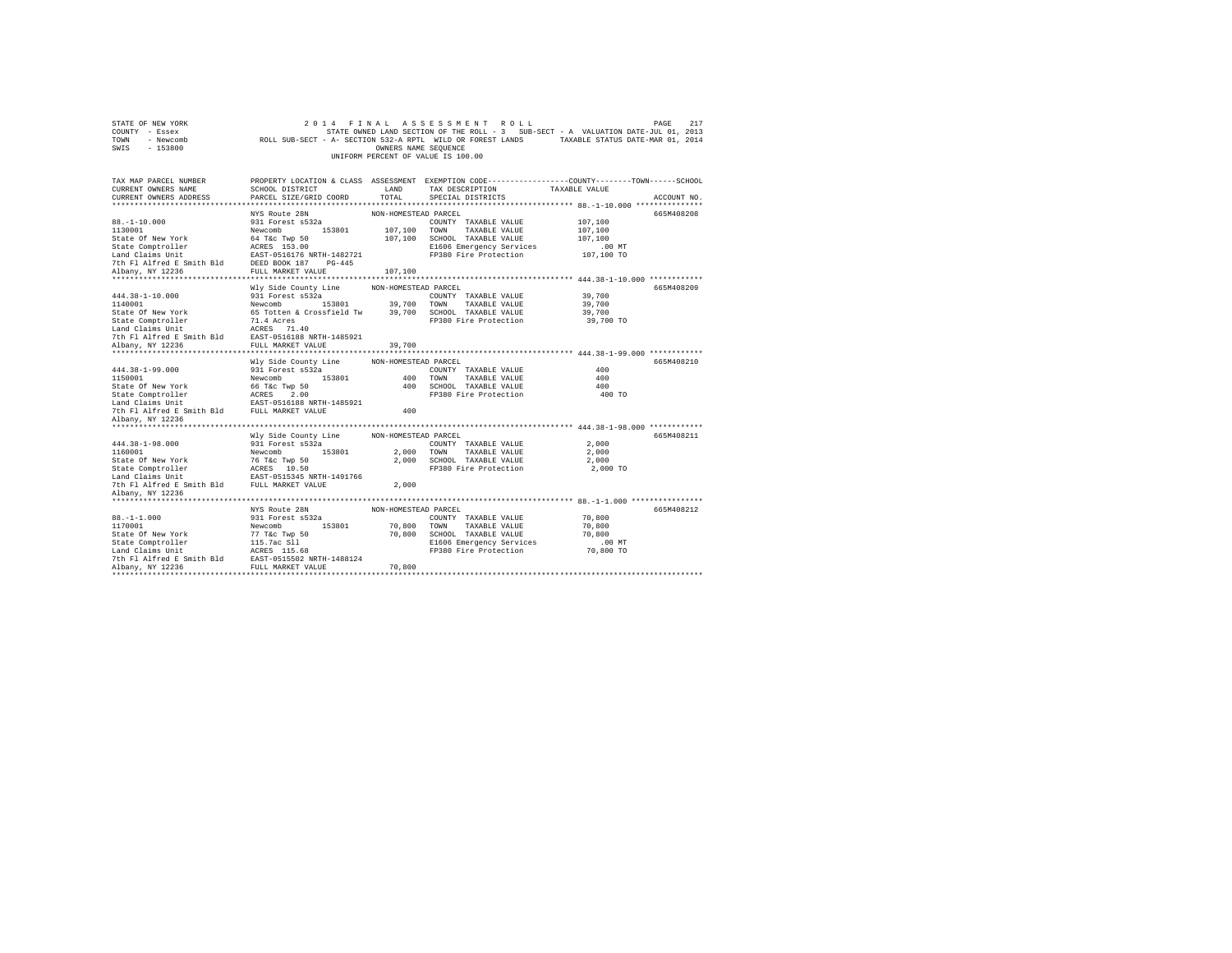| STATE OF NEW YORK<br>COUNTY - Essex<br>TOWN - Newcomb<br>SWIS - 153800                                                                                                                                                                                                                                                                                                                                                                |                                                                                                                                                                                                                                                 | OWNERS NAME SEQUENCE             | 2014 FINAL ASSESSMENT ROLL<br>218 PINAL ASSESSMENT ROLL<br>PAGE 218 STRIE ONNED LAND SECTION OF THE ROLL - 3 SUB-SECT - A VALUATION DATE-JUL 01, 2013<br>ROLL SUB-SECT - A- SECTION 532-A RPTL WILD OR FOREST LANDS TAXABLE STATUS DATE-MAR 01, 2014<br>UNIFORM PERCENT OF VALUE IS 100.00 |                                                           | PAGE<br>218 |
|---------------------------------------------------------------------------------------------------------------------------------------------------------------------------------------------------------------------------------------------------------------------------------------------------------------------------------------------------------------------------------------------------------------------------------------|-------------------------------------------------------------------------------------------------------------------------------------------------------------------------------------------------------------------------------------------------|----------------------------------|--------------------------------------------------------------------------------------------------------------------------------------------------------------------------------------------------------------------------------------------------------------------------------------------|-----------------------------------------------------------|-------------|
| TAX MAP PARCEL NUMBER PROPERTY LOCATION & CLASS ASSESSMENT EXEMPTION CODE--------------COUNTY-------TOWN-----SCHOOL<br>CURRENT OWNERS NAME<br>CURRENT OWNERS ADDRESS                                                                                                                                                                                                                                                                  | SCHOOL DISTRICT<br>LAND TAX DESCRIPTION<br>PARCEL SIZE/GRID COORD                                                                                                                                                                               | TOTAL                            | SPECIAL DISTRICTS                                                                                                                                                                                                                                                                          | TAXABLE VALUE                                             | ACCOUNT NO. |
| $88. - 1 - 4.000$<br>88.-1-4.000<br>1180001<br>$\begin{tabular}{l c c c c c} \hline 1180001 & $10001$ & $10001$ & $10001$ & $10001$ & $10001$ & $138,700$ & $138,700$ & $138,700$ & $138,700$ & $138,700$ & $138,700$ & $138,700$ & $138,700$ & $138,700$ & $138,700$ & $138,700$ & $138,700$ & $138,700$ & $138,700$ & $138,700$ &$                                                                                                  | NYS Route 28N<br>931 Forest s532a                                                                                                                                                                                                               | NON-HOMESTEAD PARCEL             | COUNTY TAXABLE VALUE                                                                                                                                                                                                                                                                       | 138,700                                                   | 665M408213  |
|                                                                                                                                                                                                                                                                                                                                                                                                                                       |                                                                                                                                                                                                                                                 |                                  |                                                                                                                                                                                                                                                                                            |                                                           |             |
| $88. -1 - 9.000$<br>1190001                                                                                                                                                                                                                                                                                                                                                                                                           | NYS Route 28N<br>931 Forest s532a<br>Newcomb 153801 96,600 TOWN TAXABLE VALUE                                                                                                                                                                   | NON-HOMESTEAD PARCEL             | COUNTY TAXABLE VALUE                                                                                                                                                                                                                                                                       | 96,600<br>96,600<br>96,600<br>$.00$ MT<br>96,600 TO       | 665M408214  |
|                                                                                                                                                                                                                                                                                                                                                                                                                                       |                                                                                                                                                                                                                                                 |                                  |                                                                                                                                                                                                                                                                                            |                                                           |             |
|                                                                                                                                                                                                                                                                                                                                                                                                                                       |                                                                                                                                                                                                                                                 |                                  |                                                                                                                                                                                                                                                                                            |                                                           |             |
| $88. -1 - 14.000$<br>1200001<br>Albany, NY 12236                                                                                                                                                                                                                                                                                                                                                                                      | NYS Route 28N<br>931 Forest s532a<br>DEED BOOK 187 PG-445                                                                                                                                                                                       | NON-HOMESTEAD PARCEL             | COUNTY TAXABLE VALUE 99,700                                                                                                                                                                                                                                                                |                                                           | 665M408215  |
|                                                                                                                                                                                                                                                                                                                                                                                                                                       | FULL MARKET VALUE                                                                                                                                                                                                                               | 99,700                           |                                                                                                                                                                                                                                                                                            |                                                           |             |
| $[110001] \begin{tabular}{lcccc} \multicolumn{1}{c}{\textbf{23.1}} & \multicolumn{1}{c}{\textbf{33.2}} & \multicolumn{1}{c}{\textbf{33.2}} & \multicolumn{1}{c}{\textbf{33.3}} & \multicolumn{1}{c}{\textbf{33.4}} & \multicolumn{1}{c}{\textbf{33.4}} & \multicolumn{1}{c}{\textbf{33.4}} & \multicolumn{1}{c}{\textbf{33.4}} & \multicolumn{1}{c}{\textbf{33.4}} & \multicolumn{1}{c}{\textbf{33.4}} & \multicolumn{1}{c}{\textbf{$ |                                                                                                                                                                                                                                                 |                                  |                                                                                                                                                                                                                                                                                            | 139,500<br>139,500<br>139,500<br>00 MT.<br>139,500 TO     | 665M408301  |
|                                                                                                                                                                                                                                                                                                                                                                                                                                       |                                                                                                                                                                                                                                                 |                                  |                                                                                                                                                                                                                                                                                            |                                                           |             |
| $120. -1 - 1.112$<br>121001 State of New York<br>Albany, NY 12236                                                                                                                                                                                                                                                                                                                                                                     | Goodnow Flow Rd<br>931 Forest s532a - WTRFNT<br>Newcomb 153801 8640,800 TOWN TAXABLE VALUE<br>T&C Pur Twp 18 & 27 RS 8640,800 SCHOOL TAXABLE VALUE<br>ACRES12851.60 R1606 E1606 Engroeper Services<br>DEED BOOK 1719 PG-83<br>FULL MARKET VALUE | NON-HOMESTEAD PARCEL<br>8640,800 | COUNTY TAXABLE VALUE<br>E1606 Emergency Services<br>FP380 Fire Protection                                                                                                                                                                                                                  | 8640,800<br>8640,800<br>8640,800<br>.00 MT<br>8640,800 TO | 665Z013001  |
|                                                                                                                                                                                                                                                                                                                                                                                                                                       |                                                                                                                                                                                                                                                 |                                  |                                                                                                                                                                                                                                                                                            |                                                           |             |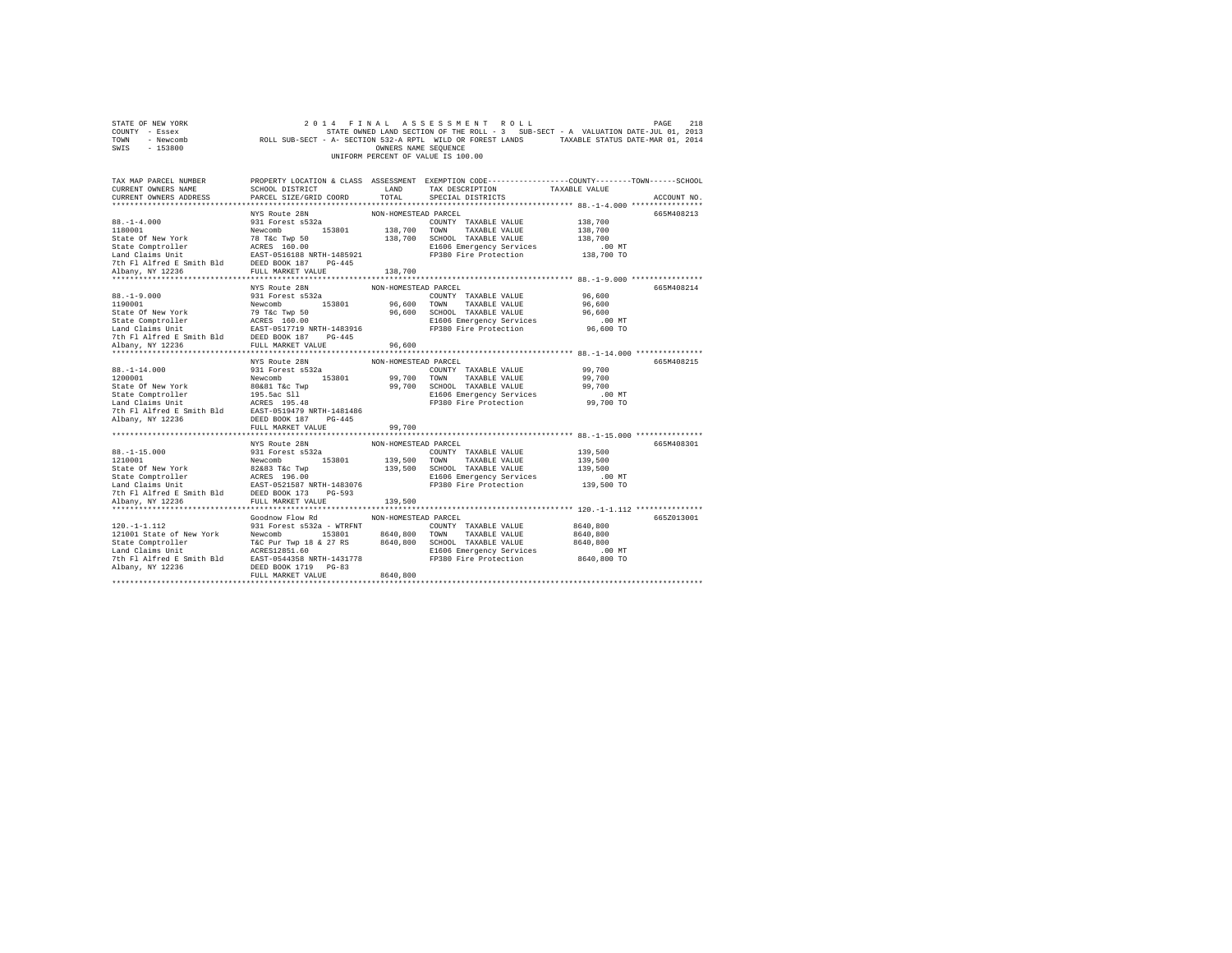| COUNTY - Essex<br>TOWN<br>- Newcomb<br>SWIS - 153800                                                                                                                                                                                                                                                                                                                                                                      | STATE OWNED LAND SECTION OF THE ROLL - 3 SUB-SECT - A VALUATION DATE-JUL 01, 2013<br>ROLL SUB-SECT - A- SECTION 532-A RPTL WILD OR FOREST LANDS TAXABLE STATUS DATE-MAR 01, 2014 | OWNERS NAME SEQUENCE |                                                                                      |                      |             |
|---------------------------------------------------------------------------------------------------------------------------------------------------------------------------------------------------------------------------------------------------------------------------------------------------------------------------------------------------------------------------------------------------------------------------|----------------------------------------------------------------------------------------------------------------------------------------------------------------------------------|----------------------|--------------------------------------------------------------------------------------|----------------------|-------------|
|                                                                                                                                                                                                                                                                                                                                                                                                                           |                                                                                                                                                                                  |                      | UNIFORM PERCENT OF VALUE IS 100.00                                                   |                      |             |
| TAX MAP PARCEL NUMBER PROPERTY LOCATION & CLASS ASSESSMENT EXEMPTION CODE---------------COUNTY-------TOWN------SCHOOL                                                                                                                                                                                                                                                                                                     |                                                                                                                                                                                  |                      |                                                                                      |                      |             |
| CURRENT OWNERS NAME<br>CURRENT OWNERS ADDRESS PARCEL SIZE/GRID COORD TOTAL                                                                                                                                                                                                                                                                                                                                                | SCHOOL DISTRICT LAND                                                                                                                                                             |                      | TAX DESCRIPTION                                                                      | TAXABLE VALUE        |             |
|                                                                                                                                                                                                                                                                                                                                                                                                                           |                                                                                                                                                                                  |                      | SPECIAL DISTRICTS                                                                    |                      | ACCOUNT NO. |
|                                                                                                                                                                                                                                                                                                                                                                                                                           | NYS Route 28N                                                                                                                                                                    | NON-HOMESTEAD PARCEL |                                                                                      |                      | 665M408302  |
|                                                                                                                                                                                                                                                                                                                                                                                                                           | 931 Forest s532a                                                                                                                                                                 |                      | COUNTY TAXABLE VALUE                                                                 | 129,800              |             |
| $88. -1 - 8.000$<br>1220001                                                                                                                                                                                                                                                                                                                                                                                               |                                                                                                                                                                                  |                      |                                                                                      | 129,800              |             |
|                                                                                                                                                                                                                                                                                                                                                                                                                           |                                                                                                                                                                                  |                      | 129,800 SCHOOL TAXABLE VALUE                                                         | 129,800              |             |
|                                                                                                                                                                                                                                                                                                                                                                                                                           |                                                                                                                                                                                  |                      |                                                                                      |                      |             |
|                                                                                                                                                                                                                                                                                                                                                                                                                           |                                                                                                                                                                                  |                      | E1606 Emergency Services<br>FP380 Fire Protection                                    | 00 MT.<br>129,800 TO |             |
|                                                                                                                                                                                                                                                                                                                                                                                                                           |                                                                                                                                                                                  |                      |                                                                                      |                      |             |
| $[129, 800] \begin{tabular}{lcccc} \texttt{931-01-00} & \texttt{931-48} & \texttt{931-48} \\ \texttt{1220001} & \texttt{931-48} & \texttt{1290} & \texttt{129, 800} & \texttt{TORM} & \texttt{TAXABLE} & \texttt{VALUE} \\ \texttt{State of New York} & \texttt{84} & \texttt{TE-Type 50} & \texttt{129, 800} & \texttt{TCWN} & \texttt{TAXABLE} & \texttt{VALUE} \\ \texttt{State of New York} & \texttt{84} & \texttt{$ |                                                                                                                                                                                  |                      |                                                                                      |                      |             |
|                                                                                                                                                                                                                                                                                                                                                                                                                           |                                                                                                                                                                                  |                      |                                                                                      |                      |             |
|                                                                                                                                                                                                                                                                                                                                                                                                                           | NYS Route 28N                                                                                                                                                                    | NON-HOMESTEAD PARCEL |                                                                                      |                      | 665M408303  |
| $88. - 1 - 5.000$<br>88.-1-5.000<br>1230001                                                                                                                                                                                                                                                                                                                                                                               | 931 Forest s532a                                                                                                                                                                 |                      | COUNTY TAXABLE VALUE                                                                 | 167.300              |             |
|                                                                                                                                                                                                                                                                                                                                                                                                                           |                                                                                                                                                                                  |                      |                                                                                      | 167,300              |             |
|                                                                                                                                                                                                                                                                                                                                                                                                                           |                                                                                                                                                                                  |                      | 167,300 SCHOOL TAXABLE VALUE                                                         | 167,300              |             |
|                                                                                                                                                                                                                                                                                                                                                                                                                           |                                                                                                                                                                                  |                      | E1606 Emergency Services .00 MT<br>FP380 Fire Protection 167,300 TO                  |                      |             |
|                                                                                                                                                                                                                                                                                                                                                                                                                           |                                                                                                                                                                                  |                      |                                                                                      |                      |             |
|                                                                                                                                                                                                                                                                                                                                                                                                                           |                                                                                                                                                                                  |                      |                                                                                      |                      |             |
|                                                                                                                                                                                                                                                                                                                                                                                                                           |                                                                                                                                                                                  |                      |                                                                                      |                      |             |
|                                                                                                                                                                                                                                                                                                                                                                                                                           | NYS Route 28N                                                                                                                                                                    | NON-HOMESTEAD PARCEL |                                                                                      |                      | 665M408304  |
|                                                                                                                                                                                                                                                                                                                                                                                                                           |                                                                                                                                                                                  |                      | COUNTY TAXABLE VALUE 74,200                                                          |                      |             |
|                                                                                                                                                                                                                                                                                                                                                                                                                           |                                                                                                                                                                                  |                      |                                                                                      | 74,200               |             |
|                                                                                                                                                                                                                                                                                                                                                                                                                           |                                                                                                                                                                                  |                      |                                                                                      | 74,200               |             |
|                                                                                                                                                                                                                                                                                                                                                                                                                           |                                                                                                                                                                                  |                      | 74,200 TOWN TAXABLE VALUE<br>74,200 SCHOOL TAXABLE VALUE<br>E1606 Emergency Services | 00 MT.<br>74,200 TO  |             |
|                                                                                                                                                                                                                                                                                                                                                                                                                           |                                                                                                                                                                                  |                      | FP380 Fire Protection                                                                |                      |             |
|                                                                                                                                                                                                                                                                                                                                                                                                                           |                                                                                                                                                                                  |                      |                                                                                      |                      |             |
|                                                                                                                                                                                                                                                                                                                                                                                                                           |                                                                                                                                                                                  |                      |                                                                                      |                      |             |
|                                                                                                                                                                                                                                                                                                                                                                                                                           | FULL MARKET VALUE                                                                                                                                                                | 74,200               |                                                                                      |                      |             |
|                                                                                                                                                                                                                                                                                                                                                                                                                           |                                                                                                                                                                                  |                      |                                                                                      |                      |             |
|                                                                                                                                                                                                                                                                                                                                                                                                                           | NYS Route 28N                                                                                                                                                                    | NON-HOMESTEAD PARCEL |                                                                                      |                      | 665M408305  |
|                                                                                                                                                                                                                                                                                                                                                                                                                           |                                                                                                                                                                                  |                      |                                                                                      |                      |             |
|                                                                                                                                                                                                                                                                                                                                                                                                                           |                                                                                                                                                                                  |                      |                                                                                      |                      |             |
|                                                                                                                                                                                                                                                                                                                                                                                                                           |                                                                                                                                                                                  |                      |                                                                                      |                      |             |
|                                                                                                                                                                                                                                                                                                                                                                                                                           |                                                                                                                                                                                  |                      |                                                                                      |                      |             |
|                                                                                                                                                                                                                                                                                                                                                                                                                           |                                                                                                                                                                                  |                      |                                                                                      |                      |             |
|                                                                                                                                                                                                                                                                                                                                                                                                                           |                                                                                                                                                                                  |                      |                                                                                      |                      |             |
|                                                                                                                                                                                                                                                                                                                                                                                                                           |                                                                                                                                                                                  |                      |                                                                                      |                      |             |
|                                                                                                                                                                                                                                                                                                                                                                                                                           | Sanford Ln                                                                                                                                                                       | NON-HOMESTEAD PARCEL |                                                                                      |                      | 665M408306  |
|                                                                                                                                                                                                                                                                                                                                                                                                                           |                                                                                                                                                                                  |                      |                                                                                      |                      |             |
|                                                                                                                                                                                                                                                                                                                                                                                                                           |                                                                                                                                                                                  |                      |                                                                                      |                      |             |
|                                                                                                                                                                                                                                                                                                                                                                                                                           |                                                                                                                                                                                  |                      |                                                                                      |                      |             |
|                                                                                                                                                                                                                                                                                                                                                                                                                           |                                                                                                                                                                                  |                      |                                                                                      |                      |             |
|                                                                                                                                                                                                                                                                                                                                                                                                                           |                                                                                                                                                                                  |                      |                                                                                      |                      |             |
|                                                                                                                                                                                                                                                                                                                                                                                                                           |                                                                                                                                                                                  |                      |                                                                                      |                      |             |
| Albany, NY 12236<br>**************************                                                                                                                                                                                                                                                                                                                                                                            |                                                                                                                                                                                  |                      |                                                                                      |                      |             |
|                                                                                                                                                                                                                                                                                                                                                                                                                           |                                                                                                                                                                                  |                      |                                                                                      |                      |             |

STATE OF NEW YORK 2014 FINAL ASSESSMENT ROLL PAGE 219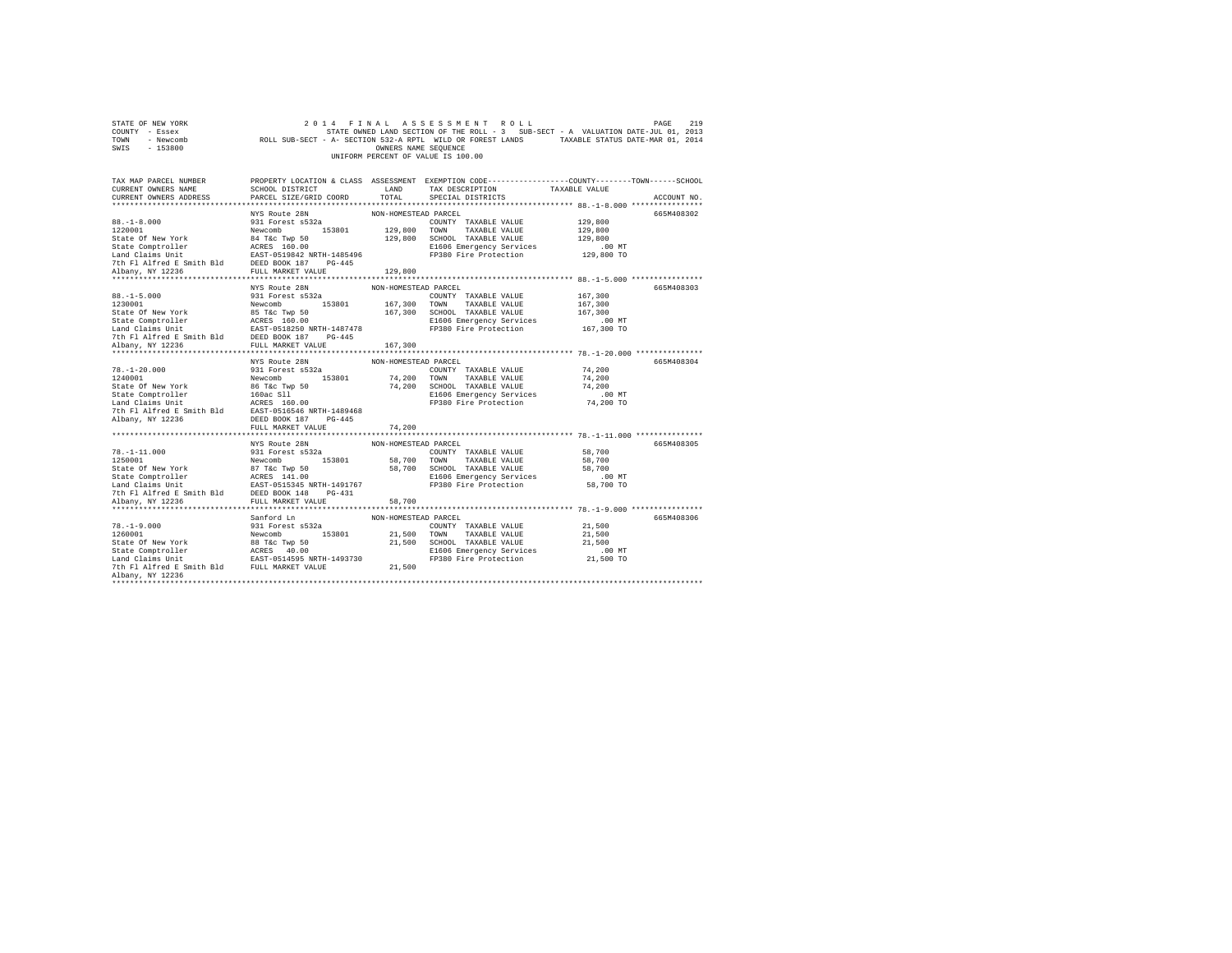| STATE OF NEW YORK<br>COUNTY - Essex<br>TOWN - Newcomb<br>SWIS - 153800                                                                 |                                    | OWNERS NAME SEQUENCE | 2014 FINAL ASSESSMENT ROLL<br>STATE OWNED LAND SECTION OF THE ROLL - 3 SUB-SECT - A VALUATION DATE-JUL 01, 2013<br>ROLL SUB-SECT - A- SECTION 532-A RPTL WILD OR FOREST LANDS TAXABLE STATUS DATE-MAR 01, 2014<br>UNIFORM PERCENT OF VALUE IS 100.00 |                    | PAGE<br>220 |
|----------------------------------------------------------------------------------------------------------------------------------------|------------------------------------|----------------------|------------------------------------------------------------------------------------------------------------------------------------------------------------------------------------------------------------------------------------------------------|--------------------|-------------|
| TAX MAP PARCEL NUMBER THE PROPERTY LOCATION & CLASS ASSESSMENT EXEMPTION CODE-------------COUNTY-------TOWN-----SCHOOL                 |                                    |                      |                                                                                                                                                                                                                                                      |                    |             |
| CURRENT OWNERS NAME                                                                                                                    |                                    |                      | TAX DESCRIPTION                                                                                                                                                                                                                                      | TAXABLE VALUE      |             |
| CURRENT OWNERS ADDRESS                                                                                                                 |                                    |                      | SPECIAL DISTRICTS                                                                                                                                                                                                                                    |                    | ACCOUNT NO. |
|                                                                                                                                        |                                    |                      |                                                                                                                                                                                                                                                      |                    |             |
|                                                                                                                                        | NYS Route 28N                      | NON-HOMESTEAD PARCEL |                                                                                                                                                                                                                                                      |                    | 665M408307  |
| $78. - 1 - 6.000$                                                                                                                      | 931 Forest s532a                   |                      | COUNTY TAXABLE VALUE                                                                                                                                                                                                                                 | 7,300              |             |
| 78.1-1-0.000<br>1270001 Mewcomb Newcomb 153801<br>State Of New York 91 Tac Twp 50<br>State Comptroller ACRES 15.50<br>Land Claims Unit |                                    |                      | 7,300 TOWN TAXABLE VALUE<br>7,300 SCHOOL TAXABLE VALUE                                                                                                                                                                                               | 7,300              |             |
|                                                                                                                                        |                                    |                      |                                                                                                                                                                                                                                                      | 7.300              |             |
|                                                                                                                                        |                                    |                      | E1606 Emergency Services                                                                                                                                                                                                                             | 00 MT.<br>7,300 TO |             |
|                                                                                                                                        |                                    |                      | E1606 Emergency Services<br>FP380 Fire Protection                                                                                                                                                                                                    |                    |             |
| 7th Fl Alfred E Smith Bld FULL MARKET VALUE                                                                                            |                                    | 7.300                |                                                                                                                                                                                                                                                      |                    |             |
| Albany, NY 12236                                                                                                                       |                                    |                      |                                                                                                                                                                                                                                                      |                    |             |
|                                                                                                                                        | Sanford Ln                         | NON-HOMESTEAD PARCEL |                                                                                                                                                                                                                                                      |                    | 665M408308  |
|                                                                                                                                        |                                    |                      |                                                                                                                                                                                                                                                      |                    |             |
|                                                                                                                                        |                                    |                      |                                                                                                                                                                                                                                                      |                    |             |
|                                                                                                                                        |                                    |                      |                                                                                                                                                                                                                                                      |                    |             |
|                                                                                                                                        |                                    |                      |                                                                                                                                                                                                                                                      |                    |             |
|                                                                                                                                        |                                    |                      |                                                                                                                                                                                                                                                      |                    |             |
|                                                                                                                                        |                                    |                      |                                                                                                                                                                                                                                                      |                    |             |
|                                                                                                                                        |                                    |                      |                                                                                                                                                                                                                                                      |                    |             |
|                                                                                                                                        |                                    |                      |                                                                                                                                                                                                                                                      |                    |             |
|                                                                                                                                        | NYS Route 28N NON-HOMESTEAD PARCEL |                      |                                                                                                                                                                                                                                                      |                    | 665M408309  |
|                                                                                                                                        |                                    |                      |                                                                                                                                                                                                                                                      | 70,800             |             |
|                                                                                                                                        |                                    |                      |                                                                                                                                                                                                                                                      | 70,800             |             |
|                                                                                                                                        |                                    |                      |                                                                                                                                                                                                                                                      | 70,800             |             |
|                                                                                                                                        |                                    |                      |                                                                                                                                                                                                                                                      | $.00$ MT           |             |
|                                                                                                                                        |                                    |                      |                                                                                                                                                                                                                                                      | 70,800 TO          |             |
|                                                                                                                                        |                                    |                      |                                                                                                                                                                                                                                                      |                    |             |
|                                                                                                                                        |                                    | 70,800               |                                                                                                                                                                                                                                                      |                    |             |
|                                                                                                                                        |                                    |                      |                                                                                                                                                                                                                                                      |                    |             |
|                                                                                                                                        | NYS Route 28N                      | NON-HOMESTEAD PARCEL |                                                                                                                                                                                                                                                      |                    | 665M408310  |
|                                                                                                                                        |                                    |                      | COUNTY TAXABLE VALUE                                                                                                                                                                                                                                 | 86,000             |             |
|                                                                                                                                        |                                    |                      | TAXABLE VALUE                                                                                                                                                                                                                                        | 86,000             |             |
|                                                                                                                                        |                                    |                      | 86,000 SCHOOL TAXABLE VALUE<br>E1606 Emergency Services                                                                                                                                                                                              | 86,000             |             |
|                                                                                                                                        |                                    |                      |                                                                                                                                                                                                                                                      | $.00$ MT           |             |
|                                                                                                                                        |                                    |                      | El606 Emergency Services<br>El606 Emergency Services<br>FP380 Fire Protection                                                                                                                                                                        | 86,000 TO          |             |
| 7th Fl Alfred E Smith Bld EAST-0516930 NRTH-1493034                                                                                    |                                    |                      |                                                                                                                                                                                                                                                      |                    |             |
| Albany, NY 12236                                                                                                                       | DEED BOOK 187 PG-244               |                      |                                                                                                                                                                                                                                                      |                    |             |
|                                                                                                                                        | FULL MARKET VALUE                  | 86,000               |                                                                                                                                                                                                                                                      |                    |             |
|                                                                                                                                        |                                    |                      |                                                                                                                                                                                                                                                      |                    |             |
|                                                                                                                                        | NYS Route 28N                      | NON-HOMESTEAD PARCEL |                                                                                                                                                                                                                                                      |                    | 665M408311  |
|                                                                                                                                        |                                    |                      |                                                                                                                                                                                                                                                      | 58,300             |             |
|                                                                                                                                        |                                    |                      |                                                                                                                                                                                                                                                      | 58,300             |             |
|                                                                                                                                        |                                    |                      | 58,300 SCHOOL TAXABLE VALUE                                                                                                                                                                                                                          | 58,300             |             |
|                                                                                                                                        |                                    |                      | E1606 Emergency Services                                                                                                                                                                                                                             | $.00$ MT           |             |
|                                                                                                                                        |                                    |                      | E1606 Emergency Services  00 MT<br>FP380 Fire Protection  58,300 TO                                                                                                                                                                                  |                    |             |
|                                                                                                                                        |                                    |                      |                                                                                                                                                                                                                                                      |                    |             |
|                                                                                                                                        |                                    |                      |                                                                                                                                                                                                                                                      |                    |             |
|                                                                                                                                        |                                    |                      |                                                                                                                                                                                                                                                      |                    |             |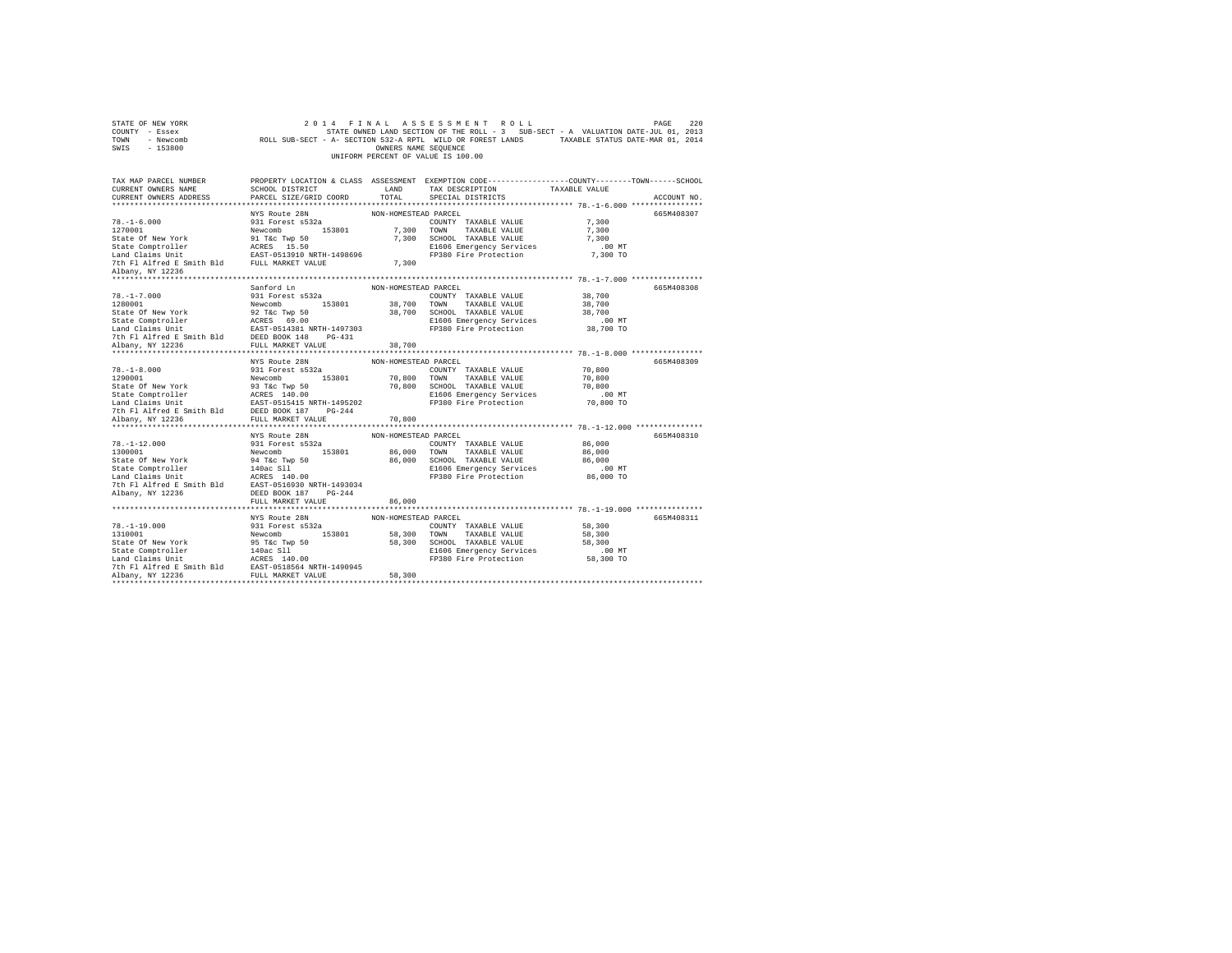| STATE OF NEW YORK<br>COUNTY - Essex<br>TOWN - Newcomb<br>SWIS - 153800                                                                                                                                                                                                                                                                                                                                                                  |                      | OWNERS NAME SEQUENCE | 2014 FINAL ASSESSMENT ROLL<br>UNIFORM PERCENT OF VALUE IS 100.00 | PAGE<br>2.21<br>STATE OWNED LAND SECTION OF THE ROLL - 3 SUB-SECT - A VALUATION DATE-JUL 01, 2013<br>ROLL SUB-SECT - A- SECTION 532-A RPTL WILD OR FOREST LANDS TAXABLE STATUS DATE-MAR 01, 2014 |  |
|-----------------------------------------------------------------------------------------------------------------------------------------------------------------------------------------------------------------------------------------------------------------------------------------------------------------------------------------------------------------------------------------------------------------------------------------|----------------------|----------------------|------------------------------------------------------------------|--------------------------------------------------------------------------------------------------------------------------------------------------------------------------------------------------|--|
| TAX MAP PARCEL NUMBER                                                                                                                                                                                                                                                                                                                                                                                                                   |                      |                      |                                                                  | PROPERTY LOCATION & CLASS ASSESSMENT EXEMPTION CODE---------------COUNTY-------TOWN------SCHOOL                                                                                                  |  |
| CURRENT OWNERS NAME                                                                                                                                                                                                                                                                                                                                                                                                                     |                      |                      |                                                                  |                                                                                                                                                                                                  |  |
| CURRENT OWNERS ADDRESS                                                                                                                                                                                                                                                                                                                                                                                                                  |                      |                      |                                                                  | ACCOUNT NO.                                                                                                                                                                                      |  |
|                                                                                                                                                                                                                                                                                                                                                                                                                                         |                      |                      |                                                                  |                                                                                                                                                                                                  |  |
|                                                                                                                                                                                                                                                                                                                                                                                                                                         | NYS Route 28N        | NON-HOMESTEAD PARCEL |                                                                  | 665M408312                                                                                                                                                                                       |  |
|                                                                                                                                                                                                                                                                                                                                                                                                                                         |                      |                      |                                                                  |                                                                                                                                                                                                  |  |
|                                                                                                                                                                                                                                                                                                                                                                                                                                         |                      |                      |                                                                  |                                                                                                                                                                                                  |  |
|                                                                                                                                                                                                                                                                                                                                                                                                                                         |                      |                      |                                                                  |                                                                                                                                                                                                  |  |
|                                                                                                                                                                                                                                                                                                                                                                                                                                         |                      |                      |                                                                  |                                                                                                                                                                                                  |  |
|                                                                                                                                                                                                                                                                                                                                                                                                                                         |                      |                      |                                                                  |                                                                                                                                                                                                  |  |
| Albany, NY 12236                                                                                                                                                                                                                                                                                                                                                                                                                        |                      |                      |                                                                  |                                                                                                                                                                                                  |  |
|                                                                                                                                                                                                                                                                                                                                                                                                                                         |                      |                      |                                                                  |                                                                                                                                                                                                  |  |
| MISS ROBER 28N NON-HOMESTEAD PARCEL<br>88.-1-7.000<br>1931 Forest s532a COUNTY TAXABLE VALUE 64,500<br>1931 Forest S532a COUNTY TAXABLE VALUE 64,500<br>1930 Town TAXABLE VALUE 64,500<br>201 Forest S4.500<br>201 Forest S4.500<br>201 Fore                                                                                                                                                                                            |                      |                      |                                                                  | 665M408313                                                                                                                                                                                       |  |
|                                                                                                                                                                                                                                                                                                                                                                                                                                         |                      |                      |                                                                  |                                                                                                                                                                                                  |  |
|                                                                                                                                                                                                                                                                                                                                                                                                                                         |                      |                      |                                                                  |                                                                                                                                                                                                  |  |
|                                                                                                                                                                                                                                                                                                                                                                                                                                         |                      |                      |                                                                  |                                                                                                                                                                                                  |  |
|                                                                                                                                                                                                                                                                                                                                                                                                                                         |                      |                      |                                                                  |                                                                                                                                                                                                  |  |
|                                                                                                                                                                                                                                                                                                                                                                                                                                         |                      |                      |                                                                  |                                                                                                                                                                                                  |  |
|                                                                                                                                                                                                                                                                                                                                                                                                                                         |                      |                      |                                                                  |                                                                                                                                                                                                  |  |
| Albany, NY 12236                                                                                                                                                                                                                                                                                                                                                                                                                        |                      |                      |                                                                  |                                                                                                                                                                                                  |  |
|                                                                                                                                                                                                                                                                                                                                                                                                                                         |                      |                      |                                                                  |                                                                                                                                                                                                  |  |
| MYS ROULE 2RM NON-HOMESTEAD PARCEL<br>19.1-16.000<br>19.1 Forest s532a<br>19.000 931 Forest s532a<br>19.000 931 Forest S532a<br>19.000 1931 Forest S532a<br>19.000 17NXABLE VALUE<br>State Of New York<br>19.000 151,800 SCROOL TAXABLE VALUE<br>                                                                                                                                                                                       |                      |                      |                                                                  | 665M408314                                                                                                                                                                                       |  |
|                                                                                                                                                                                                                                                                                                                                                                                                                                         |                      |                      |                                                                  |                                                                                                                                                                                                  |  |
|                                                                                                                                                                                                                                                                                                                                                                                                                                         |                      |                      |                                                                  |                                                                                                                                                                                                  |  |
|                                                                                                                                                                                                                                                                                                                                                                                                                                         |                      |                      |                                                                  |                                                                                                                                                                                                  |  |
|                                                                                                                                                                                                                                                                                                                                                                                                                                         |                      |                      |                                                                  |                                                                                                                                                                                                  |  |
|                                                                                                                                                                                                                                                                                                                                                                                                                                         |                      |                      |                                                                  |                                                                                                                                                                                                  |  |
| Albany, NY 12236                                                                                                                                                                                                                                                                                                                                                                                                                        |                      |                      |                                                                  |                                                                                                                                                                                                  |  |
|                                                                                                                                                                                                                                                                                                                                                                                                                                         |                      |                      |                                                                  |                                                                                                                                                                                                  |  |
|                                                                                                                                                                                                                                                                                                                                                                                                                                         |                      |                      |                                                                  |                                                                                                                                                                                                  |  |
|                                                                                                                                                                                                                                                                                                                                                                                                                                         |                      |                      |                                                                  |                                                                                                                                                                                                  |  |
|                                                                                                                                                                                                                                                                                                                                                                                                                                         |                      |                      |                                                                  | 665M408315                                                                                                                                                                                       |  |
|                                                                                                                                                                                                                                                                                                                                                                                                                                         |                      |                      |                                                                  |                                                                                                                                                                                                  |  |
|                                                                                                                                                                                                                                                                                                                                                                                                                                         |                      |                      |                                                                  |                                                                                                                                                                                                  |  |
|                                                                                                                                                                                                                                                                                                                                                                                                                                         |                      |                      |                                                                  |                                                                                                                                                                                                  |  |
|                                                                                                                                                                                                                                                                                                                                                                                                                                         |                      |                      |                                                                  |                                                                                                                                                                                                  |  |
|                                                                                                                                                                                                                                                                                                                                                                                                                                         |                      |                      |                                                                  |                                                                                                                                                                                                  |  |
| 7th F1 A1fred E Smith B1d<br>BEED BOOK 346 PG-357<br>Albany, NY 12236 FULL MARKET VALUE                                                                                                                                                                                                                                                                                                                                                 |                      | 118,700              |                                                                  |                                                                                                                                                                                                  |  |
|                                                                                                                                                                                                                                                                                                                                                                                                                                         |                      |                      |                                                                  |                                                                                                                                                                                                  |  |
|                                                                                                                                                                                                                                                                                                                                                                                                                                         | NYS Route 28N        | NON-HOMESTEAD PARCEL |                                                                  | 665M408401                                                                                                                                                                                       |  |
|                                                                                                                                                                                                                                                                                                                                                                                                                                         |                      |                      |                                                                  |                                                                                                                                                                                                  |  |
|                                                                                                                                                                                                                                                                                                                                                                                                                                         |                      |                      |                                                                  |                                                                                                                                                                                                  |  |
| $\begin{tabular}{l c c c c c} \hline & \multicolumn{3}{c}{MNS} \text{ RULE 28N} & \multicolumn{3}{c}{NNH-NMESTRAD PARCH} & \multicolumn{3}{c}{PALC1} & \multicolumn{3}{c}{ONH} & \multicolumn{3}{c}{ONH} & \multicolumn{3}{c}{NOM-HOMESTRAD PARCH} & \multicolumn{3}{c}{NOM} & \multicolumn{3}{c}{NOM} & \multicolumn{3}{c}{NAM-HOMESTRAD PARCH} & \multicolumn{3}{c}{118,700} & \multicolumn{3}{c}{118,700} & \multicolumn{3}{c}{118,$ |                      |                      |                                                                  |                                                                                                                                                                                                  |  |
|                                                                                                                                                                                                                                                                                                                                                                                                                                         |                      |                      |                                                                  |                                                                                                                                                                                                  |  |
|                                                                                                                                                                                                                                                                                                                                                                                                                                         |                      |                      |                                                                  |                                                                                                                                                                                                  |  |
|                                                                                                                                                                                                                                                                                                                                                                                                                                         |                      |                      |                                                                  |                                                                                                                                                                                                  |  |
| Albany, NY 12236                                                                                                                                                                                                                                                                                                                                                                                                                        | DEED BOOK 346 PG-357 |                      |                                                                  |                                                                                                                                                                                                  |  |
|                                                                                                                                                                                                                                                                                                                                                                                                                                         | FULL MARKET VALUE    | 63,300               |                                                                  |                                                                                                                                                                                                  |  |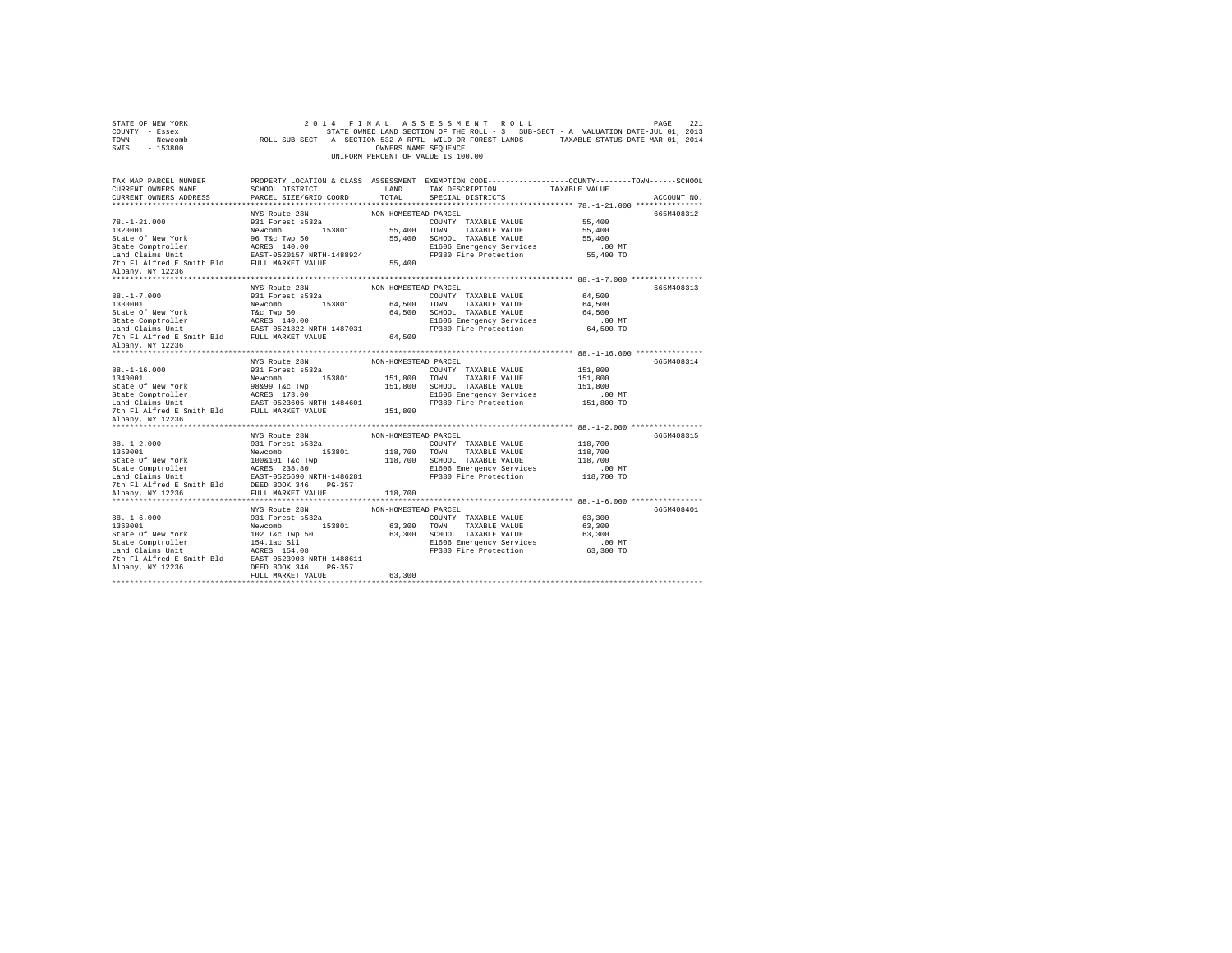| STATE OF NEW YORK<br>COUNTY - Essex<br>TOWN - Newcomb<br>SWIS - 153800                                                                         |                                                                                                                                                                                                 | OWNERS NAME SEQUENCE | 2014 FINAL ASSESSMENT ROLL<br>STATE OWNED LAND SECTION OF THE ROLL - 3 SUB-SECT - A VALUATION DATE-JUL 01, 2013<br>ROLL SUB-SECT - A- SECTION 532-A RPTL WILD OR FOREST LANDS TAXABLE STATUS DATE-MAR 01, 2014<br>UNIFORM PERCENT OF VALUE IS 100.00 |                     | PAGE<br>222 |
|------------------------------------------------------------------------------------------------------------------------------------------------|-------------------------------------------------------------------------------------------------------------------------------------------------------------------------------------------------|----------------------|------------------------------------------------------------------------------------------------------------------------------------------------------------------------------------------------------------------------------------------------------|---------------------|-------------|
| TAX MAP PARCEL NUMBER                                                                                                                          |                                                                                                                                                                                                 |                      | PROPERTY LOCATION & CLASS ASSESSMENT EXEMPTION CODE----------------COUNTY-------TOWN-----SCHOOL                                                                                                                                                      |                     |             |
| CURRENT OWNERS NAME                                                                                                                            |                                                                                                                                                                                                 |                      | SCHOOL DISTRICT $\hfill\textsc{LAND}$ TAX DESCRIPTION TAXABLE VALUE                                                                                                                                                                                  |                     |             |
| CURRENT OWNERS ADDRESS                                                                                                                         | PARCEL SIZE/GRID COORD                                                                                                                                                                          | TOTAL                | SPECIAL DISTRICTS                                                                                                                                                                                                                                    |                     | ACCOUNT NO. |
|                                                                                                                                                |                                                                                                                                                                                                 |                      |                                                                                                                                                                                                                                                      |                     |             |
|                                                                                                                                                | NYS Route 28N                                                                                                                                                                                   | NON-HOMESTEAD PARCEL |                                                                                                                                                                                                                                                      |                     | 665M408402  |
|                                                                                                                                                |                                                                                                                                                                                                 |                      | COUNTY TAXABLE VALUE 60,200                                                                                                                                                                                                                          |                     |             |
|                                                                                                                                                |                                                                                                                                                                                                 |                      |                                                                                                                                                                                                                                                      | 60,200              |             |
|                                                                                                                                                |                                                                                                                                                                                                 |                      | 60,200 SCHOOL TAXABLE VALUE<br>E1606 Emergency Services                                                                                                                                                                                              | 60,200              |             |
|                                                                                                                                                |                                                                                                                                                                                                 |                      | FP380 Fire Protection                                                                                                                                                                                                                                | 00 MT.<br>60,200 TO |             |
| 7th Fl Alfred E Smith Bld EAST-0522368 NRTH-1490480                                                                                            |                                                                                                                                                                                                 |                      |                                                                                                                                                                                                                                                      |                     |             |
| Albany, NY 12236                                                                                                                               | FULL MARKET VALUE 60,200                                                                                                                                                                        |                      |                                                                                                                                                                                                                                                      |                     |             |
|                                                                                                                                                |                                                                                                                                                                                                 |                      |                                                                                                                                                                                                                                                      |                     |             |
|                                                                                                                                                | NYS Route 28N NON-HOMESTEAD PARCEL                                                                                                                                                              |                      |                                                                                                                                                                                                                                                      |                     | 665M408403  |
|                                                                                                                                                |                                                                                                                                                                                                 |                      |                                                                                                                                                                                                                                                      | 63,100              |             |
| 78.-1-18.000<br>1380001<br>State Of New York                                                                                                   | 931 Forest 8532a<br>Newcomb 153801 63,100 TOWN TAXABLE VALUE<br>104 Tác Twp 5 63,100 SCHOOL TAXABLE VALUE<br>104 Tác Twp 5 63,100 SCHOOL TAXABLE VALUE<br>ACRES 180.00 81606 Emergency Services |                      |                                                                                                                                                                                                                                                      | 63,100              |             |
|                                                                                                                                                |                                                                                                                                                                                                 |                      |                                                                                                                                                                                                                                                      | 63,100              |             |
|                                                                                                                                                |                                                                                                                                                                                                 |                      |                                                                                                                                                                                                                                                      |                     |             |
|                                                                                                                                                |                                                                                                                                                                                                 |                      |                                                                                                                                                                                                                                                      |                     |             |
|                                                                                                                                                |                                                                                                                                                                                                 |                      |                                                                                                                                                                                                                                                      |                     |             |
| Albany, NY 12236                                                                                                                               |                                                                                                                                                                                                 |                      |                                                                                                                                                                                                                                                      |                     |             |
|                                                                                                                                                |                                                                                                                                                                                                 |                      |                                                                                                                                                                                                                                                      |                     |             |
|                                                                                                                                                |                                                                                                                                                                                                 |                      |                                                                                                                                                                                                                                                      |                     | 665M408404  |
|                                                                                                                                                |                                                                                                                                                                                                 |                      |                                                                                                                                                                                                                                                      | 86,300              |             |
|                                                                                                                                                |                                                                                                                                                                                                 |                      |                                                                                                                                                                                                                                                      | 86,300              |             |
|                                                                                                                                                |                                                                                                                                                                                                 |                      |                                                                                                                                                                                                                                                      | 86,300              |             |
|                                                                                                                                                |                                                                                                                                                                                                 |                      |                                                                                                                                                                                                                                                      | .00 MT              |             |
|                                                                                                                                                |                                                                                                                                                                                                 |                      |                                                                                                                                                                                                                                                      | 86,300 TO           |             |
| 7th Fl Alfred E Smith Bld EAST-0519210 NRTH-1494605                                                                                            |                                                                                                                                                                                                 |                      |                                                                                                                                                                                                                                                      |                     |             |
| Albany, NY 12236                                                                                                                               | FULL MARKET VALUE                                                                                                                                                                               | 86,300               |                                                                                                                                                                                                                                                      |                     |             |
|                                                                                                                                                |                                                                                                                                                                                                 |                      |                                                                                                                                                                                                                                                      |                     |             |
|                                                                                                                                                |                                                                                                                                                                                                 | NON-HOMESTEAD PARCEL |                                                                                                                                                                                                                                                      |                     | 665M408405  |
| $78. - 1 - 4.000$                                                                                                                              | NYS Route 28N<br>931 Forest s532a                                                                                                                                                               |                      | COUNTY TAXABLE VALUE                                                                                                                                                                                                                                 | 70,200              |             |
| 1400001                                                                                                                                        | Newcomb 153801                                                                                                                                                                                  |                      | 70,200 TOWN TAXABLE VALUE                                                                                                                                                                                                                            | 70,200              |             |
| State of New York 106 Tac Twp 5<br>State Comptroller and ACRES 180.00<br>Land Claims Unit EAST-0517398 NRTH-1496765                            |                                                                                                                                                                                                 |                      | 70,200 SCHOOL TAXABLE VALUE                                                                                                                                                                                                                          | 70,200              |             |
|                                                                                                                                                |                                                                                                                                                                                                 |                      | E1606 Emergency Services<br>FP380 Fire Protection                                                                                                                                                                                                    | .00 MT              |             |
|                                                                                                                                                |                                                                                                                                                                                                 |                      |                                                                                                                                                                                                                                                      | 70,200 TO           |             |
| 7th Fl Alfred E Smith Bld FULL MARKET VALUE                                                                                                    |                                                                                                                                                                                                 | 70,200               |                                                                                                                                                                                                                                                      |                     |             |
| Albany, NY 12236                                                                                                                               |                                                                                                                                                                                                 |                      |                                                                                                                                                                                                                                                      |                     |             |
|                                                                                                                                                |                                                                                                                                                                                                 |                      |                                                                                                                                                                                                                                                      |                     |             |
|                                                                                                                                                | NYS Route 28N                                                                                                                                                                                   | NON-HOMESTEAD PARCEL |                                                                                                                                                                                                                                                      |                     | 665M408406  |
|                                                                                                                                                | 931 Forest s532a                                                                                                                                                                                |                      | COUNTY TAXABLE VALUE                                                                                                                                                                                                                                 | 81,500              |             |
|                                                                                                                                                |                                                                                                                                                                                                 |                      |                                                                                                                                                                                                                                                      | 81,500              |             |
|                                                                                                                                                | Newcomb 153801 81,500 TOWN TAXABLE VALUE                                                                                                                                                        |                      |                                                                                                                                                                                                                                                      |                     |             |
|                                                                                                                                                |                                                                                                                                                                                                 |                      | 81,500 SCHOOL TAXABLE VALUE                                                                                                                                                                                                                          | 81,500              |             |
| $78. - 1 - 5.000$<br>1410001                                                                                                                   |                                                                                                                                                                                                 |                      |                                                                                                                                                                                                                                                      |                     |             |
|                                                                                                                                                |                                                                                                                                                                                                 |                      | E1606 Emergency Services .00 MT<br>FP380 Fire Protection  81,500 TO                                                                                                                                                                                  |                     |             |
| State Of New York 107 T&C Twp 45<br>State Comptroller 138.90<br>Land Claims Unit 138.90<br>The FI Alfred E Smith Bld EAST-0516001 NRTH-1498477 |                                                                                                                                                                                                 |                      |                                                                                                                                                                                                                                                      |                     |             |
| Albany, NY 12236                                                                                                                               | DEED BOOK 187 PG-245<br>FULL MARKET VALUE                                                                                                                                                       | 81,500               |                                                                                                                                                                                                                                                      |                     |             |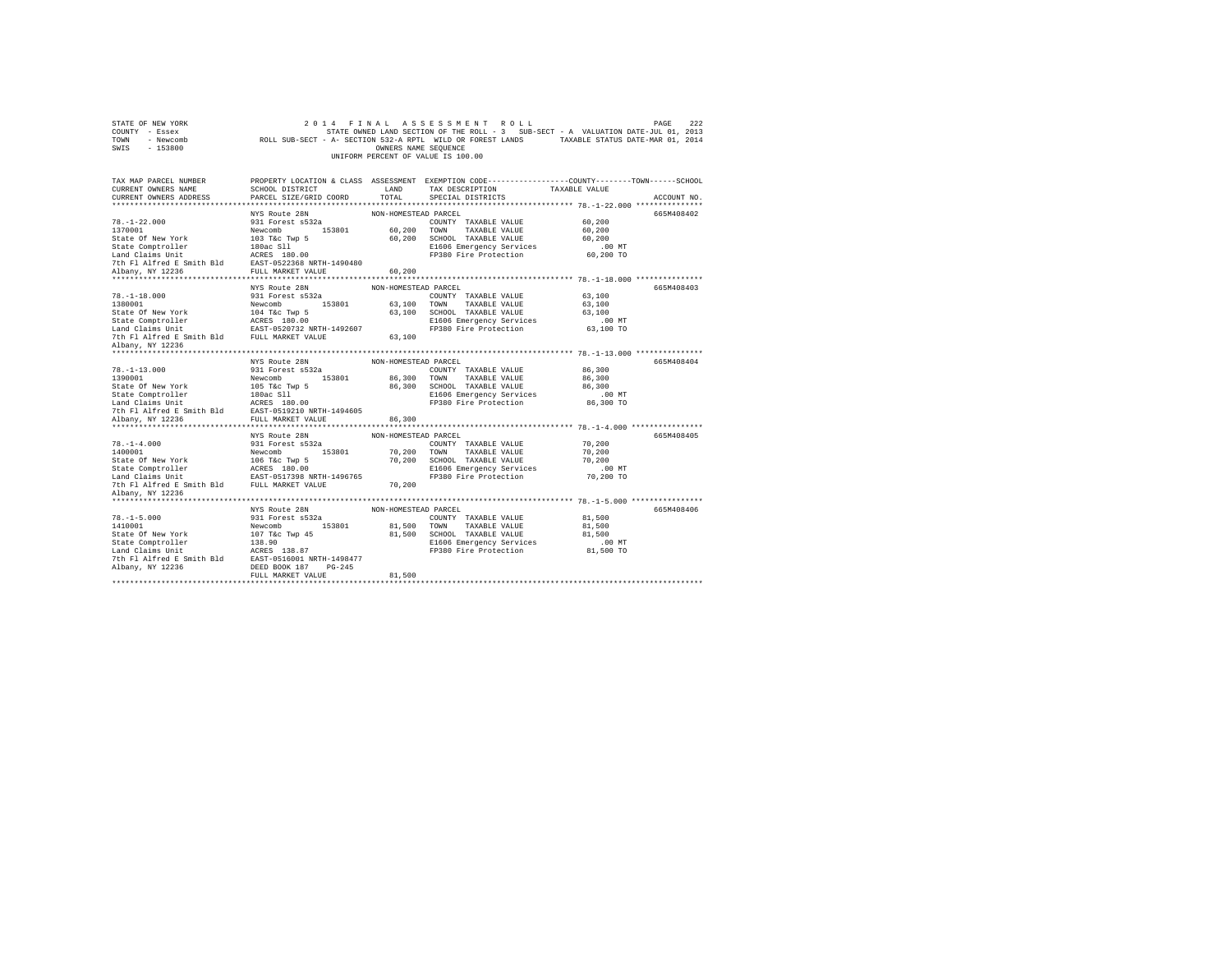| STATE OF NEW YORK<br>COUNTY - Essex<br>TOWN - Newcomb<br>SWIS - 153800                                                                                                                                                                                        |                                   | OWNERS NAME SEQUENCE | 2014 FINAL ASSESSMENT ROLL<br>STATE OWNED LAND SECTION OF THE ROLL - 3 SUB-SECT - A VALUATION DATE-JUL 01, 2013<br>ROLL SUB-SECT - A- SECTION 532-A RPTL WILD OR FOREST LANDS TAXABLE STATUS DATE-MAR 01, 2014<br>UNIFORM PERCENT OF VALUE IS 100.00 |                       | 223<br>PAGE |
|---------------------------------------------------------------------------------------------------------------------------------------------------------------------------------------------------------------------------------------------------------------|-----------------------------------|----------------------|------------------------------------------------------------------------------------------------------------------------------------------------------------------------------------------------------------------------------------------------------|-----------------------|-------------|
| TAX MAP PARCEL NUMBER<br>CURRENT OWNERS NAME                                                                                                                                                                                                                  | SCHOOL DISTRICT                   | LAND                 | PROPERTY LOCATION & CLASS ASSESSMENT EXEMPTION CODE---------------COUNTY-------TOWN-----SCHOOL<br>TAX DESCRIPTION                                                                                                                                    | TAXABLE VALUE         |             |
| CURRENT OWNERS ADDRESS                                                                                                                                                                                                                                        | PARCEL SIZE/GRID COORD            | TOTAL                | SPECIAL DISTRICTS                                                                                                                                                                                                                                    |                       | ACCOUNT NO. |
|                                                                                                                                                                                                                                                               |                                   |                      |                                                                                                                                                                                                                                                      |                       |             |
|                                                                                                                                                                                                                                                               | NYS Route 28N                     | NON-HOMESTEAD PARCEL |                                                                                                                                                                                                                                                      |                       | 665M408407  |
| $78. - 1 - 3.000$                                                                                                                                                                                                                                             | 931 Forest s532a                  |                      | COUNTY TAXABLE VALUE                                                                                                                                                                                                                                 | 75,200                |             |
| 1420001                                                                                                                                                                                                                                                       | Newcomb 153801                    | 75,200               | TOWN TAXABLE VALUE                                                                                                                                                                                                                                   | 75,200                |             |
|                                                                                                                                                                                                                                                               |                                   | 75,200               | SCHOOL TAXABLE VALUE                                                                                                                                                                                                                                 | 75,200                |             |
|                                                                                                                                                                                                                                                               |                                   |                      | E1606 Emergency Services                                                                                                                                                                                                                             | 00 MT.<br>75,200 TO   |             |
|                                                                                                                                                                                                                                                               |                                   |                      | FP380 Fire Protection                                                                                                                                                                                                                                |                       |             |
| Albany, NY 12236                                                                                                                                                                                                                                              |                                   | 75,200               |                                                                                                                                                                                                                                                      |                       |             |
|                                                                                                                                                                                                                                                               |                                   |                      |                                                                                                                                                                                                                                                      |                       |             |
| $78. - 1 - 14.000$                                                                                                                                                                                                                                            | NYS Route 28N<br>931 Forest s532a | NON-HOMESTEAD PARCEL |                                                                                                                                                                                                                                                      | 63,400                | 665M408408  |
| 1430001                                                                                                                                                                                                                                                       | Newcomb 153801                    |                      | COUNTY TAXABLE VALUE<br>63,400 TOWN TAXABLE VALUE                                                                                                                                                                                                    | 63,400                |             |
|                                                                                                                                                                                                                                                               |                                   |                      | 63,400 SCHOOL TAXABLE VALUE                                                                                                                                                                                                                          | 63,400                |             |
|                                                                                                                                                                                                                                                               |                                   |                      | E1606 Emergency Services                                                                                                                                                                                                                             | $.00$ MT              |             |
|                                                                                                                                                                                                                                                               |                                   |                      | FP380 Fire Protection                                                                                                                                                                                                                                | 63,400 TO             |             |
|                                                                                                                                                                                                                                                               |                                   | 63,400               |                                                                                                                                                                                                                                                      |                       |             |
| Albany, NY 12236                                                                                                                                                                                                                                              |                                   |                      |                                                                                                                                                                                                                                                      |                       |             |
|                                                                                                                                                                                                                                                               |                                   |                      |                                                                                                                                                                                                                                                      |                       |             |
|                                                                                                                                                                                                                                                               | NYS Route 28N                     | NON-HOMESTEAD PARCEL |                                                                                                                                                                                                                                                      |                       | 665M408409  |
| $78. - 1 - 17.000$                                                                                                                                                                                                                                            | 931 Forest s532a                  |                      | COUNTY TAXABLE VALUE                                                                                                                                                                                                                                 | 58,000                |             |
|                                                                                                                                                                                                                                                               |                                   |                      | 58,000 TOWN TAXABLE VALUE                                                                                                                                                                                                                            | 58,000                |             |
|                                                                                                                                                                                                                                                               |                                   |                      | 58,000 SCHOOL TAXABLE VALUE                                                                                                                                                                                                                          | 58,000<br>$.00$ MT    |             |
|                                                                                                                                                                                                                                                               |                                   |                      | E1606 Emergency Services<br>FP380 Fire Protection                                                                                                                                                                                                    | 58,000 TO             |             |
| 1440001<br>State Of New York<br>State Comptroller<br>153801<br>State Comptroller<br>16202374 NEW 2000<br>16202374 NEW 2000<br>2001<br>2010 PLI MARKET VALUE<br>2010 PLI MARKET VALUE                                                                          |                                   | 58,000               |                                                                                                                                                                                                                                                      |                       |             |
| Albany, NY 12236                                                                                                                                                                                                                                              |                                   |                      |                                                                                                                                                                                                                                                      |                       |             |
|                                                                                                                                                                                                                                                               |                                   |                      |                                                                                                                                                                                                                                                      |                       |             |
|                                                                                                                                                                                                                                                               | NYS Route 28N                     | NON-HOMESTEAD PARCEL |                                                                                                                                                                                                                                                      |                       | 665M408410  |
| $78. - 1 - 23.000$                                                                                                                                                                                                                                            | 931 Forest s532a                  |                      | COUNTY TAXABLE VALUE                                                                                                                                                                                                                                 | 56,100                |             |
| 1450001<br>1450001 Mewcomb<br>153801 Hart Mewcomb<br>53801 Hart Mewcomb<br>53801 Hart Mewcomb<br>5461 Hart Mac SI1<br>160ac SI1<br>160ac SI1<br>160ac SI1<br>160ac SI1<br>160ac SI1<br>160ac SI1<br>160ac SI1<br>160ac SI1<br>160ac SI1<br>160ac SI1<br>160ac |                                   |                      | 56,100 TOWN TAXABLE VALUE                                                                                                                                                                                                                            | 56,100                |             |
|                                                                                                                                                                                                                                                               |                                   |                      | 56.100 SCHOOL TAXABLE VALUE                                                                                                                                                                                                                          | 56,100                |             |
|                                                                                                                                                                                                                                                               |                                   |                      | E1606 Emergency Services<br>FP380 Fire Protection                                                                                                                                                                                                    | $.00$ MT<br>56,100 TO |             |
|                                                                                                                                                                                                                                                               |                                   |                      |                                                                                                                                                                                                                                                      |                       |             |
|                                                                                                                                                                                                                                                               |                                   | 56,100               |                                                                                                                                                                                                                                                      |                       |             |
|                                                                                                                                                                                                                                                               |                                   |                      |                                                                                                                                                                                                                                                      |                       |             |
|                                                                                                                                                                                                                                                               | NYS Route 28N                     | NON-HOMESTEAD PARCEL |                                                                                                                                                                                                                                                      |                       | 665M408411  |
| $78. - 1 - 10.000$                                                                                                                                                                                                                                            | 931 Forest s532a                  |                      | COUNTY TAXABLE VALUE                                                                                                                                                                                                                                 | 60,800                |             |
|                                                                                                                                                                                                                                                               | Newcomb 153801                    |                      | 60,800 TOWN TAXABLE VALUE                                                                                                                                                                                                                            | 60,800                |             |
|                                                                                                                                                                                                                                                               |                                   |                      | 60,800 SCHOOL TAXABLE VALUE                                                                                                                                                                                                                          | 60,800                |             |
|                                                                                                                                                                                                                                                               |                                   |                      | E1606 Emergency Services<br>FP380 Fire Protection                                                                                                                                                                                                    | $.00$ MT              |             |
|                                                                                                                                                                                                                                                               |                                   |                      |                                                                                                                                                                                                                                                      | 60,800 TO             |             |
| Albany, NY 12236                                                                                                                                                                                                                                              |                                   | 60,800               |                                                                                                                                                                                                                                                      |                       |             |
|                                                                                                                                                                                                                                                               |                                   |                      |                                                                                                                                                                                                                                                      |                       |             |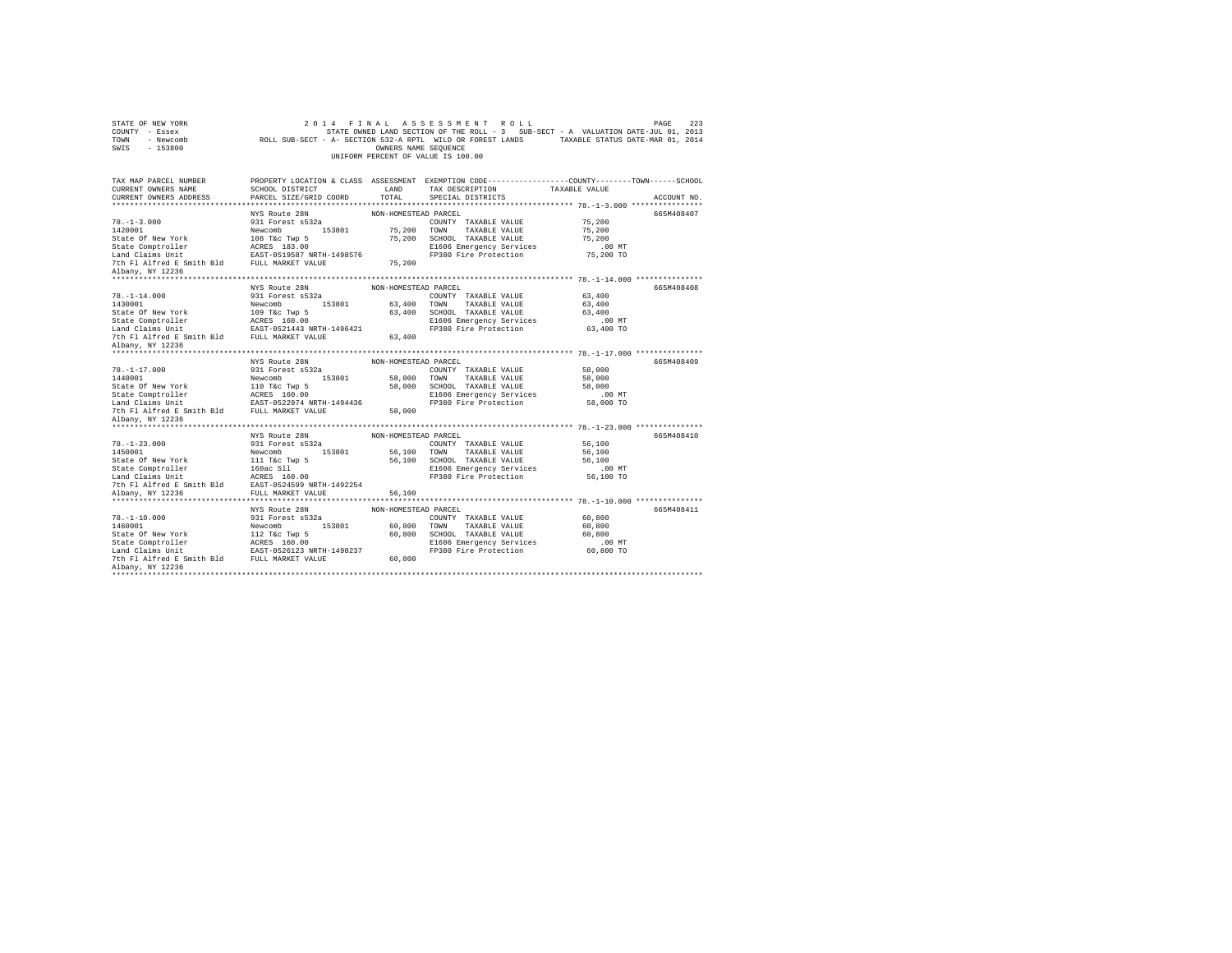| STATE OF NEW YORK<br>COUNTY - Essex<br>TOWN - Newcomb<br>SWIS - 153800 |                                    | OWNERS NAME SEQUENCE | 2014 FINAL ASSESSMENT ROLL<br>STATE OWNED LAND SECTION OF THE ROLL - 3 SUB-SECT - A VALUATION DATE-JUL 01, 2013<br>STATE OWNED LAND SECTION OF THE ROLL - 3 SUB-SECT - A VALUATION DATE-JUL 01, 2013<br>ROLL SUB-SECT - A- SECTION 532-A RPTL WILD OR FOREST LANDS TAXABLE STATUS DATE-MAR 01, 2014<br>UNIFORM PERCENT OF VALUE IS 100.00 |                        | 224<br>PAGE |
|------------------------------------------------------------------------|------------------------------------|----------------------|-------------------------------------------------------------------------------------------------------------------------------------------------------------------------------------------------------------------------------------------------------------------------------------------------------------------------------------------|------------------------|-------------|
| TAX MAP PARCEL NUMBER                                                  |                                    |                      | PROPERTY LOCATION & CLASS ASSESSMENT EXEMPTION CODE---------------COUNTY-------TOWN------SCHOOL                                                                                                                                                                                                                                           |                        |             |
| CURRENT OWNERS NAME                                                    | SCHOOL DISTRICT                    | LAND                 | TAX DESCRIPTION                                                                                                                                                                                                                                                                                                                           | TAXABLE VALUE          |             |
| CURRENT OWNERS ADDRESS                                                 | PARCEL SIZE/GRID COORD             | TOTAL                | SPECIAL DISTRICTS                                                                                                                                                                                                                                                                                                                         |                        | ACCOUNT NO. |
|                                                                        |                                    |                      |                                                                                                                                                                                                                                                                                                                                           |                        |             |
|                                                                        | NYS Route 28N                      | NON-HOMESTEAD PARCEL |                                                                                                                                                                                                                                                                                                                                           |                        | 665M408412  |
| $89. -2 - 1.000$                                                       | 931 Forest s532a                   |                      | COUNTY TAXABLE VALUE                                                                                                                                                                                                                                                                                                                      | 107,400                |             |
| 1470001                                                                | Newcomb 153801                     |                      | 107,400 TOWN TAXABLE VALUE                                                                                                                                                                                                                                                                                                                | 107,400                |             |
| State Of New York                                                      | 113&114 T&c Twp                    |                      | 107,400 SCHOOL TAXABLE VALUE                                                                                                                                                                                                                                                                                                              | 107,400                |             |
| State Comptroller<br>Land Claims Unit                                  | 237.7ac Sll<br>ACRES 237.66        |                      | E1606 Emergency Services<br>FP380 Fire Protection                                                                                                                                                                                                                                                                                         | $.00$ MT<br>107,400 TO |             |
| 7th Fl Alfred E Smith Bld EAST-0527593 NRTH-1488353                    |                                    |                      |                                                                                                                                                                                                                                                                                                                                           |                        |             |
| Albany, NY 12236                                                       | DEED BOOK 346 PG-357               |                      |                                                                                                                                                                                                                                                                                                                                           |                        |             |
|                                                                        | FULL MARKET VALUE                  | 107,400              |                                                                                                                                                                                                                                                                                                                                           |                        |             |
|                                                                        |                                    |                      |                                                                                                                                                                                                                                                                                                                                           |                        |             |
|                                                                        | Sanford Ln                         | NON-HOMESTEAD PARCEL |                                                                                                                                                                                                                                                                                                                                           |                        | 665M408413  |
| $79. - 1 - 4.000$                                                      | 931 Forest s532a                   |                      | COUNTY TAXABLE VALUE                                                                                                                                                                                                                                                                                                                      | 132,800                |             |
| 1480001                                                                | Newcomb 153801                     |                      | 132,800 TOWN TAXABLE VALUE                                                                                                                                                                                                                                                                                                                | 132,800                |             |
| State Of New York                                                      |                                    |                      | 132,800 SCHOOL TAXABLE VALUE                                                                                                                                                                                                                                                                                                              | 132,800                |             |
| State Comptroller                                                      | 115&116 T&c Twp 50<br>ACRES 299.00 |                      | E1606 Emergency Services                                                                                                                                                                                                                                                                                                                  | $.00$ MT               |             |
| Land Claims Unit                                                       | EAST-0530481 NRTH-1489797          |                      | FP380 Fire Protection                                                                                                                                                                                                                                                                                                                     | 132,800 TO             |             |
| 7th Fl Alfred E Smith Bld FULL MARKET VALUE                            |                                    | 132,800              |                                                                                                                                                                                                                                                                                                                                           |                        |             |
| Albany, NY 12236                                                       |                                    |                      |                                                                                                                                                                                                                                                                                                                                           |                        |             |
|                                                                        |                                    |                      |                                                                                                                                                                                                                                                                                                                                           |                        |             |
|                                                                        | Sanford Ln                         | NON-HOMESTEAD PARCEL |                                                                                                                                                                                                                                                                                                                                           |                        | 665M408414  |
| $79. - 1 - 3.000$                                                      | 931 Forest s532a                   |                      | COUNTY TAXABLE VALUE                                                                                                                                                                                                                                                                                                                      | 91,400                 |             |
| 1490001                                                                | Newcomb 153801                     |                      | 91,400 TOWN TAXABLE VALUE                                                                                                                                                                                                                                                                                                                 | 91,400                 |             |
| State Of New York                                                      | 117 T&c Twp 5<br>ACRES 236.00      |                      | 91,400 SCHOOL TAXABLE VALUE                                                                                                                                                                                                                                                                                                               | 91,400                 |             |
| State Comptroller                                                      |                                    |                      | E1606 Emergency Services                                                                                                                                                                                                                                                                                                                  | $.00$ MT               |             |
| Land Claims Unit                                                       | EAST-0528641 NRTH-1492178          |                      | FP380 Fire Protection                                                                                                                                                                                                                                                                                                                     | 91,400 TO              |             |
| 7th Fl Alfred E Smith Bld FULL MARKET VALUE                            |                                    | 91,400               |                                                                                                                                                                                                                                                                                                                                           |                        |             |
| Albany, NY 12236                                                       |                                    |                      |                                                                                                                                                                                                                                                                                                                                           |                        |             |
|                                                                        | NYS Route 28N                      | NON-HOMESTEAD PARCEL |                                                                                                                                                                                                                                                                                                                                           |                        | 665M408415  |
| $78. - 1 - 24.000$                                                     | 931 Forest s532a                   |                      | COUNTY TAXABLE VALUE                                                                                                                                                                                                                                                                                                                      | 85,500                 |             |
| 1500001                                                                | Newcomb 153801                     |                      | 85,500 TOWN TAXABLE VALUE                                                                                                                                                                                                                                                                                                                 | 85,500                 |             |
| State Of New York                                                      | 118 Totten & Crossfield            |                      | 85,500 SCHOOL TAXABLE VALUE                                                                                                                                                                                                                                                                                                               | 85,500                 |             |
|                                                                        |                                    |                      | E1606 Emergency Services                                                                                                                                                                                                                                                                                                                  | $.00$ MT               |             |
| State Comptroller<br>Land Claims Unit                                  | 236ac S11<br>ACRES 236.00          |                      | FP380 Fire Protection                                                                                                                                                                                                                                                                                                                     | 85,500 TO              |             |
| 7th Fl Alfred E Smith Bld EAST-0527127 NRTH-1494136                    |                                    |                      |                                                                                                                                                                                                                                                                                                                                           |                        |             |
| Albany, NY 12236                                                       | FULL MARKET VALUE                  | 85,500               |                                                                                                                                                                                                                                                                                                                                           |                        |             |
|                                                                        |                                    |                      |                                                                                                                                                                                                                                                                                                                                           |                        |             |
|                                                                        | NYS Route 28N                      | NON-HOMESTEAD PARCEL |                                                                                                                                                                                                                                                                                                                                           |                        | 665M408501  |
| $78. - 1 - 16.000$                                                     | 931 Forest s532a                   |                      | COUNTY TAXABLE VALUE                                                                                                                                                                                                                                                                                                                      | 121,300                |             |
| 1510001                                                                | Newcomb 153801                     |                      | 121,300 TOWN TAXABLE VALUE                                                                                                                                                                                                                                                                                                                | 121,300                |             |
| State Of New York                                                      | 119 T&c Twp 5                      |                      | 121,300 SCHOOL TAXABLE VALUE                                                                                                                                                                                                                                                                                                              | 121,300                |             |
|                                                                        |                                    |                      | E1606 Emergency Services                                                                                                                                                                                                                                                                                                                  | $.00$ MT               |             |
|                                                                        |                                    |                      | FP380 Fire Protection                                                                                                                                                                                                                                                                                                                     | 121,300 TO             |             |
| 7th Fl Alfred E Smith Bld EAST-0525476 NRTH-1496304                    |                                    |                      |                                                                                                                                                                                                                                                                                                                                           |                        |             |
| Albany, NY 12236                                                       | FULL MARKET VALUE                  | 121,300              |                                                                                                                                                                                                                                                                                                                                           |                        |             |
|                                                                        |                                    |                      |                                                                                                                                                                                                                                                                                                                                           |                        |             |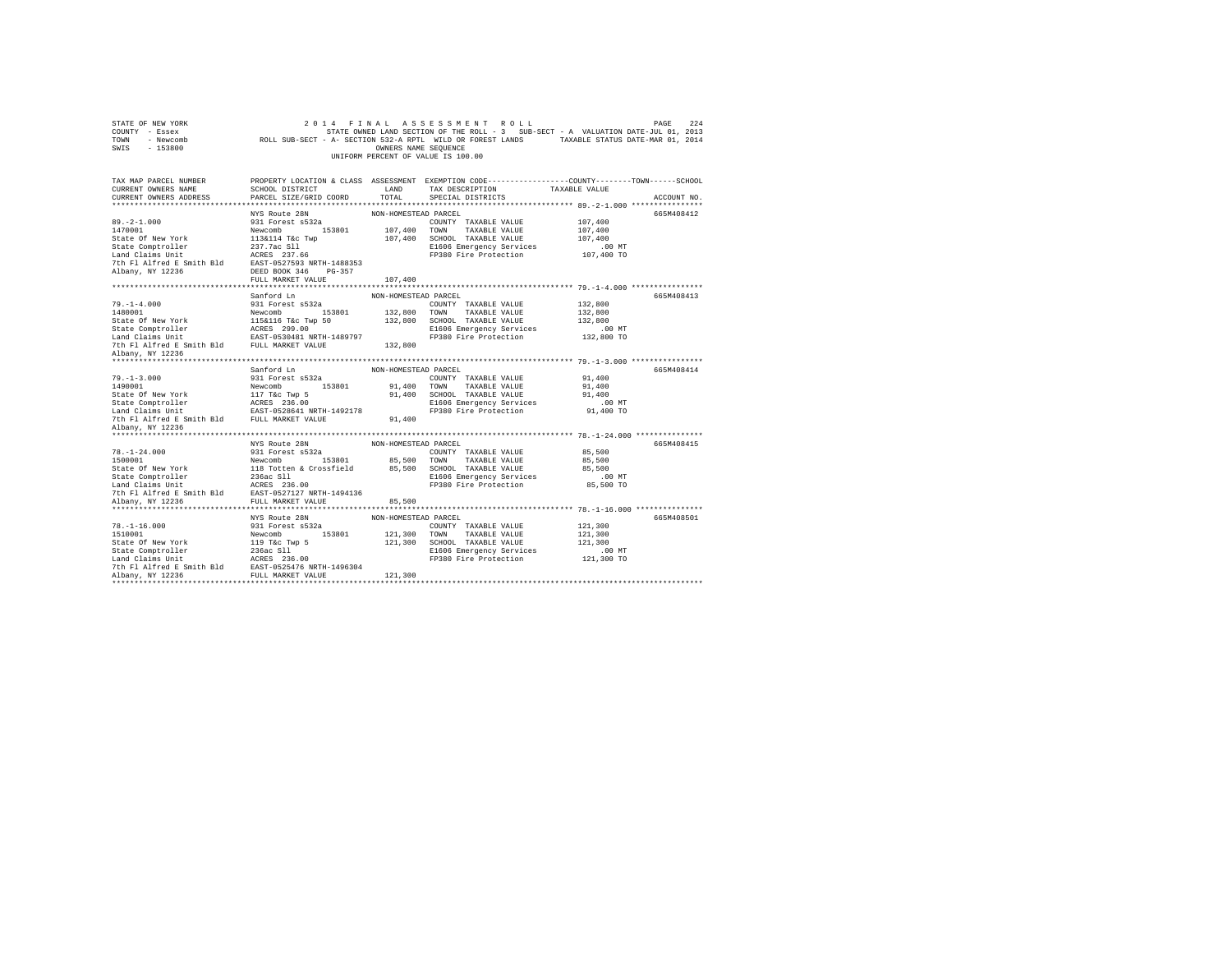| STATE OF NEW YORK                                                                                                        |                                                                                             |                                    | 2014 FINAL ASSESSMENT ROLL    |                                                                                   | 225<br>PAGE |  |  |  |  |
|--------------------------------------------------------------------------------------------------------------------------|---------------------------------------------------------------------------------------------|------------------------------------|-------------------------------|-----------------------------------------------------------------------------------|-------------|--|--|--|--|
| COUNTY - Essex                                                                                                           |                                                                                             |                                    |                               | STATE OWNED LAND SECTION OF THE ROLL - 3 SUB-SECT - A VALUATION DATE-JUL 01, 2013 |             |  |  |  |  |
| TOWN<br>- Newcomb                                                                                                        | ROLL SUB-SECT - A- SECTION 532-A RPTL WILD OR FOREST LANDS TAXABLE STATUS DATE-MAR 01, 2014 |                                    |                               |                                                                                   |             |  |  |  |  |
| $-153800$<br>SWIS                                                                                                        |                                                                                             | OWNERS NAME SEOUENCE               |                               |                                                                                   |             |  |  |  |  |
|                                                                                                                          |                                                                                             | UNIFORM PERCENT OF VALUE IS 100.00 |                               |                                                                                   |             |  |  |  |  |
|                                                                                                                          |                                                                                             |                                    |                               |                                                                                   |             |  |  |  |  |
|                                                                                                                          |                                                                                             |                                    |                               |                                                                                   |             |  |  |  |  |
| TAX MAP PARCEL NUMBER THE PROPERTY LOCATION & CLASS ASSESSMENT EXEMPTION CODE--------------COUNTY-------TOWN------SCHOOL |                                                                                             |                                    |                               |                                                                                   |             |  |  |  |  |
| CURRENT OWNERS NAME                                                                                                      | SCHOOL DISTRICT                                                                             | LAND                               | TAX DESCRIPTION TAXABLE VALUE |                                                                                   |             |  |  |  |  |
| CURRENT OWNERS ADDRESS PARCEL SIZE/GRID COORD TOTAL                                                                      |                                                                                             |                                    | SPECIAL DISTRICTS             |                                                                                   | ACCOUNT NO. |  |  |  |  |
|                                                                                                                          |                                                                                             |                                    |                               |                                                                                   |             |  |  |  |  |
|                                                                                                                          | NYS Route 28N MON-HOMESTEAD PARCEL                                                          |                                    |                               |                                                                                   | 665M408502  |  |  |  |  |
| $78. -1 - 15.000$                                                                                                        | 931 Forest s532a                                                                            |                                    | COUNTY TAXABLE VALUE 98,600   |                                                                                   |             |  |  |  |  |
| 1520001                                                                                                                  | Newcomb                                                                                     | 153801 98,600                      | TOWN                          | TAXABLE VALUE 98,600                                                              |             |  |  |  |  |
| State Of New York 120 T&c Twp 5                                                                                          |                                                                                             | 98,600                             | SCHOOL TAXABLE VALUE 98,600   |                                                                                   |             |  |  |  |  |
| State Comptroller ACRES 236.00                                                                                           | ACRES 236.00<br>EAST-0523939 NRTH-1498323                                                   |                                    | E1606 Emergency Services      | $.00$ MT                                                                          |             |  |  |  |  |
| Land Claims Unit                                                                                                         |                                                                                             |                                    |                               | FP380 Fire Protection 98,600 TO                                                   |             |  |  |  |  |
| 7th Fl Alfred E Smith Bld FULL MARKET VALUE                                                                              |                                                                                             | 98,600                             |                               |                                                                                   |             |  |  |  |  |
| Albany, NY 12236                                                                                                         |                                                                                             |                                    |                               |                                                                                   |             |  |  |  |  |
|                                                                                                                          |                                                                                             |                                    |                               |                                                                                   |             |  |  |  |  |
|                                                                                                                          | NYS Route 28N MON-HOMESTEAD PARCEL                                                          |                                    |                               |                                                                                   | 665M408503  |  |  |  |  |
| $78. -1 - 2.000$                                                                                                         | 931 Forest s532a                                                                            |                                    | COUNTY TAXABLE VALUE 49,400   |                                                                                   |             |  |  |  |  |
| 1530001                                                                                                                  | 153801 49,400<br>Newcomb                                                                    |                                    | TOWN                          | TAXABLE VALUE 49,400                                                              |             |  |  |  |  |
| State Of New York                                                                                                        | 121 T&C Twp 5                                                                               | 49.400                             | SCHOOL TAXABLE VALUE          | 49,400                                                                            |             |  |  |  |  |
| State Comptroller                                                                                                        | ACRES 101.00                                                                                |                                    | E1606 Emergency Services      | .00MT                                                                             |             |  |  |  |  |
| Land Claims Unit                                                                                                         | EAST-0522177 NRTH-1499413                                                                   |                                    |                               | FP380 Fire Protection 49,400 TO                                                   |             |  |  |  |  |
| 7th Fl Alfred E Smith Bld FULL MARKET VALUE                                                                              |                                                                                             | 49,400                             |                               |                                                                                   |             |  |  |  |  |
| Albany, NY 12236                                                                                                         |                                                                                             |                                    |                               |                                                                                   |             |  |  |  |  |
|                                                                                                                          |                                                                                             |                                    |                               |                                                                                   |             |  |  |  |  |
|                                                                                                                          |                                                                                             |                                    |                               |                                                                                   |             |  |  |  |  |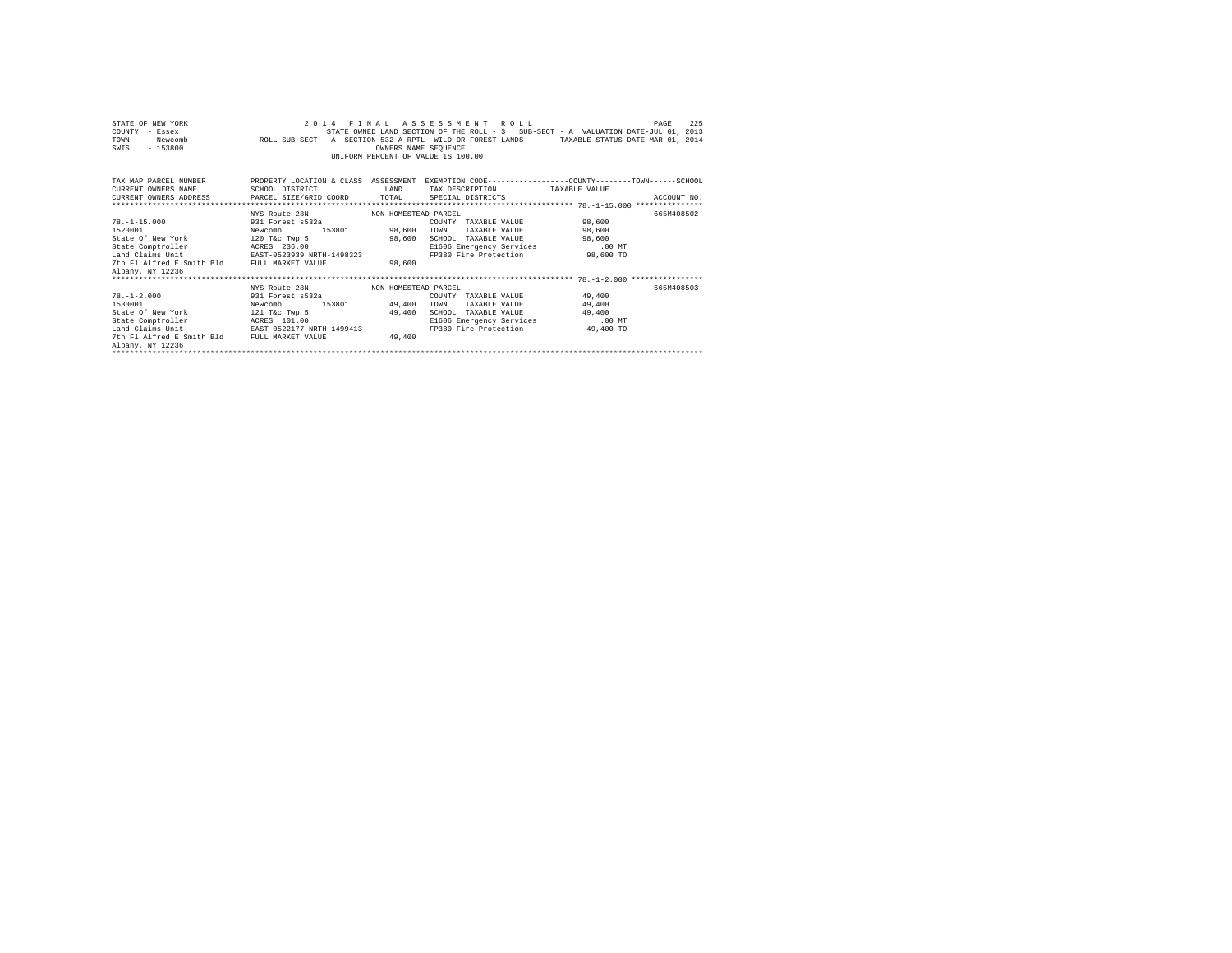|      | STATE OF NEW YORK | 2014 FINAL ASSESSMENT ROLL                                                                     | 226<br>PAGE            |
|------|-------------------|------------------------------------------------------------------------------------------------|------------------------|
|      | COUNTY - Essex    | STATE OWNED LAND SECTION OF THE ROLL - 3 SUB-SECT - A VALUATION DATE-JUL 01, 2013              |                        |
| TOWN | - Newcomb         | ROLL SUB-SECT - A- SECTION 532-A RPTL WILD OR FOREST LANDS<br>TAXABLE STATUS DATE-MAR 01, 2014 |                        |
| SWIS | - 153800          |                                                                                                | RPS150/V04/L015        |
|      |                   |                                                                                                | CURRENT DATE 6/23/2014 |
|      |                   | UNIFORM PERCENT OF VALUE IS 100.00                                                             |                        |
|      |                   | ROLL SUB SECTION-A-TOTALS                                                                      |                        |

| CODE | DISTRICT NAME                                | TOTAL.<br>PARCELS | EXTENSION<br><b>TYPE</b> | <b>EXTENSION</b><br>VALUE | AD VALOREM<br>VALUE | <b>EXEMPT</b><br><b>AMOUNT</b> | TAXARLE<br>VALUE |
|------|----------------------------------------------|-------------------|--------------------------|---------------------------|---------------------|--------------------------------|------------------|
|      | FP380 Fire Protectio<br>E1606 Emergency Serv |                   | 137 TOTAL<br>133 MOVTAX  |                           | 36100,100           |                                | 36100,100        |

# \*\*\* S C H O O L D I S T R I C T S U M M A R Y \*\*\*

| CODE   | DISTRICT NAME | TOTAL<br>PARCELS | ASSESSED<br>LAND | ASSESSED<br>TOTAL | EXEMPT<br>AMOUNT | TOTAL<br>TAXABLE | STAR<br>AMOUNT | <b>STAR</b><br>TAXABLE |
|--------|---------------|------------------|------------------|-------------------|------------------|------------------|----------------|------------------------|
| 153801 | Newcomb       | 137              | 36100,100        | 36100,100         |                  | 36100.100        |                | 36100,100              |
|        | SUB-TOTAL     | 137              | 36100,100        | 36100,100         |                  | 36100.100        |                | 36100,100              |
|        | TOTAL         | 137              | 36100,100        | 36100,100         |                  | 36100.100        |                | 36100,100              |

# \*\*\* S Y S T E M C O D E S S U M M A R Y \*\*\*

NO SYSTEM EXEMPTIONS AT THIS LEVEL

# \*\*\* E X E M P T I O N S U M M A R Y \*\*\*

NO EXEMPTIONS AT THIS LEVEL

| ROLL<br><b>SEC</b> | DESCRIPTION         | TOTAL<br>PARCELS | ASSESSED<br>LAND | ASSESSED<br>TOTAL | TAXABLE<br>COUNTY | TAXABLE<br>TOWN | TAXABLE<br>SCHOOL | STAR<br>TAXABLE |
|--------------------|---------------------|------------------|------------------|-------------------|-------------------|-----------------|-------------------|-----------------|
|                    | OWNED LAND<br>STATE | 27               | 36100.100        | 36100.100         | 36100,100         | 36100.100       | 36100.100         | 36100.100       |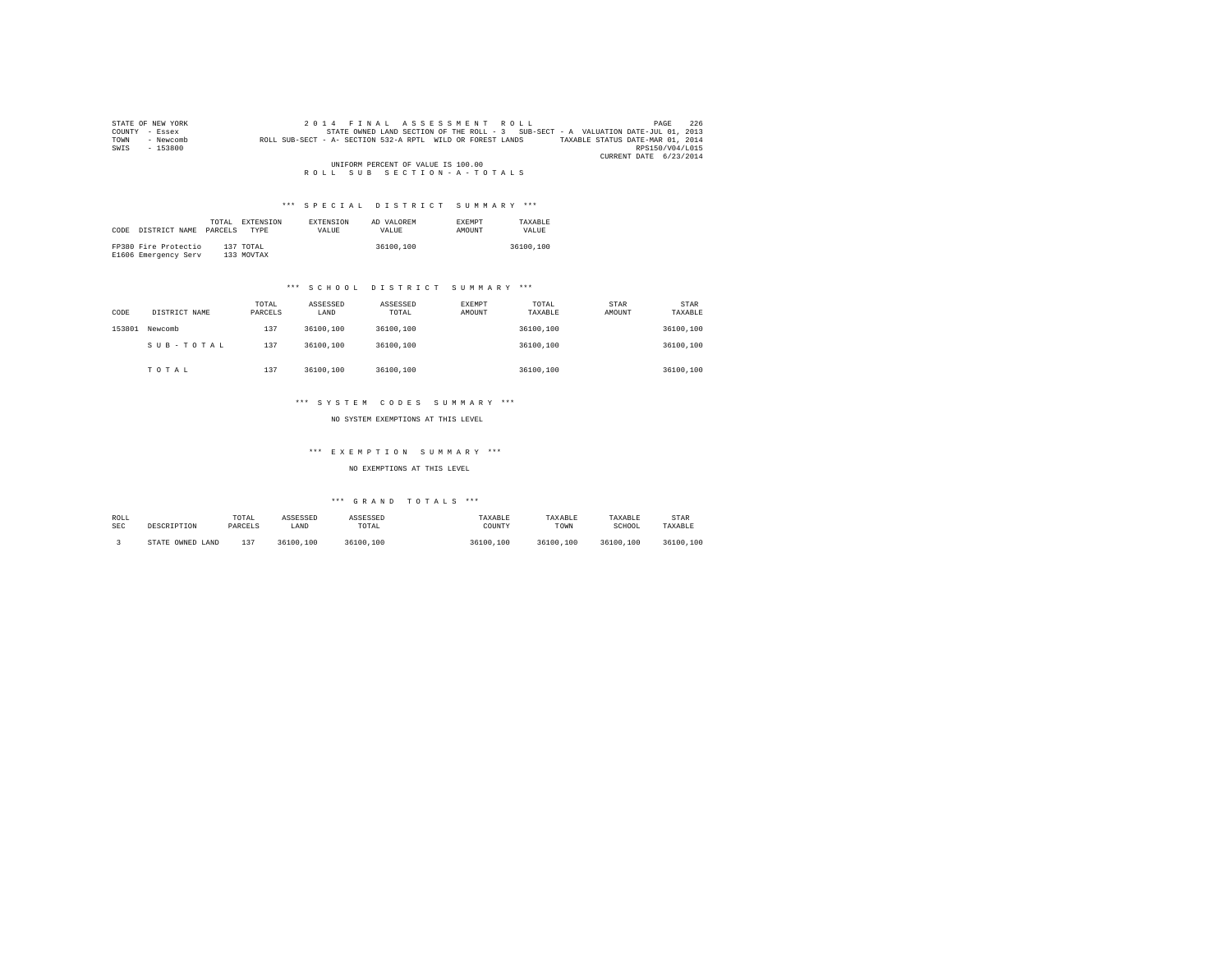| STATE OF NEW YORK<br>COUNTY - Essex<br>SWIS - 153800                                                                                       |                                                                                                                                               | OWNERS NAME SEQUENCE | 2014 FINAL ASSESSMENT ROLL<br>UNIFORM PERCENT OF VALUE IS 100.00<br>UNIFORM PERCENT OF VALUE IS 100.00 | STATE OWNED LAND SECTION OF THE ROLL - 3 SUB-SECT - P VALUATION DATE-JUL 01, 2013 | 227<br>PAGE |
|--------------------------------------------------------------------------------------------------------------------------------------------|-----------------------------------------------------------------------------------------------------------------------------------------------|----------------------|--------------------------------------------------------------------------------------------------------|-----------------------------------------------------------------------------------|-------------|
| TAX MAP PARCEL NUMBER<br>CURRENT OWNERS NAME<br>CURRENT OWNERS ADDRESS                                                                     | PROPERTY LOCATION & CLASS ASSESSMENT EXEMPTION CODE----------------COUNTY-------TOWN------SCHOOL<br>SCHOOL DISTRICT<br>PARCEL SIZE/GRID COORD | LAND<br>TOTAL        | TAX DESCRIPTION<br>SPECIAL DISTRICTS                                                                   | TAXABLE VALUE                                                                     | ACCOUNT NO. |
|                                                                                                                                            |                                                                                                                                               |                      |                                                                                                        |                                                                                   |             |
|                                                                                                                                            | Sanford Ln                                                                                                                                    | NON-HOMESTEAD PARCEL |                                                                                                        |                                                                                   | 665J105004  |
| 90. -1-1.110-ESMT                                                                                                                          | 980 Consvn easmt                                                                                                                              |                      | COUNTY TAXABLE VALUE                                                                                   | 23,546                                                                            |             |
| State Of New York                                                                                                                          | 153801<br>Newcomb<br>Pt 92 T&c Twp                                                                                                            | 23.546 TOWN          | TAXABLE VALUE<br>23,546 SCHOOL TAXABLE VALUE                                                           | 23,546<br>23,546                                                                  |             |
| C/O County Treasurer<br>Essex                                                                                                              | County 1565/88 1585/307 Esmnts                                                                                                                |                      | FP380 Fire Protection                                                                                  | 23,546 TO                                                                         |             |
|                                                                                                                                            | 64.64AC Under 480A RPTL                                                                                                                       |                      |                                                                                                        |                                                                                   |             |
| MAY BE SUBJECT TO PAYMENT ACRES 64.64<br>UNDER RPTL480A UNTIL 2018                                                                         | EAST-0571166 NRTH-1474448<br>DEED BOOK 1656 PG-1<br>CONSERVATION ESMT % 61.00                                                                 |                      |                                                                                                        |                                                                                   |             |
|                                                                                                                                            | FULL MARKET VALUE                                                                                                                             | 23,546               |                                                                                                        |                                                                                   |             |
|                                                                                                                                            | Sanford Ln                                                                                                                                    | NON-HOMESTEAD PARCEL |                                                                                                        |                                                                                   | 665Z004009  |
| 90.-1-1.200-ESMT                                                                                                                           | 980 Consvn easmt                                                                                                                              |                      | COUNTY TAXABLE VALUE                                                                                   | 179,584                                                                           |             |
| State Of New York                                                                                                                          | Newcomb 153801                                                                                                                                | 179,584 TOWN         | TAXABLE VALUE                                                                                          | 179,584                                                                           |             |
| C/O County Treasurer                                                                                                                       | 91-93 T&C TWP 46                                                                                                                              |                      | 179,584 SCHOOL TAXABLE VALUE                                                                           | 179,584                                                                           |             |
| Essex County 1565/88 1585/307 Esmnts                                                                                                       |                                                                                                                                               |                      | FP380 Fire Protection                                                                                  | 179,584 TO                                                                        |             |
|                                                                                                                                            | 150.22AC 480A                                                                                                                                 |                      |                                                                                                        |                                                                                   |             |
| MAY BE SUBJECT TO PAYMENT<br>UNDER RPTL480A UNTIL 2018                                                                                     | ACRES 164.22<br>EAST-0570871 NRTH-1473126<br>DEED BOOK 1656 PG-1<br>CONSERVATION ESMT % 61.00<br>FULL MARKET VALUE                            | 179,584              |                                                                                                        |                                                                                   |             |
|                                                                                                                                            |                                                                                                                                               |                      |                                                                                                        |                                                                                   |             |
|                                                                                                                                            | Sanford Ln                                                                                                                                    | NON-HOMESTEAD PARCEL |                                                                                                        |                                                                                   | 665Z008002  |
| 90.-1-2.220-ESMT                                                                                                                           | 980 Consvn easmt                                                                                                                              |                      | COUNTY TAXABLE VALUE                                                                                   | 606,523                                                                           |             |
|                                                                                                                                            |                                                                                                                                               |                      | 606,523 TOWN TAXABLE VALUE                                                                             | 606,523                                                                           |             |
|                                                                                                                                            |                                                                                                                                               |                      | 606,523 SCHOOL TAXABLE VALUE                                                                           | 606,523                                                                           |             |
| State of New York<br>State of New York<br>C/O County Treasurer<br>T&C PUR TWP 47<br>State of New York<br>County<br>1565/88 1585/307 Esmnts | 1952Ac 480A RPTL                                                                                                                              |                      | FP380 Fire Protection                                                                                  | 606,523 TO                                                                        |             |
| MAY BE SUBJECT TO PAYMENT<br>UNDER RPTL480A UNTIL 2017                                                                                     | ACRES 2048.80<br>EAST-0568159 NRTH-1480004<br>DEED BOOK 1656 PG-1<br>CONSERVATION ESMT % 61.00<br>FULL MARKET VALUE                           | 606,523              |                                                                                                        |                                                                                   |             |
|                                                                                                                                            |                                                                                                                                               |                      |                                                                                                        |                                                                                   |             |
|                                                                                                                                            | Sanford Ln                                                                                                                                    | NON-HOMESTEAD PARCEL |                                                                                                        |                                                                                   | 665Z005014  |
| 90. -1-3.120-ESMT                                                                                                                          | 980 Consyn easmt - WTRFNT                                                                                                                     |                      | COUNTY TAXABLE VALUE                                                                                   | 132,004                                                                           |             |
| State Of New York                                                                                                                          | Newcomb 153801                                                                                                                                | 132,004 TOWN         | TAXABLE VALUE                                                                                          | 132,004                                                                           |             |
| C/O County Treasurer T&C TWP 47 RS                                                                                                         |                                                                                                                                               |                      | 132,004 SCHOOL TAXABLE VALUE                                                                           | 132,004                                                                           |             |
| Essex<br>County                                                                                                                            | 1565/88 1585/307 Esmnts<br>212.15AC 480A                                                                                                      |                      | FP380 Fire Protection                                                                                  | 132,004 TO                                                                        |             |
| MAY BE SUBJECT TO PAYMENT<br>UNDER RPTL480A UNTIL 2018                                                                                     | ACRES 212.15<br>EAST-0576841 NRTH-1481947<br>DEED BOOK 1656 PG-1<br>CONSERVATION ESMT % 61.00<br>FULL MARKET VALUE                            | 132,004              |                                                                                                        |                                                                                   |             |
|                                                                                                                                            |                                                                                                                                               |                      |                                                                                                        |                                                                                   |             |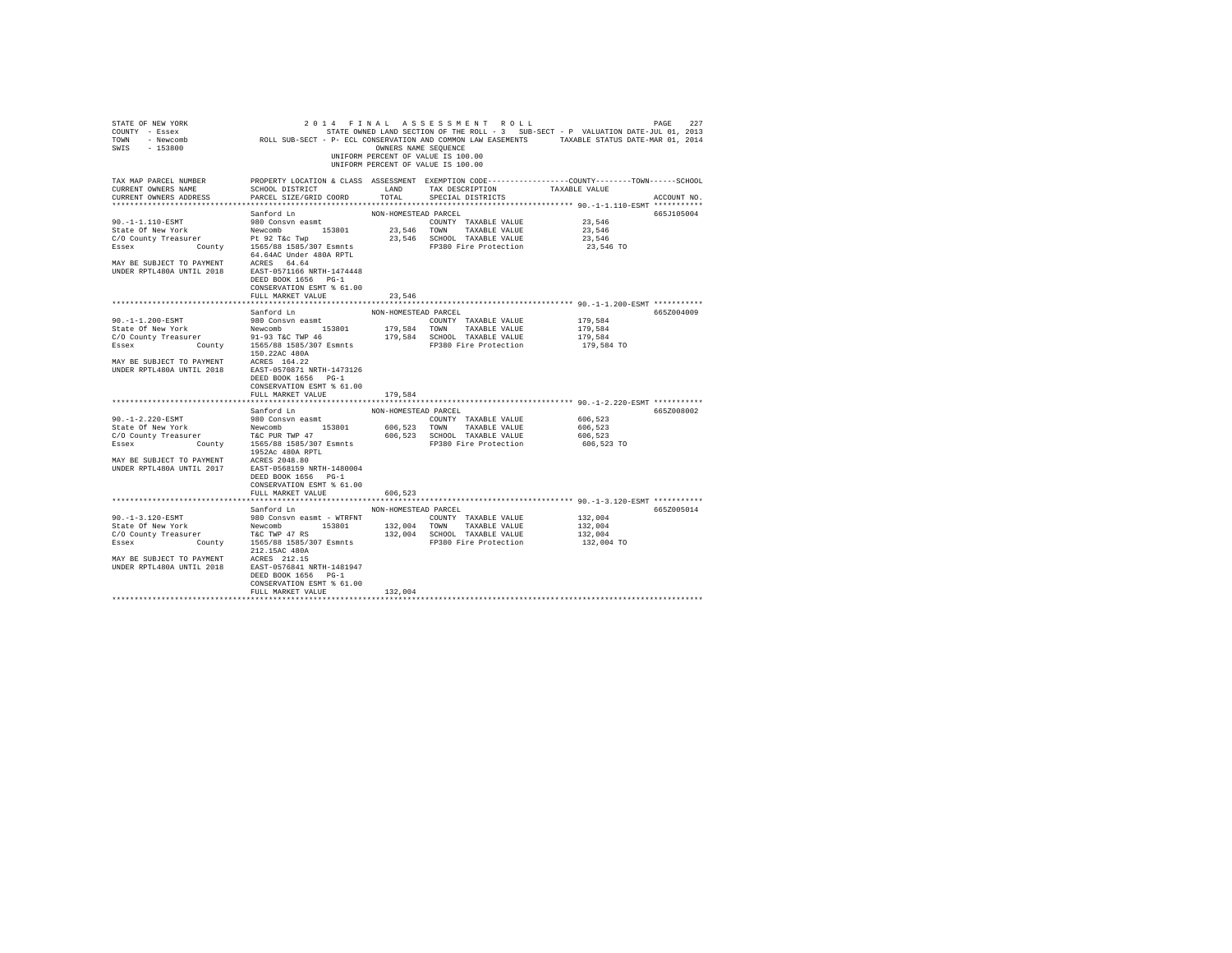| STATE OF NEW YORK<br>COUNTY - Essex<br>TOWN<br>- Newcomb<br>$-153800$<br>SWIS                                                                                                                                            | ROLL SUB-SECT - P- ECL CONSERVATION AND COMMON LAW EASEMENTS TAXABLE STATUS DATE-MAR 01, 2014                                                 | OWNERS NAME SEOUENCE | 2014 FINAL ASSESSMENT ROLL<br>STATE OWNED LAND SECTION OF THE ROLL - 3 SUB-SECT - P VALUATION DATE-JUL 01, 2013<br>UNIFORM PERCENT OF VALUE IS 100.00<br>UNIFORM PERCENT OF VALUE IS 100.00 |                  | 228<br>PAGE |
|--------------------------------------------------------------------------------------------------------------------------------------------------------------------------------------------------------------------------|-----------------------------------------------------------------------------------------------------------------------------------------------|----------------------|---------------------------------------------------------------------------------------------------------------------------------------------------------------------------------------------|------------------|-------------|
| TAX MAP PARCEL NUMBER<br>CURRENT OWNERS NAME<br>CURRENT OWNERS ADDRESS                                                                                                                                                   | PROPERTY LOCATION & CLASS ASSESSMENT EXEMPTION CODE----------------COUNTY-------TOWN------SCHOOL<br>SCHOOL DISTRICT<br>PARCEL SIZE/GRID COORD | LAND<br>TOTAL        | TAX DESCRIPTION<br>SPECIAL DISTRICTS                                                                                                                                                        | TAXABLE VALUE    | ACCOUNT NO. |
|                                                                                                                                                                                                                          |                                                                                                                                               |                      |                                                                                                                                                                                             |                  |             |
|                                                                                                                                                                                                                          | Sanford Ln                                                                                                                                    | NON-HOMESTEAD PARCEL |                                                                                                                                                                                             |                  | 665Z008003  |
| $90. -1 - 3.220 - ESMT$                                                                                                                                                                                                  | 980 Consvn easmt                                                                                                                              |                      | COUNTY TAXABLE VALUE                                                                                                                                                                        | 54,290           |             |
| State Of New York                                                                                                                                                                                                        | Newcomb 153801<br>T&C PUR TWP 47                                                                                                              | 54,290 TOWN          | TAXABLE VALUE                                                                                                                                                                               | 54,290<br>54,290 |             |
| C/O County Treasurer<br>County<br>Essex                                                                                                                                                                                  | 1565/88 1585/307 Esmnts                                                                                                                       |                      | 54,290 SCHOOL TAXABLE VALUE<br>FP380 Fire Protection                                                                                                                                        | 54,290 TO        |             |
|                                                                                                                                                                                                                          | 217.08Ac 480A                                                                                                                                 |                      |                                                                                                                                                                                             |                  |             |
| MAY BE SUBJECT TO PAYMENT ACRES 217.08<br>UNDER RPTL480A UNTIL 2017                                                                                                                                                      | EAST-0575880 NRTH-1483005<br>DEED BOOK 1656 PG-1<br>CONSERVATION ESMT % 61.00                                                                 |                      |                                                                                                                                                                                             |                  |             |
|                                                                                                                                                                                                                          | FULL MARKET VALUE                                                                                                                             | 54,290               |                                                                                                                                                                                             |                  |             |
|                                                                                                                                                                                                                          |                                                                                                                                               |                      |                                                                                                                                                                                             |                  |             |
|                                                                                                                                                                                                                          | NL Ln                                                                                                                                         | NON-HOMESTEAD PARCEL |                                                                                                                                                                                             |                  | 665Z005015  |
| 90. -1-5.120-ESMT                                                                                                                                                                                                        | 980 Consvn easmt                                                                                                                              |                      | COUNTY TAXABLE VALUE                                                                                                                                                                        | 32,269           |             |
| State Of New York                                                                                                                                                                                                        | Newcomb 153801                                                                                                                                |                      | 32,269 TOWN TAXABLE VALUE<br>32,269 SCHOOL TAXABLE VALUE                                                                                                                                    | 32,269<br>32,269 |             |
| $\begin{tabular}{lllllllll} C/O & County & Treasury & & \texttt{Teasure} & & \texttt{TAC} & \texttt{WP} & 46 & \texttt{RS} \\ \texttt{Essex} & & \texttt{County} & & 1565/88 & 1585/307 & \texttt{Esmnts} \end{tabular}$ |                                                                                                                                               |                      | FP380 Fire Protection                                                                                                                                                                       | 32,269 TO        |             |
|                                                                                                                                                                                                                          | 76.83AC 480A                                                                                                                                  |                      |                                                                                                                                                                                             |                  |             |
| MAY BE SUBJECT TO PAYMENT ACRES 76.83<br>UNDER RPTL480A UNTIL 2018                                                                                                                                                       | EAST-0575638 NRTH-1476372<br>DEED BOOK 1656 PG-1<br>CONSERVATION ESMT % 61.00<br>FULL MARKET VALUE                                            | 32,269               |                                                                                                                                                                                             |                  |             |
|                                                                                                                                                                                                                          |                                                                                                                                               |                      |                                                                                                                                                                                             |                  |             |
|                                                                                                                                                                                                                          | Sanford Ln                                                                                                                                    | NON-HOMESTEAD PARCEL |                                                                                                                                                                                             |                  | 665Z004012  |
| 90. -1-5.200-ESMT                                                                                                                                                                                                        | 980 Consvn easmt                                                                                                                              |                      | COUNTY TAXABLE VALUE                                                                                                                                                                        | 6,771            |             |
|                                                                                                                                                                                                                          |                                                                                                                                               |                      | 6,771 TOWN TAXABLE VALUE                                                                                                                                                                    | 6.771            |             |
| State Of New York Mewcomb 153801<br>C/O County Treasurer 94/95 T&C TWP 46                                                                                                                                                |                                                                                                                                               |                      | 6,771 SCHOOL TAXABLE VALUE                                                                                                                                                                  | 6,771            |             |
| Essex                                                                                                                                                                                                                    | County 1565/88 1585/307 Esmnts<br>27AC 480A                                                                                                   |                      | FP380 Fire Protection                                                                                                                                                                       | 6,771 TO         |             |
| MAY BE SUBJECT TO PAYMENT<br>UNDER RPTL480A UNTIL 2018                                                                                                                                                                   | ACRES 27.00<br>EAST-0576922 NRTH-1475185<br>DEED BOOK 1656 PG-1<br>CONSERVATION ESMT % 61.00<br>FULL MARKET VALUE                             | 6,771                |                                                                                                                                                                                             |                  |             |
|                                                                                                                                                                                                                          |                                                                                                                                               |                      |                                                                                                                                                                                             |                  |             |
|                                                                                                                                                                                                                          | NL Ln                                                                                                                                         | NON-HOMESTEAD PARCEL |                                                                                                                                                                                             |                  | 665Z005017  |
| $91. -1 - 1.120 - ESMT$                                                                                                                                                                                                  | 980 Consvn easmt                                                                                                                              |                      | COUNTY TAXABLE VALUE                                                                                                                                                                        | 11,041           |             |
| State Of New York                                                                                                                                                                                                        | Newcomb 153801                                                                                                                                | 11,041 TOWN          | TAXABLE VALUE                                                                                                                                                                               | 11,041           |             |
| $\begin{tabular}{lllllllll} C/O & County & Treasury & & \texttt{Teasure} & & \texttt{TAC} & \texttt{TWP} & 46 & \texttt{RS} \\ \texttt{Essex} & & County & 1565/88 & 1585/307 & \texttt{Esmnts} \end{tabular}$           |                                                                                                                                               |                      | 11,041 SCHOOL TAXABLE VALUE                                                                                                                                                                 | 11,041           |             |
|                                                                                                                                                                                                                          |                                                                                                                                               |                      | FP380 Fire Protection                                                                                                                                                                       | 11,041 TO        |             |
| MAY BE SUBJECT TO PAYMENT<br>UNDER RPTL480A UNTIL 2018                                                                                                                                                                   | 26.17AC 480A<br>ACRES 26.17<br>EAST-0576259 NRTH-1477320<br>DEED BOOK 1656 PG-1<br>CONSERVATION ESMT % 61.00                                  |                      |                                                                                                                                                                                             |                  |             |
|                                                                                                                                                                                                                          | FULL MARKET VALUE                                                                                                                             | 11,041               |                                                                                                                                                                                             |                  |             |
|                                                                                                                                                                                                                          |                                                                                                                                               |                      |                                                                                                                                                                                             |                  |             |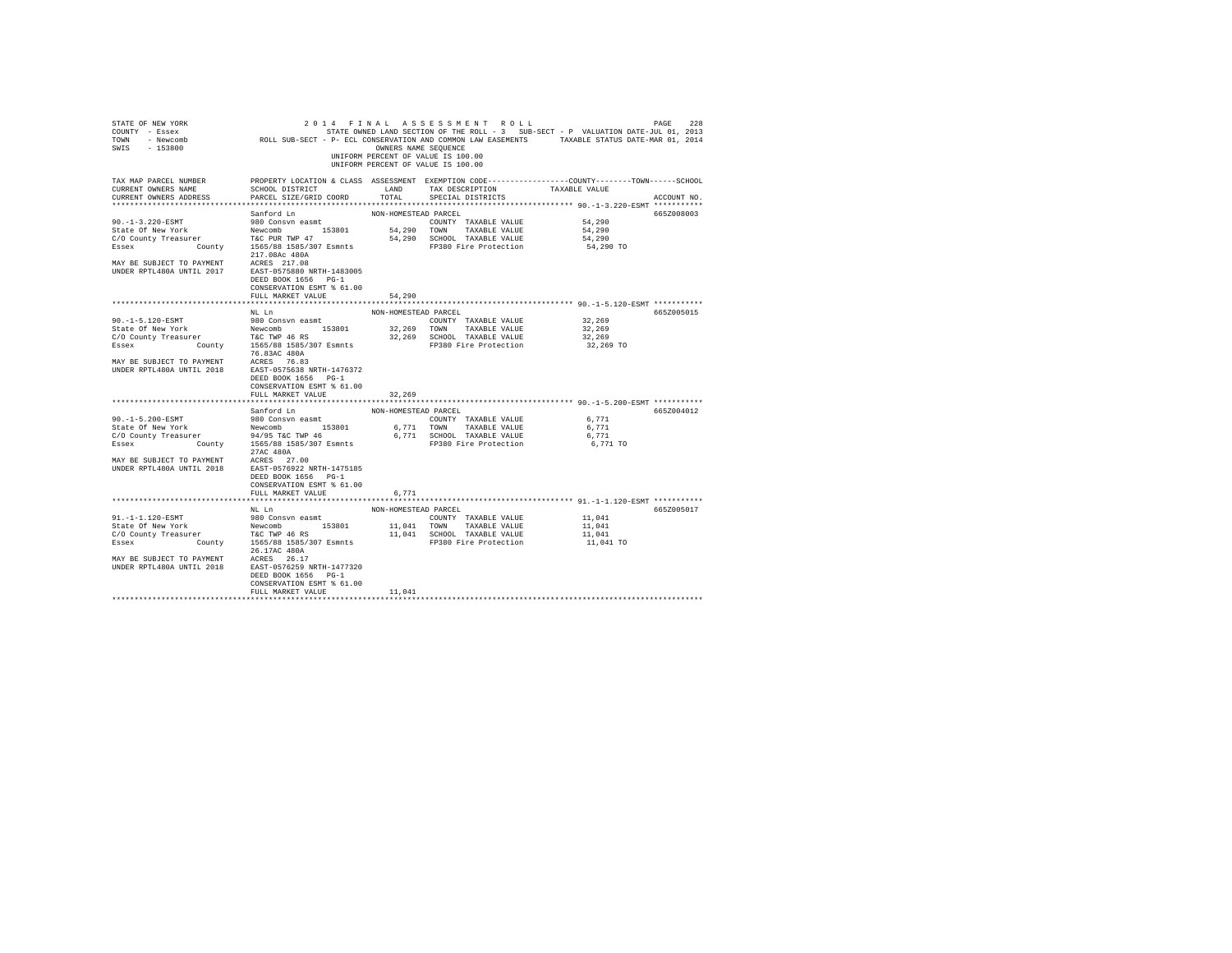| STATE OF NEW YORK<br>COUNTY - Essex<br>TOWN<br>- Newcomb<br>$-153800$<br>SWIS                           | ROLL SUB-SECT - P- ECL CONSERVATION AND COMMON LAW EASEMENTS TAXABLE STATUS DATE-MAR 01, 2014                                                                                                 | OWNERS NAME SEOUENCE                | 2014 FINAL ASSESSMENT ROLL<br>UNIFORM PERCENT OF VALUE IS 100.00<br>UNIFORM PERCENT OF VALUE IS 100.00 | STATE OWNED LAND SECTION OF THE ROLL - 3 SUB-SECT - P VALUATION DATE-JUL 01, 2013 | 229<br>PAGE |
|---------------------------------------------------------------------------------------------------------|-----------------------------------------------------------------------------------------------------------------------------------------------------------------------------------------------|-------------------------------------|--------------------------------------------------------------------------------------------------------|-----------------------------------------------------------------------------------|-------------|
| TAX MAP PARCEL NUMBER<br>CURRENT OWNERS NAME<br>CURRENT OWNERS ADDRESS                                  | PROPERTY LOCATION & CLASS ASSESSMENT EXEMPTION CODE----------------COUNTY-------TOWN------SCHOOL<br>SCHOOL DISTRICT<br>PARCEL SIZE/GRID COORD                                                 | LAND<br>TOTAL                       | TAX DESCRIPTION<br>SPECIAL DISTRICTS                                                                   | TAXABLE VALUE                                                                     | ACCOUNT NO. |
|                                                                                                         |                                                                                                                                                                                               |                                     |                                                                                                        |                                                                                   |             |
| $91. -1 - 1.200 - ESMT$<br>State Of New York<br>C/O County Treasurer<br>Essex<br>County                 | Sanford Ln<br>980 Consvn easmt<br>153801<br>Newcomb<br>95 T&C TWP 46<br>1565/88 1585/307 Esmnts<br>170.3AC 480A                                                                               | NON-HOMESTEAD PARCEL<br>40,748 TOWN | COUNTY TAXABLE VALUE<br>TAXABLE VALUE<br>40,748 SCHOOL TAXABLE VALUE<br>FP380 Fire Protection          | 40.748<br>40.748<br>40.748<br>40,748 TO                                           | 665Z004013  |
| MAY BE SUBJECT TO PAYMENT<br>UNDER RPTL480A UNTIL 2018                                                  | ACRES 170.30<br>EAST-0577586 NRTH-1477200<br>DEED BOOK 1656 PG-1<br>CONSERVATION ESMT % 61.00<br>FULL MARKET VALUE                                                                            | 40.748                              |                                                                                                        |                                                                                   |             |
|                                                                                                         |                                                                                                                                                                                               |                                     |                                                                                                        |                                                                                   |             |
|                                                                                                         | Sanford Ln                                                                                                                                                                                    | NON-HOMESTEAD PARCEL                |                                                                                                        |                                                                                   | 665J103409  |
| 91.-1-2.000-ESMT<br>State Of New York<br>C/O County Treasurer<br>Essex County 1565/88 1585/307 Esmnts   | 980 Consvn easmt<br>Newcomb 153801<br>96 T&c Twp 46                                                                                                                                           | 43,676 TOWN                         | COUNTY TAXABLE VALUE<br>TAXABLE VALUE<br>43,676 SCHOOL TAXABLE VALUE<br>FP380 Fire Protection          | 43,676<br>43,676<br>43,676<br>43,676 TO                                           |             |
| MAY BE SUBJECT TO PAYMENT<br>UNDER RPTL480A UNTIL 2018                                                  | 188.48AC Under 480A RPTL<br>ACRES 188.48<br>EAST-0579664 NRTH-1478839<br>DEED BOOK 1656 PG-1<br>CONSERVATION ESMT % 61.00<br>FULL MARKET VALUE                                                | 43.676                              |                                                                                                        |                                                                                   |             |
|                                                                                                         |                                                                                                                                                                                               |                                     |                                                                                                        |                                                                                   |             |
|                                                                                                         | Sanford Ln                                                                                                                                                                                    | NON-HOMESTEAD PARCEL                |                                                                                                        |                                                                                   | 665Z005018  |
| 101.-1-1.200-ESMT                                                                                       | 980 Consyn easmt                                                                                                                                                                              |                                     | COUNTY TAXABLE VALUE                                                                                   | 5,307                                                                             |             |
| State Of New York                                                                                       | Newcomb 153801                                                                                                                                                                                | 5,307 TOWN                          | TAXABLE VALUE                                                                                          | 5.307                                                                             |             |
| C/O County Treasurer<br>Essex                                                                           | T&C TWP 46 RS<br>County 1565/88 1585/307 Esmnts<br>13.2AC 480A<br>ACRES 13.20                                                                                                                 |                                     | 5,307 SCHOOL TAXABLE VALUE<br>FP380 Fire Protection                                                    | 5,307<br>5,307 TO                                                                 |             |
| MAY BE SUBJECT TO PAYMENT<br>UNDER RPTL480A UNTIL 2018                                                  | EAST-0575106 NRTH-1471731<br>DEED BOOK 1656 PG-1<br>CONSERVATION ESMT % 61.00<br>FULL MARKET VALUE                                                                                            | 5.307                               |                                                                                                        |                                                                                   |             |
|                                                                                                         |                                                                                                                                                                                               |                                     |                                                                                                        |                                                                                   |             |
|                                                                                                         | East River Rd                                                                                                                                                                                 | NON-HOMESTEAD PARCEL                |                                                                                                        |                                                                                   | 665Z010002  |
| 101. - 4-1.120-ESMT<br>State Of New York<br>C/O County Treasurer T&C Purchase Twp 46<br>Essex<br>County | 980 Consyn easmt - WTRFNT<br>Newcomb 153801<br>NYS Cons Ease 7001401<br>1730.28 AC 480RPTL<br>ACRES 1735.10<br>EAST-0578589 NRTH-1463028<br>DEED BOOK 1658 PG-17<br>CONSERVATION ESMT % 60.00 | 479,002 TOWN                        | COUNTY TAXABLE VALUE<br>TAXABLE VALUE<br>479,002 SCHOOL TAXABLE VALUE<br>FP380 Fire Protection         | 479,002<br>479,002<br>479,002<br>479,002 TO                                       |             |
|                                                                                                         | FULL MARKET VALUE                                                                                                                                                                             | 479,002                             |                                                                                                        |                                                                                   |             |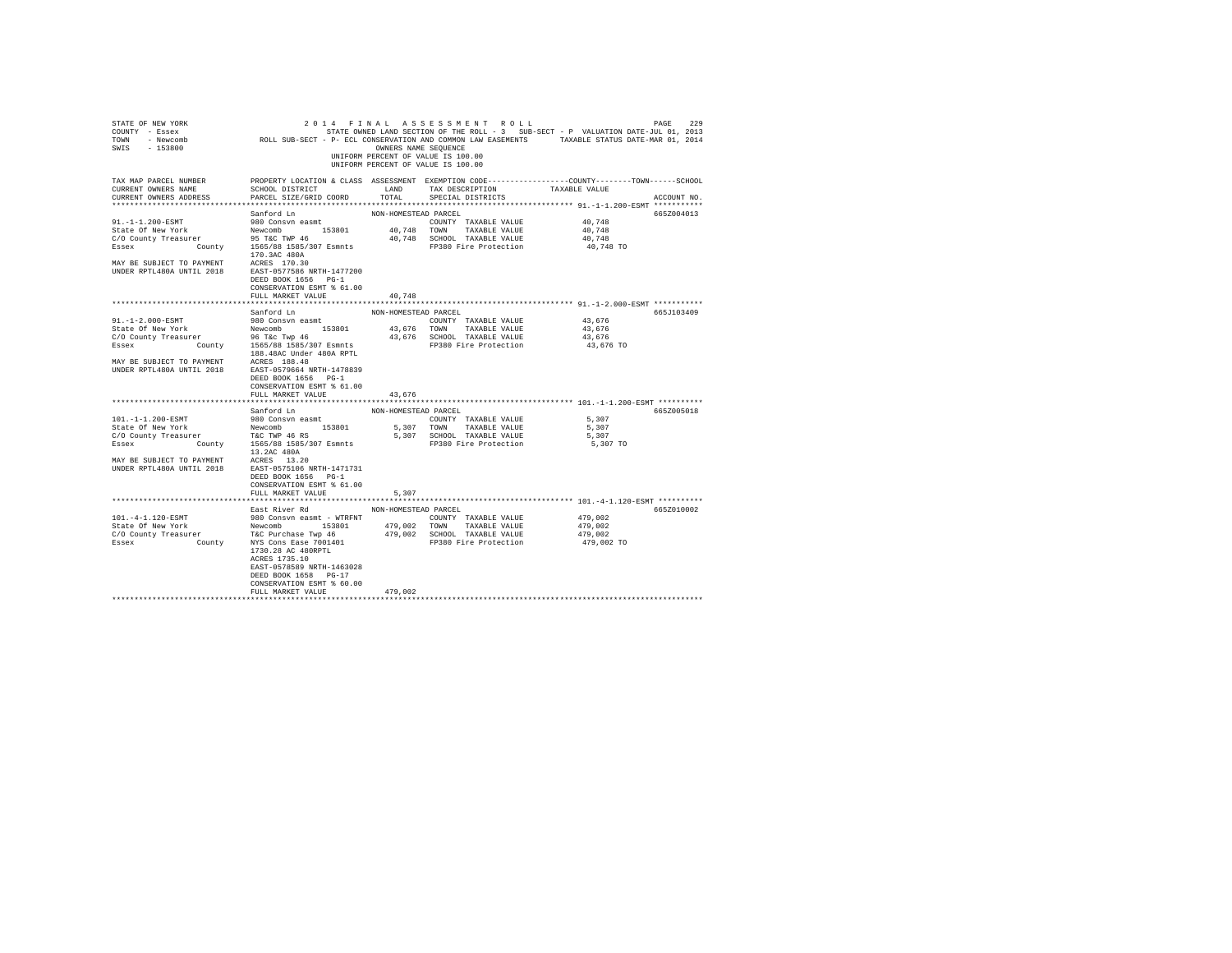| STATE OF NEW YORK<br>COUNTY - Essex<br>TOWN<br>- Newcomb<br>$-153800$<br>SWIS | ROLL SUB-SECT - P- ECL CONSERVATION AND COMMON LAW EASEMENTS                                                                                                              | OWNERS NAME SEQUENCE | 2014 FINAL ASSESSMENT ROLL<br>STATE OWNED LAND SECTION OF THE ROLL - 3 SUB-SECT - P VALUATION DATE-JUL 01, 2013<br>UNIFORM PERCENT OF VALUE IS 100.00<br>UNIFORM PERCENT OF VALUE IS 100.00 | TAXABLE STATUS DATE-MAR 01, 2014 | 230<br>PAGE |
|-------------------------------------------------------------------------------|---------------------------------------------------------------------------------------------------------------------------------------------------------------------------|----------------------|---------------------------------------------------------------------------------------------------------------------------------------------------------------------------------------------|----------------------------------|-------------|
| TAX MAP PARCEL NUMBER<br>CURRENT OWNERS NAME<br>CURRENT OWNERS ADDRESS        | PROPERTY LOCATION & CLASS ASSESSMENT EXEMPTION CODE----------------COUNTY-------TOWN-----SCHOOL<br>SCHOOL DISTRICT<br>PARCEL SIZE/GRID COORD                              | LAND<br>TOTAL        | TAX DESCRIPTION<br>SPECIAL DISTRICTS                                                                                                                                                        | TAXABLE VALUE                    | ACCOUNT NO. |
| ***********************                                                       |                                                                                                                                                                           |                      |                                                                                                                                                                                             |                                  |             |
|                                                                               | Sanford Ln                                                                                                                                                                | NON-HOMESTEAD PARCEL |                                                                                                                                                                                             |                                  | 6652005019  |
| 101.-6-1.200-ESMT                                                             | 980 Consvn easmt                                                                                                                                                          |                      | COUNTY TAXABLE VALUE                                                                                                                                                                        | 122                              |             |
| State Of New York                                                             | 153801<br>Newcomb                                                                                                                                                         | 122 TOWN             | TAXABLE VALUE                                                                                                                                                                               | 122                              |             |
| C/O County Treasurer                                                          | T&C TWP 46 RS                                                                                                                                                             |                      | 122 SCHOOL TAXABLE VALUE                                                                                                                                                                    | 122                              |             |
| County<br>Essex                                                               | 1565/88 1585/307 Esmnts<br>.31AC under 480A<br>ACRES 0.31<br>EAST-0576123 NRTH-1471634<br>DEED BOOK 1656 PG-1<br>CONSERVATION ESMT % 61.00                                |                      | FP380 Fire Protection                                                                                                                                                                       | 122 TO                           |             |
|                                                                               | FULL MARKET VALUE                                                                                                                                                         | 122                  |                                                                                                                                                                                             |                                  |             |
|                                                                               |                                                                                                                                                                           |                      |                                                                                                                                                                                             |                                  |             |
|                                                                               | Sanford Ln                                                                                                                                                                | NON-HOMESTEAD PARCEL |                                                                                                                                                                                             |                                  | 6652004014  |
| $101. - 6 - 2.200 - ESMT$                                                     | 980 Consyn easmt                                                                                                                                                          |                      | COUNTY TAXABLE VALUE                                                                                                                                                                        | 1,464                            |             |
| State Of New York                                                             | Newcomb<br>153801                                                                                                                                                         | 1,464 TOWN           | TAXABLE VALUE                                                                                                                                                                               | 1,464                            |             |
| C/O County Treasurer                                                          | 75 T&C TWP 46<br>1565/88 1585/307 Esmnts                                                                                                                                  |                      | 1,464 SCHOOL TAXABLE VALUE<br>FP380 Fire Protection                                                                                                                                         | 1,464<br>1,464 TO                |             |
| Essex<br>County                                                               | 6.3AC 480A                                                                                                                                                                |                      |                                                                                                                                                                                             |                                  |             |
| MAY BE SUBJECT TO PAYMENT<br>UNDER RPTL480A UNTIL 2018                        | ACRES 6.30<br>EAST-0576790 NRTH-1474048<br>DEED BOOK 1656 PG-1<br>CONSERVATION ESMT % 61.00<br>FULL MARKET VALUE                                                          | 1,464                |                                                                                                                                                                                             |                                  |             |
|                                                                               |                                                                                                                                                                           |                      |                                                                                                                                                                                             |                                  |             |
|                                                                               | Tahawus Rd                                                                                                                                                                | NON-HOMESTEAD PARCEL |                                                                                                                                                                                             |                                  | 665Z010004  |
| 110. -1-12.120-ESMT                                                           | 980 Consyn easmt - WTRFNT                                                                                                                                                 |                      | COUNTY TAXABLE VALUE                                                                                                                                                                        | 1901,709                         |             |
| State Of New York                                                             | 153801<br>Newcomb                                                                                                                                                         | 1901,709             | TOWN<br>TAXABLE VALUE                                                                                                                                                                       | 1901,709                         |             |
| C/O County Treasurer                                                          | T&C Purchase Twp 46                                                                                                                                                       |                      | 1901,709 SCHOOL TAXABLE VALUE                                                                                                                                                               | 1901,709                         |             |
| Essex<br>County                                                               | NYS Cons Ease 7001501<br>5924.49 Ac under 480<br>ACRES 6659.10<br>EAST-0570949 NRTH-1451359<br>DEED BOOK 1658 PG-17<br>CONSERVATION ESMT % 60.00<br>FULL MARKET VALUE     | 1901,709             | FP380 Fire Protection                                                                                                                                                                       | 1901,709 TO                      |             |
|                                                                               |                                                                                                                                                                           |                      |                                                                                                                                                                                             |                                  |             |
|                                                                               | NYS Route 28N                                                                                                                                                             | NON-HOMESTEAD PARCEL |                                                                                                                                                                                             |                                  | 665Z010006  |
| 120. -1-1.200-ESMT                                                            | 980 Consyn easmt - WTRFNT                                                                                                                                                 |                      | COUNTY TAXABLE VALUE                                                                                                                                                                        | 2323,305                         |             |
| State Of New York                                                             | Newcomb<br>153801                                                                                                                                                         | 2323,305             | TOWN<br>TAXABLE VALUE                                                                                                                                                                       | 2323.305                         |             |
| C/O County Treasurer                                                          | T&C Purchase Twp 18 20 27                                                                                                                                                 | 2323,305             | SCHOOL TAXABLE VALUE                                                                                                                                                                        | 2323,305                         |             |
| Essex<br>County                                                               | NYS Cons Ease 7001601<br>6275.05Ac under 480 RPTL<br>ACRES 8191.40<br>EAST-0536464 NRTH-1431227<br>DEED BOOK 1658 PG-17<br>CONSERVATION ESMT % 60.00<br>FULL MARKET VALUE | 2323,305             | FP380 Fire Protection                                                                                                                                                                       | 2323,305 TO                      |             |
|                                                                               |                                                                                                                                                                           |                      |                                                                                                                                                                                             |                                  |             |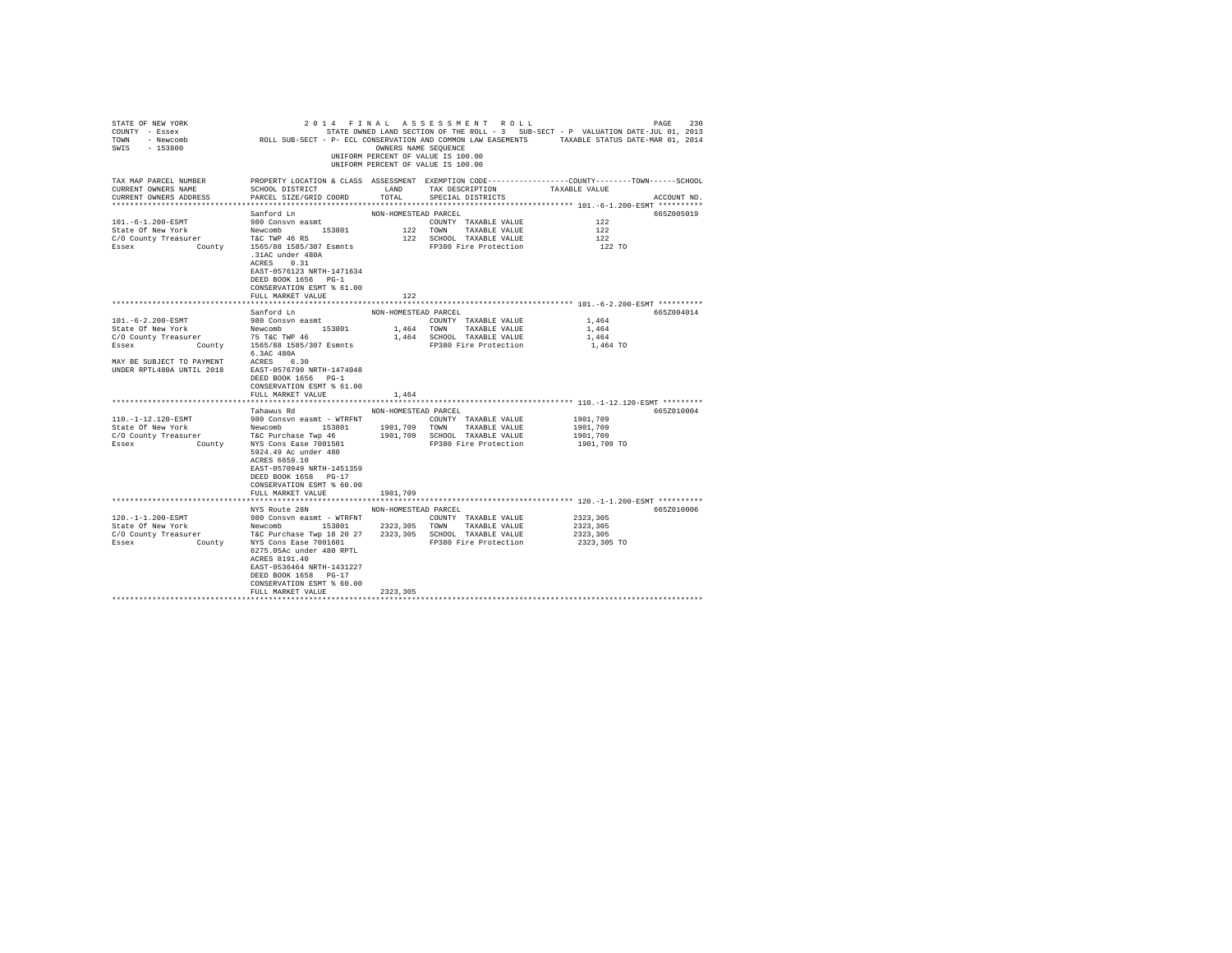| STATE OF NEW YORK<br>COUNTY<br>TOWN<br>$-153800$<br>SWIS                                                                  |                                                                                                                                                                                                                                        | OWNERS NAME SEQUENCE            | 2014 FINAL ASSESSMENT ROLL<br>UNIFORM PERCENT OF VALUE IS 100.00<br>UNIFORM PERCENT OF VALUE IS 100.00    | 231<br>PAGE<br>Exate owned LAND SECTION OF THE ROLL - 3 SUB-SECT - P VALUATION DATE-JUL 01, 2013 - Newcomb<br>NotL SUB-SECT - P- ECL CONSERVATION AND COMMON LAW EASEMENTS - TAXABLE STATUS DATE-MAR 01, 2014 |
|---------------------------------------------------------------------------------------------------------------------------|----------------------------------------------------------------------------------------------------------------------------------------------------------------------------------------------------------------------------------------|---------------------------------|-----------------------------------------------------------------------------------------------------------|---------------------------------------------------------------------------------------------------------------------------------------------------------------------------------------------------------------|
| TAX MAP PARCEL NUMBER<br>CURRENT OWNERS NAME<br>CURRENT OWNERS ADDRESS 6 PARCEL SIZE/GRID COORD 6 TOTAL 5PECIAL DISTRICTS | SCHOOL DISTRICT                                                                                                                                                                                                                        | LAND                            | TAX DESCRIPTION TAXABLE VALUE                                                                             | PROPERTY LOCATION & CLASS ASSESSMENT EXEMPTION CODE----------------COUNTY-------TOWN------SCHOOL<br>ACCOUNT NO.                                                                                               |
| $121. - 5 - 2.200 - ESMT$<br>State Of New York<br>C/O County Treasurer T&C Purchase TWP Hyslop P 230,471<br>Essex County  | NYS Route 28N<br>980 Consvn easmt<br>Newcomb 153801 230,471<br>NYS Cons Ease 7001701<br>762.2 AC UNDER 480 RPTL<br>ACRES 762.20<br>EAST-0569492 NRTH-1437155<br>DEED BOOK 1658 PG-17<br>CONSERVATION ESMT % 60.00<br>FULL MARKET VALUE | NON-HOMESTEAD PARCEL<br>230,471 | COUNTY TAXABLE VALUE<br>TAXABLE VALUE<br>TOWN<br>SCHOOL TAXABLE VALUE<br>FP380 Fire Protection 230,471 TO | 665Z010001<br>230,471<br>230,471<br>230,471                                                                                                                                                                   |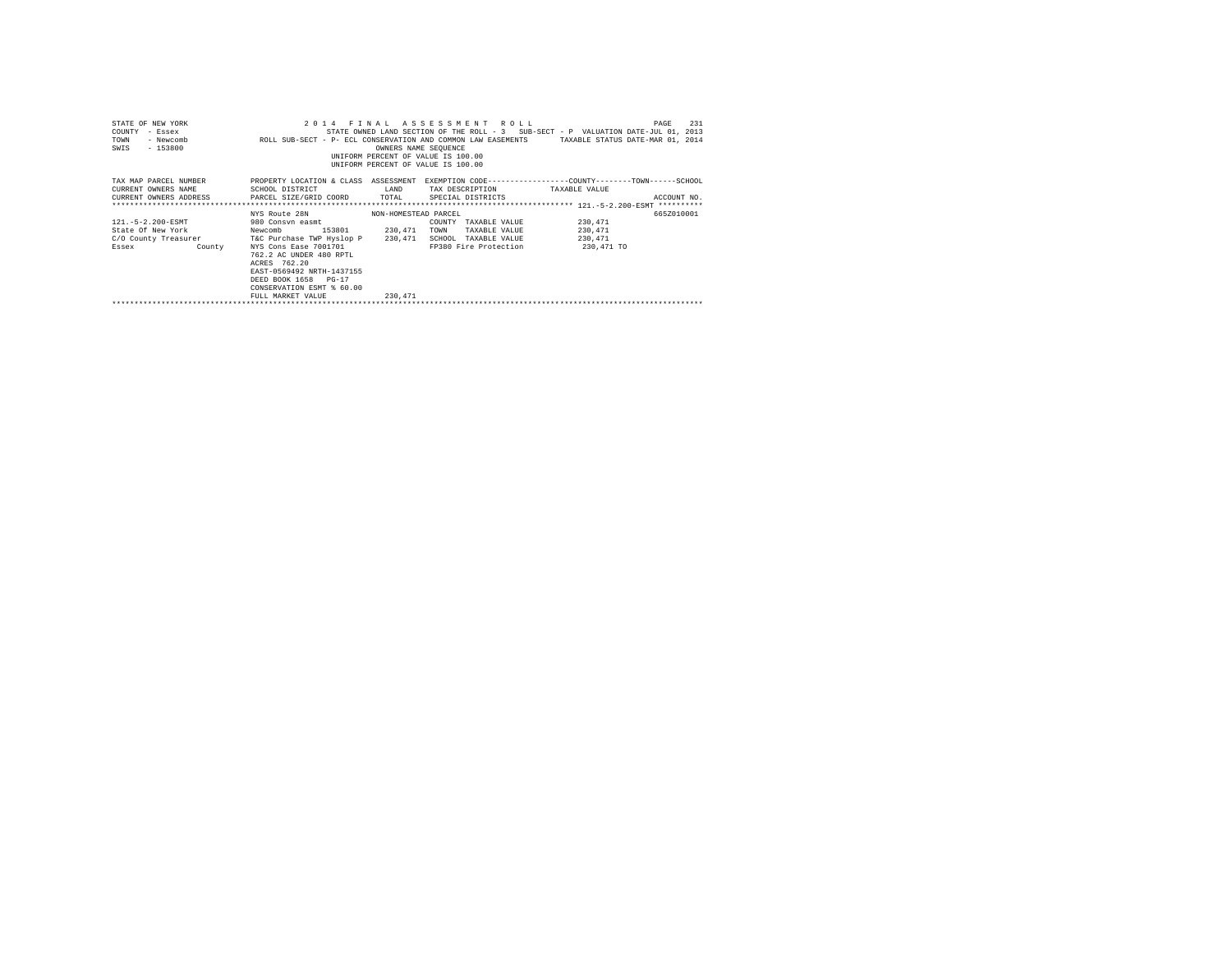| STATE OF NEW YORK |           | 2014 FINAL ASSESSMENT ROLL                                                        | 232<br>PAGE                      |
|-------------------|-----------|-----------------------------------------------------------------------------------|----------------------------------|
| COUNTY - Essex    |           | STATE OWNED LAND SECTION OF THE ROLL - 3 SUB-SECT - P VALUATION DATE-JUL 01, 2013 |                                  |
| TOWN              | - Newcomb | ROLL SUB-SECT - P- ECL CONSERVATION AND COMMON LAW EASEMENTS                      | TAXABLE STATUS DATE-MAR 01, 2014 |
| SWIS              | $-153800$ |                                                                                   | RPS150/V04/L015                  |
|                   |           |                                                                                   | CURRENT DATE 6/23/2014           |
|                   |           | UNIFORM PERCENT OF VALUE IS 100.00                                                |                                  |
|                   |           | ROLL SUB SECTION-P-TOTALS                                                         |                                  |

| CODE | DISTRICT NAME                                | TOTAL.<br>PARCELS | EXTENSION<br><b>TYPE</b> | <b>EXTENSION</b><br>VALUE | AD VALOREM<br>VALUE | <b>EXEMPT</b><br><b>AMOUNT</b> | TAXARLE<br>VALUE |
|------|----------------------------------------------|-------------------|--------------------------|---------------------------|---------------------|--------------------------------|------------------|
|      | FP380 Fire Protectio<br>E1606 Emergency Serv |                   | 17 TOTAL<br>17 MOVTAX    |                           | 6071.832            |                                | 6071.832         |

# \*\*\* S C H O O L D I S T R I C T S U M M A R Y \*\*\*

| CODE   | DISTRICT NAME | TOTAL<br>PARCELS | ASSESSED<br>LAND | ASSESSED<br>TOTAL | EXEMPT<br>AMOUNT | TOTAL<br>TAXABLE | STAR<br>AMOUNT | <b>STAR</b><br>TAXABLE |
|--------|---------------|------------------|------------------|-------------------|------------------|------------------|----------------|------------------------|
| 153801 | Newcomb       | 17               | 6071.832         | 6071.832          |                  | 6071.832         |                | 6071.832               |
|        | SUB-TOTAL     | 17               | 6071.832         | 6071.832          |                  | 6071.832         |                | 6071.832               |
|        | TOTAL         | 17               | 6071.832         | 6071.832          |                  | 6071.832         |                | 6071.832               |

# \*\*\* S Y S T E M C O D E S S U M M A R Y \*\*\*

NO SYSTEM EXEMPTIONS AT THIS LEVEL

# \*\*\* E X E M P T I O N S U M M A R Y \*\*\*

NO EXEMPTIONS AT THIS LEVEL

| ROLL       | DESCRIPTION      | TOTAL   | ASSESSED | ASSESSED       | TAXABLE  | TAXABLE  | TAXABLE  | STAR     |
|------------|------------------|---------|----------|----------------|----------|----------|----------|----------|
| <b>SEC</b> |                  | PARCELS | LAND     | TOTAL          | COUNTY   | TOWN     | SCHOOL   | TAXABLE  |
|            | STATE OWNED LAND |         | 6071.832 | 71.832<br>6071 | 6071.832 | 6071.832 | 6071.832 | 6071.832 |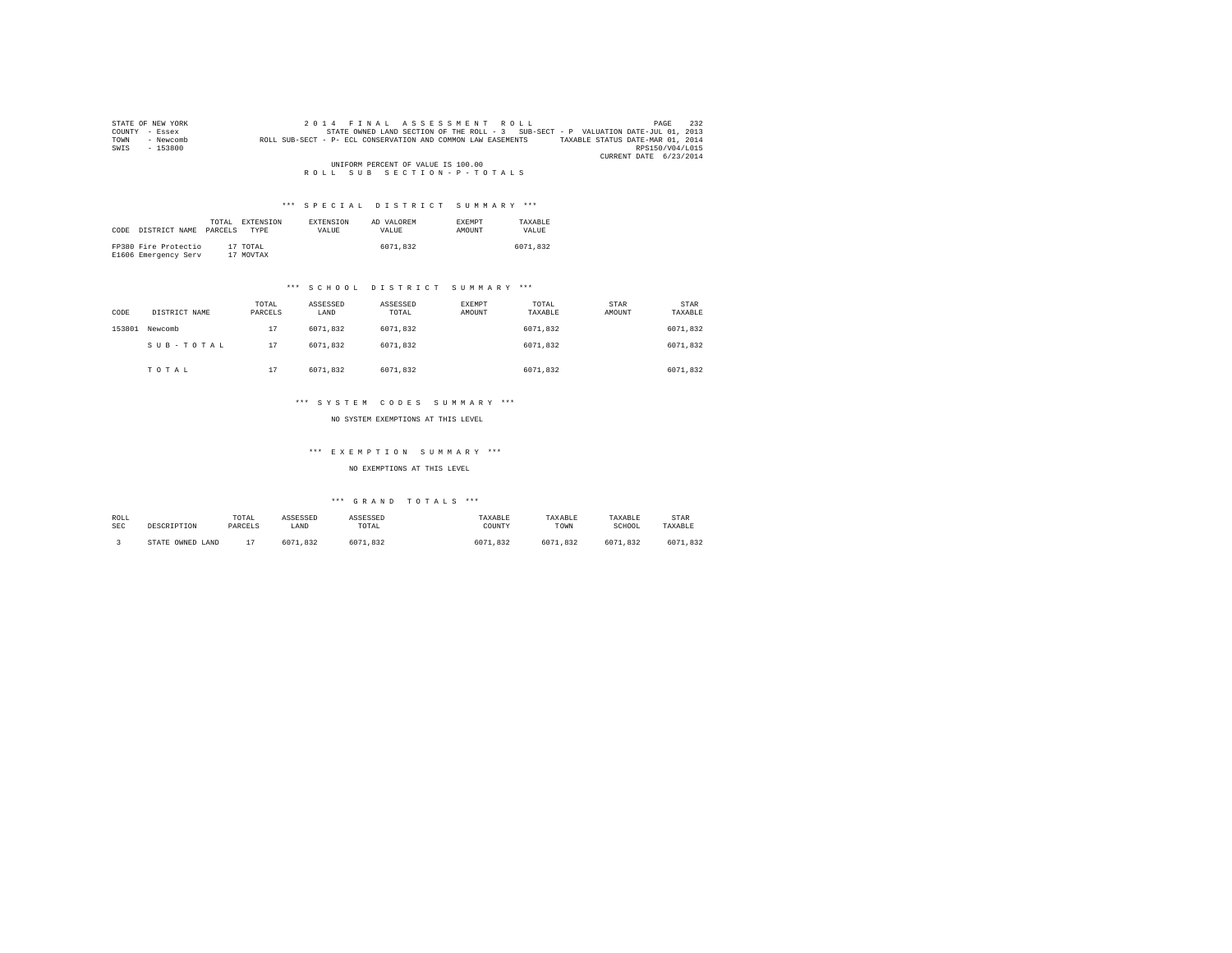| STATE OF NEW YORK | 2014 FINAL ASSESSMENT ROLL               | 233<br>PAGE                      |
|-------------------|------------------------------------------|----------------------------------|
| COUNTY - Essex    | STATE OWNED LAND SECTION OF THE ROLL - 3 | VALUATION DATE-JUL 01, 2013      |
| TOWN<br>- Newcomb |                                          | TAXABLE STATUS DATE-MAR 01, 2014 |
| SWIS<br>- 153800  |                                          | RPS150/V04/L015                  |
|                   | UNIFORM PERCENT OF VALUE IS 100.00       | CURRENT DATE 6/23/2014           |
|                   | ROLL SECTION TOTALS                      |                                  |

| CODE | DISTRICT NAME                                | TOTAL.<br>PARCELS | <b>EXTENSION</b><br><b>TYPE</b> | <b>EXTENSION</b><br>VALUE | AD VALOREM<br>VALUE | <b>EXEMPT</b><br>AMOUNT | TAXARLE<br>VALUE |
|------|----------------------------------------------|-------------------|---------------------------------|---------------------------|---------------------|-------------------------|------------------|
|      | FP380 Fire Protectio<br>E1606 Emergency Serv |                   | 198 TOTAL<br>194 MOVTAX         |                           | 65028,032           |                         | 65028.032        |

# \*\*\* S C H O O L D I S T R I C T S U M M A R Y \*\*\*

| CODE             | DISTRICT NAME                 | TOTAL<br>PARCELS      | ASSESSED<br>LAND | ASSESSED<br>TOTAL | EXEMPT<br>AMOUNT | TOTAL<br>TAXABLE | <b>STAR</b><br>AMOUNT | STAR<br>TAXABLE |
|------------------|-------------------------------|-----------------------|------------------|-------------------|------------------|------------------|-----------------------|-----------------|
| 153801<br>999999 | Newcomb<br>Schl Apportionment | 200<br>$\overline{2}$ | 65022.232        | 65028.032         |                  | 65028.032        |                       | 65028.032       |
|                  | SUB-TOTAL                     | 202                   | 65022.232        | 65028.032         |                  | 65028.032        |                       | 65028.032       |
|                  | TOTAL                         | 202                   | 65022.232        | 65028.032         |                  | 65028.032        |                       | 65028.032       |

### \*\*\* S Y S T E M C O D E S S U M M A R Y \*\*\*

NO SYSTEM EXEMPTIONS AT THIS LEVEL

# \*\*\* E X E M P T I O N S U M M A R Y \*\*\*

NO EXEMPTIONS AT THIS LEVEL

| ROLL<br><b>SEC</b> | DESCRIPTION            | TOTAL<br>PARCELS | ASSESSED<br>LAND | ASSESSED<br>TOTAL | TAXABLE<br>COUNTY | TAXABLE<br>TOWN | TAXABLE<br>SCHOOL | STAR<br>TAXABLE |
|--------------------|------------------------|------------------|------------------|-------------------|-------------------|-----------------|-------------------|-----------------|
|                    | OWNED<br>LAND<br>STATE | 202              | 65022.232        | 55028.032         | 65028.032         | 65028.032       | 65028.032         | 65028.032       |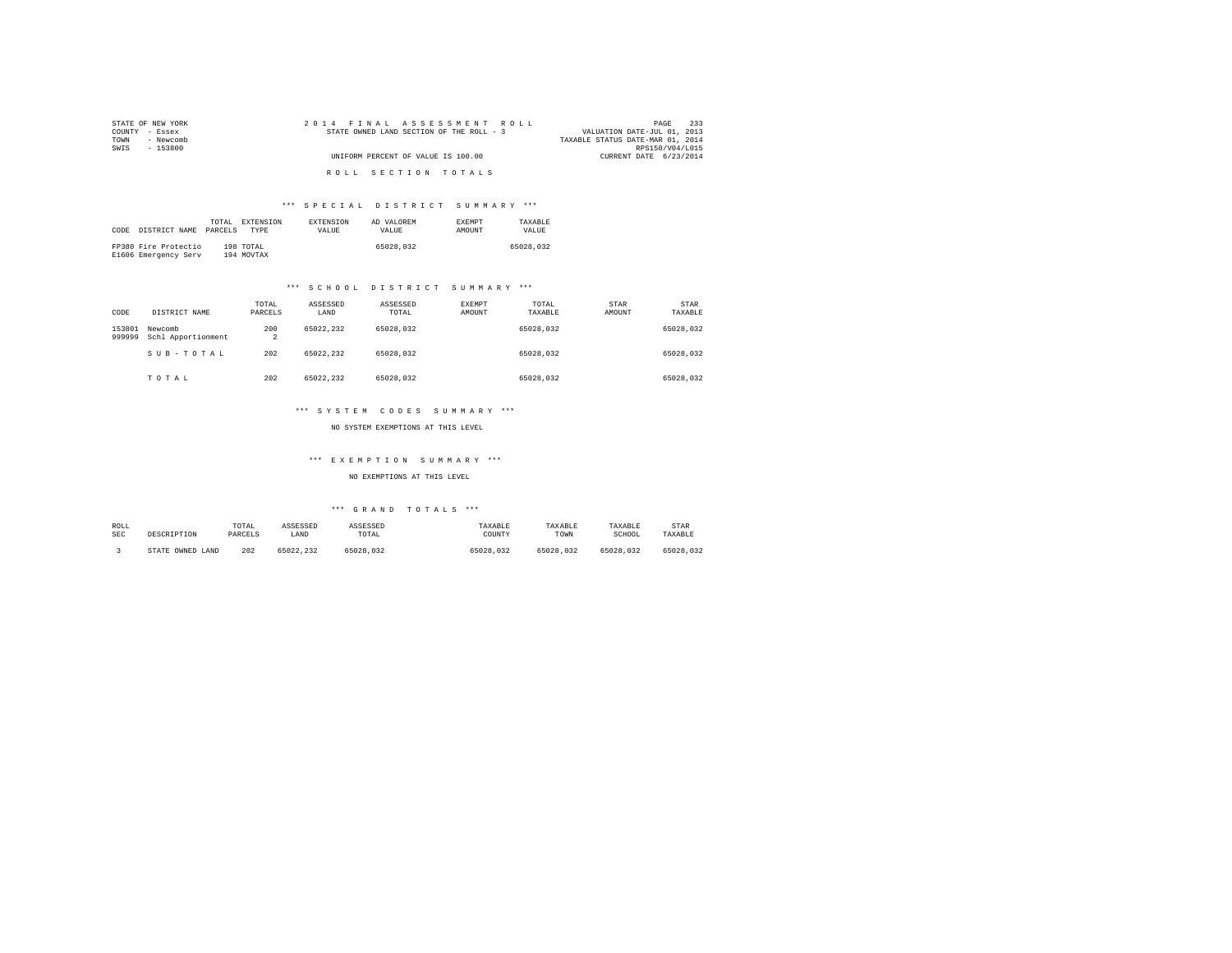| STATE OF NEW YORK<br>COUNTY - Essex<br>- Newcomb<br>TOWN<br>$-153800$<br>SWIS                                                     |                                                                                                                                                                                                                                                                                 | OWNERS NAME SEOUENCE | 2014 FINAL ASSESSMENT ROLL<br>SPECIAL FRANCHISE SECTION OF THE ROLL - 5<br>UNIFORM PERCENT OF VALUE IS 100.00                           | VALUATION DATE-JUL 01, 2013<br>TAXABLE STATUS DATE-MAR 01, 2014 | 234<br>PAGE              |
|-----------------------------------------------------------------------------------------------------------------------------------|---------------------------------------------------------------------------------------------------------------------------------------------------------------------------------------------------------------------------------------------------------------------------------|----------------------|-----------------------------------------------------------------------------------------------------------------------------------------|-----------------------------------------------------------------|--------------------------|
| TAX MAP PARCEL NUMBER<br>CURRENT OWNERS NAME<br>CURRENT OWNERS ADDRESS<br>**************************                              | SCHOOL DISTRICT<br>PARCEL SIZE/GRID COORD                                                                                                                                                                                                                                       | T.AND<br>TOTAL       | PROPERTY LOCATION & CLASS ASSESSMENT EXEMPTION CODE---------------COUNTY-------TOWN------SCHOOL<br>TAX DESCRIPTION<br>SPECIAL DISTRICTS | TAXARLE VALUE                                                   | ACCOUNT NO.              |
| 538. - 9999 - 908. 250/8601<br>Chain Lakes Cablevision<br>17 S Franklin Toke<br>Ramsey, NJ 07446                                  | Town Outside Vlg MON-HOMESTEAD PARCEL<br>869 Television<br>153801 0<br>Newcomb<br>Special Franchise Town 8,225<br>No Land Improvements Only<br>908250-153800-860<br>EAST-0538775 NRTH-1447472                                                                                   |                      | COUNTY TAXABLE VALUE<br>TOWN<br>TAXABLE VALUE 8,225<br>SCHOOL TAXABLE VALUE 8.225<br>FP380 Fire Protection 8.225 TO                     | 8.225                                                           | 6650191008               |
|                                                                                                                                   | FULL MARKET VALUE                                                                                                                                                                                                                                                               | 8.225                |                                                                                                                                         |                                                                 |                          |
| 538. - 9999-618. 750/8601<br>Continental Telephone Co<br>Of Upstate Ny Inc<br>Tax Dept<br>3 High Ridge Park<br>Stamford, CT 06905 | Town Outside Vlg MON-HOMESTEAD PARCEL<br>866 Telephone<br>153801<br>Newcomb<br>Special Franchise Town 352.491 SCHOOL TAXABLE VALUE<br>No Land Improvements Only<br>618750-153800-860<br>EAST-0538775 NRTH-1447472<br>FULL MARKET VALUE<br>Town Outside Vlg MON-HOMESTEAD PARCEL | $\sim$ 0<br>352,491  | COUNTY TAXABLE VALUE<br>TOWN<br>TAXABLE VALUE<br>FP380 Fire Protection                                                                  | 352,491<br>352,491<br>352,491<br>352,491 TO                     | 6650308703<br>6650308702 |
| 538. - 9999-131.600/8601<br>NYSEG CORP<br>Utility Shared Svcs<br>Freeport Bldg<br>70 Farm View Dr<br>New Gloucester, ME 04260     | 861 Elec & gas<br>Newcomb<br>153801<br>Special Franchise Town 582,735<br>No Land Improvements Only<br>131600-153800-860<br>EAST-0538775 NRTH-1447472<br>FULL MARKET VALUE                                                                                                       | $\sim$ 0<br>582.735  | COUNTY TAXABLE VALUE<br>TOWN<br>TAXABLE VALUE<br>SCHOOL TAXABLE VALUE<br>FP380 Fire Protection                                          | 582.735<br>582,735<br>582.735<br>582,735 TO                     |                          |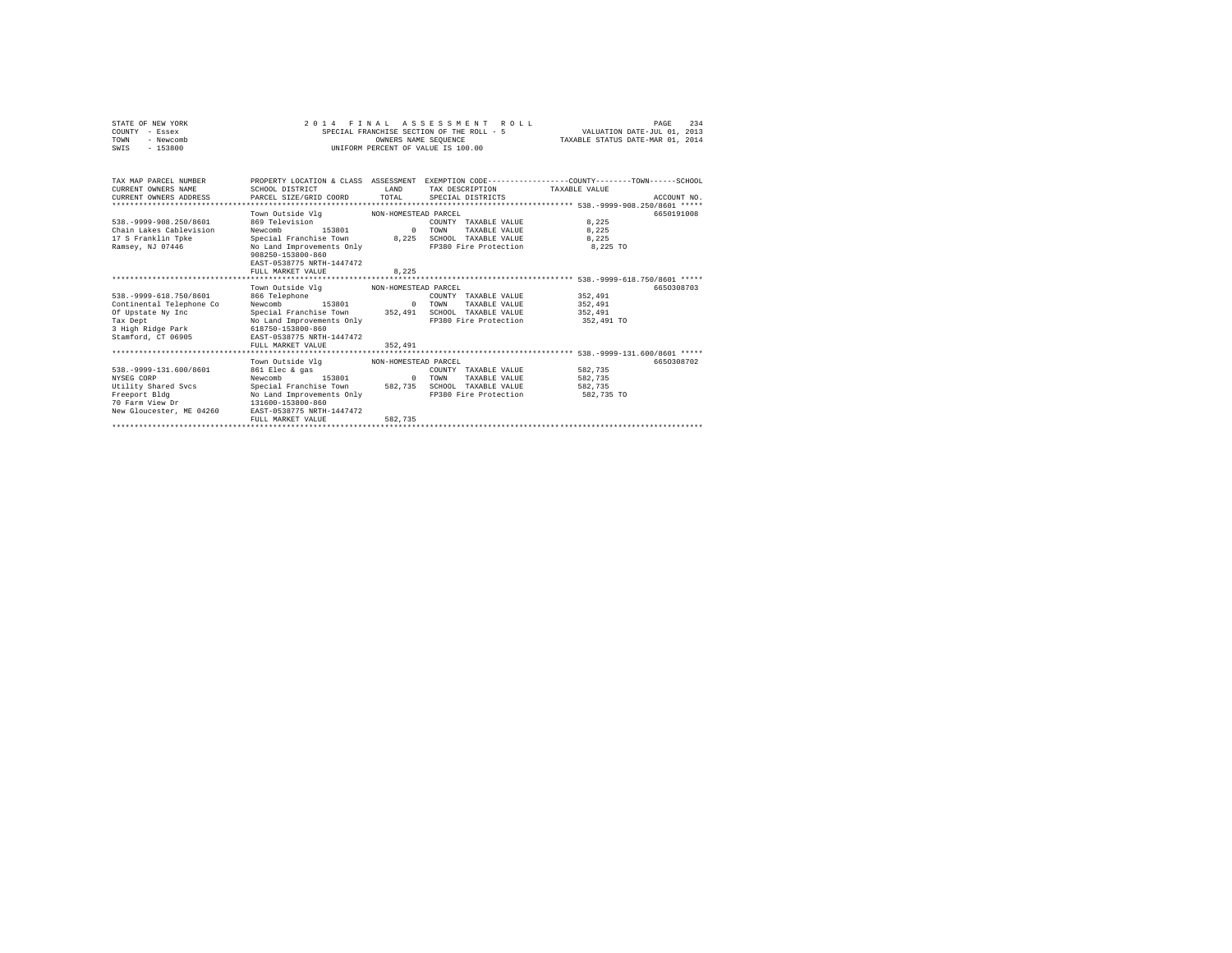| STATE OF NEW YORK | 2014 FINAL ASSESSMENT ROLL                | 235<br>PAGE                      |
|-------------------|-------------------------------------------|----------------------------------|
| COUNTY - Essex    | SPECIAL FRANCHISE SECTION OF THE ROLL - 5 | VALUATION DATE-JUL 01, 2013      |
| - Newcomb<br>TOWN |                                           | TAXABLE STATUS DATE-MAR 01, 2014 |
| SWTS<br>- 153800  |                                           | RPS150/V04/L015                  |
|                   | UNIFORM PERCENT OF VALUE IS 100.00        | CURRENT DATE 6/23/2014           |
|                   |                                           |                                  |
|                   | ROLL SUB SECTION- - TOTALS                |                                  |

| CODE | DISTRICT NAME        | TOTAL<br>PARCELS | <b>EXTENSION</b><br>TYPE | <b>EXTENSION</b><br>VALUE | AD VALOREM<br>VALUE | <b>EXEMPT</b><br>AMOUNT | TAXARLE<br>VALUE |
|------|----------------------|------------------|--------------------------|---------------------------|---------------------|-------------------------|------------------|
|      | FP380 Fire Protectio |                  | 3 TOTAL                  |                           | 943, 451            |                         | 943.451          |

# \*\*\* S C H O O L D I S T R I C T S U M M A R Y \*\*\*

| CODE   | DISTRICT NAME | TOTAL<br>PARCELS | ASSESSED<br>LAND | ASSESSED<br>TOTAL | EXEMPT<br>AMOUNT | TOTAL<br>TAXABLE | STAR<br>AMOUNT | <b>STAR</b><br>TAXABLE |
|--------|---------------|------------------|------------------|-------------------|------------------|------------------|----------------|------------------------|
| 153801 | Newcomb       |                  |                  | 943, 451          |                  | 943.451          |                | 943,451                |
|        | SUB-TOTAL     |                  |                  | 943, 451          |                  | 943,451          |                | 943,451                |
|        | TOTAL         |                  |                  | 943, 451          |                  | 943,451          |                | 943, 451               |

# \*\*\* S Y S T E M C O D E S S U M M A R Y \*\*\*

### NO SYSTEM EXEMPTIONS AT THIS LEVEL

# \*\*\* E X E M P T I O N S U M M A R Y \*\*\*

# NO EXEMPTIONS AT THIS LEVEL

| ROLL       |                   | TOTAL   | ASSESSED | ASSESSED    | TAXABLE | <b><i>TAXABLE</i></b> | TAXABLE | <b>STAR</b> |
|------------|-------------------|---------|----------|-------------|---------|-----------------------|---------|-------------|
| <b>SEC</b> | DESCRIPTION       | PARCELS | LAND     | TOTAL       | COUNTY  | TOWN                  | SCHOOL  | TAXABLE     |
|            | SPECIAL FRANCHISE |         |          | 943<br>.451 | 943,451 | 943<br>451            | 943.451 | 943, 451    |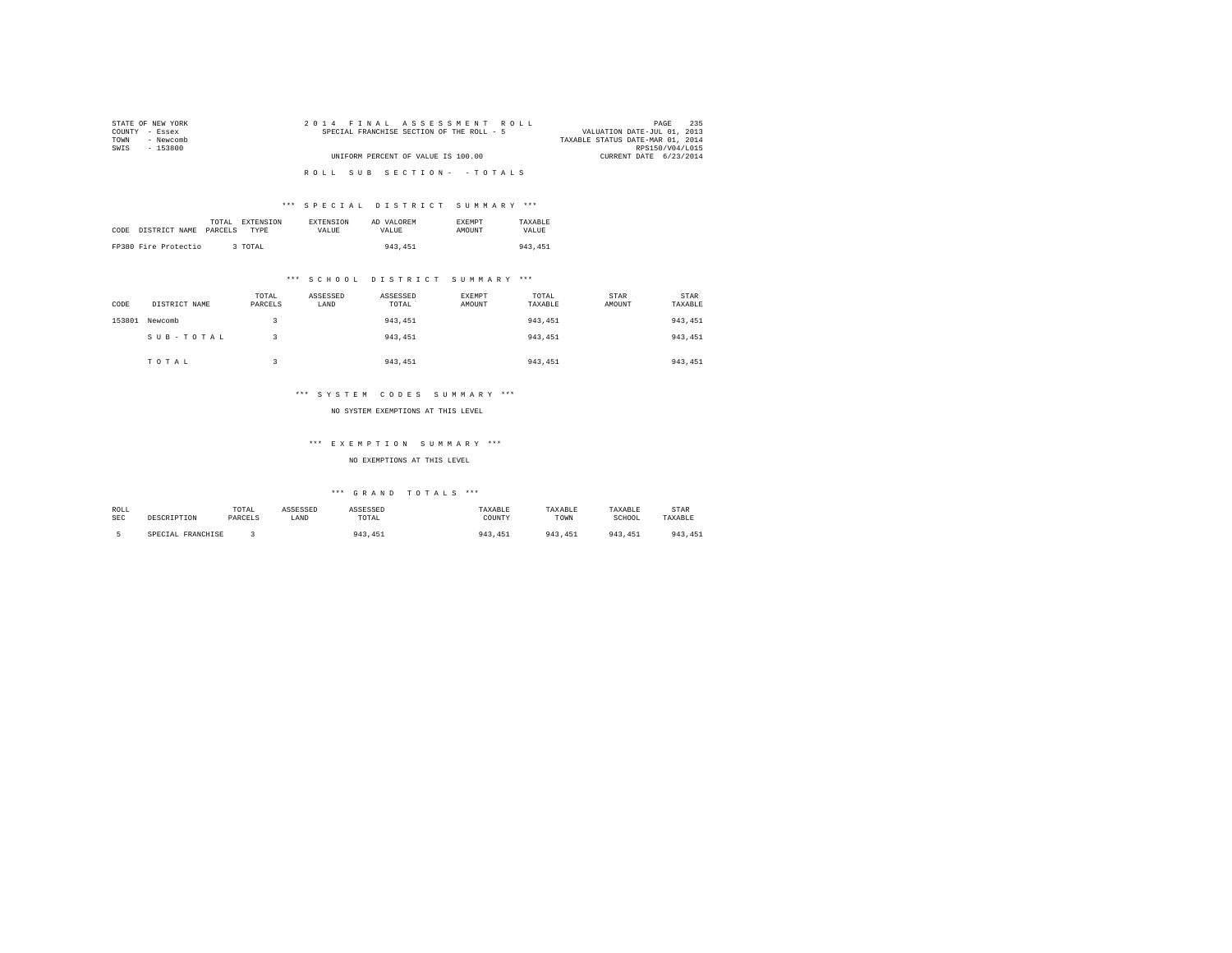|                | STATE OF NEW YORK |  | 2014 FINAL ASSESSMENT ROLL                |  |  |                                  | PAGE            | 236 |
|----------------|-------------------|--|-------------------------------------------|--|--|----------------------------------|-----------------|-----|
| COUNTY - Essex |                   |  | SPECIAL FRANCHISE SECTION OF THE ROLL - 5 |  |  | VALUATION DATE-JUL 01, 2013      |                 |     |
| TOWN           | - Newcomb         |  |                                           |  |  | TAXABLE STATUS DATE-MAR 01, 2014 |                 |     |
| SWTS           | - 153800          |  | UNIFORM PERCENT OF VALUE IS 100.00        |  |  |                                  | RPS150/V04/L015 |     |
|                |                   |  |                                           |  |  | CURRENT DATE 6/23/2014           |                 |     |

# R O L L S E C T I O N T O T A L S

# \*\*\* S P E C I A L D I S T R I C T S U M M A R Y \*\*\*

|      |                      | TOTAL EXTENSION        | <b>EXTENSION</b> | AD VALOREM | <b>EXEMPT</b> | TAXARLE |
|------|----------------------|------------------------|------------------|------------|---------------|---------|
| CODE | DISTRICT NAME        | PARCELS<br><b>TYPE</b> | <b>VALUE</b>     | VALUE.     | <b>AMOUNT</b> | VALUE   |
|      |                      |                        |                  |            |               |         |
|      | FP380 Fire Protectio | 3 TOTAL                |                  | 943, 451   |               | 943,451 |

# \*\*\* S C H O O L D I S T R I C T S U M M A R Y \*\*\*

| CODE   | DISTRICT NAME | TOTAL<br>PARCELS | ASSESSED<br>LAND | ASSESSED<br>TOTAL | <b>EXEMPT</b><br>AMOUNT | TOTAL<br>TAXABLE | STAR<br>AMOUNT | STAR<br>TAXABLE |
|--------|---------------|------------------|------------------|-------------------|-------------------------|------------------|----------------|-----------------|
| 153801 | Newcomb       |                  |                  | 943, 451          |                         | 943,451          |                | 943,451         |
|        | SUB-TOTAL     |                  |                  | 943.451           |                         | 943.451          |                | 943,451         |
|        | TOTAL         |                  |                  | 943.451           |                         | 943.451          |                | 943,451         |

# \*\*\* S Y S T E M C O D E S S U M M A R Y \*\*\*

### NO SYSTEM EXEMPTIONS AT THIS LEVEL

# \*\*\* E X E M P T I O N S U M M A R Y \*\*\*

# NO EXEMPTIONS AT THIS LEVEL

| ROLL       |                   | TOTAL   | ASSESSED | ASSESSED    | TAXABLE | <b><i>TAXABLE</i></b> | TAXABLE | <b>STAR</b> |
|------------|-------------------|---------|----------|-------------|---------|-----------------------|---------|-------------|
| <b>SEC</b> | DESCRIPTION       | PARCELS | LAND     | TOTAL       | COUNTY  | TOWN                  | SCHOOL  | TAXABLE     |
|            | SPECIAL FRANCHISE |         |          | 943<br>.451 | 943,451 | 943<br>451            | 943.451 | 943, 451    |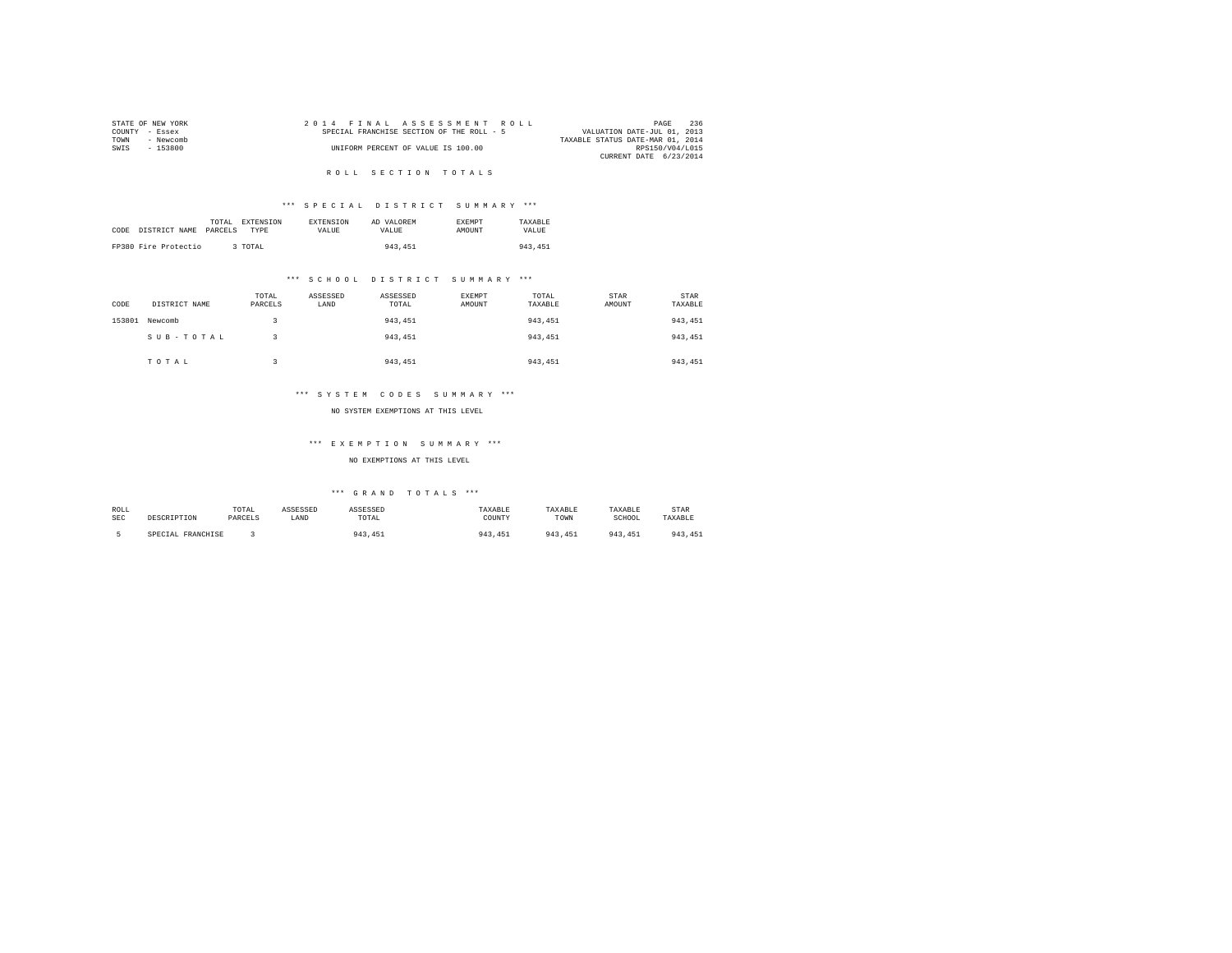| STATE OF NEW YORK                                                                                                                                                                                                                   | 2014 FINAL                          |                      |                                                                                                                                                |            |             |
|-------------------------------------------------------------------------------------------------------------------------------------------------------------------------------------------------------------------------------------|-------------------------------------|----------------------|------------------------------------------------------------------------------------------------------------------------------------------------|------------|-------------|
| COUNTY - Essex                                                                                                                                                                                                                      |                                     |                      |                                                                                                                                                |            |             |
| TOWN<br>- Newcomb                                                                                                                                                                                                                   |                                     |                      | FINAL ASSESSMENT ROLL (PAGE 237<br>UTILITY & R.R. SECTION OF THE ROLL – 6<br>OTILITY OWNERS NAME SEQUENCE – 6 TAXABLE STATUS DATE–MAR 01, 2014 |            |             |
| SWIS<br>$-153800$                                                                                                                                                                                                                   |                                     |                      | UNIFORM PERCENT OF VALUE IS 100.00                                                                                                             |            |             |
|                                                                                                                                                                                                                                     |                                     |                      |                                                                                                                                                |            |             |
|                                                                                                                                                                                                                                     |                                     |                      |                                                                                                                                                |            |             |
| TAX MAP PARCEL NUMBER PROPERTY LOCATION & CLASS ASSESSMENT EXEMPTION CODE---------------COUNTY-------TOWN------SCHOOL                                                                                                               |                                     |                      |                                                                                                                                                |            |             |
| CURRENT OWNERS NAME                                                                                                                                                                                                                 | SCHOOL DISTRICT                     | LAND                 | TAX DESCRIPTION TAXABLE VALUE                                                                                                                  |            |             |
| CURRENT OWNERS ADDRESS                                                                                                                                                                                                              | PARCEL SIZE/GRID COORD              |                      | TOTAL SPECIAL DISTRICTS                                                                                                                        |            | ACCOUNT NO. |
|                                                                                                                                                                                                                                     |                                     |                      |                                                                                                                                                |            |             |
|                                                                                                                                                                                                                                     | 5354 NYS Route 28N                  | NON-HOMESTEAD PARCEL |                                                                                                                                                |            | 665N208601  |
| $110.13 - 2 - 2.000$                                                                                                                                                                                                                |                                     |                      |                                                                                                                                                |            |             |
|                                                                                                                                                                                                                                     | 831 Tele Comm<br>153801 10,000 TOWN |                      | COUNTY TAXABLE VALUE 66,739                                                                                                                    |            |             |
| Citizens Telecom Of NY Inc Newcomb                                                                                                                                                                                                  |                                     |                      | TAXABLE VALUE                                                                                                                                  | 66,739     |             |
|                                                                                                                                                                                                                                     |                                     |                      |                                                                                                                                                |            |             |
| Crizems relations of the Rewolution of the PLU of the PLU of the PLU of the PLU of the PLU of the PLU of the P<br>3 Hightnidge Park – Diece O05363 Central Dial – (2001) PLU of the PLU of the PLU of the PLU of the PLU of the<br> |                                     |                      |                                                                                                                                                |            |             |
|                                                                                                                                                                                                                                     |                                     |                      |                                                                                                                                                |            |             |
|                                                                                                                                                                                                                                     | 0.11<br>ACRES                       |                      |                                                                                                                                                |            |             |
|                                                                                                                                                                                                                                     | EAST-0552214 NRTH-1445729           |                      |                                                                                                                                                |            |             |
|                                                                                                                                                                                                                                     | DEED BOOK 1066 PG-170               |                      |                                                                                                                                                |            |             |
|                                                                                                                                                                                                                                     | FULL MARKET VALUE                   | 66,739               |                                                                                                                                                |            |             |
|                                                                                                                                                                                                                                     |                                     |                      |                                                                                                                                                |            |             |
|                                                                                                                                                                                                                                     | Outside Plant                       | NON-HOMESTEAD PARCEL |                                                                                                                                                |            | 665J190005  |
| 638. - 9999-618. 750/1881                                                                                                                                                                                                           | 836 Telecom. eq.                    |                      | COUNTY TAXABLE VALUE                                                                                                                           | 175,709    |             |
|                                                                                                                                                                                                                                     |                                     | $\sim$ 0             | TOWN<br>TAXABLE VALUE                                                                                                                          | 175,709    |             |
|                                                                                                                                                                                                                                     |                                     |                      | 175,709 SCHOOL TAXABLE VALUE                                                                                                                   | 175,709    |             |
|                                                                                                                                                                                                                                     |                                     |                      | FP380 Fire Protection                                                                                                                          | 175,709 TO |             |
|                                                                                                                                                                                                                                     |                                     |                      |                                                                                                                                                |            |             |
| Continental Telephone Companion (Severonia)<br>Tax Deptate By Inc. (Severonia)<br>23801 (10000 Tax Deptate By Inc. 153801 (10000 Tax Deptate By Inc. 153801 (10000 Tax Deptate By Inc. 153801 (10000 Tax Deptate State State State  |                                     | 175,709              |                                                                                                                                                |            |             |
|                                                                                                                                                                                                                                     |                                     |                      |                                                                                                                                                |            |             |
|                                                                                                                                                                                                                                     | 5930 NYS Route 28N                  | NON-HOMESTEAD PARCEL |                                                                                                                                                |            | 665N208606  |
| $109. - 1 - 27.001$                                                                                                                                                                                                                 | 875 Elec-fossil                     |                      | COUNTY TAXABLE VALUE                                                                                                                           | 1013,000   |             |
| NYSEG Corp                                                                                                                                                                                                                          | Newcomb<br>153801 13,000 TOWN       |                      | TAXABLE VALUE                                                                                                                                  | 1013,000   |             |
|                                                                                                                                                                                                                                     |                                     |                      |                                                                                                                                                | 1013,000   |             |
|                                                                                                                                                                                                                                     |                                     |                      |                                                                                                                                                |            |             |
| ALASO COLOR TRANSPORT AND A SURVEY AND TRANSPORT BIG TO A TANDE THE SURVEY OF THE SURVEY OF THE SURVEY OF THE SURVEY OF THE SURVEY OF THE SURVEY OF THE SURVEY OF THE SURVEY OF THE SURVEY OF THE SURVEY OF THE SURVEY OF THE       |                                     |                      | E1606 Emergency Services .00 MT<br>FP380 Fire Protection .0013,000 TO                                                                          |            |             |
| New Gloucester, ME 04260                                                                                                                                                                                                            | ACRES 1.15                          |                      |                                                                                                                                                |            |             |
|                                                                                                                                                                                                                                     |                                     |                      |                                                                                                                                                |            |             |
|                                                                                                                                                                                                                                     | EAST-0538775 NRTH-1447472           |                      |                                                                                                                                                |            |             |
|                                                                                                                                                                                                                                     | FULL MARKET VALUE                   | 1013,000             |                                                                                                                                                |            |             |
|                                                                                                                                                                                                                                     |                                     |                      |                                                                                                                                                |            |             |
|                                                                                                                                                                                                                                     | Total Electric Dist                 | NON-HOMESTEAD PARCEL |                                                                                                                                                |            | 665N208609  |
| 638. - 9999-131. 600/1881                                                                                                                                                                                                           | 884 Elec Dist Out                   |                      | COUNTY TAXABLE VALUE                                                                                                                           | 833,473    |             |
| NYSEG CORP                                                                                                                                                                                                                          | Newcomb 153801                      |                      | 0 TOWN TAXABLE VALUE<br>833,473 SCHOOL TAXABLE VALUE<br>TAXABLE VALUE                                                                          | 833,473    |             |
|                                                                                                                                                                                                                                     |                                     |                      |                                                                                                                                                | 833,473    |             |
|                                                                                                                                                                                                                                     |                                     |                      | FP380 Fire Protection                                                                                                                          | 833,473 TO |             |
|                                                                                                                                                                                                                                     |                                     |                      |                                                                                                                                                |            |             |
|                                                                                                                                                                                                                                     |                                     | 833, 473             |                                                                                                                                                |            |             |
|                                                                                                                                                                                                                                     |                                     |                      |                                                                                                                                                |            |             |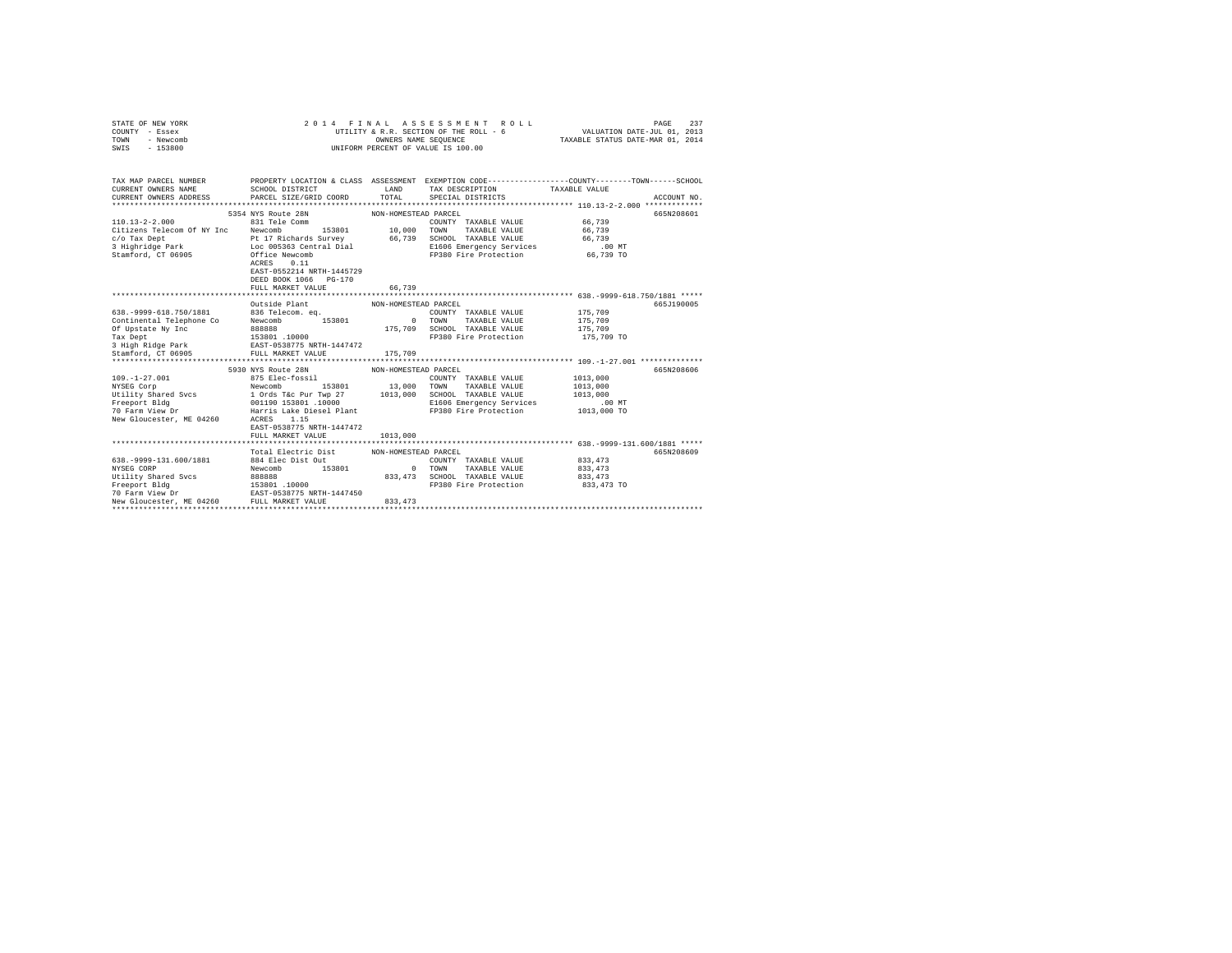| STATE OF NEW YORK | 2014 FINAL ASSESSMENT ROLL             | 238<br>PAGE                      |
|-------------------|----------------------------------------|----------------------------------|
| COUNTY - Essex    | UTILITY & R.R. SECTION OF THE ROLL - 6 | VALUATION DATE-JUL 01, 2013      |
| - Newcomb<br>TOWN |                                        | TAXABLE STATUS DATE-MAR 01, 2014 |
| SWIS<br>- 153800  |                                        | RPS150/V04/L015                  |
|                   | UNIFORM PERCENT OF VALUE IS 100.00     | CURRENT DATE 6/23/2014           |
|                   |                                        |                                  |
|                   | ROLL SUB SECTION- - TOTALS             |                                  |

|      |                      | TOTAL   | EXTENSION   | <b>EXTENSION</b> | AD VALOREM | <b>EXEMPT</b> | TAXARLE  |
|------|----------------------|---------|-------------|------------------|------------|---------------|----------|
| CODE | DISTRICT NAME        | PARCELS | <b>TYPE</b> | VALUE.           | VALUE.     | <b>AMOUNT</b> | VALUE    |
|      |                      |         |             |                  |            |               |          |
|      | FP380 Fire Protectio |         | 4 TOTAL     |                  | 2088,921   |               | 2088.921 |
|      | E1606 Emergency Serv |         | 2 MOVTAX    |                  |            |               |          |

# \*\*\* S C H O O L D I S T R I C T S U M M A R Y \*\*\*

| CODE   | DISTRICT NAME | TOTAL<br>PARCELS | ASSESSED<br>LAND | ASSESSED<br>TOTAL | EXEMPT<br>AMOUNT | TOTAL<br>TAXABLE | STAR<br>AMOUNT | STAR<br>TAXABLE |
|--------|---------------|------------------|------------------|-------------------|------------------|------------------|----------------|-----------------|
| 153801 | Newcomb       | 4                | 23,000           | 2088.921          |                  | 2088.921         |                | 2088.921        |
|        | SUB-TOTAL     | 4                | 23,000           | 2088.921          |                  | 2088.921         |                | 2088.921        |
|        | TOTAL         | 4                | 23,000           | 2088.921          |                  | 2088.921         |                | 2088.921        |

# \*\*\* S Y S T E M C O D E S S U M M A R Y \*\*\*

NO SYSTEM EXEMPTIONS AT THIS LEVEL

# \*\*\* E X E M P T I O N S U M M A R Y \*\*\*

NO EXEMPTIONS AT THIS LEVEL

| ROLL | DESCRIPTION      | TOTAL   | ASSESSED | ASSESSED | TAXABLE  | TAXABLE  | TAXABLE  | <b>STAR</b> |
|------|------------------|---------|----------|----------|----------|----------|----------|-------------|
| SEC  |                  | PARCELS | LAND     | TOTAL    | COUNTY   | TOWN     | SCHOOL   | TAXABLE     |
|      | UTILITIES & N.C. |         | 23,000   | 2088.921 | 2088.921 | 2088.921 | 2088.921 | 2088.921    |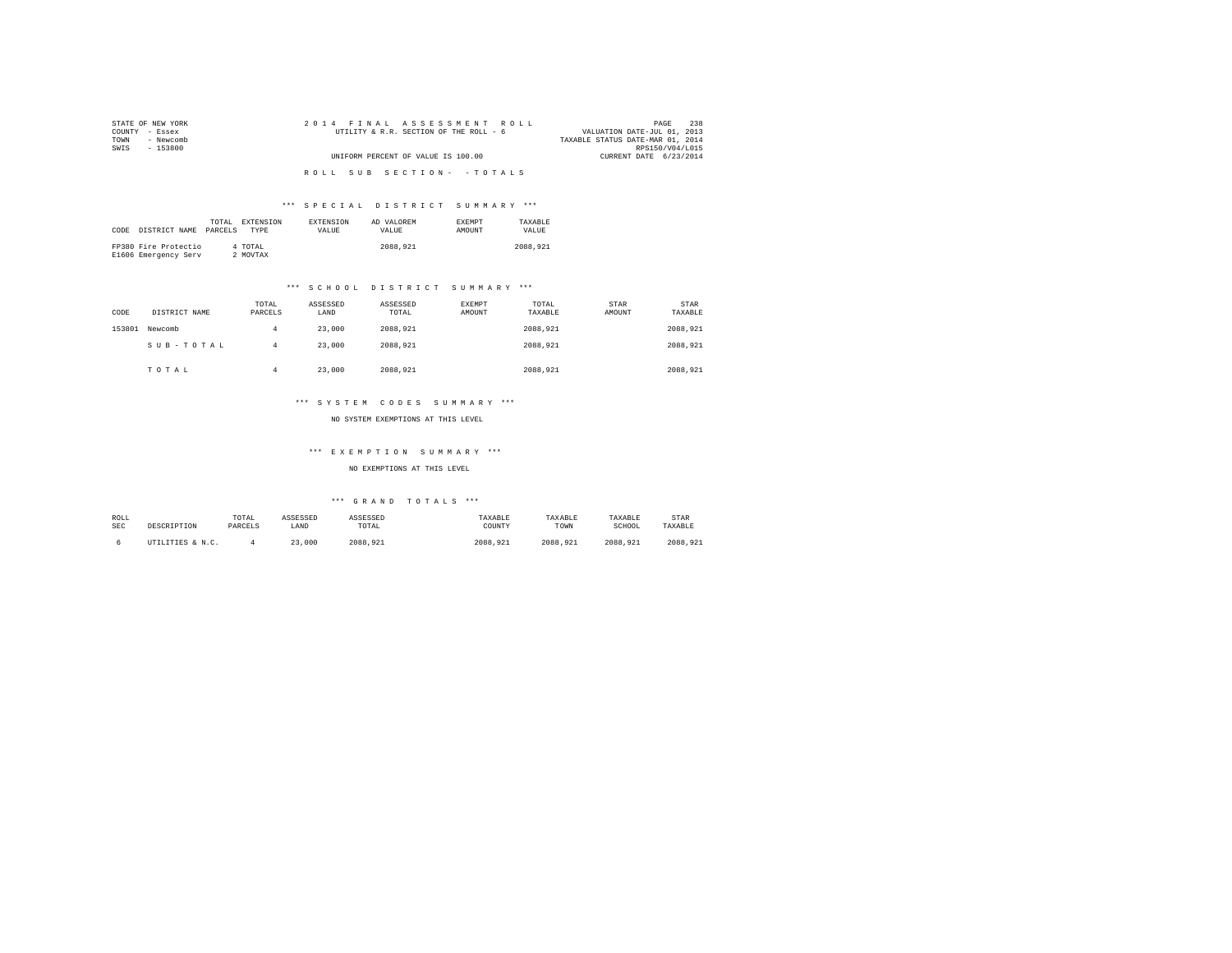|                | STATE OF NEW YORK |  |  |  | 2014 FINAL ASSESSMENT ROLL             |  |  |  |                                  |                 | PAGE | 239 |
|----------------|-------------------|--|--|--|----------------------------------------|--|--|--|----------------------------------|-----------------|------|-----|
| COUNTY - Essex |                   |  |  |  | UTILITY & R.R. SECTION OF THE ROLL - 6 |  |  |  | VALUATION DATE-JUL 01, 2013      |                 |      |     |
| TOWN           | - Newcomb         |  |  |  |                                        |  |  |  | TAXABLE STATUS DATE-MAR 01, 2014 |                 |      |     |
| SWTS           | $-153800$         |  |  |  | UNIFORM PERCENT OF VALUE IS 100.00     |  |  |  |                                  | RPS150/V04/L015 |      |     |
|                |                   |  |  |  |                                        |  |  |  | CURRENT DATE 6/23/2014           |                 |      |     |

# R O L L S E C T I O N T O T A L S

# \*\*\* S P E C I A L D I S T R I C T S U M M A R Y \*\*\*

|      |                      | TOTAL   | EXTENSION | <b>EXTENSION</b> | AD VALOREM | <b>EXEMPT</b> | TAXARLE  |
|------|----------------------|---------|-----------|------------------|------------|---------------|----------|
| CODE | DISTRICT NAME        | PARCELS | TYPE      | <b>VALUE</b>     | VALUE.     | <b>AMOUNT</b> | VALUE.   |
|      |                      |         |           |                  |            |               |          |
|      | FP380 Fire Protectio |         | 4 TOTAL   |                  | 2088,921   |               | 2088.921 |
|      | E1606 Emergency Serv |         | 2 MOVTAX  |                  |            |               |          |

# \*\*\* S C H O O L D I S T R I C T S U M M A R Y \*\*\*

| CODE   | DISTRICT NAME | TOTAL<br>PARCELS | ASSESSED<br>LAND | ASSESSED<br>TOTAL | <b>EXEMPT</b><br>AMOUNT | TOTAL<br>TAXABLE | STAR<br>AMOUNT | STAR<br>TAXABLE |
|--------|---------------|------------------|------------------|-------------------|-------------------------|------------------|----------------|-----------------|
| 153801 | Newcomb       | 4                | 23,000           | 2088.921          |                         | 2088.921         |                | 2088.921        |
|        | SUB-TOTAL     | 4                | 23,000           | 2088.921          |                         | 2088.921         |                | 2088.921        |
|        | TOTAL         | 4                | 23,000           | 2088.921          |                         | 2088.921         |                | 2088.921        |

# \*\*\* S Y S T E M C O D E S S U M M A R Y \*\*\*

NO SYSTEM EXEMPTIONS AT THIS LEVEL

# \*\*\* E X E M P T I O N S U M M A R Y \*\*\*

NO EXEMPTIONS AT THIS LEVEL

| ROLL | DESCRIPTION      | TOTAL   | ASSESSED | ASSESSED | TAXABLE  | TAXABLE  | TAXABLE  | <b>STAR</b> |
|------|------------------|---------|----------|----------|----------|----------|----------|-------------|
| SEC  |                  | PARCELS | LAND     | TOTAL    | COUNTY   | TOWN     | SCHOOL   | TAXABLE     |
|      | UTILITIES & N.C. |         | 23,000   | 2088.921 | 2088.921 | 2088.921 | 2088.921 | 2088.921    |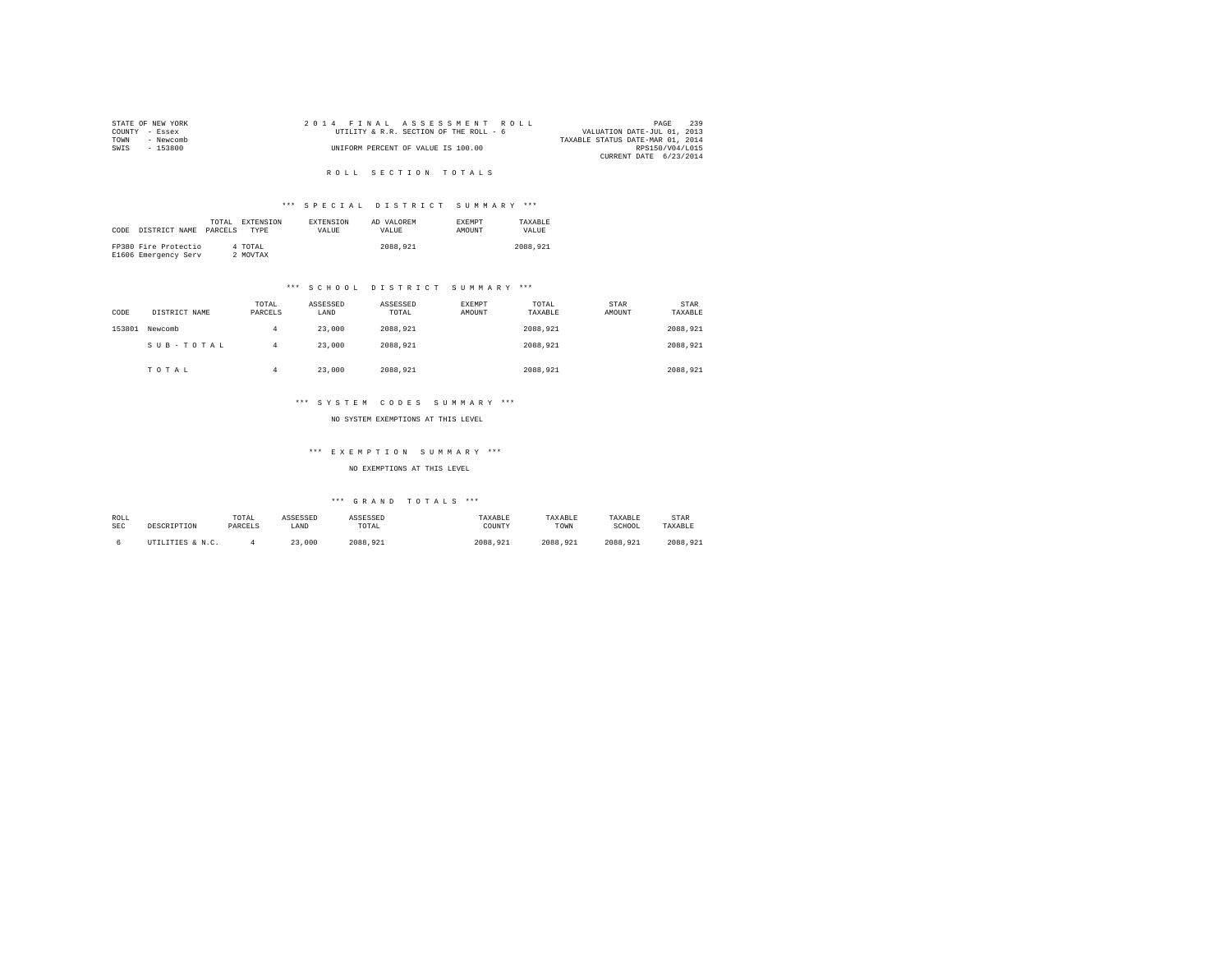| STATE OF NEW YORK<br>COUNTY - Essex<br>TOWN - Newcomb<br>SWIS - 153800                                                                       |                                                         |                      |                      |  |               |
|----------------------------------------------------------------------------------------------------------------------------------------------|---------------------------------------------------------|----------------------|----------------------|--|---------------|
| TAX MAP PARCEL NUMBER PROPERTY LOCATION & CLASS ASSESSMENT EXEMPTION CODE---------------COUNTY-------TOWN------SCHOOL<br>CURRENT OWNERS NAME | SCHOOL DISTRICT LAND LAND TAX DESCRIPTION TAXABLE VALUE |                      |                      |  |               |
| CURRENT OWNERS ADDRESS                                                                                                                       | PARCEL SIZE/GRID COORD TOTAL                            |                      | SPECIAL DISTRICTS    |  | ACCOUNT NO.   |
|                                                                                                                                              | 1207 Goodnow Flow Rd MON-HOMESTEAD PARCEL               |                      |                      |  | 665Z014009    |
|                                                                                                                                              |                                                         |                      |                      |  |               |
|                                                                                                                                              |                                                         |                      |                      |  |               |
|                                                                                                                                              |                                                         |                      |                      |  |               |
|                                                                                                                                              |                                                         |                      |                      |  |               |
|                                                                                                                                              |                                                         |                      |                      |  |               |
|                                                                                                                                              |                                                         |                      |                      |  |               |
|                                                                                                                                              |                                                         |                      |                      |  |               |
|                                                                                                                                              |                                                         |                      |                      |  |               |
|                                                                                                                                              |                                                         |                      |                      |  |               |
|                                                                                                                                              |                                                         |                      |                      |  |               |
|                                                                                                                                              |                                                         |                      |                      |  |               |
|                                                                                                                                              |                                                         |                      |                      |  |               |
|                                                                                                                                              |                                                         |                      |                      |  |               |
|                                                                                                                                              |                                                         |                      |                      |  |               |
|                                                                                                                                              |                                                         |                      |                      |  |               |
|                                                                                                                                              |                                                         |                      |                      |  |               |
|                                                                                                                                              |                                                         |                      |                      |  |               |
|                                                                                                                                              | NYS Route 28N                                           | NON-HOMESTEAD PARCEL |                      |  | 665J100415    |
|                                                                                                                                              |                                                         |                      |                      |  |               |
|                                                                                                                                              |                                                         |                      |                      |  |               |
|                                                                                                                                              |                                                         |                      |                      |  |               |
|                                                                                                                                              |                                                         |                      |                      |  |               |
|                                                                                                                                              |                                                         |                      |                      |  |               |
|                                                                                                                                              |                                                         |                      |                      |  |               |
|                                                                                                                                              |                                                         |                      |                      |  |               |
|                                                                                                                                              | NYS Route 28N                                           | NON-HOMESTEAD PARCEL |                      |  | 6679908812    |
|                                                                                                                                              |                                                         |                      |                      |  | 76,400 76,400 |
|                                                                                                                                              |                                                         |                      |                      |  |               |
|                                                                                                                                              |                                                         |                      |                      |  |               |
|                                                                                                                                              |                                                         |                      |                      |  |               |
|                                                                                                                                              |                                                         |                      |                      |  |               |
|                                                                                                                                              |                                                         |                      |                      |  |               |
|                                                                                                                                              |                                                         |                      |                      |  |               |
|                                                                                                                                              |                                                         |                      | NON-HOMESTEAD PARCEL |  |               |
|                                                                                                                                              | 4 Adams Ln                                              |                      |                      |  | 6679909106    |
|                                                                                                                                              |                                                         |                      |                      |  |               |
|                                                                                                                                              |                                                         |                      |                      |  |               |
|                                                                                                                                              |                                                         |                      |                      |  |               |
|                                                                                                                                              |                                                         |                      |                      |  |               |
|                                                                                                                                              |                                                         |                      |                      |  |               |
|                                                                                                                                              |                                                         |                      |                      |  |               |
|                                                                                                                                              |                                                         |                      |                      |  |               |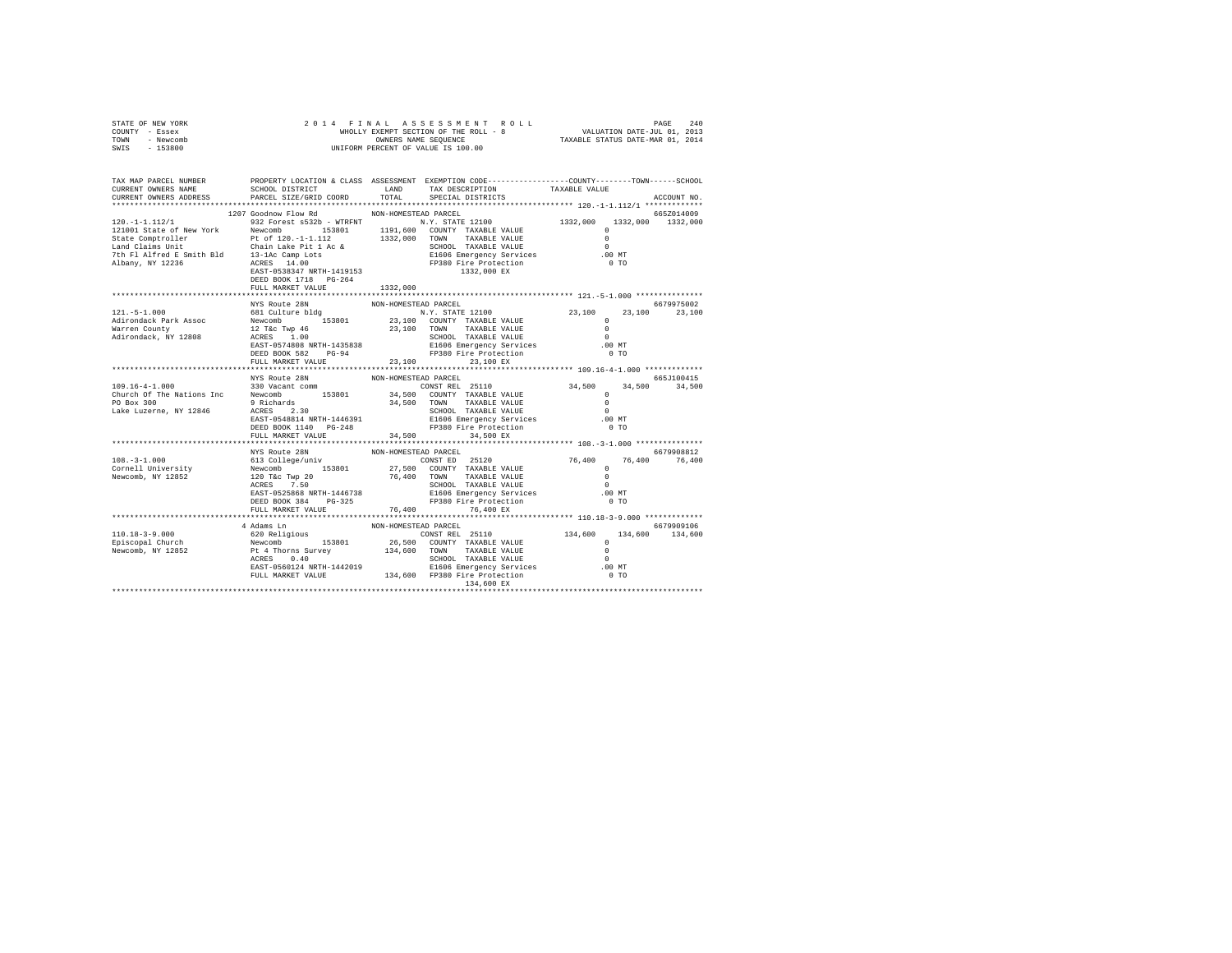| STATE OF NEW YORK |           |  | 2014 FINAL ASSESSMENT ROLL            |                                  | PAGE                        | 241 |
|-------------------|-----------|--|---------------------------------------|----------------------------------|-----------------------------|-----|
| COUNTY - Essex    |           |  | WHOLLY EXEMPT SECTION OF THE ROLL - 8 |                                  | VALUATION DATE-JUL 01, 2013 |     |
| TOWN              | - Newcomb |  | OWNERS NAME SEOUENCE                  | TAXABLE STATUS DATE-MAR 01, 2014 |                             |     |
| $-153800$<br>SWIS |           |  | UNIFORM PERCENT OF VALUE IS 100.00    |                                  |                             |     |

| TAX MAP PARCEL NUMBER<br>CURRENT OWNERS NAME                                                                            | SCHOOL DISTRICT                                                                                                                                   | LAND                 | PROPERTY LOCATION & CLASS ASSESSMENT EXEMPTION CODE---------------COUNTY-------TOWN-----SCHOOL<br>TAX DESCRIPTION                                                                 | TAXABLE VALUE                                                    |                                 |
|-------------------------------------------------------------------------------------------------------------------------|---------------------------------------------------------------------------------------------------------------------------------------------------|----------------------|-----------------------------------------------------------------------------------------------------------------------------------------------------------------------------------|------------------------------------------------------------------|---------------------------------|
| CURRENT OWNERS ADDRESS                                                                                                  | PARCEL SIZE/GRID COORD                                                                                                                            | TOTAL                | SPECIAL DISTRICTS                                                                                                                                                                 |                                                                  | ACCOUNT NO.                     |
| $90. -1 - 3.212$                                                                                                        | Upper Works Rd                                                                                                                                    | NON-HOMESTEAD PARCEL | CONST ED 25120 1572.000                                                                                                                                                           |                                                                  | 665Z014002<br>1572,000 1572,000 |
| ESF College Foundation Inc<br>c/o Brenda Greenfield<br>1 Forestry Dr<br>Syracuse, NY 13210                              | 613 College/univ<br>153801<br>Newcomb<br>T&C TWP 47<br>1735/91 Cons Ease<br>ACRES 46.00<br>EAST-0572631 NRTH-1488138 FP380 Fire Protection        | 1572,000             | 72,000 COUNTY TAXABLE VALUE<br>TOWN<br>TAXABLE VALUE<br>SCHOOL TAXABLE VALUE<br>E1606 Emergency Services .00 MT                                                                   | $\mathbf{r}$<br>$\Omega$<br>$\Omega$<br>$0$ TO                   |                                 |
|                                                                                                                         |                                                                                                                                                   | 1572,000             | 1572,000 EX                                                                                                                                                                       |                                                                  |                                 |
|                                                                                                                         | 5937 NYS Route 28N                                                                                                                                | NON-HOMESTEAD PARCEL |                                                                                                                                                                                   |                                                                  | 6679908807                      |
| $109. - 1 - 28.001$<br>ME Church<br>Newcomb, NY 12852                                                                   | 695 Cemetery<br>00004.00                                                                                                                          | 22,600               | CONST REL 25110<br>SCHOOL TAXABLE VALUE                                                                                                                                           | 22,600<br>$\circ$<br>$\Omega$<br>$\Omega$                        | 22,600<br>22,600                |
|                                                                                                                         | 4.00<br>ACRES<br>ACRES 4.00<br>EAST-0538600 NRTH-1447066<br>PG-186<br>DEED BOOK 171<br>FULL MARKET VALUE                                          | 22,600               | E1606 Emergency Services .00 MT<br>FP380 Fire Protection<br>22,600 EX                                                                                                             | 0 <sub>T</sub>                                                   |                                 |
|                                                                                                                         |                                                                                                                                                   |                      |                                                                                                                                                                                   |                                                                  |                                 |
|                                                                                                                         | 5551 NYS Route 28N                                                                                                                                | NON-HOMESTEAD PARCEL |                                                                                                                                                                                   |                                                                  | 6679908806                      |
|                                                                                                                         |                                                                                                                                                   |                      | CONST REL 25110 143,900                                                                                                                                                           | 143,900<br>$\Omega$                                              | 143,900                         |
|                                                                                                                         |                                                                                                                                                   |                      | 31,400 COUNTY TAXABLE VALUE<br>TAXABLE VALUE<br>TOWN                                                                                                                              | $\Omega$                                                         |                                 |
|                                                                                                                         |                                                                                                                                                   |                      | SCHOOL TAXABLE VALUE                                                                                                                                                              | $\Omega$                                                         |                                 |
|                                                                                                                         |                                                                                                                                                   |                      | E1606 Emergency Services                                                                                                                                                          | .00MT                                                            |                                 |
| Newcomb, NY 12852 EAST-0547554 NRTH-1447277 E1606 Emergency Services<br>FULL MARKET VALUE 143,900 FP380 Fire Protection |                                                                                                                                                   |                      | 143,900 EX                                                                                                                                                                        | 0 <sub>T</sub>                                                   |                                 |
|                                                                                                                         |                                                                                                                                                   |                      |                                                                                                                                                                                   |                                                                  |                                 |
|                                                                                                                         | NYS Route 28N                                                                                                                                     | NON-HOMESTEAD PARCEL |                                                                                                                                                                                   |                                                                  | 6679908808                      |
| $109.16 - 5 - 16.000 / 1$<br>ME Church<br>5551 NYS Rte 28N<br>PO Box 311                                                | 620 Religious<br>Newcomb 153801 36,000<br>Tax Map 109.16-5-16.000 72,900<br>Parsonage RAST-64 NRTH-1447277<br>CAST-0547554 NRTH-1447277<br>22,900 | 72.900 TOWN          | CHURCH PAR 21600<br>153801 36,000 COUNTY TAXABLE VALUE<br>TAXABLE VALUE<br>SCHOOL TAXABLE VALUE                                                                                   | 72,900<br>72,900<br>$\Omega$<br>$\Omega$<br>$\Omega$             | 72,900                          |
| Newcomb, NY 12852                                                                                                       |                                                                                                                                                   |                      | בשנים - ב-11<br>E1606 Emergency Services - 100 MT<br>ב-12,900 TO - 72,900 TO                                                                                                      |                                                                  |                                 |
|                                                                                                                         | FULL MARKET VALUE                                                                                                                                 |                      | 72,900 FP380 Fire Protection                                                                                                                                                      |                                                                  |                                 |
|                                                                                                                         | 20 Marcy Ln                                                                                                                                       | NON-HOMESTEAD PARCEL |                                                                                                                                                                                   |                                                                  | 6679909105                      |
|                                                                                                                         |                                                                                                                                                   | 73,900 TOWN          | VOL F DEPT 26400<br>13,200 COUNTY TAXABLE VALUE<br>TAXABLE VALUE<br>ACRES 0.15<br>EAST-0558997 NRTH-1442351 SI606 Emergency Services<br>DEED BOOK 441 PG-74 F1930 Fire Protection | 73,900<br>73,900<br>$^{\circ}$<br>$\Omega$<br>$\Omega$<br>.00 MT | 73,900                          |
|                                                                                                                         | FULL MARKET VALUE                                                                                                                                 |                      | FP380 Fire Protection<br>73,900 73,900 EX                                                                                                                                         | 0 <sub>T</sub>                                                   |                                 |
|                                                                                                                         |                                                                                                                                                   |                      |                                                                                                                                                                                   |                                                                  |                                 |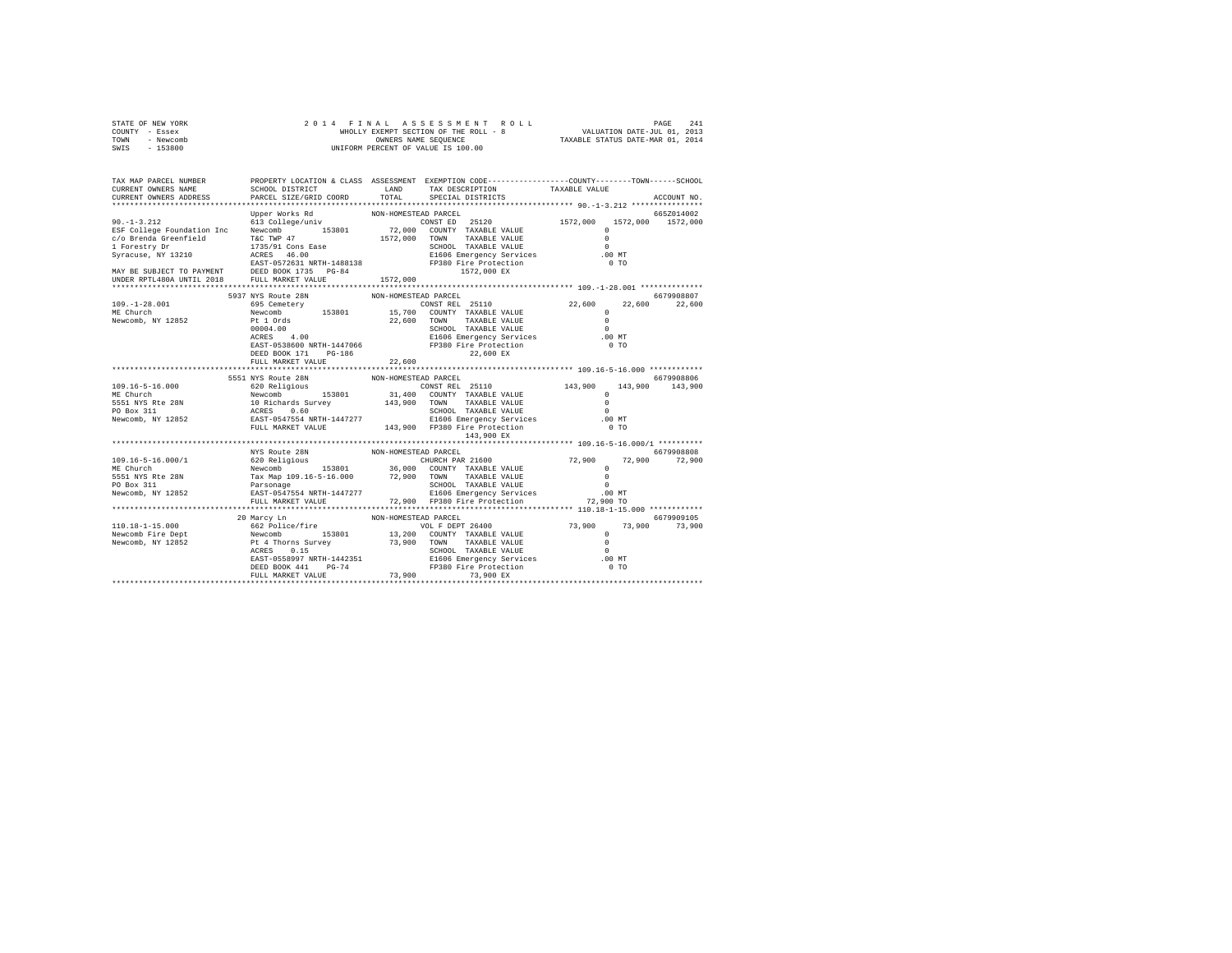| STATE OF NEW YORK<br>COUNTY - Essex<br>TOWN - Newcomb<br>$-153800$<br>SWIS                                           | 2014 FINAL                            |                      |                                                                                                                                                                                                                                                                                                                                                                                                                                |                                                  |                      |  |  |
|----------------------------------------------------------------------------------------------------------------------|---------------------------------------|----------------------|--------------------------------------------------------------------------------------------------------------------------------------------------------------------------------------------------------------------------------------------------------------------------------------------------------------------------------------------------------------------------------------------------------------------------------|--------------------------------------------------|----------------------|--|--|
| TAX MAP PARCEL NUMBER PROPERTY LOCATION & CLASS ASSESSMENT EXEMPTION CODE---------------COUNTY-------TOWN-----SCHOOL |                                       |                      |                                                                                                                                                                                                                                                                                                                                                                                                                                |                                                  |                      |  |  |
| CURRENT OWNERS NAME                                                                                                  | SCHOOL DISTRICT LAND                  |                      | TAX DESCRIPTION                                                                                                                                                                                                                                                                                                                                                                                                                | TAXABLE VALUE                                    |                      |  |  |
| CURRENT OWNERS ADDRESS                                                                                               | PARCEL SIZE/GRID COORD                | TOTAL                | SPECIAL DISTRICTS                                                                                                                                                                                                                                                                                                                                                                                                              |                                                  | ACCOUNT NO.          |  |  |
|                                                                                                                      | 5626 NYS Route 28N                    | NON-HOMESTEAD PARCEL |                                                                                                                                                                                                                                                                                                                                                                                                                                |                                                  | 6679909103           |  |  |
| 109.15-1-43.061                                                                                                      | 612 School                            |                      | SCHOOL DST 13800 174,000 174,000 174,000                                                                                                                                                                                                                                                                                                                                                                                       |                                                  |                      |  |  |
| Newcomb School Dist                                                                                                  |                                       |                      |                                                                                                                                                                                                                                                                                                                                                                                                                                | $\Omega$                                         |                      |  |  |
| Newcomb, NY 12852                                                                                                    |                                       |                      |                                                                                                                                                                                                                                                                                                                                                                                                                                | $\sim$ 0                                         |                      |  |  |
|                                                                                                                      |                                       |                      |                                                                                                                                                                                                                                                                                                                                                                                                                                | $\sim$                                           |                      |  |  |
|                                                                                                                      |                                       |                      |                                                                                                                                                                                                                                                                                                                                                                                                                                | .00MT                                            |                      |  |  |
|                                                                                                                      |                                       |                      | ACRESING 100 SCHOOL TAXABLE VALUE<br>EAST-05459499 NRTH-1446762 11606 Emergency Services<br>FULL MARKET VALUE 174,000 FF380 Flre Protection<br>174,000 EX                                                                                                                                                                                                                                                                      | $0$ TO                                           |                      |  |  |
|                                                                                                                      | 5535 NYS Route 28N                    | NON-HOMESTEAD PARCEL |                                                                                                                                                                                                                                                                                                                                                                                                                                |                                                  | 6679908802           |  |  |
| 109.16-5-5.001                                                                                                       | 612 School                            |                      | $\begin{tabular}{c c c c c} \hline $\text{612} $\text{ School}$ & $\text{no} & $\text{no} & $\text{no} & $\text{SCHOLO} $\text{DT}$ & $13800$ \\ \hline \text{Necomb} & $\text{153801}$ & $153801$ & $7000$ & $\text{CCHOLO} $\text{ST}$ & $13800$ \\ \hline \text{Newcomb} & $\text{153801}$ & $5000$ & $\text{COWITY} & $\text{TAXABLE VALUE} \\ \hline \text{10 Richard} & $\text{SUYey} & $\text{5004,400} & $\text{TOWI}$ | 5808, 400                                        | 5808,400<br>5808,400 |  |  |
| Newcomb School Dist                                                                                                  |                                       |                      |                                                                                                                                                                                                                                                                                                                                                                                                                                | $\Omega$                                         |                      |  |  |
| Newcomb, NY 12852                                                                                                    |                                       |                      |                                                                                                                                                                                                                                                                                                                                                                                                                                | $\sim$                                           |                      |  |  |
|                                                                                                                      | 7ac                                   |                      |                                                                                                                                                                                                                                                                                                                                                                                                                                | $\sim$                                           |                      |  |  |
|                                                                                                                      |                                       |                      |                                                                                                                                                                                                                                                                                                                                                                                                                                | $.00$ MT                                         |                      |  |  |
|                                                                                                                      |                                       |                      |                                                                                                                                                                                                                                                                                                                                                                                                                                | $0$ TO                                           |                      |  |  |
|                                                                                                                      | FULL MARKET VALUE                     | 5808,400             |                                                                                                                                                                                                                                                                                                                                                                                                                                |                                                  |                      |  |  |
|                                                                                                                      |                                       |                      |                                                                                                                                                                                                                                                                                                                                                                                                                                |                                                  |                      |  |  |
|                                                                                                                      |                                       |                      |                                                                                                                                                                                                                                                                                                                                                                                                                                |                                                  | 6679909102           |  |  |
|                                                                                                                      |                                       |                      |                                                                                                                                                                                                                                                                                                                                                                                                                                |                                                  |                      |  |  |
|                                                                                                                      |                                       |                      |                                                                                                                                                                                                                                                                                                                                                                                                                                |                                                  |                      |  |  |
|                                                                                                                      |                                       |                      |                                                                                                                                                                                                                                                                                                                                                                                                                                |                                                  |                      |  |  |
|                                                                                                                      |                                       |                      |                                                                                                                                                                                                                                                                                                                                                                                                                                | .00 MT                                           |                      |  |  |
|                                                                                                                      |                                       |                      |                                                                                                                                                                                                                                                                                                                                                                                                                                | 0.70                                             |                      |  |  |
|                                                                                                                      |                                       |                      |                                                                                                                                                                                                                                                                                                                                                                                                                                |                                                  |                      |  |  |
|                                                                                                                      | 5635 NYS Route 28N                    | NON-HOMESTEAD PARCEL |                                                                                                                                                                                                                                                                                                                                                                                                                                |                                                  | 6679909112           |  |  |
| $109.15 - 5 - 1.001$                                                                                                 | 3033 NiS Route 20N<br>662 Police/fire |                      |                                                                                                                                                                                                                                                                                                                                                                                                                                |                                                  | 352,700 352,700      |  |  |
|                                                                                                                      |                                       |                      | VOL F DEPT 26400<br>26,500 COUNTY TAXABLE VALUE                                                                                                                                                                                                                                                                                                                                                                                |                                                  |                      |  |  |
| Newcomb Vol Fire Co<br>Newcomb, NY 12852                                                                             |                                       |                      |                                                                                                                                                                                                                                                                                                                                                                                                                                | $\begin{array}{c} 352,700 \\ 0 \\ 0 \end{array}$ |                      |  |  |
|                                                                                                                      |                                       |                      |                                                                                                                                                                                                                                                                                                                                                                                                                                |                                                  |                      |  |  |
|                                                                                                                      |                                       |                      |                                                                                                                                                                                                                                                                                                                                                                                                                                |                                                  |                      |  |  |
|                                                                                                                      | FULL MARKET VALUE                     |                      | 352,700 352,700 EX                                                                                                                                                                                                                                                                                                                                                                                                             |                                                  |                      |  |  |
|                                                                                                                      | **************************            |                      |                                                                                                                                                                                                                                                                                                                                                                                                                                |                                                  |                      |  |  |
|                                                                                                                      | $\hbox{NL}$ .<br>Ln $\hbox{L}$        | NON-HOMESTEAD PARCEL |                                                                                                                                                                                                                                                                                                                                                                                                                                |                                                  | 6657008013           |  |  |
| $80. -4 - 1.000$                                                                                                     | 910 Priv forest                       |                      | CONST ED 25120                                                                                                                                                                                                                                                                                                                                                                                                                 | 5,700                                            | 5,700 5,700          |  |  |
|                                                                                                                      |                                       |                      |                                                                                                                                                                                                                                                                                                                                                                                                                                |                                                  |                      |  |  |
|                                                                                                                      |                                       |                      |                                                                                                                                                                                                                                                                                                                                                                                                                                |                                                  |                      |  |  |
|                                                                                                                      |                                       |                      |                                                                                                                                                                                                                                                                                                                                                                                                                                |                                                  |                      |  |  |
|                                                                                                                      |                                       |                      |                                                                                                                                                                                                                                                                                                                                                                                                                                |                                                  |                      |  |  |
|                                                                                                                      |                                       |                      |                                                                                                                                                                                                                                                                                                                                                                                                                                |                                                  |                      |  |  |
|                                                                                                                      | FULL MARKET VALUE                     | 5,700                |                                                                                                                                                                                                                                                                                                                                                                                                                                |                                                  |                      |  |  |
|                                                                                                                      |                                       |                      |                                                                                                                                                                                                                                                                                                                                                                                                                                |                                                  |                      |  |  |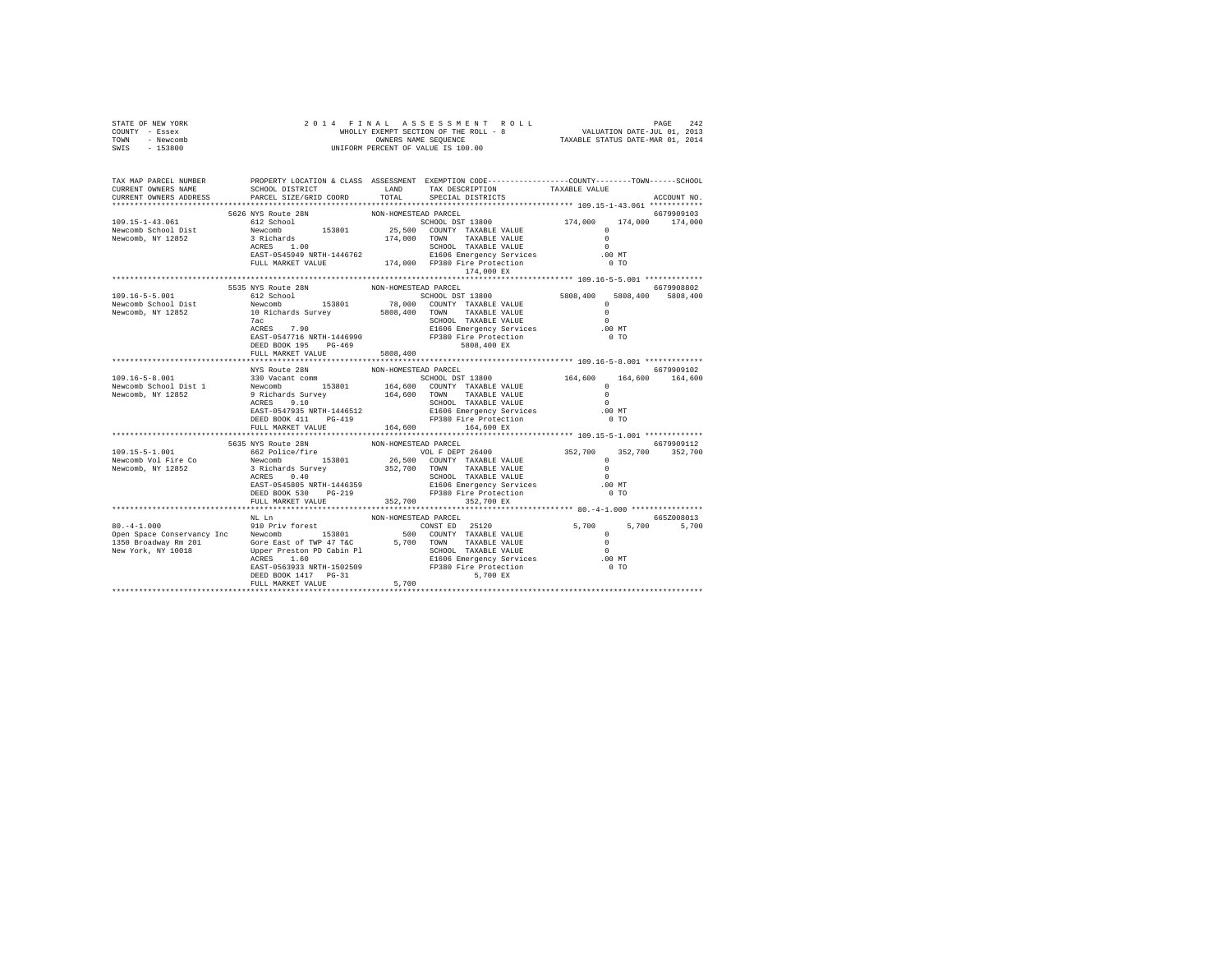| STATE OF NEW YORK | 2014 FINAL ASSESSMENT ROLL            | 243<br>PAGE                      |
|-------------------|---------------------------------------|----------------------------------|
| COUNTY - Essex    | WHOLLY EXEMPT SECTION OF THE ROLL - 8 | VALUATION DATE-JUL 01, 2013      |
| TOWN<br>- Newcomb | OWNERS NAME SEOUENCE                  | TAXABLE STATUS DATE-MAR 01, 2014 |
| - 153800<br>SWIS  | UNIFORM PERCENT OF VALUE IS 100.00    |                                  |

| TAX MAP PARCEL NUMBER<br>CURRENT OWNERS NAME                                                                                                                                                                                                                                                                                                                                                                                               |                                    |                      | PROPERTY LOCATION & CLASS ASSESSMENT EXEMPTION CODE----------------COUNTY-------TOWN-----SCHOOL<br>SCHOOL DISTRICT                     LAND        TAX DESCRIPTION                  TAXABLE VALUE |             |
|--------------------------------------------------------------------------------------------------------------------------------------------------------------------------------------------------------------------------------------------------------------------------------------------------------------------------------------------------------------------------------------------------------------------------------------------|------------------------------------|----------------------|---------------------------------------------------------------------------------------------------------------------------------------------------------------------------------------------------|-------------|
| CURRENT OWNERS ADDRESS                                                                                                                                                                                                                                                                                                                                                                                                                     | PARCEL SIZE/GRID COORD             |                      | TOTAL SPECIAL DISTRICTS                                                                                                                                                                           | ACCOUNT NO. |
|                                                                                                                                                                                                                                                                                                                                                                                                                                            |                                    |                      |                                                                                                                                                                                                   |             |
|                                                                                                                                                                                                                                                                                                                                                                                                                                            |                                    |                      |                                                                                                                                                                                                   |             |
|                                                                                                                                                                                                                                                                                                                                                                                                                                            |                                    |                      |                                                                                                                                                                                                   |             |
|                                                                                                                                                                                                                                                                                                                                                                                                                                            |                                    |                      |                                                                                                                                                                                                   |             |
|                                                                                                                                                                                                                                                                                                                                                                                                                                            |                                    |                      |                                                                                                                                                                                                   |             |
|                                                                                                                                                                                                                                                                                                                                                                                                                                            |                                    |                      |                                                                                                                                                                                                   |             |
|                                                                                                                                                                                                                                                                                                                                                                                                                                            |                                    |                      |                                                                                                                                                                                                   |             |
|                                                                                                                                                                                                                                                                                                                                                                                                                                            |                                    |                      |                                                                                                                                                                                                   |             |
|                                                                                                                                                                                                                                                                                                                                                                                                                                            |                                    |                      |                                                                                                                                                                                                   |             |
|                                                                                                                                                                                                                                                                                                                                                                                                                                            | Upper Works Rd                     | NON-HOMESTEAD PARCEL |                                                                                                                                                                                                   | 665Z004011  |
| $\begin{tabular}{lllllllllllll} \multicolumn{3}{l}{} & 90.1-3.211 & 90 per Work-5 RAC & 100N-HOMESTED PARCETED PARCETED PARCETED P25120 & 234,300 & 234,300 & 234,300 & 234,300 & 234,300 & 234,300 & 234,300 & 234,300 & 234,300 & 234,300 & 234,300 & 234,300 & 234,300 & 234,300 & 234,300 & 234,300 & $                                                                                                                                |                                    |                      |                                                                                                                                                                                                   |             |
|                                                                                                                                                                                                                                                                                                                                                                                                                                            |                                    |                      |                                                                                                                                                                                                   |             |
|                                                                                                                                                                                                                                                                                                                                                                                                                                            |                                    |                      |                                                                                                                                                                                                   |             |
|                                                                                                                                                                                                                                                                                                                                                                                                                                            |                                    |                      |                                                                                                                                                                                                   |             |
|                                                                                                                                                                                                                                                                                                                                                                                                                                            |                                    |                      |                                                                                                                                                                                                   |             |
|                                                                                                                                                                                                                                                                                                                                                                                                                                            |                                    |                      |                                                                                                                                                                                                   |             |
|                                                                                                                                                                                                                                                                                                                                                                                                                                            |                                    |                      |                                                                                                                                                                                                   |             |
|                                                                                                                                                                                                                                                                                                                                                                                                                                            | NL Ln                              | NON-HOMESTEAD PARCEL |                                                                                                                                                                                                   | 665Z008012  |
|                                                                                                                                                                                                                                                                                                                                                                                                                                            |                                    |                      |                                                                                                                                                                                                   | 5,125 5,125 |
|                                                                                                                                                                                                                                                                                                                                                                                                                                            |                                    |                      |                                                                                                                                                                                                   |             |
|                                                                                                                                                                                                                                                                                                                                                                                                                                            |                                    |                      |                                                                                                                                                                                                   |             |
|                                                                                                                                                                                                                                                                                                                                                                                                                                            |                                    |                      |                                                                                                                                                                                                   |             |
|                                                                                                                                                                                                                                                                                                                                                                                                                                            |                                    |                      |                                                                                                                                                                                                   |             |
|                                                                                                                                                                                                                                                                                                                                                                                                                                            |                                    |                      |                                                                                                                                                                                                   |             |
|                                                                                                                                                                                                                                                                                                                                                                                                                                            | DEED BOOK 1417 PG-31               |                      | 5,125 EX                                                                                                                                                                                          |             |
|                                                                                                                                                                                                                                                                                                                                                                                                                                            | FULL MARKET VALUE                  | 5.125                |                                                                                                                                                                                                   |             |
|                                                                                                                                                                                                                                                                                                                                                                                                                                            |                                    |                      |                                                                                                                                                                                                   |             |
|                                                                                                                                                                                                                                                                                                                                                                                                                                            | 5565 NYS Route 28N                 | NON-HOMESTEAD PARCEL |                                                                                                                                                                                                   | 6679978517  |
|                                                                                                                                                                                                                                                                                                                                                                                                                                            |                                    |                      |                                                                                                                                                                                                   |             |
|                                                                                                                                                                                                                                                                                                                                                                                                                                            |                                    |                      |                                                                                                                                                                                                   |             |
|                                                                                                                                                                                                                                                                                                                                                                                                                                            |                                    |                      |                                                                                                                                                                                                   |             |
|                                                                                                                                                                                                                                                                                                                                                                                                                                            |                                    |                      |                                                                                                                                                                                                   |             |
|                                                                                                                                                                                                                                                                                                                                                                                                                                            |                                    |                      |                                                                                                                                                                                                   |             |
|                                                                                                                                                                                                                                                                                                                                                                                                                                            | FULL MARKET VALUE 37,800 37,800 EX |                      |                                                                                                                                                                                                   |             |
|                                                                                                                                                                                                                                                                                                                                                                                                                                            |                                    |                      |                                                                                                                                                                                                   |             |
|                                                                                                                                                                                                                                                                                                                                                                                                                                            | 4684 NYS Route 28N                 | NON-HOMESTEAD PARCEL |                                                                                                                                                                                                   | 6679908805  |
|                                                                                                                                                                                                                                                                                                                                                                                                                                            |                                    |                      |                                                                                                                                                                                                   |             |
|                                                                                                                                                                                                                                                                                                                                                                                                                                            |                                    |                      |                                                                                                                                                                                                   |             |
|                                                                                                                                                                                                                                                                                                                                                                                                                                            |                                    |                      |                                                                                                                                                                                                   |             |
|                                                                                                                                                                                                                                                                                                                                                                                                                                            |                                    |                      |                                                                                                                                                                                                   |             |
|                                                                                                                                                                                                                                                                                                                                                                                                                                            |                                    |                      |                                                                                                                                                                                                   |             |
|                                                                                                                                                                                                                                                                                                                                                                                                                                            |                                    |                      |                                                                                                                                                                                                   |             |
| $\begin{tabular}{ccccc} 121.7-2-1.000 & 4954 \, \mathrm{Y} \, \mathrm{X} \, \mathrm{N} \, \mathrm{N} \, \mathrm{N} \, \mathrm{N} \, \mathrm{N} \, \mathrm{N} \, \mathrm{N} \, \mathrm{N} \, \mathrm{N} \, \mathrm{N} \, \mathrm{N} \, \mathrm{N} \, \mathrm{N} \, \mathrm{N} \, \mathrm{N} \, \mathrm{N} \, \mathrm{N} \, \mathrm{N} \, \mathrm{N} \, \mathrm{N} \, \mathrm{N} \, \mathrm{N} \, \mathrm{N} \, \mathrm{N} \, \mathrm{N} \,$ |                                    |                      |                                                                                                                                                                                                   |             |
|                                                                                                                                                                                                                                                                                                                                                                                                                                            |                                    |                      |                                                                                                                                                                                                   |             |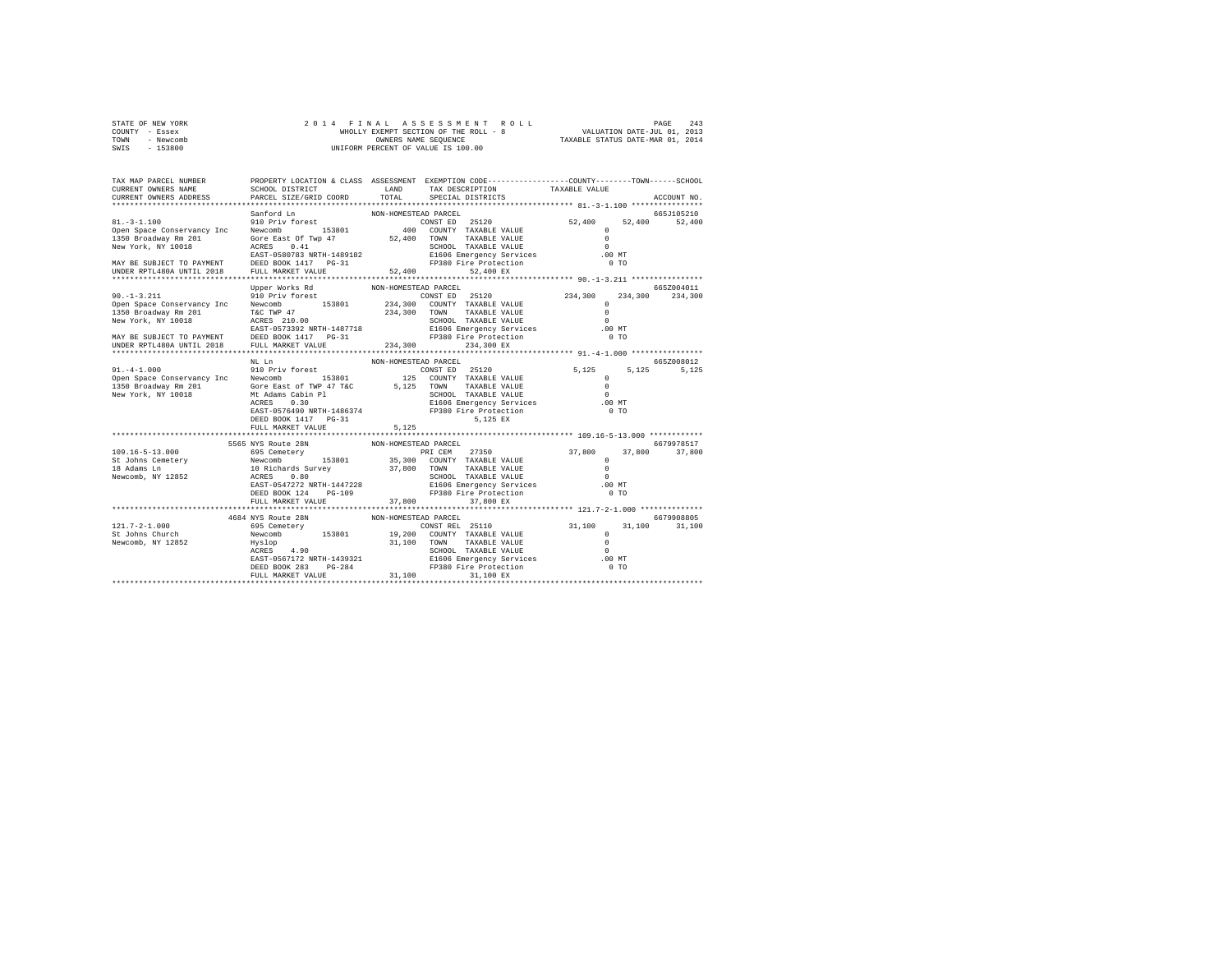|                | STATE OF NEW YORK |  |  |  | 2014 FINAL ASSESSMENT ROLL                               | PAGE                        | 244 |
|----------------|-------------------|--|--|--|----------------------------------------------------------|-----------------------------|-----|
| COUNTY - Essex |                   |  |  |  | WHOLLY EXEMPT SECTION OF THE ROLL - 8                    | VALUATION DATE-JUL 01, 2013 |     |
| TOWN           | - Newcomb         |  |  |  | TAXABLE STATUS DATE-MAR 01, 2014<br>OWNERS NAME SEOUENCE |                             |     |
| SWIS           | - 153800          |  |  |  | UNIFORM PERCENT OF VALUE IS 100.00                       |                             |     |

| TAX MAP PARCEL NUMBER<br>CURRENT OWNERS NAME<br>CURRENT OWNERS ADDRESS | PARCEL SIZE/GRID COORD                                   | PROPERTY LOCATION & CLASS ASSESSMENT EXEMPTION CODE----------------COUNTY-------TOWN------SCHOOL                                                                                                                                                                                                                                                                                                                                                            | ACCOUNT NO.                   |
|------------------------------------------------------------------------|----------------------------------------------------------|-------------------------------------------------------------------------------------------------------------------------------------------------------------------------------------------------------------------------------------------------------------------------------------------------------------------------------------------------------------------------------------------------------------------------------------------------------------|-------------------------------|
|                                                                        |                                                          |                                                                                                                                                                                                                                                                                                                                                                                                                                                             |                               |
|                                                                        | 18 Adams Ln<br>DEED BOOK 425 PG-549<br>FULL MARKET VALUE | NON-HOMESTEAD PARCEL<br>EP380 Fire Protection<br>225,300 225.300 225.300 225                                                                                                                                                                                                                                                                                                                                                                                | 6679908810<br>0 <sub>T</sub>  |
|                                                                        | Sanford Ln                                               | NON-HOMESTEAD PARCEL                                                                                                                                                                                                                                                                                                                                                                                                                                        | 6679909006                    |
|                                                                        | DEED BOOK 406 PG-168                                     | 91. -3-1.000<br>State of New York N.Y. STATE 12100 96,000 96,000 96,000 96,000 96,000 96,000 96,000 96,000 96,000 96,000 96,000<br>State State Comptroller Part Lot 42 T&c Pur Twp45 96,000 TOWN TAXABLE VALUE 0<br>ALDANY, NY 1223<br>0 5CHOOL TAXABLE VALUE (1991) 9CHOOL TAXABLE VALUE (1992) 1994) 9CHOOL TAXABLE VALUE<br>EAST-0586022 NRTH-1476301 (1992) 21606 Emergency Services (1998) 100 MT<br>DEED BOOK 406 PG-168 (1998) PP380 Fire Protection |                               |
|                                                                        | FULL MARKET VALUE 96,000                                 | 96,000 EX                                                                                                                                                                                                                                                                                                                                                                                                                                                   |                               |
|                                                                        | Sanford Ln                                               | NON-HOMESTEAD PARCEL<br>$\begin{tabular}{l c c c c c} \hline 911.-3-2.000 & 844444544 & 8679909005 & 8008--HOMESTRB 12100 & 15,300 & 15,300 & 15,300 & 15,300 \\ \hline \hline \end{tabular} \begin{tabular}{l c c c c} \hline 8679909005 & 8679909005 & 8679909005 & 8679909005 & 8679909005 \\ \hline \end{tabular} \begin{tabular}{l c c c$                                                                                                              | 6679909005                    |
|                                                                        |                                                          |                                                                                                                                                                                                                                                                                                                                                                                                                                                             |                               |
|                                                                        | Sanford Ln                                               | NON-HOMESTEAD PARCEL<br>$\begin{tabular}{lcccc} 91.-3-3.000 & 91.01 & 8008-H000537EAD & 1010 & 1010 & 1010 & 1010 & 1010 & 1010 & 1010 & 1010 & 1010 & 1010 & 1010 & 1010 & 1010 & 1010 & 1010 & 1010 & 1010 & 1010 & 1010 & 1010 & 1010 & 1010 & 1010 & 1010 & 1010 & 1010 & 1010 & 1010 & 1010 & 1$                                                                                                                                                       | 6679909003<br>244,500 244,500 |
|                                                                        |                                                          |                                                                                                                                                                                                                                                                                                                                                                                                                                                             |                               |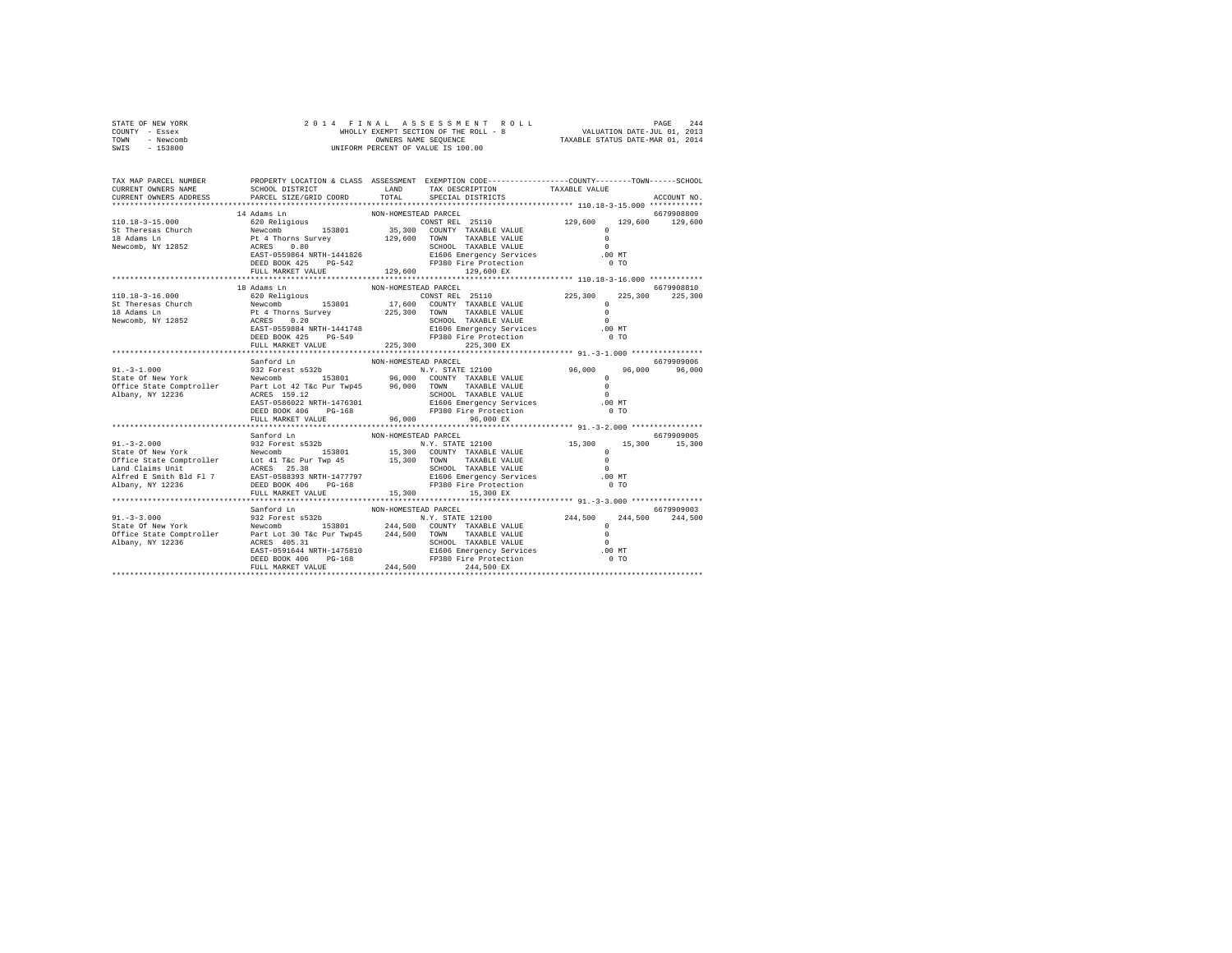| STATE OF NEW YORK | 2014 FINAL ASSESSMENT ROLL            | 245<br>PAGE                      |
|-------------------|---------------------------------------|----------------------------------|
| COUNTY - Essex    | WHOLLY EXEMPT SECTION OF THE ROLL - 8 | VALUATION DATE-JUL 01, 2013      |
| TOWN<br>- Newcomb | OWNERS NAME SEOUENCE                  | TAXABLE STATUS DATE-MAR 01, 2014 |
| - 153800<br>SWIS  | UNIFORM PERCENT OF VALUE IS 100.00    |                                  |

| TAX MAP PARCEL NUMBER<br>CURRENT OWNERS NAME<br>CURRENT OWNERS ADDRESS                                                                                                                                                                                                                                                                                                                                                                       | PARCEL SIZE/GRID COORD TOTAL SPECIAL DISTRICTS |                      | PROPERTY LOCATION & CLASS ASSESSMENT EXEMPTION CODE----------------COUNTY-------TOWN------SCHOOL | ACCOUNT NO. |
|----------------------------------------------------------------------------------------------------------------------------------------------------------------------------------------------------------------------------------------------------------------------------------------------------------------------------------------------------------------------------------------------------------------------------------------------|------------------------------------------------|----------------------|--------------------------------------------------------------------------------------------------|-------------|
| $\begin{tabular}{l c c c c c} \multicolumn{4}{c c c c} \multicolumn{4}{c c c} \multicolumn{4}{c c c} \multicolumn{4}{c c c} \multicolumn{4}{c c c} \multicolumn{4}{c c c} \multicolumn{4}{c c c} \multicolumn{4}{c c c} \multicolumn{4}{c c c} \multicolumn{4}{c c c} \multicolumn{4}{c c c} \multicolumn{4}{c c c} \multicolumn{4}{c c c} \multicolumn{4}{c c c} \multicolumn{4}{c c c} \multicolumn{$                                      | FULL MARKET VALUE 40,700                       |                      | 40.700 EX                                                                                        |             |
| $\begin{tabular}{l c c c c c} \multicolumn{4}{c}{\textbf{S11}} & \multicolumn{4}{c}{\textbf{S12}} & \multicolumn{4}{c}{\textbf{S12}} & \multicolumn{4}{c}{\textbf{S12}} & \multicolumn{4}{c}{\textbf{S12}} & \multicolumn{4}{c}{\textbf{S12}} & \multicolumn{4}{c}{\textbf{S12}} & \multicolumn{4}{c}{\textbf{S12}} & \multicolumn{4}{c}{\textbf{S12}} & \multicolumn{4}{c}{\textbf{S12}} & \multicolumn{4}{c}{\textbf{S12}} & \multicolumn$ |                                                |                      |                                                                                                  |             |
|                                                                                                                                                                                                                                                                                                                                                                                                                                              | Newcomb Lake Rd<br>FULL MARKET VALUE 1040,000  | NON-HOMESTEAD PARCEL | 1040,000 EX                                                                                      | 665Z008007  |
|                                                                                                                                                                                                                                                                                                                                                                                                                                              | Sanford Ln                                     | NON-HOMESTEAD PARCEL |                                                                                                  | 6679908909  |
|                                                                                                                                                                                                                                                                                                                                                                                                                                              | Sanford Ln                                     | NON-HOMESTEAD PARCEL |                                                                                                  | 6679908906  |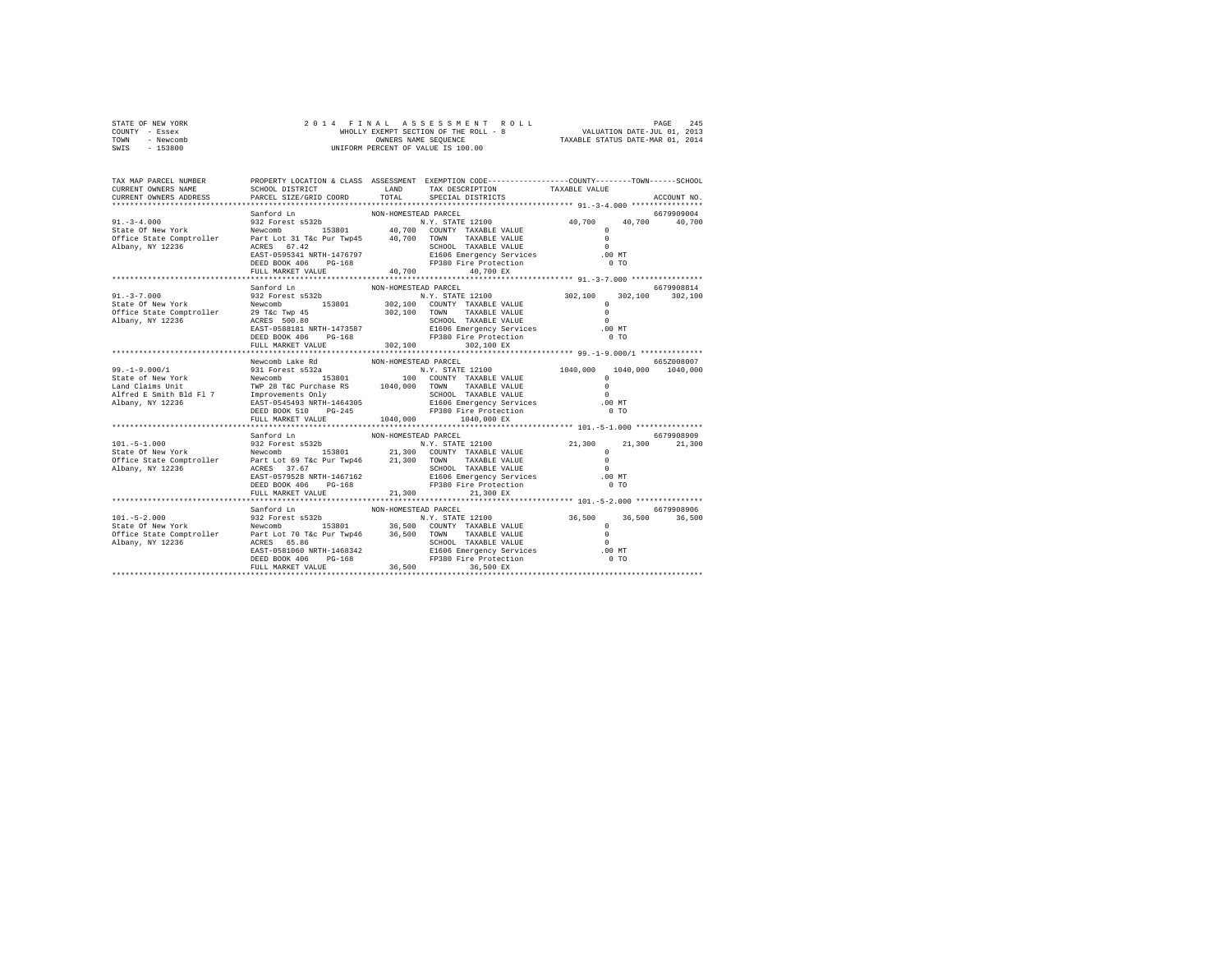| STATE OF NEW YORK | 2014 FINAL ASSESSMENT ROLL            | 246<br>PAGE                      |
|-------------------|---------------------------------------|----------------------------------|
| COUNTY - Essex    | WHOLLY EXEMPT SECTION OF THE ROLL - 8 | VALUATION DATE-JUL 01, 2013      |
| TOWN<br>- Newcomb | OWNERS NAME SEOUENCE                  | TAXABLE STATUS DATE-MAR 01, 2014 |
| - 153800<br>SWIS  | UNIFORM PERCENT OF VALUE IS 100.00    |                                  |

| TAX MAP PARCEL NUMBER<br>CURRENT OWNERS NAME<br>CURRENT OWNERS ADDRESS                                                                                                                                                                                                                                                                                                                                                           | PARCEL SIZE/GRID COORD                                  |                                | PROPERTY LOCATION & CLASS ASSESSMENT EXEMPTION CODE---------------COUNTY-------TOWN-----SCHOOL<br>SCHOOL DISTRICT                      LAND        TAX DESCRIPTION                 TAXABLE VALUE<br>TOTAL SPECIAL DISTRICTS |                | ACCOUNT NO. |
|----------------------------------------------------------------------------------------------------------------------------------------------------------------------------------------------------------------------------------------------------------------------------------------------------------------------------------------------------------------------------------------------------------------------------------|---------------------------------------------------------|--------------------------------|-----------------------------------------------------------------------------------------------------------------------------------------------------------------------------------------------------------------------------|----------------|-------------|
| $\begin{tabular}{l c c c c c} \multicolumn{3}{c}{\textbf{Sanford Ln}} & \multicolumn{3}{c}{\textbf{NON-HOMESTED PARCEL}} & \multicolumn{3}{c}{\textbf{NOM-HOMESTED PARCEL}} & \multicolumn{3}{c}{\textbf{145,800}} & \multicolumn{3}{c}{\textbf{145,800}} & \multicolumn{3}{c}{\textbf{145,800}} & \multicolumn{3}{c}{\textbf{145,800}} & \multicolumn{3}{c}{\textbf{145,800}} & \multicolumn{3}{c}{\textbf{145,800}} & \multic$ |                                                         |                                |                                                                                                                                                                                                                             |                |             |
|                                                                                                                                                                                                                                                                                                                                                                                                                                  | Sanford Ln<br>DEED BOOK 406 PG-168<br>FULL MARKET VALUE | NON-HOMESTEAD PARCEL<br>36,500 | FP380 Fire Protection<br>36,500 EX                                                                                                                                                                                          | 0 <sub>T</sub> | 6679908907  |
|                                                                                                                                                                                                                                                                                                                                                                                                                                  | Sanford Ln<br>DEED BOOK 406 PG-168                      | NON-HOMESTEAD PARCEL           | 0 5CHOOL TAXABLE VALUE (1997)<br>EAST-0584363 NRTH-1468440 21606 Emergency Services (1998)<br>DEED BOOK 406 PG-168 (1998) PD380 Fire Protection (1998) 0 TO<br>FP380 Fire Protection                                        | 0 <sub>T</sub> | 6679908915  |
|                                                                                                                                                                                                                                                                                                                                                                                                                                  | FULL MARKET VALUE 90,300                                |                                | 90.300 EX                                                                                                                                                                                                                   |                |             |
|                                                                                                                                                                                                                                                                                                                                                                                                                                  | Sanford Ln<br>FULL MARKET VALUE $36,500$ 36,500 EX      | NON-HOMESTEAD PARCEL           |                                                                                                                                                                                                                             |                | 6679908908  |
|                                                                                                                                                                                                                                                                                                                                                                                                                                  | Sanford Ln                                              | NON-HOMESTEAD PARCEL           |                                                                                                                                                                                                                             |                | 6679908914  |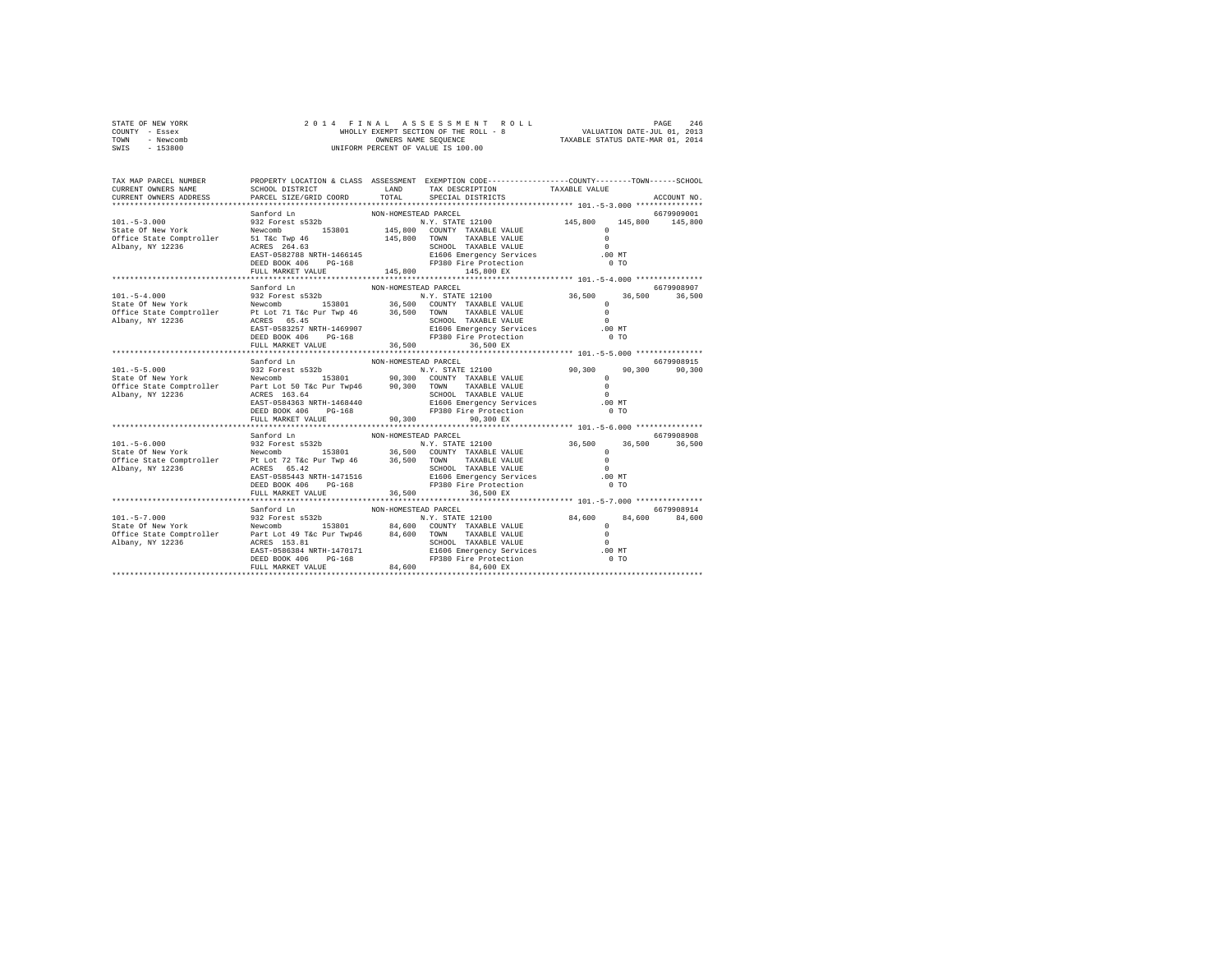|      | STATE OF NEW YORK | 2014 FINAL ASSESSMENT ROLL            | PAGE                             | 247 |
|------|-------------------|---------------------------------------|----------------------------------|-----|
|      | COUNTY - Essex    | WHOLLY EXEMPT SECTION OF THE ROLL - 8 | VALUATION DATE-JUL 01, 2013      |     |
| TOWN | - Newcomb         | OWNERS NAME SEOUENCE                  | TAXABLE STATUS DATE-MAR 01, 2014 |     |
| SWIS | $-153800$         | UNIFORM PERCENT OF VALUE IS 100.00    |                                  |     |

| TAX MAP PARCEL NUMBER<br>CURRENT OWNERS NAME<br>CURRENT OWNERS ADDRESS                                                                                                                                                                                                                                                                                                                                                         | SCHOOL DISTRICT LAND<br>PARCEL SIZE/GRID COORD | TOTAL                | PROPERTY LOCATION & CLASS ASSESSMENT EXEMPTION CODE----------------COUNTY-------TOWN------SCHOOL<br>TAX DESCRIPTION TAXABLE VALUE<br>SPECIAL DISTRICTS |                                            | ACCOUNT NO.                   |
|--------------------------------------------------------------------------------------------------------------------------------------------------------------------------------------------------------------------------------------------------------------------------------------------------------------------------------------------------------------------------------------------------------------------------------|------------------------------------------------|----------------------|--------------------------------------------------------------------------------------------------------------------------------------------------------|--------------------------------------------|-------------------------------|
|                                                                                                                                                                                                                                                                                                                                                                                                                                |                                                |                      |                                                                                                                                                        |                                            |                               |
|                                                                                                                                                                                                                                                                                                                                                                                                                                |                                                |                      |                                                                                                                                                        |                                            |                               |
|                                                                                                                                                                                                                                                                                                                                                                                                                                |                                                |                      |                                                                                                                                                        |                                            |                               |
|                                                                                                                                                                                                                                                                                                                                                                                                                                | Sanford Ln                                     | NON-HOMESTEAD PARCEL |                                                                                                                                                        |                                            | 6679908910<br>148,000 148,000 |
|                                                                                                                                                                                                                                                                                                                                                                                                                                |                                                |                      |                                                                                                                                                        |                                            |                               |
| $\begin{tabular}{l c c c c c} \multicolumn{3}{c}{\textbf{321}}\begin{tabular}{l c c c} \multicolumn{3}{c}{\textbf{332}}\begin{tabular}{l c c c} \multicolumn{3}{c}{\textbf{332}}\begin{tabular}{l c c c} \multicolumn{3}{c}{\textbf{332}}\begin{tabular}{l c c} \multicolumn{3}{c}{\textbf{332}}\begin{tabular}{l c} \multicolumn{3}{c}{\textbf{332}}\begin{tabular}{l c} \multicolumn{3}{c}{\textbf{332}}\begin{tabular}{l c$ | FULL MARKET VALUE                              | 58,600               | DEED BOOK 406 PG-168 FP380 Fire Protection<br>58,600 EX                                                                                                | 58,600 58,600 58,600<br>$.00$ MT<br>$0$ TO | 6679992012                    |
|                                                                                                                                                                                                                                                                                                                                                                                                                                |                                                |                      |                                                                                                                                                        |                                            |                               |
|                                                                                                                                                                                                                                                                                                                                                                                                                                | Sanford Ln                                     | NON-HOMESTEAD PARCEL |                                                                                                                                                        |                                            | 6679992013<br>56,800          |
|                                                                                                                                                                                                                                                                                                                                                                                                                                |                                                |                      |                                                                                                                                                        |                                            |                               |
|                                                                                                                                                                                                                                                                                                                                                                                                                                | Sanford Ln                                     | NON-HOMESTEAD PARCEL |                                                                                                                                                        |                                            | 6679908903                    |
|                                                                                                                                                                                                                                                                                                                                                                                                                                |                                                |                      |                                                                                                                                                        |                                            |                               |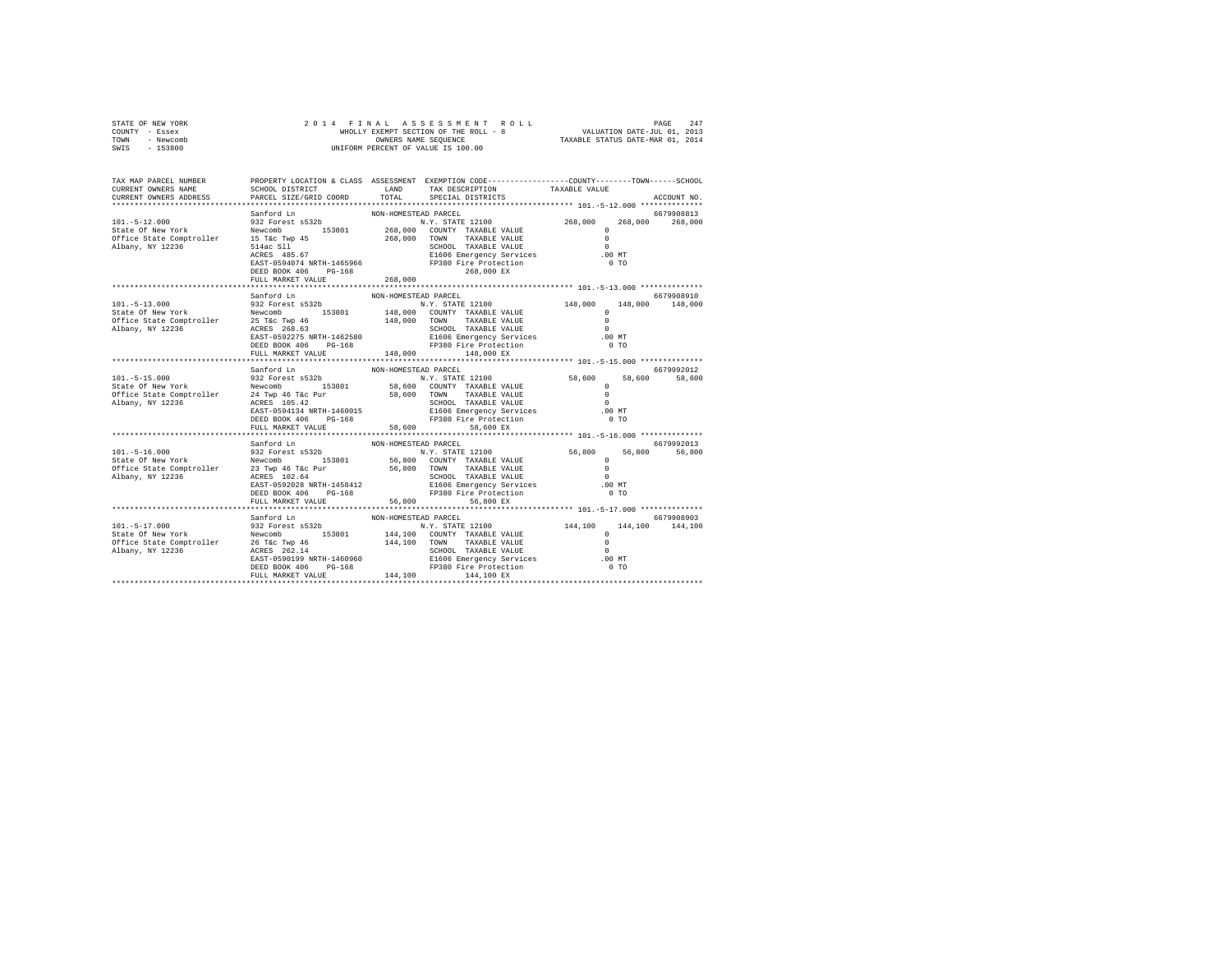| STATE OF NEW YORK | 2014 FINAL ASSESSMENT ROLL            | 248<br>PAGE                      |
|-------------------|---------------------------------------|----------------------------------|
| COUNTY - Essex    | WHOLLY EXEMPT SECTION OF THE ROLL - 8 | VALUATION DATE-JUL 01, 2013      |
| TOWN<br>- Newcomb | OWNERS NAME SEOUENCE                  | TAXABLE STATUS DATE-MAR 01, 2014 |
| - 153800<br>SWIS  | UNIFORM PERCENT OF VALUE IS 100.00    |                                  |

| TAX MAP PARCEL NUMBER<br>CURRENT OWNERS NAME                                                                                                                                                                                                               | SCHOOL DISTRICT<br>PARCEL SIZE/GRID COORD                                                                              | LAND<br>TOTAL                   | PROPERTY LOCATION & CLASS ASSESSMENT EXEMPTION CODE---------------COUNTY-------TOWN-----SCHOOL<br>TAX DESCRIPTION                                  | TAXABLE VALUE                                              |                               |
|------------------------------------------------------------------------------------------------------------------------------------------------------------------------------------------------------------------------------------------------------------|------------------------------------------------------------------------------------------------------------------------|---------------------------------|----------------------------------------------------------------------------------------------------------------------------------------------------|------------------------------------------------------------|-------------------------------|
| CURRENT OWNERS ADDRESS                                                                                                                                                                                                                                     |                                                                                                                        |                                 | SPECIAL DISTRICTS                                                                                                                                  |                                                            | ACCOUNT NO.                   |
|                                                                                                                                                                                                                                                            | Sanford Ln                                                                                                             | NON-HOMESTEAD PARCEL            |                                                                                                                                                    |                                                            | 6679992014                    |
| $101. - 5 - 18.000$<br>State Of New York<br>State Of New York<br>Office State Comptroller<br>27 Twp 46 T&c Pur<br>Albany, NY 12236                                                                                                                         | santord Ln<br>932 Forest s532b<br>ACRES 1.67<br>EAST-0586799 NRTH-1460526<br>DEED BOOK 406 PG-168<br>FULL MARKET VALUE |                                 | SCHOOL TAXABLE VALUE<br>E1606 Emergency Services .00 MT<br>FP380 Fire Protection<br>23,000<br>23,000 EX                                            | $0$ TO                                                     |                               |
|                                                                                                                                                                                                                                                            |                                                                                                                        |                                 |                                                                                                                                                    |                                                            |                               |
| $101. - 5 - 20.000$<br>N.Y. STATE 12100<br>State Of New York Mewcomb New 153801 143,000 COUNTY TAXABLE VALUE<br>Office State Comptroller Part Lot 46 T&c Pur Twp46 143,000 TOWN TAXABLE VALUE<br>Albany, NY 12236 222.9ac S11 SCHOOL TAXABLE VALUE         | Sanford Ln<br>932 Forest s532b<br>222.9ac S11<br>ACRES 259.82<br>DEED BOOK 406 PG-168<br>FULL MARKET VALUE             | NON-HOMESTEAD PARCEL<br>143,000 | N.Y. STATE 12100 143,000 143,000 143,000<br>ACRES 259.82 E1606 Emergency Services<br>EAST-0585402 NRTH-1462766 FP380 Fire Protection<br>143,000 EX | $\Omega$<br>$\overline{0}$<br>$\Omega$<br>.00 MT<br>$0$ TO | 6679908911                    |
|                                                                                                                                                                                                                                                            |                                                                                                                        |                                 |                                                                                                                                                    |                                                            |                               |
| $101. - 5 - 21.000$<br>UUI-J-24.1000<br>State of New York Mewcomb 153801 23,900 COUNTY TAXABLE VALUE OF New York Newcomb 153801 23,900 COUNTY TAXABLE VALUE 0<br>Office State Comptroller Part Lot 45 T&C Pur Twp46 23,900 TOWN TAXABLE VALUE 0<br>Albany, | Sanford Ln<br>932 Forest s532b<br>DEED BOOK 406 PG-168<br>FULL MARKET VALUE                                            | NON-HOMESTEAD PARCEL<br>23,900  | N.Y. STATE 12100<br>FP380 Fire Protection<br>23,900 EX                                                                                             | 23,900 23,900 23,900<br>$.00$ MT<br>$0$ TO                 | 6679908904                    |
|                                                                                                                                                                                                                                                            | Sanford Ln                                                                                                             | NON-HOMESTEAD PARCEL            |                                                                                                                                                    |                                                            | 6679908905                    |
| 101.-5-22.000 932 Forest \$532b<br>State Of New York Newcomb 153801 66,200 CONTY TAXABLE VALUE 66,200 66,200<br>State Comptroller Part Lot 52 Tac Pur Twp46 66,200 CONTY TAXABLE VALUE 0<br>Part Lot 52 Tac Pur Twp46 66,200 CONTY TA                      | DEED BOOK 406 PG-168<br>FULL MARKET VALUE 66,200                                                                       |                                 | FP380 Fire Protection<br>66,200 EX                                                                                                                 | $.00$ MT<br>0 <sub>T</sub>                                 | 66,200                        |
|                                                                                                                                                                                                                                                            |                                                                                                                        |                                 |                                                                                                                                                    |                                                            |                               |
|                                                                                                                                                                                                                                                            | Newcomb Lake Rd                                                                                                        | NON-HOMESTEAD PARCEL            |                                                                                                                                                    | .00MT<br>$0$ TO                                            | 665Z008008<br>260,000 260,000 |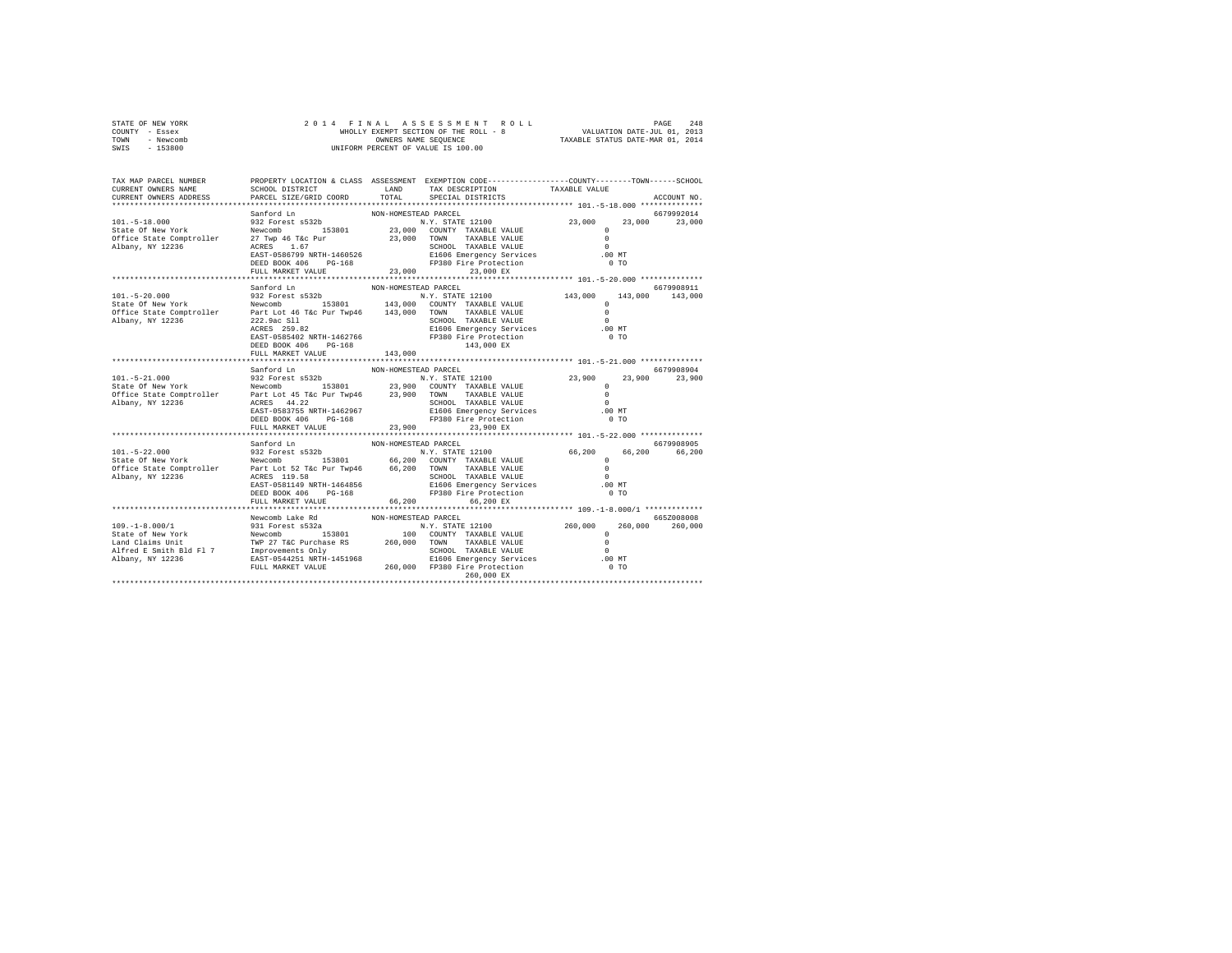| STATE OF NEW YORK<br>COUNTY - Essex<br>TOWN - Newcomb                                                                                                                                                                                                                                                                                                                                                                                                                                                  | 2014 FINAL                                     |                      |                                                                                                 |  |  |                 |
|--------------------------------------------------------------------------------------------------------------------------------------------------------------------------------------------------------------------------------------------------------------------------------------------------------------------------------------------------------------------------------------------------------------------------------------------------------------------------------------------------------|------------------------------------------------|----------------------|-------------------------------------------------------------------------------------------------|--|--|-----------------|
| SWIS<br>$-153800$                                                                                                                                                                                                                                                                                                                                                                                                                                                                                      |                                                |                      |                                                                                                 |  |  |                 |
| TAX MAP PARCEL NUMBER<br>CURRENT OWNERS NAME<br>CURRENT OWNERS ADDRESS                                                                                                                                                                                                                                                                                                                                                                                                                                 | PARCEL SIZE/GRID COORD TOTAL SPECIAL DISTRICTS |                      | PROPERTY LOCATION & CLASS ASSESSMENT EXEMPTION CODE----------------COUNTY-------TOWN-----SCHOOL |  |  | ACCOUNT NO.     |
|                                                                                                                                                                                                                                                                                                                                                                                                                                                                                                        |                                                |                      |                                                                                                 |  |  |                 |
| $\begin{tabular}{l c c c c c} \multicolumn{2}{c}{\textbf{Newcomb Lake Rd}} & \multicolumn{2}{c}{\textbf{Newcomb Lake Rd}} & \multicolumn{2}{c}{\textbf{Newcomb Lake Rd}} & \multicolumn{2}{c}{\textbf{Newcomb Lake N}} & \multicolumn{2}{c}{\textbf{Newcomb Lake N}} & \multicolumn{2}{c}{\textbf{Newcomb} & \textbf{16.82.5} \\ \multicolumn{2}{c}{\textbf{State of New York}} & \multicolumn{2}{c}{\textbf{Newcomb} & \textbf{153801}} & \multicolumn{2}{c}{\textbf{100} & \textbf{COMNT} & \textbf$ |                                                |                      |                                                                                                 |  |  | 665Z008005      |
|                                                                                                                                                                                                                                                                                                                                                                                                                                                                                                        |                                                |                      |                                                                                                 |  |  | 247,000 247,000 |
|                                                                                                                                                                                                                                                                                                                                                                                                                                                                                                        |                                                |                      |                                                                                                 |  |  |                 |
|                                                                                                                                                                                                                                                                                                                                                                                                                                                                                                        |                                                |                      |                                                                                                 |  |  |                 |
|                                                                                                                                                                                                                                                                                                                                                                                                                                                                                                        |                                                |                      |                                                                                                 |  |  |                 |
|                                                                                                                                                                                                                                                                                                                                                                                                                                                                                                        |                                                |                      |                                                                                                 |  |  |                 |
|                                                                                                                                                                                                                                                                                                                                                                                                                                                                                                        |                                                |                      |                                                                                                 |  |  |                 |
|                                                                                                                                                                                                                                                                                                                                                                                                                                                                                                        |                                                |                      |                                                                                                 |  |  |                 |
|                                                                                                                                                                                                                                                                                                                                                                                                                                                                                                        |                                                |                      |                                                                                                 |  |  |                 |
|                                                                                                                                                                                                                                                                                                                                                                                                                                                                                                        |                                                |                      |                                                                                                 |  |  |                 |
|                                                                                                                                                                                                                                                                                                                                                                                                                                                                                                        |                                                |                      |                                                                                                 |  |  |                 |
|                                                                                                                                                                                                                                                                                                                                                                                                                                                                                                        |                                                |                      |                                                                                                 |  |  |                 |
|                                                                                                                                                                                                                                                                                                                                                                                                                                                                                                        |                                                |                      |                                                                                                 |  |  |                 |
|                                                                                                                                                                                                                                                                                                                                                                                                                                                                                                        |                                                |                      |                                                                                                 |  |  |                 |
|                                                                                                                                                                                                                                                                                                                                                                                                                                                                                                        |                                                |                      |                                                                                                 |  |  |                 |
|                                                                                                                                                                                                                                                                                                                                                                                                                                                                                                        |                                                |                      |                                                                                                 |  |  |                 |
|                                                                                                                                                                                                                                                                                                                                                                                                                                                                                                        | Campsite Rd                                    | NON-HOMESTEAD PARCEL |                                                                                                 |  |  | 6657005005      |
|                                                                                                                                                                                                                                                                                                                                                                                                                                                                                                        |                                                |                      |                                                                                                 |  |  |                 |
|                                                                                                                                                                                                                                                                                                                                                                                                                                                                                                        |                                                |                      |                                                                                                 |  |  |                 |
|                                                                                                                                                                                                                                                                                                                                                                                                                                                                                                        |                                                |                      |                                                                                                 |  |  |                 |
|                                                                                                                                                                                                                                                                                                                                                                                                                                                                                                        |                                                |                      |                                                                                                 |  |  |                 |
|                                                                                                                                                                                                                                                                                                                                                                                                                                                                                                        |                                                |                      |                                                                                                 |  |  |                 |
|                                                                                                                                                                                                                                                                                                                                                                                                                                                                                                        |                                                |                      |                                                                                                 |  |  |                 |
|                                                                                                                                                                                                                                                                                                                                                                                                                                                                                                        | DEED BOOK 1755 PG-152                          |                      |                                                                                                 |  |  |                 |
|                                                                                                                                                                                                                                                                                                                                                                                                                                                                                                        | FULL MARKET VALUE 123.345                      |                      |                                                                                                 |  |  |                 |
|                                                                                                                                                                                                                                                                                                                                                                                                                                                                                                        |                                                |                      |                                                                                                 |  |  |                 |
|                                                                                                                                                                                                                                                                                                                                                                                                                                                                                                        | 22 Adams Ln                                    | NON-HOMESTEAD PARCEL |                                                                                                 |  |  | 665J106601      |
|                                                                                                                                                                                                                                                                                                                                                                                                                                                                                                        |                                                |                      |                                                                                                 |  |  |                 |
|                                                                                                                                                                                                                                                                                                                                                                                                                                                                                                        |                                                |                      |                                                                                                 |  |  |                 |
|                                                                                                                                                                                                                                                                                                                                                                                                                                                                                                        |                                                |                      |                                                                                                 |  |  |                 |
|                                                                                                                                                                                                                                                                                                                                                                                                                                                                                                        |                                                |                      |                                                                                                 |  |  |                 |
|                                                                                                                                                                                                                                                                                                                                                                                                                                                                                                        |                                                |                      |                                                                                                 |  |  |                 |
|                                                                                                                                                                                                                                                                                                                                                                                                                                                                                                        | FULL MARKET VALUE 116,500 116,500 EX           |                      |                                                                                                 |  |  |                 |
|                                                                                                                                                                                                                                                                                                                                                                                                                                                                                                        |                                                |                      |                                                                                                 |  |  |                 |
|                                                                                                                                                                                                                                                                                                                                                                                                                                                                                                        |                                                |                      |                                                                                                 |  |  |                 |
|                                                                                                                                                                                                                                                                                                                                                                                                                                                                                                        |                                                |                      |                                                                                                 |  |  |                 |
|                                                                                                                                                                                                                                                                                                                                                                                                                                                                                                        |                                                |                      |                                                                                                 |  |  |                 |
|                                                                                                                                                                                                                                                                                                                                                                                                                                                                                                        |                                                |                      |                                                                                                 |  |  |                 |
|                                                                                                                                                                                                                                                                                                                                                                                                                                                                                                        |                                                |                      |                                                                                                 |  |  |                 |
|                                                                                                                                                                                                                                                                                                                                                                                                                                                                                                        |                                                |                      |                                                                                                 |  |  |                 |
| $[199, -11, 000] \label{eq:20} \begin{tabular}{lllllllllll} \multicolumn{2}{c}{\textbf{6.679908801}} & \multicolumn{2}{c}{\textbf{6.679908801}} & \multicolumn{2}{c}{\textbf{6.679908801}} & \multicolumn{2}{c}{\textbf{6.679908801}} & \multicolumn{2}{c}{\textbf{6.679908801}} & \multicolumn{2}{c}{\textbf{6.679908801}} & \multicolumn{2}{c}{\textbf{6.679908801}} & \multic$                                                                                                                      |                                                |                      |                                                                                                 |  |  |                 |
|                                                                                                                                                                                                                                                                                                                                                                                                                                                                                                        |                                                |                      | *********************************                                                               |  |  |                 |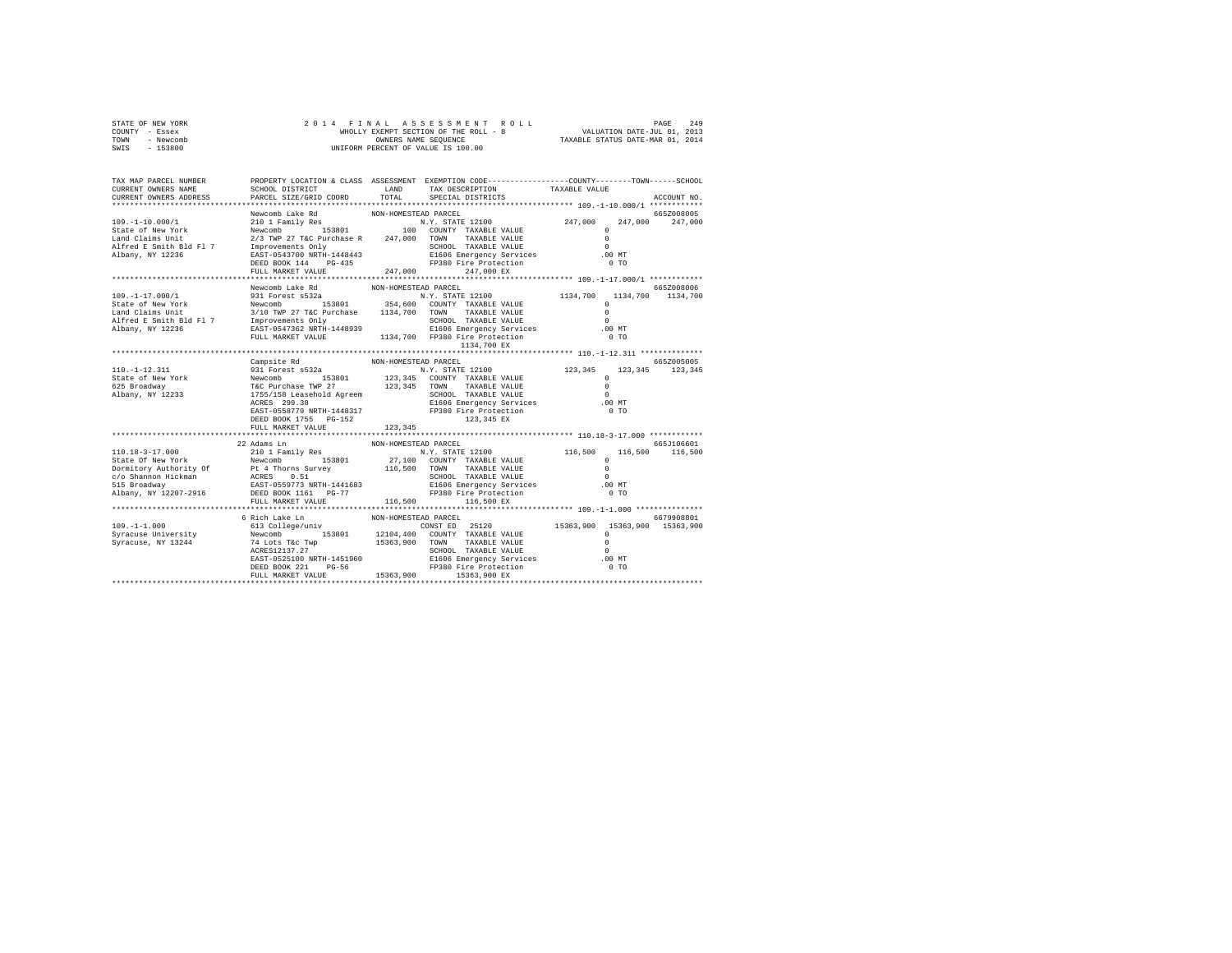| STATE OF NEW YORK<br>COUNTY - Essex<br>TOWN - Newcomb<br>SWIS - 153800                                                                                                                                                                                                                                                                                                                                                              |                                                                                                                          |                      |                 |  |                |  |                 |
|-------------------------------------------------------------------------------------------------------------------------------------------------------------------------------------------------------------------------------------------------------------------------------------------------------------------------------------------------------------------------------------------------------------------------------------|--------------------------------------------------------------------------------------------------------------------------|----------------------|-----------------|--|----------------|--|-----------------|
| TAX MAP PARCEL NUMBER<br>CURRENT OWNERS NAME<br>CURRENT OWNERS ADDRESS PARCEL SIZE/GRID COORD TOTAL SPECIAL DISTRICTS                                                                                                                                                                                                                                                                                                               | PROPERTY LOCATION & CLASS ASSESSMENT EXEMPTION CODE----------------COUNTY-------TOWN------SCHOOL<br>SCHOOL DISTRICT LAND |                      | TAX DESCRIPTION |  | TAXABLE VALUE  |  | ACCOUNT NO.     |
|                                                                                                                                                                                                                                                                                                                                                                                                                                     |                                                                                                                          |                      |                 |  |                |  |                 |
|                                                                                                                                                                                                                                                                                                                                                                                                                                     |                                                                                                                          |                      |                 |  |                |  |                 |
|                                                                                                                                                                                                                                                                                                                                                                                                                                     |                                                                                                                          |                      |                 |  |                |  |                 |
|                                                                                                                                                                                                                                                                                                                                                                                                                                     |                                                                                                                          |                      |                 |  |                |  |                 |
|                                                                                                                                                                                                                                                                                                                                                                                                                                     |                                                                                                                          |                      |                 |  |                |  |                 |
|                                                                                                                                                                                                                                                                                                                                                                                                                                     |                                                                                                                          |                      |                 |  |                |  |                 |
|                                                                                                                                                                                                                                                                                                                                                                                                                                     |                                                                                                                          |                      |                 |  |                |  |                 |
|                                                                                                                                                                                                                                                                                                                                                                                                                                     | FULL MARKET VALUE 94,500                                                                                                 |                      |                 |  |                |  |                 |
|                                                                                                                                                                                                                                                                                                                                                                                                                                     |                                                                                                                          |                      |                 |  |                |  |                 |
|                                                                                                                                                                                                                                                                                                                                                                                                                                     | NYS Route 28N                                                                                                            | NON-HOMESTEAD PARCEL |                 |  |                |  | 6679980011      |
| $\begin{tabular}{lllllllllllll} \textbf{109. -3-8.000} & \textbf{330 Vacant com} & \textbf{5300 Vacant com} & \textbf{5300 Vacant com} & \textbf{5300 Vacant com} & \textbf{5300 Vacant com} & \textbf{5300 Vacant com} & \textbf{5300 Vacant com} & \textbf{5300 Vacant com} & \textbf{5300 Vacant com} & \textbf{5300 Vacant com} & \textbf{5300 Vacant com} & \textbf{5300 Vacant com} & \textbf{5300 Vacant com} & \textbf{530$ |                                                                                                                          |                      |                 |  |                |  | 267,600 267,600 |
|                                                                                                                                                                                                                                                                                                                                                                                                                                     |                                                                                                                          |                      |                 |  |                |  |                 |
|                                                                                                                                                                                                                                                                                                                                                                                                                                     |                                                                                                                          |                      |                 |  |                |  |                 |
|                                                                                                                                                                                                                                                                                                                                                                                                                                     |                                                                                                                          |                      |                 |  | .00 MT         |  |                 |
|                                                                                                                                                                                                                                                                                                                                                                                                                                     |                                                                                                                          |                      |                 |  | 0 <sub>T</sub> |  |                 |
|                                                                                                                                                                                                                                                                                                                                                                                                                                     | FULL MARKET VALUE 267,600 267,600 EX                                                                                     |                      |                 |  |                |  |                 |
|                                                                                                                                                                                                                                                                                                                                                                                                                                     |                                                                                                                          |                      |                 |  |                |  |                 |
|                                                                                                                                                                                                                                                                                                                                                                                                                                     | Lake Harris Rd                                                                                                           | NON-HOMESTEAD PARCEL |                 |  |                |  | 665J197002      |
|                                                                                                                                                                                                                                                                                                                                                                                                                                     |                                                                                                                          |                      |                 |  |                |  | 191,400 191,400 |
|                                                                                                                                                                                                                                                                                                                                                                                                                                     |                                                                                                                          |                      |                 |  |                |  |                 |
|                                                                                                                                                                                                                                                                                                                                                                                                                                     |                                                                                                                          |                      |                 |  |                |  |                 |
|                                                                                                                                                                                                                                                                                                                                                                                                                                     |                                                                                                                          |                      |                 |  |                |  |                 |
|                                                                                                                                                                                                                                                                                                                                                                                                                                     |                                                                                                                          |                      |                 |  | .00MT          |  |                 |
|                                                                                                                                                                                                                                                                                                                                                                                                                                     | FULL MARKET VALUE 191,400 191,400 EX                                                                                     |                      |                 |  | $0$ TO         |  |                 |
|                                                                                                                                                                                                                                                                                                                                                                                                                                     |                                                                                                                          |                      |                 |  |                |  |                 |
|                                                                                                                                                                                                                                                                                                                                                                                                                                     | 5639 NYS Route 28N                                                                                                       | NON-HOMESTEAD PARCEL |                 |  |                |  | 6679908811      |
|                                                                                                                                                                                                                                                                                                                                                                                                                                     |                                                                                                                          |                      |                 |  |                |  |                 |
|                                                                                                                                                                                                                                                                                                                                                                                                                                     |                                                                                                                          |                      |                 |  |                |  |                 |
|                                                                                                                                                                                                                                                                                                                                                                                                                                     |                                                                                                                          |                      |                 |  |                |  |                 |
|                                                                                                                                                                                                                                                                                                                                                                                                                                     |                                                                                                                          |                      |                 |  |                |  |                 |
|                                                                                                                                                                                                                                                                                                                                                                                                                                     |                                                                                                                          |                      |                 |  |                |  |                 |
|                                                                                                                                                                                                                                                                                                                                                                                                                                     |                                                                                                                          |                      |                 |  |                |  |                 |
|                                                                                                                                                                                                                                                                                                                                                                                                                                     | FULL MARKET VALUE $1510,100$ $1510,100$ EX                                                                               |                      |                 |  |                |  |                 |
|                                                                                                                                                                                                                                                                                                                                                                                                                                     |                                                                                                                          |                      |                 |  |                |  |                 |
|                                                                                                                                                                                                                                                                                                                                                                                                                                     |                                                                                                                          |                      |                 |  |                |  |                 |
|                                                                                                                                                                                                                                                                                                                                                                                                                                     |                                                                                                                          |                      |                 |  |                |  |                 |
|                                                                                                                                                                                                                                                                                                                                                                                                                                     |                                                                                                                          |                      |                 |  |                |  |                 |
|                                                                                                                                                                                                                                                                                                                                                                                                                                     |                                                                                                                          |                      |                 |  |                |  |                 |
|                                                                                                                                                                                                                                                                                                                                                                                                                                     |                                                                                                                          |                      |                 |  |                |  |                 |
|                                                                                                                                                                                                                                                                                                                                                                                                                                     |                                                                                                                          |                      |                 |  |                |  |                 |
|                                                                                                                                                                                                                                                                                                                                                                                                                                     |                                                                                                                          |                      |                 |  |                |  |                 |
|                                                                                                                                                                                                                                                                                                                                                                                                                                     |                                                                                                                          |                      |                 |  |                |  |                 |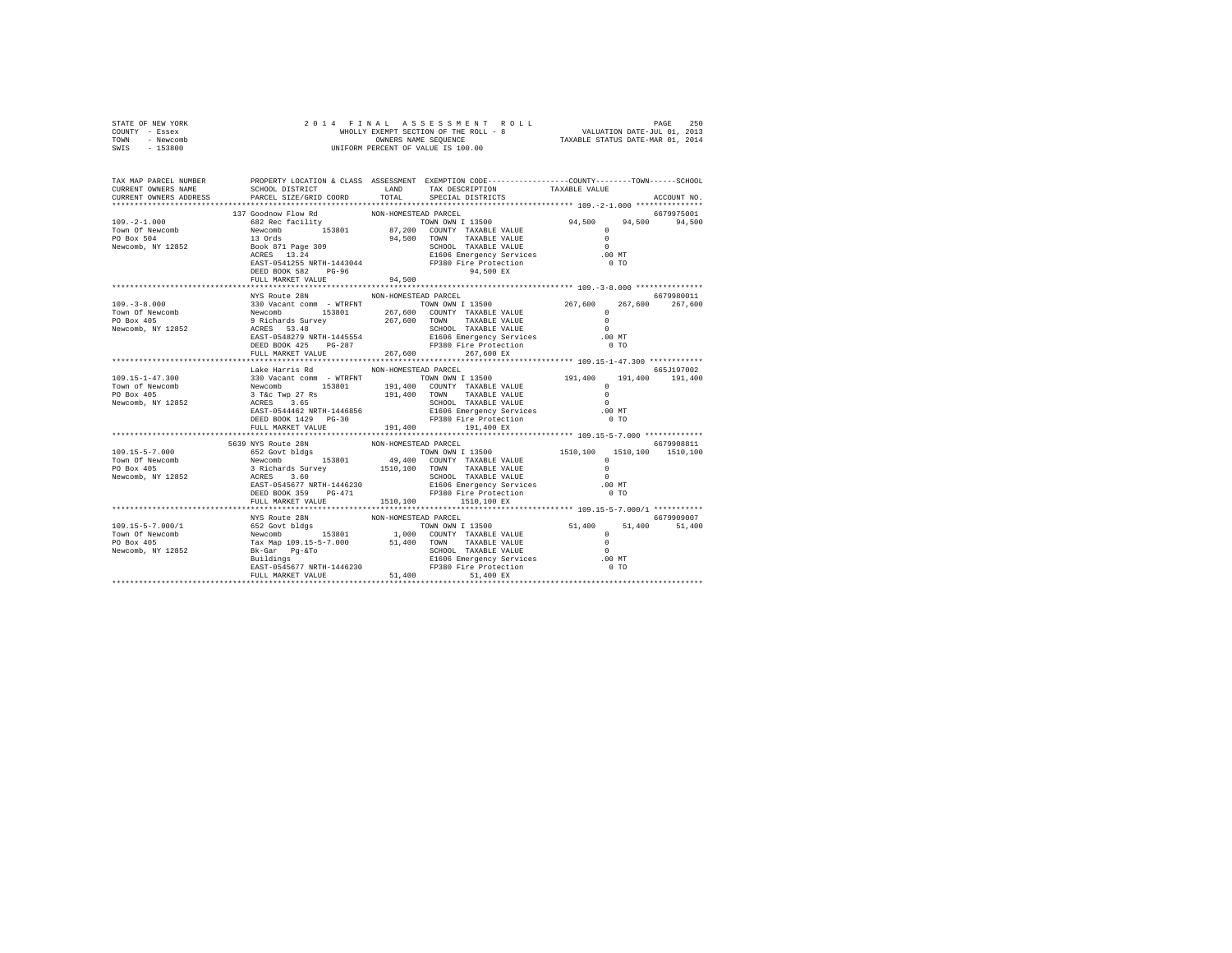|                | STATE OF NEW YORK |  | 2014 FINAL ASSESSMENT ROLL            |                                  | PAGE                        | 251 |
|----------------|-------------------|--|---------------------------------------|----------------------------------|-----------------------------|-----|
| COUNTY - Essex |                   |  | WHOLLY EXEMPT SECTION OF THE ROLL - 8 |                                  | VALUATION DATE-JUL 01, 2013 |     |
| TOWN           | - Newcomb         |  | OWNERS NAME SEOUENCE                  | TAXABLE STATUS DATE-MAR 01, 2014 |                             |     |
| SWTS           | $-153800$         |  | UNIFORM PERCENT OF VALUE IS 100.00    |                                  |                             |     |

| TAX MAP PARCEL NUMBER<br>CURRENT OWNERS NAME | SCHOOL DISTRICT TAND TAX DESCRIPTION |                      | PROPERTY LOCATION & CLASS ASSESSMENT EXEMPTION CODE---------------COUNTY-------TOWN-----SCHOOL | TAXABLE VALUE |             |
|----------------------------------------------|--------------------------------------|----------------------|------------------------------------------------------------------------------------------------|---------------|-------------|
| CURRENT OWNERS ADDRESS                       | PARCEL SIZE/GRID COORD TOTAL         |                      | SPECIAL DISTRICTS                                                                              |               | ACCOUNT NO. |
|                                              | NYS Route 28N                        | NON-HOMESTEAD PARCEL |                                                                                                |               | 665J180012  |
|                                              |                                      |                      |                                                                                                |               |             |
|                                              |                                      |                      |                                                                                                |               |             |
|                                              |                                      |                      |                                                                                                |               |             |
|                                              |                                      |                      |                                                                                                |               |             |
|                                              |                                      |                      |                                                                                                |               |             |
|                                              |                                      |                      | DEED BOOK 1213 PG-204<br>FULL MARKET VALUE 135,600 PP380 Pire Procection<br>135,600 EX         | $0$ TO        |             |
|                                              |                                      |                      |                                                                                                |               |             |
|                                              | Johnson Rd                           | NON-HOMESTEAD PARCEL |                                                                                                |               | 665J100502  |
|                                              |                                      |                      |                                                                                                |               | 99,600      |
|                                              |                                      |                      |                                                                                                |               |             |
|                                              |                                      |                      |                                                                                                |               |             |
|                                              |                                      |                      |                                                                                                |               |             |
|                                              |                                      |                      |                                                                                                |               |             |
|                                              |                                      |                      | DEED BOOK 826 PG-179 PP380 Fire Protection<br>FULL MARKET VALUE 99,600 99,600 EX               | $0$ TO        |             |
|                                              |                                      |                      |                                                                                                |               |             |
|                                              |                                      |                      |                                                                                                |               |             |
|                                              | 11 Fitness Rd                        | NON-HOMESTEAD PARCEL |                                                                                                |               | 6679978516  |
|                                              |                                      |                      |                                                                                                |               |             |
|                                              |                                      |                      |                                                                                                |               |             |
|                                              |                                      |                      |                                                                                                |               |             |
|                                              |                                      |                      |                                                                                                |               |             |
|                                              |                                      |                      |                                                                                                |               |             |
|                                              |                                      |                      | 1510,100 EX                                                                                    |               |             |
|                                              |                                      |                      | ************************************** 109.16-2-19.000 ************                            |               |             |
|                                              | NYS Route 28N                        | NON-HOMESTEAD PARCEL |                                                                                                |               | 6679905715  |
|                                              |                                      |                      |                                                                                                |               |             |
|                                              |                                      |                      |                                                                                                |               |             |
|                                              |                                      |                      |                                                                                                |               |             |
|                                              |                                      |                      |                                                                                                |               |             |
|                                              |                                      |                      |                                                                                                |               |             |
|                                              |                                      |                      |                                                                                                |               |             |
|                                              |                                      |                      |                                                                                                |               |             |
|                                              | 5631 NYS Route 28N                   | NON-HOMESTEAD PARCEL |                                                                                                |               | 665J104901  |
|                                              |                                      |                      |                                                                                                |               |             |
|                                              |                                      |                      |                                                                                                |               |             |
|                                              |                                      |                      |                                                                                                |               |             |
|                                              |                                      |                      |                                                                                                |               |             |
|                                              |                                      |                      |                                                                                                |               |             |
|                                              |                                      |                      |                                                                                                |               |             |
|                                              |                                      |                      |                                                                                                |               |             |
|                                              |                                      |                      |                                                                                                |               |             |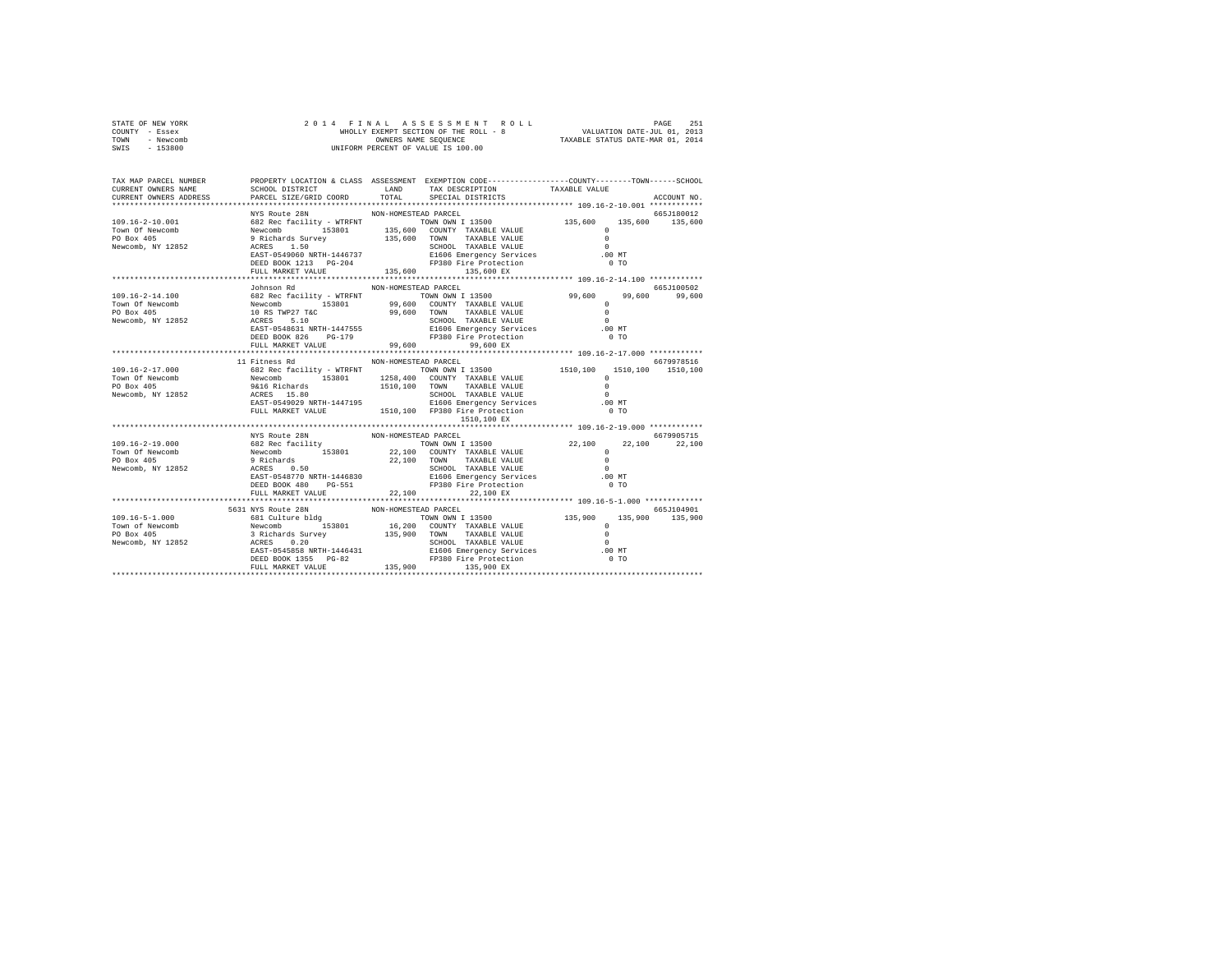| STATE OF NEW YORK | 2014 FINAL ASSESSMENT ROLL            | 252<br>PAGE                      |
|-------------------|---------------------------------------|----------------------------------|
| COUNTY - Essex    | WHOLLY EXEMPT SECTION OF THE ROLL - 8 | VALUATION DATE-JUL 01, 2013      |
| TOWN<br>- Newcomb | OWNERS NAME SEOUENCE                  | TAXABLE STATUS DATE-MAR 01, 2014 |
| - 153800<br>SWIS  | UNIFORM PERCENT OF VALUE IS 100.00    |                                  |

| TAX MAP PARCEL NUMBER<br>CURRENT OWNERS NAME                                                                                                                                                                                                               | SCHOOL DISTRICT                               |                         | PROPERTY LOCATION & CLASS ASSESSMENT EXEMPTION CODE----------------COUNTY-------TOWN-----SCHOOL<br>LAND TAX DESCRIPTION                                                      | TAXABLE VALUE                                           |             |
|------------------------------------------------------------------------------------------------------------------------------------------------------------------------------------------------------------------------------------------------------------|-----------------------------------------------|-------------------------|------------------------------------------------------------------------------------------------------------------------------------------------------------------------------|---------------------------------------------------------|-------------|
| CURRENT OWNERS ADDRESS                                                                                                                                                                                                                                     | PARCEL SIZE/GRID COORD                        | TOTAL                   | SPECIAL DISTRICTS                                                                                                                                                            |                                                         | ACCOUNT NO. |
|                                                                                                                                                                                                                                                            | NYS Route 28N                                 | NON-HOMESTEAD PARCEL    |                                                                                                                                                                              |                                                         | 665J106411  |
|                                                                                                                                                                                                                                                            |                                               |                         |                                                                                                                                                                              |                                                         |             |
|                                                                                                                                                                                                                                                            |                                               |                         |                                                                                                                                                                              |                                                         |             |
|                                                                                                                                                                                                                                                            |                                               |                         |                                                                                                                                                                              |                                                         |             |
|                                                                                                                                                                                                                                                            |                                               |                         |                                                                                                                                                                              |                                                         |             |
|                                                                                                                                                                                                                                                            |                                               |                         |                                                                                                                                                                              |                                                         |             |
|                                                                                                                                                                                                                                                            | DEED BOOK 1021 PG-62                          |                         | FP380 Fire Protection                                                                                                                                                        | $0$ TO                                                  |             |
|                                                                                                                                                                                                                                                            | FULL MARKET VALUE<br>************************ | 12,700<br>************* | 12,700 EX                                                                                                                                                                    | ************************** 109.16-5-14.019 ************ |             |
|                                                                                                                                                                                                                                                            | NYS Route 28N                                 | NON-HOMESTEAD PARCEL    |                                                                                                                                                                              |                                                         | 665J180014  |
|                                                                                                                                                                                                                                                            |                                               |                         |                                                                                                                                                                              |                                                         |             |
|                                                                                                                                                                                                                                                            |                                               |                         |                                                                                                                                                                              |                                                         |             |
|                                                                                                                                                                                                                                                            |                                               |                         |                                                                                                                                                                              |                                                         |             |
|                                                                                                                                                                                                                                                            |                                               |                         |                                                                                                                                                                              |                                                         |             |
|                                                                                                                                                                                                                                                            |                                               |                         | SCHOOL TAXABLE VALUE<br>E1606 Emergency Services [100 MT]<br>0 TO                                                                                                            |                                                         |             |
|                                                                                                                                                                                                                                                            | DEED BOOK 826 PG-179                          |                         | FP380 Fire Protection                                                                                                                                                        | 0 <sub>T</sub>                                          |             |
|                                                                                                                                                                                                                                                            | FULL MARKET VALUE 33,100                      |                         | 33,100 EX                                                                                                                                                                    |                                                         |             |
|                                                                                                                                                                                                                                                            |                                               |                         |                                                                                                                                                                              |                                                         |             |
|                                                                                                                                                                                                                                                            | 105 Santanoni Dr                              | NON-HOMESTEAD PARCEL    |                                                                                                                                                                              |                                                         | 665J105211  |
|                                                                                                                                                                                                                                                            |                                               |                         |                                                                                                                                                                              |                                                         |             |
|                                                                                                                                                                                                                                                            |                                               |                         |                                                                                                                                                                              |                                                         |             |
| 10.1-20.100<br>Town Of Newcomb 552 Golf course<br>Town Of Newcomb 198801<br>PO Box 405<br>PO Box 405<br>PO Box 405<br>PO Box 405<br>PO Box 405<br>Rewcomb, NY 12852<br>REXT-0560952<br>REXT-0560952<br>REXT-0560952<br>REXT-0560952<br>REXT-0560952<br>REX |                                               |                         | NON-HOMESTEAD PARCEL<br>NEIO COUNTY TAXABLE VALUE 1976,000 1976,000 1976,000<br>1558,600 COUNTY TAXABLE VALUE 1976,000 1976,000 1976,000<br>1976,000 TOWN TAXABLE VALUE 1980 | $\sim$                                                  |             |
|                                                                                                                                                                                                                                                            |                                               |                         |                                                                                                                                                                              | $.00$ MT                                                |             |
|                                                                                                                                                                                                                                                            |                                               |                         |                                                                                                                                                                              | $0$ TO                                                  |             |
|                                                                                                                                                                                                                                                            | FULL MARKET VALUE 1976,000 1976,000 EX        |                         |                                                                                                                                                                              |                                                         |             |
|                                                                                                                                                                                                                                                            |                                               |                         |                                                                                                                                                                              |                                                         |             |
|                                                                                                                                                                                                                                                            | NYS Route 28N                                 | NON-HOMESTEAD PARCEL    |                                                                                                                                                                              |                                                         | 6679991003  |
|                                                                                                                                                                                                                                                            |                                               |                         |                                                                                                                                                                              | 77,300 77,300 77,300                                    |             |
|                                                                                                                                                                                                                                                            |                                               |                         |                                                                                                                                                                              | $\circ$                                                 |             |
|                                                                                                                                                                                                                                                            |                                               |                         |                                                                                                                                                                              | $\sim$ 0                                                |             |
|                                                                                                                                                                                                                                                            |                                               |                         |                                                                                                                                                                              | $\sim$<br>.00MT                                         |             |
| 110.-1-26.001<br>TOWN OWN 113500<br>TOWN OWN 113500<br>TOWN OWN 113500<br>PO Box 405<br>PO Box 405<br>Newcomb, NY 12852<br>Rewcomb, NY 12852<br>Rewcomb, NY 12852<br>REED BOX 984<br>DEED BOX 984<br>PO-223<br>PO 2000 TOWN TAXABLE VALUE<br>REED BOX 9    |                                               |                         |                                                                                                                                                                              | 0 <sub>T</sub>                                          |             |
|                                                                                                                                                                                                                                                            | FULL MARKET VALUE                             |                         | 77,300 77,300 EX                                                                                                                                                             |                                                         |             |
|                                                                                                                                                                                                                                                            |                                               |                         |                                                                                                                                                                              |                                                         |             |
|                                                                                                                                                                                                                                                            |                                               |                         |                                                                                                                                                                              |                                                         | 6679909111  |
|                                                                                                                                                                                                                                                            |                                               |                         |                                                                                                                                                                              |                                                         |             |
|                                                                                                                                                                                                                                                            |                                               |                         |                                                                                                                                                                              |                                                         |             |
|                                                                                                                                                                                                                                                            |                                               |                         |                                                                                                                                                                              |                                                         |             |
|                                                                                                                                                                                                                                                            |                                               |                         |                                                                                                                                                                              |                                                         |             |
|                                                                                                                                                                                                                                                            |                                               |                         |                                                                                                                                                                              |                                                         |             |
|                                                                                                                                                                                                                                                            |                                               |                         |                                                                                                                                                                              |                                                         |             |
|                                                                                                                                                                                                                                                            |                                               |                         |                                                                                                                                                                              |                                                         |             |
|                                                                                                                                                                                                                                                            |                                               |                         |                                                                                                                                                                              |                                                         |             |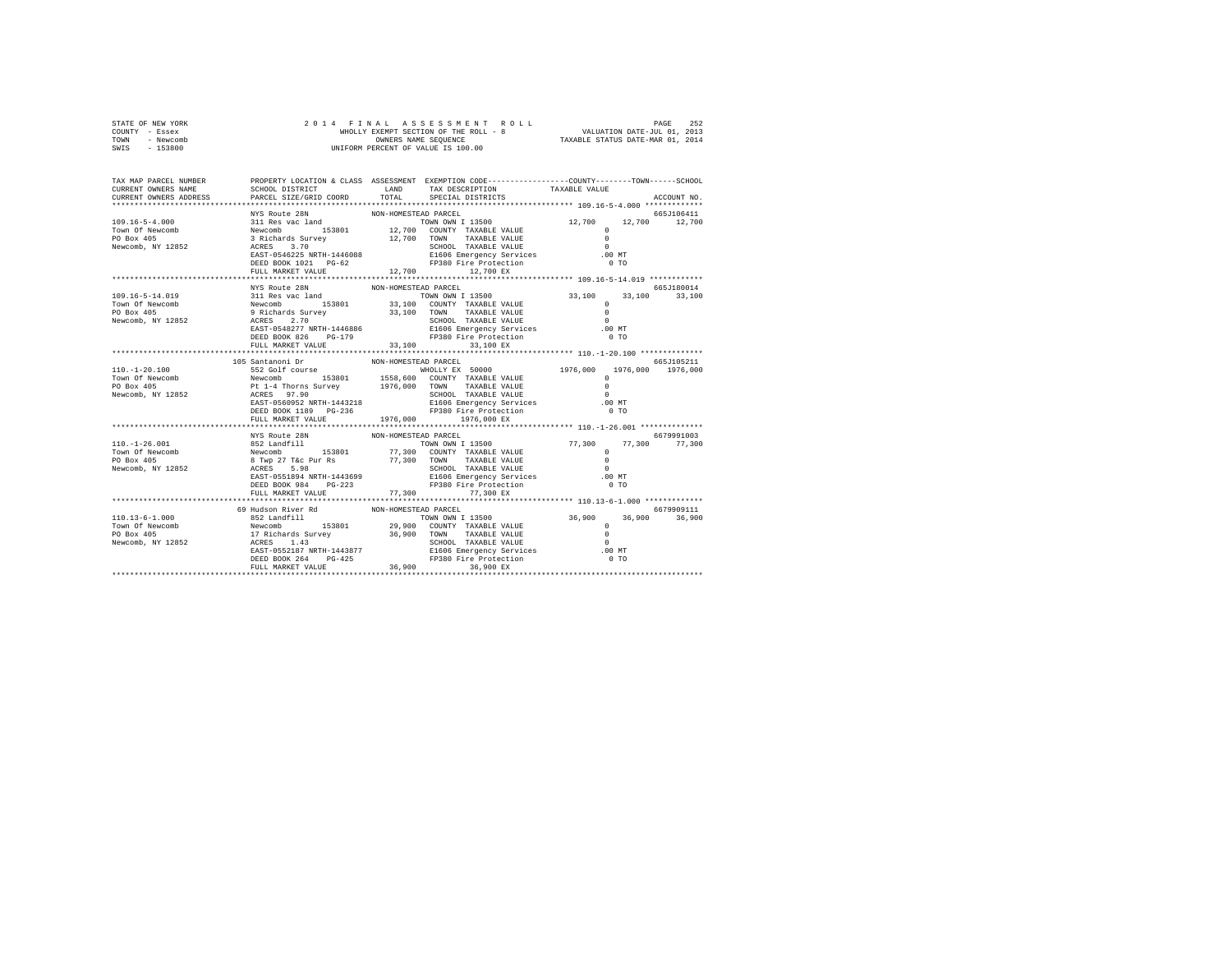| STATE OF NEW YORK | 2014 FINAL ASSESSMENT ROLL            | 253<br>PAGE                      |
|-------------------|---------------------------------------|----------------------------------|
| COUNTY - Essex    | WHOLLY EXEMPT SECTION OF THE ROLL - 8 | VALUATION DATE-JUL 01, 2013      |
| TOWN<br>- Newcomb | OWNERS NAME SEOUENCE                  | TAXABLE STATUS DATE-MAR 01, 2014 |
| - 153800<br>SWIS  | UNIFORM PERCENT OF VALUE IS 100.00    |                                  |

| TAX MAP PARCEL NUMBER<br>CURRENT OWNERS NAME<br>CURRENT OWNERS ADDRESS                                                                                                                                                                                           | SCHOOL DISTRICT TAND TAX DESCRIPTION<br>PARCEL SIZE/GRID COORD | TOTAL                         | PROPERTY LOCATION & CLASS ASSESSMENT EXEMPTION CODE---------------COUNTY-------TOWN-----SCHOOL<br>SPECIAL DISTRICTS | TAXABLE VALUE  | ACCOUNT NO.   |
|------------------------------------------------------------------------------------------------------------------------------------------------------------------------------------------------------------------------------------------------------------------|----------------------------------------------------------------|-------------------------------|---------------------------------------------------------------------------------------------------------------------|----------------|---------------|
|                                                                                                                                                                                                                                                                  |                                                                |                               |                                                                                                                     |                |               |
|                                                                                                                                                                                                                                                                  |                                                                |                               |                                                                                                                     |                |               |
|                                                                                                                                                                                                                                                                  |                                                                |                               |                                                                                                                     |                |               |
|                                                                                                                                                                                                                                                                  |                                                                |                               |                                                                                                                     |                |               |
|                                                                                                                                                                                                                                                                  |                                                                |                               |                                                                                                                     |                |               |
|                                                                                                                                                                                                                                                                  |                                                                |                               |                                                                                                                     |                |               |
|                                                                                                                                                                                                                                                                  |                                                                |                               |                                                                                                                     |                |               |
|                                                                                                                                                                                                                                                                  | FULL MARKET VALUE                                              | 59,600                        | 59,600 EX                                                                                                           |                |               |
|                                                                                                                                                                                                                                                                  |                                                                |                               |                                                                                                                     |                |               |
|                                                                                                                                                                                                                                                                  | 43 Hanmer Rd                                                   | NON-HOMESTEAD PARCEL          |                                                                                                                     |                | 6679909110    |
|                                                                                                                                                                                                                                                                  |                                                                |                               |                                                                                                                     |                | 27,500        |
|                                                                                                                                                                                                                                                                  |                                                                |                               |                                                                                                                     |                |               |
|                                                                                                                                                                                                                                                                  |                                                                |                               |                                                                                                                     |                |               |
|                                                                                                                                                                                                                                                                  |                                                                |                               |                                                                                                                     |                |               |
|                                                                                                                                                                                                                                                                  |                                                                |                               |                                                                                                                     |                |               |
|                                                                                                                                                                                                                                                                  |                                                                |                               |                                                                                                                     |                |               |
|                                                                                                                                                                                                                                                                  | FULL MARKET VALUE 27,500                                       |                               | 27,500 EX                                                                                                           |                |               |
|                                                                                                                                                                                                                                                                  |                                                                |                               |                                                                                                                     |                |               |
|                                                                                                                                                                                                                                                                  | Marcy Ln                                                       | NON-HOMESTEAD PARCEL          |                                                                                                                     |                | 6679909010    |
|                                                                                                                                                                                                                                                                  |                                                                |                               |                                                                                                                     |                | 35,300 35,300 |
|                                                                                                                                                                                                                                                                  |                                                                |                               |                                                                                                                     |                |               |
|                                                                                                                                                                                                                                                                  |                                                                |                               |                                                                                                                     |                |               |
|                                                                                                                                                                                                                                                                  |                                                                |                               |                                                                                                                     |                |               |
|                                                                                                                                                                                                                                                                  | DEED BOOK 416 PG-574                                           |                               | FP380 Fire Protection                                                                                               | 0 <sub>T</sub> |               |
|                                                                                                                                                                                                                                                                  | FULL MARKET VALUE                                              | 35,300                        | 35,300 EX                                                                                                           |                |               |
|                                                                                                                                                                                                                                                                  | **************************************                         |                               |                                                                                                                     |                |               |
|                                                                                                                                                                                                                                                                  | Chaisson Rd                                                    |                               |                                                                                                                     |                | 6679909009    |
|                                                                                                                                                                                                                                                                  |                                                                |                               |                                                                                                                     |                |               |
|                                                                                                                                                                                                                                                                  |                                                                |                               |                                                                                                                     |                |               |
|                                                                                                                                                                                                                                                                  |                                                                |                               |                                                                                                                     |                |               |
|                                                                                                                                                                                                                                                                  |                                                                |                               |                                                                                                                     |                |               |
|                                                                                                                                                                                                                                                                  |                                                                |                               | E1606 Emergency Services                                                                                            |                |               |
|                                                                                                                                                                                                                                                                  |                                                                |                               | EAST-0553713 NRTH-1442450 FP380 Fire Protection                                                                     | 0 <sub>T</sub> |               |
|                                                                                                                                                                                                                                                                  | DEED BOOK 416 PG-574                                           |                               | 54,900 EX                                                                                                           |                |               |
|                                                                                                                                                                                                                                                                  | FULL MARKET VALUE                                              | 54,900<br>******************* | *************************** 110.17-2-54.000 ************                                                            |                |               |
|                                                                                                                                                                                                                                                                  |                                                                |                               |                                                                                                                     |                |               |
|                                                                                                                                                                                                                                                                  | NYS Route 28N Rd                                               | NON-HOMESTEAD PARCEL          |                                                                                                                     |                | 665Z010008    |
|                                                                                                                                                                                                                                                                  |                                                                |                               |                                                                                                                     |                |               |
|                                                                                                                                                                                                                                                                  |                                                                |                               |                                                                                                                     |                |               |
|                                                                                                                                                                                                                                                                  |                                                                |                               |                                                                                                                     |                |               |
|                                                                                                                                                                                                                                                                  |                                                                |                               |                                                                                                                     |                |               |
|                                                                                                                                                                                                                                                                  |                                                                |                               |                                                                                                                     |                |               |
| $\begin{tabular}{cccccc} 110.17-2-54.000 & 853.8ewage & 8652010008 & 6652010008 & 8652010008 & 8652010008 & 8652010008 & 8652010008 & 8652010008 & 8652010008 & 8652010008 & 8652010008 & 8652010008 & 8652010008 & 8652010008 & 8652010008 & 8652010008 & 8652$ |                                                                |                               |                                                                                                                     |                |               |
|                                                                                                                                                                                                                                                                  |                                                                |                               |                                                                                                                     |                |               |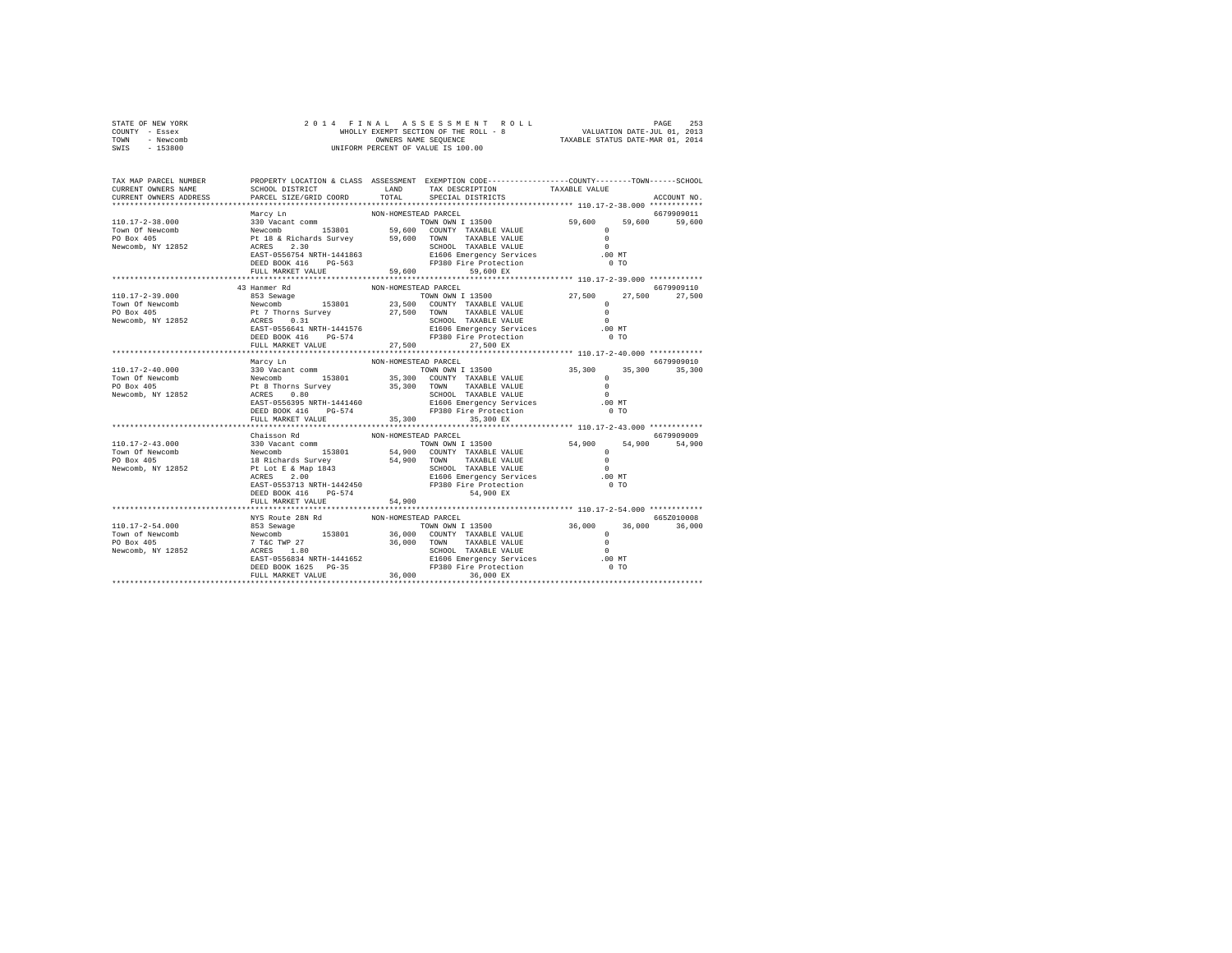| STATE OF NEW YORK | 2014 FINAL ASSESSMENT ROLL            | 254<br>PAGE                      |
|-------------------|---------------------------------------|----------------------------------|
| COUNTY - Essex    | WHOLLY EXEMPT SECTION OF THE ROLL - 8 | VALUATION DATE-JUL 01, 2013      |
| TOWN<br>- Newcomb | OWNERS NAME SEOUENCE                  | TAXABLE STATUS DATE-MAR 01, 2014 |
| SWTS<br>- 153800  | UNIFORM PERCENT OF VALUE IS 100.00    |                                  |
|                   |                                       |                                  |

| TAX MAP PARCEL NUMBER                                                                                                                                                                                                                                                                                                                                               | PROPERTY LOCATION & CLASS ASSESSMENT EXEMPTION CODE---------------COUNTY-------TOWN------SCHOOL |                      |                                                         |                |               |
|---------------------------------------------------------------------------------------------------------------------------------------------------------------------------------------------------------------------------------------------------------------------------------------------------------------------------------------------------------------------|-------------------------------------------------------------------------------------------------|----------------------|---------------------------------------------------------|----------------|---------------|
| CURRENT OWNERS NAME                                                                                                                                                                                                                                                                                                                                                 | SCHOOL DISTRICT                                                                                 | LAND                 | TAX DESCRIPTION                                         | TAXABLE VALUE  |               |
| CURRENT OWNERS ADDRESS PARCEL SIZE/GRID COORD TOTAL                                                                                                                                                                                                                                                                                                                 |                                                                                                 |                      | SPECIAL DISTRICTS                                       |                | ACCOUNT NO.   |
|                                                                                                                                                                                                                                                                                                                                                                     |                                                                                                 |                      |                                                         |                |               |
|                                                                                                                                                                                                                                                                                                                                                                     | NYS Route 28N                                                                                   | NON-HOMESTEAD PARCEL |                                                         |                | 665J105103    |
|                                                                                                                                                                                                                                                                                                                                                                     |                                                                                                 |                      |                                                         | 53,100         | 53,100        |
|                                                                                                                                                                                                                                                                                                                                                                     |                                                                                                 |                      |                                                         |                |               |
|                                                                                                                                                                                                                                                                                                                                                                     |                                                                                                 |                      |                                                         |                |               |
|                                                                                                                                                                                                                                                                                                                                                                     |                                                                                                 |                      |                                                         |                |               |
|                                                                                                                                                                                                                                                                                                                                                                     |                                                                                                 |                      |                                                         | $.00$ MT       |               |
|                                                                                                                                                                                                                                                                                                                                                                     |                                                                                                 |                      |                                                         | 0 <sub>T</sub> |               |
|                                                                                                                                                                                                                                                                                                                                                                     | FULL MARKET VALUE                                                                               |                      | 53,100 53,100 EX                                        |                |               |
|                                                                                                                                                                                                                                                                                                                                                                     |                                                                                                 |                      |                                                         |                |               |
|                                                                                                                                                                                                                                                                                                                                                                     | 12 Marcy Ln                                                                                     | NON-HOMESTEAD PARCEL |                                                         |                | 6679998001    |
|                                                                                                                                                                                                                                                                                                                                                                     |                                                                                                 |                      |                                                         |                | 33,300 33,300 |
|                                                                                                                                                                                                                                                                                                                                                                     |                                                                                                 |                      |                                                         |                |               |
|                                                                                                                                                                                                                                                                                                                                                                     |                                                                                                 |                      |                                                         |                |               |
|                                                                                                                                                                                                                                                                                                                                                                     |                                                                                                 |                      |                                                         |                |               |
|                                                                                                                                                                                                                                                                                                                                                                     |                                                                                                 |                      |                                                         |                |               |
|                                                                                                                                                                                                                                                                                                                                                                     |                                                                                                 |                      |                                                         |                |               |
|                                                                                                                                                                                                                                                                                                                                                                     |                                                                                                 |                      |                                                         |                |               |
|                                                                                                                                                                                                                                                                                                                                                                     | FULL MARKET VALUE                                                                               | 33,300               |                                                         |                |               |
|                                                                                                                                                                                                                                                                                                                                                                     |                                                                                                 |                      |                                                         |                |               |
|                                                                                                                                                                                                                                                                                                                                                                     | 15 Marcy Ln                                                                                     | NON-HOMESTEAD PARCEL |                                                         |                | 6679999003    |
|                                                                                                                                                                                                                                                                                                                                                                     |                                                                                                 |                      | TOWN OWN I 13500 152,800 152,800 152,800                |                |               |
|                                                                                                                                                                                                                                                                                                                                                                     |                                                                                                 |                      |                                                         |                |               |
|                                                                                                                                                                                                                                                                                                                                                                     |                                                                                                 |                      |                                                         |                |               |
|                                                                                                                                                                                                                                                                                                                                                                     |                                                                                                 |                      |                                                         |                |               |
|                                                                                                                                                                                                                                                                                                                                                                     |                                                                                                 |                      | SCHOOL TAXABLE VALUE<br>E1606 Emergency Services (00 MT |                |               |
|                                                                                                                                                                                                                                                                                                                                                                     | DEED BOOK 1189 PG-241                                                                           |                      | FP380 Fire Protection                                   | 0 <sub>T</sub> |               |
|                                                                                                                                                                                                                                                                                                                                                                     | FULL MARKET VALUE                                                                               |                      | 152,800 152,800 EX                                      |                |               |
|                                                                                                                                                                                                                                                                                                                                                                     |                                                                                                 |                      |                                                         |                |               |
|                                                                                                                                                                                                                                                                                                                                                                     | NYS Route 28N                                                                                   | NON-HOMESTEAD PARCEL |                                                         |                | 6679909012    |
|                                                                                                                                                                                                                                                                                                                                                                     |                                                                                                 |                      |                                                         |                |               |
|                                                                                                                                                                                                                                                                                                                                                                     |                                                                                                 |                      |                                                         |                |               |
|                                                                                                                                                                                                                                                                                                                                                                     |                                                                                                 |                      |                                                         |                |               |
|                                                                                                                                                                                                                                                                                                                                                                     |                                                                                                 |                      |                                                         | $\Omega$       |               |
| 110.18-2-1.000<br>FOWN ON NEW COMMON 113500<br>TOWN ON THE VALUE VALUE<br>TOWN ON THATABLE VALUE<br>PO Box 405<br>Newcomb, NY 12852<br>Reset (1990)<br>Method Mexical Martin-1443073<br>ELG06 Emergency Services<br>ERED BOOK 416<br>DEED BOOK 416                                                                                                                  |                                                                                                 |                      |                                                         | $.00$ MT       |               |
|                                                                                                                                                                                                                                                                                                                                                                     |                                                                                                 |                      |                                                         | 0 <sub>T</sub> |               |
|                                                                                                                                                                                                                                                                                                                                                                     | FULL MARKET VALUE $107,100$ 107,100 EX                                                          |                      |                                                         |                |               |
|                                                                                                                                                                                                                                                                                                                                                                     |                                                                                                 |                      |                                                         |                |               |
|                                                                                                                                                                                                                                                                                                                                                                     | 127 Santanoni Dr                                                                                | NON-HOMESTEAD PARCEL |                                                         |                | 6679909014    |
|                                                                                                                                                                                                                                                                                                                                                                     |                                                                                                 |                      |                                                         |                |               |
|                                                                                                                                                                                                                                                                                                                                                                     |                                                                                                 |                      |                                                         |                |               |
|                                                                                                                                                                                                                                                                                                                                                                     |                                                                                                 |                      |                                                         |                |               |
|                                                                                                                                                                                                                                                                                                                                                                     |                                                                                                 |                      |                                                         |                |               |
|                                                                                                                                                                                                                                                                                                                                                                     |                                                                                                 |                      |                                                         |                |               |
|                                                                                                                                                                                                                                                                                                                                                                     |                                                                                                 |                      |                                                         |                |               |
|                                                                                                                                                                                                                                                                                                                                                                     |                                                                                                 |                      |                                                         |                |               |
| $\begin{tabular}{cccccccc} 110.18-2-6.000 & 44.900 & 44.900 & 44.900 & 6679909014 \\ & 822 \text{ Water supply} & 135801 & 39,600 & \text{COMNT 13500} & 44.900 & 44.900 & 44.900 \\ & 822 \text{ Water supply} & 153801 & 39,600 & \text{COMNT Y TAXABLE VALUE} & 0 \\ \text{PO Box 405 & 820 \text{ Wekocomb} & 153801 & 39,600 & \text{COMNT Y TXABLE VALUE} & $ |                                                                                                 |                      |                                                         |                |               |
|                                                                                                                                                                                                                                                                                                                                                                     |                                                                                                 |                      |                                                         |                |               |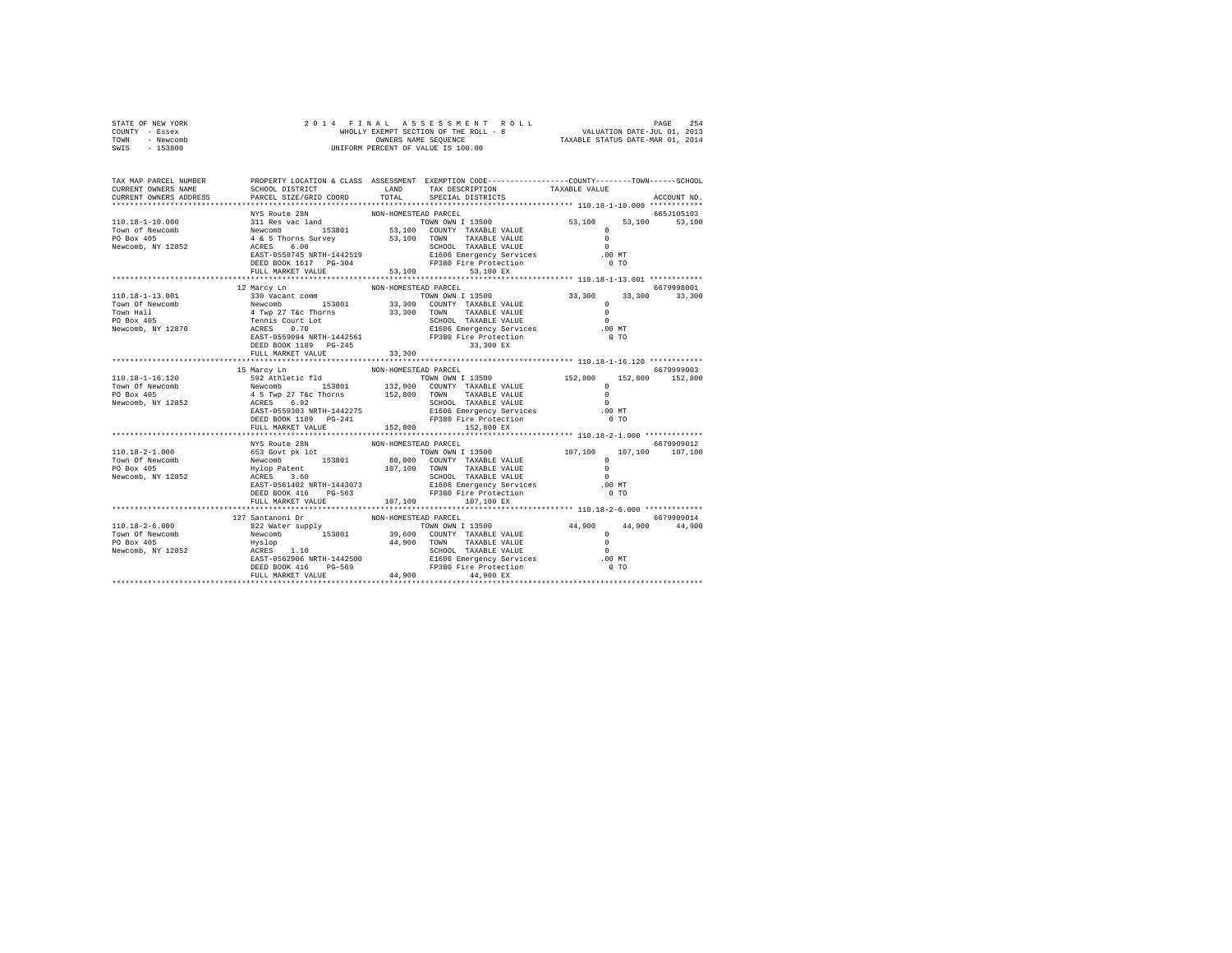| STATE OF NEW YORK     | 2 0 1 4 F I N<br>WHOLLY E<br>UNIFORM PE       |                                                                                                                                                                                                                                    |                         |  |
|-----------------------|-----------------------------------------------|------------------------------------------------------------------------------------------------------------------------------------------------------------------------------------------------------------------------------------|-------------------------|--|
| COUNTY - Essex        |                                               |                                                                                                                                                                                                                                    |                         |  |
| TOWN - Newcomb        |                                               |                                                                                                                                                                                                                                    |                         |  |
| SWIS - 153800         |                                               |                                                                                                                                                                                                                                    |                         |  |
|                       |                                               |                                                                                                                                                                                                                                    |                         |  |
| TAX MAP PARCEL NUMBER |                                               | PROPERTY LOCATION & CLASS ASSESSMENT EXEMPTION CODE---------------COUNTY-------TOWN-----SCHOOL                                                                                                                                     |                         |  |
| CURRENT OWNERS NAME   |                                               | SCHOOL DISTRICT TAND TAX DESCRIPTION                                                                                                                                                                                               | TAXABLE VALUE           |  |
|                       | CURRENT OWNERS ADDRESS PARCEL SIZE/GRID COORD | TOTAL SPECIAL DISTRICTS                                                                                                                                                                                                            | ACCOUNT NO.             |  |
|                       |                                               |                                                                                                                                                                                                                                    |                         |  |
|                       | NYS Route 28N                                 | NON-HOMESTEAD PARCEL                                                                                                                                                                                                               | 6679909013              |  |
|                       |                                               |                                                                                                                                                                                                                                    |                         |  |
|                       |                                               |                                                                                                                                                                                                                                    |                         |  |
|                       |                                               |                                                                                                                                                                                                                                    |                         |  |
|                       |                                               |                                                                                                                                                                                                                                    |                         |  |
|                       |                                               |                                                                                                                                                                                                                                    |                         |  |
|                       |                                               |                                                                                                                                                                                                                                    |                         |  |
|                       | FULL MARKET VALUE                             | 43,900 43,900 EX                                                                                                                                                                                                                   |                         |  |
|                       | 4 Santanoni Dr                                | NON-HOMESTEAD PARCEL                                                                                                                                                                                                               | 6679980017              |  |
| 110.18-2-11.000       |                                               |                                                                                                                                                                                                                                    | 412,700 412,700 412,700 |  |
| Town Of Newcomb       |                                               | A SALE TRANSPORT ON THE TRANSPORT ON THE SALE REALLY SERVICE TO TRANSPORT TRANSPORT TRANSPORT TRANSPORT TRANSPORT TRANSPORT TRANSPORT TRANSPORT TRANSPORT TRANSPORT TRANSPORT TRANSPORT TRANSPORT TRANSPORT TRANSPORT TRANSPOR     | $^{\circ}$              |  |
| PO Box 405            |                                               |                                                                                                                                                                                                                                    |                         |  |
| Newcomb, NY 12852     |                                               | 3 Thorns Survey 412,700 TOWN TAXABLE VALUE 10<br>ACRES 2.00 SCHOOL TAXABLE VALUE 10<br>EAST-0560608 NRTH-1442118 E1606 Emergency Services 00 MT<br>DEED BOOK 452 PG-33 FP380 Fire Protection 0 TO                                  |                         |  |
|                       |                                               |                                                                                                                                                                                                                                    |                         |  |
|                       |                                               |                                                                                                                                                                                                                                    |                         |  |
|                       | FULL MARKET VALUE                             | 412,700 412,700 EX                                                                                                                                                                                                                 |                         |  |
|                       |                                               |                                                                                                                                                                                                                                    |                         |  |
|                       | 5005 NYS Route 28N                            | NON-HOMESTEAD PARCEL                                                                                                                                                                                                               | 665.T102810             |  |
| 110.18-3-7.100        |                                               | 210 1 Family Res<br>Newcomb 1990 153801 15000 11000 11000 11000 11000 11000 11000 11000 11000 11000 11000 11000 11000 1100 12000 1<br>4 Thorns Sur Twp 27 T&C 46,500 10000 10000 12000 12000 12000 12000 12000 12000 12000 12000 1 | 91,400 91,400 91,400    |  |
| Town of Newcomb       |                                               |                                                                                                                                                                                                                                    |                         |  |
| 5639 NYS Route 28N    |                                               |                                                                                                                                                                                                                                    |                         |  |
| Newcomb, NY 12852     |                                               | Farmhouse P1<br>ACRES 4.09<br>EAGRES 4.09<br>EAGRES 559970 NRTH-1442648<br>EAST-0559970 NRTH-1442648<br>FP380 Fire Protection<br>PEED BOOK 1689 PG-212<br>PP380 Fire Protection<br>PEED BOOK 1689 PG-212                           | $\sim$ 0                |  |
|                       |                                               |                                                                                                                                                                                                                                    | .00 MT                  |  |
|                       |                                               |                                                                                                                                                                                                                                    | 0.70                    |  |
|                       |                                               |                                                                                                                                                                                                                                    |                         |  |
|                       | FULL MARKET VALUE 91,400                      |                                                                                                                                                                                                                                    |                         |  |
|                       |                                               |                                                                                                                                                                                                                                    |                         |  |
|                       | NYS Route 28N                                 | NON-HOMESTEAD PARCEL                                                                                                                                                                                                               | 665Z005001              |  |
|                       |                                               |                                                                                                                                                                                                                                    |                         |  |
|                       |                                               |                                                                                                                                                                                                                                    |                         |  |
|                       |                                               |                                                                                                                                                                                                                                    |                         |  |
|                       |                                               |                                                                                                                                                                                                                                    |                         |  |
|                       |                                               |                                                                                                                                                                                                                                    |                         |  |
|                       |                                               |                                                                                                                                                                                                                                    |                         |  |
|                       | FULL MARKET VALUE                             | 143,000 143,000 EX                                                                                                                                                                                                                 |                         |  |
|                       |                                               |                                                                                                                                                                                                                                    |                         |  |
|                       | 3 Santanoni Dr<br>593 Picnic site             | NON-HOMESTEAD PARCEL                                                                                                                                                                                                               | 6679909107              |  |
|                       |                                               |                                                                                                                                                                                                                                    |                         |  |
|                       |                                               |                                                                                                                                                                                                                                    |                         |  |
|                       |                                               |                                                                                                                                                                                                                                    |                         |  |
|                       |                                               |                                                                                                                                                                                                                                    |                         |  |
|                       |                                               |                                                                                                                                                                                                                                    |                         |  |
|                       |                                               |                                                                                                                                                                                                                                    |                         |  |
|                       | FULL MARKET VALUE 57,800                      | 57,800 EX                                                                                                                                                                                                                          |                         |  |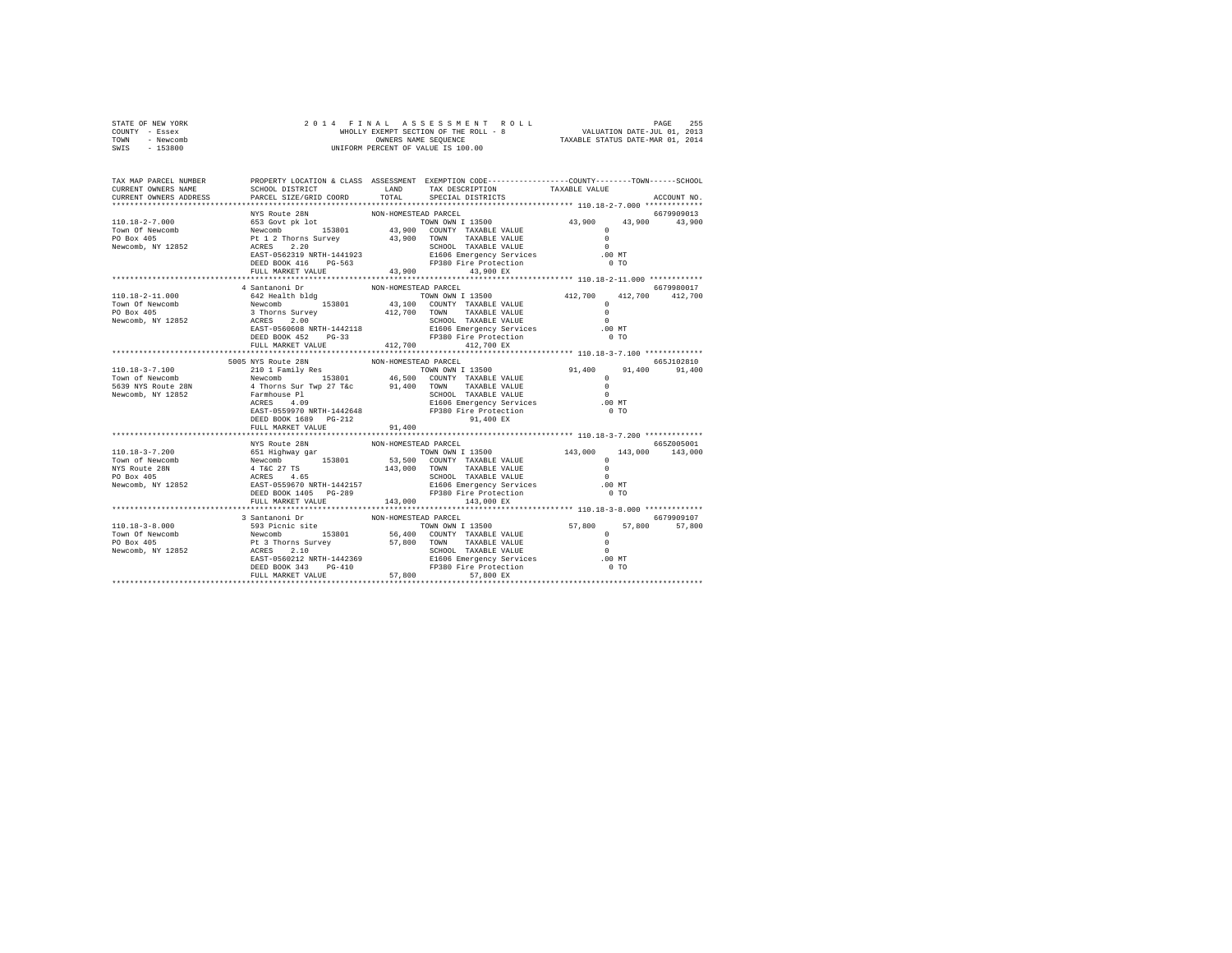| STATE OF NEW YORK | 2014 FINAL ASSESSMENT ROLL            | 256<br>PAGE                      |
|-------------------|---------------------------------------|----------------------------------|
| COUNTY - Essex    | WHOLLY EXEMPT SECTION OF THE ROLL - 8 | VALUATION DATE-JUL 01, 2013      |
| TOWN<br>- Newcomb | OWNERS NAME SEOUENCE                  | TAXABLE STATUS DATE-MAR 01, 2014 |
| - 153800<br>SWIS  | UNIFORM PERCENT OF VALUE IS 100.00    |                                  |

| TAX MAP PARCEL NUMBER<br>CURRENT OWNERS NAME                                                                                                                                                                                                                                                                                                                                                                                                                    | PROPERTY LOCATION & CLASS ASSESSMENT EXEMPTION CODE----------------COUNTY-------TOWN------SCHOOL<br>SCHOOL DISTRICT             LAND     TAX DESCRIPTION           TAXABLE VALUE                                                                                                         |                      |                                                                                 |                                              |            |
|-----------------------------------------------------------------------------------------------------------------------------------------------------------------------------------------------------------------------------------------------------------------------------------------------------------------------------------------------------------------------------------------------------------------------------------------------------------------|------------------------------------------------------------------------------------------------------------------------------------------------------------------------------------------------------------------------------------------------------------------------------------------|----------------------|---------------------------------------------------------------------------------|----------------------------------------------|------------|
|                                                                                                                                                                                                                                                                                                                                                                                                                                                                 | $\begin{array}{cccccccc} \texttt{ACRES} & 0.70 & 0 & 0.70 & 0.70 & 0.70 & 0.70 & 0.70 & 0.70 & 0.70 & 0.70 & 0.70 & 0.70 & 0.70 & 0.70 & 0.70 & 0.70 & 0.70 & 0.70 & 0.70 & 0.70 & 0.70 & 0.70 & 0.70 & 0.70 & 0.70 & 0.70 & 0.70 & 0.70 & 0.70 & 0.70 & 0.70 & 0.70 & 0.70 & 0.70 & 0.$ |                      |                                                                                 |                                              |            |
|                                                                                                                                                                                                                                                                                                                                                                                                                                                                 |                                                                                                                                                                                                                                                                                          |                      |                                                                                 |                                              |            |
|                                                                                                                                                                                                                                                                                                                                                                                                                                                                 | Adams Ln                                                                                                                                                                                                                                                                                 | NON-HOMESTEAD PARCEL |                                                                                 |                                              | 6679909008 |
|                                                                                                                                                                                                                                                                                                                                                                                                                                                                 | DEED BOOK 416 PG-574<br>FULL MARKET VALUE                                                                                                                                                                                                                                                |                      | TOWN OWN I 13500 8,800 8,800<br>FP380 Fire Protection 0 TO<br>8,800<br>8,800 EX |                                              | 8,800      |
|                                                                                                                                                                                                                                                                                                                                                                                                                                                                 |                                                                                                                                                                                                                                                                                          |                      |                                                                                 |                                              |            |
|                                                                                                                                                                                                                                                                                                                                                                                                                                                                 | 2 Sanford Ln<br>EAST-0560323 NRTH-1441270 E1606 Emergency Services .00 MT<br>DEED BOOK 416 PG-569 PP380 Fire Protection                                                                                                                                                                  | NON-HOMESTEAD PARCEL | TOWN OWN I 13500 255,900 255,900 255,900                                        | $^{\circ}$<br>$\Omega$<br>$\Omega$<br>$0$ TO | 6679909015 |
|                                                                                                                                                                                                                                                                                                                                                                                                                                                                 |                                                                                                                                                                                                                                                                                          |                      |                                                                                 |                                              |            |
| $\begin{tabular}{lcccc} $\texttt{r} & $\texttt{r} & $\texttt{r} & $\texttt{r} & $\texttt{r} & $\texttt{r} & $\texttt{r} & $\texttt{r} & $\texttt{r} & $\texttt{r} & $\texttt{r} & $\texttt{r} & $\texttt{r} & $\texttt{r} & $\texttt{r} & $\texttt{r} & $\texttt{r} & $\texttt{r} & $\texttt{r} & $\texttt{r} & $\texttt{r} & $\texttt{r} & $\texttt{r} & $\texttt{r} & $\texttt{r} & $\texttt{r} & $\texttt{r} & $\texttt{r} & $\texttt{r} & $\texttt{r} & $\$ | Goodnow Flow Rd MON-HOMESTEAD PARCEL<br>DEED BOOK 1585 PG-303<br>FULL MARKET VALUE                                                                                                                                                                                                       | 142,100              |                                                                                 |                                              | 665Z004002 |
|                                                                                                                                                                                                                                                                                                                                                                                                                                                                 |                                                                                                                                                                                                                                                                                          |                      |                                                                                 |                                              |            |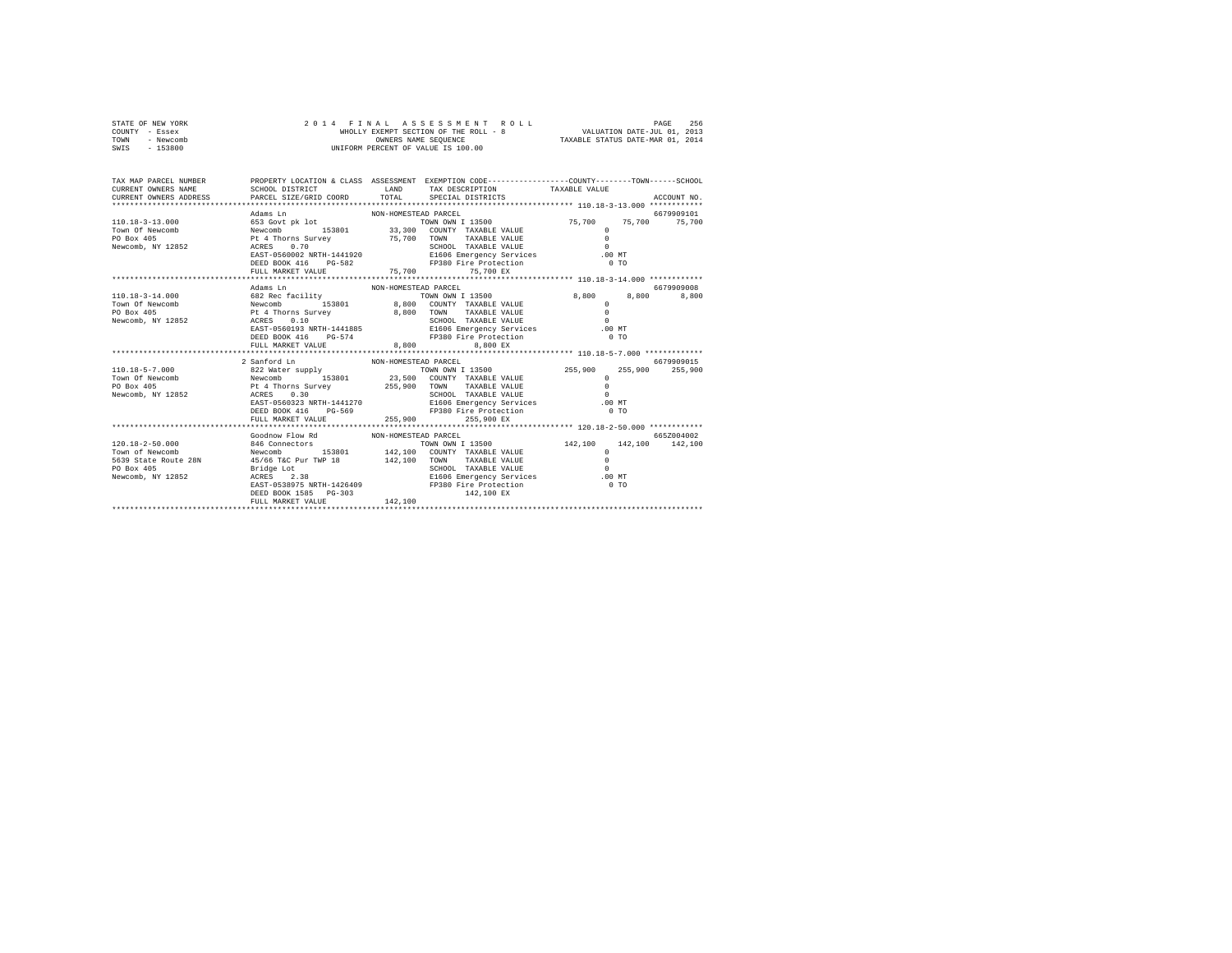| STATE OF NEW YORK | 2014 FINAL ASSESSMENT ROLL            | 257<br>PAGE                      |
|-------------------|---------------------------------------|----------------------------------|
| COUNTY - Essex    | WHOLLY EXEMPT SECTION OF THE ROLL - 8 | VALUATION DATE-JUL 01, 2013      |
| - Newcomb<br>TOWN |                                       | TAXABLE STATUS DATE-MAR 01, 2014 |
| SWIS<br>- 153800  |                                       | RPS150/V04/L015                  |
|                   | UNIFORM PERCENT OF VALUE IS 100.00    | CURRENT DATE 6/23/2014           |
|                   |                                       |                                  |
|                   | ROLL SUB SECTION- - TOTALS            |                                  |

|      |                      | TOTAL   | EXTENSION   | <b>EXTENSION</b> | AD VALOREM | <b>EXEMPT</b> | TAXARLE |
|------|----------------------|---------|-------------|------------------|------------|---------------|---------|
| CODE | DISTRICT NAME        | PARCELS | <b>TYPE</b> | <b>VALUE</b>     | VALUE.     | AMOUNT        | VALUE.  |
|      |                      |         |             |                  |            |               |         |
|      | FP380 Fire Protectio |         | 84 TOTAL    |                  | 39064,170  | 38991.270     | 72,900  |
|      | E1606 Emergency Serv |         | 84 MOVTAX   |                  |            |               |         |

#### \*\*\* S C H O O L D I S T R I C T S U M M A R Y \*\*\*

| CODE   | DISTRICT NAME | TOTAL<br>PARCELS | ASSESSED<br>LAND | ASSESSED<br>TOTAL | EXEMPT<br>AMOUNT | TOTAL<br>TAXABLE | STAR<br>AMOUNT | STAR<br>TAXABLE |
|--------|---------------|------------------|------------------|-------------------|------------------|------------------|----------------|-----------------|
| 153801 | Newcomb       | 84               | 21638,770        | 39064.170         | 39064.170        |                  |                |                 |
|        | SUB-TOTAL     | 84               | 21638,770        | 39064.170         | 39064.170        |                  |                |                 |
|        | TOTAL         | 84               | 21638,770        | 39064.170         | 39064.170        |                  |                |                 |

#### \*\*\* S Y S T E M C O D E S S U M M A R Y \*\*\*

| CODE  | DESCRIPTION        | TOTAL<br>PARCELS | COUNTY               | TOWN                 | SCHOOL               |
|-------|--------------------|------------------|----------------------|----------------------|----------------------|
| 50000 | WHOLLY EX<br>TOTAL |                  | 1976,000<br>1976,000 | 1976,000<br>1976,000 | 1976,000<br>1976,000 |

#### \*\*\* E X E M P T I O N S U M M A R Y \*\*\*

|       |             | TOTAL   |           |           |           |
|-------|-------------|---------|-----------|-----------|-----------|
| CODE  | DESCRIPTION | PARCELS | COUNTY    | TOWN      | SCHOOL    |
| 12100 | N.Y. STATE  | 29      | 6358.345  | 6358.345  | 6358.345  |
| 13500 | TOWN OWN I  | 33      | 6014,100  | 6014,100  | 6014,100  |
| 13800 | SCHOOL DST  |         | 6147,000  | 6147,000  | 6147.000  |
| 21600 | CHURCH PAR  |         | 72,900    | 72,900    | 72,900    |
| 25110 | CONST REL   | n       | 721,600   | 721,600   | 721,600   |
| 25120 | CONST ED    | n       | 17309.825 | 17309.825 | 17309.825 |
| 26400 | VOL F DEPT  | $\sim$  | 426,600   | 426,600   | 426,600   |
| 27350 | PRI CEM     |         | 37,800    | 37,800    | 37,800    |
|       | TOTAL       | 83      | 37088.170 | 37088,170 | 37088.170 |
|       |             |         |           |           |           |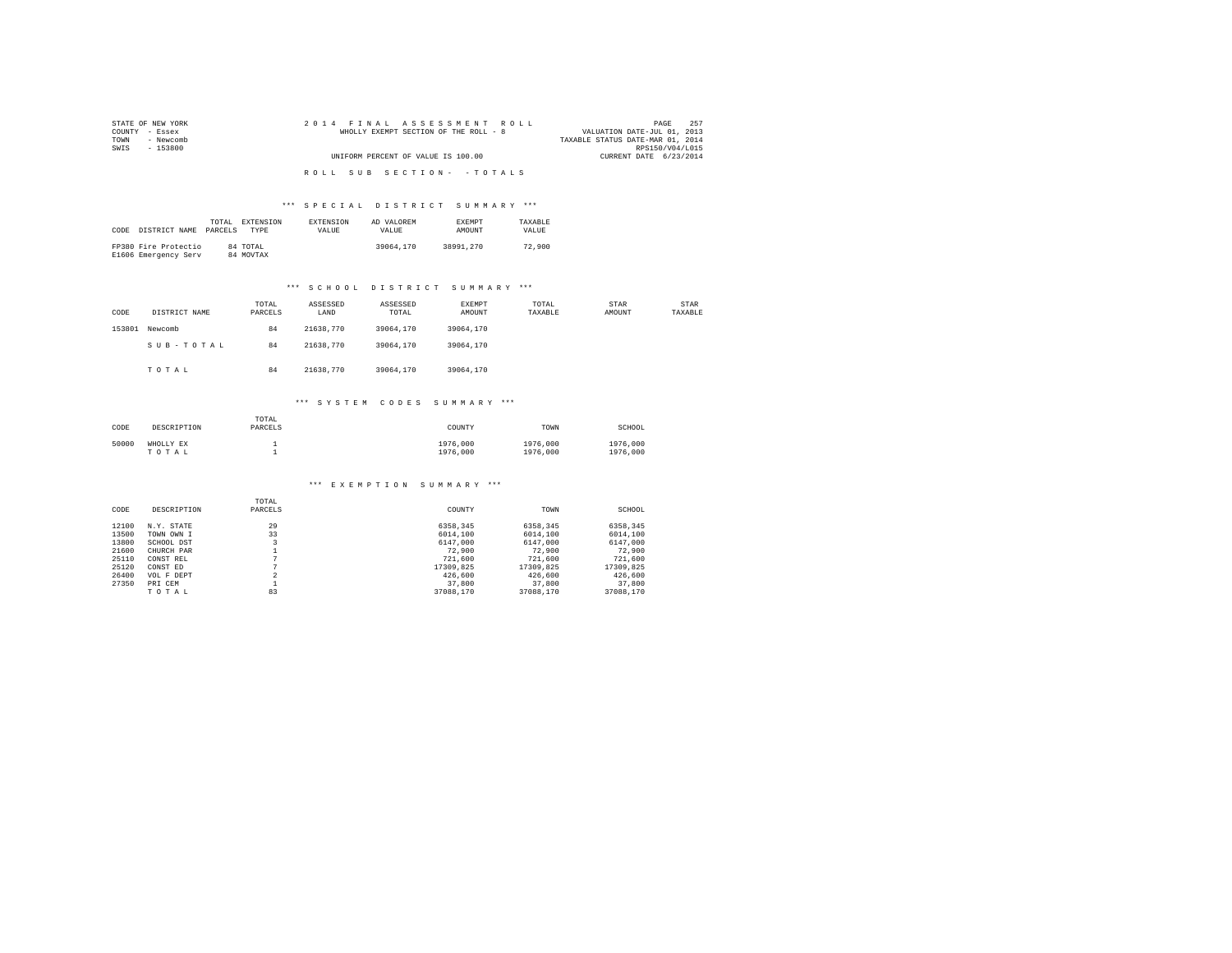| STATE OF NEW YORK | 2014 FINAL ASSESSMENT ROLL            | 258<br>PAGE                      |
|-------------------|---------------------------------------|----------------------------------|
| COUNTY - Essex    | WHOLLY EXEMPT SECTION OF THE ROLL - 8 | VALUATION DATE-JUL 01, 2013      |
| - Newcomb<br>TOWN |                                       | TAXABLE STATUS DATE-MAR 01, 2014 |
| SWIS<br>- 153800  |                                       | RPS150/V04/L015                  |
|                   | UNIFORM PERCENT OF VALUE IS 100.00    | CURRENT DATE 6/23/2014           |
|                   |                                       |                                  |
|                   | ROLL SUB SECTION- - TOTALS            |                                  |
|                   |                                       |                                  |

| ROLL<br>SEC | DRCCR TRETOM            | TOTAL<br>PARCELS | ASSESSED<br>LAND | ASSESSED<br>TOTAL<br>the contract of the contract of the | TAXABLE<br>COUNTY | TAXABLE<br>TOWN | TAXABLE<br>SCHOOL | STAR<br>TAXABLE |
|-------------|-------------------------|------------------|------------------|----------------------------------------------------------|-------------------|-----------------|-------------------|-----------------|
|             | <b>EXEMPT</b><br>WHOLLY | 84               | .770<br>21638.   | 39064.170                                                |                   |                 |                   |                 |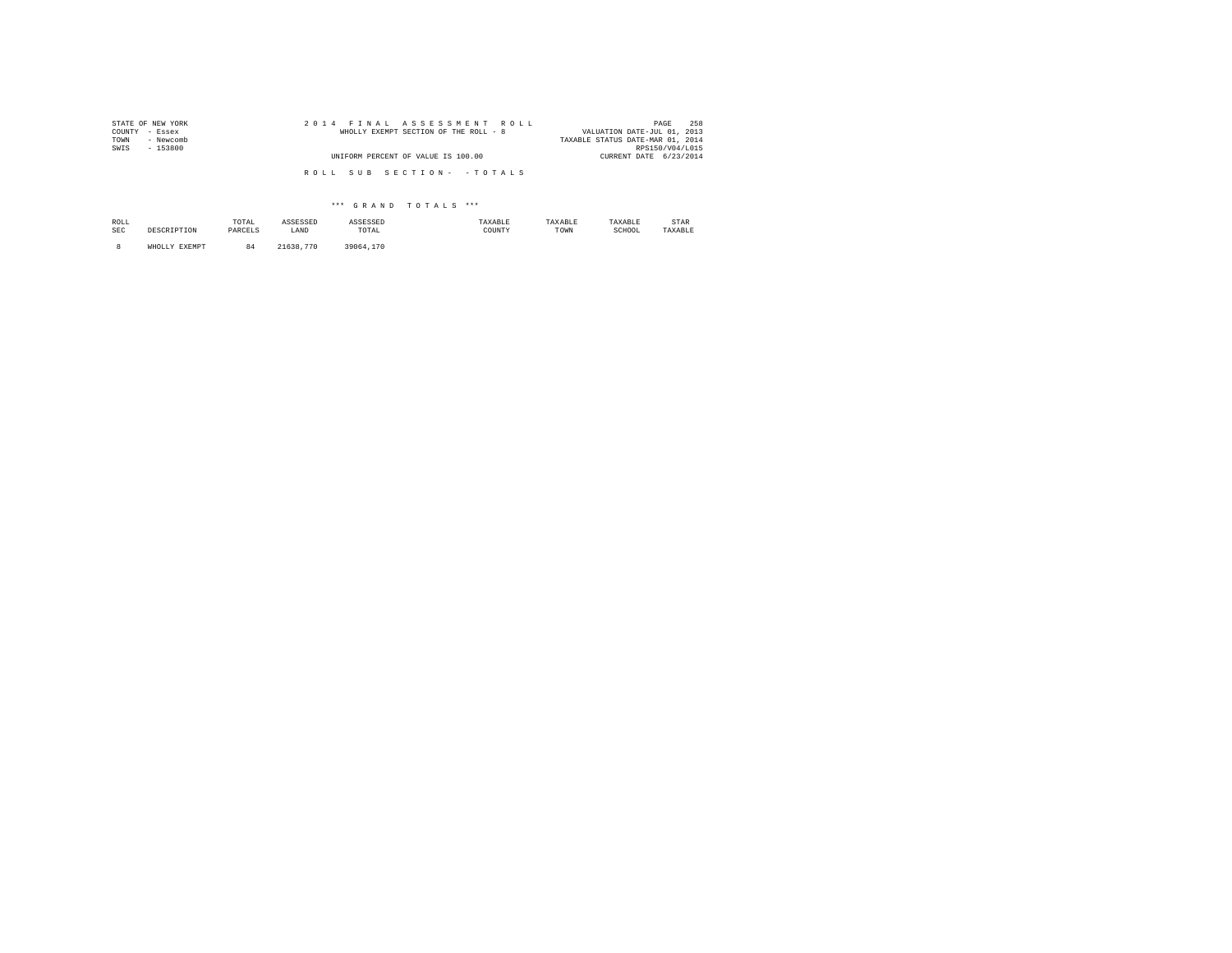| STATE OF NEW YORK |  |  | 2014 FINAL ASSESSMENT ROLL         |  |  |                                                                                |                                  | PAGE | 259 |
|-------------------|--|--|------------------------------------|--|--|--------------------------------------------------------------------------------|----------------------------------|------|-----|
| COUNTY - Essex    |  |  |                                    |  |  | WHOLLY EXEMPT SECTION OF THE ROLL - 8 SUB-SECT - A VALUATION DATE-JUL 01, 2013 |                                  |      |     |
| TOWN<br>- Newcomb |  |  | OWNERS NAME SEOUENCE               |  |  |                                                                                | TAXABLE STATUS DATE-MAR 01, 2014 |      |     |
| $-153800$<br>SWIS |  |  | UNIFORM PERCENT OF VALUE IS 100.00 |  |  |                                                                                |                                  |      |     |

| TAX MAP PARCEL NUMBER<br>CURRENT OWNERS NAME<br>CURRENT OWNERS ADDRESS PARCEL SIZE/GRID COORD TOTAL | SCHOOL DISTRICT<br><b>EAND</b>                                                                                                                                                                                                                       |                    | PROPERTY LOCATION & CLASS ASSESSMENT EXEMPTION CODE----------------COUNTY-------TOWN------SCHOOL<br>TAX DESCRIPTION TAXABLE VALUE<br>SPECIAL DISTRICTS          |                                                                                   | ACCOUNT NO.                   |
|-----------------------------------------------------------------------------------------------------|------------------------------------------------------------------------------------------------------------------------------------------------------------------------------------------------------------------------------------------------------|--------------------|-----------------------------------------------------------------------------------------------------------------------------------------------------------------|-----------------------------------------------------------------------------------|-------------------------------|
| $110. -1 - 12.312$<br>Town of Newcomb<br>5639 NYS Route 28N<br>Newcomb, NY 12852                    | Tahawus Rd<br>NON-HOMESTEAD PARCEL<br>330 Vacant comm<br>Newcomb 153801 133,488<br>19, 30 RS TWP 27 T&C<br>Golf Course PL<br>? Under 480 RPTL<br>ACRES 324.00<br>EAST-0561936 NRTH-1445283<br>DEED BOOK 1689 PG-205<br>FULL MARKET VALUE             | 133,488<br>133,488 | TOWN OWN I 13500<br>COUNTY TAXABLE VALUE<br>TAXABLE VALUE<br>TOWN<br>SCHOOL<br>TAXABLE VALUE<br>E1606 Emergency Services<br>FP380 Fire Protection<br>133,488 EX | 133,488<br>$\Omega$<br>$\circ$<br>$\Omega$<br>$.00$ MT<br>$0$ TO                  | 665Z012004<br>133,488 133,488 |
|                                                                                                     |                                                                                                                                                                                                                                                      |                    |                                                                                                                                                                 |                                                                                   |                               |
| $121. - 5 - 2.120$<br>Town of Newcomb<br>5639 NYS Route 28N<br>Newcomb, NY 12852                    | NYS Route 28N<br>NON-HOMESTEAD PARCEL<br>$322$ Rural vac $>10$<br>Newcomb 153801 119,765 COUNTY TAXABLE VALUE<br>T&C Purchase TWP 46<br>ACRES 20.00<br>EAST-0568998 NRTH-1439458<br>DEED BOOK 1689    PG-212<br>FULL MARKET VALUE 119,765 119,765 EX | 119,765            | TOWN OWN I 13500<br>TAXABLE VALUE<br>TOWN<br>SCHOOL<br>TAXABLE VALUE<br>E1606 Emergency Services<br>FP380 Fire Protection                                       | 119, 765 119, 765 119, 765<br>$\Omega$<br>$\Omega$<br>$\Omega$<br>.00MT<br>$0$ TO | 665Z012003                    |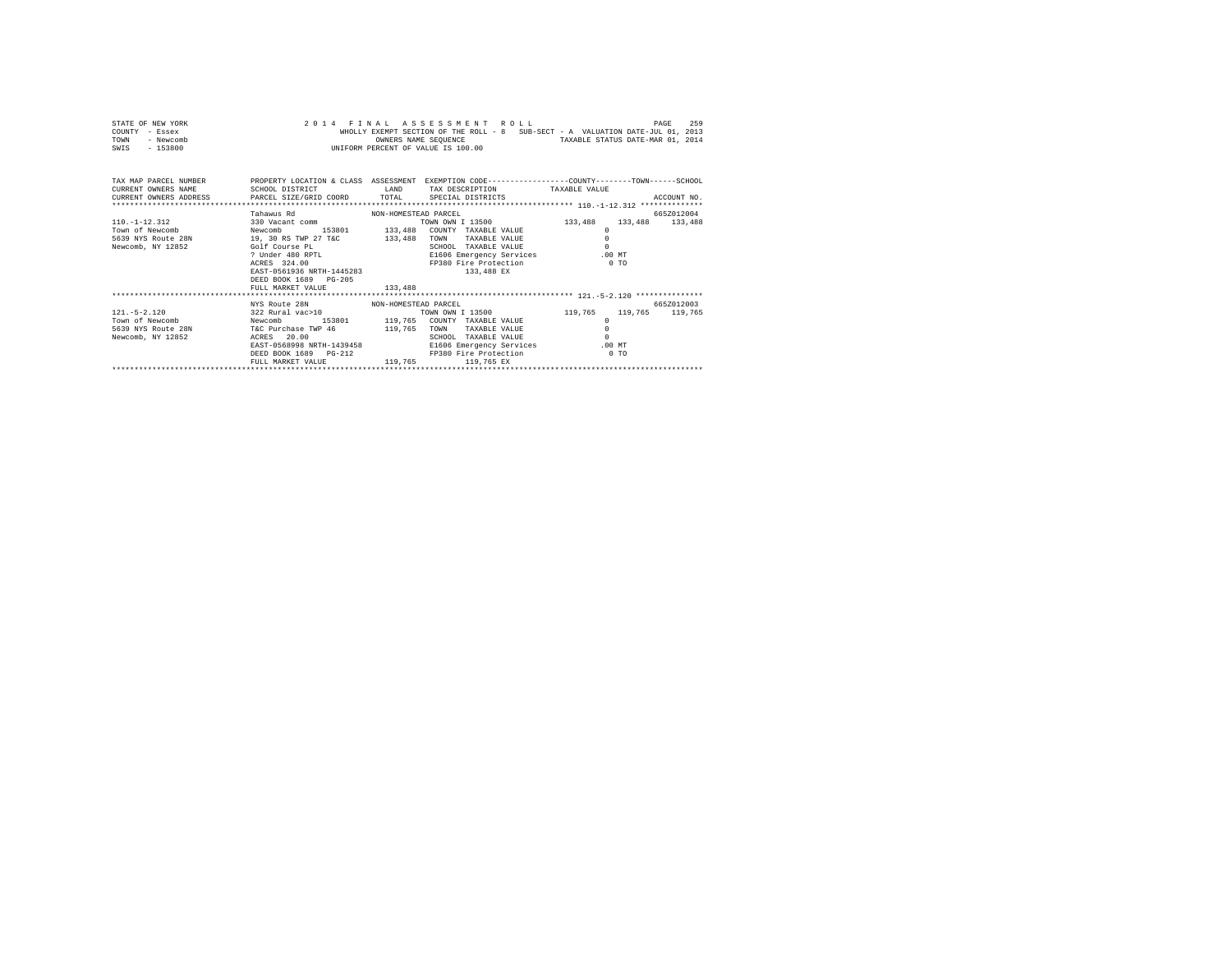| STATE OF NEW YORK |  |  | 2014 FINAL ASSESSMENT ROLL         |  |  |  |  |  |                                                                                |                        | PAGE            | 260 |  |
|-------------------|--|--|------------------------------------|--|--|--|--|--|--------------------------------------------------------------------------------|------------------------|-----------------|-----|--|
| COUNTY - Essex    |  |  |                                    |  |  |  |  |  | WHOLLY EXEMPT SECTION OF THE ROLL - 8 SUB-SECT - A VALUATION DATE-JUL 01, 2013 |                        |                 |     |  |
| TOWN<br>- Newcomb |  |  |                                    |  |  |  |  |  | TAXABLE STATUS DATE-MAR 01, 2014                                               |                        |                 |     |  |
| SWIS<br>- 153800  |  |  |                                    |  |  |  |  |  |                                                                                |                        | RPS150/V04/L015 |     |  |
|                   |  |  | UNIFORM PERCENT OF VALUE IS 100.00 |  |  |  |  |  |                                                                                | CURRENT DATE 6/23/2014 |                 |     |  |
|                   |  |  |                                    |  |  |  |  |  |                                                                                |                        |                 |     |  |
|                   |  |  | ROLL SUB SECTION-A-TOTALS          |  |  |  |  |  |                                                                                |                        |                 |     |  |

| CODE | DISTRICT NAME PARCELS                        | TOTAL | EXTENSION<br><b>TYPE</b> | <b>EXTENSION</b><br>VALUE | AD VALOREM<br>VALUE | <b>EXEMPT</b><br><b>AMOUNT</b> | TAXARLE<br>VALUE |
|------|----------------------------------------------|-------|--------------------------|---------------------------|---------------------|--------------------------------|------------------|
|      | FP380 Fire Protectio<br>E1606 Emergency Serv |       | 2 TOTAL<br>2 MOVTAX      |                           | 253, 253            | 253.253                        |                  |

#### \*\*\* S C H O O L D I S T R I C T S U M M A R Y \*\*\*

| CODE   | DISTRICT NAME | TOTAL<br>PARCELS | ASSESSED<br>LAND | ASSESSED<br>TOTAL | EXEMPT<br>AMOUNT | TOTAL<br>TAXABLE | STAR<br>AMOUNT | STAR<br>TAXABLE |
|--------|---------------|------------------|------------------|-------------------|------------------|------------------|----------------|-----------------|
| 153801 | Newcomb       | 2                | 253.253          | 253.253           | 253.253          |                  |                |                 |
|        | SUB-TOTAL     | $\overline{2}$   | 253.253          | 253.253           | 253.253          |                  |                |                 |
|        | TOTAL         | 2                | 253.253          | 253.253           | 253,253          |                  |                |                 |

#### \*\*\* S Y S T E M C O D E S S U M M A R Y \*\*\*

NO SYSTEM EXEMPTIONS AT THIS LEVEL

#### \*\*\* E X E M P T I O N S U M M A R Y \*\*\*

| CODE  | DESCRIPTION         | TOTAL<br>PARCELS | COUNTY             | TOWN               | SCHOOL             |
|-------|---------------------|------------------|--------------------|--------------------|--------------------|
| 13500 | TOWN OWN I<br>TOTAL |                  | 253.253<br>253.253 | 253.253<br>253.253 | 253.253<br>253.253 |

#### \*\*\* G R A N D T O T A L S \*\*\*

| ROLL       |      | 'O'I'AL<br>the contract of the contract of the contract of | .    | .                                                        |             |      |                   | STAR         |
|------------|------|------------------------------------------------------------|------|----------------------------------------------------------|-------------|------|-------------------|--------------|
| <b>SEC</b> | ⊥⊥∪⊥ | DARCEL                                                     | LAND | TOTAL<br>the contract of the contract of the contract of | COUNTY<br>. | TOWN | $1 - 111111$<br>. | <b>XARLF</b> |

8 WHOLLY EXEMPT 2 253,253 253,253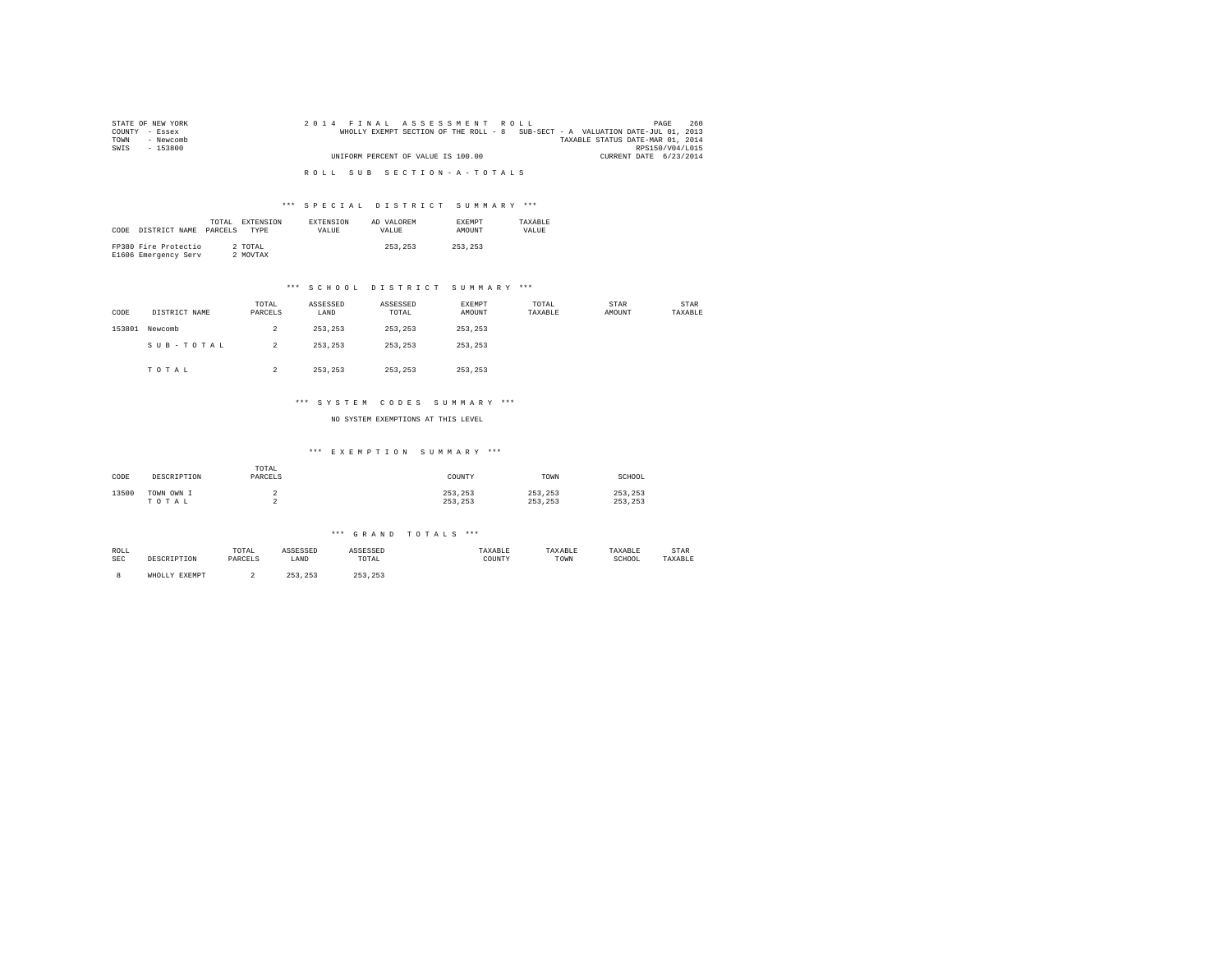|                | STATE OF NEW YORK |  |  |  | 2014 FINAL ASSESSMENT ROLL            |  |  |  |                                  | PAGE            | 261 |
|----------------|-------------------|--|--|--|---------------------------------------|--|--|--|----------------------------------|-----------------|-----|
| COUNTY - Essex |                   |  |  |  | WHOLLY EXEMPT SECTION OF THE ROLL - 8 |  |  |  | VALUATION DATE-JUL 01, 2013      |                 |     |
| TOWN           | - Newcomb         |  |  |  |                                       |  |  |  | TAXABLE STATUS DATE-MAR 01, 2014 |                 |     |
| SWTS           | - 153800          |  |  |  | UNIFORM PERCENT OF VALUE IS 100.00    |  |  |  |                                  | RPS150/V04/L015 |     |
|                |                   |  |  |  |                                       |  |  |  | CURRENT DATE 6/23/2014           |                 |     |

#### R O L L S E C T I O N T O T A L S

#### \*\*\* S P E C I A L D I S T R I C T S U M M A R Y \*\*\*

|      |                      | TOTAL   | EXTENSION   | <b>EXTENSION</b> | AD VALOREM | <b>EXEMPT</b> | TAXARLE |
|------|----------------------|---------|-------------|------------------|------------|---------------|---------|
| CODE | DISTRICT NAME        | PARCELS | <b>TYPE</b> | VALUE.           | VALUE.     | <b>AMOUNT</b> | VALUE   |
|      |                      |         |             |                  |            |               |         |
|      | FP380 Fire Protectio |         | 86 TOTAL    |                  | 39317,423  | 39244.523     | 72,900  |
|      | E1606 Emergency Serv |         | 86 MOVTAX   |                  |            |               |         |

#### \*\*\* S C H O O L D I S T R I C T S U M M A R Y \*\*\*

| CODE   | DISTRICT NAME | TOTAL<br>PARCELS | ASSESSED<br>LAND | ASSESSED<br>TOTAL | EXEMPT<br>AMOUNT | TOTAL<br>TAXABLE | <b>STAR</b><br>AMOUNT | STAR<br>TAXABLE |
|--------|---------------|------------------|------------------|-------------------|------------------|------------------|-----------------------|-----------------|
| 153801 | Newcomb       | 86               | 21892.023        | 39317.423         | 39317.423        |                  |                       |                 |
|        | SUB-TOTAL     | 86               | 21892.023        | 39317.423         | 39317.423        |                  |                       |                 |
|        | TOTAL         | 86               | 21892.023        | 39317.423         | 39317.423        |                  |                       |                 |

#### \*\*\* S Y S T E M C O D E S S U M M A R Y \*\*\*

| CODE  | DESCRIPTION        | TOTAL<br>PARCELS | COUNTY               | TOWN                 | SCHOOL               |
|-------|--------------------|------------------|----------------------|----------------------|----------------------|
| 50000 | WHOLLY EX<br>TOTAL |                  | 1976,000<br>1976,000 | 1976,000<br>1976,000 | 1976,000<br>1976,000 |

# \*\*\* E X E M P T I O N S U M M A R Y \*\*\*

| CODE  | DESCRIPTION | TOTAL<br>PARCELS | COUNTY    | TOWN      | SCHOOL    |
|-------|-------------|------------------|-----------|-----------|-----------|
| 12100 | N.Y. STATE  | 29               | 6358.345  | 6358.345  | 6358.345  |
| 13500 | TOWN OWN I  | 35               | 6267.353  | 6267.353  | 6267.353  |
| 13800 | SCHOOL DST  |                  | 6147,000  | 6147.000  | 6147,000  |
| 21600 | CHURCH PAR  |                  | 72,900    | 72,900    | 72,900    |
| 25110 | CONST REL   | $\sim$           | 721,600   | 721,600   | 721,600   |
| 25120 | CONST ED    | n                | 17309.825 | 17309.825 | 17309.825 |
| 26400 | VOL F DEPT  | $\overline{a}$   | 426,600   | 426,600   | 426,600   |
| 27350 | PRI CEM     |                  | 37,800    | 37,800    | 37,800    |
|       | TOTAL       | 85               | 37341.423 | 37341.423 | 37341,423 |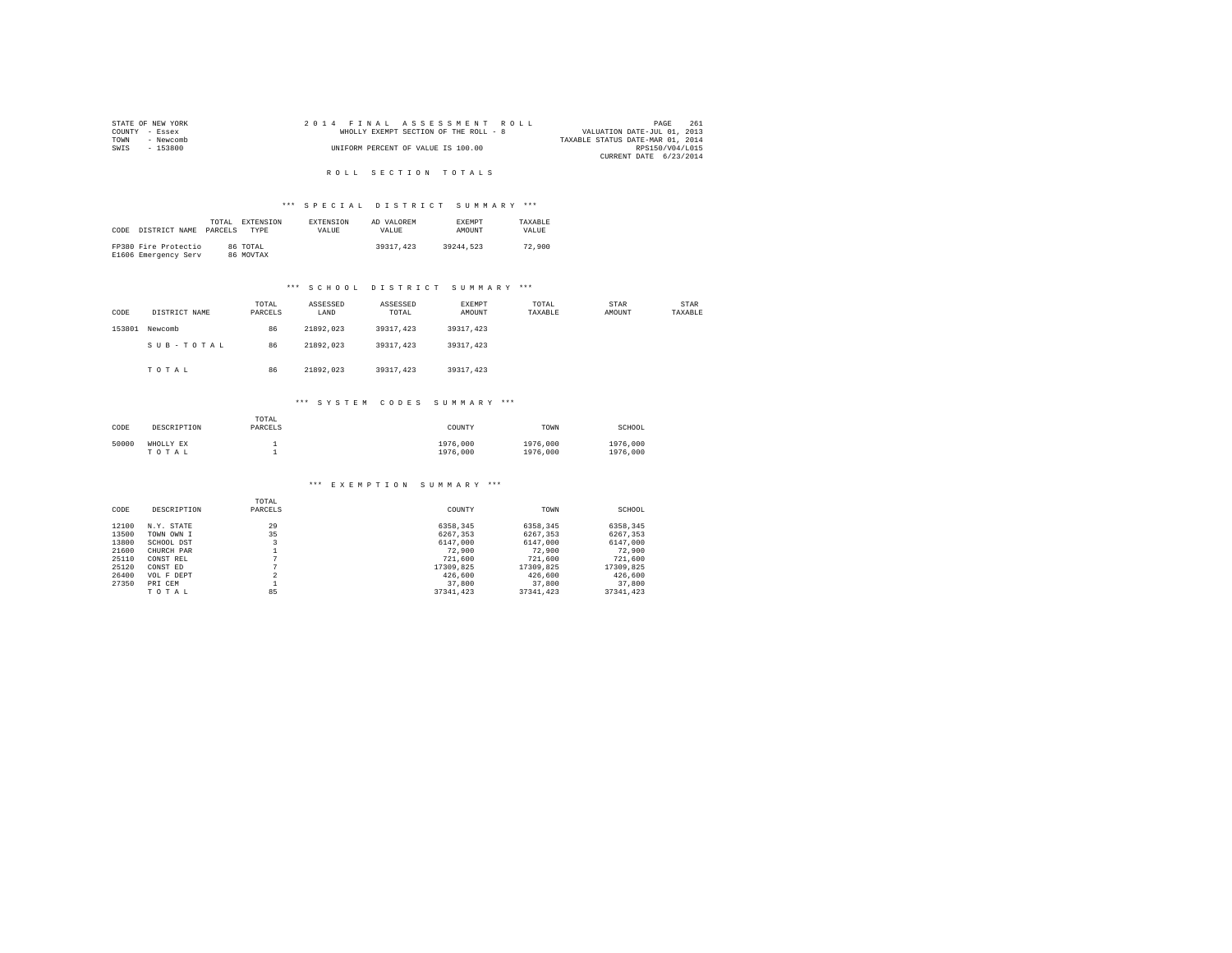| STATE OF NEW YORK | 2014 FINAL ASSESSMENT ROLL            | 262<br>PAGE                      |
|-------------------|---------------------------------------|----------------------------------|
| COUNTY - Essex    | WHOLLY EXEMPT SECTION OF THE ROLL - 8 | VALUATION DATE-JUL 01, 2013      |
| TOWN<br>- Newcomb |                                       | TAXABLE STATUS DATE-MAR 01, 2014 |
| SWIS<br>$-153800$ | UNIFORM PERCENT OF VALUE IS 100.00    | RPS150/V04/L015                  |
|                   |                                       | CURRENT DATE 6/23/2014           |
|                   |                                       |                                  |
|                   | ROLL SECTION TOTALS                   |                                  |

| ROLL<br><b>SEC</b> | SCRIPTION                   | TOTAL<br>the contract of the contract of the<br>PARCELS | ASSESSED<br>LAND | SSESSED<br>TOTAL<br>the contract of the contract of the contract of | TAXABLE<br>COUNTY | TAXABLE<br>TOWN | TAXABLE<br>SCHOOL | STAR<br>TAXABLE |
|--------------------|-----------------------------|---------------------------------------------------------|------------------|---------------------------------------------------------------------|-------------------|-----------------|-------------------|-----------------|
|                    | <b>DVPMDT</b><br>WHOLL<br>. | 86                                                      | 21992<br>023     | 39311<br>.423                                                       |                   |                 |                   |                 |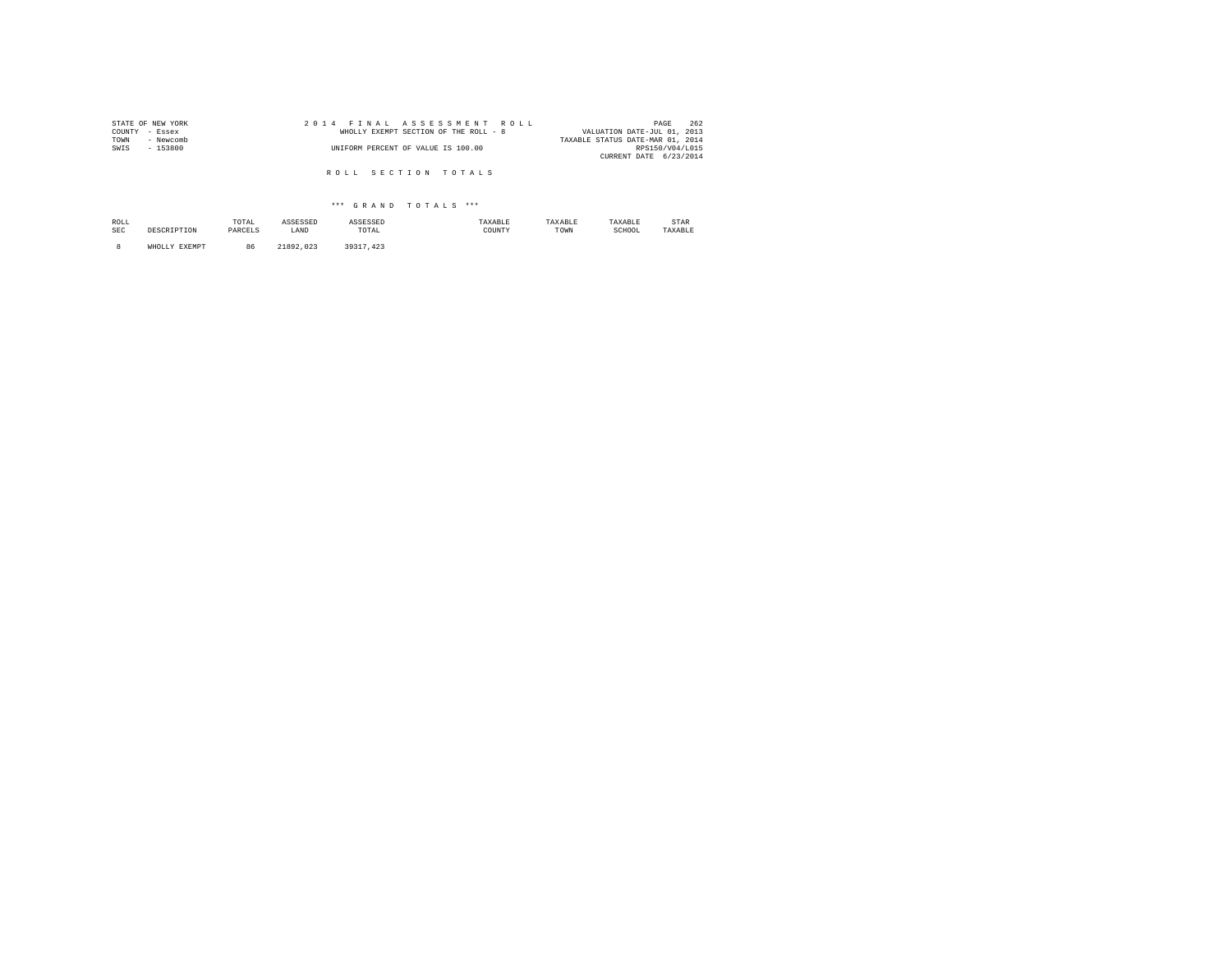|                | STATE OF NEW YORK |  |  |  |  |                                    |  |  | 2014 FINAL ASSESSMENT ROLL |                                  | PAGE                   | 263 |
|----------------|-------------------|--|--|--|--|------------------------------------|--|--|----------------------------|----------------------------------|------------------------|-----|
| COUNTY - Essex |                   |  |  |  |  |                                    |  |  |                            | VALUATION DATE-JUL 01, 2013      |                        |     |
| TOWN           | - Newcomb         |  |  |  |  | SWIS TOTALS                        |  |  |                            | TAXABLE STATUS DATE-MAR 01, 2014 |                        |     |
| SWTS           | - 153800          |  |  |  |  | UNIFORM PERCENT OF VALUE IS 100.00 |  |  |                            |                                  | RPS150/V04/L015        |     |
|                |                   |  |  |  |  |                                    |  |  |                            |                                  | CURRENT DATE 6/23/2014 |     |

#### \*\*\* H O M E S T E A D \*\*\*

| CODE | DISTRICT NAME                                | TOTAL<br>PARCELS<br>& PARTS | <b>EXTENSION</b><br>TYPE | <b>EXTENSION</b><br>VALUE | AD VALOREM<br>VALUE    | <b>EXEMPT</b><br>AMOUNT | TAXABLE<br>VALUE |
|------|----------------------------------------------|-----------------------------|--------------------------|---------------------------|------------------------|-------------------------|------------------|
|      | FP380 Fire Protectio                         |                             | 659 TOTAL                |                           | 107611.866             |                         | 107611.866       |
|      |                                              |                             |                          | $***$                     | NON-HOMESTEAD          | $***$                   |                  |
| CODE | DISTRICT NAME                                | TOTAL<br>PARCELS<br>& PARTS | <b>EXTENSION</b><br>TYPE | <b>EXTENSION</b><br>VALUE | AD VALOREM<br>VALUE    | <b>EXEMPT</b><br>AMOUNT | TAXARLE<br>VALUE |
|      | FP380 Fire Protectio                         |                             | 434 TOTAL                |                           | 128455.212             | 39244.823               | 89210.389        |
|      |                                              |                             |                          |                           | $***$<br>$S W T S$ *** |                         |                  |
| CODE | DISTRICT NAME                                | TOTAL<br>PARCELS            | <b>EXTENSION</b><br>TYPE | <b>EXTENSION</b><br>VALUE | AD VALOREM<br>VALUE    | <b>EXEMPT</b><br>AMOUNT | TAXABLE<br>VALUE |
|      | FP380 Fire Protectio<br>E1606 Emergency Serv | 1,091 TOTAL                 | 1,082 MOVTAX             |                           | 236067.078             | 39244.823               | 196822.255       |

#### \*\*\* S C H O O L D I S T R I C T S U M M A R Y \*\*\*

| CODE   | DISTRICT NAME | TOTAL<br>PARCELS & PARTS | ASSESSED<br>LAND | ASSESSED<br>TOTAL | <b>EXEMPT</b><br>AMOUNT | TOTAL<br>TAXABLE | STAR<br>AMOUNT | STAR<br>TAXABLE |
|--------|---------------|--------------------------|------------------|-------------------|-------------------------|------------------|----------------|-----------------|
| 153801 | Newcomb       | 659                      | 50930.450        | 107611,866        | 1298,400                | 106313.466       | 7016,100       | 99297.366       |
|        | SUB-TOTAL     | 659                      | 50930,450        | 107611,866        | 1298,400                | 106313.466       | 7016,100       | 99297.366       |
|        | TOTAL         | 659                      | 50930.450        | 107611.866        | 1298,400                | 106313.466       | 7016,100       | 99297.366       |
|        |               |                          |                  | *** NON-HOMESTEAD | ***                     |                  |                |                 |
| CODE   | DISTRICT NAME | TOTAL<br>PARCELS & PARTS | ASSESSED<br>LAND | ASSESSED<br>TOTAL | <b>EXEMPT</b><br>AMOUNT | TOTAL<br>TAXABLE | STAR<br>AMOUNT | STAR<br>TAXABLE |
| 153801 | Newcomb       | 436                      | 106746.850       | 128455.212        | 47537.429               | 80917.783        |                | 80917.783       |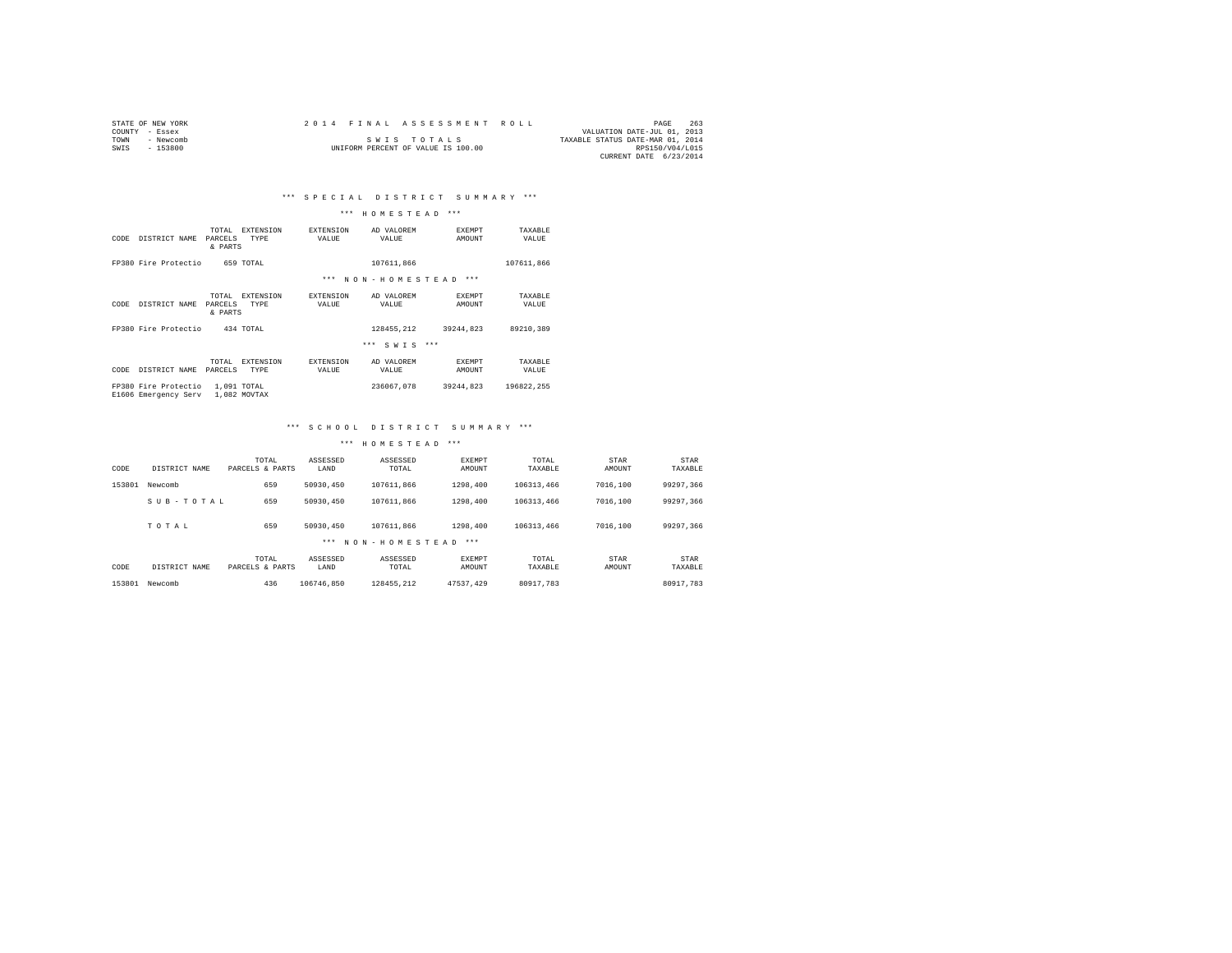|                | STATE OF NEW YORK | 2014 FINAL ASSESSMENT ROLL         |                                  | PAGE            | 264 |
|----------------|-------------------|------------------------------------|----------------------------------|-----------------|-----|
| COUNTY - Essex |                   |                                    | VALUATION DATE-JUL 01, 2013      |                 |     |
| TOWN           | - Newcomb         | SWIS TOTALS                        | TAXABLE STATUS DATE-MAR 01, 2014 |                 |     |
| SWIS           | $-153800$         | UNIFORM PERCENT OF VALUE IS 100.00 |                                  | RPS150/V04/L015 |     |
|                |                   |                                    | CURRENT DATE 6/23/2014           |                 |     |

## \*\*\* S C H O O L D I S T R I C T S U M M A R Y \*\*\*

#### \*\*\* N O N - H O M E S T E A D \*\*\*

| CODE             | DISTRICT NAME                 | TOTAL<br>PARCELS & PARTS | ASSESSED<br>LAND | ASSESSED<br>TOTAL | <b>EXEMPT</b><br>AMOUNT | TOTAL<br>TAXABLE | STAR<br>AMOUNT | STAR<br>TAXABLE |
|------------------|-------------------------------|--------------------------|------------------|-------------------|-------------------------|------------------|----------------|-----------------|
| 999999           | Schl Apportionment            | $\overline{a}$           |                  |                   |                         |                  |                |                 |
|                  | SUB-TOTAL                     | 438                      | 106746.850       | 128455.212        | 47537.429               | 80917.783        |                | 80917.783       |
|                  | TOTAL                         | 438                      | 106746.850       | 128455.212        | 47537.429               | 80917.783        |                | 80917.783       |
|                  |                               |                          |                  | $***$<br>SWTS *** |                         |                  |                |                 |
| CODE             | DISTRICT NAME                 | TOTAL<br>PARCELS         | ASSESSED<br>LAND | ASSESSED<br>TOTAL | EXEMPT<br>AMOUNT        | TOTAL<br>TAXABLE | STAR<br>AMOUNT | STAR<br>TAXABLE |
| 153801<br>999999 | Newcomb<br>Schl Apportionment | 1,093<br>$\overline{a}$  | 157737.500       | 236067.078        | 48835.829               | 187231.249       | 7016,100       | 180215.149      |
|                  | SUB-TOTAL                     | 1,095                    | 157737.500       | 236067.078        | 48835.829               | 187231.249       | 7016,100       | 180215.149      |
|                  | TOTAL                         | 1,095                    | 157737.500       | 236067.078        | 48835.829               | 187231.249       | 7016,100       | 180215.149      |

#### \*\*\* S Y S T E M C O D E S S U M M A R Y \*\*\*

\*\*\* H O M E S T E A D \*\*\*

|           |             | TOTAL<br>the contract of the contract of the contract of |             |      |             |
|-----------|-------------|----------------------------------------------------------|-------------|------|-------------|
| CODE<br>. | DESCRIPTION | PARCELS<br>PARTS<br>$\mathbf{r}$                         | COUNTY<br>. | TOWN | SCHOOL<br>. |

NO EXEMPTIONS AT THIS LEVEL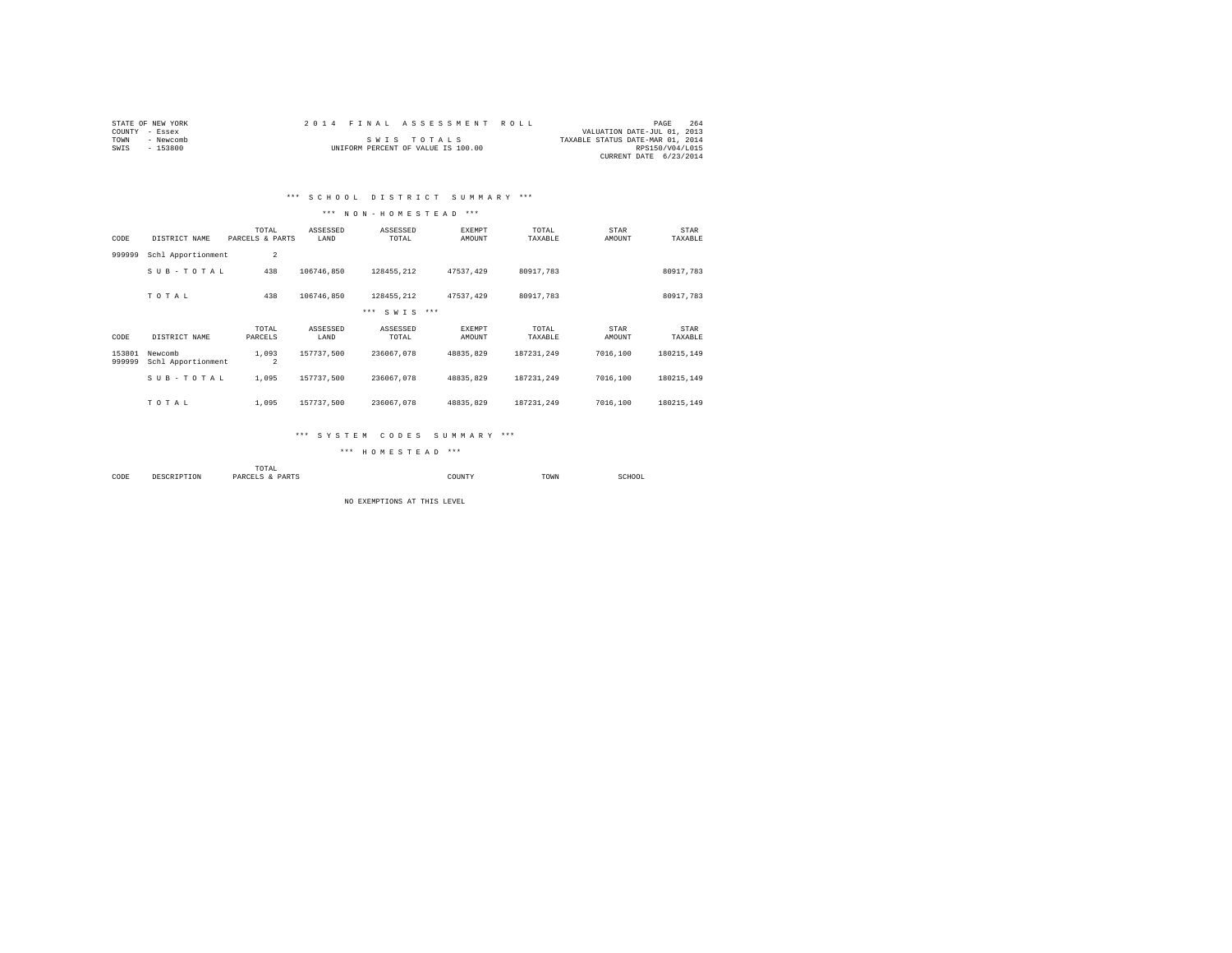|      | STATE OF NEW YORK | 2014 FINAL ASSESSMENT ROLL         | 265<br>PAGE                      |
|------|-------------------|------------------------------------|----------------------------------|
|      | COUNTY - Essex    |                                    | VALUATION DATE-JUL 01, 2013      |
| TOWN | - Newcomb         | SWIS TOTALS                        | TAXABLE STATUS DATE-MAR 01, 2014 |
| SWIS | $-153800$         | UNIFORM PERCENT OF VALUE IS 100.00 | RPS150/V04/L015                  |
|      |                   |                                    | CURRENT DATE 6/23/2014           |

## \*\*\* N O N - H O M E S T E A D \*\*\*

|       |             | TOTAL           |                      |          |          |
|-------|-------------|-----------------|----------------------|----------|----------|
| CODE  | DESCRIPTION | PARCELS & PARTS | COUNTY               | TOWN     | SCHOOL   |
| 50000 | WHOLLY EX   |                 | 1976,000             | 1976,000 | 1976,000 |
|       | TOTAL       |                 | 1976,000             | 1976,000 | 1976,000 |
|       |             |                 | ***<br>$***$<br>SWIS |          |          |
|       |             | TOTAL           |                      |          |          |
| CODE  | DESCRIPTION | PARCELS         | COUNTY               | TOWN     | SCHOOL   |
| 50000 | WHOLLY EX   |                 | 1976,000             | 1976,000 | 1976,000 |
|       | TOTAL       |                 | 1976,000             | 1976,000 | 1976,000 |

#### \*\*\* E X E M P T I O N S U M M A R Y \*\*\*

|       |             | TOTAL           |          |          |          |
|-------|-------------|-----------------|----------|----------|----------|
| CODE  | DESCRIPTION | PARCELS & PARTS | COUNTY   | TOWN     | SCHOOL   |
| 41003 | PRO VETS T  | 3               |          | 74.683   |          |
| 41102 | VETERANS C  | 3               | 7,150    |          |          |
| 41122 | VET WAR C   | $\sim$          | 98.505   |          |          |
| 41123 | VET WAR T   | $\sim$          |          | 144,480  |          |
| 41131 | VET COM CT  | $\overline{4}$  | 88,488   | 96.763   |          |
| 41132 | VET COM C   | 24              | 543.675  |          |          |
| 41133 | VET COM T   | 24              |          | 809,400  |          |
| 41142 | VET DIS C   | 5               | 67.683   |          |          |
| 41143 | VET DIS T   | 5               |          | 67.683   |          |
| 41800 | AGED ALL    | 21              | 1232.351 | 1197.852 | 1298,400 |
| 41834 | STAR<br>SR. | 69              |          |          | 4106,100 |
| 41854 | RES. STAR   | 97              |          |          | 2910,000 |
|       | TOTAL       | 269             | 2037.852 | 2390.861 | 8314,500 |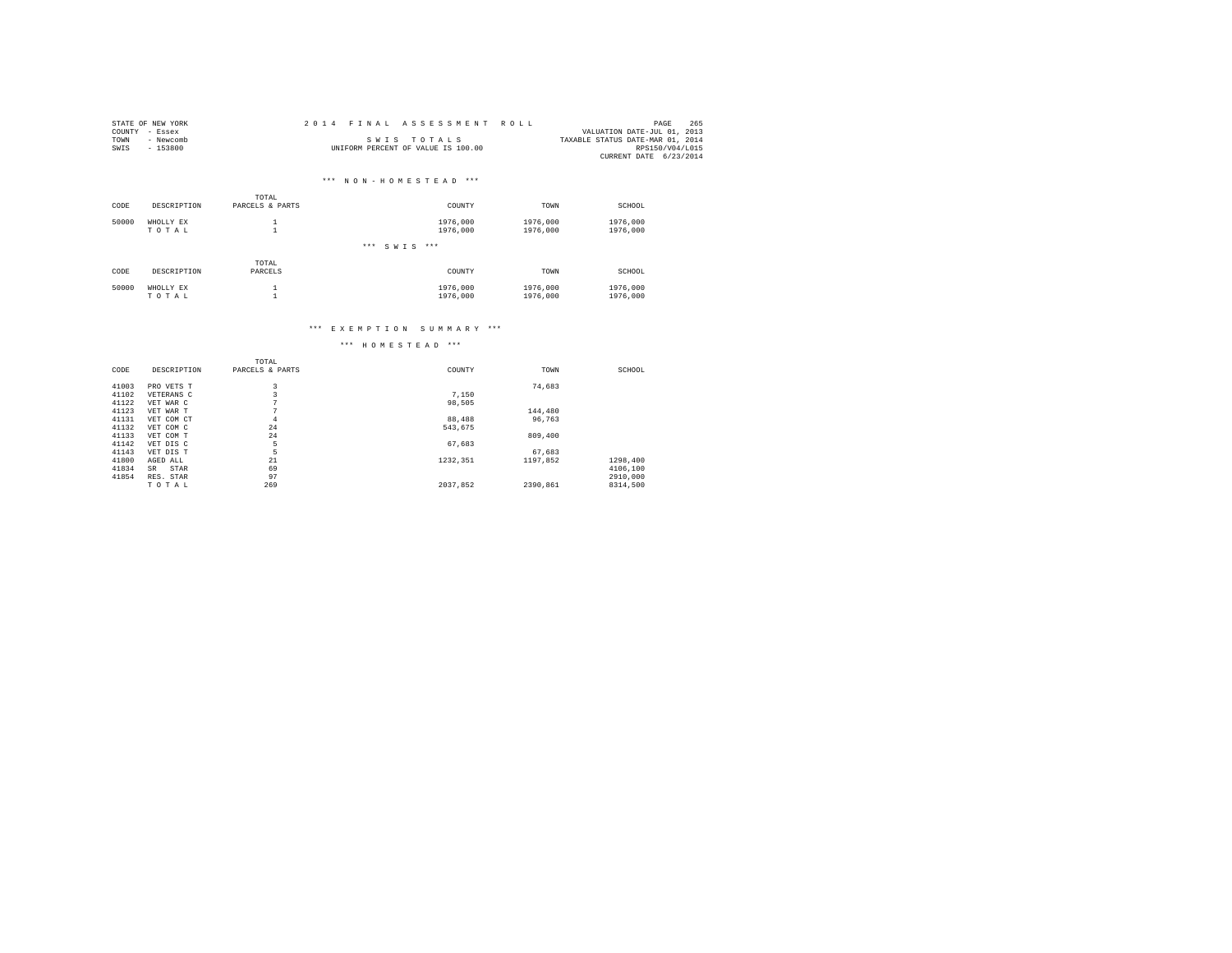|      | STATE OF NEW YORK | 2014 FINAL ASSESSMENT ROLL         |                                  | PAGE            | 266 |
|------|-------------------|------------------------------------|----------------------------------|-----------------|-----|
|      | COUNTY - Essex    |                                    | VALUATION DATE-JUL 01, 2013      |                 |     |
| TOWN | - Newcomb         | SWIS TOTALS                        | TAXABLE STATUS DATE-MAR 01, 2014 |                 |     |
| SWIS | - 153800          | UNIFORM PERCENT OF VALUE IS 100.00 |                                  | RPS150/V04/L015 |     |
|      |                   |                                    | CURRENT DATE 6/23/2014           |                 |     |

 $\hspace{0.1cm}***\hspace{0.1cm}$  N O N - H O M E S T E A D  $\hspace{0.1cm}***\hspace{0.1cm}$ 

#### TOTAL<br>CODE DESCRIPTION PARCELS & P. PARCELS & PARTS  $\hfill$  COUNTY  $\hfill$  TOWN SCHOOL 12100 N.Y. STATE 29 6358,345 6358,345 6358,345 13500 TOWN OWN I 35 6267,353 6267,353 6267,353 13800 SCHOOL DST 3 6147,000 6147,000 6147,000 21600 CHURCH PAR 1 72,900 72,900 72,900 25110 CONST REL 7 721,600 721,600 721,600 25120 CONST ED 7 17309,825 17309,825 17309,825 26400 VOL F DEPT 2 426,600 426,600 426,600 27350 PRI CEM 1 37,800 37,800 37,800 33201 C TAX SALE 1 300 300 41003 PRO VETS T 1 2,612 41102 VETERANS C 1 250 47450 FISCHER 17 4845,186 4845,186 4845,186 47460 PRIV FOR 23 3374,820 3374,820 3374,820 T O T A L 128 45561,979 45564,341 45561,429 \*\*\* S W I S \*\*\* TOTAL<br>CODE DESCRIPTION PARCELS CODE DESCRIPTION PARCELS COUNTY TOWN SCHOOL 12100 N.Y. STATE 29 6358,345 6358,345 6358,345 13500 TOWN OWN I 35 6267,353 6267,353 6267,353 13800 SCHOOL DST 3 6147,000 6147,000 6147,000 21600 CHURCH PAR 1 72,900 72,900 72,900 25110 CONST REL 7 721,600 721,600 721,600 كل المساحدة المساحدة المساحدة المساحدة المساحدة المساحدة المساحدة المساحدة المساحدة المساحدة المساحدة المساحدة<br>25120 CONST ED 71309,825 17309,825 17309,825 17309,825 17309,825 17309,825 17309,825 17309,825 17309,825 17309 26400 VOL F DEPT 2 426,600 426,600 426,600 27350 PRI CEM 1 37,800 37,800 37,800 33201 C TAX SALE 1 300 300 41003 PRO VETS T 4 77,295 41102 VETERANS C 4 7,400 41122 VET WAR C 7 98,505 41123 VET WAR T 7 144,480 41131 VET COM CT 4 88,488 96,763 41132 VET COM C 24 543,675<br>41133 VET COM C 24 543,675<br>41142 VET DIS C 5 5 67,683<br>41142 VET DIS T 5 41133 VET COM T 24 809,400 41142 VET DIS C 5 67,683  $41143$  VET DIS T  $5$  5 67,683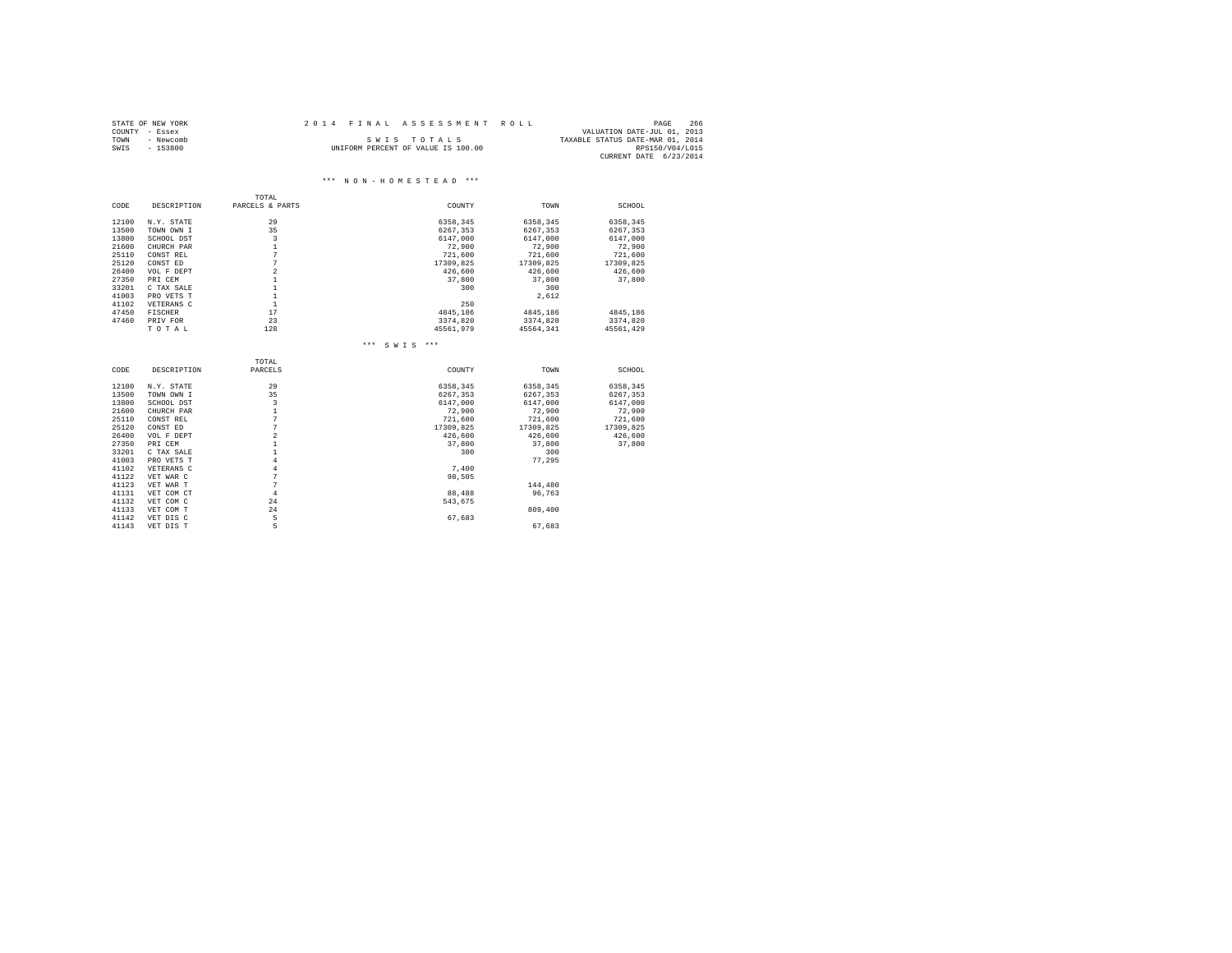| STATE OF NEW YORK | 2014 FINAL ASSESSMENT ROLL         | 267<br>PAGE                      |  |
|-------------------|------------------------------------|----------------------------------|--|
| COUNTY - Essex    |                                    | VALUATION DATE-JUL 01, 2013      |  |
| - Newcomb<br>TOWN | SWIS TOTALS                        | TAXABLE STATUS DATE-MAR 01, 2014 |  |
| SWIS<br>$-153800$ | UNIFORM PERCENT OF VALUE IS 100.00 | RPS150/V04/L015                  |  |
|                   |                                    | CURRENT DATE 6/23/2014           |  |

#### \*\*\* E X E M P T I O N S U M M A R Y \*\*\*

## \*\*\* S W I S \*\*\*

|       |                   | TOTAL   |           |           |           |
|-------|-------------------|---------|-----------|-----------|-----------|
| CODE  | DESCRIPTION       | PARCELS | COUNTY    | TOWN      | SCHOOL    |
|       |                   |         |           |           |           |
| 41800 | AGED ALL          | 21      | 1232.351  | 1197.852  | 1298,400  |
| 41834 | STAR<br><b>SR</b> | 69      |           |           | 4106,100  |
| 41854 | RES. STAR         | 97      |           |           | 2910,000  |
| 47450 | FISCHER           | 17      | 4845.186  | 4845,186  | 4845.186  |
| 47460 | PRIV FOR          | 23      | 3374.820  | 3374.820  | 3374.820  |
|       | TOTAL             | 397     | 47599.831 | 47955.202 | 53875.929 |

#### \*\*\* G R A N D T O T A L S \*\*\*

| ROLL<br><b>SEC</b> | DESCRIPTION         | TOTAL<br>PARCELS & PARTS | ASSESSED<br>LAND | ASSESSED<br>TOTAL        | TAXABLE<br>COUNTY | TAXABLE<br>TOWN | TAXABLE<br>SCHOOL | STAR<br>TAXABLE |
|--------------------|---------------------|--------------------------|------------------|--------------------------|-------------------|-----------------|-------------------|-----------------|
| 1                  | TAXABLE             | 659                      | 50930,450        | 107611.866               | 105574.014        | 105221.005      | 106313,466        | 99297.366       |
| $\star$            | TOTAL<br><b>SUB</b> | 659                      | 50930,450        | 107611.866               | 105574.014        | 105221.005      | 106313,466        | 99297,366       |
| $***$              | GRAND TOTAL         | 659                      | 50930,450        | 107611.866               | 105574.014        | 105221.005      | 106313,466        | 99297.366       |
|                    |                     |                          |                  | NON-HOMESTEAD<br>$* * *$ | $***$             |                 |                   |                 |
| ROLL<br><b>SEC</b> | DESCRIPTION         | TOTAL<br>PARCELS & PARTS | ASSESSED<br>LAND | ASSESSED<br>TOTAL        | TAXABLE<br>COUNTY | TAXABLE<br>TOWN | TAXABLE<br>SCHOOL | STAR<br>TAXABLE |
| $\mathbf{1}$       | TAXABLE             | 143                      | 19809.595        | 21077.385                | 12856.829         | 12854.467       | 12857.379         | 12857.379       |
| 3                  | STATE OWNED LAND    | 202                      | 65022.232        | 65028.032                | 65028.032         | 65028.032       | 65028.032         | 65028.032       |
| 5                  |                     |                          |                  |                          |                   |                 |                   |                 |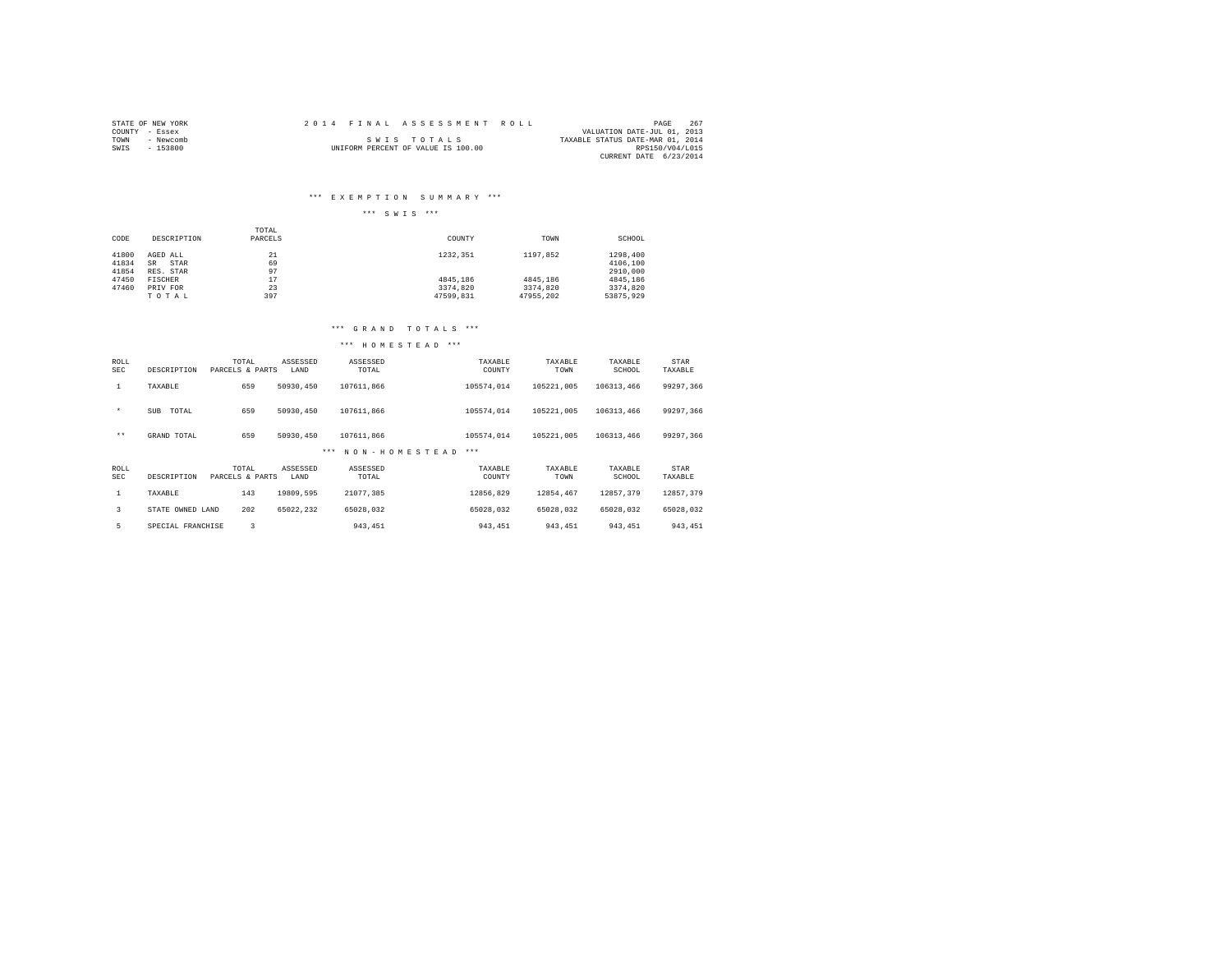| STATE OF NEW YORK | 2014 FINAL ASSESSMENT ROLL         | 268<br>PAGE                      |
|-------------------|------------------------------------|----------------------------------|
| COUNTY - Essex    |                                    | VALUATION DATE-JUL 01, 2013      |
| - Newcomb<br>TOWN | SWIS TOTALS                        | TAXABLE STATUS DATE-MAR 01, 2014 |
| $-153800$<br>SWIS | UNIFORM PERCENT OF VALUE IS 100.00 | RPS150/V04/L015                  |
|                   |                                    | CURRENT DATE 6/23/2014           |

## \*\*\* N O N - H O M E S T E A D \*\*\*

| ROLL<br><b>SEC</b> | DESCRIPTION       | TOTAL<br>PARCELS & PARTS | ASSESSED<br>LAND | ASSESSED<br>TOTAL | TAXABLE<br>COUNTY | TAXABLE<br>TOWN | TAXABLE<br>SCHOOL | STAR<br>TAXABLE |
|--------------------|-------------------|--------------------------|------------------|-------------------|-------------------|-----------------|-------------------|-----------------|
| 6                  | UTILITIES & N.C.  | $\overline{4}$           | 23,000           | 2088.921          | 2088,921          | 2088.921        | 2088.921          | 2088,921        |
| 8                  | WHOLLY EXEMPT     | 86                       | 21892.023        | 39317, 423        |                   |                 |                   |                 |
| $\star$            | SUB TOTAL         | 438                      | 106746.850       | 128455.212        | 80917.233         | 80914.871       | 80917.783         | 80917.783       |
| $\star\star$       | GRAND TOTAL       | 438                      | 106746.850       | 128455.212        | 80917.233         | 80914.871       | 80917.783         | 80917.783       |
|                    |                   |                          |                  | *** SWTS ***      |                   |                 |                   |                 |
| ROLL<br><b>SEC</b> | DESCRIPTION       | TOTAL<br>PARCELS         | ASSESSED<br>LAND | ASSESSED<br>TOTAL | TAXABLE<br>COUNTY | TAXABLE<br>TOWN | TAXABLE<br>SCHOOL | STAR<br>TAXABLE |
| $\mathbf{1}$       | TAXABLE           | 800                      | 70800.245        | 128689.251        | 118430,843        | 118075.472      | 119170.845        | 112154,745      |
| 3                  | STATE OWNED LAND  | 202                      | 65022.232        | 65028.032         | 65028.032         | 65028.032       | 65028.032         | 65028.032       |
| 5                  | SPECIAL FRANCHISE | $\overline{3}$           |                  | 943.451           | 943,451           | 943.451         | 943,451           | 943,451         |
| 6                  | UTILITIES & N.C.  | $\overline{4}$           | 23,000           | 2088.921          | 2088.921          | 2088.921        | 2088.921          | 2088.921        |
| 8                  | WHOLLY EXEMPT     | 86                       | 21892.023        | 39317, 423        |                   |                 |                   |                 |
| $\star$            | SUB TOTAL         | 1,095                    | 157737.500       | 236067.078        | 186491.247        | 186135.876      | 187231.249        | 180215.149      |
| $\star\star$       | GRAND TOTAL       | 1,095                    | 157737.500       | 236067.078        | 186491.247        | 186135.876      | 187231.249        | 180215.149      |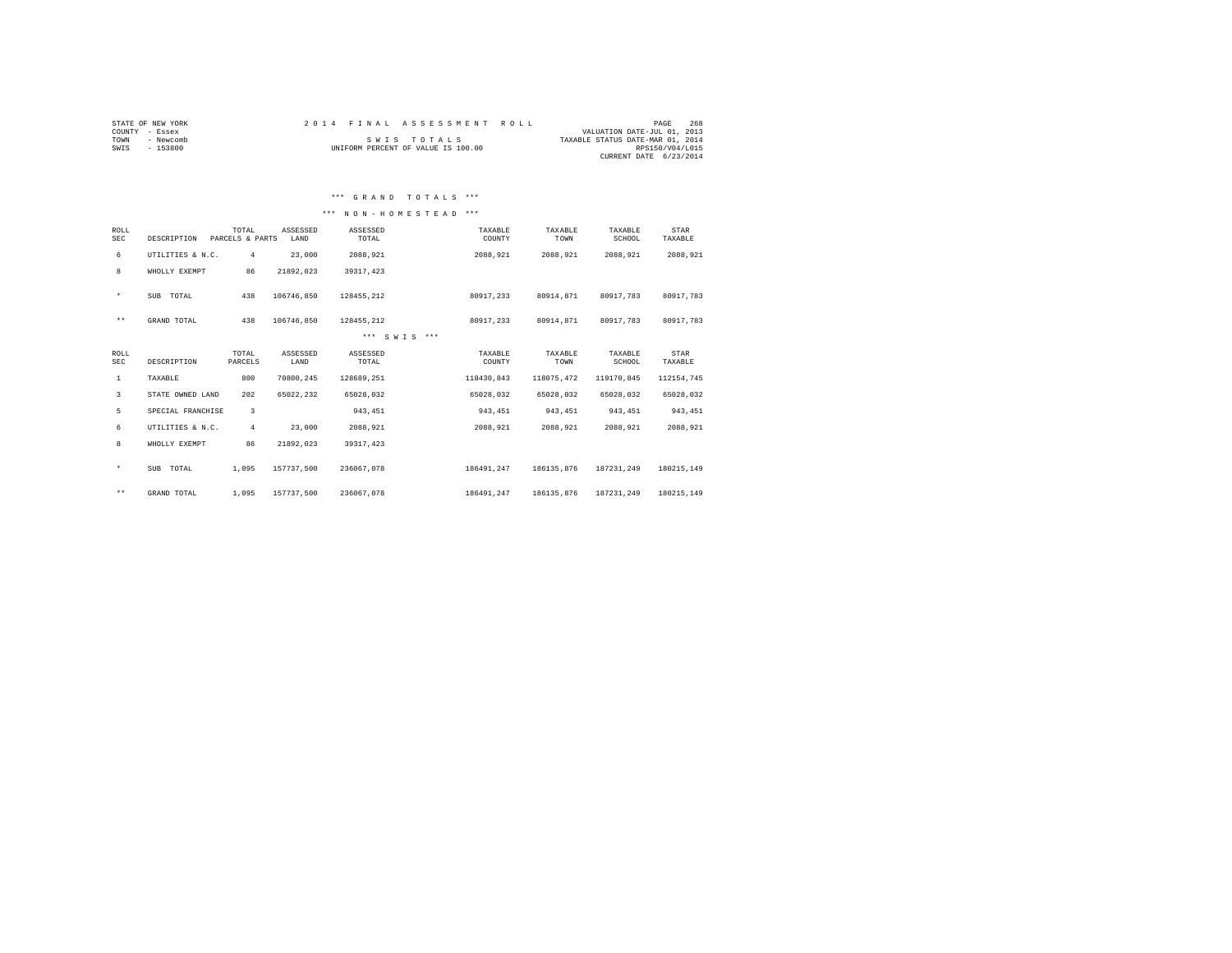|                | STATE OF NEW YORK |  |  |                                    |  |  | 2014 FINAL ASSESSMENT ROLL |                                  | PAGE            | 269 |
|----------------|-------------------|--|--|------------------------------------|--|--|----------------------------|----------------------------------|-----------------|-----|
| COUNTY - Essex |                   |  |  | TOWN TOTALS                        |  |  |                            | VALUATION DATE-JUL 01, 2013      |                 |     |
| TOWN           | - Newcomb         |  |  |                                    |  |  |                            | TAXABLE STATUS DATE-MAR 01, 2014 |                 |     |
| SWIS           | $-1538$           |  |  | UNIFORM PERCENT OF VALUE IS 100.00 |  |  |                            |                                  | RPS150/V04/L015 |     |
|                |                   |  |  |                                    |  |  |                            | CURRENT DATE 6/23/2014           |                 |     |

#### \*\*\* H O M E S T E A D \*\*\*

| CODE | DISTRICT NAME                                | TOTAL<br>PARCELS<br>& PARTS | <b>EXTENSION</b><br>TYPE | <b>EXTENSION</b><br>VALUE | AD VALOREM<br>VALUE | <b>EXEMPT</b><br>AMOUNT | TAXABLE<br>VALUE |
|------|----------------------------------------------|-----------------------------|--------------------------|---------------------------|---------------------|-------------------------|------------------|
|      | FP380 Fire Protectio                         |                             | 659 TOTAL                |                           | 107611.866          |                         | 107611.866       |
|      |                                              |                             |                          | $***$                     | NON-HOMESTEAD       | $***$                   |                  |
| CODE | DISTRICT NAME                                | TOTAL<br>PARCELS<br>& PARTS | <b>EXTENSION</b><br>TYPE | <b>EXTENSION</b><br>VALUE | AD VALOREM<br>VALUE | <b>EXEMPT</b><br>AMOUNT | TAXARLE<br>VALUE |
|      | FP380 Fire Protectio                         |                             | 434 TOTAL                |                           | 128455.212          | 39244.823               | 89210.389        |
|      |                                              |                             |                          |                           | $***$<br>TOWN ***   |                         |                  |
| CODE | DISTRICT NAME                                | TOTAL<br>PARCELS            | <b>EXTENSION</b><br>TYPE | <b>EXTENSION</b><br>VALUE | AD VALOREM<br>VALUE | <b>EXEMPT</b><br>AMOUNT | TAXABLE<br>VALUE |
|      | FP380 Fire Protectio<br>E1606 Emergency Serv | 1,091 TOTAL                 | 1,082 MOVTAX             |                           | 236067.078          | 39244.823               | 196822.255       |

#### \*\*\* S C H O O L D I S T R I C T S U M M A R Y \*\*\*

| CODE   | DISTRICT NAME | TOTAL<br>PARCELS & PARTS | ASSESSED<br>LAND | ASSESSED<br>TOTAL | <b>EXEMPT</b><br>AMOUNT | TOTAL<br>TAXABLE | STAR<br>AMOUNT | <b>STAR</b><br>TAXABLE |
|--------|---------------|--------------------------|------------------|-------------------|-------------------------|------------------|----------------|------------------------|
| 153801 | Newcomb       | 659                      | 50930,450        | 107611,866        | 1298,400                | 106313.466       | 7016,100       | 99297.366              |
|        | SUB-TOTAL     | 659                      | 50930.450        | 107611,866        | 1298,400                | 106313.466       | 7016,100       | 99297.366              |
|        | TOTAL         | 659                      | 50930.450        | 107611,866        | 1298,400                | 106313.466       | 7016,100       | 99297.366              |
|        |               |                          | ***              | NON-HOMESTEAD     | $* * *$                 |                  |                |                        |
| CODE   | DISTRICT NAME | TOTAL<br>PARCELS & PARTS | ASSESSED<br>LAND | ASSESSED<br>TOTAL | <b>EXEMPT</b><br>AMOUNT | TOTAL<br>TAXABLE | STAR<br>AMOUNT | <b>STAR</b><br>TAXABLE |
| 153801 | Newcomb       | 436                      | 106746.850       | 128455.212        | 47537.429               | 80917.783        |                | 80917.783              |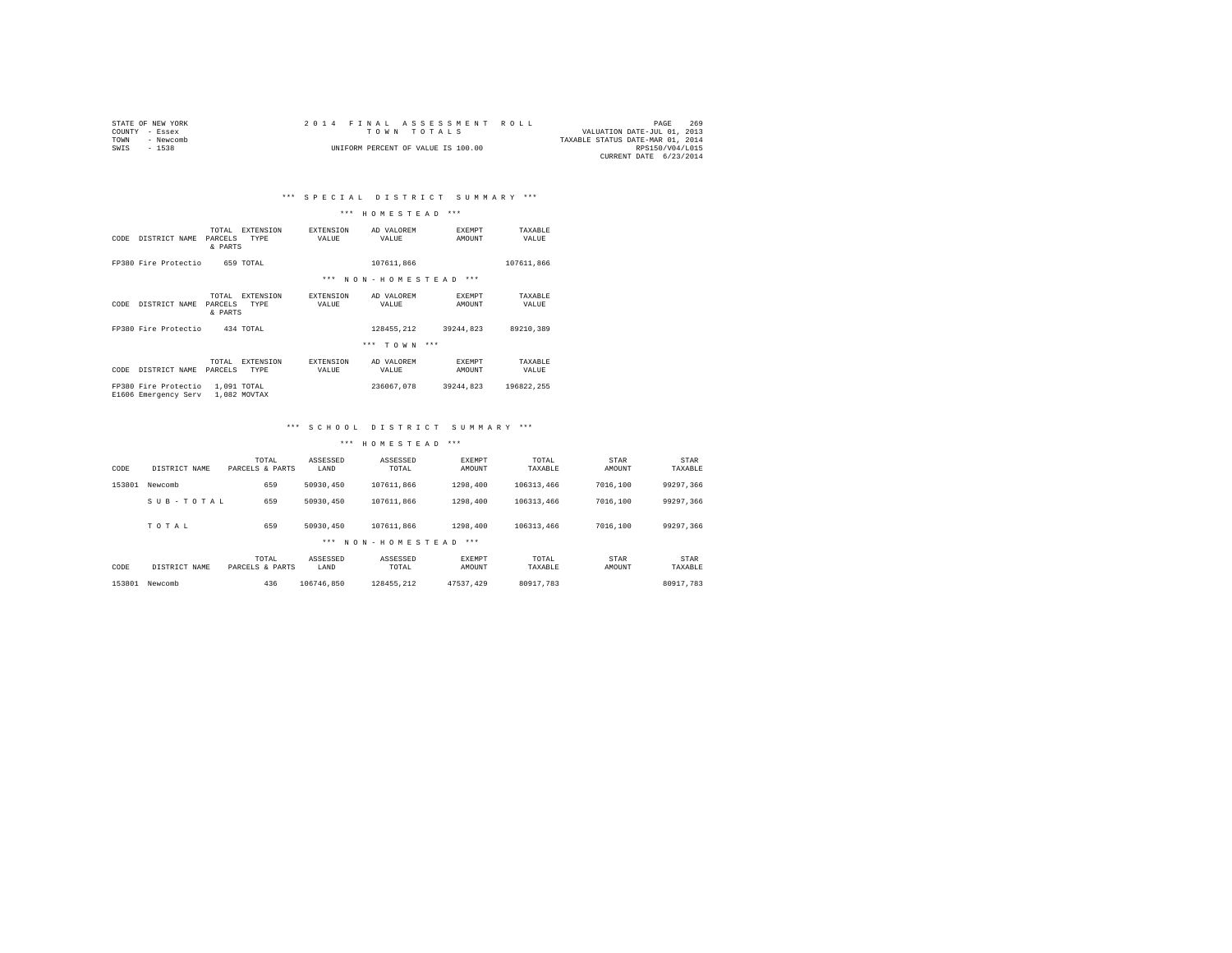| STATE OF NEW YORK |           |  | 2014 FINAL ASSESSMENT ROLL         |  |                                  | PAGE                   | 270 |
|-------------------|-----------|--|------------------------------------|--|----------------------------------|------------------------|-----|
| COUNTY - Essex    |           |  | TOWN TOTALS                        |  | VALUATION DATE-JUL 01, 2013      |                        |     |
| TOWN              | - Newcomb |  |                                    |  | TAXABLE STATUS DATE-MAR 01, 2014 |                        |     |
| SWIS              | $-1538$   |  | UNIFORM PERCENT OF VALUE IS 100.00 |  |                                  | RPS150/V04/L015        |     |
|                   |           |  |                                    |  |                                  | CURRENT DATE 6/23/2014 |     |

## \*\*\* S C H O O L D I S T R I C T S U M M A R Y \*\*\*

#### \*\*\* N O N - H O M E S T E A D \*\*\*

| CODE             | DISTRICT NAME                 | TOTAL<br>PARCELS & PARTS | ASSESSED<br>LAND | ASSESSED<br>TOTAL | EXEMPT<br>AMOUNT | TOTAL<br>TAXABLE | STAR<br>AMOUNT | STAR<br>TAXABLE |
|------------------|-------------------------------|--------------------------|------------------|-------------------|------------------|------------------|----------------|-----------------|
| 999999           | Schl Apportionment            | $\overline{2}$           |                  |                   |                  |                  |                |                 |
|                  | SUB-TOTAL                     | 438                      | 106746.850       | 128455.212        | 47537.429        | 80917.783        |                | 80917.783       |
|                  | TOTAL                         | 438                      | 106746.850       | 128455.212        | 47537.429        | 80917.783        |                | 80917.783       |
|                  |                               |                          |                  | *** TOWN ***      |                  |                  |                |                 |
| CODE             | DISTRICT NAME                 | TOTAL<br>PARCELS         | ASSESSED<br>LAND | ASSESSED<br>TOTAL | EXEMPT<br>AMOUNT | TOTAL<br>TAXABLE | STAR<br>AMOUNT | STAR<br>TAXABLE |
| 153801<br>999999 | Newcomb<br>Schl Apportionment | 1,093<br>$\overline{a}$  | 157737.500       | 236067.078        | 48835.829        | 187231.249       | 7016,100       | 180215.149      |
|                  | SUB-TOTAL                     | 1,095                    | 157737.500       | 236067.078        | 48835.829        | 187231.249       | 7016,100       | 180215.149      |
|                  | TOTAL                         | 1,095                    | 157737.500       | 236067.078        | 48835.829        | 187231.249       | 7016,100       | 180215.149      |

#### \*\*\* S Y S T E M C O D E S S U M M A R Y \*\*\*

\*\*\* H O M E S T E A D \*\*\*

|      |             | momar<br>LUIAL<br>the contract of the contract of the contract of |             |      |             |
|------|-------------|-------------------------------------------------------------------|-------------|------|-------------|
| CODE | DESCRIPTION | PARTS<br>PARCELS<br>                                              | COUNTY<br>. | TOWN | SCHOOL<br>. |

NO EXEMPTIONS AT THIS LEVEL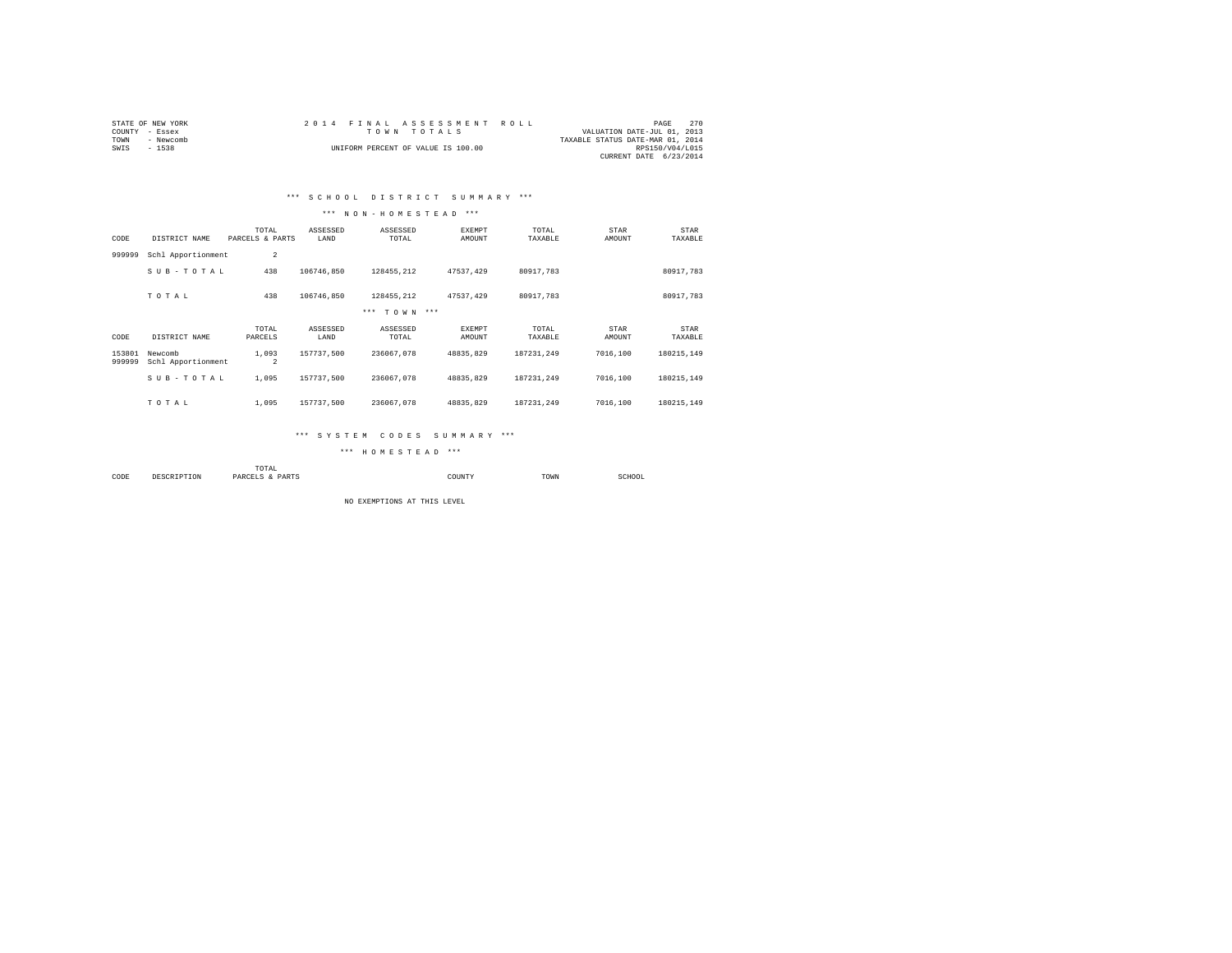|      | STATE OF NEW YORK | 2014 FINAL ASSESSMENT ROLL         | PAGE                        | 271 |
|------|-------------------|------------------------------------|-----------------------------|-----|
|      | COUNTY - Essex    | TOWN TOTALS                        | VALUATION DATE-JUL 01, 2013 |     |
| TOWN | - Newcomb         | TAXABLE STATUS DATE-MAR 01, 2014   |                             |     |
| SWIS | $-1538$           | UNIFORM PERCENT OF VALUE IS 100.00 | RPS150/V04/L015             |     |
|      |                   |                                    | CURRENT DATE 6/23/2014      |     |

# \*\*\* N O N - H O M E S T E A D \*\*\*

|       |             | TOTAL           |                 |          |          |
|-------|-------------|-----------------|-----------------|----------|----------|
| CODE  | DESCRIPTION | PARCELS & PARTS | COUNTY          | TOWN     | SCHOOL   |
| 50000 | WHOLLY EX   |                 | 1976,000        | 1976,000 | 1976,000 |
|       | TOTAL       | $\overline{a}$  | 1976,000        | 1976,000 | 1976,000 |
|       |             |                 | *** TOWN<br>*** |          |          |
|       |             | TOTAL           |                 |          |          |
| CODE  | DESCRIPTION | PARCELS         | COUNTY          | TOWN     | SCHOOL   |
| 50000 | WHOLLY EX   |                 | 1976,000        | 1976,000 | 1976,000 |
|       | TOTAL       | ٠               | 1976,000        | 1976,000 | 1976,000 |

#### \*\*\* E X E M P T I O N S U M M A R Y \*\*\*

|       |             | TOTAL           |          |          |          |
|-------|-------------|-----------------|----------|----------|----------|
| CODE  | DESCRIPTION | PARCELS & PARTS | COUNTY   | TOWN     | SCHOOL   |
| 41003 | PRO VETS T  | 3               |          | 74.683   |          |
| 41102 | VETERANS C  | 3               | 7.150    |          |          |
| 41122 | VET WAR C   | $\sim$          | 98.505   |          |          |
| 41123 | VET WAR T   | $\sim$          |          | 144,480  |          |
| 41131 | VET COM CT  | $\overline{4}$  | 88,488   | 96.763   |          |
| 41132 | VET COM C   | 24              | 543.675  |          |          |
| 41133 | VET COM T   | 24              |          | 809,400  |          |
| 41142 | VET DIS C   | 5               | 67,683   |          |          |
| 41143 | VET DIS T   | 5               |          | 67.683   |          |
| 41800 | AGED ALL    | 21              | 1232.351 | 1197.852 | 1298,400 |
| 41834 | STAR<br>SR  | 69              |          |          | 4106,100 |
| 41854 | RES. STAR   | 97              |          |          | 2910,000 |
|       | TOTAL       | 269             | 2037,852 | 2390.861 | 8314,500 |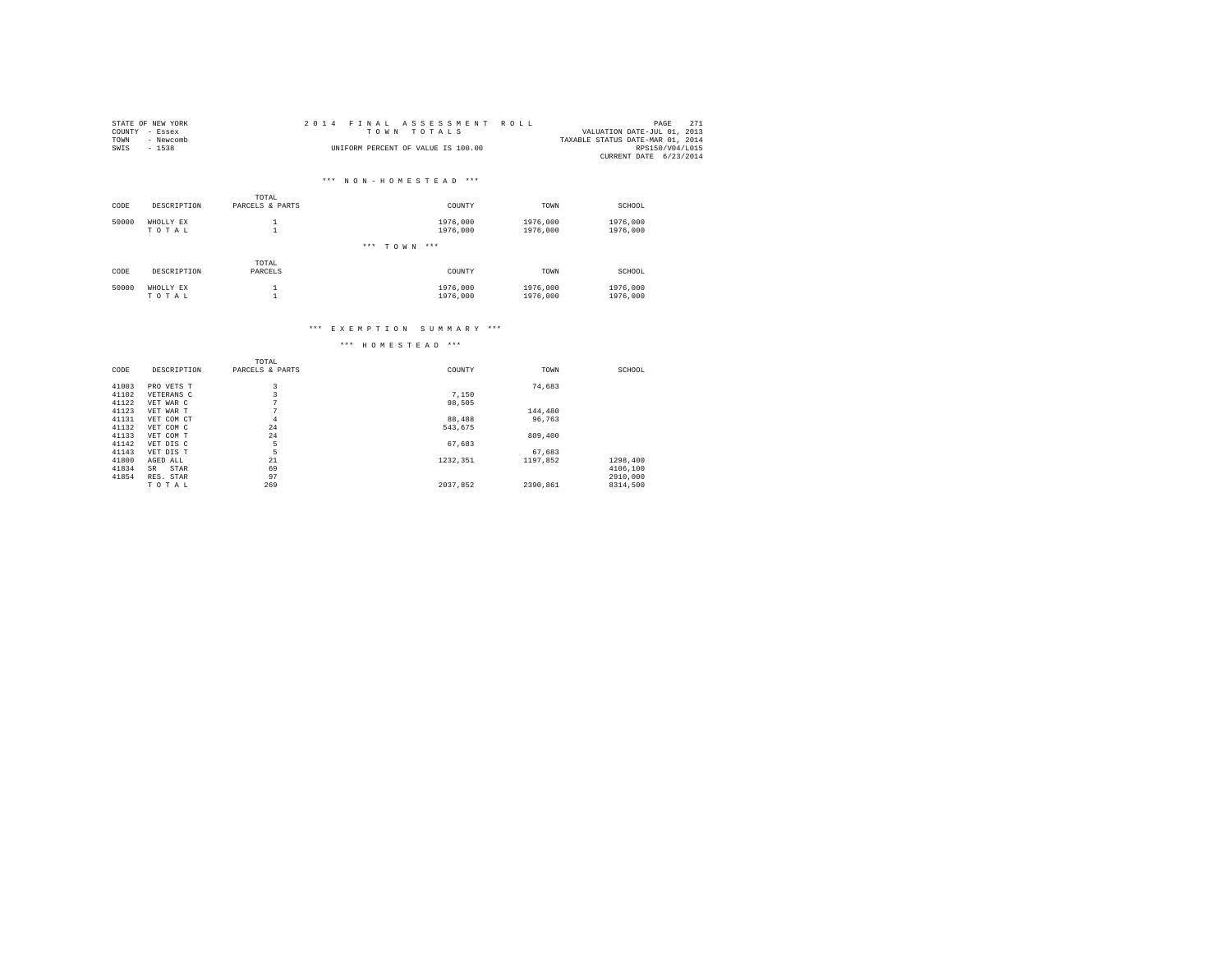|      | STATE OF NEW YORK | 2014 FINAL ASSESSMENT ROLL                 | PAGE                   | 272 |
|------|-------------------|--------------------------------------------|------------------------|-----|
|      | COUNTY - Essex    | VALUATION DATE-JUL 01, 2013<br>TOWN TOTALS |                        |     |
| TOWN | - Newcomb         | TAXABLE STATUS DATE-MAR 01, 2014           |                        |     |
| SWIS | $-1538$           | UNIFORM PERCENT OF VALUE IS 100.00         | RPS150/V04/L015        |     |
|      |                   |                                            | CURRENT DATE 6/23/2014 |     |

#### \*\*\* N O N - H O M E S T E A D \*\*\*

|       |                | TOTAL           |              |           |           |
|-------|----------------|-----------------|--------------|-----------|-----------|
| CODE  | DESCRIPTION    | PARCELS & PARTS | COUNTY       | TOWN      | SCHOOL    |
| 12100 | N.Y. STATE     | 29              | 6358.345     | 6358.345  | 6358,345  |
| 13500 | TOWN OWN I     | 35              | 6267.353     | 6267.353  | 6267.353  |
| 13800 | SCHOOL DST     | 3               | 6147.000     | 6147,000  | 6147,000  |
| 21600 | CHURCH PAR     | $\mathbf{1}$    | 72,900       | 72,900    | 72,900    |
| 25110 | CONST REL      | 7               | 721,600      | 721,600   | 721,600   |
| 25120 | CONST ED       | $\overline{7}$  | 17309,825    | 17309,825 | 17309,825 |
| 26400 | VOL F DEPT     | $\overline{a}$  | 426,600      | 426,600   | 426,600   |
| 27350 | PRI CEM        | $\mathbf{1}$    | 37,800       | 37,800    | 37,800    |
| 33201 | C TAX SALE     | $\mathbf{1}$    | 300          | 300       |           |
| 41003 | PRO VETS T     | $\mathbf{1}$    |              | 2.612     |           |
| 41102 | VETERANS C     | $\mathbf{1}$    | 250          |           |           |
| 47450 | <b>FISCHER</b> | 17              | 4845.186     | 4845,186  | 4845,186  |
| 47460 | PRIV FOR       | 23              | 3374,820     | 3374,820  | 3374,820  |
|       | TOTAL          | 128             | 45561,979    | 45564.341 | 45561,429 |
|       |                |                 | *** TOWN *** |           |           |
|       |                | TOTAL           |              |           |           |
| CODE  | DESCRIPTION    | PARCELS         | COUNTY       | TOWN      | SCHOOL    |
| 12100 | N.Y. STATE     | 29              | 6358,345     | 6358,345  | 6358,345  |
| 13500 | TOWN OWN I     | 35              | 6267.353     | 6267,353  | 6267,353  |
| 13800 | SCHOOL DST     | 3               | 6147,000     | 6147,000  | 6147,000  |
| 21600 | CHURCH PAR     | $\mathbf{1}$    | 72,900       | 72,900    | 72,900    |
| 25110 | CONST REL      | $\overline{7}$  | 721,600      | 721,600   | 721,600   |
| 25120 | CONST ED       | 7               | 17309.825    | 17309.825 | 17309.825 |
| 26400 | VOL F DEPT     | $\overline{a}$  | 426,600      | 426,600   | 426,600   |
| 27350 | PRI CEM        | $\mathbf{1}$    | 37,800       | 37,800    | 37,800    |
| 33201 | C TAX SALE     | $\mathbf{1}$    | 300          | 300       |           |
| 41003 | PRO VETS T     | $\overline{4}$  |              | 77.295    |           |
| 41102 | VETERANS C     | $\overline{4}$  | 7.400        |           |           |
| 41122 | VET WAR C      | 7               | 98,505       |           |           |
| 41123 | VET WAR T      | 7               |              | 144,480   |           |
| 41131 | VET COM CT     | $\overline{4}$  | 88,488       | 96.763    |           |
| 41132 | VET COM C      | 2.4             | 543.675      |           |           |
| 41133 | VET COM T      | 24              |              | 809,400   |           |
| 41142 | VET DIS C      | 5               | 67.683       |           |           |
| 41143 | VET DIS T      | 5               |              | 67,683    |           |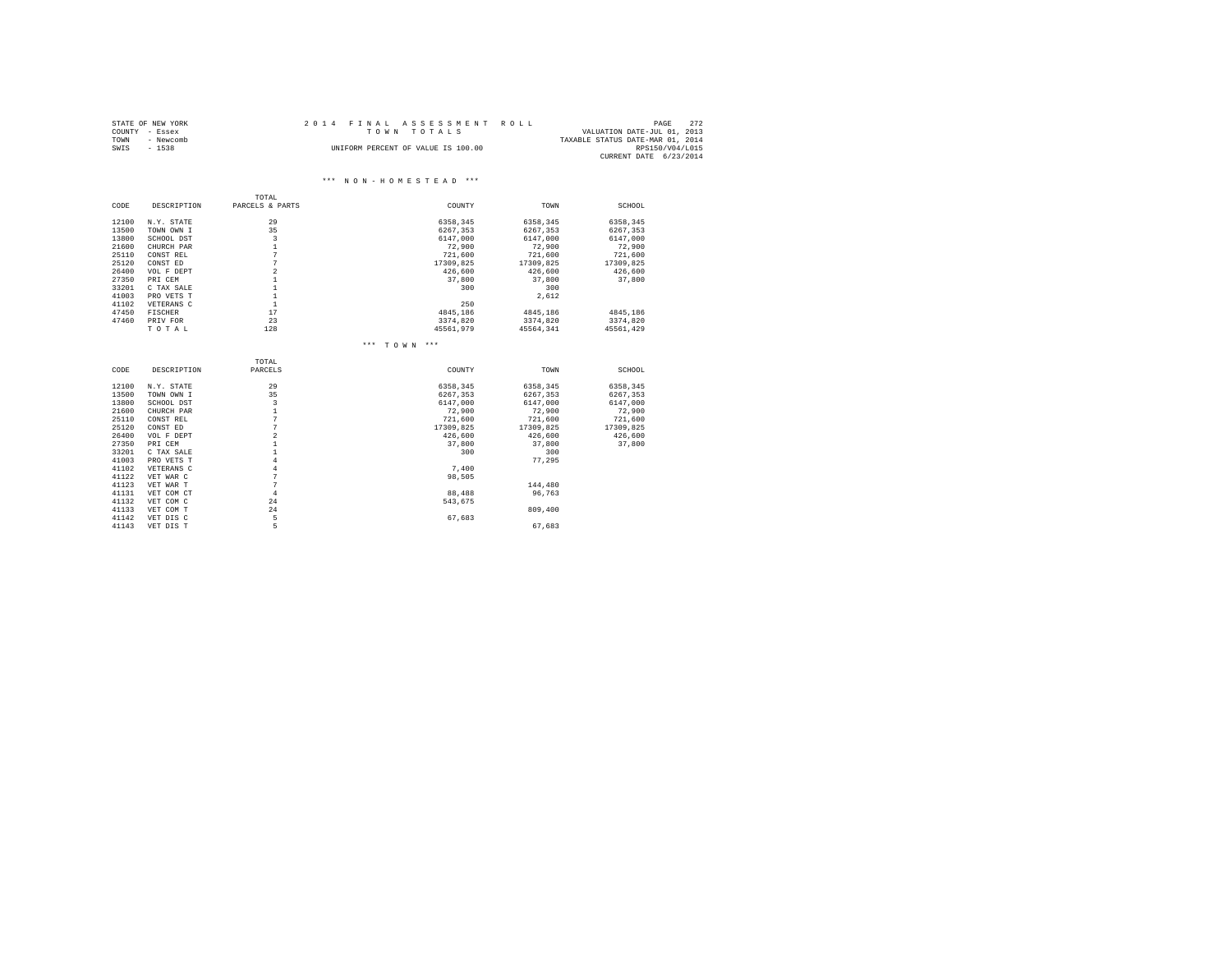| STATE OF NEW YORK | 2014 FINAL ASSESSMENT ROLL         | 2.73<br>PAGE                     |
|-------------------|------------------------------------|----------------------------------|
| COUNTY - Essex    | TOWN TOTALS                        | VALUATION DATE-JUL 01, 2013      |
| TOWN<br>- Newcomb |                                    | TAXABLE STATUS DATE-MAR 01, 2014 |
| SWIS<br>$-1538$   | UNIFORM PERCENT OF VALUE IS 100.00 | RPS150/V04/L015                  |
|                   |                                    | CURRENT DATE 6/23/2014           |

#### \*\*\* E X E M P T I O N S U M M A R Y \*\*\*

## \*\*\* T O W N \*\*\*

|       |                   | TOTAL   |           |           |           |
|-------|-------------------|---------|-----------|-----------|-----------|
| CODE  | DESCRIPTION       | PARCELS | COUNTY    | TOWN      | SCHOOL    |
|       |                   |         |           |           |           |
| 41800 | AGED ALL          | 21      | 1232.351  | 1197.852  | 1298,400  |
| 41834 | STAR<br><b>SR</b> | 69      |           |           | 4106,100  |
| 41854 | RES. STAR         | 97      |           |           | 2910,000  |
| 47450 | FISCHER           | 17      | 4845.186  | 4845,186  | 4845.186  |
| 47460 | PRIV FOR          | 23      | 3374.820  | 3374.820  | 3374.820  |
|       | TOTAL             | 397     | 47599.831 | 47955.202 | 53875.929 |

#### \*\*\* G R A N D T O T A L S \*\*\*

| ROLL<br><b>SEC</b> | DESCRIPTION         | TOTAL<br>PARCELS & PARTS | ASSESSED<br>LAND | ASSESSED<br>TOTAL        | TAXABLE<br>COUNTY | TAXABLE<br>TOWN | TAXABLE<br>SCHOOL | STAR<br>TAXABLE |
|--------------------|---------------------|--------------------------|------------------|--------------------------|-------------------|-----------------|-------------------|-----------------|
| $\mathbf{1}$       | TAXABLE             | 659                      | 50930,450        | 107611.866               | 105574.014        | 105221.005      | 106313,466        | 99297.366       |
| $\star$            | <b>SUB</b><br>TOTAL | 659                      | 50930,450        | 107611.866               | 105574.014        | 105221.005      | 106313,466        | 99297.366       |
| $***$              | GRAND TOTAL         | 659                      | 50930,450        | 107611.866               | 105574.014        | 105221.005      | 106313,466        | 99297.366       |
|                    |                     |                          |                  | NON-HOMESTEAD<br>$* * *$ | $***$             |                 |                   |                 |
| ROLL<br><b>SEC</b> | DESCRIPTION         | TOTAL<br>PARCELS & PARTS | ASSESSED<br>LAND | ASSESSED<br>TOTAL        | TAXABLE<br>COUNTY | TAXABLE<br>TOWN | TAXABLE<br>SCHOOL | STAR<br>TAXABLE |
| 1                  | TAXABLE             | 143                      | 19809.595        | 21077,385                | 12856.829         | 12854.467       | 12857.379         | 12857.379       |
| 3                  | STATE OWNED LAND    | 202                      | 65022.232        | 65028.032                | 65028.032         | 65028.032       | 65028.032         | 65028.032       |
| 5                  | SPECIAL FRANCHISE   | 3                        |                  | 943, 451                 | 943, 451          | 943.451         | 943.451           | 943, 451        |